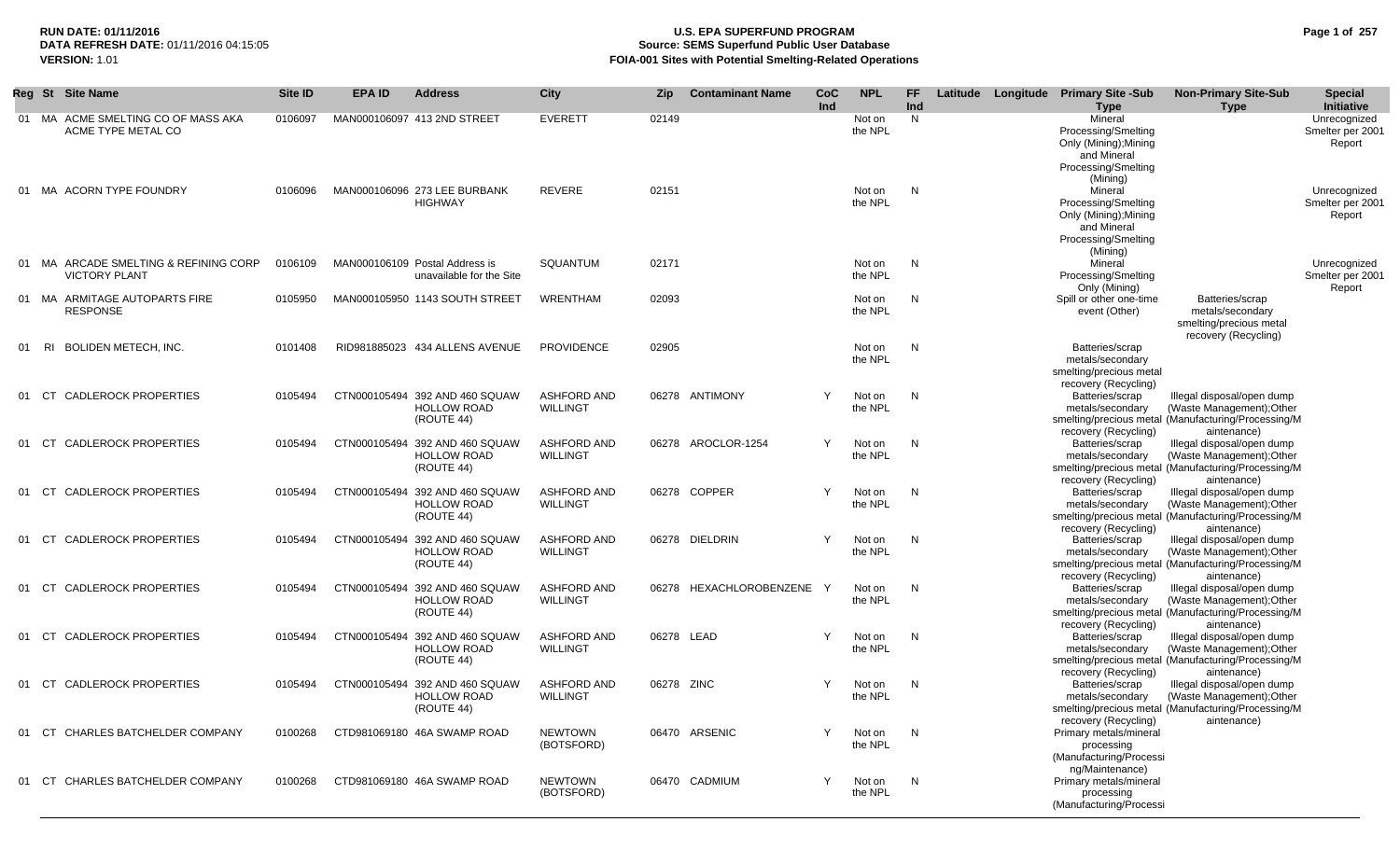# **RUN DATE: 01/11/2016 U.S. EPA SUPERFUND PROGRAM Page 2 of 257 Source: SEMS Superfund Public User Database VERSION:** 1.01 **FOIA-001 Sites with Potential Smelting-Related Operations**

|     | Reg St Site Name                                 | Site ID | <b>EPA ID</b><br><b>Address</b>                         | <b>City</b>                  | Zip   | <b>Contaminant Name</b>                   | CoC<br>Ind | <b>NPL</b>        | FF.<br>Ind |  | Latitude Longitude Primary Site -Sub<br><b>Type</b>                                                                       | <b>Non-Primary Site-Sub</b><br><b>Type</b>                     | <b>Special</b><br>Initiative               |
|-----|--------------------------------------------------|---------|---------------------------------------------------------|------------------------------|-------|-------------------------------------------|------------|-------------------|------------|--|---------------------------------------------------------------------------------------------------------------------------|----------------------------------------------------------------|--------------------------------------------|
| 01  | CT CHARLES BATCHELDER COMPANY                    | 0100268 | CTD981069180 46A SWAMP ROAD                             | <b>NEWTOWN</b><br>(BOTSFORD) |       | 06470 CHROMIUM                            | N          | Not on<br>the NPL | N          |  | ng/Maintenance)<br>Primary metals/mineral<br>processing<br>(Manufacturing/Processi                                        |                                                                |                                            |
| -01 | CT CHARLES BATCHELDER COMPANY                    | 0100268 | CTD981069180 46A SWAMP ROAD                             | <b>NEWTOWN</b><br>(BOTSFORD) |       | 06470 COPPER                              | Υ          | Not on<br>the NPL | N          |  | ng/Maintenance)<br>Primary metals/mineral<br>processing<br>(Manufacturing/Processi                                        |                                                                |                                            |
| 01  | CT CHARLES BATCHELDER COMPANY                    | 0100268 | CTD981069180 46A SWAMP ROAD                             | <b>NEWTOWN</b><br>(BOTSFORD) |       | 06470 LEAD                                | Y          | Not on<br>the NPL | N          |  | ng/Maintenance)<br>Primary metals/mineral<br>processing<br>(Manufacturing/Processi                                        |                                                                |                                            |
|     | 01 CT CHARLES BATCHELDER COMPANY                 | 0100268 | CTD981069180 46A SWAMP ROAD                             | <b>NEWTOWN</b><br>(BOTSFORD) |       | 06470 POLYCHLORINATED<br><b>BIPHENYLS</b> | Y          | Not on<br>the NPL | N          |  | ng/Maintenance)<br>Primary metals/mineral<br>processing<br>(Manufacturing/Processi                                        |                                                                |                                            |
| -01 | CHARLES BATCHELDER COMPANY<br>CT                 | 0100268 | CTD981069180 46A SWAMP ROAD                             | <b>NEWTOWN</b><br>(BOTSFORD) |       | 06470 SELENIUM                            | N          | Not on<br>the NPL | N          |  | ng/Maintenance)<br>Primary metals/mineral<br>processing<br>(Manufacturing/Processi                                        |                                                                |                                            |
| -01 | CHARLES BATCHELDER COMPANY<br>CT                 | 0100268 | CTD981069180 46A SWAMP ROAD                             | <b>NEWTOWN</b><br>(BOTSFORD) |       | 06470 SILVER                              | N          | Not on<br>the NPL | N          |  | ng/Maintenance)<br>Primary metals/mineral<br>processing<br>(Manufacturing/Processi                                        |                                                                |                                            |
|     | 01 MA CHARLESTOWN SMELTING CO                    | 0106102 | MAN000106102 235 MEDFORD                                | <b>CHARLESTOWN</b>           | 02129 |                                           |            | Not on<br>the NPL | N          |  | ng/Maintenance)<br>Mineral<br>Processing/Smelting<br>Only (Mining); Mining<br>and Mineral                                 |                                                                | Unrecognized<br>Smelter per 2001<br>Report |
|     | 01 MA CHASE W BRACKETT CO                        | 0106107 | MAN000106107 MAYFLOWER STREET                           | PLYMOUTH                     | 02360 |                                           |            | Not on<br>the NPL | N          |  | Processing/Smelting<br>(Mining)<br>Mineral<br>Processing/Smelting<br>Only (Mining); Mining<br>and Mineral                 |                                                                | Unrecognized<br>Smelter per 2001<br>Report |
|     | 01 MA CORAN BROS CORP                            | 0106088 | MAN000106088 509 E 2ND STREET                           | SOUTH BOSOTN                 | 02127 |                                           |            | Not on<br>the NPL | N          |  | Processing/Smelting<br>(Mining)<br>Mineral<br>Processing/Smelting<br>Only (Mining); Mining<br>and Mineral                 |                                                                | Unrecognized<br>Smelter per 2001<br>Report |
|     | 01 MA DAVID FEINBERG CO                          | 0106092 | MAN000106092 FIFTH STREET                               | <b>MEDFORD</b>               | 02155 |                                           |            | Not on<br>the NPL | N          |  | Processing/Smelting<br>(Mining)<br>Mineral<br>Processing/Smelting<br>Only (Mining); Mining<br>and Mineral                 |                                                                | Unrecognized<br>Smelter per 2001<br>Report |
|     | 01 MA EAST MILL STREET (50)                      | 0105856 | MAN000105856 50 EAST MILL STREET PITTSFIELD             |                              | 01201 |                                           |            | Not on<br>the NPL | N          |  | Processing/Smelting<br>(Mining)<br>Batteries/scrap<br>metals/secondary<br>smelting/precious metal<br>recovery (Recycling) | Fabrics/textiles<br>(Manufacturing/Processing/M<br>aintenance) |                                            |
|     | 01 MA EASTERN SMELTING                           | 0100369 | MAD001020775 37-39 BUBIER ST                            | <b>LYNN</b>                  | 01901 |                                           |            | Not on<br>the NPL | N,         |  |                                                                                                                           |                                                                |                                            |
|     | 01 MA EASTERN SMELTING & REFINING<br><b>CORP</b> | 0106108 | MAN000106108 109 WEST BROOKLINE BOSTON<br><b>STREET</b> |                              | 02118 |                                           |            | Not on<br>the NPL | N          |  | Mineral<br>Processing/Smelting<br>Only (Mining); Mining                                                                   |                                                                | Unrecognized<br>Smelter per 2001<br>Report |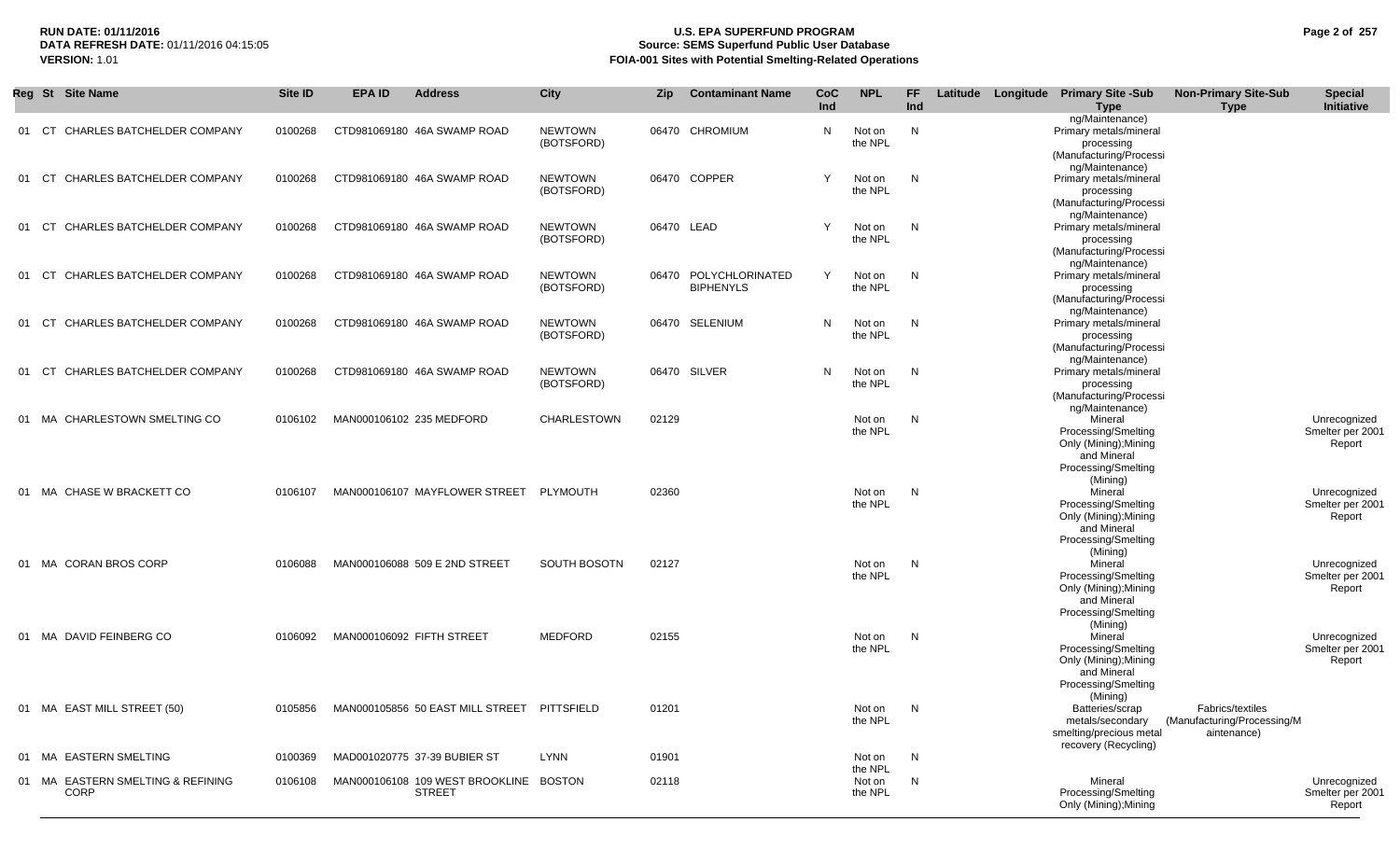# **RUN DATE: 01/11/2016 U.S. EPA SUPERFUND PROGRAM Page 3 of 257 Source: SEMS Superfund Public User Database VERSION:** 1.01 **FOIA-001 Sites with Potential Smelting-Related Operations**

|     | Reg St Site Name                                 | Site ID | <b>EPA ID</b> | <b>Address</b>                               | <b>City</b>       | <b>Zip</b> | <b>Contaminant Name</b> | CoC | <b>NPL</b>        | <b>FF</b> |  | Latitude Longitude Primary Site -Sub            | <b>Non-Primary Site-Sub</b> | <b>Special</b>                   |
|-----|--------------------------------------------------|---------|---------------|----------------------------------------------|-------------------|------------|-------------------------|-----|-------------------|-----------|--|-------------------------------------------------|-----------------------------|----------------------------------|
|     |                                                  |         |               |                                              |                   |            |                         | Ind |                   | Ind       |  | Type<br>and Mineral                             | <b>Type</b>                 | Initiative                       |
|     |                                                  |         |               |                                              |                   |            |                         |     |                   |           |  | Processing/Smelting                             |                             |                                  |
|     |                                                  |         |               |                                              |                   |            |                         |     |                   |           |  | (Mining)                                        |                             |                                  |
|     | 01 ME ERB JUNKYARD                               | 0105093 |               | MEN000105093 GLEASON POINT                   | <b>PERRY</b>      | 04667 LEAD |                         | Y   | Not on            | N,        |  | Batteries/scrap                                 |                             |                                  |
|     |                                                  |         |               | <b>ROAD</b>                                  |                   |            |                         |     | the NPL           |           |  | metals/secondary                                |                             |                                  |
|     |                                                  |         |               |                                              |                   |            |                         |     |                   |           |  | smelting/precious metal<br>recovery (Recycling) |                             |                                  |
|     | 01 ME ERB JUNKYARD                               | 0105093 |               | MEN000105093 GLEASON POINT                   | <b>PERRY</b>      |            | 04667 OIL & GREASE      | Y   | Not on            | N         |  | Batteries/scrap                                 |                             |                                  |
|     |                                                  |         |               | <b>ROAD</b>                                  |                   |            |                         |     | the NPL           |           |  | metals/secondary                                |                             |                                  |
|     |                                                  |         |               |                                              |                   |            |                         |     |                   |           |  | smelting/precious metal                         |                             |                                  |
|     |                                                  |         |               |                                              |                   |            |                         |     |                   |           |  | recovery (Recycling)                            |                             |                                  |
| 01  | ME GREEN STREET PROPERTY                         | 0101037 |               | MED980732309 61 GREEN STREET                 | <b>HOULTON</b>    |            | 04730 LEAD              | Y   | Not on<br>the NPL | N         |  | Batteries/scrap<br>metals/secondary             |                             |                                  |
|     |                                                  |         |               |                                              |                   |            |                         |     |                   |           |  | smelting/precious metal                         |                             |                                  |
|     |                                                  |         |               |                                              |                   |            |                         |     |                   |           |  | recovery (Recycling)                            |                             |                                  |
|     | 01 ME GREEN STREET PROPERTY                      | 0101037 |               | MED980732309 61 GREEN STREET                 | <b>HOULTON</b>    | 04730 PCBs |                         | N   | Not on            | N         |  | Batteries/scrap                                 |                             |                                  |
|     |                                                  |         |               |                                              |                   |            |                         |     | the NPL           |           |  | metals/secondary                                |                             |                                  |
|     |                                                  |         |               |                                              |                   |            |                         |     |                   |           |  | smelting/precious metal                         |                             |                                  |
| -01 | ME GREEN STREET PROPERTY                         | 0101037 |               | MED980732309 61 GREEN STREET                 | <b>HOULTON</b>    | 04730      | POLYCHLORINATED         | Y   |                   | N         |  | recovery (Recycling)<br>Batteries/scrap         |                             |                                  |
|     |                                                  |         |               |                                              |                   |            | <b>BIPHENYLS</b>        |     | Not on<br>the NPL |           |  | metals/secondary                                |                             |                                  |
|     |                                                  |         |               |                                              |                   |            |                         |     |                   |           |  | smelting/precious metal                         |                             |                                  |
|     |                                                  |         |               |                                              |                   |            |                         |     |                   |           |  | recovery (Recycling)                            |                             |                                  |
|     | 01 MA H LAROSEE AND SONS INC                     | 0106041 |               | MAD980731624 15 BROAD STREET                 | <b>HUDSON</b>     |            | 01749 2-BUTANONE        | N   | Not on            | N         |  | Batteries/scrap                                 | Other (Waste Management)    |                                  |
|     |                                                  |         |               |                                              |                   |            |                         |     | the NPL           |           |  | metals/secondary                                |                             |                                  |
|     |                                                  |         |               |                                              |                   |            |                         |     |                   |           |  | smelting/precious metal                         |                             |                                  |
| -01 | MA H LAROSEE AND SONS INC                        | 0106041 |               | MAD980731624 15 BROAD STREET                 | <b>HUDSON</b>     |            | 01749 CHROMIUM          | Y   | Not on            | N         |  | recovery (Recycling)<br>Batteries/scrap         | Other (Waste Management)    |                                  |
|     |                                                  |         |               |                                              |                   |            |                         |     | the NPL           |           |  | metals/secondary                                |                             |                                  |
|     |                                                  |         |               |                                              |                   |            |                         |     |                   |           |  | smelting/precious metal                         |                             |                                  |
|     |                                                  |         |               |                                              |                   |            |                         |     |                   |           |  | recovery (Recycling)                            |                             |                                  |
| 01  | MA H LAROSEE AND SONS INC                        | 0106041 |               | MAD980731624 15 BROAD STREET                 | <b>HUDSON</b>     |            | 01749 NICKEL            | N   | Not on            | N         |  | Batteries/scrap                                 | Other (Waste Management)    |                                  |
|     |                                                  |         |               |                                              |                   |            |                         |     | the NPL           |           |  | metals/secondary                                |                             |                                  |
|     |                                                  |         |               |                                              |                   |            |                         |     |                   |           |  | smelting/precious metal<br>recovery (Recycling) |                             |                                  |
|     | 01 MA HARCON CORP                                | 0106089 |               | MAN000106089 41 BRADSTON STREET BOSTON       |                   | 02118      |                         |     | Not on            | N         |  | Mineral                                         |                             | Unrecognized                     |
|     |                                                  |         |               |                                              |                   |            |                         |     | the NPL           |           |  | Processing/Smelting                             |                             | Smelter per 2001                 |
|     |                                                  |         |               |                                              |                   |            |                         |     |                   |           |  | Only (Mining); Mining                           |                             | Report                           |
|     |                                                  |         |               |                                              |                   |            |                         |     |                   |           |  | and Mineral                                     |                             |                                  |
|     |                                                  |         |               |                                              |                   |            |                         |     |                   |           |  | Processing/Smelting                             |                             |                                  |
|     | 01 MA HARCON CORP                                | 0106103 |               | MAN000106103 105 5TH STREET                  | <b>CHELSEA</b>    | 02150      |                         |     | Not on            | N         |  | (Mining)<br>Mineral                             |                             | Unrecognized                     |
|     |                                                  |         |               |                                              |                   |            |                         |     | the NPL           |           |  | Processing/Smelting                             |                             | Smelter per 2001                 |
|     |                                                  |         |               |                                              |                   |            |                         |     |                   |           |  | Only (Mining); Mining                           |                             | Report                           |
|     |                                                  |         |               |                                              |                   |            |                         |     |                   |           |  | and Mineral                                     |                             |                                  |
|     |                                                  |         |               |                                              |                   |            |                         |     |                   |           |  | Processing/Smelting                             |                             |                                  |
|     |                                                  |         |               |                                              |                   |            |                         |     |                   |           |  | (Mining)                                        |                             |                                  |
|     | 01 MA HARCON CORP AKA H COHEN & CO<br><b>INC</b> | 0106100 |               | MAN000106100 523 DORCHESTER<br><b>AVENUE</b> | <b>BOSTON</b>     | 02127      |                         |     | Not on<br>the NPL | N         |  | Mineral                                         |                             | Unrecognized<br>Smelter per 2001 |
|     |                                                  |         |               |                                              |                   |            |                         |     |                   |           |  | Processing/Smelting<br>Only (Mining); Mining    |                             | Report                           |
|     |                                                  |         |               |                                              |                   |            |                         |     |                   |           |  | and Mineral                                     |                             |                                  |
|     |                                                  |         |               |                                              |                   |            |                         |     |                   |           |  | Processing/Smelting                             |                             |                                  |
|     |                                                  |         |               |                                              |                   |            |                         |     |                   |           |  | (Mining)                                        |                             |                                  |
|     | 01 MA HARRY BUTTER & CO                          | 0106106 |               | MAN000106106 151 MT VERNON                   | <b>DORCHESTER</b> | 02125      |                         |     | Not on            | N         |  | Mineral                                         |                             | Unrecognized                     |
|     |                                                  |         |               | <b>STREET</b>                                |                   |            |                         |     | the NPL           |           |  | Processing/Smelting                             |                             | Smelter per 2001                 |
|     |                                                  |         |               |                                              |                   |            |                         |     |                   |           |  | Only (Mining); Mining<br>and Mineral            |                             | Report                           |
|     |                                                  |         |               |                                              |                   |            |                         |     |                   |           |  | Processing/Smelting                             |                             |                                  |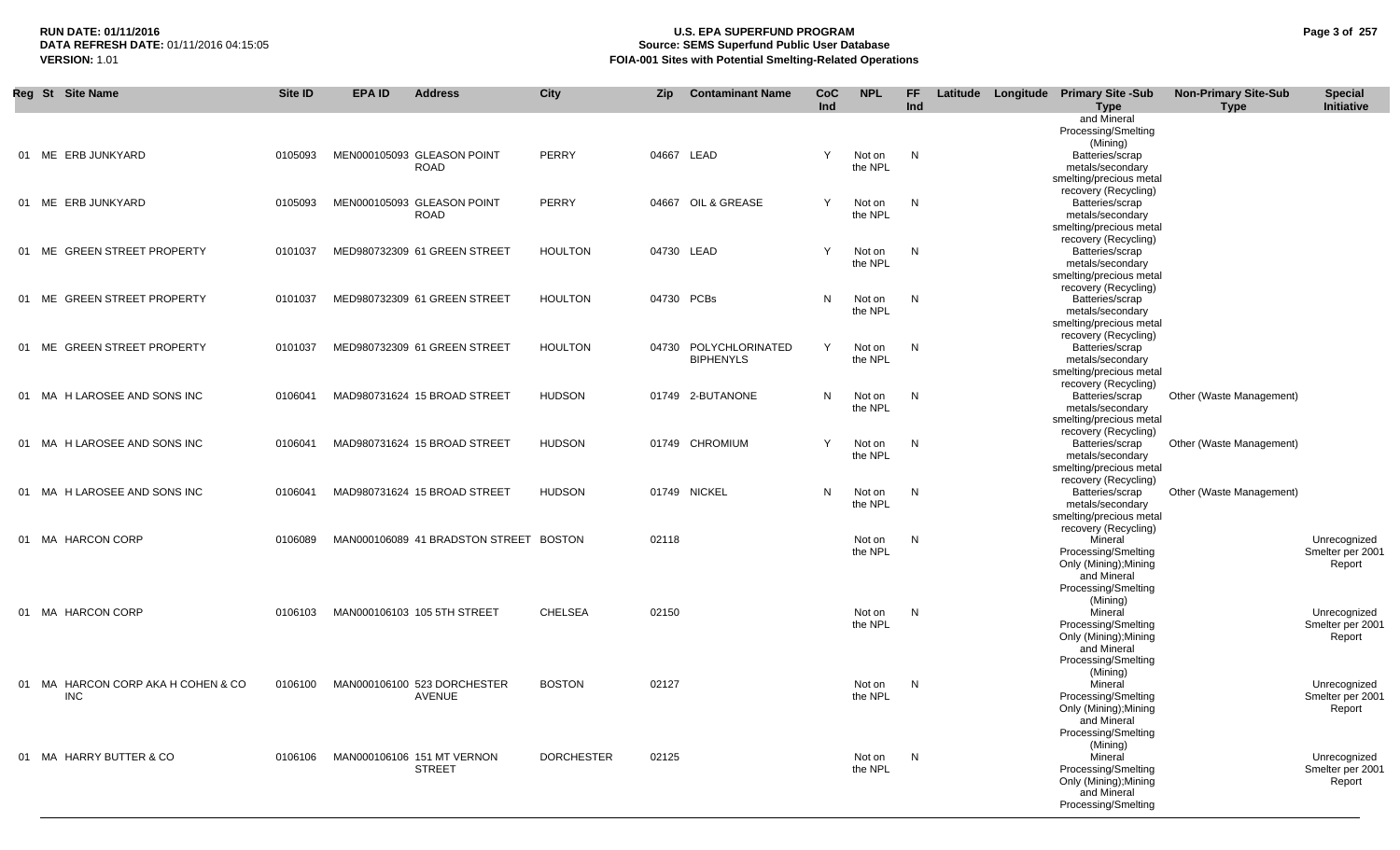# **RUN DATE: 01/11/2016 U.S. EPA SUPERFUND PROGRAM Page 4 of 257 Source: SEMS Superfund Public User Database VERSION:** 1.01 **FOIA-001 Sites with Potential Smelting-Related Operations**

| Reg St Site Name                                     | Site ID | <b>EPA ID</b>        | <b>Address</b>                                    | <b>City</b>           | Zip   | <b>Contaminant Name</b>                   | CoC<br>Ind | <b>NPL</b>        | FF.<br>Ind |  | Latitude Longitude Primary Site -Sub<br><b>Type</b>                                                              | <b>Non-Primary Site-Sub</b><br><b>Type</b> | <b>Special</b><br>Initiative               |
|------------------------------------------------------|---------|----------------------|---------------------------------------------------|-----------------------|-------|-------------------------------------------|------------|-------------------|------------|--|------------------------------------------------------------------------------------------------------------------|--------------------------------------------|--------------------------------------------|
| 01 MA HENRY F BRACKETT & CO                          | 0106094 |                      | MAN000106094 587 E 1ST STREET                     | SOUTH BOSTON          | 02127 |                                           |            | Not on<br>the NPL | N          |  | (Mining)<br>Mineral<br>Processing/Smelting<br>Only (Mining); Mining<br>and Mineral<br>Processing/Smelting        |                                            | Unrecognized<br>Smelter per 2001<br>Report |
| 01 MA INTERVALE STREET                               | 0106130 |                      | MAN000106130 175 & 189 INTERVALE<br><b>STREET</b> | QUINCY                |       | 02169 ARSENIC                             | N          | Not on<br>the NPL | N          |  | (Mining)<br>Batteries/scrap<br>metals/secondary<br>smelting/precious metal                                       |                                            |                                            |
| 01 MA INTERVALE STREET                               | 0106130 |                      | MAN000106130 175 & 189 INTERVALE<br><b>STREET</b> | QUINCY                |       | 02169 CHROMIUM                            | N          | Not on<br>the NPL | N          |  | recovery (Recycling)<br>Batteries/scrap<br>metals/secondary<br>smelting/precious metal                           |                                            |                                            |
| 01 MA INTERVALE STREET                               | 0106130 |                      | MAN000106130 175 & 189 INTERVALE<br><b>STREET</b> | QUINCY                |       | 02169 LEAD                                | N          | Not on<br>the NPL | N          |  | recovery (Recycling)<br>Batteries/scrap<br>metals/secondary<br>smelting/precious metal                           |                                            |                                            |
| 01 MA INTERVALE STREET                               | 0106130 |                      | MAN000106130 175 & 189 INTERVALE<br><b>STREET</b> | <b>QUINCY</b>         |       | 02169 POLYCHLORINATED<br><b>BIPHENYLS</b> | Y          | Not on<br>the NPL | N          |  | recovery (Recycling)<br>Batteries/scrap<br>metals/secondary<br>smelting/precious metal                           |                                            |                                            |
| 01 NH KAMENSKE & CO., INC.                           | 0106064 |                      | NHN000106064 5 OTTERSON COURT                     | NASHUA                |       |                                           |            | Not on<br>the NPL | N          |  | recovery (Recycling)<br>Primary metals/mineral<br>processing<br>(Manufacturing/Processi                          |                                            |                                            |
| LAJOIES JUNKYARD FIRE<br>01 CT                       | 0106114 |                      | CTN000106114 40 MEADOW STREET                     | <b>NORWALK</b>        | 06854 |                                           |            | Not on<br>the NPL | N          |  | ng/Maintenance)<br>Batteries/scrap<br>metals/secondary<br>smelting/precious metal                                | Spill or other one-time event<br>(Other)   |                                            |
| 01 MA LAWRENCE METALS (FORMER)                       | 0106127 |                      | MAN000106127 145 - 155 BEECH<br><b>STREET</b>     | <b>CHELSEA</b>        |       | LEAD                                      | Y          | Not on<br>the NPL | N          |  | recovery (Recycling)<br>Primary metals/mineral<br>processing<br>(Manufacturing/Processi                          |                                            |                                            |
| 01 MA LAWRENCE METALS (FORMER)                       | 0106127 |                      | MAN000106127 145 - 155 BEECH<br><b>STREET</b>     | <b>CHELSEA</b>        |       | POLYCHLORINATED<br><b>BIPHENYLS</b>       | Y          | Not on<br>the NPL | N          |  | ng/Maintenance)<br>Primary metals/mineral<br>processing<br>(Manufacturing/Processi                               |                                            |                                            |
| 01 ME LUCAS ENTERPRISES                              | 0104207 |                      | MEN000104207 U.S. ROUTE 201                       | VASSALBORO            |       | 04989 LEAD                                | Y          | Not on<br>the NPL | N          |  | ng/Maintenance)<br>Batteries/scrap<br>metals/secondary<br>smelting/precious metal                                |                                            |                                            |
| 01 NH MACOSKO FOUNDRY                                | 0101059 |                      | NHN000101059 187 Chance Pond Road                 | FRANKLIN              | 03235 |                                           |            | Not on<br>the NPL | N          |  | recovery (Recycling)<br>Primary metals/mineral<br>processing<br>(Manufacturing/Processi                          |                                            |                                            |
| 01 MA MASSACHUSETTS SMELTING &<br><b>REFINING CO</b> | 0106099 | MAN000106099 257 3RD |                                                   | <b>EAST CAMBRIDGE</b> | 02141 |                                           |            | Not on<br>the NPL | N          |  | ng/Maintenance)<br>Mineral<br>Processing/Smelting<br>Only (Mining); Mining<br>and Mineral<br>Processing/Smelting |                                            | Unrecognized<br>Smelter per 2001<br>Report |
| 01 MA NICHOLS STREET                                 | 0105933 |                      | MAD985273879 61 NICHOLS STREET                    | DANVERS               | 01923 |                                           |            | Not on<br>the NPL | N          |  | (Mining)<br>Batteries/scrap<br>metals/secondary<br>smelting/precious metal                                       |                                            |                                            |
| 01 MA NICK HERMAN & CO INC                           | 0106101 |                      | MAN000106101 140 GRANITE STREET                   | DORCHESTER            | 02124 |                                           |            | Not on            | N          |  | recovery (Recycling)<br>Mineral                                                                                  |                                            | Unrecognized                               |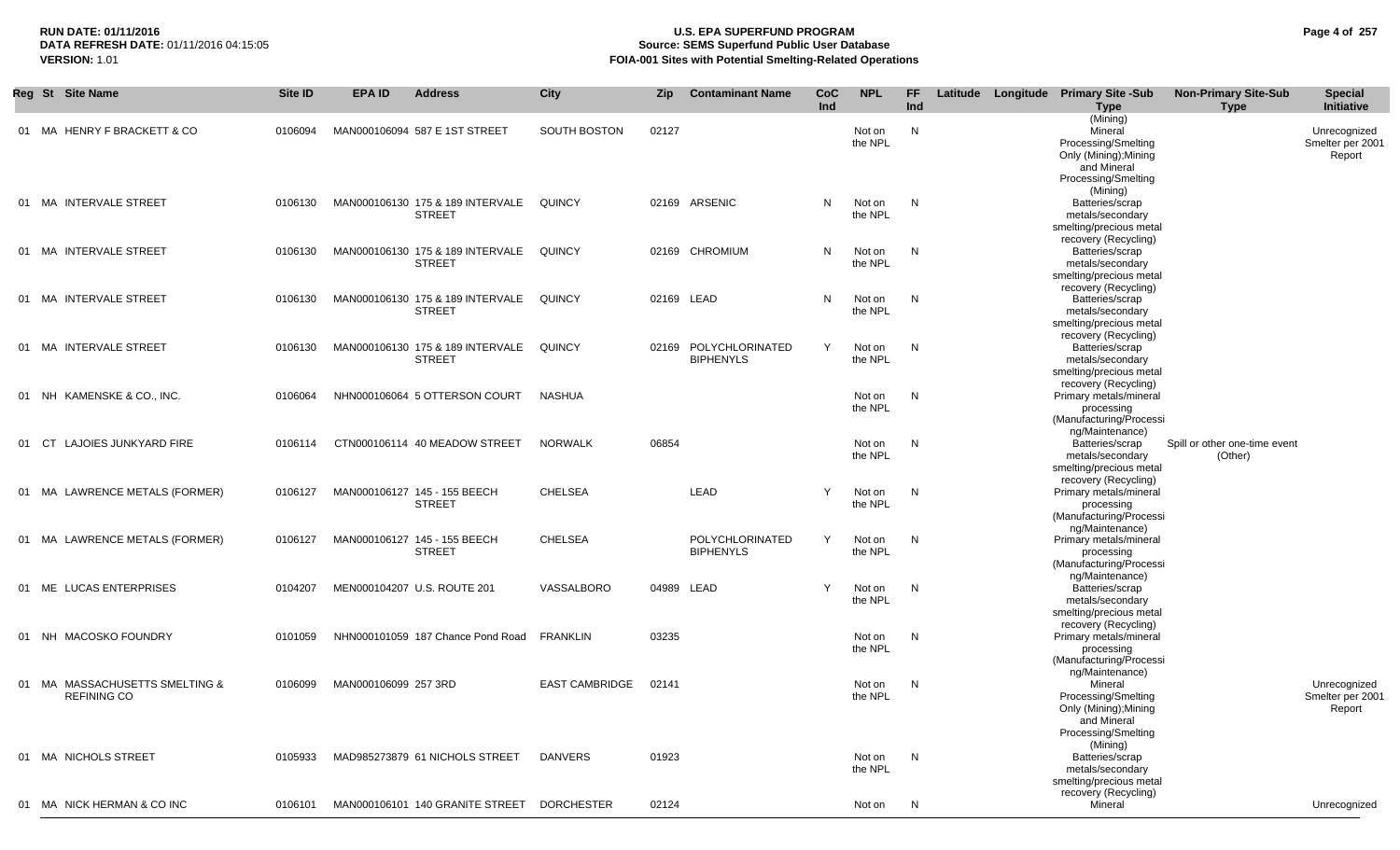# **RUN DATE: 01/11/2016 U.S. EPA SUPERFUND PROGRAM Page 5 of 257** DATA REFRESH DATE: 01/11/2016 04:15:05<br>**VERSION: 1.01** Source: SEMS Superfund Public User Database<br>FOIA-001 Sites with Potential Smelting-Related Operat **VERSION:** 1.01 **FOIA-001 Sites with Potential Smelting-Related Operations**

| Reg St Site Name         | Site ID | EPA ID                          | <b>Address</b>                             | <b>City</b> | Zip          | <b>Contaminant Name</b>                                                    | CoC<br>Ind | <b>NPL</b>                              | FF<br>Ind |                         | Latitude Longitude Primary Site -Sub<br><b>Type</b>                                                       | <b>Non-Primary Site-Sub</b><br><b>Type</b> | <b>Special</b><br>Initiative               |
|--------------------------|---------|---------------------------------|--------------------------------------------|-------------|--------------|----------------------------------------------------------------------------|------------|-----------------------------------------|-----------|-------------------------|-----------------------------------------------------------------------------------------------------------|--------------------------------------------|--------------------------------------------|
|                          |         |                                 |                                            |             |              |                                                                            |            | the NPL                                 |           |                         | Processing/Smelting<br>Only (Mining); Mining<br>and Mineral<br>Processing/Smelting<br>(Mining)            |                                            | Smelter per 2001<br>Report                 |
| 01 MA NICK HERMAN CO INC | 0106095 |                                 | MAN000106095 135 LINWOOD STREET SOMERVILLE |             | 02143        |                                                                            |            | Not on<br>the NPL                       | N         |                         | Mineral<br>Processing/Smelting<br>Only (Mining); Mining<br>and Mineral<br>Processing/Smelting<br>(Mining) |                                            | Unrecognized<br>Smelter per 2001<br>Report |
| 01 ME O'CONNOR CO.       | 0101031 | MED980731475 EASTERN AVE, RT 17 |                                            | AUGUSTA     | 04330 1,2,3- | <b>TRICHLOROBENZENE</b>                                                    | Y          | Deleted<br>from the<br>Final NPL        |           | N +44.301910 -69.736940 | Batteries/scrap<br>metals/secondary<br>smelting/precious metal<br>recovery (Recycling)                    |                                            |                                            |
| 01 ME O'CONNOR CO.       | 0101031 | MED980731475 EASTERN AVE, RT 17 |                                            | AUGUSTA     | 04330 1,2,4- | TRICHLOROBENZENE                                                           | Y          | Deleted<br>from the<br><b>Final NPL</b> |           | N +44.301910 -69.736940 | Batteries/scrap<br>metals/secondary<br>smelting/precious metal<br>recovery (Recycling)                    |                                            |                                            |
| 01 ME O'CONNOR CO.       | 0101031 | MED980731475 EASTERN AVE, RT 17 |                                            | AUGUSTA     |              | 04330 1.2-DICHLOROBENZENE                                                  |            | Deleted<br>from the<br><b>Final NPL</b> | N.        | +44.301910 -69.736940   | Batteries/scrap<br>metals/secondary<br>smelting/precious metal<br>recovery (Recycling)                    |                                            |                                            |
| 01 ME O'CONNOR CO.       | 0101031 |                                 | MED980731475 EASTERN AVE, RT 17            | AUGUSTA     |              | 04330 1,3-DICHLOROBENZENE Y                                                |            | Deleted<br>from the<br><b>Final NPL</b> |           | N +44.301910 -69.736940 | Batteries/scrap<br>metals/secondary<br>smelting/precious metal<br>recovery (Recycling)                    |                                            |                                            |
| 01 ME O'CONNOR CO.       | 0101031 | MED980731475 EASTERN AVE, RT 17 |                                            | AUGUSTA     |              | 04330 1,4-DICHLOROBENZENE Y                                                |            | Deleted<br>from the<br><b>Final NPL</b> |           | N +44.301910 -69.736940 | Batteries/scrap<br>metals/secondary<br>smelting/precious metal<br>recovery (Recycling)                    |                                            |                                            |
| 01 ME O'CONNOR CO.       | 0101031 | MED980731475 EASTERN AVE, RT 17 |                                            | AUGUSTA     |              | 04330 ACETONE                                                              |            | Deleted<br>from the<br><b>Final NPL</b> |           | N +44.301910 -69.736940 | Batteries/scrap<br>metals/secondary<br>smelting/precious metal<br>recovery (Recycling)                    |                                            |                                            |
| 01 ME O'CONNOR CO.       | 0101031 | MED980731475 EASTERN AVE, RT 17 |                                            | AUGUSTA     | 04330        | <b>BASE NEUTRAL ACIDS</b>                                                  | Y          | Deleted<br>from the<br><b>Final NPL</b> |           | N +44.301910 -69.736940 | Batteries/scrap<br>metals/secondary<br>smelting/precious metal<br>recovery (Recycling)                    |                                            |                                            |
| 01 ME O'CONNOR CO.       | 0101031 |                                 | MED980731475 EASTERN AVE, RT 17            | AUGUSTA     |              | 04330 BENZENE                                                              |            | Deleted<br>from the<br><b>Final NPL</b> |           | N +44.301910 -69.736940 | Batteries/scrap<br>metals/secondary<br>smelting/precious metal<br>recovery (Recycling)                    |                                            |                                            |
| 01 ME O'CONNOR CO.       | 0101031 |                                 | MED980731475 EASTERN AVE, RT 17            | AUGUSTA     |              | 04330 CARCINOGENIC<br>POLYCYCLIC AROMATIC<br><b>HYDROCARBONS</b><br>(cPAH) | Y          | Deleted<br>from the<br><b>Final NPL</b> |           | N +44.301910 -69.736940 | Batteries/scrap<br>metals/secondary<br>smelting/precious metal<br>recovery (Recycling)                    |                                            |                                            |
| 01 ME O'CONNOR CO.       | 0101031 | MED980731475 EASTERN AVE, RT 17 |                                            | AUGUSTA     | 04330        | CHLOROBENZENE                                                              | Y          | Deleted<br>from the<br><b>Final NPL</b> | N.        | +44.301910 -69.736940   | Batteries/scrap<br>metals/secondary<br>smelting/precious metal<br>recovery (Recycling)                    |                                            |                                            |
| 01 ME O'CONNOR CO.       | 0101031 | MED980731475 EASTERN AVE, RT 17 |                                            | AUGUSTA     |              | 04330 DICHLOROMETHANE                                                      | Y          | Deleted<br>from the<br>Final NPL        |           | N +44.301910 -69.736940 | Batteries/scrap<br>metals/secondary<br>smelting/precious metal<br>recovery (Recycling)                    |                                            |                                            |
| 01 ME O'CONNOR CO.       | 0101031 | MED980731475 EASTERN AVE, RT 17 |                                            | AUGUSTA     | 04330 LEAD   |                                                                            | Y          | Deleted<br>from the<br><b>Final NPL</b> |           | N +44.301910 -69.736940 | Batteries/scrap<br>metals/secondary<br>smelting/precious metal                                            |                                            |                                            |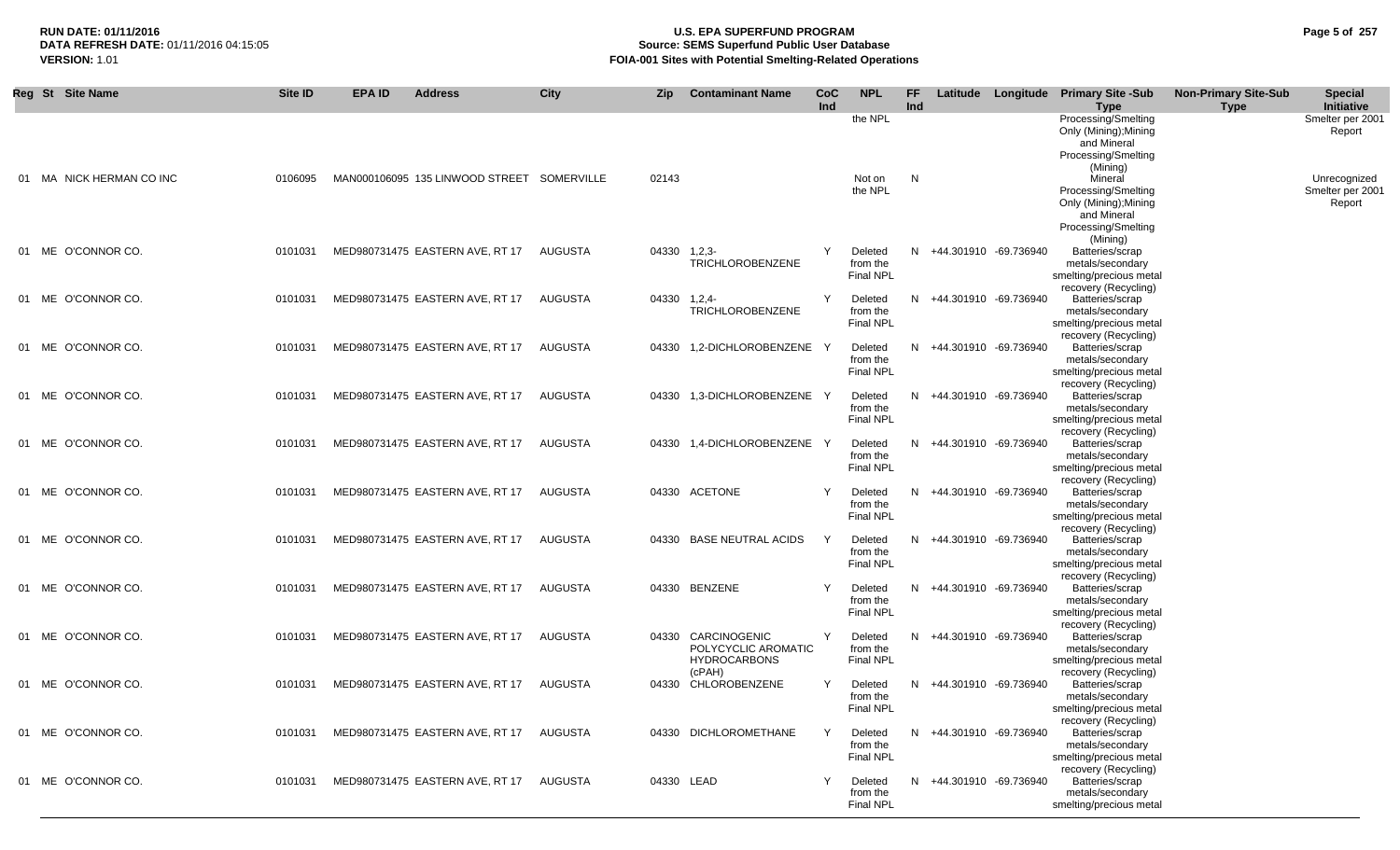## **RUN DATE: 01/11/2016 U.S. EPA SUPERFUND PROGRAM Page 6 of 257 Source: SEMS Superfund Public User Database VERSION:** 1.01 **FOIA-001 Sites with Potential Smelting-Related Operations**

| <b>Reg St Site Name</b>               | Site ID | <b>EPA ID</b> | <b>Address</b>                               | City            | Zip        | <b>Contaminant Name</b>                              | <b>CoC</b><br>Ind | <b>NPL</b>                              | <b>FF</b><br>Ind |                         | Latitude Longitude Primary Site -Sub<br><b>Type</b>                                                            | <b>Non-Primary Site-Sub</b><br><b>Type</b>                                                                           | <b>Special</b><br>Initiative               |
|---------------------------------------|---------|---------------|----------------------------------------------|-----------------|------------|------------------------------------------------------|-------------------|-----------------------------------------|------------------|-------------------------|----------------------------------------------------------------------------------------------------------------|----------------------------------------------------------------------------------------------------------------------|--------------------------------------------|
| 01 ME O'CONNOR CO.                    | 0101031 |               | MED980731475 EASTERN AVE, RT 17              | <b>AUGUSTA</b>  |            | 04330 LEAD, INORGANIC                                | Y                 | Deleted<br>from the<br><b>Final NPL</b> |                  | N +44.301910 -69.736940 | recovery (Recycling)<br>Batteries/scrap<br>metals/secondary<br>smelting/precious metal                         |                                                                                                                      |                                            |
| 01 ME O'CONNOR CO.                    | 0101031 |               | MED980731475 EASTERN AVE, RT 17              | AUGUSTA         |            | 04330 METALS                                         |                   | Deleted<br>from the<br><b>Final NPL</b> |                  | N +44.301910 -69.736940 | recovery (Recycling)<br>Batteries/scrap<br>metals/secondary<br>smelting/precious metal<br>recovery (Recycling) |                                                                                                                      |                                            |
| 01 ME O'CONNOR CO.                    | 0101031 |               | MED980731475 EASTERN AVE, RT 17              | AUGUSTA         | 04330 PAH  |                                                      | Y                 | Deleted<br>from the<br><b>Final NPL</b> |                  | N +44.301910 -69.736940 | Batteries/scrap<br>metals/secondary<br>smelting/precious metal<br>recovery (Recycling)                         |                                                                                                                      |                                            |
| 01 ME O'CONNOR CO.                    | 0101031 |               | MED980731475 EASTERN AVE, RT 17              | AUGUSTA         | 04330 PCBs |                                                      |                   | Deleted<br>from the<br><b>Final NPL</b> | N.               | +44.301910 -69.736940   | Batteries/scrap<br>metals/secondary<br>smelting/precious metal<br>recovery (Recycling)                         |                                                                                                                      |                                            |
| 01 ME O'CONNOR CO.                    | 0101031 |               | MED980731475 EASTERN AVE, RT 17              | AUGUSTA         |            | 04330 TOLUENE                                        | Y                 | Deleted<br>from the<br><b>Final NPL</b> |                  | N +44.301910 -69.736940 | Batteries/scrap<br>metals/secondary<br>smelting/precious metal<br>recovery (Recycling)                         |                                                                                                                      |                                            |
| 01 ME O'CONNOR CO.                    | 0101031 |               | MED980731475 EASTERN AVE, RT 17              | AUGUSTA         |            | 04330 TOTAL PCBs                                     | Y                 | Deleted<br>from the<br><b>Final NPL</b> | N.               | +44.301910 -69.736940   | Batteries/scrap<br>metals/secondary<br>smelting/precious metal<br>recovery (Recycling)                         |                                                                                                                      |                                            |
| O'CONNOR COMPANY MAIN OFFICE<br>01 ME | 0100984 |               | MED018980227 WILLOW STREET                   | AUGUSTA         | 04330      |                                                      |                   | Not on<br>the NPL                       | N                |                         | Batteries/scrap<br>metals/secondary<br>smelting/precious metal<br>recovery (Recycling)                         |                                                                                                                      |                                            |
| 01 MA OSCAR CULTER CO                 | 0106104 |               | MAN000106104 44 ARLINGTON ST                 | <b>CHELSEA</b>  | 02150      |                                                      |                   | Not on<br>the NPL                       | N                |                         | Mineral<br>Processing/Smelting<br>Only (Mining); Mining<br>and Mineral<br>Processing/Smelting<br>(Mining)      |                                                                                                                      | Unrecognized<br>Smelter per 2001<br>Report |
| 01 MA PIONEER FOUNDRY                 | 0105854 |               | MAN000105854 266 MAIN STREET                 | <b>HARDWICK</b> |            | 01037 ASBESTOS                                       |                   | Not on<br>the NPL                       | N                |                         | Primary metals/mineral<br>processing<br>ng/Maintenance)                                                        | Electric power generation<br>and distribution<br>(Manufacturing/Processi (Manufacturing/Processing/M)<br>aintenance) |                                            |
| 01 MA PIONEER FOUNDRY                 | 0105854 |               | MAN000105854 266 MAIN STREET                 | <b>HARDWICK</b> | 01037 LEAD |                                                      | Y                 | Not on<br>the NPL                       | N                |                         | Primary metals/mineral<br>processing<br>ng/Maintenance)                                                        | Electric power generation<br>and distribution<br>(Manufacturing/Processi (Manufacturing/Processing/M<br>aintenance)  |                                            |
| 01 MA PIONEER FOUNDRY                 | 0105854 |               | MAN000105854 266 MAIN STREET                 | <b>HARDWICK</b> |            | 01037 OIL & GREASE                                   | Y                 | Not on<br>the NPL                       | N                |                         | Primary metals/mineral<br>processing<br>ng/Maintenance)                                                        | Electric power generation<br>and distribution<br>(Manufacturing/Processi (Manufacturing/Processing/M<br>aintenance)  |                                            |
| 01 MA PIONEER FOUNDRY                 | 0105854 |               | MAN000105854 266 MAIN STREET                 | <b>HARDWICK</b> | 01037      | PAHs (POLYCYCLIC<br><b>AROMATIC</b><br>HYDROCARBONS) | Y                 | Not on<br>the NPL                       | N                |                         | Primary metals/mineral<br>processing<br>ng/Maintenance)                                                        | Electric power generation<br>and distribution<br>(Manufacturing/Processi (Manufacturing/Processing/M<br>aintenance)  |                                            |
| 01 MA PIONEER FOUNDRY                 | 0105854 |               | MAN000105854 266 MAIN STREET                 | <b>HARDWICK</b> |            | 01037 PHOSPHORIC ACID                                | Y                 | Not on<br>the NPL                       | N                |                         | Primary metals/mineral<br>processing<br>ng/Maintenance)                                                        | Electric power generation<br>and distribution<br>(Manufacturing/Processi (Manufacturing/Processing/M<br>aintenance)  |                                            |
| 01 MA RICHARDS CORP                   | 0106091 |               | MAN000106091 356 COMMERCIAL<br><b>STREET</b> | <b>MALDEN</b>   | 02148      |                                                      |                   | Not on<br>the NPL                       | N                |                         | Mineral<br>Processing/Smelting<br>Only (Mining); Mining                                                        |                                                                                                                      | Unrecognized<br>Smelter per 2001<br>Report |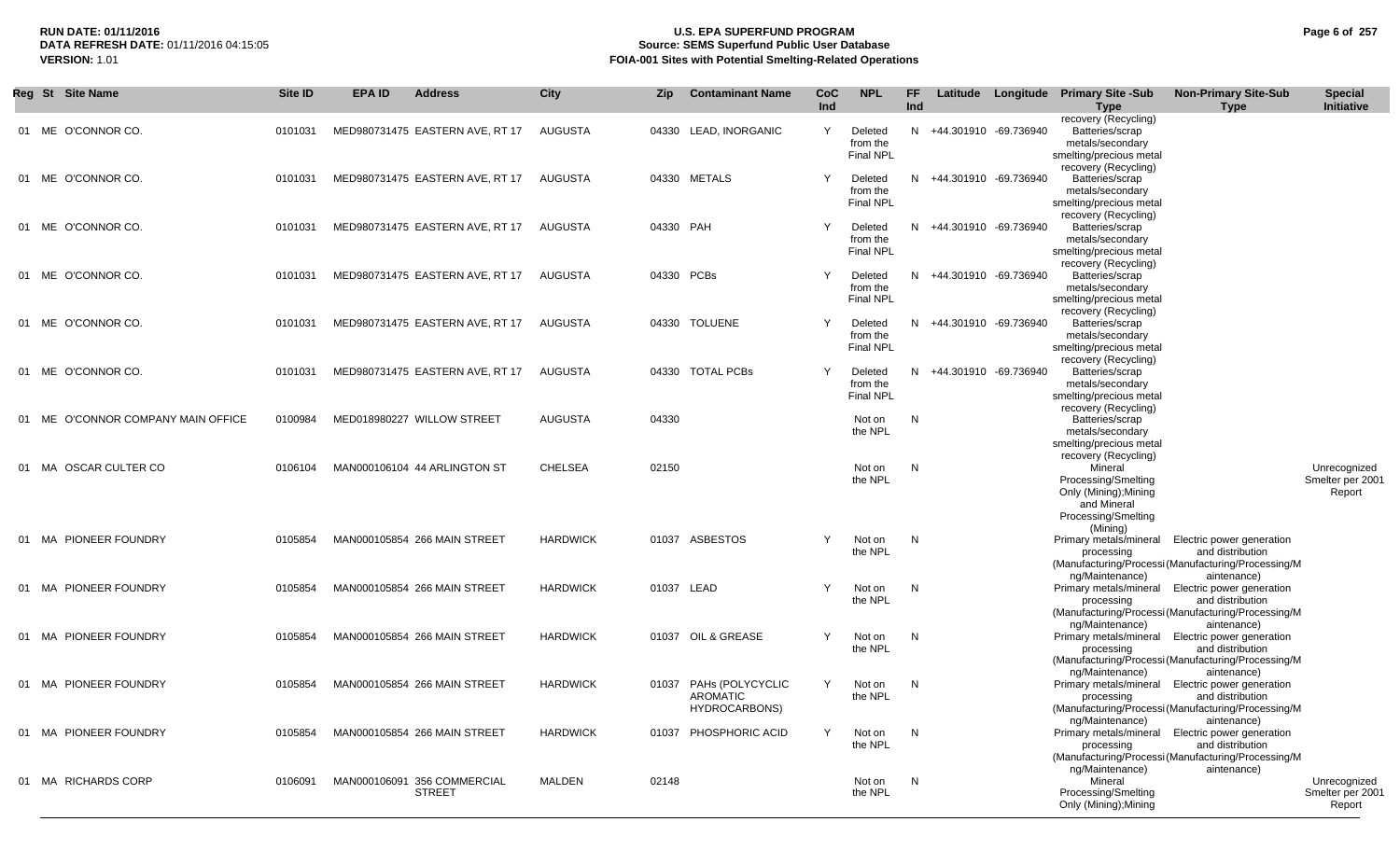# **RUN DATE: 01/11/2016 U.S. EPA SUPERFUND PROGRAM Page 7 of 257 Source: SEMS Superfund Public User Database VERSION:** 1.01 **FOIA-001 Sites with Potential Smelting-Related Operations**

|    | Reg St Site Name                                        | Site ID | <b>EPA ID</b>          | <b>Address</b>                               | <b>City</b>                | <b>Zip</b> | <b>Contaminant Name</b>                   | <b>CoC</b><br>Ind | <b>NPL</b>                              | FF.<br>Ind |                          | Latitude Longitude Primary Site -Sub<br><b>Type</b><br>and Mineral<br>Processing/Smelting                 | <b>Non-Primary Site-Sub</b><br><b>Type</b>                                                                                                                                | <b>Special</b><br>Initiative               |
|----|---------------------------------------------------------|---------|------------------------|----------------------------------------------|----------------------------|------------|-------------------------------------------|-------------------|-----------------------------------------|------------|--------------------------|-----------------------------------------------------------------------------------------------------------|---------------------------------------------------------------------------------------------------------------------------------------------------------------------------|--------------------------------------------|
|    | 01 ME ROLNICK PROPERTY SITE                             | 0105888 |                        | MEN000105888 151 SOUTH MAIN<br><b>STREET</b> | <b>BREWER</b>              | 04412      |                                           |                   | Not on<br>the NPL                       | N          |                          | (Mining)<br>Batteries/scrap<br>metals/secondary<br>smelting/precious metal<br>recovery (Recycling)        |                                                                                                                                                                           |                                            |
|    | 01 CT RYKAR CORPORATION                                 | 0100277 |                        | CTD981069271 GREAT MEADOWS                   | <b>STRATFORD</b>           | 06497      |                                           |                   | Not on<br>the NPL                       | N          |                          | Mineral<br>Processing/Smelting                                                                            |                                                                                                                                                                           | Unrecognized<br>Smelter per 2001           |
|    | 01 ME SACO STEEL                                        | 0104208 |                        | MEN000104208 29 LUND ROAD                    | SACO                       |            | 04072 METALS                              | Y                 | Not on<br>the NPL                       | N          |                          | Only (Mining)<br>Primary metals/mineral<br>processing<br>(Manufacturing/Processi<br>ng/Maintenance)       |                                                                                                                                                                           | Report                                     |
|    | 01 ME SACO STEEL                                        | 0104208 |                        | MEN000104208 29 LUND ROAD                    | SACO                       |            | 04072 POLYCHLORINATED<br><b>BIPHENYLS</b> | Y                 | Not on<br>the NPL                       | N          |                          | Primary metals/mineral<br>processing<br>(Manufacturing/Processi<br>ng/Maintenance)                        |                                                                                                                                                                           |                                            |
|    | 01 MA SALEM LEAD CO                                     | 0100693 |                        | MAD980520761 800 ALBANY ST                   | <b>BOSTON</b><br>(ROXBURY) | 02119      |                                           |                   | Not on<br>the NPL                       | N          |                          |                                                                                                           |                                                                                                                                                                           | Unrecognized<br>Smelter per 2001<br>Report |
|    | 01 MA U. S. SMELTING REFINING & MINING<br><sub>CO</sub> | 0106093 |                        | MAN000106093 75 FEDERAL STREET               | <b>BOSTON</b>              | 02110      |                                           |                   | Not on<br>the NPL                       | N          |                          | Mineral<br>Processing/Smelting<br>Only (Mining); Mining<br>and Mineral<br>Processing/Smelting<br>(Mining) |                                                                                                                                                                           | Unrecognized<br>Smelter per 2001<br>Report |
| 01 | RI UNION SMELTING & REFINING WORK                       | 0106123 |                        | RIN000106123 604 SOUTH MAIN<br><b>STREET</b> | <b>PROVIDENCE</b>          | 02903      |                                           |                   | Not on<br>the NPL                       | N          |                          | Mineral<br>Processing/Smelting<br>Only (Mining)                                                           |                                                                                                                                                                           | Unrecognized<br>Smelter per 2001<br>Report |
|    | 01 MA VULCAN SMELTING WORKS                             | 0106090 | MAN000106090 289 THIRD |                                              | <b>CHELSEA</b>             | 02150      |                                           |                   | Not on<br>the NPL                       | N          |                          | Mineral<br>Processing/Smelting<br>Only (Mining); Mining<br>and Mineral<br>Processing/Smelting<br>(Mining) |                                                                                                                                                                           | Unrecognized<br>Smelter per 2001<br>Report |
|    | 01 MA VULCAN SMELTING WORKS                             | 0106105 |                        | MAN000106105 115 FIFTH STREET                | <b>CHELSEA</b>             | 02150      |                                           |                   | Not on<br>the NPL                       | N          |                          | Mineral<br>Processing/Smelting<br>Only (Mining); Mining<br>and Mineral<br>Processing/Smelting<br>(Mining) |                                                                                                                                                                           | Unrecognized<br>Smelter per 2001<br>Report |
|    | 01 MA W.R. GRACE & CO., INC. (ACTON<br>PLANT)           | 0100350 |                        | MAD001002252 50 INDEPENDENCE RD ACTON        |                            | 01720      | 1,1-DICHLOROETHENE                        | Y                 | Currently<br>on the<br><b>Final NPL</b> | N          | +42.450550 -071.427780   | Multiple (Multiple)                                                                                       | Batteries/scrap<br>metals/secondary<br>smelting/precious metal<br>recovery<br>(Recycling); Chemicals and<br>allied products<br>(Manufacturing/Processing/M                |                                            |
|    | 01 MA W.R. GRACE & CO., INC. (ACTON<br>PLANT)           | 0100350 |                        | MAD001002252 50 INDEPENDENCE RD ACTON        |                            | 01720      | $1.1 -$<br><b>DICHLOROETHYLENE</b>        | Y                 | Currently<br>on the<br>Final NPL        |            | N +42.450550 -071.427780 | Multiple (Multiple)                                                                                       | aintenance)<br>Batteries/scrap<br>metals/secondary<br>smelting/precious metal<br>recovery<br>(Recycling); Chemicals and<br>allied products<br>(Manufacturing/Processing/M |                                            |

aintenance)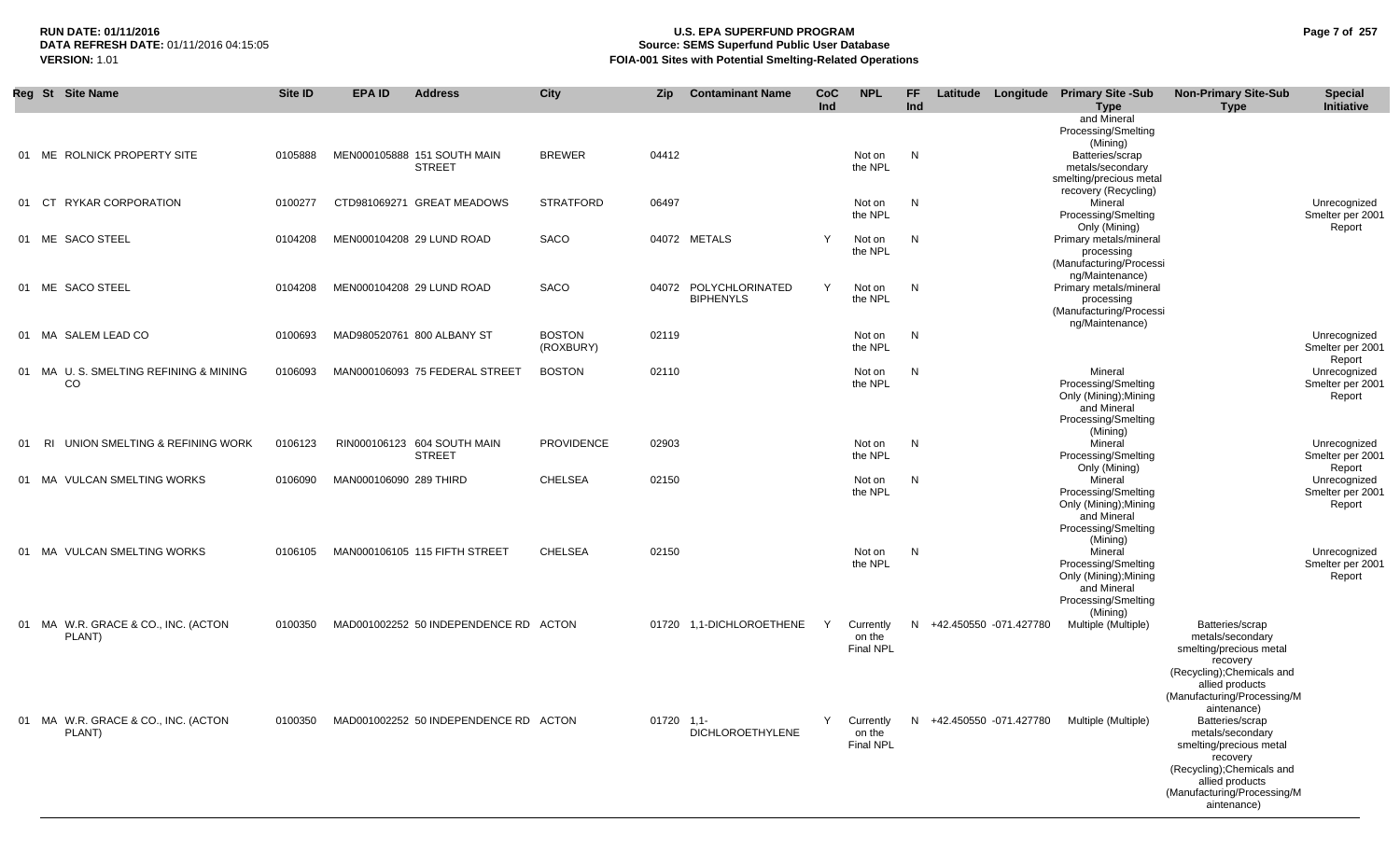## **RUN DATE: 01/11/2016 U.S. EPA SUPERFUND PROGRAM Page 8 of 257** DATA REFRESH DATE: 01/11/2016 04:15:05<br>**VERSION: 1.01** Source: SEMS Superfund Public User Database<br>FOIA-001 Sites with Potential Smelting-Related Operat **FOIA-001 Sites with Potential Smelting-Related Operations**

|     | Reg St Site Name                                           | Site ID | EPA ID | <b>Address</b>                        | <b>City</b> | <b>Zip</b> | <b>Contaminant Name</b>                  | <b>CoC</b> | <b>NPL</b>                              | FF. |                          | Latitude Longitude Primary Site -Sub | <b>Non-Primary Site-Sub</b>                                                                                                                                                              | <b>Special</b> |
|-----|------------------------------------------------------------|---------|--------|---------------------------------------|-------------|------------|------------------------------------------|------------|-----------------------------------------|-----|--------------------------|--------------------------------------|------------------------------------------------------------------------------------------------------------------------------------------------------------------------------------------|----------------|
|     | 01 MA W.R. GRACE & CO., INC. (ACTON<br>PLANT)              | 0100350 |        | MAD001002252 50 INDEPENDENCE RD ACTON |             | 01720      | 1,2-DICHLOROETHANE                       | Ind<br>Y   | Currently<br>on the<br><b>Final NPL</b> | Ind | N +42.450550 -071.427780 | <b>Type</b><br>Multiple (Multiple)   | <b>Type</b><br>Batteries/scrap<br>metals/secondary<br>smelting/precious metal<br>recovery<br>(Recycling); Chemicals and<br>allied products<br>(Manufacturing/Processing/M<br>aintenance) | Initiative     |
|     | 01 MA W.R. GRACE & CO., INC. (ACTON<br>PLANT)              | 0100350 |        | MAD001002252 50 INDEPENDENCE RD ACTON |             | 01720      | 1,2-DICHLOROPROPANE Y                    |            | Currently<br>on the<br><b>Final NPL</b> |     | N +42.450550 -071.427780 | Multiple (Multiple)                  | Batteries/scrap<br>metals/secondary<br>smelting/precious metal<br>recovery<br>(Recycling); Chemicals and<br>allied products<br>(Manufacturing/Processing/M<br>aintenance)                |                |
|     | 01 MA W.R. GRACE & CO., INC. (ACTON<br>PLANT)              | 0100350 |        | MAD001002252 50 INDEPENDENCE RD ACTON |             |            | 01720 ANTIMONY                           | Y          | Currently<br>on the<br><b>Final NPL</b> |     | N +42.450550 -071.427780 | Multiple (Multiple)                  | Batteries/scrap<br>metals/secondary<br>smelting/precious metal<br>recovery<br>(Recycling); Chemicals and<br>allied products<br>(Manufacturing/Processing/M<br>aintenance)                |                |
| -01 | MA W.R. GRACE & CO., INC. (ACTON<br>PLANT)                 | 0100350 |        | MAD001002252 50 INDEPENDENCE RD ACTON |             |            | 01720 ARSENIC                            | Y          | Currently<br>on the<br><b>Final NPL</b> | N.  | +42.450550 -071.427780   | Multiple (Multiple)                  | Batteries/scrap<br>metals/secondary<br>smelting/precious metal<br>recovery<br>(Recycling): Chemicals and<br>allied products<br>(Manufacturing/Processing/M                               |                |
|     | 01 MA W.R. GRACE & CO., INC. (ACTON<br>PLANT)              | 0100350 |        | MAD001002252 50 INDEPENDENCE RD ACTON |             | 01720      | <b>BENZENE</b>                           | Y          | Currently<br>on the<br>Final NPL        | N.  | +42.450550 -071.427780   | Multiple (Multiple)                  | aintenance)<br>Batteries/scrap<br>metals/secondary<br>smelting/precious metal<br>recovery<br>(Recycling); Chemicals and<br>allied products<br>(Manufacturing/Processing/M                |                |
| 01  | MA W.R. GRACE & CO., INC. (ACTON<br>PLANT)                 | 0100350 |        | MAD001002252 50 INDEPENDENCE RD ACTON |             |            | 01720 BERYLLIUM                          | Y          | Currently<br>on the<br><b>Final NPL</b> | N.  | +42.450550 -071.427780   | Multiple (Multiple)                  | aintenance)<br>Batteries/scrap<br>metals/secondary<br>smelting/precious metal<br>recovery<br>(Recycling); Chemicals and<br>allied products<br>(Manufacturing/Processing/M<br>aintenance) |                |
|     | 01 MA W.R. GRACE & CO., INC. (ACTON<br>PLAN <sub>I</sub> ) | 0100350 |        | MAD001002252 50 INDEPENDENCE RD ACTON |             |            | 01720 BIS(2-CHLOROETHYL)<br><b>EIHER</b> | Y          | Currently<br>on the<br><b>Final NPL</b> |     | N +42.450550 -071.427780 | Multiple (Multiple)                  | Batteries/scrap<br>metals/secondary<br>smelting/precious metal<br>recovery<br>(Recycling); Chemicals and<br>allied products<br>(Manufacturing/Processing/M<br>aintenance)                |                |
|     | 01 MA W.R. GRACE & CO., INC. (ACTON<br>PLANT)              | 0100350 |        | MAD001002252 50 INDEPENDENCE RD ACTON |             |            | 01720 BIS(2-<br>ETHYLHEXYL)PHTHALA       | Y          | Currently<br>on the                     |     | N +42.450550 -071.427780 | Multiple (Multiple)                  | Batteries/scrap<br>metals/secondary                                                                                                                                                      |                |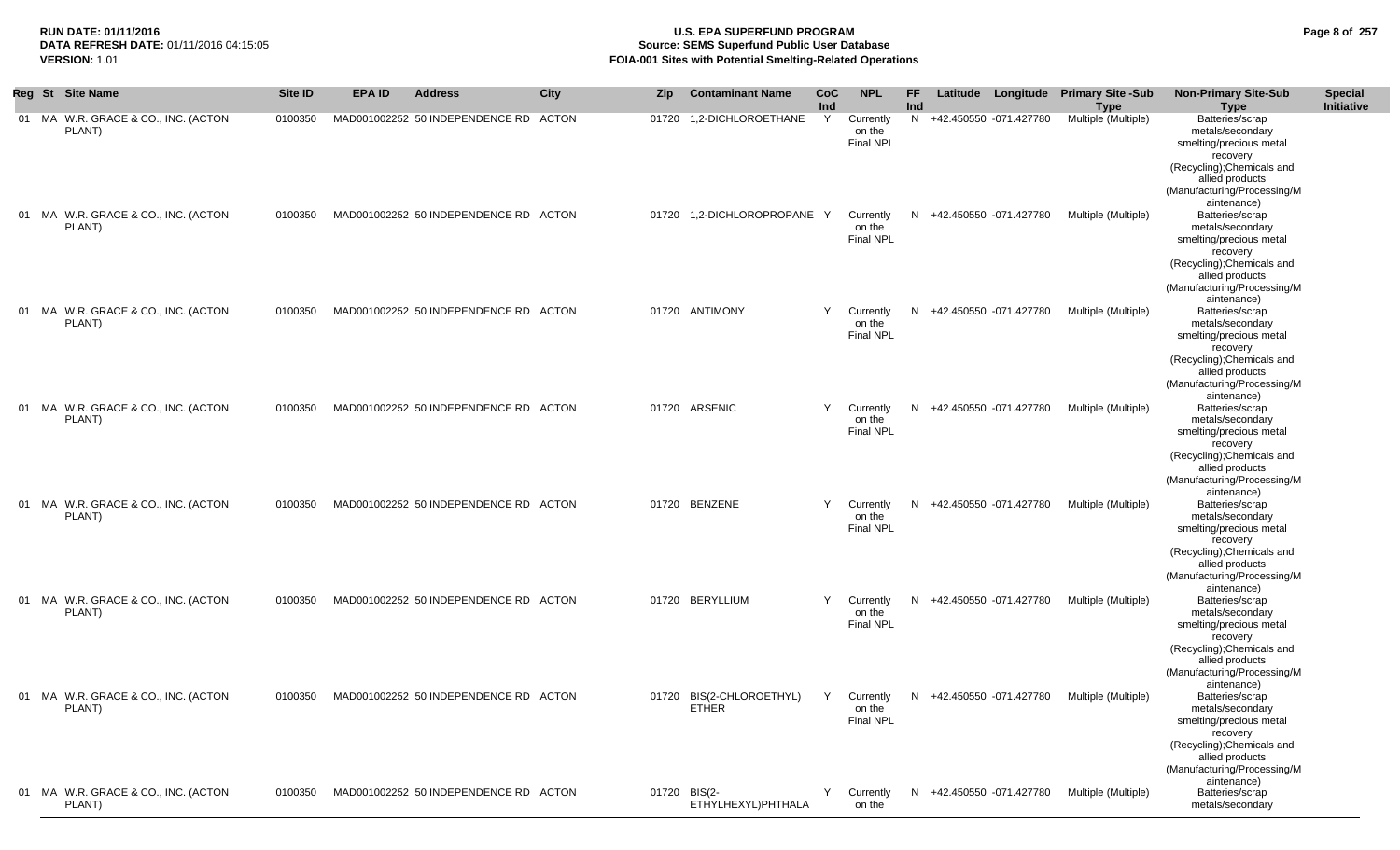# **RUN DATE: 01/11/2016 U.S. EPA SUPERFUND PROGRAM Page 9 of 257 Source: SEMS Superfund Public User Database VERSION:** 1.01 **FOIA-001 Sites with Potential Smelting-Related Operations**

|  | Reg St Site Name                              | <b>Site ID</b> | <b>EPA ID</b> | <b>Address</b>                        | <b>City</b> | Zip   | <b>Contaminant Name</b>    | <b>CoC</b><br>Ind | <b>NPL</b>                                           | <b>FF</b><br>Ind |                          | Latitude Longitude Primary Site -Sub<br><b>Type</b> | <b>Non-Primary Site-Sub</b><br><b>Type</b>                                                                                                                                                                                                                        | <b>Special</b><br><b>Initiative</b> |
|--|-----------------------------------------------|----------------|---------------|---------------------------------------|-------------|-------|----------------------------|-------------------|------------------------------------------------------|------------------|--------------------------|-----------------------------------------------------|-------------------------------------------------------------------------------------------------------------------------------------------------------------------------------------------------------------------------------------------------------------------|-------------------------------------|
|  | 01 MA W.R. GRACE & CO., INC. (ACTON<br>PLANT) | 0100350        |               | MAD001002252 50 INDEPENDENCE RD ACTON |             |       | <b>TE</b><br>01720 CADMIUM | Y                 | <b>Final NPL</b><br>Currently<br>on the<br>Final NPL |                  | N +42.450550 -071.427780 | Multiple (Multiple)                                 | smelting/precious metal<br>recovery<br>(Recycling); Chemicals and<br>allied products<br>(Manufacturing/Processing/M<br>aintenance)<br>Batteries/scrap<br>metals/secondary<br>smelting/precious metal<br>recovery<br>(Recycling); Chemicals and<br>allied products |                                     |
|  | 01 MA W.R. GRACE & CO., INC. (ACTON<br>PLANT) | 0100350        |               | MAD001002252 50 INDEPENDENCE RD ACTON |             | 01720 | <b>CHROMIUM</b>            | Y                 | Currently<br>on the<br>Final NPL                     |                  | N +42.450550 -071.427780 | Multiple (Multiple)                                 | (Manufacturing/Processing/M<br>aintenance)<br>Batteries/scrap<br>metals/secondary<br>smelting/precious metal<br>recovery                                                                                                                                          |                                     |
|  | 01 MA W.R. GRACE & CO., INC. (ACTON<br>PLANT) | 0100350        |               | MAD001002252 50 INDEPENDENCE RD ACTON |             |       | 01720 COPPER               | Y                 | Currently<br>on the<br>Final NPL                     |                  | N +42.450550 -071.427780 | Multiple (Multiple)                                 | (Recycling); Chemicals and<br>allied products<br>(Manufacturing/Processing/M<br>aintenance)<br>Batteries/scrap<br>metals/secondary<br>smelting/precious metal<br>recovery                                                                                         |                                     |
|  | 01 MA W.R. GRACE & CO., INC. (ACTON<br>PLANT) | 0100350        |               | MAD001002252 50 INDEPENDENCE RD ACTON |             | 01720 | ETHYLBENZENE               | Υ                 | Currently<br>on the<br>Final NPL                     |                  | N +42.450550 -071.427780 | Multiple (Multiple)                                 | (Recycling); Chemicals and<br>allied products<br>(Manufacturing/Processing/M<br>aintenance)<br>Batteries/scrap<br>metals/secondary<br>smelting/precious metal<br>recovery                                                                                         |                                     |
|  | 01 MA W.R. GRACE & CO., INC. (ACTON<br>PLANT) | 0100350        |               | MAD001002252 50 INDEPENDENCE RD ACTON |             |       | 01720 FORMALDEHYDE         | Y                 | Currently<br>on the<br><b>Final NPL</b>              |                  | N +42.450550 -071.427780 | Multiple (Multiple)                                 | (Recycling); Chemicals and<br>allied products<br>(Manufacturing/Processing/M<br>aintenance)<br>Batteries/scrap<br>metals/secondary<br>smelting/precious metal<br>recovery                                                                                         |                                     |
|  | 01 MA W.R. GRACE & CO., INC. (ACTON<br>PLANT) | 0100350        |               | MAD001002252 50 INDEPENDENCE RD ACTON |             |       | 01720 LEAD                 | Y                 | Currently<br>on the<br><b>Final NPL</b>              |                  | N +42.450550 -071.427780 | Multiple (Multiple)                                 | (Recycling); Chemicals and<br>allied products<br>(Manufacturing/Processing/M<br>aintenance)<br>Batteries/scrap<br>metals/secondary<br>smelting/precious metal<br>recovery<br>(Recycling); Chemicals and                                                           |                                     |
|  | 01 MA W.R. GRACE & CO., INC. (ACTON<br>PLANT) | 0100350        |               | MAD001002252 50 INDEPENDENCE RD ACTON |             |       | 01720 MANGANESE            | Y                 | Currently<br>on the<br>Final NPL                     |                  | N +42.450550 -071.427780 | Multiple (Multiple)                                 | allied products<br>(Manufacturing/Processing/M<br>aintenance)<br>Batteries/scrap<br>metals/secondary<br>smelting/precious metal<br>recovery                                                                                                                       |                                     |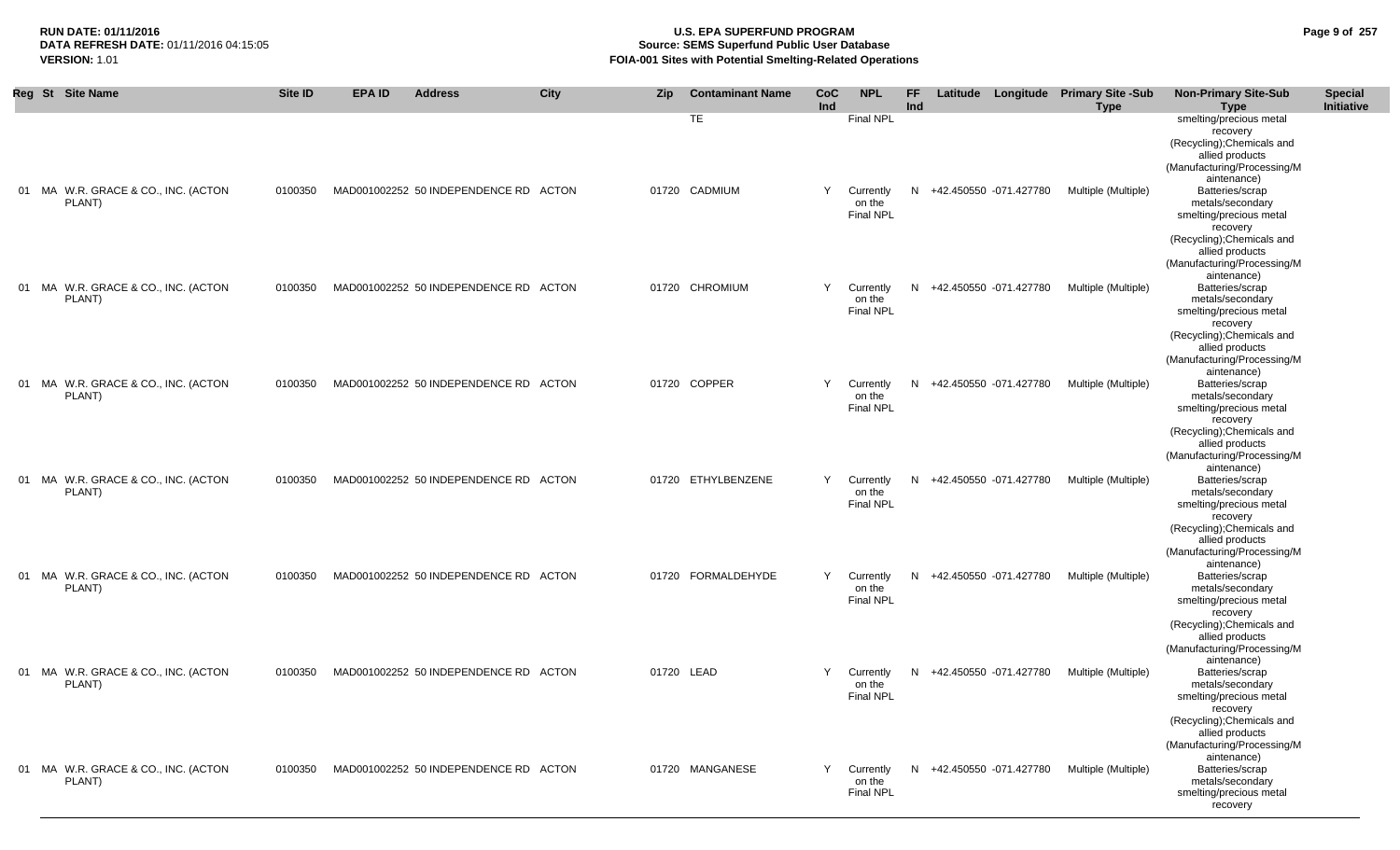# **RUN DATE: 01/11/2016 U.S. EPA SUPERFUND PROGRAM Page 10 of 257 Source: SEMS Superfund Public User Database VERSION:** 1.01 **FOIA-001 Sites with Potential Smelting-Related Operations**

| Reg St Site Name                              | Site ID | <b>EPA ID</b> | <b>Address</b>                        | City | <b>Zip</b> | <b>Contaminant Name</b>           | <b>CoC</b><br>Ind | <b>NPL</b>                              | FF.<br>Ind |                          | Latitude Longitude Primary Site -Sub<br><b>Type</b> | <b>Non-Primary Site-Sub</b><br><b>Type</b><br>(Recycling); Chemicals and<br>allied products<br>(Manufacturing/Processing/M                                                                              | <b>Special</b><br><b>Initiative</b> |
|-----------------------------------------------|---------|---------------|---------------------------------------|------|------------|-----------------------------------|-------------------|-----------------------------------------|------------|--------------------------|-----------------------------------------------------|---------------------------------------------------------------------------------------------------------------------------------------------------------------------------------------------------------|-------------------------------------|
| 01 MA W.R. GRACE & CO., INC. (ACTON<br>PLANT) | 0100350 |               | MAD001002252 50 INDEPENDENCE RD ACTON |      | 01720      | METHYL TERT-BUTYL<br><b>ETHER</b> | Y                 | Currently<br>on the<br>Final NPL        |            | N +42.450550 -071.427780 | Multiple (Multiple)                                 | aintenance)<br>Batteries/scrap<br>metals/secondary<br>smelting/precious metal<br>recovery                                                                                                               |                                     |
| 01 MA W.R. GRACE & CO., INC. (ACTON<br>PLANT) | 0100350 |               | MAD001002252 50 INDEPENDENCE RD ACTON |      |            | 01720 METHYLENE CHLORIDE          | $\mathsf{Y}$      | Currently<br>on the<br><b>Final NPL</b> |            | N +42.450550 -071.427780 | Multiple (Multiple)                                 | (Recycling); Chemicals and<br>allied products<br>(Manufacturing/Processing/M<br>aintenance)<br>Batteries/scrap<br>metals/secondary<br>smelting/precious metal<br>recovery<br>(Recycling); Chemicals and |                                     |
| 01 MA W.R. GRACE & CO., INC. (ACTON<br>PLANT) | 0100350 |               | MAD001002252 50 INDEPENDENCE RD ACTON |      |            | 01720 NICKEL                      | Y                 | Currently<br>on the<br><b>Final NPL</b> |            | N +42.450550 -071.427780 | Multiple (Multiple)                                 | allied products<br>(Manufacturing/Processing/M<br>aintenance)<br>Batteries/scrap<br>metals/secondary<br>smelting/precious metal<br>recovery<br>(Recycling); Chemicals and                               |                                     |
| 01 MA W.R. GRACE & CO., INC. (ACTON<br>PLANT) | 0100350 |               | MAD001002252 50 INDEPENDENCE RD ACTON |      |            | 01720 TOLUENE                     | Y                 | Currently<br>on the<br><b>Final NPL</b> |            | N +42.450550 -071.427780 | Multiple (Multiple)                                 | allied products<br>(Manufacturing/Processing/M<br>aintenance)<br>Batteries/scrap<br>metals/secondary<br>smelting/precious metal<br>recovery                                                             |                                     |
| 01 MA W.R. GRACE & CO., INC. (ACTON<br>PLANT) | 0100350 |               | MAD001002252 50 INDEPENDENCE RD ACTON |      |            | 01720 TRICHLOROETHENE             | Y                 | Currently<br>on the<br><b>Final NPL</b> |            | N +42.450550 -071.427780 | Multiple (Multiple)                                 | (Recycling); Chemicals and<br>allied products<br>(Manufacturing/Processing/M<br>aintenance)<br>Batteries/scrap<br>metals/secondary<br>smelting/precious metal<br>recovery<br>(Recycling); Chemicals and |                                     |
| 01 MA W.R. GRACE & CO., INC. (ACTON<br>PLANT) | 0100350 |               | MAD001002252 50 INDEPENDENCE RD ACTON |      |            | 01720 VINYL CHLORIDE              | Y                 | Currently<br>on the<br><b>Final NPL</b> |            | N +42.450550 -071.427780 | Multiple (Multiple)                                 | allied products<br>(Manufacturing/Processing/M<br>aintenance)<br>Batteries/scrap<br>metals/secondary<br>smelting/precious metal<br>recovery<br>(Recycling); Chemicals and                               |                                     |
| 01 MA W.R. GRACE & CO., INC. (ACTON<br>PLANT) | 0100350 |               | MAD001002252 50 INDEPENDENCE RD ACTON |      | 01720      | <b>VINYLIDINE CHLORIDE</b>        | $\mathsf{Y}$      | Currently<br>on the<br><b>Final NPL</b> |            | N +42.450550 -071.427780 | Multiple (Multiple)                                 | allied products<br>(Manufacturing/Processing/M<br>aintenance)<br>Batteries/scrap<br>metals/secondary<br>smelting/precious metal<br>recovery<br>(Recycling); Chemicals and<br>allied products            |                                     |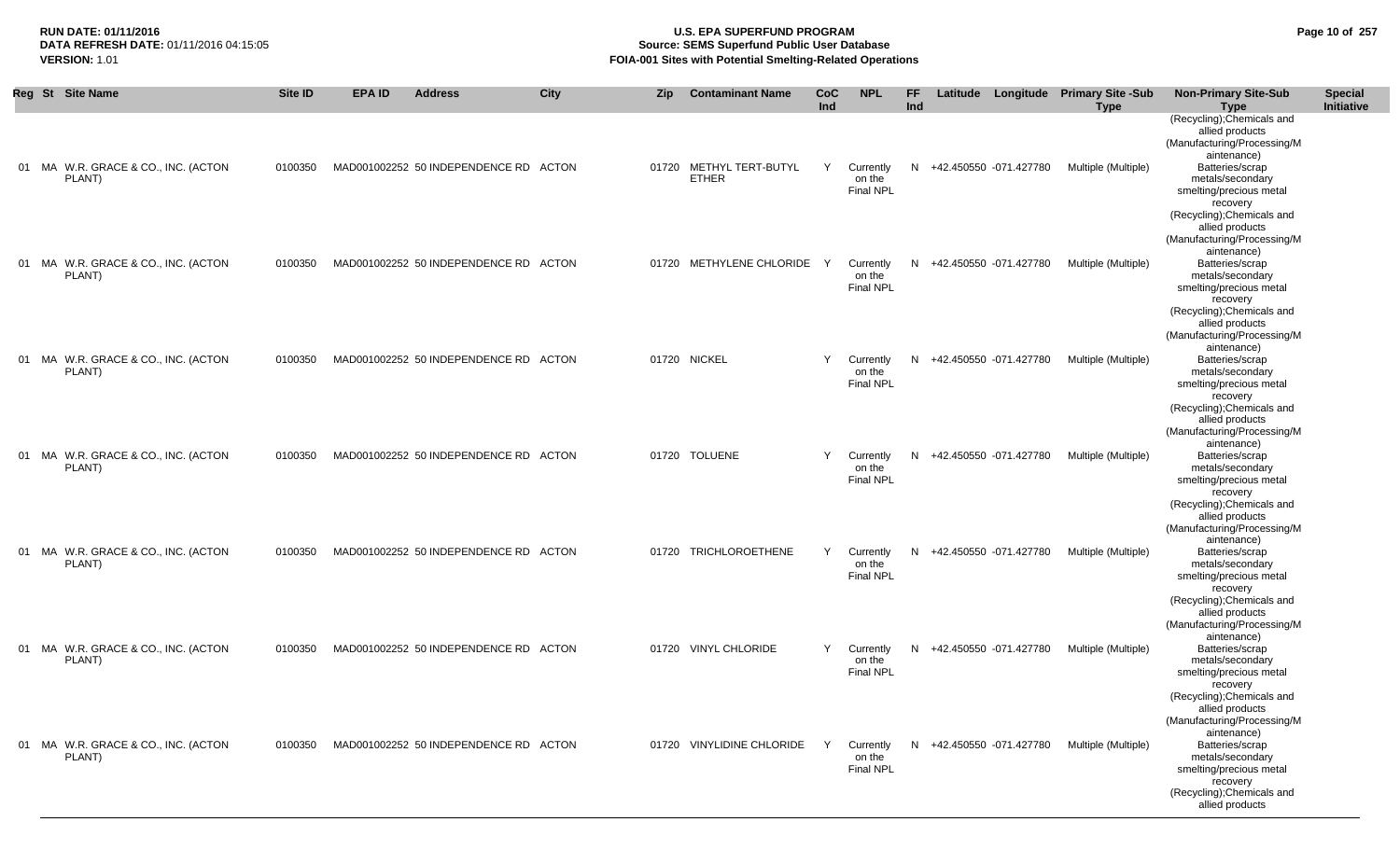# **RUN DATE: 01/11/2016 U.S. EPA SUPERFUND PROGRAM Page 11 of 257 Source: SEMS Superfund Public User Database VERSION:** 1.01 **FOIA-001 Sites with Potential Smelting-Related Operations**

| Reg St Site Name                                                 | Site ID | <b>EPA ID</b> | <b>Address</b>                            | <b>City</b>            | Zip          | <b>Contaminant Name</b>               | CoC<br>Ind | <b>NPL</b>                              | FF.<br>Ind |                          | Latitude Longitude Primary Site -Sub<br><b>Type</b>                                     | <b>Non-Primary Site-Sub</b><br>Type                                                                                                                                                                                         | <b>Special</b><br>Initiative               |
|------------------------------------------------------------------|---------|---------------|-------------------------------------------|------------------------|--------------|---------------------------------------|------------|-----------------------------------------|------------|--------------------------|-----------------------------------------------------------------------------------------|-----------------------------------------------------------------------------------------------------------------------------------------------------------------------------------------------------------------------------|--------------------------------------------|
| 01 MA W.R. GRACE & CO., INC. (ACTON<br>PLANT)                    | 0100350 |               | MAD001002252 50 INDEPENDENCE RD ACTON     |                        | 01720 VOC    |                                       | N          | Currently<br>on the<br><b>Final NPL</b> |            | N +42.450550 -071.427780 | Multiple (Multiple)                                                                     | (Manufacturing/Processing/M<br>aintenance)<br>Batteries/scrap<br>metals/secondary<br>smelting/precious metal<br>recovery<br>(Recycling); Chemicals and                                                                      |                                            |
| 01 MA W.R. GRACE & CO., INC. (ACTON<br>PLANT)                    | 0100350 |               | MAD001002252 50 INDEPENDENCE RD ACTON     |                        | 01720 ZINC   |                                       | Y          | Currently<br>on the<br><b>Final NPL</b> |            | N +42.450550 -071.427780 | Multiple (Multiple)                                                                     | allied products<br>(Manufacturing/Processing/M<br>aintenance)<br>Batteries/scrap<br>metals/secondary<br>smelting/precious metal<br>recovery<br>(Recycling); Chemicals and<br>allied products<br>(Manufacturing/Processing/M |                                            |
| 01 MA WILLIAM REISNER CORPORATION                                | 0103399 |               | MAN000103399 33 ELM STREET                | <b>CLINTON</b>         | 01510        |                                       |            | Not on<br>the NPL                       | N          |                          | Batteries/scrap<br>metals/secondary<br>smelting/precious metal                          | aintenance)                                                                                                                                                                                                                 |                                            |
| 01 MA WOOD RECYCLING                                             | 0103188 |               | MAN000103188 165 BAREFOOT ROAD            | SOUTHBRIDGE            | 01550        |                                       |            | Not on<br>the NPL                       | N          |                          | recovery (Recycling)<br>Batteries/scrap<br>metals/secondary<br>smelting/precious metal  |                                                                                                                                                                                                                             |                                            |
| 01 MA ZIMBLE DRUM                                                | 0103183 |               | MAN000103183 61 ENDICOTT STREET NORWOOD   |                        |              | 02062 METALS                          | Y          | Not on<br>the NPL                       | N          |                          | recovery (Recycling)<br>Batteries/scrap<br>metals/secondary<br>smelting/precious metal  |                                                                                                                                                                                                                             |                                            |
| 01 MA ZIMBLE DRUM                                                | 0103183 |               | MAN000103183 61 ENDICOTT STREET           | NORWOOD                |              | 02062 PETROLEUM<br><b>DISTILLATES</b> | Y          | Not on<br>the NPL                       | N          |                          | recovery (Recycling)<br>Batteries/scrap<br>metals/secondary<br>smelting/precious metal  |                                                                                                                                                                                                                             |                                            |
| 01 MA ZONOLITE PLANT/W.R GRACE<br><b>FACILITY EASTHAMPTON MA</b> | 0103055 |               | MASFN0103055 19 WEMELCO WAY               | <b>EASTHAMPTON</b>     |              | 01027 ASBESTOS                        | Y          | Not on<br>the NPL                       | N          |                          | recovery (Recycling)<br>Primary metals/mineral<br>processing<br>(Manufacturing/Processi |                                                                                                                                                                                                                             |                                            |
| 01 MA ZONOLITE/W R GRACE IRON HORSE<br>PARK (IHP)                | 0106039 |               | MAN000106039 900 HIGH STREET              | <b>NORTH BILLERICA</b> | 01862        |                                       |            | Not on<br>the NPL                       | N          |                          | ng/Maintenance)<br>Primary metals/mineral<br>processing<br>(Manufacturing/Processi      |                                                                                                                                                                                                                             |                                            |
| 02 NY A.M.A. DIV. OF THE ORE AND<br>CHEMICAL CORP.               | 0206673 |               | NYN000206673 3400 LAWSON BLVD             | <b>OCEANSIDE</b>       | 11572        |                                       |            | Not on<br>the NPL                       | N          |                          | ng/Maintenance)<br>Batteries/scrap<br>metals/secondary<br>smelting/precious metal       |                                                                                                                                                                                                                             | Unrecognized<br>Smelter per 2001<br>Report |
| <b>ATLANTIC RESOURCES</b><br>02 NJ                               | 0201116 |               | NJD981558430 120 HORSESHOE<br><b>ROAD</b> | SAYREVILLE             |              | 08872 1,1,2,2-<br>TETRACHLOROETHANE   | Y          | Currently<br>on the<br><b>Final NPL</b> | N.         | +40.486110 -074.319440   | recovery (Recycling)<br>Multiple (Recycling)                                            | Batteries/scrap<br>metals/secondary<br>smelting/precious metal<br>recovery<br>(Recycling); Chemicals/chemi                                                                                                                  |                                            |
| 02 NJ ATLANTIC RESOURCES                                         | 0201116 |               | NJD981558430 120 HORSESHOE<br><b>ROAD</b> | SAYREVILLE             | 08872 1,1,2- | <b>TRICHLOROETHANE</b>                | Y          | Currently<br>on the<br><b>Final NPL</b> |            |                          | N +40.486110 -074.319440 Multiple (Recycling)                                           | cal waste (e.g., solvent<br>recovery) (Recycling)<br>Batteries/scrap<br>metals/secondary<br>smelting/precious metal<br>recovery<br>(Recycling); Chemicals/chemi                                                             |                                            |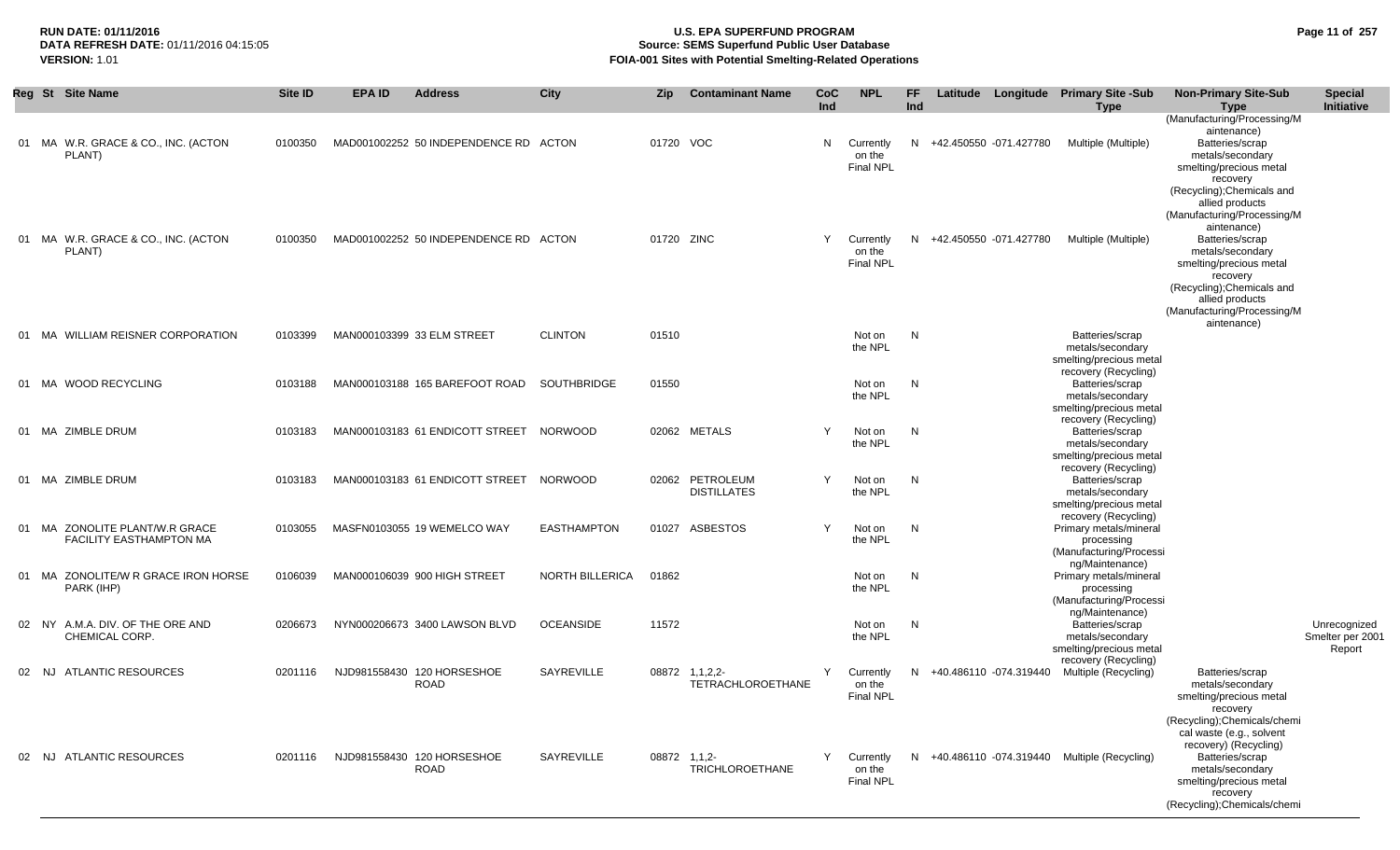# **RUN DATE: 01/11/2016 U.S. EPA SUPERFUND PROGRAM Page 12 of 257** DATA REFRESH DATE: 01/11/2016 04:15:05<br>**VERSION: 1.01** Source: SEMS Superfund Public User Database<br>FOIA-001 Sites with Potential Smelting-Related Operat **VERSION:** 1.01 **FOIA-001 Sites with Potential Smelting-Related Operations**

|    | Reg St Site Name         | Site ID | <b>EPA ID</b> | <b>Address</b>                            | City       | <b>Zip</b>   | <b>Contaminant Name</b>                                                                          | <b>CoC</b><br>Ind | <b>NPL</b>                              | FF.<br>Ind |  | Latitude Longitude Primary Site -Sub<br><b>Type</b> | <b>Non-Primary Site-Sub</b><br><b>Type</b>                                                                                                                                                                                                           | <b>Special</b><br>Initiative |
|----|--------------------------|---------|---------------|-------------------------------------------|------------|--------------|--------------------------------------------------------------------------------------------------|-------------------|-----------------------------------------|------------|--|-----------------------------------------------------|------------------------------------------------------------------------------------------------------------------------------------------------------------------------------------------------------------------------------------------------------|------------------------------|
|    | 02 NJ ATLANTIC RESOURCES | 0201116 |               | NJD981558430 120 HORSESHOE<br><b>ROAD</b> | SAYREVILLE | 08872 1,2,4- | TRICHLOROBENZENE                                                                                 | Y                 | Currently<br>on the<br><b>Final NPL</b> | N          |  | +40.486110 -074.319440 Multiple (Recycling)         | cal waste (e.g., solvent<br>recovery) (Recycling)<br>Batteries/scrap<br>metals/secondary<br>smelting/precious metal<br>recovery                                                                                                                      |                              |
|    | 02 NJ ATLANTIC RESOURCES | 0201116 |               | NJD981558430 120 HORSESHOE<br><b>ROAD</b> | SAYREVILLE |              | 08872 1,2-DICHLOROETHANE                                                                         | Y                 | Currently<br>on the<br><b>Final NPL</b> |            |  | N +40.486110 -074.319440 Multiple (Recycling)       | (Recycling); Chemicals/chemi<br>cal waste (e.g., solvent<br>recovery) (Recycling)<br>Batteries/scrap<br>metals/secondary<br>smelting/precious metal<br>recovery                                                                                      |                              |
| 02 | NJ ATLANTIC RESOURCES    | 0201116 |               | NJD981558430 120 HORSESHOE<br><b>ROAD</b> | SAYREVILLE |              | 08872 1,4-DICHLOROBENZENE Y                                                                      |                   | Currently<br>on the<br><b>Final NPL</b> | N          |  | +40.486110 -074.319440 Multiple (Recycling)         | (Recycling); Chemicals/chemi<br>cal waste (e.g., solvent<br>recovery) (Recycling)<br>Batteries/scrap<br>metals/secondary<br>smelting/precious metal<br>recovery                                                                                      |                              |
|    | 02 NJ ATLANTIC RESOURCES | 0201116 |               | NJD981558430 120 HORSESHOE<br><b>ROAD</b> | SAYREVILLE |              | 08872 2,3,7,8-<br>TETRACHLORODIBENZ<br>O-p-DIOXIN (TCDD)<br><b>TOXICITY EQUIVALENTS</b><br>(TEq) | Y                 | Currently<br>on the<br><b>Final NPL</b> | N          |  | +40.486110 -074.319440 Multiple (Recycling)         | (Recycling); Chemicals/chemi<br>cal waste (e.g., solvent<br>recovery) (Recycling)<br>Batteries/scrap<br>metals/secondary<br>smelting/precious metal<br>recovery<br>(Recycling);Chemicals/chemi                                                       |                              |
|    | 02 NJ ATLANTIC RESOURCES | 0201116 |               | NJD981558430 120 HORSESHOE<br><b>ROAD</b> | SAYREVILLE |              | 08872 ACID COMPOUNDS                                                                             | N                 | Currently<br>on the<br><b>Final NPL</b> | N.         |  | +40.486110 -074.319440 Multiple (Recycling)         | cal waste (e.g., solvent<br>recovery) (Recycling)<br>Batteries/scrap<br>metals/secondary<br>smelting/precious metal<br>recovery                                                                                                                      |                              |
| 02 | NJ ATLANTIC RESOURCES    | 0201116 |               | NJD981558430 120 HORSESHOE<br><b>ROAD</b> | SAYREVILLE |              | 08872 ANTIMONY                                                                                   | Y                 | Currently<br>on the<br><b>Final NPL</b> | N          |  | +40.486110 -074.319440 Multiple (Recycling)         | (Recycling); Chemicals/chemi<br>cal waste (e.g., solvent<br>recovery) (Recycling)<br>Batteries/scrap<br>metals/secondary<br>smelting/precious metal<br>recovery                                                                                      |                              |
|    | 02 NJ ATLANTIC RESOURCES | 0201116 |               | NJD981558430 120 HORSESHOE<br><b>ROAD</b> | SAYREVILLE |              | 08872 AROCLOR-1242                                                                               | Y                 | Currently<br>on the<br><b>Final NPL</b> | N          |  | +40.486110 -074.319440 Multiple (Recycling)         | (Recycling); Chemicals/chemi<br>cal waste (e.g., solvent<br>recovery) (Recycling)<br>Batteries/scrap<br>metals/secondary<br>smelting/precious metal<br>recovery                                                                                      |                              |
|    | 02 NJ ATLANTIC RESOURCES | 0201116 |               | NJD981558430 120 HORSESHOE<br><b>ROAD</b> | SAYREVILLE |              | 08872 AROCLOR-1248                                                                               | Y.                | Currently<br>on the<br><b>Final NPL</b> |            |  | N +40.486110 -074.319440 Multiple (Recycling)       | (Recycling); Chemicals/chemi<br>cal waste (e.g., solvent<br>recovery) (Recycling)<br>Batteries/scrap<br>metals/secondary<br>smelting/precious metal<br>recovery<br>(Recycling); Chemicals/chemi<br>cal waste (e.g., solvent<br>recovery) (Recycling) |                              |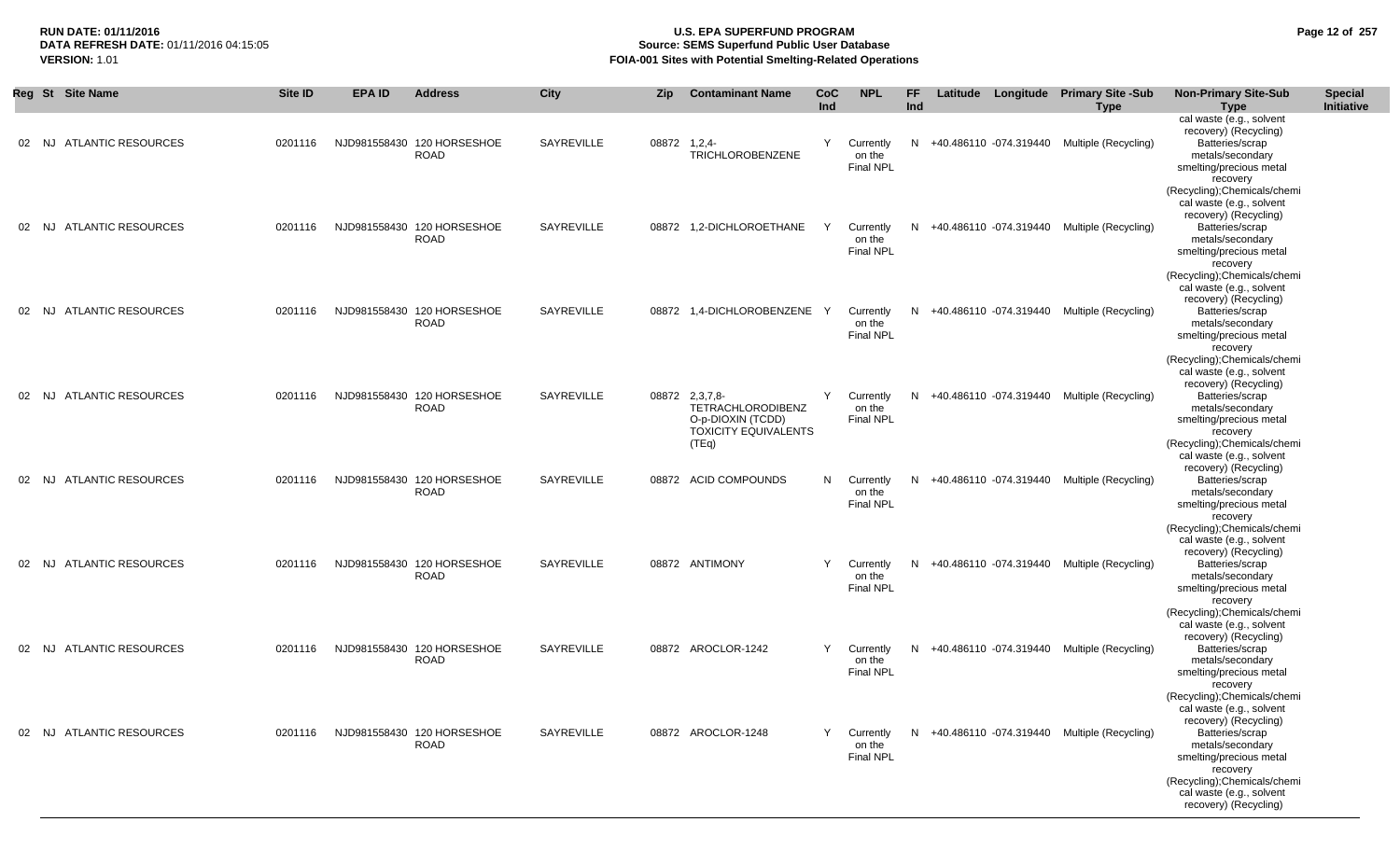# **RUN DATE: 01/11/2016 U.S. EPA SUPERFUND PROGRAM Page 13 of 257 Source: SEMS Superfund Public User Database VERSION:** 1.01 **FOIA-001 Sites with Potential Smelting-Related Operations**

| Reg St Site Name                   | Site ID | <b>EPA ID</b> | <b>Address</b>                            | City       | Zip | <b>Contaminant Name</b>            | CoC<br>Ind | <b>NPL</b>                              | FF<br>Ind |  | Latitude Longitude Primary Site -Sub<br>Type              | <b>Non-Primary Site-Sub</b><br><b>Type</b>                                                                                                                                                                  | <b>Special</b><br>Initiative |
|------------------------------------|---------|---------------|-------------------------------------------|------------|-----|------------------------------------|------------|-----------------------------------------|-----------|--|-----------------------------------------------------------|-------------------------------------------------------------------------------------------------------------------------------------------------------------------------------------------------------------|------------------------------|
| 02 NJ ATLANTIC RESOURCES           | 0201116 |               | NJD981558430 120 HORSESHOE<br><b>ROAD</b> | SAYREVILLE |     | 08872 AROCLOR-1254                 | Y          | Currently<br>on the<br><b>Final NPL</b> |           |  | N +40.486110 -074.319440 Multiple (Recycling)             | Batteries/scrap<br>metals/secondary<br>smelting/precious metal<br>recovery<br>(Recycling); Chemicals/chemi<br>cal waste (e.g., solvent                                                                      |                              |
| ATLANTIC RESOURCES<br>02 NJ        | 0201116 |               | NJD981558430 120 HORSESHOE<br>ROAD        | SAYREVILLE |     | 08872 AROCLOR-1260                 | Y          | Currently<br>on the<br><b>Final NPL</b> |           |  | N +40.486110 -074.319440 Multiple (Recycling)             | recovery) (Recycling)<br>Batteries/scrap<br>metals/secondary<br>smelting/precious metal<br>recovery                                                                                                         |                              |
| <b>ATLANTIC RESOURCES</b><br>02 NJ | 0201116 |               | NJD981558430 120 HORSESHOE<br><b>ROAD</b> | SAYREVILLE |     | 08872 ARSENIC                      | Y          | Currently<br>on the<br><b>Final NPL</b> |           |  | N +40.486110 -074.319440 Multiple (Recycling)             | (Recycling); Chemicals/chemi<br>cal waste (e.g., solvent<br>recovery) (Recycling)<br>Batteries/scrap<br>metals/secondary<br>smelting/precious metal                                                         |                              |
| 02 NJ ATLANTIC RESOURCES           | 0201116 |               | NJD981558430 120 HORSESHOE<br><b>ROAD</b> | SAYREVILLE |     | 08872 BENZENE                      | Y          | Currently<br>on the<br><b>Final NPL</b> |           |  | N +40.486110 -074.319440 Multiple (Recycling)             | recovery<br>(Recycling); Chemicals/chemi<br>cal waste (e.g., solvent<br>recovery) (Recycling)<br>Batteries/scrap<br>metals/secondary<br>smelting/precious metal<br>recovery<br>(Recycling); Chemicals/chemi |                              |
| <b>ATLANTIC RESOURCES</b><br>02 NJ | 0201116 |               | NJD981558430 120 HORSESHOE<br><b>ROAD</b> | SAYREVILLE |     | 08872 BENZO(B)FLUORANTHE<br>NE     | Y          | Currently<br>on the<br>Final NPL        |           |  | N +40.486110 -074.319440 Multiple (Recycling)             | cal waste (e.g., solvent<br>recovery) (Recycling)<br>Batteries/scrap<br>metals/secondary<br>smelting/precious metal<br>recovery                                                                             |                              |
| <b>ATLANTIC RESOURCES</b><br>02 NJ | 0201116 |               | NJD981558430 120 HORSESHOE<br>ROAD        | SAYREVILLE |     | 08872 BENZO[A]ANTHRACENE           | Y          | Currently<br>on the<br><b>Final NPL</b> |           |  | N +40.486110 -074.319440 Multiple (Recycling)             | (Recycling); Chemicals/chemi<br>cal waste (e.g., solvent<br>recovery) (Recycling)<br>Batteries/scrap<br>metals/secondary<br>smelting/precious metal<br>recovery                                             |                              |
| <b>ATLANTIC RESOURCES</b><br>02 NJ | 0201116 |               | NJD981558430 120 HORSESHOE<br>ROAD        | SAYREVILLE |     | 08872 BENZO[A]PYRENE               | Y          | Currently<br>on the<br><b>Final NPL</b> |           |  | N +40.486110 -074.319440 Multiple (Recycling)             | (Recycling); Chemicals/chemi<br>cal waste (e.g., solvent<br>recovery) (Recycling)<br>Batteries/scrap<br>metals/secondary<br>smelting/precious metal                                                         |                              |
| 02 NJ ATLANTIC RESOURCES           | 0201116 |               | NJD981558430 120 HORSESHOE<br><b>ROAD</b> | SAYREVILLE |     | 08872 COPPER                       |            | on the<br><b>Final NPL</b>              |           |  | Y Currently N +40.486110 -074.319440 Multiple (Recycling) | recovery<br>(Recycling); Chemicals/chemi<br>cal waste (e.g., solvent<br>recovery) (Recycling)<br>Batteries/scrap<br>metals/secondary<br>smelting/precious metal<br>recovery<br>(Recycling); Chemicals/chemi |                              |
| 02 NJ ATLANTIC RESOURCES           | 0201116 |               | NJD981558430 120 HORSESHOE<br>ROAD        | SAYREVILLE |     | 08872 DIBENZO(A,H)ANTHRAC Y<br>ENE |            | Currently<br>on the                     |           |  | N +40.486110 -074.319440 Multiple (Recycling)             | cal waste (e.g., solvent<br>recovery) (Recycling)<br>Batteries/scrap<br>metals/secondary                                                                                                                    |                              |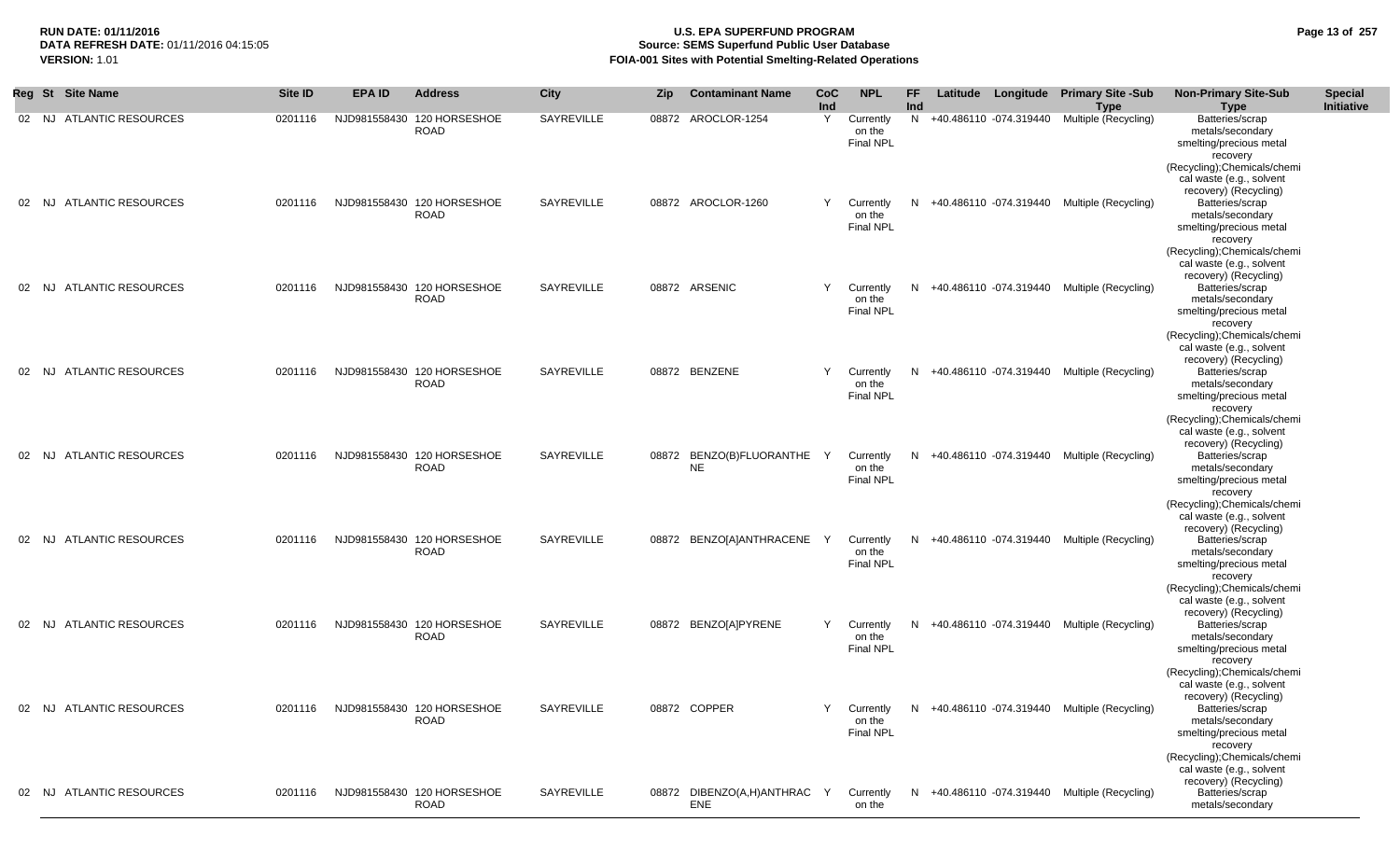# **RUN DATE: 01/11/2016 U.S. EPA SUPERFUND PROGRAM Page 14 of 257 Source: SEMS Superfund Public User Database VERSION:** 1.01 **FOIA-001 Sites with Potential Smelting-Related Operations**

|           | Reg St Site Name                 | <b>Site ID</b> | <b>EPA ID</b> | <b>Address</b>                            | <b>City</b>       | <b>Zip</b> | <b>Contaminant Name</b>          | <b>CoC</b><br>Ind | <b>NPL</b>                                                  | <b>FF</b><br>Ind |  | Latitude Longitude Primary Site -Sub<br><b>Type</b> | <b>Non-Primary Site-Sub</b><br><b>Type</b>                                                                                                                                                      | <b>Special</b><br>Initiative |
|-----------|----------------------------------|----------------|---------------|-------------------------------------------|-------------------|------------|----------------------------------|-------------------|-------------------------------------------------------------|------------------|--|-----------------------------------------------------|-------------------------------------------------------------------------------------------------------------------------------------------------------------------------------------------------|------------------------------|
|           | 02 NJ ATLANTIC RESOURCES         | 0201116        |               | NJD981558430 120 HORSESHOE<br><b>ROAD</b> | <b>SAYREVILLE</b> |            | 08872 INDENO(1,2,3-<br>CD)PYRENE | Y                 | <b>Final NPL</b><br>Currently<br>on the<br><b>Final NPL</b> |                  |  | N +40.486110 -074.319440 Multiple (Recycling)       | smelting/precious metal<br>recovery<br>(Recycling); Chemicals/chemi<br>cal waste (e.g., solvent<br>recovery) (Recycling)<br>Batteries/scrap<br>metals/secondary<br>smelting/precious metal      |                              |
| 02 NJ     | <b>ATLANTIC RESOURCES</b>        | 0201116        |               | NJD981558430 120 HORSESHOE<br><b>ROAD</b> | <b>SAYREVILLE</b> |            | 08872 INORGANICS                 |                   | N Currently<br>on the<br>Final NPL                          | N.               |  | +40.486110 -074.319440 Multiple (Recycling)         | recovery<br>(Recycling); Chemicals/chemi<br>cal waste (e.g., solvent<br>recovery) (Recycling)<br>Batteries/scrap<br>metals/secondary<br>smelting/precious metal<br>recovery                     |                              |
| 02        | <b>ATLANTIC RESOURCES</b><br>NJ. | 0201116        |               | NJD981558430 120 HORSESHOE<br><b>ROAD</b> | <b>SAYREVILLE</b> | 08872 IRON |                                  | Y                 | Currently<br>on the<br><b>Final NPL</b>                     | N.               |  | +40.486110 -074.319440 Multiple (Recycling)         | (Recycling); Chemicals/chemi<br>cal waste (e.g., solvent<br>recovery) (Recycling)<br>Batteries/scrap<br>metals/secondary<br>smelting/precious metal<br>recovery<br>(Recycling); Chemicals/chemi |                              |
| 02 NJ     | <b>ATLANTIC RESOURCES</b>        | 0201116        |               | NJD981558430 120 HORSESHOE<br><b>ROAD</b> | SAYREVILLE        |            | 08872 MANGANESE                  | Y                 | Currently<br>on the<br><b>Final NPL</b>                     | N                |  | +40.486110 -074.319440 Multiple (Recycling)         | cal waste (e.g., solvent<br>recovery) (Recycling)<br>Batteries/scrap<br>metals/secondary<br>smelting/precious metal<br>recovery<br>(Recycling); Chemicals/chemi                                 |                              |
| 02 NJ     | <b>ATLANTIC RESOURCES</b>        | 0201116        |               | NJD981558430 120 HORSESHOE<br><b>ROAD</b> | SAYREVILLE        |            | 08872 MERCURY                    |                   | N Currently<br>on the<br><b>Final NPL</b>                   | N.               |  | +40.486110 -074.319440 Multiple (Recycling)         | cal waste (e.g., solvent<br>recovery) (Recycling)<br>Batteries/scrap<br>metals/secondary<br>smelting/precious metal<br>recovery<br>(Recycling); Chemicals/chemi                                 |                              |
| NJ<br>02  | <b>ATLANTIC RESOURCES</b>        | 0201116        |               | NJD981558430 120 HORSESHOE<br><b>ROAD</b> | SAYREVILLE        |            | 08872 METALS                     | N                 | Currently<br>on the<br><b>Final NPL</b>                     | N                |  | +40.486110 -074.319440 Multiple (Recycling)         | cal waste (e.g., solvent<br>recovery) (Recycling)<br>Batteries/scrap<br>metals/secondary<br>smelting/precious metal<br>recovery<br>(Recycling); Chemicals/chemi                                 |                              |
| NJ.<br>02 | <b>ATLANTIC RESOURCES</b>        | 0201116        |               | NJD981558430 120 HORSESHOE<br><b>ROAD</b> | SAYREVILLE        |            | 08872 METHOXYCHLOR               | Y                 | Currently<br>on the<br><b>Final NPL</b>                     | N                |  | +40.486110 -074.319440 Multiple (Recycling)         | cal waste (e.g., solvent<br>recovery) (Recycling)<br>Batteries/scrap<br>metals/secondary<br>smelting/precious metal<br>recovery<br>(Recycling); Chemicals/chemi                                 |                              |
| 02 NJ     | <b>ATLANTIC RESOURCES</b>        | 0201116        |               | NJD981558430 120 HORSESHOE<br><b>ROAD</b> | SAYREVILLE        |            | 08872 METHYLENE CHLORIDE         | Y                 | Currently<br>on the<br><b>Final NPL</b>                     | N                |  | +40.486110 -074.319440 Multiple (Recycling)         | cal waste (e.g., solvent<br>recovery) (Recycling)<br>Batteries/scrap<br>metals/secondary<br>smelting/precious metal<br>recovery                                                                 |                              |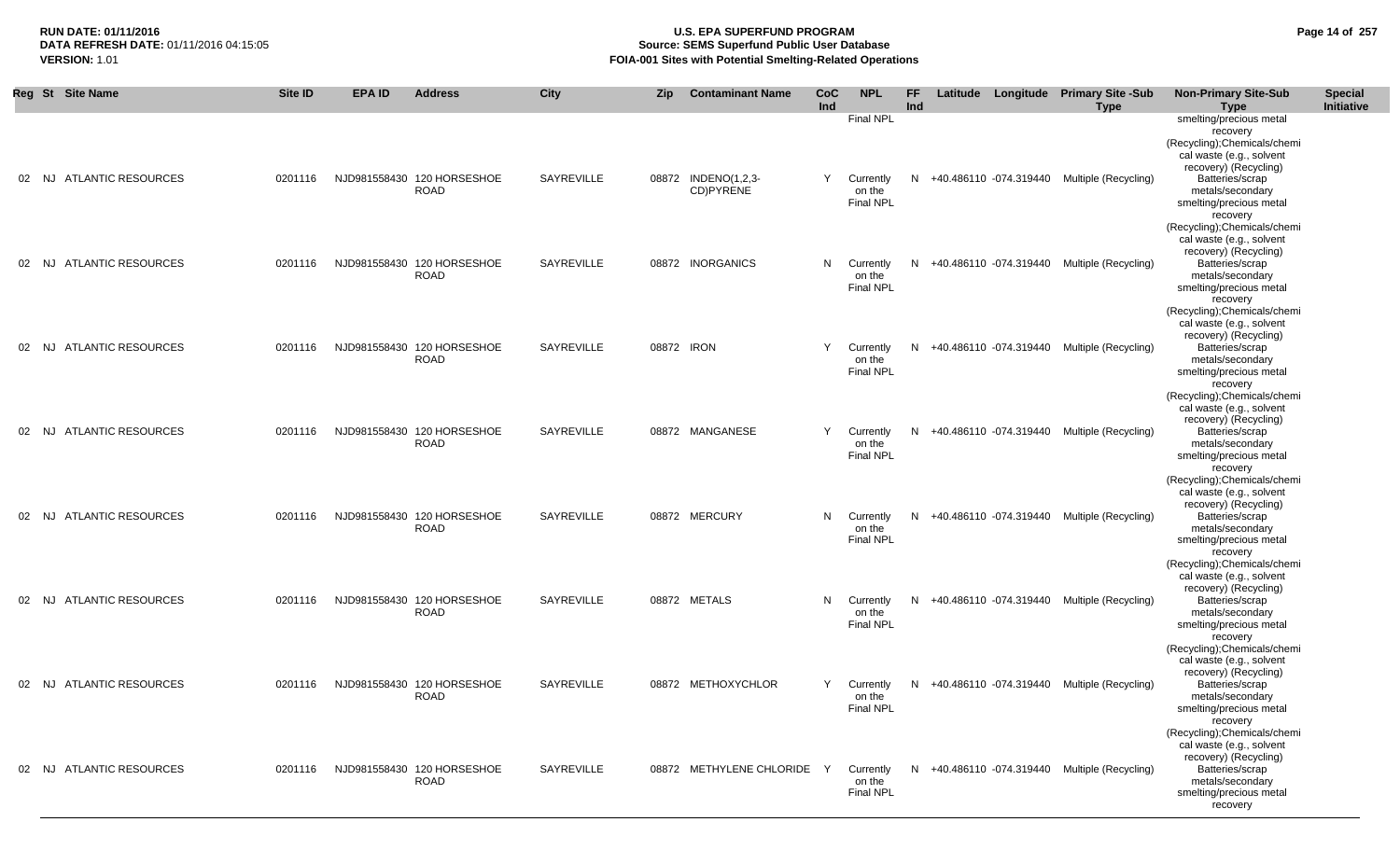# **RUN DATE: 01/11/2016 U.S. EPA SUPERFUND PROGRAM Page 15 of 257 Source: SEMS Superfund Public User Database VERSION:** 1.01 **FOIA-001 Sites with Potential Smelting-Related Operations**

|       | Reg St Site Name                 | <b>Site ID</b> | <b>EPA ID</b> | <b>Address</b>                            | <b>City</b>       | <b>Zip</b> | <b>Contaminant Name</b> | CoC<br>Ind | <b>NPL</b>                                | FF.<br>Ind |                        | Latitude Longitude Primary Site -Sub<br><b>Type</b> | <b>Non-Primary Site-Sub</b><br><b>Type</b>                                                                                                                                                                                 | <b>Special</b><br>Initiative |
|-------|----------------------------------|----------------|---------------|-------------------------------------------|-------------------|------------|-------------------------|------------|-------------------------------------------|------------|------------------------|-----------------------------------------------------|----------------------------------------------------------------------------------------------------------------------------------------------------------------------------------------------------------------------------|------------------------------|
| 02 NJ | <b>ATLANTIC RESOURCES</b>        | 0201116        |               | NJD981558430 120 HORSESHOE<br><b>ROAD</b> | SAYREVILLE        | 08872 PAH  |                         | N          | Currently<br>on the<br><b>Final NPL</b>   | N          |                        | +40.486110 -074.319440 Multiple (Recycling)         | (Recycling);Chemicals/chemi<br>cal waste (e.g., solvent<br>recovery) (Recycling)<br>Batteries/scrap<br>metals/secondary<br>smelting/precious metal                                                                         |                              |
| 02    | <b>ATLANTIC RESOURCES</b><br>NJ. | 0201116        |               | NJD981558430 120 HORSESHOE<br><b>ROAD</b> | SAYREVILLE        | 08872 PCBs |                         | N          | Currently<br>on the<br><b>Final NPL</b>   | N.         |                        | +40.486110 -074.319440 Multiple (Recycling)         | recovery<br>(Recycling);Chemicals/chemi<br>cal waste (e.g., solvent<br>recovery) (Recycling)<br>Batteries/scrap<br>metals/secondary<br>smelting/precious metal<br>recovery                                                 |                              |
| 02    | <b>ATLANTIC RESOURCES</b><br>NJ. | 0201116        |               | NJD981558430 120 HORSESHOE<br><b>ROAD</b> | SAYREVILLE        |            | 08872 SULFUR DIOXIDE    |            | N Currently<br>on the<br><b>Final NPL</b> | N.         |                        | +40.486110 -074.319440 Multiple (Recycling)         | (Recycling); Chemicals/chemi<br>cal waste (e.g., solvent<br>recovery) (Recycling)<br>Batteries/scrap<br>metals/secondary<br>smelting/precious metal<br>recovery                                                            |                              |
| 02 NJ | <b>ATLANTIC RESOURCES</b>        | 0201116        |               | NJD981558430 120 HORSESHOE<br><b>ROAD</b> | SAYREVILLE        |            | 08872 TETRACHLOROETHENE | Y          | Currently<br>on the<br><b>Final NPL</b>   | N          | +40.486110 -074.319440 | Multiple (Recycling)                                | (Recycling); Chemicals/chemi<br>cal waste (e.g., solvent<br>recovery) (Recycling)<br>Batteries/scrap<br>metals/secondary<br>smelting/precious metal<br>recovery                                                            |                              |
| 02    | <b>ATLANTIC RESOURCES</b><br>NJ. | 0201116        |               | NJD981558430 120 HORSESHOE<br><b>ROAD</b> | SAYREVILLE        |            | 08872 TOLUENE           | Y          | Currently<br>on the<br><b>Final NPL</b>   | N.         |                        | +40.486110 -074.319440 Multiple (Recycling)         | (Recycling); Chemicals/chemi<br>cal waste (e.g., solvent<br>recovery) (Recycling)<br>Batteries/scrap<br>metals/secondary<br>smelting/precious metal<br>recovery                                                            |                              |
| 02 NJ | <b>ATLANTIC RESOURCES</b>        | 0201116        |               | NJD981558430 120 HORSESHOE<br><b>ROAD</b> | SAYREVILLE        |            | 08872 TRICHLOROETHENE   | Y          | Currently<br>on the<br><b>Final NPL</b>   | N.         |                        | +40.486110 -074.319440 Multiple (Recycling)         | (Recycling);Chemicals/chemi<br>cal waste (e.g., solvent<br>recovery) (Recycling)<br>Batteries/scrap<br>metals/secondary<br>smelting/precious metal<br>recovery                                                             |                              |
|       | 02 NJ ATLANTIC RESOURCES         | 0201116        |               | NJD981558430 120 HORSESHOE<br><b>ROAD</b> | <b>SAYREVILLE</b> |            | 08872 VINYL CHLORIDE    | Y          | Currently<br>on the<br><b>Final NPL</b>   | N.         |                        | +40.486110 -074.319440 Multiple (Recycling)         | (Recycling);Chemicals/chemi<br>cal waste (e.g., solvent<br>recovery) (Recycling)<br>Batteries/scrap<br>metals/secondary<br>smelting/precious metal<br>recovery                                                             |                              |
|       | 02 NJ ATLANTIC RESOURCES         | 0201116        |               | NJD981558430 120 HORSESHOE<br><b>ROAD</b> | SAYREVILLE        | 08872 VOC  |                         |            | N Currently<br>on the<br><b>Final NPL</b> |            |                        | N +40.486110 -074.319440 Multiple (Recycling)       | (Recycling);Chemicals/chemi<br>cal waste (e.g., solvent<br>recovery) (Recycling)<br>Batteries/scrap<br>metals/secondary<br>smelting/precious metal<br>recovery<br>(Recycling); Chemicals/chemi<br>cal waste (e.g., solvent |                              |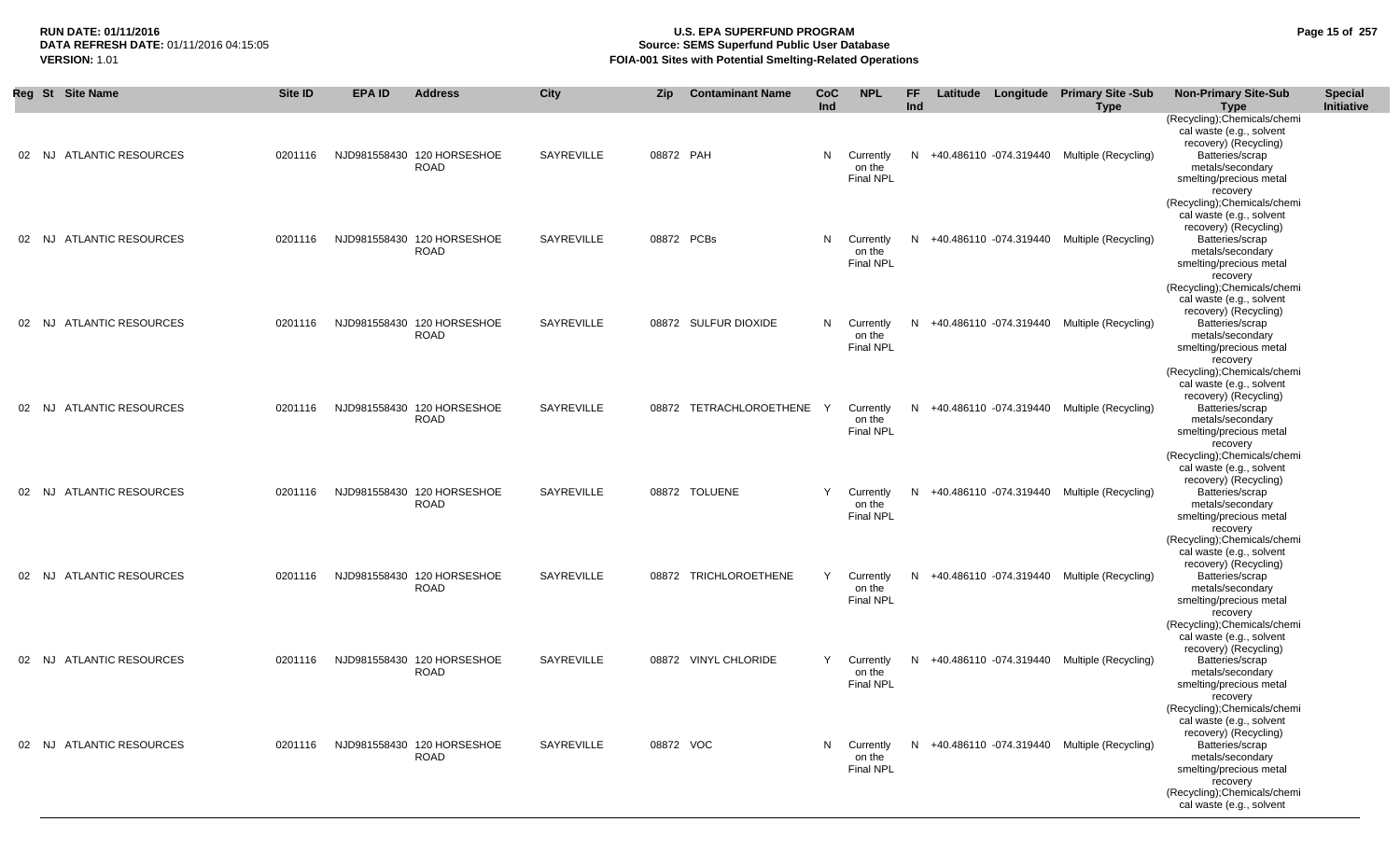# **RUN DATE: 01/11/2016 U.S. EPA SUPERFUND PROGRAM Page 16 of 257 Source: SEMS Superfund Public User Database VERSION:** 1.01 **FOIA-001 Sites with Potential Smelting-Related Operations**

|    | Reg St Site Name                                           | <b>Site ID</b> | <b>EPA ID</b>             | <b>Address</b>                                                                   | City                       | <b>Zip</b> | <b>Contaminant Name</b>           | CoC          | <b>NPL</b>                              | FF. | Latitude | Longitude Primary Site -Sub                                                                                         | <b>Non-Primary Site-Sub</b>                                                                                                         | <b>Special</b>                                                      |
|----|------------------------------------------------------------|----------------|---------------------------|----------------------------------------------------------------------------------|----------------------------|------------|-----------------------------------|--------------|-----------------------------------------|-----|----------|---------------------------------------------------------------------------------------------------------------------|-------------------------------------------------------------------------------------------------------------------------------------|---------------------------------------------------------------------|
|    |                                                            |                |                           |                                                                                  |                            |            |                                   | Ind          |                                         | Ind |          | <b>Type</b>                                                                                                         | <b>Type</b>                                                                                                                         | Initiative                                                          |
|    | 02 NJ ATLANTIC RESOURCES                                   | 0201116        |                           | NJD981558430 120 HORSESHOE<br><b>ROAD</b>                                        | SAYREVILLE                 | 08872      | cis-1.2-<br><b>DICHLOROETHENE</b> | Y            | Currently<br>on the<br><b>Final NPL</b> |     |          | N +40.486110 -074.319440 Multiple (Recycling)                                                                       | recovery) (Recycling)<br>Batteries/scrap<br>metals/secondary<br>smelting/precious metal<br>recovery<br>(Recycling); Chemicals/chemi |                                                                     |
|    |                                                            |                |                           |                                                                                  |                            |            |                                   |              |                                         |     |          |                                                                                                                     | cal waste (e.g., solvent<br>recovery) (Recycling)                                                                                   |                                                                     |
|    | 02 NJ ATLANTIC STATES CAST IRON PIPE<br><b>COMPANY</b>     | 0205813        |                           | NJD079114054 183 SITGREAVES<br><b>STREET</b>                                     | <b>PHILLIPSBURG</b>        | 08865      |                                   |              | Not on<br>the NPL                       | N   |          | Primary metals/mineral<br>processing<br>(Manufacturing/Processi                                                     |                                                                                                                                     |                                                                     |
|    | BARRY BRONZE BEARING CO.<br>02 NJ                          | 0204539        |                           | NJC200400018 2204 SOUTH 7TH<br><b>STREET</b>                                     | <b>CAMDEN</b>              |            | 08104 ASBESTOS                    | N            | Not on<br>the NPL                       | N   |          | ng/Maintenance)<br>Primary metals/mineral<br>processing<br>(Manufacturing/Processi                                  |                                                                                                                                     |                                                                     |
| 02 | BARRY BRONZE BEARING CO.<br>NJ                             | 0204539        |                           | NJC200400018 2204 SOUTH 7TH<br><b>STREET</b>                                     | <b>CAMDEN</b>              |            | 08104 LEAD                        | Y            | Not on<br>the NPL                       | N   |          | ng/Maintenance)<br>Primary metals/mineral<br>processing<br>(Manufacturing/Processi                                  |                                                                                                                                     |                                                                     |
| 02 | <b>BARTH SMELTING CORP.</b><br>NJ.                         | 0206574        |                           | NJN008010373 99 CHAPEL STREET 9<br><b>FREDON ST.</b><br><b>INCORRECT ADDRESS</b> | <b>NEWARK</b>              |            | 07105 LEAD                        | Y            | Not on<br>the NPL                       | N   |          | ng/Maintenance)<br>Primary metals/mineral<br>processing<br>(Manufacturing/Processi                                  |                                                                                                                                     | Smelting<br>Activities, Unrecog<br>nized Smelter per                |
| 02 | BKLYN UNION GAS / BELMONT WORKS<br>NY.                     | 0201985        |                           | NYD980532097 BELMONT & ALABAMA<br>AVE                                            | <b>BROOKLYN</b>            | 11207      |                                   |              | Not on<br>the NPL                       | N   |          | ng/Maintenance)                                                                                                     |                                                                                                                                     | 2001 Report<br>Unrecognized<br>Smelter per 2001<br>Report           |
| 02 | <b>BRANSON WIRE</b><br>NY.                                 | 0206692        |                           | NYD057767246 13 W. DOCK STREET                                                   | PORT BYRON                 | 13140      |                                   |              | Not on<br>the NPL                       | N   |          | Other<br>(Manufacturing/Processi<br>ng/Maintenance)                                                                 | Primary metals/mineral<br>processing<br>(Manufacturing/Processing/M<br>aintenance)                                                  |                                                                     |
| 02 | <b>BROOKHATTAN SMELTING &amp; REFINING</b><br>- NY<br>CO.  | 0206647        |                           | NYN000206647 162 RICHARDS ST                                                     | <b>BROOKLYN</b>            | 11231      |                                   |              | Not on<br>the NPL                       | N   |          | Batteries/scrap<br>metals/secondary<br>smelting/precious metal                                                      |                                                                                                                                     | Unrecognized<br>Smelter per 2001<br>Report                          |
| 02 | BROOKLYN SCRAP METAL CO.<br>NY.                            | 0206621        | NYN000206621 171 COOK ST. |                                                                                  | <b>BROOKLYN</b>            | 11206      |                                   |              | Not on<br>the NPL                       | N   |          | recovery (Recycling)<br>Metal<br>fabrication/finishing/coat<br>ing and allied industries<br>(Manufacturing/Processi |                                                                                                                                     | Unrecognized<br>Smelter per 2001<br>Report                          |
|    | 02 NY BUFFALO WHITE METAL CO. A/K/A<br>HARRY FOX METAL CO. | 0206622        |                           | NYN000206622 328 HOWARD ST.                                                      | <b>BUFFALO</b>             | 14206      |                                   |              | Not on<br>the NPL                       | N   |          | ng/Maintenance)<br>Metal<br>fabrication/finishing/coat<br>ing and allied industries<br>(Manufacturing/Processi      |                                                                                                                                     | Unrecognized<br>Smelter per 2001<br>Report                          |
| 02 | CANFIELD, M.C. SONS CO.<br>NJ.                             | 0206557        | NJN000206557 MARROW       | STREET/CORNERSTO<br>NE LANE (FORMERLY<br>93 WILSEY)                              | <b>NEWARK</b>              |            | 07103 LEAD                        | $\mathsf{Y}$ | Not on<br>the NPL                       | N   |          | ng/Maintenance)<br>Metal<br>fabrication/finishing/coat<br>ing and allied industries<br>(Manufacturing/Processi      |                                                                                                                                     | Smelting<br>Activities, Unrecog<br>nized Smelter per<br>2001 Report |
|    | 02 NJ CASWELL, STRAUSS & CO.                               | 0206527        |                           | NJC200400968 1660-1670 OAK TREE<br><b>ROAD</b>                                   | EDISON TOWNSHIP 08820 LEAD |            |                                   |              | Not on<br>the NPL                       | N   |          | ng/Maintenance)<br>Batteries/scrap<br>metals/secondary<br>recovery (Recycling)                                      | Primary metals/mineral<br>processing<br>smelting/precious metal (Manufacturing/Processing/M<br>aintenance);Product                  | Unrecognized<br>Smelter per 2001<br>Report                          |
|    | 02 NY COLUMBIA SMELTING & REFINING<br><b>WORKS</b>         | 0206593        | NYN000206593 98 LORRAINE  |                                                                                  | <b>BROOKLYN</b>            | 11231      |                                   |              | Not on<br>the NPL                       | N   |          | Metal<br>fabrication/finishing/coat<br>ing and allied industries                                                    | storage/distribution (Other)                                                                                                        | Unrecognized<br>Smelter per 2001<br>Report                          |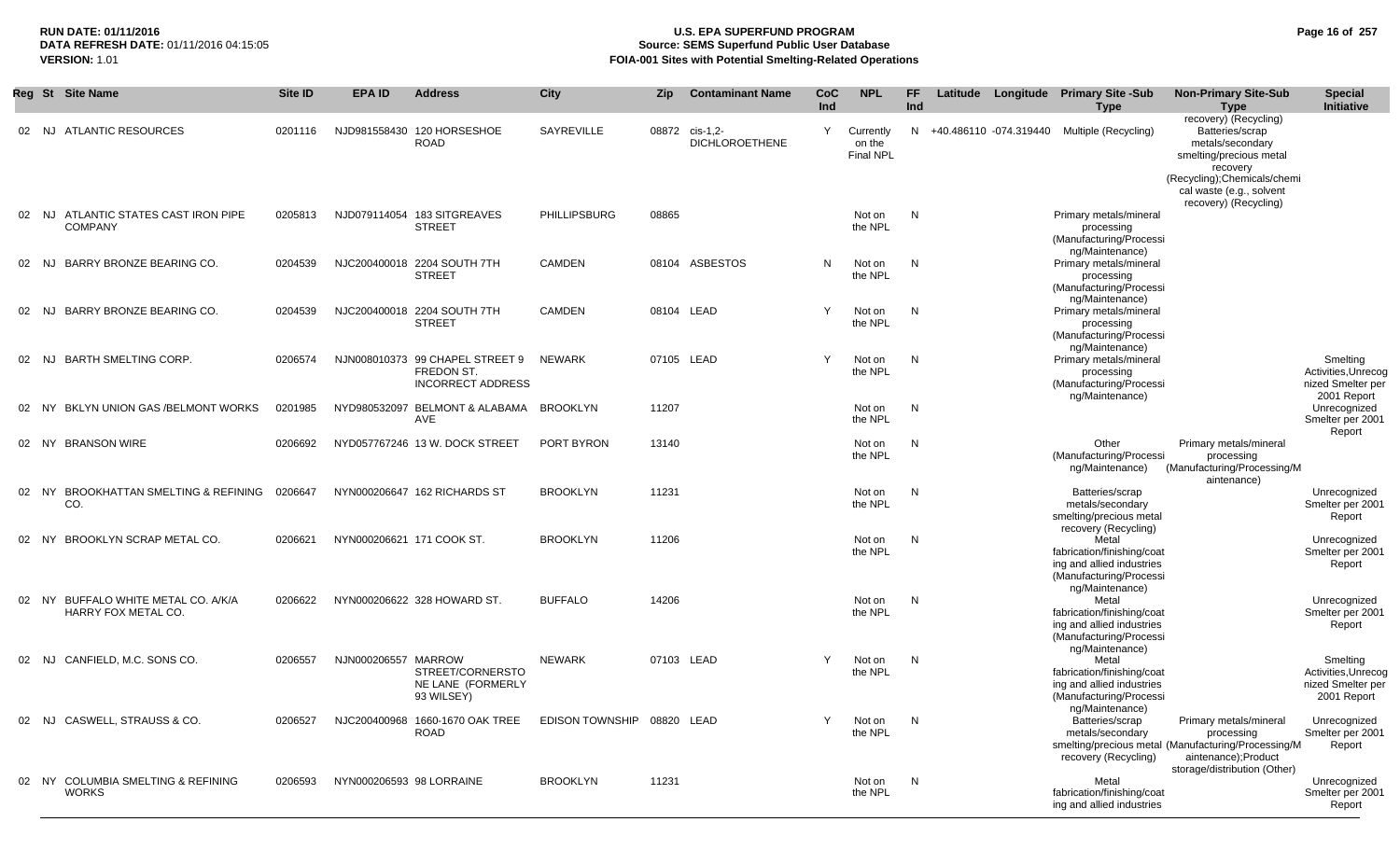# **RUN DATE: 01/11/2016 U.S. EPA SUPERFUND PROGRAM Page 17 of 257 Source: SEMS Superfund Public User Database VERSION:** 1.01 **FOIA-001 Sites with Potential Smelting-Related Operations**

|  | Reg St Site Name                  | <b>Site ID</b> | <b>EPA ID</b> | <b>Address</b>                                       | <b>City</b>     | Zip        | <b>Contaminant Name</b>                   | <b>CoC</b><br><b>Ind</b> | <b>NPL</b>                              | FF<br><b>Ind</b> |                         | Latitude Longitude Primary Site -Sub<br>Type                                                                   | <b>Non-Primary Site-Sub</b><br><b>Type</b> | <b>Special</b><br>Initiative |
|--|-----------------------------------|----------------|---------------|------------------------------------------------------|-----------------|------------|-------------------------------------------|--------------------------|-----------------------------------------|------------------|-------------------------|----------------------------------------------------------------------------------------------------------------|--------------------------------------------|------------------------------|
|  | 02 NY CONSOLIDATED IRON AND METAL | 0204175        |               | NY0002455756 EAST END OF                             | <b>NEWBURGH</b> |            | 12550 AROCLOR-1242                        | Y                        | Deleted                                 |                  | N +41.498020 -74.005630 | (Manufacturing/Processi<br>ng/Maintenance)<br>Batteries/scrap                                                  |                                            |                              |
|  |                                   |                |               | <b>WASHINGTON STREET</b>                             |                 |            |                                           |                          | from the<br>Final NPL                   |                  |                         | metals/secondary<br>smelting/precious metal<br>recovery (Recycling)                                            |                                            |                              |
|  | 02 NY CONSOLIDATED IRON AND METAL | 0204175        |               | NY0002455756 EAST END OF<br><b>WASHINGTON STREET</b> | <b>NEWBURGH</b> |            | 12550 AROCLOR-1248                        | Y                        | Deleted<br>from the<br>Final NPL        | N                | +41.498020 -74.005630   | Batteries/scrap<br>metals/secondary<br>smelting/precious metal<br>recovery (Recycling)                         |                                            |                              |
|  | 02 NY CONSOLIDATED IRON AND METAL | 0204175        |               | NY0002455756 EAST END OF<br><b>WASHINGTON STREET</b> | <b>NEWBURGH</b> |            | 12550 AROCLOR-1254                        | Y                        | Deleted<br>from the<br><b>Final NPL</b> | N.               | +41.498020 -74.005630   | Batteries/scrap<br>metals/secondary<br>smelting/precious metal                                                 |                                            |                              |
|  | 02 NY CONSOLIDATED IRON AND METAL | 0204175        |               | NY0002455756 EAST END OF<br><b>WASHINGTON STREET</b> | <b>NEWBURGH</b> |            | 12550 AROCLOR-1260                        | Y                        | Deleted<br>from the<br>Final NPL        |                  | N +41.498020 -74.005630 | recovery (Recycling)<br>Batteries/scrap<br>metals/secondary<br>smelting/precious metal                         |                                            |                              |
|  | 02 NY CONSOLIDATED IRON AND METAL | 0204175        |               | NY0002455756 EAST END OF<br><b>WASHINGTON STREET</b> | <b>NEWBURGH</b> |            | 12550 ARSENIC                             | Y                        | Deleted<br>from the<br><b>Final NPL</b> |                  | N +41.498020 -74.005630 | recovery (Recycling)<br>Batteries/scrap<br>metals/secondary<br>smelting/precious metal                         |                                            |                              |
|  | 02 NY CONSOLIDATED IRON AND METAL | 0204175        |               | NY0002455756 EAST END OF<br><b>WASHINGTON STREET</b> | <b>NEWBURGH</b> |            | 12550 BENZENE                             | Y                        | Deleted<br>from the<br><b>Final NPL</b> |                  | N +41.498020 -74.005630 | recovery (Recycling)<br>Batteries/scrap<br>metals/secondary<br>smelting/precious metal                         |                                            |                              |
|  | 02 NY CONSOLIDATED IRON AND METAL | 0204175        |               | NY0002455756 EAST END OF<br><b>WASHINGTON STREET</b> | <b>NEWBURGH</b> |            | 12550 BENZO(B)FLUORANTHE N<br><b>NE</b>   |                          | Deleted<br>from the<br>Final NPL        |                  | N +41.498020 -74.005630 | recovery (Recycling)<br>Batteries/scrap<br>metals/secondary<br>smelting/precious metal                         |                                            |                              |
|  | 02 NY CONSOLIDATED IRON AND METAL | 0204175        |               | NY0002455756 EAST END OF<br><b>WASHINGTON STREET</b> | <b>NEWBURGH</b> |            | 12550 BENZO(B)FLUORANTHE Y<br><b>NE</b>   |                          | Deleted<br>from the<br><b>Final NPL</b> |                  | N +41.498020 -74.005630 | recovery (Recycling)<br>Batteries/scrap<br>metals/secondary<br>smelting/precious metal                         |                                            |                              |
|  | 02 NY CONSOLIDATED IRON AND METAL | 0204175        |               | NY0002455756 EAST END OF<br><b>WASHINGTON STREET</b> | <b>NEWBURGH</b> |            | 12550 BENZO[A]ANTHRACENE Y                |                          | Deleted<br>from the<br><b>Final NPL</b> |                  | N +41.498020 -74.005630 | recovery (Recycling)<br>Batteries/scrap<br>metals/secondary<br>smelting/precious metal                         |                                            |                              |
|  | 02 NY CONSOLIDATED IRON AND METAL | 0204175        |               | NY0002455756 EAST END OF<br><b>WASHINGTON STREET</b> | <b>NEWBURGH</b> |            | 12550 BENZO[A]PYRENE                      | Y                        | Deleted<br>from the<br><b>Final NPL</b> |                  | N +41.498020 -74.005630 | recovery (Recycling)<br>Batteries/scrap<br>metals/secondary<br>smelting/precious metal                         |                                            |                              |
|  | 02 NY CONSOLIDATED IRON AND METAL | 0204175        |               | NY0002455756 EAST END OF<br><b>WASHINGTON STREET</b> | <b>NEWBURGH</b> |            | 12550 COPPER                              | N                        | Deleted<br>from the<br>Final NPL        |                  | N +41.498020 -74.005630 | recovery (Recycling)<br>Batteries/scrap<br>metals/secondary<br>smelting/precious metal                         |                                            |                              |
|  | 02 NY CONSOLIDATED IRON AND METAL | 0204175        |               | NY0002455756 EAST END OF<br><b>WASHINGTON STREET</b> | <b>NEWBURGH</b> |            | 12550 DIBENZO(A,H)ANTHRAC Y<br><b>ENE</b> |                          | Deleted<br>from the<br>Final NPL        |                  | N +41.498020 -74.005630 | recovery (Recycling)<br>Batteries/scrap<br>metals/secondary<br>smelting/precious metal                         |                                            |                              |
|  | 02 NY CONSOLIDATED IRON AND METAL | 0204175        |               | NY0002455756 EAST END OF<br><b>WASHINGTON STREET</b> | <b>NEWBURGH</b> |            | 12550 INDENO(1,2,3-<br>CD)PYRENE          | Y                        | Deleted<br>from the<br>Final NPL        |                  | N +41.498020 -74.005630 | recovery (Recycling)<br>Batteries/scrap<br>metals/secondary<br>smelting/precious metal                         |                                            |                              |
|  | 02 NY CONSOLIDATED IRON AND METAL | 0204175        |               | NY0002455756 EAST END OF<br><b>WASHINGTON STREET</b> | NEWBURGH        | 12550 IRON |                                           | Y                        | Deleted<br>from the<br><b>Final NPL</b> |                  | N +41.498020 -74.005630 | recovery (Recycling)<br>Batteries/scrap<br>metals/secondary<br>smelting/precious metal<br>recovery (Recycling) |                                            |                              |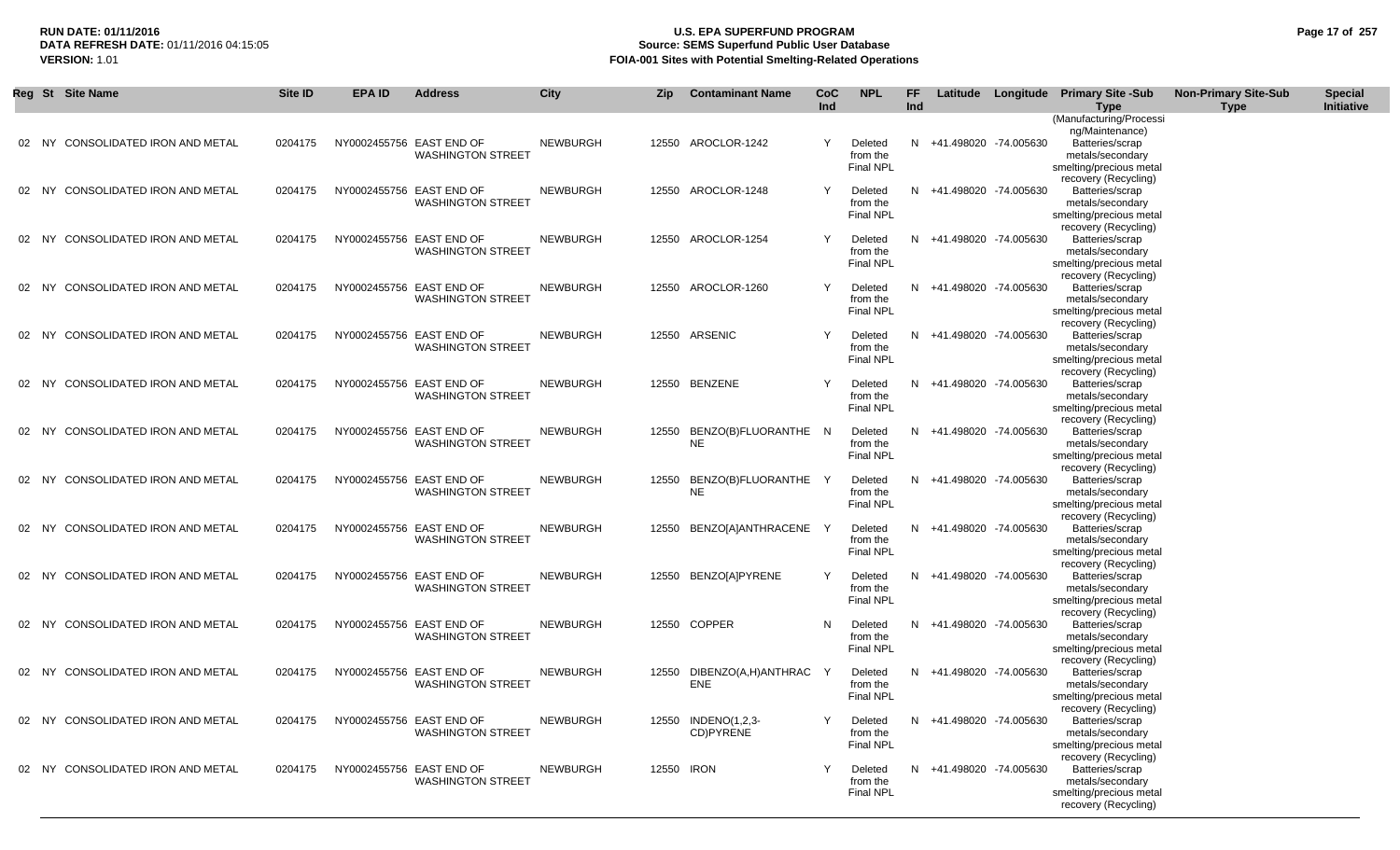# **RUN DATE: 01/11/2016 U.S. EPA SUPERFUND PROGRAM Page 18 of 257 Source: SEMS Superfund Public User Database VERSION:** 1.01 **FOIA-001 Sites with Potential Smelting-Related Operations**

|       | Reg St Site Name                  | Site ID | <b>EPA ID</b>           | <b>Address</b>                                       | <b>City</b>                       | Zip          | <b>Contaminant Name</b>                  | <b>CoC</b><br>Ind | <b>NPL</b>                              | FF.<br>Ind |                          | Latitude Longitude Primary Site -Sub<br><b>Type</b>                                                            | <b>Non-Primary Site-Sub</b><br><b>Type</b> | <b>Special</b><br>Initiative               |
|-------|-----------------------------------|---------|-------------------------|------------------------------------------------------|-----------------------------------|--------------|------------------------------------------|-------------------|-----------------------------------------|------------|--------------------------|----------------------------------------------------------------------------------------------------------------|--------------------------------------------|--------------------------------------------|
|       | 02 NY CONSOLIDATED IRON AND METAL | 0204175 |                         | NY0002455756 EAST END OF<br><b>WASHINGTON STREET</b> | <b>NEWBURGH</b>                   | 12550 LEAD   |                                          | Y                 | Deleted<br>from the<br><b>Final NPL</b> |            | N +41.498020 -74.005630  | Batteries/scrap<br>metals/secondary<br>smelting/precious metal<br>recovery (Recycling)                         |                                            |                                            |
|       | 02 NY CRESCENT SMELTING WORKS     | 0206604 | NYN000206604 232 SEIGEL |                                                      | <b>BROOKLYN</b>                   | 11206        |                                          |                   | Not on<br>the NPL                       | N          |                          | Metal<br>fabrication/finishing/coat<br>ing and allied industries<br>(Manufacturing/Processi<br>ng/Maintenance) |                                            | Unrecognized<br>Smelter per 2001<br>Report |
| 02 NJ | CURCIO SCRAP METAL, INC.          | 0200273 |                         | NJD011717584 416 LANZA AVE                           | SADDLE BROOK<br><b>TWP</b>        | 07662 1.1.1- | <b>TRICHLOROETHANE</b>                   | N.                | Currently<br>on the<br><b>Final NPL</b> | N          | +40.890700 -074.103500   | Batteries/scrap<br>metals/secondary<br>smelting/precious metal<br>recovery (Recycling)                         |                                            |                                            |
|       | 02 NJ CURCIO SCRAP METAL, INC.    | 0200273 |                         | NJD011717584 416 LANZA AVE                           | <b>SADDLE BROOK</b><br><b>TWP</b> |              | 07662 1,1-DICHLOROETHANE                 | N                 | Currently<br>on the<br><b>Final NPL</b> | N          | +40.890700 -074.103500   | Batteries/scrap<br>metals/secondary<br>smelting/precious metal<br>recovery (Recycling)                         |                                            |                                            |
| 02 NJ | CURCIO SCRAP METAL, INC.          | 0200273 |                         | NJD011717584 416 LANZA AVE                           | <b>SADDLE BROOK</b><br><b>TWP</b> |              | 07662 1,1-DICHLOROETHENE                 | N                 | Currently<br>on the<br>Final NPL        | N          | +40.890700 -074.103500   | Batteries/scrap<br>metals/secondary<br>smelting/precious metal<br>recovery (Recycling)                         |                                            |                                            |
| 02 NJ | CURCIO SCRAP METAL, INC.          | 0200273 |                         | NJD011717584 416 LANZA AVE                           | SADDLE BROOK<br><b>TWP</b>        | 07662 1.2.4- | <b>TRICHLOROBENZENE</b>                  | N                 | Currently<br>on the<br><b>Final NPL</b> |            | N +40.890700 -074.103500 | Batteries/scrap<br>metals/secondary<br>smelting/precious metal<br>recovery (Recycling)                         |                                            |                                            |
| 02 NJ | CURCIO SCRAP METAL, INC.          | 0200273 |                         | NJD011717584 416 LANZA AVE                           | SADDLE BROOK<br><b>TWP</b>        |              | 07662 1,2,4-TRIMETHYL<br><b>BENZENE</b>  | N                 | Currently<br>on the<br><b>Final NPL</b> |            | N +40.890700 -074.103500 | Batteries/scrap<br>metals/secondary<br>smelting/precious metal<br>recovery (Recycling)                         |                                            |                                            |
| 02 NJ | CURCIO SCRAP METAL, INC.          | 0200273 |                         | NJD011717584 416 LANZA AVE                           | SADDLE BROOK<br><b>TWP</b>        |              | 07662 1,2,5,6-<br><b>DIBENZATHRACENE</b> | N                 | Currently<br>on the<br>Final NPL        |            | N +40.890700 -074.103500 | Batteries/scrap<br>metals/secondary<br>smelting/precious metal<br>recovery (Recycling)                         |                                            |                                            |
| 02 NJ | CURCIO SCRAP METAL, INC.          | 0200273 |                         | NJD011717584 416 LANZA AVE                           | SADDLE BROOK<br><b>TWP</b>        |              | 07662 1,2-BENZANTHRACENE                 | - N               | Currently<br>on the<br>Final NPL        |            | N +40.890700 -074.103500 | Batteries/scrap<br>metals/secondary<br>smelting/precious metal                                                 |                                            |                                            |
| 02 NJ | CURCIO SCRAP METAL, INC.          | 0200273 |                         | NJD011717584 416 LANZA AVE                           | SADDLE BROOK<br><b>TWP</b>        |              | 07662 1,2-DICHLOROBENZENE N              |                   | Currently<br>on the<br><b>Final NPL</b> |            | N +40.890700 -074.103500 | recovery (Recycling)<br>Batteries/scrap<br>metals/secondary<br>smelting/precious metal<br>recovery (Recycling) |                                            |                                            |
| 02 NJ | CURCIO SCRAP METAL, INC.          | 0200273 |                         | NJD011717584 416 LANZA AVE                           | SADDLE BROOK<br><b>TWP</b>        |              | 07662 1,2-DICHLOROETHANE                 | N                 | Currently<br>on the<br><b>Final NPL</b> | N          | +40.890700 -074.103500   | Batteries/scrap<br>metals/secondary<br>smelting/precious metal                                                 |                                            |                                            |
| 02 NJ | CURCIO SCRAP METAL, INC.          | 0200273 |                         | NJD011717584 416 LANZA AVE                           | SADDLE BROOK<br><b>TWP</b>        | 07662 1,3,5- | TRIMETHYLBENZENE                         | N                 | Currently<br>on the<br>Final NPL        |            | N +40.890700 -074.103500 | recovery (Recycling)<br>Batteries/scrap<br>metals/secondary<br>smelting/precious metal<br>recovery (Recycling) |                                            |                                            |
| 02 NJ | CURCIO SCRAP METAL, INC.          | 0200273 |                         | NJD011717584 416 LANZA AVE                           | SADDLE BROOK<br><b>TWP</b>        |              | 07662 2,4-DIMETHYLPHENOL                 | N                 | Currently<br>on the<br><b>Final NPL</b> | N          | +40.890700 -074.103500   | Batteries/scrap<br>metals/secondary<br>smelting/precious metal                                                 |                                            |                                            |
|       | 02 NJ CURCIO SCRAP METAL, INC.    | 0200273 |                         | NJD011717584 416 LANZA AVE                           | SADDLE BROOK<br><b>TWP</b>        |              | 07662 2-BUTANONE                         | N                 | Currently<br>on the<br><b>Final NPL</b> |            | N +40.890700 -074.103500 | recovery (Recycling)<br>Batteries/scrap<br>metals/secondary<br>smelting/precious metal                         |                                            |                                            |
|       | 02 NJ CURCIO SCRAP METAL, INC.    | 0200273 |                         | NJD011717584 416 LANZA AVE                           | SADDLE BROOK                      | 07662 2-     |                                          | N.                | Currently                               |            | N +40.890700 -074.103500 | recovery (Recycling)<br>Batteries/scrap                                                                        |                                            |                                            |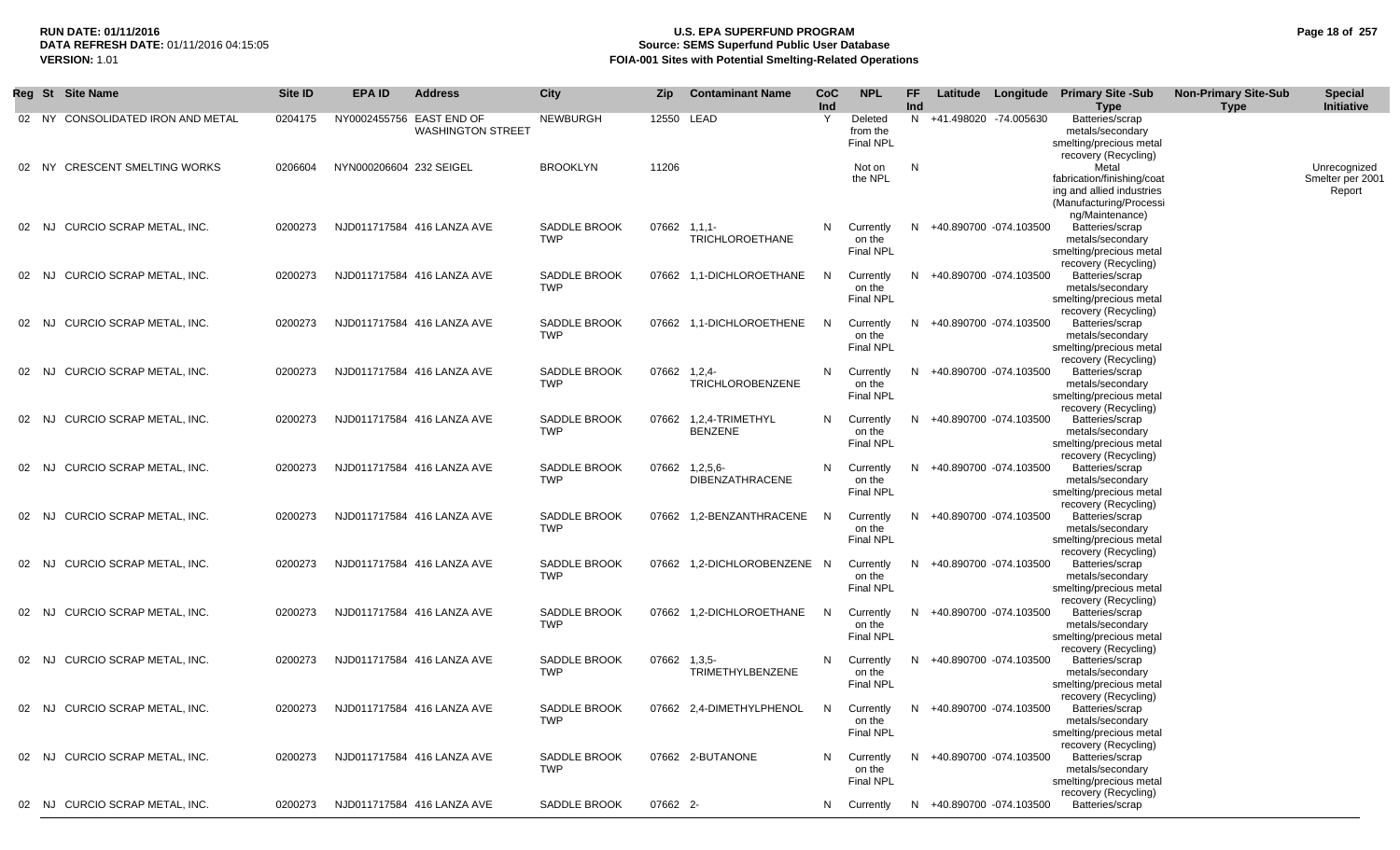# **RUN DATE: 01/11/2016 U.S. EPA SUPERFUND PROGRAM Page 19 of 257 Source: SEMS Superfund Public User Database VERSION:** 1.01 **FOIA-001 Sites with Potential Smelting-Related Operations**

|       | Reg St Site Name         | Site ID | <b>EPA ID</b> | <b>Address</b>             | <b>City</b>                       | <b>Zip</b> | <b>Contaminant Name</b>          | <b>CoC</b><br>Ind | <b>NPL</b>                              | <b>FF</b><br>Ind |                          | Latitude Longitude Primary Site -Sub<br>Type                                                                   | <b>Non-Primary Site-Sub</b><br><b>Type</b> | <b>Special</b><br>Initiative |
|-------|--------------------------|---------|---------------|----------------------------|-----------------------------------|------------|----------------------------------|-------------------|-----------------------------------------|------------------|--------------------------|----------------------------------------------------------------------------------------------------------------|--------------------------------------------|------------------------------|
|       |                          |         |               |                            | <b>TWP</b>                        |            | CHLORONAPHTHALENE                |                   | on the<br>Final NPL                     |                  |                          | metals/secondary<br>smelting/precious metal<br>recovery (Recycling)                                            |                                            |                              |
| 02 NJ | CURCIO SCRAP METAL, INC. | 0200273 |               | NJD011717584 416 LANZA AVE | <b>SADDLE BROOK</b><br><b>TWP</b> |            | 07662 3,4-BENZO-PYRENE           | N                 | Currently<br>on the<br><b>Final NPL</b> |                  | N +40.890700 -074.103500 | Batteries/scrap<br>metals/secondary<br>smelting/precious metal                                                 |                                            |                              |
| 02 NJ | CURCIO SCRAP METAL, INC. | 0200273 |               | NJD011717584 416 LANZA AVE | <b>SADDLE BROOK</b><br><b>TWP</b> | 07662 3,4- | <b>BENZOFLUORANTHENE</b>         | N                 | Currently<br>on the<br><b>Final NPL</b> | N.               | +40.890700 -074.103500   | recovery (Recycling)<br>Batteries/scrap<br>metals/secondary<br>smelting/precious metal                         |                                            |                              |
| 02 NJ | CURCIO SCRAP METAL, INC. | 0200273 |               | NJD011717584 416 LANZA AVE | SADDLE BROOK<br><b>TWP</b>        |            | 07662 4-METHYL-2-<br>PENTANONE   | N                 | Currently<br>on the<br>Final NPL        | N.               | +40.890700 -074.103500   | recovery (Recycling)<br>Batteries/scrap<br>metals/secondary<br>smelting/precious metal                         |                                            |                              |
| 02 NJ | CURCIO SCRAP METAL. INC. | 0200273 |               | NJD011717584 416 LANZA AVE | <b>SADDLE BROOK</b><br><b>TWP</b> |            | 07662 ACENAPHTHYLENE             | N                 | Currently<br>on the<br><b>Final NPL</b> | N                | +40.890700 -074.103500   | recovery (Recycling)<br>Batteries/scrap<br>metals/secondary<br>smelting/precious metal                         |                                            |                              |
| 02 NJ | CURCIO SCRAP METAL. INC. | 0200273 |               | NJD011717584 416 LANZA AVE | <b>SADDLE BROOK</b><br><b>TWP</b> |            | 07662 ACETONE                    | N                 | Currently<br>on the<br><b>Final NPL</b> | N.               | +40.890700 -074.103500   | recovery (Recycling)<br>Batteries/scrap<br>metals/secondary<br>smelting/precious metal                         |                                            |                              |
| 02 NJ | CURCIO SCRAP METAL. INC. | 0200273 |               | NJD011717584 416 LANZA AVE | SADDLE BROOK<br><b>TWP</b>        |            | 07662 ALUMINUM (FUME OR<br>DUST) | N                 | Currently<br>on the<br><b>Final NPL</b> | N                | +40.890700 -074.103500   | recovery (Recycling)<br>Batteries/scrap<br>metals/secondary<br>smelting/precious metal                         |                                            |                              |
| 02 NJ | CURCIO SCRAP METAL, INC. | 0200273 |               | NJD011717584 416 LANZA AVE | SADDLE BROOK<br><b>TWP</b>        |            | 07662 ANTHRACENE                 | N                 | Currently<br>on the<br><b>Final NPL</b> | N                | +40.890700 -074.103500   | recovery (Recycling)<br>Batteries/scrap<br>metals/secondary<br>smelting/precious metal<br>recovery (Recycling) |                                            |                              |
| 02 NJ | CURCIO SCRAP METAL, INC. | 0200273 |               | NJD011717584 416 LANZA AVE | <b>SADDLE BROOK</b><br><b>TWP</b> |            | 07662 ANTIMONY                   | N                 | Currently<br>on the<br>Final NPL        | N                | +40.890700 -074.103500   | Batteries/scrap<br>metals/secondary<br>smelting/precious metal                                                 |                                            |                              |
| 02 NJ | CURCIO SCRAP METAL, INC. | 0200273 |               | NJD011717584 416 LANZA AVE | SADDLE BROOK<br><b>TWP</b>        |            | 07662 ANTIMONY                   | Y                 | Currently<br>on the<br>Final NPL        | N                | +40.890700 -074.103500   | recovery (Recycling)<br>Batteries/scrap<br>metals/secondary<br>smelting/precious metal<br>recovery (Recycling) |                                            |                              |
| 02 NJ | CURCIO SCRAP METAL, INC. | 0200273 |               | NJD011717584 416 LANZA AVE | SADDLE BROOK<br><b>TWP</b>        |            | 07662 AROCLOR-1242               | N                 | Currently<br>on the<br>Final NPL        | N                | +40.890700 -074.103500   | Batteries/scrap<br>metals/secondary<br>smelting/precious metal                                                 |                                            |                              |
| 02 NJ | CURCIO SCRAP METAL, INC. | 0200273 |               | NJD011717584 416 LANZA AVE | <b>SADDLE BROOK</b><br><b>TWP</b> |            | 07662 AROCLOR-1248               | N                 | Currently<br>on the<br>Final NPL        | N                | +40.890700 -074.103500   | recovery (Recycling)<br>Batteries/scrap<br>metals/secondary<br>smelting/precious metal<br>recovery (Recycling) |                                            |                              |
| 02 NJ | CURCIO SCRAP METAL, INC. | 0200273 |               | NJD011717584 416 LANZA AVE | <b>SADDLE BROOK</b><br><b>TWP</b> |            | 07662 AROCLOR-1248               | Y                 | Currently<br>on the<br><b>Final NPL</b> | N                | +40.890700 -074.103500   | Batteries/scrap<br>metals/secondary<br>smelting/precious metal                                                 |                                            |                              |
| 02 NJ | CURCIO SCRAP METAL, INC. | 0200273 |               | NJD011717584 416 LANZA AVE | <b>SADDLE BROOK</b><br><b>TWP</b> |            | 07662 AROCLOR-1254               | N                 | Currently<br>on the<br><b>Final NPL</b> | N                | +40.890700 -074.103500   | recovery (Recycling)<br>Batteries/scrap<br>metals/secondary<br>smelting/precious metal                         |                                            |                              |
| 02 NJ | CURCIO SCRAP METAL. INC. | 0200273 |               | NJD011717584 416 LANZA AVE | <b>SADDLE BROOK</b><br><b>TWP</b> |            | 07662 AROCLOR-1260               | N                 | Currently<br>on the<br><b>Final NPL</b> | N.               | +40.890700 -074.103500   | recovery (Recycling)<br>Batteries/scrap<br>metals/secondary<br>smelting/precious metal                         |                                            |                              |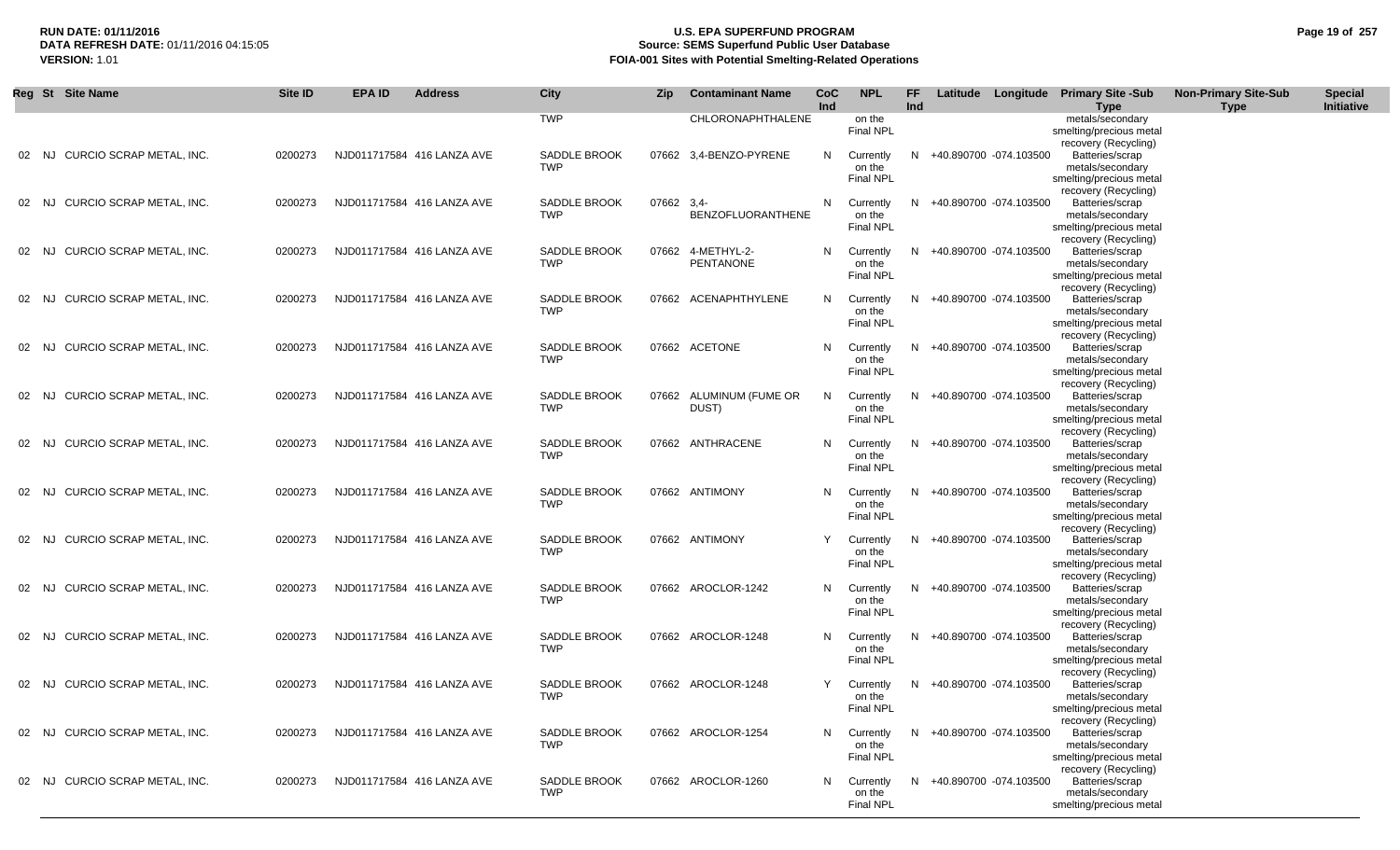# **RUN DATE: 01/11/2016 U.S. EPA SUPERFUND PROGRAM Page 20 of 257 Source: SEMS Superfund Public User Database VERSION:** 1.01 **FOIA-001 Sites with Potential Smelting-Related Operations**

|       | Reg St Site Name                 | Site ID | <b>EPA ID</b> | <b>Address</b>             | City                              | Zip | <b>Contaminant Name</b>              | CoC<br>Ind | <b>NPL</b>                              | FF<br>Ind |                          | Latitude Longitude Primary Site -Sub<br><b>Type</b>                                    | <b>Non-Primary Site-Sub</b><br><b>Type</b> | <b>Special</b><br>Initiative |
|-------|----------------------------------|---------|---------------|----------------------------|-----------------------------------|-----|--------------------------------------|------------|-----------------------------------------|-----------|--------------------------|----------------------------------------------------------------------------------------|--------------------------------------------|------------------------------|
| 02 NJ | CURCIO SCRAP METAL, INC.         | 0200273 |               | NJD011717584 416 LANZA AVE | <b>SADDLE BROOK</b><br><b>TWP</b> |     | 07662 ARSENIC                        | Y          | Currently<br>on the<br><b>Final NPL</b> | N         | +40.890700 -074.103500   | recovery (Recycling)<br>Batteries/scrap<br>metals/secondary<br>smelting/precious metal |                                            |                              |
| 02 NJ | CURCIO SCRAP METAL, INC.         | 0200273 |               | NJD011717584 416 LANZA AVE | <b>SADDLE BROOK</b><br><b>TWP</b> |     | 07662 ARSENIC                        | N          | Currently<br>on the<br>Final NPL        | N.        | +40.890700 -074.103500   | recovery (Recycling)<br>Batteries/scrap<br>metals/secondary<br>smelting/precious metal |                                            |                              |
| 02    | CURCIO SCRAP METAL, INC.<br>- NJ | 0200273 |               | NJD011717584 416 LANZA AVE | SADDLE BROOK<br><b>TWP</b>        |     | 07662 BARIUM                         | N          | Currently<br>on the<br><b>Final NPL</b> | N         | +40.890700 -074.103500   | recovery (Recycling)<br>Batteries/scrap<br>metals/secondary<br>smelting/precious metal |                                            |                              |
| 02    | CURCIO SCRAP METAL, INC.<br>NJ.  | 0200273 |               | NJD011717584 416 LANZA AVE | <b>SADDLE BROOK</b><br><b>TWP</b> |     | 07662 BARIUM                         |            | Currently<br>on the<br><b>Final NPL</b> | N         | +40.890700 -074.103500   | recovery (Recycling)<br>Batteries/scrap<br>metals/secondary<br>smelting/precious metal |                                            |                              |
| 02    | CURCIO SCRAP METAL, INC.<br>NJ   | 0200273 |               | NJD011717584 416 LANZA AVE | SADDLE BROOK<br><b>TWP</b>        |     | 07662 BENZENE                        | N          | Currently<br>on the<br><b>Final NPL</b> | N         | +40.890700 -074.103500   | recovery (Recycling)<br>Batteries/scrap<br>metals/secondary<br>smelting/precious metal |                                            |                              |
| 02 NJ | CURCIO SCRAP METAL, INC.         | 0200273 |               | NJD011717584 416 LANZA AVE | <b>SADDLE BROOK</b><br><b>TWP</b> |     | 07662 BENZENE                        |            | Currently<br>on the<br><b>Final NPL</b> | N         | +40.890700 -074.103500   | recovery (Recycling)<br>Batteries/scrap<br>metals/secondary<br>smelting/precious metal |                                            |                              |
| 02    | CURCIO SCRAP METAL, INC.<br>NJ.  | 0200273 |               | NJD011717584 416 LANZA AVE | SADDLE BROOK<br><b>TWP</b>        |     | 07662 BERYLLIUM                      |            | Currently<br>on the<br><b>Final NPL</b> | N.        | +40.890700 -074.103500   | recovery (Recycling)<br>Batteries/scrap<br>metals/secondary<br>smelting/precious metal |                                            |                              |
| 02    | CURCIO SCRAP METAL, INC.<br>NJ.  | 0200273 |               | NJD011717584 416 LANZA AVE | <b>SADDLE BROOK</b><br><b>TWP</b> |     | 07662 BERYLLIUM                      | N          | Currently<br>on the<br>Final NPL        | -N        | +40.890700 -074.103500   | recovery (Recycling)<br>Batteries/scrap<br>metals/secondary<br>smelting/precious metal |                                            |                              |
| 02 NJ | CURCIO SCRAP METAL, INC.         | 0200273 |               | NJD011717584 416 LANZA AVE | SADDLE BROOK<br><b>TWP</b>        |     | 07662 BROMODICHLOROMETH N<br>ANE     |            | Currently<br>on the<br>Final NPL        | N         | +40.890700 -074.103500   | recovery (Recycling)<br>Batteries/scrap<br>metals/secondary<br>smelting/precious metal |                                            |                              |
| 02 NJ | CURCIO SCRAP METAL, INC.         | 0200273 |               | NJD011717584 416 LANZA AVE | SADDLE BROOK<br><b>TWP</b>        |     | 07662 CADMIUM                        |            | Currently<br>on the<br>Final NPL        | N.        | +40.890700 -074.103500   | recovery (Recycling)<br>Batteries/scrap<br>metals/secondary<br>smelting/precious metal |                                            |                              |
| 02 NJ | CURCIO SCRAP METAL, INC.         | 0200273 |               | NJD011717584 416 LANZA AVE | <b>SADDLE BROOK</b><br><b>TWP</b> |     | 07662 CADMIUM                        | N          | Currently<br>on the<br><b>Final NPL</b> | N.        | +40.890700 -074.103500   | recovery (Recycling)<br>Batteries/scrap<br>metals/secondary<br>smelting/precious metal |                                            |                              |
| 02 NJ | CURCIO SCRAP METAL, INC.         | 0200273 |               | NJD011717584 416 LANZA AVE | SADDLE BROOK<br><b>TWP</b>        |     | 07662 CALCIUM                        | N          | Currently<br>on the<br><b>Final NPL</b> | N.        | +40.890700 -074.103500   | recovery (Recycling)<br>Batteries/scrap<br>metals/secondary<br>smelting/precious metal |                                            |                              |
|       | 02 NJ CURCIO SCRAP METAL, INC.   | 0200273 |               | NJD011717584 416 LANZA AVE | SADDLE BROOK<br><b>TWP</b>        |     | 07662 CARBON DISULFIDE               |            | Currently<br>on the<br><b>Final NPL</b> |           | N +40.890700 -074.103500 | recovery (Recycling)<br>Batteries/scrap<br>metals/secondary<br>smelting/precious metal |                                            |                              |
|       | 02 NJ CURCIO SCRAP METAL, INC.   | 0200273 |               | NJD011717584 416 LANZA AVE | SADDLE BROOK<br><b>TWP</b>        |     | 07662 CARBON<br><b>TETRACHLORIDE</b> | Y          | Currently<br>on the<br><b>Final NPL</b> | N.        | +40.890700 -074.103500   | recovery (Recycling)<br>Batteries/scrap<br>metals/secondary<br>smelting/precious metal |                                            |                              |
|       | 02 NJ CURCIO SCRAP METAL, INC.   | 0200273 |               | NJD011717584 416 LANZA AVE | SADDLE BROOK                      |     | 07662 CARBON                         |            | N Currently                             |           | N +40.890700 -074.103500 | recovery (Recycling)<br>Batteries/scrap                                                |                                            |                              |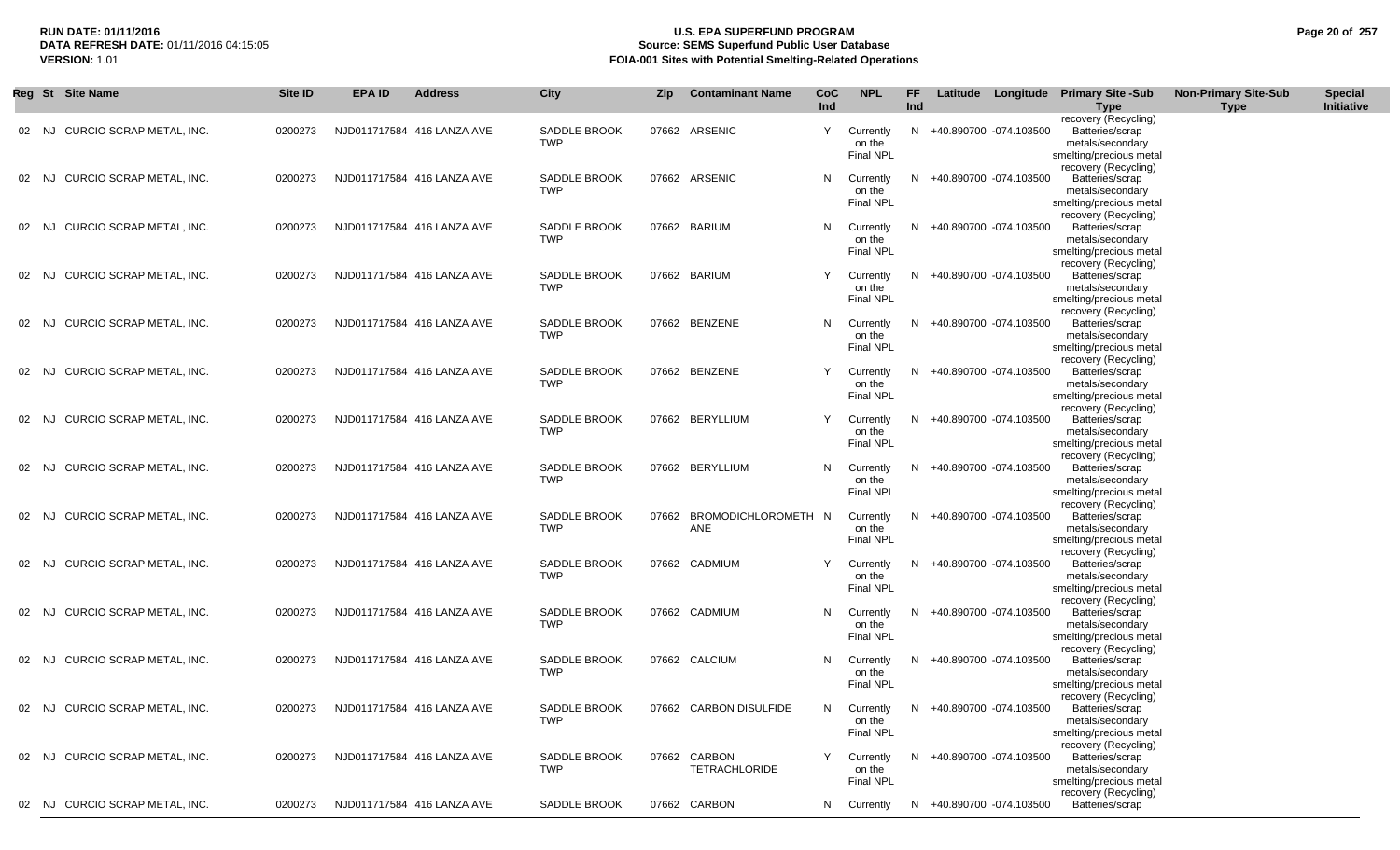# **RUN DATE: 01/11/2016 U.S. EPA SUPERFUND PROGRAM Page 21 of 257 Source: SEMS Superfund Public User Database VERSION:** 1.01 **FOIA-001 Sites with Potential Smelting-Related Operations**

|       | Reg St Site Name                | Site ID | <b>EPA ID</b> | <b>Address</b>             | City                              | <b>Zip</b> | <b>Contaminant Name</b>                                    | <b>CoC</b><br>Ind | <b>NPL</b>                              | FF.<br>Ind |                          | Latitude Longitude Primary Site -Sub<br><b>Type</b>                                    | <b>Non-Primary Site-Sub</b><br><b>Type</b> | <b>Special</b><br>Initiative |
|-------|---------------------------------|---------|---------------|----------------------------|-----------------------------------|------------|------------------------------------------------------------|-------------------|-----------------------------------------|------------|--------------------------|----------------------------------------------------------------------------------------|--------------------------------------------|------------------------------|
|       |                                 |         |               |                            | TWP                               |            | <b>TETRACHLORIDE</b>                                       |                   | on the<br>Final NPL                     |            |                          | metals/secondary<br>smelting/precious metal                                            |                                            |                              |
| 02 NJ | CURCIO SCRAP METAL, INC.        | 0200273 |               | NJD011717584 416 LANZA AVE | <b>SADDLE BROOK</b><br>TWP        | 07662      | CARCINOGENIC<br>POLYCYCLIC AROMATIC<br><b>HYDROCARBONS</b> | Y                 | Currently<br>on the<br><b>Final NPL</b> | N.         | +40.890700 -074.103500   | recovery (Recycling)<br>Batteries/scrap<br>metals/secondary<br>smelting/precious metal |                                            |                              |
| 02 NJ | CURCIO SCRAP METAL, INC.        | 0200273 |               | NJD011717584 416 LANZA AVE | <b>SADDLE BROOK</b><br>TWP        |            | (cPAH)<br>07662 CHLOROBENZENE                              | N                 | Currently<br>on the<br>Final NPL        | N.         | +40.890700 -074.103500   | recovery (Recycling)<br>Batteries/scrap<br>metals/secondary<br>smelting/precious metal |                                            |                              |
| 02 NJ | <b>CURCIO SCRAP METAL. INC.</b> | 0200273 |               | NJD011717584 416 LANZA AVE | <b>SADDLE BROOK</b><br><b>TWP</b> |            | 07662 CHLOROETHANE                                         | N                 | Currently<br>on the<br>Final NPL        | N.         | +40.890700 -074.103500   | recovery (Recycling)<br>Batteries/scrap<br>metals/secondary<br>smelting/precious metal |                                            |                              |
| 02 NJ | CURCIO SCRAP METAL, INC.        | 0200273 |               | NJD011717584 416 LANZA AVE | <b>SADDLE BROOK</b><br>TWP        |            | 07662 CHLOROFORM                                           | N                 | Currently<br>on the<br><b>Final NPL</b> | N.         | +40.890700 -074.103500   | recovery (Recycling)<br>Batteries/scrap<br>metals/secondary<br>smelting/precious metal |                                            |                              |
| 02 NJ | CURCIO SCRAP METAL, INC.        | 0200273 |               | NJD011717584 416 LANZA AVE | <b>SADDLE BROOK</b><br><b>TWP</b> |            | 07662 CHLOROMETHANE                                        | N                 | Currently<br>on the<br><b>Final NPL</b> | N.         | +40.890700 -074.103500   | recovery (Recycling)<br>Batteries/scrap<br>metals/secondary<br>smelting/precious metal |                                            |                              |
| 02 NJ | CURCIO SCRAP METAL, INC.        | 0200273 |               | NJD011717584 416 LANZA AVE | SADDLE BROOK<br><b>TWP</b>        |            | 07662 CHROMIUM                                             | Υ                 | Currently<br>on the<br><b>Final NPL</b> |            | +40.890700 -074.103500   | recovery (Recycling)<br>Batteries/scrap<br>metals/secondary<br>smelting/precious metal |                                            |                              |
| 02 NJ | <b>CURCIO SCRAP METAL. INC.</b> | 0200273 |               | NJD011717584 416 LANZA AVE | SADDLE BROOK<br><b>TWP</b>        |            | 07662 CHROMIUM                                             | N                 | Currently<br>on the<br><b>Final NPL</b> |            | +40.890700 -074.103500   | recovery (Recycling)<br>Batteries/scrap<br>metals/secondary<br>smelting/precious metal |                                            |                              |
| 02 NJ | CURCIO SCRAP METAL, INC.        | 0200273 |               | NJD011717584 416 LANZA AVE | SADDLE BROOK<br><b>TWP</b>        |            | 07662 CHRYSENE                                             | N                 | Currently<br>on the<br><b>Final NPL</b> | N.         | +40.890700 -074.103500   | recovery (Recycling)<br>Batteries/scrap<br>metals/secondary<br>smelting/precious metal |                                            |                              |
| 02 NJ | CURCIO SCRAP METAL, INC.        | 0200273 |               | NJD011717584 416 LANZA AVE | SADDLE BROOK<br><b>TWP</b>        |            | 07662 COBALT AND<br><b>COMPOUNDS</b>                       | N.                | Currently<br>on the<br><b>Final NPL</b> | N.         | +40.890700 -074.103500   | recovery (Recycling)<br>Batteries/scrap<br>metals/secondary<br>smelting/precious metal |                                            |                              |
| 02 NJ | CURCIO SCRAP METAL, INC.        | 0200273 |               | NJD011717584 416 LANZA AVE | <b>SADDLE BROOK</b><br><b>TWP</b> |            | 07662 COPPER                                               | N                 | Currently<br>on the<br><b>Final NPL</b> | N.         | +40.890700 -074.103500   | recovery (Recycling)<br>Batteries/scrap<br>metals/secondary<br>smelting/precious metal |                                            |                              |
| 02 NJ | CURCIO SCRAP METAL, INC.        | 0200273 |               | NJD011717584 416 LANZA AVE | SADDLE BROOK<br><b>TWP</b>        |            | 07662 CYANIDE                                              | N                 | Currently<br>on the<br>Final NPL        | N          | +40.890700 -074.103500   | recovery (Recycling)<br>Batteries/scrap<br>metals/secondary<br>smelting/precious metal |                                            |                              |
| 02 NJ | CURCIO SCRAP METAL. INC.        | 0200273 |               | NJD011717584 416 LANZA AVE | <b>SADDLE BROOK</b><br>TWP        |            | 07662 DI-N-BUTYL PHTHALATE N                               |                   | Currently<br>on the<br>Final NPL        | N.         | +40.890700 -074.103500   | recovery (Recycling)<br>Batteries/scrap<br>metals/secondary<br>smelting/precious metal |                                            |                              |
|       | 02 NJ CURCIO SCRAP METAL, INC.  | 0200273 |               | NJD011717584 416 LANZA AVE | <b>SADDLE BROOK</b><br>TWP        |            | 07662 DIBENZOFURAN                                         | N                 | Currently<br>on the<br><b>Final NPL</b> |            | N +40.890700 -074.103500 | recovery (Recycling)<br>Batteries/scrap<br>metals/secondary<br>smelting/precious metal |                                            |                              |
| 02 NJ | CURCIO SCRAP METAL, INC.        | 0200273 |               | NJD011717584 416 LANZA AVE | SADDLE BROOK<br>TWP               | 07662      | DIBROMOCHLOROMETH N<br>ANE                                 |                   | Currently<br>on the<br><b>Final NPL</b> |            | N +40.890700 -074.103500 | recovery (Recycling)<br>Batteries/scrap<br>metals/secondary<br>smelting/precious metal |                                            |                              |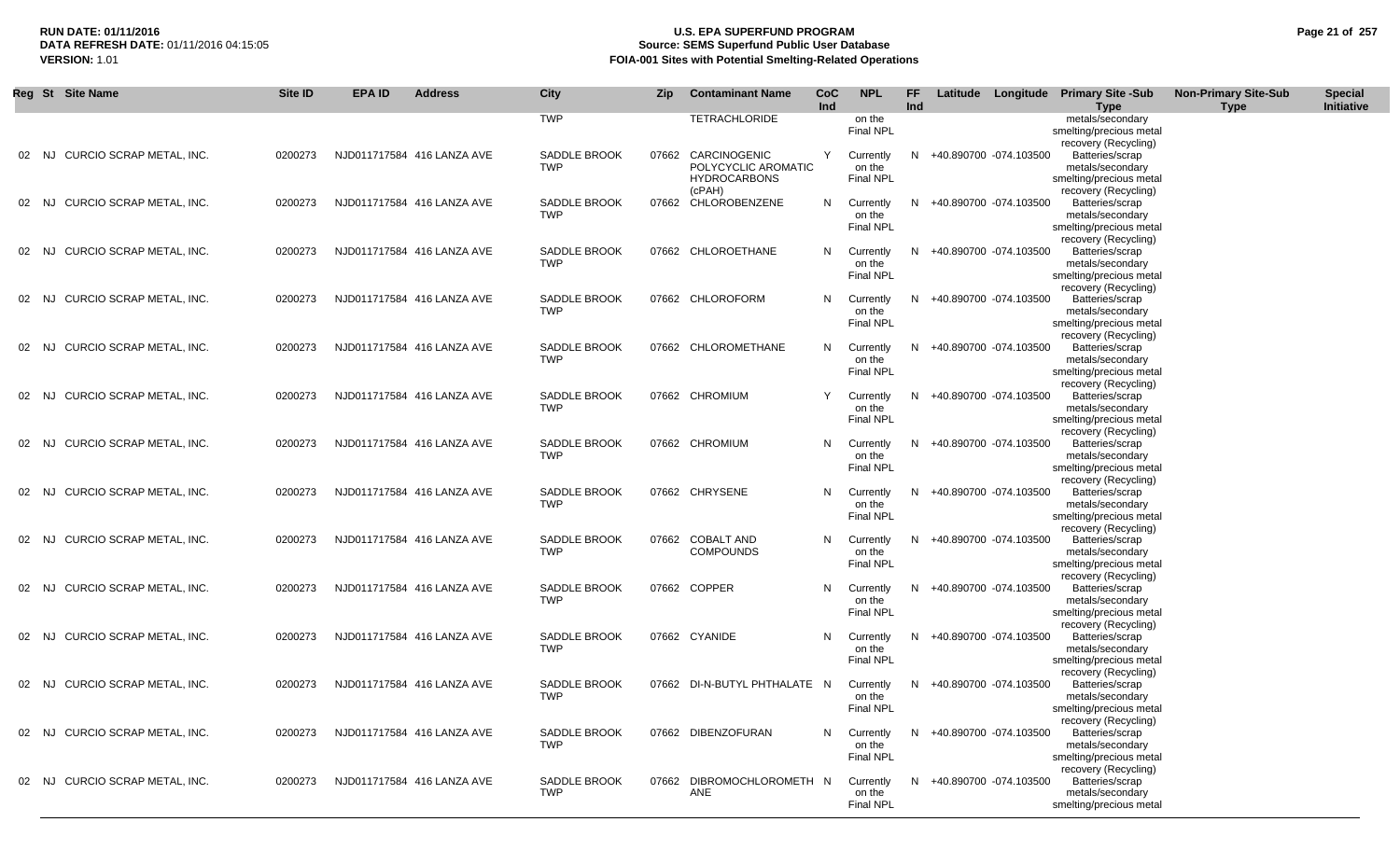# **RUN DATE: 01/11/2016 U.S. EPA SUPERFUND PROGRAM Page 22 of 257 Source: SEMS Superfund Public User Database VERSION:** 1.01 **FOIA-001 Sites with Potential Smelting-Related Operations**

|       | Reg St Site Name                  | Site ID | <b>EPA ID</b> | <b>Address</b>             | City                              | <b>Zip</b> | <b>Contaminant Name</b>          | <b>CoC</b><br>Ind | <b>NPL</b>                              | FF<br>Ind |                          | Latitude Longitude Primary Site -Sub<br><b>Type</b>                                    | <b>Non-Primary Site-Sub</b><br><b>Type</b> | <b>Special</b><br>Initiative |
|-------|-----------------------------------|---------|---------------|----------------------------|-----------------------------------|------------|----------------------------------|-------------------|-----------------------------------------|-----------|--------------------------|----------------------------------------------------------------------------------------|--------------------------------------------|------------------------------|
| 02 NJ | CURCIO SCRAP METAL, INC.          | 0200273 |               | NJD011717584 416 LANZA AVE | <b>SADDLE BROOK</b><br><b>TWP</b> |            | 07662 ETHYLBENZENE               | N.                | Currently<br>on the<br><b>Final NPL</b> | N.        | +40.890700 -074.103500   | recovery (Recycling)<br>Batteries/scrap<br>metals/secondary<br>smelting/precious metal |                                            |                              |
|       | CURCIO SCRAP METAL, INC.<br>02 NJ | 0200273 |               | NJD011717584 416 LANZA AVE | <b>SADDLE BROOK</b><br><b>TWP</b> |            | 07662 FLUORANTHENE               | N                 | Currently<br>on the<br><b>Final NPL</b> |           | N +40.890700 -074.103500 | recovery (Recycling)<br>Batteries/scrap<br>metals/secondary<br>smelting/precious metal |                                            |                              |
| 02    | CURCIO SCRAP METAL, INC.<br>NJ.   | 0200273 |               | NJD011717584 416 LANZA AVE | SADDLE BROOK<br><b>TWP</b>        |            | 07662 FLUORENE                   | N                 | Currently<br>on the<br><b>Final NPL</b> | N.        | +40.890700 -074.103500   | recovery (Recycling)<br>Batteries/scrap<br>metals/secondary<br>smelting/precious metal |                                            |                              |
| 02    | CURCIO SCRAP METAL, INC.<br>NJ.   | 0200273 |               | NJD011717584 416 LANZA AVE | SADDLE BROOK<br><b>TWP</b>        |            | 07662 HEXACHLOROETHANE           | -N                | Currently<br>on the<br><b>Final NPL</b> | N.        | +40.890700 -074.103500   | recovery (Recycling)<br>Batteries/scrap<br>metals/secondary<br>smelting/precious metal |                                            |                              |
| 02    | CURCIO SCRAP METAL, INC.<br>NJ    | 0200273 |               | NJD011717584 416 LANZA AVE | SADDLE BROOK<br><b>TWP</b>        |            | 07662 INDENO(1,2,3-<br>CD)PYRENE | N                 | Currently<br>on the<br><b>Final NPL</b> | N.        | +40.890700 -074.103500   | recovery (Recycling)<br>Batteries/scrap<br>metals/secondary<br>smelting/precious metal |                                            |                              |
| 02 NJ | CURCIO SCRAP METAL, INC.          | 0200273 |               | NJD011717584 416 LANZA AVE | SADDLE BROOK<br><b>TWP</b>        | 07662 IRON |                                  | <b>N</b>          | Currently<br>on the<br><b>Final NPL</b> | N.        | +40.890700 -074.103500   | recovery (Recycling)<br>Batteries/scrap<br>metals/secondary<br>smelting/precious metal |                                            |                              |
| 02    | CURCIO SCRAP METAL, INC.<br>NJ.   | 0200273 |               | NJD011717584 416 LANZA AVE | SADDLE BROOK<br><b>TWP</b>        |            | 07662 ISOPHORONE                 | N                 | Currently<br>on the<br>Final NPL        | N.        | +40.890700 -074.103500   | recovery (Recycling)<br>Batteries/scrap<br>metals/secondary<br>smelting/precious metal |                                            |                              |
| 02    | CURCIO SCRAP METAL, INC.<br>NJ.   | 0200273 |               | NJD011717584 416 LANZA AVE | <b>SADDLE BROOK</b><br><b>TWP</b> |            | 07662 ISOPROPYL BENZENE          | -N                | Currently<br>on the<br>Final NPL        | N         | +40.890700 -074.103500   | recovery (Recycling)<br>Batteries/scrap<br>metals/secondary<br>smelting/precious metal |                                            |                              |
| 02    | CURCIO SCRAP METAL, INC.<br>NJ.   | 0200273 |               | NJD011717584 416 LANZA AVE | <b>SADDLE BROOK</b><br><b>TWP</b> | 07662 LEAD |                                  |                   | Currently<br>on the<br>Final NPL        | N.        | +40.890700 -074.103500   | recovery (Recycling)<br>Batteries/scrap<br>metals/secondary<br>smelting/precious metal |                                            |                              |
|       | CURCIO SCRAP METAL, INC.<br>02 NJ | 0200273 |               | NJD011717584 416 LANZA AVE | <b>SADDLE BROOK</b><br><b>TWP</b> | 07662 LEAD |                                  | N                 | Currently<br>on the<br>Final NPL        | N.        | +40.890700 -074.103500   | recovery (Recycling)<br>Batteries/scrap<br>metals/secondary<br>smelting/precious metal |                                            |                              |
|       | CURCIO SCRAP METAL, INC.<br>02 NJ | 0200273 |               | NJD011717584 416 LANZA AVE | <b>SADDLE BROOK</b><br><b>TWP</b> |            | 07662 LEAD, INORGANIC            | N                 | Currently<br>on the<br><b>Final NPL</b> | N.        | +40.890700 -074.103500   | recovery (Recycling)<br>Batteries/scrap<br>metals/secondary<br>smelting/precious metal |                                            |                              |
| 02 NJ | CURCIO SCRAP METAL, INC.          | 0200273 |               | NJD011717584 416 LANZA AVE | SADDLE BROOK<br><b>TWP</b>        |            | 07662 MAGNESIUM                  | N                 | Currently<br>on the<br><b>Final NPL</b> | N.        | +40.890700 -074.103500   | recovery (Recycling)<br>Batteries/scrap<br>metals/secondary<br>smelting/precious metal |                                            |                              |
|       | 02 NJ CURCIO SCRAP METAL, INC.    | 0200273 |               | NJD011717584 416 LANZA AVE | SADDLE BROOK<br><b>TWP</b>        |            | 07662 MANGANESE                  |                   | Y Currently<br>on the<br>Final NPL      |           | N +40.890700 -074.103500 | recovery (Recycling)<br>Batteries/scrap<br>metals/secondary<br>smelting/precious metal |                                            |                              |
|       | 02 NJ CURCIO SCRAP METAL, INC.    | 0200273 |               | NJD011717584 416 LANZA AVE | SADDLE BROOK<br><b>TWP</b>        |            | 07662 MANGANESE                  | N                 | Currently<br>on the<br><b>Final NPL</b> |           | N +40.890700 -074.103500 | recovery (Recycling)<br>Batteries/scrap<br>metals/secondary<br>smelting/precious metal |                                            |                              |
|       | 02 NJ CURCIO SCRAP METAL, INC.    | 0200273 |               | NJD011717584 416 LANZA AVE | SADDLE BROOK                      |            | 07662 MERCURY                    |                   | Currently                               |           | N +40.890700 -074.103500 | recovery (Recycling)<br>Batteries/scrap                                                |                                            |                              |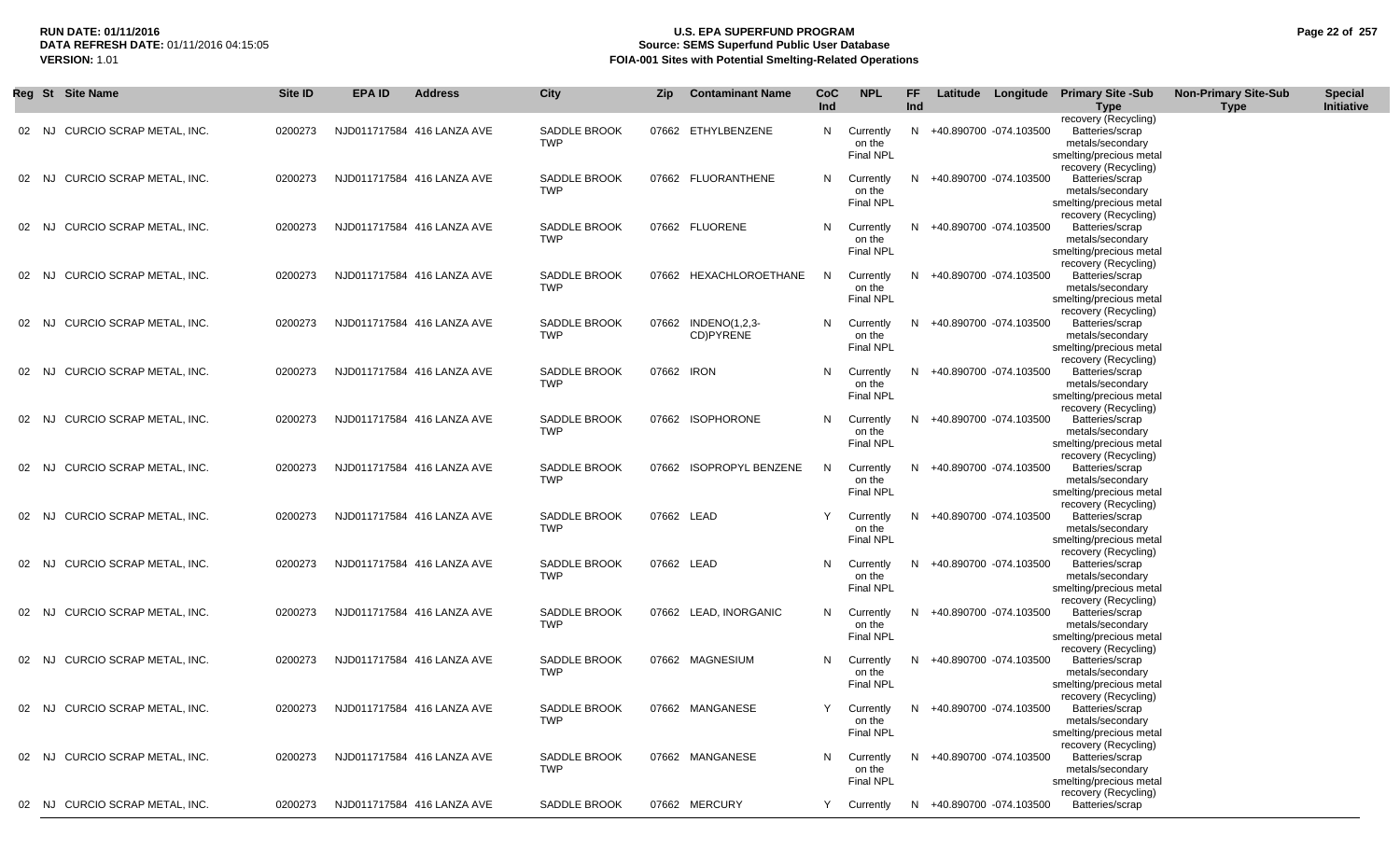# **RUN DATE: 01/11/2016 U.S. EPA SUPERFUND PROGRAM Page 23 of 257 Source: SEMS Superfund Public User Database VERSION:** 1.01 **FOIA-001 Sites with Potential Smelting-Related Operations**

|       | Reg St Site Name         | Site ID | <b>EPA ID</b> | <b>Address</b>             | <b>City</b>                       | <b>Zip</b> | <b>Contaminant Name</b>                | CoC<br><b>Ind</b> | <b>NPL</b>                              | FF<br>Ind | Latitude |                          | Longitude Primary Site -Sub<br><b>Type</b>                                             | <b>Non-Primary Site-Sub</b><br><b>Type</b> | <b>Special</b><br>Initiative |
|-------|--------------------------|---------|---------------|----------------------------|-----------------------------------|------------|----------------------------------------|-------------------|-----------------------------------------|-----------|----------|--------------------------|----------------------------------------------------------------------------------------|--------------------------------------------|------------------------------|
|       |                          |         |               |                            | <b>TWP</b>                        |            |                                        |                   | on the<br>Final NPL                     |           |          |                          | metals/secondary<br>smelting/precious metal<br>recovery (Recycling)                    |                                            |                              |
| 02 NJ | CURCIO SCRAP METAL, INC. | 0200273 |               | NJD011717584 416 LANZA AVE | <b>SADDLE BROOK</b><br><b>TWP</b> |            | 07662 MERCURY                          | N                 | Currently<br>on the<br>Final NPL        | N         |          | +40.890700 -074.103500   | Batteries/scrap<br>metals/secondary<br>smelting/precious metal                         |                                            |                              |
| 02 NJ | CURCIO SCRAP METAL, INC. | 0200273 |               | NJD011717584 416 LANZA AVE | <b>SADDLE BROOK</b><br><b>TWP</b> |            | 07662 METHYL ISOBUTYL<br><b>KETONE</b> | N                 | Currently<br>on the<br><b>Final NPL</b> | N.        |          | +40.890700 -074.103500   | recovery (Recycling)<br>Batteries/scrap<br>metals/secondary<br>smelting/precious metal |                                            |                              |
| 02 NJ | CURCIO SCRAP METAL. INC. | 0200273 |               | NJD011717584 416 LANZA AVE | <b>SADDLE BROOK</b><br><b>TWP</b> |            | 07662 METHYLENE CHLORIDE               | - N               | Currently<br>on the<br><b>Final NPL</b> | N         |          | +40.890700 -074.103500   | recovery (Recycling)<br>Batteries/scrap<br>metals/secondary<br>smelting/precious metal |                                            |                              |
| 02 NJ | CURCIO SCRAP METAL, INC. | 0200273 |               | NJD011717584 416 LANZA AVE | <b>SADDLE BROOK</b><br><b>TWP</b> | 07662 N-   | NITROSODIPHENYLAMI<br><b>NE</b>        | N                 | Currently<br>on the<br><b>Final NPL</b> | N.        |          | +40.890700 -074.103500   | recovery (Recycling)<br>Batteries/scrap<br>metals/secondary<br>smelting/precious metal |                                            |                              |
| 02 NJ | CURCIO SCRAP METAL, INC. | 0200273 |               | NJD011717584 416 LANZA AVE | <b>SADDLE BROOK</b><br><b>TWP</b> |            | 07662 N-PROPYL BENZENE                 | N                 | Currently<br>on the<br><b>Final NPL</b> | N.        |          | +40.890700 -074.103500   | recovery (Recycling)<br>Batteries/scrap<br>metals/secondary<br>smelting/precious metal |                                            |                              |
| 02 NJ | CURCIO SCRAP METAL, INC. | 0200273 |               | NJD011717584 416 LANZA AVE | <b>SADDLE BROOK</b><br><b>TWP</b> |            | 07662 NAPHTHALENE                      | N                 | Currently<br>on the<br><b>Final NPL</b> |           |          | +40.890700 -074.103500   | recovery (Recycling)<br>Batteries/scrap<br>metals/secondary<br>smelting/precious metal |                                            |                              |
| 02 NJ | CURCIO SCRAP METAL, INC. | 0200273 |               | NJD011717584 416 LANZA AVE | <b>SADDLE BROOK</b><br><b>TWP</b> |            | 07662 NICKEL                           | N                 | Currently<br>on the<br><b>Final NPL</b> | N.        |          | +40.890700 -074.103500   | recovery (Recycling)<br>Batteries/scrap<br>metals/secondary<br>smelting/precious metal |                                            |                              |
| 02 NJ | CURCIO SCRAP METAL, INC. | 0200273 |               | NJD011717584 416 LANZA AVE | <b>SADDLE BROOK</b><br><b>TWP</b> |            | 07662 NICKEL                           | Y                 | Currently<br>on the<br>Final NPL        | N.        |          | +40.890700 -074.103500   | recovery (Recycling)<br>Batteries/scrap<br>metals/secondary<br>smelting/precious metal |                                            |                              |
| 02 NJ | CURCIO SCRAP METAL, INC. | 0200273 |               | NJD011717584 416 LANZA AVE | <b>SADDLE BROOK</b><br>TWP        |            | 07662 O-CRESOL(2)                      | N                 | Currently<br>on the<br>Final NPL        | N.        |          | +40.890700 -074.103500   | recovery (Recycling)<br>Batteries/scrap<br>metals/secondary<br>smelting/precious metal |                                            |                              |
| 02 NJ | CURCIO SCRAP METAL, INC. | 0200273 |               | NJD011717584 416 LANZA AVE | <b>SADDLE BROOK</b><br><b>TWP</b> |            | 07662 PENTACHLOROPHENOL N              |                   | Currently<br>on the<br><b>Final NPL</b> | N         |          | +40.890700 -074.103500   | recovery (Recycling)<br>Batteries/scrap<br>metals/secondary<br>smelting/precious metal |                                            |                              |
| 02 NJ | CURCIO SCRAP METAL, INC. | 0200273 |               | NJD011717584 416 LANZA AVE | <b>SADDLE BROOK</b><br><b>TWP</b> |            | 07662 PERCHLOROETHYLENE N              |                   | Currently<br>on the<br><b>Final NPL</b> | N.        |          | +40.890700 -074.103500   | recovery (Recycling)<br>Batteries/scrap<br>metals/secondary<br>smelting/precious metal |                                            |                              |
| 02 NJ | CURCIO SCRAP METAL, INC. | 0200273 |               | NJD011717584 416 LANZA AVE | <b>SADDLE BROOK</b><br><b>TWP</b> |            | 07662 PHENANTHRENE                     | N                 | Currently<br>on the<br>Final NPL        |           |          | +40.890700 -074.103500   | recovery (Recycling)<br>Batteries/scrap<br>metals/secondary<br>smelting/precious metal |                                            |                              |
| 02 NJ | CURCIO SCRAP METAL, INC. | 0200273 |               | NJD011717584 416 LANZA AVE | SADDLE BROOK<br><b>TWP</b>        |            | 07662 PHENOL                           | N                 | Currently<br>on the<br>Final NPL        | N.        |          | +40.890700 -074.103500   | recovery (Recycling)<br>Batteries/scrap<br>metals/secondary<br>smelting/precious metal |                                            |                              |
| 02 NJ | CURCIO SCRAP METAL, INC. | 0200273 |               | NJD011717584 416 LANZA AVE | SADDLE BROOK<br><b>TWP</b>        | 07662      | POLYCHLORINATED<br><b>BIPHENYLS</b>    | Y                 | Currently<br>on the<br>Final NPL        |           |          | N +40.890700 -074.103500 | recovery (Recycling)<br>Batteries/scrap<br>metals/secondary<br>smelting/precious metal |                                            |                              |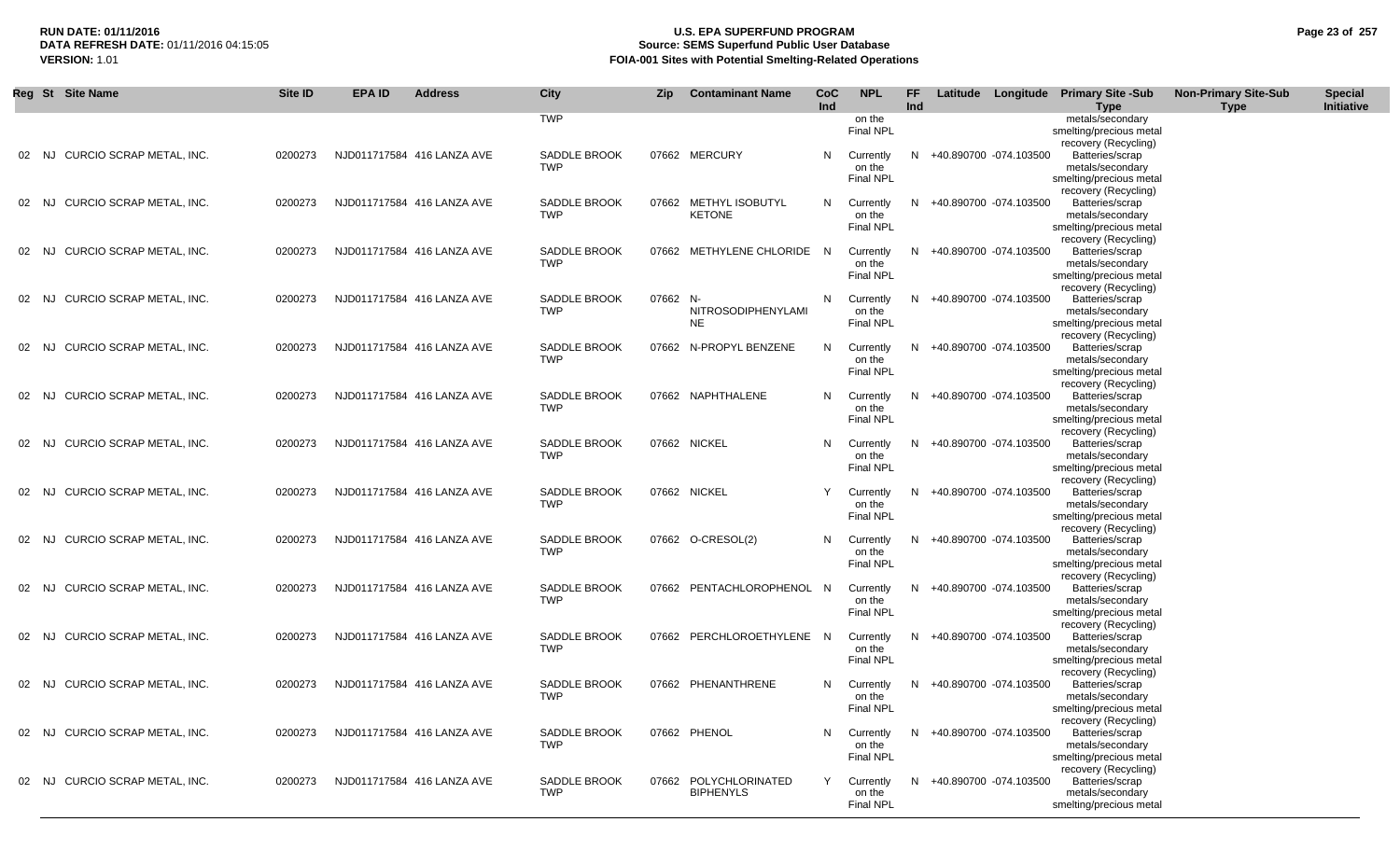# **RUN DATE: 01/11/2016 U.S. EPA SUPERFUND PROGRAM Page 24 of 257 Source: SEMS Superfund Public User Database VERSION:** 1.01 **FOIA-001 Sites with Potential Smelting-Related Operations**

|       | Reg St Site Name                | Site ID | <b>EPA ID</b> | <b>Address</b>             | <b>City</b>                       | <b>Zip</b> | <b>Contaminant Name</b>                   | CoC<br>Ind | <b>NPL</b>                              | FF.<br>Ind |                          | Latitude Longitude Primary Site -Sub<br><b>Type</b>                                    | <b>Non-Primary Site-Sub</b><br><b>Type</b> | <b>Special</b><br>Initiative |
|-------|---------------------------------|---------|---------------|----------------------------|-----------------------------------|------------|-------------------------------------------|------------|-----------------------------------------|------------|--------------------------|----------------------------------------------------------------------------------------|--------------------------------------------|------------------------------|
| 02 NJ | CURCIO SCRAP METAL, INC.        | 0200273 |               | NJD011717584 416 LANZA AVE | <b>SADDLE BROOK</b><br><b>TWP</b> |            | 07662 POTASSIUM                           | N.         | Currently<br>on the<br>Final NPL        |            | N +40.890700 -074.103500 | recovery (Recycling)<br>Batteries/scrap<br>metals/secondary<br>smelting/precious metal |                                            |                              |
| 02 NJ | CURCIO SCRAP METAL, INC.        | 0200273 |               | NJD011717584 416 LANZA AVE | <b>SADDLE BROOK</b><br><b>TWP</b> |            | 07662 PYRENE                              | N          | Currently<br>on the<br><b>Final NPL</b> |            | N +40.890700 -074.103500 | recovery (Recycling)<br>Batteries/scrap<br>metals/secondary<br>smelting/precious metal |                                            |                              |
| 02    | CURCIO SCRAP METAL, INC.<br>NJ. | 0200273 |               | NJD011717584 416 LANZA AVE | SADDLE BROOK<br><b>TWP</b>        |            | 07662 SELENIUM                            | N          | Currently<br>on the<br>Final NPL        | N.         | +40.890700 -074.103500   | recovery (Recycling)<br>Batteries/scrap<br>metals/secondary<br>smelting/precious metal |                                            |                              |
| 02    | CURCIO SCRAP METAL, INC.<br>NJ  | 0200273 |               | NJD011717584 416 LANZA AVE | <b>SADDLE BROOK</b><br><b>TWP</b> |            | 07662 SILVER                              | N          | Currently<br>on the<br><b>Final NPL</b> | N.         | +40.890700 -074.103500   | recovery (Recycling)<br>Batteries/scrap<br>metals/secondary<br>smelting/precious metal |                                            |                              |
| 02    | CURCIO SCRAP METAL, INC.<br>NJ  | 0200273 |               | NJD011717584 416 LANZA AVE | <b>SADDLE BROOK</b><br><b>TWP</b> |            | 07662 SODIUM                              | N.         | Currently<br>on the<br>Final NPL        | N.         | +40.890700 -074.103500   | recovery (Recycling)<br>Batteries/scrap<br>metals/secondary<br>smelting/precious metal |                                            |                              |
| 02 NJ | <b>CURCIO SCRAP METAL. INC.</b> | 0200273 |               | NJD011717584 416 LANZA AVE | <b>SADDLE BROOK</b><br><b>TWP</b> |            | 07662 STYRENE (MONOMER)                   | N          | Currently<br>on the<br>Final NPL        | N.         | +40.890700 -074.103500   | recovery (Recycling)<br>Batteries/scrap<br>metals/secondary<br>smelting/precious metal |                                            |                              |
| 02    | CURCIO SCRAP METAL, INC.<br>NJ. | 0200273 |               | NJD011717584 416 LANZA AVE | SADDLE BROOK<br><b>TWP</b>        |            | 07662 TETRACHLOROETHENE                   |            | Currently<br>on the<br><b>Final NPL</b> | N.         | +40.890700 -074.103500   | recovery (Recycling)<br>Batteries/scrap<br>metals/secondary<br>smelting/precious metal |                                            |                              |
| 02    | CURCIO SCRAP METAL, INC.<br>NJ. | 0200273 |               | NJD011717584 416 LANZA AVE | <b>SADDLE BROOK</b><br><b>TWP</b> |            | 07662 THALLIUM                            |            | Currently<br>on the<br><b>Final NPL</b> | N.         | +40.890700 -074.103500   | recovery (Recycling)<br>Batteries/scrap<br>metals/secondary<br>smelting/precious metal |                                            |                              |
| 02    | CURCIO SCRAP METAL, INC.<br>NJ. | 0200273 |               | NJD011717584 416 LANZA AVE | <b>SADDLE BROOK</b><br><b>TWP</b> |            | 07662 TOLUENE                             | N          | Currently<br>on the<br>Final NPL        | N.         | +40.890700 -074.103500   | recovery (Recycling)<br>Batteries/scrap<br>metals/secondary<br>smelting/precious metal |                                            |                              |
| 02 NJ | CURCIO SCRAP METAL, INC.        | 0200273 |               | NJD011717584 416 LANZA AVE | <b>SADDLE BROOK</b><br><b>TWP</b> |            | 07662 TRANS-1,2-<br><b>DICHLOROETHENE</b> | N.         | Currently<br>on the<br><b>Final NPL</b> | N.         | +40.890700 -074.103500   | recovery (Recycling)<br>Batteries/scrap<br>metals/secondary<br>smelting/precious metal |                                            |                              |
| 02 NJ | CURCIO SCRAP METAL, INC.        | 0200273 |               | NJD011717584 416 LANZA AVE | <b>SADDLE BROOK</b><br><b>TWP</b> |            | 07662 TRICHLOROETHANE                     | N          | Currently<br>on the<br><b>Final NPL</b> | N.         | +40.890700 -074.103500   | recovery (Recycling)<br>Batteries/scrap<br>metals/secondary<br>smelting/precious metal |                                            |                              |
| 02 NJ | CURCIO SCRAP METAL, INC.        | 0200273 |               | NJD011717584 416 LANZA AVE | <b>SADDLE BROOK</b><br><b>TWP</b> |            | 07662 TRICHLOROETHENE                     | N          | Currently<br>on the<br><b>Final NPL</b> | N.         | +40.890700 -074.103500   | recovery (Recycling)<br>Batteries/scrap<br>metals/secondary<br>smelting/precious metal |                                            |                              |
|       | 02 NJ CURCIO SCRAP METAL, INC.  | 0200273 |               | NJD011717584 416 LANZA AVE | SADDLE BROOK<br><b>TWP</b>        |            | 07662 TRICHLOROETHYLENE N                 |            | Currently<br>on the<br><b>Final NPL</b> |            | N +40.890700 -074.103500 | recovery (Recycling)<br>Batteries/scrap<br>metals/secondary<br>smelting/precious metal |                                            |                              |
|       | 02 NJ CURCIO SCRAP METAL, INC.  | 0200273 |               | NJD011717584 416 LANZA AVE | SADDLE BROOK<br><b>TWP</b>        |            | 07662 VANADIUM (FUME OR<br>DUST)          | N          | Currently<br>on the<br><b>Final NPL</b> |            | N +40.890700 -074.103500 | recovery (Recycling)<br>Batteries/scrap<br>metals/secondary<br>smelting/precious metal |                                            |                              |
|       | 02 NJ CURCIO SCRAP METAL, INC.  | 0200273 |               | NJD011717584 416 LANZA AVE | SADDLE BROOK                      |            | 07662 VINYL CHLORIDE                      |            | Y Currently                             |            | N +40.890700 -074.103500 | recovery (Recycling)<br>Batteries/scrap                                                |                                            |                              |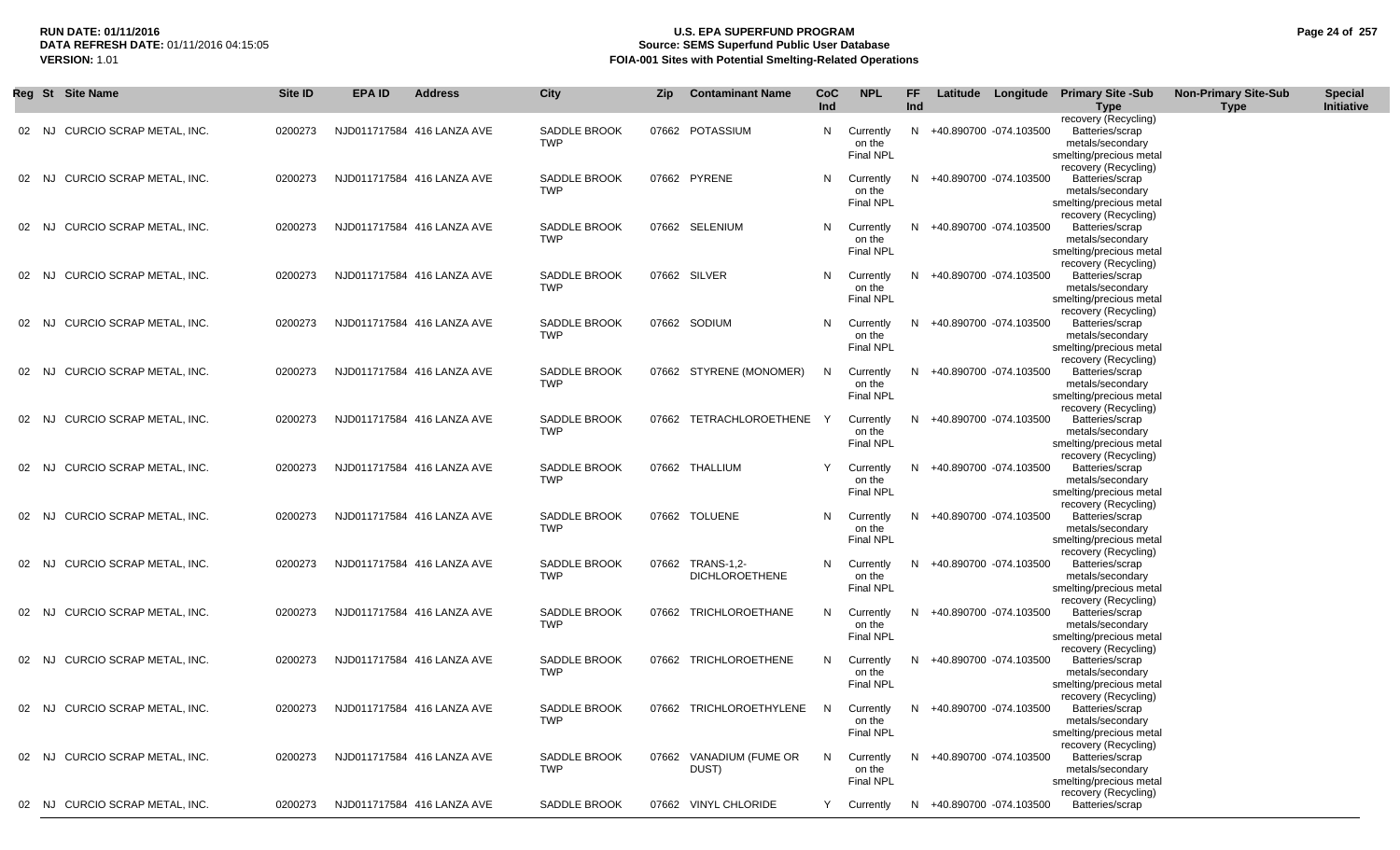# **RUN DATE: 01/11/2016 U.S. EPA SUPERFUND PROGRAM Page 25 of 257 Source: SEMS Superfund Public User Database VERSION:** 1.01 **FOIA-001 Sites with Potential Smelting-Related Operations**

|       | Reg St Site Name                      | Site ID | <b>EPA ID</b>                     | <b>Address</b>                | City                              | Zip        | <b>Contaminant Name</b>           | CoC | <b>NPL</b>                              | FF  |                          | Latitude Longitude | <b>Primary Site -Sub</b>                                                                                    | <b>Non-Primary Site-Sub</b>                                                                                 | <b>Special</b> |
|-------|---------------------------------------|---------|-----------------------------------|-------------------------------|-----------------------------------|------------|-----------------------------------|-----|-----------------------------------------|-----|--------------------------|--------------------|-------------------------------------------------------------------------------------------------------------|-------------------------------------------------------------------------------------------------------------|----------------|
|       |                                       |         |                                   |                               | <b>TWP</b>                        |            |                                   | Ind | on the<br><b>Final NPL</b>              | Ind |                          |                    | <b>Type</b><br>metals/secondary<br>smelting/precious metal<br>recovery (Recycling)                          | <b>Type</b>                                                                                                 | Initiative     |
| 02 NJ | CURCIO SCRAP METAL, INC.              | 0200273 |                                   | NJD011717584 416 LANZA AVE    | SADDLE BROOK<br><b>TWP</b>        |            | 07662 VINYL CHLORIDE              | N   | Currently<br>on the<br><b>Final NPL</b> | N.  | +40.890700 -074.103500   |                    | Batteries/scrap<br>metals/secondary<br>smelting/precious metal                                              |                                                                                                             |                |
| 02 NJ | CURCIO SCRAP METAL, INC.              | 0200273 |                                   | NJD011717584 416 LANZA AVE    | SADDLE BROOK<br><b>TWP</b>        |            | 07662 XYLENE                      | N   | Currently<br>on the<br><b>Final NPL</b> | N.  | +40.890700 -074.103500   |                    | recovery (Recycling)<br>Batteries/scrap<br>metals/secondary<br>smelting/precious metal                      |                                                                                                             |                |
| 02 NJ | CURCIO SCRAP METAL, INC.              | 0200273 |                                   | NJD011717584 416 LANZA AVE    | SADDLE BROOK<br><b>TWP</b>        |            | 07662 XYLENES                     | N   | Currently<br>on the<br><b>Final NPL</b> |     | N +40.890700 -074.103500 |                    | recovery (Recycling)<br>Batteries/scrap<br>metals/secondary<br>smelting/precious metal                      |                                                                                                             |                |
| 02 NJ | CURCIO SCRAP METAL, INC.              | 0200273 |                                   | NJD011717584 416 LANZA AVE    | SADDLE BROOK<br><b>TWP</b>        | 07662 ZINC |                                   | N   | Currently<br>on the<br><b>Final NPL</b> | N.  | +40.890700 -074.103500   |                    | recovery (Recycling)<br>Batteries/scrap<br>metals/secondary<br>smelting/precious metal                      |                                                                                                             |                |
| 02 NJ | CURCIO SCRAP METAL, INC.              | 0200273 |                                   | NJD011717584 416 LANZA AVE    | <b>SADDLE BROOK</b><br><b>TWP</b> | 07662 ZINC |                                   | Y   | Currently<br>on the<br>Final NPL        |     | N +40.890700 -074.103500 |                    | recovery (Recycling)<br>Batteries/scrap<br>metals/secondary<br>smelting/precious metal                      |                                                                                                             |                |
|       | 02 NJ CURCIO SCRAP METAL. INC.        | 0200273 |                                   | NJD011717584 416 LANZA AVE    | <b>SADDLE BROOK</b><br><b>TWP</b> | 07662      | cis-1,2-<br><b>DICHLOROETHENE</b> | N   | Currently<br>on the<br>Final NPL        | N.  | +40.890700 -074.103500   |                    | recovery (Recycling)<br>Batteries/scrap<br>metals/secondary<br>smelting/precious metal                      |                                                                                                             |                |
|       | 02 NJ CURCIO SCRAP METAL, INC.        | 0200273 |                                   | NJD011717584 416 LANZA AVE    | SADDLE BROOK<br><b>TWP</b>        |            | 07662 p-CRESOL                    | N   | Currently<br>on the<br><b>Final NPL</b> |     | N +40.890700 -074.103500 |                    | recovery (Recycling)<br>Batteries/scrap<br>metals/secondary<br>smelting/precious metal                      |                                                                                                             |                |
| 02 NJ | DANA TRANSPORT INC                    | 0203924 |                                   | NJD981873474 4 CROWN POINT RD | THOROFARE                         | 08066      |                                   |     | Not on<br>the NPL                       | N   |                          |                    | recovery (Recycling)<br>Transportation (e.g.,<br>railroad yards, airport,<br>barge docking site)<br>(Other) | Batteries/scrap<br>metals/secondary<br>smelting/precious metal<br>recovery<br>(Recycling); Industrial waste |                |
|       | 02 NY ELLENVILLE SCRAP IRON AND METAL | 0204190 | NYSFN0204190 34 CAPE ROAD         |                               | <b>ELLENVILLE</b>                 |            | 12428 ALUMINUM                    | Y   | Currently<br>on the<br>Final NPL        |     | N +41.724020 -074.405500 |                    | Batteries/scrap<br>metals/secondary<br>smelting/precious metal                                              | landfill (Waste Management)                                                                                 |                |
|       | 02 NY ELLENVILLE SCRAP IRON AND METAL | 0204190 | NYSFN0204190 34 CAPE ROAD         |                               | <b>ELLENVILLE</b>                 |            | 12428 ANTIMONY                    | Y   | Currently<br>on the<br><b>Final NPL</b> |     | N +41.724020 -074.405500 |                    | recovery (Recycling)<br>Batteries/scrap<br>metals/secondary<br>smelting/precious metal                      |                                                                                                             |                |
|       | 02 NY ELLENVILLE SCRAP IRON AND METAL | 0204190 | NYSFN0204190 34 CAPE ROAD         |                               | <b>ELLENVILLE</b>                 |            | 12428 AROCLOR-1254                | Y   | Currently<br>on the<br><b>Final NPL</b> |     | N +41.724020 -074.405500 |                    | recovery (Recycling)<br>Batteries/scrap<br>metals/secondary<br>smelting/precious metal                      |                                                                                                             |                |
|       | 02 NY ELLENVILLE SCRAP IRON AND METAL |         | 0204190 NYSFN0204190 34 CAPE ROAD |                               | <b>ELLENVILLE</b>                 |            | 12428 AROCLOR-1260                |     | Currently<br>on the<br><b>Final NPL</b> |     | N +41.724020 -074.405500 |                    | recovery (Recycling)<br>Batteries/scrap<br>metals/secondary<br>smelting/precious metal                      |                                                                                                             |                |
|       | 02 NY ELLENVILLE SCRAP IRON AND METAL | 0204190 | NYSFN0204190 34 CAPE ROAD         |                               | <b>ELLENVILLE</b>                 |            | 12428 ARSENIC                     | Y   | Currently<br>on the<br>Final NPL        |     | N +41.724020 -074.405500 |                    | recovery (Recycling)<br>Batteries/scrap<br>metals/secondary<br>smelting/precious metal                      |                                                                                                             |                |
|       | 02 NY ELLENVILLE SCRAP IRON AND METAL | 0204190 | NYSFN0204190 34 CAPE ROAD         |                               | <b>ELLENVILLE</b>                 |            | 12428 BARIUM                      | Y   | Currently                               |     | N +41.724020 -074.405500 |                    | recovery (Recycling)<br>Batteries/scrap                                                                     |                                                                                                             |                |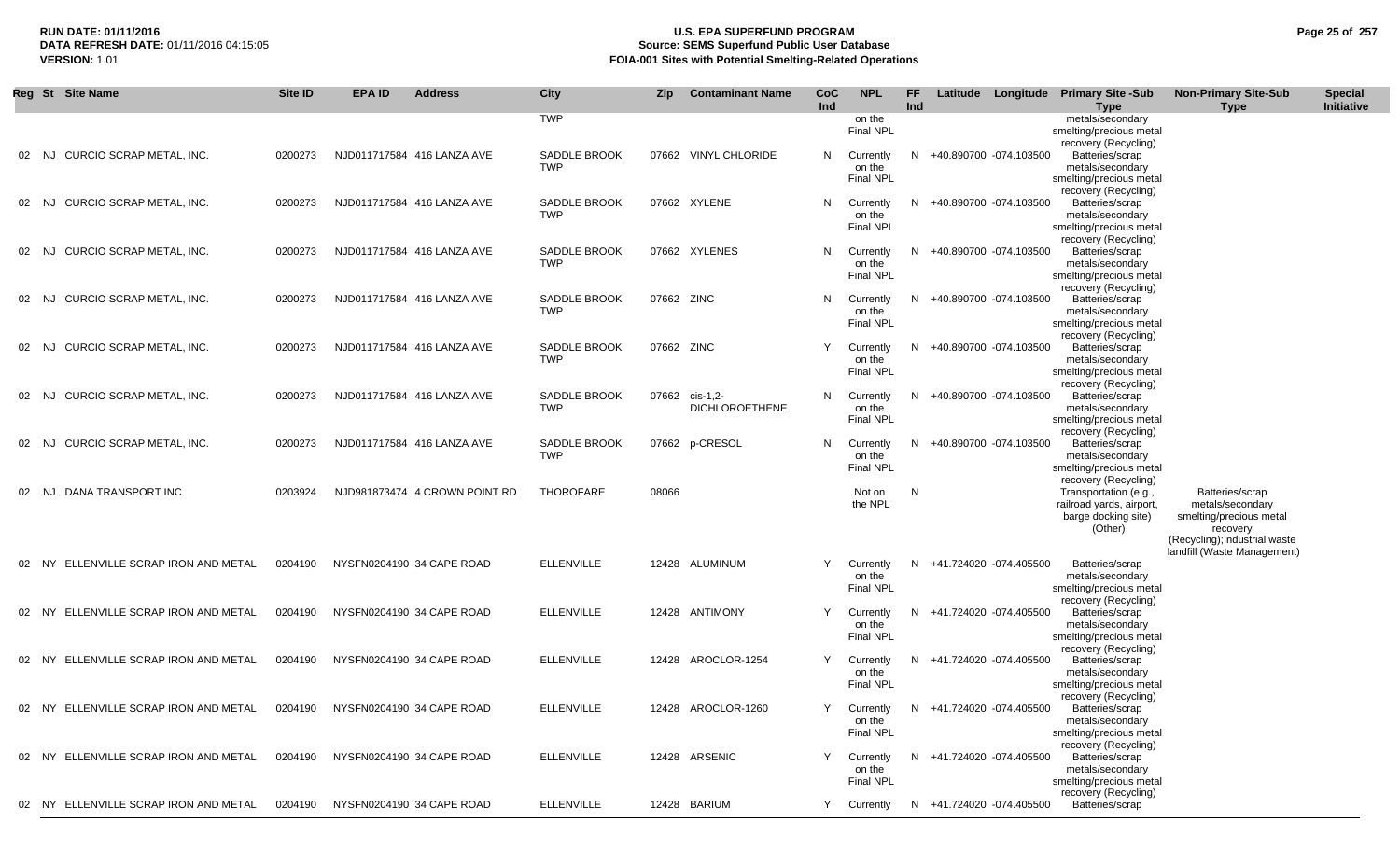# **RUN DATE: 01/11/2016 U.S. EPA SUPERFUND PROGRAM Page 26 of 257** DATA REFRESH DATE: 01/11/2016 04:15:05<br>**VERSION: 1.01** Source: SEMS Superfund Public User Database<br>FOIA-001 Sites with Potential Smelting-Related Operat **FOIA-001 Sites with Potential Smelting-Related Operations**

|           | Reg St Site Name                      | Site ID | <b>EPA ID</b> | <b>Address</b>            | City              | Zip        | <b>Contaminant Name</b>           | CoC<br>Ind | <b>NPL</b>                 | FF<br>Ind |                          | Latitude Longitude Primary Site -Sub            | <b>Non-Primary Site-Sub</b><br><b>Type</b> | <b>Special</b><br>Initiative |
|-----------|---------------------------------------|---------|---------------|---------------------------|-------------------|------------|-----------------------------------|------------|----------------------------|-----------|--------------------------|-------------------------------------------------|--------------------------------------------|------------------------------|
|           |                                       |         |               |                           |                   |            |                                   |            | on the                     |           |                          | Type<br>metals/secondary                        |                                            |                              |
|           |                                       |         |               |                           |                   |            |                                   |            | Final NPL                  |           |                          | smelting/precious metal                         |                                            |                              |
| 02        | NY ELLENVILLE SCRAP IRON AND METAL    | 0204190 |               | NYSFN0204190 34 CAPE ROAD | <b>ELLENVILLE</b> | 12428      | BENZO(B)FLUORANTHE                |            | Currently                  | N.        | +41.724020 -074.405500   | recovery (Recycling)<br>Batteries/scrap         |                                            |                              |
|           |                                       |         |               |                           |                   |            | <b>NE</b>                         |            | on the                     |           |                          | metals/secondary                                |                                            |                              |
|           |                                       |         |               |                           |                   |            |                                   |            | Final NPL                  |           |                          | smelting/precious metal                         |                                            |                              |
|           |                                       |         |               |                           |                   |            |                                   |            |                            |           |                          | recovery (Recycling)                            |                                            |                              |
|           | 02 NY ELLENVILLE SCRAP IRON AND METAL | 0204190 |               | NYSFN0204190 34 CAPE ROAD | <b>ELLENVILLE</b> | 12428      | BENZO(K)FLUORANTHE Y<br><b>NE</b> |            | Currently<br>on the        | N.        | +41.724020 -074.405500   | Batteries/scrap<br>metals/secondary             |                                            |                              |
|           |                                       |         |               |                           |                   |            |                                   |            | Final NPL                  |           |                          | smelting/precious metal                         |                                            |                              |
|           |                                       |         |               |                           |                   |            |                                   |            |                            |           |                          | recovery (Recycling)                            |                                            |                              |
|           | 02 NY ELLENVILLE SCRAP IRON AND METAL | 0204190 |               | NYSFN0204190 34 CAPE ROAD | <b>ELLENVILLE</b> |            | 12428 BENZO[A]ANTHRACENE          |            | Currently                  | N.        | +41.724020 -074.405500   | Batteries/scrap                                 |                                            |                              |
|           |                                       |         |               |                           |                   |            |                                   |            | on the<br><b>Final NPL</b> |           |                          | metals/secondary<br>smelting/precious metal     |                                            |                              |
|           |                                       |         |               |                           |                   |            |                                   |            |                            |           |                          | recovery (Recycling)                            |                                            |                              |
|           | 02 NY ELLENVILLE SCRAP IRON AND METAL | 0204190 |               | NYSFN0204190 34 CAPE ROAD | <b>ELLENVILLE</b> |            | 12428 BENZO[A]PYRENE              |            | Currently                  |           | N +41.724020 -074.405500 | Batteries/scrap                                 |                                            |                              |
|           |                                       |         |               |                           |                   |            |                                   |            | on the<br><b>Final NPL</b> |           |                          | metals/secondary<br>smelting/precious metal     |                                            |                              |
|           |                                       |         |               |                           |                   |            |                                   |            |                            |           |                          | recovery (Recycling)                            |                                            |                              |
| 02        | NY ELLENVILLE SCRAP IRON AND METAL    | 0204190 |               | NYSFN0204190 34 CAPE ROAD | <b>ELLENVILLE</b> |            | 12428 CADMIUM                     |            | Currently                  |           | N +41.724020 -074.405500 | Batteries/scrap                                 |                                            |                              |
|           |                                       |         |               |                           |                   |            |                                   |            | on the                     |           |                          | metals/secondary                                |                                            |                              |
|           |                                       |         |               |                           |                   |            |                                   |            | <b>Final NPL</b>           |           |                          | smelting/precious metal<br>recovery (Recycling) |                                            |                              |
| 02<br>NY. | ELLENVILLE SCRAP IRON AND METAL       | 0204190 |               | NYSFN0204190 34 CAPE ROAD | <b>ELLENVILLE</b> |            | 12428 CHROMIUM                    |            | Currently                  | N.        | +41.724020 -074.405500   | Batteries/scrap                                 |                                            |                              |
|           |                                       |         |               |                           |                   |            |                                   |            | on the                     |           |                          | metals/secondary                                |                                            |                              |
|           |                                       |         |               |                           |                   |            |                                   |            | Final NPL                  |           |                          | smelting/precious metal                         |                                            |                              |
|           | 02 NY ELLENVILLE SCRAP IRON AND METAL | 0204190 |               | NYSFN0204190 34 CAPE ROAD | <b>ELLENVILLE</b> |            | 12428 CHRYSENE                    |            | Currently                  | N.        | +41.724020 -074.405500   | recovery (Recycling)<br>Batteries/scrap         |                                            |                              |
|           |                                       |         |               |                           |                   |            |                                   |            | on the                     |           |                          | metals/secondary                                |                                            |                              |
|           |                                       |         |               |                           |                   |            |                                   |            | <b>Final NPL</b>           |           |                          | smelting/precious metal                         |                                            |                              |
|           | 02 NY ELLENVILLE SCRAP IRON AND METAL | 0204190 |               | NYSFN0204190 34 CAPE ROAD | <b>ELLENVILLE</b> |            | 12428 COBALT                      |            | Currently                  |           | N +41.724020 -074.405500 | recovery (Recycling)<br>Batteries/scrap         |                                            |                              |
|           |                                       |         |               |                           |                   |            |                                   |            | on the                     |           |                          | metals/secondary                                |                                            |                              |
|           |                                       |         |               |                           |                   |            |                                   |            | <b>Final NPL</b>           |           |                          | smelting/precious metal                         |                                            |                              |
|           |                                       |         |               |                           |                   |            |                                   |            |                            |           |                          | recovery (Recycling)                            |                                            |                              |
|           | 02 NY ELLENVILLE SCRAP IRON AND METAL | 0204190 |               | NYSFN0204190 34 CAPE ROAD | <b>ELLENVILLE</b> |            | 12428 COPPER                      |            | Currently<br>on the        |           | N +41.724020 -074.405500 | Batteries/scrap<br>metals/secondary             |                                            |                              |
|           |                                       |         |               |                           |                   |            |                                   |            | <b>Final NPL</b>           |           |                          | smelting/precious metal                         |                                            |                              |
|           |                                       |         |               |                           |                   |            |                                   |            |                            |           |                          | recovery (Recycling)                            |                                            |                              |
| 02 NY     | ELLENVILLE SCRAP IRON AND METAL       | 0204190 |               | NYSFN0204190 34 CAPE ROAD | <b>ELLENVILLE</b> | 12428      | DIBENZO(A,H)ANTHRAC<br><b>ENE</b> |            | Currently<br>on the        | N         | +41.724020 -074.405500   | Batteries/scrap<br>metals/secondary             |                                            |                              |
|           |                                       |         |               |                           |                   |            |                                   |            | <b>Final NPL</b>           |           |                          | smelting/precious metal                         |                                            |                              |
|           |                                       |         |               |                           |                   |            |                                   |            |                            |           |                          | recovery (Recycling)                            |                                            |                              |
|           | 02 NY ELLENVILLE SCRAP IRON AND METAL | 0204190 |               | NYSFN0204190 34 CAPE ROAD | <b>ELLENVILLE</b> |            | 12428 INDENO(1,2,3-               |            | Currently                  | N.        | +41.724020 -074.405500   | Batteries/scrap                                 |                                            |                              |
|           |                                       |         |               |                           |                   |            | CD)PYRENE                         |            | on the<br>Final NPL        |           |                          | metals/secondary<br>smelting/precious metal     |                                            |                              |
|           |                                       |         |               |                           |                   |            |                                   |            |                            |           |                          | recovery (Recycling)                            |                                            |                              |
|           | 02 NY ELLENVILLE SCRAP IRON AND METAL | 0204190 |               | NYSFN0204190 34 CAPE ROAD | <b>ELLENVILLE</b> | 12428 IRON |                                   |            | Currently                  | N.        | +41.724020 -074.405500   | Batteries/scrap                                 |                                            |                              |
|           |                                       |         |               |                           |                   |            |                                   |            | on the<br>Final NPL        |           |                          | metals/secondary                                |                                            |                              |
|           |                                       |         |               |                           |                   |            |                                   |            |                            |           |                          | smelting/precious metal<br>recovery (Recycling) |                                            |                              |
|           | 02 NY ELLENVILLE SCRAP IRON AND METAL | 0204190 |               | NYSFN0204190 34 CAPE ROAD | <b>ELLENVILLE</b> | 12428 LEAD |                                   |            | Currently                  |           | N +41.724020 -074.405500 | Batteries/scrap                                 |                                            |                              |
|           |                                       |         |               |                           |                   |            |                                   |            | on the                     |           |                          | metals/secondary                                |                                            |                              |
|           |                                       |         |               |                           |                   |            |                                   |            | Final NPL                  |           |                          | smelting/precious metal<br>recovery (Recycling) |                                            |                              |
| 02        | NY ELLENVILLE SCRAP IRON AND METAL    | 0204190 |               | NYSFN0204190 34 CAPE ROAD | <b>ELLENVILLE</b> |            | 12428 MANGANESE                   |            | Currently                  |           | N +41.724020 -074.405500 | Batteries/scrap                                 |                                            |                              |
|           |                                       |         |               |                           |                   |            |                                   |            | on the                     |           |                          | metals/secondary                                |                                            |                              |
|           |                                       |         |               |                           |                   |            |                                   |            | Final NPL                  |           |                          | smelting/precious metal                         |                                            |                              |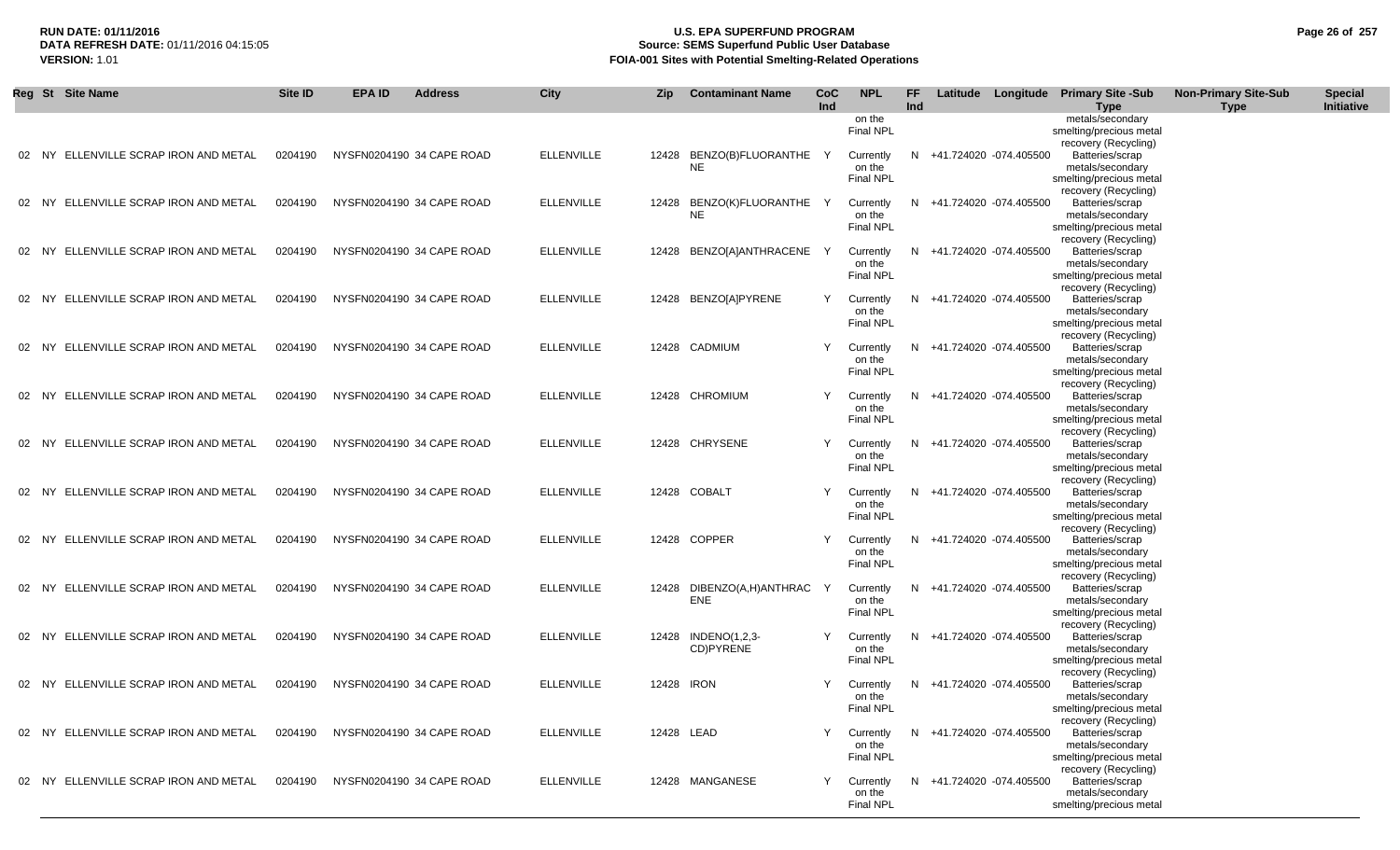# **RUN DATE: 01/11/2016 U.S. EPA SUPERFUND PROGRAM Page 27 of 257 Source: SEMS Superfund Public User Database VERSION:** 1.01 **FOIA-001 Sites with Potential Smelting-Related Operations**

|           | Reg St Site Name                      | Site ID | <b>EPA ID</b>             | <b>Address</b>                                                          | City              | Zip        | <b>Contaminant Name</b>        | CoC        | <b>NPL</b>                              | FF.        |                          | Latitude Longitude Primary Site -Sub                                                                           | <b>Non-Primary Site-Sub</b> | <b>Special</b>                             |
|-----------|---------------------------------------|---------|---------------------------|-------------------------------------------------------------------------|-------------------|------------|--------------------------------|------------|-----------------------------------------|------------|--------------------------|----------------------------------------------------------------------------------------------------------------|-----------------------------|--------------------------------------------|
|           |                                       |         |                           |                                                                         |                   |            |                                | <b>Ind</b> |                                         | <b>Ind</b> |                          | Type<br>recovery (Recycling)                                                                                   | <b>Type</b>                 | Initiative                                 |
|           | 02 NY ELLENVILLE SCRAP IRON AND METAL | 0204190 | NYSFN0204190 34 CAPE ROAD |                                                                         | <b>ELLENVILLE</b> |            | 12428 VANADIUM                 | Y          | Currently<br>on the<br><b>Final NPL</b> |            | N +41.724020 -074.405500 | Batteries/scrap<br>metals/secondary<br>smelting/precious metal<br>recovery (Recycling)                         |                             |                                            |
|           | 02 NY ELLENVILLE SCRAP IRON AND METAL | 0204190 | NYSFN0204190 34 CAPE ROAD |                                                                         | <b>ELLENVILLE</b> | 12428 ZINC |                                | Y          | Currently<br>on the<br><b>Final NPL</b> |            | N +41.724020 -074.405500 | Batteries/scrap<br>metals/secondary<br>smelting/precious metal<br>recovery (Recycling)                         |                             |                                            |
| 02<br>NJ. | EMIL SCHROTH/TROJAN TUBE CO           | 0200270 |                           | NJD011528346 COPPER AVE &<br>YELLOW BROOK RD                            | <b>HOWELL TWP</b> | 07727      |                                |            | Not on<br>the NPL                       | N          |                          |                                                                                                                |                             | Unrecognized<br>Smelter per 2001<br>Report |
|           | 02 NY EMPIRE METAL CO.                | 0206607 |                           | NYN000206607 820 E. WATER ST.                                           | <b>SYRACUSE</b>   | 13210      |                                |            | Not on<br>the NPL                       | N          |                          | Metal<br>fabrication/finishing/coat<br>ing and allied industries<br>(Manufacturing/Processi<br>ng/Maintenance) |                             | Unrecognized<br>Smelter per 2001<br>Report |
|           | 02 NY FORTUNE METALS INC.             | 0206493 |                           | NYR000170555 239 INDIA STREET                                           | <b>BROOKLYN</b>   | 11222      |                                |            | Not on<br>the NPL                       | N          |                          | Batteries/scrap<br>metals/secondary<br>smelting/precious metal<br>recovery (Recycling)                         |                             |                                            |
|           | 02 NY FOX & LONDON INC.               | 0206649 |                           | NYN000206649 21 PROVOST ST                                              | <b>BROOKLYN</b>   | 11222      |                                |            | Not on<br>the NPL                       | N          |                          | Batteries/scrap<br>metals/secondary<br>smelting/precious metal<br>recovery (Recycling)                         |                             | Unrecognized<br>Smelter per 2001<br>Report |
|           | 02 NJ FRANKLIN BURN                   | 0204087 |                           | NJD986570992 SIX LOCATIONS NEAR<br>MARSHALL MILL ROAD TOWNSHIP          | FRANKLIN          |            | 08322 ANTIMONY                 | N          | Currently<br>on the<br><b>Final NPL</b> | N.         | +39.594440 -075.025000   | Batteries/scrap<br>metals/secondary<br>smelting/precious metal<br>recovery (Recycling)                         |                             |                                            |
|           | 02 NJ FRANKLIN BURN                   | 0204087 |                           | NJD986570992 SIX LOCATIONS NEAR<br>MARSHALL MILL ROAD TOWNSHIP          | <b>FRANKLIN</b>   |            | 08322 ARSENIC                  | N          | Currently<br>on the<br><b>Final NPL</b> |            | N +39.594440 -075.025000 | Batteries/scrap<br>metals/secondary<br>smelting/precious metal<br>recovery (Recycling)                         |                             |                                            |
|           | 02 NJ FRANKLIN BURN                   | 0204087 |                           | NJD986570992 SIX LOCATIONS NEAR<br>MARSHALL MILL ROAD TOWNSHIP          | FRANKLIN          |            | 08322 BARIUM                   | N          | Currently<br>on the<br><b>Final NPL</b> |            | N +39.594440 -075.025000 | Batteries/scrap<br>metals/secondary<br>smelting/precious metal<br>recovery (Recycling)                         |                             |                                            |
|           | 02 NJ FRANKLIN BURN                   | 0204087 |                           | NJD986570992 SIX LOCATIONS NEAR FRANKLIN<br>MARSHALL MILL ROAD TOWNSHIP |                   |            | 08322 BERYLLIUM                | N          | Currently<br>on the<br><b>Final NPL</b> |            | N +39.594440 -075.025000 | Batteries/scrap<br>metals/secondary<br>smelting/precious metal<br>recovery (Recycling)                         |                             |                                            |
|           | 02 NJ FRANKLIN BURN                   | 0204087 |                           | NJD986570992 SIX LOCATIONS NEAR FRANKLIN<br>MARSHALL MILL ROAD TOWNSHIP |                   |            | 08322 CADMIUM                  | N          | Currently<br>on the<br><b>Final NPL</b> |            | N +39.594440 -075.025000 | Batteries/scrap<br>metals/secondary<br>smelting/precious metal<br>recovery (Recycling)                         |                             |                                            |
| 02 NJ     | <b>FRANKLIN BURN</b>                  | 0204087 |                           | NJD986570992 SIX LOCATIONS NEAR<br>MARSHALL MILL ROAD TOWNSHIP          | FRANKLIN          |            | 08322 CHROMIUM<br>(HEXAVALENT) | N          | Currently<br>on the<br>Final NPL        |            | N +39.594440 -075.025000 | Batteries/scrap<br>metals/secondary<br>smelting/precious metal<br>recovery (Recycling)                         |                             |                                            |
|           | 02 NJ FRANKLIN BURN                   | 0204087 |                           | NJD986570992 SIX LOCATIONS NEAR FRANKLIN<br>MARSHALL MILL ROAD TOWNSHIP |                   |            | 08322 COPPER                   | N          | Currently<br>on the<br><b>Final NPL</b> |            | N +39.594440 -075.025000 | Batteries/scrap<br>metals/secondary<br>smelting/precious metal<br>recovery (Recycling)                         |                             |                                            |
|           | 02 NJ FRANKLIN BURN                   | 0204087 |                           | NJD986570992 SIX LOCATIONS NEAR FRANKLIN<br>MARSHALL MILL ROAD TOWNSHIP |                   | 08322 IRON |                                | N          | Currently<br>on the<br>Final NPL        |            | N +39.594440 -075.025000 | Batteries/scrap<br>metals/secondary<br>smelting/precious metal<br>recovery (Recycling)                         |                             |                                            |
|           | 02 NJ FRANKLIN BURN                   | 0204087 |                           | NJD986570992 SIX LOCATIONS NEAR FRANKLIN                                |                   |            | 08322 LEAD                     | N.         | Currently                               |            | N +39.594440 -075.025000 | Batteries/scrap                                                                                                |                             |                                            |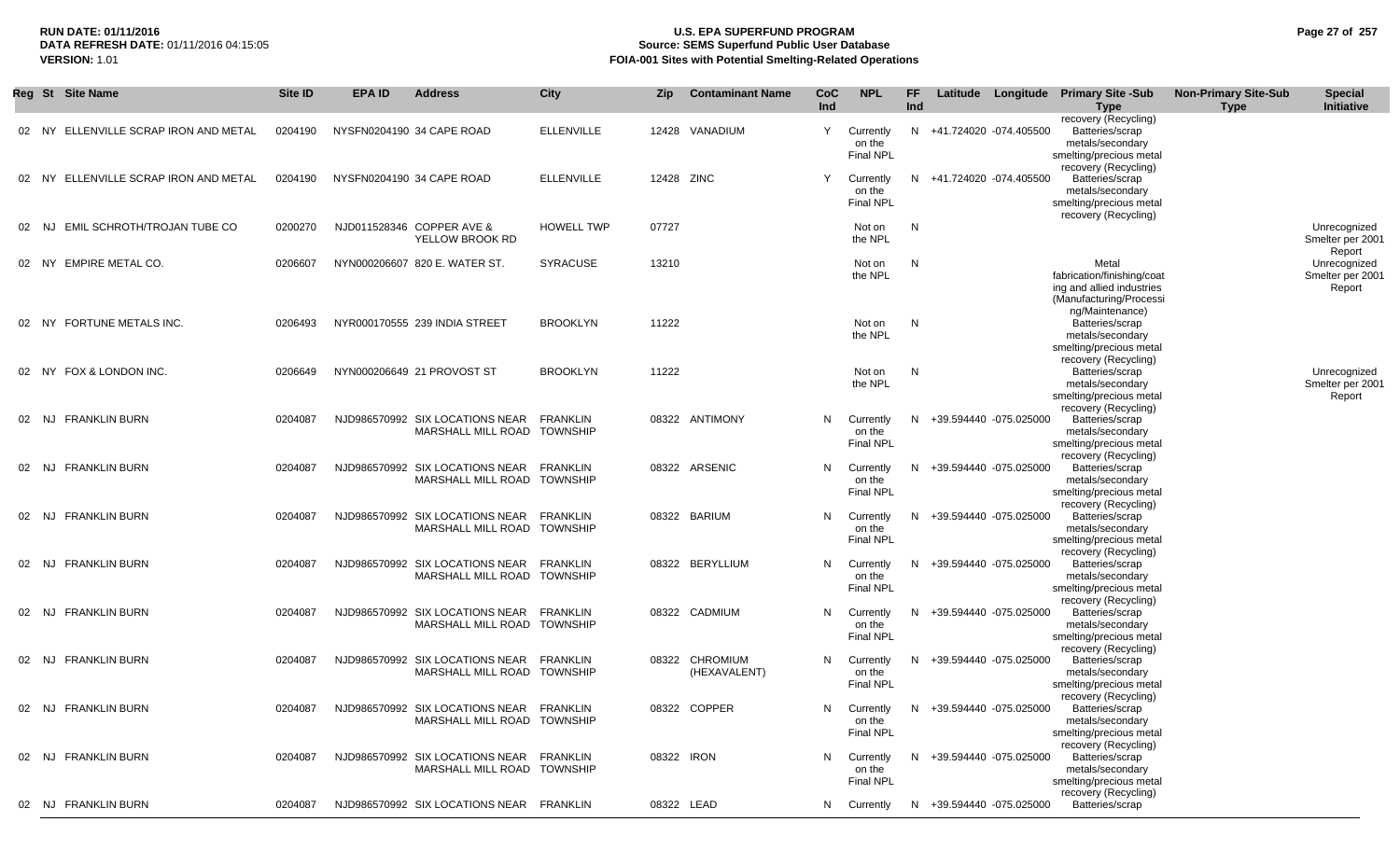## **RUN DATE: 01/11/2016 U.S. EPA SUPERFUND PROGRAM Page 28 of 257** DATA REFRESH DATE: 01/11/2016 04:15:05<br>**VERSION: 1.01** Source: SEMS Superfund Public User Database<br>FOIA-001 Sites with Potential Smelting-Related Operat **FOIA-001 Sites with Potential Smelting-Related Operations**

| Ind<br>Initiative<br>Ind<br><b>Type</b><br><b>Type</b><br>MARSHALL MILL ROAD TOWNSHIP<br>on the<br>metals/secondary<br><b>Final NPL</b><br>smelting/precious metal<br>recovery (Recycling)<br>02 NJ FRANKLIN BURN<br>NJD986570992 SIX LOCATIONS NEAR<br>08322 MERCURY<br>+39.594440 -075.025000<br>Batteries/scrap<br>0204087<br>FRANKLIN<br>N<br>Currently<br>N.<br>MARSHALL MILL ROAD TOWNSHIP<br>metals/secondary<br>on the<br><b>Final NPL</b><br>smelting/precious metal<br>recovery (Recycling)<br>08322 NICKEL<br>02 NJ FRANKLIN BURN<br>0204087<br>NJD986570992 SIX LOCATIONS NEAR<br>FRANKLIN<br>+39.594440 -075.025000<br>Batteries/scrap<br>N<br>Currently<br>N.<br>MARSHALL MILL ROAD TOWNSHIP<br>metals/secondary<br>on the<br><b>Final NPL</b><br>smelting/precious metal<br>recovery (Recycling)<br>08322 PCBs<br><b>FRANKLIN BURN</b><br>NJD986570992 SIX LOCATIONS NEAR<br>+39.594440 -075.025000<br>Batteries/scrap<br>0204087<br>FRANKLIN<br>N<br>02 NJ<br>Currently<br>N.<br>MARSHALL MILL ROAD TOWNSHIP<br>metals/secondary<br>on the<br><b>Final NPL</b><br>smelting/precious metal<br>recovery (Recycling)<br>02 NJ FRANKLIN BURN<br>NJD986570992 SIX LOCATIONS NEAR FRANKLIN<br>08322 SELENIUM<br>+39.594440 -075.025000<br>Batteries/scrap<br>0204087<br>N.<br>Currently<br>N.<br>MARSHALL MILL ROAD TOWNSHIP<br>on the<br>metals/secondary<br><b>Final NPL</b><br>smelting/precious metal<br>recovery (Recycling)<br>02 NJ FRANKLIN BURN<br>NJD986570992 SIX LOCATIONS NEAR FRANKLIN<br>08322 SILVER<br>+39.594440 -075.025000<br>Batteries/scrap<br>0204087<br>N.<br>Currently<br>N.<br>metals/secondary<br>MARSHALL MILL ROAD TOWNSHIP<br>on the<br><b>Final NPL</b><br>smelting/precious metal<br>recovery (Recycling)<br><b>FRANKLIN BURN</b><br>NJD986570992 SIX LOCATIONS NEAR<br>FRANKLIN<br>08322 THALLIUM<br>+39.594440 -075.025000<br>Batteries/scrap<br>02 NJ<br>0204087<br>N.<br>Currently<br>N.<br>metals/secondary<br>MARSHALL MILL ROAD TOWNSHIP<br>on the<br>Final NPL<br>smelting/precious metal<br>recovery (Recycling)<br><b>FRANKLIN BURN</b><br>NJD986570992 SIX LOCATIONS NEAR<br><b>FRANKLIN</b><br>VANADIUM (FUME OR<br>+39.594440 -075.025000<br>Batteries/scrap<br>02 NJ<br>0204087<br>N.<br>08322<br>Currently<br>N.<br>MARSHALL MILL ROAD TOWNSHIP<br>DUST)<br>metals/secondary<br>on the<br><b>Final NPL</b><br>smelting/precious metal<br>recovery (Recycling)<br>08322 ZINC<br><b>FRANKLIN BURN</b><br>0204087<br>NJD986570992 SIX LOCATIONS NEAR<br><b>FRANKLIN</b><br>+39.594440 -075.025000<br>Batteries/scrap<br>02 NJ<br>N<br>Currently<br>N<br>metals/secondary<br>MARSHALL MILL ROAD TOWNSHIP<br>on the<br>Final NPL<br>smelting/precious metal<br>recovery (Recycling)<br><b>FRANKLIN BURN SITE #3</b><br>0203575<br>NJD986620649 MARSHALL MILL RD<br>MALAGA<br>08328 CADMIUM<br>N<br>Site is<br>Batteries/scrap<br>N<br>02 NJ<br>Part of<br>metals/secondary<br><b>NPL Site</b><br>smelting/precious metal<br>recovery (Recycling)<br>Site is<br><b>FRANKLIN BURN SITE #3</b><br>MALAGA<br>08328 CHROMIUM<br>N<br>N<br>Batteries/scrap<br>0203575<br>NJD986620649 MARSHALL MILL RD<br>02 NJ<br>Part of<br>metals/secondary<br><b>NPL Site</b><br>smelting/precious metal<br>recovery (Recycling)<br><b>FRANKLIN BURN SITE #3</b><br>08328 COPPER<br>Site is<br>Batteries/scrap<br>0203575<br>NJD986620649 MARSHALL MILL RD<br>MALAGA<br>N<br>N<br>02 NJ<br>Part of<br>metals/secondary<br><b>NPL Site</b><br>smelting/precious metal<br>recovery (Recycling)<br><b>FRANKLIN BURN SITE #3</b><br>NJD986620649 MARSHALL MILL RD<br>MALAGA<br>08328 LEAD<br>Site is<br>0203575<br>N<br>N<br>Batteries/scrap<br>02 NJ<br>Part of<br>metals/secondary<br><b>NPL Site</b><br>smelting/precious metal<br>recovery (Recycling)<br>02 NJ FRANKLIN BURN SITE #3<br>NJD986620649 MARSHALL MILL RD<br>MALAGA<br>08328 SILVER<br>Site is<br>Batteries/scrap<br>0203575<br>N<br>N<br>metals/secondary<br>Part of<br><b>NPL Site</b><br>smelting/precious metal<br>recovery (Recycling)<br>02 NJ FRANKLIN BURN SITE #3<br>NJD986620649 MARSHALL MILL RD<br>MALAGA<br>08328 ZINC<br>Site is<br>Batteries/scrap<br>0203575<br>N<br>N<br>metals/secondary<br>Part of<br><b>NPL Site</b><br>smelting/precious metal | Reg St Site Name | Site ID | <b>EPA ID</b> | <b>Address</b> | <b>City</b> | Zip | <b>Contaminant Name</b> | CoC | <b>NPL</b> | FF |  | Latitude Longitude Primary Site -Sub | <b>Non-Primary Site-Sub</b> | <b>Special</b> |
|--------------------------------------------------------------------------------------------------------------------------------------------------------------------------------------------------------------------------------------------------------------------------------------------------------------------------------------------------------------------------------------------------------------------------------------------------------------------------------------------------------------------------------------------------------------------------------------------------------------------------------------------------------------------------------------------------------------------------------------------------------------------------------------------------------------------------------------------------------------------------------------------------------------------------------------------------------------------------------------------------------------------------------------------------------------------------------------------------------------------------------------------------------------------------------------------------------------------------------------------------------------------------------------------------------------------------------------------------------------------------------------------------------------------------------------------------------------------------------------------------------------------------------------------------------------------------------------------------------------------------------------------------------------------------------------------------------------------------------------------------------------------------------------------------------------------------------------------------------------------------------------------------------------------------------------------------------------------------------------------------------------------------------------------------------------------------------------------------------------------------------------------------------------------------------------------------------------------------------------------------------------------------------------------------------------------------------------------------------------------------------------------------------------------------------------------------------------------------------------------------------------------------------------------------------------------------------------------------------------------------------------------------------------------------------------------------------------------------------------------------------------------------------------------------------------------------------------------------------------------------------------------------------------------------------------------------------------------------------------------------------------------------------------------------------------------------------------------------------------------------------------------------------------------------------------------------------------------------------------------------------------------------------------------------------------------------------------------------------------------------------------------------------------------------------------------------------------------------------------------------------------------------------------------------------------------------------------------------------------------------------------------------------------------------------------------------------------------------------------------------------------------------------------------------------------------------------------------------------------------------------------------------------------------------------------------------------------------------------------------------------------------------------------------------------------------------------------------------------------------------------------------------------------------------------------------------------------------------------------------------------------------|------------------|---------|---------------|----------------|-------------|-----|-------------------------|-----|------------|----|--|--------------------------------------|-----------------------------|----------------|
|                                                                                                                                                                                                                                                                                                                                                                                                                                                                                                                                                                                                                                                                                                                                                                                                                                                                                                                                                                                                                                                                                                                                                                                                                                                                                                                                                                                                                                                                                                                                                                                                                                                                                                                                                                                                                                                                                                                                                                                                                                                                                                                                                                                                                                                                                                                                                                                                                                                                                                                                                                                                                                                                                                                                                                                                                                                                                                                                                                                                                                                                                                                                                                                                                                                                                                                                                                                                                                                                                                                                                                                                                                                                                                                                                                                                                                                                                                                                                                                                                                                                                                                                                                                                                                                                    |                  |         |               |                |             |     |                         |     |            |    |  |                                      |                             |                |
|                                                                                                                                                                                                                                                                                                                                                                                                                                                                                                                                                                                                                                                                                                                                                                                                                                                                                                                                                                                                                                                                                                                                                                                                                                                                                                                                                                                                                                                                                                                                                                                                                                                                                                                                                                                                                                                                                                                                                                                                                                                                                                                                                                                                                                                                                                                                                                                                                                                                                                                                                                                                                                                                                                                                                                                                                                                                                                                                                                                                                                                                                                                                                                                                                                                                                                                                                                                                                                                                                                                                                                                                                                                                                                                                                                                                                                                                                                                                                                                                                                                                                                                                                                                                                                                                    |                  |         |               |                |             |     |                         |     |            |    |  |                                      |                             |                |
|                                                                                                                                                                                                                                                                                                                                                                                                                                                                                                                                                                                                                                                                                                                                                                                                                                                                                                                                                                                                                                                                                                                                                                                                                                                                                                                                                                                                                                                                                                                                                                                                                                                                                                                                                                                                                                                                                                                                                                                                                                                                                                                                                                                                                                                                                                                                                                                                                                                                                                                                                                                                                                                                                                                                                                                                                                                                                                                                                                                                                                                                                                                                                                                                                                                                                                                                                                                                                                                                                                                                                                                                                                                                                                                                                                                                                                                                                                                                                                                                                                                                                                                                                                                                                                                                    |                  |         |               |                |             |     |                         |     |            |    |  |                                      |                             |                |
|                                                                                                                                                                                                                                                                                                                                                                                                                                                                                                                                                                                                                                                                                                                                                                                                                                                                                                                                                                                                                                                                                                                                                                                                                                                                                                                                                                                                                                                                                                                                                                                                                                                                                                                                                                                                                                                                                                                                                                                                                                                                                                                                                                                                                                                                                                                                                                                                                                                                                                                                                                                                                                                                                                                                                                                                                                                                                                                                                                                                                                                                                                                                                                                                                                                                                                                                                                                                                                                                                                                                                                                                                                                                                                                                                                                                                                                                                                                                                                                                                                                                                                                                                                                                                                                                    |                  |         |               |                |             |     |                         |     |            |    |  |                                      |                             |                |
|                                                                                                                                                                                                                                                                                                                                                                                                                                                                                                                                                                                                                                                                                                                                                                                                                                                                                                                                                                                                                                                                                                                                                                                                                                                                                                                                                                                                                                                                                                                                                                                                                                                                                                                                                                                                                                                                                                                                                                                                                                                                                                                                                                                                                                                                                                                                                                                                                                                                                                                                                                                                                                                                                                                                                                                                                                                                                                                                                                                                                                                                                                                                                                                                                                                                                                                                                                                                                                                                                                                                                                                                                                                                                                                                                                                                                                                                                                                                                                                                                                                                                                                                                                                                                                                                    |                  |         |               |                |             |     |                         |     |            |    |  |                                      |                             |                |
|                                                                                                                                                                                                                                                                                                                                                                                                                                                                                                                                                                                                                                                                                                                                                                                                                                                                                                                                                                                                                                                                                                                                                                                                                                                                                                                                                                                                                                                                                                                                                                                                                                                                                                                                                                                                                                                                                                                                                                                                                                                                                                                                                                                                                                                                                                                                                                                                                                                                                                                                                                                                                                                                                                                                                                                                                                                                                                                                                                                                                                                                                                                                                                                                                                                                                                                                                                                                                                                                                                                                                                                                                                                                                                                                                                                                                                                                                                                                                                                                                                                                                                                                                                                                                                                                    |                  |         |               |                |             |     |                         |     |            |    |  |                                      |                             |                |
|                                                                                                                                                                                                                                                                                                                                                                                                                                                                                                                                                                                                                                                                                                                                                                                                                                                                                                                                                                                                                                                                                                                                                                                                                                                                                                                                                                                                                                                                                                                                                                                                                                                                                                                                                                                                                                                                                                                                                                                                                                                                                                                                                                                                                                                                                                                                                                                                                                                                                                                                                                                                                                                                                                                                                                                                                                                                                                                                                                                                                                                                                                                                                                                                                                                                                                                                                                                                                                                                                                                                                                                                                                                                                                                                                                                                                                                                                                                                                                                                                                                                                                                                                                                                                                                                    |                  |         |               |                |             |     |                         |     |            |    |  |                                      |                             |                |
|                                                                                                                                                                                                                                                                                                                                                                                                                                                                                                                                                                                                                                                                                                                                                                                                                                                                                                                                                                                                                                                                                                                                                                                                                                                                                                                                                                                                                                                                                                                                                                                                                                                                                                                                                                                                                                                                                                                                                                                                                                                                                                                                                                                                                                                                                                                                                                                                                                                                                                                                                                                                                                                                                                                                                                                                                                                                                                                                                                                                                                                                                                                                                                                                                                                                                                                                                                                                                                                                                                                                                                                                                                                                                                                                                                                                                                                                                                                                                                                                                                                                                                                                                                                                                                                                    |                  |         |               |                |             |     |                         |     |            |    |  |                                      |                             |                |
|                                                                                                                                                                                                                                                                                                                                                                                                                                                                                                                                                                                                                                                                                                                                                                                                                                                                                                                                                                                                                                                                                                                                                                                                                                                                                                                                                                                                                                                                                                                                                                                                                                                                                                                                                                                                                                                                                                                                                                                                                                                                                                                                                                                                                                                                                                                                                                                                                                                                                                                                                                                                                                                                                                                                                                                                                                                                                                                                                                                                                                                                                                                                                                                                                                                                                                                                                                                                                                                                                                                                                                                                                                                                                                                                                                                                                                                                                                                                                                                                                                                                                                                                                                                                                                                                    |                  |         |               |                |             |     |                         |     |            |    |  |                                      |                             |                |
|                                                                                                                                                                                                                                                                                                                                                                                                                                                                                                                                                                                                                                                                                                                                                                                                                                                                                                                                                                                                                                                                                                                                                                                                                                                                                                                                                                                                                                                                                                                                                                                                                                                                                                                                                                                                                                                                                                                                                                                                                                                                                                                                                                                                                                                                                                                                                                                                                                                                                                                                                                                                                                                                                                                                                                                                                                                                                                                                                                                                                                                                                                                                                                                                                                                                                                                                                                                                                                                                                                                                                                                                                                                                                                                                                                                                                                                                                                                                                                                                                                                                                                                                                                                                                                                                    |                  |         |               |                |             |     |                         |     |            |    |  |                                      |                             |                |
|                                                                                                                                                                                                                                                                                                                                                                                                                                                                                                                                                                                                                                                                                                                                                                                                                                                                                                                                                                                                                                                                                                                                                                                                                                                                                                                                                                                                                                                                                                                                                                                                                                                                                                                                                                                                                                                                                                                                                                                                                                                                                                                                                                                                                                                                                                                                                                                                                                                                                                                                                                                                                                                                                                                                                                                                                                                                                                                                                                                                                                                                                                                                                                                                                                                                                                                                                                                                                                                                                                                                                                                                                                                                                                                                                                                                                                                                                                                                                                                                                                                                                                                                                                                                                                                                    |                  |         |               |                |             |     |                         |     |            |    |  |                                      |                             |                |
|                                                                                                                                                                                                                                                                                                                                                                                                                                                                                                                                                                                                                                                                                                                                                                                                                                                                                                                                                                                                                                                                                                                                                                                                                                                                                                                                                                                                                                                                                                                                                                                                                                                                                                                                                                                                                                                                                                                                                                                                                                                                                                                                                                                                                                                                                                                                                                                                                                                                                                                                                                                                                                                                                                                                                                                                                                                                                                                                                                                                                                                                                                                                                                                                                                                                                                                                                                                                                                                                                                                                                                                                                                                                                                                                                                                                                                                                                                                                                                                                                                                                                                                                                                                                                                                                    |                  |         |               |                |             |     |                         |     |            |    |  |                                      |                             |                |
|                                                                                                                                                                                                                                                                                                                                                                                                                                                                                                                                                                                                                                                                                                                                                                                                                                                                                                                                                                                                                                                                                                                                                                                                                                                                                                                                                                                                                                                                                                                                                                                                                                                                                                                                                                                                                                                                                                                                                                                                                                                                                                                                                                                                                                                                                                                                                                                                                                                                                                                                                                                                                                                                                                                                                                                                                                                                                                                                                                                                                                                                                                                                                                                                                                                                                                                                                                                                                                                                                                                                                                                                                                                                                                                                                                                                                                                                                                                                                                                                                                                                                                                                                                                                                                                                    |                  |         |               |                |             |     |                         |     |            |    |  |                                      |                             |                |
|                                                                                                                                                                                                                                                                                                                                                                                                                                                                                                                                                                                                                                                                                                                                                                                                                                                                                                                                                                                                                                                                                                                                                                                                                                                                                                                                                                                                                                                                                                                                                                                                                                                                                                                                                                                                                                                                                                                                                                                                                                                                                                                                                                                                                                                                                                                                                                                                                                                                                                                                                                                                                                                                                                                                                                                                                                                                                                                                                                                                                                                                                                                                                                                                                                                                                                                                                                                                                                                                                                                                                                                                                                                                                                                                                                                                                                                                                                                                                                                                                                                                                                                                                                                                                                                                    |                  |         |               |                |             |     |                         |     |            |    |  |                                      |                             |                |
|                                                                                                                                                                                                                                                                                                                                                                                                                                                                                                                                                                                                                                                                                                                                                                                                                                                                                                                                                                                                                                                                                                                                                                                                                                                                                                                                                                                                                                                                                                                                                                                                                                                                                                                                                                                                                                                                                                                                                                                                                                                                                                                                                                                                                                                                                                                                                                                                                                                                                                                                                                                                                                                                                                                                                                                                                                                                                                                                                                                                                                                                                                                                                                                                                                                                                                                                                                                                                                                                                                                                                                                                                                                                                                                                                                                                                                                                                                                                                                                                                                                                                                                                                                                                                                                                    |                  |         |               |                |             |     |                         |     |            |    |  |                                      |                             |                |
|                                                                                                                                                                                                                                                                                                                                                                                                                                                                                                                                                                                                                                                                                                                                                                                                                                                                                                                                                                                                                                                                                                                                                                                                                                                                                                                                                                                                                                                                                                                                                                                                                                                                                                                                                                                                                                                                                                                                                                                                                                                                                                                                                                                                                                                                                                                                                                                                                                                                                                                                                                                                                                                                                                                                                                                                                                                                                                                                                                                                                                                                                                                                                                                                                                                                                                                                                                                                                                                                                                                                                                                                                                                                                                                                                                                                                                                                                                                                                                                                                                                                                                                                                                                                                                                                    |                  |         |               |                |             |     |                         |     |            |    |  |                                      |                             |                |
|                                                                                                                                                                                                                                                                                                                                                                                                                                                                                                                                                                                                                                                                                                                                                                                                                                                                                                                                                                                                                                                                                                                                                                                                                                                                                                                                                                                                                                                                                                                                                                                                                                                                                                                                                                                                                                                                                                                                                                                                                                                                                                                                                                                                                                                                                                                                                                                                                                                                                                                                                                                                                                                                                                                                                                                                                                                                                                                                                                                                                                                                                                                                                                                                                                                                                                                                                                                                                                                                                                                                                                                                                                                                                                                                                                                                                                                                                                                                                                                                                                                                                                                                                                                                                                                                    |                  |         |               |                |             |     |                         |     |            |    |  |                                      |                             |                |
|                                                                                                                                                                                                                                                                                                                                                                                                                                                                                                                                                                                                                                                                                                                                                                                                                                                                                                                                                                                                                                                                                                                                                                                                                                                                                                                                                                                                                                                                                                                                                                                                                                                                                                                                                                                                                                                                                                                                                                                                                                                                                                                                                                                                                                                                                                                                                                                                                                                                                                                                                                                                                                                                                                                                                                                                                                                                                                                                                                                                                                                                                                                                                                                                                                                                                                                                                                                                                                                                                                                                                                                                                                                                                                                                                                                                                                                                                                                                                                                                                                                                                                                                                                                                                                                                    |                  |         |               |                |             |     |                         |     |            |    |  |                                      |                             |                |
|                                                                                                                                                                                                                                                                                                                                                                                                                                                                                                                                                                                                                                                                                                                                                                                                                                                                                                                                                                                                                                                                                                                                                                                                                                                                                                                                                                                                                                                                                                                                                                                                                                                                                                                                                                                                                                                                                                                                                                                                                                                                                                                                                                                                                                                                                                                                                                                                                                                                                                                                                                                                                                                                                                                                                                                                                                                                                                                                                                                                                                                                                                                                                                                                                                                                                                                                                                                                                                                                                                                                                                                                                                                                                                                                                                                                                                                                                                                                                                                                                                                                                                                                                                                                                                                                    |                  |         |               |                |             |     |                         |     |            |    |  |                                      |                             |                |
|                                                                                                                                                                                                                                                                                                                                                                                                                                                                                                                                                                                                                                                                                                                                                                                                                                                                                                                                                                                                                                                                                                                                                                                                                                                                                                                                                                                                                                                                                                                                                                                                                                                                                                                                                                                                                                                                                                                                                                                                                                                                                                                                                                                                                                                                                                                                                                                                                                                                                                                                                                                                                                                                                                                                                                                                                                                                                                                                                                                                                                                                                                                                                                                                                                                                                                                                                                                                                                                                                                                                                                                                                                                                                                                                                                                                                                                                                                                                                                                                                                                                                                                                                                                                                                                                    |                  |         |               |                |             |     |                         |     |            |    |  |                                      |                             |                |
|                                                                                                                                                                                                                                                                                                                                                                                                                                                                                                                                                                                                                                                                                                                                                                                                                                                                                                                                                                                                                                                                                                                                                                                                                                                                                                                                                                                                                                                                                                                                                                                                                                                                                                                                                                                                                                                                                                                                                                                                                                                                                                                                                                                                                                                                                                                                                                                                                                                                                                                                                                                                                                                                                                                                                                                                                                                                                                                                                                                                                                                                                                                                                                                                                                                                                                                                                                                                                                                                                                                                                                                                                                                                                                                                                                                                                                                                                                                                                                                                                                                                                                                                                                                                                                                                    |                  |         |               |                |             |     |                         |     |            |    |  |                                      |                             |                |
|                                                                                                                                                                                                                                                                                                                                                                                                                                                                                                                                                                                                                                                                                                                                                                                                                                                                                                                                                                                                                                                                                                                                                                                                                                                                                                                                                                                                                                                                                                                                                                                                                                                                                                                                                                                                                                                                                                                                                                                                                                                                                                                                                                                                                                                                                                                                                                                                                                                                                                                                                                                                                                                                                                                                                                                                                                                                                                                                                                                                                                                                                                                                                                                                                                                                                                                                                                                                                                                                                                                                                                                                                                                                                                                                                                                                                                                                                                                                                                                                                                                                                                                                                                                                                                                                    |                  |         |               |                |             |     |                         |     |            |    |  |                                      |                             |                |
|                                                                                                                                                                                                                                                                                                                                                                                                                                                                                                                                                                                                                                                                                                                                                                                                                                                                                                                                                                                                                                                                                                                                                                                                                                                                                                                                                                                                                                                                                                                                                                                                                                                                                                                                                                                                                                                                                                                                                                                                                                                                                                                                                                                                                                                                                                                                                                                                                                                                                                                                                                                                                                                                                                                                                                                                                                                                                                                                                                                                                                                                                                                                                                                                                                                                                                                                                                                                                                                                                                                                                                                                                                                                                                                                                                                                                                                                                                                                                                                                                                                                                                                                                                                                                                                                    |                  |         |               |                |             |     |                         |     |            |    |  |                                      |                             |                |
|                                                                                                                                                                                                                                                                                                                                                                                                                                                                                                                                                                                                                                                                                                                                                                                                                                                                                                                                                                                                                                                                                                                                                                                                                                                                                                                                                                                                                                                                                                                                                                                                                                                                                                                                                                                                                                                                                                                                                                                                                                                                                                                                                                                                                                                                                                                                                                                                                                                                                                                                                                                                                                                                                                                                                                                                                                                                                                                                                                                                                                                                                                                                                                                                                                                                                                                                                                                                                                                                                                                                                                                                                                                                                                                                                                                                                                                                                                                                                                                                                                                                                                                                                                                                                                                                    |                  |         |               |                |             |     |                         |     |            |    |  |                                      |                             |                |
|                                                                                                                                                                                                                                                                                                                                                                                                                                                                                                                                                                                                                                                                                                                                                                                                                                                                                                                                                                                                                                                                                                                                                                                                                                                                                                                                                                                                                                                                                                                                                                                                                                                                                                                                                                                                                                                                                                                                                                                                                                                                                                                                                                                                                                                                                                                                                                                                                                                                                                                                                                                                                                                                                                                                                                                                                                                                                                                                                                                                                                                                                                                                                                                                                                                                                                                                                                                                                                                                                                                                                                                                                                                                                                                                                                                                                                                                                                                                                                                                                                                                                                                                                                                                                                                                    |                  |         |               |                |             |     |                         |     |            |    |  |                                      |                             |                |
|                                                                                                                                                                                                                                                                                                                                                                                                                                                                                                                                                                                                                                                                                                                                                                                                                                                                                                                                                                                                                                                                                                                                                                                                                                                                                                                                                                                                                                                                                                                                                                                                                                                                                                                                                                                                                                                                                                                                                                                                                                                                                                                                                                                                                                                                                                                                                                                                                                                                                                                                                                                                                                                                                                                                                                                                                                                                                                                                                                                                                                                                                                                                                                                                                                                                                                                                                                                                                                                                                                                                                                                                                                                                                                                                                                                                                                                                                                                                                                                                                                                                                                                                                                                                                                                                    |                  |         |               |                |             |     |                         |     |            |    |  |                                      |                             |                |
|                                                                                                                                                                                                                                                                                                                                                                                                                                                                                                                                                                                                                                                                                                                                                                                                                                                                                                                                                                                                                                                                                                                                                                                                                                                                                                                                                                                                                                                                                                                                                                                                                                                                                                                                                                                                                                                                                                                                                                                                                                                                                                                                                                                                                                                                                                                                                                                                                                                                                                                                                                                                                                                                                                                                                                                                                                                                                                                                                                                                                                                                                                                                                                                                                                                                                                                                                                                                                                                                                                                                                                                                                                                                                                                                                                                                                                                                                                                                                                                                                                                                                                                                                                                                                                                                    |                  |         |               |                |             |     |                         |     |            |    |  |                                      |                             |                |
|                                                                                                                                                                                                                                                                                                                                                                                                                                                                                                                                                                                                                                                                                                                                                                                                                                                                                                                                                                                                                                                                                                                                                                                                                                                                                                                                                                                                                                                                                                                                                                                                                                                                                                                                                                                                                                                                                                                                                                                                                                                                                                                                                                                                                                                                                                                                                                                                                                                                                                                                                                                                                                                                                                                                                                                                                                                                                                                                                                                                                                                                                                                                                                                                                                                                                                                                                                                                                                                                                                                                                                                                                                                                                                                                                                                                                                                                                                                                                                                                                                                                                                                                                                                                                                                                    |                  |         |               |                |             |     |                         |     |            |    |  |                                      |                             |                |
|                                                                                                                                                                                                                                                                                                                                                                                                                                                                                                                                                                                                                                                                                                                                                                                                                                                                                                                                                                                                                                                                                                                                                                                                                                                                                                                                                                                                                                                                                                                                                                                                                                                                                                                                                                                                                                                                                                                                                                                                                                                                                                                                                                                                                                                                                                                                                                                                                                                                                                                                                                                                                                                                                                                                                                                                                                                                                                                                                                                                                                                                                                                                                                                                                                                                                                                                                                                                                                                                                                                                                                                                                                                                                                                                                                                                                                                                                                                                                                                                                                                                                                                                                                                                                                                                    |                  |         |               |                |             |     |                         |     |            |    |  |                                      |                             |                |
|                                                                                                                                                                                                                                                                                                                                                                                                                                                                                                                                                                                                                                                                                                                                                                                                                                                                                                                                                                                                                                                                                                                                                                                                                                                                                                                                                                                                                                                                                                                                                                                                                                                                                                                                                                                                                                                                                                                                                                                                                                                                                                                                                                                                                                                                                                                                                                                                                                                                                                                                                                                                                                                                                                                                                                                                                                                                                                                                                                                                                                                                                                                                                                                                                                                                                                                                                                                                                                                                                                                                                                                                                                                                                                                                                                                                                                                                                                                                                                                                                                                                                                                                                                                                                                                                    |                  |         |               |                |             |     |                         |     |            |    |  |                                      |                             |                |
|                                                                                                                                                                                                                                                                                                                                                                                                                                                                                                                                                                                                                                                                                                                                                                                                                                                                                                                                                                                                                                                                                                                                                                                                                                                                                                                                                                                                                                                                                                                                                                                                                                                                                                                                                                                                                                                                                                                                                                                                                                                                                                                                                                                                                                                                                                                                                                                                                                                                                                                                                                                                                                                                                                                                                                                                                                                                                                                                                                                                                                                                                                                                                                                                                                                                                                                                                                                                                                                                                                                                                                                                                                                                                                                                                                                                                                                                                                                                                                                                                                                                                                                                                                                                                                                                    |                  |         |               |                |             |     |                         |     |            |    |  |                                      |                             |                |
|                                                                                                                                                                                                                                                                                                                                                                                                                                                                                                                                                                                                                                                                                                                                                                                                                                                                                                                                                                                                                                                                                                                                                                                                                                                                                                                                                                                                                                                                                                                                                                                                                                                                                                                                                                                                                                                                                                                                                                                                                                                                                                                                                                                                                                                                                                                                                                                                                                                                                                                                                                                                                                                                                                                                                                                                                                                                                                                                                                                                                                                                                                                                                                                                                                                                                                                                                                                                                                                                                                                                                                                                                                                                                                                                                                                                                                                                                                                                                                                                                                                                                                                                                                                                                                                                    |                  |         |               |                |             |     |                         |     |            |    |  |                                      |                             |                |
|                                                                                                                                                                                                                                                                                                                                                                                                                                                                                                                                                                                                                                                                                                                                                                                                                                                                                                                                                                                                                                                                                                                                                                                                                                                                                                                                                                                                                                                                                                                                                                                                                                                                                                                                                                                                                                                                                                                                                                                                                                                                                                                                                                                                                                                                                                                                                                                                                                                                                                                                                                                                                                                                                                                                                                                                                                                                                                                                                                                                                                                                                                                                                                                                                                                                                                                                                                                                                                                                                                                                                                                                                                                                                                                                                                                                                                                                                                                                                                                                                                                                                                                                                                                                                                                                    |                  |         |               |                |             |     |                         |     |            |    |  |                                      |                             |                |
|                                                                                                                                                                                                                                                                                                                                                                                                                                                                                                                                                                                                                                                                                                                                                                                                                                                                                                                                                                                                                                                                                                                                                                                                                                                                                                                                                                                                                                                                                                                                                                                                                                                                                                                                                                                                                                                                                                                                                                                                                                                                                                                                                                                                                                                                                                                                                                                                                                                                                                                                                                                                                                                                                                                                                                                                                                                                                                                                                                                                                                                                                                                                                                                                                                                                                                                                                                                                                                                                                                                                                                                                                                                                                                                                                                                                                                                                                                                                                                                                                                                                                                                                                                                                                                                                    |                  |         |               |                |             |     |                         |     |            |    |  |                                      |                             |                |
|                                                                                                                                                                                                                                                                                                                                                                                                                                                                                                                                                                                                                                                                                                                                                                                                                                                                                                                                                                                                                                                                                                                                                                                                                                                                                                                                                                                                                                                                                                                                                                                                                                                                                                                                                                                                                                                                                                                                                                                                                                                                                                                                                                                                                                                                                                                                                                                                                                                                                                                                                                                                                                                                                                                                                                                                                                                                                                                                                                                                                                                                                                                                                                                                                                                                                                                                                                                                                                                                                                                                                                                                                                                                                                                                                                                                                                                                                                                                                                                                                                                                                                                                                                                                                                                                    |                  |         |               |                |             |     |                         |     |            |    |  |                                      |                             |                |
|                                                                                                                                                                                                                                                                                                                                                                                                                                                                                                                                                                                                                                                                                                                                                                                                                                                                                                                                                                                                                                                                                                                                                                                                                                                                                                                                                                                                                                                                                                                                                                                                                                                                                                                                                                                                                                                                                                                                                                                                                                                                                                                                                                                                                                                                                                                                                                                                                                                                                                                                                                                                                                                                                                                                                                                                                                                                                                                                                                                                                                                                                                                                                                                                                                                                                                                                                                                                                                                                                                                                                                                                                                                                                                                                                                                                                                                                                                                                                                                                                                                                                                                                                                                                                                                                    |                  |         |               |                |             |     |                         |     |            |    |  |                                      |                             |                |
|                                                                                                                                                                                                                                                                                                                                                                                                                                                                                                                                                                                                                                                                                                                                                                                                                                                                                                                                                                                                                                                                                                                                                                                                                                                                                                                                                                                                                                                                                                                                                                                                                                                                                                                                                                                                                                                                                                                                                                                                                                                                                                                                                                                                                                                                                                                                                                                                                                                                                                                                                                                                                                                                                                                                                                                                                                                                                                                                                                                                                                                                                                                                                                                                                                                                                                                                                                                                                                                                                                                                                                                                                                                                                                                                                                                                                                                                                                                                                                                                                                                                                                                                                                                                                                                                    |                  |         |               |                |             |     |                         |     |            |    |  |                                      |                             |                |
|                                                                                                                                                                                                                                                                                                                                                                                                                                                                                                                                                                                                                                                                                                                                                                                                                                                                                                                                                                                                                                                                                                                                                                                                                                                                                                                                                                                                                                                                                                                                                                                                                                                                                                                                                                                                                                                                                                                                                                                                                                                                                                                                                                                                                                                                                                                                                                                                                                                                                                                                                                                                                                                                                                                                                                                                                                                                                                                                                                                                                                                                                                                                                                                                                                                                                                                                                                                                                                                                                                                                                                                                                                                                                                                                                                                                                                                                                                                                                                                                                                                                                                                                                                                                                                                                    |                  |         |               |                |             |     |                         |     |            |    |  |                                      |                             |                |
|                                                                                                                                                                                                                                                                                                                                                                                                                                                                                                                                                                                                                                                                                                                                                                                                                                                                                                                                                                                                                                                                                                                                                                                                                                                                                                                                                                                                                                                                                                                                                                                                                                                                                                                                                                                                                                                                                                                                                                                                                                                                                                                                                                                                                                                                                                                                                                                                                                                                                                                                                                                                                                                                                                                                                                                                                                                                                                                                                                                                                                                                                                                                                                                                                                                                                                                                                                                                                                                                                                                                                                                                                                                                                                                                                                                                                                                                                                                                                                                                                                                                                                                                                                                                                                                                    |                  |         |               |                |             |     |                         |     |            |    |  |                                      |                             |                |
|                                                                                                                                                                                                                                                                                                                                                                                                                                                                                                                                                                                                                                                                                                                                                                                                                                                                                                                                                                                                                                                                                                                                                                                                                                                                                                                                                                                                                                                                                                                                                                                                                                                                                                                                                                                                                                                                                                                                                                                                                                                                                                                                                                                                                                                                                                                                                                                                                                                                                                                                                                                                                                                                                                                                                                                                                                                                                                                                                                                                                                                                                                                                                                                                                                                                                                                                                                                                                                                                                                                                                                                                                                                                                                                                                                                                                                                                                                                                                                                                                                                                                                                                                                                                                                                                    |                  |         |               |                |             |     |                         |     |            |    |  |                                      |                             |                |
|                                                                                                                                                                                                                                                                                                                                                                                                                                                                                                                                                                                                                                                                                                                                                                                                                                                                                                                                                                                                                                                                                                                                                                                                                                                                                                                                                                                                                                                                                                                                                                                                                                                                                                                                                                                                                                                                                                                                                                                                                                                                                                                                                                                                                                                                                                                                                                                                                                                                                                                                                                                                                                                                                                                                                                                                                                                                                                                                                                                                                                                                                                                                                                                                                                                                                                                                                                                                                                                                                                                                                                                                                                                                                                                                                                                                                                                                                                                                                                                                                                                                                                                                                                                                                                                                    |                  |         |               |                |             |     |                         |     |            |    |  |                                      |                             |                |
|                                                                                                                                                                                                                                                                                                                                                                                                                                                                                                                                                                                                                                                                                                                                                                                                                                                                                                                                                                                                                                                                                                                                                                                                                                                                                                                                                                                                                                                                                                                                                                                                                                                                                                                                                                                                                                                                                                                                                                                                                                                                                                                                                                                                                                                                                                                                                                                                                                                                                                                                                                                                                                                                                                                                                                                                                                                                                                                                                                                                                                                                                                                                                                                                                                                                                                                                                                                                                                                                                                                                                                                                                                                                                                                                                                                                                                                                                                                                                                                                                                                                                                                                                                                                                                                                    |                  |         |               |                |             |     |                         |     |            |    |  |                                      |                             |                |
|                                                                                                                                                                                                                                                                                                                                                                                                                                                                                                                                                                                                                                                                                                                                                                                                                                                                                                                                                                                                                                                                                                                                                                                                                                                                                                                                                                                                                                                                                                                                                                                                                                                                                                                                                                                                                                                                                                                                                                                                                                                                                                                                                                                                                                                                                                                                                                                                                                                                                                                                                                                                                                                                                                                                                                                                                                                                                                                                                                                                                                                                                                                                                                                                                                                                                                                                                                                                                                                                                                                                                                                                                                                                                                                                                                                                                                                                                                                                                                                                                                                                                                                                                                                                                                                                    |                  |         |               |                |             |     |                         |     |            |    |  |                                      |                             |                |
|                                                                                                                                                                                                                                                                                                                                                                                                                                                                                                                                                                                                                                                                                                                                                                                                                                                                                                                                                                                                                                                                                                                                                                                                                                                                                                                                                                                                                                                                                                                                                                                                                                                                                                                                                                                                                                                                                                                                                                                                                                                                                                                                                                                                                                                                                                                                                                                                                                                                                                                                                                                                                                                                                                                                                                                                                                                                                                                                                                                                                                                                                                                                                                                                                                                                                                                                                                                                                                                                                                                                                                                                                                                                                                                                                                                                                                                                                                                                                                                                                                                                                                                                                                                                                                                                    |                  |         |               |                |             |     |                         |     |            |    |  |                                      |                             |                |
|                                                                                                                                                                                                                                                                                                                                                                                                                                                                                                                                                                                                                                                                                                                                                                                                                                                                                                                                                                                                                                                                                                                                                                                                                                                                                                                                                                                                                                                                                                                                                                                                                                                                                                                                                                                                                                                                                                                                                                                                                                                                                                                                                                                                                                                                                                                                                                                                                                                                                                                                                                                                                                                                                                                                                                                                                                                                                                                                                                                                                                                                                                                                                                                                                                                                                                                                                                                                                                                                                                                                                                                                                                                                                                                                                                                                                                                                                                                                                                                                                                                                                                                                                                                                                                                                    |                  |         |               |                |             |     |                         |     |            |    |  |                                      |                             |                |
|                                                                                                                                                                                                                                                                                                                                                                                                                                                                                                                                                                                                                                                                                                                                                                                                                                                                                                                                                                                                                                                                                                                                                                                                                                                                                                                                                                                                                                                                                                                                                                                                                                                                                                                                                                                                                                                                                                                                                                                                                                                                                                                                                                                                                                                                                                                                                                                                                                                                                                                                                                                                                                                                                                                                                                                                                                                                                                                                                                                                                                                                                                                                                                                                                                                                                                                                                                                                                                                                                                                                                                                                                                                                                                                                                                                                                                                                                                                                                                                                                                                                                                                                                                                                                                                                    |                  |         |               |                |             |     |                         |     |            |    |  |                                      |                             |                |
|                                                                                                                                                                                                                                                                                                                                                                                                                                                                                                                                                                                                                                                                                                                                                                                                                                                                                                                                                                                                                                                                                                                                                                                                                                                                                                                                                                                                                                                                                                                                                                                                                                                                                                                                                                                                                                                                                                                                                                                                                                                                                                                                                                                                                                                                                                                                                                                                                                                                                                                                                                                                                                                                                                                                                                                                                                                                                                                                                                                                                                                                                                                                                                                                                                                                                                                                                                                                                                                                                                                                                                                                                                                                                                                                                                                                                                                                                                                                                                                                                                                                                                                                                                                                                                                                    |                  |         |               |                |             |     |                         |     |            |    |  |                                      |                             |                |
|                                                                                                                                                                                                                                                                                                                                                                                                                                                                                                                                                                                                                                                                                                                                                                                                                                                                                                                                                                                                                                                                                                                                                                                                                                                                                                                                                                                                                                                                                                                                                                                                                                                                                                                                                                                                                                                                                                                                                                                                                                                                                                                                                                                                                                                                                                                                                                                                                                                                                                                                                                                                                                                                                                                                                                                                                                                                                                                                                                                                                                                                                                                                                                                                                                                                                                                                                                                                                                                                                                                                                                                                                                                                                                                                                                                                                                                                                                                                                                                                                                                                                                                                                                                                                                                                    |                  |         |               |                |             |     |                         |     |            |    |  |                                      |                             |                |
|                                                                                                                                                                                                                                                                                                                                                                                                                                                                                                                                                                                                                                                                                                                                                                                                                                                                                                                                                                                                                                                                                                                                                                                                                                                                                                                                                                                                                                                                                                                                                                                                                                                                                                                                                                                                                                                                                                                                                                                                                                                                                                                                                                                                                                                                                                                                                                                                                                                                                                                                                                                                                                                                                                                                                                                                                                                                                                                                                                                                                                                                                                                                                                                                                                                                                                                                                                                                                                                                                                                                                                                                                                                                                                                                                                                                                                                                                                                                                                                                                                                                                                                                                                                                                                                                    |                  |         |               |                |             |     |                         |     |            |    |  |                                      |                             |                |
|                                                                                                                                                                                                                                                                                                                                                                                                                                                                                                                                                                                                                                                                                                                                                                                                                                                                                                                                                                                                                                                                                                                                                                                                                                                                                                                                                                                                                                                                                                                                                                                                                                                                                                                                                                                                                                                                                                                                                                                                                                                                                                                                                                                                                                                                                                                                                                                                                                                                                                                                                                                                                                                                                                                                                                                                                                                                                                                                                                                                                                                                                                                                                                                                                                                                                                                                                                                                                                                                                                                                                                                                                                                                                                                                                                                                                                                                                                                                                                                                                                                                                                                                                                                                                                                                    |                  |         |               |                |             |     |                         |     |            |    |  |                                      |                             |                |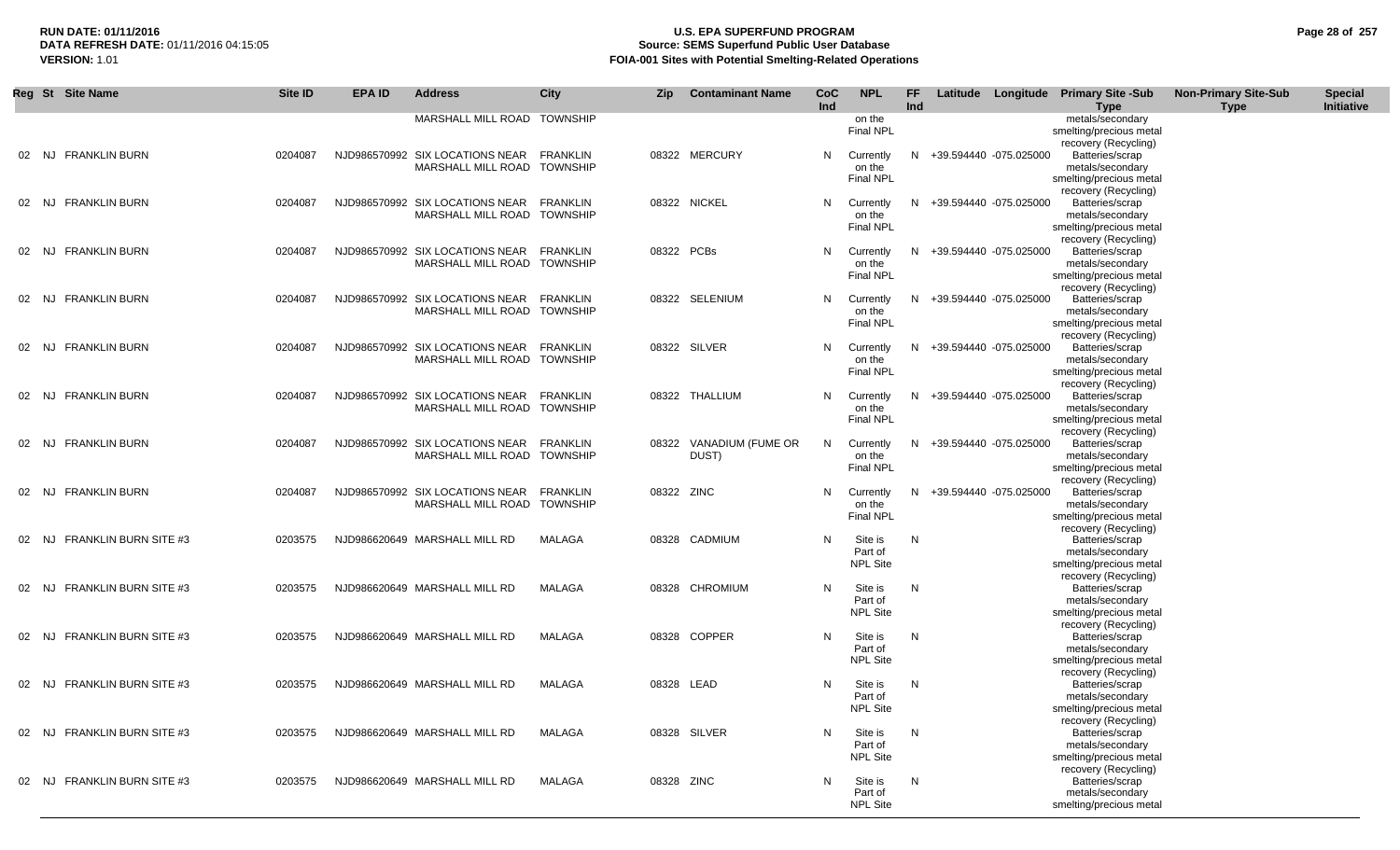# **RUN DATE: 01/11/2016 U.S. EPA SUPERFUND PROGRAM Page 29 of 257 DATA REFRESH DATE:** 01/11/2016 04:15:05 **Source: SEMS Superfund Public User Database**<br>**FOIA-001 Sites with Potential Smelting-Related Operat VERSION:** 1.01 **FOIA-001 Sites with Potential Smelting-Related Operations**

|       |       | Reg St Site Name             | Site ID | <b>EPA ID</b> | <b>Address</b>                                             | <b>City</b>                        | Zip        | <b>Contaminant Name</b>             | <b>CoC</b><br>Ind | <b>NPL</b>                              | FF.<br>Ind | Latitude Longitude Primary Site -Sub | <b>Type</b>                                                                                                    | <b>Non-Primary Site-Sub</b><br><b>Type</b>                                                                                                                                 | <b>Special</b><br>Initiative               |
|-------|-------|------------------------------|---------|---------------|------------------------------------------------------------|------------------------------------|------------|-------------------------------------|-------------------|-----------------------------------------|------------|--------------------------------------|----------------------------------------------------------------------------------------------------------------|----------------------------------------------------------------------------------------------------------------------------------------------------------------------------|--------------------------------------------|
| 02 NJ |       | FRANKLIN BURN SITE #4        | 0203576 |               | NJD986620656 MARSHALL MILL RD                              | <b>FRANKLIN</b><br><b>TOWNSHIP</b> | 08328      | CADMIUM                             | N                 | Site is<br>Part of<br><b>NPL Site</b>   | N          |                                      | recovery (Recycling)<br>Batteries/scrap<br>metals/secondary<br>smelting/precious metal                         |                                                                                                                                                                            |                                            |
| 02 NJ |       | <b>FRANKLIN BURN SITE #4</b> | 0203576 |               | NJD986620656 MARSHALL MILL RD                              | <b>FRANKLIN</b><br><b>TOWNSHIP</b> |            | 08328 CHROMIUM                      | N                 | Site is<br>Part of<br><b>NPL Site</b>   | N          |                                      | recovery (Recycling)<br>Batteries/scrap<br>metals/secondary<br>smelting/precious metal<br>recovery (Recycling) |                                                                                                                                                                            |                                            |
|       |       | 02 NJ FRANKLIN BURN SITE #4  | 0203576 |               | NJD986620656 MARSHALL MILL RD                              | <b>FRANKLIN</b><br><b>TOWNSHIP</b> |            | 08328 COPPER                        | N                 | Site is<br>Part of<br><b>NPL Site</b>   | N          |                                      | Batteries/scrap<br>metals/secondary<br>smelting/precious metal<br>recovery (Recycling)                         |                                                                                                                                                                            |                                            |
| 02 NJ |       | <b>FRANKLIN BURN SITE #4</b> | 0203576 |               | NJD986620656 MARSHALL MILL RD                              | <b>FRANKLIN</b><br><b>TOWNSHIP</b> |            | 08328 LEAD                          | N                 | Site is<br>Part of<br><b>NPL Site</b>   | N          |                                      | Batteries/scrap<br>metals/secondary<br>smelting/precious metal<br>recovery (Recycling)                         |                                                                                                                                                                            |                                            |
| 02    | NJ.   | <b>FRANKLIN BURN SITE #4</b> | 0203576 |               | NJD986620656 MARSHALL MILL RD                              | <b>FRANKLIN</b><br><b>TOWNSHIP</b> |            | 08328 MERCURY                       | N                 | Site is<br>Part of<br><b>NPL Site</b>   | N          |                                      | Batteries/scrap<br>metals/secondary<br>smelting/precious metal<br>recovery (Recycling)                         |                                                                                                                                                                            |                                            |
| 02 NJ |       | <b>FRANKLIN BURN SITE #4</b> | 0203576 |               | NJD986620656 MARSHALL MILL RD                              | <b>FRANKLIN</b><br><b>TOWNSHIP</b> |            | 08328 NICKEL                        | N                 | Site is<br>Part of<br><b>NPL Site</b>   | N          |                                      | Batteries/scrap<br>metals/secondary<br>smelting/precious metal<br>recovery (Recycling)                         |                                                                                                                                                                            |                                            |
| 02 NJ |       | <b>FRANKLIN BURN SITE #4</b> | 0203576 |               | NJD986620656 MARSHALL MILL RD                              | <b>FRANKLIN</b><br><b>TOWNSHIP</b> |            | 08328 SELENIUM                      | N                 | Site is<br>Part of<br><b>NPL Site</b>   | N          |                                      | Batteries/scrap<br>metals/secondary<br>smelting/precious metal<br>recovery (Recycling)                         |                                                                                                                                                                            |                                            |
| 02 NJ |       | <b>FRANKLIN BURN SITE #4</b> | 0203576 |               | NJD986620656 MARSHALL MILL RD                              | <b>FRANKLIN</b><br><b>TOWNSHIP</b> |            | 08328 SILVER                        | N                 | Site is<br>Part of<br><b>NPL Site</b>   | N          |                                      | Batteries/scrap<br>metals/secondary<br>smelting/precious metal<br>recovery (Recycling)                         |                                                                                                                                                                            |                                            |
| 02    | NJ.   | <b>FRANKLIN BURN SITE #4</b> | 0203576 |               | NJD986620656 MARSHALL MILL RD                              | <b>FRANKLIN</b><br><b>TOWNSHIP</b> | 08328 ZINC |                                     | N                 | Site is<br>Part of<br><b>NPL Site</b>   | N          |                                      | Batteries/scrap<br>metals/secondary<br>smelting/precious metal<br>recovery (Recycling)                         |                                                                                                                                                                            |                                            |
|       | 02 NY | <b>GLASER LEAD CO. INC.</b>  | 0206650 |               | NYN000206650 142 FULTON AVE                                | <b>GARDEN CITY</b><br><b>PARK</b>  | 11040      |                                     |                   | Not on<br>the NPL                       | N          |                                      | Batteries/scrap<br>metals/secondary<br>smelting/precious metal<br>recovery (Recycling)                         |                                                                                                                                                                            | Unrecognized<br>Smelter per 2001<br>Report |
| 02 NJ |       | <b>GRINDING BALLS, INC</b>   | 0203771 |               | NJD002365559 UNION LANDING ROAD                            | CINNAMINSON                        | 08077      |                                     |                   | Not on<br>the NPL                       | N          |                                      | Primary metals/mineral<br>processing<br>(Manufacturing/Processi<br>ng/Maintenance)                             |                                                                                                                                                                            |                                            |
|       | 02 NJ | HARVEY- NEWARK               | 0203504 |               | NJD986610905 600 WILSON AVENUE-<br><b>TRAILER</b>          | NEWARK                             | 07105      |                                     |                   | Not on<br>the NPL                       | N          |                                      |                                                                                                                |                                                                                                                                                                            | Unrecognized<br>Smelter per 2001<br>Report |
|       | 02 NJ | <b>HORSESHOE ROAD</b>        | 0200781 |               | NJD980663678 Postal Address is<br>unavailable for the Site | SAYREVILLE                         |            | 08872 1,1,2,2-<br>TETRACHLOROETHANE | Y                 | Currently<br>on the<br><b>Final NPL</b> | N          | +40.484720 -074.319440               | Multiple (Multiple)                                                                                            | Batteries/scrap<br>metals/secondary<br>smelting/precious metal<br>recovery                                                                                                 |                                            |
|       |       |                              |         |               |                                                            |                                    |            |                                     |                   |                                         |            |                                      |                                                                                                                | (Recycling); Chemicals and<br>allied products<br>(Manufacturing/Processing/M<br>aintenance);Chemicals/chemi<br>cal waste (e.g., solvent<br>recovery) (Recycling); Multiple |                                            |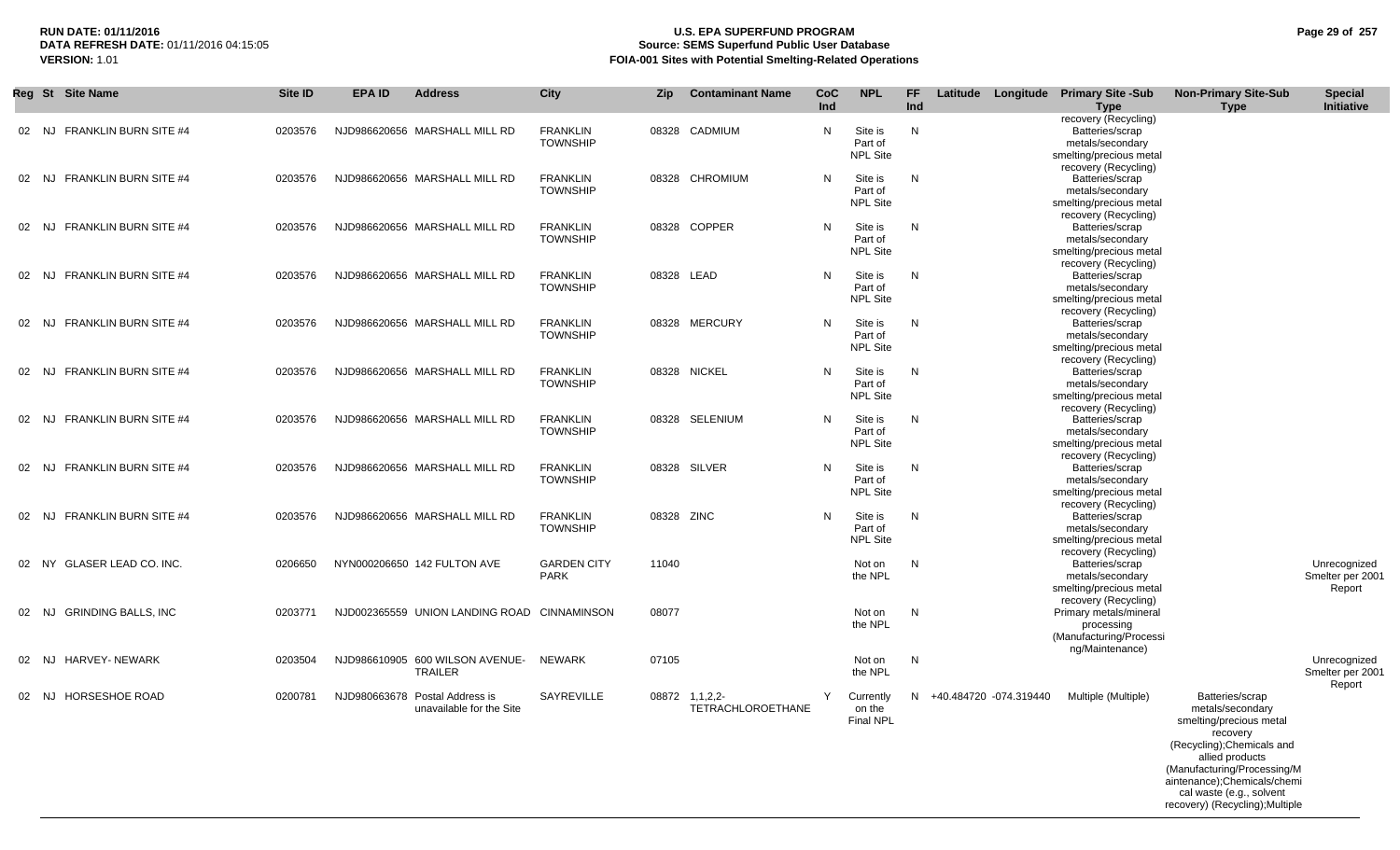# **RUN DATE: 01/11/2016 U.S. EPA SUPERFUND PROGRAM Page 30 of 257 Source: SEMS Superfund Public User Database VERSION:** 1.01 **FOIA-001 Sites with Potential Smelting-Related Operations**

|       | Reg St Site Name      | Site ID | <b>EPA ID</b> | <b>Address</b>                                             | City       | <b>Zip</b> | <b>Contaminant Name</b>                 | CoC<br>Ind | <b>NPL</b>                              | <b>FF</b><br>Ind | Latitude                 | Longitude Primary Site -Sub<br><b>Type</b> | <b>Non-Primary Site-Sub</b><br><b>Type</b>                                                                                                                                                                                                                                             | <b>Special</b><br>Initiative |
|-------|-----------------------|---------|---------------|------------------------------------------------------------|------------|------------|-----------------------------------------|------------|-----------------------------------------|------------------|--------------------------|--------------------------------------------|----------------------------------------------------------------------------------------------------------------------------------------------------------------------------------------------------------------------------------------------------------------------------------------|------------------------------|
| 02 NJ | HORSESHOE ROAD        | 0200781 |               | NJD980663678 Postal Address is<br>unavailable for the Site | SAYREVILLE | 08872      | $1, 1, 2-$<br><b>TRICHLOROETHANE</b>    | Y          | Currently<br>on the<br><b>Final NPL</b> | N.               | +40.484720 -074.319440   | Multiple (Multiple)                        | (Recycling)<br>Batteries/scrap<br>metals/secondary<br>smelting/precious metal<br>recovery<br>(Recycling); Chemicals and<br>allied products<br>(Manufacturing/Processing/M<br>aintenance);Chemicals/chemi<br>cal waste (e.g., solvent<br>recovery) (Recycling); Multiple<br>(Recycling) |                              |
| 02 NJ | <b>HORSESHOE ROAD</b> | 0200781 |               | NJD980663678 Postal Address is<br>unavailable for the Site | SAYREVILLE |            | 08872 1.2.4-<br><b>TRICHLOROBENZENE</b> | Y          | Currently<br>on the<br>Final NPL        | N.               | +40.484720 -074.319440   | Multiple (Multiple)                        | Batteries/scrap<br>metals/secondary<br>smelting/precious metal<br>recovery<br>(Recycling); Chemicals and<br>allied products<br>(Manufacturing/Processing/M<br>aintenance);Chemicals/chemi<br>cal waste (e.g., solvent<br>recovery) (Recycling); Multiple<br>(Recycling)                |                              |
| 02 NJ | HORSESHOE ROAD        | 0200781 |               | NJD980663678 Postal Address is<br>unavailable for the Site | SAYREVILLE |            | 08872 1,2-DICHLOROETHANE                | Y          | Currently<br>on the<br><b>Final NPL</b> | N.               | +40.484720 -074.319440   | Multiple (Multiple)                        | Batteries/scrap<br>metals/secondary<br>smelting/precious metal<br>recovery<br>(Recycling); Chemicals and<br>allied products<br>(Manufacturing/Processing/M<br>aintenance);Chemicals/chemi<br>cal waste (e.g., solvent<br>recovery) (Recycling); Multiple<br>(Recycling)                |                              |
| 02 NJ | <b>HORSESHOE ROAD</b> | 0200781 |               | NJD980663678 Postal Address is<br>unavailable for the Site | SAYREVILLE | 08872      | 1,4-DICHLOROBENZENE Y                   |            | Currently<br>on the<br>Final NPL        |                  | N +40.484720 -074.319440 | Multiple (Multiple)                        | Batteries/scrap<br>metals/secondary<br>smelting/precious metal<br>recovery<br>(Recycling); Chemicals and<br>allied products<br>(Manufacturing/Processing/M<br>aintenance);Chemicals/chemi<br>cal waste (e.g., solvent<br>recovery) (Recycling); Multiple<br>(Recycling)                |                              |
| 02 NJ | HORSESHOE ROAD        | 0200781 |               | NJD980663678 Postal Address is<br>unavailable for the Site | SAYREVILLE |            | 08872 ANTIMONY                          | Y          | Currently<br>on the<br><b>Final NPL</b> |                  | N +40.484720 -074.319440 | Multiple (Multiple)                        | Batteries/scrap<br>metals/secondary<br>smelting/precious metal<br>recovery<br>(Recycling); Chemicals and<br>allied products<br>(Manufacturing/Processing/M<br>aintenance);Chemicals/chemi<br>cal waste (e.g., solvent<br>recovery) (Recycling); Multiple<br>(Recycling)                |                              |
|       | 02 NJ HORSESHOE ROAD  | 0200781 |               | NJD980663678 Postal Address is<br>unavailable for the Site | SAYREVILLE |            | 08872 AROCLOR-1242                      | Y          | Currently<br>on the                     |                  | N +40.484720 -074.319440 | Multiple (Multiple)                        | Batteries/scrap<br>metals/secondary                                                                                                                                                                                                                                                    |                              |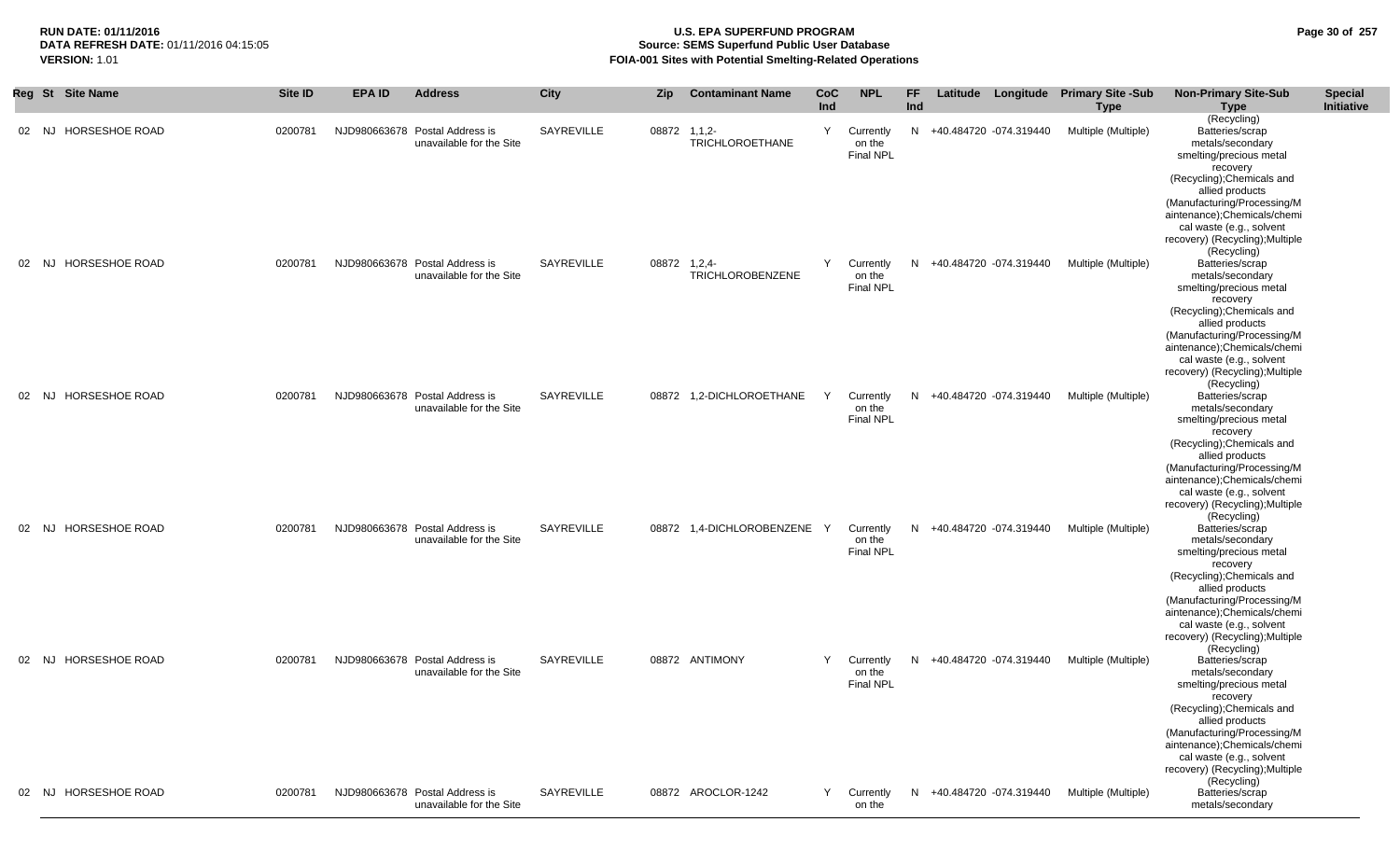# **RUN DATE: 01/11/2016 U.S. EPA SUPERFUND PROGRAM Page 31 of 257 Source: SEMS Superfund Public User Database VERSION:** 1.01 **FOIA-001 Sites with Potential Smelting-Related Operations**

|    | Reg St Site Name     | <b>Site ID</b> | <b>EPA ID</b> | <b>Address</b>                                             | City              | Zip | <b>Contaminant Name</b> | <b>CoC</b><br>Ind | <b>NPL</b>                              | FF<br>Ind |                        | Latitude Longitude Primary Site -Sub<br><b>Type</b> | <b>Non-Primary Site-Sub</b><br><b>Type</b>                                                                                                                                                                                                                              | <b>Special</b><br>Initiative |
|----|----------------------|----------------|---------------|------------------------------------------------------------|-------------------|-----|-------------------------|-------------------|-----------------------------------------|-----------|------------------------|-----------------------------------------------------|-------------------------------------------------------------------------------------------------------------------------------------------------------------------------------------------------------------------------------------------------------------------------|------------------------------|
|    |                      |                |               |                                                            |                   |     |                         |                   | <b>Final NPL</b>                        |           |                        |                                                     | smelting/precious metal<br>recovery<br>(Recycling); Chemicals and<br>allied products<br>(Manufacturing/Processing/M<br>aintenance);Chemicals/chemi<br>cal waste (e.g., solvent<br>recovery) (Recycling); Multiple<br>(Recycling)                                        |                              |
|    | 02 NJ HORSESHOE ROAD | 0200781        |               | NJD980663678 Postal Address is<br>unavailable for the Site | SAYREVILLE        |     | 08872 AROCLOR-1248      | Y                 | Currently<br>on the<br><b>Final NPL</b> | N         | +40.484720 -074.319440 | Multiple (Multiple)                                 | Batteries/scrap<br>metals/secondary<br>smelting/precious metal<br>recovery<br>(Recycling); Chemicals and<br>allied products<br>(Manufacturing/Processing/M<br>aintenance);Chemicals/chemi<br>cal waste (e.g., solvent                                                   |                              |
| 02 | NJ HORSESHOE ROAD    | 0200781        |               | NJD980663678 Postal Address is<br>unavailable for the Site | SAYREVILLE        |     | 08872 AROCLOR-1254      | Y                 | Currently<br>on the<br>Final NPL        | N.        | +40.484720 -074.319440 | Multiple (Multiple)                                 | recovery) (Recycling); Multiple<br>(Recycling)<br>Batteries/scrap<br>metals/secondary<br>smelting/precious metal<br>recovery<br>(Recycling); Chemicals and<br>allied products<br>(Manufacturing/Processing/M<br>aintenance);Chemicals/chemi                             |                              |
|    | 02 NJ HORSESHOE ROAD | 0200781        |               | NJD980663678 Postal Address is<br>unavailable for the Site | <b>SAYREVILLE</b> |     | 08872 AROCLOR-1260      | Y                 | Currently<br>on the<br>Final NPL        | N         | +40.484720 -074.319440 | Multiple (Multiple)                                 | cal waste (e.g., solvent<br>recovery) (Recycling); Multiple<br>(Recycling)<br>Batteries/scrap<br>metals/secondary<br>smelting/precious metal<br>recovery<br>(Recycling); Chemicals and<br>allied products<br>(Manufacturing/Processing/M<br>aintenance);Chemicals/chemi |                              |
|    | 02 NJ HORSESHOE ROAD | 0200781        |               | NJD980663678 Postal Address is<br>unavailable for the Site | SAYREVILLE        |     | 08872 ARSENIC           | Y                 | Currently<br>on the<br><b>Final NPL</b> | N         | +40.484720 -074.319440 | Multiple (Multiple)                                 | cal waste (e.g., solvent<br>recovery) (Recycling); Multiple<br>(Recycling)<br>Batteries/scrap<br>metals/secondary<br>smelting/precious metal<br>recovery<br>(Recycling); Chemicals and<br>allied products<br>(Manufacturing/Processing/M                                |                              |
| 02 | NJ HORSESHOE ROAD    | 0200781        |               | NJD980663678 Postal Address is<br>unavailable for the Site | SAYREVILLE        |     | 08872 BENZENE           | Y                 | Currently<br>on the<br><b>Final NPL</b> | N         | +40.484720 -074.319440 | Multiple (Multiple)                                 | aintenance);Chemicals/chemi<br>cal waste (e.g., solvent<br>recovery) (Recycling); Multiple<br>(Recycling)<br>Batteries/scrap<br>metals/secondary<br>smelting/precious metal<br>recovery<br>(Recycling); Chemicals and                                                   |                              |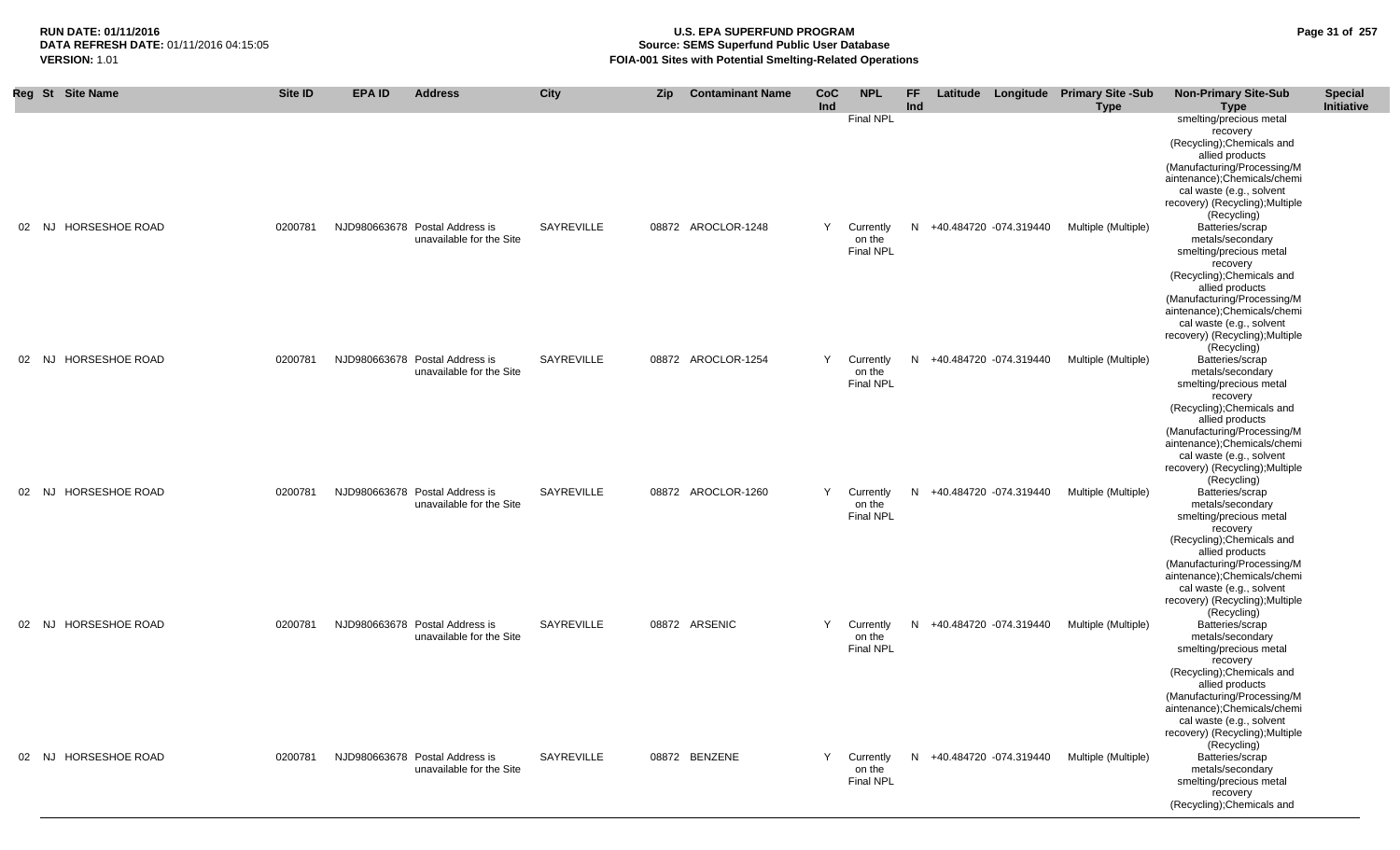aintenance);Chemicals/chemi

# **RUN DATE: 01/11/2016 U.S. EPA SUPERFUND PROGRAM Page 32 of 257 Source: SEMS Superfund Public User Database VERSION: 1.01 ICRSION: 1.01 FOIA-001 Sites with Potential Smelting-Related Operations**

|          | Reg St Site Name      | Site ID | <b>EPA ID</b> | <b>Address</b>                                             | <b>City</b> | <b>Zip</b> | <b>Contaminant Name</b>                 | <b>CoC</b><br>Ind | <b>NPL</b>                              | FF.<br>Ind | Latitude |                        | Longitude Primary Site -Sub<br><b>Type</b> | <b>Non-Primary Site-Sub</b><br>Type                                                                                                                                                                                                                                                                    | <b>Special</b><br>Initiative |
|----------|-----------------------|---------|---------------|------------------------------------------------------------|-------------|------------|-----------------------------------------|-------------------|-----------------------------------------|------------|----------|------------------------|--------------------------------------------|--------------------------------------------------------------------------------------------------------------------------------------------------------------------------------------------------------------------------------------------------------------------------------------------------------|------------------------------|
| 02<br>NJ | <b>HORSESHOE ROAD</b> | 0200781 |               | NJD980663678 Postal Address is<br>unavailable for the Site | SAYREVILLE  |            | 08872 BENZO(B)FLUORANTHE Y<br><b>NE</b> |                   | Currently<br>on the<br><b>Final NPL</b> | N          |          | +40.484720 -074.319440 | Multiple (Multiple)                        | allied products<br>(Manufacturing/Processing/M<br>aintenance);Chemicals/chemi<br>cal waste (e.g., solvent<br>recovery) (Recycling); Multiple<br>(Recycling)<br>Batteries/scrap<br>metals/secondary<br>smelting/precious metal<br>recovery<br>(Recycling); Chemicals and<br>allied products             |                              |
| 02<br>NJ | <b>HORSESHOE ROAD</b> | 0200781 |               | NJD980663678 Postal Address is<br>unavailable for the Site | SAYREVILLE  |            | 08872 BENZO[A]ANTHRACENE Y              |                   | Currently<br>on the<br><b>Final NPL</b> | N          |          | +40.484720 -074.319440 | Multiple (Multiple)                        | (Manufacturing/Processing/M<br>aintenance);Chemicals/chemi<br>cal waste (e.g., solvent<br>recovery) (Recycling); Multiple<br>(Recycling)<br>Batteries/scrap<br>metals/secondary<br>smelting/precious metal<br>recovery<br>(Recycling); Chemicals and<br>allied products                                |                              |
| NJ<br>02 | <b>HORSESHOE ROAD</b> | 0200781 |               | NJD980663678 Postal Address is<br>unavailable for the Site | SAYREVILLE  |            | 08872 BENZO[A]PYRENE                    | Y                 | Currently<br>on the<br><b>Final NPL</b> | N          |          | +40.484720 -074.319440 | Multiple (Multiple)                        | (Manufacturing/Processing/M<br>aintenance);Chemicals/chemi<br>cal waste (e.g., solvent<br>recovery) (Recycling); Multiple<br>(Recycling)<br>Batteries/scrap<br>metals/secondary<br>smelting/precious metal<br>recovery<br>(Recycling); Chemicals and<br>allied products                                |                              |
| 02       | NJ HORSESHOE ROAD     | 0200781 |               | NJD980663678 Postal Address is<br>unavailable for the Site | SAYREVILLE  |            | 08872 CADMIUM                           | N                 | Currently<br>on the<br>Final NPL        | N          |          | +40.484720 -074.319440 | Multiple (Multiple)                        | (Manufacturing/Processing/M<br>aintenance);Chemicals/chemi<br>cal waste (e.g., solvent<br>recovery) (Recycling); Multiple<br>(Recycling)<br>Batteries/scrap<br>metals/secondary<br>smelting/precious metal<br>recovery<br>(Recycling); Chemicals and<br>allied products                                |                              |
| 02       | NJ HORSESHOE ROAD     | 0200781 |               | NJD980663678 Postal Address is<br>unavailable for the Site | SAYREVILLE  |            | 08872 CHROMIUM                          | N                 | Currently<br>on the<br><b>Final NPL</b> | N          |          | +40.484720 -074.319440 | Multiple (Multiple)                        | (Manufacturing/Processing/M<br>aintenance);Chemicals/chemi<br>cal waste (e.g., solvent<br>recovery) (Recycling); Multiple<br>(Recycling)<br>Batteries/scrap<br>metals/secondary<br>smelting/precious metal<br>recovery<br>(Recycling); Chemicals and<br>allied products<br>(Manufacturing/Processing/M |                              |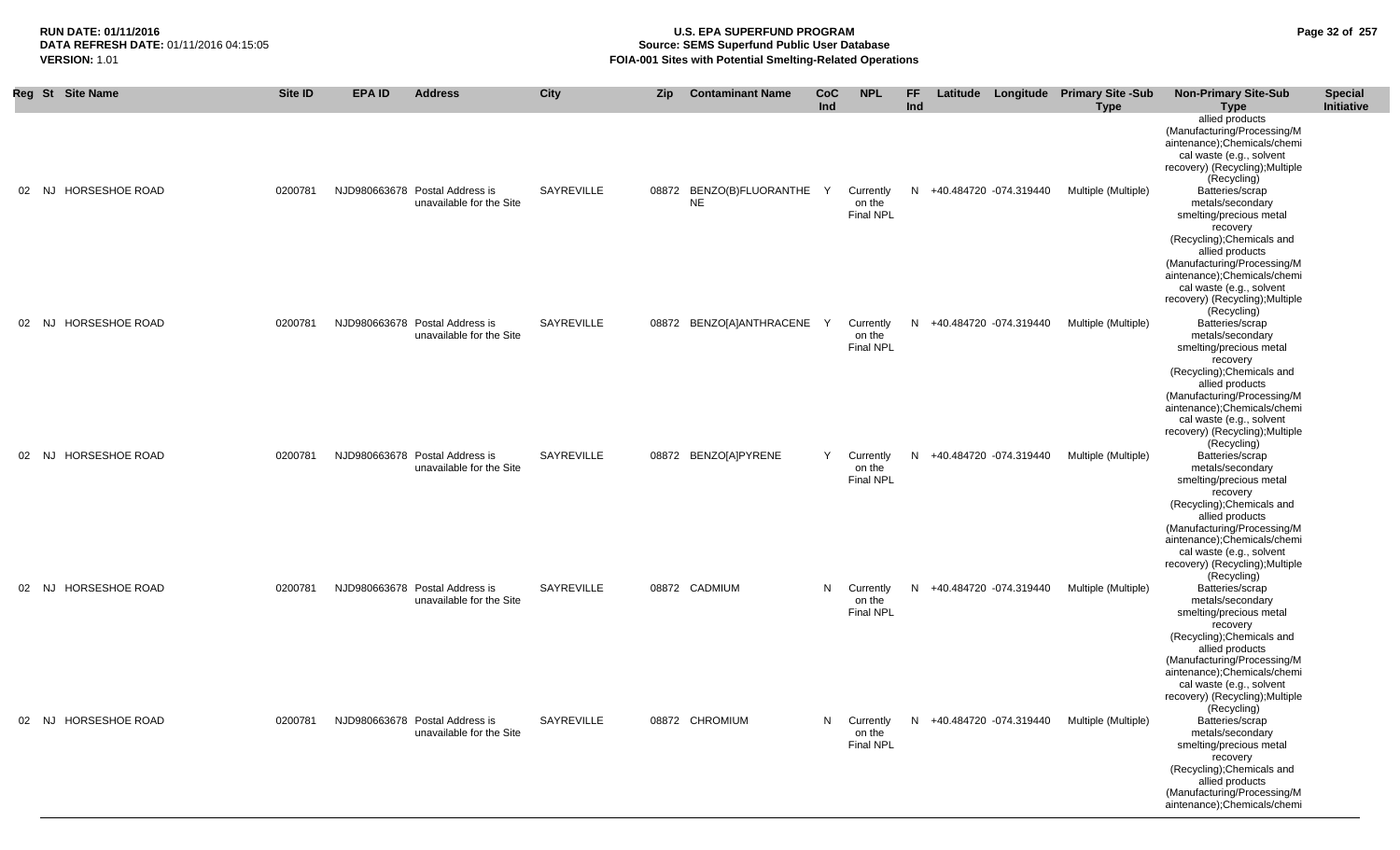# **RUN DATE: 01/11/2016 U.S. EPA SUPERFUND PROGRAM Page 33 of 257 DATA REFRESH DATE:** 01/11/2016 04:15:05 **Source: SEMS Superfund Public User Database**<br>**FOIA-001 Sites with Potential Smelting-Related Operat VERSION:** 1.01 **FOIA-001 Sites with Potential Smelting-Related Operations**

|    | Reg St Site Name            | Site ID | <b>EPA ID</b> | <b>Address</b>                                             | City       | Zip   | <b>Contaminant Name</b>           | CoC<br>Ind | <b>NPL</b>                              | <b>FF</b><br>Ind |                        | Latitude Longitude Primary Site -Sub<br><b>Type</b> | <b>Non-Primary Site-Sub</b><br><b>Type</b>                                                                                              | <b>Special</b><br><b>Initiative</b> |
|----|-----------------------------|---------|---------------|------------------------------------------------------------|------------|-------|-----------------------------------|------------|-----------------------------------------|------------------|------------------------|-----------------------------------------------------|-----------------------------------------------------------------------------------------------------------------------------------------|-------------------------------------|
|    |                             |         |               |                                                            |            |       |                                   |            |                                         |                  |                        |                                                     | cal waste (e.g., solvent<br>recovery) (Recycling); Multiple<br>(Recycling)                                                              |                                     |
| 02 | <b>HORSESHOE ROAD</b><br>NJ | 0200781 |               | NJD980663678 Postal Address is<br>unavailable for the Site | SAYREVILLE |       | 08872 COPPER                      | N          | Currently<br>on the<br>Final NPL        | N                | +40.484720 -074.319440 | Multiple (Multiple)                                 | Batteries/scrap<br>metals/secondary<br>smelting/precious metal<br>recovery                                                              |                                     |
|    |                             |         |               |                                                            |            |       |                                   |            |                                         |                  |                        |                                                     | (Recycling); Chemicals and<br>allied products<br>(Manufacturing/Processing/M<br>aintenance);Chemicals/chemi<br>cal waste (e.g., solvent |                                     |
| 02 | HORSESHOE ROAD<br>NJ        | 0200781 |               | NJD980663678 Postal Address is<br>unavailable for the Site | SAYREVILLE |       | 08872 COPPER                      | Y          | Currently<br>on the                     | N                | +40.484720 -074.319440 | Multiple (Multiple)                                 | recovery) (Recycling); Multiple<br>(Recycling)<br>Batteries/scrap<br>metals/secondary                                                   |                                     |
|    |                             |         |               |                                                            |            |       |                                   |            | Final NPL                               |                  |                        |                                                     | smelting/precious metal<br>recovery<br>(Recycling); Chemicals and<br>allied products                                                    |                                     |
|    |                             |         |               |                                                            |            |       |                                   |            |                                         |                  |                        |                                                     | (Manufacturing/Processing/M<br>aintenance);Chemicals/chemi<br>cal waste (e.g., solvent                                                  |                                     |
|    | 02 NJ HORSESHOE ROAD        | 0200781 |               | NJD980663678 Postal Address is<br>unavailable for the Site | SAYREVILLE | 08872 | DIBENZO(A,H)ANTHRAC<br><b>ENE</b> | Y          | Currently<br>on the<br><b>Final NPL</b> | N                | +40.484720 -074.319440 | Multiple (Multiple)                                 | recovery) (Recycling); Multiple<br>(Recycling)<br>Batteries/scrap<br>metals/secondary                                                   |                                     |
|    |                             |         |               |                                                            |            |       |                                   |            |                                         |                  |                        |                                                     | smelting/precious metal<br>recovery<br>(Recycling); Chemicals and<br>allied products                                                    |                                     |
|    |                             |         |               |                                                            |            |       |                                   |            |                                         |                  |                        |                                                     | (Manufacturing/Processing/M<br>aintenance);Chemicals/chemi<br>cal waste (e.g., solvent<br>recovery) (Recycling); Multiple               |                                     |
| 02 | HORSESHOE ROAD<br>NJ.       | 0200781 |               | NJD980663678 Postal Address is<br>unavailable for the Site | SAYREVILLE |       | 08872 HEXACHLOROETHANE            | Y          | Currently<br>on the                     | N                | +40.484720 -074.319440 | Multiple (Multiple)                                 | (Recycling)<br>Batteries/scrap<br>metals/secondary                                                                                      |                                     |
|    |                             |         |               |                                                            |            |       |                                   |            | <b>Final NPL</b>                        |                  |                        |                                                     | smelting/precious metal<br>recovery<br>(Recycling); Chemicals and<br>allied products                                                    |                                     |
|    |                             |         |               |                                                            |            |       |                                   |            |                                         |                  |                        |                                                     | (Manufacturing/Processing/M<br>aintenance);Chemicals/chemi<br>cal waste (e.g., solvent<br>recovery) (Recycling); Multiple               |                                     |
|    | HORSESHOE ROAD<br>02 NJ     | 0200781 |               | NJD980663678 Postal Address is<br>unavailable for the Site | SAYREVILLE |       | 08872 INDENO(1,2,3-<br>CD)PYRENE  | Y          | Currently<br>on the<br><b>Final NPL</b> | N                | +40.484720 -074.319440 | Multiple (Multiple)                                 | (Recycling)<br>Batteries/scrap<br>metals/secondary<br>smelting/precious metal                                                           |                                     |
|    |                             |         |               |                                                            |            |       |                                   |            |                                         |                  |                        |                                                     | recovery<br>(Recycling); Chemicals and<br>allied products                                                                               |                                     |
|    |                             |         |               |                                                            |            |       |                                   |            |                                         |                  |                        |                                                     | (Manufacturing/Processing/M<br>aintenance);Chemicals/chemi<br>cal waste (e.g., solvent                                                  |                                     |
|    |                             |         |               |                                                            |            |       |                                   |            |                                         |                  |                        |                                                     | recovery) (Recycling); Multiple<br>(Recycling)                                                                                          |                                     |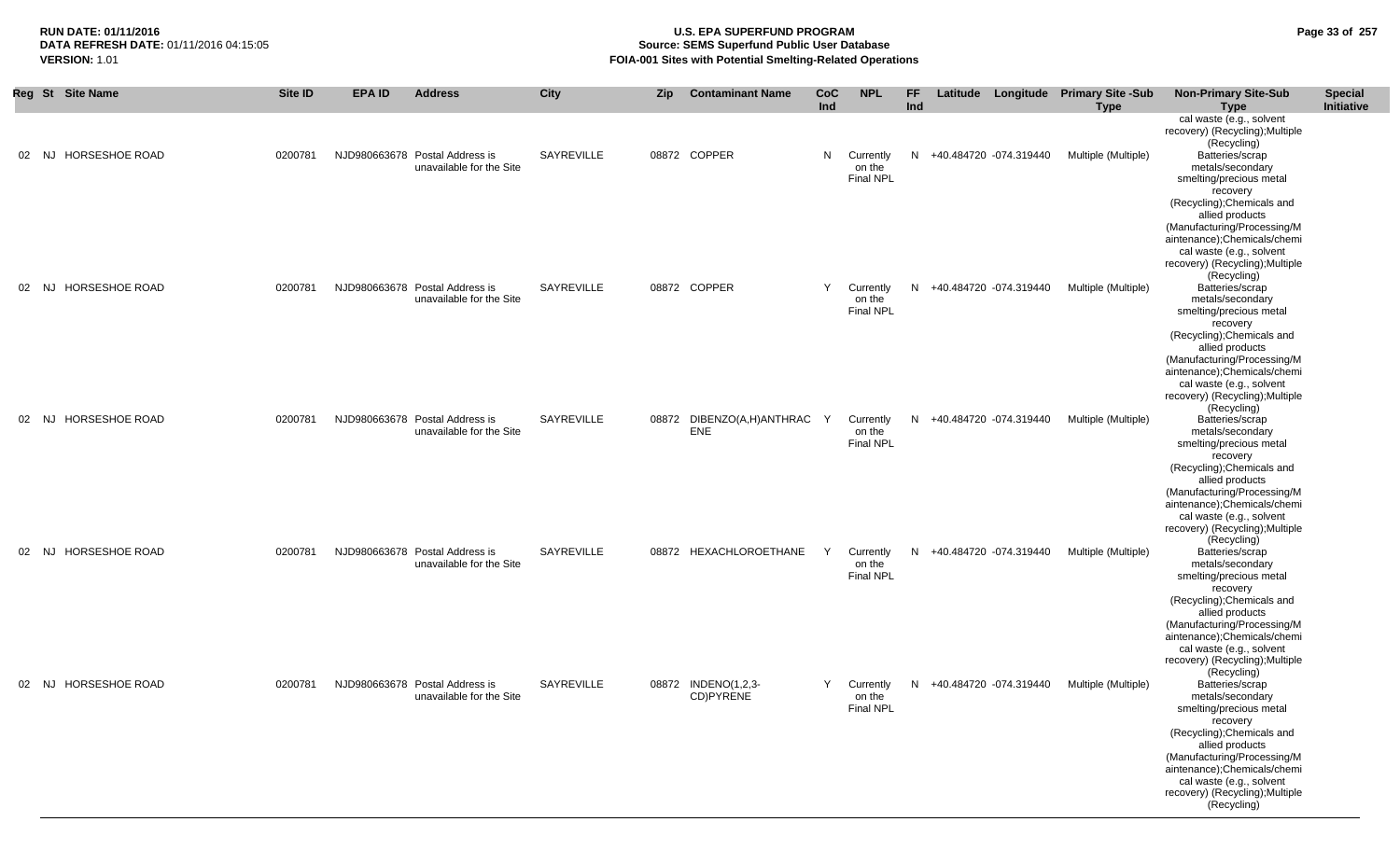## **RUN DATE: 01/11/2016 U.S. EPA SUPERFUND PROGRAM Page 34 of 257** DATA REFRESH DATE: 01/11/2016 04:15:05<br>**VERSION: 1.01** Source: SEMS Superfund Public User Database<br>FOIA-001 Sites with Potential Smelting-Related Operat **FOIA-001 Sites with Potential Smelting-Related Operations**

| <b>Reg St</b> | <b>Site Name</b>      | Site ID | <b>EPA ID</b> | <b>Address</b>                                             | City       | <b>Zip</b> | <b>Contaminant Name</b>    | <b>CoC</b><br>Ind | <b>NPL</b>                                | FF<br>Ind |                          | Latitude Longitude Primary Site -Sub<br><b>Type</b> | <b>Non-Primary Site-Sub</b><br><b>Type</b>                                                                                                                                                                                                                                             | <b>Special</b><br>Initiative |
|---------------|-----------------------|---------|---------------|------------------------------------------------------------|------------|------------|----------------------------|-------------------|-------------------------------------------|-----------|--------------------------|-----------------------------------------------------|----------------------------------------------------------------------------------------------------------------------------------------------------------------------------------------------------------------------------------------------------------------------------------------|------------------------------|
| 02 NJ         | <b>HORSESHOE ROAD</b> | 0200781 |               | NJD980663678 Postal Address is<br>unavailable for the Site | SAYREVILLE | 08872 IRON |                            | Y                 | Currently<br>on the<br>Final NPL          |           | N +40.484720 -074.319440 | Multiple (Multiple)                                 | Batteries/scrap<br>metals/secondary<br>smelting/precious metal<br>recovery<br>(Recycling); Chemicals and<br>allied products<br>(Manufacturing/Processing/M<br>aintenance);Chemicals/chemi<br>cal waste (e.g., solvent<br>recovery) (Recycling); Multiple                               |                              |
| 02 NJ         | <b>HORSESHOE ROAD</b> | 0200781 |               | NJD980663678 Postal Address is<br>unavailable for the Site | SAYREVILLE | 08872 LEAD |                            | N.                | Currently<br>on the<br><b>Final NPL</b>   |           | N +40.484720 -074.319440 | Multiple (Multiple)                                 | (Recycling)<br>Batteries/scrap<br>metals/secondary<br>smelting/precious metal<br>recovery<br>(Recycling); Chemicals and<br>allied products<br>(Manufacturing/Processing/M<br>aintenance);Chemicals/chemi<br>cal waste (e.g., solvent<br>recovery) (Recycling); Multiple<br>(Recycling) |                              |
| 02 NJ         | <b>HORSESHOE ROAD</b> | 0200781 |               | NJD980663678 Postal Address is<br>unavailable for the Site | SAYREVILLE |            | 08872 MANGANESE            | Y                 | Currently<br>on the<br><b>Final NPL</b>   |           | N +40.484720 -074.319440 | Multiple (Multiple)                                 | Batteries/scrap<br>metals/secondary<br>smelting/precious metal<br>recovery<br>(Recycling); Chemicals and<br>allied products<br>(Manufacturing/Processing/M<br>aintenance);Chemicals/chemi<br>cal waste (e.g., solvent<br>recovery) (Recycling); Multiple<br>(Recycling)                |                              |
| 02 NJ         | <b>HORSESHOE ROAD</b> | 0200781 |               | NJD980663678 Postal Address is<br>unavailable for the Site | SAYREVILLE |            | 08872 MERCURY              |                   | N Currently<br>on the<br><b>Final NPL</b> | N.        | +40.484720 -074.319440   | Multiple (Multiple)                                 | Batteries/scrap<br>metals/secondary<br>smelting/precious metal<br>recovery<br>(Recycling); Chemicals and<br>allied products<br>(Manufacturing/Processing/M<br>aintenance);Chemicals/chemi<br>cal waste (e.g., solvent<br>recovery) (Recycling); Multiple<br>(Recycling)                |                              |
|               | 02 NJ HORSESHOE ROAD  | 0200781 |               | NJD980663678 Postal Address is<br>unavailable for the Site | SAYREVILLE |            | 08872 METHOXYCHLOR         | Y                 | Currently<br>on the<br>Final NPL          | N.        | +40.484720 -074.319440   | Multiple (Multiple)                                 | Batteries/scrap<br>metals/secondary<br>smelting/precious metal<br>recovery<br>(Recycling); Chemicals and<br>allied products<br>(Manufacturing/Processing/M<br>aintenance);Chemicals/chemi<br>cal waste (e.g., solvent<br>recovery) (Recycling); Multiple<br>(Recycling)                |                              |
|               | 02 NJ HORSESHOE ROAD  | 0200781 |               | NJD980663678 Postal Address is<br>unavailable for the Site | SAYREVILLE |            | 08872 METHYLENE CHLORIDE Y |                   | Currently<br>on the<br>Final NPL          |           | N +40.484720 -074.319440 | Multiple (Multiple)                                 | Batteries/scrap<br>metals/secondary<br>smelting/precious metal                                                                                                                                                                                                                         |                              |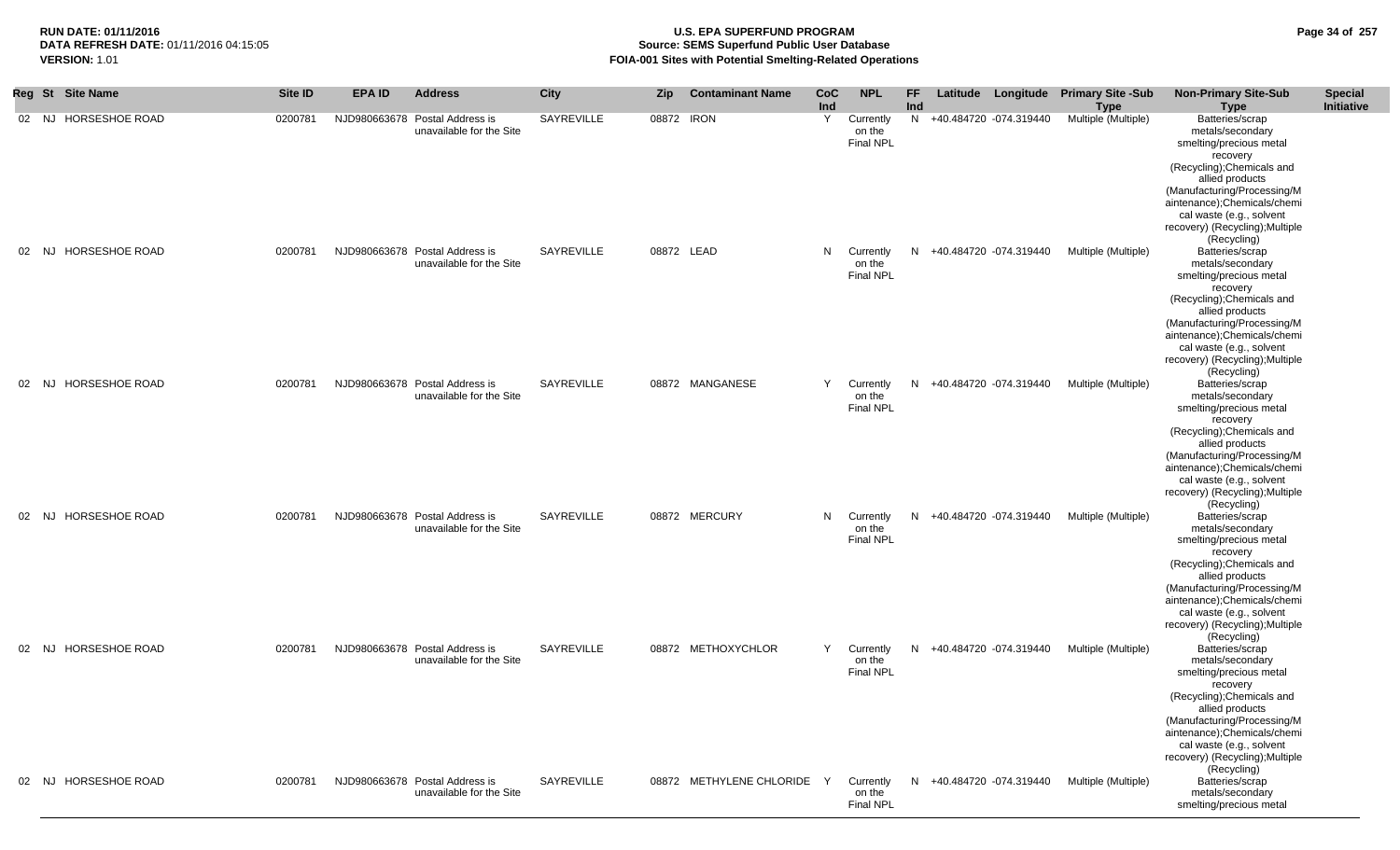**Special** 

**Non-Primary Site-Sub** 

**RUN DATE: 01/11/2016 U.S. EPA SUPERFUND PROGRAM Page 35 of 257 Source: SEMS Superfund Public User Database VERSION:** 1.01 **FOIA-001 Sites with Potential Smelting-Related Operations**

**NPL FF** 

**Latitude Longitude Primary Site -Sub** 

**Reg St Site Name Site ID EPA ID Address City Zip Contaminant Name CoC**

|                 |                      |         |                                |                          |                   |              |                         | Ind |                                         | Ind |                          | <b>Type</b>         | <b>Type</b>                                                                                                                                                                                                                                                             | Initiative |
|-----------------|----------------------|---------|--------------------------------|--------------------------|-------------------|--------------|-------------------------|-----|-----------------------------------------|-----|--------------------------|---------------------|-------------------------------------------------------------------------------------------------------------------------------------------------------------------------------------------------------------------------------------------------------------------------|------------|
| 02 <sub>2</sub> | NJ HORSESHOE ROAD    | 0200781 | NJD980663678 Postal Address is | unavailable for the Site | <b>SAYREVILLE</b> | 08872 PCBs   |                         | N   | Currently<br>on the                     |     | N +40.484720 -074.319440 | Multiple (Multiple) | recovery<br>(Recycling); Chemicals and<br>allied products<br>(Manufacturing/Processing/M<br>aintenance);Chemicals/chemi<br>cal waste (e.g., solvent<br>recovery) (Recycling); Multiple<br>(Recycling)<br>Batteries/scrap<br>metals/secondary                            |            |
|                 |                      |         |                                |                          |                   |              |                         |     | <b>Final NPL</b>                        |     |                          |                     | smelting/precious metal<br>recovery<br>(Recycling); Chemicals and<br>allied products<br>(Manufacturing/Processing/M<br>aintenance);Chemicals/chemi<br>cal waste (e.g., solvent<br>recovery) (Recycling); Multiple<br>(Recycling)                                        |            |
| 02              | NJ HORSESHOE ROAD    | 0200781 | NJD980663678 Postal Address is | unavailable for the Site | SAYREVILLE        | 08872 SILVER |                         | N   | Currently<br>on the<br><b>Final NPL</b> | N.  | +40.484720 -074.319440   | Multiple (Multiple) | Batteries/scrap<br>metals/secondary<br>smelting/precious metal<br>recovery<br>(Recycling); Chemicals and<br>allied products<br>(Manufacturing/Processing/M<br>aintenance);Chemicals/chemi<br>cal waste (e.g., solvent<br>recovery) (Recycling); Multiple                |            |
| 02 <sub>2</sub> | NJ HORSESHOE ROAD    | 0200781 | NJD980663678 Postal Address is | unavailable for the Site | <b>SAYREVILLE</b> |              | 08872 TETRACHLOROETHENE | Y   | Currently<br>on the<br><b>Final NPL</b> | N.  | +40.484720 -074.319440   | Multiple (Multiple) | (Recycling)<br>Batteries/scrap<br>metals/secondary<br>smelting/precious metal<br>recovery<br>(Recycling); Chemicals and<br>allied products<br>(Manufacturing/Processing/M<br>aintenance);Chemicals/chemi<br>cal waste (e.g., solvent<br>recovery) (Recycling); Multiple |            |
|                 | 02 NJ HORSESHOE ROAD | 0200781 | NJD980663678 Postal Address is | unavailable for the Site | SAYREVILLE        |              | 08872 TOLUENE           | Y   | Currently<br>on the<br><b>Final NPL</b> |     | N +40.484720 -074.319440 | Multiple (Multiple) | (Recycling)<br>Batteries/scrap<br>metals/secondary<br>smelting/precious metal<br>recovery<br>(Recycling); Chemicals and<br>allied products<br>(Manufacturing/Processing/M<br>aintenance);Chemicals/chemi<br>cal waste (e.g., solvent<br>recovery) (Recycling); Multiple |            |
|                 | 02 NJ HORSESHOE ROAD | 0200781 | NJD980663678 Postal Address is | unavailable for the Site | <b>SAYREVILLE</b> |              | 08872 TRICHLOROETHENE   | Y   | Currently<br>on the<br><b>Final NPL</b> |     | N +40.484720 -074.319440 | Multiple (Multiple) | (Recycling)<br>Batteries/scrap<br>metals/secondary<br>smelting/precious metal<br>recovery<br>(Recycling); Chemicals and<br>allied products                                                                                                                              |            |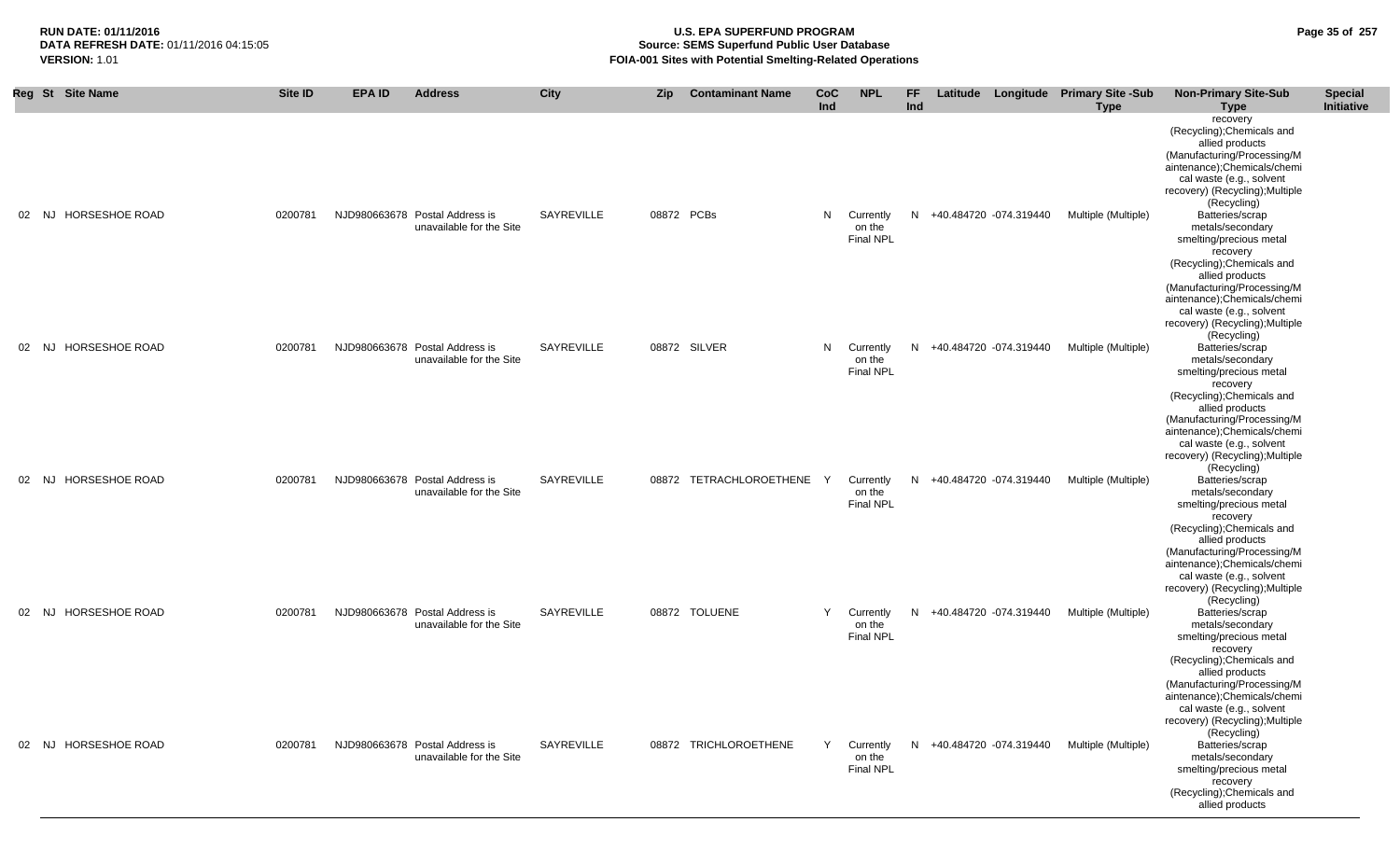# **RUN DATE: 01/11/2016 U.S. EPA SUPERFUND PROGRAM Page 36 of 257 Source: SEMS Superfund Public User Database VERSION:** 1.01 **FOIA-001 Sites with Potential Smelting-Related Operations**

|       | Reg St Site Name           | Site ID | <b>EPA ID</b> | <b>Address</b>                                             | City                | <b>Zip</b> | <b>Contaminant Name</b>                 | CoC<br>Ind | <b>NPL</b>                              | FF<br>Ind |                          | Latitude Longitude Primary Site -Sub<br><b>Type</b>                                                                         | <b>Non-Primary Site-Sub</b><br><b>Type</b>                                                                                                                                                                                                                              | <b>Special</b><br>Initiative |
|-------|----------------------------|---------|---------------|------------------------------------------------------------|---------------------|------------|-----------------------------------------|------------|-----------------------------------------|-----------|--------------------------|-----------------------------------------------------------------------------------------------------------------------------|-------------------------------------------------------------------------------------------------------------------------------------------------------------------------------------------------------------------------------------------------------------------------|------------------------------|
| 02 NJ | HORSESHOE ROAD             | 0200781 |               | NJD980663678 Postal Address is<br>unavailable for the Site | SAYREVILLE          |            | 08872 VINYL CHLORIDE                    | Y          | Currently<br>on the<br><b>Final NPL</b> |           | N +40.484720 -074.319440 | Multiple (Multiple)                                                                                                         | (Manufacturing/Processing/M<br>aintenance);Chemicals/chemi<br>cal waste (e.g., solvent<br>recovery) (Recycling); Multiple<br>(Recycling)<br>Batteries/scrap<br>metals/secondary<br>smelting/precious metal<br>recovery<br>(Recycling); Chemicals and<br>allied products |                              |
| 02 NJ | HORSESHOE ROAD             | 0200781 |               | NJD980663678 Postal Address is<br>unavailable for the Site | SAYREVILLE          | 08872 ZINC |                                         | N.         | Currently<br>on the<br>Final NPL        | N         | +40.484720 -074.319440   | Multiple (Multiple)                                                                                                         | (Manufacturing/Processing/M<br>aintenance);Chemicals/chemi<br>cal waste (e.g., solvent<br>recovery) (Recycling); Multiple<br>(Recycling)<br>Batteries/scrap<br>metals/secondary<br>smelting/precious metal<br>recovery<br>(Recycling); Chemicals and<br>allied products |                              |
| 02 NJ | HORSESHOE ROAD             | 0200781 |               | NJD980663678 Postal Address is<br>unavailable for the Site | SAYREVILLE          |            | 08872 cis-1,2-<br><b>DICHLOROETHENE</b> | Y          | Currently<br>on the<br><b>Final NPL</b> |           | N +40.484720 -074.319440 | Multiple (Multiple)                                                                                                         | (Manufacturing/Processing/M<br>aintenance);Chemicals/chemi<br>cal waste (e.g., solvent<br>recovery) (Recycling); Multiple<br>(Recycling)<br>Batteries/scrap<br>metals/secondary<br>smelting/precious metal<br>recovery<br>(Recycling); Chemicals and<br>allied products |                              |
|       | 02 NJ HUDSAR INC           | 0203775 |               | NJD002151538 373 SOUTH STREET                              | NEWARK              | 07105      |                                         |            | Not on<br>the NPL                       | N         |                          | Batteries/scrap<br>metals/secondary<br>smelting/precious metal<br>recovery<br>(Recycling); Primary<br>metals/mineral        | (Manufacturing/Processing/M<br>aintenance);Chemicals/chemi<br>cal waste (e.g., solvent<br>recovery) (Recycling); Multiple<br>(Recycling)                                                                                                                                |                              |
|       | 02 NJ INDUSTRIAL TUBE CORP | 0206541 |               | NJR000074286 297 VALLEY ROAD                               | <b>HILLSBOROUGH</b> |            | 08844 CUPRIC SULFATE                    |            | Not on<br>the NPL                       | N         |                          | processing<br>(Manufacturing/Processi<br>ng/Maintenance)<br>Primary metals/mineral<br>processing<br>(Manufacturing/Processi |                                                                                                                                                                                                                                                                         |                              |
|       | 02 PR JAYUYA DUMP          | 0204941 |               | PRC200400067 END OF STATE ROAD<br>539 (@RIO SALIENTE)      | JAYUYA              | 00664      |                                         |            | Not on<br>the NPL                       | N         |                          | ng/Maintenance)<br>Illegal disposal/open<br>dump (Waste<br>Management)                                                      | Batteries/scrap<br>metals/secondary<br>smelting/precious metal                                                                                                                                                                                                          |                              |
| 02    | JERSEY TYLER FOUNDRY<br>NJ | 0203818 |               | NJD000540070 46 ROSENHAYN<br>AVENUE                        | <b>BRIDGETON</b>    | 08302      |                                         |            | Not on<br>the NPL                       | N.        |                          | Primary metals/mineral<br>processing<br>(Manufacturing/Processi                                                             | recovery (Recycling)                                                                                                                                                                                                                                                    |                              |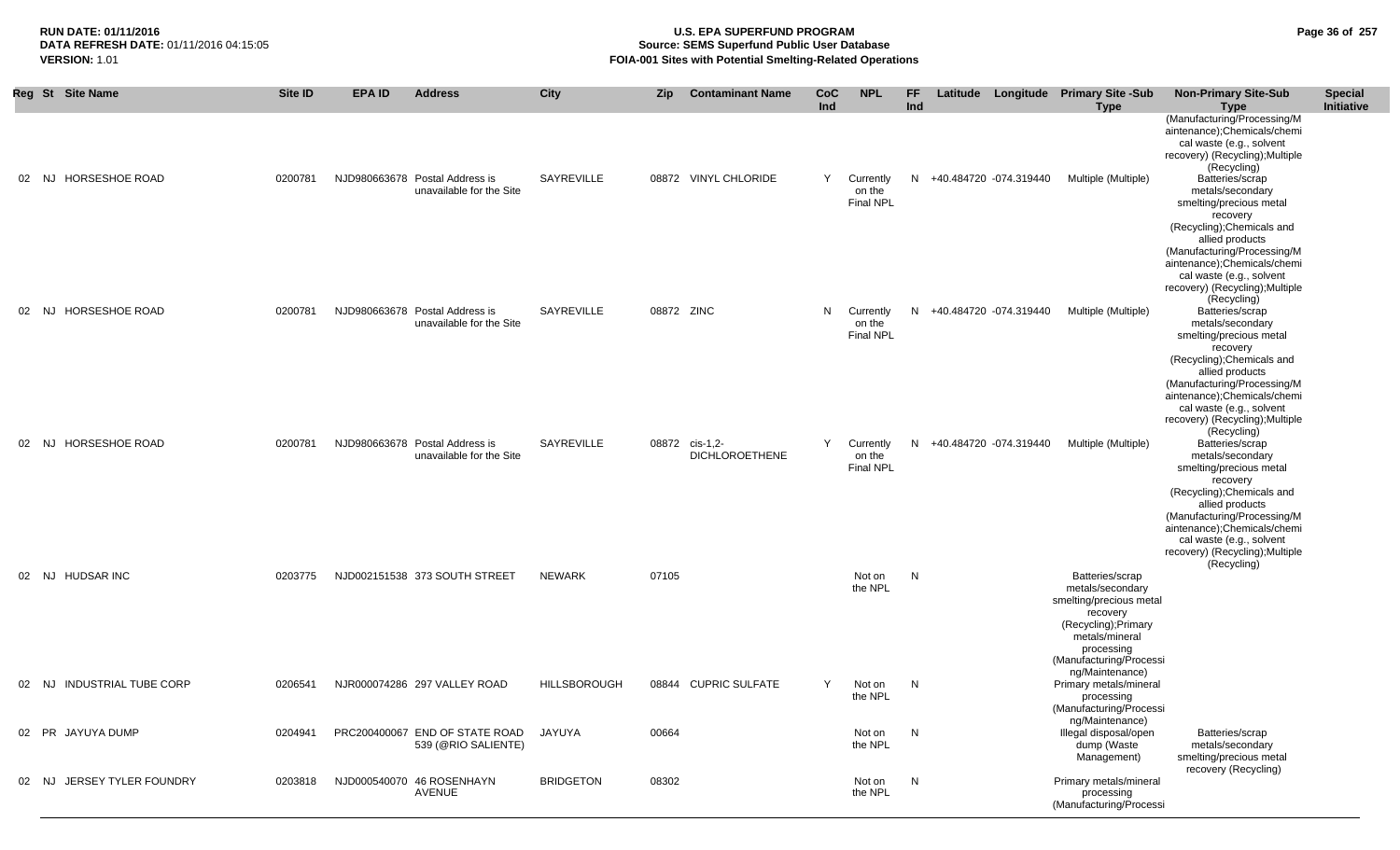## **RUN DATE: 01/11/2016 U.S. EPA SUPERFUND PROGRAM Page 37 of 257 Source: SEMS Superfund Public User Database VERSION:** 1.01 **FOIA-001 Sites with Potential Smelting-Related Operations**

|       | Reg St Site Name                 | Site ID | <b>EPA ID</b> | <b>Address</b>                                 | <b>City</b>      | Zip   | <b>Contaminant Name</b> | <b>CoC</b><br>Ind | <b>NPL</b>                              | FF<br>Ind |  | Latitude Longitude Primary Site -Sub<br><b>Type</b>                                                                            | <b>Non-Primary Site-Sub</b><br><b>Type</b> | <b>Special</b><br>Initiative               |
|-------|----------------------------------|---------|---------------|------------------------------------------------|------------------|-------|-------------------------|-------------------|-----------------------------------------|-----------|--|--------------------------------------------------------------------------------------------------------------------------------|--------------------------------------------|--------------------------------------------|
| 02 NJ | KEARNY SMELTING AND REFINING CO. | 0200236 |               | NJD002520401 936 HARRISON                      | <b>KEARNY</b>    | 07032 |                         |                   | Not on                                  | N         |  | ng/Maintenance)                                                                                                                |                                            |                                            |
|       | 02 NY KORNBLUM, SIDNEY           | 0206627 |               | <b>AVENUE</b><br>NYN000206627 394 JOHNSON AVE. | <b>BROOKLYN</b>  | 11206 |                         |                   | the NPL<br>Not on                       | N         |  | Metal                                                                                                                          |                                            | Unrecognized                               |
|       |                                  |         |               |                                                |                  |       |                         |                   | the NPL                                 |           |  | fabrication/finishing/coat<br>ing and allied industries<br>(Manufacturing/Processi<br>ng/Maintenance)                          |                                            | Smelter per 2001<br>Report                 |
|       | 02 NY LAKE ERIE SMELTING CORP.   | 0206590 |               | NYN000206590 29 SUPERIOR                       | <b>BUFFALO</b>   | 14204 |                         |                   | Not on<br>the NPL                       | N         |  | Metal<br>fabrication/finishing/coat<br>ing and allied industries<br>(Manufacturing/Processi<br>ng/Maintenance)                 |                                            | Unrecognized<br>Smelter per 2001<br>Report |
| 02 NY | <b>LENOX SMELTING</b>            | 0201938 |               | NYD980531586 68 JAY STREET                     | <b>BROOKLYN</b>  | 11201 |                         |                   | Not on<br>the NPL                       | N         |  |                                                                                                                                |                                            |                                            |
|       | 02 NY LITUNGSTEN CORP.           | 0202972 |               | NYD986882660 GARVIES POINT RD.                 | <b>GLEN COVE</b> |       | 11542 ARSENIC           | N                 | Currently<br>on the<br>Final NPL        |           |  | N +40.860920 -073.640770 Primary metals/mineral<br>processing<br>(Manufacturing/Processi                                       |                                            |                                            |
|       | 02 NY LITUNGSTEN CORP.           | 0202972 |               | NYD986882660 GARVIES POINT RD.                 | <b>GLEN COVE</b> |       | 11542 ASBESTOS          | N                 | Currently<br>on the<br><b>Final NPL</b> |           |  | ng/Maintenance)<br>N +40.860920 -073.640770 Primary metals/mineral<br>processing<br>(Manufacturing/Processi                    |                                            |                                            |
|       | 02 NY LITUNGSTEN CORP.           | 0202972 |               | NYD986882660 GARVIES POINT RD.                 | <b>GLEN COVE</b> |       | 11542 BARIUM            | N                 | Currently<br>on the<br><b>Final NPL</b> |           |  | ng/Maintenance)<br>N +40.860920 -073.640770 Primary metals/mineral<br>processing<br>(Manufacturing/Processi                    |                                            |                                            |
|       | 02 NY LITUNGSTEN CORP.           | 0202972 |               | NYD986882660 GARVIES POINT RD.                 | <b>GLEN COVE</b> |       | 11542 CADMIUM           | N                 | Currently<br>on the<br><b>Final NPL</b> |           |  | ng/Maintenance)<br>N +40.860920 -073.640770 Primary metals/mineral<br>processing<br>(Manufacturing/Processi                    |                                            |                                            |
|       | 02 NY LITUNGSTEN CORP.           | 0202972 |               | NYD986882660 GARVIES POINT RD.                 | <b>GLEN COVE</b> |       | 11542 CHROMIUM          | N                 | Currently<br>on the<br><b>Final NPL</b> | N.        |  | ng/Maintenance)<br>+40.860920 -073.640770 Primary metals/mineral<br>processing<br>(Manufacturing/Processi                      |                                            |                                            |
|       | 02 NY LITUNGSTEN CORP.           | 0202972 |               | NYD986882660 GARVIES POINT RD.                 | <b>GLEN COVE</b> |       | 11542 HYDROCHLORIC ACID | N                 | Currently<br>on the<br><b>Final NPL</b> |           |  | ng/Maintenance)<br>N +40.860920 -073.640770 Primary metals/mineral<br>processing<br>(Manufacturing/Processi<br>ng/Maintenance) |                                            |                                            |
|       | 02 NY LITUNGSTEN CORP.           | 0202972 |               | NYD986882660 GARVIES POINT RD.                 | <b>GLEN COVE</b> |       | 11542 LEAD              | N                 | Currently<br>on the<br><b>Final NPL</b> |           |  | N +40.860920 -073.640770 Primary metals/mineral<br>processing<br>(Manufacturing/Processi<br>ng/Maintenance)                    |                                            |                                            |
|       | 02 NY LITUNGSTEN CORP.           | 0202972 |               | NYD986882660 GARVIES POINT RD.                 | <b>GLEN COVE</b> |       | 11542 LEAD-210          | N                 | Currently<br>on the<br><b>Final NPL</b> |           |  | N +40.860920 -073.640770 Primary metals/mineral<br>processing<br>(Manufacturing/Processi<br>ng/Maintenance)                    |                                            |                                            |
|       | 02 NY LITUNGSTEN CORP.           | 0202972 |               | NYD986882660 GARVIES POINT RD.                 | <b>GLEN COVE</b> |       | 11542 MERCURY           | N                 | Currently<br>on the<br><b>Final NPL</b> |           |  | N +40.860920 -073.640770 Primary metals/mineral<br>processing<br>(Manufacturing/Processi<br>ng/Maintenance)                    |                                            |                                            |
|       | 02 NY LITUNGSTEN CORP.           | 0202972 |               | NYD986882660 GARVIES POINT RD.                 | <b>GLEN COVE</b> |       | 11542 PCBs              | N                 | Currently<br>on the<br>Final NPL        |           |  | N +40.860920 -073.640770 Primary metals/mineral<br>processing<br>(Manufacturing/Processi<br>ng/Maintenance)                    |                                            |                                            |
|       | 02 NY LITUNGSTEN CORP.           | 0202972 |               | NYD986882660 GARVIES POINT RD.                 | <b>GLEN COVE</b> |       | 11542 RADIONUCLIDES     | N                 | Currently<br>on the<br><b>Final NPL</b> |           |  | N +40.860920 -073.640770 Primary metals/mineral<br>processing<br>(Manufacturing/Processi                                       |                                            |                                            |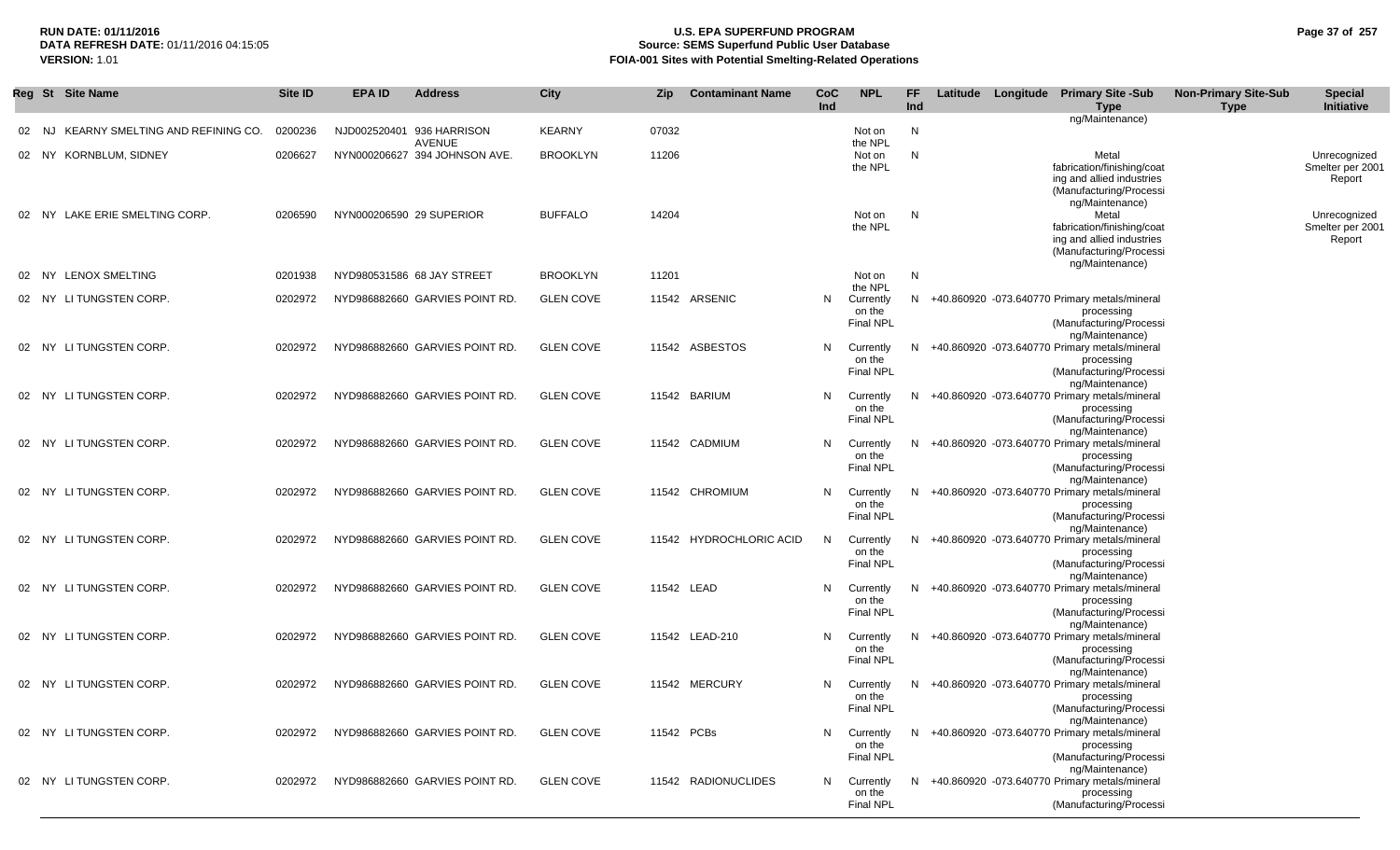## **RUN DATE: 01/11/2016 U.S. EPA SUPERFUND PROGRAM Page 38 of 257 Source: SEMS Superfund Public User Database VERSION:** 1.01 **FOIA-001 Sites with Potential Smelting-Related Operations**

| Reg St Site Name        | Site ID | <b>EPA ID</b> | <b>Address</b>                 | City             | Zip        | <b>Contaminant Name</b> | CoC<br><b>Ind</b> | <b>NPL</b>                              | FF.<br><b>Ind</b> |  | Latitude Longitude Primary Site -Sub<br><b>Type</b>                                                                                      | <b>Non-Primary Site-Sub</b><br><b>Type</b> | <b>Special</b><br>Initiative               |
|-------------------------|---------|---------------|--------------------------------|------------------|------------|-------------------------|-------------------|-----------------------------------------|-------------------|--|------------------------------------------------------------------------------------------------------------------------------------------|--------------------------------------------|--------------------------------------------|
| 02 NY LITUNGSTEN CORP.  | 0202972 |               | NYD986882660 GARVIES POINT RD. | <b>GLEN COVE</b> |            | 11542 RADIUM            | Y                 | Currently<br>on the<br><b>Final NPL</b> |                   |  | ng/Maintenance)<br>N +40.860920 -073.640770 Primary metals/mineral<br>processing<br>(Manufacturing/Processi                              |                                            |                                            |
| 02 NY LITUNGSTEN CORP.  | 0202972 |               | NYD986882660 GARVIES POINT RD. | <b>GLEN COVE</b> |            | 11542 RADIUM-226        | N                 | Currently<br>on the<br><b>Final NPL</b> |                   |  | ng/Maintenance)<br>N +40.860920 -073.640770 Primary metals/mineral<br>processing<br>(Manufacturing/Processi<br>ng/Maintenance)           |                                            |                                            |
| 02 NY LITUNGSTEN CORP.  | 0202972 |               | NYD986882660 GARVIES POINT RD. | <b>GLEN COVE</b> |            | 11542 RADIUM-228        | N                 | Currently<br>on the<br><b>Final NPL</b> |                   |  | N +40.860920 -073.640770 Primary metals/mineral<br>processing<br>(Manufacturing/Processi<br>ng/Maintenance)                              |                                            |                                            |
| 02 NY LITUNGSTEN CORP.  | 0202972 |               | NYD986882660 GARVIES POINT RD. | <b>GLEN COVE</b> |            | 11542 RESORCINOL        | N                 | Currently<br>on the<br>Final NPL        |                   |  | N +40.860920 -073.640770 Primary metals/mineral<br>processing<br>(Manufacturing/Processi<br>ng/Maintenance)                              |                                            |                                            |
| 02 NY LITUNGSTEN CORP.  | 0202972 |               | NYD986882660 GARVIES POINT RD. | <b>GLEN COVE</b> |            | 11542 SELENIUM          | N                 | Currently<br>on the<br><b>Final NPL</b> |                   |  | N +40.860920 -073.640770 Primary metals/mineral<br>processing<br>(Manufacturing/Processi<br>ng/Maintenance)                              |                                            |                                            |
| 02 NY LITUNGSTEN CORP.  | 0202972 |               | NYD986882660 GARVIES POINT RD. | <b>GLEN COVE</b> |            | 11542 SILVER            | N                 | Currently<br>on the<br><b>Final NPL</b> |                   |  | N +40.860920 -073.640770 Primary metals/mineral<br>processing<br>(Manufacturing/Processi<br>ng/Maintenance)                              |                                            |                                            |
| 02 NY LITUNGSTEN CORP.  | 0202972 |               | NYD986882660 GARVIES POINT RD. | <b>GLEN COVE</b> |            | 11542 THORIUM           | Y                 | Currently<br>on the<br><b>Final NPL</b> |                   |  | N +40.860920 -073.640770 Primary metals/mineral<br>processing<br>(Manufacturing/Processi<br>ng/Maintenance)                              |                                            |                                            |
| 02 NY LITUNGSTEN CORP.  | 0202972 |               | NYD986882660 GARVIES POINT RD. | <b>GLEN COVE</b> |            | 11542 THORIUM-228       | N                 | Currently<br>on the<br><b>Final NPL</b> |                   |  | N +40.860920 -073.640770 Primary metals/mineral<br>processing<br>(Manufacturing/Processi<br>ng/Maintenance)                              |                                            |                                            |
| 02 NY LITUNGSTEN CORP.  | 0202972 |               | NYD986882660 GARVIES POINT RD. | <b>GLEN COVE</b> |            | 11542 THORIUM-230       | N                 | Currently<br>on the<br><b>Final NPL</b> |                   |  | N +40.860920 -073.640770 Primary metals/mineral<br>processing<br>(Manufacturing/Processi<br>ng/Maintenance)                              |                                            |                                            |
| 02 NY LITUNGSTEN CORP.  | 0202972 |               | NYD986882660 GARVIES POINT RD. | <b>GLEN COVE</b> |            | 11542 THORIUM-232       | N                 | Currently<br>on the<br><b>Final NPL</b> |                   |  | N +40.860920 -073.640770 Primary metals/mineral<br>processing<br>(Manufacturing/Processi<br>ng/Maintenance)                              |                                            |                                            |
| 02 NY LITUNGSTEN CORP.  | 0202972 |               | NYD986882660 GARVIES POINT RD. | <b>GLEN COVE</b> |            | 11542 URANIUM-234       | N                 | Currently<br>on the<br><b>Final NPL</b> |                   |  | N +40.860920 -073.640770 Primary metals/mineral<br>processing<br>(Manufacturing/Processi                                                 |                                            |                                            |
| 02 NY LITUNGSTEN CORP.  | 0202972 |               | NYD986882660 GARVIES POINT RD. | <b>GLEN COVE</b> |            | 11542 URANIUM-235       | N                 | Currently<br>on the<br><b>Final NPL</b> |                   |  | ng/Maintenance)<br>N +40.860920 -073.640770 Primary metals/mineral<br>processing<br>(Manufacturing/Processi                              |                                            |                                            |
| 02 NY LITUNGSTEN CORP.  | 0202972 |               | NYD986882660 GARVIES POINT RD. | <b>GLEN COVE</b> |            | 11542 URANIUM-238       | N                 | on the<br><b>Final NPL</b>              |                   |  | ng/Maintenance)<br>Currently N +40.860920 -073.640770 Primary metals/mineral<br>processing<br>(Manufacturing/Processi<br>ng/Maintenance) |                                            |                                            |
| 02 NY LUMAN BEARING CO. | 0206591 |               | NYN000206591 197 LATHROP ST.   | <b>BUFFALO</b>   | 14212 LEAD |                         | Υ                 | Not on<br>the NPL                       | N                 |  | Metal<br>fabrication/finishing/coat<br>ing and allied industries<br>(Manufacturing/Processi<br>ng/Maintenance)                           |                                            | Unrecognized<br>Smelter per 2001<br>Report |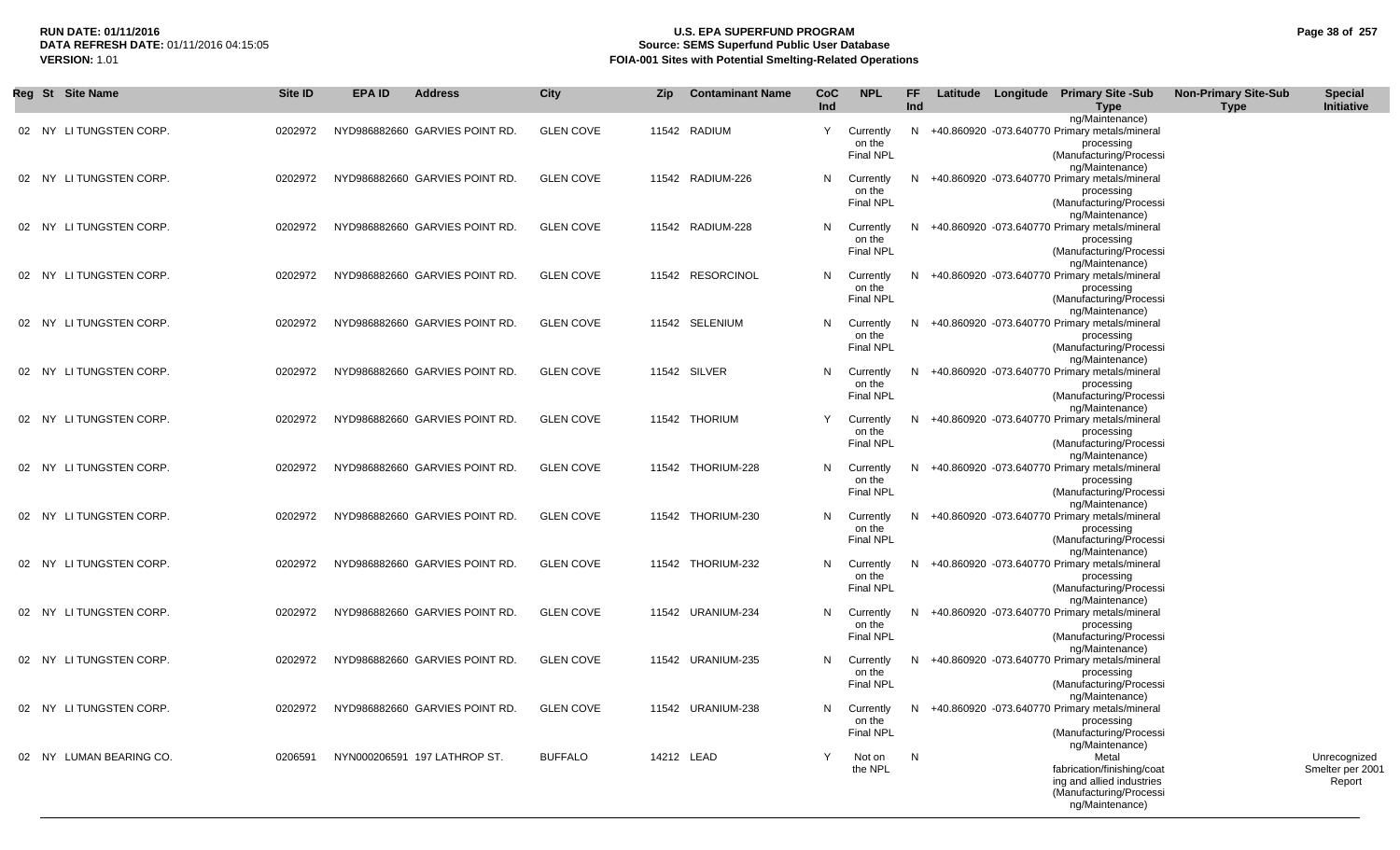## **RUN DATE: 01/11/2016 U.S. EPA SUPERFUND PROGRAM Page 39 of 257 Source: SEMS Superfund Public User Database VERSION:** 1.01 **FOIA-001 Sites with Potential Smelting-Related Operations**

|       | Reg St Site Name                                                                                              | Site ID | <b>EPA ID</b> | <b>Address</b>                                                                  | <b>City</b>                         | Zip   | <b>Contaminant Name</b>         | CoC<br>Ind | <b>NPL</b>                              | FF<br>Ind |                          | Latitude Longitude Primary Site -Sub<br><b>Type</b>                                                            | <b>Non-Primary Site-Sub</b><br><b>Type</b> | <b>Special</b><br>Initiative                                        |
|-------|---------------------------------------------------------------------------------------------------------------|---------|---------------|---------------------------------------------------------------------------------|-------------------------------------|-------|---------------------------------|------------|-----------------------------------------|-----------|--------------------------|----------------------------------------------------------------------------------------------------------------|--------------------------------------------|---------------------------------------------------------------------|
|       | 02 NY MERCURY REFINING, INC.                                                                                  | 0201552 |               | NYD048148175 26 RAILROAD AVE                                                    | <b>COLONIE</b>                      |       | 12205 AROCLOR-1260              | Y          | Currently<br>on the<br>Final NPL        |           | N +42.689710 -073.804160 | Batteries/scrap<br>metals/secondary<br>smelting/precious metal<br>recovery (Recycling)                         |                                            |                                                                     |
|       | 02 NY MERCURY REFINING, INC.                                                                                  | 0201552 |               | NYD048148175 26 RAILROAD AVE                                                    | <b>COLONIE</b>                      | 12205 | BENZO(K)FLUORANTHE<br><b>NE</b> | Y          | Currently<br>on the<br><b>Final NPL</b> |           | N +42.689710 -073.804160 | Batteries/scrap<br>metals/secondary<br>smelting/precious metal<br>recovery (Recycling)                         |                                            |                                                                     |
|       | 02 NY MERCURY REFINING, INC.                                                                                  | 0201552 |               | NYD048148175 26 RAILROAD AVE                                                    | <b>COLONIE</b>                      |       | 12205 BENZO[A]PYRENE            | Y          | Currently<br>on the<br><b>Final NPL</b> |           | N +42.689710 -073.804160 | Batteries/scrap<br>metals/secondary<br>smelting/precious metal<br>recovery (Recycling)                         |                                            |                                                                     |
|       | 02 NY MERCURY REFINING, INC.                                                                                  | 0201552 |               | NYD048148175 26 RAILROAD AVE                                                    | <b>COLONIE</b>                      |       | 12205 MERCURY                   | Y          | Currently<br>on the<br><b>Final NPL</b> |           | N +42.689710 -073.804160 | Batteries/scrap<br>metals/secondary<br>smelting/precious metal<br>recovery (Recycling)                         |                                            |                                                                     |
|       | 02 NY MERCURY REFINING, INC.                                                                                  | 0201552 |               | NYD048148175 26 RAILROAD AVE                                                    | <b>COLONIE</b>                      |       | 12205 METHYL MERCURY            | Y          | Currently<br>on the<br><b>Final NPL</b> |           | N +42.689710 -073.804160 | Batteries/scrap<br>metals/secondary<br>smelting/precious metal<br>recovery (Recycling)                         |                                            |                                                                     |
| 02    | NY MERCURY REFINING, INC.                                                                                     | 0201552 |               | NYD048148175 26 RAILROAD AVE                                                    | <b>COLONIE</b>                      |       | 12205 TOTAL PAHS                | Y          | Currently<br>on the<br>Final NPL        | N.        | +42.689710 -073.804160   | Batteries/scrap<br>metals/secondary<br>smelting/precious metal<br>recovery (Recycling)                         |                                            |                                                                     |
| 02    | NY MERCURY REFINING, INC.                                                                                     | 0201552 |               | NYD048148175 26 RAILROAD AVE                                                    | <b>COLONIE</b>                      |       | 12205 VANADIUM                  | Y          | Currently<br>on the<br><b>Final NPL</b> |           | N +42.689710 -073.804160 | Batteries/scrap<br>metals/secondary<br>smelting/precious metal<br>recovery (Recycling)                         |                                            |                                                                     |
|       | 02 PR METALES RAMOS                                                                                           | 0204377 |               | PRN000204377 STATE ROAD 103. KM<br>2.3                                          | CABO ROJO                           | 00623 |                                 |            | Not on<br>the NPL                       | N         |                          | Batteries/scrap<br>metals/secondary<br>smelting/precious metal<br>recovery (Recycling)                         |                                            |                                                                     |
| 02    | NJ METALS DISINTEGRATING CO.                                                                                  | 0206564 |               | NJN000206564 MORRIS AVENUE<br><b>ACTUAL ADDRESS 901</b><br><b>LEHIGH AVENUE</b> | UNION TWP                           | 07083 |                                 |            | Not on<br>the NPL                       | N         |                          | Primary metals/mineral<br>processing<br>(Manufacturing/Processi<br>ng/Maintenance)                             |                                            | Smelting<br>Activities, Unrecog<br>nized Smelter per<br>2001 Report |
|       | 02 NJ METALS DISINTERGRATING, INC.                                                                            | 0206566 |               | NJN000206566 271 GROVE AVENUE                                                   | <b>VERONA</b>                       | 07044 |                                 |            | Not on<br>the NPL                       | N,        |                          | Primary metals/mineral<br>processing<br>(Manufacturing/Processi<br>ng/Maintenance)                             |                                            | Smelting<br>Activities, Unrecog<br>nized Smelter per<br>2001 Report |
| 02 NY | NEO SMELTING AND REFINING                                                                                     | 0206646 |               | NYN000206646 150-40 11TH AVE                                                    | <b>WHITESTONE</b>                   | 11357 |                                 |            | Not on<br>the NPL                       | N,        |                          | Batteries/scrap<br>metals/secondary<br>smelting/precious metal<br>recovery (Recycling)                         |                                            | Unrecognized<br>Smelter per 2001<br>Report                          |
|       | 02 NY NEW YORK SOLDER CO.                                                                                     | 0206633 |               | NYN000206633 684, 690 E. 133RD ST.                                              | <b>BRONX</b>                        | 10454 |                                 |            | Not on<br>the NPL                       | N         |                          | Metal<br>fabrication/finishing/coat<br>ing and allied industries<br>(Manufacturing/Processi                    |                                            | Unrecognized<br>Smelter per 2001<br>Report                          |
|       | 02 NY NIAGARA FALLS SMELTING &<br><b>REFINING DIV. OF CONTINENTAL</b><br><b>COPPER &amp; STEEL INDUSTRIES</b> | 0206592 |               | NYN000206592 2200-8 ELMWOOD AVE. BUFFALO                                        |                                     | 14216 |                                 |            | Not on N<br>the NPL                     |           |                          | ng/Maintenance)<br>Metal<br>fabrication/finishing/coat<br>ing and allied industries<br>(Manufacturing/Processi |                                            | Unrecognized<br>Smelter per 2001<br>Report                          |
|       | 02 NJ NL INDUSTRIES                                                                                           | 0200390 |               | NJD061843249 PENNS GROVE-<br>PEDRICKTOWN ROAD                                   | <b>PEDRICKTOWN</b><br>(OLDMANS TOWN |       | 08067 1,1-DICHLOROETHANE        | Y          | Currently<br>on the<br>Final NPL        |           | N +39.758060 -075.424710 | ng/Maintenance)<br>Batteries/scrap<br>metals/secondary<br>smelting/precious metal<br>recovery (Recycling)      |                                            |                                                                     |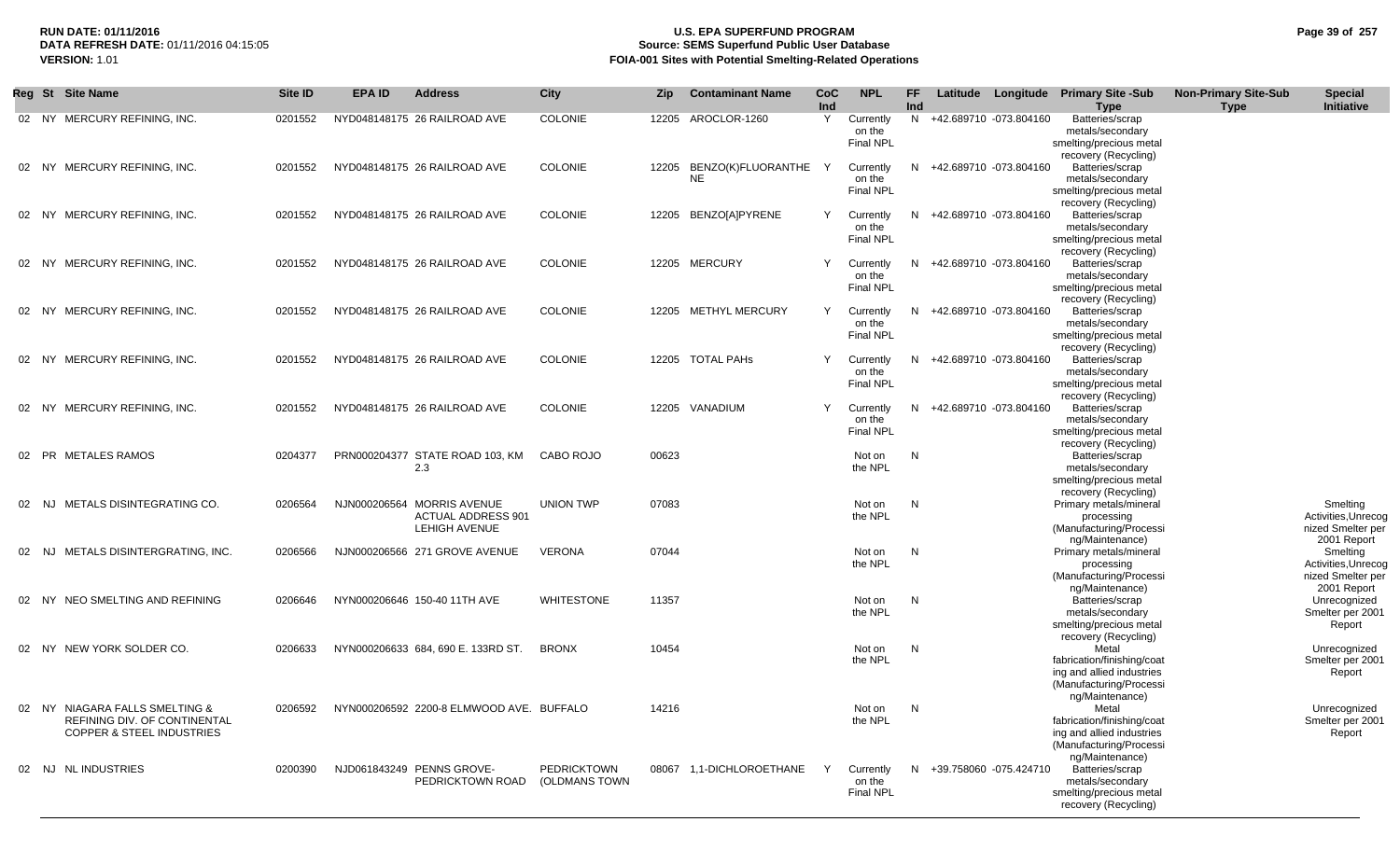## **RUN DATE: 01/11/2016 U.S. EPA SUPERFUND PROGRAM Page 40 of 257 Source: SEMS Superfund Public User Database VERSION:** 1.01 **FOIA-001 Sites with Potential Smelting-Related Operations**

|       | Reg St Site Name     | Site ID | <b>EPA ID</b> | <b>Address</b>                                              | <b>City</b>                         | <b>Zip</b> | <b>Contaminant Name</b>           | CoC<br>Ind | <b>NPL</b>                              | FF.<br><b>Ind</b> |                          | Latitude Longitude Primary Site -Sub<br><b>Type</b>                                    | <b>Non-Primary Site-Sub</b><br><b>Type</b> | <b>Special</b><br>Initiative |
|-------|----------------------|---------|---------------|-------------------------------------------------------------|-------------------------------------|------------|-----------------------------------|------------|-----------------------------------------|-------------------|--------------------------|----------------------------------------------------------------------------------------|--------------------------------------------|------------------------------|
|       | 02 NJ NL INDUSTRIES  | 0200390 |               | NJD061843249 PENNS GROVE-<br>PEDRICKTOWN ROAD               | <b>PEDRICKTOWN</b><br>(OLDMANS TOWN | 08067      | $1,1-$<br><b>DICHLOROETHYLENE</b> | Y          | Currently<br>on the<br>Final NPL        | N.                | +39.758060 -075.424710   | Batteries/scrap<br>metals/secondary<br>smelting/precious metal<br>recovery (Recycling) |                                            |                              |
|       | 02 NJ NL INDUSTRIES  | 0200390 |               | NJD061843249 PENNS GROVE-<br>PEDRICKTOWN ROAD               | <b>PEDRICKTOWN</b><br>(OLDMANS TOWN | 08067      | ALUMINUM (FUME OR<br>DUST)        | N          | Currently<br>on the<br><b>Final NPL</b> | N                 | +39.758060 -075.424710   | Batteries/scrap<br>metals/secondary<br>smelting/precious metal<br>recovery (Recycling) |                                            |                              |
| 02 NJ | NL INDUSTRIES        | 0200390 |               | NJD061843249 PENNS GROVE-<br>PEDRICKTOWN ROAD               | <b>PEDRICKTOWN</b><br>(OLDMANS TOWN | 08067      | ANTIMONY                          | Y          | Currently<br>on the<br><b>Final NPL</b> | N                 | +39.758060 -075.424710   | Batteries/scrap<br>metals/secondary<br>smelting/precious metal<br>recovery (Recycling) |                                            |                              |
| 02 NJ | NL INDUSTRIES        | 0200390 |               | NJD061843249 PENNS GROVE-<br>PEDRICKTOWN ROAD               | <b>PEDRICKTOWN</b><br>(OLDMANS TOWN |            | 08067 ANTIMONY                    | N          | Currently<br>on the<br><b>Final NPL</b> |                   | +39.758060 -075.424710   | Batteries/scrap<br>metals/secondary<br>smelting/precious metal                         |                                            |                              |
| 02 NJ | <b>NL INDUSTRIES</b> | 0200390 |               | NJD061843249 PENNS GROVE-<br>PEDRICKTOWN ROAD               | <b>PEDRICKTOWN</b><br>(OLDMANS TOWN |            | 08067 ARSENIC                     | Y          | Currently<br>on the<br><b>Final NPL</b> | N.                | +39.758060 -075.424710   | recovery (Recycling)<br>Batteries/scrap<br>metals/secondary<br>smelting/precious metal |                                            |                              |
| 02 NJ | <b>NL INDUSTRIES</b> | 0200390 |               | NJD061843249 PENNS GROVE-<br>PEDRICKTOWN ROAD               | <b>PEDRICKTOWN</b><br>(OLDMANS TOWN | 08067      | ASBESTOS                          | N          | Currently<br>on the<br><b>Final NPL</b> | N                 | +39.758060 -075.424710   | recovery (Recycling)<br>Batteries/scrap<br>metals/secondary<br>smelting/precious metal |                                            |                              |
| 02 NJ | <b>NL INDUSTRIES</b> | 0200390 |               | NJD061843249 PENNS GROVE-<br>PEDRICKTOWN ROAD               | <b>PEDRICKTOWN</b><br>(OLDMANS TOWN | 08067      | BERYLLIUM                         | Y          | Currently<br>on the<br><b>Final NPL</b> | N.                | +39.758060 -075.424710   | recovery (Recycling)<br>Batteries/scrap<br>metals/secondary<br>smelting/precious metal |                                            |                              |
| 02 NJ | <b>NL INDUSTRIES</b> | 0200390 |               | NJD061843249 PENNS GROVE-<br>PEDRICKTOWN ROAD               | <b>PEDRICKTOWN</b><br>(OLDMANS TOWN | 08067      | CADMIUM                           | N          | Currently<br>on the<br><b>Final NPL</b> | N                 | +39.758060 -075.424710   | recovery (Recycling)<br>Batteries/scrap<br>metals/secondary<br>smelting/precious metal |                                            |                              |
| 02 NJ | <b>NL INDUSTRIES</b> | 0200390 |               | NJD061843249 PENNS GROVE-<br>PEDRICKTOWN ROAD               | <b>PEDRICKTOWN</b><br>(OLDMANS TOWN |            | 08067 CADMIUM                     | Y          | Currently<br>on the<br><b>Final NPL</b> | N.                | +39.758060 -075.424710   | recovery (Recycling)<br>Batteries/scrap<br>metals/secondary<br>smelting/precious metal |                                            |                              |
| 02 NJ | <b>NL INDUSTRIES</b> | 0200390 |               | NJD061843249 PENNS GROVE-<br>PEDRICKTOWN ROAD               | <b>PEDRICKTOWN</b><br>(OLDMANS TOWN | 08067      | CHROMIUM                          | Y          | Currently<br>on the<br><b>Final NPL</b> | N                 | +39.758060 -075.424710   | recovery (Recycling)<br>Batteries/scrap<br>metals/secondary<br>smelting/precious metal |                                            |                              |
| 02 NJ | <b>NL INDUSTRIES</b> | 0200390 |               | NJD061843249 PENNS GROVE-<br>PEDRICKTOWN ROAD               | <b>PEDRICKTOWN</b><br>(OLDMANS TOWN | 08067      | <b>COPPER</b>                     | N          | Currently<br>on the<br><b>Final NPL</b> |                   | +39.758060 -075.424710   | recovery (Recycling)<br>Batteries/scrap<br>metals/secondary<br>smelting/precious metal |                                            |                              |
| 02 NJ | <b>NL INDUSTRIES</b> | 0200390 |               | NJD061843249 PENNS GROVE-<br>PEDRICKTOWN ROAD               | <b>PEDRICKTOWN</b><br>(OLDMANS TOWN | 08067      | <b>COPPER</b>                     | Y          | Currently<br>on the<br><b>Final NPL</b> | N.                | +39.758060 -075.424710   | recovery (Recycling)<br>Batteries/scrap<br>metals/secondary<br>smelting/precious metal |                                            |                              |
|       | 02 NJ NL INDUSTRIES  | 0200390 |               | NJD061843249 PENNS GROVE-<br>PEDRICKTOWN ROAD (OLDMANS TOWN | <b>PEDRICKTOWN</b>                  |            | 08067 FERROUS SULFATE             | N          | Currently<br>on the<br>Final NPL        | N                 | +39.758060 -075.424710   | recovery (Recycling)<br>Batteries/scrap<br>metals/secondary<br>smelting/precious metal |                                            |                              |
|       | 02 NJ NL INDUSTRIES  | 0200390 |               | NJD061843249 PENNS GROVE-<br>PEDRICKTOWN ROAD               | <b>PEDRICKTOWN</b><br>(OLDMANS TOWN |            | 08067 INORGANICS                  | N          | Currently<br>on the<br>Final NPL        |                   | N +39.758060 -075.424710 | recovery (Recycling)<br>Batteries/scrap<br>metals/secondary<br>smelting/precious metal |                                            |                              |
|       | 02 NJ NL INDUSTRIES  | 0200390 |               | NJD061843249 PENNS GROVE-<br>PEDRICKTOWN ROAD               | <b>PEDRICKTOWN</b><br>(OLDMANS TOWN |            | 08067 IRON                        | Y          | Currently<br>on the                     | N.                | +39.758060 -075.424710   | recovery (Recycling)<br>Batteries/scrap<br>metals/secondary                            |                                            |                              |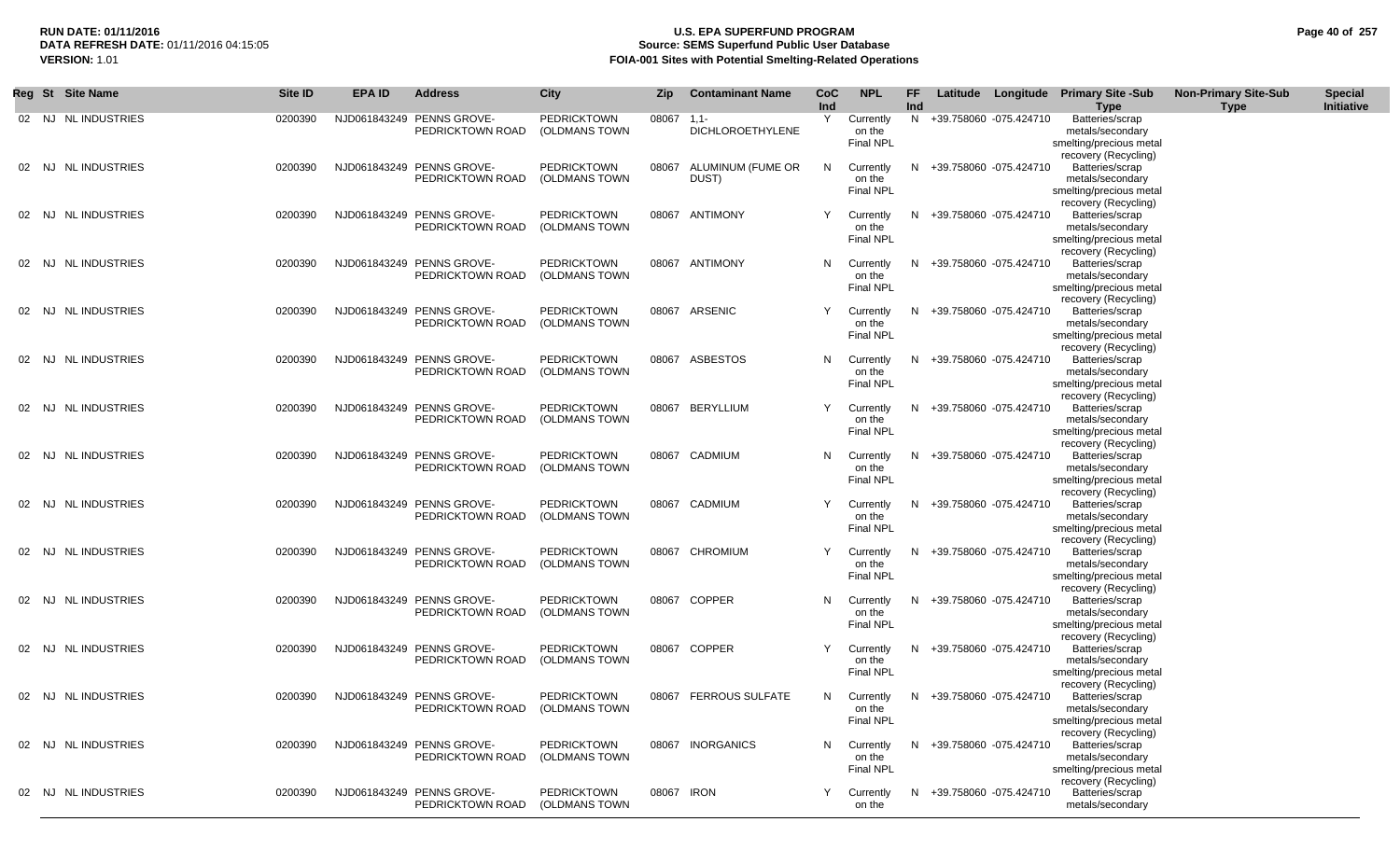## **RUN DATE: 01/11/2016 U.S. EPA SUPERFUND PROGRAM Page 41 of 257 Source: SEMS Superfund Public User Database VERSION:** 1.01 **FOIA-001 Sites with Potential Smelting-Related Operations**

|  | Reg St Site Name    | Site ID | <b>EPA ID</b> | <b>Address</b>                                | City                                | <b>Zip</b> | <b>Contaminant Name</b>              | CoC<br>Ind | <b>NPL</b>                 | FF<br>Ind |                          | Latitude Longitude Primary Site -Sub<br><b>Type</b> | <b>Non-Primary Site-Sub</b><br><b>Type</b> | <b>Special</b><br>Initiative |
|--|---------------------|---------|---------------|-----------------------------------------------|-------------------------------------|------------|--------------------------------------|------------|----------------------------|-----------|--------------------------|-----------------------------------------------------|--------------------------------------------|------------------------------|
|  |                     |         |               |                                               |                                     |            |                                      |            | Final NPL                  |           |                          | smelting/precious metal<br>recovery (Recycling)     |                                            |                              |
|  | 02 NJ NL INDUSTRIES | 0200390 |               | NJD061843249 PENNS GROVE-                     | <b>PEDRICKTOWN</b>                  | 08067 LEAD |                                      | Y          | Currently                  | N.        | +39.758060 -075.424710   | Batteries/scrap                                     |                                            |                              |
|  |                     |         |               | PEDRICKTOWN ROAD                              | (OLDMANS TOWN                       |            |                                      |            | on the<br>Final NPL        |           |                          | metals/secondary<br>smelting/precious metal         |                                            |                              |
|  |                     |         |               |                                               |                                     |            |                                      |            |                            |           |                          | recovery (Recycling)                                |                                            |                              |
|  | 02 NJ NL INDUSTRIES | 0200390 |               | NJD061843249 PENNS GROVE-<br>PEDRICKTOWN ROAD | <b>PEDRICKTOWN</b><br>(OLDMANS TOWN | 08067 LEAD |                                      | N          | Currently<br>on the        |           | N +39.758060 -075.424710 | Batteries/scrap<br>metals/secondary                 |                                            |                              |
|  |                     |         |               |                                               |                                     |            |                                      |            | <b>Final NPL</b>           |           |                          | smelting/precious metal                             |                                            |                              |
|  | 02 NJ NL INDUSTRIES |         |               | NJD061843249 PENNS GROVE-                     | <b>PEDRICKTOWN</b>                  |            | 08067 METALS                         |            |                            |           |                          | recovery (Recycling)<br>Batteries/scrap             |                                            |                              |
|  |                     | 0200390 |               | PEDRICKTOWN ROAD                              | (OLDMANS TOWN                       |            |                                      | N          | Currently<br>on the        |           | N +39.758060 -075.424710 | metals/secondary                                    |                                            |                              |
|  |                     |         |               |                                               |                                     |            |                                      |            | Final NPL                  |           |                          | smelting/precious metal                             |                                            |                              |
|  | 02 NJ NL INDUSTRIES | 0200390 |               | NJD061843249 PENNS GROVE-                     | <b>PEDRICKTOWN</b>                  |            | 08067 NICKEL                         | Y          | Currently                  |           | N +39.758060 -075.424710 | recovery (Recycling)<br>Batteries/scrap             |                                            |                              |
|  |                     |         |               | PEDRICKTOWN ROAD                              | (OLDMANS TOWN                       |            |                                      |            | on the                     |           |                          | metals/secondary                                    |                                            |                              |
|  |                     |         |               |                                               |                                     |            |                                      |            | <b>Final NPL</b>           |           |                          | smelting/precious metal<br>recovery (Recycling)     |                                            |                              |
|  | 02 NJ NL INDUSTRIES | 0200390 |               | NJD061843249 PENNS GROVE-                     | <b>PEDRICKTOWN</b>                  | 08067 PAH  |                                      | N          | Currently                  |           | N +39.758060 -075.424710 | Batteries/scrap                                     |                                            |                              |
|  |                     |         |               | PEDRICKTOWN ROAD                              | (OLDMANS TOWN                       |            |                                      |            | on the<br><b>Final NPL</b> |           |                          | metals/secondary<br>smelting/precious metal         |                                            |                              |
|  |                     |         |               |                                               |                                     |            |                                      |            |                            |           |                          | recovery (Recycling)                                |                                            |                              |
|  | 02 NJ NLINDUSTRIES  | 0200390 |               | NJD061843249 PENNS GROVE-<br>PEDRICKTOWN ROAD | <b>PEDRICKTOWN</b><br>(OLDMANS TOWN |            | 08067 POTASSIUM<br><b>HYDROXIDE</b>  | N.         | Currently<br>on the        |           | N +39.758060 -075.424710 | Batteries/scrap<br>metals/secondary                 |                                            |                              |
|  |                     |         |               |                                               |                                     |            |                                      |            | <b>Final NPL</b>           |           |                          | smelting/precious metal                             |                                            |                              |
|  | 02 NJ NL INDUSTRIES | 0200390 |               | NJD061843249 PENNS GROVE-                     | <b>PEDRICKTOWN</b>                  |            | 08067 RADIOACTIVE                    | N.         | Currently                  |           | N +39.758060 -075.424710 | recovery (Recycling)<br>Batteries/scrap             |                                            |                              |
|  |                     |         |               | PEDRICKTOWN ROAD                              | (OLDMANS TOWN                       |            |                                      |            | on the                     |           |                          | metals/secondary                                    |                                            |                              |
|  |                     |         |               |                                               |                                     |            |                                      |            | <b>Final NPL</b>           |           |                          | smelting/precious metal<br>recovery (Recycling)     |                                            |                              |
|  | 02 NJ NL INDUSTRIES | 0200390 |               | NJD061843249 PENNS GROVE-                     | <b>PEDRICKTOWN</b>                  |            | 08067 SELENIUM                       | N          | Currently                  |           | N +39.758060 -075.424710 | Batteries/scrap                                     |                                            |                              |
|  |                     |         |               | PEDRICKTOWN ROAD                              | (OLDMANS TOWN                       |            |                                      |            | on the<br><b>Final NPL</b> |           |                          | metals/secondary                                    |                                            |                              |
|  |                     |         |               |                                               |                                     |            |                                      |            |                            |           |                          | smelting/precious metal<br>recovery (Recycling)     |                                            |                              |
|  | 02 NJ NLINDUSTRIES  | 0200390 |               | NJD061843249 PENNS GROVE-                     | <b>PEDRICKTOWN</b>                  |            | 08067 SODIUM                         | N.         | Currently                  |           | N +39.758060 -075.424710 | Batteries/scrap                                     |                                            |                              |
|  |                     |         |               | PEDRICKTOWN ROAD                              | (OLDMANS TOWN                       |            |                                      |            | on the<br><b>Final NPL</b> |           |                          | metals/secondary<br>smelting/precious metal         |                                            |                              |
|  | 02 NJ NLINDUSTRIES  |         |               |                                               |                                     |            |                                      |            |                            |           |                          | recovery (Recycling)                                |                                            |                              |
|  |                     | 0200390 |               | NJD061843249 PENNS GROVE-<br>PEDRICKTOWN ROAD | <b>PEDRICKTOWN</b><br>(OLDMANS TOWN |            | 08067 SODIUM HYDROXIDE               | N          | Currently<br>on the        |           | N +39.758060 -075.424710 | Batteries/scrap<br>metals/secondary                 |                                            |                              |
|  |                     |         |               |                                               |                                     |            |                                      |            | <b>Final NPL</b>           |           |                          | smelting/precious metal                             |                                            |                              |
|  | 02 NJ NL INDUSTRIES | 0200390 |               | NJD061843249 PENNS GROVE-                     | <b>PEDRICKTOWN</b>                  |            | 08067 SODIUM NITRITE                 |            | N Currently                |           | N +39.758060 -075.424710 | recovery (Recycling)<br>Batteries/scrap             |                                            |                              |
|  |                     |         |               | PEDRICKTOWN ROAD                              | (OLDMANS TOWN                       |            |                                      |            | on the                     |           |                          | metals/secondary                                    |                                            |                              |
|  |                     |         |               |                                               |                                     |            |                                      |            | <b>Final NPL</b>           |           |                          | smelting/precious metal<br>recovery (Recycling)     |                                            |                              |
|  | 02 NJ NL INDUSTRIES | 0200390 |               | NJD061843249 PENNS GROVE-                     | <b>PEDRICKTOWN</b>                  |            | 08067 SULFUR                         | N.         | Currently                  |           | N +39.758060 -075.424710 | Batteries/scrap                                     |                                            |                              |
|  |                     |         |               | PEDRICKTOWN ROAD                              | (OLDMANS TOWN                       |            |                                      |            | on the<br><b>Final NPL</b> |           |                          | metals/secondary<br>smelting/precious metal         |                                            |                              |
|  |                     |         |               |                                               |                                     |            |                                      |            |                            |           |                          | recovery (Recycling)                                |                                            |                              |
|  | 02 NJ NL INDUSTRIES | 0200390 |               | NJD061843249 PENNS GROVE-<br>PEDRICKTOWN ROAD | <b>PEDRICKTOWN</b><br>(OLDMANS TOWN |            | 08067 TETRACHLOROETHYLE<br><b>NE</b> | Y          | Currently<br>on the        |           | N +39.758060 -075.424710 | Batteries/scrap<br>metals/secondary                 |                                            |                              |
|  |                     |         |               |                                               |                                     |            |                                      |            | <b>Final NPL</b>           |           |                          | smelting/precious metal                             |                                            |                              |
|  | 02 NJ NL INDUSTRIES | 0200390 |               | NJD061843249 PENNS GROVE-                     | <b>PEDRICKTOWN</b>                  |            | 08067 VINYL CHLORIDE                 | Y          | Currently                  |           | N +39.758060 -075.424710 | recovery (Recycling)<br>Batteries/scrap             |                                            |                              |
|  |                     |         |               | PEDRICKTOWN ROAD                              | (OLDMANS TOWN                       |            |                                      |            | on the                     |           |                          | metals/secondary                                    |                                            |                              |
|  |                     |         |               |                                               |                                     |            |                                      |            | <b>Final NPL</b>           |           |                          | smelting/precious metal<br>recovery (Recycling)     |                                            |                              |
|  |                     |         |               |                                               |                                     |            |                                      |            |                            |           |                          |                                                     |                                            |                              |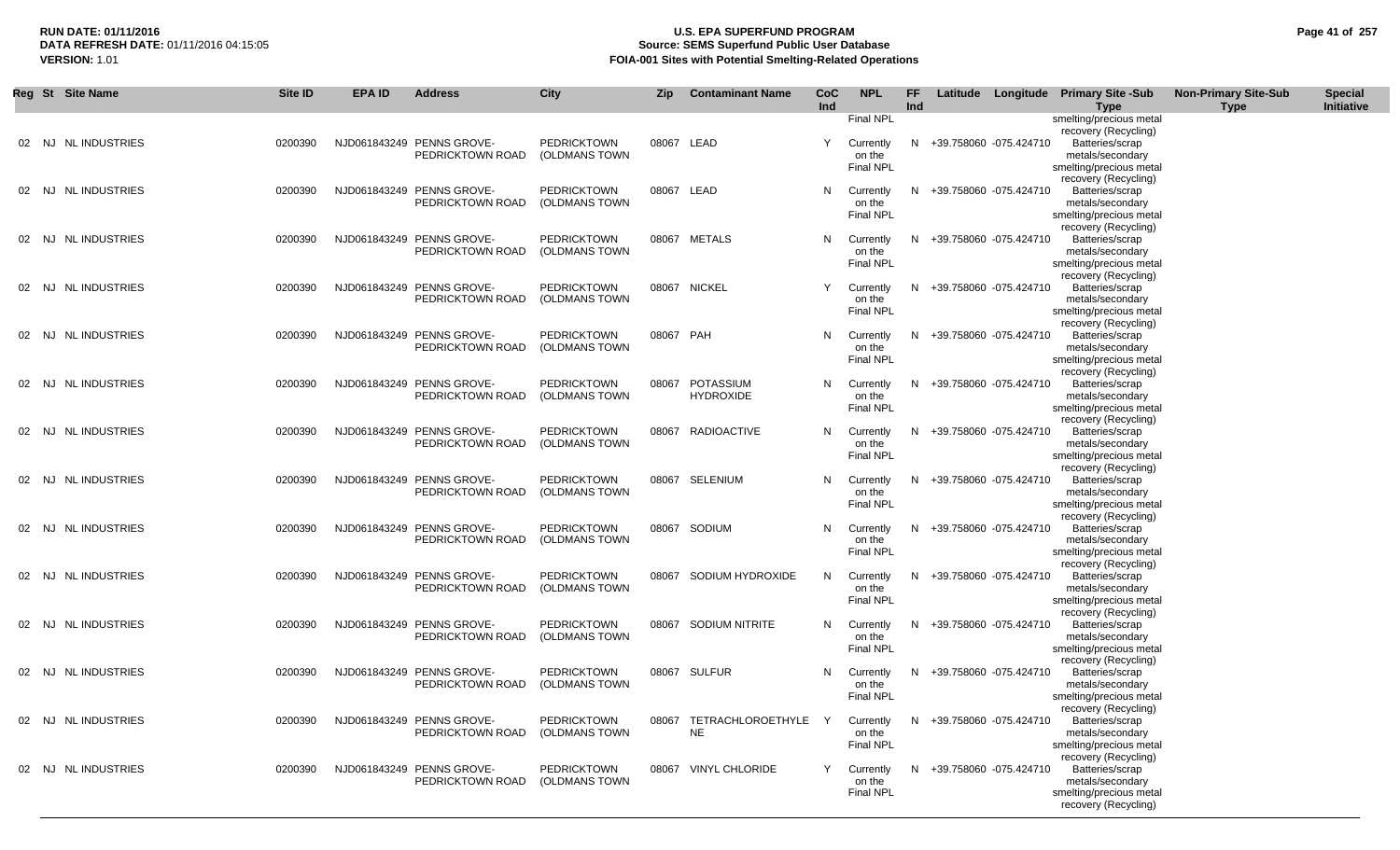## **RUN DATE: 01/11/2016 U.S. EPA SUPERFUND PROGRAM Page 42 of 257 Source: SEMS Superfund Public User Database VERSION:** 1.01 **FOIA-001 Sites with Potential Smelting-Related Operations**

|    |       | Reg St Site Name                                 | Site ID | <b>EPA ID</b>           | <b>Address</b>                                                      | <b>City</b>                         | <b>Zip</b> | <b>Contaminant Name</b> | <b>CoC</b><br>Ind | <b>NPL</b>                              | FF.<br>Ind |                          | Latitude Longitude Primary Site -Sub<br><b>Type</b>                                                            | <b>Non-Primary Site-Sub</b><br><b>Type</b>                                                                                                                                                                                                   | <b>Special</b><br>Initiative                                        |
|----|-------|--------------------------------------------------|---------|-------------------------|---------------------------------------------------------------------|-------------------------------------|------------|-------------------------|-------------------|-----------------------------------------|------------|--------------------------|----------------------------------------------------------------------------------------------------------------|----------------------------------------------------------------------------------------------------------------------------------------------------------------------------------------------------------------------------------------------|---------------------------------------------------------------------|
|    |       | 02 NJ NL INDUSTRIES                              | 0200390 |                         | NJD061843249 PENNS GROVE-<br>PEDRICKTOWN ROAD                       | <b>PEDRICKTOWN</b><br>(OLDMANS TOWN | 08067 VOC  |                         | N                 | Currently<br>on the<br><b>Final NPL</b> |            | N +39.758060 -075.424710 | Batteries/scrap<br>metals/secondary<br>smelting/precious metal<br>recovery (Recycling)                         |                                                                                                                                                                                                                                              |                                                                     |
|    |       | 02 NJ NL INDUSTRIES                              | 0200390 |                         | NJD061843249 PENNS GROVE-<br>PEDRICKTOWN ROAD                       | <b>PEDRICKTOWN</b><br>(OLDMANS TOWN |            | 08067 WHITE PHOSPHORUS  | N                 | Currently<br>on the<br><b>Final NPL</b> |            | N +39.758060 -075.424710 | Batteries/scrap<br>metals/secondary<br>smelting/precious metal<br>recovery (Recycling)                         |                                                                                                                                                                                                                                              |                                                                     |
|    |       | 02 NJ NL INDUSTRIES                              | 0200390 |                         | NJD061843249 PENNS GROVE-<br>PEDRICKTOWN ROAD                       | <b>PEDRICKTOWN</b><br>(OLDMANS TOWN | 08067 ZINC |                         | Y                 | Currently<br>on the<br><b>Final NPL</b> |            | N +39.758060 -075.424710 | Batteries/scrap<br>metals/secondary<br>smelting/precious metal<br>recovery (Recycling)                         |                                                                                                                                                                                                                                              |                                                                     |
|    |       | 02 NJ NL INDUSTRIES                              | 0200390 |                         | NJD061843249 PENNS GROVE-<br>PEDRICKTOWN ROAD                       | <b>PEDRICKTOWN</b><br>(OLDMANS TOWN | 08067 ZINC |                         | N                 | Currently<br>on the<br><b>Final NPL</b> |            | N +39.758060 -075.424710 | Batteries/scrap<br>metals/secondary<br>smelting/precious metal<br>recovery (Recycling)                         |                                                                                                                                                                                                                                              |                                                                     |
|    | 02 NJ | NORPAK CORP.                                     | 0203116 |                         | NJD056700487 70 BLANCHARD<br><b>STREET</b>                          | <b>NEWARK</b>                       | 07105      |                         |                   | Not on<br>the NPL                       | N          |                          | Primary metals/mineral<br>processing<br>(Manufacturing/Processi<br>ng/Maintenance)                             |                                                                                                                                                                                                                                              | Smelting<br>Activities, Unrecog<br>nized Smelter per<br>2001 Report |
| 02 | NJ.   | PIONEER SMELTING CO INC                          | 0200281 |                         | NJD014786982 RAILROAD AVE                                           | <b>WOODLAND TWP</b>                 | 08019      |                         |                   | Not on<br>the NPL                       | N          |                          |                                                                                                                |                                                                                                                                                                                                                                              |                                                                     |
|    |       | 02 NY PITTSBURGH WHITE METAL                     | 0206635 |                         | NYN000206635 284 HAMILTON AVE.                                      | <b>BROOKLYN</b>                     | 11231      |                         |                   | Not on<br>the NPL                       | N          |                          | Metal<br>fabrication/finishing/coat<br>ing and allied industries<br>(Manufacturing/Processi<br>ng/Maintenance) |                                                                                                                                                                                                                                              | Unrecognized<br>Smelter per 2001<br>Report                          |
|    | 02 NY | POWER CITY WAREHOUSE TRACT 1                     | 0206310 |                         | NYC200400281 3123 HIGHLAND<br>AVENUE                                | <b>NIAGARA FALLS</b>                | 14305      |                         |                   | Not on<br>the NPL                       | N          |                          | Other<br>(Manufacturing/Processi<br>ng/Maintenance)                                                            | Batteries/scrap<br>metals/secondary<br>smelting/precious metal<br>recovery<br>(Recycling); Drums/tanks<br>(Recycling); Electronic/electric<br>al equipment<br>(Manufacturing/Processing/M<br>aintenance); Other (Other)                      |                                                                     |
|    |       | 02 NY POWER CITY WAREHOUSE TRACT 2               | 0206311 |                         | NYC200400299 3001 HIGHLAND<br><b>AVENUE</b>                         | <b>NIAGARA FALLS</b>                | 14305      |                         |                   | Not on<br>the NPL                       | N          |                          | Contaminated sediment<br>site with no identifiable<br>source (Other)                                           | Batteries/scrap<br>metals/secondary<br>smelting/precious metal<br>recovery<br>(Recycling); Drums/tanks<br>(Recycling); Electronic/electric<br>al equipment<br>(Manufacturing/Processing/M<br>aintenance);Other<br>(Recycling); Other (Other) |                                                                     |
|    |       | 02 PR PUERTO NUEVO RADIATION<br><b>RESPONSE</b>  | 0206342 |                         | PRR000021253 CALLE C FINAL, ZONA<br>PUERTARIA MUELLE M              | SAN JUAN                            | 00922      |                         |                   | Not on<br>the NPL                       | N          |                          | Batteries/scrap<br>metals/secondary<br>smelting/precious metal<br>recovery (Recycling)                         | Radioactive waste treatment,<br>storage, disposal (non-<br>generator) (Waste<br>Management); Spill or other<br>one-time event (Other)                                                                                                        |                                                                     |
|    | 02 NJ | <b>PVSC SANITARY LF</b>                          | 0200659 | NJD980529671 WILSON AND | <b>DOREMUS AVENUES</b>                                              | <b>NEWARK</b>                       | 07105      |                         |                   | Not on<br>the NPL                       | N          |                          |                                                                                                                |                                                                                                                                                                                                                                              | Unrecognized<br>Smelter per 2001<br>Report                          |
|    |       | 02 PR RECOVERY & RECYCLING CO. PLAYA<br>DE PONCE | 0204257 |                         | PRSFN0204257 STATE RD NO. 10<br>CALLE COMERIO, BO<br>PLAYA DE PONCE | <b>PONCE</b>                        |            |                         |                   | Not on<br>the NPL                       | N          |                          | Batteries/scrap<br>metals/secondary<br>smelting/precious metal<br>recovery (Recycling)                         |                                                                                                                                                                                                                                              |                                                                     |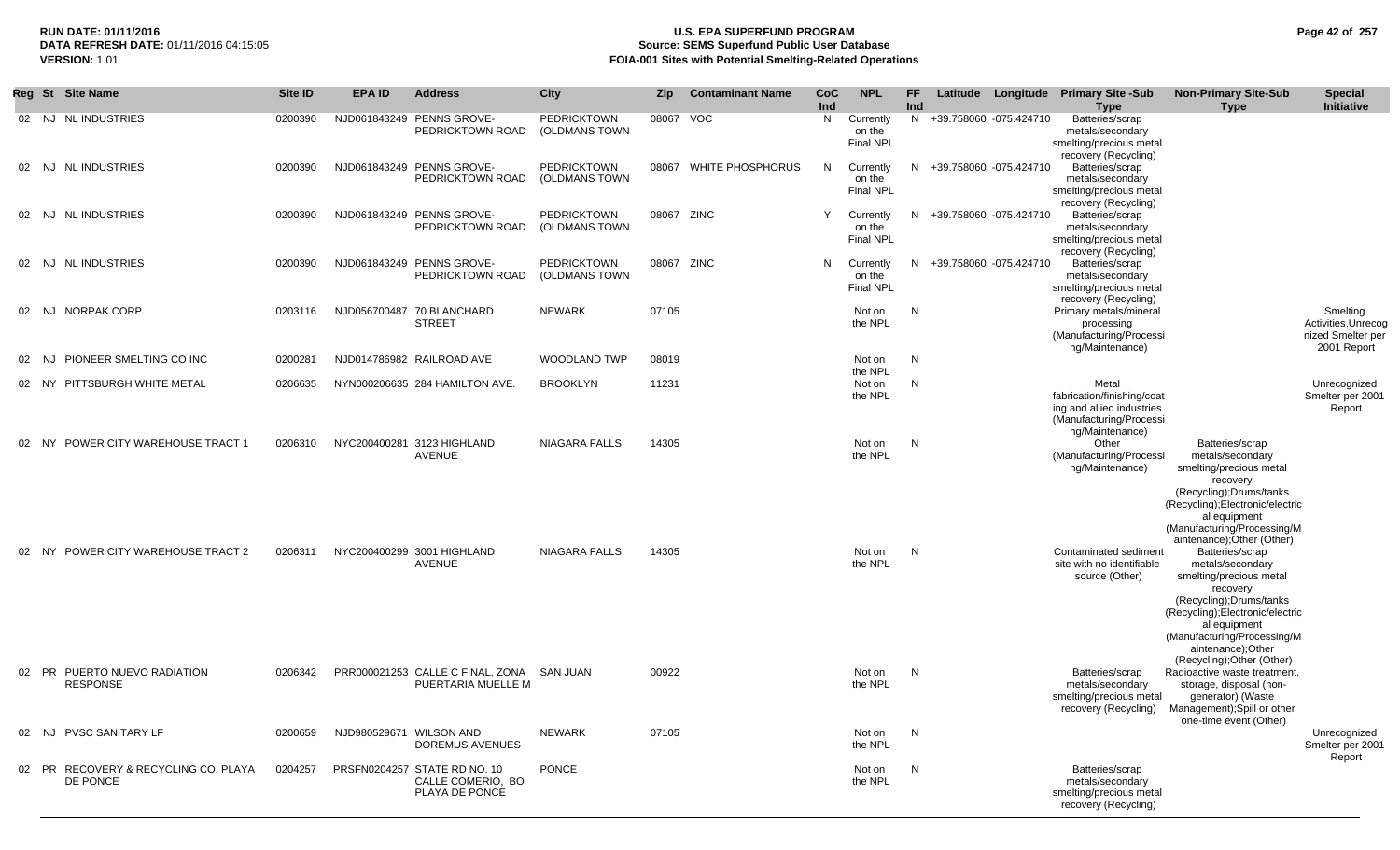# **RUN DATE: 01/11/2016 U.S. EPA SUPERFUND PROGRAM Page 43 of 257 Source: SEMS Superfund Public User Database VERSION:** 1.01 **FOIA-001 Sites with Potential Smelting-Related Operations**

|    |       | Reg St Site Name                                    | <b>Site ID</b> | <b>EPA ID</b> | <b>Address</b>                                 | <b>City</b>        | Zip.  | <b>Contaminant Name</b>                     | CoC<br>Ind | <b>NPL</b>                              | <b>FF</b><br>Ind |                          | Latitude Longitude Primary Site -Sub<br><b>Type</b>                                    | <b>Non-Primary Site-Sub</b><br><b>Type</b>                                                                                                                 | <b>Special</b><br>Initiative               |
|----|-------|-----------------------------------------------------|----------------|---------------|------------------------------------------------|--------------------|-------|---------------------------------------------|------------|-----------------------------------------|------------------|--------------------------|----------------------------------------------------------------------------------------|------------------------------------------------------------------------------------------------------------------------------------------------------------|--------------------------------------------|
|    |       | 02 PR RECOVERY AND RECYCLING-<br><b>HORMIGUEROS</b> | 0204370        |               | PRN000204370 STATE ROAD 309, KM.<br>1.4        | <b>HORMIGUEROS</b> | 00660 |                                             |            | Not on<br>the NPL                       | N                |                          | Batteries/scrap<br>metals/secondary<br>smelting/precious metal<br>recovery (Recycling) |                                                                                                                                                            |                                            |
|    |       | 02 NY RELIANCE LEAD, SOLDER & BABBITT<br>CO. INC.   | 0206596        |               | NYN000206596 399 GENNESSEE ST                  | <b>BUFFALO</b>     | 14204 |                                             |            | Not on<br>the NPL                       | N                |                          | Primary metals/mineral<br>processing<br>(Manufacturing/Processi<br>ng/Maintenance)     |                                                                                                                                                            | Unrecognized<br>Smelter per 2001<br>Report |
| 02 | NJ.   | RIVERSIDE METAL CORPORATION                         | 0200789        |               | NJD980755714 1 PAVILLION AVE                   | <b>RIVERSIDE</b>   | 08075 |                                             |            | Not on<br>the NPL                       | N                |                          |                                                                                        |                                                                                                                                                            | Unrecognized<br>Smelter per 2001<br>Report |
|    |       | 02 NY ROCHESTER SILVER WORKS LLC                    | 0206532        |               | NYR000184986 681 W. RIDGE RD,<br>BUILDING #156 | <b>ROCHESTER</b>   | 14652 |                                             |            | Not on<br>the NPL                       | N                |                          | Primary metals/mineral<br>processing<br>(Manufacturing/Processi                        | Batteries/scrap<br>metals/secondary<br>smelting/precious metal                                                                                             |                                            |
|    | 02 NY | <b>ROSEN BROTHERS SCRAP</b><br>YARD/DUMP            | 0202609        |               | NYD982272734 PENDELTON ST.                     | CORTLAND           |       | $13045$ $1,1,1$ -<br><b>TRICHLOROETHANE</b> | Y          | Currently<br>on the<br><b>Final NPL</b> | N.               | +42.591660 -076.175280   | ng/Maintenance)<br>Multiple (Multiple)                                                 | recovery (Recycling)<br>Batteries/scrap<br>metals/secondary<br>smelting/precious metal<br>recovery (Recycling); Illegal<br>disposal/open dump (Waste       |                                            |
|    | 02 NY | <b>ROSEN BROTHERS SCRAP</b><br>YARD/DUMP            | 0202609        |               | NYD982272734 PENDELTON ST.                     | CORTLAND           |       | 13045 1.1.2-<br><b>TRICHLOROETHANE</b>      | N          | Currently<br>on the<br><b>Final NPL</b> | N                | +42.591660 -076.175280   | Multiple (Multiple)                                                                    | Management)<br>Batteries/scrap<br>metals/secondary<br>smelting/precious metal<br>recovery (Recycling); Illegal<br>disposal/open dump (Waste                |                                            |
|    | 02 NY | ROSEN BROTHERS SCRAP<br>YARD/DUMP                   | 0202609        |               | NYD982272734 PENDELTON ST.                     | CORTLAND           |       | 13045 1.1-DICHLOROETHANE                    | Y          | Currently<br>on the<br><b>Final NPL</b> |                  | N +42.591660 -076.175280 | Multiple (Multiple)                                                                    | Management)<br>Batteries/scrap<br>metals/secondary<br>smelting/precious metal<br>recovery (Recycling); Illegal<br>disposal/open dump (Waste<br>Management) |                                            |
|    |       | 02 NY ROSEN BROTHERS SCRAP<br>YARD/DUMP             | 0202609        |               | NYD982272734 PENDELTON ST.                     | CORTLAND           | 13045 | 1,1-DICHLOROETHENE                          | Y          | Currently<br>on the<br><b>Final NPL</b> | N                | +42.591660 -076.175280   | Multiple (Multiple)                                                                    | Batteries/scrap<br>metals/secondary<br>smelting/precious metal<br>recovery (Recycling); Illegal<br>disposal/open dump (Waste<br>Management)                |                                            |
|    |       | 02 NY ROSEN BROTHERS SCRAP<br>YARD/DUMP             | 0202609        |               | NYD982272734 PENDELTON ST.                     | CORTLAND           | 13045 | 1,2-DICHLOROETHANE                          | Y          | Currently<br>on the<br><b>Final NPL</b> | N                | +42.591660 -076.175280   | Multiple (Multiple)                                                                    | Batteries/scrap<br>metals/secondary<br>smelting/precious metal<br>recovery (Recycling); Illegal<br>disposal/open dump (Waste<br>Management)                |                                            |
|    |       | 02 NY ROSEN BROTHERS SCRAP<br>YARD/DUMP             | 0202609        |               | NYD982272734 PENDELTON ST.                     | CORTLAND           |       | 13045 1.2-DICHLOROETHENE                    | Y          | Currently<br>on the<br><b>Final NPL</b> |                  | N +42.591660 -076.175280 | Multiple (Multiple)                                                                    | Batteries/scrap<br>metals/secondary<br>smelting/precious metal<br>recovery (Recycling); Illegal<br>disposal/open dump (Waste<br>Management)                |                                            |
| 02 |       | NY ROSEN BROTHERS SCRAP<br>YARD/DUMP                | 0202609        |               | NYD982272734 PENDELTON ST.                     | CORTLAND           |       | 13045 1,4-DICHLOROBENZENE                   | Y          | Currently<br>on the<br><b>Final NPL</b> |                  | N +42.591660 -076.175280 | Multiple (Multiple)                                                                    | Batteries/scrap<br>metals/secondary<br>smelting/precious metal<br>recovery (Recycling); Illegal<br>disposal/open dump (Waste                               |                                            |
|    |       | 02 NY ROSEN BROTHERS SCRAP                          | 0202609        |               | NYD982272734 PENDELTON ST.                     | CORTLAND           |       | 13045 2-BUTANONE                            | Y          | Currently                               |                  | N +42.591660 -076.175280 | Multiple (Multiple)                                                                    | Management)<br>Batteries/scrap                                                                                                                             |                                            |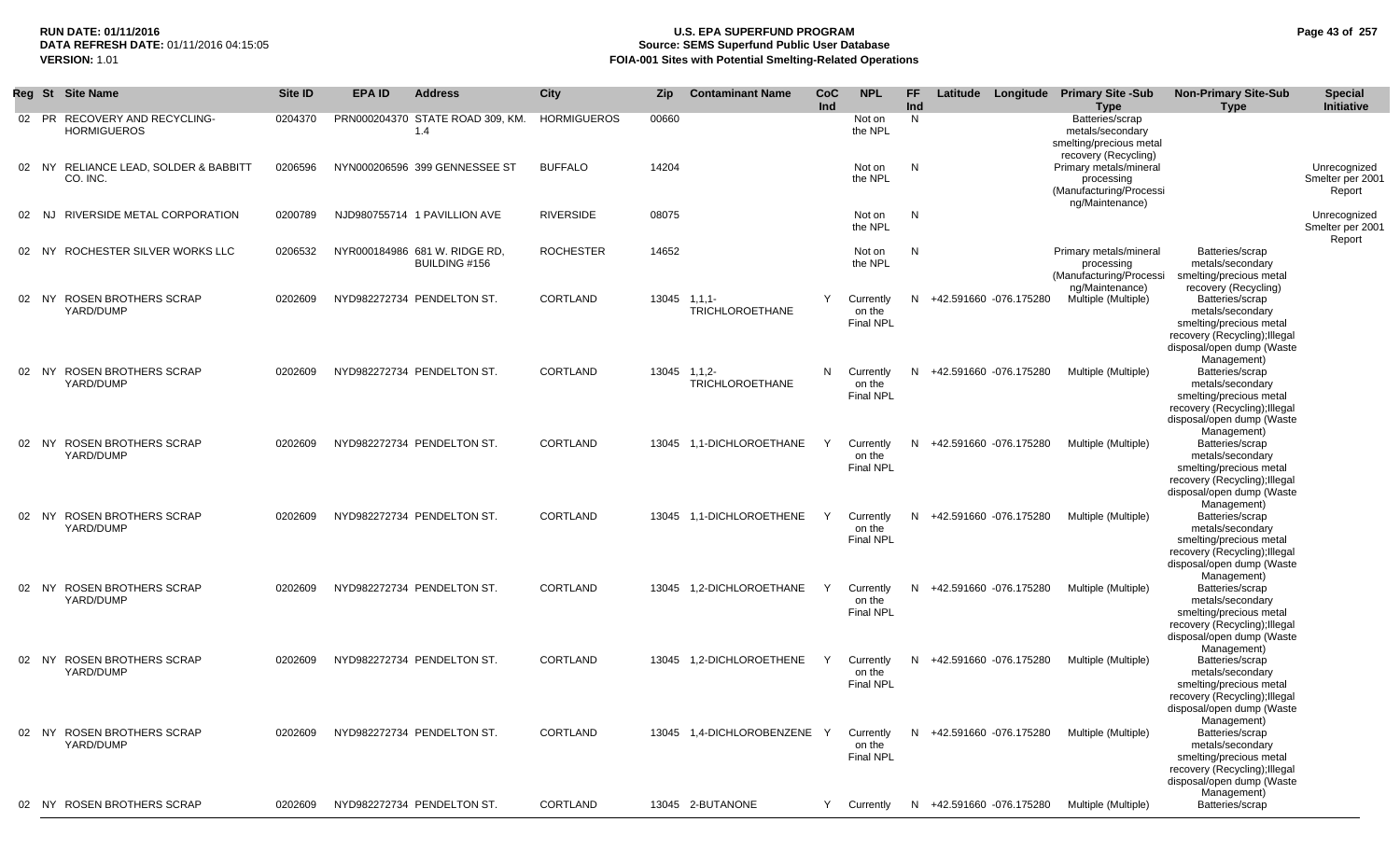## **RUN DATE: 01/11/2016 U.S. EPA SUPERFUND PROGRAM Page 44 of 257 Source: SEMS Superfund Public User Database VERSION:** 1.01 **FOIA-001 Sites with Potential Smelting-Related Operations**

| Reg St Site Name                        | Site ID | <b>EPA ID</b> | <b>Address</b>             | City            | <b>Zip</b> | <b>Contaminant Name</b>                   | CoC<br>Ind | <b>NPL</b>                              | FF.<br>Ind |                          | Latitude Longitude Primary Site -Sub<br><b>Type</b> | <b>Non-Primary Site-Sub</b><br><b>Type</b>                                                                                                                 | <b>Special</b><br>Initiative |
|-----------------------------------------|---------|---------------|----------------------------|-----------------|------------|-------------------------------------------|------------|-----------------------------------------|------------|--------------------------|-----------------------------------------------------|------------------------------------------------------------------------------------------------------------------------------------------------------------|------------------------------|
| YARD/DUMP                               |         |               |                            |                 |            |                                           |            | on the<br><b>Final NPL</b>              |            |                          |                                                     | metals/secondary<br>smelting/precious metal<br>recovery (Recycling); Illegal<br>disposal/open dump (Waste<br>Management)                                   |                              |
| 02 NY ROSEN BROTHERS SCRAP<br>YARD/DUMP | 0202609 |               | NYD982272734 PENDELTON ST. | CORTLAND        | 13045 2-   | METHYLNAPHTHALENE                         | Y          | Currently<br>on the<br><b>Final NPL</b> |            | N +42.591660 -076.175280 | Multiple (Multiple)                                 | Batteries/scrap<br>metals/secondary<br>smelting/precious metal<br>recovery (Recycling); Illegal<br>disposal/open dump (Waste<br>Management)                |                              |
| 02 NY ROSEN BROTHERS SCRAP<br>YARD/DUMP | 0202609 |               | NYD982272734 PENDELTON ST. | CORTLAND        |            | 13045 2-METHYLPHENOL                      | Y          | Currently<br>on the<br>Final NPL        | N          | +42.591660 -076.175280   | Multiple (Multiple)                                 | Batteries/scrap<br>metals/secondary<br>smelting/precious metal<br>recovery (Recycling); Illegal<br>disposal/open dump (Waste<br>Management)                |                              |
| 02 NY ROSEN BROTHERS SCRAP<br>YARD/DUMP | 0202609 |               | NYD982272734 PENDELTON ST. | CORTLAND        |            | 13045 2-NITROPHENOL                       | Y          | Currently<br>on the<br>Final NPL        | N          | +42.591660 -076.175280   | Multiple (Multiple)                                 | Batteries/scrap<br>metals/secondary<br>smelting/precious metal<br>recovery (Recycling); Illegal<br>disposal/open dump (Waste<br>Management)                |                              |
| 02 NY ROSEN BROTHERS SCRAP<br>YARD/DUMP | 0202609 |               | NYD982272734 PENDELTON ST. | CORTLAND        |            | 13045  4.4-DDE                            | Y          | Currently<br>on the<br>Final NPL        | N          | +42.591660 -076.175280   | Multiple (Multiple)                                 | Batteries/scrap<br>metals/secondary<br>smelting/precious metal<br>recovery (Recycling); Illegal<br>disposal/open dump (Waste<br>Management)                |                              |
| 02 NY ROSEN BROTHERS SCRAP<br>YARD/DUMP | 0202609 |               | NYD982272734 PENDELTON ST. | <b>CORTLAND</b> |            | 13045  4-CHLORO-3-<br><b>METHYLPHENOL</b> | Y          | Currently<br>on the<br><b>Final NPL</b> |            | N +42.591660 -076.175280 | Multiple (Multiple)                                 | Batteries/scrap<br>metals/secondary<br>smelting/precious metal<br>recovery (Recycling); Illegal<br>disposal/open dump (Waste<br>Management)                |                              |
| 02 NY ROSEN BROTHERS SCRAP<br>YARD/DUMP | 0202609 |               | NYD982272734 PENDELTON ST. | CORTLAND        |            | 13045 ACENAPHTHENE                        | Y          | Currently<br>on the<br>Final NPL        | N          | +42.591660 -076.175280   | Multiple (Multiple)                                 | Batteries/scrap<br>metals/secondary<br>smelting/precious metal<br>recovery (Recycling); Illegal<br>disposal/open dump (Waste                               |                              |
| 02 NY ROSEN BROTHERS SCRAP<br>YARD/DUMP | 0202609 |               | NYD982272734 PENDELTON ST. | CORTLAND        |            | 13045 ACENAPHTHYLENE                      | Y          | Currently<br>on the<br><b>Final NPL</b> |            | N +42.591660 -076.175280 | Multiple (Multiple)                                 | Management)<br>Batteries/scrap<br>metals/secondary<br>smelting/precious metal<br>recovery (Recycling); Illegal<br>disposal/open dump (Waste<br>Management) |                              |
| 02 NY ROSEN BROTHERS SCRAP<br>YARD/DUMP | 0202609 |               | NYD982272734 PENDELTON ST. | CORTLAND        |            | 13045 ACETONE                             | Y          | Currently<br>on the<br><b>Final NPL</b> | N.         | +42.591660 -076.175280   | Multiple (Multiple)                                 | Batteries/scrap<br>metals/secondary<br>smelting/precious metal<br>recovery (Recycling); Illegal<br>disposal/open dump (Waste<br>Management)                |                              |
| 02 NY ROSEN BROTHERS SCRAP<br>YARD/DUMP | 0202609 |               | NYD982272734 PENDELTON ST. | CORTLAND        |            | 13045 ALUMINUM (FUME OR<br>DUST)          | Y          | Currently<br>on the<br><b>Final NPL</b> |            | N +42.591660 -076.175280 | Multiple (Multiple)                                 | Batteries/scrap<br>metals/secondary<br>smelting/precious metal<br>recovery (Recycling); Illegal<br>disposal/open dump (Waste                               |                              |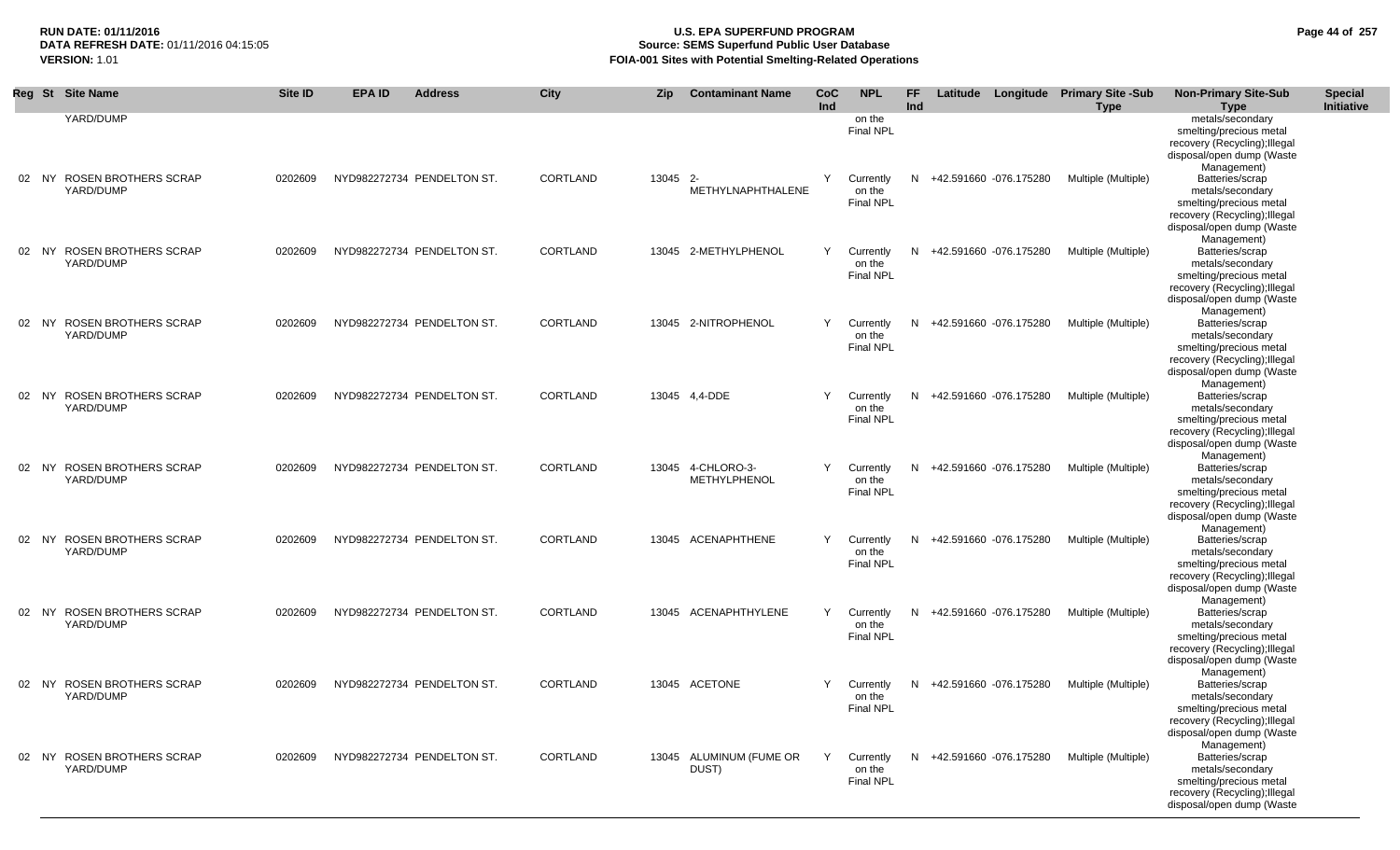## **RUN DATE: 01/11/2016 U.S. EPA SUPERFUND PROGRAM Page 45 of 257 Source: SEMS Superfund Public User Database VERSION:** 1.01 **FOIA-001 Sites with Potential Smelting-Related Operations**

|       | Reg St Site Name                         | <b>Site ID</b> | <b>EPA ID</b> | <b>Address</b>             | <b>City</b> | <b>Zip</b> | <b>Contaminant Name</b> | CoC<br><b>Ind</b> | <b>NPL</b>                              | FF.<br><b>Ind</b> |                          | Latitude Longitude Primary Site -Sub<br><b>Type</b>    | <b>Non-Primary Site-Sub</b><br>Type                                                                                                                        | <b>Special</b><br>Initiative |
|-------|------------------------------------------|----------------|---------------|----------------------------|-------------|------------|-------------------------|-------------------|-----------------------------------------|-------------------|--------------------------|--------------------------------------------------------|------------------------------------------------------------------------------------------------------------------------------------------------------------|------------------------------|
| 02 NY | <b>ROSEN BROTHERS SCRAP</b><br>YARD/DUMP | 0202609        |               | NYD982272734 PENDELTON ST. | CORTLAND    |            | 13045 ANTHRACENE        | Y                 | Currently<br>on the<br><b>Final NPL</b> |                   | N +42.591660 -076.175280 | Multiple (Multiple)                                    | Management)<br>Batteries/scrap<br>metals/secondary<br>smelting/precious metal<br>recovery (Recycling); Illegal<br>disposal/open dump (Waste                |                              |
|       | 02 NY ROSEN BROTHERS SCRAP<br>YARD/DUMP  | 0202609        |               | NYD982272734 PENDELTON ST. | CORTLAND    |            | 13045 ANTIMONY          | Y                 | Currently<br>on the<br><b>Final NPL</b> |                   | N +42.591660 -076.175280 | Multiple (Multiple)                                    | Management)<br>Batteries/scrap<br>metals/secondary<br>smelting/precious metal<br>recovery (Recycling); Illegal<br>disposal/open dump (Waste                |                              |
| 02 NY | <b>ROSEN BROTHERS SCRAP</b><br>YARD/DUMP | 0202609        |               | NYD982272734 PENDELTON ST. | CORTLAND    |            | 13045 AROCLOR-1242      | Y                 | Currently<br>on the<br><b>Final NPL</b> | N.                | +42.591660 -076.175280   | Multiple (Multiple)                                    | Management)<br>Batteries/scrap<br>metals/secondary<br>smelting/precious metal<br>recovery (Recycling); Illegal<br>disposal/open dump (Waste<br>Management) |                              |
| 02 NY | <b>ROSEN BROTHERS SCRAP</b><br>YARD/DUMP | 0202609        |               | NYD982272734 PENDELTON ST. | CORTLAND    |            | 13045 AROCLOR-1248      | Y                 | Currently<br>on the<br><b>Final NPL</b> |                   | N +42.591660 -076.175280 | Multiple (Multiple)                                    | Batteries/scrap<br>metals/secondary<br>smelting/precious metal<br>recovery (Recycling); Illegal<br>disposal/open dump (Waste<br>Management)                |                              |
| 02 NY | ROSEN BROTHERS SCRAP<br>YARD/DUMP        | 0202609        |               | NYD982272734 PENDELTON ST. | CORTLAND    |            | 13045 AROCLOR-1254      | Y                 | Currently<br>on the<br><b>Final NPL</b> |                   | N +42.591660 -076.175280 | Multiple (Multiple)                                    | Batteries/scrap<br>metals/secondary<br>smelting/precious metal<br>recovery (Recycling); Illegal<br>disposal/open dump (Waste<br>Management)                |                              |
| 02 NY | ROSEN BROTHERS SCRAP<br>YARD/DUMP        | 0202609        |               | NYD982272734 PENDELTON ST. | CORTLAND    |            | 13045 AROCLOR-1260      | N                 | Currently<br>on the<br><b>Final NPL</b> | N.                | +42.591660 -076.175280   | Multiple (Multiple)                                    | Batteries/scrap<br>metals/secondary<br>smelting/precious metal<br>recovery (Recycling); Illegal<br>disposal/open dump (Waste<br>Management)                |                              |
|       | 02 NY ROSEN BROTHERS SCRAP<br>YARD/DUMP  | 0202609        |               | NYD982272734 PENDELTON ST. | CORTLAND    |            | 13045 AROCLOR-1260      | Y                 | Currently<br>on the<br><b>Final NPL</b> |                   | N +42.591660 -076.175280 | Multiple (Multiple)                                    | Batteries/scrap<br>metals/secondary<br>smelting/precious metal<br>recovery (Recycling); Illegal<br>disposal/open dump (Waste<br>Management)                |                              |
|       | 02 NY ROSEN BROTHERS SCRAP<br>YARD/DUMP  | 0202609        |               | NYD982272734 PENDELTON ST. | CORTLAND    |            | 13045 ARSENIC           | Y                 | Currently<br>on the<br><b>Final NPL</b> |                   | N +42.591660 -076.175280 | Multiple (Multiple)                                    | Batteries/scrap<br>metals/secondary<br>smelting/precious metal<br>recovery (Recycling); Illegal<br>disposal/open dump (Waste<br>Management)                |                              |
|       | 02 NY ROSEN BROTHERS SCRAP<br>YARD/DUMP  | 0202609        |               | NYD982272734 PENDELTON ST. | CORTLAND    |            | 13045 BARIUM            | Y                 | on the<br><b>Final NPL</b>              |                   |                          | Currently N +42.591660 -076.175280 Multiple (Multiple) | Batteries/scrap<br>metals/secondary<br>smelting/precious metal<br>recovery (Recycling); Illegal<br>disposal/open dump (Waste<br>Management)                |                              |
|       | 02 NY ROSEN BROTHERS SCRAP<br>YARD/DUMP  | 0202609        |               | NYD982272734 PENDELTON ST. | CORTLAND    |            | 13045 BENZENE           | Y                 | Currently<br>on the<br><b>Final NPL</b> |                   | N +42.591660 -076.175280 | Multiple (Multiple)                                    | Batteries/scrap<br>metals/secondary<br>smelting/precious metal                                                                                             |                              |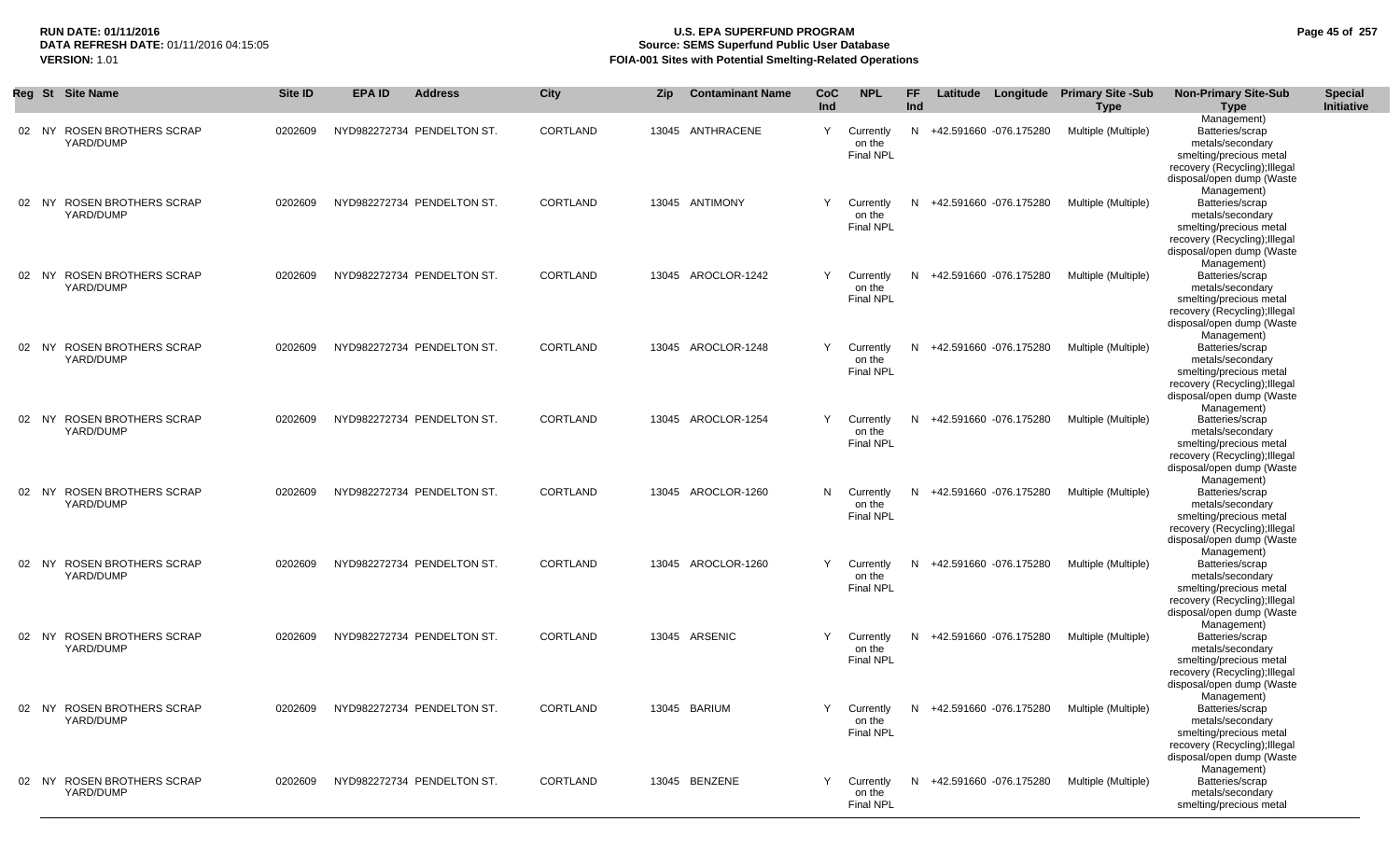## **RUN DATE: 01/11/2016 U.S. EPA SUPERFUND PROGRAM Page 46 of 257 Source: SEMS Superfund Public User Database VERSION:** 1.01 **FOIA-001 Sites with Potential Smelting-Related Operations**

|    | Reg St Site Name                                  | Site ID | <b>EPA ID</b> | <b>Address</b>             | City            | <b>Zip</b> | <b>Contaminant Name</b>               | CoC<br><b>Ind</b> | <b>NPL</b>                              | <b>FF</b><br>Ind |                          | Latitude Longitude Primary Site -Sub<br><b>Type</b> | <b>Non-Primary Site-Sub</b><br><b>Type</b>                                                                                                                 | <b>Special</b><br><b>Initiative</b> |
|----|---------------------------------------------------|---------|---------------|----------------------------|-----------------|------------|---------------------------------------|-------------------|-----------------------------------------|------------------|--------------------------|-----------------------------------------------------|------------------------------------------------------------------------------------------------------------------------------------------------------------|-------------------------------------|
|    |                                                   |         |               |                            |                 |            |                                       |                   |                                         |                  |                          |                                                     | recovery (Recycling); Illegal<br>disposal/open dump (Waste<br>Management)                                                                                  |                                     |
|    | 02 NY ROSEN BROTHERS SCRAP<br>YARD/DUMP           | 0202609 |               | NYD982272734 PENDELTON ST. | CORTLAND        |            | 13045 BENZENE                         | N                 | Currently<br>on the<br><b>Final NPL</b> |                  | N +42.591660 -076.175280 | Multiple (Multiple)                                 | Batteries/scrap<br>metals/secondary<br>smelting/precious metal<br>recovery (Recycling); Illegal<br>disposal/open dump (Waste                               |                                     |
| 02 | <b>ROSEN BROTHERS SCRAP</b><br>NY.<br>YARD/DUMP   | 0202609 |               | NYD982272734 PENDELTON ST. | CORTLAND        | 13045      | BENZO(B)FLUORANTHE Y<br><b>NE</b>     |                   | Currently<br>on the<br>Final NPL        |                  | N +42.591660 -076.175280 | Multiple (Multiple)                                 | Management)<br>Batteries/scrap<br>metals/secondary<br>smelting/precious metal<br>recovery (Recycling); Illegal<br>disposal/open dump (Waste                |                                     |
|    | 02 NY ROSEN BROTHERS SCRAP<br>YARD/DUMP           | 0202609 |               | NYD982272734 PENDELTON ST. | CORTLAND        |            | 13045 BENZO(GHI)PERYLENE              | Y                 | Currently<br>on the<br><b>Final NPL</b> |                  | N +42.591660 -076.175280 | Multiple (Multiple)                                 | Management)<br>Batteries/scrap<br>metals/secondary<br>smelting/precious metal<br>recovery (Recycling); Illegal<br>disposal/open dump (Waste                |                                     |
|    | 02 NY ROSEN BROTHERS SCRAP<br>YARD/DUMP           | 0202609 |               | NYD982272734 PENDELTON ST. | CORTLAND        |            | 13045 BENZO(K)FLUORANTHE<br><b>NE</b> | Y                 | Currently<br>on the<br><b>Final NPL</b> |                  | N +42.591660 -076.175280 | Multiple (Multiple)                                 | Management)<br>Batteries/scrap<br>metals/secondary<br>smelting/precious metal<br>recovery (Recycling); Illegal<br>disposal/open dump (Waste                |                                     |
| 02 | NY ROSEN BROTHERS SCRAP<br>YARD/DUMP              | 0202609 |               | NYD982272734 PENDELTON ST. | <b>CORTLAND</b> |            | 13045 BENZOIC ACID                    | Y                 | Currently<br>on the<br><b>Final NPL</b> |                  | N +42.591660 -076.175280 | Multiple (Multiple)                                 | Management)<br>Batteries/scrap<br>metals/secondary<br>smelting/precious metal<br>recovery (Recycling); Illegal<br>disposal/open dump (Waste<br>Management) |                                     |
|    | 02 NY ROSEN BROTHERS SCRAP<br>YARD/DUMP           | 0202609 |               | NYD982272734 PENDELTON ST. | CORTLAND        | 13045      | BENZO[A]ANTHRACENE                    | Y                 | Currently<br>on the<br>Final NPL        |                  | N +42.591660 -076.175280 | Multiple (Multiple)                                 | Batteries/scrap<br>metals/secondary<br>smelting/precious metal<br>recovery (Recycling); Illegal<br>disposal/open dump (Waste<br>Management)                |                                     |
|    | 02 NY ROSEN BROTHERS SCRAP<br>YARD/DUMP           | 0202609 |               | NYD982272734 PENDELTON ST. | CORTLAND        |            | 13045 BENZO[A]PYRENE                  | Y                 | Currently<br>on the<br><b>Final NPL</b> |                  | N +42.591660 -076.175280 | Multiple (Multiple)                                 | Batteries/scrap<br>metals/secondary<br>smelting/precious metal<br>recovery (Recycling); Illegal<br>disposal/open dump (Waste<br>Management)                |                                     |
|    | 02 NY ROSEN BROTHERS SCRAP<br>YARD/DUMP           | 0202609 |               | NYD982272734 PENDELTON ST. | CORTLAND        |            | 13045 BERYLLIUM                       | Y                 | Currently<br>on the<br><b>Final NPL</b> |                  | N +42.591660 -076.175280 | Multiple (Multiple)                                 | Batteries/scrap<br>metals/secondary<br>smelting/precious metal<br>recovery (Recycling); Illegal<br>disposal/open dump (Waste<br>Management)                |                                     |
|    | <b>ROSEN BROTHERS SCRAP</b><br>02 NY<br>YARD/DUMP | 0202609 |               | NYD982272734 PENDELTON ST. | CORTLAND        |            | 13045 BERYLLIUM                       | N                 | Currently<br>on the<br><b>Final NPL</b> |                  | N +42.591660 -076.175280 | Multiple (Multiple)                                 | Batteries/scrap<br>metals/secondary<br>smelting/precious metal<br>recovery (Recycling); Illegal<br>disposal/open dump (Waste<br>Management)                |                                     |
|    | 02 NY ROSEN BROTHERS SCRAP                        | 0202609 |               | NYD982272734 PENDELTON ST. | CORTLAND        |            | 13045 BIS(2-                          | Y                 | Currently                               |                  | N +42.591660 -076.175280 | Multiple (Multiple)                                 | Batteries/scrap                                                                                                                                            |                                     |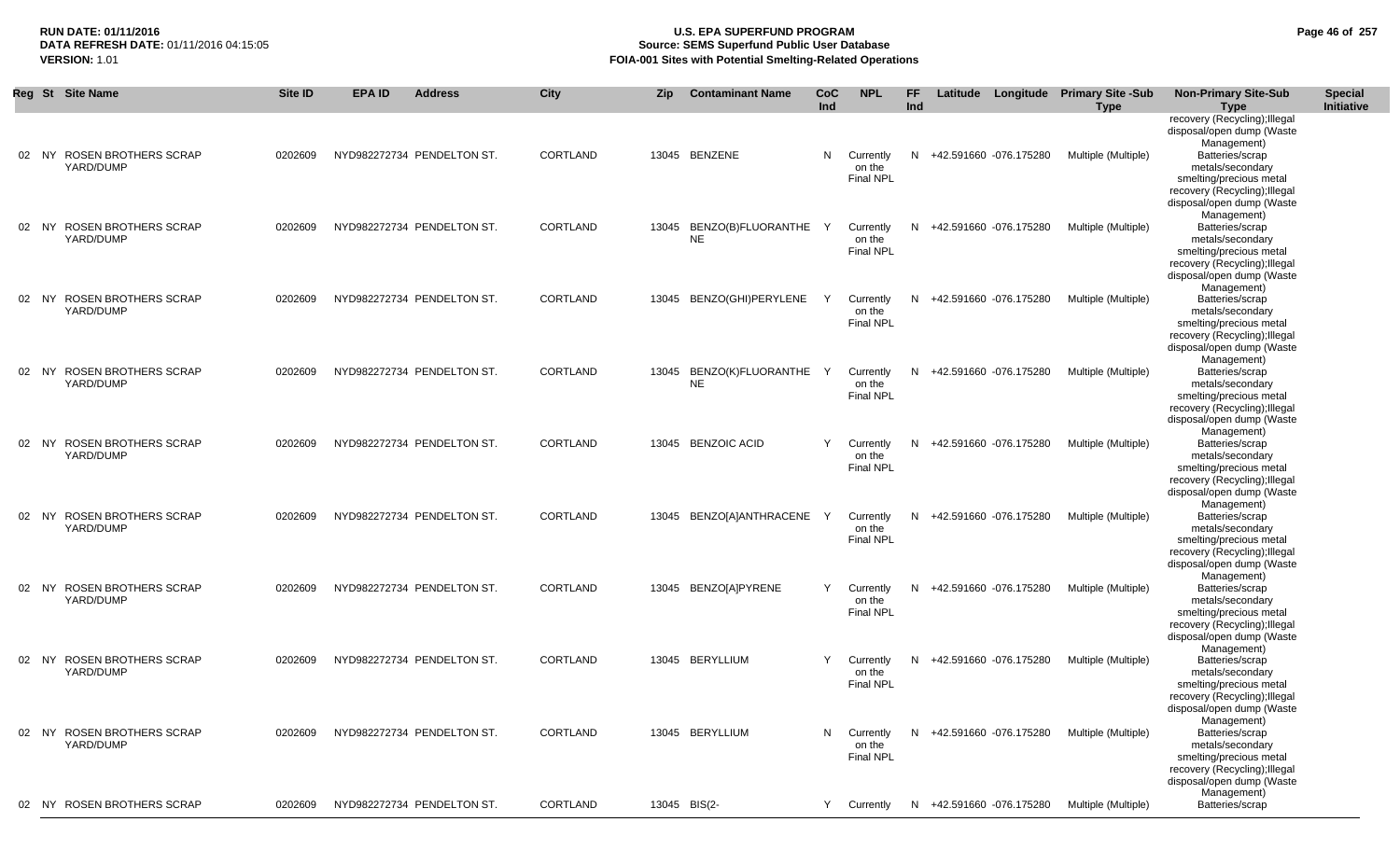## **RUN DATE: 01/11/2016 U.S. EPA SUPERFUND PROGRAM Page 47 of 257 Source: SEMS Superfund Public User Database VERSION:** 1.01 **FOIA-001 Sites with Potential Smelting-Related Operations**

|       | Reg St Site Name                         | Site ID | <b>EPA ID</b> | <b>Address</b>             | City            | <b>Zip</b> | <b>Contaminant Name</b>         | <b>CoC</b><br>Ind | <b>NPL</b>                              | <b>FF</b><br>Ind |                          | Latitude Longitude Primary Site -Sub<br><b>Type</b> | <b>Non-Primary Site-Sub</b><br><b>Type</b>                                                                                                                 | <b>Special</b><br><b>Initiative</b> |
|-------|------------------------------------------|---------|---------------|----------------------------|-----------------|------------|---------------------------------|-------------------|-----------------------------------------|------------------|--------------------------|-----------------------------------------------------|------------------------------------------------------------------------------------------------------------------------------------------------------------|-------------------------------------|
|       | YARD/DUMP                                |         |               |                            |                 |            | ETHYLHEXYL)PHTHALA<br><b>TE</b> |                   | on the<br><b>Final NPL</b>              |                  |                          |                                                     | metals/secondary<br>smelting/precious metal<br>recovery (Recycling); Illegal<br>disposal/open dump (Waste<br>Management)                                   |                                     |
|       | 02 NY ROSEN BROTHERS SCRAP<br>YARD/DUMP  | 0202609 |               | NYD982272734 PENDELTON ST. | CORTLAND        |            | 13045 BROMOFORM                 | Y                 | Currently<br>on the<br><b>Final NPL</b> |                  | N +42.591660 -076.175280 | Multiple (Multiple)                                 | Batteries/scrap<br>metals/secondary<br>smelting/precious metal<br>recovery (Recycling); Illegal<br>disposal/open dump (Waste                               |                                     |
|       | 02 NY ROSEN BROTHERS SCRAP<br>YARD/DUMP  | 0202609 |               | NYD982272734 PENDELTON ST. | CORTLAND        |            | 13045 BUTYL BENZYL<br>PHTHALATE | Y                 | Currently<br>on the<br>Final NPL        |                  | N +42.591660 -076.175280 | Multiple (Multiple)                                 | Management)<br>Batteries/scrap<br>metals/secondary<br>smelting/precious metal<br>recovery (Recycling); Illegal<br>disposal/open dump (Waste<br>Management) |                                     |
| 02 NY | <b>ROSEN BROTHERS SCRAP</b><br>YARD/DUMP | 0202609 |               | NYD982272734 PENDELTON ST. | CORTLAND        |            | 13045 CADMIUM                   | Y                 | Currently<br>on the<br><b>Final NPL</b> |                  | N +42.591660 -076.175280 | Multiple (Multiple)                                 | Batteries/scrap<br>metals/secondary<br>smelting/precious metal<br>recovery (Recycling); Illegal<br>disposal/open dump (Waste<br>Management)                |                                     |
|       | 02 NY ROSEN BROTHERS SCRAP<br>YARD/DUMP  | 0202609 |               | NYD982272734 PENDELTON ST. | CORTLAND        |            | 13045 CALCIUM                   | N                 | Currently<br>on the<br><b>Final NPL</b> |                  | N +42.591660 -076.175280 | Multiple (Multiple)                                 | Batteries/scrap<br>metals/secondary<br>smelting/precious metal<br>recovery (Recycling); Illegal<br>disposal/open dump (Waste<br>Management)                |                                     |
|       | 02 NY ROSEN BROTHERS SCRAP<br>YARD/DUMP  | 0202609 |               | NYD982272734 PENDELTON ST. | CORTLAND        |            | 13045 CARBAZOLE                 | Y                 | Currently<br>on the<br><b>Final NPL</b> |                  | N +42.591660 -076.175280 | Multiple (Multiple)                                 | Batteries/scrap<br>metals/secondary<br>smelting/precious metal<br>recovery (Recycling); Illegal<br>disposal/open dump (Waste<br>Management)                |                                     |
|       | 02 NY ROSEN BROTHERS SCRAP<br>YARD/DUMP  | 0202609 |               | NYD982272734 PENDELTON ST. | CORTLAND        |            | 13045 CARBON DISULFIDE          | N                 | Currently<br>on the<br><b>Final NPL</b> |                  | N +42.591660 -076.175280 | Multiple (Multiple)                                 | Batteries/scrap<br>metals/secondary<br>smelting/precious metal<br>recovery (Recycling); Illegal<br>disposal/open dump (Waste<br>Management)                |                                     |
|       | 02 NY ROSEN BROTHERS SCRAP<br>YARD/DUMP  | 0202609 |               | NYD982272734 PENDELTON ST. | <b>CORTLAND</b> |            | 13045 CHLOROETHANE              | N                 | Currently<br>on the<br>Final NPL        |                  | N +42.591660 -076.175280 | Multiple (Multiple)                                 | Batteries/scrap<br>metals/secondary<br>smelting/precious metal<br>recovery (Recycling); Illegal<br>disposal/open dump (Waste<br>Management)                |                                     |
| 02 NY | <b>ROSEN BROTHERS SCRAP</b><br>YARD/DUMP | 0202609 |               | NYD982272734 PENDELTON ST. | CORTLAND        |            | 13045 CHLOROETHANE              | Y                 | Currently<br>on the<br><b>Final NPL</b> |                  | N +42.591660 -076.175280 | Multiple (Multiple)                                 | Batteries/scrap<br>metals/secondary<br>smelting/precious metal<br>recovery (Recycling); Illegal<br>disposal/open dump (Waste<br>Management)                |                                     |
|       | 02 NY ROSEN BROTHERS SCRAP<br>YARD/DUMP  | 0202609 |               | NYD982272734 PENDELTON ST. | CORTLAND        |            | 13045 CHLOROFORM                | Y                 | Currently<br>on the<br>Final NPL        |                  | N +42.591660 -076.175280 | Multiple (Multiple)                                 | Batteries/scrap<br>metals/secondary<br>smelting/precious metal<br>recovery (Recycling); Illegal<br>disposal/open dump (Waste                               |                                     |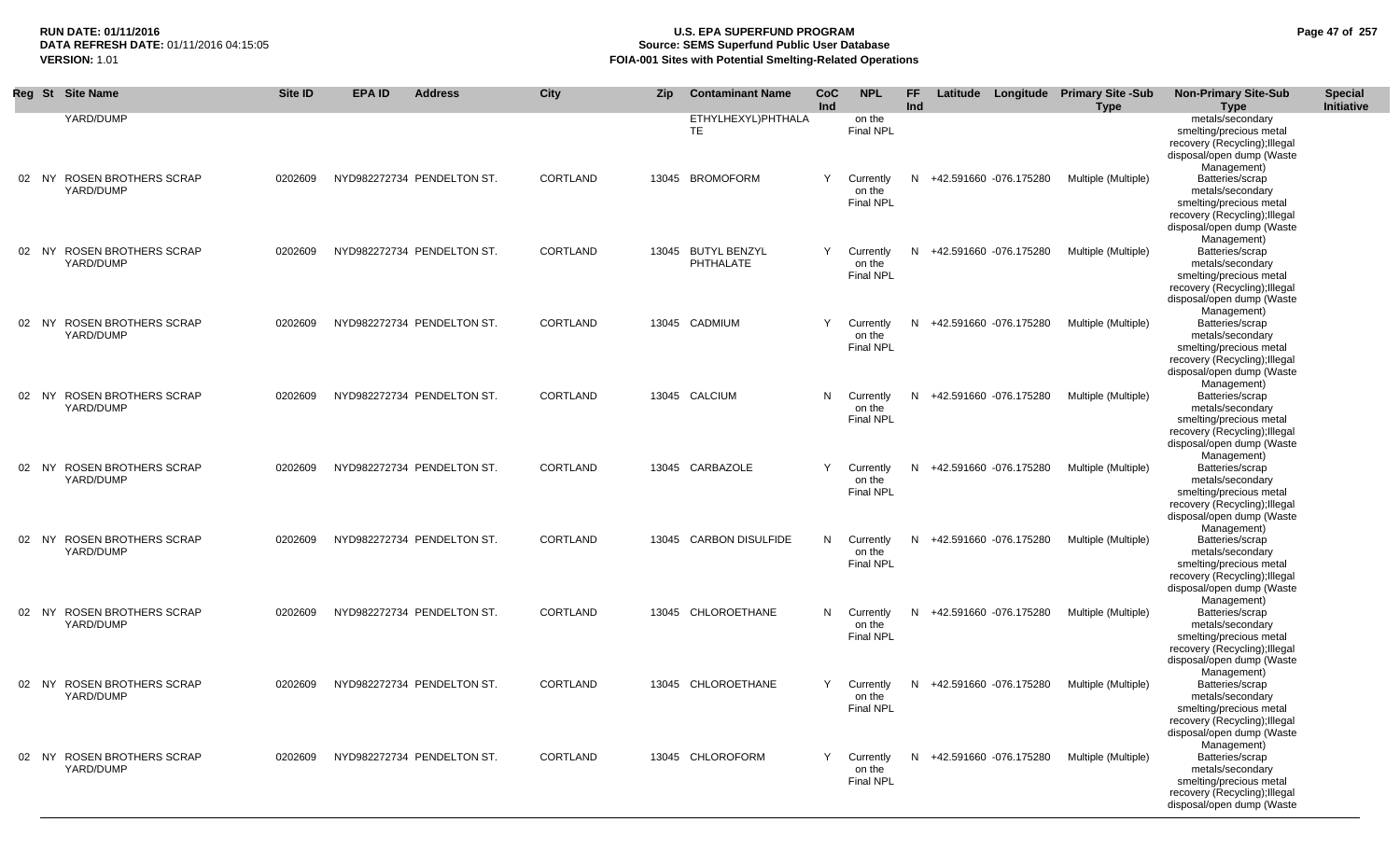## **RUN DATE: 01/11/2016 U.S. EPA SUPERFUND PROGRAM Page 48 of 257 Source: SEMS Superfund Public User Database VERSION:** 1.01 **FOIA-001 Sites with Potential Smelting-Related Operations**

|       | Reg St Site Name                         | <b>Site ID</b> | <b>EPA ID</b> | <b>Address</b>             | <b>City</b> | <b>Zip</b> | <b>Contaminant Name</b>                                                                          | <b>CoC</b><br><b>Ind</b> | <b>NPL</b>                              | FF.<br><b>Ind</b> |                          | Latitude Longitude Primary Site -Sub<br><b>Type</b> | <b>Non-Primary Site-Sub</b><br>Type                                                                                                         | <b>Special</b><br>Initiative |
|-------|------------------------------------------|----------------|---------------|----------------------------|-------------|------------|--------------------------------------------------------------------------------------------------|--------------------------|-----------------------------------------|-------------------|--------------------------|-----------------------------------------------------|---------------------------------------------------------------------------------------------------------------------------------------------|------------------------------|
| 02 NY | <b>ROSEN BROTHERS SCRAP</b><br>YARD/DUMP | 0202609        |               | NYD982272734 PENDELTON ST. | CORTLAND    | 13045      | CHLOROMETHANE                                                                                    | Y                        | Currently<br>on the<br><b>Final NPL</b> |                   | N +42.591660 -076.175280 | Multiple (Multiple)                                 | Management)<br>Batteries/scrap<br>metals/secondary<br>smelting/precious metal<br>recovery (Recycling); Illegal<br>disposal/open dump (Waste |                              |
|       | 02 NY ROSEN BROTHERS SCRAP<br>YARD/DUMP  | 0202609        |               | NYD982272734 PENDELTON ST. | CORTLAND    |            | 13045 CHROMIUM                                                                                   | Y                        | Currently<br>on the<br><b>Final NPL</b> |                   | N +42.591660 -076.175280 | Multiple (Multiple)                                 | Management)<br>Batteries/scrap<br>metals/secondary<br>smelting/precious metal<br>recovery (Recycling); Illegal<br>disposal/open dump (Waste |                              |
| 02 NY | <b>ROSEN BROTHERS SCRAP</b><br>YARD/DUMP | 0202609        |               | NYD982272734 PENDELTON ST. | CORTLAND    |            | 13045 CHRYSENE                                                                                   | Y                        | Currently<br>on the<br><b>Final NPL</b> | N.                | +42.591660 -076.175280   | Multiple (Multiple)                                 | Management)<br>Batteries/scrap<br>metals/secondary<br>smelting/precious metal<br>recovery (Recycling); Illegal<br>disposal/open dump (Waste |                              |
| 02 NY | <b>ROSEN BROTHERS SCRAP</b><br>YARD/DUMP | 0202609        |               | NYD982272734 PENDELTON ST. | CORTLAND    |            | 13045 COBALT AND<br><b>COMPOUNDS</b>                                                             | Y                        | Currently<br>on the<br><b>Final NPL</b> |                   | N +42.591660 -076.175280 | Multiple (Multiple)                                 | Management)<br>Batteries/scrap<br>metals/secondary<br>smelting/precious metal<br>recovery (Recycling); Illegal<br>disposal/open dump (Waste |                              |
| 02 NY | ROSEN BROTHERS SCRAP<br>YARD/DUMP        | 0202609        |               | NYD982272734 PENDELTON ST. | CORTLAND    |            | 13045 COPPER                                                                                     | Y                        | Currently<br>on the<br><b>Final NPL</b> |                   | N +42.591660 -076.175280 | Multiple (Multiple)                                 | Management)<br>Batteries/scrap<br>metals/secondary<br>smelting/precious metal<br>recovery (Recycling); Illegal<br>disposal/open dump (Waste |                              |
| 02 NY | ROSEN BROTHERS SCRAP<br>YARD/DUMP        | 0202609        |               | NYD982272734 PENDELTON ST. | CORTLAND    |            | 13045 CYANIDE                                                                                    | Y                        | Currently<br>on the<br><b>Final NPL</b> | N.                | +42.591660 -076.175280   | Multiple (Multiple)                                 | Management)<br>Batteries/scrap<br>metals/secondary<br>smelting/precious metal<br>recovery (Recycling); Illegal<br>disposal/open dump (Waste |                              |
|       | 02 NY ROSEN BROTHERS SCRAP<br>YARD/DUMP  | 0202609        |               | NYD982272734 PENDELTON ST. | CORTLAND    |            | 13045 DI-N-BUTYL PHTHALATE                                                                       | - Y                      | Currently<br>on the<br><b>Final NPL</b> |                   | N +42.591660 -076.175280 | Multiple (Multiple)                                 | Management)<br>Batteries/scrap<br>metals/secondary<br>smelting/precious metal<br>recovery (Recycling); Illegal<br>disposal/open dump (Waste |                              |
|       | 02 NY ROSEN BROTHERS SCRAP<br>YARD/DUMP  | 0202609        |               | NYD982272734 PENDELTON ST. | CORTLAND    |            | 13045 DI-N-OCTYL PHTHALATE Y                                                                     |                          | Currently<br>on the<br><b>Final NPL</b> |                   | N +42.591660 -076.175280 | Multiple (Multiple)                                 | Management)<br>Batteries/scrap<br>metals/secondary<br>smelting/precious metal<br>recovery (Recycling); Illegal<br>disposal/open dump (Waste |                              |
|       | 02 NY ROSEN BROTHERS SCRAP<br>YARD/DUMP  | 0202609        |               | NYD982272734 PENDELTON ST. | CORTLAND    |            | 13045 DIBENZO(A,H)ANTHRAC Y Currently N +42.591660 -076.175280 Multiple (Multiple)<br><b>ENE</b> |                          | on the<br><b>Final NPL</b>              |                   |                          |                                                     | Management)<br>Batteries/scrap<br>metals/secondary<br>smelting/precious metal<br>recovery (Recycling); Illegal<br>disposal/open dump (Waste |                              |
|       | 02 NY ROSEN BROTHERS SCRAP<br>YARD/DUMP  | 0202609        |               | NYD982272734 PENDELTON ST. | CORTLAND    |            | 13045 DIBENZOFURAN                                                                               | Y                        | Currently<br>on the<br><b>Final NPL</b> |                   | N +42.591660 -076.175280 | Multiple (Multiple)                                 | Management)<br>Batteries/scrap<br>metals/secondary<br>smelting/precious metal                                                               |                              |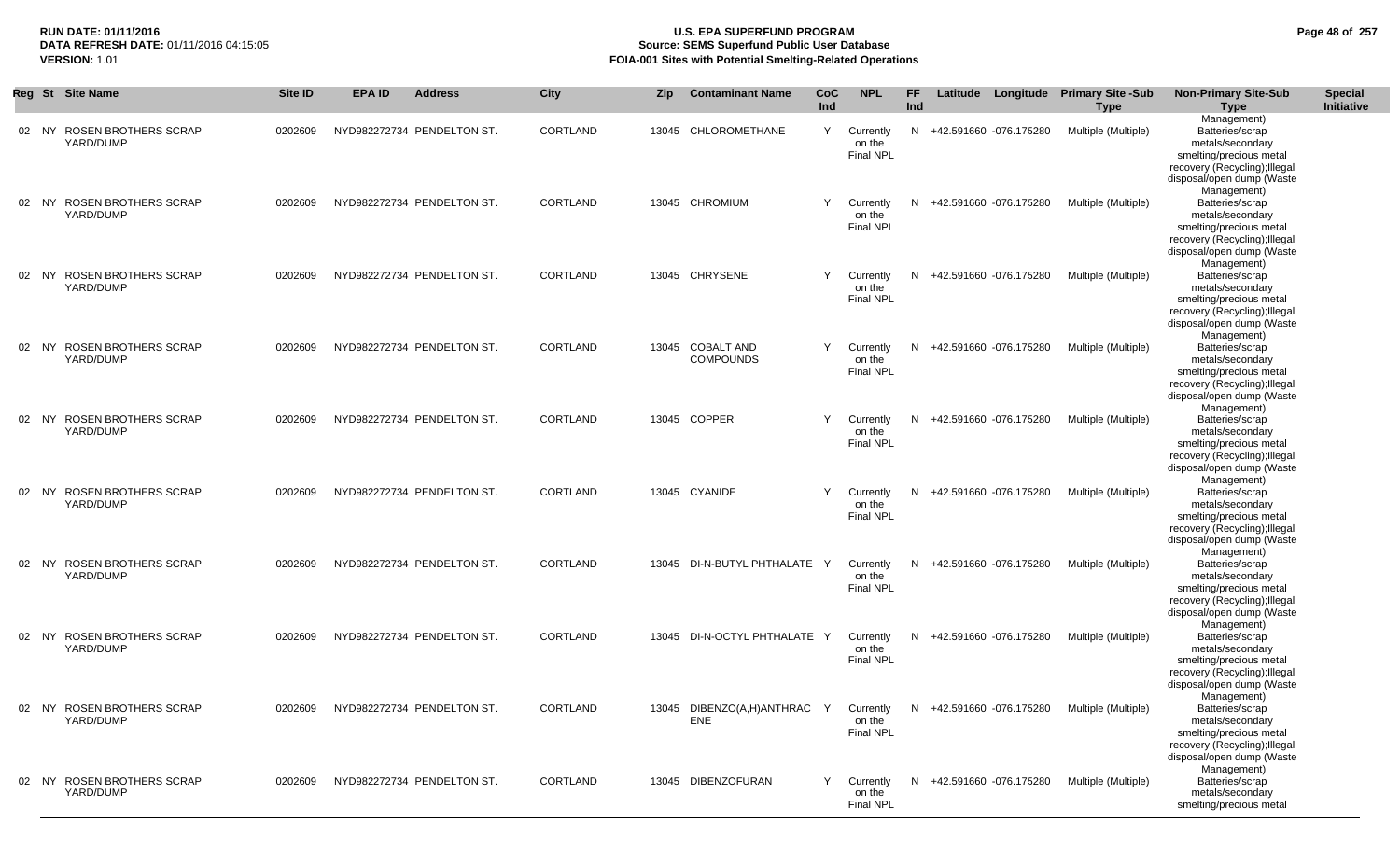## **RUN DATE: 01/11/2016 U.S. EPA SUPERFUND PROGRAM Page 49 of 257 Source: SEMS Superfund Public User Database VERSION:** 1.01 **FOIA-001 Sites with Potential Smelting-Related Operations**

|       | Reg St Site Name                         | Site ID | <b>EPA ID</b> | <b>Address</b>             | City            | <b>Zip</b> | <b>Contaminant Name</b>          | <b>CoC</b><br>Ind | <b>NPL</b>                                | FF.<br>Ind |                          | Latitude Longitude Primary Site -Sub<br><b>Type</b> | <b>Non-Primary Site-Sub</b><br><b>Type</b>                                                                                                                                   | <b>Special</b><br>Initiative |
|-------|------------------------------------------|---------|---------------|----------------------------|-----------------|------------|----------------------------------|-------------------|-------------------------------------------|------------|--------------------------|-----------------------------------------------------|------------------------------------------------------------------------------------------------------------------------------------------------------------------------------|------------------------------|
|       | 02 NY ROSEN BROTHERS SCRAP<br>YARD/DUMP  | 0202609 |               | NYD982272734 PENDELTON ST. | CORTLAND        |            | 13045 DIETHYL PHTHALATE          | N.                | Currently<br>on the<br><b>Final NPL</b>   |            | N +42.591660 -076.175280 | Multiple (Multiple)                                 | recovery (Recycling); Illegal<br>disposal/open dump (Waste<br>Management)<br>Batteries/scrap<br>metals/secondary<br>smelting/precious metal<br>recovery (Recycling); Illegal |                              |
| 02 NY | <b>ROSEN BROTHERS SCRAP</b><br>YARD/DUMP | 0202609 |               | NYD982272734 PENDELTON ST. | CORTLAND        |            | 13045 DIMETHYL PHTHALATE         | Y                 | Currently<br>on the<br><b>Final NPL</b>   | N          | +42.591660 -076.175280   | Multiple (Multiple)                                 | disposal/open dump (Waste<br>Management)<br>Batteries/scrap<br>metals/secondary<br>smelting/precious metal<br>recovery (Recycling); Illegal                                  |                              |
|       | 02 NY ROSEN BROTHERS SCRAP<br>YARD/DUMP  | 0202609 |               | NYD982272734 PENDELTON ST. | CORTLAND        |            | 13045 ETHYLBENZENE               | Y.                | Currently<br>on the<br><b>Final NPL</b>   |            | N +42.591660 -076.175280 | Multiple (Multiple)                                 | disposal/open dump (Waste<br>Management)<br>Batteries/scrap<br>metals/secondary<br>smelting/precious metal<br>recovery (Recycling); Illegal                                  |                              |
| 02 NY | ROSEN BROTHERS SCRAP<br>YARD/DUMP        | 0202609 |               | NYD982272734 PENDELTON ST. | CORTLAND        |            | 13045 FLUORANTHENE               | Y                 | Currently<br>on the<br><b>Final NPL</b>   | N          | +42.591660 -076.175280   | Multiple (Multiple)                                 | disposal/open dump (Waste<br>Management)<br>Batteries/scrap<br>metals/secondary<br>smelting/precious metal<br>recovery (Recycling); Illegal                                  |                              |
|       | 02 NY ROSEN BROTHERS SCRAP<br>YARD/DUMP  | 0202609 |               | NYD982272734 PENDELTON ST. | <b>CORTLAND</b> |            | 13045 FLUORENE                   | Y                 | Currently<br>on the<br><b>Final NPL</b>   | N.         | +42.591660 -076.175280   | Multiple (Multiple)                                 | disposal/open dump (Waste<br>Management)<br>Batteries/scrap<br>metals/secondary<br>smelting/precious metal<br>recovery (Recycling); Illegal                                  |                              |
|       | 02 NY ROSEN BROTHERS SCRAP<br>YARD/DUMP  | 0202609 |               | NYD982272734 PENDELTON ST. | CORTLAND        |            | 13045 INDENO(1,2,3-<br>CD)PYRENE | Y                 | Currently<br>on the<br><b>Final NPL</b>   | N          | +42.591660 -076.175280   | Multiple (Multiple)                                 | disposal/open dump (Waste<br>Management)<br>Batteries/scrap<br>metals/secondary<br>smelting/precious metal<br>recovery (Recycling); Illegal                                  |                              |
|       | 02 NY ROSEN BROTHERS SCRAP<br>YARD/DUMP  | 0202609 |               | NYD982272734 PENDELTON ST. | CORTLAND        | 13045 IRON |                                  | N.                | Currently<br>on the<br><b>Final NPL</b>   | N          | +42.591660 -076.175280   | Multiple (Multiple)                                 | disposal/open dump (Waste<br>Management)<br>Batteries/scrap<br>metals/secondary<br>smelting/precious metal<br>recovery (Recycling); Illegal                                  |                              |
|       | 02 NY ROSEN BROTHERS SCRAP<br>YARD/DUMP  | 0202609 |               | NYD982272734 PENDELTON ST. | CORTLAND        | 13045 LEAD |                                  | Y                 | Currently<br>on the<br><b>Final NPL</b>   | N.         | +42.591660 -076.175280   | Multiple (Multiple)                                 | disposal/open dump (Waste<br>Management)<br>Batteries/scrap<br>metals/secondary<br>smelting/precious metal<br>recovery (Recycling); Illegal                                  |                              |
|       | 02 NY ROSEN BROTHERS SCRAP<br>YARD/DUMP  | 0202609 |               | NYD982272734 PENDELTON ST. | CORTLAND        |            | 13045 MAGNESIUM                  |                   | N Currently<br>on the<br><b>Final NPL</b> | N          | +42.591660 -076.175280   | Multiple (Multiple)                                 | disposal/open dump (Waste<br>Management)<br>Batteries/scrap<br>metals/secondary<br>smelting/precious metal<br>recovery (Recycling); Illegal                                  |                              |
|       | 02 NY ROSEN BROTHERS SCRAP               | 0202609 |               | NYD982272734 PENDELTON ST. | <b>CORTLAND</b> |            | 13045 MANGANESE                  | Y                 | Currently                                 | N          | +42.591660 -076.175280   | Multiple (Multiple)                                 | disposal/open dump (Waste<br>Management)<br>Batteries/scrap                                                                                                                  |                              |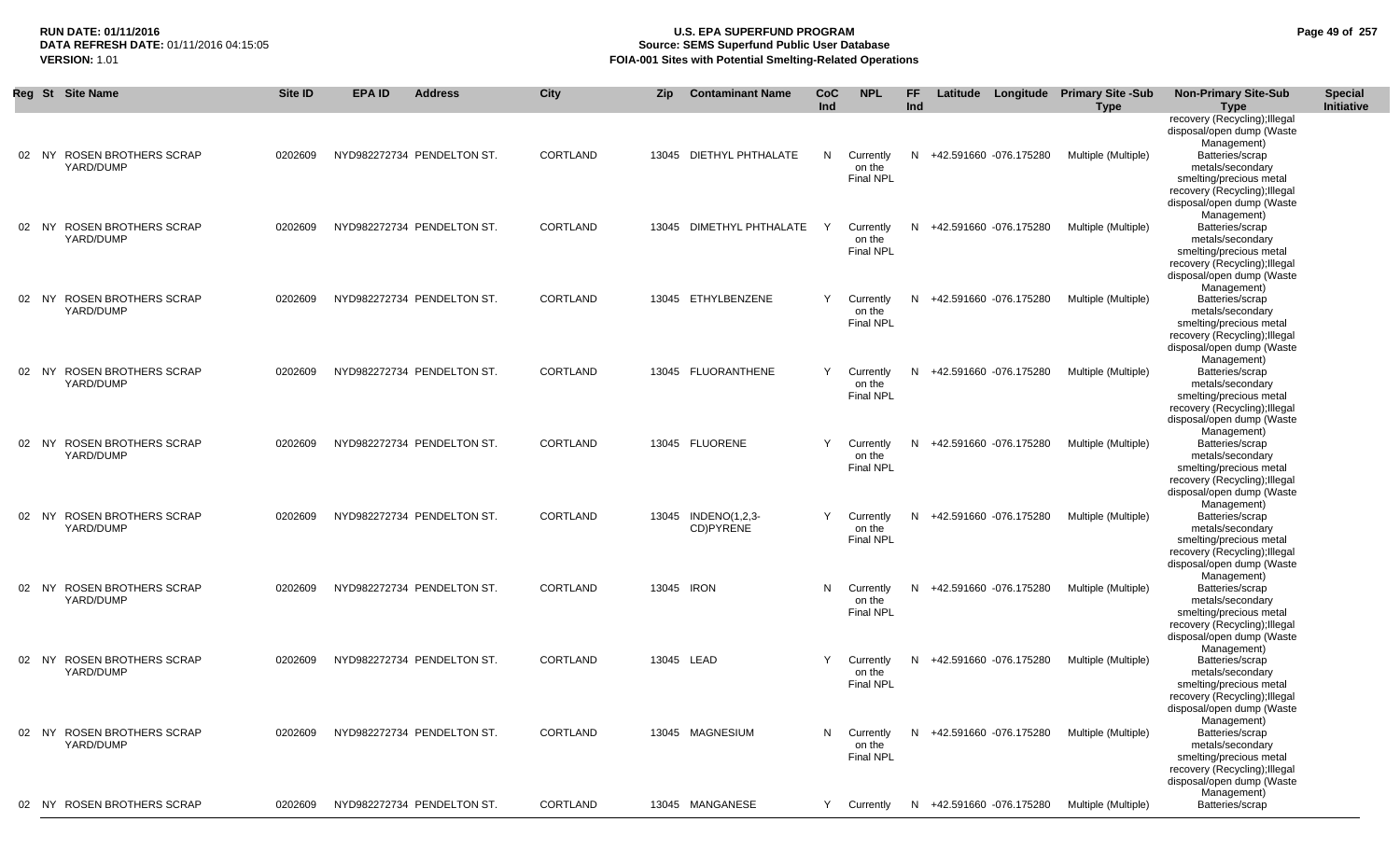## **RUN DATE: 01/11/2016 U.S. EPA SUPERFUND PROGRAM Page 50 of 257 Source: SEMS Superfund Public User Database VERSION:** 1.01 **FOIA-001 Sites with Potential Smelting-Related Operations**

|       | Reg St Site Name                         | <b>Site ID</b> | <b>EPA ID</b> | <b>Address</b>             | City            | <b>Zip</b> | <b>Contaminant Name</b>                                    | <b>CoC</b><br>Ind | <b>NPL</b>                              | <b>FF</b><br>Ind |                          | Latitude Longitude Primary Site -Sub<br><b>Type</b> | <b>Non-Primary Site-Sub</b><br><b>Type</b>                                                                                                                 | <b>Special</b><br>Initiative |
|-------|------------------------------------------|----------------|---------------|----------------------------|-----------------|------------|------------------------------------------------------------|-------------------|-----------------------------------------|------------------|--------------------------|-----------------------------------------------------|------------------------------------------------------------------------------------------------------------------------------------------------------------|------------------------------|
|       | YARD/DUMP                                |                |               |                            |                 |            |                                                            |                   | on the<br><b>Final NPL</b>              |                  |                          |                                                     | metals/secondary<br>smelting/precious metal<br>recovery (Recycling); Illegal<br>disposal/open dump (Waste<br>Management)                                   |                              |
| 02 NY | <b>ROSEN BROTHERS SCRAP</b><br>YARD/DUMP | 0202609        |               | NYD982272734 PENDELTON ST. | CORTLAND        |            | 13045 MERCURY                                              | Y                 | Currently<br>on the<br><b>Final NPL</b> | N                | +42.591660 -076.175280   | Multiple (Multiple)                                 | Batteries/scrap<br>metals/secondary<br>smelting/precious metal<br>recovery (Recycling); Illegal<br>disposal/open dump (Waste                               |                              |
| 02 NY | <b>ROSEN BROTHERS SCRAP</b><br>YARD/DUMP | 0202609        |               | NYD982272734 PENDELTON ST. | CORTLAND        |            | 13045 METHOXYCHLOR                                         | Y                 | Currently<br>on the<br><b>Final NPL</b> | N                | +42.591660 -076.175280   | Multiple (Multiple)                                 | Management)<br>Batteries/scrap<br>metals/secondary<br>smelting/precious metal<br>recovery (Recycling); Illegal<br>disposal/open dump (Waste<br>Management) |                              |
| 02 NY | <b>ROSEN BROTHERS SCRAP</b><br>YARD/DUMP | 0202609        |               | NYD982272734 PENDELTON ST. | CORTLAND        |            | 13045 METHYLENE CHLORIDE                                   | Y                 | Currently<br>on the<br><b>Final NPL</b> | N                | +42.591660 -076.175280   | Multiple (Multiple)                                 | Batteries/scrap<br>metals/secondary<br>smelting/precious metal<br>recovery (Recycling); Illegal<br>disposal/open dump (Waste<br>Management)                |                              |
|       | 02 NY ROSEN BROTHERS SCRAP<br>YARD/DUMP  | 0202609        |               | NYD982272734 PENDELTON ST. | CORTLAND        | 13045 N-   | NITROSODIPHENYLAMI<br><b>NE</b>                            | Y                 | Currently<br>on the<br><b>Final NPL</b> | N                | +42.591660 -076.175280   | Multiple (Multiple)                                 | Batteries/scrap<br>metals/secondary<br>smelting/precious metal<br>recovery (Recycling); Illegal<br>disposal/open dump (Waste<br>Management)                |                              |
|       | 02 NY ROSEN BROTHERS SCRAP<br>YARD/DUMP  | 0202609        |               | NYD982272734 PENDELTON ST. | CORTLAND        |            | 13045 NAPHTHALENE                                          | Y                 | Currently<br>on the<br><b>Final NPL</b> | N                | +42.591660 -076.175280   | Multiple (Multiple)                                 | Batteries/scrap<br>metals/secondary<br>smelting/precious metal<br>recovery (Recycling); Illegal<br>disposal/open dump (Waste<br>Management)                |                              |
| 02 NY | ROSEN BROTHERS SCRAP<br>YARD/DUMP        | 0202609        |               | NYD982272734 PENDELTON ST. | CORTLAND        |            | 13045 NICKEL                                               | Y                 | Currently<br>on the<br><b>Final NPL</b> | N                | +42.591660 -076.175280   | Multiple (Multiple)                                 | Batteries/scrap<br>metals/secondary<br>smelting/precious metal<br>recovery (Recycling); Illegal<br>disposal/open dump (Waste<br>Management)                |                              |
|       | 02 NY ROSEN BROTHERS SCRAP<br>YARD/DUMP  | 0202609        |               | NYD982272734 PENDELTON ST. | <b>CORTLAND</b> |            | 13045 PAHs (POLYCYCLIC<br><b>AROMATIC</b><br>HYDROCARBONS) | N.                | Currently<br>on the<br><b>Final NPL</b> | N.               | +42.591660 -076.175280   | Multiple (Multiple)                                 | Batteries/scrap<br>metals/secondary<br>smelting/precious metal<br>recovery (Recycling); Illegal<br>disposal/open dump (Waste                               |                              |
| 02 NY | <b>ROSEN BROTHERS SCRAP</b><br>YARD/DUMP | 0202609        |               | NYD982272734 PENDELTON ST. | CORTLAND        | 13045 PCBs |                                                            | N                 | Currently<br>on the<br><b>Final NPL</b> | N                | +42.591660 -076.175280   | Multiple (Multiple)                                 | Management)<br>Batteries/scrap<br>metals/secondary<br>smelting/precious metal<br>recovery (Recycling); Illegal<br>disposal/open dump (Waste                |                              |
|       | 02 NY ROSEN BROTHERS SCRAP<br>YARD/DUMP  | 0202609        |               | NYD982272734 PENDELTON ST. | CORTLAND        |            | 13045 PHENANTHRENE                                         | Y                 | Currently<br>on the<br><b>Final NPL</b> |                  | N +42.591660 -076.175280 | Multiple (Multiple)                                 | Management)<br>Batteries/scrap<br>metals/secondary<br>smelting/precious metal<br>recovery (Recycling); Illegal<br>disposal/open dump (Waste                |                              |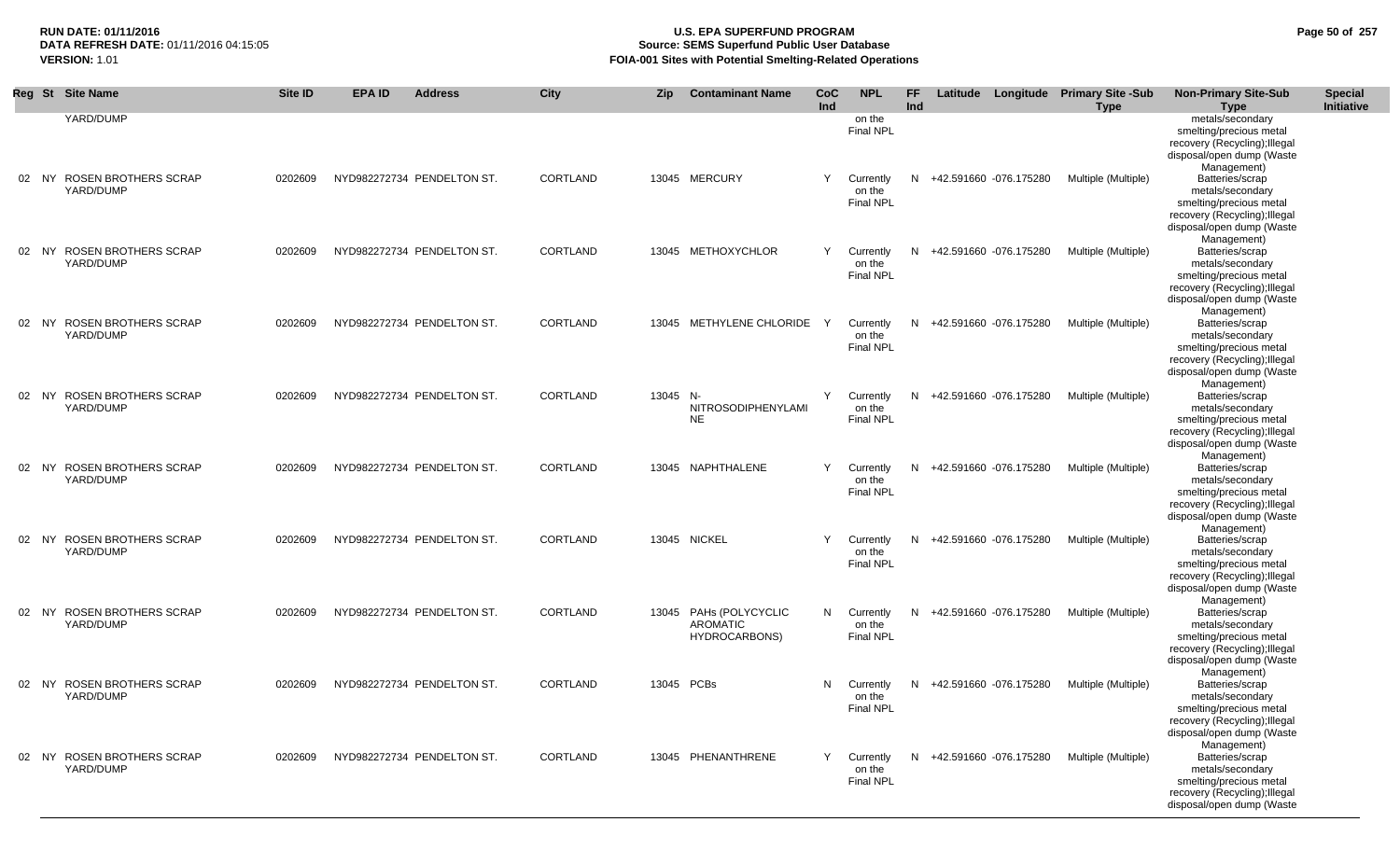## **RUN DATE: 01/11/2016 U.S. EPA SUPERFUND PROGRAM Page 51 of 257 Source: SEMS Superfund Public User Database VERSION:** 1.01 **FOIA-001 Sites with Potential Smelting-Related Operations**

|    |       | Reg St Site Name                         | Site ID | <b>EPA ID</b> | <b>Address</b>             | <b>City</b> | Zip | <b>Contaminant Name</b>                   | CoC<br><b>Ind</b> | <b>NPL</b>                              | FF.<br><b>Ind</b> |                          | Latitude Longitude Primary Site -Sub<br><b>Type</b>    | <b>Non-Primary Site-Sub</b><br><b>Type</b>                                                                                                                 | <b>Special</b><br>Initiative |
|----|-------|------------------------------------------|---------|---------------|----------------------------|-------------|-----|-------------------------------------------|-------------------|-----------------------------------------|-------------------|--------------------------|--------------------------------------------------------|------------------------------------------------------------------------------------------------------------------------------------------------------------|------------------------------|
|    | 02 NY | <b>ROSEN BROTHERS SCRAP</b><br>YARD/DUMP | 0202609 |               | NYD982272734 PENDELTON ST. | CORTLAND    |     | 13045 PHENOL                              | Y                 | Currently<br>on the<br><b>Final NPL</b> |                   | N +42.591660 -076.175280 | Multiple (Multiple)                                    | Management)<br>Batteries/scrap<br>metals/secondary<br>smelting/precious metal<br>recovery (Recycling); Illegal<br>disposal/open dump (Waste                |                              |
|    | 02 NY | <b>ROSEN BROTHERS SCRAP</b><br>YARD/DUMP | 0202609 |               | NYD982272734 PENDELTON ST. | CORTLAND    |     | 13045 POLYCHLORINATED<br><b>BIPHENYLS</b> | N                 | Currently<br>on the<br><b>Final NPL</b> |                   | N +42.591660 -076.175280 | Multiple (Multiple)                                    | Management)<br>Batteries/scrap<br>metals/secondary<br>smelting/precious metal<br>recovery (Recycling); Illegal<br>disposal/open dump (Waste                |                              |
| 02 | NY.   | <b>ROSEN BROTHERS SCRAP</b><br>YARD/DUMP | 0202609 |               | NYD982272734 PENDELTON ST. | CORTLAND    |     | 13045 POLYCHLORINATED<br><b>BIPHENYLS</b> | Y                 | Currently<br>on the<br>Final NPL        | N.                | +42.591660 -076.175280   | Multiple (Multiple)                                    | Management)<br>Batteries/scrap<br>metals/secondary<br>smelting/precious metal<br>recovery (Recycling); Illegal<br>disposal/open dump (Waste<br>Management) |                              |
|    | 02 NY | <b>ROSEN BROTHERS SCRAP</b><br>YARD/DUMP | 0202609 |               | NYD982272734 PENDELTON ST. | CORTLAND    |     | 13045 POTASSIUM                           | N                 | Currently<br>on the<br><b>Final NPL</b> |                   | N +42.591660 -076.175280 | Multiple (Multiple)                                    | Batteries/scrap<br>metals/secondary<br>smelting/precious metal<br>recovery (Recycling); Illegal<br>disposal/open dump (Waste<br>Management)                |                              |
|    | 02 NY | <b>ROSEN BROTHERS SCRAP</b><br>YARD/DUMP | 0202609 |               | NYD982272734 PENDELTON ST. | CORTLAND    |     | 13045 PYRENE                              | Y                 | Currently<br>on the<br>Final NPL        |                   | N +42.591660 -076.175280 | Multiple (Multiple)                                    | Batteries/scrap<br>metals/secondary<br>smelting/precious metal<br>recovery (Recycling); Illegal<br>disposal/open dump (Waste<br>Management)                |                              |
|    | 02 NY | <b>ROSEN BROTHERS SCRAP</b><br>YARD/DUMP | 0202609 |               | NYD982272734 PENDELTON ST. | CORTLAND    |     | 13045 SELENIUM                            | N                 | Currently<br>on the<br><b>Final NPL</b> | N                 | +42.591660 -076.175280   | Multiple (Multiple)                                    | Batteries/scrap<br>metals/secondary<br>smelting/precious metal<br>recovery (Recycling); Illegal<br>disposal/open dump (Waste<br>Management)                |                              |
|    | 02 NY | <b>ROSEN BROTHERS SCRAP</b><br>YARD/DUMP | 0202609 |               | NYD982272734 PENDELTON ST. | CORTLAND    |     | 13045 SELENIUM                            | Y                 | Currently<br>on the<br><b>Final NPL</b> |                   | N +42.591660 -076.175280 | Multiple (Multiple)                                    | Batteries/scrap<br>metals/secondary<br>smelting/precious metal<br>recovery (Recycling); Illegal<br>disposal/open dump (Waste<br>Management)                |                              |
|    | 02 NY | <b>ROSEN BROTHERS SCRAP</b><br>YARD/DUMP | 0202609 |               | NYD982272734 PENDELTON ST. | CORTLAND    |     | 13045 SILVER                              | N                 | Currently<br>on the<br><b>Final NPL</b> |                   | N +42.591660 -076.175280 | Multiple (Multiple)                                    | Batteries/scrap<br>metals/secondary<br>smelting/precious metal<br>recovery (Recycling); Illegal<br>disposal/open dump (Waste<br>Management)                |                              |
|    |       | 02 NY ROSEN BROTHERS SCRAP<br>YARD/DUMP  | 0202609 |               | NYD982272734 PENDELTON ST. | CORTLAND    |     | 13045 SILVER                              | Y                 | on the<br>Final NPL                     |                   |                          | Currently N +42.591660 -076.175280 Multiple (Multiple) | Batteries/scrap<br>metals/secondary<br>smelting/precious metal<br>recovery (Recycling); Illegal<br>disposal/open dump (Waste                               |                              |
|    | 02 NY | ROSEN BROTHERS SCRAP<br>YARD/DUMP        | 0202609 |               | NYD982272734 PENDELTON ST. | CORTLAND    |     | 13045 SODIUM                              | N                 | Currently<br>on the<br><b>Final NPL</b> |                   | N +42.591660 -076.175280 | Multiple (Multiple)                                    | Management)<br>Batteries/scrap<br>metals/secondary<br>smelting/precious metal                                                                              |                              |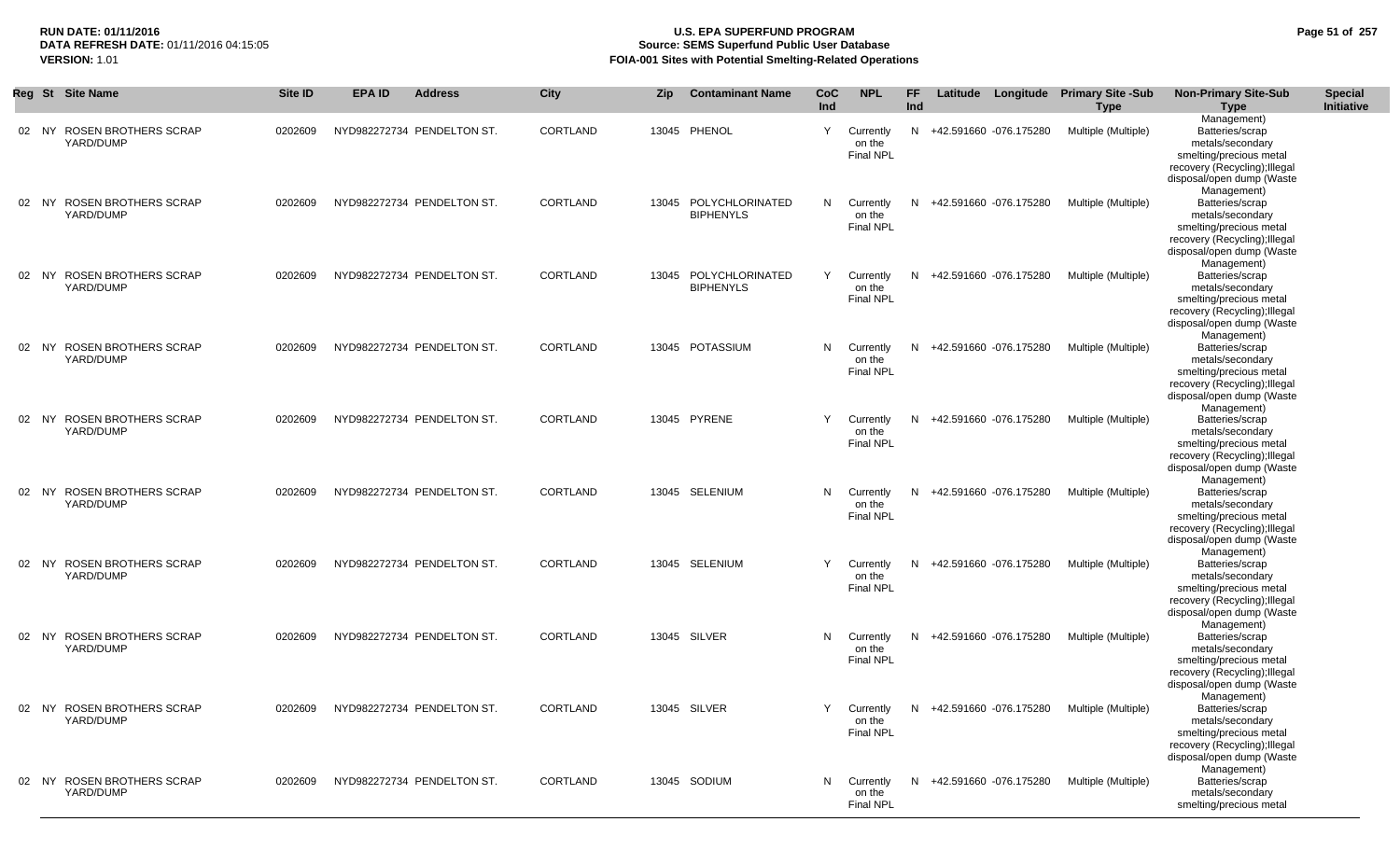## **RUN DATE: 01/11/2016 U.S. EPA SUPERFUND PROGRAM Page 52 of 257 Source: SEMS Superfund Public User Database VERSION:** 1.01 **FOIA-001 Sites with Potential Smelting-Related Operations**

|    | Reg St Site Name                                  | <b>Site ID</b> | <b>EPA ID</b> | <b>Address</b>             | <b>City</b>     | Zip        | <b>Contaminant Name</b>                   | CoC<br>Ind | <b>NPL</b>                              | FF.<br>Ind |                          | Latitude Longitude Primary Site -Sub<br><b>Type</b> | <b>Non-Primary Site-Sub</b><br><b>Type</b>                                                                                                                               | <b>Special</b><br>Initiative |
|----|---------------------------------------------------|----------------|---------------|----------------------------|-----------------|------------|-------------------------------------------|------------|-----------------------------------------|------------|--------------------------|-----------------------------------------------------|--------------------------------------------------------------------------------------------------------------------------------------------------------------------------|------------------------------|
|    | 02 NY ROSEN BROTHERS SCRAP                        | 0202609        |               | NYD982272734 PENDELTON ST. | CORTLAND        | 13045 TCA  |                                           | N          | Currently                               |            | N +42.591660 -076.175280 | Multiple (Multiple)                                 | recovery (Recycling); Illegal<br>disposal/open dump (Waste<br>Management)<br>Batteries/scrap                                                                             |                              |
|    | YARD/DUMP                                         |                |               |                            |                 |            |                                           |            | on the<br><b>Final NPL</b>              |            |                          |                                                     | metals/secondary<br>smelting/precious metal<br>recovery (Recycling); Illegal<br>disposal/open dump (Waste<br>Management)                                                 |                              |
| 02 | ROSEN BROTHERS SCRAP<br>NY.<br>YARD/DUMP          | 0202609        |               | NYD982272734 PENDELTON ST. | CORTLAND        |            | 13045 TETRACHLOROETHENE                   | Y          | Currently<br>on the<br><b>Final NPL</b> | N          | +42.591660 -076.175280   | Multiple (Multiple)                                 | Batteries/scrap<br>metals/secondary<br>smelting/precious metal<br>recovery (Recycling); Illegal<br>disposal/open dump (Waste                                             |                              |
|    | 02 NY ROSEN BROTHERS SCRAP<br>YARD/DUMP           | 0202609        |               | NYD982272734 PENDELTON ST. | <b>CORTLAND</b> |            | 13045 THALLIUM                            | Y          | Currently<br>on the<br><b>Final NPL</b> |            | N +42.591660 -076.175280 | Multiple (Multiple)                                 | Management)<br>Batteries/scrap<br>metals/secondary<br>smelting/precious metal<br>recovery (Recycling); Illegal                                                           |                              |
|    | 02 NY ROSEN BROTHERS SCRAP<br>YARD/DUMP           | 0202609        |               | NYD982272734 PENDELTON ST. | CORTLAND        |            | 13045 TOLUENE                             | Y          | Currently<br>on the<br><b>Final NPL</b> | N.         | +42.591660 -076.175280   | Multiple (Multiple)                                 | disposal/open dump (Waste<br>Management)<br>Batteries/scrap<br>metals/secondary<br>smelting/precious metal<br>recovery (Recycling); Illegal                              |                              |
|    | 02 NY ROSEN BROTHERS SCRAP<br>YARD/DUMP           | 0202609        |               | NYD982272734 PENDELTON ST. | CORTLAND        |            | 13045 TRANS-1,2-<br><b>DICHLOROETHENE</b> | N.         | Currently<br>on the<br><b>Final NPL</b> | N          | +42.591660 -076.175280   | Multiple (Multiple)                                 | disposal/open dump (Waste<br>Management)<br>Batteries/scrap<br>metals/secondary<br>smelting/precious metal<br>recovery (Recycling); Illegal<br>disposal/open dump (Waste |                              |
|    | 02 NY ROSEN BROTHERS SCRAP<br>YARD/DUMP           | 0202609        |               | NYD982272734 PENDELTON ST. | CORTLAND        |            | 13045 TRICHLOROETHENE                     | Y          | Currently<br>on the<br><b>Final NPL</b> | N.         | +42.591660 -076.175280   | Multiple (Multiple)                                 | Management)<br>Batteries/scrap<br>metals/secondary<br>smelting/precious metal<br>recovery (Recycling); Illegal                                                           |                              |
|    | <b>ROSEN BROTHERS SCRAP</b><br>02 NY<br>YARD/DUMP | 0202609        |               | NYD982272734 PENDELTON ST. | CORTLAND        |            | 13045 VANADIUM (FUME OR<br>DUST)          | Y          | Currently<br>on the<br><b>Final NPL</b> | N          | +42.591660 -076.175280   | Multiple (Multiple)                                 | disposal/open dump (Waste<br>Management)<br>Batteries/scrap<br>metals/secondary<br>smelting/precious metal<br>recovery (Recycling); Illegal                              |                              |
|    | 02 NY ROSEN BROTHERS SCRAP<br>YARD/DUMP           | 0202609        |               | NYD982272734 PENDELTON ST. | CORTLAND        |            | 13045 VINYL CHLORIDE                      | N.         | Currently<br>on the<br>Final NPL        | N.         | +42.591660 -076.175280   | Multiple (Multiple)                                 | disposal/open dump (Waste<br>Management)<br>Batteries/scrap<br>metals/secondary<br>smelting/precious metal<br>recovery (Recycling); Illegal                              |                              |
| 02 | <b>ROSEN BROTHERS SCRAP</b><br>NY.<br>YARD/DUMP   | 0202609        |               | NYD982272734 PENDELTON ST. | <b>CORTLAND</b> |            | 13045 XYLENES                             | Y          | Currently<br>on the<br><b>Final NPL</b> | N.         | +42.591660 -076.175280   | Multiple (Multiple)                                 | disposal/open dump (Waste<br>Management)<br>Batteries/scrap<br>metals/secondary<br>smelting/precious metal<br>recovery (Recycling); Illegal                              |                              |
| 02 | NY ROSEN BROTHERS SCRAP                           | 0202609        |               | NYD982272734 PENDELTON ST. | CORTLAND        | 13045 ZINC |                                           | Y          | Currently                               | N          | +42.591660 -076.175280   | Multiple (Multiple)                                 | disposal/open dump (Waste<br>Management)<br>Batteries/scrap                                                                                                              |                              |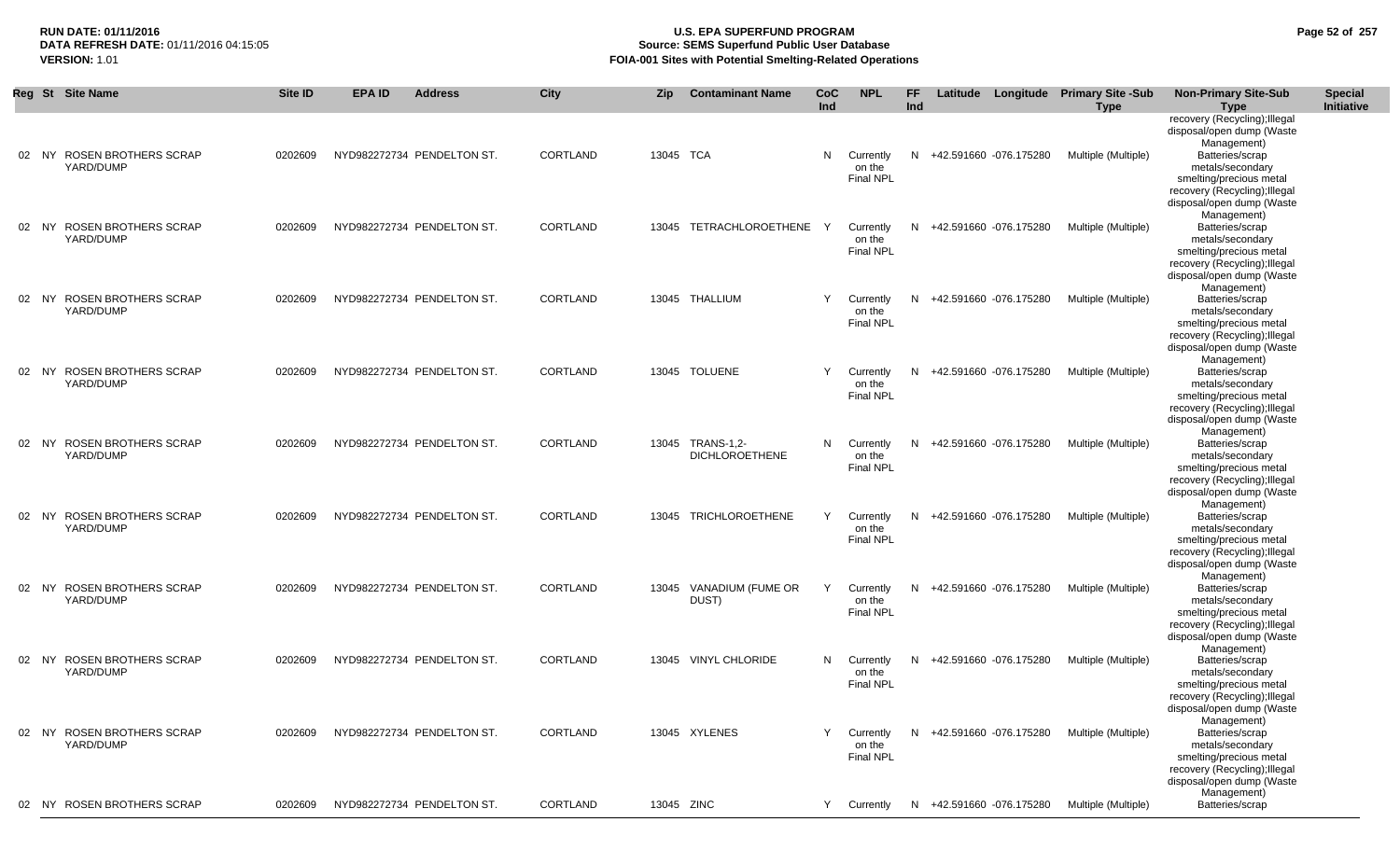## **RUN DATE: 01/11/2016 U.S. EPA SUPERFUND PROGRAM Page 53 of 257 Source: SEMS Superfund Public User Database VERSION:** 1.01 **FOIA-001 Sites with Potential Smelting-Related Operations**

|       | Reg St Site Name                                         | Site ID | <b>EPA ID</b>          | <b>Address</b>                                                                      | City                              | <b>Zip</b> | <b>Contaminant Name</b>                 | CoC<br>Ind | <b>NPL</b>                                        | FF.<br>Ind |                          | Latitude Longitude Primary Site -Sub<br><b>Type</b>                                                         | <b>Non-Primary Site-Sub</b><br><b>Type</b>                                                                                                                      | <b>Special</b><br>Initiative               |
|-------|----------------------------------------------------------|---------|------------------------|-------------------------------------------------------------------------------------|-----------------------------------|------------|-----------------------------------------|------------|---------------------------------------------------|------------|--------------------------|-------------------------------------------------------------------------------------------------------------|-----------------------------------------------------------------------------------------------------------------------------------------------------------------|--------------------------------------------|
|       | YARD/DUMP<br>02 NY ROSEN BROTHERS SCRAP<br>YARD/DUMP     | 0202609 |                        | NYD982272734 PENDELTON ST.                                                          | <b>CORTLAND</b>                   |            | 13045 cis-1,2-<br><b>DICHLOROETHENE</b> | N          | on the<br><b>Final NPL</b><br>Currently<br>on the |            | N +42.591660 -076.175280 | Multiple (Multiple)                                                                                         | metals/secondary<br>smelting/precious metal<br>recovery (Recycling); Illegal<br>disposal/open dump (Waste<br>Management)<br>Batteries/scrap<br>metals/secondary |                                            |
|       |                                                          |         |                        |                                                                                     |                                   |            |                                         |            | <b>Final NPL</b>                                  |            |                          |                                                                                                             | smelting/precious metal<br>recovery (Recycling); Illegal<br>disposal/open dump (Waste<br>Management)                                                            |                                            |
|       | 02 NY ROTH BROS METAL CO.                                | 0206645 |                        | NYN000206645 1107 S. STATE STREET SYRACUSE                                          |                                   | 13202      |                                         |            | Not on<br>the NPL                                 | N          |                          | Batteries/scrap<br>metals/secondary<br>smelting/precious metal<br>recovery (Recycling)                      |                                                                                                                                                                 | Unrecognized<br>Smelter per 2001<br>Report |
|       | 02 NY SAMUEL GREENFIELD CO.                              | 0206597 | NYN000206597 31 STONE  |                                                                                     | <b>BUFFALO</b>                    | 14212      |                                         |            | Not on<br>the NPL                                 | N          |                          | Primary metals/mineral<br>processing<br>(Manufacturing/Processi<br>ng/Maintenance)                          |                                                                                                                                                                 | Unrecognized<br>Smelter per 2001<br>Report |
| 02 NY | <b>SCHATZ PLANT</b>                                      | 0202799 |                        | NYD982531246 70 FAIRVIEW AVENUE                                                     | POUGHKEEPSIE                      |            | 12601 INORGANICS                        | Y          | Not on<br>the NPL                                 | N          |                          | Primary metals/mineral<br>processing<br>(Manufacturing/Processi<br>ng/Maintenance)                          | Fabrics/textiles<br>(Manufacturing/Processing/M<br>aintenance)                                                                                                  |                                            |
| 02 PR | SCORPIO RECYCLING CO. SAN<br><b>VICENTE SUGAR MILL</b>   | 0204245 |                        | PRSFN0204245 ROUTE 688 WEST OF<br><b>RIO CIBUCO</b>                                 | <b>VEGA BAJA</b>                  |            |                                         |            | Not on<br>the NPL                                 | N          |                          | Batteries/scrap<br>metals/secondary<br>smelting/precious metal<br>recovery (Recycling)                      | Drums/tanks (Recycling)                                                                                                                                         |                                            |
|       | 02 PR SCORPIO RECYCLING CO., FAMILY<br><b>METALS INC</b> | 0204243 |                        | PRD987380524 705 PEDRO DE<br>CASTRO ST CALLE<br>MARGINAL NORTE,<br><b>CORNER OF</b> | <b>SANTURCE</b>                   | 00909      |                                         |            | Not on<br>the NPL                                 | N          |                          | Batteries/scrap<br>metals/secondary<br>smelting/precious metal<br>recovery (Recycling)                      |                                                                                                                                                                 |                                            |
| 02 PR | SCORPIO RECYCLING, INC.                                  | 0203570 |                        | PRD987376662 STATE ROAD #2 KM.<br>19.7 (ACUNA STREET)                               | CANDELERIA<br>WARD                |            | 00759 ARSENIC                           | Υ          | Currently<br>on the<br><b>Final NPL</b>           |            | N +18.409160 -066.231940 | Batteries/scrap<br>metals/secondary<br>smelting/precious metal<br>recovery (Recycling)                      |                                                                                                                                                                 |                                            |
| 02 PR | SCORPIO RECYCLING. INC.                                  | 0203570 |                        | PRD987376662 STATE ROAD #2 KM.<br>19.7 (ACUNA STREET)                               | CANDELERIA<br>WARD                |            | 00759 CHROMIUM                          | Y          | Currently<br>on the<br><b>Final NPL</b>           |            | N +18.409160 -066.231940 | Batteries/scrap<br>metals/secondary<br>smelting/precious metal<br>recovery (Recycling)                      |                                                                                                                                                                 |                                            |
| 02 PR | SCORPIO RECYCLING, INC.                                  | 0203570 |                        | PRD987376662 STATE ROAD #2 KM.<br>19.7 (ACUNA STREET)                               | CANDELERIA<br>WARD                | 00759      | TRICHLOROETHYLENE                       | Y          | Currently<br>on the<br><b>Final NPL</b>           |            | N +18.409160 -066.231940 | Batteries/scrap<br>metals/secondary<br>smelting/precious metal<br>recovery (Recycling)                      |                                                                                                                                                                 |                                            |
| 02 NJ | SHIELDALLOY CORP.                                        | 0200203 | NJD002365930 WEST BLVD |                                                                                     | <b>NEWFIELD</b><br><b>BOROUGH</b> | 08344 1.1- | <b>DICHLOROETHYLENE</b>                 | Y          | Currently<br>on the<br><b>Final NPL</b>           |            |                          | N +39.543060 -075.022210 Primary metals/mineral<br>processing<br>(Manufacturing/Processi<br>ng/Maintenance) |                                                                                                                                                                 |                                            |
| 02 NJ | SHIELDALLOY CORP.                                        | 0200203 | NJD002365930 WEST BLVD |                                                                                     | <b>NEWFIELD</b><br><b>BOROUGH</b> |            | 08344 ANTIMONY                          | Y          | Currently<br>on the<br><b>Final NPL</b>           |            |                          | N +39.543060 -075.022210 Primary metals/mineral<br>processing<br>(Manufacturing/Processi<br>ng/Maintenance) |                                                                                                                                                                 |                                            |
| 02 NJ | SHIELDALLOY CORP.                                        | 0200203 | NJD002365930 WEST BLVD |                                                                                     | <b>NEWFIELD</b><br><b>BOROUGH</b> |            | 08344 ARSENIC                           | Y          | Currently<br>on the<br><b>Final NPL</b>           |            |                          | N +39.543060 -075.022210 Primary metals/mineral<br>processing<br>(Manufacturing/Processi<br>ng/Maintenance) |                                                                                                                                                                 |                                            |
| 02 NJ | SHIELDALLOY CORP.                                        | 0200203 | NJD002365930 WEST BLVD |                                                                                     | <b>NEWFIELD</b><br><b>BOROUGH</b> |            | 08344 BARIUM                            | Υ          | Currently<br>on the<br><b>Final NPL</b>           |            |                          | N +39.543060 -075.022210 Primary metals/mineral<br>processing<br>(Manufacturing/Processi                    |                                                                                                                                                                 |                                            |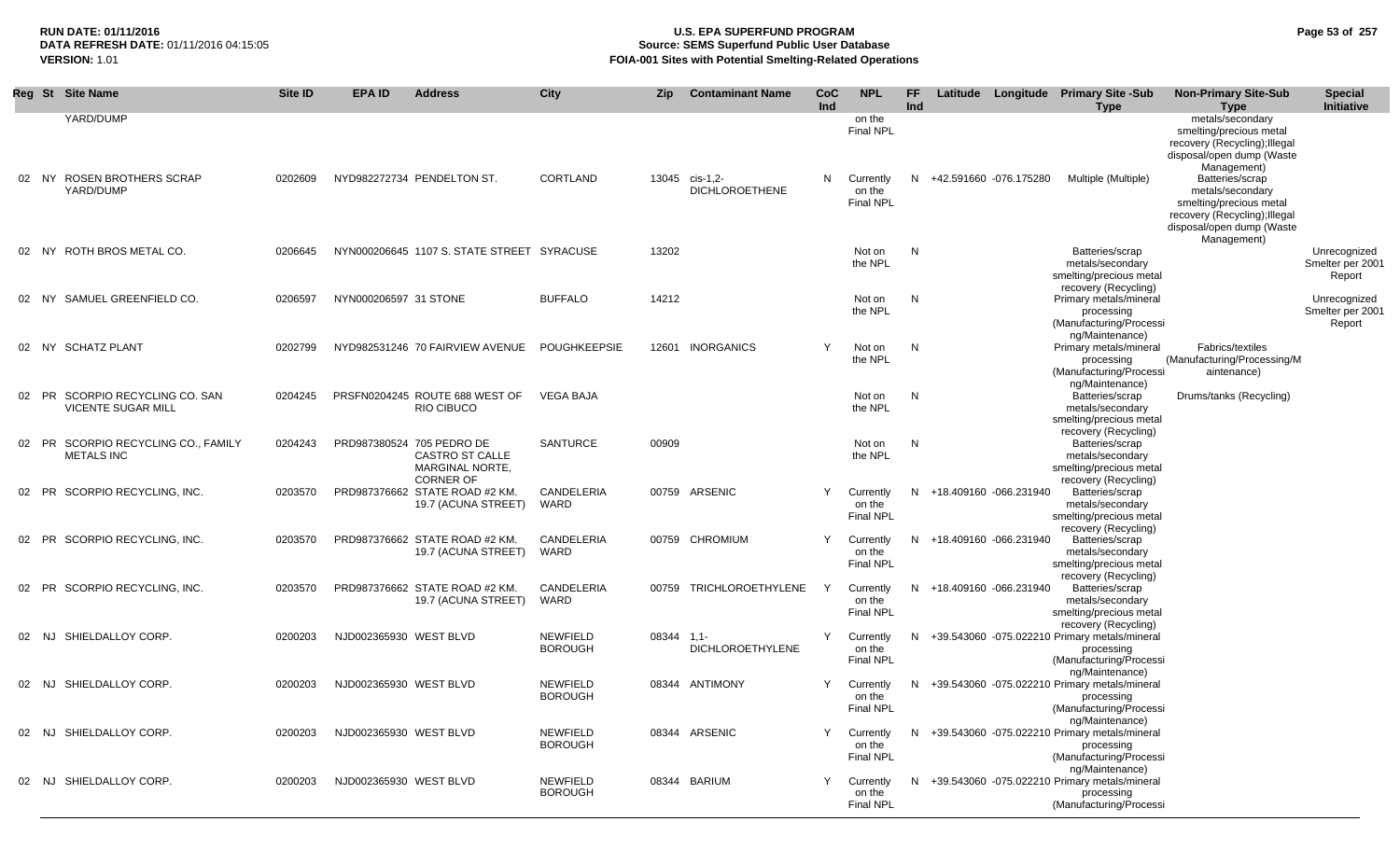## **RUN DATE: 01/11/2016 U.S. EPA SUPERFUND PROGRAM Page 54 of 257 Source: SEMS Superfund Public User Database VERSION:** 1.01 **FOIA-001 Sites with Potential Smelting-Related Operations**

|    |       | Reg St Site Name        | <b>Site ID</b> | <b>EPA ID</b>          | <b>Address</b> | <b>City</b>                       | Zip        | <b>Contaminant Name</b>                  | CoC<br>Ind | <b>NPL</b>                              | FF.<br>Ind |  | Latitude Longitude Primary Site -Sub<br><b>Type</b>                                                                            | <b>Non-Primary Site-Sub</b><br><b>Type</b> | <b>Special</b><br>Initiative |
|----|-------|-------------------------|----------------|------------------------|----------------|-----------------------------------|------------|------------------------------------------|------------|-----------------------------------------|------------|--|--------------------------------------------------------------------------------------------------------------------------------|--------------------------------------------|------------------------------|
|    | 02 NJ | SHIELDALLOY CORP.       | 0200203        | NJD002365930 WEST BLVD |                | <b>NEWFIELD</b><br><b>BOROUGH</b> |            | 08344 BENZENE                            | N,         | Currently<br>on the<br><b>Final NPL</b> |            |  | ng/Maintenance)<br>N +39.543060 -075.022210 Primary metals/mineral<br>processing<br>(Manufacturing/Processi<br>ng/Maintenance) |                                            |                              |
|    | 02 NJ | SHIELDALLOY CORP.       | 0200203        | NJD002365930 WEST BLVD |                | <b>NEWFIELD</b><br><b>BOROUGH</b> |            | 08344 BERYLLIUM                          | Y          | Currently<br>on the<br>Final NPL        |            |  | N +39.543060 -075.022210 Primary metals/mineral<br>processing<br>(Manufacturing/Processi<br>ng/Maintenance)                    |                                            |                              |
| 02 | NJ.   | SHIELDALLOY CORP.       | 0200203        | NJD002365930 WEST BLVD |                | <b>NEWFIELD</b><br><b>BOROUGH</b> |            | 08344 BIS(2-<br>ETHYLHEXYL)PHTHALA<br>TE | Y          | Currently<br>on the<br><b>Final NPL</b> |            |  | N +39.543060 -075.022210 Primary metals/mineral<br>processing<br>(Manufacturing/Processi<br>ng/Maintenance)                    |                                            |                              |
|    | NJ    | SHIELDALLOY CORP.       | 0200203        | NJD002365930 WEST BLVD |                | <b>NEWFIELD</b><br><b>BOROUGH</b> |            | 08344 BORON OXIDE                        | Y          | Currently<br>on the<br><b>Final NPL</b> | N.         |  | +39.543060 -075.022210 Primary metals/mineral<br>processing<br>(Manufacturing/Processi<br>ng/Maintenance)                      |                                            |                              |
| 02 | NJ    | SHIELDALLOY CORP.       | 0200203        | NJD002365930 WEST BLVD |                | <b>NEWFIELD</b><br><b>BOROUGH</b> |            | 08344 CADMIUM                            | Y          | Currently<br>on the<br><b>Final NPL</b> | N.         |  | +39.543060 -075.022210 Primary metals/mineral<br>processing<br>(Manufacturing/Processi<br>ng/Maintenance)                      |                                            |                              |
| 02 | NJ    | SHIELDALLOY CORP.       | 0200203        | NJD002365930 WEST BLVD |                | <b>NEWFIELD</b><br><b>BOROUGH</b> |            | 08344 CHLORIDE                           | N.         | Currently<br>on the<br><b>Final NPL</b> |            |  | N +39.543060 -075.022210 Primary metals/mineral<br>processing<br>(Manufacturing/Processi<br>ng/Maintenance)                    |                                            |                              |
| 02 | NJ.   | SHIELDALLOY CORP.       | 0200203        | NJD002365930 WEST BLVD |                | <b>NEWFIELD</b><br><b>BOROUGH</b> |            | 08344 CHROMIUM<br><b>COMPOUNDS</b>       | Y          | Currently<br>on the<br>Final NPL        |            |  | N +39.543060 -075.022210 Primary metals/mineral<br>processing<br>(Manufacturing/Processi<br>ng/Maintenance)                    |                                            |                              |
| 02 | NJ.   | SHIELDALLOY CORP.       | 0200203        | NJD002365930 WEST BLVD |                | <b>NEWFIELD</b><br><b>BOROUGH</b> |            | 08344 COPPER                             | Y          | Currently<br>on the<br>Final NPL        | N.         |  | +39.543060 -075.022210 Primary metals/mineral<br>processing<br>(Manufacturing/Processi<br>ng/Maintenance)                      |                                            |                              |
| 02 | NJ.   | SHIELDALLOY CORP.       | 0200203        | NJD002365930 WEST BLVD |                | <b>NEWFIELD</b><br><b>BOROUGH</b> |            | 08344 CYANIDE                            | Y          | Currently<br>on the<br>Final NPL        | N.         |  | +39.543060 -075.022210 Primary metals/mineral<br>processing<br>(Manufacturing/Processi<br>ng/Maintenance)                      |                                            |                              |
|    | 02 NJ | SHIELDALLOY CORP.       | 0200203        | NJD002365930 WEST BLVD |                | <b>NEWFIELD</b><br><b>BOROUGH</b> |            | 08344 FLUORIDE                           | N.         | Currently<br>on the<br>Final NPL        |            |  | N +39.543060 -075.022210 Primary metals/mineral<br>processing<br>(Manufacturing/Processi<br>ng/Maintenance)                    |                                            |                              |
|    | 02 NJ | SHIELDALLOY CORP.       | 0200203        | NJD002365930 WEST BLVD |                | <b>NEWFIELD</b><br><b>BOROUGH</b> | 08344 IRON |                                          | N.         | Currently<br>on the<br><b>Final NPL</b> |            |  | N +39.543060 -075.022210 Primary metals/mineral<br>processing<br>(Manufacturing/Processi<br>ng/Maintenance)                    |                                            |                              |
| 02 | NJ.   | SHIELDALLOY CORP.       | 0200203        | NJD002365930 WEST BLVD |                | <b>NEWFIELD</b><br><b>BOROUGH</b> | 08344 LEAD |                                          | Y          | Currently<br>on the<br><b>Final NPL</b> |            |  | N +39.543060 -075.022210 Primary metals/mineral<br>processing<br>(Manufacturing/Processi<br>ng/Maintenance)                    |                                            |                              |
|    |       | 02 NJ SHIELDALLOY CORP. | 0200203        | NJD002365930 WEST BLVD |                | NEWFIELD<br><b>BOROUGH</b>        |            | 08344 MANGANESE                          |            | on the<br>Final NPL                     |            |  | Y Currently N +39.543060 -075.022210 Primary metals/mineral<br>processing<br>(Manufacturing/Processi<br>ng/Maintenance)        |                                            |                              |
|    |       | 02 NJ SHIELDALLOY CORP. | 0200203        | NJD002365930 WEST BLVD |                | <b>NEWFIELD</b><br><b>BOROUGH</b> |            | 08344 MERCURY                            | Y          | Currently<br>on the<br>Final NPL        |            |  | N +39.543060 -075.022210 Primary metals/mineral<br>processing<br>(Manufacturing/Processi<br>ng/Maintenance)                    |                                            |                              |
|    |       | 02 NJ SHIELDALLOY CORP. | 0200203        | NJD002365930 WEST BLVD |                | <b>NEWFIELD</b>                   |            | 08344 NICKEL                             | Y          | Currently                               |            |  | N +39.543060 -075.022210 Primary metals/mineral                                                                                |                                            |                              |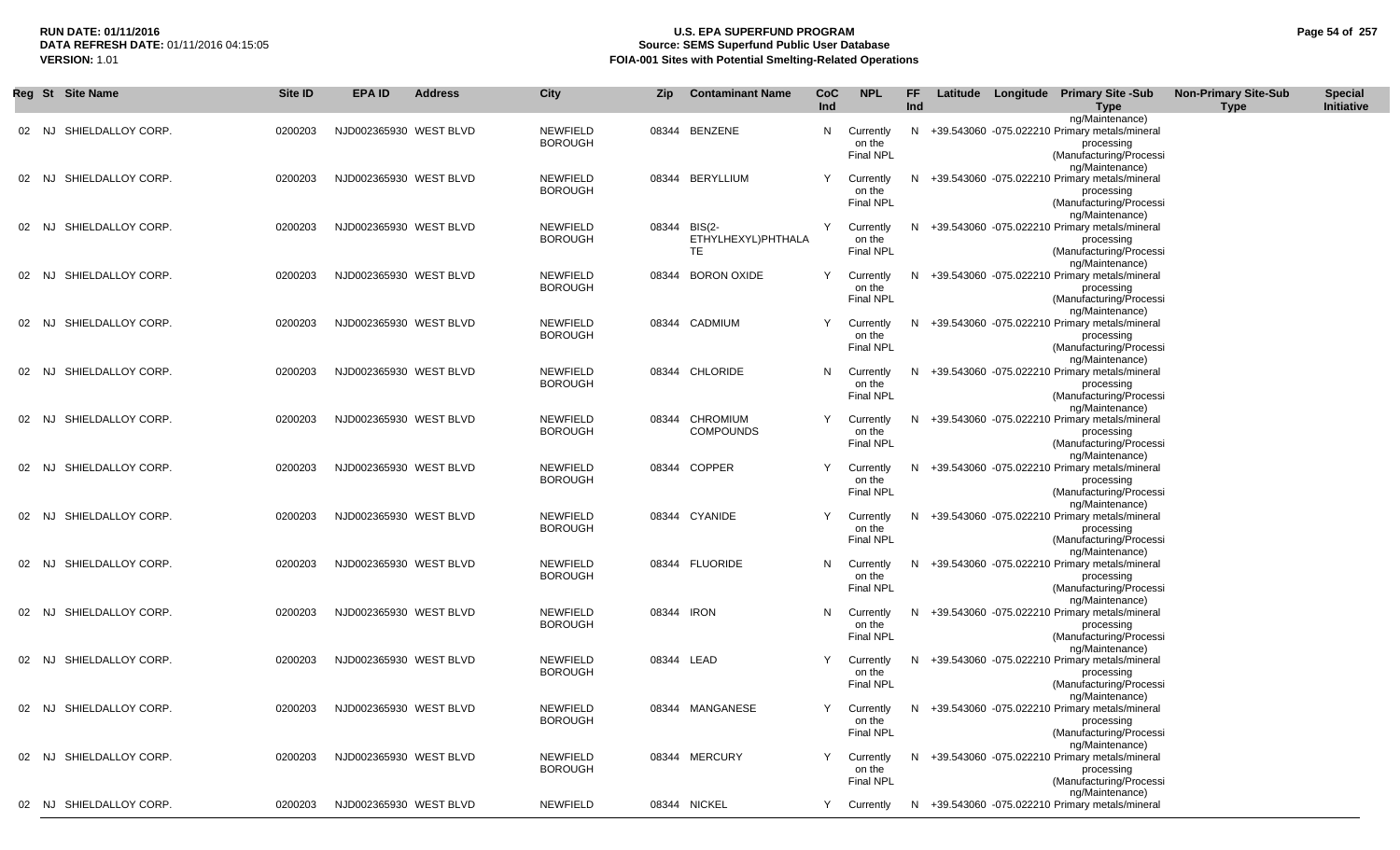## **RUN DATE: 01/11/2016 U.S. EPA SUPERFUND PROGRAM Page 55 of 257 Source: SEMS Superfund Public User Database VERSION:** 1.01 **FOIA-001 Sites with Potential Smelting-Related Operations**

| Reg St Site Name                    | Site ID | <b>EPAID</b>           | <b>Address</b>                  | <b>City</b>     | Zip        | <b>Contaminant Name</b> | CoC        | <b>NPL</b>       | FF  |  | Latitude Longitude Primary Site -Sub                               | <b>Non-Primary Site-Sub</b> | <b>Special</b> |
|-------------------------------------|---------|------------------------|---------------------------------|-----------------|------------|-------------------------|------------|------------------|-----|--|--------------------------------------------------------------------|-----------------------------|----------------|
|                                     |         |                        |                                 | <b>BOROUGH</b>  |            |                         | <b>Ind</b> | on the           | Ind |  | <b>Type</b><br>processing                                          | <b>Type</b>                 | Initiative     |
|                                     |         |                        |                                 |                 |            |                         |            | Final NPL        |     |  | (Manufacturing/Processi                                            |                             |                |
| 02 NJ SHIELDALLOY CORP.             | 0200203 | NJD002365930 WEST BLVD |                                 | <b>NEWFIELD</b> |            | 08344 NITRATE           | N.         | Currently        |     |  | ng/Maintenance)<br>N +39.543060 -075.022210 Primary metals/mineral |                             |                |
|                                     |         |                        |                                 | <b>BOROUGH</b>  |            |                         |            | on the           |     |  | processing                                                         |                             |                |
|                                     |         |                        |                                 |                 |            |                         |            | Final NPL        |     |  | (Manufacturing/Processi                                            |                             |                |
| SHIELDALLOY CORP.<br>02 NJ          | 0200203 | NJD002365930 WEST BLVD |                                 | <b>NEWFIELD</b> |            | 08344 SELENIUM          | Y          | Currently        | N.  |  | ng/Maintenance)<br>+39.543060 -075.022210 Primary metals/mineral   |                             |                |
|                                     |         |                        |                                 | <b>BOROUGH</b>  |            |                         |            | on the           |     |  | processing                                                         |                             |                |
|                                     |         |                        |                                 |                 |            |                         |            | <b>Final NPL</b> |     |  | (Manufacturing/Processi                                            |                             |                |
| 02 NJ SHIELDALLOY CORP.             | 0200203 | NJD002365930 WEST BLVD |                                 | <b>NEWFIELD</b> |            | 08344 SILVER            | Y          | Currently        |     |  | ng/Maintenance)<br>N +39.543060 -075.022210 Primary metals/mineral |                             |                |
|                                     |         |                        |                                 | <b>BOROUGH</b>  |            |                         |            | on the           |     |  | processing                                                         |                             |                |
|                                     |         |                        |                                 |                 |            |                         |            | <b>Final NPL</b> |     |  | (Manufacturing/Processi                                            |                             |                |
| SHIELDALLOY CORP.<br>02 NJ          | 0200203 | NJD002365930 WEST BLVD |                                 | <b>NEWFIELD</b> |            | 08344 SODIUM            | N,         | Currently        |     |  | ng/Maintenance)<br>N +39.543060 -075.022210 Primary metals/mineral |                             |                |
|                                     |         |                        |                                 | <b>BOROUGH</b>  |            |                         |            | on the           |     |  | processing                                                         |                             |                |
|                                     |         |                        |                                 |                 |            |                         |            | <b>Final NPL</b> |     |  | (Manufacturing/Processi                                            |                             |                |
| SHIELDALLOY CORP.<br>02 NJ          | 0200203 | NJD002365930 WEST BLVD |                                 | <b>NEWFIELD</b> |            | 08344 SULFATE           |            | N Currently      |     |  | ng/Maintenance)<br>N +39.543060 -075.022210 Primary metals/mineral |                             |                |
|                                     |         |                        |                                 | <b>BOROUGH</b>  |            |                         |            | on the           |     |  | processing                                                         |                             |                |
|                                     |         |                        |                                 |                 |            |                         |            | <b>Final NPL</b> |     |  | (Manufacturing/Processi                                            |                             |                |
| SHIELDALLOY CORP.<br>02 NJ          | 0200203 | NJD002365930 WEST BLVD |                                 | <b>NEWFIELD</b> |            | 08344 TETRACHLOROETHYLE | Y          | Currently        |     |  | ng/Maintenance)<br>N +39.543060 -075.022210 Primary metals/mineral |                             |                |
|                                     |         |                        |                                 | <b>BOROUGH</b>  |            | <b>NE</b>               |            | on the           |     |  | processing                                                         |                             |                |
|                                     |         |                        |                                 |                 |            |                         |            | <b>Final NPL</b> |     |  | (Manufacturing/Processi                                            |                             |                |
| SHIELDALLOY CORP.<br>NJ.            | 0200203 | NJD002365930 WEST BLVD |                                 | <b>NEWFIELD</b> |            | 08344 TOLUENE           | N.         | Currently        | N.  |  | ng/Maintenance)<br>+39.543060 -075.022210 Primary metals/mineral   |                             |                |
|                                     |         |                        |                                 | <b>BOROUGH</b>  |            |                         |            | on the           |     |  | processing                                                         |                             |                |
|                                     |         |                        |                                 |                 |            |                         |            | <b>Final NPL</b> |     |  | (Manufacturing/Processi                                            |                             |                |
| SHIELDALLOY CORP.<br>02 NJ          | 0200203 | NJD002365930 WEST BLVD |                                 | <b>NEWFIELD</b> |            | 08344 TRANS-1,2-        |            | N Currently      |     |  | ng/Maintenance)<br>N +39.543060 -075.022210 Primary metals/mineral |                             |                |
|                                     |         |                        |                                 | <b>BOROUGH</b>  |            | <b>DICHLOROETHYLENE</b> |            | on the           |     |  | processing                                                         |                             |                |
|                                     |         |                        |                                 |                 |            |                         |            | <b>Final NPL</b> |     |  | (Manufacturing/Processi                                            |                             |                |
| SHIELDALLOY CORP.<br>02 NJ          | 0200203 | NJD002365930 WEST BLVD |                                 | <b>NEWFIELD</b> |            | 08344 TRICHLOROETHYLENE | Y          | Currently        | N.  |  | ng/Maintenance)<br>+39.543060 -075.022210 Primary metals/mineral   |                             |                |
|                                     |         |                        |                                 | <b>BOROUGH</b>  |            |                         |            | on the           |     |  | processing                                                         |                             |                |
|                                     |         |                        |                                 |                 |            |                         |            | <b>Final NPL</b> |     |  | (Manufacturing/Processi                                            |                             |                |
| SHIELDALLOY CORP.<br>02 NJ          | 0200203 | NJD002365930 WEST BLVD |                                 | <b>NEWFIELD</b> |            | 08344 VANADIUM (FUME OR | Y          | Currently        |     |  | ng/Maintenance)<br>N +39.543060 -075.022210 Primary metals/mineral |                             |                |
|                                     |         |                        |                                 | <b>BOROUGH</b>  |            | DUST)                   |            | on the           |     |  | processing                                                         |                             |                |
|                                     |         |                        |                                 |                 |            |                         |            | <b>Final NPL</b> |     |  | (Manufacturing/Processi                                            |                             |                |
| SHIELDALLOY CORP.<br>02 NJ          | 0200203 | NJD002365930 WEST BLVD |                                 | <b>NEWFIELD</b> |            | 08344 XYLENE            | N.         | Currently        |     |  | ng/Maintenance)<br>N +39.543060 -075.022210 Primary metals/mineral |                             |                |
|                                     |         |                        |                                 | <b>BOROUGH</b>  |            |                         |            | on the           |     |  | processing                                                         |                             |                |
|                                     |         |                        |                                 |                 |            |                         |            | <b>Final NPL</b> |     |  | (Manufacturing/Processi<br>ng/Maintenance)                         |                             |                |
| SHIELDALLOY CORP.<br>02 NJ          | 0200203 | NJD002365930 WEST BLVD |                                 | <b>NEWFIELD</b> | 08344 ZINC |                         |            | Currently        |     |  | N +39.543060 -075.022210 Primary metals/mineral                    |                             |                |
|                                     |         |                        |                                 | <b>BOROUGH</b>  |            |                         |            | on the           |     |  | processing                                                         |                             |                |
|                                     |         |                        |                                 |                 |            |                         |            | Final NPL        |     |  | (Manufacturing/Processi<br>ng/Maintenance)                         |                             |                |
| 02 NJ SHIELDALLOY CORP.             | 0200203 | NJD002365930 WEST BLVD |                                 | <b>NEWFIELD</b> | 08344      | cis-1,2-                | N.         | Currently        |     |  | N +39.543060 -075.022210 Primary metals/mineral                    |                             |                |
|                                     |         |                        |                                 | <b>BOROUGH</b>  |            | <b>DICHLOROETHYLENE</b> |            | on the           |     |  | processing                                                         |                             |                |
|                                     |         |                        |                                 |                 |            |                         |            | Final NPL        |     |  | (Manufacturing/Processi<br>ng/Maintenance)                         |                             |                |
| 02 PR THE BATTERY RECYCLING COMPANY | 0206263 |                        | PRR000004655 ROAD 2 KM 72.2 BO. | <b>ARECIBO</b>  | 00612      |                         |            | Not on           | N   |  | Batteries/scrap                                                    |                             |                |
|                                     |         |                        | CAMBALACHE                      |                 |            |                         |            | the NPL          |     |  | metals/secondary                                                   |                             |                |
|                                     |         |                        |                                 |                 |            |                         |            |                  |     |  | smelting/precious metal                                            |                             |                |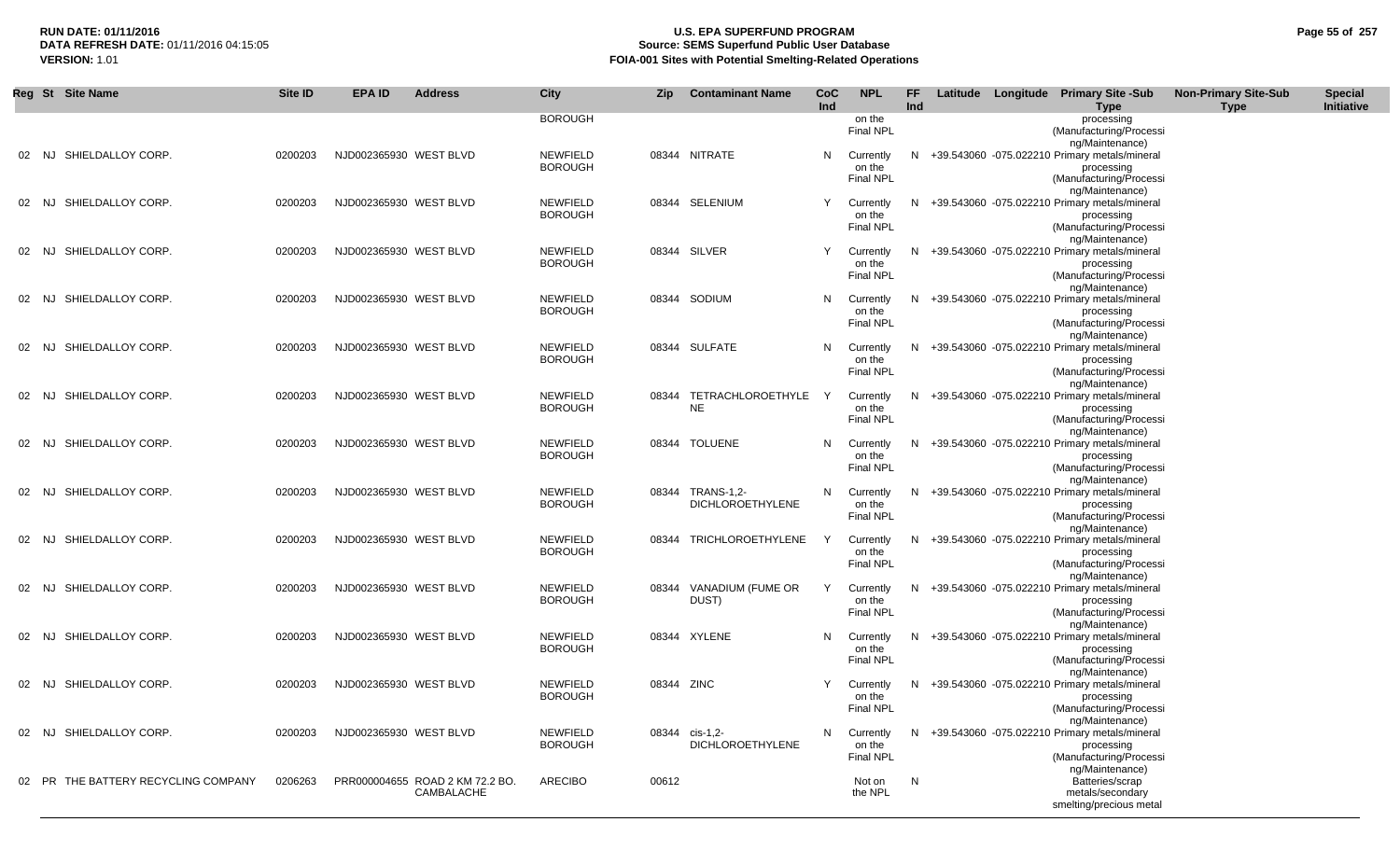## **RUN DATE: 01/11/2016 U.S. EPA SUPERFUND PROGRAM Page 56 of 257 Source: SEMS Superfund Public User Database VERSION:** 1.01 **FOIA-001 Sites with Potential Smelting-Related Operations**

|       | Reg St Site Name                                             | Site ID | EPA ID                   | <b>Address</b>                                                 | City                             | Zip   | <b>Contaminant Name</b>        | <b>CoC</b><br>Ind | <b>NPL</b>                              | FF.<br>Ind |                          | Latitude Longitude Primary Site -Sub<br><b>Type</b>                                                                          | <b>Non-Primary Site-Sub</b><br>Type | <b>Special</b><br>Initiative |
|-------|--------------------------------------------------------------|---------|--------------------------|----------------------------------------------------------------|----------------------------------|-------|--------------------------------|-------------------|-----------------------------------------|------------|--------------------------|------------------------------------------------------------------------------------------------------------------------------|-------------------------------------|------------------------------|
| 02 NJ | W.R. GRACE & CO., INC./WAYNE<br>INTERIM STORAGE SITE (USDOE) | 0202931 |                          | NJ1891837980 868 BLACK OAK RIDGE WAYNE TOWNSHIP<br><b>ROAD</b> |                                  |       | 07470 RADIUM-226               | Y                 | Deleted<br>from the<br>Final NPL        |            |                          | recovery (Recycling)<br>Y +40.969010 -074.270320 Primary metals/mineral<br>processing<br>(Manufacturing/Processi             |                                     |                              |
| 02 NJ | W.R. GRACE & CO., INC./WAYNE<br>INTERIM STORAGE SITE (USDOE) | 0202931 |                          | NJ1891837980 868 BLACK OAK RIDGE WAYNE TOWNSHIP<br><b>ROAD</b> |                                  |       | 07470 THORIUM-232              | Y                 | Deleted<br>from the<br><b>Final NPL</b> | Y          |                          | ng/Maintenance)<br>+40.969010 -074.270320 Primary metals/mineral<br>processing<br>(Manufacturing/Processi<br>ng/Maintenance) |                                     |                              |
| 02 NJ | W.R. GRACE & CO., INC./WAYNE<br>INTERIM STORAGE SITE (USDOE) | 0202931 |                          | NJ1891837980 868 BLACK OAK RIDGE WAYNE TOWNSHIP<br><b>ROAD</b> |                                  |       | 07470 URANIUM                  |                   | Deleted<br>from the<br><b>Final NPL</b> | Y          |                          | +40.969010 -074.270320 Primary metals/mineral<br>processing<br>(Manufacturing/Processi<br>ng/Maintenance)                    |                                     |                              |
| 02 NJ | WR GRACE HAMILTON TWP                                        | 0204368 |                          | NJD067387472 15 INDUSTRIAL DRIVE                               | HAMILTON<br><b>TOWNSHIP</b>      | 08619 |                                |                   | Not on<br>the NPL                       | N          |                          | Primary metals/mineral<br>processing<br>(Manufacturing/Processi<br>ng/Maintenance)                                           |                                     |                              |
| 02 NJ | <b>ZSCHIEGNER REFINING</b>                                   | 0203757 | NJD986643153 1442 MAXIM- | SOUTHARD ROAD                                                  | <b>HOWELL</b><br><b>TOWNSHIP</b> |       | 07731 ALDRIN                   | Y                 | Currently<br>on the<br><b>Final NPL</b> |            | N +40.145830 -074.200000 | Batteries/scrap<br>metals/secondary<br>smelting/precious metal<br>recovery (Recycling)                                       |                                     |                              |
| 02 NJ | <b>ZSCHIEGNER REFINING</b>                                   | 0203757 | NJD986643153 1442 MAXIM- | SOUTHARD ROAD                                                  | <b>HOWELL</b><br><b>TOWNSHIP</b> |       | 07731 ALUMINUM                 | Y                 | Currently<br>on the<br><b>Final NPL</b> |            | N +40.145830 -074.200000 | Batteries/scrap<br>metals/secondary<br>smelting/precious metal<br>recovery (Recycling)                                       |                                     |                              |
| 02 NJ | <b>ZSCHIEGNER REFINING</b>                                   | 0203757 | NJD986643153 1442 MAXIM- | SOUTHARD ROAD                                                  | <b>HOWELL</b><br><b>TOWNSHIP</b> |       | 07731 ARSENIC                  | Y                 | Currently<br>on the<br><b>Final NPL</b> | N.         | +40.145830 -074.200000   | Batteries/scrap<br>metals/secondary<br>smelting/precious metal<br>recovery (Recycling)                                       |                                     |                              |
| 02 NJ | <b>ZSCHIEGNER REFINING</b>                                   | 0203757 | NJD986643153 1442 MAXIM- | SOUTHARD ROAD                                                  | <b>HOWELL</b><br><b>TOWNSHIP</b> |       | 07731 CADMIUM                  | Y                 | Currently<br>on the<br><b>Final NPL</b> |            | N +40.145830 -074.200000 | Batteries/scrap<br>metals/secondary<br>smelting/precious metal<br>recovery (Recycling)                                       |                                     |                              |
| 02 NJ | <b>ZSCHIEGNER REFINING</b>                                   | 0203757 | NJD986643153 1442 MAXIM- | SOUTHARD ROAD                                                  | <b>HOWELL</b><br><b>TOWNSHIP</b> |       | 07731 CHLORDANE                | Y                 | Currently<br>on the<br><b>Final NPL</b> | N          | +40.145830 -074.200000   | Batteries/scrap<br>metals/secondary<br>smelting/precious metal<br>recovery (Recycling)                                       |                                     |                              |
| 02 NJ | <b>ZSCHIEGNER REFINING</b>                                   | 0203757 | NJD986643153 1442 MAXIM- | SOUTHARD ROAD                                                  | <b>HOWELL</b><br><b>TOWNSHIP</b> |       | 07731 CHLOROFORM               | Y                 | Currently<br>on the<br><b>Final NPL</b> | N          | +40.145830 -074.200000   | Batteries/scrap<br>metals/secondary<br>smelting/precious metal<br>recovery (Recycling)                                       |                                     |                              |
| 02 NJ | <b>ZSCHIEGNER REFINING</b>                                   | 0203757 | NJD986643153 1442 MAXIM- | SOUTHARD ROAD                                                  | <b>HOWELL</b><br><b>TOWNSHIP</b> |       | 07731 CHLOROFORM               | N                 | Currently<br>on the<br><b>Final NPL</b> | N          | +40.145830 -074.200000   | Batteries/scrap<br>metals/secondary<br>smelting/precious metal<br>recovery (Recycling)                                       |                                     |                              |
| 02 NJ | <b>ZSCHIEGNER REFINING</b>                                   | 0203757 | NJD986643153 1442 MAXIM- | SOUTHARD ROAD                                                  | <b>HOWELL</b><br><b>TOWNSHIP</b> |       | 07731 CHROMIUM                 | Y                 | Currently<br>on the<br><b>Final NPL</b> | N          | +40.145830 -074.200000   | Batteries/scrap<br>metals/secondary<br>smelting/precious metal<br>recovery (Recycling)                                       |                                     |                              |
| 02 NJ | <b>ZSCHIEGNER REFINING</b>                                   | 0203757 | NJD986643153 1442 MAXIM- | SOUTHARD ROAD                                                  | <b>HOWELL</b><br><b>TOWNSHIP</b> |       | 07731 CHROMIUM                 | N                 | Currently<br>on the<br><b>Final NPL</b> | N          | +40.145830 -074.200000   | Batteries/scrap<br>metals/secondary<br>smelting/precious metal<br>recovery (Recycling)                                       |                                     |                              |
| 02 NJ | <b>ZSCHIEGNER REFINING</b>                                   | 0203757 | NJD986643153 1442 MAXIM- | SOUTHARD ROAD                                                  | <b>HOWELL</b><br><b>TOWNSHIP</b> |       | 07731 CHROMIUM<br>(HEXAVALENT) | Y                 | Currently<br>on the<br><b>Final NPL</b> | N.         | +40.145830 -074.200000   | Batteries/scrap<br>metals/secondary<br>smelting/precious metal<br>recovery (Recycling)                                       |                                     |                              |
| 02 NJ | <b>ZSCHIEGNER REFINING</b>                                   | 0203757 | NJD986643153 1442 MAXIM- |                                                                | <b>HOWELL</b>                    |       | 07731 COPPER                   | Y                 | Currently                               | N.         | +40.145830 -074.200000   | Batteries/scrap                                                                                                              |                                     |                              |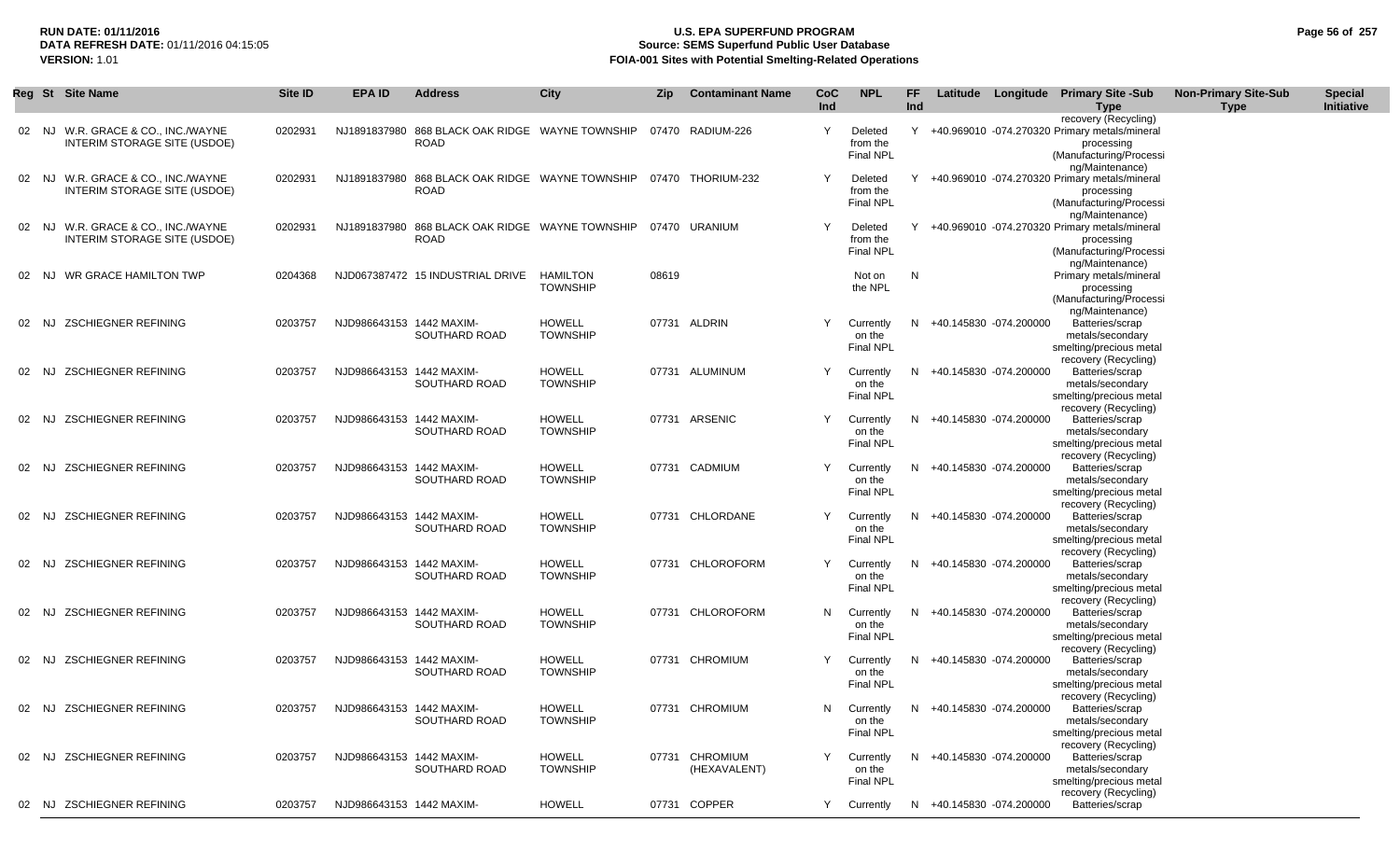## **RUN DATE: 01/11/2016 U.S. EPA SUPERFUND PROGRAM Page 57 of 257 Source: SEMS Superfund Public User Database VERSION:** 1.01 **FOIA-001 Sites with Potential Smelting-Related Operations**

|    | Reg St Site Name                    | <b>Site ID</b> | <b>EPA ID</b>            | <b>Address</b> | City                             | Zip        | <b>Contaminant Name</b>  | CoC<br>Ind | <b>NPL</b>                              | FF<br>Ind |                          | Latitude Longitude Primary Site -Sub<br><b>Type</b>                                                            | <b>Non-Primary Site-Sub</b><br><b>Type</b> | <b>Special</b><br>Initiative |
|----|-------------------------------------|----------------|--------------------------|----------------|----------------------------------|------------|--------------------------|------------|-----------------------------------------|-----------|--------------------------|----------------------------------------------------------------------------------------------------------------|--------------------------------------------|------------------------------|
|    |                                     |                |                          | SOUTHARD ROAD  | <b>TOWNSHIP</b>                  |            |                          |            | on the<br>Final NPL                     |           |                          | metals/secondary<br>smelting/precious metal<br>recovery (Recycling)                                            |                                            |                              |
|    | 02 NJ ZSCHIEGNER REFINING           | 0203757        | NJD986643153 1442 MAXIM- | SOUTHARD ROAD  | <b>HOWELL</b><br><b>TOWNSHIP</b> |            | 07731 COPPER             | N          | Currently<br>on the<br><b>Final NPL</b> | N.        | +40.145830 -074.200000   | Batteries/scrap<br>metals/secondary<br>smelting/precious metal                                                 |                                            |                              |
|    | 02 NJ ZSCHIEGNER REFINING           | 0203757        | NJD986643153 1442 MAXIM- | SOUTHARD ROAD  | <b>HOWELL</b><br><b>TOWNSHIP</b> |            | 07731 CYANIDE            | Y          | Currently<br>on the<br><b>Final NPL</b> | N.        | +40.145830 -074.200000   | recovery (Recycling)<br>Batteries/scrap<br>metals/secondary<br>smelting/precious metal                         |                                            |                              |
|    | 02 NJ ZSCHIEGNER REFINING           | 0203757        | NJD986643153 1442 MAXIM- | SOUTHARD ROAD  | HOWELL<br><b>TOWNSHIP</b>        | 07731 DDT  |                          | Y          | Currently<br>on the<br>Final NPL        | N.        | +40.145830 -074.200000   | recovery (Recycling)<br>Batteries/scrap<br>metals/secondary<br>smelting/precious metal                         |                                            |                              |
|    | 02 NJ ZSCHIEGNER REFINING           | 0203757        | NJD986643153 1442 MAXIM- | SOUTHARD ROAD  | <b>HOWELL</b><br><b>TOWNSHIP</b> |            | 07731 DIELDRIN           | Y          | Currently<br>on the<br>Final NPL        | N.        | +40.145830 -074.200000   | recovery (Recycling)<br>Batteries/scrap<br>metals/secondary<br>smelting/precious metal                         |                                            |                              |
|    | 02 NJ ZSCHIEGNER REFINING           | 0203757        | NJD986643153 1442 MAXIM- | SOUTHARD ROAD  | <b>HOWELL</b><br><b>TOWNSHIP</b> |            | 07731 HEPTACHLOR EPOXIDE | Y          | Currently<br>on the<br><b>Final NPL</b> | N         | +40.145830 -074.200000   | recovery (Recycling)<br>Batteries/scrap<br>metals/secondary<br>smelting/precious metal                         |                                            |                              |
|    | 02 NJ ZSCHIEGNER REFINING           | 0203757        | NJD986643153 1442 MAXIM- | SOUTHARD ROAD  | <b>HOWELL</b><br><b>TOWNSHIP</b> | 07731 IRON |                          |            | Currently<br>on the<br><b>Final NPL</b> | N.        | +40.145830 -074.200000   | recovery (Recycling)<br>Batteries/scrap<br>metals/secondary<br>smelting/precious metal                         |                                            |                              |
| 02 | <b>ZSCHIEGNER REFINING</b><br>NJ    | 0203757        | NJD986643153 1442 MAXIM- | SOUTHARD ROAD  | <b>HOWELL</b><br><b>TOWNSHIP</b> | 07731 LEAD |                          | Y          | Currently<br>on the<br>Final NPL        | N         | +40.145830 -074.200000   | recovery (Recycling)<br>Batteries/scrap<br>metals/secondary<br>smelting/precious metal                         |                                            |                              |
| 02 | <b>ZSCHIEGNER REFINING</b><br>NJ.   | 0203757        | NJD986643153 1442 MAXIM- | SOUTHARD ROAD  | <b>HOWELL</b><br><b>TOWNSHIP</b> |            | 07731 MERCURY            | Y          | Currently<br>on the<br>Final NPL        | N         | +40.145830 -074.200000   | recovery (Recycling)<br>Batteries/scrap<br>metals/secondary<br>smelting/precious metal                         |                                            |                              |
|    | <b>ZSCHIEGNER REFINING</b><br>02 NJ | 0203757        | NJD986643153 1442 MAXIM- | SOUTHARD ROAD  | <b>HOWELL</b><br><b>TOWNSHIP</b> |            | 07731 NICKEL             | N          | Currently<br>on the<br><b>Final NPL</b> | N.        | +40.145830 -074.200000   | recovery (Recycling)<br>Batteries/scrap<br>metals/secondary<br>smelting/precious metal                         |                                            |                              |
|    | 02 NJ ZSCHIEGNER REFINING           | 0203757        | NJD986643153 1442 MAXIM- | SOUTHARD ROAD  | <b>HOWELL</b><br><b>TOWNSHIP</b> |            | 07731 NICKEL             |            | Currently<br>on the<br><b>Final NPL</b> | N.        | +40.145830 -074.200000   | recovery (Recycling)<br>Batteries/scrap<br>metals/secondary<br>smelting/precious metal                         |                                            |                              |
|    | 02 NJ ZSCHIEGNER REFINING           | 0203757        | NJD986643153 1442 MAXIM- | SOUTHARD ROAD  | <b>HOWELL</b><br><b>TOWNSHIP</b> | 07731 PCBs |                          | Y          | Currently<br>on the<br><b>Final NPL</b> | N.        | +40.145830 -074.200000   | recovery (Recycling)<br>Batteries/scrap<br>metals/secondary<br>smelting/precious metal<br>recovery (Recycling) |                                            |                              |
|    | <b>ZSCHIEGNER REFINING</b><br>02 NJ | 0203757        | NJD986643153 1442 MAXIM- | SOUTHARD ROAD  | <b>HOWELL</b><br><b>TOWNSHIP</b> |            | 07731 SELENIUM           |            | Currently<br>on the<br>Final NPL        | N.        | +40.145830 -074.200000   | Batteries/scrap<br>metals/secondary<br>smelting/precious metal<br>recovery (Recycling)                         |                                            |                              |
|    | 02 NJ ZSCHIEGNER REFINING           | 0203757        | NJD986643153 1442 MAXIM- | SOUTHARD ROAD  | <b>HOWELL</b><br><b>TOWNSHIP</b> |            | 07731 SILVER             | N.         | Currently<br>on the<br><b>Final NPL</b> |           | N +40.145830 -074.200000 | Batteries/scrap<br>metals/secondary<br>smelting/precious metal                                                 |                                            |                              |
|    | 02 NJ ZSCHIEGNER REFINING           | 0203757        | NJD986643153 1442 MAXIM- | SOUTHARD ROAD  | <b>HOWELL</b><br><b>TOWNSHIP</b> |            | 07731 SILVER             | Y          | Currently<br>on the<br><b>Final NPL</b> | N.        | +40.145830 -074.200000   | recovery (Recycling)<br>Batteries/scrap<br>metals/secondary<br>smelting/precious metal                         |                                            |                              |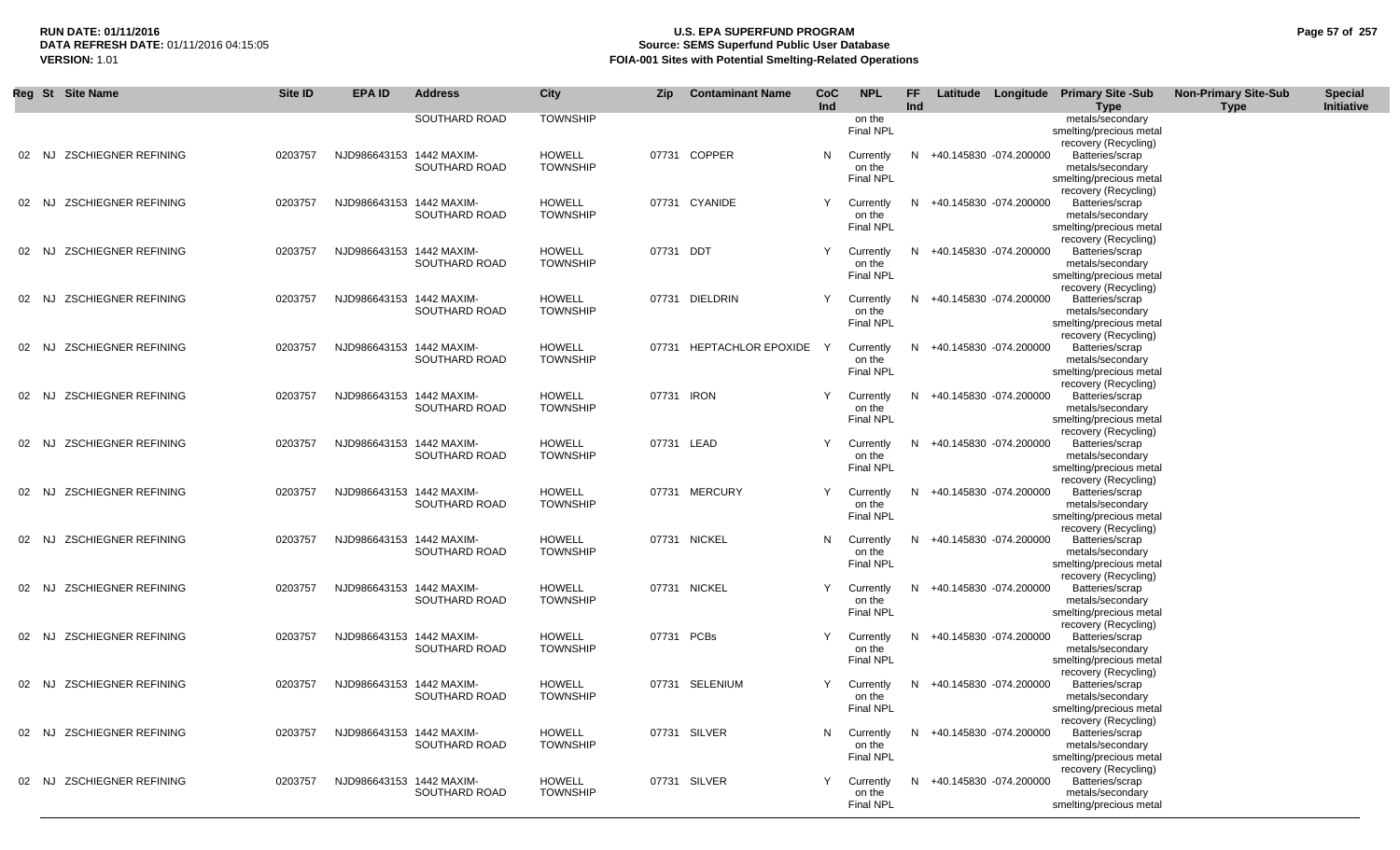## **RUN DATE: 01/11/2016 U.S. EPA SUPERFUND PROGRAM Page 58 of 257 Source: SEMS Superfund Public User Database VERSION:** 1.01 **FOIA-001 Sites with Potential Smelting-Related Operations**

|       | Reg St Site Name                                                        | Site ID | <b>EPA ID</b>            | <b>Address</b>                                | City                             | <b>Zip</b> | <b>Contaminant Name</b>              | CoC<br><b>Ind</b> | <b>NPL</b>                              | FF.<br>Ind |                          | Latitude Longitude Primary Site -Sub<br><b>Type</b>                                                                     | <b>Non-Primary Site-Sub</b><br><b>Type</b> | <b>Special</b><br>Initiative               |
|-------|-------------------------------------------------------------------------|---------|--------------------------|-----------------------------------------------|----------------------------------|------------|--------------------------------------|-------------------|-----------------------------------------|------------|--------------------------|-------------------------------------------------------------------------------------------------------------------------|--------------------------------------------|--------------------------------------------|
| 02 NJ | <b>ZSCHIEGNER REFINING</b>                                              | 0203757 | NJD986643153 1442 MAXIM- | SOUTHARD ROAD                                 | <b>HOWELL</b><br><b>TOWNSHIP</b> | 07731      | SODIUM CYANIDE                       | N                 | Currently<br>on the<br><b>Final NPL</b> |            | N +40.145830 -074.200000 | recovery (Recycling)<br>Batteries/scrap<br>metals/secondary<br>smelting/precious metal                                  |                                            |                                            |
| 02 NJ | <b>ZSCHIEGNER REFINING</b>                                              | 0203757 | NJD986643153 1442 MAXIM- | SOUTHARD ROAD                                 | <b>HOWELL</b><br><b>TOWNSHIP</b> | 07731 ZINC |                                      | Y                 | Currently<br>on the<br><b>Final NPL</b> |            | N +40.145830 -074.200000 | recovery (Recycling)<br>Batteries/scrap<br>metals/secondary<br>smelting/precious metal<br>recovery (Recycling)          |                                            |                                            |
| 03 VA | 2020 CHESTNUT ST. PROPERTY AKA<br>UNATTRIBUTED RESIDENTIAL SOIL<br>LEAD | 0305361 |                          | VA0002366946 2020 CHESTNUT<br><b>STREET</b>   | PORTSMOUTH                       | 23704      |                                      |                   | Not on<br>the NPL                       | N          |                          | Batteries/scrap<br>metals/secondary<br>smelting/precious metal<br>recovery (Recycling)                                  |                                            |                                            |
|       | 03 PA A. PEREZ & SON LEAD SMELTER                                       | 0306805 |                          | PAN000306805 5010 LANCASTER AVE. PHILADELPHIA |                                  | 19131      |                                      |                   | Not on<br>the NPL                       | N          |                          | Other (Other)                                                                                                           |                                            | Unrecognized<br>Smelter per 2001           |
|       | 03 PA A. PEREZ AND SON DIVISION OF<br>ABRAMS METAL CO. LEAD SMELTER     | 0306583 |                          | PAN000306583 1429 NORTH 22ND<br><b>STREET</b> | PHILADELPHIA                     | 19121      |                                      |                   | Not on<br>the NPL                       | N          |                          | Product<br>storage/distribution                                                                                         |                                            | Report<br>Unrecognized<br>Smelter per 2001 |
|       | 03 PA AGMET CORP                                                        | 0301168 |                          | PAD098742893 599 LOFTY ROAD                   | <b>DELANO</b>                    |            | 18220 ACID COMPOUNDS                 | N                 | Not on<br>the NPL                       | N          |                          | (Other)<br>Batteries/scrap<br>metals/secondary<br>smelting/precious metal<br>recovery                                   |                                            | Report                                     |
|       | 03 PA AGMET CORP                                                        | 0301168 |                          | PAD098742893 599 LOFTY ROAD                   | <b>DELANO</b>                    |            | 18220 ASBESTOS                       | N                 | Not on<br>the NPL                       | N          |                          | (Recycling); Other<br>(Other)<br>Batteries/scrap<br>metals/secondary<br>smelting/precious metal                         |                                            |                                            |
|       | 03 PA AGMET CORP                                                        | 0301168 |                          | PAD098742893 599 LOFTY ROAD                   | DELANO                           |            | 18220 BASES                          | N                 | Not on<br>the NPL                       | N.         |                          | recovery<br>(Recycling); Other<br>(Other)<br>Batteries/scrap<br>metals/secondary<br>smelting/precious metal             |                                            |                                            |
|       | 03 PA AGMET CORP                                                        | 0301168 |                          | PAD098742893 599 LOFTY ROAD                   | <b>DELANO</b>                    |            | 18220 CAUSTICS                       | N                 | Not on<br>the NPL                       | N          |                          | recovery<br>(Recycling); Other<br>(Other)<br>Batteries/scrap<br>metals/secondary<br>smelting/precious metal<br>recovery |                                            |                                            |
|       | 03 PA AGMET CORP                                                        | 0301168 |                          | PAD098742893 599 LOFTY ROAD                   | <b>DELANO</b>                    |            | 18220 HALOGENATED<br><b>ORGANICS</b> | N                 | Not on<br>the NPL                       | N          |                          | (Recycling); Other<br>(Other)<br>Batteries/scrap<br>metals/secondary<br>smelting/precious metal<br>recovery             |                                            |                                            |
|       | 03 PA AGMET CORP                                                        | 0301168 |                          | PAD098742893 599 LOFTY ROAD                   | <b>DELANO</b>                    |            | 18220 OXIDIZERS                      | N                 | Not on<br>the NPL                       | N          |                          | (Recycling); Other<br>(Other)<br>Batteries/scrap<br>metals/secondary<br>smelting/precious metal<br>recovery             |                                            |                                            |
|       | 03 PA AGMET CORP                                                        | 0301168 |                          | PAD098742893 599 LOFTY ROAD                   | DELANO                           |            | 18220 PAINT WASTE                    | N                 | Not on<br>the NPL                       | N.         |                          | (Recycling); Other<br>(Other)<br>Batteries/scrap<br>metals/secondary<br>smelting/precious metal                         |                                            |                                            |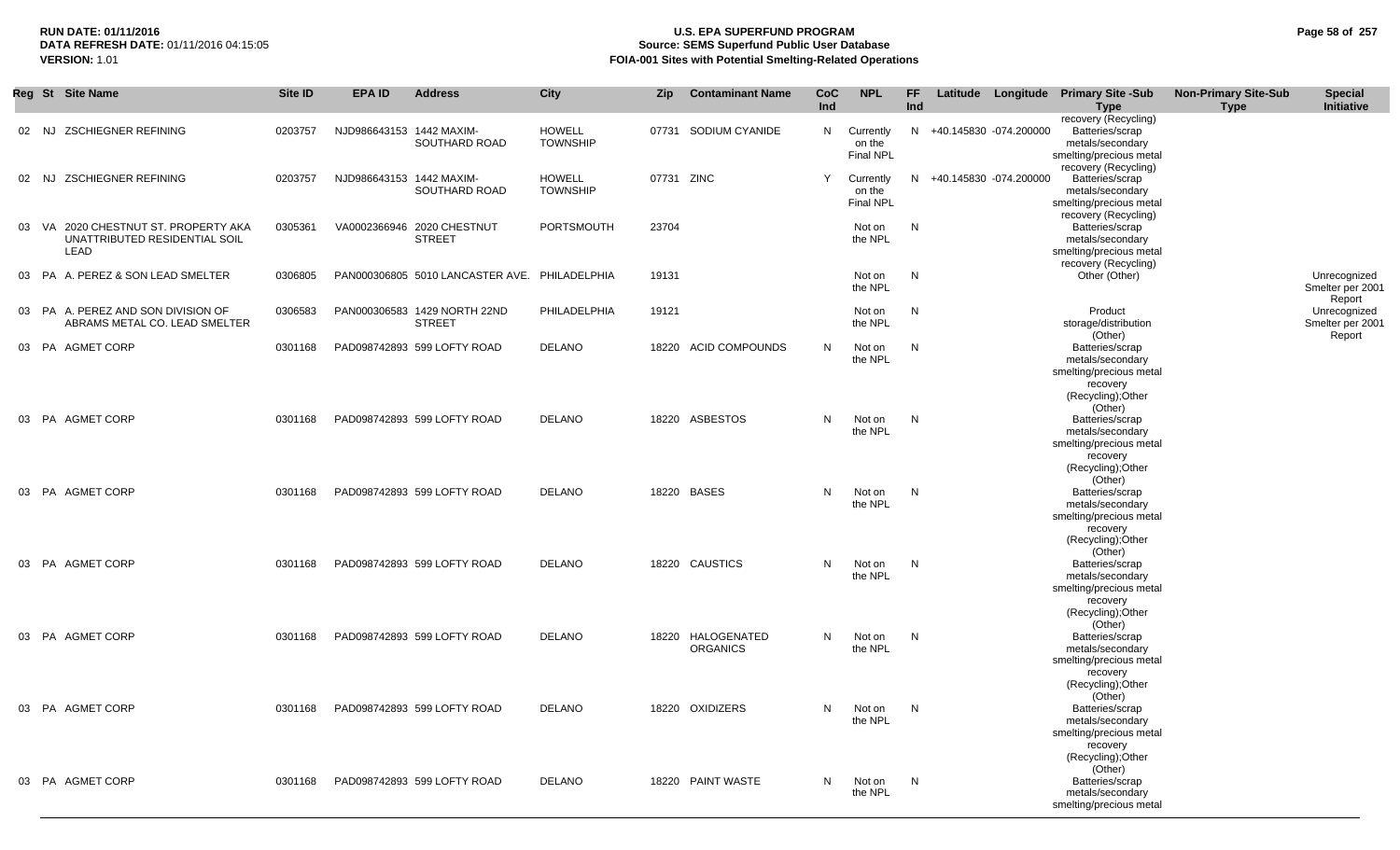# **RUN DATE: 01/11/2016 U.S. EPA SUPERFUND PROGRAM Page 59 of 257 Source: SEMS Superfund Public User Database VERSION:** 1.01 **FOIA-001 Sites with Potential Smelting-Related Operations**

|    | Reg St Site Name                          | Site ID | <b>EPA ID</b>       | <b>Address</b>                               | City             | Zip        | <b>Contaminant Name</b>     | CoC<br>Ind | <b>NPL</b>        | FF.<br>Ind |  | Latitude Longitude Primary Site -Sub      | <b>Non-Primary Site-Sub</b>                 | <b>Special</b>             |
|----|-------------------------------------------|---------|---------------------|----------------------------------------------|------------------|------------|-----------------------------|------------|-------------------|------------|--|-------------------------------------------|---------------------------------------------|----------------------------|
|    |                                           |         |                     |                                              |                  |            |                             |            |                   |            |  | <b>Type</b>                               | <b>Type</b>                                 | <b>Initiative</b>          |
|    |                                           |         |                     |                                              |                  |            |                             |            |                   |            |  | recovery<br>(Recycling); Other<br>(Other) |                                             |                            |
|    | 03 PA AGMET CORP                          | 0301168 |                     | PAD098742893 599 LOFTY ROAD                  | <b>DELANO</b>    |            | 18220 POTASSIUM CYANIDE     | Y          | Not on            | N          |  | Batteries/scrap                           |                                             |                            |
|    |                                           |         |                     |                                              |                  |            |                             |            | the NPL           |            |  | metals/secondary                          |                                             |                            |
|    |                                           |         |                     |                                              |                  |            |                             |            |                   |            |  | smelting/precious metal                   |                                             |                            |
|    |                                           |         |                     |                                              |                  |            |                             |            |                   |            |  | recovery                                  |                                             |                            |
|    |                                           |         |                     |                                              |                  |            |                             |            |                   |            |  | (Recycling);Other<br>(Other)              |                                             |                            |
|    | 03 PA AGMET CORP                          | 0301168 |                     | PAD098742893 599 LOFTY ROAD                  | <b>DELANO</b>    | 18220      | SODIUM HYDROXIDE            | N          | Not on            | N          |  | Batteries/scrap                           |                                             |                            |
|    |                                           |         |                     |                                              |                  |            |                             |            | the NPL           |            |  | metals/secondary                          |                                             |                            |
|    |                                           |         |                     |                                              |                  |            |                             |            |                   |            |  | smelting/precious metal                   |                                             |                            |
|    |                                           |         |                     |                                              |                  |            |                             |            |                   |            |  | recovery<br>(Recycling); Other            |                                             |                            |
|    |                                           |         |                     |                                              |                  |            |                             |            |                   |            |  | (Other)                                   |                                             |                            |
|    | 03 PA AGMET CORP                          | 0301168 |                     | PAD098742893 599 LOFTY ROAD                  | <b>DELANO</b>    |            | 18220 SODIUM SULFIDE        | N          | Not on            | N          |  | Batteries/scrap                           |                                             |                            |
|    |                                           |         |                     |                                              |                  |            |                             |            | the NPL           |            |  | metals/secondary                          |                                             |                            |
|    |                                           |         |                     |                                              |                  |            |                             |            |                   |            |  | smelting/precious metal                   |                                             |                            |
|    |                                           |         |                     |                                              |                  |            |                             |            |                   |            |  | recovery<br>(Recycling); Other            |                                             |                            |
|    |                                           |         |                     |                                              |                  |            |                             |            |                   |            |  | (Other)                                   |                                             |                            |
|    | 03 PA AMERICAN ALLOYS CO. LEAD            | 0306701 |                     | PAN000306701 1939 EAST SERGEANT PHILADELPHIA |                  | 19125      |                             |            | Not on            | N          |  | Other (Other)                             |                                             | Unrecognized               |
|    | <b>SMELTER</b>                            |         |                     | <b>STREET</b>                                |                  |            |                             |            | the NPL           |            |  |                                           |                                             | Smelter per 2001<br>Report |
|    | 03 MD ARUNDEL CHEMICAL CORP               | 0306853 |                     | MDN000306853 420 FRANKFURST AVE BALTMORE     |                  | 21226      |                             |            | Not on            | N          |  | Other (Other)                             |                                             | Unrecognized               |
|    |                                           |         |                     |                                              |                  |            |                             |            | the NPL           |            |  |                                           |                                             | Smelter per 2001           |
| 03 | ATLANTIC METALS CORPORATION<br>PA         | 0306199 |                     | PAN000306199 2117 EAST YORK                  | PHILADELPHIA     | 19125      |                             |            | Not on            | N          |  | Chemicals and allied                      |                                             | Report<br>Unrecognized     |
|    |                                           |         |                     | <b>STREET</b>                                |                  |            |                             |            | the NPL           |            |  | products                                  |                                             | Smelter per 2001           |
|    |                                           |         |                     |                                              |                  |            |                             |            |                   |            |  | (Manufacturing/Processi                   |                                             | Report                     |
| 03 | AUGUSTA BATTERY RECLAIMER<br>VA           | 0303374 | VAD988166112 RT 608 |                                              | <b>NEW HOPE</b>  | 24469      |                             |            | Not on            | N          |  | ng/Maintenance)<br>Batteries/scrap        |                                             |                            |
|    |                                           |         |                     |                                              |                  |            |                             |            | the NPL           |            |  | metals/secondary                          |                                             |                            |
|    |                                           |         |                     |                                              |                  |            |                             |            |                   |            |  | smelting/precious metal                   |                                             |                            |
|    |                                           |         |                     |                                              |                  |            |                             |            |                   |            |  | recovery (Recycling)                      |                                             |                            |
|    | <b>BAKER BROTHERS SCRAP YARD</b><br>03 PA | 0304760 |                     | PAD987389624 FAIRGROUND ROAD                 | <b>LEWISBURG</b> |            | 17837 ACID COMPOUNDS        | N          | Not on<br>the NPL | N          |  | Automobiles/tires<br>(Recycling)          | Batteries/scrap<br>metals/secondary         |                            |
|    |                                           |         |                     |                                              |                  |            |                             |            |                   |            |  |                                           | smelting/precious metal                     |                            |
|    |                                           |         |                     |                                              |                  |            |                             |            |                   |            |  |                                           | recovery (Recycling); Product               |                            |
|    |                                           |         |                     |                                              |                  |            |                             |            |                   |            |  |                                           | storage/distribution (Other)                |                            |
| 03 | <b>BAKER BROTHERS SCRAP YARD</b><br>PA    | 0304760 |                     | PAD987389624 FAIRGROUND ROAD                 | <b>LEWISBURG</b> | 17837 LEAD |                             | N          | Not on<br>the NPL | N          |  | Automobiles/tires<br>(Recycling)          | Batteries/scrap<br>metals/secondary         |                            |
|    |                                           |         |                     |                                              |                  |            |                             |            |                   |            |  |                                           | smelting/precious metal                     |                            |
|    |                                           |         |                     |                                              |                  |            |                             |            |                   |            |  |                                           | recovery (Recycling); Product               |                            |
|    |                                           |         |                     |                                              |                  |            |                             |            |                   |            |  |                                           | storage/distribution (Other)                |                            |
|    | 03 PA BAKER BROTHERS SCRAP YARD           | 0304760 |                     | PAD987389624 FAIRGROUND ROAD                 | <b>LEWISBURG</b> |            | 17837 METALS                | N          | Not on<br>the NPL | N          |  | Automobiles/tires                         | Batteries/scrap<br>metals/secondary         |                            |
|    |                                           |         |                     |                                              |                  |            |                             |            |                   |            |  | (Recycling)                               | smelting/precious metal                     |                            |
|    |                                           |         |                     |                                              |                  |            |                             |            |                   |            |  |                                           | recovery (Recycling); Product               |                            |
|    |                                           |         |                     |                                              |                  |            |                             |            |                   |            |  |                                           | storage/distribution (Other)                |                            |
|    | 03 PA BAKER BROTHERS SCRAP YARD           | 0304760 |                     | PAD987389624 FAIRGROUND ROAD                 | <b>LEWISBURG</b> | 17837 PCBs |                             | N          | Not on            | N          |  | Automobiles/tires                         | Batteries/scrap                             |                            |
|    |                                           |         |                     |                                              |                  |            |                             |            | the NPL           |            |  | (Recycling)                               | metals/secondary<br>smelting/precious metal |                            |
|    |                                           |         |                     |                                              |                  |            |                             |            |                   |            |  |                                           | recovery (Recycling); Product               |                            |
|    |                                           |         |                     |                                              |                  |            |                             |            |                   |            |  |                                           | storage/distribution (Other)                |                            |
|    | <b>BALTIMORE SMELTING</b><br>03 MD        | 0300307 |                     | MDD980704977 227 S CENTRAL AVE               | <b>BALTIMORE</b> | 21222      |                             |            | Not on            | N          |  |                                           |                                             |                            |
|    | 03 WV BERNARD NEAL PROPERTY               | 0303137 |                     | WVD981110109 MINTWOOD ROAD                   | <b>BLUEFIELD</b> |            | 24701 DIOXINS/DIBENZOFURA N |            | the NPL<br>Not on | N          |  | Batteries/scrap                           |                                             |                            |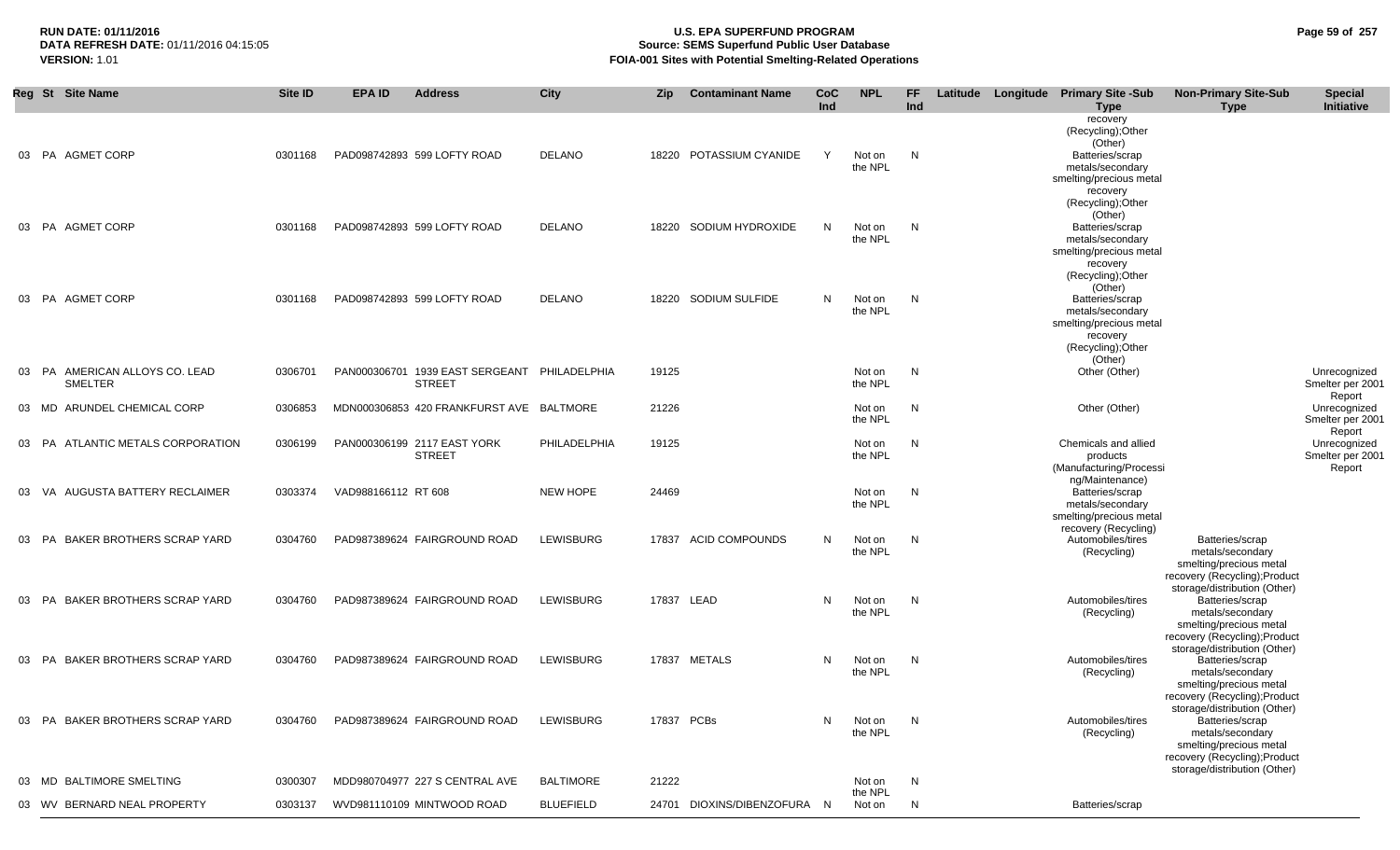## **RUN DATE: 01/11/2016 U.S. EPA SUPERFUND PROGRAM Page 60 of 257 Source: SEMS Superfund Public User Database VERSION:** 1.01 **FOIA-001 Sites with Potential Smelting-Related Operations**

|          | Reg St Site Name                 | Site ID | EPA ID                 | <b>Address</b>                              | City                 | <b>Zip</b> | <b>Contaminant Name</b> | <b>CoC</b> | <b>NPL</b>       | FF. |                          | Latitude Longitude Primary Site -Sub        | <b>Non-Primary Site-Sub</b> | <b>Special</b>      |
|----------|----------------------------------|---------|------------------------|---------------------------------------------|----------------------|------------|-------------------------|------------|------------------|-----|--------------------------|---------------------------------------------|-----------------------------|---------------------|
|          |                                  |         |                        |                                             |                      |            | <b>NS</b>               | Ind        | the NPL          | Ind |                          | <b>Type</b><br>metals/secondary             | <b>Type</b>                 | Initiative          |
|          |                                  |         |                        |                                             |                      |            |                         |            |                  |     |                          | smelting/precious metal                     |                             |                     |
|          |                                  |         |                        |                                             |                      |            |                         |            |                  |     |                          | recovery (Recycling)                        |                             |                     |
|          | 03 WV BERNARD NEAL PROPERTY      | 0303137 |                        | WVD981110109 MINTWOOD ROAD                  | <b>BLUEFIELD</b>     |            | 24701 PCBs              | N          | Not on           | N   |                          | Batteries/scrap                             |                             |                     |
|          |                                  |         |                        |                                             |                      |            |                         |            | the NPL          |     |                          | metals/secondary                            |                             |                     |
|          |                                  |         |                        |                                             |                      |            |                         |            |                  |     |                          | smelting/precious metal                     |                             |                     |
|          |                                  |         |                        |                                             |                      |            |                         |            |                  |     |                          | recovery (Recycling)                        |                             |                     |
| 03       | PA BERS AND COMPANY LEAD SMELTER | 0306866 |                        | PAN000306866 ASHLAND AND ADAMS PHILADELPHIA |                      | 19137      |                         |            | Not on           | N   |                          | Other (Other)                               |                             | Smelting            |
|          |                                  |         |                        |                                             |                      |            |                         |            | the NPL          |     |                          |                                             |                             | Activities, Unrecog |
|          |                                  |         |                        |                                             |                      |            |                         |            |                  |     |                          |                                             |                             | nized Smelter per   |
|          |                                  |         |                        |                                             |                      |            |                         |            |                  |     |                          |                                             |                             | 2001 Report         |
|          | 03 VA BIG STONE GAP ASSESS       | 0305175 |                        | VA0001327816 .5 MILES OFF RT. 58            | <b>BIG STONE GAP</b> |            | 24219 LEAD              | N          | Not on           | N   |                          | Batteries/scrap                             |                             |                     |
|          |                                  |         |                        |                                             |                      |            |                         |            | the NPL          |     |                          | metals/secondary                            |                             |                     |
|          |                                  |         |                        |                                             |                      |            |                         |            |                  |     |                          | smelting/precious metal                     |                             |                     |
|          |                                  |         |                        |                                             |                      |            |                         |            |                  |     |                          | recovery (Recycling)                        |                             |                     |
|          | 03 VA BIG STONE GAP ASSESS       | 0305175 |                        | VA0001327816 .5 MILES OFF RT. 58            | <b>BIG STONE GAP</b> |            | 24219 PCBs              | N          | Not on           | N   |                          | Batteries/scrap                             |                             |                     |
|          |                                  |         |                        |                                             |                      |            |                         |            | the NPL          |     |                          | metals/secondary                            |                             |                     |
|          |                                  |         |                        |                                             |                      |            |                         |            |                  |     |                          | smelting/precious metal                     |                             |                     |
|          |                                  |         |                        |                                             |                      |            |                         |            |                  |     |                          | recovery (Recycling)                        |                             |                     |
| 03       | VA BLACOR STEEL                  | 0304876 |                        | VAD988228060 FURNACE STREET                 | <b>BLUEFIELD</b>     | 24605      |                         |            | Not on           | N   |                          | Batteries/scrap                             |                             |                     |
|          |                                  |         |                        |                                             |                      |            |                         |            | the NPL          |     |                          | metals/secondary                            |                             |                     |
|          |                                  |         |                        |                                             |                      |            |                         |            |                  |     |                          | smelting/precious metal                     |                             |                     |
|          |                                  |         |                        |                                             |                      |            |                         |            |                  |     |                          | recovery (Recycling)                        |                             |                     |
| 03       | PA BOYERTOWN SCRAP               | 0300893 | PAD037672052 ROUTE 562 |                                             | <b>BOYERTOWN</b>     |            | 19512 ISOPHORONE        | N          | Not on           | N   |                          | Batteries/scrap                             |                             |                     |
|          |                                  |         |                        |                                             |                      |            |                         |            | the NPL          |     |                          | metals/secondary                            |                             |                     |
|          |                                  |         |                        |                                             |                      |            |                         |            |                  |     |                          | smelting/precious metal                     |                             |                     |
|          |                                  |         |                        |                                             |                      |            |                         |            |                  |     |                          | recovery (Recycling)                        |                             |                     |
| 03       | PA BOYERTOWN SCRAP               | 0300893 | PAD037672052 ROUTE 562 |                                             | <b>BOYERTOWN</b>     |            | 19512 M-XYLENE          | N          | Not on           | N   |                          | Batteries/scrap                             |                             |                     |
|          |                                  |         |                        |                                             |                      |            |                         |            | the NPL          |     |                          | metals/secondary                            |                             |                     |
|          |                                  |         |                        |                                             |                      |            |                         |            |                  |     |                          | smelting/precious metal                     |                             |                     |
|          | 03 PA BOYERTOWN SCRAP            |         |                        |                                             |                      |            |                         |            |                  |     |                          | recovery (Recycling)                        |                             |                     |
|          |                                  | 0300893 | PAD037672052 ROUTE 562 |                                             | <b>BOYERTOWN</b>     |            | 19512 TOLUENE           | N          | Not on           | N   |                          | Batteries/scrap                             |                             |                     |
|          |                                  |         |                        |                                             |                      |            |                         |            | the NPL          |     |                          | metals/secondary<br>smelting/precious metal |                             |                     |
|          |                                  |         |                        |                                             |                      |            |                         |            |                  |     |                          |                                             |                             |                     |
|          | 03 PA BOYERTOWN SCRAP            | 0300893 | PAD037672052 ROUTE 562 |                                             | <b>BOYERTOWN</b>     | 19512 VOC  |                         | N          | Not on           | N   |                          | recovery (Recycling)<br>Batteries/scrap     |                             |                     |
|          |                                  |         |                        |                                             |                      |            |                         |            | the NPL          |     |                          | metals/secondary                            |                             |                     |
|          |                                  |         |                        |                                             |                      |            |                         |            |                  |     |                          | smelting/precious metal                     |                             |                     |
|          |                                  |         |                        |                                             |                      |            |                         |            |                  |     |                          | recovery (Recycling)                        |                             |                     |
| 03<br>PA | BROWN'S BATTERY BREAKING         | 0301625 |                        | PAD980831812 446 FISHER DAM RD              | <b>HAMBURG</b>       |            | 19526 ALUMINUM          |            | Currently        | N.  | +40.519430 -076.001380   | Batteries/scrap                             |                             |                     |
|          |                                  |         |                        |                                             |                      |            |                         |            | on the           |     |                          | metals/secondary                            |                             |                     |
|          |                                  |         |                        |                                             |                      |            |                         |            | <b>Final NPL</b> |     |                          | smelting/precious metal                     |                             |                     |
|          |                                  |         |                        |                                             |                      |            |                         |            |                  |     |                          | recovery (Recycling)                        |                             |                     |
| 03       | PA BROWN'S BATTERY BREAKING      | 0301625 |                        | PAD980831812 446 FISHER DAM RD              | <b>HAMBURG</b>       |            | 19526 BERYLLIUM         |            | Currently        | N.  | +40.519430 -076.001380   | Batteries/scrap                             |                             |                     |
|          |                                  |         |                        |                                             |                      |            |                         |            | on the           |     |                          | metals/secondary                            |                             |                     |
|          |                                  |         |                        |                                             |                      |            |                         |            | <b>Final NPL</b> |     |                          | smelting/precious metal                     |                             |                     |
|          |                                  |         |                        |                                             |                      |            |                         |            |                  |     |                          | recovery (Recycling)                        |                             |                     |
|          | 03 PA BROWN'S BATTERY BREAKING   | 0301625 |                        | PAD980831812 446 FISHER DAM RD              | <b>HAMBURG</b>       |            | 19526 CADMIUM           |            | Currently        | N   | +40.519430 -076.001380   | Batteries/scrap                             |                             |                     |
|          |                                  |         |                        |                                             |                      |            |                         |            | on the           |     |                          | metals/secondary                            |                             |                     |
|          |                                  |         |                        |                                             |                      |            |                         |            | <b>Final NPL</b> |     |                          | smelting/precious metal                     |                             |                     |
|          |                                  |         |                        |                                             |                      |            |                         |            |                  |     |                          | recovery (Recycling)                        |                             |                     |
|          | 03 PA BROWN'S BATTERY BREAKING   | 0301625 |                        | PAD980831812 446 FISHER DAM RD              | <b>HAMBURG</b>       |            | 19526 CALCIUM           |            | Currently        |     | N +40.519430 -076.001380 | Batteries/scrap                             |                             |                     |
|          |                                  |         |                        |                                             |                      |            |                         |            | on the           |     |                          | metals/secondary                            |                             |                     |
|          |                                  |         |                        |                                             |                      |            |                         |            | <b>Final NPL</b> |     |                          | smelting/precious metal                     |                             |                     |
|          |                                  |         |                        |                                             |                      |            |                         |            |                  |     |                          | recovery (Recycling)                        |                             |                     |
|          | 03 PA BROWN'S BATTERY BREAKING   | 0301625 |                        | PAD980831812 446 FISHER DAM RD              | <b>HAMBURG</b>       |            | 19526 CHROMIUM          |            | Currently        |     | N +40.519430 -076.001380 | Batteries/scrap                             |                             |                     |
|          |                                  |         |                        |                                             |                      |            |                         |            | on the           |     |                          | metals/secondary                            |                             |                     |
|          |                                  |         |                        |                                             |                      |            |                         |            | <b>Final NPL</b> |     |                          | smelting/precious metal                     |                             |                     |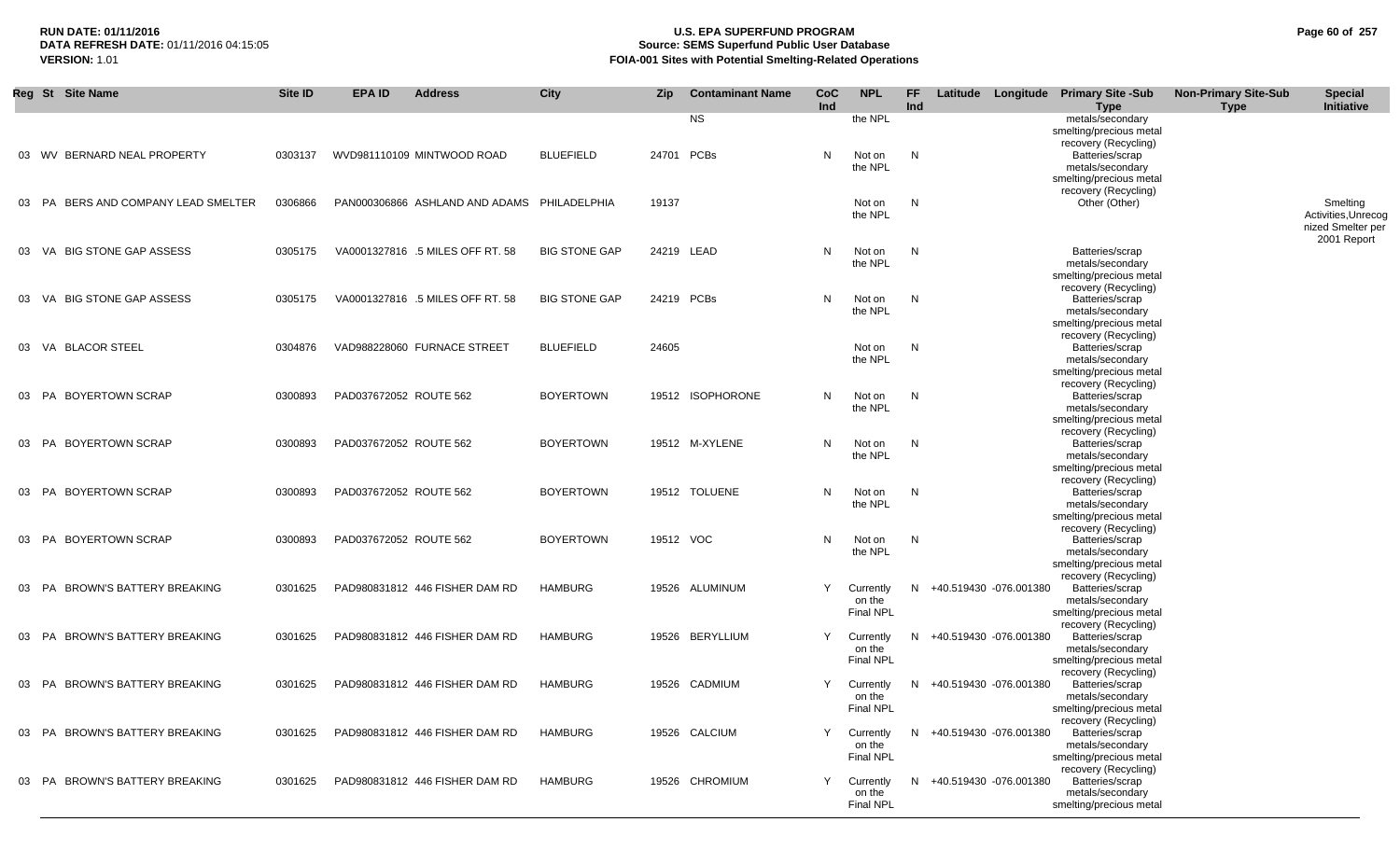### **RUN DATE: 01/11/2016 U.S. EPA SUPERFUND PROGRAM Page 61 of 257** DATA REFRESH DATE: 01/11/2016 04:15:05<br>**VERSION: 1.01** Source: SEMS Superfund Public User Database<br>FOIA-001 Sites with Potential Smelting-Related Operat **FOIA-001 Sites with Potential Smelting-Related Operations**

|          |          | Reg St Site Name                                            | Site ID            | EPA ID | <b>Address</b>                                                   | City                      | <b>Zip</b> | <b>Contaminant Name</b>         | CoC<br>Ind | <b>NPL</b>                                    | FF.<br>Ind |                                                  | Latitude Longitude Primary Site -Sub<br>Type                                                                   | <b>Non-Primary Site-Sub</b><br><b>Type</b> | <b>Special</b><br>Initiative |
|----------|----------|-------------------------------------------------------------|--------------------|--------|------------------------------------------------------------------|---------------------------|------------|---------------------------------|------------|-----------------------------------------------|------------|--------------------------------------------------|----------------------------------------------------------------------------------------------------------------|--------------------------------------------|------------------------------|
| 03       | PA       | BROWN'S BATTERY BREAKING                                    | 0301625            |        | PAD980831812 446 FISHER DAM RD                                   | <b>HAMBURG</b>            |            | 19526 COBALT                    | Y          | Currently<br>on the<br><b>Final NPL</b>       | N          | +40.519430 -076.001380                           | recovery (Recycling)<br>Batteries/scrap<br>metals/secondary<br>smelting/precious metal<br>recovery (Recycling) |                                            |                              |
|          |          | 03 PA BROWN'S BATTERY BREAKING                              | 0301625            |        | PAD980831812 446 FISHER DAM RD                                   | <b>HAMBURG</b>            |            | 19526 COPPER                    | Y          | Currently<br>on the<br><b>Final NPL</b>       | N.         | +40.519430 -076.001380                           | Batteries/scrap<br>metals/secondary<br>smelting/precious metal<br>recovery (Recycling)                         |                                            |                              |
| 03       | PA       | BROWN'S BATTERY BREAKING                                    | 0301625            |        | PAD980831812 446 FISHER DAM RD                                   | <b>HAMBURG</b>            | 19526 IRON |                                 | Y          | Currently<br>on the<br><b>Final NPL</b>       | N          | +40.519430 -076.001380                           | Batteries/scrap<br>metals/secondary<br>smelting/precious metal<br>recovery (Recycling)                         |                                            |                              |
| 03       | PA       | <b>BROWN'S BATTERY BREAKING</b>                             | 0301625            |        | PAD980831812 446 FISHER DAM RD                                   | <b>HAMBURG</b>            |            | 19526 LEAD                      | Υ          | Currently<br>on the<br><b>Final NPL</b>       | N          | +40.519430 -076.001380                           | Batteries/scrap<br>metals/secondary<br>smelting/precious metal<br>recovery (Recycling)                         |                                            |                              |
| 03       | PA       | BROWN'S BATTERY BREAKING                                    | 0301625            |        | PAD980831812 446 FISHER DAM RD                                   | <b>HAMBURG</b>            |            | 19526 LEAD                      | N          | Currently<br>on the<br><b>Final NPL</b>       | N          | +40.519430 -076.001380                           | Batteries/scrap<br>metals/secondary<br>smelting/precious metal<br>recovery (Recycling)                         |                                            |                              |
| 03 PA    |          | <b>BROWN'S BATTERY BREAKING</b>                             | 0301625            |        | PAD980831812 446 FISHER DAM RD                                   | <b>HAMBURG</b>            | 19526      | LEAD, INORGANIC                 | Υ          | Currently<br>on the<br>Final NPL              | N          | +40.519430 -076.001380                           | Batteries/scrap<br>metals/secondary<br>smelting/precious metal<br>recovery (Recycling)                         |                                            |                              |
| 03       | PA       | BROWN'S BATTERY BREAKING                                    | 0301625            |        | PAD980831812 446 FISHER DAM RD<br>PAD980831812 446 FISHER DAM RD | <b>HAMBURG</b>            |            | 19526 MAGNESIUM                 | Υ<br>Y     | Currently<br>on the<br>Final NPL              | N.         | +40.519430 -076.001380<br>+40.519430 -076.001380 | Batteries/scrap<br>metals/secondary<br>smelting/precious metal<br>recovery (Recycling)                         |                                            |                              |
| 03<br>03 | PA<br>PA | <b>BROWN'S BATTERY BREAKING</b><br>BROWN'S BATTERY BREAKING | 0301625<br>0301625 |        | PAD980831812 446 FISHER DAM RD                                   | HAMBURG<br><b>HAMBURG</b> |            | 19526 MANGANESE<br>19526 METALS | N          | Currently<br>on the<br>Final NPL<br>Currently | N<br>N     | +40.519430 -076.001380                           | Batteries/scrap<br>metals/secondary<br>smelting/precious metal<br>recovery (Recycling)<br>Batteries/scrap      |                                            |                              |
| 03       | PA       | BROWN'S BATTERY BREAKING                                    | 0301625            |        | PAD980831812 446 FISHER DAM RD                                   | <b>HAMBURG</b>            |            | 19526 NICKEL                    | Υ          | on the<br><b>Final NPL</b><br>Currently       | N          | +40.519430 -076.001380                           | metals/secondary<br>smelting/precious metal<br>recovery (Recycling)<br>Batteries/scrap                         |                                            |                              |
| 03 PA    |          | BROWN'S BATTERY BREAKING                                    | 0301625            |        | PAD980831812 446 FISHER DAM RD                                   | <b>HAMBURG</b>            |            | 19526 POTASSIUM                 |            | on the<br><b>Final NPL</b><br>Currently       | N.         | +40.519430 -076.001380                           | metals/secondary<br>smelting/precious metal<br>recovery (Recycling)<br>Batteries/scrap                         |                                            |                              |
| 03 PA    |          | BROWN'S BATTERY BREAKING                                    | 0301625            |        | PAD980831812 446 FISHER DAM RD                                   | <b>HAMBURG</b>            |            | 19526 SILVER                    | Y          | on the<br><b>Final NPL</b><br>Currently       | N          | +40.519430 -076.001380                           | metals/secondary<br>smelting/precious metal<br>recovery (Recycling)<br>Batteries/scrap                         |                                            |                              |
|          |          | 03 PA BROWN'S BATTERY BREAKING                              | 0301625            |        | PAD980831812 446 FISHER DAM RD                                   | <b>HAMBURG</b>            |            | 19526 SODIUM                    | Y          | on the<br><b>Final NPL</b>                    |            | Currently N +40.519430 -076.001380               | metals/secondary<br>smelting/precious metal<br>recovery (Recycling)<br>Batteries/scrap                         |                                            |                              |
|          |          | 03 PA BROWN'S BATTERY BREAKING                              | 0301625            |        | PAD980831812 446 FISHER DAM RD                                   | HAMBURG                   |            | 19526 SULFATE                   | Y          | on the<br>Final NPL<br>Currently              | N          | +40.519430 -076.001380                           | metals/secondary<br>smelting/precious metal<br>recovery (Recycling)<br>Batteries/scrap                         |                                            |                              |
|          |          | 03 PA BROWN'S BATTERY BREAKING                              | 0301625            |        | PAD980831812 446 FISHER DAM RD                                   | <b>HAMBURG</b>            |            | 19526 TOTAL DISSOLVED           | Y          | on the<br><b>Final NPL</b><br>Currently       |            | N +40.519430 -076.001380                         | metals/secondary<br>smelting/precious metal<br>recovery (Recycling)<br>Batteries/scrap                         |                                            |                              |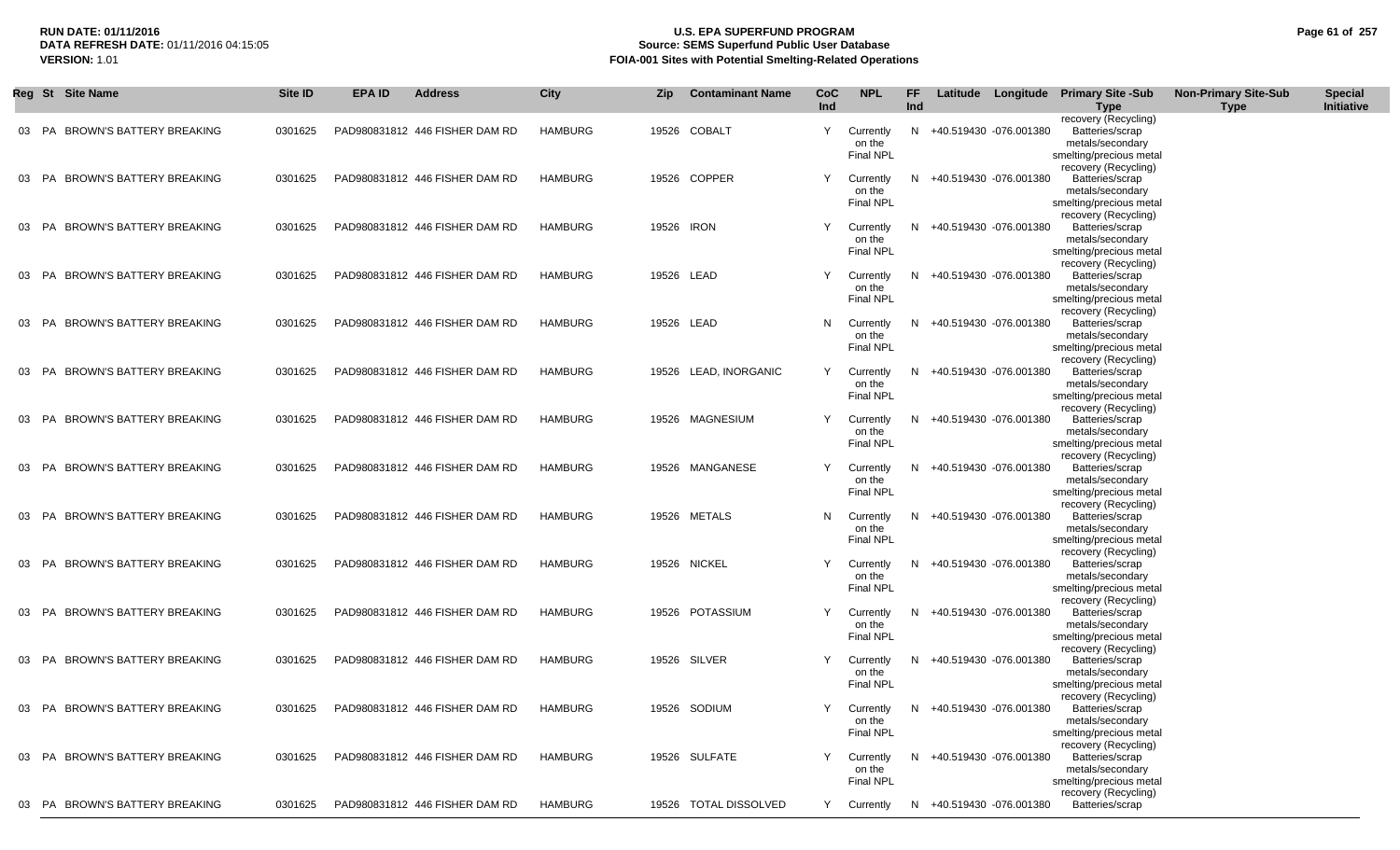# **RUN DATE: 01/11/2016 U.S. EPA SUPERFUND PROGRAM Page 62 of 257 Source: SEMS Superfund Public User Database VERSION:** 1.01 **FOIA-001 Sites with Potential Smelting-Related Operations**

| Reg St Site Name               | Site ID | <b>EPA ID</b> | <b>Address</b>                   | City                                 | <b>Zip</b> | <b>Contaminant Name</b>                                    | CoC<br>Ind | <b>NPL</b>                              | FF.<br>Ind |                          | Latitude Longitude Primary Site-Sub<br><b>Type</b>                                                             | <b>Non-Primary Site-Sub</b><br><b>Type</b> | <b>Special</b><br>Initiative |
|--------------------------------|---------|---------------|----------------------------------|--------------------------------------|------------|------------------------------------------------------------|------------|-----------------------------------------|------------|--------------------------|----------------------------------------------------------------------------------------------------------------|--------------------------------------------|------------------------------|
|                                |         |               |                                  |                                      |            | <b>SOLIDS</b>                                              |            | on the<br><b>Final NPL</b>              |            |                          | metals/secondary<br>smelting/precious metal<br>recovery (Recycling)                                            |                                            |                              |
| 03 PA BROWN'S BATTERY BREAKING | 0301625 |               | PAD980831812 446 FISHER DAM RD   | HAMBURG                              | 19526 ZINC |                                                            | Y          | Currently<br>on the<br><b>Final NPL</b> |            | N +40.519430 -076.001380 | Batteries/scrap<br>metals/secondary<br>smelting/precious metal                                                 |                                            |                              |
| 03 PA C & D RECYCLING          | 0300881 |               | PAD021449244 R.D. #1 - SANDY RUN | <b>FOSTER</b><br><b>TOWNSHIP</b>     |            | 18224 ANTIMONY                                             | Y          | Currently<br>on the<br><b>Final NPL</b> |            | N +41.031380 -075.841660 | recovery (Recycling)<br>Batteries/scrap<br>metals/secondary<br>smelting/precious metal                         |                                            |                              |
| 03 PA C & D RECYCLING          | 0300881 |               | PAD021449244 R.D. #1 - SANDY RUN | <b>FOSTER</b><br><b>TOWNSHIP</b>     |            | 18224 ARSENIC                                              | N.         | Currently<br>on the<br><b>Final NPL</b> |            | N +41.031380 -075.841660 | recovery (Recycling)<br>Batteries/scrap<br>metals/secondary<br>smelting/precious metal                         |                                            |                              |
| 03 PA C & D RECYCLING          | 0300881 |               | PAD021449244 R.D. #1 - SANDY RUN | <b>FOSTER</b><br><b>TOWNSHIP</b>     |            | 18224 BARIUM                                               | N.         | Currently<br>on the<br>Final NPL        |            | N +41.031380 -075.841660 | recovery (Recycling)<br>Batteries/scrap<br>metals/secondary<br>smelting/precious metal                         |                                            |                              |
| 03 PA C & D RECYCLING          | 0300881 |               | PAD021449244 R.D. #1 - SANDY RUN | <b>FOSTER</b><br><b>TOWNSHIP</b>     |            | 18224 CADMIUM                                              | N          | Currently<br>on the<br><b>Final NPL</b> |            | N +41.031380 -075.841660 | recovery (Recycling)<br>Batteries/scrap<br>metals/secondary<br>smelting/precious metal                         |                                            |                              |
| 03 PA C & D RECYCLING          | 0300881 |               | PAD021449244 R.D. #1 - SANDY RUN | <b>FOSTER</b><br><b>TOWNSHIP</b>     |            | 18224 CHROMIUM                                             | N          | Currently<br>on the<br>Final NPL        |            | N +41.031380 -075.841660 | recovery (Recycling)<br>Batteries/scrap<br>metals/secondary<br>smelting/precious metal                         |                                            |                              |
| 03 PA C & D RECYCLING          | 0300881 |               | PAD021449244 R.D. #1 - SANDY RUN | <b>FOSTER</b><br><b>TOWNSHIP</b>     |            | 18224 COPPER                                               | Y          | Currently<br>on the<br><b>Final NPL</b> |            | N +41.031380 -075.841660 | recovery (Recycling)<br>Batteries/scrap<br>metals/secondary<br>smelting/precious metal<br>recovery (Recycling) |                                            |                              |
| 03 PA C & D RECYCLING          | 0300881 |               | PAD021449244 R.D. #1 - SANDY RUN | <b>FOSTER</b><br><b>TOWNSHIP</b>     |            | 18224 LEAD, INORGANIC                                      | Y          | Currently<br>on the<br><b>Final NPL</b> |            | N +41.031380 -075.841660 | Batteries/scrap<br>metals/secondary<br>smelting/precious metal<br>recovery (Recycling)                         |                                            |                              |
| 03 PA C & D RECYCLING          | 0300881 |               | PAD021449244 R.D. #1 - SANDY RUN | <b>FOSTER</b><br><b>TOWNSHIP</b>     |            | 18224 MERCURY                                              | N          | Currently<br>on the<br><b>Final NPL</b> |            | N +41.031380 -075.841660 | Batteries/scrap<br>metals/secondary<br>smelting/precious metal<br>recovery (Recycling)                         |                                            |                              |
| 03 PA C & D RECYCLING          | 0300881 |               | PAD021449244 R.D. #1 - SANDY RUN | <b>FOSTER</b><br><b>TOWNSHIP</b>     |            | 18224 METALS                                               | N          | Currently<br>on the<br><b>Final NPL</b> |            | N +41.031380 -075.841660 | Batteries/scrap<br>metals/secondary<br>smelting/precious metal<br>recovery (Recycling)                         |                                            |                              |
| 03 PA C & D RECYCLING          | 0300881 |               | PAD021449244 R.D. #1 - SANDY RUN | <b>FOSTER</b><br><b>TOWNSHIP</b>     |            | 18224 PAHs (POLYCYCLIC<br>AROMATIC<br><b>HYDROCARBONS)</b> | Y          | Currently<br>on the<br>Final NPL        |            | N +41.031380 -075.841660 | Batteries/scrap<br>metals/secondary<br>smelting/precious metal<br>recovery (Recycling)                         |                                            |                              |
| 03 PA C & D RECYCLING          | 0300881 |               | PAD021449244 R.D. #1 - SANDY RUN | <b>FOSTER</b><br><b>TOWNSHIP</b>     |            | 18224 SELENIUM                                             | N          | Currently<br>on the<br>Final NPL        |            | N +41.031380 -075.841660 | Batteries/scrap<br>metals/secondary<br>smelting/precious metal<br>recovery (Recycling)                         |                                            |                              |
| 03 PA C & D RECYCLING          | 0300881 |               | PAD021449244 R.D. #1 - SANDY RUN | <b>FOSTER</b><br><b>TOWNSHIP</b>     |            | 18224 SILVER                                               | N.         | Currently<br>on the<br><b>Final NPL</b> |            | N +41.031380 -075.841660 | Batteries/scrap<br>metals/secondary<br>smelting/precious metal<br>recovery (Recycling)                         |                                            |                              |
| 03 VA C & R BATTERY CO., INC.  | 0302581 |               | VAD049957913 1320 BELLWOOD RD    | <b>CHESTERFIELD</b><br><b>COUNTY</b> |            | 23237 ANTIMONY                                             | Υ          | Currently<br>on the<br><b>Final NPL</b> |            | N +37.418000 -077.415000 | Batteries/scrap<br>metals/secondary<br>smelting/precious metal                                                 |                                            |                              |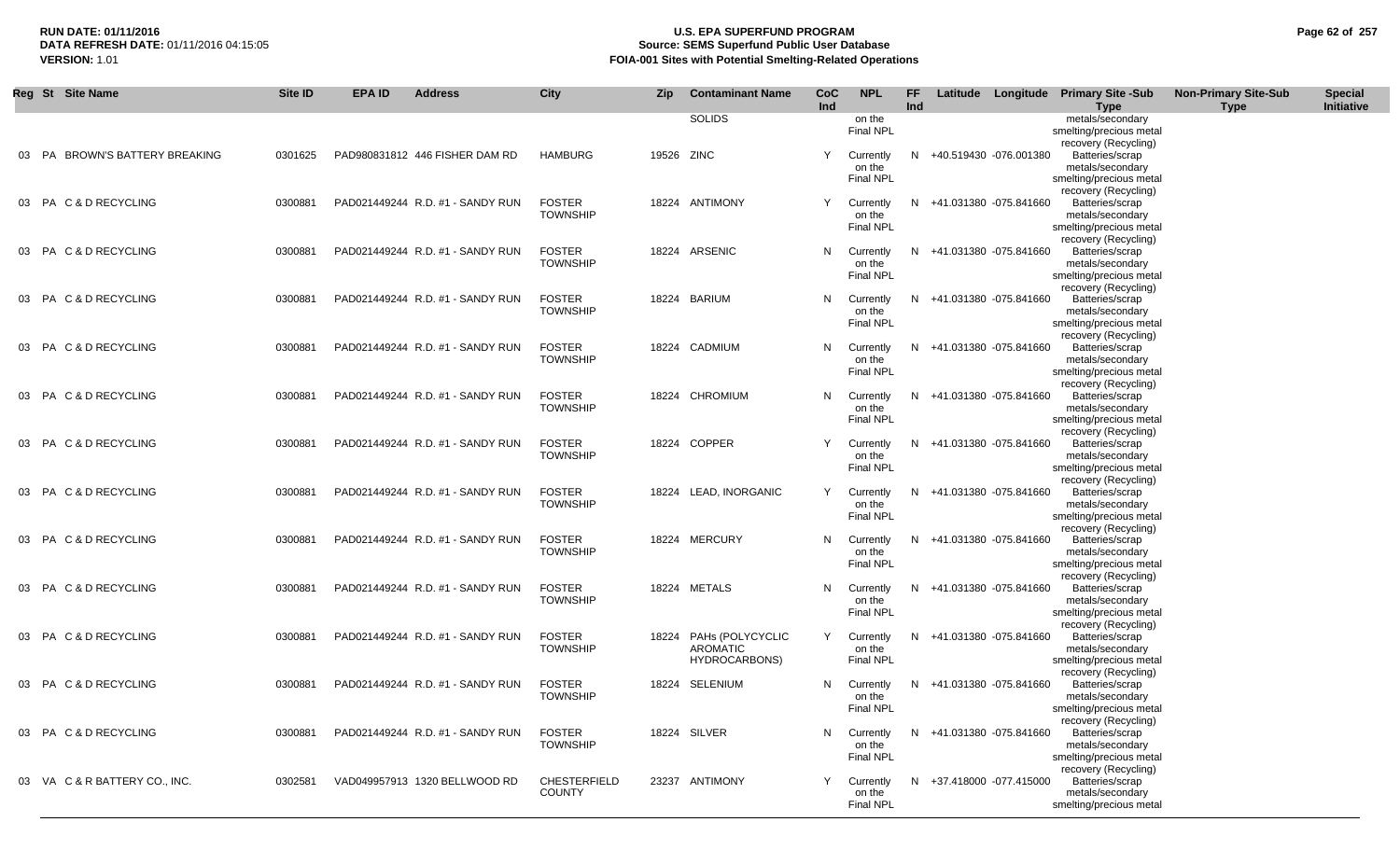## **RUN DATE: 01/11/2016 U.S. EPA SUPERFUND PROGRAM Page 63 of 257 Source: SEMS Superfund Public User Database VERSION:** 1.01 **FOIA-001 Sites with Potential Smelting-Related Operations**

| Reg St Site Name                       | Site ID | <b>EPA ID</b>            | <b>Address</b>                 | <b>City</b>         | <b>Zip</b> | <b>Contaminant Name</b> | <b>CoC</b><br>Ind | <b>NPL</b>                 | FF.<br>Ind |                          | Latitude Longitude Primary Site -Sub            | <b>Non-Primary Site-Sub</b>         | <b>Special</b><br>Initiative     |
|----------------------------------------|---------|--------------------------|--------------------------------|---------------------|------------|-------------------------|-------------------|----------------------------|------------|--------------------------|-------------------------------------------------|-------------------------------------|----------------------------------|
|                                        |         |                          |                                |                     |            |                         |                   |                            |            |                          | <b>Type</b><br>recovery (Recycling)             | <b>Type</b>                         |                                  |
| 03 VA C & R BATTERY CO., INC.          | 0302581 |                          | VAD049957913 1320 BELLWOOD RD  | CHESTERFIELD        | 23237      | ARSENIC                 | Y                 | Currently                  |            | N +37.418000 -077.415000 | Batteries/scrap                                 |                                     |                                  |
|                                        |         |                          |                                | <b>COUNTY</b>       |            |                         |                   | on the<br>Final NPL        |            |                          | metals/secondary                                |                                     |                                  |
|                                        |         |                          |                                |                     |            |                         |                   |                            |            |                          | smelting/precious metal<br>recovery (Recycling) |                                     |                                  |
| 03 VA C & R BATTERY CO., INC.          | 0302581 |                          | VAD049957913 1320 BELLWOOD RD  | <b>CHESTERFIELD</b> |            | 23237 ARSENIC           | N                 | Currently                  |            | N +37.418000 -077.415000 | Batteries/scrap                                 |                                     |                                  |
|                                        |         |                          |                                | <b>COUNTY</b>       |            |                         |                   | on the<br><b>Final NPL</b> |            |                          | metals/secondary                                |                                     |                                  |
|                                        |         |                          |                                |                     |            |                         |                   |                            |            |                          | smelting/precious metal<br>recovery (Recycling) |                                     |                                  |
| 03 VA C & R BATTERY CO., INC.          | 0302581 |                          | VAD049957913 1320 BELLWOOD RD  | <b>CHESTERFIELD</b> |            | 23237 CADMIUM           | N                 | Currently                  |            | N +37.418000 -077.415000 | Batteries/scrap                                 |                                     |                                  |
|                                        |         |                          |                                | <b>COUNTY</b>       |            |                         |                   | on the<br>Final NPL        |            |                          | metals/secondary<br>smelting/precious metal     |                                     |                                  |
|                                        |         |                          |                                |                     |            |                         |                   |                            |            |                          | recovery (Recycling)                            |                                     |                                  |
| 03 VA C & R BATTERY CO., INC.          | 0302581 |                          | VAD049957913 1320 BELLWOOD RD  | <b>CHESTERFIELD</b> |            | 23237 CADMIUM           | Y                 | Currently                  |            | N +37.418000 -077.415000 | Batteries/scrap                                 |                                     |                                  |
|                                        |         |                          |                                | <b>COUNTY</b>       |            |                         |                   | on the<br><b>Final NPL</b> |            |                          | metals/secondary<br>smelting/precious metal     |                                     |                                  |
|                                        |         |                          |                                |                     |            |                         |                   |                            |            |                          | recovery (Recycling)                            |                                     |                                  |
| 03 VA C & R BATTERY CO., INC.          | 0302581 |                          | VAD049957913 1320 BELLWOOD RD  | CHESTERFIELD        |            | 23237 LEAD              | N                 | Currently                  |            | N +37.418000 -077.415000 | Batteries/scrap                                 |                                     |                                  |
|                                        |         |                          |                                | <b>COUNTY</b>       |            |                         |                   | on the<br><b>Final NPL</b> |            |                          | metals/secondary<br>smelting/precious metal     |                                     |                                  |
|                                        |         |                          |                                |                     |            |                         |                   |                            |            |                          | recovery (Recycling)                            |                                     |                                  |
| 03 VA C & R BATTERY CO., INC.          | 0302581 |                          | VAD049957913 1320 BELLWOOD RD  | <b>CHESTERFIELD</b> |            | 23237 LEAD, INORGANIC   | Y                 | Currently                  |            | N +37.418000 -077.415000 | Batteries/scrap                                 |                                     |                                  |
|                                        |         |                          |                                | <b>COUNTY</b>       |            |                         |                   | on the<br>Final NPL        |            |                          | metals/secondary<br>smelting/precious metal     |                                     |                                  |
|                                        |         |                          |                                |                     |            |                         |                   |                            |            |                          | recovery (Recycling)                            |                                     |                                  |
| 03 VA C & R BATTERY CO., INC.          | 0302581 |                          | VAD049957913 1320 BELLWOOD RD  | <b>CHESTERFIELD</b> |            | 23237 NICKEL            | Y                 | Currently                  |            | N +37.418000 -077.415000 | Batteries/scrap                                 |                                     |                                  |
|                                        |         |                          |                                | <b>COUNTY</b>       |            |                         |                   | on the<br>Final NPL        |            |                          | metals/secondary<br>smelting/precious metal     |                                     |                                  |
|                                        |         |                          |                                |                     |            |                         |                   |                            |            |                          | recovery (Recycling)                            |                                     |                                  |
| 03 VA C & R BATTERY CO., INC.          | 0302581 |                          | VAD049957913 1320 BELLWOOD RD  | <b>CHESTERFIELD</b> | 23237 VOC  |                         | N                 | Currently                  |            | N +37.418000 -077.415000 | Batteries/scrap                                 |                                     |                                  |
|                                        |         |                          |                                | <b>COUNTY</b>       |            |                         |                   | on the<br><b>Final NPL</b> |            |                          | metals/secondary<br>smelting/precious metal     |                                     |                                  |
|                                        |         |                          |                                |                     |            |                         |                   |                            |            |                          | recovery (Recycling)                            |                                     |                                  |
| 03 PA CADMAN, A.W. MFG. CO. 2 LEAD     | 0306807 |                          | PAN000306807 2815 SMALLMAN     | <b>PITTSBURGH</b>   | 15222      |                         |                   | Not on                     | N          |                          | Other (Other)                                   |                                     | Unrecognized<br>Smelter per 2001 |
| SMELTER                                |         |                          | <b>STREET</b>                  |                     |            |                         |                   | the NPL                    |            |                          |                                                 |                                     | Report                           |
| 03 PA CADMAN, A.W. MFG. CO. LEAD       | 0306808 |                          | PAN000306808 18 W. CHELTEN AVE | PHILADELPHIA        | 19144      |                         |                   | Not on                     | N          |                          | Other (Other)                                   |                                     | Unrecognized                     |
| <b>SMELTER</b>                         |         |                          |                                |                     |            |                         |                   | the NPL                    |            |                          |                                                 |                                     | Smelter per 2001<br>Report       |
| 03 MD CAPITOL ASSAY LABS SITE          | 0300256 |                          | MDD108981531 2901 WHITTINGTON  | <b>BALTIMORE</b>    |            | 21230 CYANIDE           | N                 | Not on                     | N          |                          | Batteries/scrap                                 |                                     |                                  |
|                                        |         |                          | AVE                            |                     |            |                         |                   | the NPL                    |            |                          | metals/secondary                                |                                     |                                  |
|                                        |         |                          |                                |                     |            |                         |                   |                            |            |                          | smelting/precious metal<br>recovery (Recycling) |                                     |                                  |
| 03 MD CAPITOL ASSAY LABS SITE          | 0300256 |                          | MDD108981531 2901 WHITTINGTON  | <b>BALTIMORE</b>    |            | 21230 MERCURY           | N                 | Not on                     | N          |                          | Batteries/scrap                                 |                                     |                                  |
|                                        |         |                          | AVE                            |                     |            |                         |                   | the NPL                    |            |                          | metals/secondary                                |                                     |                                  |
|                                        |         |                          |                                |                     |            |                         |                   |                            |            |                          | smelting/precious metal<br>recovery (Recycling) |                                     |                                  |
| 03 PA CAR-MOR METAL COMPANY LEAD       | 0306202 |                          | PAN000306202 GAUL AND GORDON   | PHILADELPHIA        | 19125      |                         |                   | Not on                     | N          |                          | Chemicals and allied                            |                                     | Unrecognized                     |
| <b>SMELTER</b>                         |         |                          | <b>STREETS</b>                 |                     |            |                         |                   | the NPL                    |            |                          | products                                        |                                     | Smelter per 2001                 |
|                                        |         |                          |                                |                     |            |                         |                   |                            |            |                          | (Manufacturing/Processi<br>ng/Maintenance)      |                                     | Report                           |
| 03 MD CHEMICAL METALS INDUSTRIES, INC. | 0300289 | MDD980555478 2001 & 2103 |                                | <b>BALTIMORE</b>    |            | 21230 CADMIUM           | N                 | Deleted                    |            | N +39.265410 -076.632500 | Multiple (Multiple)                             | Batteries/scrap                     |                                  |
|                                        |         |                          | ANNAPOLIS RD                   |                     |            |                         |                   | from the                   |            |                          |                                                 | metals/secondary                    |                                  |
|                                        |         |                          |                                |                     |            |                         |                   | <b>Final NPL</b>           |            |                          |                                                 | smelting/precious metal<br>recovery |                                  |
|                                        |         |                          |                                |                     |            |                         |                   |                            |            |                          |                                                 | (Recycling); Chemicals and          |                                  |
|                                        |         |                          |                                |                     |            |                         |                   |                            |            |                          |                                                 | allied products                     |                                  |
|                                        |         |                          |                                |                     |            |                         |                   |                            |            |                          |                                                 | (Manufacturing/Processing/M         |                                  |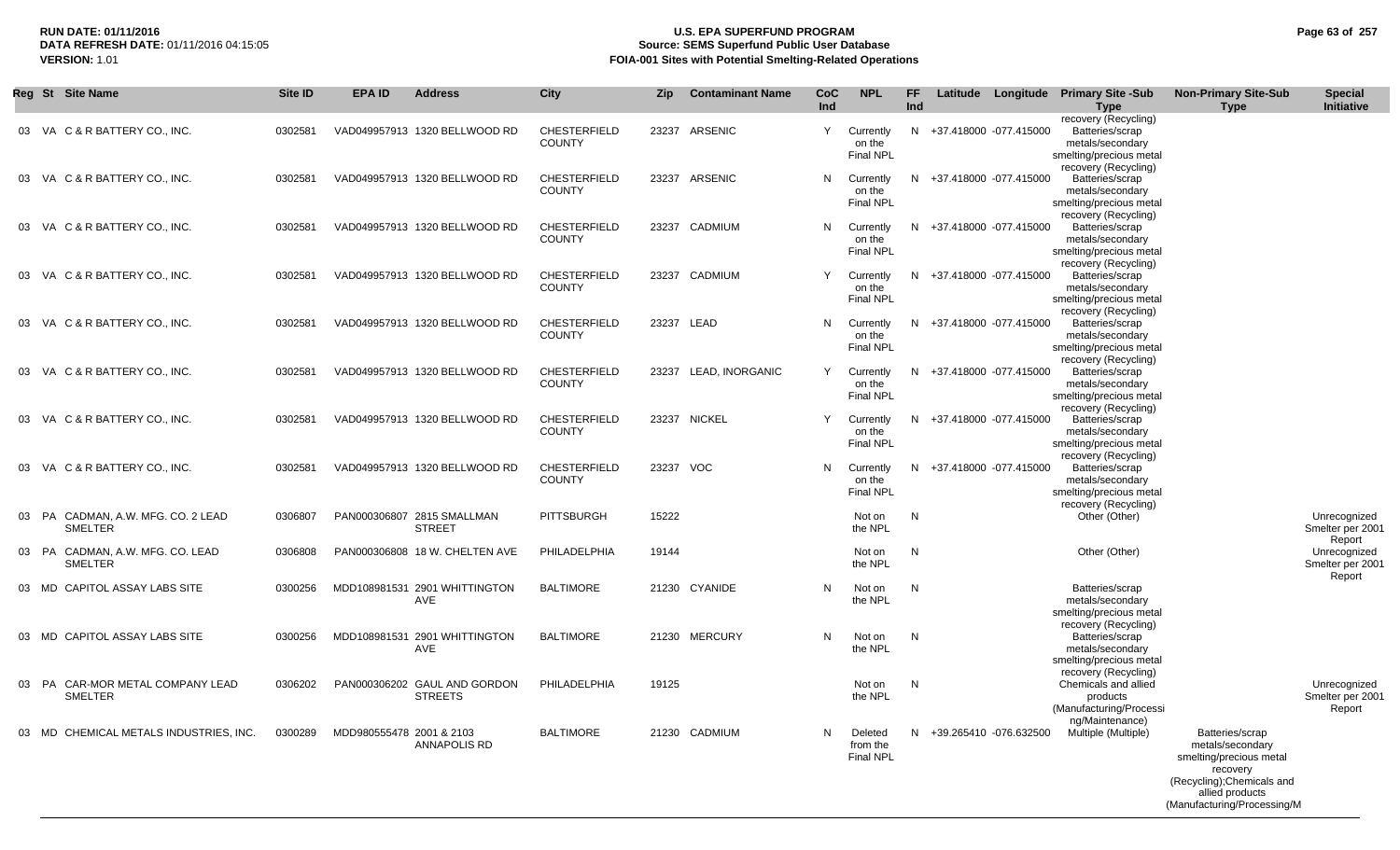## **RUN DATE: 01/11/2016 U.S. EPA SUPERFUND PROGRAM Page 64 of 257 Source: SEMS Superfund Public User Database VERSION:** 1.01 **FOIA-001 Sites with Potential Smelting-Related Operations**

|       | Reg St Site Name                                  | Site ID | <b>EPA ID</b>            | <b>Address</b>                                      | <b>City</b>      | Zip   | <b>Contaminant Name</b>  | CoC<br>Ind | <b>NPL</b>                              | FF<br><b>Ind</b> |                          | Latitude Longitude Primary Site -Sub<br><b>Type</b>                                     | <b>Non-Primary Site-Sub</b><br><b>Type</b>                                                                                                                                | <b>Special</b><br>Initiative     |
|-------|---------------------------------------------------|---------|--------------------------|-----------------------------------------------------|------------------|-------|--------------------------|------------|-----------------------------------------|------------------|--------------------------|-----------------------------------------------------------------------------------------|---------------------------------------------------------------------------------------------------------------------------------------------------------------------------|----------------------------------|
|       | 03 MD CHEMICAL METALS INDUSTRIES, INC.            | 0300289 | MDD980555478 2001 & 2103 | <b>ANNAPOLIS RD</b>                                 | <b>BALTIMORE</b> | 21230 | <b>METALS</b>            | N          | Deleted<br>from the<br><b>Final NPL</b> |                  | N +39.265410 -076.632500 | Multiple (Multiple)                                                                     | aintenance)<br>Batteries/scrap<br>metals/secondary<br>smelting/precious metal<br>recovery<br>(Recycling); Chemicals and<br>allied products<br>(Manufacturing/Processing/M |                                  |
|       | 03 VA CHESAPEAKE JUNKYARD FIRE                    | 0304884 |                          | VAD988228227 319 SAINT LUKE'S<br><b>CHURCH ROAD</b> | CHESAPEAKE       | 23320 |                          |            | Not on<br>the NPL                       | N                |                          | Batteries/scrap<br>metals/secondary<br>smelting/precious metal                          | aintenance)                                                                                                                                                               |                                  |
| 03 PA | CHICAGO RIVIT & MACHINE CO INCIN                  | 0300743 |                          | PAD004331633 ADAMS AVE EXT                          | <b>TYRONE</b>    | 16686 |                          |            | Not on<br>the NPL                       | N                |                          | recovery (Recycling)<br>Primary metals/mineral<br>processing<br>(Manufacturing/Processi |                                                                                                                                                                           |                                  |
| 03 VA | COEBURN BATTERY DISPOSAL SITE                     | 0304143 |                          | VAD988174835 RTE 813 WEST OF<br>COEBURN (2 MILES)   | <b>COEBURN</b>   |       | 24230 LEAD               | N          | Not on<br>the NPL                       | N                |                          | ng/Maintenance)<br>Batteries/scrap<br>metals/secondary<br>smelting/precious metal       | Automobiles/tires (Recycling)                                                                                                                                             |                                  |
| 03 VA | COEBURN BATTERY DISPOSAL SITE                     | 0304143 |                          | VAD988174835 RTE 813 WEST OF<br>COEBURN (2 MILES)   | <b>COEBURN</b>   |       | 24230 METALS             | N          | Not on<br>the NPL                       | N                |                          | recovery (Recycling)<br>Batteries/scrap<br>metals/secondary<br>smelting/precious metal  | Automobiles/tires (Recycling)                                                                                                                                             |                                  |
| 03 PA | COSLOV-COMPANY LEAD SMELTER                       | 0306806 |                          | PAN000306806 130 MONONGAHELA<br>AVE                 | <b>GLASSPORT</b> | 15045 |                          |            | Not on<br>the NPL                       | N                |                          | recovery (Recycling)<br>Other (Other)                                                   |                                                                                                                                                                           | Unrecognized<br>Smelter per 2001 |
| 03 PA | <b>CROWN INDUSTRIAL - HSCA</b>                    | 0301840 |                          | PAD981034846 RHEINGOLD BLVD                         | <b>ROWLAND</b>   | 18457 |                          |            | Not on<br>the NPL                       | N                |                          | Batteries/scrap<br>metals/secondary<br>smelting/precious metal<br>recovery (Recycling)  |                                                                                                                                                                           | Report                           |
|       | 03 WV CUSTOM PLATING AND POLISHING<br><b>SITE</b> | 0306540 |                          | WVN000306540 1428 OHIO AVENUE                       | <b>DUNBAR</b>    |       | 25064 CHROMIC ACID       | Y          | Not on<br>the NPL                       | N                |                          | Primary metals/mineral<br>processing<br>(Manufacturing/Processi                         |                                                                                                                                                                           |                                  |
|       | 03 WV CUSTOM PLATING AND POLISHING<br><b>SITE</b> | 0306540 |                          | WVN000306540 1428 OHIO AVENUE                       | <b>DUNBAR</b>    | 25064 | <b>COPPER CYANIDE</b>    | Y          | Not on<br>the NPL                       | N                |                          | ng/Maintenance)<br>Primary metals/mineral<br>processing<br>(Manufacturing/Processi      |                                                                                                                                                                           |                                  |
|       | 03 WV CUSTOM PLATING AND POLISHING<br><b>SITE</b> | 0306540 |                          | WVN000306540 1428 OHIO AVENUE                       | <b>DUNBAR</b>    | 25064 | <b>HYDROCHLORIC ACID</b> | Y          | Not on<br>the NPL                       | N                |                          | ng/Maintenance)<br>Primary metals/mineral<br>processing<br>(Manufacturing/Processi      |                                                                                                                                                                           |                                  |
|       | 03 WV CUSTOM PLATING AND POLISHING<br><b>SITE</b> | 0306540 |                          | WVN000306540 1428 OHIO AVENUE                       | <b>DUNBAR</b>    |       | 25064 NICKEL             | Y          | Not on<br>the NPL                       | N                |                          | ng/Maintenance)<br>Primary metals/mineral<br>processing<br>(Manufacturing/Processi      |                                                                                                                                                                           |                                  |
|       | 03 WV CUSTOM PLATING AND POLISHING<br>SITE        | 0306540 |                          | WVN000306540 1428 OHIO AVENUE                       | <b>DUNBAR</b>    |       | 25064 NITRIC ACID        | Y          | Not on<br>the NPL                       | N                |                          | ng/Maintenance)<br>Primary metals/mineral<br>processing<br>(Manufacturing/Processi      |                                                                                                                                                                           |                                  |
|       | 03 WV CUSTOM PLATING AND POLISHING<br><b>SITE</b> |         |                          | 0306540 WVN000306540 1428 OHIO AVENUE               | <b>DUNBAR</b>    |       | 25064 SULFURIC ACID      | Y          | Not on<br>the NPL                       | N                |                          | ng/Maintenance)<br>Primary metals/mineral<br>processing<br>(Manufacturing/Processi      |                                                                                                                                                                           |                                  |
|       | 03 VA CYCLE SYSTEMS                               | 0305021 |                          | VA0000801050 338 WALNUT AVE.<br><b>SECTION</b>      | <b>ROANOKE</b>   |       | 24014 LEAD               | N          | Not on<br>the NPL                       | N                |                          | ng/Maintenance)<br>Batteries/scrap<br>metals/secondary                                  |                                                                                                                                                                           |                                  |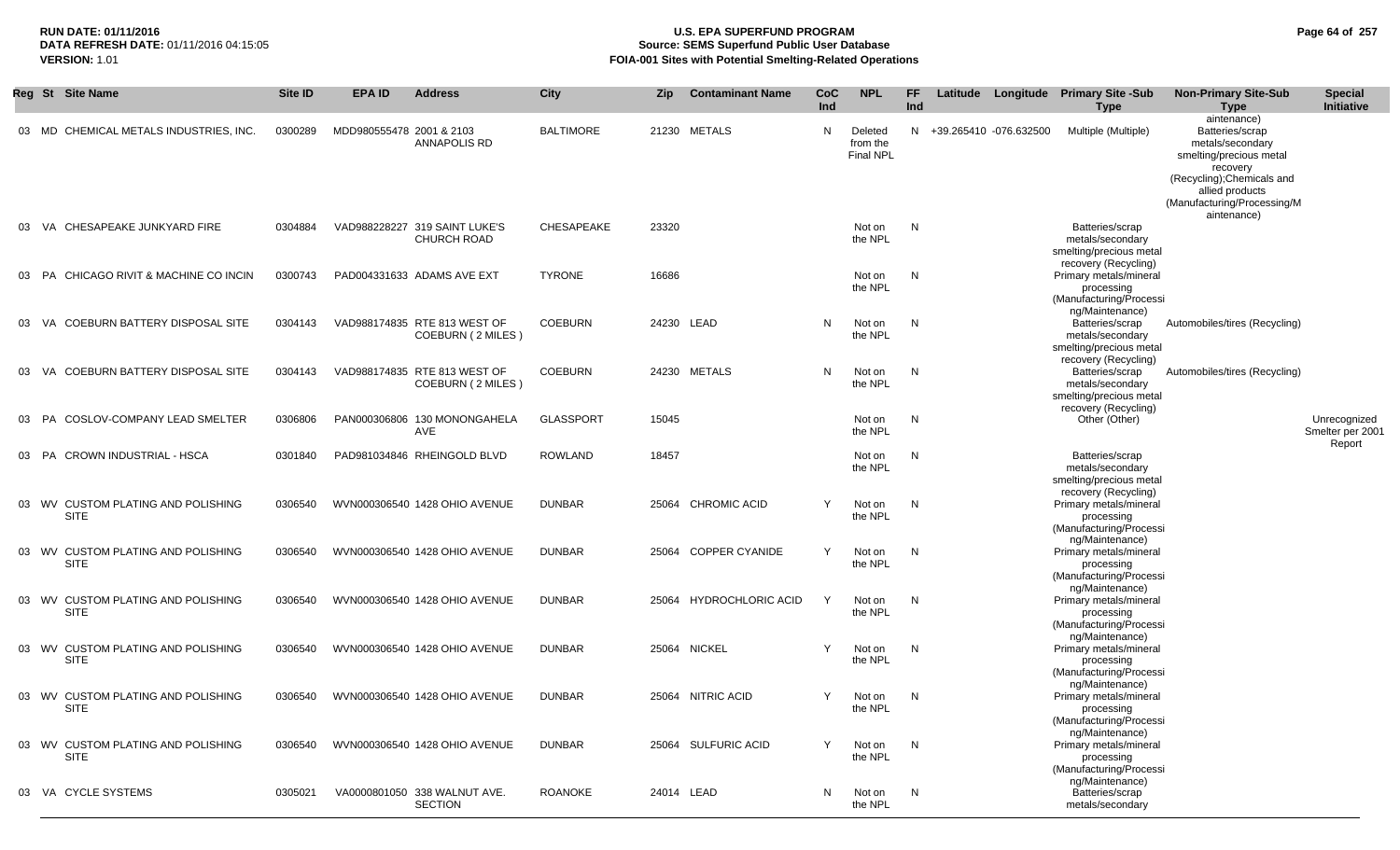## **RUN DATE: 01/11/2016 U.S. EPA SUPERFUND PROGRAM Page 65 of 257 Source: SEMS Superfund Public User Database VERSION:** 1.01 **FOIA-001 Sites with Potential Smelting-Related Operations**

|    |     | Reg St Site Name                                    | <b>Site ID</b> | <b>EPA ID</b>          | <b>Address</b>                  | <b>City</b>       | Zip   | <b>Contaminant Name</b>                         | CoC<br>Ind | <b>NPL</b>                              | FF.<br>Ind | Latitude                 | Longitude Primary Site -Sub<br><b>Type</b>                                                                        | <b>Non-Primary Site-Sub</b><br><b>Type</b>                                         | <b>Special</b><br>Initiative               |
|----|-----|-----------------------------------------------------|----------------|------------------------|---------------------------------|-------------------|-------|-------------------------------------------------|------------|-----------------------------------------|------------|--------------------------|-------------------------------------------------------------------------------------------------------------------|------------------------------------------------------------------------------------|--------------------------------------------|
| 03 |     | DE DIAMOND STATE SALVAGE                            | 0304940        |                        | DE0000122218 702 E. 14TH STREET | <b>WILMINGTON</b> | 19802 |                                                 |            | Not on<br>the NPL                       | N          |                          | smelting/precious metal<br>recovery (Recycling)<br>Batteries/scrap<br>metals/secondary<br>smelting/precious metal |                                                                                    |                                            |
| 03 |     | MD DIXIE METAL CO LEAD SMELTER                      | 0306851        |                        | MDN000306851 3437 9TH STREET    | <b>BROOKLYN</b>   | 21225 |                                                 |            | Not on<br>the NPL                       | N          |                          | recovery (Recycling)<br>Other (Other)                                                                             |                                                                                    | Unrecognized<br>Smelter per 2001<br>Report |
|    |     | 03 PA DUQUESNE SMELTING CORP LEAD<br><b>SMELTER</b> | 0306809        |                        | PAN000306809 50TH & 33RD STREET | PITTSBURGH        | 15201 |                                                 |            | Not on<br>the NPL                       | N          |                          | Other (Other)                                                                                                     |                                                                                    | Unrecognized<br>Smelter per 2001<br>Report |
|    |     | 03 PA EAST COAST TRAILER SALES                      | 0305012        | PA0000634659 309 CAMER |                                 | <b>BENSALEM</b>   |       | 19020 SULFUR DIOXIDE                            | N          | Not on<br>the NPL                       | N          |                          | Retail/commercial<br>(Other)                                                                                      | Primary metals/mineral<br>processing<br>(Manufacturing/Processing/M<br>aintenance) |                                            |
|    |     | 03 PA EAST COAST TRAILER SALES                      | 0305012        | PA0000634659 309 CAMER |                                 | <b>BENSALEM</b>   |       | 19020 SULFURIC ACID                             | N          | Not on<br>the NPL                       | N          |                          | Retail/commercial<br>(Other)                                                                                      | Primary metals/mineral<br>processing<br>(Manufacturing/Processing/M<br>aintenance) |                                            |
|    |     | 03 PA EASTERN DIVERSIFIED METALS                    | 0301588        |                        | PAD980830533 LINCOLN AVENUE     | <b>HOMETOWN</b>   |       | 18252 1.1.1-<br><b>TRICHLOROETHANE</b>          | Y          | Currently<br>on the<br><b>Final NPL</b> | N          | +40.829430 -075.997500   | Batteries/scrap<br>metals/secondary<br>smelting/precious metal<br>recovery (Recycling)                            |                                                                                    |                                            |
| 03 | PA  | EASTERN DIVERSIFIED METALS                          | 0301588        |                        | PAD980830533 LINCOLN AVENUE     | <b>HOMETOWN</b>   |       | 18252 1.1-DICHLOROETHENE                        |            | Currently<br>on the<br><b>Final NPL</b> | N          | +40.829430 -075.997500   | Batteries/scrap<br>metals/secondary<br>smelting/precious metal<br>recovery (Recycling)                            |                                                                                    |                                            |
| 03 |     | PA EASTERN DIVERSIFIED METALS                       | 0301588        |                        | PAD980830533 LINCOLN AVENUE     | <b>HOMETOWN</b>   | 18252 | 1,2-DICHLOROETHENE                              | Y          | Currently<br>on the<br><b>Final NPL</b> | N          | +40.829430 -075.997500   | Batteries/scrap<br>metals/secondary<br>smelting/precious metal<br>recovery (Recycling)                            |                                                                                    |                                            |
| 03 |     | PA EASTERN DIVERSIFIED METALS                       | 0301588        |                        | PAD980830533 LINCOLN AVENUE     | <b>HOMETOWN</b>   |       | 18252 ALUMINUM                                  | Y          | Currently<br>on the<br><b>Final NPL</b> | N          | +40.829430 -075.997500   | Batteries/scrap<br>metals/secondary<br>smelting/precious metal<br>recovery (Recycling)                            |                                                                                    |                                            |
|    |     | 03 PA EASTERN DIVERSIFIED METALS                    | 0301588        |                        | PAD980830533 LINCOLN AVENUE     | <b>HOMETOWN</b>   |       | 18252 BENZENE                                   | Y          | Currently<br>on the<br><b>Final NPL</b> | N          | +40.829430 -075.997500   | Batteries/scrap<br>metals/secondary<br>smelting/precious metal<br>recovery (Recycling)                            |                                                                                    |                                            |
| 03 | PA  | <b>EASTERN DIVERSIFIED METALS</b>                   | 0301588        |                        | PAD980830533 LINCOLN AVENUE     | <b>HOMETOWN</b>   |       | 18252 BIS(2-<br>ETHYLHEXYL)PHTHALA<br><b>TE</b> | Y          | Currently<br>on the<br><b>Final NPL</b> | N          | +40.829430 -075.997500   | Batteries/scrap<br>metals/secondary<br>smelting/precious metal<br>recovery (Recycling)                            |                                                                                    |                                            |
| 03 | PA. | EASTERN DIVERSIFIED METALS                          | 0301588        |                        | PAD980830533 LINCOLN AVENUE     | <b>HOMETOWN</b>   | 18252 | CADMIUM                                         | Y          | Currently<br>on the<br><b>Final NPL</b> | N          | +40.829430 -075.997500   | Batteries/scrap<br>metals/secondary<br>smelting/precious metal                                                    |                                                                                    |                                            |
|    |     | 03 PA EASTERN DIVERSIFIED METALS                    | 0301588        |                        | PAD980830533 LINCOLN AVENUE     | <b>HOMETOWN</b>   |       | 18252 CARBON<br><b>TETRACHLORIDE</b>            | Y          | Currently<br>on the<br>Final NPL        | N          | +40.829430 -075.997500   | recovery (Recycling)<br>Batteries/scrap<br>metals/secondary<br>smelting/precious metal<br>recovery (Recycling)    |                                                                                    |                                            |
|    |     | 03 PA EASTERN DIVERSIFIED METALS                    | 0301588        |                        | PAD980830533 LINCOLN AVENUE     | <b>HOMETOWN</b>   |       | 18252 CHLOROFORM                                | Y          | Currently<br>on the<br>Final NPL        |            | N +40.829430 -075.997500 | Batteries/scrap<br>metals/secondary<br>smelting/precious metal<br>recovery (Recycling)                            |                                                                                    |                                            |
|    |     | 03 PA EASTERN DIVERSIFIED METALS                    | 0301588        |                        | PAD980830533 LINCOLN AVENUE     | <b>HOMETOWN</b>   |       | 18252 COPPER                                    | Y          | Currently<br>on the                     |            | N +40.829430 -075.997500 | Batteries/scrap<br>metals/secondary                                                                               |                                                                                    |                                            |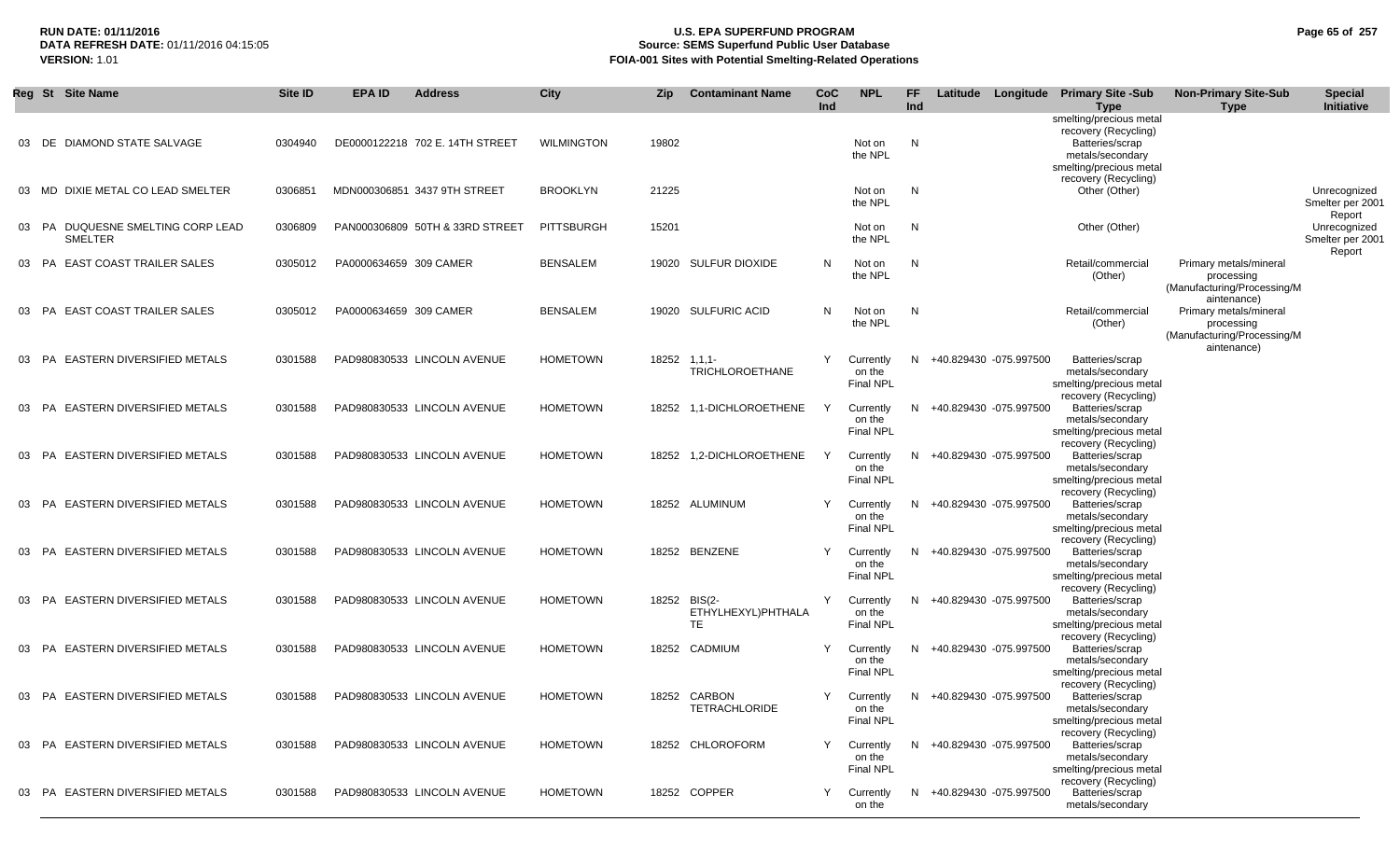## **RUN DATE: 01/11/2016 U.S. EPA SUPERFUND PROGRAM Page 66 of 257 Source: SEMS Superfund Public User Database VERSION:** 1.01 **FOIA-001 Sites with Potential Smelting-Related Operations**

|       |           | Reg St Site Name                  | Site ID | <b>EPA ID</b> | <b>Address</b>              | City            | <b>Zip</b> | <b>Contaminant Name</b> | CoC<br><b>Ind</b> | <b>NPL</b>                 | FF<br>Ind |                          | Latitude Longitude Primary Site -Sub            | <b>Non-Primary Site-Sub</b> | <b>Special</b><br>Initiative |
|-------|-----------|-----------------------------------|---------|---------------|-----------------------------|-----------------|------------|-------------------------|-------------------|----------------------------|-----------|--------------------------|-------------------------------------------------|-----------------------------|------------------------------|
|       |           |                                   |         |               |                             |                 |            |                         |                   | <b>Final NPL</b>           |           |                          | <b>Type</b><br>smelting/precious metal          | <b>Type</b>                 |                              |
|       |           |                                   |         |               |                             |                 |            |                         |                   |                            |           |                          | recovery (Recycling)                            |                             |                              |
| 03    | PA.       | <b>EASTERN DIVERSIFIED METALS</b> | 0301588 |               | PAD980830533 LINCOLN AVENUE | <b>HOMETOWN</b> |            | 18252 COPPER            | N                 | Currently                  |           | N +40.829430 -075.997500 | Batteries/scrap                                 |                             |                              |
|       |           |                                   |         |               |                             |                 |            |                         |                   | on the                     |           |                          | metals/secondary                                |                             |                              |
|       |           |                                   |         |               |                             |                 |            |                         |                   | <b>Final NPL</b>           |           |                          | smelting/precious metal<br>recovery (Recycling) |                             |                              |
| 03    | PA.       | <b>EASTERN DIVERSIFIED METALS</b> | 0301588 |               | PAD980830533 LINCOLN AVENUE | <b>HOMETOWN</b> | 18252      | DI-N-OCTYL PHTHALATE N  |                   | Currently                  | N.        | +40.829430 -075.997500   | Batteries/scrap                                 |                             |                              |
|       |           |                                   |         |               |                             |                 |            |                         |                   | on the                     |           |                          | metals/secondary                                |                             |                              |
|       |           |                                   |         |               |                             |                 |            |                         |                   | Final NPL                  |           |                          | smelting/precious metal                         |                             |                              |
|       |           |                                   |         |               |                             |                 |            |                         |                   |                            |           |                          | recovery (Recycling)                            |                             |                              |
| 03    | <b>PA</b> | <b>EASTERN DIVERSIFIED METALS</b> | 0301588 |               | PAD980830533 LINCOLN AVENUE | <b>HOMETOWN</b> | 18252      | DIBENZOFURAN            | N.                | Currently<br>on the        | N         | +40.829430 -075.997500   | Batteries/scrap<br>metals/secondary             |                             |                              |
|       |           |                                   |         |               |                             |                 |            |                         |                   | <b>Final NPL</b>           |           |                          | smelting/precious metal                         |                             |                              |
|       |           |                                   |         |               |                             |                 |            |                         |                   |                            |           |                          | recovery (Recycling)                            |                             |                              |
| 03 PA |           | <b>EASTERN DIVERSIFIED METALS</b> | 0301588 |               | PAD980830533 LINCOLN AVENUE | <b>HOMETOWN</b> | 18252      | DIOXINS (CHLORINATED Y  |                   | Currently                  | N         | +40.829430 -075.997500   | Batteries/scrap                                 |                             |                              |
|       |           |                                   |         |               |                             |                 |            | DIBENZODIOXINS)         |                   | on the<br><b>Final NPL</b> |           |                          | metals/secondary                                |                             |                              |
|       |           |                                   |         |               |                             |                 |            |                         |                   |                            |           |                          | smelting/precious metal<br>recovery (Recycling) |                             |                              |
|       | PA        | <b>EASTERN DIVERSIFIED METALS</b> | 0301588 |               | PAD980830533 LINCOLN AVENUE | <b>HOMETOWN</b> | 18252      | DIOXINS/DIBENZOFURA     | ⊇.                | Currently                  | N.        | +40.829430 -075.997500   | Batteries/scrap                                 |                             |                              |
|       |           |                                   |         |               |                             |                 |            | <b>NS</b>               |                   | on the                     |           |                          | metals/secondary                                |                             |                              |
|       |           |                                   |         |               |                             |                 |            |                         |                   | <b>Final NPL</b>           |           |                          | smelting/precious metal                         |                             |                              |
|       |           |                                   |         |               |                             |                 |            |                         |                   |                            |           |                          | recovery (Recycling)                            |                             |                              |
|       | <b>PA</b> | <b>EASTERN DIVERSIFIED METALS</b> | 0301588 |               | PAD980830533 LINCOLN AVENUE | <b>HOMETOWN</b> | 18252      | ETHYLBENZENE            | Y                 | Currently<br>on the        | N.        | +40.829430 -075.997500   | Batteries/scrap<br>metals/secondary             |                             |                              |
|       |           |                                   |         |               |                             |                 |            |                         |                   | <b>Final NPL</b>           |           |                          | smelting/precious metal                         |                             |                              |
|       |           |                                   |         |               |                             |                 |            |                         |                   |                            |           |                          | recovery (Recycling)                            |                             |                              |
| 03    | <b>PA</b> | <b>EASTERN DIVERSIFIED METALS</b> | 0301588 |               | PAD980830533 LINCOLN AVENUE | <b>HOMETOWN</b> | 18252 IRON |                         | N.                | Currently                  | N.        | +40.829430 -075.997500   | Batteries/scrap                                 |                             |                              |
|       |           |                                   |         |               |                             |                 |            |                         |                   | on the                     |           |                          | metals/secondary                                |                             |                              |
|       |           |                                   |         |               |                             |                 |            |                         |                   | <b>Final NPL</b>           |           |                          | smelting/precious metal<br>recovery (Recycling) |                             |                              |
|       | 03 PA     | <b>EASTERN DIVERSIFIED METALS</b> | 0301588 |               | PAD980830533 LINCOLN AVENUE | <b>HOMETOWN</b> | 18252 IRON |                         | Υ                 | Currently                  |           | N +40.829430 -075.997500 | Batteries/scrap                                 |                             |                              |
|       |           |                                   |         |               |                             |                 |            |                         |                   | on the                     |           |                          | metals/secondary                                |                             |                              |
|       |           |                                   |         |               |                             |                 |            |                         |                   | <b>Final NPL</b>           |           |                          | smelting/precious metal                         |                             |                              |
|       |           |                                   |         |               |                             |                 |            |                         |                   |                            |           |                          | recovery (Recycling)                            |                             |                              |
|       | 03 PA     | <b>EASTERN DIVERSIFIED METALS</b> | 0301588 |               | PAD980830533 LINCOLN AVENUE | <b>HOMETOWN</b> | 18252 LEAD |                         | Y                 | Currently<br>on the        |           | N +40.829430 -075.997500 | Batteries/scrap<br>metals/secondary             |                             |                              |
|       |           |                                   |         |               |                             |                 |            |                         |                   | <b>Final NPL</b>           |           |                          | smelting/precious metal                         |                             |                              |
|       |           |                                   |         |               |                             |                 |            |                         |                   |                            |           |                          | recovery (Recycling)                            |                             |                              |
| 03    | <b>PA</b> | <b>EASTERN DIVERSIFIED METALS</b> | 0301588 |               | PAD980830533 LINCOLN AVENUE | <b>HOMETOWN</b> | 18252 LEAD |                         | N                 | Currently                  | N.        | +40.829430 -075.997500   | Batteries/scrap                                 |                             |                              |
|       |           |                                   |         |               |                             |                 |            |                         |                   | on the                     |           |                          | metals/secondary                                |                             |                              |
|       |           |                                   |         |               |                             |                 |            |                         |                   | Final NPL                  |           |                          | smelting/precious metal<br>recovery (Recycling) |                             |                              |
| 03    | <b>PA</b> | <b>EASTERN DIVERSIFIED METALS</b> | 0301588 |               | PAD980830533 LINCOLN AVENUE | <b>HOMETOWN</b> |            | 18252 MANGANESE         | Y                 | Currently                  | N         | +40.829430 -075.997500   | Batteries/scrap                                 |                             |                              |
|       |           |                                   |         |               |                             |                 |            |                         |                   | on the                     |           |                          | metals/secondary                                |                             |                              |
|       |           |                                   |         |               |                             |                 |            |                         |                   | Final NPL                  |           |                          | smelting/precious metal                         |                             |                              |
|       |           |                                   |         |               |                             |                 |            |                         |                   |                            |           |                          | recovery (Recycling)                            |                             |                              |
|       | 03 PA     | <b>EASTERN DIVERSIFIED METALS</b> | 0301588 |               | PAD980830533 LINCOLN AVENUE | <b>HOMETOWN</b> | 18252 PCBs |                         | N.                | Currently<br>on the        | N         | +40.829430 -075.997500   | Batteries/scrap<br>metals/secondary             |                             |                              |
|       |           |                                   |         |               |                             |                 |            |                         |                   | Final NPL                  |           |                          | smelting/precious metal                         |                             |                              |
|       |           |                                   |         |               |                             |                 |            |                         |                   |                            |           |                          | recovery (Recycling)                            |                             |                              |
|       |           | 03 PA EASTERN DIVERSIFIED METALS  | 0301588 |               | PAD980830533 LINCOLN AVENUE | <b>HOMETOWN</b> | 18252 PCBs |                         |                   | Currently                  |           | N +40.829430 -075.997500 | Batteries/scrap                                 |                             |                              |
|       |           |                                   |         |               |                             |                 |            |                         |                   | on the                     |           |                          | metals/secondary                                |                             |                              |
|       |           |                                   |         |               |                             |                 |            |                         |                   | <b>Final NPL</b>           |           |                          | smelting/precious metal<br>recovery (Recycling) |                             |                              |
|       |           | 03 PA EASTERN DIVERSIFIED METALS  | 0301588 |               | PAD980830533 LINCOLN AVENUE | <b>HOMETOWN</b> |            | 18252 PHENOL            | N,                | Currently                  |           | N +40.829430 -075.997500 | Batteries/scrap                                 |                             |                              |
|       |           |                                   |         |               |                             |                 |            |                         |                   | on the                     |           |                          | metals/secondary                                |                             |                              |
|       |           |                                   |         |               |                             |                 |            |                         |                   | <b>Final NPL</b>           |           |                          | smelting/precious metal                         |                             |                              |
|       |           |                                   |         |               |                             |                 |            |                         |                   |                            |           |                          | recovery (Recycling)                            |                             |                              |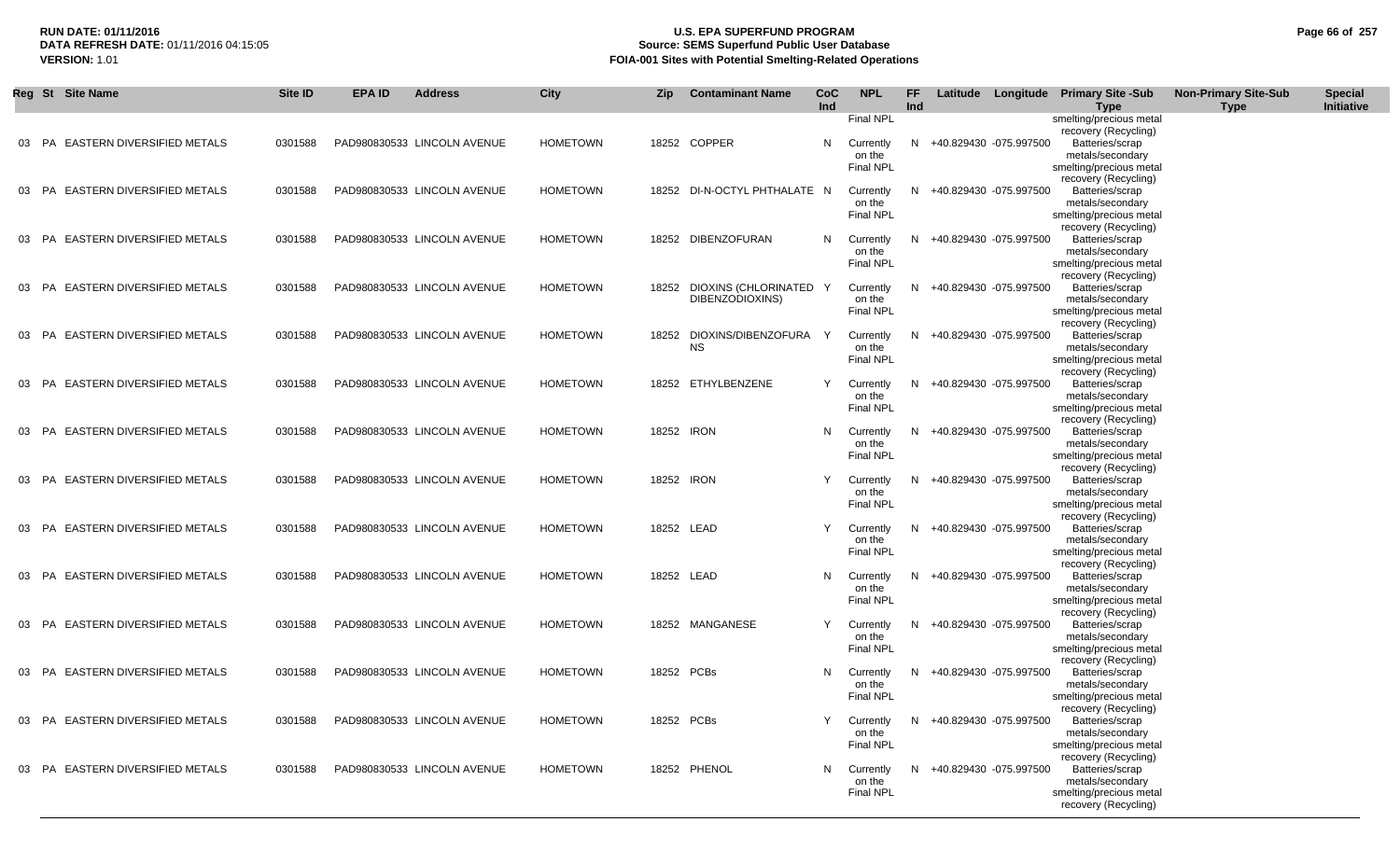## **RUN DATE: 01/11/2016 U.S. EPA SUPERFUND PROGRAM Page 67 of 257 Source: SEMS Superfund Public User Database VERSION:** 1.01 **FOIA-001 Sites with Potential Smelting-Related Operations**

|          | Reg St Site Name                                           | Site ID | <b>EPA ID</b> | <b>Address</b>                                       | City                                     | Zip   | <b>Contaminant Name</b>  | CoC<br>Ind | <b>NPL</b>                              | FF.<br>Ind |                          | Latitude Longitude Primary Site -Sub<br>Type                                                                | <b>Non-Primary Site-Sub</b><br><b>Type</b> | <b>Special</b><br>Initiative                                                  |
|----------|------------------------------------------------------------|---------|---------------|------------------------------------------------------|------------------------------------------|-------|--------------------------|------------|-----------------------------------------|------------|--------------------------|-------------------------------------------------------------------------------------------------------------|--------------------------------------------|-------------------------------------------------------------------------------|
| 03 PA    | <b>EASTERN DIVERSIFIED METALS</b>                          | 0301588 |               | PAD980830533 LINCOLN AVENUE                          | <b>HOMETOWN</b>                          | 18252 | TETRACHLOROETHENE        | Y          | Currently<br>on the<br>Final NPL        |            | N +40.829430 -075.997500 | Batteries/scrap<br>metals/secondary<br>smelting/precious metal<br>recovery (Recycling)                      |                                            |                                                                               |
| 03       | PA EASTERN DIVERSIFIED METALS                              | 0301588 |               | PAD980830533 LINCOLN AVENUE                          | <b>HOMETOWN</b>                          |       | 18252 TOLUENE            | Y          | Currently<br>on the<br>Final NPL        |            | N +40.829430 -075.997500 | Batteries/scrap<br>metals/secondary<br>smelting/precious metal                                              |                                            |                                                                               |
| 03       | PA EASTERN DIVERSIFIED METALS                              | 0301588 |               | PAD980830533 LINCOLN AVENUE                          | <b>HOMETOWN</b>                          |       | 18252 TRICHLOROETHENE    | Y          | Currently<br>on the<br><b>Final NPL</b> |            | N +40.829430 -075.997500 | recovery (Recycling)<br>Batteries/scrap<br>metals/secondary<br>smelting/precious metal                      |                                            |                                                                               |
|          | 03 PA EASTERN DIVERSIFIED METALS                           | 0301588 |               | PAD980830533 LINCOLN AVENUE                          | <b>HOMETOWN</b>                          |       | 18252 TRICHLOROETHYLENE  |            | Currently<br>on the<br><b>Final NPL</b> |            | N +40.829430 -075.997500 | recovery (Recycling)<br>Batteries/scrap<br>metals/secondary<br>smelting/precious metal                      |                                            |                                                                               |
| 03<br>PA | <b>EASTERN DIVERSIFIED METALS</b>                          | 0301588 |               | PAD980830533 LINCOLN AVENUE                          | <b>HOMETOWN</b>                          |       | 18252 XYLENE             | Y          | Currently<br>on the<br><b>Final NPL</b> |            | N +40.829430 -075.997500 | recovery (Recycling)<br>Batteries/scrap<br>metals/secondary<br>smelting/precious metal                      |                                            |                                                                               |
| 03<br>PA | <b>EASTERN DIVERSIFIED METALS</b>                          | 0301588 |               | PAD980830533 LINCOLN AVENUE                          | <b>HOMETOWN</b>                          |       | 18252 ZINC               | N          | Currently<br>on the<br><b>Final NPL</b> |            | N +40.829430 -075.997500 | recovery (Recycling)<br>Batteries/scrap<br>metals/secondary<br>smelting/precious metal                      |                                            |                                                                               |
| 03 PA    | <b>EASTERN DIVERSIFIED METALS</b>                          | 0301588 |               | PAD980830533 LINCOLN AVENUE                          | <b>HOMETOWN</b>                          |       | 18252 ZINC               | Y          | Currently<br>on the<br><b>Final NPL</b> |            | N +40.829430 -075.997500 | recovery (Recycling)<br>Batteries/scrap<br>metals/secondary<br>smelting/precious metal                      |                                            |                                                                               |
| 03 PA    | ELECTRIC STORAGE BATTERY SITE<br><b>LEAD SMELTER</b>       | 0306582 |               | PAN000306582 1901 ALLEGHENY<br>AVENUE                | PHILADELPHIA                             | 19132 |                          |            | Not on<br>the NPL                       | N          |                          | recovery (Recycling)<br>Product<br>storage/distribution                                                     |                                            | Unrecognized<br>Smelter per 2001                                              |
| 03 PA    | EUSTON LEAD CO AFFIL METAL<br><b>REFINING LEAD SMELTER</b> | 0306871 |               | PAN000306871 500 PENN AVE                            | <b>SCRANTON</b>                          | 18509 |                          |            | Not on<br>the NPL                       | N          |                          | (Other)<br>Other (Other)                                                                                    |                                            | Report<br>Smelting<br>Activities, Unrecog<br>nized Smelter per<br>2001 Report |
| 03       | VA EWING DUMP SITE                                         | 0305639 |               | VAN000305639 ROUTE 1: BOX 58                         | <b>EWING</b>                             | 24248 |                          |            | Not on<br>the NPL                       | N          |                          | Batteries/scrap<br>metals/secondary<br>smelting/precious metal                                              |                                            |                                                                               |
|          | 03 PA FARLEY METALS                                        | 0304095 |               | PAD002386704 OLD READING PIKE (P POTTSTOWN<br>O BOX) |                                          | 19464 |                          |            | Not on<br>the NPL                       | N          |                          | recovery (Recycling)<br>Primary metals/mineral<br>processing<br>(Manufacturing/Processi                     |                                            |                                                                               |
|          | 03 PA FEDERATED METALS CORP. LEAD<br><b>SMELTER</b>        | 0306811 |               | PAN000306811 RICHMOND & HEDLEY<br><b>STREET</b>      | PHILADELPHIA                             | 19137 |                          |            | Not on<br>the NPL                       | N          |                          | ng/Maintenance)<br>Other (Other)                                                                            |                                            | Unrecognized<br>Smelter per 2001<br>Report                                    |
|          | 03 PA FEDERATED METALS CORP. LEAD<br>SMELTER 2             | 0306812 |               | PAN000306812 1700 WALNUT STREET PHILADELPHIA         |                                          | 19102 |                          |            | Not on<br>the NPL                       | N          |                          | Other (Other)                                                                                               |                                            | Unrecognized<br>Smelter per 2001<br>Report                                    |
|          | 03 PA FEDERATED METALS DIV. ASARCO<br><b>LEAD SMELTER</b>  | 0306813 |               | PAN000306813 615 GROSS STREET                        | PITTSBURGH                               | 15224 |                          |            | Not on<br>the NPL                       | N          |                          | Other (Other)                                                                                               |                                            | Unrecognized<br>Smelter per 2001<br>Report                                    |
|          | 03 PA FOOTE MINERAL CO.                                    | 0301103 |               | PAD077087989 15 S BACTON HILL RD                     | <b>EAST WHITELAND</b><br><b>TOWNSHIP</b> |       | 19355 1.2-DICHLOROETHANE | Y          | Currently<br>on the<br><b>Final NPL</b> |            |                          | N +40.040000 -075.585270 Primary metals/mineral<br>processing<br>(Manufacturing/Processi<br>ng/Maintenance) |                                            |                                                                               |
|          | 03 PA FOOTE MINERAL CO.                                    | 0301103 |               | PAD077087989 15 S BACTON HILL RD                     | <b>EAST WHITELAND</b><br><b>TOWNSHIP</b> |       | 19355 1.2-DICHLOROETHENE |            | Currently<br>on the                     |            |                          | N +40.040000 -075.585270 Primary metals/mineral<br>processing                                               |                                            |                                                                               |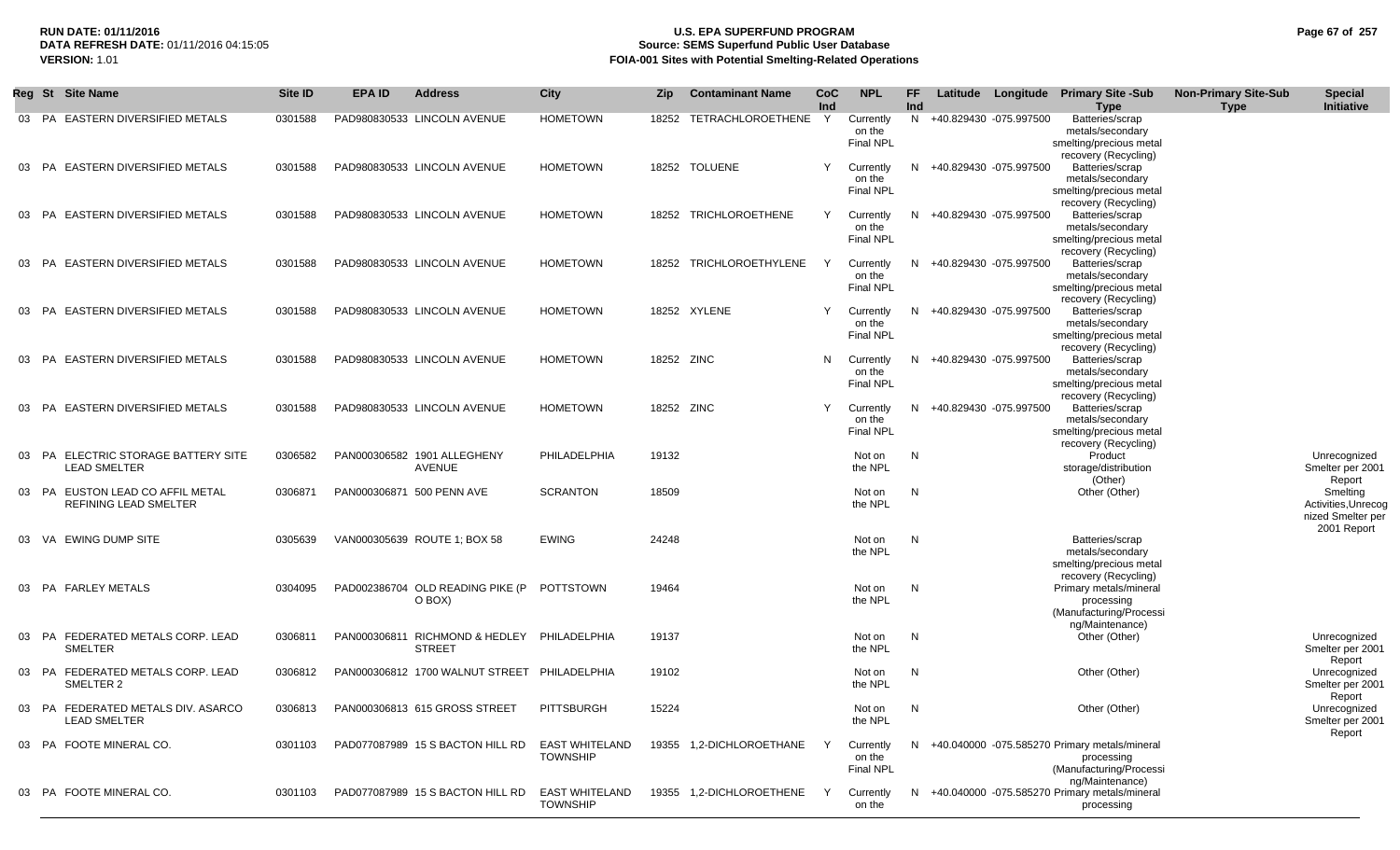## **RUN DATE: 01/11/2016 U.S. EPA SUPERFUND PROGRAM Page 68 of 257 Source: SEMS Superfund Public User Database VERSION:** 1.01 **FOIA-001 Sites with Potential Smelting-Related Operations**

|       | Reg St Site Name        | Site ID | <b>EPA ID</b> | <b>Address</b>                   | <b>City</b>                              | <b>Zip</b> | <b>Contaminant Name</b>                                    | CoC<br>Ind | <b>NPL</b>                              | <b>FF</b><br>Ind |  | Latitude Longitude Primary Site -Sub<br>Type                                                                                 | <b>Non-Primary Site-Sub</b><br><b>Type</b> | <b>Special</b><br>Initiative |
|-------|-------------------------|---------|---------------|----------------------------------|------------------------------------------|------------|------------------------------------------------------------|------------|-----------------------------------------|------------------|--|------------------------------------------------------------------------------------------------------------------------------|--------------------------------------------|------------------------------|
|       |                         |         |               |                                  |                                          |            |                                                            |            | <b>Final NPL</b>                        |                  |  | (Manufacturing/Processi                                                                                                      |                                            |                              |
|       | 03 PA FOOTE MINERAL CO. | 0301103 |               | PAD077087989 15 S BACTON HILL RD | <b>EAST WHITELAND</b><br><b>TOWNSHIP</b> | 19355      | 1,2-cis-<br><b>DICHLOROETHENE</b>                          | Y          | Currently<br>on the<br>Final NPL        | N                |  | ng/Maintenance)<br>+40.040000 -075.585270 Primary metals/mineral<br>processing<br>(Manufacturing/Processi                    |                                            |                              |
| 03 PA | FOOTE MINERAL CO.       | 0301103 |               | PAD077087989 15 S BACTON HILL RD | <b>EAST WHITELAND</b><br><b>TOWNSHIP</b> | 19355      | 1,2-trans-<br><b>DICHLOROETHENE</b>                        | Y          | Currently<br>on the<br>Final NPL        | N.               |  | ng/Maintenance)<br>+40.040000 -075.585270 Primary metals/mineral<br>processing<br>(Manufacturing/Processi<br>ng/Maintenance) |                                            |                              |
|       | 03 PA FOOTE MINERAL CO. | 0301103 |               | PAD077087989 15 S BACTON HILL RD | <b>EAST WHITELAND</b><br><b>TOWNSHIP</b> |            | 19355 ANTIMONY                                             | Y          | Currently<br>on the<br><b>Final NPL</b> | N.               |  | +40.040000 -075.585270 Primary metals/mineral<br>processing<br>(Manufacturing/Processi<br>ng/Maintenance)                    |                                            |                              |
| 03 PA | FOOTE MINERAL CO.       | 0301103 |               | PAD077087989 15 S BACTON HILL RD | <b>EAST WHITELAND</b><br><b>TOWNSHIP</b> |            | 19355 AROCLOR-1260                                         | N.         | Currently<br>on the<br><b>Final NPL</b> | N.               |  | +40.040000 -075.585270 Primary metals/mineral<br>processing<br>(Manufacturing/Processi<br>ng/Maintenance)                    |                                            |                              |
| 03 PA | FOOTE MINERAL CO.       | 0301103 |               | PAD077087989 15 S BACTON HILL RD | <b>EAST WHITELAND</b><br><b>TOWNSHIP</b> |            | 19355 ARSENIC                                              | Y          | Currently<br>on the<br><b>Final NPL</b> | N.               |  | +40.040000 -075.585270 Primary metals/mineral<br>processing<br>(Manufacturing/Processi<br>ng/Maintenance)                    |                                            |                              |
| 03 PA | FOOTE MINERAL CO.       | 0301103 |               | PAD077087989 15 S BACTON HILL RD | <b>EAST WHITELAND</b><br><b>TOWNSHIP</b> |            | 19355 BENZENE                                              | Y          | Currently<br>on the<br><b>Final NPL</b> | N.               |  | +40.040000 -075.585270 Primary metals/mineral<br>processing<br>(Manufacturing/Processi<br>ng/Maintenance)                    |                                            |                              |
| 03 PA | FOOTE MINERAL CO.       | 0301103 |               | PAD077087989 15 S BACTON HILL RD | <b>EAST WHITELAND</b><br><b>TOWNSHIP</b> |            | 19355 BORON                                                | N.         | Currently<br>on the<br><b>Final NPL</b> | N.               |  | +40.040000 -075.585270 Primary metals/mineral<br>processing<br>(Manufacturing/Processi<br>ng/Maintenance)                    |                                            |                              |
| 03 PA | FOOTE MINERAL CO.       | 0301103 |               | PAD077087989 15 S BACTON HILL RD | <b>EAST WHITELAND</b><br><b>TOWNSHIP</b> | 19355      | BROMINE-CONTAINING<br><b>INORGANIC</b><br><b>COMPOUNDS</b> | Y          | Currently<br>on the<br><b>Final NPL</b> | N                |  | +40.040000 -075.585270 Primary metals/mineral<br>processing<br>(Manufacturing/Processi<br>ng/Maintenance)                    |                                            |                              |
|       | 03 PA FOOTE MINERAL CO. | 0301103 |               | PAD077087989 15 S BACTON HILL RD | <b>EAST WHITELAND</b><br><b>TOWNSHIP</b> |            | 19355 BROMOFORM                                            | Y          | Currently<br>on the<br><b>Final NPL</b> | N.               |  | +40.040000 -075.585270 Primary metals/mineral<br>processing<br>(Manufacturing/Processi<br>ng/Maintenance)                    |                                            |                              |
|       | 03 PA FOOTE MINERAL CO. | 0301103 |               | PAD077087989 15 S BACTON HILL RD | <b>EAST WHITELAND</b><br><b>TOWNSHIP</b> | 19355      | <b>CARBON</b><br><b>TETRACHLORIDE</b>                      | Y          | Currently<br>on the<br><b>Final NPL</b> | N                |  | +40.040000 -075.585270 Primary metals/mineral<br>processing<br>(Manufacturing/Processi<br>ng/Maintenance)                    |                                            |                              |
|       | 03 PA FOOTE MINERAL CO. | 0301103 |               | PAD077087989 15 S BACTON HILL RD | <b>EAST WHITELAND</b><br><b>TOWNSHIP</b> |            | 19355 CHLOROFORM                                           | Y          | Currently<br>on the<br><b>Final NPL</b> | N                |  | +40.040000 -075.585270 Primary metals/mineral<br>processing<br>(Manufacturing/Processi<br>ng/Maintenance)                    |                                            |                              |
|       | 03 PA FOOTE MINERAL CO. | 0301103 |               | PAD077087989 15 S BACTON HILL RD | <b>EAST WHITELAND</b><br><b>TOWNSHIP</b> |            | 19355 CHROMIUM                                             | Y          | Currently<br>on the<br><b>Final NPL</b> | N.               |  | +40.040000 -075.585270 Primary metals/mineral<br>processing<br>(Manufacturing/Processi<br>ng/Maintenance)                    |                                            |                              |
|       | 03 PA FOOTE MINERAL CO. | 0301103 |               | PAD077087989 15 S BACTON HILL RD | <b>EAST WHITELAND</b><br><b>TOWNSHIP</b> |            | 19355 COPPER                                               | N.         | Currently<br>on the<br><b>Final NPL</b> |                  |  | N +40.040000 -075.585270 Primary metals/mineral<br>processing<br>(Manufacturing/Processi<br>ng/Maintenance)                  |                                            |                              |
|       | 03 PA FOOTE MINERAL CO. | 0301103 |               | PAD077087989 15 S BACTON HILL RD | <b>EAST WHITELAND</b><br><b>TOWNSHIP</b> |            | 19355 ETHYLBENZENE                                         | Y          | Currently<br>on the<br><b>Final NPL</b> | N.               |  | +40.040000 -075.585270 Primary metals/mineral<br>processing<br>(Manufacturing/Processi<br>ng/Maintenance)                    |                                            |                              |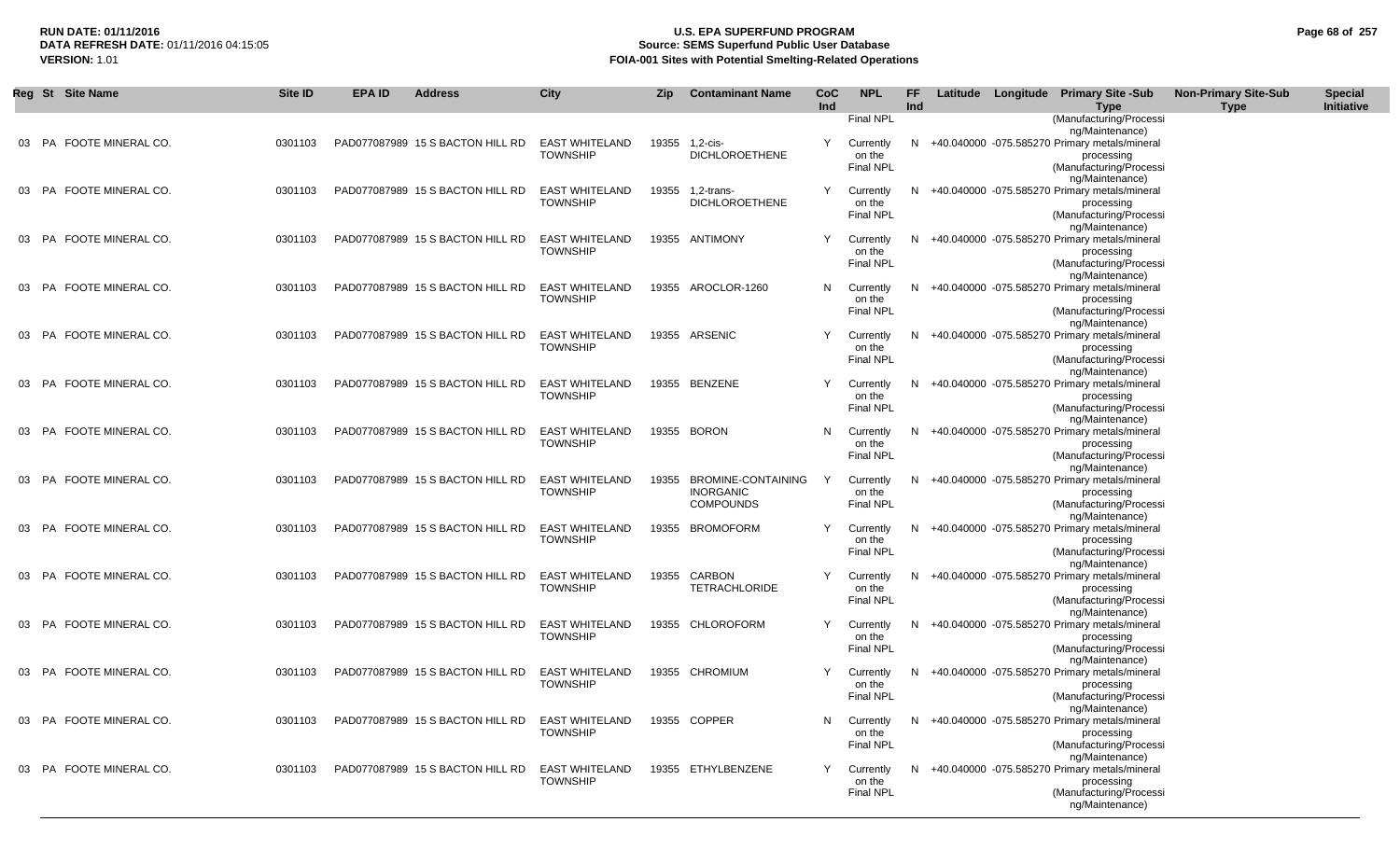## **RUN DATE: 01/11/2016 U.S. EPA SUPERFUND PROGRAM Page 69 of 257 Source: SEMS Superfund Public User Database VERSION:** 1.01 **FOIA-001 Sites with Potential Smelting-Related Operations**

|    | Reg St | <b>Site Name</b>        | Site ID | <b>EPA ID</b> | <b>Address</b>                   | <b>City</b>                              | Zip        | <b>Contaminant Name</b> | CoC<br>Ind | <b>NPL</b>                              | FF<br>Ind |  | Latitude Longitude Primary Site -Sub<br><b>Type</b>                                                         | <b>Non-Primary Site-Sub</b><br><b>Type</b> | <b>Special</b><br>Initiative |
|----|--------|-------------------------|---------|---------------|----------------------------------|------------------------------------------|------------|-------------------------|------------|-----------------------------------------|-----------|--|-------------------------------------------------------------------------------------------------------------|--------------------------------------------|------------------------------|
|    |        | 03 PA FOOTE MINERAL CO. | 0301103 |               | PAD077087989 15 S BACTON HILL RD | <b>EAST WHITELAND</b><br><b>TOWNSHIP</b> |            | 19355 FLUORIDE          | Y          | Currently<br>on the<br><b>Final NPL</b> |           |  | N +40.040000 -075.585270 Primary metals/mineral<br>processing<br>(Manufacturing/Processi<br>ng/Maintenance) |                                            |                              |
|    |        | 03 PA FOOTE MINERAL CO. | 0301103 |               | PAD077087989 15 S BACTON HILL RD | <b>EAST WHITELAND</b><br><b>TOWNSHIP</b> |            | 19355 HAFNIUM           | N          | Currently<br>on the<br>Final NPL        |           |  | N +40.040000 -075.585270 Primary metals/mineral<br>processing<br>(Manufacturing/Processi<br>ng/Maintenance) |                                            |                              |
|    |        | 03 PA FOOTE MINERAL CO. | 0301103 |               | PAD077087989 15 S BACTON HILL RD | <b>EAST WHITELAND</b><br><b>TOWNSHIP</b> | 19355 IRON |                         | Y          | Currently<br>on the<br><b>Final NPL</b> |           |  | N +40.040000 -075.585270 Primary metals/mineral<br>processing<br>(Manufacturing/Processi<br>ng/Maintenance) |                                            |                              |
|    |        | 03 PA FOOTE MINERAL CO. | 0301103 |               | PAD077087989 15 S BACTON HILL RD | <b>EAST WHITELAND</b><br><b>TOWNSHIP</b> |            | 19355 LITHIUM           | Y          | Currently<br>on the<br><b>Final NPL</b> | N         |  | +40.040000 -075.585270 Primary metals/mineral<br>processing<br>(Manufacturing/Processi<br>ng/Maintenance)   |                                            |                              |
|    | 03 PA  | FOOTE MINERAL CO.       | 0301103 |               | PAD077087989 15 S BACTON HILL RD | <b>EAST WHITELAND</b><br><b>TOWNSHIP</b> |            | 19355 LITHIUM           | N          | Currently<br>on the<br><b>Final NPL</b> | N         |  | +40.040000 -075.585270 Primary metals/mineral<br>processing<br>(Manufacturing/Processi<br>ng/Maintenance)   |                                            |                              |
|    |        | 03 PA FOOTE MINERAL CO. | 0301103 |               | PAD077087989 15 S BACTON HILL RD | <b>EAST WHITELAND</b><br><b>TOWNSHIP</b> |            | 19355 MANGANESE         | Y          | Currently<br>on the<br><b>Final NPL</b> | N         |  | +40.040000 -075.585270 Primary metals/mineral<br>processing<br>(Manufacturing/Processi<br>ng/Maintenance)   |                                            |                              |
| 03 | PA     | FOOTE MINERAL CO.       | 0301103 |               | PAD077087989 15 S BACTON HILL RD | <b>EAST WHITELAND</b><br><b>TOWNSHIP</b> |            | 19355 MERCURY           | N          | Currently<br>on the<br>Final NPL        | N         |  | +40.040000 -075.585270 Primary metals/mineral<br>processing<br>(Manufacturing/Processi                      |                                            |                              |
|    | 03 PA  | FOOTE MINERAL CO.       | 0301103 |               | PAD077087989 15 S BACTON HILL RD | <b>EAST WHITELAND</b><br><b>TOWNSHIP</b> |            | 19355 POTASSIUM-40      | N          | Currently<br>on the<br><b>Final NPL</b> | N         |  | ng/Maintenance)<br>+40.040000 -075.585270 Primary metals/mineral<br>processing<br>(Manufacturing/Processi   |                                            |                              |
|    | 03 PA  | FOOTE MINERAL CO.       | 0301103 |               | PAD077087989 15 S BACTON HILL RD | <b>EAST WHITELAND</b><br><b>TOWNSHIP</b> |            | 19355 RADIUM-226        | N.         | Currently<br>on the<br><b>Final NPL</b> | N         |  | ng/Maintenance)<br>+40.040000 -075.585270 Primary metals/mineral<br>processing<br>(Manufacturing/Processi   |                                            |                              |
|    | 03 PA  | FOOTE MINERAL CO.       | 0301103 |               | PAD077087989 15 S BACTON HILL RD | <b>EAST WHITELAND</b><br><b>TOWNSHIP</b> |            | 19355 RADIUM-228        | N          | Currently<br>on the<br><b>Final NPL</b> | N         |  | ng/Maintenance)<br>+40.040000 -075.585270 Primary metals/mineral<br>processing<br>(Manufacturing/Processi   |                                            |                              |
|    | 03 PA  | FOOTE MINERAL CO.       | 0301103 |               | PAD077087989 15 S BACTON HILL RD | <b>EAST WHITELAND</b><br><b>TOWNSHIP</b> |            | 19355 TETRACHLOROETHENE | Y          | Currently<br>on the<br><b>Final NPL</b> | N         |  | ng/Maintenance)<br>+40.040000 -075.585270 Primary metals/mineral<br>processing<br>(Manufacturing/Processi   |                                            |                              |
|    | 03 PA  | FOOTE MINERAL CO.       | 0301103 |               | PAD077087989 15 S BACTON HILL RD | <b>EAST WHITELAND</b><br><b>TOWNSHIP</b> |            | 19355 THALLIUM          | Y          | Currently<br>on the<br><b>Final NPL</b> | N.        |  | ng/Maintenance)<br>+40.040000 -075.585270 Primary metals/mineral<br>processing<br>(Manufacturing/Processi   |                                            |                              |
|    | 03 PA  | FOOTE MINERAL CO.       | 0301103 |               | PAD077087989 15 S BACTON HILL RD | <b>EAST WHITELAND</b><br><b>TOWNSHIP</b> |            | 19355 THORIUM-228       | N.         | Currently<br>on the<br><b>Final NPL</b> | N.        |  | ng/Maintenance)<br>+40.040000 -075.585270 Primary metals/mineral<br>processing<br>(Manufacturing/Processi   |                                            |                              |
|    | 03 PA  | FOOTE MINERAL CO.       | 0301103 |               | PAD077087989 15 S BACTON HILL RD | <b>EAST WHITELAND</b><br><b>TOWNSHIP</b> |            | 19355 THORIUM-230       | N          | Currently<br>on the<br><b>Final NPL</b> | N.        |  | ng/Maintenance)<br>+40.040000 -075.585270 Primary metals/mineral<br>processing<br>(Manufacturing/Processi   |                                            |                              |
|    |        | 03 PA FOOTE MINERAL CO. | 0301103 |               | PAD077087989 15 S BACTON HILL RD | <b>EAST WHITELAND</b><br><b>TOWNSHIP</b> |            | 19355 THORIUM-232       | N.         | Currently<br>on the                     |           |  | ng/Maintenance)<br>N +40.040000 -075.585270 Primary metals/mineral<br>processing                            |                                            |                              |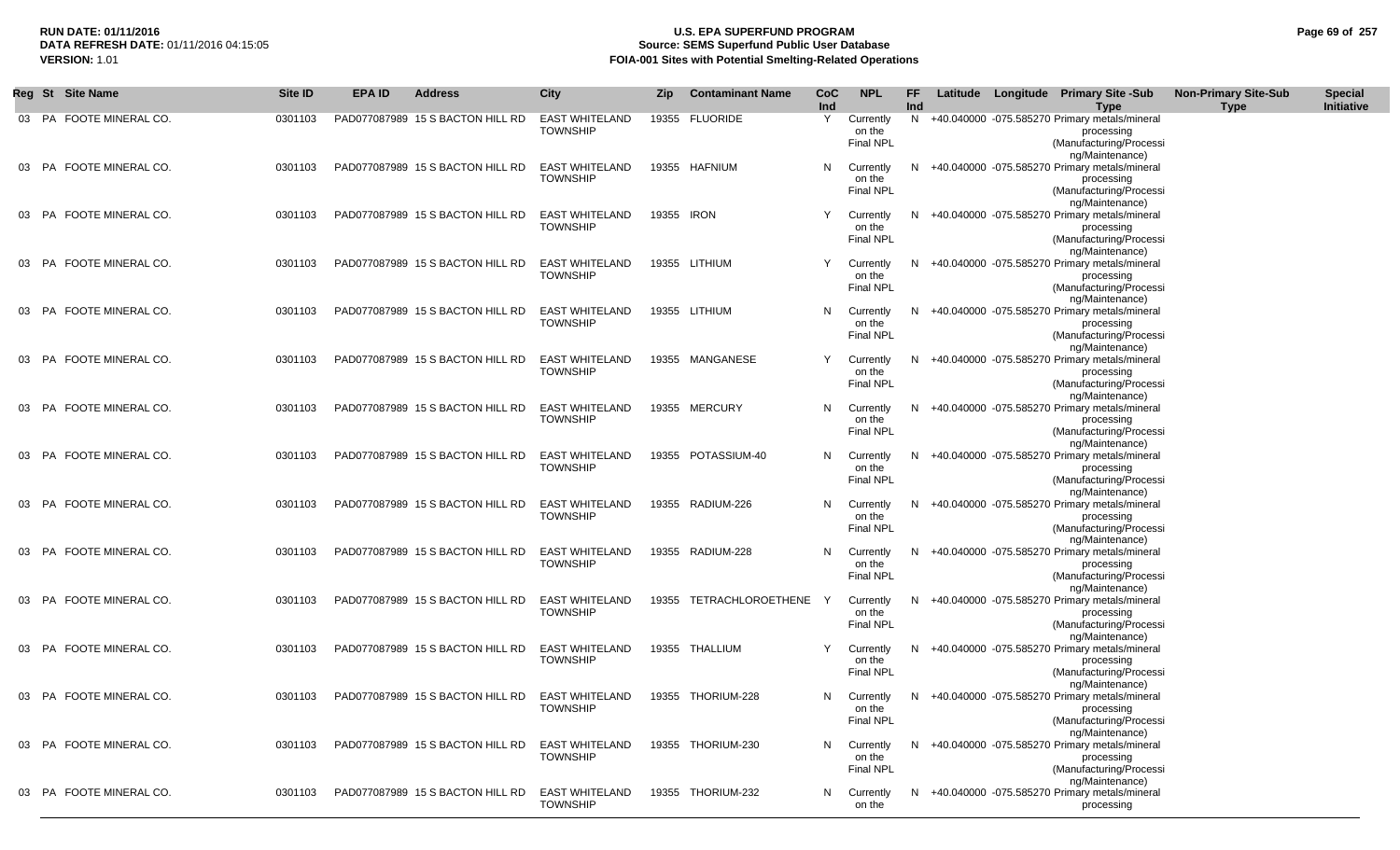### **RUN DATE: 01/11/2016 U.S. EPA SUPERFUND PROGRAM Page 70 of 257** DATA REFRESH DATE: 01/11/2016 04:15:05<br>**VERSION: 1.01** Source: SEMS Superfund Public User Database<br>FOIA-001 Sites with Potential Smelting-Related Operat **FOIA-001 Sites with Potential Smelting-Related Operations**

|    | Reg St Site Name                                         | Site ID | <b>EPA ID</b>            | <b>Address</b>                                   | <b>City</b>                              | <b>Zip</b> | <b>Contaminant Name</b>                      | CoC<br>Ind | <b>NPL</b>                              | FF.<br>Ind |  | Latitude Longitude Primary Site -Sub<br><b>Type</b>                                                       | <b>Non-Primary Site-Sub</b><br><b>Type</b>                                             | <b>Special</b><br>Initiative               |
|----|----------------------------------------------------------|---------|--------------------------|--------------------------------------------------|------------------------------------------|------------|----------------------------------------------|------------|-----------------------------------------|------------|--|-----------------------------------------------------------------------------------------------------------|----------------------------------------------------------------------------------------|--------------------------------------------|
|    |                                                          |         |                          |                                                  |                                          |            |                                              |            | <b>Final NPL</b>                        |            |  | (Manufacturing/Processi<br>ng/Maintenance)                                                                |                                                                                        |                                            |
| 03 | PA FOOTE MINERAL CO.                                     | 0301103 |                          | PAD077087989 15 S BACTON HILL RD                 | <b>EAST WHITELAND</b><br><b>TOWNSHIP</b> |            | 19355 TRICHLOROETHENE                        | Y          | Currently<br>on the<br><b>Final NPL</b> | N.         |  | +40.040000 -075.585270 Primary metals/mineral<br>processing<br>(Manufacturing/Processi<br>ng/Maintenance) |                                                                                        |                                            |
| 03 | PA FOOTE MINERAL CO.                                     | 0301103 |                          | PAD077087989 15 S BACTON HILL RD                 | <b>EAST WHITELAND</b><br><b>TOWNSHIP</b> |            | 19355 URANIUM-234                            | N          | Currently<br>on the<br>Final NPL        |            |  | N +40.040000 -075.585270 Primary metals/mineral<br>processing<br>(Manufacturing/Processi                  |                                                                                        |                                            |
|    | 03 PA FOOTE MINERAL CO.                                  | 0301103 |                          | PAD077087989 15 S BACTON HILL RD                 | <b>EAST WHITELAND</b><br><b>TOWNSHIP</b> |            | 19355 URANIUM-235                            | N          | Currently<br>on the<br><b>Final NPL</b> | N.         |  | ng/Maintenance)<br>+40.040000 -075.585270 Primary metals/mineral<br>processing<br>(Manufacturing/Processi |                                                                                        |                                            |
|    | 03 PA FOOTE MINERAL CO.                                  | 0301103 |                          | PAD077087989 15 S BACTON HILL RD                 | <b>EAST WHITELAND</b><br><b>TOWNSHIP</b> |            | 19355 URANIUM-238                            | N          | Currently<br>on the<br>Final NPL        | N.         |  | ng/Maintenance)<br>+40.040000 -075.585270 Primary metals/mineral<br>processing<br>(Manufacturing/Processi |                                                                                        |                                            |
|    | 03 PA FOOTE MINERAL CO.                                  | 0301103 |                          | PAD077087989 15 S BACTON HILL RD                 | <b>EAST WHITELAND</b><br><b>TOWNSHIP</b> |            | 19355 VANADIUM, METAL<br><b>AND/OR ALLOY</b> | N          | Currently<br>on the<br><b>Final NPL</b> | N.         |  | ng/Maintenance)<br>+40.040000 -075.585270 Primary metals/mineral<br>processing<br>(Manufacturing/Processi |                                                                                        |                                            |
|    | <b>PA FRANKLIN SMELTING</b>                              | 0305349 | PAD002280725 3100 CASTOR |                                                  | PHILADELPHIA                             | 19134      |                                              |            | Site is<br>Part of<br><b>NPL Site</b>   | N          |  | ng/Maintenance)<br>Batteries/scrap<br>metals/secondary<br>smelting/precious metal<br>recovery (Recycling) |                                                                                        | Unrecognized<br>Smelter per 2001<br>Report |
| 03 | PA GENERAL BATTERY CORP                                  | 0302448 |                          | PAD990753089 SPRING VLY RD &<br><b>NOLAN ST</b>  | <b>READING</b>                           | 19605      |                                              |            | Not on<br>the NPL                       | N          |  |                                                                                                           |                                                                                        | Unrecognized<br>Smelter per 2001<br>Report |
|    | <b>GENERAL SMELTING COMPANY LEAD</b><br>03 PA<br>SMELTER | 0306637 | PAN000306637 2901 EAST   | WESTMORELAND<br><b>STREET</b>                    | PHILADELPHIA                             | 19134      |                                              |            | Not on<br>the NPL                       | N          |  | Product<br>storage/distribution<br>(Other)                                                                |                                                                                        | Unrecognized<br>Smelter per 2001<br>Report |
|    | 03 PA GIRARD SMELTING COMPANY                            | 0306579 |                          | PAN000306579 BLEIGH AND MILNOR<br><b>STREET</b>  | PHILADELPHIA                             | 19136      |                                              |            | Not on<br>the NPL                       | N          |  | Other (Other)                                                                                             |                                                                                        | Unrecognized<br>Smelter per 2001<br>Report |
| 03 | VA GOODWIN JUNKYARD                                      | 0304216 |                          | VAD988187076 ROUTE 659 KINGS<br>COVE ROAD/BOX 98 | CARROLLTON                               |            | 23314 ACID COMPOUNDS                         | N          | Not on<br>the NPL                       | N          |  | Illegal disposal/open<br>dump (Waste<br>Management)                                                       | Batteries/scrap<br>metals/secondary<br>smelting/precious metal<br>recovery (Recycling) |                                            |
|    | 03 VA GOODWIN JUNKYARD                                   | 0304216 |                          | VAD988187076 ROUTE 659 KINGS<br>COVE ROAD/BOX 98 | CARROLLTON                               |            | 23314 VOC                                    | N          | Not on<br>the NPL                       | N          |  | Illegal disposal/open<br>dump (Waste<br>Management)                                                       | Batteries/scrap<br>metals/secondary<br>smelting/precious metal                         |                                            |
|    | 03 PA HAMBURG-SCHAPPELL ROAD SITE                        | 0306188 |                          | PAN000306188 716 SCHAPPELL DRIVE WINDSOR         | <b>TOWNSHIP</b>                          |            | 19526 LEAD                                   | Y          | Not on<br>the NPL                       | N          |  | Batteries/scrap<br>metals/secondary<br>smelting/precious metal                                            | recovery (Recycling)                                                                   |                                            |
|    | 03 PA HAMBURG-SCHAPPELL ROAD SITE                        | 0306188 |                          | PAN000306188 716 SCHAPPELL DRIVE WINDSOR         | <b>TOWNSHIP</b>                          |            | 19526 LEAD                                   | N.         | Not on<br>the NPL                       | N          |  | recovery (Recycling)<br>Batteries/scrap<br>metals/secondary<br>smelting/precious metal                    |                                                                                        |                                            |
| 03 | PA HAMMOND LEAD PRODUCTS, LEAD<br>SMELTER                | 0306798 |                          | PAN000306798 40 E. MAIN STREET                   | CARNEGIE                                 | 15106      |                                              |            | Not on<br>the NPL                       | N          |  | recovery (Recycling)<br>Other (Other)                                                                     |                                                                                        | Unrecognized<br>Smelter per 2001<br>Report |
|    | 03 MD HANOVER METAL COMPANY LEAD<br><b>SMELTER</b>       | 0306856 |                          | MDN000306856 20 WEST CROSS<br><b>STREET</b>      | <b>BALTIMORE</b>                         | 21230      |                                              |            | Not on<br>the NPL                       | N          |  | Other (Other)                                                                                             |                                                                                        | Unrecognized<br>Smelter per 2001<br>Report |
|    | 03 VA HYMAN VIENER & SONS                                | 0302508 |                          | VAD003112364 5300 HATCHER ST                     | <b>RICHMOND</b>                          |            | 23231 ANTIMONY                               | N          | Not on                                  | N          |  | Batteries/scrap                                                                                           |                                                                                        |                                            |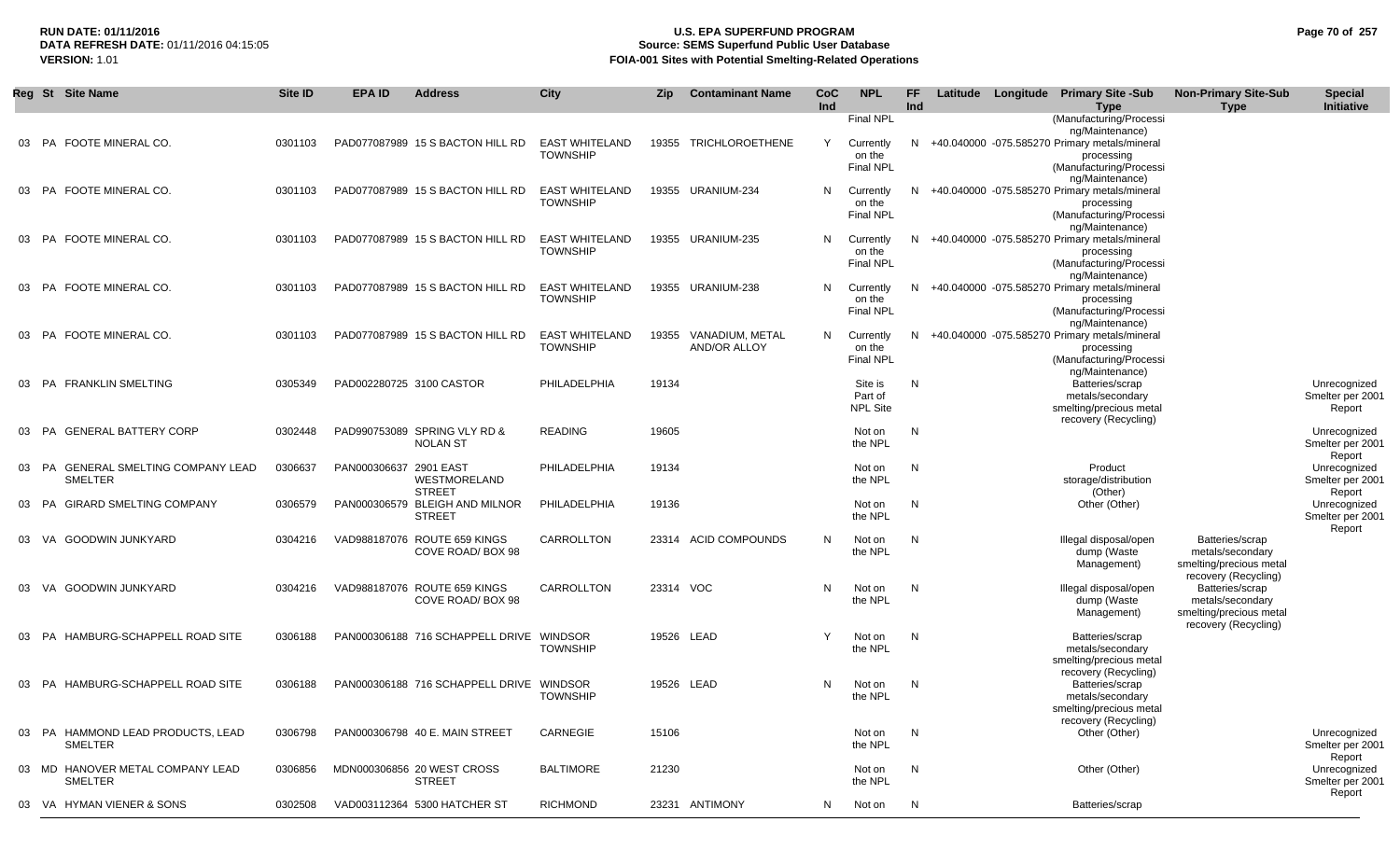## **RUN DATE: 01/11/2016 U.S. EPA SUPERFUND PROGRAM Page 71 of 257 Source: SEMS Superfund Public User Database VERSION:** 1.01 **FOIA-001 Sites with Potential Smelting-Related Operations**

|       | Reg St Site Name                     | Site ID | <b>EPA ID</b>           | <b>Address</b>               | City              | Zip   | <b>Contaminant Name</b> | <b>CoC</b> | <b>NPL</b>                 | FF. |  | Latitude Longitude Primary Site -Sub                               | <b>Non-Primary Site-Sub</b> | <b>Special</b>                   |
|-------|--------------------------------------|---------|-------------------------|------------------------------|-------------------|-------|-------------------------|------------|----------------------------|-----|--|--------------------------------------------------------------------|-----------------------------|----------------------------------|
|       |                                      |         |                         |                              |                   |       |                         | Ind        |                            | Ind |  | <b>Type</b>                                                        | <b>Type</b>                 | Initiative                       |
|       |                                      |         |                         |                              |                   |       |                         |            | the NPL                    |     |  | metals/secondary<br>smelting/precious metal                        |                             |                                  |
|       |                                      |         |                         |                              |                   |       |                         |            |                            |     |  | recovery (Recycling)                                               |                             |                                  |
|       | 03 VA HYMAN VIENER & SONS            | 0302508 |                         | VAD003112364 5300 HATCHER ST | <b>RICHMOND</b>   |       | 23231 ARSENIC           | N          | Not on                     | N   |  | Batteries/scrap                                                    |                             |                                  |
|       |                                      |         |                         |                              |                   |       |                         |            | the NPL                    |     |  | metals/secondary                                                   |                             |                                  |
|       |                                      |         |                         |                              |                   |       |                         |            |                            |     |  | smelting/precious metal                                            |                             |                                  |
| 03    | VA HYMAN VIENER & SONS               | 0302508 |                         | VAD003112364 5300 HATCHER ST | <b>RICHMOND</b>   |       | 23231 CADMIUM           | N          | Not on                     | N   |  | recovery (Recycling)<br>Batteries/scrap                            |                             |                                  |
|       |                                      |         |                         |                              |                   |       |                         |            | the NPL                    |     |  | metals/secondary                                                   |                             |                                  |
|       |                                      |         |                         |                              |                   |       |                         |            |                            |     |  | smelting/precious metal                                            |                             |                                  |
|       |                                      |         |                         |                              |                   |       |                         |            |                            |     |  | recovery (Recycling)                                               |                             |                                  |
| 03    | VA HYMAN VIENER & SONS               | 0302508 |                         | VAD003112364 5300 HATCHER ST | <b>RICHMOND</b>   |       | 23231 LEAD              | N          | Not on                     | N   |  | Batteries/scrap                                                    |                             |                                  |
|       |                                      |         |                         |                              |                   |       |                         |            | the NPL                    |     |  | metals/secondary                                                   |                             |                                  |
|       |                                      |         |                         |                              |                   |       |                         |            |                            |     |  | smelting/precious metal<br>recovery (Recycling)                    |                             |                                  |
|       | 03 PA IMPERIAL TYPE METAL CO. LEAD   | 0306815 |                         | PAN000306815 1247 REEDSDALE  | <b>PITTSBURGH</b> | 15222 |                         |            | Not on                     | N   |  | Other (Other)                                                      |                             | Unrecognized                     |
|       | <b>SMELTER</b>                       |         |                         |                              |                   |       |                         |            | the NPL                    |     |  |                                                                    |                             | Smelter per 2001                 |
|       |                                      |         |                         |                              |                   |       |                         |            |                            |     |  |                                                                    |                             | Report                           |
|       | 03 MD INDUSTRIAL METAL SMELTING LEAD | 0306816 |                         | MDN000306816 108 E. BARNEY   | <b>BALTIMORE</b>  | 21230 |                         |            | Not on                     | N   |  | Other (Other)                                                      |                             | Unrecognized                     |
|       | <b>SMELTER</b>                       |         |                         | <b>STREET</b>                |                   |       |                         |            | the NPL                    |     |  |                                                                    |                             | Smelter per 2001                 |
|       | 03 PA JACKS CREEK/SITKIN SMELTING &  | 0301569 | PAD980829493 PO BOX 708 |                              | MAITLAND          |       | 17044 ANTIMONY          | N          | Currently                  |     |  | N +40.641530 -077.475280 Primary metals/mineral                    |                             | Report<br>Unrecognized           |
|       | REFINING, INC.                       |         |                         |                              |                   |       |                         |            | on the                     |     |  | processing                                                         |                             | Smelter per 2001                 |
|       |                                      |         |                         |                              |                   |       |                         |            | <b>Final NPL</b>           |     |  | (Manufacturing/Processi                                            |                             | Report                           |
|       |                                      |         |                         |                              |                   |       |                         |            |                            |     |  | ng/Maintenance)                                                    |                             |                                  |
|       | 03 PA JACKS CREEK/SITKIN SMELTING &  | 0301569 | PAD980829493 PO BOX 708 |                              | <b>MAITLAND</b>   |       | 17044 BARIUM            | N          | Currently                  |     |  | N +40.641530 -077.475280 Primary metals/mineral                    |                             | Unrecognized                     |
|       | REFINING, INC.                       |         |                         |                              |                   |       |                         |            | on the<br><b>Final NPL</b> |     |  | processing<br>(Manufacturing/Processi                              |                             | Smelter per 2001<br>Report       |
|       |                                      |         |                         |                              |                   |       |                         |            |                            |     |  | ng/Maintenance)                                                    |                             |                                  |
|       | 03 PA JACKS CREEK/SITKIN SMELTING &  | 0301569 | PAD980829493 PO BOX 708 |                              | MAITLAND          |       | 17044 BERYLLIUM         | N          | Currently                  |     |  | N +40.641530 -077.475280 Primary metals/mineral                    |                             | Unrecognized                     |
|       | REFINING, INC.                       |         |                         |                              |                   |       |                         |            | on the                     |     |  | processing                                                         |                             | Smelter per 2001                 |
|       |                                      |         |                         |                              |                   |       |                         |            | Final NPL                  |     |  | (Manufacturing/Processi                                            |                             | Report                           |
|       | 03 PA JACKS CREEK/SITKIN SMELTING &  | 0301569 | PAD980829493 PO BOX 708 |                              | <b>MAITLAND</b>   |       | 17044 BERYLLIUM         | Y          | Currently                  |     |  | ng/Maintenance)<br>N +40.641530 -077.475280 Primary metals/mineral |                             | Unrecognized                     |
|       | REFINING, INC.                       |         |                         |                              |                   |       |                         |            | on the                     |     |  | processing                                                         |                             | Smelter per 2001                 |
|       |                                      |         |                         |                              |                   |       |                         |            | <b>Final NPL</b>           |     |  | (Manufacturing/Processi                                            |                             | Report                           |
|       |                                      |         |                         |                              |                   |       |                         |            |                            |     |  | ng/Maintenance)                                                    |                             |                                  |
|       | 03 PA JACKS CREEK/SITKIN SMELTING &  | 0301569 | PAD980829493 PO BOX 708 |                              | MAITLAND          |       | 17044 CADMIUM           | N          | Currently                  |     |  | N +40.641530 -077.475280 Primary metals/mineral                    |                             | Unrecognized                     |
|       | REFINING, INC.                       |         |                         |                              |                   |       |                         |            | on the<br>Final NPL        |     |  | processing                                                         |                             | Smelter per 2001                 |
|       |                                      |         |                         |                              |                   |       |                         |            |                            |     |  | (Manufacturing/Processi<br>ng/Maintenance)                         |                             | Report                           |
|       | 03 PA JACKS CREEK/SITKIN SMELTING &  | 0301569 | PAD980829493 PO BOX 708 |                              | <b>MAITLAND</b>   |       | 17044 CADMIUM           | Y          | Currently                  |     |  | N +40.641530 -077.475280 Primary metals/mineral                    |                             | Unrecognized                     |
|       | REFINING, INC.                       |         |                         |                              |                   |       |                         |            | on the                     |     |  | processing                                                         |                             | Smelter per 2001                 |
|       |                                      |         |                         |                              |                   |       |                         |            | <b>Final NPL</b>           |     |  | (Manufacturing/Processi                                            |                             | Report                           |
|       | JACKS CREEK/SITKIN SMELTING &        |         |                         |                              |                   |       |                         |            |                            |     |  | ng/Maintenance)                                                    |                             |                                  |
| 03 PA | REFINING, INC.                       | 0301569 | PAD980829493 PO BOX 708 |                              | <b>MAITLAND</b>   |       | 17044 CHROMIUM          | N          | Currently<br>on the        |     |  | N +40.641530 -077.475280 Primary metals/mineral<br>processing      |                             | Unrecognized<br>Smelter per 2001 |
|       |                                      |         |                         |                              |                   |       |                         |            | <b>Final NPL</b>           |     |  | (Manufacturing/Processi                                            |                             | Report                           |
|       |                                      |         |                         |                              |                   |       |                         |            |                            |     |  | ng/Maintenance)                                                    |                             |                                  |
|       | 03 PA JACKS CREEK/SITKIN SMELTING &  | 0301569 | PAD980829493 PO BOX 708 |                              | <b>MAITLAND</b>   |       | 17044 COPPER            | Y          | Currently                  |     |  | N +40.641530 -077.475280 Primary metals/mineral                    |                             | Unrecognized                     |
|       | REFINING, INC.                       |         |                         |                              |                   |       |                         |            | on the                     |     |  | processing                                                         |                             | Smelter per 2001                 |
|       |                                      |         |                         |                              |                   |       |                         |            | <b>Final NPL</b>           |     |  | (Manufacturing/Processi<br>ng/Maintenance)                         |                             | Report                           |
|       | 03 PA JACKS CREEK/SITKIN SMELTING &  | 0301569 | PAD980829493 PO BOX 708 |                              | <b>MAITLAND</b>   |       | 17044 COPPER            | N          | Currently                  |     |  | N +40.641530 -077.475280 Primary metals/mineral                    |                             | Unrecognized                     |
|       | REFINING, INC.                       |         |                         |                              |                   |       |                         |            | on the                     |     |  | processing                                                         |                             | Smelter per 2001                 |
|       |                                      |         |                         |                              |                   |       |                         |            | <b>Final NPL</b>           |     |  | (Manufacturing/Processi                                            |                             | Report                           |
|       |                                      |         |                         |                              |                   |       |                         |            |                            |     |  | ng/Maintenance)                                                    |                             |                                  |
|       | 03 PA JACKS CREEK/SITKIN SMELTING &  | 0301569 | PAD980829493 PO BOX 708 |                              | <b>MAITLAND</b>   |       | 17044 CYANIDE           |            | N Currently                |     |  | N +40.641530 -077.475280 Primary metals/mineral                    |                             | Unrecognized                     |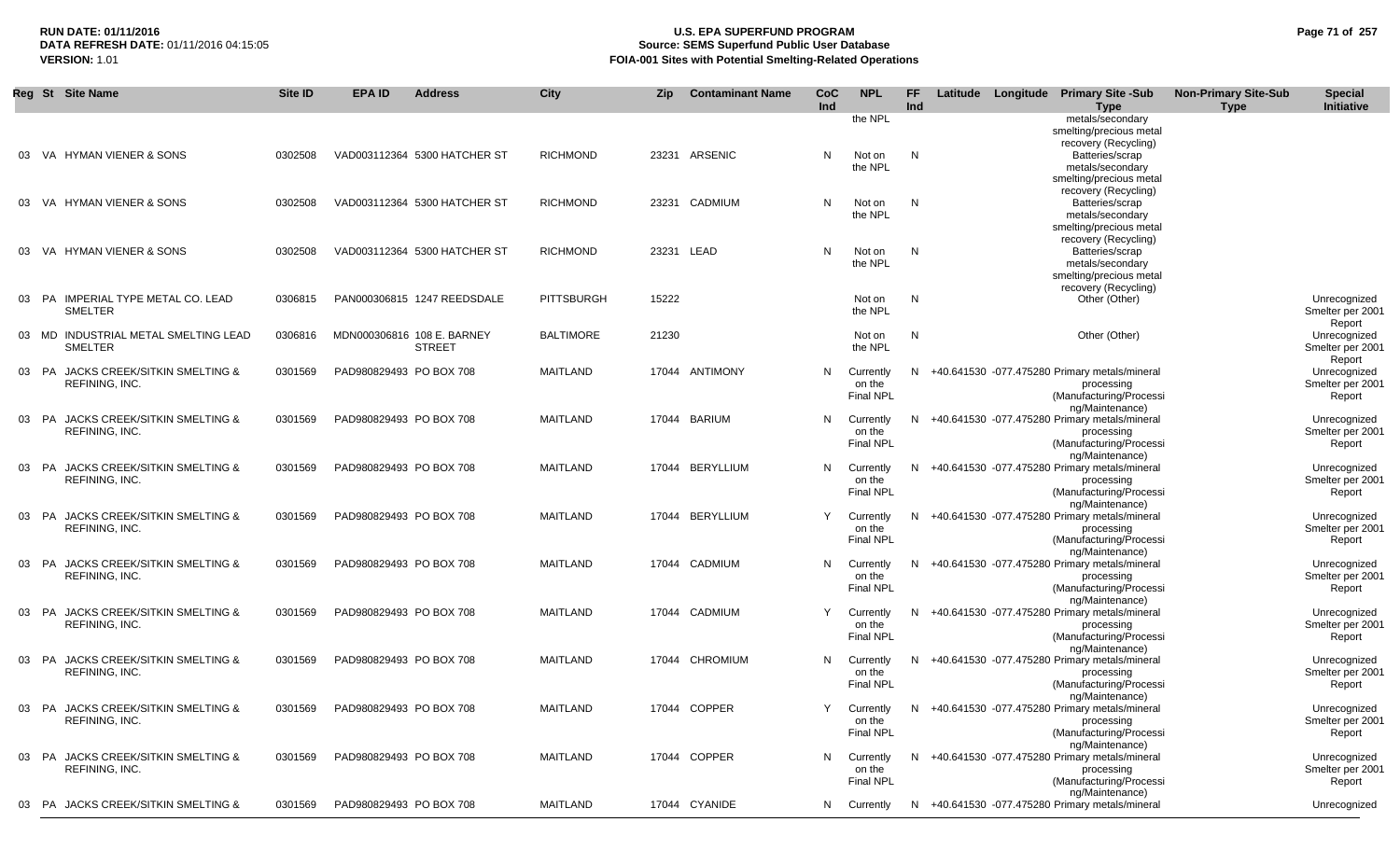## **RUN DATE: 01/11/2016 U.S. EPA SUPERFUND PROGRAM Page 72 of 257 Source: SEMS Superfund Public User Database VERSION:** 1.01 **FOIA-001 Sites with Potential Smelting-Related Operations**

|       |    | Reg St Site Name                                                  | Site ID | <b>EPA ID</b>           | <b>Address</b> | <b>City</b>     | Zip       | <b>Contaminant Name</b>                   | CoC<br>Ind | <b>NPL</b>                              | <b>FF</b><br>Ind |  | Latitude Longitude Primary Site -Sub<br><b>Type</b>                                                                            | <b>Non-Primary Site-Sub</b><br><b>Type</b> | <b>Special</b><br>Initiative               |
|-------|----|-------------------------------------------------------------------|---------|-------------------------|----------------|-----------------|-----------|-------------------------------------------|------------|-----------------------------------------|------------------|--|--------------------------------------------------------------------------------------------------------------------------------|--------------------------------------------|--------------------------------------------|
|       |    | REFINING, INC.                                                    |         |                         |                |                 |           |                                           |            | on the<br><b>Final NPL</b>              |                  |  | processing<br>(Manufacturing/Processi<br>ng/Maintenance)                                                                       |                                            | Smelter per 2001<br>Report                 |
|       |    | 03 PA JACKS CREEK/SITKIN SMELTING &<br>REFINING, INC.             | 0301569 | PAD980829493 PO BOX 708 |                | <b>MAITLAND</b> |           | 17044 DIELDRIN                            | N          | Currently<br>on the<br>Final NPL        |                  |  | N +40.641530 -077.475280 Primary metals/mineral<br>processing<br>(Manufacturing/Processi<br>ng/Maintenance)                    |                                            | Unrecognized<br>Smelter per 2001<br>Report |
|       |    | 03 PA JACKS CREEK/SITKIN SMELTING &<br>REFINING, INC.             | 0301569 | PAD980829493 PO BOX 708 |                | <b>MAITLAND</b> | 17044     | DIOXINS (CHLORINATED Y<br>DIBENZODIOXINS) |            | Currently<br>on the<br><b>Final NPL</b> |                  |  | N +40.641530 -077.475280 Primary metals/mineral<br>processing<br>(Manufacturing/Processi                                       |                                            | Unrecognized<br>Smelter per 2001<br>Report |
| 03    | PA | JACKS CREEK/SITKIN SMELTING &<br>REFINING, INC.                   | 0301569 | PAD980829493 PO BOX 708 |                | <b>MAITLAND</b> |           | 17044 LEAD                                | N          | Currently<br>on the<br><b>Final NPL</b> |                  |  | ng/Maintenance)<br>N +40.641530 -077.475280 Primary metals/mineral<br>processing<br>(Manufacturing/Processi                    |                                            | Unrecognized<br>Smelter per 2001<br>Report |
|       |    | 03 PA JACKS CREEK/SITKIN SMELTING &<br><b>REFINING, INC.</b>      | 0301569 | PAD980829493 PO BOX 708 |                | MAITLAND        |           | 17044 LEAD                                | Y          | Currently<br>on the<br><b>Final NPL</b> |                  |  | ng/Maintenance)<br>N +40.641530 -077.475280 Primary metals/mineral<br>processing<br>(Manufacturing/Processi                    |                                            | Unrecognized<br>Smelter per 2001<br>Report |
| 03    | PA | JACKS CREEK/SITKIN SMELTING &<br>REFINING, INC.                   | 0301569 | PAD980829493 PO BOX 708 |                | MAITLAND        |           | 17044 MERCURY                             | N.         | Currently<br>on the<br><b>Final NPL</b> |                  |  | ng/Maintenance)<br>N +40.641530 -077.475280 Primary metals/mineral<br>processing<br>(Manufacturing/Processi                    |                                            | Unrecognized<br>Smelter per 2001<br>Report |
| 03 PA |    | JACKS CREEK/SITKIN SMELTING &<br>REFINING, INC.                   | 0301569 | PAD980829493 PO BOX 708 |                | <b>MAITLAND</b> |           | 17044 NICKEL                              | Y          | Currently<br>on the<br><b>Final NPL</b> |                  |  | ng/Maintenance)<br>N +40.641530 -077.475280 Primary metals/mineral<br>processing<br>(Manufacturing/Processi                    |                                            | Unrecognized<br>Smelter per 2001<br>Report |
| 03    | PA | JACKS CREEK/SITKIN SMELTING &<br>REFINING, INC.                   | 0301569 | PAD980829493 PO BOX 708 |                | <b>MAITLAND</b> |           | 17044 NICKEL                              | N          | Currently<br>on the<br><b>Final NPL</b> |                  |  | ng/Maintenance)<br>N +40.641530 -077.475280 Primary metals/mineral<br>processing<br>(Manufacturing/Processi                    |                                            | Unrecognized<br>Smelter per 2001<br>Report |
|       |    | 03 PA JACKS CREEK/SITKIN SMELTING &<br><b>REFINING, INC.</b>      | 0301569 | PAD980829493 PO BOX 708 |                | <b>MAITLAND</b> |           | 17044 PCBs                                | Y          | Currently<br>on the<br><b>Final NPL</b> |                  |  | ng/Maintenance)<br>N +40.641530 -077.475280 Primary metals/mineral<br>processing<br>(Manufacturing/Processi                    |                                            | Unrecognized<br>Smelter per 2001<br>Report |
| 03    | PA | JACKS CREEK/SITKIN SMELTING &<br>REFINING, INC.                   | 0301569 | PAD980829493 PO BOX 708 |                | MAITLAND        |           | 17044 RADIOACTIVE                         | N.         | Currently<br>on the<br>Final NPL        |                  |  | ng/Maintenance)<br>N +40.641530 -077.475280 Primary metals/mineral<br>processing<br>(Manufacturing/Processi<br>ng/Maintenance) |                                            | Unrecognized<br>Smelter per 2001<br>Report |
|       |    | 03 PA JACKS CREEK/SITKIN SMELTING &<br>REFINING, INC.             | 0301569 | PAD980829493 PO BOX 708 |                | <b>MAITLAND</b> | 17044     | SELENIUM                                  | Y          | Currently<br>on the<br><b>Final NPL</b> |                  |  | N +40.641530 -077.475280 Primary metals/mineral<br>processing<br>(Manufacturing/Processi                                       |                                            | Unrecognized<br>Smelter per 2001<br>Report |
| 03    | PA | JACKS CREEK/SITKIN SMELTING &<br>REFINING, INC.                   | 0301569 | PAD980829493 PO BOX 708 |                | <b>MAITLAND</b> |           | 17044 SILVER                              | N          | Currently<br>on the<br><b>Final NPL</b> |                  |  | ng/Maintenance)<br>N +40.641530 -077.475280 Primary metals/mineral<br>processing<br>(Manufacturing/Processi<br>ng/Maintenance) |                                            | Unrecognized<br>Smelter per 2001<br>Report |
| 03 PA |    | <b>JACKS CREEK/SITKIN SMELTING &amp;</b><br><b>REFINING, INC.</b> | 0301569 | PAD980829493 PO BOX 708 |                | <b>MAITLAND</b> |           | 17044 SILVER                              | Y          | Currently<br>on the<br><b>Final NPL</b> |                  |  | N +40.641530 -077.475280 Primary metals/mineral<br>processing<br>(Manufacturing/Processi<br>ng/Maintenance)                    |                                            | Unrecognized<br>Smelter per 2001<br>Report |
| 03    |    | PA JACKS CREEK/SITKIN SMELTING &<br><b>REFINING, INC.</b>         | 0301569 | PAD980829493 PO BOX 708 |                | <b>MAITLAND</b> |           | 17044 SODIUM                              | N.         | Currently<br>on the<br>Final NPL        |                  |  | N +40.641530 -077.475280 Primary metals/mineral<br>processing<br>(Manufacturing/Processi<br>ng/Maintenance)                    |                                            | Unrecognized<br>Smelter per 2001<br>Report |
|       |    | 03 PA JACKS CREEK/SITKIN SMELTING &<br>REFINING, INC.             | 0301569 | PAD980829493 PO BOX 708 |                | MAITLAND        | 17044 VOC |                                           | N          | Currently<br>on the<br><b>Final NPL</b> |                  |  | N +40.641530 -077.475280 Primary metals/mineral<br>processing<br>(Manufacturing/Processi                                       |                                            | Unrecognized<br>Smelter per 2001<br>Report |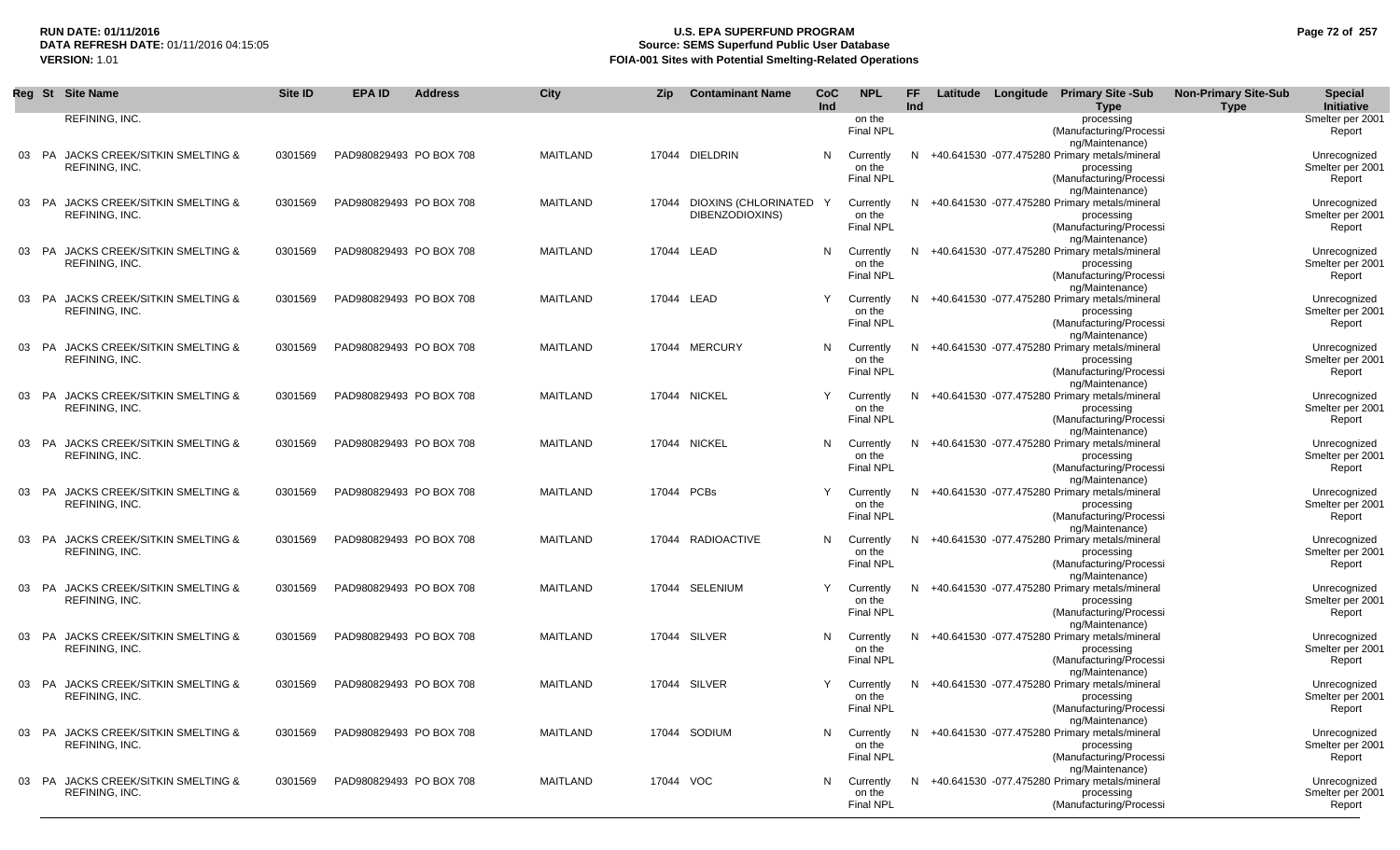### **RUN DATE: 01/11/2016 U.S. EPA SUPERFUND PROGRAM Page 73 of 257** DATA REFRESH DATE: 01/11/2016 04:15:05<br>**VERSION: 1.01** Source: SEMS Superfund Public User Database<br>FOIA-001 Sites with Potential Smelting-Related Operat **FOIA-001 Sites with Potential Smelting-Related Operations**

|    |           | Reg St Site Name                                       | Site ID | <b>EPA ID</b>           | <b>Address</b>                              | <b>City</b>           | Zip        | <b>Contaminant Name</b>   | CoC<br>Ind | <b>NPL</b>                              | FF<br>Ind |  | Latitude Longitude Primary Site -Sub<br><b>Type</b>                                                                          | <b>Non-Primary Site-Sub</b><br><b>Type</b>                                             | <b>Special</b><br>Initiative               |
|----|-----------|--------------------------------------------------------|---------|-------------------------|---------------------------------------------|-----------------------|------------|---------------------------|------------|-----------------------------------------|-----------|--|------------------------------------------------------------------------------------------------------------------------------|----------------------------------------------------------------------------------------|--------------------------------------------|
|    |           | 03 PA JACKS CREEK/SITKIN SMELTING &<br>REFINING, INC.  | 0301569 | PAD980829493 PO BOX 708 |                                             | MAITLAND              | 17044 ZINC |                           | N          | Currently<br>on the<br><b>Final NPL</b> |           |  | ng/Maintenance)<br>N +40.641530 -077.475280 Primary metals/mineral<br>processing<br>(Manufacturing/Processi                  |                                                                                        | Unrecognized<br>Smelter per 2001<br>Report |
| 03 | - PA      | JACKS CREEK/SITKIN SMELTING &<br><b>REFINING, INC.</b> | 0301569 | PAD980829493 PO BOX 708 |                                             | MAITLAND              | 17044 ZINC |                           | Y          | Currently<br>on the<br><b>Final NPL</b> | N.        |  | ng/Maintenance)<br>+40.641530 -077.475280 Primary metals/mineral<br>processing<br>(Manufacturing/Processi<br>ng/Maintenance) |                                                                                        | Unrecognized<br>Smelter per 2001<br>Report |
| 03 | <b>PA</b> | JOHN T. LEWIS & BROS. LEAD<br>SMELTER                  | 0306638 | PAN000306638 2600 EAST  | <b>CUMBERLAND STREET</b>                    | PHILADELPHIA          | 19125      |                           |            | Not on<br>the NPL                       | N         |  | Product<br>storage/distribution<br>(Other)                                                                                   |                                                                                        | Unrecognized<br>Smelter per 2001<br>Report |
|    |           | 03 PA JOS. ROSENTHAL'S SON LEAD<br><b>SMELTER</b>      | 0306803 |                         | PAN000306803 1902 W. BERKS<br><b>STREET</b> | PHILADELPHIA          | 19122      |                           |            | Not on<br>the NPL                       | N         |  | Other (Other)                                                                                                                |                                                                                        | Unrecognized<br>Smelter per 2001<br>Report |
|    |           | 03 PA JOS. ROSENTHAL'S SONS LEAD<br>SMELTER 2          | 0306802 |                         | PAN000306802 1837 N. 2ND STREET             | PHILADELPHIA          | 19122      |                           |            | Not on<br>the NPL                       | N         |  | Other (Other)                                                                                                                |                                                                                        | Unrecognized<br>Smelter per 2001<br>Report |
|    |           | 03 PA JOSEPH BERLINGER COMPNAY LEAD<br><b>SMELTER</b>  | 0306868 |                         | PAN000306868 4000 S. ASHLAND ST             | PHILADELPHIA          | 19137      |                           |            | Not on<br>the NPL                       | N         |  | Other (Other)                                                                                                                |                                                                                        | Unrecognized<br>Smelter per 2001<br>Report |
| 03 |           | PA KENNETT SQUARE JUNKYARD                             | 0301458 | PAD980692776 OFF RTE 1  |                                             | <b>KENNETT SQUARE</b> |            | 19348 ARSENIC             | N          | Not on<br>the NPL                       | N         |  | Automobiles/tires<br>(Recycling)                                                                                             | Batteries/scrap<br>metals/secondary<br>smelting/precious metal<br>recovery (Recycling) |                                            |
|    |           | 03 PA KENNETT SQUARE JUNKYARD                          | 0301458 | PAD980692776 OFF RTE 1  |                                             | <b>KENNETT SQUARE</b> |            | 19348 CADMIUM             | N          | Not on<br>the NPL                       | N         |  | Automobiles/tires<br>(Recycling)                                                                                             | Batteries/scrap<br>metals/secondary<br>smelting/precious metal<br>recovery (Recycling) |                                            |
|    |           | 03 PA KENNETT SQUARE JUNKYARD                          | 0301458 | PAD980692776 OFF RTE 1  |                                             | <b>KENNETT SQUARE</b> |            | 19348 CHROMIUM            | N          | Not on<br>the NPL                       | N         |  | Automobiles/tires<br>(Recycling)                                                                                             | Batteries/scrap<br>metals/secondary<br>smelting/precious metal<br>recovery (Recycling) |                                            |
|    |           | 03 PA KENNETT SQUARE JUNKYARD                          | 0301458 | PAD980692776 OFF RTE 1  |                                             | <b>KENNETT SQUARE</b> | 19348 LEAD |                           | N          | Not on<br>the NPL                       | N         |  | Automobiles/tires<br>(Recycling)                                                                                             | Batteries/scrap<br>metals/secondary<br>smelting/precious metal<br>recovery (Recycling) |                                            |
|    |           | 03 PA KENNETT SQUARE JUNKYARD                          | 0301458 | PAD980692776 OFF RTE 1  |                                             | <b>KENNETT SQUARE</b> |            | 19348 MERCURY             | N          | Not on<br>the NPL                       | N         |  | Automobiles/tires<br>(Recycling)                                                                                             | Batteries/scrap<br>metals/secondary<br>smelting/precious metal<br>recovery (Recycling) |                                            |
|    |           | 03 PA KENNETT SQUARE JUNKYARD                          | 0301458 | PAD980692776 OFF RTE 1  |                                             | <b>KENNETT SQUARE</b> |            | 19348 PCBs                | N          | Not on<br>the NPL                       | N         |  | Automobiles/tires<br>(Recycling)                                                                                             | Batteries/scrap<br>metals/secondary<br>smelting/precious metal<br>recovery (Recycling) |                                            |
|    |           | 03 PA KENNETT SQUARE JUNKYARD                          | 0301458 | PAD980692776 OFF RTE 1  |                                             | <b>KENNETT SQUARE</b> |            | 19348 PERCHLOROETHYLENE N |            | Not on<br>the NPL                       | N         |  | Automobiles/tires<br>(Recycling)                                                                                             | Batteries/scrap<br>metals/secondary<br>smelting/precious metal<br>recovery (Recycling) |                                            |
| 03 |           | PA KENNETT SQUARE JUNKYARD                             | 0301458 | PAD980692776 OFF RTE 1  |                                             | <b>KENNETT SQUARE</b> | 19348 ZINC |                           | N          | Not on<br>the NPL                       | N         |  | Automobiles/tires<br>(Recycling)                                                                                             | Batteries/scrap<br>metals/secondary<br>smelting/precious metal<br>recovery (Recycling) |                                            |
|    |           | 03 PA KEYSTONE RESOURCES                               | 0301111 | PAD080635311 RD #1      |                                             | <b>MARS</b>           | 16046      |                           |            | Not on<br>the NPL                       | N,        |  | Batteries/scrap<br>metals/secondary<br>smelting/precious metal<br>recovery (Recycling)                                       |                                                                                        |                                            |
|    |           | 03 VA KLOTZ BROTHERS COURTYARD                         | 0305296 |                         | VA0001907831 202 S. LEWIS STREET            | <b>STAUNTON</b>       | 24401      |                           |            | Not on                                  | N         |  | Batteries/scrap                                                                                                              |                                                                                        |                                            |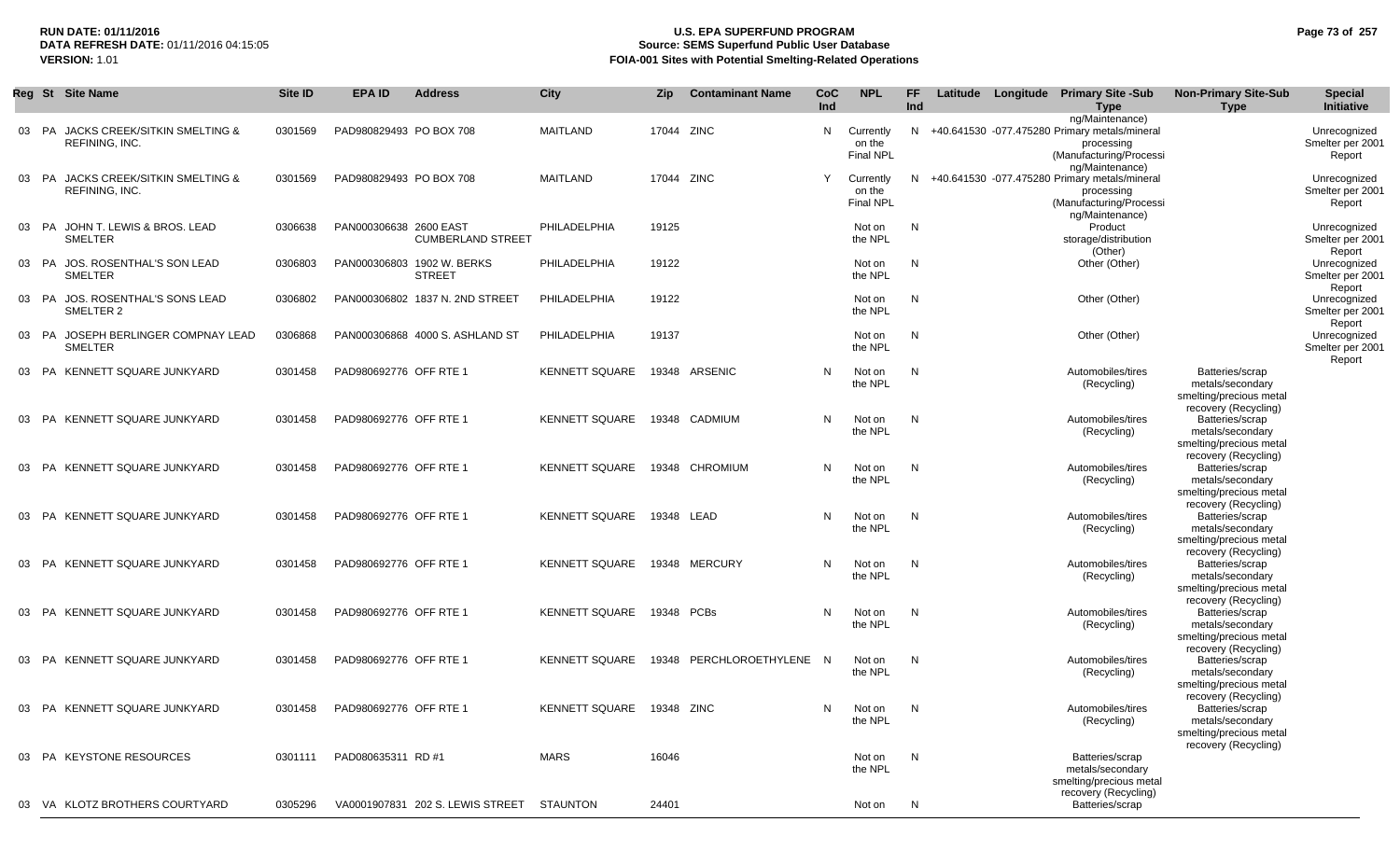# **RUN DATE: 01/11/2016 U.S. EPA SUPERFUND PROGRAM Page 74 of 257 Source: SEMS Superfund Public User Database VERSION:** 1.01 **FOIA-001 Sites with Potential Smelting-Related Operations**

|       | Reg St Site Name                        | Site ID | <b>EPA ID</b>             | <b>Address</b>                                    | City             | <b>Zip</b> | <b>Contaminant Name</b> | CoC<br>Ind | <b>NPL</b>        | FF.<br>Ind |  | Latitude Longitude Primary Site -Sub<br><b>Type</b>                                    | <b>Non-Primary Site-Sub</b><br><b>Type</b> | <b>Special</b><br>Initiative               |
|-------|-----------------------------------------|---------|---------------------------|---------------------------------------------------|------------------|------------|-------------------------|------------|-------------------|------------|--|----------------------------------------------------------------------------------------|--------------------------------------------|--------------------------------------------|
|       |                                         |         |                           | & MIDDLEBROOK                                     |                  |            |                         |            | the NPL           |            |  | metals/secondary<br>smelting/precious metal                                            |                                            |                                            |
|       | 03 VA KLOTZ BROTHERS JUNKYARD           | 0302818 | VAD981735954 BRIDGE ST &  | <b>MIDDLEBROOK</b>                                | <b>STAUNTON</b>  | 24401      |                         |            | Not on<br>the NPL | N          |  | recovery (Recycling)<br>Batteries/scrap<br>metals/secondary<br>smelting/precious metal |                                            |                                            |
|       | 03 MD KOPPERS CO INC-ENGR MET PROD G    | 0303446 | MDD045677036 1400 BUSH ST |                                                   | <b>BALTIMORE</b> | 21220      |                         |            | Not on<br>the NPL | N          |  | recovery (Recycling)<br>Other (Other)                                                  |                                            | Unrecognized<br>Smelter per 2001<br>Report |
|       | 03 PA KOVALCHIK SALVAGE YARD            | 0303904 |                           | PAD987279379 1060 WAYNE AVE.                      | <b>INDIANA</b>   | 15701      |                         |            | Not on<br>the NPL | N          |  | Batteries/scrap<br>metals/secondary<br>smelting/precious metal<br>recovery (Recycling) |                                            |                                            |
|       | 03 PA L. GOLDSTEIN'S SON LEAD SMELTER   | 0306821 |                           | PAN000306821 WISSINOMING AVE &<br><b>KNOLL ST</b> | PHILADELPHIA     | 19135      |                         |            | Not on<br>the NPL | N          |  | Other (Other)                                                                          |                                            | Unrecognized<br>Smelter per 2001<br>Report |
| 03    | PA LANCASTER BATTERY                    | 0300641 |                           | PAD003004496 1428 CENTER RD                       | LANCASTER        |            | 17603 ARSENIC           | N          | Not on<br>the NPL | N          |  | Batteries/scrap<br>metals/secondary<br>smelting/precious metal                         |                                            |                                            |
|       | 03 PA LANCASTER BATTERY                 | 0300641 |                           | PAD003004496 1428 CENTER RD                       | LANCASTER        |            | 17603 CADMIUM           | N          | Not on<br>the NPL | N          |  | recovery (Recycling)<br>Batteries/scrap<br>metals/secondary<br>smelting/precious metal |                                            |                                            |
|       | 03 PA LANCASTER BATTERY                 | 0300641 |                           | PAD003004496 1428 CENTER RD                       | LANCASTER        |            | 17603 LEAD              | N          | Not on<br>the NPL | N          |  | recovery (Recycling)<br>Batteries/scrap<br>metals/secondary<br>smelting/precious metal |                                            |                                            |
|       | 03 PA LANCASTER BATTERY                 | 0300641 |                           | PAD003004496 1428 CENTER RD                       | LANCASTER        |            | 17603 METALS            | N          | Not on<br>the NPL | N          |  | recovery (Recycling)<br>Batteries/scrap<br>metals/secondary<br>smelting/precious metal |                                            |                                            |
|       | 03 PA LANCASTER BATTERY                 | 0300641 |                           | PAD003004496 1428 CENTER RD                       | LANCASTER        | 17603 VOC  |                         | N          | Not on<br>the NPL | N,         |  | recovery (Recycling)<br>Batteries/scrap<br>metals/secondary<br>smelting/precious metal |                                            |                                            |
|       | 03 PA LARAMIE METAL CO., 2 LEAD SMELTER | 0306819 |                           | PAN000306819 2711 E. MARKET<br><b>STREET</b>      | <b>YORK</b>      | 17402      |                         |            | Not on<br>the NPL | N          |  | recovery (Recycling)<br>Other (Other)                                                  |                                            | Unrecognized<br>Smelter per 2001<br>Report |
| 03 PA | LARAMIE METAL CO., LEAD SMELTER         | 0306820 |                           | PAN000306820 44 W. MARKET STREET YORK             |                  | 17401      |                         |            | Not on<br>the NPL | N          |  | Other (Other)                                                                          |                                            | Unrecognized<br>Smelter per 2001<br>Report |
|       | 03 PA LAYTON LANDFILL                   | 0302079 | PAD981044845 TWP 783      |                                                   | PERRY TWP        |            | 15482 ANTIMONY          | N          | Not on<br>the NPL | N          |  | Batteries/scrap<br>metals/secondary<br>smelting/precious metal                         |                                            |                                            |
|       | 03 PA LAYTON LANDFILL                   | 0302079 | PAD981044845 TWP 783      |                                                   | PERRY TWP        |            | 15482 COPPER            | N          | Not on<br>the NPL | N,         |  | recovery (Recycling)<br>Batteries/scrap<br>metals/secondary<br>smelting/precious metal |                                            |                                            |
|       | 03 PA LAYTON LANDFILL                   | 0302079 | PAD981044845 TWP 783      |                                                   | PERRY TWP        |            | 15482 LEAD              | N          | Not on<br>the NPL | N,         |  | recovery (Recycling)<br>Batteries/scrap<br>metals/secondary<br>smelting/precious metal |                                            |                                            |
|       | 03 PA LAYTON LANDFILL                   | 0302079 | PAD981044845 TWP 783      |                                                   | PERRY TWP        |            | 15482 METALS            | N          | Not on<br>the NPL | N          |  | recovery (Recycling)<br>Batteries/scrap<br>metals/secondary<br>smelting/precious metal |                                            |                                            |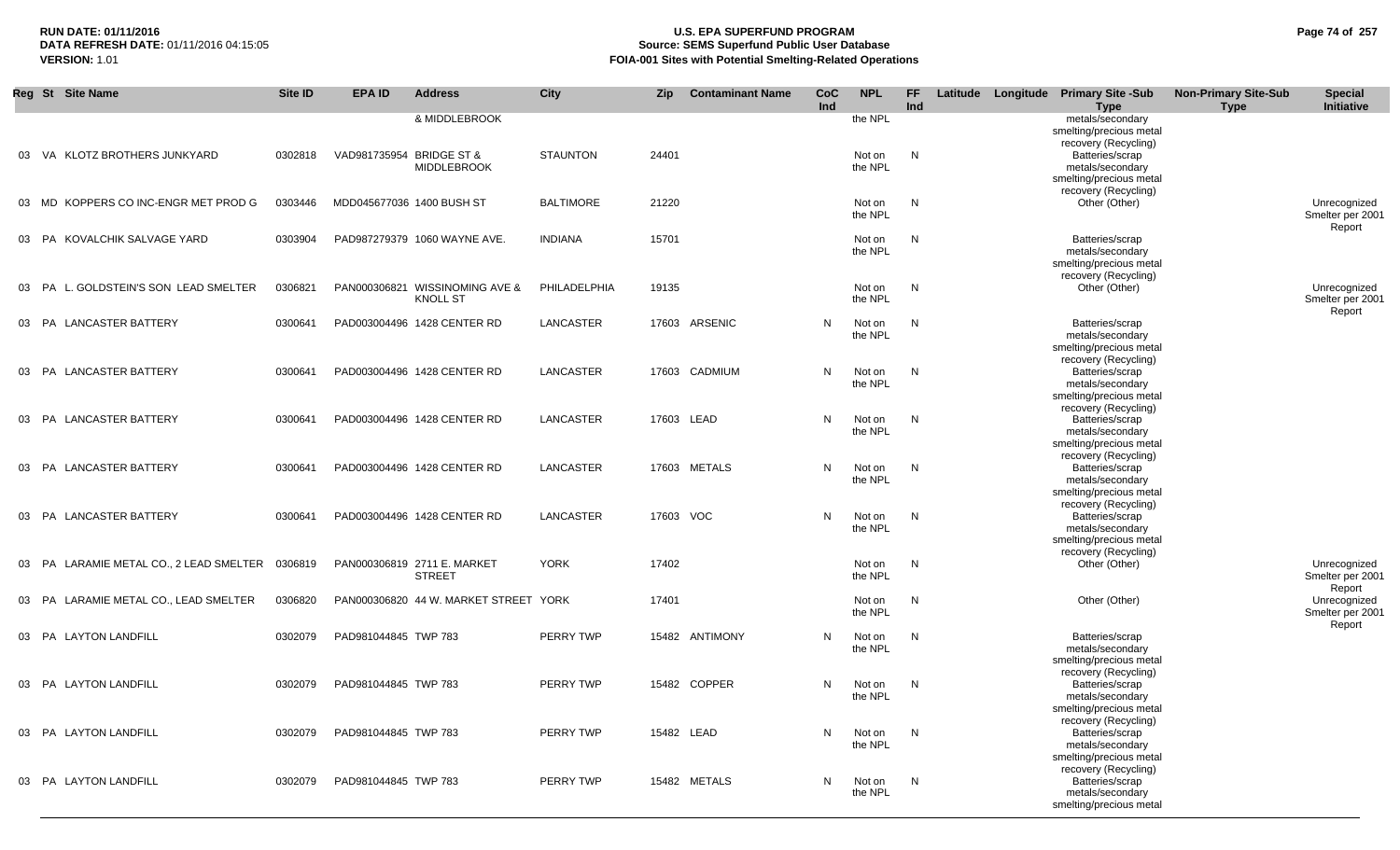## **RUN DATE: 01/11/2016 U.S. EPA SUPERFUND PROGRAM Page 75 of 257** DATA REFRESH DATE: 01/11/2016 04:15:05<br>**VERSION: 1.01** Source: SEMS Superfund Public User Database<br>FOIA-001 Sites with Potential Smelting-Related Operat **VERSION:** 1.01 **FOIA-001 Sites with Potential Smelting-Related Operations**

|    |     | Reg St Site Name                          | Site ID | <b>EPA ID</b>        | <b>Address</b>                                              | <b>City</b>                     | <b>Zip</b> | <b>Contaminant Name</b>                  | CoC<br>Ind | <b>NPL</b>                              | FF.<br>Ind | Latitude                 | Longitude | <b>Primary Site -Sub</b><br><b>Type</b>                                                                        | <b>Non-Primary Site-Sub</b><br><b>Type</b> | <b>Special</b><br>Initiative     |
|----|-----|-------------------------------------------|---------|----------------------|-------------------------------------------------------------|---------------------------------|------------|------------------------------------------|------------|-----------------------------------------|------------|--------------------------|-----------|----------------------------------------------------------------------------------------------------------------|--------------------------------------------|----------------------------------|
|    |     | 03 PA LAYTON LANDFILL                     | 0302079 | PAD981044845 TWP 783 |                                                             | PERRY TWP                       |            | 15482 ORGANICS                           | N          | Not on<br>the NPL                       | N          |                          |           | recovery (Recycling)<br>Batteries/scrap<br>metals/secondary<br>smelting/precious metal                         |                                            |                                  |
|    |     | 03 PA LAYTON LANDFILL                     | 0302079 | PAD981044845 TWP 783 |                                                             | PERRY TWP                       |            | 15482 PCBs                               | N          | Not on<br>the NPL                       | N          |                          |           | recovery (Recycling)<br>Batteries/scrap<br>metals/secondary<br>smelting/precious metal<br>recovery (Recycling) |                                            |                                  |
|    |     | 03 PA LAYTON LANDFILL                     | 0302079 | PAD981044845 TWP 783 |                                                             | PERRY TWP                       | 15482 ZINC |                                          | N          | Not on<br>the NPL                       | N          |                          |           | Batteries/scrap<br>metals/secondary<br>smelting/precious metal<br>recovery (Recycling)                         |                                            |                                  |
| 03 |     | VA LEHIGH CONCRETE                        | 0306673 |                      | VAN000306673 LITTLE RIVER ROAD &<br><b>BROWN RIDGE LANE</b> | <b>CRAIGSVILLE</b>              | 24430      |                                          |            | Not on<br>the NPL                       | N          |                          |           | Batteries/scrap<br>metals/secondary<br>smelting/precious metal<br>recovery (Recycling)                         |                                            |                                  |
| 03 |     | PA LEWISTOWN SMELTING AND REFINING<br>CO. | 0306585 |                      | PAN000306585 3100 BACK MAITLAND<br><b>ROAD</b>              | MAITLAND                        | 17044      |                                          |            | Site is<br>Part of<br><b>NPL Site</b>   | N          |                          |           | Other (Other)                                                                                                  |                                            | <b>Smelting Activities</b>       |
| 03 |     | PA LYNMAR MANUFACTURING                   | 0305423 |                      | PASFN0305423 CORNER OF GREEN<br>LANE AND W. CROSS<br>AVENUE | <b>MASONTOWN</b>                | 15461      |                                          |            | Not on<br>the NPL                       | N          |                          |           | Primary metals/mineral<br>processing<br>(Manufacturing/Processi<br>ng/Maintenance)                             |                                            |                                  |
| 03 | PA. | MAGNOLIA METAL CO., LEAD SMELTER          | 0306817 |                      | PAN000306817 3000 LIBERTY AVE                               | <b>PITTSBURGH</b>               | 19193      |                                          |            | Not on<br>the NPL                       | N          |                          |           | Other (Other)                                                                                                  |                                            | Unrecognized<br>Smelter per 2001 |
|    |     | 03 PA MCADOO ASSOCIATES                   | 0301540 |                      | PAD980712616 US 309 & OFF RAMP<br>OF 181                    | <b>MCADOO</b><br><b>BOROUGH</b> |            | 18237 1,1,1-<br><b>TRICHLOROETHANE</b>   | N          | Deleted<br>from the<br><b>Final NPL</b> |            | N +40.878330 -076.001380 |           | Batteries/scrap<br>metals/secondary<br>smelting/precious metal<br>recovery (Recycling)                         |                                            | Report                           |
| 03 |     | PA MCADOO ASSOCIATES                      | 0301540 |                      | PAD980712616 US 309 & OFF RAMP<br>OF 181                    | <b>MCADOO</b><br><b>BOROUGH</b> |            | 18237 1,1-DICHLOROETHANE                 | - N        | Deleted<br>from the<br><b>Final NPL</b> | N.         | +40.878330 -076.001380   |           | Batteries/scrap<br>metals/secondary<br>smelting/precious metal<br>recovery (Recycling)                         |                                            |                                  |
|    |     | 03 PA MCADOO ASSOCIATES                   | 0301540 |                      | PAD980712616 US 309 & OFF RAMP<br>OF 181                    | <b>MCADOO</b><br><b>BOROUGH</b> | 18237      | 1,1-DICHLOROETHENE                       | - N        | Deleted<br>from the<br><b>Final NPL</b> |            | N +40.878330 -076.001380 |           | Batteries/scrap<br>metals/secondary<br>smelting/precious metal<br>recovery (Recycling)                         |                                            |                                  |
|    |     | 03 PA MCADOO ASSOCIATES                   | 0301540 |                      | PAD980712616 US 309 & OFF RAMP<br>OF 181                    | <b>MCADOO</b><br><b>BOROUGH</b> | 18237      | 1,2-BENZANTHRACENE                       |            | Deleted<br>from the<br><b>Final NPL</b> | N.         | +40.878330 -076.001380   |           | Batteries/scrap<br>metals/secondary<br>smelting/precious metal<br>recovery (Recycling)                         |                                            |                                  |
|    |     | 03 PA MCADOO ASSOCIATES                   | 0301540 |                      | PAD980712616 US 309 & OFF RAMP<br>OF 181                    | <b>MCADOO</b><br><b>BOROUGH</b> |            | 18237 1,2-DICHLOROETHANE                 |            | Deleted<br>from the<br>Final NPL        |            | N +40.878330 -076.001380 |           | Batteries/scrap<br>metals/secondary<br>smelting/precious metal<br>recovery (Recycling)                         |                                            |                                  |
|    |     | 03 PA MCADOO ASSOCIATES                   | 0301540 |                      | PAD980712616 US 309 & OFF RAMP<br>OF 181                    | <b>MCADOO</b><br><b>BOROUGH</b> | 18237      | 1.2-DICHLOROETHANE<br>(DCA)              |            | Deleted<br>from the<br><b>Final NPL</b> | N.         | +40.878330 -076.001380   |           | Batteries/scrap<br>metals/secondary<br>smelting/precious metal<br>recovery (Recycling)                         |                                            |                                  |
| 03 |     | PA MCADOO ASSOCIATES                      | 0301540 |                      | PAD980712616 US 309 & OFF RAMP<br>OF 181                    | <b>MCADOO</b><br><b>BOROUGH</b> |            | 18237 1,2-DICHLOROPROPANE Y              |            | Deleted<br>from the<br><b>Final NPL</b> |            | N +40.878330 -076.001380 |           | Batteries/scrap<br>metals/secondary<br>smelting/precious metal<br>recovery (Recycling)                         |                                            |                                  |
|    |     | 03 PA MCADOO ASSOCIATES                   | 0301540 |                      | PAD980712616 US 309 & OFF RAMP<br>OF 181                    | <b>MCADOO</b><br><b>BOROUGH</b> |            | 18237 11,12-<br><b>BENZOFLUORANTHENE</b> | Y          | Deleted<br>from the<br><b>Final NPL</b> |            | N +40.878330 -076.001380 |           | Batteries/scrap<br>metals/secondary<br>smelting/precious metal                                                 |                                            |                                  |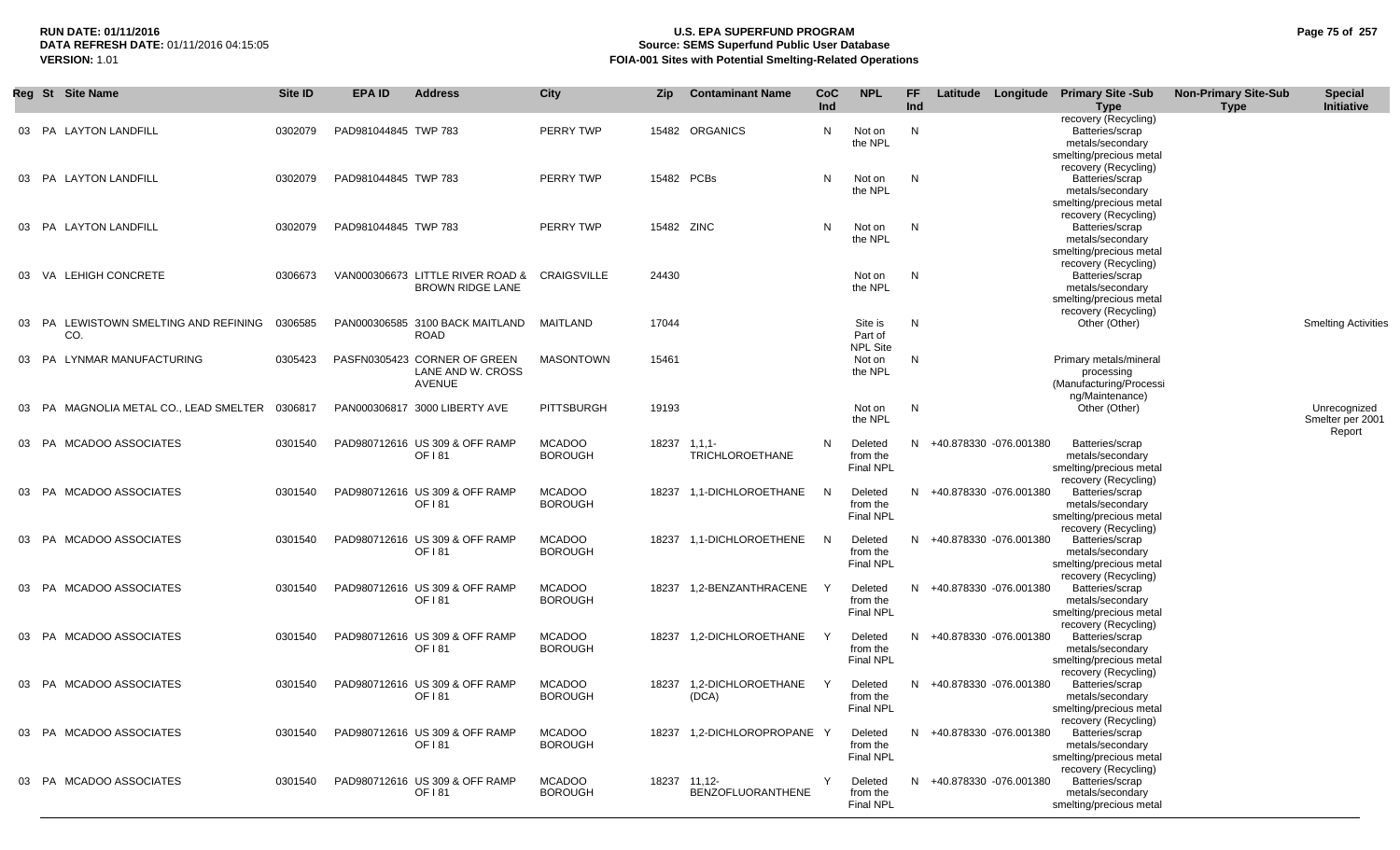## **RUN DATE: 01/11/2016 U.S. EPA SUPERFUND PROGRAM Page 76 of 257 Source: SEMS Superfund Public User Database VERSION:** 1.01 **FOIA-001 Sites with Potential Smelting-Related Operations**

|  | Reg St Site Name        | Site ID | <b>EPA ID</b> | <b>Address</b>                           | City                            | Zip      | <b>Contaminant Name</b>      | CoC<br>Ind | <b>NPL</b>                              | FF<br>Ind |                          | Latitude Longitude Primary Site -Sub                                                   | <b>Non-Primary Site-Sub</b> | <b>Special</b><br>Initiative |
|--|-------------------------|---------|---------------|------------------------------------------|---------------------------------|----------|------------------------------|------------|-----------------------------------------|-----------|--------------------------|----------------------------------------------------------------------------------------|-----------------------------|------------------------------|
|  |                         |         |               |                                          |                                 |          |                              |            |                                         |           |                          | <b>Type</b><br>recovery (Recycling)                                                    | <b>Type</b>                 |                              |
|  | 03 PA MCADOO ASSOCIATES | 0301540 |               | PAD980712616 US 309 & OFF RAMP<br>OF 181 | <b>MCADOO</b><br><b>BOROUGH</b> | 18237 2- | METHYLNAPHTHALENE            | N          | Deleted<br>from the<br><b>Final NPL</b> |           | N +40.878330 -076.001380 | Batteries/scrap<br>metals/secondary<br>smelting/precious metal                         |                             |                              |
|  | 03 PA MCADOO ASSOCIATES | 0301540 |               | PAD980712616 US 309 & OFF RAMP<br>OF 181 | <b>MCADOO</b><br><b>BOROUGH</b> | 18237    | $3.4 -$<br>BENZOFLUORANTHENE | Y          | Deleted<br>from the<br><b>Final NPL</b> |           | N +40.878330 -076.001380 | recovery (Recycling)<br>Batteries/scrap<br>metals/secondary<br>smelting/precious metal |                             |                              |
|  | 03 PA MCADOO ASSOCIATES | 0301540 |               | PAD980712616 US 309 & OFF RAMP<br>OF 181 | <b>MCADOO</b><br><b>BOROUGH</b> |          | 18237 4,4-DDD                | N          | Deleted<br>from the<br><b>Final NPL</b> |           | N +40.878330 -076.001380 | recovery (Recycling)<br>Batteries/scrap<br>metals/secondary<br>smelting/precious metal |                             |                              |
|  | 03 PA MCADOO ASSOCIATES | 0301540 |               | PAD980712616 US 309 & OFF RAMP<br>OF 181 | <b>MCADOO</b><br><b>BOROUGH</b> |          | 18237 4-METHOXYPHENOL        | Y          | Deleted<br>from the<br><b>Final NPL</b> |           | N +40.878330 -076.001380 | recovery (Recycling)<br>Batteries/scrap<br>metals/secondary<br>smelting/precious metal |                             |                              |
|  | 03 PA MCADOO ASSOCIATES | 0301540 |               | PAD980712616 US 309 & OFF RAMP<br>OF 181 | <b>MCADOO</b><br><b>BOROUGH</b> |          | 18237 4-METHYLPHENOL         | N          | Deleted<br>from the<br><b>Final NPL</b> |           | N +40.878330 -076.001380 | recovery (Recycling)<br>Batteries/scrap<br>metals/secondary<br>smelting/precious metal |                             |                              |
|  | 03 PA MCADOO ASSOCIATES | 0301540 |               | PAD980712616 US 309 & OFF RAMP<br>OF 181 | <b>MCADOO</b><br><b>BOROUGH</b> |          | 18237 ACENAPHTHENE           | N          | Deleted<br>from the<br>Final NPL        |           | N +40.878330 -076.001380 | recovery (Recycling)<br>Batteries/scrap<br>metals/secondary<br>smelting/precious metal |                             |                              |
|  | 03 PA MCADOO ASSOCIATES | 0301540 |               | PAD980712616 US 309 & OFF RAMP<br>OF 181 | <b>MCADOO</b><br><b>BOROUGH</b> |          | 18237 ACETONE                | N          | Deleted<br>from the<br><b>Final NPL</b> |           | N +40.878330 -076.001380 | recovery (Recycling)<br>Batteries/scrap<br>metals/secondary<br>smelting/precious metal |                             |                              |
|  | 03 PA MCADOO ASSOCIATES | 0301540 |               | PAD980712616 US 309 & OFF RAMP<br>OF 181 | <b>MCADOO</b><br><b>BOROUGH</b> |          | 18237 ALDRIN                 | N          | Deleted<br>from the<br><b>Final NPL</b> |           | N +40.878330 -076.001380 | recovery (Recycling)<br>Batteries/scrap<br>metals/secondary<br>smelting/precious metal |                             |                              |
|  | 03 PA MCADOO ASSOCIATES | 0301540 |               | PAD980712616 US 309 & OFF RAMP<br>OF 181 | <b>MCADOO</b><br><b>BOROUGH</b> |          | 18237 ALPHA-BHC              | N          | Deleted<br>from the<br><b>Final NPL</b> |           | N +40.878330 -076.001380 | recovery (Recycling)<br>Batteries/scrap<br>metals/secondary<br>smelting/precious metal |                             |                              |
|  | 03 PA MCADOO ASSOCIATES | 0301540 |               | PAD980712616 US 309 & OFF RAMP<br>OF 181 | <b>MCADOO</b><br><b>BOROUGH</b> |          | 18237 ALPHA-CHLORDANE        | N          | Deleted<br>from the<br><b>Final NPL</b> |           | N +40.878330 -076.001380 | recovery (Recycling)<br>Batteries/scrap<br>metals/secondary<br>smelting/precious metal |                             |                              |
|  | 03 PA MCADOO ASSOCIATES | 0301540 |               | PAD980712616 US 309 & OFF RAMP<br>OF 181 | <b>MCADOO</b><br><b>BOROUGH</b> |          | 18237 ALUMINUM               | N          | Deleted<br>from the<br><b>Final NPL</b> |           | N +40.878330 -076.001380 | recovery (Recycling)<br>Batteries/scrap<br>metals/secondary<br>smelting/precious metal |                             |                              |
|  | 03 PA MCADOO ASSOCIATES | 0301540 |               | PAD980712616 US 309 & OFF RAMP<br>OF 181 | <b>MCADOO</b><br><b>BOROUGH</b> |          | 18237 AROCLOR-1248           | Y          | Deleted<br>from the<br><b>Final NPL</b> |           | N +40.878330 -076.001380 | recovery (Recycling)<br>Batteries/scrap<br>metals/secondary<br>smelting/precious metal |                             |                              |
|  | 03 PA MCADOO ASSOCIATES | 0301540 |               | PAD980712616 US 309 & OFF RAMP<br>OF 181 | <b>MCADOO</b><br><b>BOROUGH</b> |          | 18237 AROCLOR-1254           | Y          | Deleted<br>from the<br><b>Final NPL</b> | N.        | +40.878330 -076.001380   | recovery (Recycling)<br>Batteries/scrap<br>metals/secondary<br>smelting/precious metal |                             |                              |
|  | 03 PA MCADOO ASSOCIATES | 0301540 |               | PAD980712616 US 309 & OFF RAMP<br>OF 181 | <b>MCADOO</b><br><b>BOROUGH</b> |          | 18237 ARSENIC                | Y          | Deleted<br>from the<br><b>Final NPL</b> |           | N +40.878330 -076.001380 | recovery (Recycling)<br>Batteries/scrap<br>metals/secondary<br>smelting/precious metal |                             |                              |
|  | 03 PA MCADOO ASSOCIATES | 0301540 |               | PAD980712616 US 309 & OFF RAMP           | <b>MCADOO</b>                   |          | 18237 BARIUM                 | N          | Deleted                                 |           | N +40.878330 -076.001380 | recovery (Recycling)<br>Batteries/scrap                                                |                             |                              |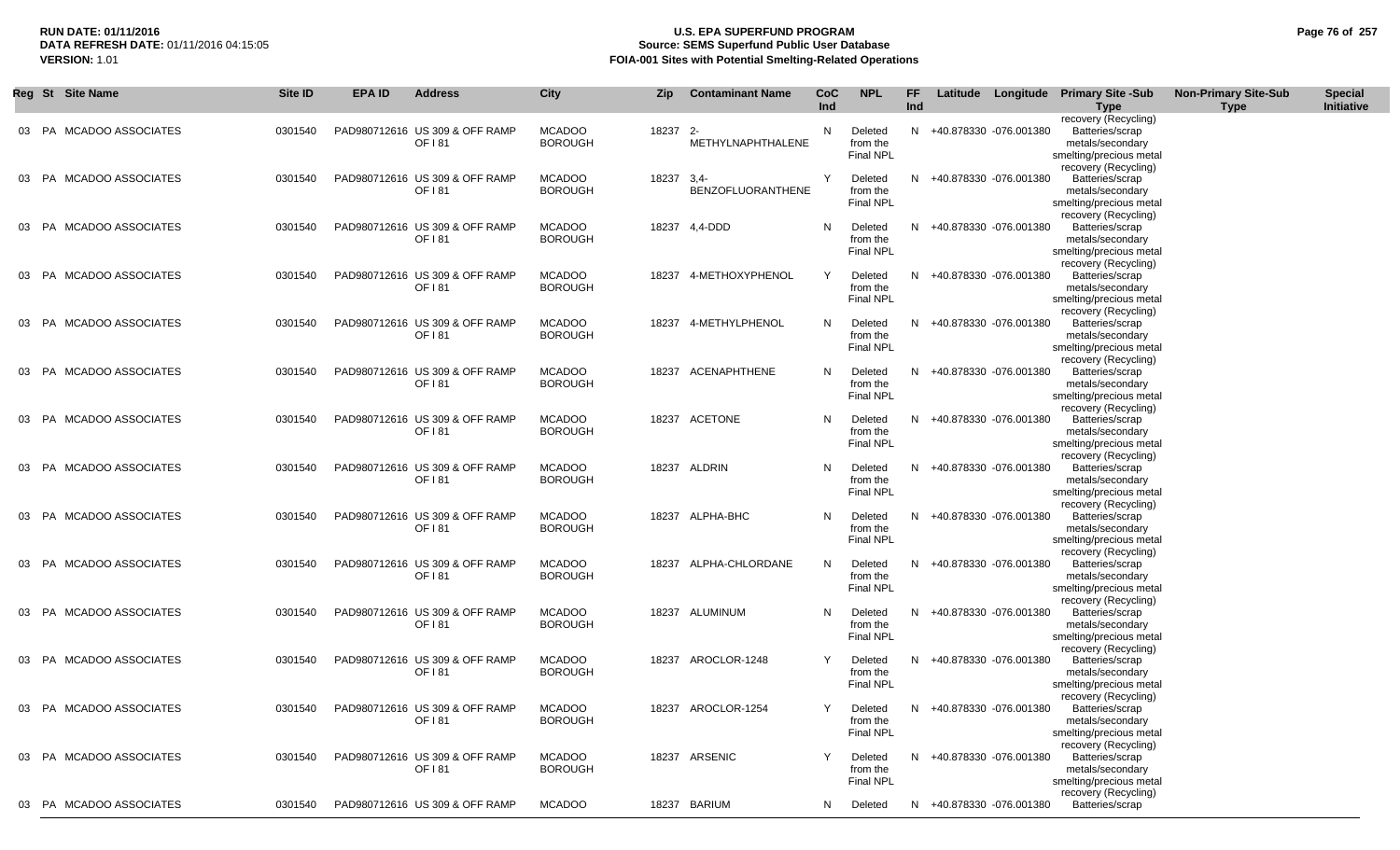## **RUN DATE: 01/11/2016 U.S. EPA SUPERFUND PROGRAM Page 77 of 257 Source: SEMS Superfund Public User Database VERSION:** 1.01 **FOIA-001 Sites with Potential Smelting-Related Operations**

|           | Reg St Site Name         | Site ID | <b>EPA ID</b> | <b>Address</b>                           | City                            | <b>Zip</b> | <b>Contaminant Name</b>                   | <b>CoC</b><br>Ind | <b>NPL</b>                              | <b>FF</b><br>Ind |                          | Latitude Longitude Primary Site -Sub<br>Type                                           | <b>Non-Primary Site-Sub</b><br><b>Type</b> | <b>Special</b><br>Initiative |
|-----------|--------------------------|---------|---------------|------------------------------------------|---------------------------------|------------|-------------------------------------------|-------------------|-----------------------------------------|------------------|--------------------------|----------------------------------------------------------------------------------------|--------------------------------------------|------------------------------|
|           |                          |         |               | OF 181                                   | <b>BOROUGH</b>                  |            |                                           |                   | from the<br>Final NPL                   |                  |                          | metals/secondary<br>smelting/precious metal<br>recovery (Recycling)                    |                                            |                              |
|           | 03 PA MCADOO ASSOCIATES  | 0301540 |               | PAD980712616 US 309 & OFF RAMP<br>OF 181 | <b>MCADOO</b><br><b>BOROUGH</b> |            | 18237 BENZENE                             | Y                 | Deleted<br>from the<br><b>Final NPL</b> |                  | N +40.878330 -076.001380 | Batteries/scrap<br>metals/secondary<br>smelting/precious metal                         |                                            |                              |
|           | 03 PA MCADOO ASSOCIATES  | 0301540 |               | PAD980712616 US 309 & OFF RAMP<br>OF 181 | <b>MCADOO</b><br><b>BOROUGH</b> |            | 18237 BENZYL ALCOHOL                      | Y                 | Deleted<br>from the<br><b>Final NPL</b> |                  | N +40.878330 -076.001380 | recovery (Recycling)<br>Batteries/scrap<br>metals/secondary<br>smelting/precious metal |                                            |                              |
| 03 PA     | MCADOO ASSOCIATES        | 0301540 |               | PAD980712616 US 309 & OFF RAMP<br>OF 181 | <b>MCADOO</b><br><b>BOROUGH</b> |            | 18237 BERYLLIUM                           | Y                 | Deleted<br>from the<br><b>Final NPL</b> |                  | N +40.878330 -076.001380 | recovery (Recycling)<br>Batteries/scrap<br>metals/secondary<br>smelting/precious metal |                                            |                              |
| 03 PA     | MCADOO ASSOCIATES        | 0301540 |               | PAD980712616 US 309 & OFF RAMP<br>OF 181 | <b>MCADOO</b><br><b>BOROUGH</b> | 18237      | BIS(2-<br>ETHYLHEXYL)PHTHALA<br><b>TE</b> | Y                 | Deleted<br>from the<br>Final NPL        |                  | N +40.878330 -076.001380 | recovery (Recycling)<br>Batteries/scrap<br>metals/secondary<br>smelting/precious metal |                                            |                              |
| <b>PA</b> | MCADOO ASSOCIATES        | 0301540 |               | PAD980712616 US 309 & OFF RAMP<br>OF 181 | <b>MCADOO</b><br><b>BOROUGH</b> | 18237      | <b>BUTYL BENZYL</b><br>PHTHALATE          | Y                 | Deleted<br>from the<br><b>Final NPL</b> |                  | N +40.878330 -076.001380 | recovery (Recycling)<br>Batteries/scrap<br>metals/secondary<br>smelting/precious metal |                                            |                              |
| 03 PA     | MCADOO ASSOCIATES        | 0301540 |               | PAD980712616 US 309 & OFF RAMP<br>OF 181 | <b>MCADOO</b><br><b>BOROUGH</b> |            | 18237 CADMIUM                             | Y                 | Deleted<br>from the<br><b>Final NPL</b> | N.               | +40.878330 -076.001380   | recovery (Recycling)<br>Batteries/scrap<br>metals/secondary<br>smelting/precious metal |                                            |                              |
| 03 PA     | MCADOO ASSOCIATES        | 0301540 |               | PAD980712616 US 309 & OFF RAMP<br>OF 181 | <b>MCADOO</b><br><b>BOROUGH</b> |            | 18237 CALCIUM                             | N                 | Deleted<br>from the<br><b>Final NPL</b> |                  | N +40.878330 -076.001380 | recovery (Recycling)<br>Batteries/scrap<br>metals/secondary<br>smelting/precious metal |                                            |                              |
| 03 PA     | <b>MCADOO ASSOCIATES</b> | 0301540 |               | PAD980712616 US 309 & OFF RAMP<br>OF 181 | <b>MCADOO</b><br><b>BOROUGH</b> | 18237      | <b>CARBON DISULFIDE</b>                   | N                 | Deleted<br>from the<br><b>Final NPL</b> | N                | +40.878330 -076.001380   | recovery (Recycling)<br>Batteries/scrap<br>metals/secondary<br>smelting/precious metal |                                            |                              |
| 03 PA     | <b>MCADOO ASSOCIATES</b> | 0301540 |               | PAD980712616 US 309 & OFF RAMP<br>OF 181 | <b>MCADOO</b><br><b>BOROUGH</b> |            | 18237 CHLOROMETHANE                       | N                 | Deleted<br>from the<br><b>Final NPL</b> |                  | N +40.878330 -076.001380 | recovery (Recycling)<br>Batteries/scrap<br>metals/secondary<br>smelting/precious metal |                                            |                              |
| 03 PA     | <b>MCADOO ASSOCIATES</b> | 0301540 |               | PAD980712616 US 309 & OFF RAMP<br>OF 181 | <b>MCADOO</b><br><b>BOROUGH</b> |            | 18237 CHROMIUM                            | N                 | Deleted<br>from the<br><b>Final NPL</b> | N                | +40.878330 -076.001380   | recovery (Recycling)<br>Batteries/scrap<br>metals/secondary<br>smelting/precious metal |                                            |                              |
| 03 PA     | <b>MCADOO ASSOCIATES</b> | 0301540 |               | PAD980712616 US 309 & OFF RAMP<br>OF 181 | <b>MCADOO</b><br><b>BOROUGH</b> |            | 18237 CHROMIUM                            | Y                 | Deleted<br>from the<br><b>Final NPL</b> |                  | N +40.878330 -076.001380 | recovery (Recycling)<br>Batteries/scrap<br>metals/secondary<br>smelting/precious metal |                                            |                              |
| 03 PA     | <b>MCADOO ASSOCIATES</b> | 0301540 |               | PAD980712616 US 309 & OFF RAMP<br>OF 181 | <b>MCADOO</b><br><b>BOROUGH</b> |            | 18237 CHRYSENE                            | Y                 | Deleted<br>from the<br><b>Final NPL</b> |                  | N +40.878330 -076.001380 | recovery (Recycling)<br>Batteries/scrap<br>metals/secondary<br>smelting/precious metal |                                            |                              |
| 03 PA     | MCADOO ASSOCIATES        | 0301540 |               | PAD980712616 US 309 & OFF RAMP<br>OF 181 | <b>MCADOO</b><br><b>BOROUGH</b> |            | 18237 COBALT                              | N                 | Deleted<br>from the<br><b>Final NPL</b> |                  | N +40.878330 -076.001380 | recovery (Recycling)<br>Batteries/scrap<br>metals/secondary<br>smelting/precious metal |                                            |                              |
|           | 03 PA MCADOO ASSOCIATES  | 0301540 |               | PAD980712616 US 309 & OFF RAMP<br>OF 181 | <b>MCADOO</b><br><b>BOROUGH</b> |            | 18237 COBALT                              | Y                 | Deleted<br>from the<br><b>Final NPL</b> |                  | N +40.878330 -076.001380 | recovery (Recycling)<br>Batteries/scrap<br>metals/secondary<br>smelting/precious metal |                                            |                              |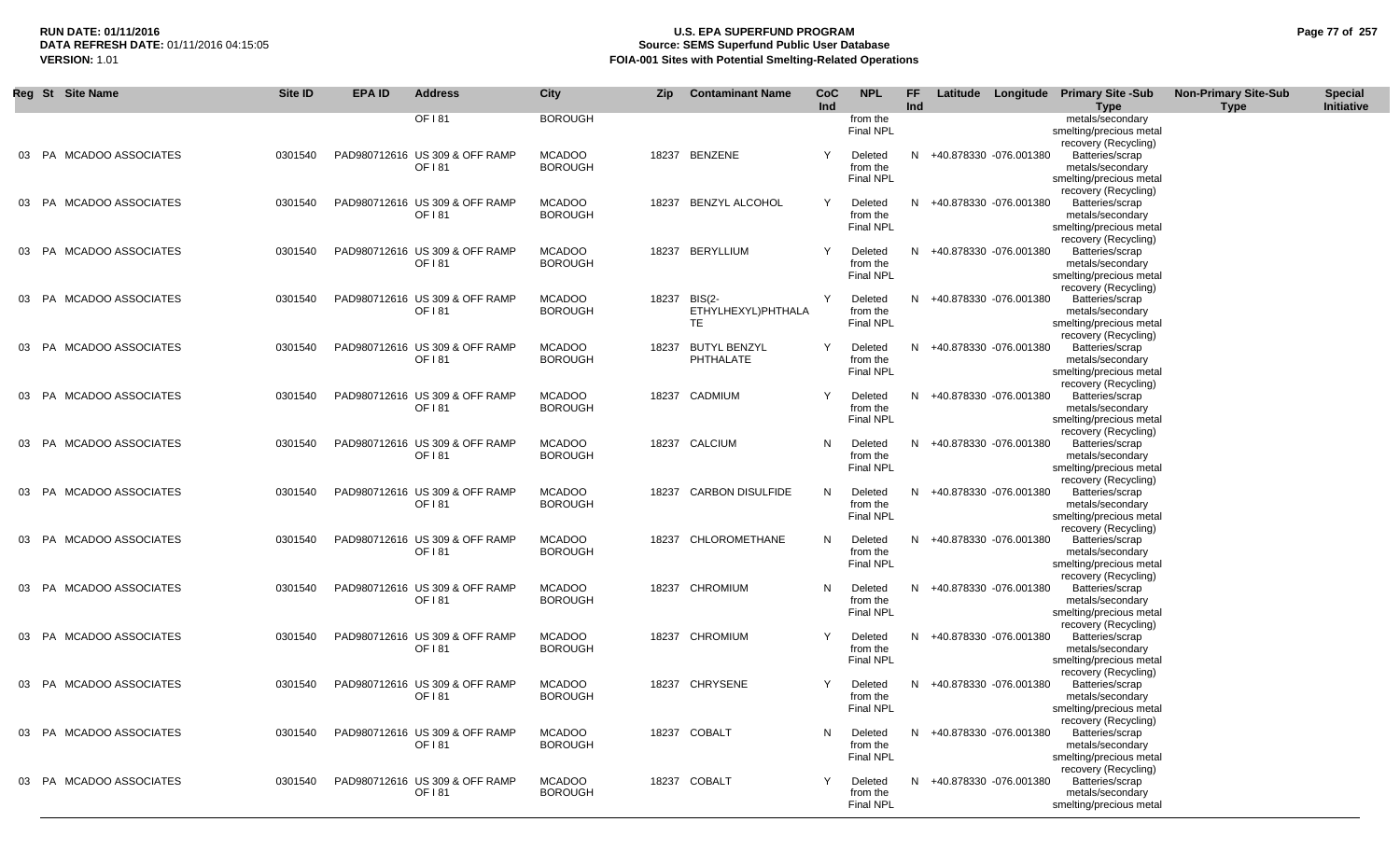## **RUN DATE: 01/11/2016 U.S. EPA SUPERFUND PROGRAM Page 78 of 257 Source: SEMS Superfund Public User Database VERSION:** 1.01 **FOIA-001 Sites with Potential Smelting-Related Operations**

| Reg St Site Name           | Site ID | <b>EPA ID</b> | <b>Address</b>                           | City                            | Zip        | <b>Contaminant Name</b>      | CoC<br>Ind | <b>NPL</b>                              | FF<br>Ind |                          | Latitude Longitude Primary Site -Sub                                                   | <b>Non-Primary Site-Sub</b> | <b>Special</b><br>Initiative |
|----------------------------|---------|---------------|------------------------------------------|---------------------------------|------------|------------------------------|------------|-----------------------------------------|-----------|--------------------------|----------------------------------------------------------------------------------------|-----------------------------|------------------------------|
|                            |         |               |                                          |                                 |            |                              |            |                                         |           |                          | <b>Type</b><br>recovery (Recycling)                                                    | <b>Type</b>                 |                              |
| 03 PA MCADOO ASSOCIATES    | 0301540 |               | PAD980712616 US 309 & OFF RAMP<br>OF 181 | <b>MCADOO</b><br><b>BOROUGH</b> |            | 18237 COPPER                 | N          | Deleted<br>from the<br>Final NPL        |           | N +40.878330 -076.001380 | Batteries/scrap<br>metals/secondary<br>smelting/precious metal                         |                             |                              |
| 03 PA MCADOO ASSOCIATES    | 0301540 |               | PAD980712616 US 309 & OFF RAMP<br>OF 181 | <b>MCADOO</b><br><b>BOROUGH</b> |            | 18237 CYANIDE                | Y          | Deleted<br>from the<br><b>Final NPL</b> |           | N +40.878330 -076.001380 | recovery (Recycling)<br>Batteries/scrap<br>metals/secondary<br>smelting/precious metal |                             |                              |
| 03 PA MCADOO ASSOCIATES    | 0301540 |               | PAD980712616 US 309 & OFF RAMP<br>OF 181 | <b>MCADOO</b><br><b>BOROUGH</b> |            | 18237 DI-N-BUTYL PHTHALATE Y |            | Deleted<br>from the<br>Final NPL        |           | N +40.878330 -076.001380 | recovery (Recycling)<br>Batteries/scrap<br>metals/secondary<br>smelting/precious metal |                             |                              |
| 03 PA MCADOO ASSOCIATES    | 0301540 |               | PAD980712616 US 309 & OFF RAMP<br>OF 181 | <b>MCADOO</b><br><b>BOROUGH</b> |            | 18237 DIBENZOFURAN           | Y          | Deleted<br>from the<br>Final NPL        |           | N +40.878330 -076.001380 | recovery (Recycling)<br>Batteries/scrap<br>metals/secondary<br>smelting/precious metal |                             |                              |
| 03 PA MCADOO ASSOCIATES    | 0301540 |               | PAD980712616 US 309 & OFF RAMP<br>OF 181 | <b>MCADOO</b><br><b>BOROUGH</b> |            | 18237 ETHYLBENZENE           | Y          | Deleted<br>from the<br>Final NPL        |           | N +40.878330 -076.001380 | recovery (Recycling)<br>Batteries/scrap<br>metals/secondary<br>smelting/precious metal |                             |                              |
| 03 PA MCADOO ASSOCIATES    | 0301540 |               | PAD980712616 US 309 & OFF RAMP<br>OF 181 | <b>MCADOO</b><br><b>BOROUGH</b> |            | 18237 FLUORANTHENE           | Y          | Deleted<br>from the<br>Final NPL        |           | N +40.878330 -076.001380 | recovery (Recycling)<br>Batteries/scrap<br>metals/secondary<br>smelting/precious metal |                             |                              |
| 03 PA MCADOO ASSOCIATES    | 0301540 |               | PAD980712616 US 309 & OFF RAMP<br>OF 181 | <b>MCADOO</b><br><b>BOROUGH</b> |            | 18237 FLUORENE               | N          | Deleted<br>from the<br>Final NPL        |           | N +40.878330 -076.001380 | recovery (Recycling)<br>Batteries/scrap<br>metals/secondary<br>smelting/precious metal |                             |                              |
| 03 PA MCADOO ASSOCIATES    | 0301540 |               | PAD980712616 US 309 & OFF RAMP<br>OF 181 | <b>MCADOO</b><br><b>BOROUGH</b> |            | 18237 HEPTACHLOR             | N          | Deleted<br>from the<br>Final NPL        |           | N +40.878330 -076.001380 | recovery (Recycling)<br>Batteries/scrap<br>metals/secondary<br>smelting/precious metal |                             |                              |
| 03 PA MCADOO ASSOCIATES    | 0301540 |               | PAD980712616 US 309 & OFF RAMP<br>OF 181 | <b>MCADOO</b><br><b>BOROUGH</b> |            | 18237 HEPTACHLOR EPOXIDE N   |            | Deleted<br>from the<br>Final NPL        |           | N +40.878330 -076.001380 | recovery (Recycling)<br>Batteries/scrap<br>metals/secondary<br>smelting/precious metal |                             |                              |
| 03 PA MCADOO ASSOCIATES    | 0301540 |               | PAD980712616 US 309 & OFF RAMP<br>OF 181 | <b>MCADOO</b><br><b>BOROUGH</b> |            | 18237 HEXACHLOROETHANE       | Y          | Deleted<br>from the<br><b>Final NPL</b> |           | N +40.878330 -076.001380 | recovery (Recycling)<br>Batteries/scrap<br>metals/secondary<br>smelting/precious metal |                             |                              |
| 03 PA MCADOO ASSOCIATES    | 0301540 |               | PAD980712616 US 309 & OFF RAMP<br>OF 181 | <b>MCADOO</b><br><b>BOROUGH</b> | 18237 IRON |                              | N          | Deleted<br>from the<br><b>Final NPL</b> | N.        | +40.878330 -076.001380   | recovery (Recycling)<br>Batteries/scrap<br>metals/secondary<br>smelting/precious metal |                             |                              |
| 03 PA MCADOO ASSOCIATES    | 0301540 |               | PAD980712616 US 309 & OFF RAMP<br>OF 181 | <b>MCADOO</b><br><b>BOROUGH</b> |            | 18237 ISOPHORONE             | Y          | Deleted<br>from the<br><b>Final NPL</b> |           | N +40.878330 -076.001380 | recovery (Recycling)<br>Batteries/scrap<br>metals/secondary<br>smelting/precious metal |                             |                              |
| MCADOO ASSOCIATES<br>03 PA | 0301540 |               | PAD980712616 US 309 & OFF RAMP<br>OF 181 | <b>MCADOO</b><br><b>BOROUGH</b> | 18237 LEAD |                              | Y          | Deleted<br>from the<br>Final NPL        | N         | +40.878330 -076.001380   | recovery (Recycling)<br>Batteries/scrap<br>metals/secondary<br>smelting/precious metal |                             |                              |
| 03 PA MCADOO ASSOCIATES    | 0301540 |               | PAD980712616 US 309 & OFF RAMP<br>OF 181 | <b>MCADOO</b><br><b>BOROUGH</b> | 18237 LEAD |                              | N          | Deleted<br>from the<br>Final NPL        | N         | +40.878330 -076.001380   | recovery (Recycling)<br>Batteries/scrap<br>metals/secondary<br>smelting/precious metal |                             |                              |
| 03 PA MCADOO ASSOCIATES    | 0301540 |               | PAD980712616 US 309 & OFF RAMP           | <b>MCADOO</b>                   |            | 18237 MAGNESIUM              | N          | Deleted                                 |           | N +40.878330 -076.001380 | recovery (Recycling)<br>Batteries/scrap                                                |                             |                              |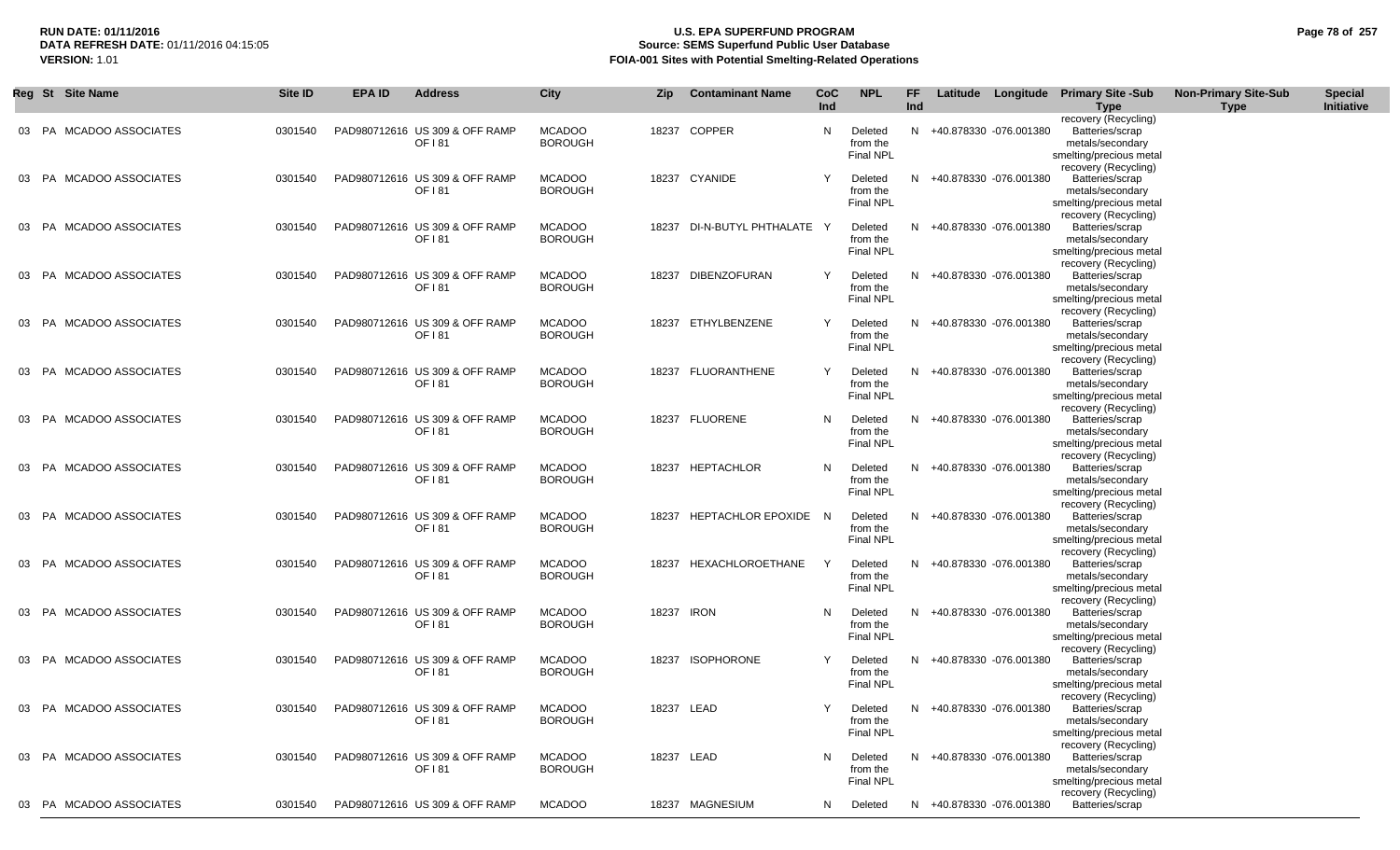## **RUN DATE: 01/11/2016 U.S. EPA SUPERFUND PROGRAM Page 79 of 257 Source: SEMS Superfund Public User Database VERSION:** 1.01 **FOIA-001 Sites with Potential Smelting-Related Operations**

|       | Reg St Site Name         | Site ID | <b>EPA ID</b> | <b>Address</b>                           | City                            | <b>Zip</b> | <b>Contaminant Name</b>    | CoC<br>Ind | <b>NPL</b>                              | FF<br>Ind |                          | Latitude Longitude Primary Site -Sub<br>Type                                           | <b>Non-Primary Site-Sub</b><br><b>Type</b> | <b>Special</b><br>Initiative |
|-------|--------------------------|---------|---------------|------------------------------------------|---------------------------------|------------|----------------------------|------------|-----------------------------------------|-----------|--------------------------|----------------------------------------------------------------------------------------|--------------------------------------------|------------------------------|
|       |                          |         |               | OF 181                                   | <b>BOROUGH</b>                  |            |                            |            | from the<br>Final NPL                   |           |                          | metals/secondary<br>smelting/precious metal<br>recovery (Recycling)                    |                                            |                              |
|       | 03 PA MCADOO ASSOCIATES  | 0301540 |               | PAD980712616 US 309 & OFF RAMP<br>OF 181 | <b>MCADOO</b><br><b>BOROUGH</b> |            | 18237 MANGANESE            | Y          | Deleted<br>from the<br><b>Final NPL</b> |           | N +40.878330 -076.001380 | Batteries/scrap<br>metals/secondary<br>smelting/precious metal                         |                                            |                              |
| 03 PA | MCADOO ASSOCIATES        | 0301540 |               | PAD980712616 US 309 & OFF RAMP<br>OF 181 | <b>MCADOO</b><br><b>BOROUGH</b> |            | 18237 METHYLENE CHLORIDE   | Y          | Deleted<br>from the<br><b>Final NPL</b> |           | N +40.878330 -076.001380 | recovery (Recycling)<br>Batteries/scrap<br>metals/secondary<br>smelting/precious metal |                                            |                              |
| 03 PA | MCADOO ASSOCIATES        | 0301540 |               | PAD980712616 US 309 & OFF RAMP<br>OF 181 | <b>MCADOO</b><br><b>BOROUGH</b> |            | 18237 METHYLENE CHLORIDE N |            | Deleted<br>from the<br><b>Final NPL</b> |           | N +40.878330 -076.001380 | recovery (Recycling)<br>Batteries/scrap<br>metals/secondary<br>smelting/precious metal |                                            |                              |
| 03 PA | MCADOO ASSOCIATES        | 0301540 |               | PAD980712616 US 309 & OFF RAMP<br>OF 181 | <b>MCADOO</b><br><b>BOROUGH</b> |            | 18237 NAPHTHALENE          | N          | Deleted<br>from the<br><b>Final NPL</b> |           | N +40.878330 -076.001380 | recovery (Recycling)<br>Batteries/scrap<br>metals/secondary<br>smelting/precious metal |                                            |                              |
| 03 PA | <b>MCADOO ASSOCIATES</b> | 0301540 |               | PAD980712616 US 309 & OFF RAMP<br>OF 181 | <b>MCADOO</b><br><b>BOROUGH</b> |            | 18237 NAPHTHALENE          | Y          | Deleted<br>from the<br><b>Final NPL</b> |           | N +40.878330 -076.001380 | recovery (Recycling)<br>Batteries/scrap<br>metals/secondary<br>smelting/precious metal |                                            |                              |
| 03 PA | MCADOO ASSOCIATES        | 0301540 |               | PAD980712616 US 309 & OFF RAMP<br>OF 181 | <b>MCADOO</b><br><b>BOROUGH</b> |            | 18237 NICKEL               | Υ          | Deleted<br>from the<br><b>Final NPL</b> |           | N +40.878330 -076.001380 | recovery (Recycling)<br>Batteries/scrap<br>metals/secondary<br>smelting/precious metal |                                            |                              |
| 03 PA | <b>MCADOO ASSOCIATES</b> | 0301540 |               | PAD980712616 US 309 & OFF RAMP<br>OF 181 | <b>MCADOO</b><br><b>BOROUGH</b> |            | 18237 NICKEL               | N          | Deleted<br>from the<br>Final NPL        |           | N +40.878330 -076.001380 | recovery (Recycling)<br>Batteries/scrap<br>metals/secondary<br>smelting/precious metal |                                            |                              |
| 03 PA | <b>MCADOO ASSOCIATES</b> | 0301540 |               | PAD980712616 US 309 & OFF RAMP<br>OF 181 | <b>MCADOO</b><br><b>BOROUGH</b> |            | 18237 ORGANICS             | N          | Deleted<br>from the<br><b>Final NPL</b> | N         | +40.878330 -076.001380   | recovery (Recycling)<br>Batteries/scrap<br>metals/secondary<br>smelting/precious metal |                                            |                              |
| 03 PA | MCADOO ASSOCIATES        | 0301540 |               | PAD980712616 US 309 & OFF RAMP<br>OF 181 | <b>MCADOO</b><br><b>BOROUGH</b> | 18237 PAH  |                            | N          | Deleted<br>from the<br><b>Final NPL</b> |           | N +40.878330 -076.001380 | recovery (Recycling)<br>Batteries/scrap<br>metals/secondary<br>smelting/precious metal |                                            |                              |
| 03 PA | MCADOO ASSOCIATES        | 0301540 |               | PAD980712616 US 309 & OFF RAMP<br>OF 181 | <b>MCADOO</b><br><b>BOROUGH</b> |            | 18237 PHENANTHRENE         | Y          | Deleted<br>from the<br><b>Final NPL</b> |           | N +40.878330 -076.001380 | recovery (Recycling)<br>Batteries/scrap<br>metals/secondary<br>smelting/precious metal |                                            |                              |
| 03 PA | MCADOO ASSOCIATES        | 0301540 |               | PAD980712616 US 309 & OFF RAMP<br>OF 181 | <b>MCADOO</b><br><b>BOROUGH</b> |            | 18237 PHENANTHRENE         | N          | Deleted<br>from the<br>Final NPL        |           | N +40.878330 -076.001380 | recovery (Recycling)<br>Batteries/scrap<br>metals/secondary<br>smelting/precious metal |                                            |                              |
| 03 PA | MCADOO ASSOCIATES        | 0301540 |               | PAD980712616 US 309 & OFF RAMP<br>OF 181 | <b>MCADOO</b><br><b>BOROUGH</b> |            | 18237 PHENOL               | N.         | Deleted<br>from the<br>Final NPL        |           | N +40.878330 -076.001380 | recovery (Recycling)<br>Batteries/scrap<br>metals/secondary<br>smelting/precious metal |                                            |                              |
| 03 PA | MCADOO ASSOCIATES        | 0301540 |               | PAD980712616 US 309 & OFF RAMP<br>OF 181 | <b>MCADOO</b><br><b>BOROUGH</b> |            | 18237 PHENOL               | Y          | Deleted<br>from the<br>Final NPL        |           | N +40.878330 -076.001380 | recovery (Recycling)<br>Batteries/scrap<br>metals/secondary<br>smelting/precious metal |                                            |                              |
|       | 03 PA MCADOO ASSOCIATES  | 0301540 |               | PAD980712616 US 309 & OFF RAMP<br>OF 181 | <b>MCADOO</b><br><b>BOROUGH</b> |            | 18237 POTASSIUM            | N.         | Deleted<br>from the<br><b>Final NPL</b> |           | N +40.878330 -076.001380 | recovery (Recycling)<br>Batteries/scrap<br>metals/secondary<br>smelting/precious metal |                                            |                              |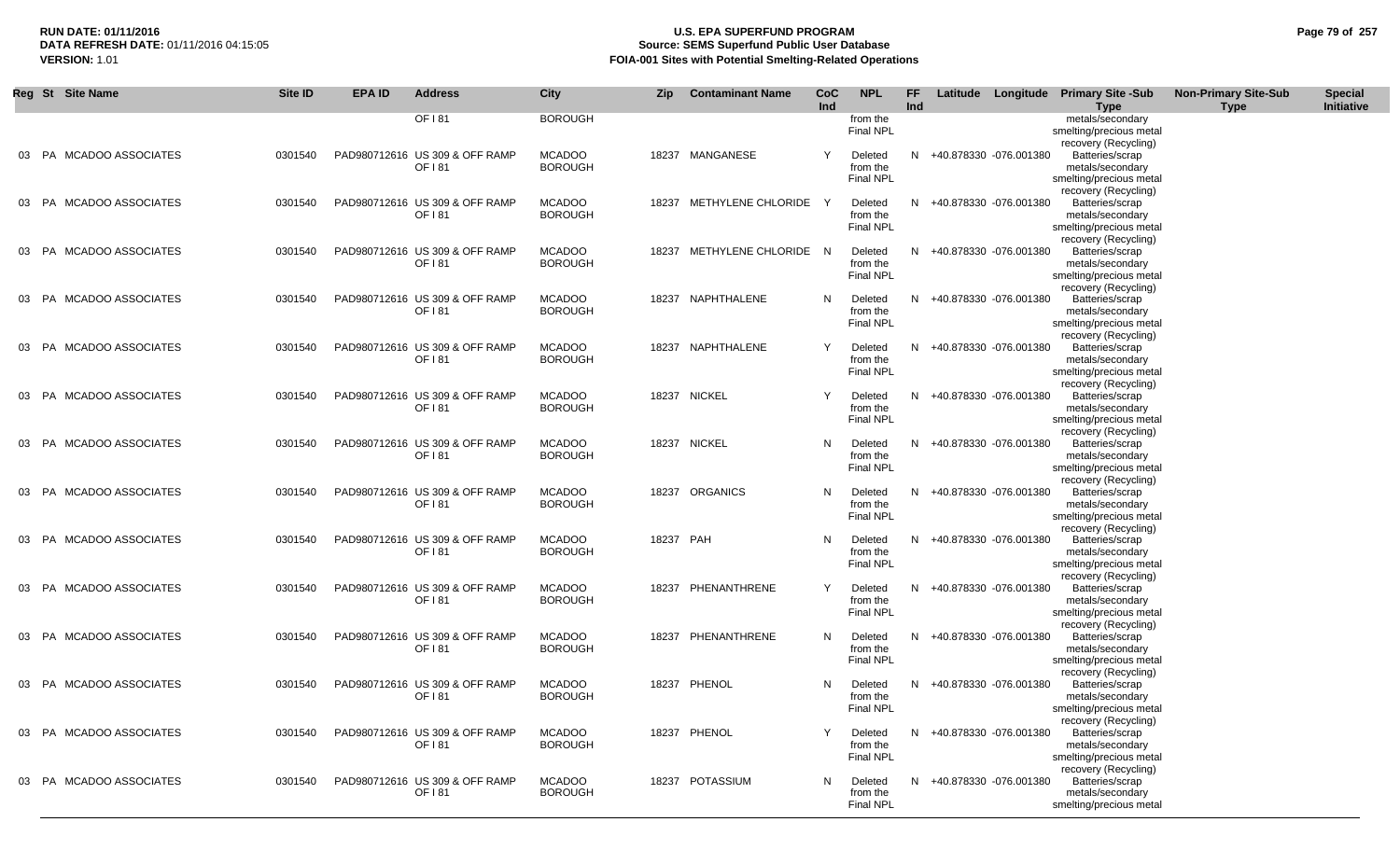## **RUN DATE: 01/11/2016 U.S. EPA SUPERFUND PROGRAM Page 80 of 257 Source: SEMS Superfund Public User Database VERSION:** 1.01 **FOIA-001 Sites with Potential Smelting-Related Operations**

|    | Reg St Site Name                                              | Site ID | <b>EPA ID</b> | <b>Address</b>                                           | City                            | Zip       | <b>Contaminant Name</b>               | CoC<br>Ind | <b>NPL</b>                              | FF.<br>Ind | Latitude |                          | Longitude Primary Site -Sub<br><b>Type</b>                                                                     | <b>Non-Primary Site-Sub</b><br><b>Type</b> | <b>Special</b><br>Initiative               |
|----|---------------------------------------------------------------|---------|---------------|----------------------------------------------------------|---------------------------------|-----------|---------------------------------------|------------|-----------------------------------------|------------|----------|--------------------------|----------------------------------------------------------------------------------------------------------------|--------------------------------------------|--------------------------------------------|
|    | 03 PA MCADOO ASSOCIATES                                       | 0301540 |               | PAD980712616 US 309 & OFF RAMP<br>OF 181                 | <b>MCADOO</b><br><b>BOROUGH</b> |           | 18237 PYRENE                          | Y          | Deleted<br>from the<br><b>Final NPL</b> |            |          | N +40.878330 -076.001380 | recovery (Recycling)<br>Batteries/scrap<br>metals/secondary<br>smelting/precious metal<br>recovery (Recycling) |                                            |                                            |
|    | 03 PA MCADOO ASSOCIATES                                       | 0301540 |               | PAD980712616 US 309 & OFF RAMP<br>OF 181                 | <b>MCADOO</b><br><b>BOROUGH</b> |           | 18237 SILVER                          | Y          | Deleted<br>from the<br><b>Final NPL</b> |            |          | N +40.878330 -076.001380 | Batteries/scrap<br>metals/secondary<br>smelting/precious metal                                                 |                                            |                                            |
|    | 03 PA MCADOO ASSOCIATES                                       | 0301540 |               | PAD980712616 US 309 & OFF RAMP<br>OF 181                 | <b>MCADOO</b><br><b>BOROUGH</b> |           | 18237 SODIUM                          | N          | Deleted<br>from the<br><b>Final NPL</b> |            |          | N +40.878330 -076.001380 | recovery (Recycling)<br>Batteries/scrap<br>metals/secondary<br>smelting/precious metal                         |                                            |                                            |
| 03 | <b>MCADOO ASSOCIATES</b><br>PA                                | 0301540 |               | PAD980712616 US 309 & OFF RAMP<br>OF 181                 | <b>MCADOO</b><br><b>BOROUGH</b> |           | 18237 TOLUENE                         | N          | Deleted<br>from the<br><b>Final NPL</b> |            |          | N +40.878330 -076.001380 | recovery (Recycling)<br>Batteries/scrap<br>metals/secondary<br>smelting/precious metal                         |                                            |                                            |
| 03 | PA MCADOO ASSOCIATES                                          | 0301540 |               | PAD980712616 US 309 & OFF RAMP<br>OF 181                 | <b>MCADOO</b><br><b>BOROUGH</b> |           | 18237 TOLUENE                         | Y          | Deleted<br>from the<br><b>Final NPL</b> |            |          | N +40.878330 -076.001380 | recovery (Recycling)<br>Batteries/scrap<br>metals/secondary<br>smelting/precious metal<br>recovery (Recycling) |                                            |                                            |
|    | 03 PA MCADOO ASSOCIATES                                       | 0301540 |               | PAD980712616 US 309 & OFF RAMP<br>OF 181                 | <b>MCADOO</b><br><b>BOROUGH</b> | 18237     | TOTAL XYLENES.<br>UNSPECIFIED MIXTURE | N          | Deleted<br>from the<br>Final NPL        |            |          | N +40.878330 -076.001380 | Batteries/scrap<br>metals/secondary<br>smelting/precious metal<br>recovery (Recycling)                         |                                            |                                            |
|    | 03 PA MCADOO ASSOCIATES                                       | 0301540 |               | PAD980712616 US 309 & OFF RAMP<br>OF 181                 | <b>MCADOO</b><br><b>BOROUGH</b> | 18237 VOC |                                       | N          | Deleted<br>from the<br><b>Final NPL</b> |            |          | N +40.878330 -076.001380 | Batteries/scrap<br>metals/secondary<br>smelting/precious metal<br>recovery (Recycling)                         |                                            |                                            |
| 03 | PA MCADOO ASSOCIATES                                          | 0301540 |               | PAD980712616 US 309 & OFF RAMP<br>OF 181                 | <b>MCADOO</b><br><b>BOROUGH</b> |           | 18237 ZINC                            | N          | Deleted<br>from the<br>Final NPL        | N.         |          | +40.878330 -076.001380   | Batteries/scrap<br>metals/secondary<br>smelting/precious metal<br>recovery (Recycling)                         |                                            |                                            |
| 03 | PA MCADOO ASSOCIATES                                          | 0301540 |               | PAD980712616 US 309 & OFF RAMP<br>OF 181                 | <b>MCADOO</b><br><b>BOROUGH</b> |           | 18237 ZINC                            | Y          | Deleted<br>from the<br><b>Final NPL</b> |            |          | N +40.878330 -076.001380 | Batteries/scrap<br>metals/secondary<br>smelting/precious metal                                                 |                                            |                                            |
|    | 03 PA MERCHANTS AND EVANS COMPANY<br><b>LEAD SMELTER</b>      | 0306200 |               | PAN000306200 2035 WASHINGTON<br><b>AVENUE</b>            | PHILADELPHIA                    | 19146     |                                       |            | Not on<br>the NPL                       | N          |          |                          | recovery (Recycling)<br>Chemicals and allied<br>products<br>(Manufacturing/Processi<br>ng/Maintenance)         |                                            | Unrecognized<br>Smelter per 2001<br>Report |
|    | 03 PA METAL BANK OF AMERICA                                   | 0302383 |               | PAD981737166 6801 STATE ROAD                             | PHILADELPHIA                    | 19138     |                                       |            | Not on<br>the NPL                       | <b>N</b>   |          |                          | Batteries/scrap<br>metals/secondary<br>smelting/precious metal                                                 |                                            |                                            |
|    | 03 PA METRO SMELTING CO., LEAD<br>SMELTER                     | 0306832 |               | PAN000306832 ONTARIO & BATH<br><b>STREET</b>             | PHILADELPHIA                    | 19134     |                                       |            | Not on<br>the NPL                       | N          |          |                          | recovery (Recycling)<br>Other (Other)                                                                          |                                            | Unrecognized<br>Smelter per 2001<br>Report |
|    | 03 WV MIDWEST STEEL                                           | 0304916 |               | WV0000068189 4301 FIRST AVENUE                           | <b>NITRO</b>                    | 25143     |                                       |            | Not on<br>the NPL                       | N          |          |                          | Batteries/scrap<br>metals/secondary<br>smelting/precious metal<br>recovery (Recycling)                         |                                            |                                            |
|    | 03 PA MINK SMELTING AND REFINING<br><b>WORKS LEAD SMELTER</b> | 0306198 |               | PAN000306198 18TH STREET AND<br><b>WASHINGTON AVENUE</b> | PHILADELPHIA                    | 19146     |                                       |            | Not on<br>the NPL                       | N          |          |                          | Chemicals and allied<br>products<br>(Manufacturing/Processi<br>ng/Maintenance)                                 |                                            | Unrecognized<br>Smelter per 2001<br>Report |
|    | 03 PA MORGAN SMELTERS CO., LEAD<br><b>SMELTER</b>             | 0306828 |               | PAN000306828 HEDLEY ST &<br><b>RICHMOND ST</b>           | PHILADELPHIA                    | 19137     |                                       |            | Not on<br>the NPL                       | N          |          |                          | Other (Other)                                                                                                  |                                            | Unrecognized<br>Smelter per 2001           |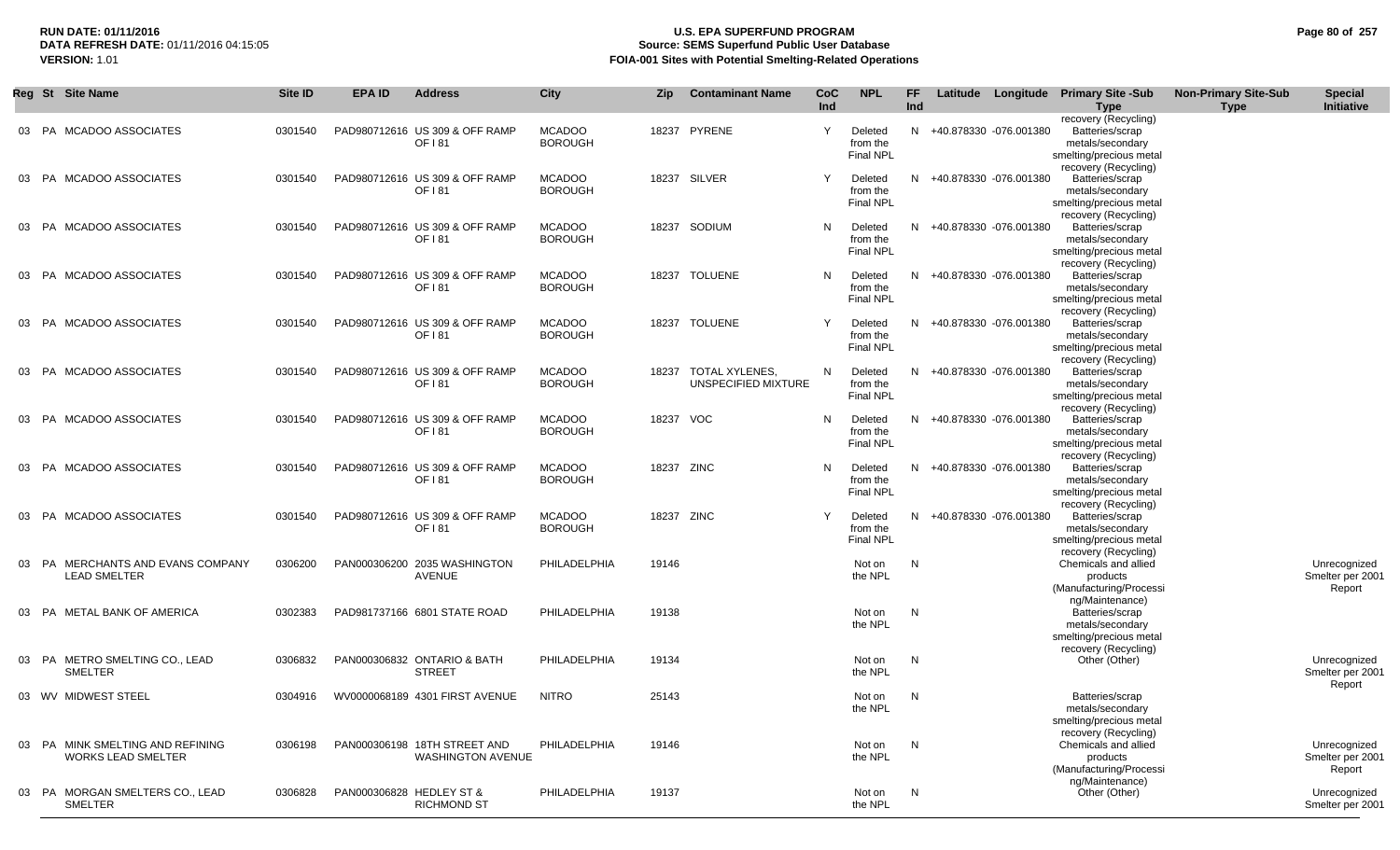## **RUN DATE: 01/11/2016 U.S. EPA SUPERFUND PROGRAM Page 81 of 257 Source: SEMS Superfund Public User Database VERSION:** 1.01 **FOIA-001 Sites with Potential Smelting-Related Operations**

|     |       | Reg St Site Name       | Site ID | EPA ID | <b>Address</b>                                                                     | <b>City</b>            | Zip          | <b>Contaminant Name</b>                                                  | CoC<br>Ind | <b>NPL</b>                              | FF.<br>Ind |                        | Latitude Longitude Primary Site -Sub<br><b>Type</b>                                    | <b>Non-Primary Site-Sub</b><br><b>Type</b> | <b>Special</b><br>Initiative<br>Report |
|-----|-------|------------------------|---------|--------|------------------------------------------------------------------------------------|------------------------|--------------|--------------------------------------------------------------------------|------------|-----------------------------------------|------------|------------------------|----------------------------------------------------------------------------------------|--------------------------------------------|----------------------------------------|
|     |       | 03 PA MW MANUFACTURING | 0301428 |        | PAD980691372 STATE ROUTE 54 AND<br>$I-80$                                          | <b>VALLEY TOWNSHIP</b> |              | 17821 1.1.2.2-<br><b>TETRACHLOROETHANE</b>                               | N          | Currently<br>on the<br><b>Final NPL</b> | N.         | +40.990000 -076.641660 | Batteries/scrap<br>metals/secondary<br>smelting/precious metal<br>recovery (Recycling) |                                            |                                        |
|     |       | 03 PA MW MANUFACTURING | 0301428 |        | PAD980691372 STATE ROUTE 54 AND VALLEY TOWNSHIP<br>$I-80$                          |                        |              | 17821 1.1.2.2-<br><b>TETRACHLOROETHANE</b>                               | Y          | Currently<br>on the<br><b>Final NPL</b> | N.         | +40.990000 -076.641660 | Batteries/scrap<br>metals/secondary<br>smelting/precious metal<br>recovery (Recycling) |                                            |                                        |
|     |       | 03 PA MW MANUFACTURING | 0301428 |        | PAD980691372 STATE ROUTE 54 AND VALLEY TOWNSHIP<br>$I-80$                          |                        | 17821        | $1, 1, 2-$<br>TRICHLOROETHANE                                            | N          | Currently<br>on the<br>Final NPL        | N          | +40.990000 -076.641660 | Batteries/scrap<br>metals/secondary<br>smelting/precious metal<br>recovery (Recycling) |                                            |                                        |
|     |       | 03 PA MW MANUFACTURING | 0301428 |        | PAD980691372 STATE ROUTE 54 AND VALLEY TOWNSHIP<br>$I-80$                          |                        | 17821 1,1,2- | <b>TRICHLOROETHANE</b>                                                   | Y          | Currently<br>on the<br><b>Final NPL</b> | N.         | +40.990000 -076.641660 | Batteries/scrap<br>metals/secondary<br>smelting/precious metal<br>recovery (Recycling) |                                            |                                        |
|     |       | 03 PA MW MANUFACTURING | 0301428 |        | PAD980691372 STATE ROUTE 54 AND VALLEY TOWNSHIP<br>$I-80$                          |                        |              | 17821 1,1-DICHLOROETHENE                                                 | Y          | Currently<br>on the<br><b>Final NPL</b> | N          | +40.990000 -076.641660 | Batteries/scrap<br>metals/secondary<br>smelting/precious metal<br>recovery (Recycling) |                                            |                                        |
|     |       | 03 PA MW MANUFACTURING | 0301428 |        | PAD980691372 STATE ROUTE 54 AND VALLEY TOWNSHIP 17821<br>$I-80$                    |                        |              | $1,2,3-$<br>TRICHLOROBENZENE                                             | N          | Currently<br>on the<br><b>Final NPL</b> | N.         | +40.990000 -076.641660 | Batteries/scrap<br>metals/secondary<br>smelting/precious metal<br>recovery (Recycling) |                                            |                                        |
|     |       | 03 PA MW MANUFACTURING | 0301428 |        | PAD980691372 STATE ROUTE 54 AND VALLEY TOWNSHIP 17821<br>$I-80$                    |                        |              | 1,2,4<br>TRICHLOROBENZENE                                                | N          | Currently<br>on the<br><b>Final NPL</b> | N.         | +40.990000 -076.641660 | Batteries/scrap<br>metals/secondary<br>smelting/precious metal<br>recovery (Recycling) |                                            |                                        |
| 03. |       | PA MW MANUFACTURING    | 0301428 |        | $I-80$                                                                             |                        |              | PAD980691372 STATE ROUTE 54 AND VALLEY TOWNSHIP 17821 1,2-DICHLOROETHENE | N          | Currently<br>on the<br><b>Final NPL</b> | N.         | +40.990000 -076.641660 | Batteries/scrap<br>metals/secondary<br>smelting/precious metal<br>recovery (Recycling) |                                            |                                        |
|     |       | 03 PA MW MANUFACTURING | 0301428 |        | $I-80$                                                                             |                        |              | PAD980691372 STATE ROUTE 54 AND VALLEY TOWNSHIP 17821 1,2-DICHLOROETHENE | Y          | Currently<br>on the<br><b>Final NPL</b> | N          | +40.990000 -076.641660 | Batteries/scrap<br>metals/secondary<br>smelting/precious metal<br>recovery (Recycling) |                                            |                                        |
|     |       | 03 PA MW MANUFACTURING | 0301428 |        | PAD980691372 STATE ROUTE 54 AND VALLEY TOWNSHIP 17821 2,4-DIMETHYLPHENOL<br>$I-80$ |                        |              |                                                                          | Y          | Currently<br>on the<br><b>Final NPL</b> | N.         | +40.990000 -076.641660 | Batteries/scrap<br>metals/secondary<br>smelting/precious metal<br>recovery (Recycling) |                                            |                                        |
|     |       | 03 PA MW MANUFACTURING | 0301428 |        | PAD980691372 STATE ROUTE 54 AND VALLEY TOWNSHIP<br>$I-80$                          |                        |              | 17821 2-METHYLPHENOL                                                     | Y          | Currently<br>on the<br><b>Final NPL</b> | N.         | +40.990000 -076.641660 | Batteries/scrap<br>metals/secondary<br>smelting/precious metal<br>recovery (Recycling) |                                            |                                        |
|     |       | 03 PA MW MANUFACTURING | 0301428 |        | PAD980691372 STATE ROUTE 54 AND VALLEY TOWNSHIP<br>$I-80$                          |                        |              | 17821 4-METHYLPHENOL                                                     | Y          | Currently<br>on the<br><b>Final NPL</b> | N.         | +40.990000 -076.641660 | Batteries/scrap<br>metals/secondary<br>smelting/precious metal<br>recovery (Recycling) |                                            |                                        |
|     | 03 PA | MW MANUFACTURING       | 0301428 |        | PAD980691372 STATE ROUTE 54 AND<br>$I-80$                                          | VALLEY TOWNSHIP        |              | 17821 ACENAPHTHENE                                                       | N          | Currently<br>on the<br><b>Final NPL</b> | N          | +40.990000 -076.641660 | Batteries/scrap<br>metals/secondary<br>smelting/precious metal<br>recovery (Recycling) |                                            |                                        |
|     | 03 PA | MW MANUFACTURING       | 0301428 |        | PAD980691372 STATE ROUTE 54 AND VALLEY TOWNSHIP<br>$I-80$                          |                        |              | 17821 ACETONE                                                            | N          | Currently<br>on the<br><b>Final NPL</b> | N.         | +40.990000 -076.641660 | Batteries/scrap<br>metals/secondary<br>smelting/precious metal<br>recovery (Recycling) |                                            |                                        |
|     |       | 03 PA MW MANUFACTURING | 0301428 |        | PAD980691372 STATE ROUTE 54 AND                                                    | <b>VALLEY TOWNSHIP</b> |              | 17821 ALUMINUM                                                           | N          | Currently                               | N          | +40.990000 -076.641660 | Batteries/scrap                                                                        |                                            |                                        |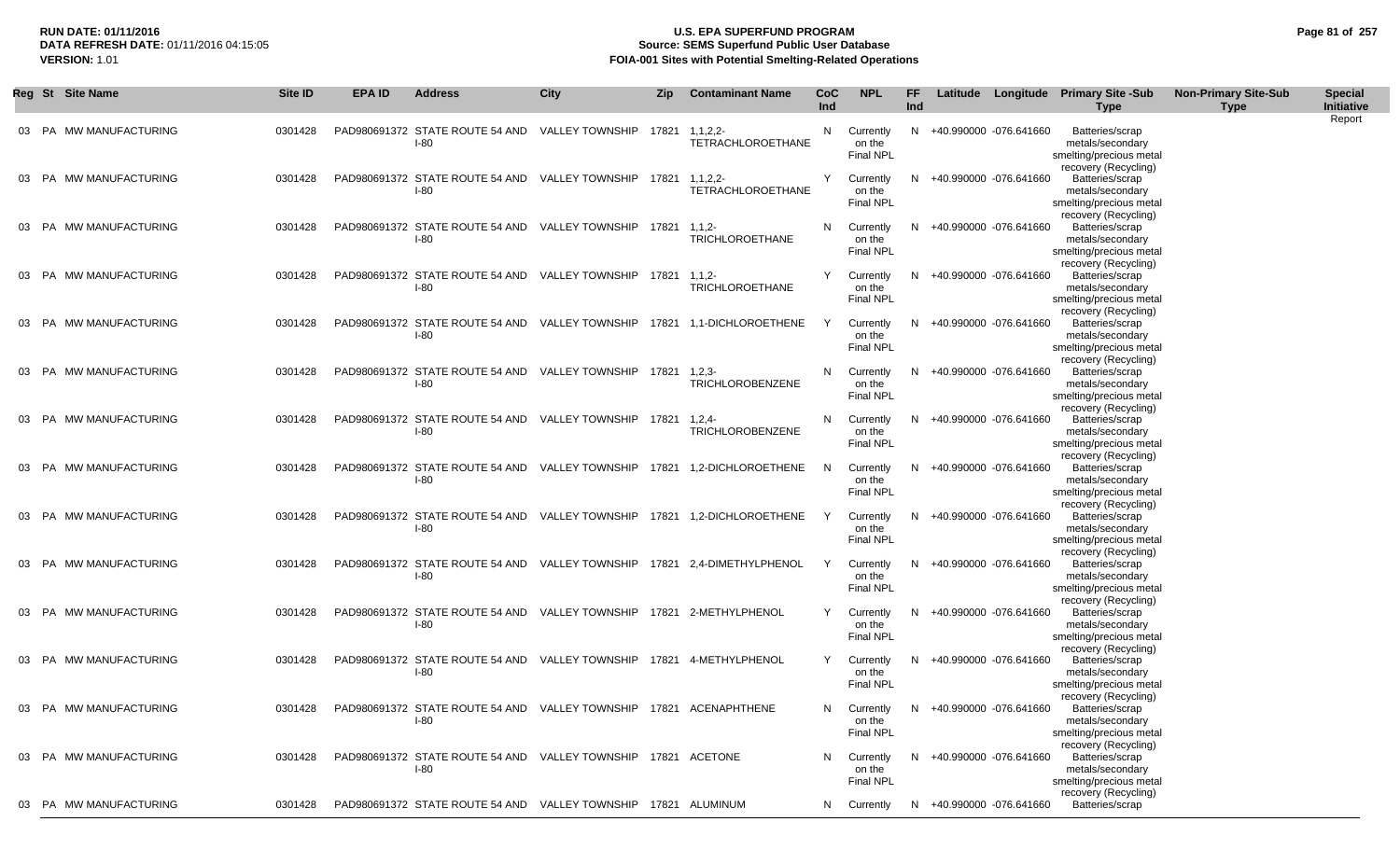# **RUN DATE: 01/11/2016 U.S. EPA SUPERFUND PROGRAM Page 82 of 257 Source: SEMS Superfund Public User Database VERSION:** 1.01 **FOIA-001 Sites with Potential Smelting-Related Operations**

|       | Reg St Site Name       | Site ID | <b>EPA ID</b> | <b>Address</b>                                                               | <b>City</b> | <b>Zip</b> | <b>Contaminant Name</b>           | CoC<br>Ind | <b>NPL</b>                                | FF<br>Ind |                          | Latitude Longitude Primary Site -Sub<br><b>Type</b>                                                            | <b>Non-Primary Site-Sub</b><br><b>Type</b> | <b>Special</b><br><b>Initiative</b> |
|-------|------------------------|---------|---------------|------------------------------------------------------------------------------|-------------|------------|-----------------------------------|------------|-------------------------------------------|-----------|--------------------------|----------------------------------------------------------------------------------------------------------------|--------------------------------------------|-------------------------------------|
|       |                        |         |               | $I-80$                                                                       |             |            |                                   |            | on the<br>Final NPL                       |           |                          | metals/secondary<br>smelting/precious metal                                                                    |                                            |                                     |
|       | 03 PA MW MANUFACTURING | 0301428 |               | PAD980691372 STATE ROUTE 54 AND VALLEY TOWNSHIP 17821 ANTHRACENE<br>$I-80$   |             |            |                                   |            | N Currently<br>on the<br><b>Final NPL</b> |           | N +40.990000 -076.641660 | recovery (Recycling)<br>Batteries/scrap<br>metals/secondary<br>smelting/precious metal                         |                                            |                                     |
|       | 03 PA MW MANUFACTURING | 0301428 |               | PAD980691372 STATE ROUTE 54 AND VALLEY TOWNSHIP 17821 ANTIMONY<br>$I-80$     |             |            |                                   | N.         | Currently<br>on the<br><b>Final NPL</b>   | N         | +40.990000 -076.641660   | recovery (Recycling)<br>Batteries/scrap<br>metals/secondary<br>smelting/precious metal<br>recovery (Recycling) |                                            |                                     |
|       | 03 PA MW MANUFACTURING | 0301428 |               | PAD980691372 STATE ROUTE 54 AND VALLEY TOWNSHIP 17821 ANTIMONY<br>$I-80$     |             |            |                                   | Y          | Currently<br>on the<br><b>Final NPL</b>   |           | N +40.990000 -076.641660 | Batteries/scrap<br>metals/secondary<br>smelting/precious metal<br>recovery (Recycling)                         |                                            |                                     |
|       | 03 PA MW MANUFACTURING | 0301428 |               | PAD980691372 STATE ROUTE 54 AND VALLEY TOWNSHIP 17821 AROCLOR-1016<br>$I-80$ |             |            |                                   | Y          | Currently<br>on the<br>Final NPL          | N         | +40.990000 -076.641660   | Batteries/scrap<br>metals/secondary<br>smelting/precious metal<br>recovery (Recycling)                         |                                            |                                     |
|       | 03 PA MW MANUFACTURING | 0301428 |               | PAD980691372 STATE ROUTE 54 AND VALLEY TOWNSHIP 17821 AROCLOR-1242<br>$I-80$ |             |            |                                   | Y          | Currently<br>on the<br><b>Final NPL</b>   | N         | +40.990000 -076.641660   | Batteries/scrap<br>metals/secondary<br>smelting/precious metal<br>recovery (Recycling)                         |                                            |                                     |
|       | 03 PA MW MANUFACTURING | 0301428 |               | PAD980691372 STATE ROUTE 54 AND VALLEY TOWNSHIP<br>$I-80$                    |             |            | 17821 AROCLOR-1248                | Y          | Currently<br>on the<br><b>Final NPL</b>   | N         | +40.990000 -076.641660   | Batteries/scrap<br>metals/secondary<br>smelting/precious metal<br>recovery (Recycling)                         |                                            |                                     |
|       | 03 PA MW MANUFACTURING | 0301428 |               | PAD980691372 STATE ROUTE 54 AND VALLEY TOWNSHIP<br>$I-80$                    |             |            | 17821 AROCLOR-1254                | Y          | Currently<br>on the<br><b>Final NPL</b>   | N         | +40.990000 -076.641660   | Batteries/scrap<br>metals/secondary<br>smelting/precious metal<br>recovery (Recycling)                         |                                            |                                     |
|       | 03 PA MW MANUFACTURING | 0301428 |               | PAD980691372 STATE ROUTE 54 AND VALLEY TOWNSHIP<br>$I-80$                    |             |            | 17821 ARSENIC                     |            | Currently<br>on the<br><b>Final NPL</b>   | N         | +40.990000 -076.641660   | Batteries/scrap<br>metals/secondary<br>smelting/precious metal<br>recovery (Recycling)                         |                                            |                                     |
|       | 03 PA MW MANUFACTURING | 0301428 |               | PAD980691372 STATE ROUTE 54 AND VALLEY TOWNSHIP<br>$I-80$                    |             |            | 17821 ARSENIC                     | N.         | Currently<br>on the<br><b>Final NPL</b>   | N         | +40.990000 -076.641660   | Batteries/scrap<br>metals/secondary<br>smelting/precious metal<br>recovery (Recycling)                         |                                            |                                     |
|       | 03 PA MW MANUFACTURING | 0301428 |               | PAD980691372 STATE ROUTE 54 AND VALLEY TOWNSHIP<br>$I-80$                    |             |            | 17821 BARIUM                      |            | Currently<br>on the<br><b>Final NPL</b>   | N         | +40.990000 -076.641660   | Batteries/scrap<br>metals/secondary<br>smelting/precious metal<br>recovery (Recycling)                         |                                            |                                     |
|       | 03 PA MW MANUFACTURING | 0301428 |               | PAD980691372 STATE ROUTE 54 AND VALLEY TOWNSHIP<br>$I-80$                    |             |            | 17821 BARIUM                      | N.         | Currently<br>on the<br><b>Final NPL</b>   | N.        | +40.990000 -076.641660   | Batteries/scrap<br>metals/secondary<br>smelting/precious metal<br>recovery (Recycling)                         |                                            |                                     |
| 03 PA | MW MANUFACTURING       | 0301428 |               | PAD980691372 STATE ROUTE 54 AND VALLEY TOWNSHIP<br>$I-80$                    |             | 17821      | <b>BEHP</b>                       | Y          | Currently<br>on the<br><b>Final NPL</b>   | N         | +40.990000 -076.641660   | Batteries/scrap<br>metals/secondary<br>smelting/precious metal<br>recovery (Recycling)                         |                                            |                                     |
| 03 PA | MW MANUFACTURING       | 0301428 |               | PAD980691372 STATE ROUTE 54 AND VALLEY TOWNSHIP<br>$I-80$                    |             |            | 17821 BENZENE                     |            | Currently<br>on the<br><b>Final NPL</b>   | N.        | +40.990000 -076.641660   | Batteries/scrap<br>metals/secondary<br>smelting/precious metal<br>recovery (Recycling)                         |                                            |                                     |
|       | 03 PA MW MANUFACTURING | 0301428 |               | PAD980691372 STATE ROUTE 54 AND VALLEY TOWNSHIP<br>$I-80$                    |             | 17821      | BENZO(B)FLUORANTHE N<br><b>NE</b> |            | Currently<br>on the<br><b>Final NPL</b>   | N         | +40.990000 -076.641660   | Batteries/scrap<br>metals/secondary<br>smelting/precious metal                                                 |                                            |                                     |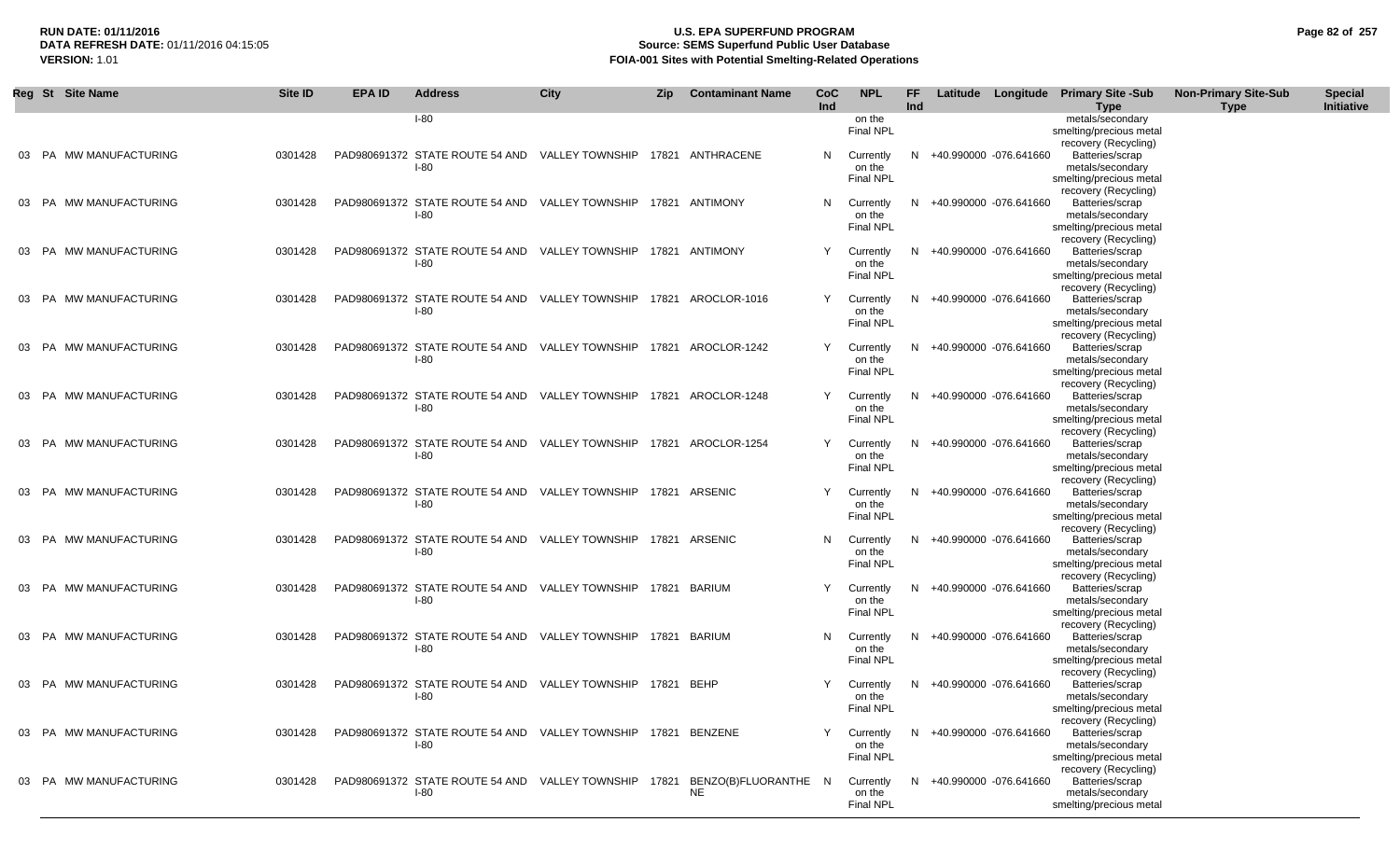## **RUN DATE: 01/11/2016 U.S. EPA SUPERFUND PROGRAM Page 83 of 257 Source: SEMS Superfund Public User Database VERSION:** 1.01 **FOIA-001 Sites with Potential Smelting-Related Operations**

|       | Reg St Site Name       | Site ID | <b>EPA ID</b> | <b>Address</b>                                                            | <b>City</b>           | Zip   | <b>Contaminant Name</b>                    | <b>CoC</b><br>Ind | <b>NPL</b>                              | FF<br>Ind |                          | Latitude Longitude Primary Site -Sub<br><b>Type</b>                                                            | <b>Non-Primary Site-Sub</b><br><b>Type</b> | <b>Special</b><br>Initiative |
|-------|------------------------|---------|---------------|---------------------------------------------------------------------------|-----------------------|-------|--------------------------------------------|-------------------|-----------------------------------------|-----------|--------------------------|----------------------------------------------------------------------------------------------------------------|--------------------------------------------|------------------------------|
|       | 03 PA MW MANUFACTURING | 0301428 |               | PAD980691372 STATE ROUTE 54 AND VALLEY TOWNSHIP<br>$I-80$                 |                       |       | 17821 BENZO(GHI)PERYLENE                   | N.                | Currently<br>on the<br>Final NPL        |           | N +40.990000 -076.641660 | recovery (Recycling)<br>Batteries/scrap<br>metals/secondary<br>smelting/precious metal                         |                                            |                              |
|       | 03 PA MW MANUFACTURING | 0301428 |               | PAD980691372 STATE ROUTE 54 AND<br>$I-80$                                 | VALLEY TOWNSHIP       | 17821 | BENZO(K)FLUORANTHE N<br><b>NE</b>          |                   | Currently<br>on the<br>Final NPL        | N         | +40.990000 -076.641660   | recovery (Recycling)<br>Batteries/scrap<br>metals/secondary<br>smelting/precious metal<br>recovery (Recycling) |                                            |                              |
| 03 PA | MW MANUFACTURING       | 0301428 |               | PAD980691372 STATE ROUTE 54 AND<br>$I-80$                                 | VALLEY TOWNSHIP       |       | 17821 BENZOIC ACID                         | Y                 | Currently<br>on the<br><b>Final NPL</b> |           | +40.990000 -076.641660   | Batteries/scrap<br>metals/secondary<br>smelting/precious metal<br>recovery (Recycling)                         |                                            |                              |
| 03 PA | MW MANUFACTURING       | 0301428 |               | PAD980691372 STATE ROUTE 54 AND<br>$I-80$                                 |                       |       | VALLEY TOWNSHIP 17821 BENZO[A]ANTHRACENE N |                   | Currently<br>on the<br><b>Final NPL</b> |           | +40.990000 -076.641660   | Batteries/scrap<br>metals/secondary<br>smelting/precious metal<br>recovery (Recycling)                         |                                            |                              |
|       | 03 PA MW MANUFACTURING | 0301428 |               | PAD980691372 STATE ROUTE 54 AND VALLEY TOWNSHIP<br>$I-80$                 |                       |       | 17821 BENZO[A]PYRENE                       | N                 | Currently<br>on the<br>Final NPL        |           | +40.990000 -076.641660   | Batteries/scrap<br>metals/secondary<br>smelting/precious metal                                                 |                                            |                              |
|       | 03 PA MW MANUFACTURING | 0301428 |               | PAD980691372 STATE ROUTE 54 AND VALLEY TOWNSHIP 17821 BERYLLIUM<br>$I-80$ |                       |       |                                            | N.                | Currently<br>on the<br><b>Final NPL</b> |           | +40.990000 -076.641660   | recovery (Recycling)<br>Batteries/scrap<br>metals/secondary<br>smelting/precious metal<br>recovery (Recycling) |                                            |                              |
|       | 03 PA MW MANUFACTURING | 0301428 |               | PAD980691372 STATE ROUTE 54 AND VALLEY TOWNSHIP<br>$I-80$                 |                       |       | 17821 BERYLLIUM                            |                   | Currently<br>on the<br>Final NPL        |           | +40.990000 -076.641660   | Batteries/scrap<br>metals/secondary<br>smelting/precious metal                                                 |                                            |                              |
|       | 03 PA MW MANUFACTURING | 0301428 |               | PAD980691372 STATE ROUTE 54 AND<br>$I-80$                                 | VALLEY TOWNSHIP 17821 |       | <b>BIS(2-</b><br>ETHYLHEXYL)PHTHALA<br>TE. | Y                 | Currently<br>on the<br><b>Final NPL</b> | N.        | +40.990000 -076.641660   | recovery (Recycling)<br>Batteries/scrap<br>metals/secondary<br>smelting/precious metal<br>recovery (Recycling) |                                            |                              |
|       | 03 PA MW MANUFACTURING | 0301428 |               | PAD980691372 STATE ROUTE 54 AND VALLEY TOWNSHIP<br>$I-80$                 |                       |       | 17821 CADMIUM                              | N                 | Currently<br>on the<br><b>Final NPL</b> |           | +40.990000 -076.641660   | Batteries/scrap<br>metals/secondary<br>smelting/precious metal                                                 |                                            |                              |
|       | 03 PA MW MANUFACTURING | 0301428 |               | PAD980691372 STATE ROUTE 54 AND VALLEY TOWNSHIP<br>$I-80$                 |                       |       | 17821 CALCIUM                              | N                 | Currently<br>on the<br><b>Final NPL</b> |           | +40.990000 -076.641660   | recovery (Recycling)<br>Batteries/scrap<br>metals/secondary<br>smelting/precious metal                         |                                            |                              |
|       | 03 PA MW MANUFACTURING | 0301428 |               | PAD980691372 STATE ROUTE 54 AND<br>$I-80$                                 | VALLEY TOWNSHIP       | 17821 | <b>CARBON DISULFIDE</b>                    | Y                 | Currently<br>on the<br><b>Final NPL</b> | N         | +40.990000 -076.641660   | recovery (Recycling)<br>Batteries/scrap<br>metals/secondary<br>smelting/precious metal                         |                                            |                              |
|       | 03 PA MW MANUFACTURING | 0301428 |               | PAD980691372 STATE ROUTE 54 AND VALLEY TOWNSHIP<br>$I-80$                 |                       | 17821 | CARBON<br><b>TETRACHLORIDE</b>             | N                 | Currently<br>on the<br>Final NPL        | N.        | +40.990000 -076.641660   | recovery (Recycling)<br>Batteries/scrap<br>metals/secondary<br>smelting/precious metal                         |                                            |                              |
|       | 03 PA MW MANUFACTURING | 0301428 |               | PAD980691372 STATE ROUTE 54 AND VALLEY TOWNSHIP<br>$I-80$                 |                       | 17821 | CHLOROFORM                                 | N                 | Currently<br>on the<br>Final NPL        | N         | +40.990000 -076.641660   | recovery (Recycling)<br>Batteries/scrap<br>metals/secondary<br>smelting/precious metal                         |                                            |                              |
|       | 03 PA MW MANUFACTURING | 0301428 |               | PAD980691372 STATE ROUTE 54 AND VALLEY TOWNSHIP 17821 CHROMIUM<br>$I-80$  |                       |       |                                            | N.                | Currently<br>on the<br>Final NPL        |           | +40.990000 -076.641660   | recovery (Recycling)<br>Batteries/scrap<br>metals/secondary<br>smelting/precious metal                         |                                            |                              |
|       | 03 PA MW MANUFACTURING | 0301428 |               | PAD980691372 STATE ROUTE 54 AND VALLEY TOWNSHIP 17821 CHROMIUM            |                       |       |                                            | Y                 | Currently                               |           | N +40.990000 -076.641660 | recovery (Recycling)<br>Batteries/scrap                                                                        |                                            |                              |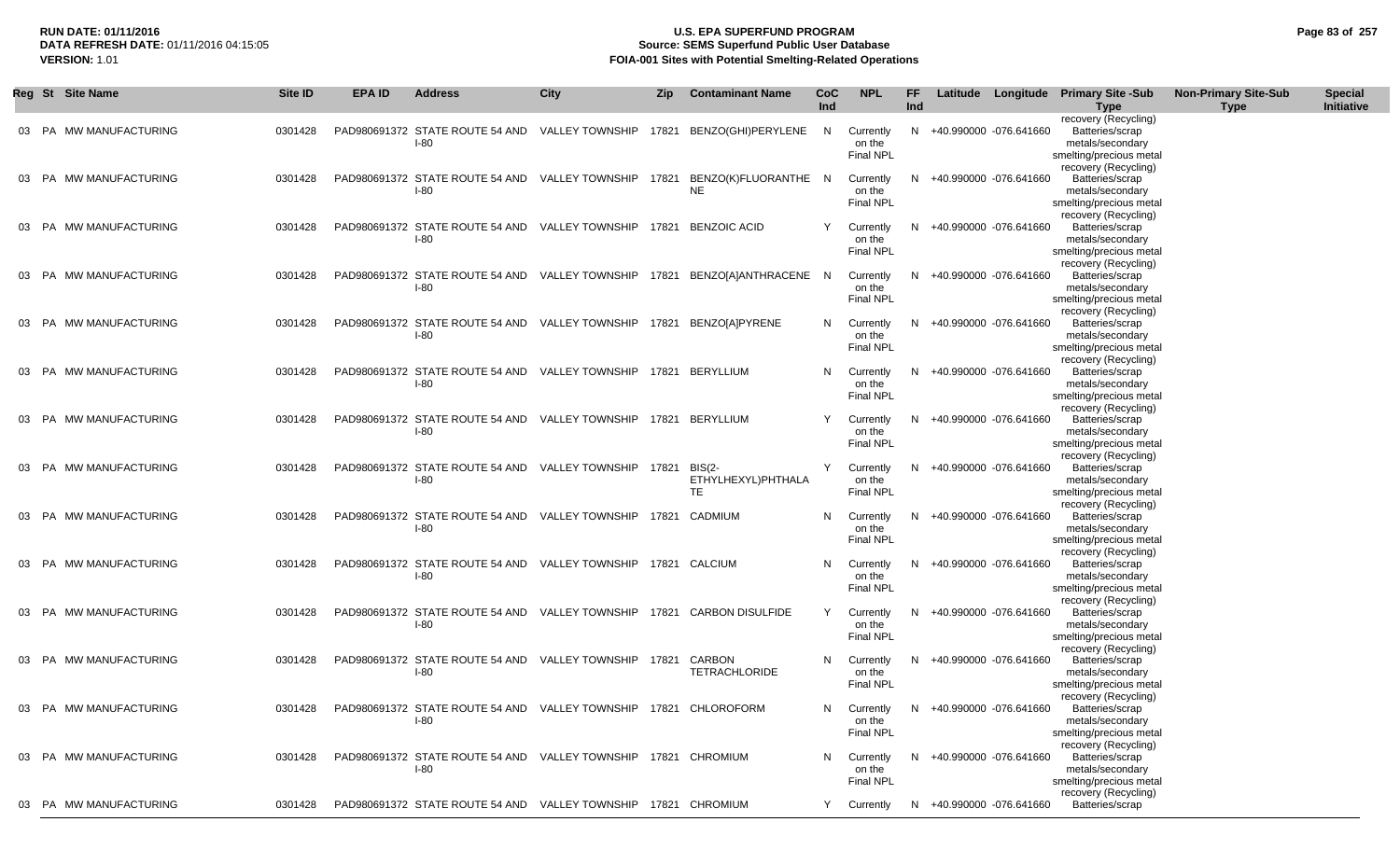|       | Reg St Site Name              | Site ID | <b>EPA ID</b> | <b>Address</b>                                                                | City            | <b>Zip</b> | <b>Contaminant Name</b>                   | <b>CoC</b><br>Ind | <b>NPL</b>                              | <b>FF</b><br>Ind |                          | Latitude Longitude Primary Site -Sub<br><b>Type</b>                                    | <b>Non-Primary Site-Sub</b><br><b>Type</b> | <b>Special</b><br>Initiative |
|-------|-------------------------------|---------|---------------|-------------------------------------------------------------------------------|-----------------|------------|-------------------------------------------|-------------------|-----------------------------------------|------------------|--------------------------|----------------------------------------------------------------------------------------|--------------------------------------------|------------------------------|
|       |                               |         |               | <b>I-80</b>                                                                   |                 |            |                                           |                   | on the<br><b>Final NPL</b>              |                  |                          | metals/secondary<br>smelting/precious metal                                            |                                            |                              |
|       | 03 PA MW MANUFACTURING        | 0301428 |               | PAD980691372 STATE ROUTE 54 AND VALLEY TOWNSHIP 17821 CHRYSENE<br>$I-80$      |                 |            |                                           | N                 | Currently<br>on the<br><b>Final NPL</b> |                  | N +40.990000 -076.641660 | recovery (Recycling)<br>Batteries/scrap<br>metals/secondary<br>smelting/precious metal |                                            |                              |
|       | 03 PA MW MANUFACTURING        | 0301428 |               | PAD980691372 STATE ROUTE 54 AND VALLEY TOWNSHIP<br>$I-80$                     |                 | 17821      | COBALT                                    | N.                | Currently<br>on the<br><b>Final NPL</b> | N.               | +40.990000 -076.641660   | recovery (Recycling)<br>Batteries/scrap<br>metals/secondary<br>smelting/precious metal |                                            |                              |
|       | MW MANUFACTURING<br>PA        | 0301428 |               | PAD980691372 STATE ROUTE 54 AND VALLEY TOWNSHIP<br>$I-80$                     |                 |            | 17821 COPPER                              | N.                | Currently<br>on the<br><b>Final NPL</b> | N.               | +40.990000 -076.641660   | recovery (Recycling)<br>Batteries/scrap<br>metals/secondary<br>smelting/precious metal |                                            |                              |
| 03 PA | MW MANUFACTURING              | 0301428 |               | PAD980691372 STATE ROUTE 54 AND VALLEY TOWNSHIP<br><b>I-80</b>                |                 |            | 17821 COPPER                              |                   | Currently<br>on the<br><b>Final NPL</b> | N                | +40.990000 -076.641660   | recovery (Recycling)<br>Batteries/scrap<br>metals/secondary<br>smelting/precious metal |                                            |                              |
|       | MW MANUFACTURING<br><b>PA</b> | 0301428 |               | PAD980691372 STATE ROUTE 54 AND VALLEY TOWNSHIP<br><b>I-80</b>                |                 |            | 17821 DELTA-BHC                           | N                 | Currently<br>on the<br><b>Final NPL</b> | N.               | +40.990000 -076.641660   | recovery (Recycling)<br>Batteries/scrap<br>metals/secondary<br>smelting/precious metal |                                            |                              |
| 03 PA | MW MANUFACTURING              | 0301428 |               | PAD980691372 STATE ROUTE 54 AND VALLEY TOWNSHIP<br><b>I-80</b>                |                 |            | 17821 DI-N-BUTYL PHTHALATE Y              |                   | Currently<br>on the<br><b>Final NPL</b> | N.               | +40.990000 -076.641660   | recovery (Recycling)<br>Batteries/scrap<br>metals/secondary<br>smelting/precious metal |                                            |                              |
|       | MW MANUFACTURING<br>PA        | 0301428 |               | PAD980691372 STATE ROUTE 54 AND VALLEY TOWNSHIP<br><b>I-80</b>                |                 |            | 17821 DI-N-OCTYL PHTHALATE Y              |                   | Currently<br>on the<br>Final NPL        | N.               | +40.990000 -076.641660   | recovery (Recycling)<br>Batteries/scrap<br>metals/secondary<br>smelting/precious metal |                                            |                              |
| 03 PA | MW MANUFACTURING              | 0301428 |               | PAD980691372 STATE ROUTE 54 AND<br>$I-80$                                     | VALLEY TOWNSHIP | 17821      | DIBENZO(A,H)ANTHRAC<br><b>ENE</b>         | - N               | Currently<br>on the<br>Final NPL        | N                | +40.990000 -076.641660   | recovery (Recycling)<br>Batteries/scrap<br>metals/secondary<br>smelting/precious metal |                                            |                              |
|       | MW MANUFACTURING<br><b>PA</b> | 0301428 |               | PAD980691372 STATE ROUTE 54 AND VALLEY TOWNSHIP<br><b>I-80</b>                |                 |            | 17821 DIELDRIN                            |                   | Currently<br>on the<br><b>Final NPL</b> | N.               | +40.990000 -076.641660   | recovery (Recycling)<br>Batteries/scrap<br>metals/secondary<br>smelting/precious metal |                                            |                              |
| 03 PA | MW MANUFACTURING              | 0301428 |               | PAD980691372 STATE ROUTE 54 AND VALLEY TOWNSHIP<br>$I-80$                     |                 | 17821      | DIOXINS (CHLORINATED Y<br>DIBENZODIOXINS) |                   | Currently<br>on the<br><b>Final NPL</b> | N                | +40.990000 -076.641660   | recovery (Recycling)<br>Batteries/scrap<br>metals/secondary<br>smelting/precious metal |                                            |                              |
| 03 PA | MW MANUFACTURING              | 0301428 |               | PAD980691372 STATE ROUTE 54 AND VALLEY TOWNSHIP<br>$I-80$                     |                 |            | 17821 ETHYLBENZENE                        |                   | Currently<br>on the<br><b>Final NPL</b> | N.               | +40.990000 -076.641660   | recovery (Recycling)<br>Batteries/scrap<br>metals/secondary<br>smelting/precious metal |                                            |                              |
| 03 PA | MW MANUFACTURING              | 0301428 |               | PAD980691372 STATE ROUTE 54 AND VALLEY TOWNSHIP<br>$I-80$                     |                 |            | 17821 ETHYLBENZENE                        | N.                | Currently<br>on the<br>Final NPL        | N.               | +40.990000 -076.641660   | recovery (Recycling)<br>Batteries/scrap<br>metals/secondary<br>smelting/precious metal |                                            |                              |
|       | 03 PA MW MANUFACTURING        | 0301428 |               | PAD980691372 STATE ROUTE 54 AND VALLEY TOWNSHIP 17821 FLUORANTHENE<br>$I-80$  |                 |            |                                           | N                 | Currently<br>on the<br><b>Final NPL</b> | N.               | +40.990000 -076.641660   | recovery (Recycling)<br>Batteries/scrap<br>metals/secondary<br>smelting/precious metal |                                            |                              |
|       | 03 PA MW MANUFACTURING        | 0301428 |               | PAD980691372 STATE ROUTE 54 AND VALLEY TOWNSHIP 17821 FLUORENE<br><b>I-80</b> |                 |            |                                           |                   | Currently<br>on the<br><b>Final NPL</b> | N.               | +40.990000 -076.641660   | recovery (Recycling)<br>Batteries/scrap<br>metals/secondary<br>smelting/precious metal |                                            |                              |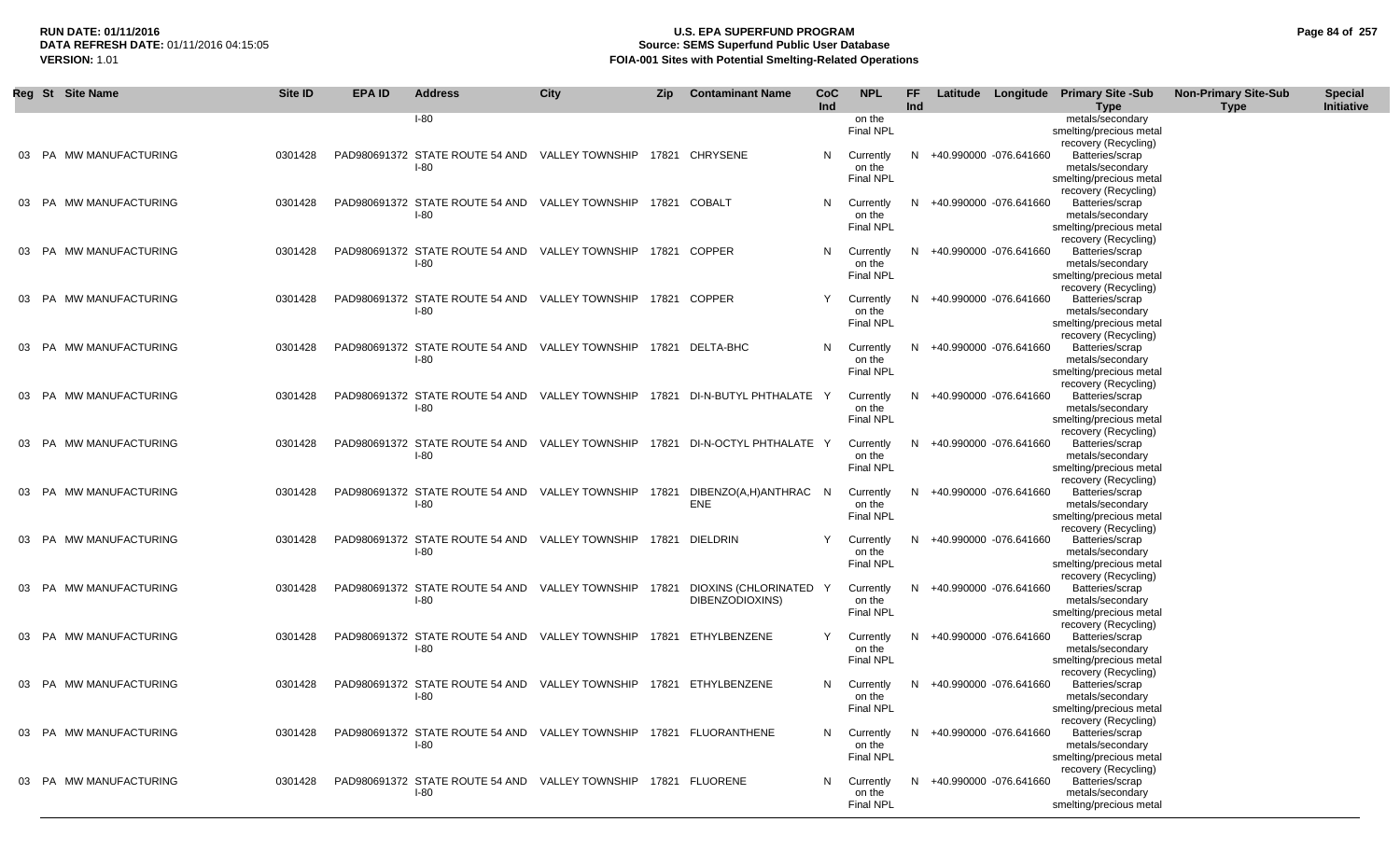## **RUN DATE: 01/11/2016 U.S. EPA SUPERFUND PROGRAM Page 85 of 257 Source: SEMS Superfund Public User Database VERSION:** 1.01 **FOIA-001 Sites with Potential Smelting-Related Operations**

|       | Reg St Site Name       | Site ID | <b>EPA ID</b> | <b>Address</b>                                                                  | <b>City</b>     | Zip        | <b>Contaminant Name</b>                                                    | <b>CoC</b><br>Ind | <b>NPL</b>                              | FF<br>Ind |                          | Latitude Longitude Primary Site -Sub<br><b>Type</b>                                                            | <b>Non-Primary Site-Sub</b><br><b>Type</b> | <b>Special</b><br>Initiative |
|-------|------------------------|---------|---------------|---------------------------------------------------------------------------------|-----------------|------------|----------------------------------------------------------------------------|-------------------|-----------------------------------------|-----------|--------------------------|----------------------------------------------------------------------------------------------------------------|--------------------------------------------|------------------------------|
|       | 03 PA MW MANUFACTURING | 0301428 |               | PAD980691372 STATE ROUTE 54 AND<br>$I-80$                                       | VALLEY TOWNSHIP | 17821      | HEXACHLOROBUTADIE<br><b>NE</b>                                             | N.                | Currently<br>on the<br>Final NPL        |           | N +40.990000 -076.641660 | recovery (Recycling)<br>Batteries/scrap<br>metals/secondary<br>smelting/precious metal                         |                                            |                              |
|       | 03 PA MW MANUFACTURING | 0301428 |               | PAD980691372 STATE ROUTE 54 AND VALLEY TOWNSHIP<br>$I-80$                       |                 | 17821      | $INDENO(1,2,3-$<br>CD)PYRENE                                               |                   | N Currently<br>on the<br>Final NPL      | N.        | +40.990000 -076.641660   | recovery (Recycling)<br>Batteries/scrap<br>metals/secondary<br>smelting/precious metal<br>recovery (Recycling) |                                            |                              |
|       | 03 PA MW MANUFACTURING | 0301428 |               | PAD980691372 STATE ROUTE 54 AND VALLEY TOWNSHIP<br>$I-80$                       |                 | 17821 IRON |                                                                            | N.                | Currently<br>on the<br>Final NPL        | N.        | +40.990000 -076.641660   | Batteries/scrap<br>metals/secondary<br>smelting/precious metal<br>recovery (Recycling)                         |                                            |                              |
| 03 PA | MW MANUFACTURING       | 0301428 |               | PAD980691372 STATE ROUTE 54 AND VALLEY TOWNSHIP<br>$I-80$                       |                 |            | 17821 ISOPHORONE                                                           |                   | Currently<br>on the<br>Final NPL        | N.        | +40.990000 -076.641660   | Batteries/scrap<br>metals/secondary<br>smelting/precious metal<br>recovery (Recycling)                         |                                            |                              |
|       | 03 PA MW MANUFACTURING | 0301428 |               | PAD980691372 STATE ROUTE 54 AND VALLEY TOWNSHIP 17821 LEAD<br>$I-80$            |                 |            |                                                                            |                   | Currently<br>on the<br>Final NPL        | N.        | +40.990000 -076.641660   | Batteries/scrap<br>metals/secondary<br>smelting/precious metal<br>recovery (Recycling)                         |                                            |                              |
|       | 03 PA MW MANUFACTURING | 0301428 |               | PAD980691372 STATE ROUTE 54 AND<br>$I-80$                                       | VALLEY TOWNSHIP | 17821 LEAD |                                                                            | N.                | Currently<br>on the<br>Final NPL        | N.        | +40.990000 -076.641660   | Batteries/scrap<br>metals/secondary<br>smelting/precious metal<br>recovery (Recycling)                         |                                            |                              |
|       | 03 PA MW MANUFACTURING | 0301428 |               | PAD980691372 STATE ROUTE 54 AND VALLEY TOWNSHIP<br>$I-80$                       |                 |            | 17821 LEAD. INORGANIC                                                      |                   | Currently<br>on the<br>Final NPL        | N         | +40.990000 -076.641660   | Batteries/scrap<br>metals/secondary<br>smelting/precious metal<br>recovery (Recycling)                         |                                            |                              |
|       | 03 PA MW MANUFACTURING | 0301428 |               | PAD980691372 STATE ROUTE 54 AND VALLEY TOWNSHIP<br>$I-80$                       |                 |            | 17821 MAGNESIUM                                                            | N.                | Currently<br>on the<br>Final NPL        | N.        | +40.990000 -076.641660   | Batteries/scrap<br>metals/secondary<br>smelting/precious metal<br>recovery (Recycling)                         |                                            |                              |
|       | 03 PA MW MANUFACTURING | 0301428 |               | PAD980691372 STATE ROUTE 54 AND VALLEY TOWNSHIP 17821 MANGANESE<br>$I-80$       |                 |            |                                                                            |                   | Currently<br>on the<br>Final NPL        | N         | +40.990000 -076.641660   | Batteries/scrap<br>metals/secondary<br>smelting/precious metal<br>recovery (Recycling)                         |                                            |                              |
|       | 03 PA MW MANUFACTURING | 0301428 |               | PAD980691372 STATE ROUTE 54 AND VALLEY TOWNSHIP<br>$I-80$                       |                 |            | 17821 MANGANESE                                                            | N.                | Currently<br>on the<br><b>Final NPL</b> | N.        | +40.990000 -076.641660   | Batteries/scrap<br>metals/secondary<br>smelting/precious metal<br>recovery (Recycling)                         |                                            |                              |
|       | 03 PA MW MANUFACTURING | 0301428 |               | PAD980691372 STATE ROUTE 54 AND VALLEY TOWNSHIP 17821 MERCURY<br>$I-80$         |                 |            |                                                                            |                   | N Currently<br>on the<br>Final NPL      | N.        | +40.990000 -076.641660   | Batteries/scrap<br>metals/secondary<br>smelting/precious metal<br>recovery (Recycling)                         |                                            |                              |
|       | 03 PA MW MANUFACTURING | 0301428 |               | PAD980691372 STATE ROUTE 54 AND VALLEY TOWNSHIP 17821 METALS<br>$I-80$          |                 |            |                                                                            | N.                | Currently<br>on the<br><b>Final NPL</b> |           | N +40.990000 -076.641660 | Batteries/scrap<br>metals/secondary<br>smelting/precious metal<br>recovery (Recycling)                         |                                            |                              |
|       | 03 PA MW MANUFACTURING | 0301428 |               | $I-80$                                                                          |                 |            | PAD980691372 STATE ROUTE 54 AND VALLEY TOWNSHIP 17821 METHYLENE CHLORIDE Y |                   | Currently<br>on the<br>Final NPL        |           | N +40.990000 -076.641660 | Batteries/scrap<br>metals/secondary<br>smelting/precious metal<br>recovery (Recycling)                         |                                            |                              |
|       | 03 PA MW MANUFACTURING | 0301428 |               | PAD980691372 STATE ROUTE 54 AND VALLEY TOWNSHIP 17821 N-BUTYL BENZENE<br>$I-80$ |                 |            |                                                                            | N.                | Currently<br>on the<br>Final NPL        | N.        | +40.990000 -076.641660   | Batteries/scrap<br>metals/secondary<br>smelting/precious metal<br>recovery (Recycling)                         |                                            |                              |
|       | 03 PA MW MANUFACTURING | 0301428 |               | PAD980691372 STATE ROUTE 54 AND VALLEY TOWNSHIP 17821 NAPHTHALENE               |                 |            |                                                                            | Y                 | Currently                               |           | N +40.990000 -076.641660 | Batteries/scrap                                                                                                |                                            |                              |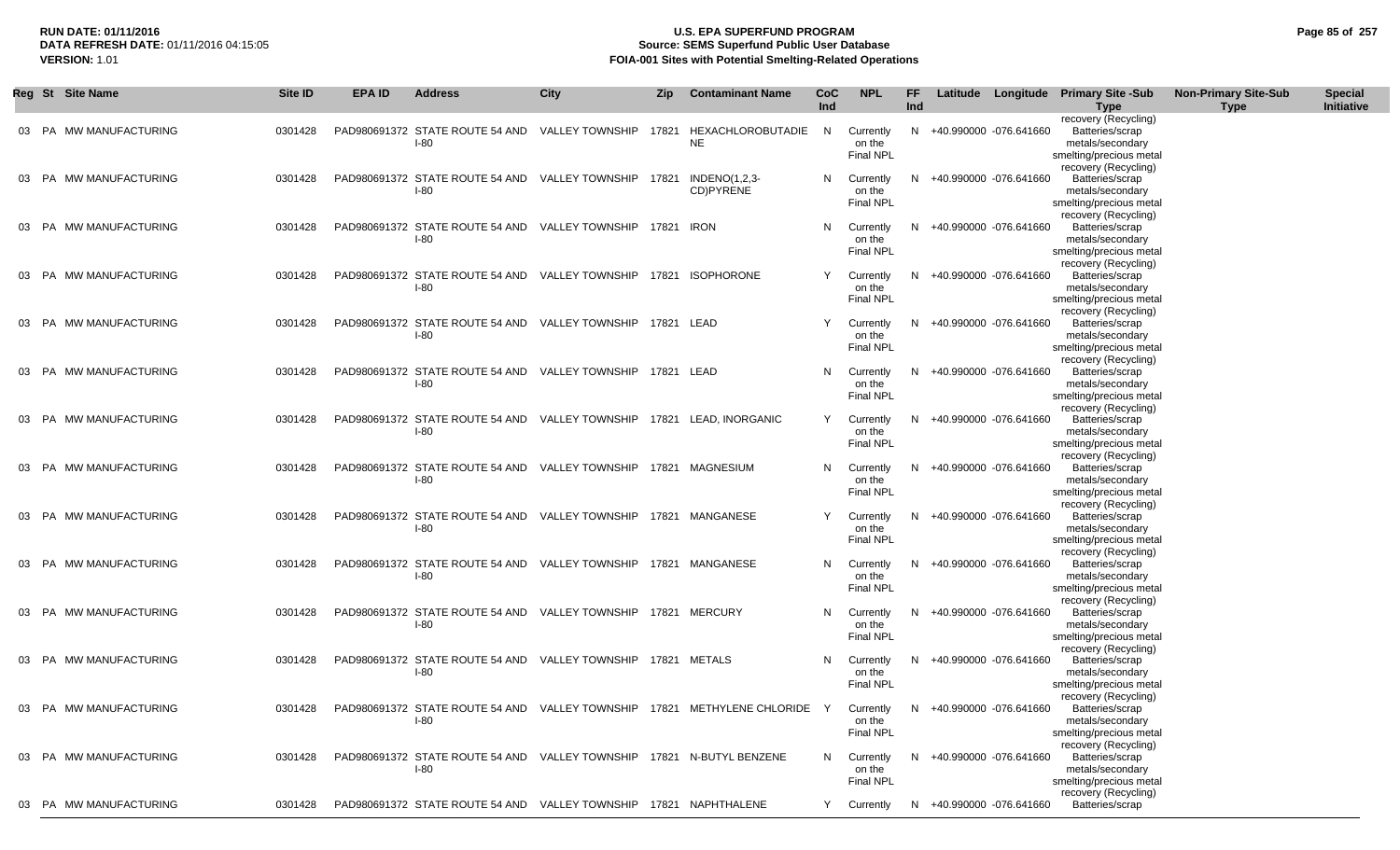## **RUN DATE: 01/11/2016 U.S. EPA SUPERFUND PROGRAM Page 86 of 257 Source: SEMS Superfund Public User Database VERSION:** 1.01 **FOIA-001 Sites with Potential Smelting-Related Operations**

|       | Reg St Site Name       | Site ID | <b>EPA ID</b> | <b>Address</b>                                                           | <b>City</b>     | <b>Zip</b> | <b>Contaminant Name</b>   | <b>CoC</b> | <b>NPL</b>                 | <b>FF</b> |                          | Latitude Longitude Primary Site -Sub            | <b>Non-Primary Site-Sub</b> | <b>Special</b> |
|-------|------------------------|---------|---------------|--------------------------------------------------------------------------|-----------------|------------|---------------------------|------------|----------------------------|-----------|--------------------------|-------------------------------------------------|-----------------------------|----------------|
|       |                        |         |               | $I-80$                                                                   |                 |            |                           | Ind        | on the                     | Ind       |                          | <b>Type</b><br>metals/secondary                 | <b>Type</b>                 | Initiative     |
|       |                        |         |               |                                                                          |                 |            |                           |            | <b>Final NPL</b>           |           |                          | smelting/precious metal                         |                             |                |
|       |                        |         |               |                                                                          |                 |            |                           |            |                            |           |                          | recovery (Recycling)                            |                             |                |
|       | 03 PA MW MANUFACTURING | 0301428 |               | PAD980691372 STATE ROUTE 54 AND VALLEY TOWNSHIP 17821 NICKEL             |                 |            |                           | N          | Currently                  |           | N +40.990000 -076.641660 | Batteries/scrap                                 |                             |                |
|       |                        |         |               | $I-80$                                                                   |                 |            |                           |            | on the                     |           |                          | metals/secondary                                |                             |                |
|       |                        |         |               |                                                                          |                 |            |                           |            | <b>Final NPL</b>           |           |                          | smelting/precious metal<br>recovery (Recycling) |                             |                |
|       | 03 PA MW MANUFACTURING | 0301428 |               | PAD980691372 STATE ROUTE 54 AND VALLEY TOWNSHIP                          |                 |            | 17821 ORGANICS            | N          | Currently                  | N         | +40.990000 -076.641660   | Batteries/scrap                                 |                             |                |
|       |                        |         |               | $I-80$                                                                   |                 |            |                           |            | on the                     |           |                          | metals/secondary                                |                             |                |
|       |                        |         |               |                                                                          |                 |            |                           |            | <b>Final NPL</b>           |           |                          | smelting/precious metal                         |                             |                |
|       |                        |         |               |                                                                          |                 |            |                           |            |                            |           |                          | recovery (Recycling)                            |                             |                |
|       | 03 PA MW MANUFACTURING | 0301428 |               | PAD980691372 STATE ROUTE 54 AND VALLEY TOWNSHIP<br>$I-80$                |                 |            | 17821 PCB-1248            | Y          | Currently<br>on the        | N.        | +40.990000 -076.641660   | Batteries/scrap<br>metals/secondary             |                             |                |
|       |                        |         |               |                                                                          |                 |            |                           |            | <b>Final NPL</b>           |           |                          | smelting/precious metal                         |                             |                |
|       |                        |         |               |                                                                          |                 |            |                           |            |                            |           |                          | recovery (Recycling)                            |                             |                |
|       | 03 PA MW MANUFACTURING | 0301428 |               | PAD980691372 STATE ROUTE 54 AND VALLEY TOWNSHIP                          |                 |            | 17821 PCB-1254            | Y          | Currently                  | N         | +40.990000 -076.641660   | Batteries/scrap                                 |                             |                |
|       |                        |         |               | $I-80$                                                                   |                 |            |                           |            | on the                     |           |                          | metals/secondary                                |                             |                |
|       |                        |         |               |                                                                          |                 |            |                           |            | <b>Final NPL</b>           |           |                          | smelting/precious metal                         |                             |                |
| 03 PA | MW MANUFACTURING       | 0301428 |               | PAD980691372 STATE ROUTE 54 AND                                          | VALLEY TOWNSHIP | 17821 PCBs |                           | Y          | Currently                  | N.        | +40.990000 -076.641660   | recovery (Recycling)<br>Batteries/scrap         |                             |                |
|       |                        |         |               | $I-80$                                                                   |                 |            |                           |            | on the                     |           |                          | metals/secondary                                |                             |                |
|       |                        |         |               |                                                                          |                 |            |                           |            | Final NPL                  |           |                          | smelting/precious metal                         |                             |                |
|       |                        |         |               |                                                                          |                 |            |                           |            |                            |           |                          | recovery (Recycling)                            |                             |                |
| 03 PA | MW MANUFACTURING       | 0301428 |               | PAD980691372 STATE ROUTE 54 AND                                          | VALLEY TOWNSHIP | 17821 PCBs |                           | N          | Currently                  | N         | +40.990000 -076.641660   | Batteries/scrap                                 |                             |                |
|       |                        |         |               | $I-80$                                                                   |                 |            |                           |            | on the<br><b>Final NPL</b> |           |                          | metals/secondary<br>smelting/precious metal     |                             |                |
|       |                        |         |               |                                                                          |                 |            |                           |            |                            |           |                          | recovery (Recycling)                            |                             |                |
| 03 PA | MW MANUFACTURING       | 0301428 |               | PAD980691372 STATE ROUTE 54 AND                                          | VALLEY TOWNSHIP | 17821 PCE  |                           | Y          | Currently                  | N         | +40.990000 -076.641660   | Batteries/scrap                                 |                             |                |
|       |                        |         |               | $I-80$                                                                   |                 |            |                           |            | on the                     |           |                          | metals/secondary                                |                             |                |
|       |                        |         |               |                                                                          |                 |            |                           |            | <b>Final NPL</b>           |           |                          | smelting/precious metal                         |                             |                |
| 03 PA | MW MANUFACTURING       | 0301428 |               | PAD980691372 STATE ROUTE 54 AND                                          | VALLEY TOWNSHIP | 17821 PCE  |                           | N          | Currently                  | N         | +40.990000 -076.641660   | recovery (Recycling)<br>Batteries/scrap         |                             |                |
|       |                        |         |               | $I-80$                                                                   |                 |            |                           |            | on the                     |           |                          | metals/secondary                                |                             |                |
|       |                        |         |               |                                                                          |                 |            |                           |            | <b>Final NPL</b>           |           |                          | smelting/precious metal                         |                             |                |
|       |                        |         |               |                                                                          |                 |            |                           |            |                            |           |                          | recovery (Recycling)                            |                             |                |
|       | 03 PA MW MANUFACTURING | 0301428 |               | PAD980691372 STATE ROUTE 54 AND VALLEY TOWNSHIP                          |                 |            | 17821 PERCHLOROETHYLENE N |            | Currently                  | N         | +40.990000 -076.641660   | Batteries/scrap                                 |                             |                |
|       |                        |         |               | $I-80$                                                                   |                 |            |                           |            | on the<br>Final NPL        |           |                          | metals/secondary                                |                             |                |
|       |                        |         |               |                                                                          |                 |            |                           |            |                            |           |                          | smelting/precious metal<br>recovery (Recycling) |                             |                |
| 03 PA | MW MANUFACTURING       | 0301428 |               | PAD980691372 STATE ROUTE 54 AND VALLEY TOWNSHIP                          |                 |            | 17821 PHENOL              | Y          | Currently                  | N         | +40.990000 -076.641660   | Batteries/scrap                                 |                             |                |
|       |                        |         |               | $I-80$                                                                   |                 |            |                           |            | on the                     |           |                          | metals/secondary                                |                             |                |
|       |                        |         |               |                                                                          |                 |            |                           |            | <b>Final NPL</b>           |           |                          | smelting/precious metal                         |                             |                |
|       |                        | 0301428 |               |                                                                          |                 |            | 17821 PHENOL              |            |                            | N         |                          | recovery (Recycling)<br>Batteries/scrap         |                             |                |
| 03 PA | MW MANUFACTURING       |         |               | PAD980691372 STATE ROUTE 54 AND VALLEY TOWNSHIP<br>$I-80$                |                 |            |                           | N          | Currently<br>on the        |           | +40.990000 -076.641660   | metals/secondary                                |                             |                |
|       |                        |         |               |                                                                          |                 |            |                           |            | <b>Final NPL</b>           |           |                          | smelting/precious metal                         |                             |                |
|       |                        |         |               |                                                                          |                 |            |                           |            |                            |           |                          | recovery (Recycling)                            |                             |                |
| 03 PA | MW MANUFACTURING       | 0301428 |               | PAD980691372 STATE ROUTE 54 AND VALLEY TOWNSHIP                          |                 |            | 17821 POTASSIUM           | N          | Currently                  | N         | +40.990000 -076.641660   | Batteries/scrap                                 |                             |                |
|       |                        |         |               | $I-80$                                                                   |                 |            |                           |            | on the                     |           |                          | metals/secondary                                |                             |                |
|       |                        |         |               |                                                                          |                 |            |                           |            | <b>Final NPL</b>           |           |                          | smelting/precious metal<br>recovery (Recycling) |                             |                |
| 03 PA | MW MANUFACTURING       | 0301428 |               | PAD980691372 STATE ROUTE 54 AND VALLEY TOWNSHIP 17821 SEC-BUTYL BENZENE  |                 |            |                           | N          | Currently                  | N         | +40.990000 -076.641660   | Batteries/scrap                                 |                             |                |
|       |                        |         |               | $I-80$                                                                   |                 |            |                           |            | on the                     |           |                          | metals/secondary                                |                             |                |
|       |                        |         |               |                                                                          |                 |            |                           |            | <b>Final NPL</b>           |           |                          | smelting/precious metal                         |                             |                |
|       |                        |         |               |                                                                          |                 |            |                           |            |                            |           |                          | recovery (Recycling)                            |                             |                |
|       | 03 PA MW MANUFACTURING | 0301428 |               | PAD980691372 STATE ROUTE 54 AND VALLEY TOWNSHIP 17821 SELENIUM<br>$I-80$ |                 |            |                           | N          | Currently<br>on the        | N.        | +40.990000 -076.641660   | Batteries/scrap<br>metals/secondary             |                             |                |
|       |                        |         |               |                                                                          |                 |            |                           |            | <b>Final NPL</b>           |           |                          | smelting/precious metal                         |                             |                |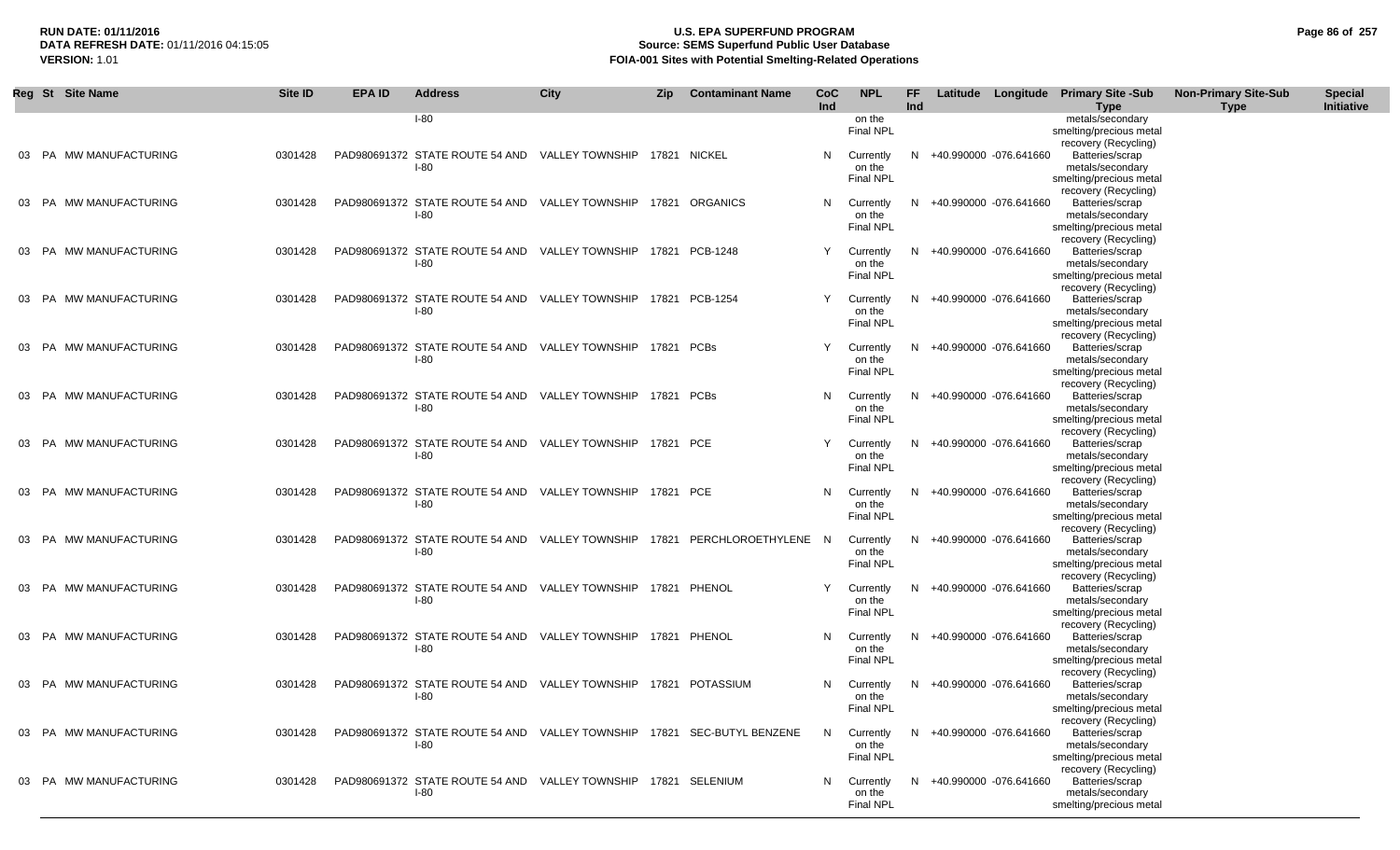|       | Reg St Site Name       | Site ID | EPA ID | <b>Address</b>                                                                  | City                         | Zip | <b>Contaminant Name</b>                                                   | CoC.<br>Ind | <b>NPL</b>                              | FF<br><b>Ind</b> |                          | Latitude Longitude Primary Site -Sub<br><b>Type</b>                                                            | <b>Non-Primary Site-Sub</b><br><b>Type</b> | <b>Special</b><br>Initiative |
|-------|------------------------|---------|--------|---------------------------------------------------------------------------------|------------------------------|-----|---------------------------------------------------------------------------|-------------|-----------------------------------------|------------------|--------------------------|----------------------------------------------------------------------------------------------------------------|--------------------------------------------|------------------------------|
|       | 03 PA MW MANUFACTURING | 0301428 |        | PAD980691372 STATE ROUTE 54 AND<br>$I-80$                                       | VALLEY TOWNSHIP              |     | 17821 SELENIUM                                                            | Y           | Currently<br>on the<br><b>Final NPL</b> |                  | N +40.990000 -076.641660 | recovery (Recycling)<br>Batteries/scrap<br>metals/secondary<br>smelting/precious metal<br>recovery (Recycling) |                                            |                              |
| 03 PA | MW MANUFACTURING       | 0301428 |        | PAD980691372 STATE ROUTE 54 AND<br>$I-80$                                       | VALLEY TOWNSHIP 17821 SILVER |     |                                                                           | N           | Currently<br>on the<br><b>Final NPL</b> |                  | +40.990000 -076.641660   | Batteries/scrap<br>metals/secondary<br>smelting/precious metal<br>recovery (Recycling)                         |                                            |                              |
|       | 03 PA MW MANUFACTURING | 0301428 |        | PAD980691372 STATE ROUTE 54 AND<br>I-80                                         | VALLEY TOWNSHIP              |     | 17821 SODIUM                                                              | N           | Currently<br>on the<br><b>Final NPL</b> |                  | +40.990000 -076.641660   | Batteries/scrap<br>metals/secondary<br>smelting/precious metal<br>recovery (Recycling)                         |                                            |                              |
|       | 03 PA MW MANUFACTURING | 0301428 |        | PAD980691372 STATE ROUTE 54 AND VALLEY TOWNSHIP 17821 TCE<br>$I-80$             |                              |     |                                                                           | N           | Currently<br>on the<br>Final NPL        |                  | +40.990000 -076.641660   | Batteries/scrap<br>metals/secondary<br>smelting/precious metal<br>recovery (Recycling)                         |                                            |                              |
|       | 03 PA MW MANUFACTURING | 0301428 |        | $I-80$                                                                          |                              |     | PAD980691372 STATE ROUTE 54 AND VALLEY TOWNSHIP 17821 TETRACHLOROETHENE N |             | Currently<br>on the<br><b>Final NPL</b> | N.               | +40.990000 -076.641660   | Batteries/scrap<br>metals/secondary<br>smelting/precious metal<br>recovery (Recycling)                         |                                            |                              |
|       | 03 PA MW MANUFACTURING | 0301428 |        | PAD980691372 STATE ROUTE 54 AND<br>$I-80$                                       | VALLEY TOWNSHIP              |     | 17821 TETRACHLOROETHENE                                                   |             | Currently<br>on the<br><b>Final NPL</b> | N.               | +40.990000 -076.641660   | Batteries/scrap<br>metals/secondary<br>smelting/precious metal<br>recovery (Recycling)                         |                                            |                              |
|       | 03 PA MW MANUFACTURING | 0301428 |        | PAD980691372 STATE ROUTE 54 AND VALLEY TOWNSHIP 17821 THALLIUM<br>$I-80$        |                              |     |                                                                           | Y           | Currently<br>on the<br><b>Final NPL</b> | N.               | +40.990000 -076.641660   | Batteries/scrap<br>metals/secondary<br>smelting/precious metal<br>recovery (Recycling)                         |                                            |                              |
|       | 03 PA MW MANUFACTURING | 0301428 |        | PAD980691372 STATE ROUTE 54 AND VALLEY TOWNSHIP 17821 THALLIUM<br>I-80          |                              |     |                                                                           | N           | Currently<br>on the<br>Final NPL        |                  | +40.990000 -076.641660   | Batteries/scrap<br>metals/secondary<br>smelting/precious metal<br>recovery (Recycling)                         |                                            |                              |
|       | 03 PA MW MANUFACTURING | 0301428 |        | PAD980691372 STATE ROUTE 54 AND VALLEY TOWNSHIP 17821 TOLUENE<br>$I-80$         |                              |     |                                                                           | Y           | Currently<br>on the<br><b>Final NPL</b> |                  | +40.990000 -076.641660   | Batteries/scrap<br>metals/secondary<br>smelting/precious metal<br>recovery (Recycling)                         |                                            |                              |
|       | 03 PA MW MANUFACTURING | 0301428 |        | PAD980691372 STATE ROUTE 54 AND<br>$I-80$                                       | VALLEY TOWNSHIP 17821        |     | TOTAL XYLENES,<br>UNSPECIFIED MIXTURE                                     | Y           | Currently<br>on the<br><b>Final NPL</b> | N.               | +40.990000 -076.641660   | Batteries/scrap<br>metals/secondary<br>smelting/precious metal<br>recovery (Recycling)                         |                                            |                              |
|       | 03 PA MW MANUFACTURING | 0301428 |        | PAD980691372 STATE ROUTE 54 AND VALLEY TOWNSHIP 17821 TRICHLOROETHENE<br>$I-80$ |                              |     |                                                                           | N           | Currently<br>on the<br>Final NPL        |                  | +40.990000 -076.641660   | Batteries/scrap<br>metals/secondary<br>smelting/precious metal<br>recovery (Recycling)                         |                                            |                              |
|       | 03 PA MW MANUFACTURING | 0301428 |        | PAD980691372 STATE ROUTE 54 AND<br>$I-80$                                       |                              |     | VALLEY TOWNSHIP 17821 TRICHLOROETHENE                                     | Y           | Currently<br>on the<br><b>Final NPL</b> | N.               | +40.990000 -076.641660   | Batteries/scrap<br>metals/secondary<br>smelting/precious metal<br>recovery (Recycling)                         |                                            |                              |
|       | 03 PA MW MANUFACTURING | 0301428 |        | PAD980691372 STATE ROUTE 54 AND VALLEY TOWNSHIP 17821 VANADIUM<br>$I-80$        |                              |     |                                                                           | N           | Currently<br>on the<br><b>Final NPL</b> | N.               | +40.990000 -076.641660   | Batteries/scrap<br>metals/secondary<br>smelting/precious metal<br>recovery (Recycling)                         |                                            |                              |
|       | 03 PA MW MANUFACTURING | 0301428 |        | PAD980691372 STATE ROUTE 54 AND VALLEY TOWNSHIP 17821 VINYL CHLORIDE<br>$I-80$  |                              |     |                                                                           | Y           | Currently<br>on the<br><b>Final NPL</b> |                  | N +40.990000 -076.641660 | Batteries/scrap<br>metals/secondary<br>smelting/precious metal<br>recovery (Recycling)                         |                                            |                              |
|       | 03 PA MW MANUFACTURING | 0301428 |        | PAD980691372 STATE ROUTE 54 AND VALLEY TOWNSHIP 17821 VOC                       |                              |     |                                                                           | N           | Currently                               |                  | N +40.990000 -076.641660 | Batteries/scrap                                                                                                |                                            |                              |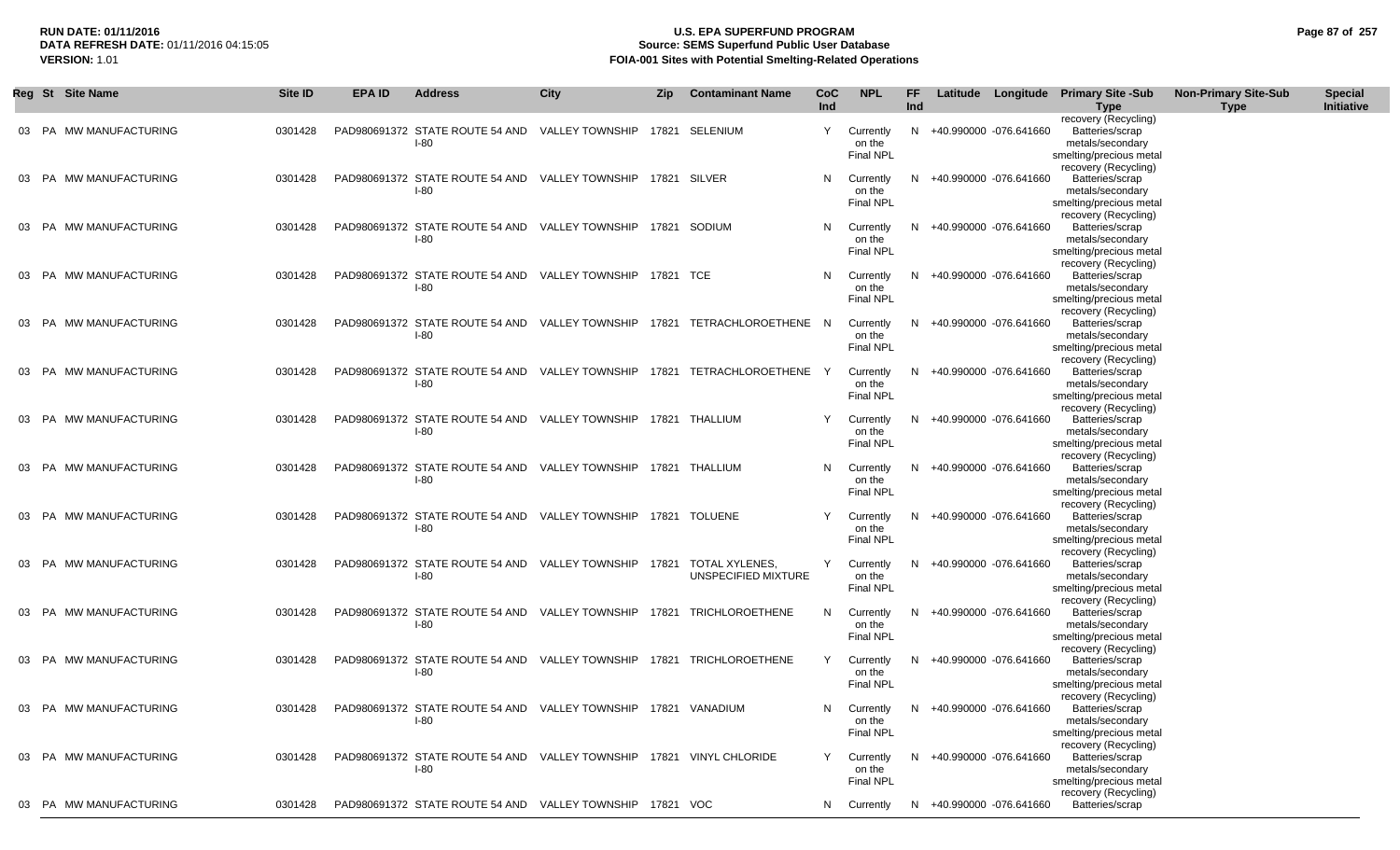# **RUN DATE: 01/11/2016 U.S. EPA SUPERFUND PROGRAM Page 88 of 257 Source: SEMS Superfund Public User Database VERSION:** 1.01 **FOIA-001 Sites with Potential Smelting-Related Operations**

|    | Reg St Site Name                                            | Site ID | <b>EPA ID</b>          | <b>Address</b>                                                          | <b>City</b>           | <b>Zip</b> | <b>Contaminant Name</b>    | <b>CoC</b><br>Ind | <b>NPL</b>                              | FF.<br>Ind |                          | Latitude Longitude Primary Site -Sub<br><b>Type</b>                                    | <b>Non-Primary Site-Sub</b><br><b>Type</b>                                                                                                                      | <b>Special</b><br>Initiative               |
|----|-------------------------------------------------------------|---------|------------------------|-------------------------------------------------------------------------|-----------------------|------------|----------------------------|-------------------|-----------------------------------------|------------|--------------------------|----------------------------------------------------------------------------------------|-----------------------------------------------------------------------------------------------------------------------------------------------------------------|--------------------------------------------|
|    |                                                             |         |                        | $I-80$                                                                  |                       |            |                            |                   | on the<br><b>Final NPL</b>              |            |                          | metals/secondary<br>smelting/precious metal                                            |                                                                                                                                                                 |                                            |
|    | 03 PA MW MANUFACTURING                                      | 0301428 |                        | PAD980691372 STATE ROUTE 54 AND VALLEY TOWNSHIP 17821 XYLENES<br>$I-80$ |                       |            |                            | N                 | Currently<br>on the<br><b>Final NPL</b> |            | N +40.990000 -076.641660 | recovery (Recycling)<br>Batteries/scrap<br>metals/secondary<br>smelting/precious metal |                                                                                                                                                                 |                                            |
|    | 03 PA MW MANUFACTURING                                      | 0301428 |                        | PAD980691372 STATE ROUTE 54 AND VALLEY TOWNSHIP<br>$I-80$               |                       | 17821 ZINC |                            | N                 | Currently<br>on the<br>Final NPL        | N          | +40.990000 -076.641660   | recovery (Recycling)<br>Batteries/scrap<br>metals/secondary<br>smelting/precious metal |                                                                                                                                                                 |                                            |
| 03 | VA NASA WALLOPS ISLAND                                      | 0303870 | VA8800010763 ROUTE 175 |                                                                         | <b>WALLOPS ISLAND</b> |            | 23337 PCBs                 | $\mathsf{v}$      | Not on<br>the NPL                       | Y          |                          | recovery (Recycling)<br>Military/Other<br>Ordinance (Other)                            | Batteries/scrap<br>metals/secondary<br>smelting/precious metal<br>recovery (Recycling)                                                                          |                                            |
|    | 03 MD NAZCON CONCRETE E.R.                                  | 0305379 |                        | MDSFN0305379 WALNUT AND SPRUCE BELTSVILLE<br><b>STREETS</b>             |                       | 20705      |                            |                   | Not on<br>the NPL                       | N          |                          | Primary metals/mineral<br>processing<br>(Manufacturing/Processi<br>ng/Maintenance)     |                                                                                                                                                                 |                                            |
| 03 | NL IND INC NICKEL SMELTING PLT<br><b>PA</b>                 | 0301395 |                        | PAD980552129 CHESTER PIKE AND                                           | <b>CRUM LYNNE</b>     | 19022      |                            |                   | Not on                                  | N          |                          |                                                                                        |                                                                                                                                                                 |                                            |
|    | 03 MD NL INDUSTRIES INC BALTIMORE<br>METAL PLT LEAD SMELTER | 0300267 |                        | SLOAN ST ST<br>MDD980537435 214 W HENRIETTA ST                          | <b>BALTIMORE</b>      | 21230      |                            |                   | the NPL<br>Not on<br>the NPL            | N          |                          | Other (Other)                                                                          |                                                                                                                                                                 | Unrecognized<br>Smelter per 2001<br>Report |
|    | 03 PA NORTH AMERICAN LEAD SMELTING                          | 0306696 | PAN000306696 TIOGA AND | <b>EDGEMONT STREETS</b>                                                 | PHILAELPHIA           | 19134      |                            |                   | Not on<br>the NPL                       | N          |                          | Other (Other)                                                                          |                                                                                                                                                                 | Unrecognized<br>Smelter per 2001<br>Report |
| 03 | DE NORTH AMERICAN SMELTING<br><b>COMPANY</b>                | 0303826 |                        | DED002336915 PORT OF WILMINGTON WILMINGTON                              |                       | 19899      |                            |                   | Not on<br>the NPL                       | N          |                          |                                                                                        |                                                                                                                                                                 |                                            |
|    | 03 VA NORTON BATTERY DUMP                                   | 0304069 |                        | VAD988173324 332 2ND STREET                                             | <b>NORTON</b>         | 24293      |                            |                   | Not on<br>the NPL                       | N          |                          | Batteries/scrap<br>metals/secondary<br>smelting/precious metal                         |                                                                                                                                                                 |                                            |
|    | 03 WV OLD ATHENS TURNPIKE                                   | 0305682 |                        | WVN000305682 WEST VIEW AVENUE                                           | <b>PRINCETON</b>      | 24740      |                            |                   | Not on<br>the NPL                       | N          |                          | recovery (Recycling)<br>Batteries/scrap<br>metals/secondary<br>smelting/precious metal |                                                                                                                                                                 |                                            |
|    | 03 VA OLD SALEM TANNERY                                     | 0303837 |                        | VAD988170437 BEHIND THE WEST<br><b>SALEM PLAZA</b>                      | SALEM                 |            | 24153 ALUMINUM             | N                 | Not on<br>the NPL                       | N          |                          | recovery (Recycling)<br>Tanneries<br>(Manufacturing/Processi<br>ng/Maintenance)        | Batteries/scrap<br>metals/secondary<br>smelting/precious metal<br>recovery (Recycling); Product<br>storage/distribution (Other)                                 |                                            |
|    | 03 VA OLD SALEM TANNERY                                     | 0303837 |                        | VAD988170437 BEHIND THE WEST<br><b>SALEM PLAZA</b>                      | SALEM                 | 24153      | ALUMINUM (FUME OR<br>DUST) | N.                | Not on<br>the NPL                       | N          |                          | Tanneries<br>(Manufacturing/Processi<br>ng/Maintenance)                                | Batteries/scrap<br>metals/secondary<br>smelting/precious metal<br>recovery (Recycling); Product                                                                 |                                            |
| 03 | VA OLD SALEM TANNERY                                        | 0303837 |                        | VAD988170437 BEHIND THE WEST<br><b>SALEM PLAZA</b>                      | SALEM                 |            | 24153 ANTHRACENE           | N                 | Not on<br>the NPL                       | N          |                          | Tanneries<br>(Manufacturing/Processi<br>ng/Maintenance)                                | storage/distribution (Other)<br>Batteries/scrap<br>metals/secondary<br>smelting/precious metal<br>recovery (Recycling); Product                                 |                                            |
| 03 | OLD SALEM TANNERY<br>VA                                     | 0303837 |                        | VAD988170437 BEHIND THE WEST<br><b>SALEM PLAZA</b>                      | <b>SALEM</b>          |            | 24153 ARSENIC              | N                 | Not on<br>the NPL                       | N          |                          | Tanneries<br>(Manufacturing/Processi<br>ng/Maintenance)                                | storage/distribution (Other)<br>Batteries/scrap<br>metals/secondary<br>smelting/precious metal<br>recovery (Recycling); Product<br>storage/distribution (Other) |                                            |
| 03 | VA OLD SALEM TANNERY                                        | 0303837 |                        | VAD988170437 BEHIND THE WEST                                            | <b>SALEM</b>          |            | 24153 CADMIUM              | N                 | Not on                                  | N          |                          | Tanneries                                                                              | Batteries/scrap                                                                                                                                                 |                                            |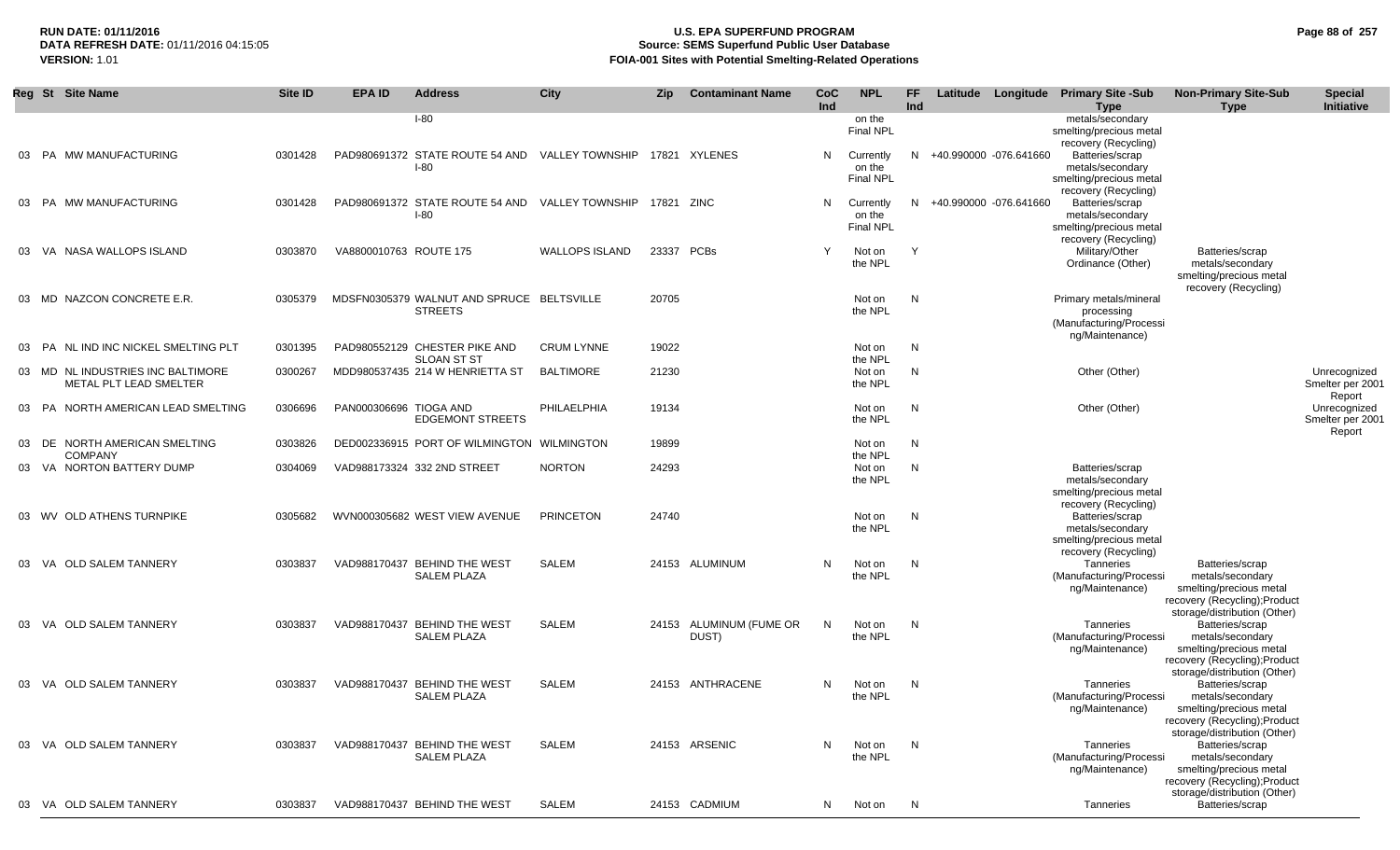### **RUN DATE: 01/11/2016 U.S. EPA SUPERFUND PROGRAM Page 89 of 257 Source: SEMS Superfund Public User Database VERSION:** 1.01 **FOIA-001 Sites with Potential Smelting-Related Operations**

|    | Reg St Site Name                                              | Site ID | <b>EPA ID</b>           | <b>Address</b>                                                    | City              | Zip        | <b>Contaminant Name</b>                 | CoC<br>Ind | <b>NPL</b>        | <b>FF</b><br>Ind | Latitude Longitude | <b>Primary Site -Sub</b><br><b>Type</b>                                                | <b>Non-Primary Site-Sub</b><br><b>Type</b>                                                                                      | <b>Special</b><br>Initiative                                        |
|----|---------------------------------------------------------------|---------|-------------------------|-------------------------------------------------------------------|-------------------|------------|-----------------------------------------|------------|-------------------|------------------|--------------------|----------------------------------------------------------------------------------------|---------------------------------------------------------------------------------------------------------------------------------|---------------------------------------------------------------------|
|    |                                                               |         |                         | <b>SALEM PLAZA</b>                                                |                   |            |                                         |            | the NPL           |                  |                    | (Manufacturing/Processi<br>ng/Maintenance)                                             | metals/secondary<br>smelting/precious metal<br>recovery (Recycling); Product<br>storage/distribution (Other)                    |                                                                     |
|    | 03 VA OLD SALEM TANNERY                                       | 0303837 |                         | VAD988170437 BEHIND THE WEST<br><b>SALEM PLAZA</b>                | SALEM             |            | 24153 CALCIUM                           | N          | Not on<br>the NPL | N,               |                    | Tanneries<br>(Manufacturing/Processi<br>ng/Maintenance)                                | Batteries/scrap<br>metals/secondary<br>smelting/precious metal<br>recovery (Recycling); Product<br>storage/distribution (Other) |                                                                     |
|    | 03 VA OLD SALEM TANNERY                                       | 0303837 |                         | VAD988170437 BEHIND THE WEST<br><b>SALEM PLAZA</b>                | SALEM             |            | 24153 CALCIUM ARSENATE<br>[2AsH3O4.2Ca] | N          | Not on<br>the NPL | N,               |                    | Tanneries<br>(Manufacturing/Processi<br>ng/Maintenance)                                | Batteries/scrap<br>metals/secondary<br>smelting/precious metal<br>recovery (Recycling); Product<br>storage/distribution (Other) |                                                                     |
| 03 | VA OLD SALEM TANNERY                                          | 0303837 |                         | VAD988170437 BEHIND THE WEST<br><b>SALEM PLAZA</b>                | SALEM             |            | 24153 CHROMIUM                          | N          | Not on<br>the NPL | N                |                    | Tanneries<br>(Manufacturing/Processi<br>ng/Maintenance)                                | Batteries/scrap<br>metals/secondary<br>smelting/precious metal<br>recovery (Recycling); Product<br>storage/distribution (Other) |                                                                     |
|    | 03 VA OLD SALEM TANNERY                                       | 0303837 |                         | VAD988170437 BEHIND THE WEST<br><b>SALEM PLAZA</b>                | SALEM             | 24153 LEAD |                                         | N          | Not on<br>the NPL | N                |                    | Tanneries<br>(Manufacturing/Processi<br>ng/Maintenance)                                | Batteries/scrap<br>metals/secondary<br>smelting/precious metal<br>recovery (Recycling); Product<br>storage/distribution (Other) |                                                                     |
| 03 | VA OLD SALEM TANNERY                                          | 0303837 |                         | VAD988170437 BEHIND THE WEST<br><b>SALEM PLAZA</b>                | SALEM             |            | 24153 NAPHTHALENE                       | N          | Not on<br>the NPL | N                |                    | Tanneries<br>(Manufacturing/Processi<br>ng/Maintenance)                                | Batteries/scrap<br>metals/secondary<br>smelting/precious metal<br>recovery (Recycling); Product<br>storage/distribution (Other) |                                                                     |
| 03 | VA OLD SALEM TANNERY                                          | 0303837 |                         | VAD988170437 BEHIND THE WEST<br><b>SALEM PLAZA</b>                | SALEM             |            | 24153 O-XYLENE                          | N          | Not on<br>the NPL | N                |                    | Tanneries<br>(Manufacturing/Processi<br>ng/Maintenance)                                | Batteries/scrap<br>metals/secondary<br>smelting/precious metal<br>recovery (Recycling); Product<br>storage/distribution (Other) |                                                                     |
|    | 03 VA OLD SALEM TANNERY                                       | 0303837 |                         | VAD988170437 BEHIND THE WEST<br><b>SALEM PLAZA</b>                | SALEM             |            | 24153 PHENOL                            | N          | Not on<br>the NPL | N,               |                    | Tanneries<br>(Manufacturing/Processi<br>ng/Maintenance)                                | Batteries/scrap<br>metals/secondary<br>smelting/precious metal<br>recovery (Recycling); Product<br>storage/distribution (Other) |                                                                     |
|    | 03 WV PAR INDUSTRIES, INC.                                    | 0304889 |                         | WVD074678723 PLANT ROAD, BOX 6                                    | <b>NITRO</b>      | 25143 PCBs |                                         | Y          | Not on<br>the NPL | N                |                    | Batteries/scrap<br>metals/secondary<br>smelting/precious metal<br>recovery (Recycling) | Other (Waste Management)                                                                                                        |                                                                     |
|    | 03 PA PENN REDUCTION AND REFINERY                             | 0306869 | PAN000306869 100-102 W. | <b>WASHINGTON AVE AT</b><br><b>SOUTH BEAVER</b><br><b>STREET</b>  | <b>NEW CASTLE</b> | 16101      |                                         |            | Not on<br>the NPL | N                |                    | Other (Other)                                                                          |                                                                                                                                 | Smelting<br>Activities, Unrecog<br>nized Smelter per<br>2001 Report |
|    | 03 PA PENN-HARRIS METALS CORP., LEAD<br><b>SMELTER</b>        | 0306826 |                         | PAN000306826 1650 N. CAMERON<br><b>STREET</b>                     | <b>HARRISBURG</b> | 17103      |                                         |            | Not on<br>the NPL | N                |                    | Other (Other)                                                                          |                                                                                                                                 | Unrecognized<br>Smelter per 2001<br>Report                          |
|    | 03 PA PENNSYLVANIA SMELTING & REFINING 0306867                |         |                         | PAN000306867 ONTARIO & CASPER<br>STS., SOUTH OF BATH<br><b>ST</b> | PHILADELPHIA      | 19134      |                                         |            | Not on<br>the NPL | N                |                    | Other (Other)                                                                          |                                                                                                                                 | Smelting<br>Activities, Unrecog<br>nized Smelter per<br>2001 Report |
|    | 03 PA PHILADELPHIA SMELTING & REFINING<br><b>LEAD SMELTER</b> | 0306801 |                         | PAN000306801 341 NEW MARKET<br><b>STREET</b>                      | PHILADELPHIA      | 19106      |                                         |            | Not on<br>the NPL | N                |                    | Other (Other)                                                                          |                                                                                                                                 | Unrecognized<br>Smelter per 2001<br>Report                          |
|    | 03 VA PIPERS GAP ACID TRAILERS                                | 0306671 |                         | VAN000306671 496 OLD PIPERS GAP                                   | LAMBSBURG         |            | 24351 CHLORINE                          | N.         | Not on            | N                |                    | Batteries/scrap                                                                        |                                                                                                                                 |                                                                     |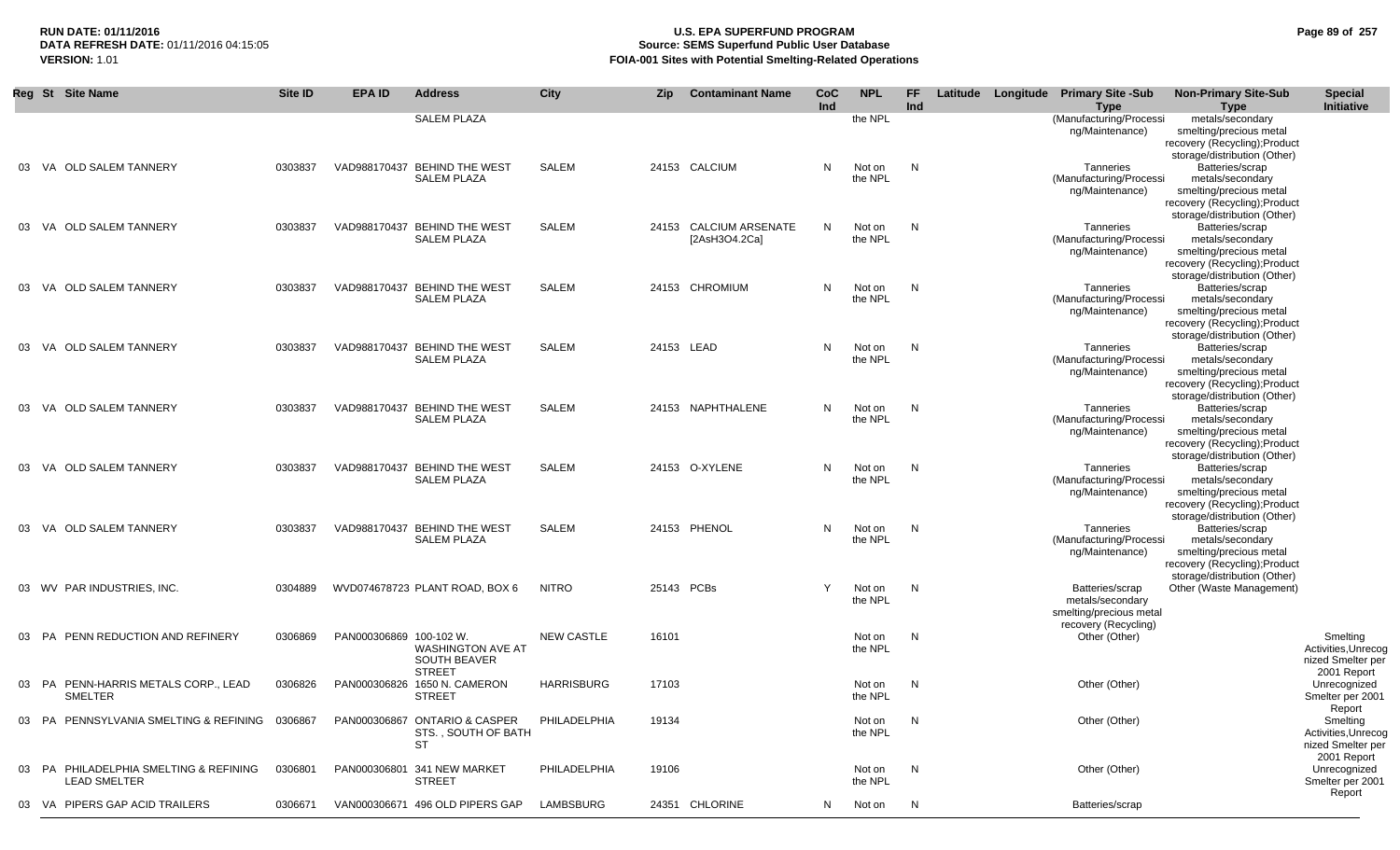## **RUN DATE: 01/11/2016 U.S. EPA SUPERFUND PROGRAM Page 90 of 257 DATA REFRESH DATE:** 01/11/2016 04:15:05 **Source: SEMS Superfund Public User Database**<br>**FOIA-001 Sites with Potential Smelting-Related Operat VERSION:** 1.01 **FOIA-001 Sites with Potential Smelting-Related Operations**

|       | Reg St Site Name                                         | Site ID | <b>EPA ID</b>         | <b>Address</b>                   | <b>City</b>       | <b>Zip</b> | <b>Contaminant Name</b> | <b>CoC</b><br>Ind | <b>NPL</b>        | FF.<br>Ind   |                          | Latitude Longitude Primary Site -Sub<br><b>Type</b> | <b>Non-Primary Site-Sub</b><br><b>Type</b> | <b>Special</b><br><b>Initiative</b> |
|-------|----------------------------------------------------------|---------|-----------------------|----------------------------------|-------------------|------------|-------------------------|-------------------|-------------------|--------------|--------------------------|-----------------------------------------------------|--------------------------------------------|-------------------------------------|
|       |                                                          |         |                       | <b>ROAD</b>                      |                   |            |                         |                   | the NPL           |              |                          | metals/secondary                                    |                                            |                                     |
|       |                                                          |         |                       |                                  |                   |            |                         |                   |                   |              |                          | smelting/precious metal                             |                                            |                                     |
|       |                                                          |         |                       |                                  |                   |            |                         |                   |                   |              |                          | recovery (Recycling)                                |                                            |                                     |
| 03    | VA PIPERS GAP ACID TRAILERS                              | 0306671 |                       | VAN000306671 496 OLD PIPERS GAP  | LAMBSBURG         |            | 24351 HYDROCHLORIC ACID | $\mathsf{N}$      | Not on            | N            |                          | Batteries/scrap                                     |                                            |                                     |
|       |                                                          |         |                       | <b>ROAD</b>                      |                   |            |                         |                   | the NPL           |              |                          | metals/secondary                                    |                                            |                                     |
|       |                                                          |         |                       |                                  |                   |            |                         |                   |                   |              |                          | smelting/precious metal                             |                                            |                                     |
|       |                                                          |         |                       |                                  |                   |            |                         |                   |                   |              |                          | recovery (Recycling)                                |                                            |                                     |
| 03    | VA PIPERS GAP ACID TRAILERS                              | 0306671 |                       | VAN000306671 496 OLD PIPERS GAP  | LAMBSBURG         |            | 24351 LEAD              | N                 | Not on            | N            |                          | Batteries/scrap                                     |                                            |                                     |
|       |                                                          |         |                       | <b>ROAD</b>                      |                   |            |                         |                   | the NPL           |              |                          | metals/secondary                                    |                                            |                                     |
|       |                                                          |         |                       |                                  |                   |            |                         |                   |                   |              |                          | smelting/precious metal<br>recovery (Recycling)     |                                            |                                     |
| 03    | VA PIPERS GAP ACID TRAILERS                              | 0306671 |                       | VAN000306671 496 OLD PIPERS GAP  | LAMBSBURG         |            | 24351 NITRIC ACID       | N                 | Not on            | N            |                          | Batteries/scrap                                     |                                            |                                     |
|       |                                                          |         |                       | <b>ROAD</b>                      |                   |            |                         |                   | the NPL           |              |                          | metals/secondary                                    |                                            |                                     |
|       |                                                          |         |                       |                                  |                   |            |                         |                   |                   |              |                          | smelting/precious metal                             |                                            |                                     |
|       |                                                          |         |                       |                                  |                   |            |                         |                   |                   |              |                          | recovery (Recycling)                                |                                            |                                     |
| 03    | VA PIPERS GAP ACID TRAILERS                              | 0306671 |                       | VAN000306671 496 OLD PIPERS GAP  | LAMBSBURG         | 24351      | NON-HAZARDOUS           | N                 | Not on            | N            |                          | Batteries/scrap                                     |                                            |                                     |
|       |                                                          |         |                       | <b>ROAD</b>                      |                   |            | <b>WASTE</b>            |                   | the NPL           |              |                          | metals/secondary                                    |                                            |                                     |
|       |                                                          |         |                       |                                  |                   |            |                         |                   |                   |              |                          | smelting/precious metal                             |                                            |                                     |
|       |                                                          |         |                       |                                  |                   |            |                         |                   |                   |              |                          | recovery (Recycling)                                |                                            |                                     |
| 03    | VA PIPERS GAP ACID TRAILERS                              | 0306671 |                       | VAN000306671 496 OLD PIPERS GAP  | LAMBSBURG         | 24351      | SODIUM                  | N                 | Not on            | N            |                          | Batteries/scrap                                     |                                            |                                     |
|       |                                                          |         |                       | <b>ROAD</b>                      |                   |            | <b>METABISULFITE</b>    |                   | the NPL           |              |                          | metals/secondary                                    |                                            |                                     |
|       |                                                          |         |                       |                                  |                   |            |                         |                   |                   |              |                          | smelting/precious metal                             |                                            |                                     |
| 03    | VA PIPERS GAP ACID TRAILERS                              | 0306671 | VAN000306671          | 496 OLD PIPERS GAP               | LAMBSBURG         | 24351      | SODIUM NITRATE          | N                 | Not on            | N            |                          | recovery (Recycling)<br>Batteries/scrap             |                                            |                                     |
|       |                                                          |         |                       | <b>ROAD</b>                      |                   |            |                         |                   | the NPL           |              |                          | metals/secondary                                    |                                            |                                     |
|       |                                                          |         |                       |                                  |                   |            |                         |                   |                   |              |                          | smelting/precious metal                             |                                            |                                     |
|       |                                                          |         |                       |                                  |                   |            |                         |                   |                   |              |                          | recovery (Recycling)                                |                                            |                                     |
| 03    | PA PITT METALS CO. INC., A/K/A/                          | 0306800 |                       | PAN000306800 4314 MAIN STREET    | <b>PITTSBURGH</b> | 15224      |                         |                   | Not on            | N            |                          | Other (Other)                                       |                                            | Unrecognized                        |
|       | <b>MURDOUCH LEAD SMELTER</b>                             |         |                       |                                  |                   |            |                         |                   | the NPL           |              |                          |                                                     |                                            | Smelter per 2001                    |
|       |                                                          |         |                       |                                  |                   |            |                         |                   |                   |              |                          |                                                     |                                            | Report                              |
|       | 03 PA PITTSBURGH SMELTING & REFINING                     | 0306796 |                       | PAN000306796 100 W ELIZABETH AVE | PITTSBURGH        | 15207      |                         |                   | Not on            | $\mathsf{N}$ |                          | Other (Other)                                       |                                            | Unrecognized                        |
|       | <b>CO., LEAD SMELTER</b>                                 |         |                       |                                  |                   |            |                         |                   | the NPL           |              |                          |                                                     |                                            | Smelter per 2001                    |
|       |                                                          |         |                       |                                  |                   |            |                         |                   |                   |              |                          |                                                     |                                            | Report                              |
|       | 03 PA PITTSBURGH SMELTING AND                            | 0306911 |                       | PAN000306911 GLOSTER STREET      | <b>PITTSBURGH</b> | 15207      |                         |                   | Not on            | N            |                          | Other (Other)                                       |                                            |                                     |
|       | <b>REFINERY CO. SITE</b>                                 |         |                       | AND PATH WAY                     |                   |            |                         |                   | the NPL           |              |                          |                                                     |                                            |                                     |
|       | 03 PA PITTSBURGH WHITE METAL CO., LEAD<br><b>SMELTER</b> | 0306797 |                       | PAN000306797 3116 PENN AVE       | <b>PITTSBURGH</b> | 15201      |                         |                   | Not on<br>the NPL | N            |                          | Other (Other)                                       |                                            | Unrecognized<br>Smelter per 2001    |
|       |                                                          |         |                       |                                  |                   |            |                         |                   |                   |              |                          |                                                     |                                            | Report                              |
|       | 03 PA PRICE BATTERY LEAD SMELTER                         | 0305679 |                       | PAN000305679 246 GRAND STREET    | <b>HAMBURG</b>    |            | 19526 ANTIMONY          | Y                 | Currently         |              | N +40.549500 -075.980220 | Other                                               | Retail/commercial (Other)                  | Unrecognized                        |
|       |                                                          |         |                       |                                  |                   |            |                         |                   | on the            |              |                          | (Manufacturing/Processi                             |                                            | Smelter per 2001                    |
|       |                                                          |         |                       |                                  |                   |            |                         |                   | <b>Final NPL</b>  |              |                          | ng/Maintenance)                                     |                                            | Report                              |
|       | 03 PA PRICE BATTERY LEAD SMELTER                         | 0305679 |                       | PAN000305679 246 GRAND STREET    | <b>HAMBURG</b>    |            | 19526 ARSENIC           | Y                 | Currently         |              | N +40.549500 -075.980220 | Other                                               | Retail/commercial (Other)                  | Unrecognized                        |
|       |                                                          |         |                       |                                  |                   |            |                         |                   | on the            |              |                          | (Manufacturing/Processi                             |                                            | Smelter per 2001                    |
|       |                                                          |         |                       |                                  |                   |            |                         |                   | <b>Final NPL</b>  |              |                          | ng/Maintenance)                                     |                                            | Report                              |
|       | 03 PA PRICE BATTERY LEAD SMELTER                         | 0305679 |                       | PAN000305679 246 GRAND STREET    | <b>HAMBURG</b>    |            | 19526 LEAD              | Y                 | Currently         | N.           | +40.549500 -075.980220   | Other                                               | Retail/commercial (Other)                  | Unrecognized                        |
|       |                                                          |         |                       |                                  |                   |            |                         |                   | on the            |              |                          | (Manufacturing/Processi                             |                                            | Smelter per 2001                    |
|       |                                                          |         |                       |                                  |                   |            |                         |                   | <b>Final NPL</b>  |              |                          | ng/Maintenance)                                     |                                            | Report                              |
|       | 03 WV RALEIGH JUNK-SATTES                                | 0303129 |                       | WVD981045115 UNOBTAINABLE        | <b>SATTES</b>     | 25143      |                         |                   | Not on            | N            |                          | Batteries/scrap                                     |                                            |                                     |
|       |                                                          |         |                       |                                  |                   |            |                         |                   | the NPL           |              |                          | metals/secondary<br>smelting/precious metal         |                                            |                                     |
|       |                                                          |         |                       |                                  |                   |            |                         |                   |                   |              |                          | recovery (Recycling)                                |                                            |                                     |
| 03    | PA REICHENBACH JUNK YARD                                 | 0300521 | PAD001418466 DAVIS ST |                                  | <b>BRADFORD</b>   | 16701      |                         |                   | Not on            | N            |                          | Batteries/scrap                                     |                                            |                                     |
|       |                                                          |         |                       |                                  |                   |            |                         |                   | the NPL           |              |                          | metals/secondary                                    |                                            |                                     |
|       |                                                          |         |                       |                                  |                   |            |                         |                   |                   |              |                          | smelting/precious metal                             |                                            |                                     |
|       |                                                          |         |                       |                                  |                   |            |                         |                   |                   |              |                          | recovery (Recycling)                                |                                            |                                     |
| 03 PA | REID METAL REFINING CO. LEAD                             | 0306824 |                       | PAN000306824 CASTOR AVE & TULIP  | PHILADELPHIA      | 19134      |                         |                   | Not on            | N            |                          | Other (Other)                                       |                                            | Unrecognized                        |
|       | <b>SMELTER</b>                                           |         |                       | ST.                              |                   |            |                         |                   | the NPL           |              |                          |                                                     |                                            | Smelter per 2001                    |
|       |                                                          |         |                       |                                  |                   |            |                         |                   |                   |              |                          |                                                     |                                            | Report                              |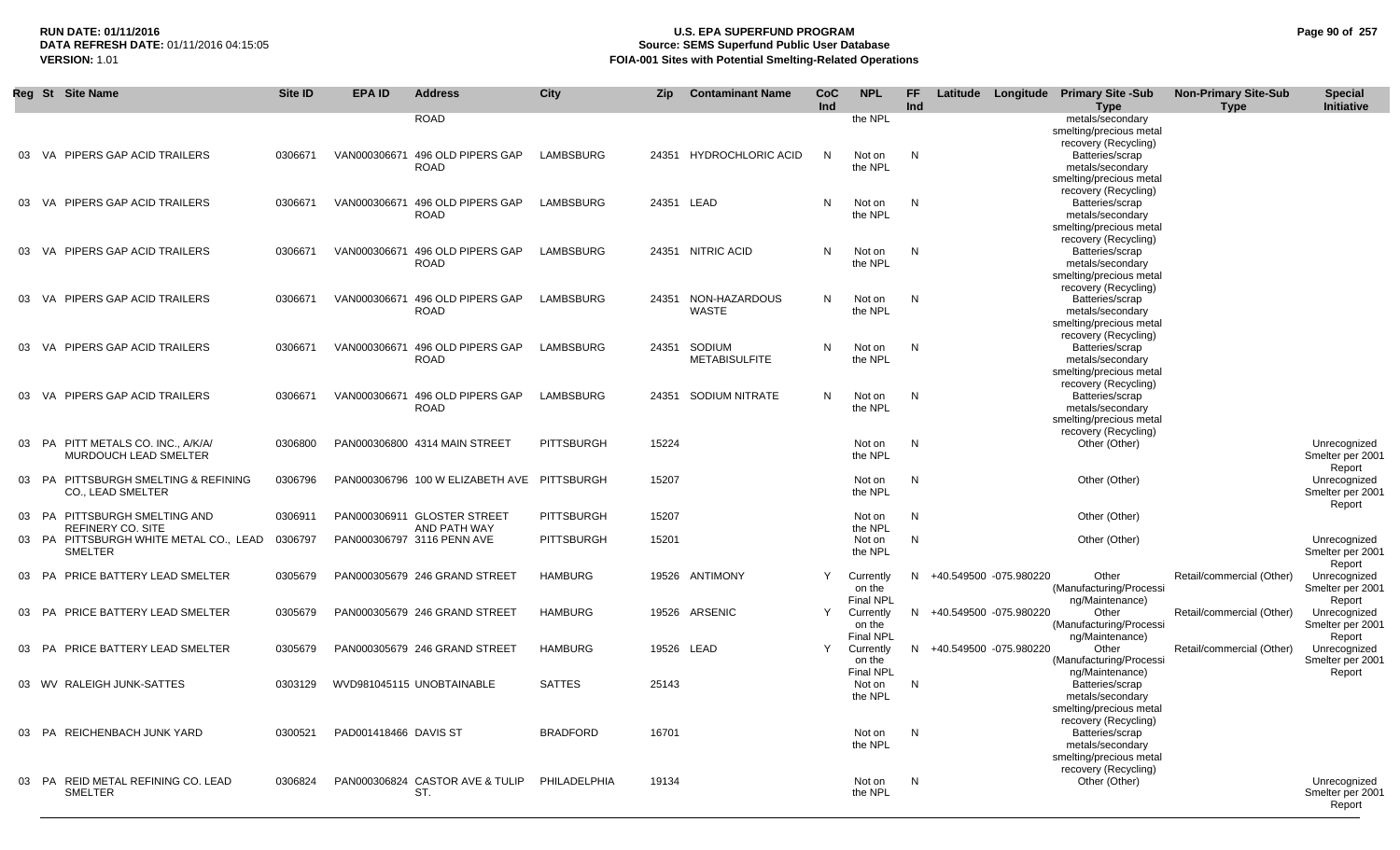## **RUN DATE: 01/11/2016 U.S. EPA SUPERFUND PROGRAM Page 91 of 257 Source: SEMS Superfund Public User Database VERSION:** 1.01 **FOIA-001 Sites with Potential Smelting-Related Operations**

|    |           | Reg St Site Name                                      | Site ID | <b>EPA ID</b> | <b>Address</b>                              | City                                 | <b>Zip</b> | <b>Contaminant Name</b>                  | CoC<br>Ind | <b>NPL</b>                              | FF.<br><b>Ind</b> |                          | Latitude Longitude Primary Site -Sub<br><b>Type</b>                                    | <b>Non-Primary Site-Sub</b><br><b>Type</b> | <b>Special</b><br>Initiative               |
|----|-----------|-------------------------------------------------------|---------|---------------|---------------------------------------------|--------------------------------------|------------|------------------------------------------|------------|-----------------------------------------|-------------------|--------------------------|----------------------------------------------------------------------------------------|--------------------------------------------|--------------------------------------------|
|    |           | 03 PA RELIABLE METALS REFINING LEAD<br><b>SMELTER</b> | 0306823 |               | PAN000306823 3318 MEMPHIS<br><b>STREET</b>  | PHILADELPHIA                         | 19134      |                                          |            | Not on<br>the NPL                       | N                 |                          | Other (Other)                                                                          |                                            | Unrecognized<br>Smelter per 2001<br>Report |
|    |           | 03 PA REVERE CHEMICAL CO.                             | 0300982 |               | PAD051395499 SOUTHEAST SIDE OF<br>ROUTE 611 | <b>NOCKAMIXON</b><br><b>TOWNSHIP</b> | 18972      | $1,2,4-$<br><b>TRICHLOROBENZENE</b>      | N          | Currently<br>on the<br><b>Final NPL</b> |                   | N +40.502780 -075.168880 | Batteries/scrap<br>metals/secondary<br>smelting/precious metal<br>recovery (Recycling) |                                            |                                            |
|    |           | 03 PA REVERE CHEMICAL CO.                             | 0300982 |               | PAD051395499 SOUTHEAST SIDE OF<br>ROUTE 611 | <b>NOCKAMIXON</b><br><b>TOWNSHIP</b> |            | 18972 1,2-DICHLOROBENZENE N              |            | Currently<br>on the<br><b>Final NPL</b> |                   | N +40.502780 -075.168880 | Batteries/scrap<br>metals/secondary<br>smelting/precious metal<br>recovery (Recycling) |                                            |                                            |
|    |           | 03 PA REVERE CHEMICAL CO.                             | 0300982 |               | PAD051395499 SOUTHEAST SIDE OF<br>ROUTE 611 | <b>NOCKAMIXON</b><br><b>TOWNSHIP</b> |            | 18972 ARSENIC                            | N          | Currently<br>on the<br>Final NPL        |                   | N +40.502780 -075.168880 | Batteries/scrap<br>metals/secondary<br>smelting/precious metal<br>recovery (Recycling) |                                            |                                            |
| 03 | PA        | REVERE CHEMICAL CO.                                   | 0300982 |               | PAD051395499 SOUTHEAST SIDE OF<br>ROUTE 611 | <b>NOCKAMIXON</b><br><b>TOWNSHIP</b> |            | 18972 ARSINE                             | N          | Currently<br>on the<br><b>Final NPL</b> |                   | N +40.502780 -075.168880 | Batteries/scrap<br>metals/secondary<br>smelting/precious metal<br>recovery (Recycling) |                                            |                                            |
|    |           | 03 PA REVERE CHEMICAL CO.                             | 0300982 |               | PAD051395499 SOUTHEAST SIDE OF<br>ROUTE 611 | <b>NOCKAMIXON</b><br><b>TOWNSHIP</b> |            | 18972 ASBESTOS                           | N          | Currently<br>on the<br><b>Final NPL</b> |                   | N +40.502780 -075.168880 | Batteries/scrap<br>metals/secondary<br>smelting/precious metal<br>recovery (Recycling) |                                            |                                            |
|    |           | 03 PA REVERE CHEMICAL CO.                             | 0300982 |               | PAD051395499 SOUTHEAST SIDE OF<br>ROUTE 611 | <b>NOCKAMIXON</b><br><b>TOWNSHIP</b> |            | 18972 ASBESTOS                           | Y          | Currently<br>on the<br><b>Final NPL</b> |                   | N +40.502780 -075.168880 | Batteries/scrap<br>metals/secondary<br>smelting/precious metal<br>recovery (Recycling) |                                            |                                            |
|    |           | 03 PA REVERE CHEMICAL CO.                             | 0300982 |               | PAD051395499 SOUTHEAST SIDE OF<br>ROUTE 611 | <b>NOCKAMIXON</b><br><b>TOWNSHIP</b> |            | 18972 BERYLLIUM NITRATE                  | N          | Currently<br>on the<br><b>Final NPL</b> |                   | N +40.502780 -075.168880 | Batteries/scrap<br>metals/secondary<br>smelting/precious metal<br>recovery (Recycling) |                                            |                                            |
| 03 |           | PA REVERE CHEMICAL CO.                                | 0300982 |               | PAD051395499 SOUTHEAST SIDE OF<br>ROUTE 611 | <b>NOCKAMIXON</b><br><b>TOWNSHIP</b> |            | 18972 BIS(2-<br>ETHYLHEXYL)PHTHALA<br>TE | N          | Currently<br>on the<br>Final NPL        |                   | N +40.502780 -075.168880 | Batteries/scrap<br>metals/secondary<br>smelting/precious metal<br>recovery (Recycling) |                                            |                                            |
| 03 | <b>PA</b> | REVERE CHEMICAL CO.                                   | 0300982 |               | PAD051395499 SOUTHEAST SIDE OF<br>ROUTE 611 | <b>NOCKAMIXON</b><br><b>TOWNSHIP</b> |            | 18972 CHROMIC ACID                       | N          | Currently<br>on the<br><b>Final NPL</b> |                   | N +40.502780 -075.168880 | Batteries/scrap<br>metals/secondary<br>smelting/precious metal<br>recovery (Recycling) |                                            |                                            |
|    |           | 03 PA REVERE CHEMICAL CO.                             | 0300982 |               | PAD051395499 SOUTHEAST SIDE OF<br>ROUTE 611 | NOCKAMIXON<br><b>TOWNSHIP</b>        |            | 18972 CHROMIUM                           | N          | Currently<br>on the<br><b>Final NPL</b> |                   | N +40.502780 -075.168880 | Batteries/scrap<br>metals/secondary<br>smelting/precious metal<br>recovery (Recycling) |                                            |                                            |
|    |           | 03 PA REVERE CHEMICAL CO.                             | 0300982 |               | PAD051395499 SOUTHEAST SIDE OF<br>ROUTE 611 | <b>NOCKAMIXON</b><br><b>TOWNSHIP</b> |            | 18972 CHROMIUM<br>(HEXAVALENT)           | Y          | Currently<br>on the<br><b>Final NPL</b> |                   | N +40.502780 -075.168880 | Batteries/scrap<br>metals/secondary<br>smelting/precious metal<br>recovery (Recycling) |                                            |                                            |
|    |           | 03 PA REVERE CHEMICAL CO.                             | 0300982 |               | PAD051395499 SOUTHEAST SIDE OF<br>ROUTE 611 | <b>NOCKAMIXON</b><br><b>TOWNSHIP</b> |            | 18972 COPPER                             | N          | Currently<br>on the<br><b>Final NPL</b> |                   | N +40.502780 -075.168880 | Batteries/scrap<br>metals/secondary<br>smelting/precious metal<br>recovery (Recycling) |                                            |                                            |
| 03 |           | PA REVERE CHEMICAL CO.                                | 0300982 |               | PAD051395499 SOUTHEAST SIDE OF<br>ROUTE 611 | <b>NOCKAMIXON</b><br><b>TOWNSHIP</b> |            | 18972 COPPER                             | Y          | Currently<br>on the<br>Final NPL        |                   | N +40.502780 -075.168880 | Batteries/scrap<br>metals/secondary<br>smelting/precious metal<br>recovery (Recycling) |                                            |                                            |
| 03 | PA        | REVERE CHEMICAL CO.                                   | 0300982 |               | PAD051395499 SOUTHEAST SIDE OF<br>ROUTE 611 | <b>NOCKAMIXON</b><br><b>TOWNSHIP</b> |            | 18972 LEAD                               | N          | Currently<br>on the<br>Final NPL        |                   | N +40.502780 -075.168880 | Batteries/scrap<br>metals/secondary<br>smelting/precious metal                         |                                            |                                            |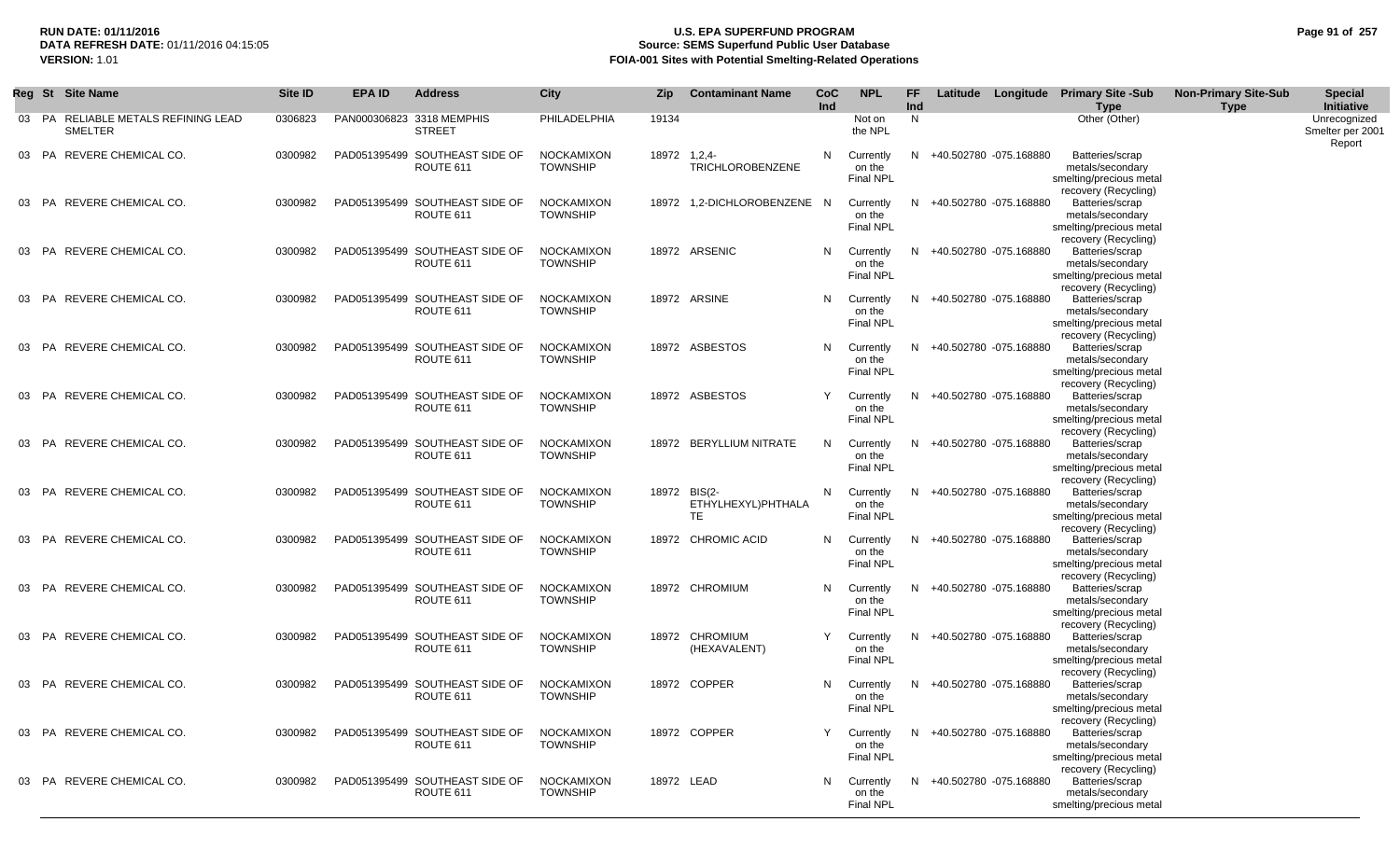## **RUN DATE: 01/11/2016 U.S. EPA SUPERFUND PROGRAM Page 92 of 257 Source: SEMS Superfund Public User Database VERSION:** 1.01 **FOIA-001 Sites with Potential Smelting-Related Operations**

|       | Reg St Site Name                                       | Site ID | EPA ID | <b>Address</b>                                    | <b>City</b>                          | <b>Zip</b> | <b>Contaminant Name</b>   | CoC<br>Ind   | <b>NPL</b>                              | FF.<br>Ind |                          | Latitude Longitude Primary Site -Sub<br><b>Type</b>                                                            | <b>Non-Primary Site-Sub</b><br>Type | <b>Special</b><br>Initiative               |
|-------|--------------------------------------------------------|---------|--------|---------------------------------------------------|--------------------------------------|------------|---------------------------|--------------|-----------------------------------------|------------|--------------------------|----------------------------------------------------------------------------------------------------------------|-------------------------------------|--------------------------------------------|
|       | 03 PA REVERE CHEMICAL CO.                              | 0300982 |        | PAD051395499 SOUTHEAST SIDE OF<br>ROUTE 611       | <b>NOCKAMIXON</b><br><b>TOWNSHIP</b> |            | 18972 MERCURY             | N            | Currently<br>on the<br><b>Final NPL</b> |            | N +40.502780 -075.168880 | recovery (Recycling)<br>Batteries/scrap<br>metals/secondary<br>smelting/precious metal                         |                                     |                                            |
|       | 03 PA REVERE CHEMICAL CO.                              | 0300982 |        | PAD051395499 SOUTHEAST SIDE OF<br>ROUTE 611       | <b>NOCKAMIXON</b><br><b>TOWNSHIP</b> |            | 18972 MERCURY             | Y            | Currently<br>on the<br><b>Final NPL</b> |            | N +40.502780 -075.168880 | recovery (Recycling)<br>Batteries/scrap<br>metals/secondary<br>smelting/precious metal<br>recovery (Recycling) |                                     |                                            |
|       | 03 PA REVERE CHEMICAL CO.                              | 0300982 |        | PAD051395499 SOUTHEAST SIDE OF<br>ROUTE 611       | <b>NOCKAMIXON</b><br><b>TOWNSHIP</b> |            | 18972 METALS              | N.           | Currently<br>on the<br><b>Final NPL</b> |            | N +40.502780 -075.168880 | Batteries/scrap<br>metals/secondary<br>smelting/precious metal<br>recovery (Recycling)                         |                                     |                                            |
|       | 03 PA REVERE CHEMICAL CO.                              | 0300982 |        | PAD051395499 SOUTHEAST SIDE OF<br>ROUTE 611       | <b>NOCKAMIXON</b><br><b>TOWNSHIP</b> |            | 18972 MINERAL OIL         | N            | Currently<br>on the<br><b>Final NPL</b> |            | N +40.502780 -075.168880 | Batteries/scrap<br>metals/secondary<br>smelting/precious metal<br>recovery (Recycling)                         |                                     |                                            |
|       | 03 PA REVERE CHEMICAL CO.                              | 0300982 |        | PAD051395499 SOUTHEAST SIDE OF<br>ROUTE 611       | <b>NOCKAMIXON</b><br><b>TOWNSHIP</b> |            | 18972 NICKEL              | N            | Currently<br>on the<br><b>Final NPL</b> |            | N +40.502780 -075.168880 | Batteries/scrap<br>metals/secondary<br>smelting/precious metal<br>recovery (Recycling)                         |                                     |                                            |
|       | 03 PA REVERE CHEMICAL CO.                              | 0300982 |        | PAD051395499 SOUTHEAST SIDE OF<br>ROUTE 611       | <b>NOCKAMIXON</b><br><b>TOWNSHIP</b> |            | 18972 PERCHLOROETHYLENE N |              | Currently<br>on the<br><b>Final NPL</b> |            | N +40.502780 -075.168880 | Batteries/scrap<br>metals/secondary<br>smelting/precious metal<br>recovery (Recycling)                         |                                     |                                            |
|       | 03 PA REVERE CHEMICAL CO.                              | 0300982 |        | PAD051395499 SOUTHEAST SIDE OF<br>ROUTE 611       | <b>NOCKAMIXON</b><br><b>TOWNSHIP</b> |            | 18972 SELENIUM            | N.           | Currently<br>on the<br><b>Final NPL</b> | N          | +40.502780 -075.168880   | Batteries/scrap<br>metals/secondary<br>smelting/precious metal<br>recovery (Recycling)                         |                                     |                                            |
|       | 03 PA REVERE CHEMICAL CO.                              | 0300982 |        | PAD051395499 SOUTHEAST SIDE OF<br>ROUTE 611       | <b>NOCKAMIXON</b><br><b>TOWNSHIP</b> |            | 18972 THALLIUM            | N.           | Currently<br>on the<br><b>Final NPL</b> |            | N +40.502780 -075.168880 | Batteries/scrap<br>metals/secondary<br>smelting/precious metal<br>recovery (Recycling)                         |                                     |                                            |
|       | 03 PA REVERE CHEMICAL CO.                              | 0300982 |        | PAD051395499 SOUTHEAST SIDE OF<br>ROUTE 611       | NOCKAMIXON<br><b>TOWNSHIP</b>        |            | 18972 TRICHLOROETHYLENE   | N            | Currently<br>on the<br><b>Final NPL</b> | N          | +40.502780 -075.168880   | Batteries/scrap<br>metals/secondary<br>smelting/precious metal<br>recovery (Recycling)                         |                                     |                                            |
|       | 03 PA REVERE CHEMICAL CO.                              | 0300982 |        | PAD051395499 SOUTHEAST SIDE OF<br>ROUTE 611       | <b>NOCKAMIXON</b><br><b>TOWNSHIP</b> |            | 18972 TRICHLOROETHYLENE   | $\mathsf{Y}$ | Currently<br>on the<br><b>Final NPL</b> | N          | +40.502780 -075.168880   | Batteries/scrap<br>metals/secondary<br>smelting/precious metal<br>recovery (Recycling)                         |                                     |                                            |
| 03 PA | REVERE CHEMICAL CO.                                    | 0300982 |        | PAD051395499 SOUTHEAST SIDE OF<br>ROUTE 611       | <b>NOCKAMIXON</b><br><b>TOWNSHIP</b> | 18972 VOC  |                           | N            | Currently<br>on the<br><b>Final NPL</b> | N          | +40.502780 -075.168880   | Batteries/scrap<br>metals/secondary<br>smelting/precious metal<br>recovery (Recycling)                         |                                     |                                            |
| 03 PA | REVERE CHEMICAL CO.                                    | 0300982 |        | PAD051395499 SOUTHEAST SIDE OF<br>ROUTE 611       | <b>NOCKAMIXON</b><br><b>TOWNSHIP</b> | 18972 ZINC |                           | N            | Currently<br>on the<br><b>Final NPL</b> | N          | +40.502780 -075.168880   | Batteries/scrap<br>metals/secondary<br>smelting/precious metal<br>recovery (Recycling)                         |                                     |                                            |
| 03 PA | SALL, GEORGE, METALS CO., 2 LEAD<br><b>SMELTER</b>     | 0306822 |        | PAN000306822 WESTMORELAND ST.<br>& TULIP STREET   | PHILADELPHIA                         | 19134      |                           |              | Not on<br>the NPL                       | N          |                          | Other (Other)                                                                                                  |                                     | Unrecognized<br>Smelter per 2001<br>Report |
|       | 03 PA SALL, GEORGE, METALS CO., LEAD<br><b>SMELTER</b> | 0306804 |        | PAN000306804 2255 BUTLER STREET                   | PHILADELPHIA                         | 19137      |                           |              | Not on<br>the NPL                       | N          |                          | Other (Other)                                                                                                  |                                     | Unrecognized<br>Smelter per 2001<br>Report |
|       | 03 PA SANTEY JUNKYARD                                  | 0304043 |        | PAD987282530 603 OLD EAST END<br><b>BOULEVARD</b> | <b>WILKES - BARRE</b>                | 18702      |                           |              | Not on<br>the NPL                       | N          |                          | Batteries/scrap<br>metals/secondary<br>smelting/precious metal                                                 |                                     |                                            |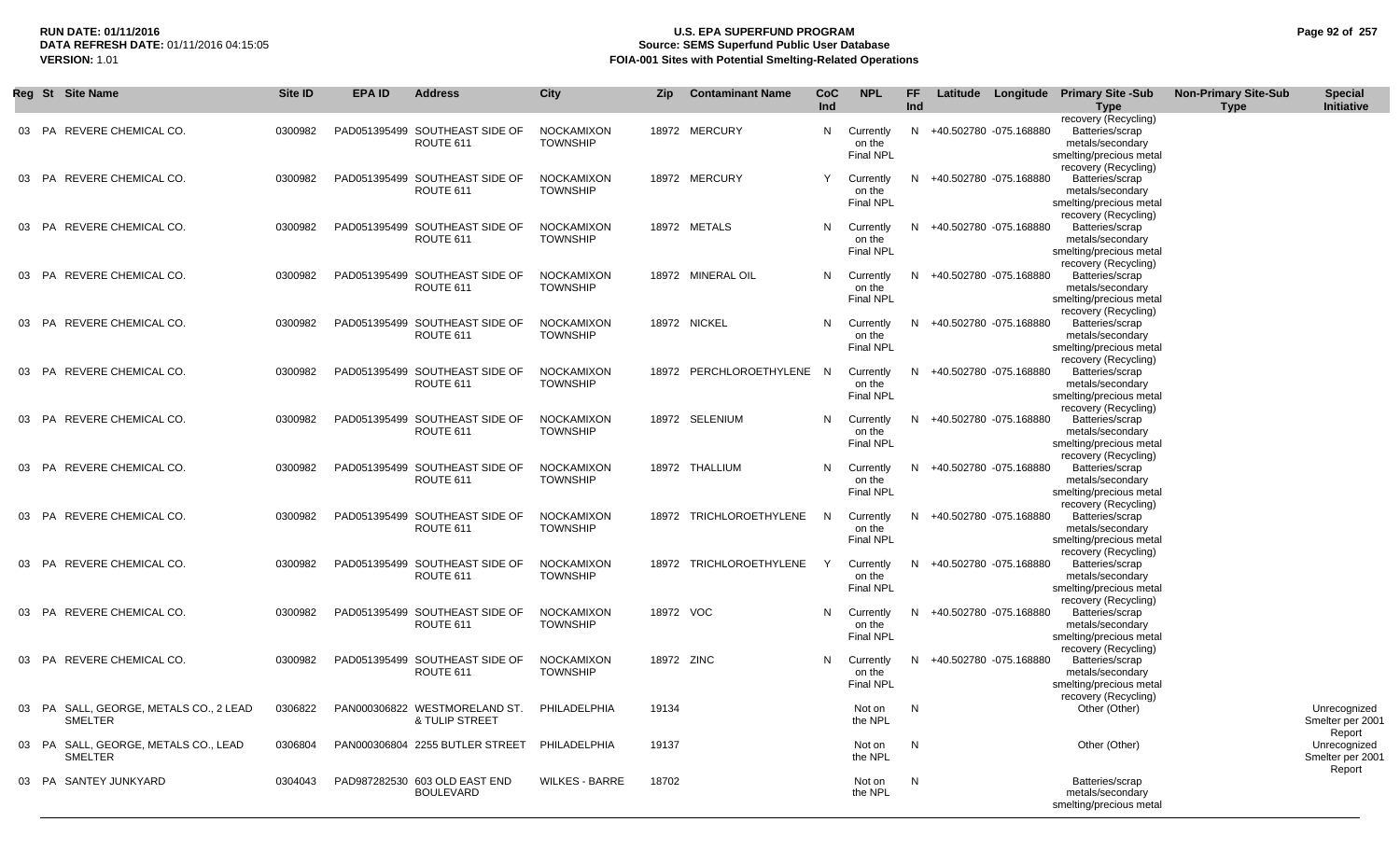### **RUN DATE: 01/11/2016 U.S. EPA SUPERFUND PROGRAM Page 93 of 257 Source: SEMS Superfund Public User Database VERSION:** 1.01 **FOIA-001 Sites with Potential Smelting-Related Operations**

|    | Reg St Site Name                                                | Site ID | <b>EPA ID</b>             | <b>Address</b>                                                                            | <b>City</b>            | Zip   | <b>Contaminant Name</b>                | CoC<br>Ind | <b>NPL</b>                              | <b>FF</b><br>Ind |                          | Latitude Longitude Primary Site -Sub<br><b>Type</b>                                    | <b>Non-Primary Site-Sub</b><br><b>Type</b> | <b>Special</b><br>Initiative                                        |
|----|-----------------------------------------------------------------|---------|---------------------------|-------------------------------------------------------------------------------------------|------------------------|-------|----------------------------------------|------------|-----------------------------------------|------------------|--------------------------|----------------------------------------------------------------------------------------|--------------------------------------------|---------------------------------------------------------------------|
|    | <b>SCHUYLKILL VALLEY METALS</b><br>PA                           | 0306870 |                           | PAN000306870 501 WASHINGTON ST                                                            | <b>CONSHOHOCKEN</b>    | 19428 |                                        |            | Not on<br>the NPL                       | $\mathsf{N}$     |                          | recovery (Recycling)<br>Other (Other)                                                  |                                            | Smelting<br>Activities, Unrecog<br>nized Smelter per<br>2001 Report |
| 03 | VA SCOTT ROBINSON LEAD BATTERY                                  | 0304198 | VAD988176368 RT 2 BOX 503 |                                                                                           | <b>WISE</b>            |       | 24293 LEAD                             | N          | Not on<br>the NPL                       | N                |                          | Batteries/scrap<br>metals/secondary<br>smelting/precious metal<br>recovery (Recycling) |                                            |                                                                     |
| 03 | <b>SCOTT ROBINSON LEAD BATTERY</b><br>VA                        | 0304198 | VAD988176368 RT 2 BOX 503 |                                                                                           | <b>WISE</b>            |       | 24293 METALS                           | N          | Not on<br>the NPL                       | N                |                          | Batteries/scrap<br>metals/secondary<br>smelting/precious metal<br>recovery (Recycling) |                                            |                                                                     |
| 03 | PA SMELTER METALLURGICAL<br>PRODUCTS LEAD SMELTER               | 0306639 |                           | PAN000306639 35TH & MOORE<br><b>STREET</b>                                                | PHILADELPHIA           | 19145 |                                        |            | Not on<br>the NPL                       | N                |                          | Product<br>storage/distribution<br>(Other)                                             |                                            | Unrecognized<br>Smelter per 2001<br>Report                          |
|    | 03 WV SOPHIA BATTERY DUMP                                       | 0305434 |                           | WVSFN0305434 INTERSECTION OF<br>RUBLE STREET AND<br><b>WEST RAILROAD</b><br><b>AVENUE</b> | <b>SOPHIA</b>          |       | 25921 LEAD                             | Y          | Not on<br>the NPL                       | N                |                          | Batteries/scrap<br>metals/secondary<br>smelting/precious metal<br>recovery (Recycling) |                                            |                                                                     |
|    | 03 MD SOUTHERN SMELTING & REFINING<br><b>WORKS LEAD SMELTER</b> | 0306836 |                           | MDN000306836 200 KEY HIGHWAY                                                              | <b>BALTIMORE</b>       | 21225 |                                        |            | Not on<br>the NPL                       | N                |                          | Other (Other)                                                                          |                                            | Unrecognized<br>Smelter per 2001<br>Report                          |
|    | 03 MD ST. MARY'S SALVAGE                                        | 0303950 | MDD985370030 ST MARYS     | <b>INDUSTRIAL PARK</b>                                                                    | ST. MARYS              |       | 20686 LEAD                             | N          | Not on<br>the NPL                       | N                |                          | Batteries/scrap<br>metals/secondary<br>smelting/precious metal<br>recovery (Recycling) |                                            |                                                                     |
|    | 03 MD ST. MARY'S SALVAGE                                        | 0303950 | MDD985370030 ST MARYS     | <b>INDUSTRIAL PARK</b>                                                                    | ST. MARYS              |       | 20686 METALS                           | N          | Not on<br>the NPL                       | N                |                          | Batteries/scrap<br>metals/secondary<br>smelting/precious metal<br>recovery (Recycling) |                                            |                                                                     |
|    | 03 MD ST. MARY'S SALVAGE                                        | 0303950 | MDD985370030 ST MARYS     | <b>INDUSTRIAL PARK</b>                                                                    | ST. MARYS              |       | 20686 PCBs                             | N          | Not on<br>the NPL                       | N                |                          | Batteries/scrap<br>metals/secondary<br>smelting/precious metal<br>recovery (Recycling) |                                            |                                                                     |
| 03 | STANDARD METAL ALLOY<br>PA                                      | 0306855 |                           | PAN000306855 813 PARRISH PLACE                                                            | PHILADELPHIA           | 19123 |                                        |            | Not on<br>the NPL                       | N                |                          | Other (Other)                                                                          |                                            | Smelting<br>Activities, Unrecog<br>nized Smelter per<br>2001 Report |
| 03 | STANDARD METAL ALLOYS LEAD<br>PA<br><b>SMELTER</b>              | 0306900 |                           | PAN000306900 200 CENTER STREET                                                            | <b>CONSHOHOCKEN</b>    | 19428 |                                        |            | Not on<br>the NPL                       | N                |                          | Other (Other)                                                                          |                                            | Unrecognized<br>Smelter per 2001<br>Report                          |
|    | 03 MD STANDARD METAL REFINING LEAD<br><b>SMELTER</b>            | 0306835 |                           | MDN000306835 4200 BOSTON RD.                                                              | <b>BALTIMORE</b>       | 21224 |                                        |            | Not on<br>the NPL                       | N                |                          | Other (Other)                                                                          |                                            | Unrecognized<br>Smelter per 2001                                    |
|    | 03 PA STANLEY KESSLER                                           | 0300862 |                           | PAD014269971 103 QUEENS DR                                                                | KING OF PRUSSIA        |       | 19406 1,1,1-<br><b>TRICHLOROETHANE</b> | Y          | Currently<br>on the<br><b>Final NPL</b> |                  | N +40.083880 -075.355000 | Batteries/scrap<br>metals/secondary<br>smelting/precious metal<br>recovery (Recycling) |                                            | Report                                                              |
|    | 03 PA STANLEY KESSLER                                           | 0300862 |                           | PAD014269971 103 QUEENS DR                                                                | KING OF PRUSSIA        |       | 19406 1,1,2-<br><b>TRICHLOROETHANE</b> | Y          | Currently<br>on the<br>Final NPL        |                  | N +40.083880 -075.355000 | Batteries/scrap<br>metals/secondary<br>smelting/precious metal<br>recovery (Recycling) |                                            |                                                                     |
|    | 03 PA STANLEY KESSLER                                           | 0300862 |                           | PAD014269971 103 QUEENS DR                                                                | KING OF PRUSSIA        | 19406 | $1,1-$<br><b>DICHLOROETHYLENE</b>      | Y          | Currently<br>on the<br><b>Final NPL</b> |                  | N +40.083880 -075.355000 | Batteries/scrap<br>metals/secondary<br>smelting/precious metal<br>recovery (Recycling) |                                            |                                                                     |
|    | 03 PA STANLEY KESSLER                                           | 0300862 |                           | PAD014269971 103 QUEENS DR                                                                | <b>KING OF PRUSSIA</b> |       | 19406 1.2-DICHLOROETHANE               | $\vee$     | Currently                               | N.               | +40.083880 -075.355000   | Batteries/scrap                                                                        |                                            |                                                                     |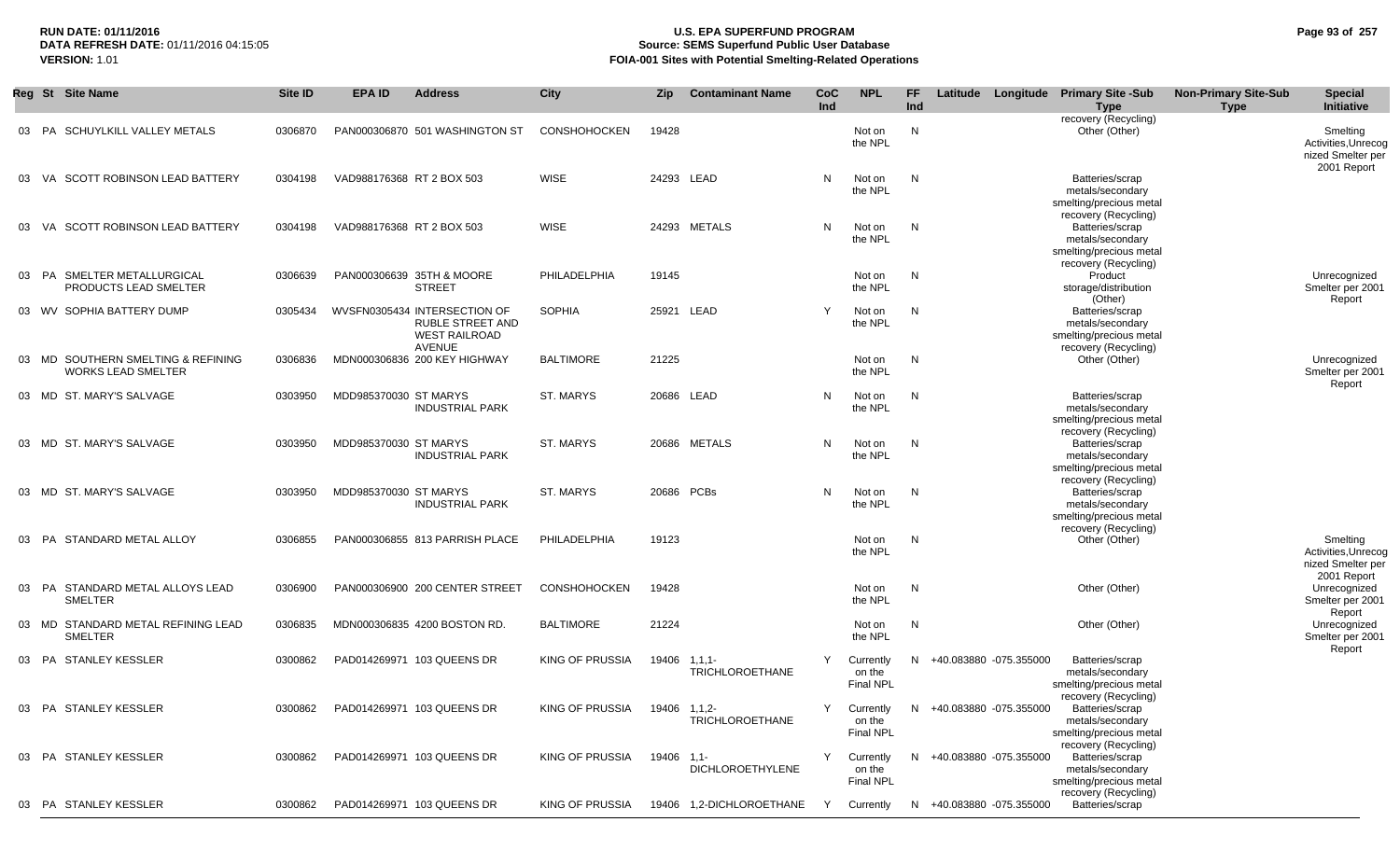## **RUN DATE: 01/11/2016 U.S. EPA SUPERFUND PROGRAM Page 94 of 257 Source: SEMS Superfund Public User Database VERSION:** 1.01 **FOIA-001 Sites with Potential Smelting-Related Operations**

|       | Reg St Site Name                   | Site ID | <b>EPA ID</b>            | <b>Address</b>                           | <b>City</b>            | Zip        | <b>Contaminant Name</b>                   | <b>CoC</b><br>Ind | <b>NPL</b>                              | FF<br>Ind |                        | Latitude Longitude Primary Site -Sub<br><b>Type</b>                                    | <b>Non-Primary Site-Sub</b><br><b>Type</b> | <b>Special</b><br>Initiative |
|-------|------------------------------------|---------|--------------------------|------------------------------------------|------------------------|------------|-------------------------------------------|-------------------|-----------------------------------------|-----------|------------------------|----------------------------------------------------------------------------------------|--------------------------------------------|------------------------------|
|       |                                    |         |                          |                                          |                        |            |                                           |                   | on the<br><b>Final NPL</b>              |           |                        | metals/secondary<br>smelting/precious metal<br>recovery (Recycling)                    |                                            |                              |
|       | 03 PA STANLEY KESSLER              | 0300862 |                          | PAD014269971 103 QUEENS DR               | KING OF PRUSSIA        |            | 19406 BENZENE                             |                   | Currently<br>on the<br><b>Final NPL</b> | N         | +40.083880 -075.355000 | Batteries/scrap<br>metals/secondary<br>smelting/precious metal                         |                                            |                              |
|       | 03 PA STANLEY KESSLER              | 0300862 |                          | PAD014269971 103 QUEENS DR               | KING OF PRUSSIA        |            | 19406 CHLOROBENZENE                       | Y                 | Currently<br>on the                     | N         | +40.083880 -075.355000 | recovery (Recycling)<br>Batteries/scrap<br>metals/secondary                            |                                            |                              |
| 03 PA | STANLEY KESSLER                    | 0300862 |                          | PAD014269971 103 QUEENS DR               | <b>KING OF PRUSSIA</b> |            | 19406 CHLOROFORM                          |                   | <b>Final NPL</b><br>Currently           | N.        | +40.083880 -075.355000 | smelting/precious metal<br>recovery (Recycling)<br>Batteries/scrap                     |                                            |                              |
|       |                                    |         |                          |                                          |                        |            |                                           |                   | on the<br><b>Final NPL</b>              |           |                        | metals/secondary<br>smelting/precious metal<br>recovery (Recycling)                    |                                            |                              |
|       | 03 PA STANLEY KESSLER              | 0300862 |                          | PAD014269971 103 QUEENS DR               | KING OF PRUSSIA        |            | 19406 DICHLOROMETHANE                     |                   | Currently<br>on the<br><b>Final NPL</b> | N.        | +40.083880 -075.355000 | Batteries/scrap<br>metals/secondary<br>smelting/precious metal                         |                                            |                              |
| 03 PA | STANLEY KESSLER                    | 0300862 |                          | PAD014269971 103 QUEENS DR               | KING OF PRUSSIA        |            | 19406 TETRACHLOROETHYLE<br><b>NE</b>      |                   | Currently<br>on the                     | N.        | +40.083880 -075.355000 | recovery (Recycling)<br>Batteries/scrap<br>metals/secondary                            |                                            |                              |
|       | 03 PA STANLEY KESSLER              | 0300862 |                          | PAD014269971 103 QUEENS DR               | KING OF PRUSSIA        |            | 19406 TOLUENE                             |                   | <b>Final NPL</b><br>Currently           | N.        | +40.083880 -075.355000 | smelting/precious metal<br>recovery (Recycling)<br>Batteries/scrap                     |                                            |                              |
| 03 PA | STANLEY KESSLER                    | 0300862 |                          | PAD014269971 103 QUEENS DR               | KING OF PRUSSIA        |            | 19406 TRICHLOROETHYLENE                   | Y                 | on the<br>Final NPL<br>Currently        | N         | +40.083880 -075.355000 | metals/secondary<br>smelting/precious metal<br>recovery (Recycling)<br>Batteries/scrap |                                            |                              |
|       |                                    |         |                          |                                          |                        |            |                                           |                   | on the<br><b>Final NPL</b>              |           |                        | metals/secondary<br>smelting/precious metal<br>recovery (Recycling)                    |                                            |                              |
| 03 PA | <b>STANLEY KESSLER</b>             | 0300862 |                          | PAD014269971 103 QUEENS DR               | KING OF PRUSSIA        |            | 19406 cis-1,2-<br><b>DICHLOROETHYLENE</b> | Y                 | Currently<br>on the<br><b>Final NPL</b> | N.        | +40.083880 -075.355000 | Batteries/scrap<br>metals/secondary<br>smelting/precious metal                         |                                            |                              |
| 03 VA | SUTTON ENTERPRISES INC.            | 0304113 |                          | VAD988173548 1067 'A' ALEXANDRIA<br>LANE | CHESAPEAKE             | 23322 PCBs |                                           | N                 | Not on<br>the NPL                       | N         |                        | recovery (Recycling)<br>Batteries/scrap<br>metals/secondary                            |                                            |                              |
| 03 PA | SWISSVALE AUTO SURPLUS PARTS       | 0301446 |                          | PAD980692560 2517 VERNON                 | SWISSVALE              |            | 15218 DIOXINS/DIBENZOFURA N               |                   | Not on                                  | N         |                        | smelting/precious metal<br>recovery (Recycling)<br>Batteries/scrap                     |                                            |                              |
|       |                                    |         |                          |                                          |                        |            | <b>NS</b>                                 |                   | the NPL                                 |           |                        | metals/secondary<br>smelting/precious metal<br>recovery (Recycling)                    |                                            |                              |
| 03 PA | SWISSVALE AUTO SURPLUS PARTS       | 0301446 |                          | PAD980692560 2517 VERNON                 | <b>SWISSVALE</b>       |            | 15218 FURAN                               | N                 | Not on<br>the NPL                       | N         |                        | Batteries/scrap<br>metals/secondary<br>smelting/precious metal                         |                                            |                              |
| 03 PA | SWISSVALE AUTO SURPLUS PARTS       | 0301446 |                          | PAD980692560 2517 VERNON                 | <b>SWISSVALE</b>       |            | 15218 INORGANICS                          | N.                | Not on<br>the NPL                       | N         |                        | recovery (Recycling)<br>Batteries/scrap<br>metals/secondary                            |                                            |                              |
|       | 03 PA SWISSVALE AUTO SURPLUS PARTS | 0301446 | PAD980692560 2517 VERNON |                                          | SWISSVALE              | 15218 PCBs |                                           | N                 | Not on<br>the NPL                       | N         |                        | smelting/precious metal<br>recovery (Recycling)<br>Batteries/scrap<br>metals/secondary |                                            |                              |
|       | 03 VA TENNESSEE AVE. LEAD          | 0305234 |                          | VA0001412600 1 MILE EAST OFF OF          | <b>BIG STONE GAP</b>   |            | 24219 ACETYLENE                           | N                 | Not on                                  | N         |                        | smelting/precious metal<br>recovery (Recycling)<br>Batteries/scrap                     |                                            |                              |
|       |                                    |         |                          | ALT. 58                                  |                        |            |                                           |                   | the NPL                                 |           |                        | metals/secondary<br>smelting/precious metal                                            |                                            |                              |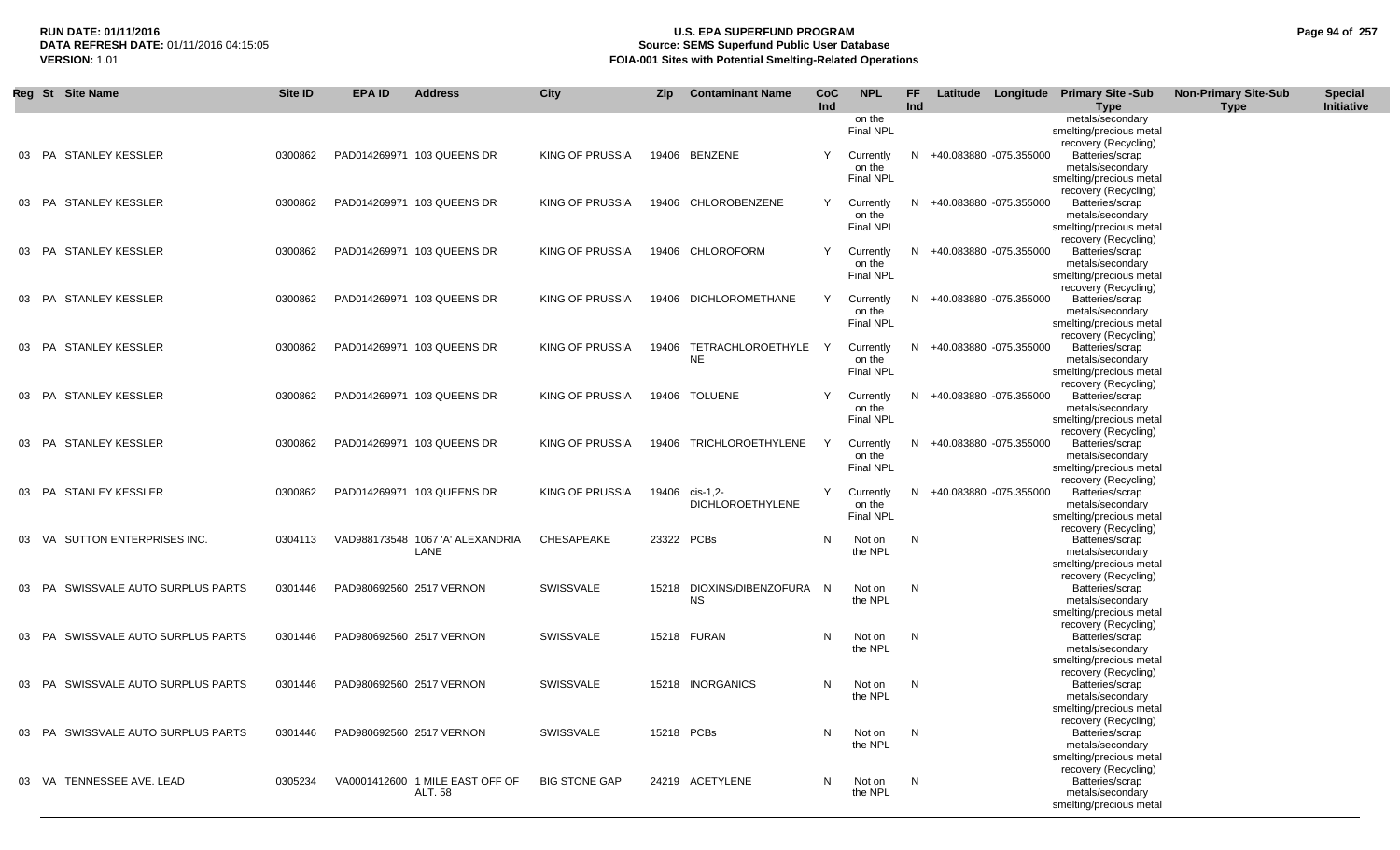## **RUN DATE: 01/11/2016 U.S. EPA SUPERFUND PROGRAM Page 95 of 257 Source: SEMS Superfund Public User Database VERSION:** 1.01 **FOIA-001 Sites with Potential Smelting-Related Operations**

|       | Reg St Site Name                                   | Site ID | <b>EPA ID</b>       | <b>Address</b>                                    | City                 | Zip        | <b>Contaminant Name</b> | <b>CoC</b><br>Ind | <b>NPL</b>                              | FF.<br>Ind |                          | Latitude Longitude | <b>Primary Site -Sub</b><br><b>Type</b>                                                | <b>Non-Primary Site-Sub</b><br><b>Type</b> | <b>Special</b><br>Initiative                                        |
|-------|----------------------------------------------------|---------|---------------------|---------------------------------------------------|----------------------|------------|-------------------------|-------------------|-----------------------------------------|------------|--------------------------|--------------------|----------------------------------------------------------------------------------------|--------------------------------------------|---------------------------------------------------------------------|
| 03    | TENNESSEE AVE. LEAD<br>- VA                        | 0305234 |                     | VA0001412600 1 MILE EAST OFF OF<br><b>ALT. 58</b> | <b>BIG STONE GAP</b> |            | 24219 LEAD              | N                 | Not on<br>the NPL                       | N          |                          |                    | recovery (Recycling)<br>Batteries/scrap<br>metals/secondary<br>smelting/precious metal |                                            |                                                                     |
| 03    | PA THOS. F LUKENS METAL CO. LEAD<br><b>SMELTER</b> | 0306865 |                     | PAN000306865 2917 E. HEDLEY                       | PHILADELPHIA         | 19137      |                         |                   | Not on<br>the NPL                       | N          |                          |                    | recovery (Recycling)<br>Other (Other)                                                  |                                            | Smelting<br>Activities, Unrecog<br>nized Smelter per<br>2001 Report |
|       | 03 PA TONOLLI CORP.                                | 0301087 | PAD073613663 RTE 54 |                                                   | <b>NESQUEHONING</b>  |            | 18240 ANTIMONY          | Y                 | Currently<br>on the<br><b>Final NPL</b> |            | N +40.850560 -075.881110 |                    | Batteries/scrap<br>metals/secondary<br>smelting/precious metal<br>recovery (Recycling) |                                            |                                                                     |
|       | 03 PA TONOLLI CORP.                                | 0301087 | PAD073613663 RTE 54 |                                                   | <b>NESQUEHONING</b>  |            | 18240 ARSENIC           | Y                 | Currently<br>on the<br><b>Final NPL</b> |            | N +40.850560 -075.881110 |                    | Batteries/scrap<br>metals/secondary<br>smelting/precious metal<br>recovery (Recycling) |                                            |                                                                     |
| 03    | TONOLLI CORP.<br>PA                                | 0301087 | PAD073613663 RTE 54 |                                                   | <b>NESQUEHONING</b>  |            | 18240 ARSENIC           | N                 | Currently<br>on the<br>Final NPL        |            | N +40.850560 -075.881110 |                    | Batteries/scrap<br>metals/secondary<br>smelting/precious metal                         |                                            |                                                                     |
|       | 03 PA TONOLLI CORP.                                | 0301087 | PAD073613663 RTE 54 |                                                   | <b>NESQUEHONING</b>  |            | 18240 CADMIUM           | N                 | Currently<br>on the<br><b>Final NPL</b> |            | N +40.850560 -075.881110 |                    | recovery (Recycling)<br>Batteries/scrap<br>metals/secondary<br>smelting/precious metal |                                            |                                                                     |
| 03 PA | TONOLLI CORP.                                      | 0301087 | PAD073613663 RTE 54 |                                                   | <b>NESQUEHONING</b>  |            | 18240 CADMIUM           | Y                 | Currently<br>on the<br>Final NPL        |            | N +40.850560 -075.881110 |                    | recovery (Recycling)<br>Batteries/scrap<br>metals/secondary<br>smelting/precious metal |                                            |                                                                     |
|       | 03 PA TONOLLI CORP.                                | 0301087 | PAD073613663 RTE 54 |                                                   | <b>NESQUEHONING</b>  |            | 18240 CHROMIUM          | N                 | Currently<br>on the<br><b>Final NPL</b> |            | N +40.850560 -075.881110 |                    | recovery (Recycling)<br>Batteries/scrap<br>metals/secondary<br>smelting/precious metal |                                            |                                                                     |
| 03    | PA TONOLLI CORP.                                   | 0301087 | PAD073613663 RTE 54 |                                                   | <b>NESQUEHONING</b>  |            | 18240 COPPER            | Y                 | Currently<br>on the<br><b>Final NPL</b> | N.         | +40.850560 -075.881110   |                    | recovery (Recycling)<br>Batteries/scrap<br>metals/secondary<br>smelting/precious metal |                                            |                                                                     |
| 03 PA | TONOLLI CORP.                                      | 0301087 | PAD073613663 RTE 54 |                                                   | NESQUEHONING         |            | 18240 LEAD              | N                 | Currently<br>on the<br><b>Final NPL</b> | N.         | +40.850560 -075.881110   |                    | recovery (Recycling)<br>Batteries/scrap<br>metals/secondary<br>smelting/precious metal |                                            |                                                                     |
|       | 03 PA TONOLLI CORP.                                | 0301087 | PAD073613663 RTE 54 |                                                   | <b>NESQUEHONING</b>  |            | 18240 LEAD              | Y                 | Currently<br>on the<br>Final NPL        |            | N +40.850560 -075.881110 |                    | recovery (Recycling)<br>Batteries/scrap<br>metals/secondary<br>smelting/precious metal |                                            |                                                                     |
|       | 03 PA TONOLLI CORP.                                | 0301087 | PAD073613663 RTE 54 |                                                   | NESQUEHONING         |            | 18240 LEAD, INORGANIC   | Y                 | Currently<br>on the<br><b>Final NPL</b> |            | N +40.850560 -075.881110 |                    | recovery (Recycling)<br>Batteries/scrap<br>metals/secondary<br>smelting/precious metal |                                            |                                                                     |
|       | 03 PA TONOLLI CORP.                                | 0301087 | PAD073613663 RTE 54 |                                                   | NESQUEHONING         | 18240 ZINC |                         | N.                | Currently<br>on the<br><b>Final NPL</b> |            | N +40.850560 -075.881110 |                    | recovery (Recycling)<br>Batteries/scrap<br>metals/secondary<br>smelting/precious metal |                                            |                                                                     |
|       | 03 PA TONOLLI CORP.                                | 0301087 | PAD073613663 RTE 54 |                                                   | <b>NESQUEHONING</b>  |            | 18240 ZINC              | Y                 | Currently<br>on the<br>Final NPL        |            | N +40.850560 -075.881110 |                    | recovery (Recycling)<br>Batteries/scrap<br>metals/secondary<br>smelting/precious metal |                                            |                                                                     |
|       | 03 PA U.S. SMELTING WORKS, LEAD                    | 0306799 |                     | PAN000306799 N. AMERICAN & W.                     | PHILADELPHIA         | 19140      |                         |                   | Not on                                  | N          |                          |                    | recovery (Recycling)<br>Other (Other)                                                  |                                            | Unrecognized                                                        |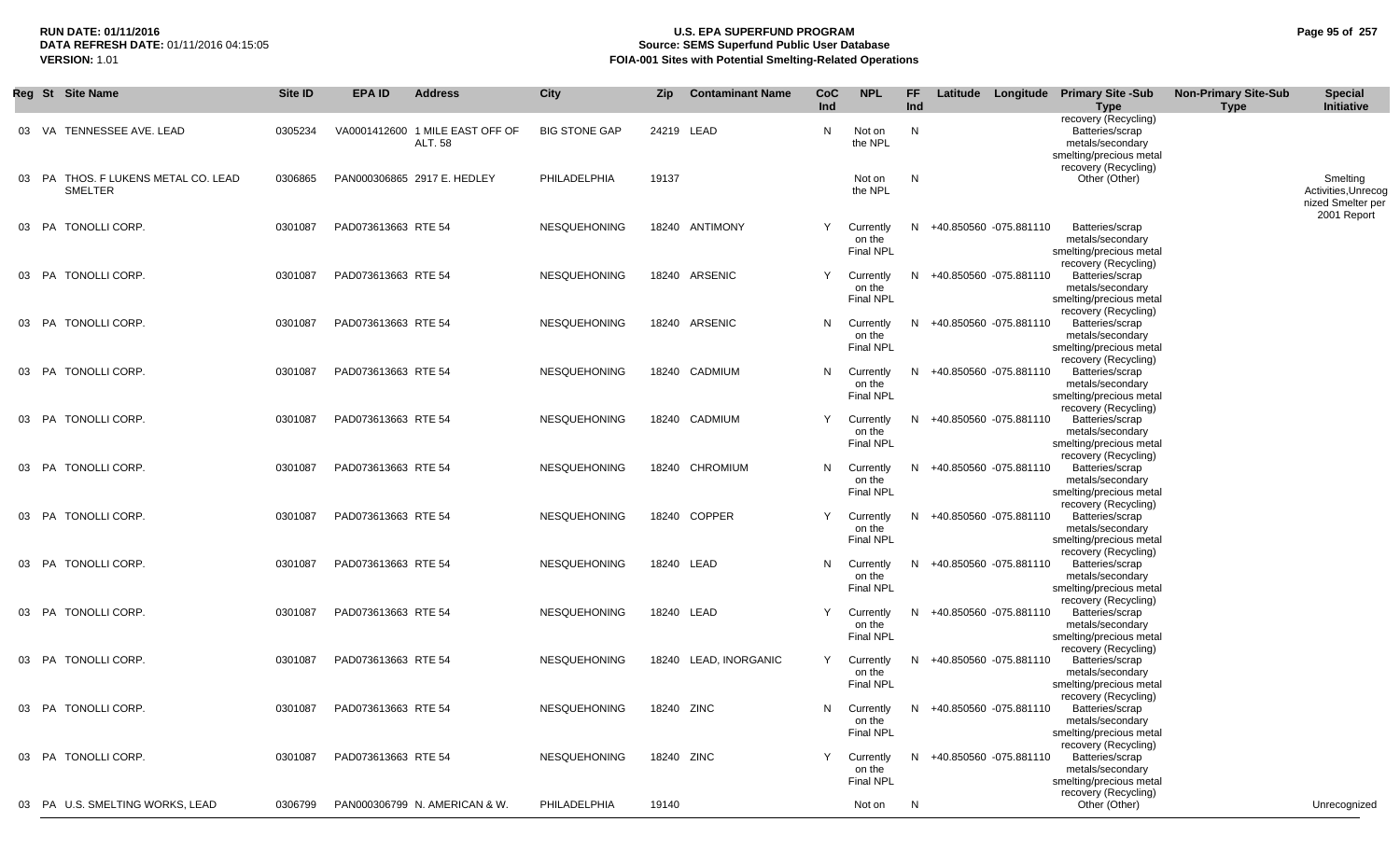### **RUN DATE: 01/11/2016 U.S. EPA SUPERFUND PROGRAM Page 96 of 257 Source: SEMS Superfund Public User Database VERSION:** 1.01 **FOIA-001 Sites with Potential Smelting-Related Operations**

|  | Reg St Site Name                                                       | Site ID | <b>EPA ID</b>        | <b>Address</b>                           | City                | Zip        | <b>Contaminant Name</b> | CoC<br>Ind | <b>NPL</b>                              | FF<br>Ind    |                          | Latitude Longitude Primary Site -Sub<br><b>Type</b>                            | <b>Non-Primary Site-Sub</b><br><b>Type</b>                                                                         | <b>Special</b><br>Initiative                                        |
|--|------------------------------------------------------------------------|---------|----------------------|------------------------------------------|---------------------|------------|-------------------------|------------|-----------------------------------------|--------------|--------------------------|--------------------------------------------------------------------------------|--------------------------------------------------------------------------------------------------------------------|---------------------------------------------------------------------|
|  | <b>SMELTER</b>                                                         |         |                      | <b>BRISTOL ST.</b>                       |                     |            |                         |            | the NPL                                 |              |                          |                                                                                |                                                                                                                    | Smelter per 2001                                                    |
|  | 03 VA U.S. TITANIUM                                                    | 0302737 | VAD980705404 RTE 151 |                                          | <b>PINEY RIVER</b>  |            | 22964 ALUMINUM          | Y          | Currently<br>on the<br><b>Final NPL</b> | N.           | +37.708330 -079.016660   | Multiple (Multiple)                                                            | Metals (Mining); Primary<br>metals/mineral processing<br>(Manufacturing/Processing/M                               | Report                                                              |
|  | 03 VA U.S. TITANIUM                                                    | 0302737 | VAD980705404 RTE 151 |                                          | <b>PINEY RIVER</b>  | 22964      | ARSENIC                 | Y          | Currently<br>on the<br><b>Final NPL</b> | N.           | +37.708330 -079.016660   | Multiple (Multiple)                                                            | aintenance)<br>Metals (Mining); Primary<br>metals/mineral processing<br>(Manufacturing/Processing/M<br>aintenance) |                                                                     |
|  | 03 VA U.S. TITANIUM                                                    | 0302737 | VAD980705404 RTE 151 |                                          | <b>PINEY RIVER</b>  |            | 22964 CADMIUM           | Y          | Currently<br>on the<br><b>Final NPL</b> | N.           | +37.708330 -079.016660   | Multiple (Multiple)                                                            | Metals (Mining); Primary<br>metals/mineral processing<br>(Manufacturing/Processing/M<br>aintenance)                |                                                                     |
|  | 03 VA U.S. TITANIUM                                                    | 0302737 | VAD980705404 RTE 151 |                                          | <b>PINEY RIVER</b>  | 22964      | CALCIUM CARBONATE       | Y          | Currently<br>on the<br><b>Final NPL</b> |              | N +37.708330 -079.016660 | Multiple (Multiple)                                                            | Metals (Mining); Primary<br>metals/mineral processing<br>(Manufacturing/Processing/M<br>aintenance)                |                                                                     |
|  | 03 VA U.S. TITANIUM                                                    | 0302737 | VAD980705404 RTE 151 |                                          | <b>PINEY RIVER</b>  | 22964      | CHROMIUM                | Y          | Currently<br>on the<br>Final NPL        |              | N +37.708330 -079.016660 | Multiple (Multiple)                                                            | Metals (Mining); Primary<br>metals/mineral processing<br>(Manufacturing/Processing/M<br>aintenance)                |                                                                     |
|  | 03 VA U.S. TITANIUM                                                    | 0302737 | VAD980705404 RTE 151 |                                          | <b>PINEY RIVER</b>  |            | 22964 COPPER            | Y          | Currently<br>on the<br>Final NPL        |              | N +37.708330 -079.016660 | Multiple (Multiple)                                                            | Metals (Mining); Primary<br>metals/mineral processing<br>(Manufacturing/Processing/M<br>aintenance)                |                                                                     |
|  | 03 VA U.S. TITANIUM                                                    | 0302737 | VAD980705404 RTE 151 |                                          | <b>PINEY RIVER</b>  | 22964 IRON |                         | Y          | Currently<br>on the<br><b>Final NPL</b> |              | N +37.708330 -079.016660 | Multiple (Multiple)                                                            | Metals (Mining); Primary<br>metals/mineral processing<br>(Manufacturing/Processing/M<br>aintenance)                |                                                                     |
|  | 03 VA U.S. TITANIUM                                                    | 0302737 | VAD980705404 RTE 151 |                                          | <b>PINEY RIVER</b>  |            | 22964 NICKEL            | Y          | Currently<br>on the<br><b>Final NPL</b> |              | N +37.708330 -079.016660 | Multiple (Multiple)                                                            | Metals (Mining); Primary<br>metals/mineral processing<br>(Manufacturing/Processing/M<br>aintenance)                |                                                                     |
|  | 03 VA U.S. TITANIUM                                                    | 0302737 | VAD980705404 RTE 151 |                                          | <b>PINEY RIVER</b>  |            | 22964 SULFATE           | Y          | Currently<br>on the<br><b>Final NPL</b> |              | N +37.708330 -079.016660 | Multiple (Multiple)                                                            | Metals (Mining); Primary<br>metals/mineral processing<br>(Manufacturing/Processing/M<br>aintenance)                |                                                                     |
|  | 03 VA U.S. TITANIUM                                                    | 0302737 | VAD980705404 RTE 151 |                                          | PINEY RIVER         | 22964 ZINC |                         | Y          | Currently<br>on the<br><b>Final NPL</b> | N.           | +37.708330 -079.016660   | Multiple (Multiple)                                                            | Metals (Mining); Primary<br>metals/mineral processing<br>(Manufacturing/Processing/M<br>aintenance)                |                                                                     |
|  | 03 MD UNITED AMERICAN METALS 2 LEAD<br>SMELTER                         | 0306872 |                      | MDN000306872 4101 CURTIS AVE             | <b>BALTIMORE</b>    | 21226      |                         |            | Not on<br>the NPL                       | N            |                          | Other (Other)                                                                  |                                                                                                                    | Unrecognized<br>Smelter per 2001<br>Report                          |
|  | 03 MD UNITED AMERICAN METALS LEAD<br><b>SMELTER</b>                    | 0306831 |                      | MDN000306831 1800 CHERRY HILL RD         | BALTIMORE           | 21230      |                         |            | Not on<br>the NPL                       | N            |                          | Other (Other)                                                                  |                                                                                                                    | Smelting<br>Activities, Unrecog<br>nized Smelter per<br>2001 Report |
|  | 03 PA UNITED SMELTING AND REFINING<br>COMPANY/LEAD SMELTERS INITIATIVE | 0306201 |                      | PAN000306201 1700 WASHINGTON<br>AVENUE   | PHILADELPHIA        | 19146      |                         |            | Not on<br>the NPL                       | N            |                          | Chemicals and allied<br>products<br>(Manufacturing/Processi<br>ng/Maintenance) |                                                                                                                    | Unrecognized<br>Smelter per 2001<br>Report                          |
|  | 03 PA UNITED STATES METAL PRODUCTS<br>CO., LEAD SMELTER                | 0306833 |                      | PAN000306833 FILLMORE AVE & W<br>17TH ST | ERIE                | 16505      |                         |            | Not on<br>the NPL                       | N,           |                          | Other (Other)                                                                  |                                                                                                                    | Unrecognized<br>Smelter per 2001<br>Report                          |
|  | 03 PA VALLEY FORGE NATIONAL HISTORIC<br><b>PARK</b>                    | 0302471 |                      | PA9141733080 SR23/GULPH RD               | <b>VALLEY FORGE</b> | 19482      |                         |            | Not on<br>the NPL                       | <sup>Y</sup> |                          | Primary metals/mineral<br>processing                                           |                                                                                                                    |                                                                     |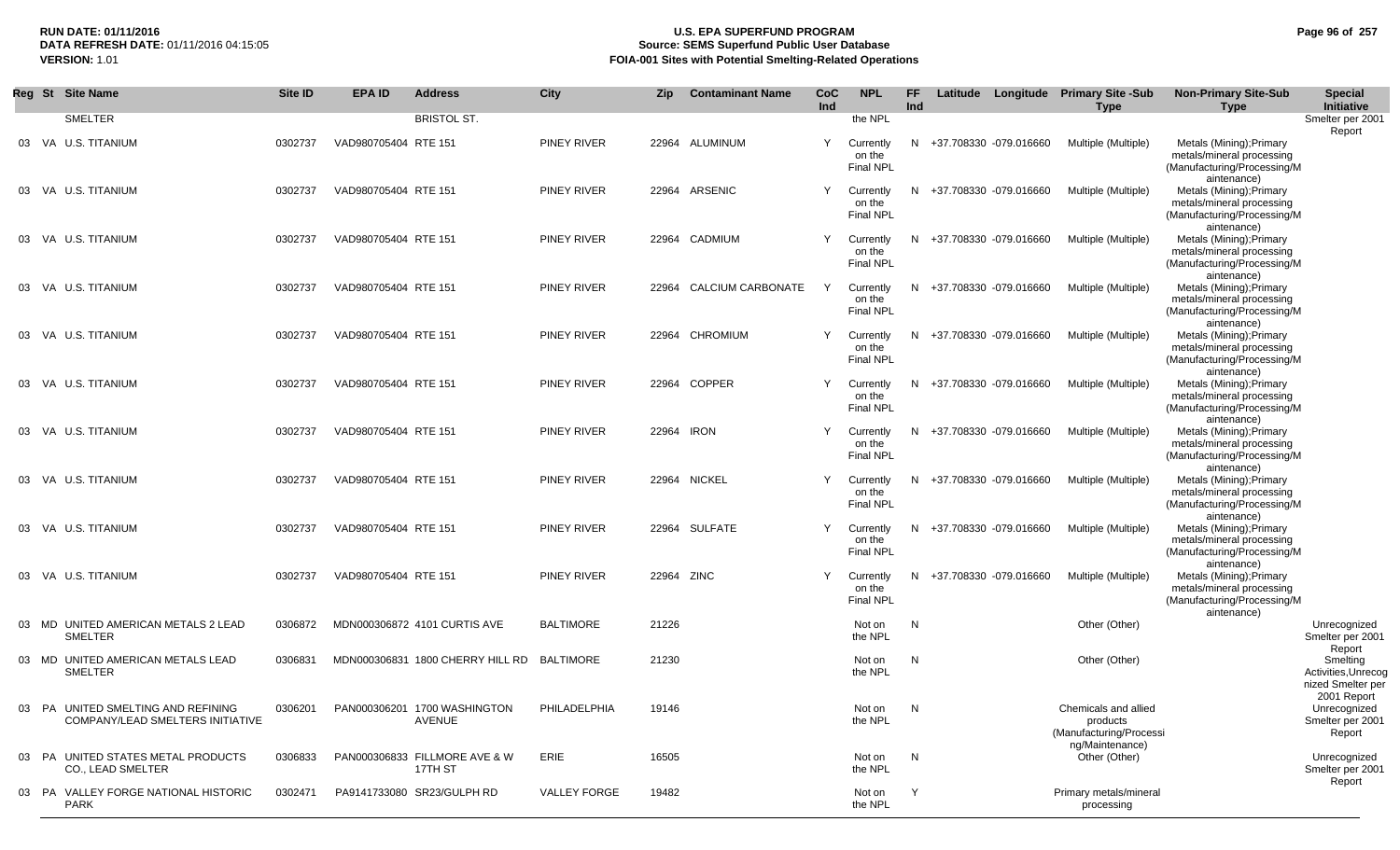## **RUN DATE: 01/11/2016 U.S. EPA SUPERFUND PROGRAM Page 97 of 257 Source: SEMS Superfund Public User Database VERSION:** 1.01 **FOIA-001 Sites with Potential Smelting-Related Operations**

|    | Reg St Site Name                                             | Site ID | <b>EPA ID</b> | <b>Address</b>                                                               | <b>City</b>       | <b>Zip</b> | <b>Contaminant Name</b>                 | <b>CoC</b> | <b>NPL</b>                              | FF. | Latitude |                          | Longitude Primary Site -Sub                                                                                    | <b>Non-Primary Site-Sub</b> | <b>Special</b>                             |
|----|--------------------------------------------------------------|---------|---------------|------------------------------------------------------------------------------|-------------------|------------|-----------------------------------------|------------|-----------------------------------------|-----|----------|--------------------------|----------------------------------------------------------------------------------------------------------------|-----------------------------|--------------------------------------------|
|    |                                                              |         |               |                                                                              |                   |            |                                         | Ind        |                                         | Ind |          |                          | <b>Type</b><br>(Manufacturing/Processi                                                                         | <b>Type</b>                 | <b>Initiative</b>                          |
|    | 03 VA VIRGINIA SCRAP IRON & METAL                            | 0305026 |               | VA0000807156 50 DUVAL STREET<br>S.W.                                         | <b>ROANOKE</b>    | 24015      |                                         |            | Not on<br>the NPL                       | N   |          |                          | ng/Maintenance)<br>Batteries/scrap<br>metals/secondary<br>smelting/precious metal                              |                             |                                            |
|    | 03 WV WEST FORK RIVER ASSESSMENT                             | 0306876 |               | WVN000306876 N. 25TH STREET                                                  | <b>CLARKSBURG</b> | 26301      |                                         |            | Not on<br>the NPL                       | N   |          |                          | recovery (Recycling)<br>Primary metals/mineral<br>processing<br>(Manufacturing/Processi<br>ng/Maintenance)     |                             |                                            |
|    | 03 WV WHEELING SCRAP RADIATION<br><b>SOURCE</b>              | 0305255 |               | WVD000895987 HERMAN STRAUSS<br><b>IND. INC. 35 &amp;</b><br><b>MCCOLLOCH</b> | <b>WHEELING</b>   |            | 26003 RESORCINOL                        | N          | Not on<br>the NPL                       | N   |          |                          | Batteries/scrap<br>metals/secondary<br>smelting/precious metal<br>recovery (Recycling)                         |                             |                                            |
| 03 | PA<br>WHITE BROTHERS SMELTING<br><b>COMPANY LEAD SMELTER</b> | 0306850 |               | PAN000306850 RICHMOND & BUCKIUS PHILADELPHIA<br><b>STREET</b>                |                   | 19137      |                                         |            | Not on<br>the NPL                       | N   |          |                          | Other (Other)                                                                                                  |                             | Unrecognized<br>Smelter per 2001<br>Report |
|    | 03 PA WOODARD PROPERTY ABANDONED<br><b>DRUMS</b>             | 0304314 |               | PAD987329794 EAST 16TH & JUNE<br><b>STREETS</b>                              | ERIE              | 16501      | METHYL ETHYL KETONE N                   |            | Not on<br>the NPL                       | N   |          |                          | Batteries/scrap<br>metals/secondary<br>smelting/precious metal                                                 |                             |                                            |
|    | 03 PA WOODARD PROPERTY ABANDONED<br><b>DRUMS</b>             | 0304314 |               | PAD987329794 EAST 16TH & JUNE<br><b>STREETS</b>                              | <b>ERIE</b>       | 16501      | <b>METHYL ISOBUTYL</b><br><b>KETONE</b> | N          | Not on<br>the NPL                       | N   |          |                          | recovery (Recycling)<br>Batteries/scrap<br>metals/secondary<br>smelting/precious metal<br>recovery (Recycling) |                             |                                            |
| 04 | APPALACHIAN SMELTING AND<br>TN<br><b>REFINERY</b>            | 0406161 |               | TN0000076893 SOUTH HOLSTON<br>LAKE                                           | <b>BRISTOL</b>    | 37620      |                                         |            | Not on<br>the NPL                       | Y   |          |                          |                                                                                                                |                             |                                            |
|    | 04 NC BYPASS 601 GROUND WATER<br><b>CONTAMINATION</b>        | 0402753 |               | NCD044440303 440 HWY 29 NORTH                                                | CONCORD           | 28025      | 1,12-BENZOPERYLENE                      | Y          | Currently<br>on the<br><b>Final NPL</b> |     |          | N +35.409600 -080.609300 | Batteries/scrap<br>metals/secondary<br>smelting/precious metal<br>recovery (Recycling)                         |                             |                                            |
|    | 04 NC BYPASS 601 GROUND WATER<br><b>CONTAMINATION</b>        | 0402753 |               | NCD044440303 440 HWY 29 NORTH                                                | CONCORD           | 28025      | 1,2-BENZANTHRACENE                      | Y          | Currently<br>on the<br><b>Final NPL</b> |     |          | N +35.409600 -080.609300 | Batteries/scrap<br>metals/secondary<br>smelting/precious metal<br>recovery (Recycling)                         |                             |                                            |
| 04 | NC BYPASS 601 GROUND WATER<br>CONTAMINATION                  | 0402753 |               | NCD044440303 440 HWY 29 NORTH                                                | CONCORD           | 28025      | 1,2-DICHLOROETHANE                      | Y          | Currently<br>on the<br><b>Final NPL</b> |     |          | N +35.409600 -080.609300 | Batteries/scrap<br>metals/secondary<br>smelting/precious metal<br>recovery (Recycling)                         |                             |                                            |
|    | 04 NC BYPASS 601 GROUND WATER<br><b>CONTAMINATION</b>        | 0402753 |               | NCD044440303 440 HWY 29 NORTH                                                | CONCORD           | 28025      | 1.2-trans-<br><b>DICHLOROETHYLENE</b>   | Y          | Currently<br>on the<br><b>Final NPL</b> |     |          | N +35.409600 -080.609300 | Batteries/scrap<br>metals/secondary<br>smelting/precious metal<br>recovery (Recycling)                         |                             |                                            |
| 04 | NC BYPASS 601 GROUND WATER<br><b>CONTAMINATION</b>           | 0402753 |               | NCD044440303 440 HWY 29 NORTH                                                | CONCORD           | 28025 2-   | METHYLNAPHTHALENE                       | Y          | Currently<br>on the<br><b>Final NPL</b> |     |          | N +35.409600 -080.609300 | Batteries/scrap<br>metals/secondary<br>smelting/precious metal<br>recovery (Recycling)                         |                             |                                            |
|    | 04 NC BYPASS 601 GROUND WATER<br><b>CONTAMINATION</b>        | 0402753 |               | NCD044440303 440 HWY 29 NORTH                                                | CONCORD           |            | 28025 2-METHYLPHENOL                    | Y          | Currently<br>on the<br><b>Final NPL</b> |     |          | N +35.409600 -080.609300 | Batteries/scrap<br>metals/secondary<br>smelting/precious metal<br>recovery (Recycling)                         |                             |                                            |
|    | 04 NC BYPASS 601 GROUND WATER<br><b>CONTAMINATION</b>        | 0402753 |               | NCD044440303 440 HWY 29 NORTH                                                | CONCORD           | 28025      | 3,4-BENZO-PYRENE                        | Y          | Currently<br>on the<br><b>Final NPL</b> |     |          | N +35.409600 -080.609300 | Batteries/scrap<br>metals/secondary<br>smelting/precious metal<br>recovery (Recycling)                         |                             |                                            |
|    | 04 NC BYPASS 601 GROUND WATER<br><b>CONTAMINATION</b>        | 0402753 |               | NCD044440303 440 HWY 29 NORTH                                                | CONCORD           | 28025      | $3,4-$<br><b>BENZOFLUORANTHENE</b>      | Υ          | Currently<br>on the<br>Final NPL        |     |          | N +35.409600 -080.609300 | Batteries/scrap<br>metals/secondary<br>smelting/precious metal                                                 |                             |                                            |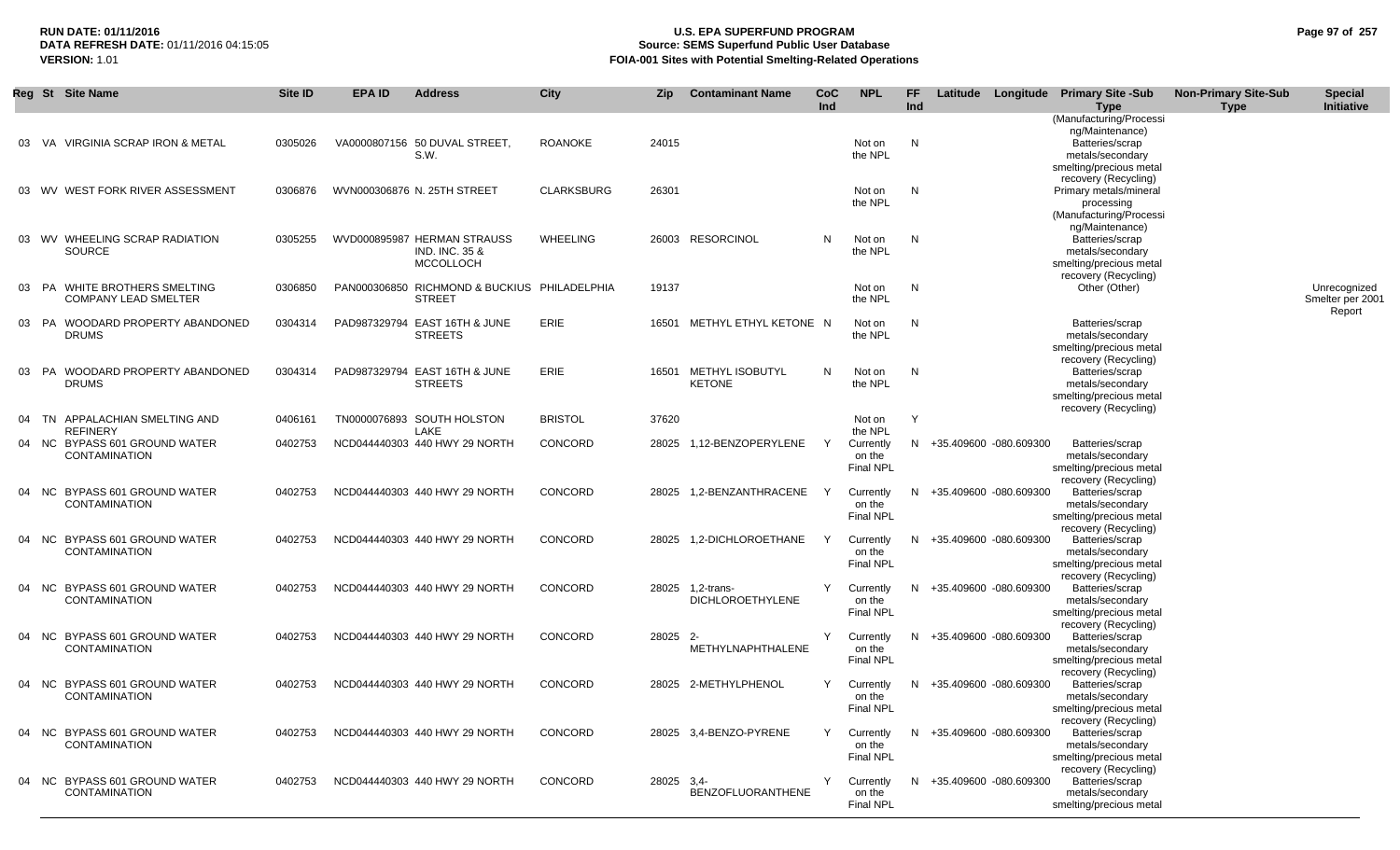## **RUN DATE: 01/11/2016 U.S. EPA SUPERFUND PROGRAM Page 98 of 257 Source: SEMS Superfund Public User Database VERSION:** 1.01 **FOIA-001 Sites with Potential Smelting-Related Operations**

|       | Reg St Site Name                                       | <b>Site ID</b> | <b>EPA ID</b> | <b>Address</b>                | City    | Zip | <b>Contaminant Name</b>                 | <b>CoC</b><br>Ind | <b>NPL</b>                              | FF.<br>Ind |                          | Latitude Longitude Primary Site -Sub<br><b>Type</b>                                    | <b>Non-Primary Site-Sub</b><br><b>Type</b> | <b>Special</b><br>Initiative |
|-------|--------------------------------------------------------|----------------|---------------|-------------------------------|---------|-----|-----------------------------------------|-------------------|-----------------------------------------|------------|--------------------------|----------------------------------------------------------------------------------------|--------------------------------------------|------------------------------|
| 04 NC | <b>BYPASS 601 GROUND WATER</b><br><b>CONTAMINATION</b> | 0402753        |               | NCD044440303 440 HWY 29 NORTH | CONCORD |     | 28025 ACENAPHTHENE                      | Y                 | Currently<br>on the<br><b>Final NPL</b> |            | N +35.409600 -080.609300 | recovery (Recycling)<br>Batteries/scrap<br>metals/secondary<br>smelting/precious metal |                                            |                              |
| 04 NC | BYPASS 601 GROUND WATER<br><b>CONTAMINATION</b>        | 0402753        |               | NCD044440303 440 HWY 29 NORTH | CONCORD |     | 28025 ACENAPHTHYLENE                    | Y                 | Currently<br>on the<br><b>Final NPL</b> |            | N +35.409600 -080.609300 | recovery (Recycling)<br>Batteries/scrap<br>metals/secondary<br>smelting/precious metal |                                            |                              |
| 04 NC | BYPASS 601 GROUND WATER<br><b>CONTAMINATION</b>        | 0402753        |               | NCD044440303 440 HWY 29 NORTH | CONCORD |     | 28025 ANTHRACENE                        | Y                 | Currently<br>on the<br><b>Final NPL</b> |            | N +35.409600 -080.609300 | recovery (Recycling)<br>Batteries/scrap<br>metals/secondary<br>smelting/precious metal |                                            |                              |
| 04 NC | BYPASS 601 GROUND WATER<br><b>CONTAMINATION</b>        | 0402753        |               | NCD044440303 440 HWY 29 NORTH | CONCORD |     | 28025 ANTIMONY                          | N.                | Currently<br>on the<br>Final NPL        |            | N +35.409600 -080.609300 | recovery (Recycling)<br>Batteries/scrap<br>metals/secondary<br>smelting/precious metal |                                            |                              |
| 04 NC | <b>BYPASS 601 GROUND WATER</b><br><b>CONTAMINATION</b> | 0402753        |               | NCD044440303 440 HWY 29 NORTH | CONCORD |     | 28025 ANTIMONY                          | Y                 | Currently<br>on the<br><b>Final NPL</b> |            | N +35.409600 -080.609300 | recovery (Recycling)<br>Batteries/scrap<br>metals/secondary<br>smelting/precious metal |                                            |                              |
| 04 NC | <b>BYPASS 601 GROUND WATER</b><br><b>CONTAMINATION</b> | 0402753        |               | NCD044440303 440 HWY 29 NORTH | CONCORD |     | 28025 AROCLOR-1254                      | Y                 | Currently<br>on the<br><b>Final NPL</b> |            | N +35.409600 -080.609300 | recovery (Recycling)<br>Batteries/scrap<br>metals/secondary<br>smelting/precious metal |                                            |                              |
| 04 NC | <b>BYPASS 601 GROUND WATER</b><br><b>CONTAMINATION</b> | 0402753        |               | NCD044440303 440 HWY 29 NORTH | CONCORD |     | 28025 AROCLOR-1260                      | Y                 | Currently<br>on the<br><b>Final NPL</b> |            | N +35.409600 -080.609300 | recovery (Recycling)<br>Batteries/scrap<br>metals/secondary<br>smelting/precious metal |                                            |                              |
| 04 NC | BYPASS 601 GROUND WATER<br><b>CONTAMINATION</b>        | 0402753        |               | NCD044440303 440 HWY 29 NORTH | CONCORD |     | 28025 BARIUM                            | Y                 | Currently<br>on the<br>Final NPL        |            | N +35.409600 -080.609300 | recovery (Recycling)<br>Batteries/scrap<br>metals/secondary<br>smelting/precious metal |                                            |                              |
| 04 NC | BYPASS 601 GROUND WATER<br><b>CONTAMINATION</b>        | 0402753        |               | NCD044440303 440 HWY 29 NORTH | CONCORD |     | 28025 BASE NEUTRAL ACIDS                | Y                 | Currently<br>on the<br>Final NPL        |            | N +35.409600 -080.609300 | recovery (Recycling)<br>Batteries/scrap<br>metals/secondary<br>smelting/precious metal |                                            |                              |
|       | 04 NC BYPASS 601 GROUND WATER<br><b>CONTAMINATION</b>  | 0402753        |               | NCD044440303 440 HWY 29 NORTH | CONCORD |     | 28025 BENZENE                           | Y                 | Currently<br>on the<br><b>Final NPL</b> |            | N +35.409600 -080.609300 | recovery (Recycling)<br>Batteries/scrap<br>metals/secondary<br>smelting/precious metal |                                            |                              |
| 04 NC | BYPASS 601 GROUND WATER<br><b>CONTAMINATION</b>        | 0402753        |               | NCD044440303 440 HWY 29 NORTH | CONCORD |     | 28025 BENZO(GHI)PERYLENE                | Y                 | Currently<br>on the<br><b>Final NPL</b> | N.         | +35.409600 -080.609300   | recovery (Recycling)<br>Batteries/scrap<br>metals/secondary<br>smelting/precious metal |                                            |                              |
|       | 04 NC BYPASS 601 GROUND WATER<br><b>CONTAMINATION</b>  | 0402753        |               | NCD044440303 440 HWY 29 NORTH | CONCORD |     | 28025 BENZO(K)FLUORANTHE Y<br><b>NE</b> |                   | Currently<br>on the<br><b>Final NPL</b> |            | N +35.409600 -080.609300 | recovery (Recycling)<br>Batteries/scrap<br>metals/secondary<br>smelting/precious metal |                                            |                              |
| 04 NC | BYPASS 601 GROUND WATER<br><b>CONTAMINATION</b>        | 0402753        |               | NCD044440303 440 HWY 29 NORTH | CONCORD |     | 28025 BENZO[A]ANTHRACENE Y              |                   | Currently<br>on the<br><b>Final NPL</b> |            | N +35.409600 -080.609300 | recovery (Recycling)<br>Batteries/scrap<br>metals/secondary<br>smelting/precious metal |                                            |                              |
|       | 04 NC BYPASS 601 GROUND WATER<br><b>CONTAMINATION</b>  | 0402753        |               | NCD044440303 440 HWY 29 NORTH | CONCORD |     | 28025 BENZO[A]PYRENE                    | Y                 | Currently<br>on the<br><b>Final NPL</b> |            | N +35.409600 -080.609300 | recovery (Recycling)<br>Batteries/scrap<br>metals/secondary<br>smelting/precious metal |                                            |                              |
| 04 NC | <b>BYPASS 601 GROUND WATER</b>                         | 0402753        |               | NCD044440303 440 HWY 29 NORTH | CONCORD |     | 28025 BERYLLIUM                         | Y                 | Currently                               |            | N +35.409600 -080.609300 | recovery (Recycling)<br>Batteries/scrap                                                |                                            |                              |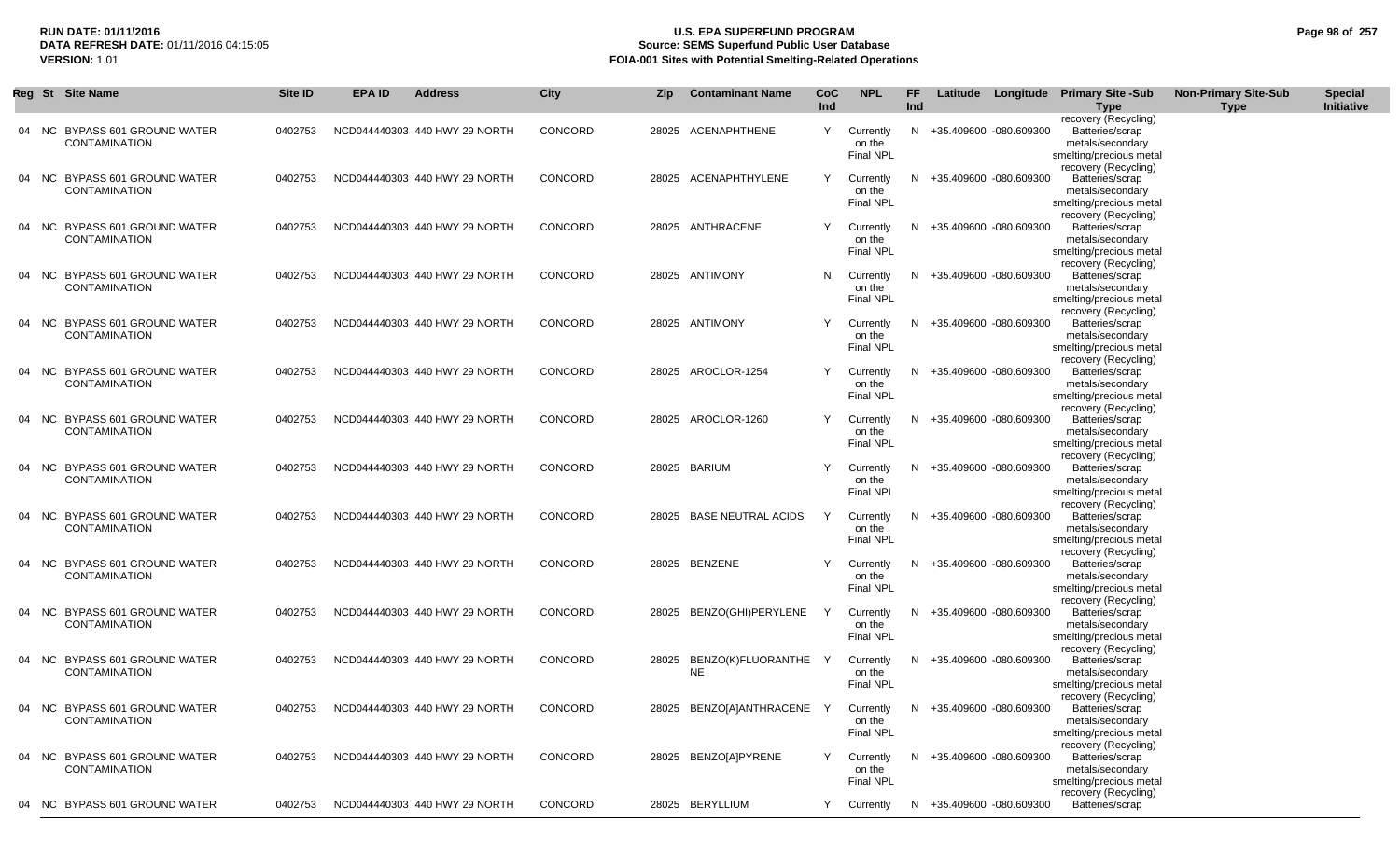# **RUN DATE: 01/11/2016 U.S. EPA SUPERFUND PROGRAM Page 99 of 257 Source: SEMS Superfund Public User Database VERSION:** 1.01 **FOIA-001 Sites with Potential Smelting-Related Operations**

| Reg St | <b>Site Name</b>                                      | Site ID | <b>EPA ID</b> | <b>Address</b>                | City           | Zip        | <b>Contaminant Name</b>              | <b>CoC</b><br>Ind | <b>NPL</b>                 | FF<br>Ind |                        | Latitude Longitude Primary Site -Sub<br><b>Type</b> | <b>Non-Primary Site-Sub</b><br><b>Type</b> | <b>Special</b><br>Initiative |
|--------|-------------------------------------------------------|---------|---------------|-------------------------------|----------------|------------|--------------------------------------|-------------------|----------------------------|-----------|------------------------|-----------------------------------------------------|--------------------------------------------|------------------------------|
|        | <b>CONTAMINATION</b>                                  |         |               |                               |                |            |                                      |                   | on the                     |           |                        | metals/secondary                                    |                                            |                              |
|        |                                                       |         |               |                               |                |            |                                      |                   | <b>Final NPL</b>           |           |                        | smelting/precious metal                             |                                            |                              |
|        | 04 NC BYPASS 601 GROUND WATER                         | 0402753 |               | NCD044440303 440 HWY 29 NORTH | <b>CONCORD</b> |            | 28025 CADMIUM                        | Y                 | Currently                  | N.        | +35.409600 -080.609300 | recovery (Recycling)<br>Batteries/scrap             |                                            |                              |
|        | <b>CONTAMINATION</b>                                  |         |               |                               |                |            |                                      |                   | on the                     |           |                        | metals/secondary                                    |                                            |                              |
|        |                                                       |         |               |                               |                |            |                                      |                   | <b>Final NPL</b>           |           |                        | smelting/precious metal                             |                                            |                              |
|        | 04 NC BYPASS 601 GROUND WATER                         | 0402753 |               | NCD044440303 440 HWY 29 NORTH | CONCORD        |            | 28025 CARBAZOLE                      |                   | Currently                  | N.        | +35.409600 -080.609300 | recovery (Recycling)<br>Batteries/scrap             |                                            |                              |
|        | <b>CONTAMINATION</b>                                  |         |               |                               |                |            |                                      |                   | on the                     |           |                        | metals/secondary                                    |                                            |                              |
|        |                                                       |         |               |                               |                |            |                                      |                   | <b>Final NPL</b>           |           |                        | smelting/precious metal                             |                                            |                              |
|        |                                                       |         |               |                               |                |            |                                      |                   |                            |           |                        | recovery (Recycling)                                |                                            |                              |
|        | 04 NC BYPASS 601 GROUND WATER<br><b>CONTAMINATION</b> | 0402753 |               | NCD044440303 440 HWY 29 NORTH | CONCORD        |            | 28025 CARBON<br><b>TETRACHLORIDE</b> | Y                 | Currently<br>on the        | N.        | +35.409600 -080.609300 | Batteries/scrap<br>metals/secondary                 |                                            |                              |
|        |                                                       |         |               |                               |                |            |                                      |                   | <b>Final NPL</b>           |           |                        | smelting/precious metal                             |                                            |                              |
|        |                                                       |         |               |                               |                |            |                                      |                   |                            |           |                        | recovery (Recycling)                                |                                            |                              |
|        | 04 NC BYPASS 601 GROUND WATER<br><b>CONTAMINATION</b> | 0402753 |               | NCD044440303 440 HWY 29 NORTH | <b>CONCORD</b> |            | 28025 CHROMIUM                       |                   | Currently<br>on the        | N.        | +35.409600 -080.609300 | Batteries/scrap<br>metals/secondary                 |                                            |                              |
|        |                                                       |         |               |                               |                |            |                                      |                   | Final NPL                  |           |                        | smelting/precious metal                             |                                            |                              |
|        |                                                       |         |               |                               |                |            |                                      |                   |                            |           |                        | recovery (Recycling)                                |                                            |                              |
|        | 04 NC BYPASS 601 GROUND WATER                         | 0402753 |               | NCD044440303 440 HWY 29 NORTH | CONCORD        |            | 28025 CHRYSENE                       | Y                 | Currently                  | N.        | +35.409600 -080.609300 | Batteries/scrap                                     |                                            |                              |
|        | <b>CONTAMINATION</b>                                  |         |               |                               |                |            |                                      |                   | on the<br><b>Final NPL</b> |           |                        | metals/secondary<br>smelting/precious metal         |                                            |                              |
|        |                                                       |         |               |                               |                |            |                                      |                   |                            |           |                        | recovery (Recycling)                                |                                            |                              |
|        | 04 NC BYPASS 601 GROUND WATER                         | 0402753 |               | NCD044440303 440 HWY 29 NORTH | CONCORD        |            | 28025 COPPER                         | Y                 | Currently                  | N.        | +35.409600 -080.609300 | Batteries/scrap                                     |                                            |                              |
|        | <b>CONTAMINATION</b>                                  |         |               |                               |                |            |                                      |                   | on the                     |           |                        | metals/secondary                                    |                                            |                              |
|        |                                                       |         |               |                               |                |            |                                      |                   | <b>Final NPL</b>           |           |                        | smelting/precious metal<br>recovery (Recycling)     |                                            |                              |
|        | 04 NC BYPASS 601 GROUND WATER                         | 0402753 |               | NCD044440303 440 HWY 29 NORTH | CONCORD        | 28025      | DIBENZO(A,H)ANTHRAC                  | - Y               | Currently                  | N.        | +35.409600 -080.609300 | Batteries/scrap                                     |                                            |                              |
|        | <b>CONTAMINATION</b>                                  |         |               |                               |                |            | <b>ENE</b>                           |                   | on the                     |           |                        | metals/secondary                                    |                                            |                              |
|        |                                                       |         |               |                               |                |            |                                      |                   | <b>Final NPL</b>           |           |                        | smelting/precious metal                             |                                            |                              |
|        | 04 NC BYPASS 601 GROUND WATER                         | 0402753 |               | NCD044440303 440 HWY 29 NORTH | <b>CONCORD</b> |            | 28025 DIBENZOFURAN                   | Y                 | Currently                  | N.        | +35.409600 -080.609300 | recovery (Recycling)<br>Batteries/scrap             |                                            |                              |
|        | <b>CONTAMINATION</b>                                  |         |               |                               |                |            |                                      |                   | on the                     |           |                        | metals/secondary                                    |                                            |                              |
|        |                                                       |         |               |                               |                |            |                                      |                   | <b>Final NPL</b>           |           |                        | smelting/precious metal                             |                                            |                              |
|        | 04 NC BYPASS 601 GROUND WATER                         | 0402753 |               | NCD044440303 440 HWY 29 NORTH | <b>CONCORD</b> |            | 28025 FLUORANTHENE                   | Y                 | Currently                  | N.        | +35.409600 -080.609300 | recovery (Recycling)<br>Batteries/scrap             |                                            |                              |
|        | <b>CONTAMINATION</b>                                  |         |               |                               |                |            |                                      |                   | on the                     |           |                        | metals/secondary                                    |                                            |                              |
|        |                                                       |         |               |                               |                |            |                                      |                   | Final NPL                  |           |                        | smelting/precious metal                             |                                            |                              |
|        |                                                       |         |               |                               |                |            | 28025 FLUORENE                       | Y                 |                            |           |                        | recovery (Recycling)                                |                                            |                              |
|        | 04 NC BYPASS 601 GROUND WATER<br><b>CONTAMINATION</b> | 0402753 |               | NCD044440303 440 HWY 29 NORTH | <b>CONCORD</b> |            |                                      |                   | Currently<br>on the        | N.        | +35.409600 -080.609300 | Batteries/scrap<br>metals/secondary                 |                                            |                              |
|        |                                                       |         |               |                               |                |            |                                      |                   | <b>Final NPL</b>           |           |                        | smelting/precious metal                             |                                            |                              |
|        |                                                       |         |               |                               |                |            |                                      |                   |                            |           |                        | recovery (Recycling)                                |                                            |                              |
|        | 04 NC BYPASS 601 GROUND WATER<br><b>CONTAMINATION</b> | 0402753 |               | NCD044440303 440 HWY 29 NORTH | CONCORD        |            | 28025 INDENO(1,2,3-<br>CD)PYRENE     | Y                 | Currently<br>on the        | N         | +35.409600 -080.609300 | Batteries/scrap<br>metals/secondary                 |                                            |                              |
|        |                                                       |         |               |                               |                |            |                                      |                   | <b>Final NPL</b>           |           |                        | smelting/precious metal                             |                                            |                              |
|        |                                                       |         |               |                               |                |            |                                      |                   |                            |           |                        | recovery (Recycling)                                |                                            |                              |
|        | 04 NC BYPASS 601 GROUND WATER<br><b>CONTAMINATION</b> | 0402753 |               | NCD044440303 440 HWY 29 NORTH | <b>CONCORD</b> | 28025 LEAD |                                      | N                 | Currently<br>on the        | N.        | +35.409600 -080.609300 | Batteries/scrap                                     |                                            |                              |
|        |                                                       |         |               |                               |                |            |                                      |                   | <b>Final NPL</b>           |           |                        | metals/secondary<br>smelting/precious metal         |                                            |                              |
|        |                                                       |         |               |                               |                |            |                                      |                   |                            |           |                        | recovery (Recycling)                                |                                            |                              |
|        | 04 NC BYPASS 601 GROUND WATER                         | 0402753 |               | NCD044440303 440 HWY 29 NORTH | CONCORD        |            | 28025 LEAD, INORGANIC                | Y                 | Currently                  | N         | +35.409600 -080.609300 | Batteries/scrap                                     |                                            |                              |
|        | <b>CONTAMINATION</b>                                  |         |               |                               |                |            |                                      |                   | on the<br><b>Final NPL</b> |           |                        | metals/secondary<br>smelting/precious metal         |                                            |                              |
|        |                                                       |         |               |                               |                |            |                                      |                   |                            |           |                        | recovery (Recycling)                                |                                            |                              |
|        | 04 NC BYPASS 601 GROUND WATER                         | 0402753 |               | NCD044440303 440 HWY 29 NORTH | CONCORD        |            | 28025 MANGANESE                      |                   | Currently                  | N.        | +35.409600 -080.609300 | Batteries/scrap                                     |                                            |                              |
|        | <b>CONTAMINATION</b>                                  |         |               |                               |                |            |                                      |                   | on the                     |           |                        | metals/secondary                                    |                                            |                              |
|        |                                                       |         |               |                               |                |            |                                      |                   | <b>Final NPL</b>           |           |                        | smelting/precious metal                             |                                            |                              |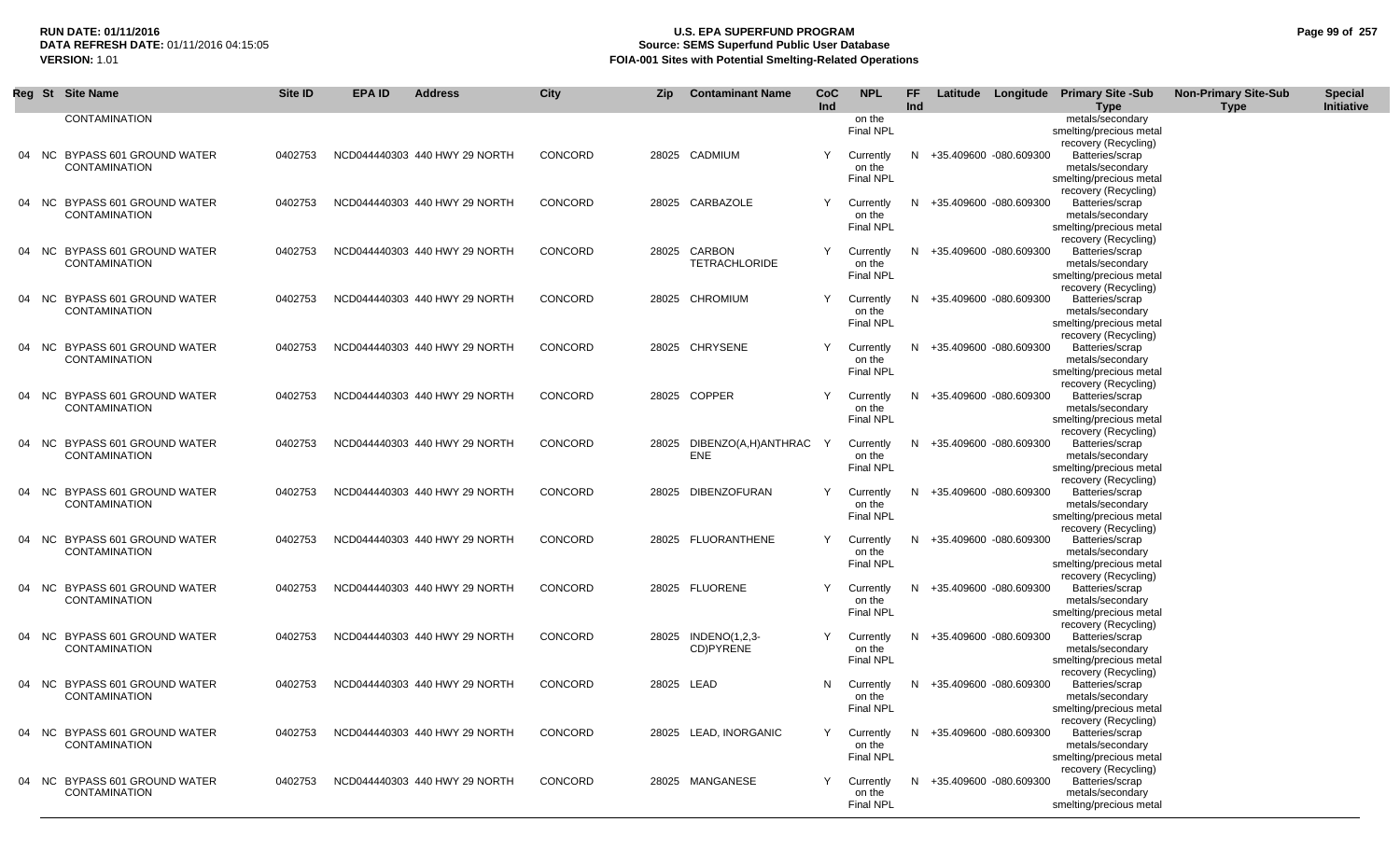## **RUN DATE: 01/11/2016 U.S. EPA SUPERFUND PROGRAM Page 100 of 257 DATA REFRESH DATE:** 01/11/2016 04:15:05 **Source: SEMS Superfund Public User Database**<br>**FOIA-001 Sites with Potential Smelting-Related Operat VERSION:** 1.01 **FOIA-001 Sites with Potential Smelting-Related Operations**

|    | Reg St Site Name |                                                    | Site ID | <b>EPA ID</b> | <b>Address</b>                               | City             | Zip        | <b>Contaminant Name</b> | CoC | <b>NPL</b>                              | FF  |                          | Latitude Longitude Primary Site -Sub                           | <b>Non-Primary Site-Sub</b> | <b>Special</b> |
|----|------------------|----------------------------------------------------|---------|---------------|----------------------------------------------|------------------|------------|-------------------------|-----|-----------------------------------------|-----|--------------------------|----------------------------------------------------------------|-----------------------------|----------------|
|    |                  |                                                    |         |               |                                              |                  |            |                         | Ind |                                         | Ind |                          | <b>Type</b><br>recovery (Recycling)                            | <b>Type</b>                 | Initiative     |
|    | 04 NC            | BYPASS 601 GROUND WATER<br><b>CONTAMINATION</b>    | 0402753 |               | NCD044440303 440 HWY 29 NORTH                | CONCORD          |            | 28025 NAPHTHALENE       | Y   | Currently<br>on the<br><b>Final NPL</b> |     | N +35.409600 -080.609300 | Batteries/scrap<br>metals/secondary<br>smelting/precious metal |                             |                |
|    |                  | NC BYPASS 601 GROUND WATER<br><b>CONTAMINATION</b> | 0402753 |               | NCD044440303 440 HWY 29 NORTH                | CONCORD          |            | 28025 NICKEL            | Y   | Currently<br>on the                     |     | N +35.409600 -080.609300 | recovery (Recycling)<br>Batteries/scrap<br>metals/secondary    |                             |                |
|    |                  |                                                    |         |               |                                              |                  |            |                         |     | <b>Final NPL</b>                        |     |                          | smelting/precious metal<br>recovery (Recycling)                |                             |                |
| 04 | NC.              | BYPASS 601 GROUND WATER                            | 0402753 |               | NCD044440303 440 HWY 29 NORTH                | CONCORD          |            | 28025 PHENANTHRENE      | Y   | Currently                               |     | N +35.409600 -080.609300 | Batteries/scrap                                                |                             |                |
|    |                  | <b>CONTAMINATION</b>                               |         |               |                                              |                  |            |                         |     | on the<br>Final NPL                     |     |                          | metals/secondary<br>smelting/precious metal                    |                             |                |
|    |                  | 04 NC BYPASS 601 GROUND WATER                      | 0402753 |               | NCD044440303 440 HWY 29 NORTH                | CONCORD          |            | 28025 PYRENE            | Y   | Currently                               |     | N +35.409600 -080.609300 | recovery (Recycling)<br>Batteries/scrap                        |                             |                |
|    |                  | <b>CONTAMINATION</b>                               |         |               |                                              |                  |            |                         |     | on the                                  |     |                          | metals/secondary                                               |                             |                |
|    |                  |                                                    |         |               |                                              |                  |            |                         |     | <b>Final NPL</b>                        |     |                          | smelting/precious metal<br>recovery (Recycling)                |                             |                |
| 04 | NC.              | <b>BYPASS 601 GROUND WATER</b>                     | 0402753 |               | NCD044440303 440 HWY 29 NORTH                | CONCORD          |            | 28025 SULFATE           | Y   | Currently                               |     | N +35.409600 -080.609300 | Batteries/scrap                                                |                             |                |
|    |                  | <b>CONTAMINATION</b>                               |         |               |                                              |                  |            |                         |     | on the<br><b>Final NPL</b>              |     |                          | metals/secondary<br>smelting/precious metal                    |                             |                |
|    |                  | 04 NC BYPASS 601 GROUND WATER                      | 0402753 |               | NCD044440303 440 HWY 29 NORTH                | CONCORD          | 28025      | VANADIUM (FUME OR       | Y   | Currently                               |     | N +35.409600 -080.609300 | recovery (Recycling)<br>Batteries/scrap                        |                             |                |
|    |                  | <b>CONTAMINATION</b>                               |         |               |                                              |                  |            | DUST)                   |     | on the                                  |     |                          | metals/secondary                                               |                             |                |
|    |                  |                                                    |         |               |                                              |                  |            |                         |     | <b>Final NPL</b>                        |     |                          | smelting/precious metal<br>recovery (Recycling)                |                             |                |
|    | 04 NC            | BYPASS 601 GROUND WATER                            | 0402753 |               | NCD044440303 440 HWY 29 NORTH                | CONCORD          | 28025 ZINC |                         | Y   | Currently                               |     | N +35.409600 -080.609300 | Batteries/scrap                                                |                             |                |
|    |                  | <b>CONTAMINATION</b>                               |         |               |                                              |                  |            |                         |     | on the<br><b>Final NPL</b>              |     |                          | metals/secondary<br>smelting/precious metal                    |                             |                |
|    |                  | 04 GA CEDARTOWN INDUSTRIES, INC.                   | 0401627 |               | GAD095840674 404 S. FURNACE                  | <b>CEDARTOWN</b> |            | 30125 ANTIMONY          | Y   | Deleted                                 |     | N +34.008200 -085.263600 | recovery (Recycling)<br>Batteries/scrap                        |                             |                |
|    |                  |                                                    |         |               | <b>STREET</b>                                |                  |            |                         |     | from the                                |     |                          | metals/secondary                                               |                             |                |
|    |                  |                                                    |         |               |                                              |                  |            |                         |     | <b>Final NPL</b>                        |     |                          | smelting/precious metal<br>recovery (Recycling)                |                             |                |
|    | 04 GA            | CEDARTOWN INDUSTRIES, INC.                         | 0401627 |               | GAD095840674 404 S. FURNACE                  | CEDARTOWN        |            | 30125 ARSENIC           | Y   | Deleted                                 |     | N +34.008200 -085.263600 | Batteries/scrap                                                |                             |                |
|    |                  |                                                    |         |               | <b>STREET</b>                                |                  |            |                         |     | from the<br>Final NPL                   |     |                          | metals/secondary<br>smelting/precious metal                    |                             |                |
|    | 04 GA            | CEDARTOWN INDUSTRIES, INC.                         | 0401627 |               | GAD095840674 404 S. FURNACE                  | <b>CEDARTOWN</b> |            | 30125 BERYLLIUM         | N   | Deleted                                 |     | N +34.008200 -085.263600 | recovery (Recycling)<br>Batteries/scrap                        |                             |                |
|    |                  |                                                    |         |               | <b>STREET</b>                                |                  |            |                         |     | from the                                |     |                          | metals/secondary                                               |                             |                |
|    |                  |                                                    |         |               |                                              |                  |            |                         |     | <b>Final NPL</b>                        |     |                          | smelting/precious metal<br>recovery (Recycling)                |                             |                |
|    | 04 GA            | CEDARTOWN INDUSTRIES, INC.                         | 0401627 |               | GAD095840674 404 S. FURNACE<br><b>STREET</b> | <b>CEDARTOWN</b> |            | 30125 BERYLLIUM         | Y   | Deleted<br>from the                     |     | N +34.008200 -085.263600 | Batteries/scrap                                                |                             |                |
|    |                  |                                                    |         |               |                                              |                  |            |                         |     | <b>Final NPL</b>                        |     |                          | metals/secondary<br>smelting/precious metal                    |                             |                |
|    | 04 GA            | CEDARTOWN INDUSTRIES, INC.                         | 0401627 |               | GAD095840674 404 S. FURNACE                  | <b>CEDARTOWN</b> |            | 30125 CADMIUM           | Y   | Deleted                                 |     | N +34.008200 -085.263600 | recovery (Recycling)<br>Batteries/scrap                        |                             |                |
|    |                  |                                                    |         |               | <b>STREET</b>                                |                  |            |                         |     | from the                                |     |                          | metals/secondary                                               |                             |                |
|    |                  |                                                    |         |               |                                              |                  |            |                         |     | <b>Final NPL</b>                        |     |                          | smelting/precious metal<br>recovery (Recycling)                |                             |                |
|    | 04 GA            | CEDARTOWN INDUSTRIES, INC.                         | 0401627 |               | GAD095840674 404 S. FURNACE<br><b>STREET</b> | <b>CEDARTOWN</b> |            | 30125 CADMIUM           | N   | Deleted<br>from the                     |     | N +34.008200 -085.263600 | Batteries/scrap<br>metals/secondary                            |                             |                |
|    |                  |                                                    |         |               |                                              |                  |            |                         |     | <b>Final NPL</b>                        |     |                          | smelting/precious metal                                        |                             |                |
|    |                  | 04 GA CEDARTOWN INDUSTRIES, INC.                   | 0401627 |               | GAD095840674 404 S. FURNACE                  | <b>CEDARTOWN</b> | 30125 LEAD |                         | N   | Deleted                                 |     | N +34.008200 -085.263600 | recovery (Recycling)<br>Batteries/scrap                        |                             |                |
|    |                  |                                                    |         |               | <b>STREET</b>                                |                  |            |                         |     | from the                                |     |                          | metals/secondary                                               |                             |                |
|    |                  |                                                    |         |               |                                              |                  |            |                         |     | <b>Final NPL</b>                        |     |                          | smelting/precious metal<br>recovery (Recycling)                |                             |                |
|    | 04 GA            | CEDARTOWN INDUSTRIES. INC.                         | 0401627 |               | GAD095840674 404 S. FURNACE                  | <b>CEDARTOWN</b> | 30125 LEAD |                         | Y   | Deleted                                 |     | N +34.008200 -085.263600 | Batteries/scrap                                                |                             |                |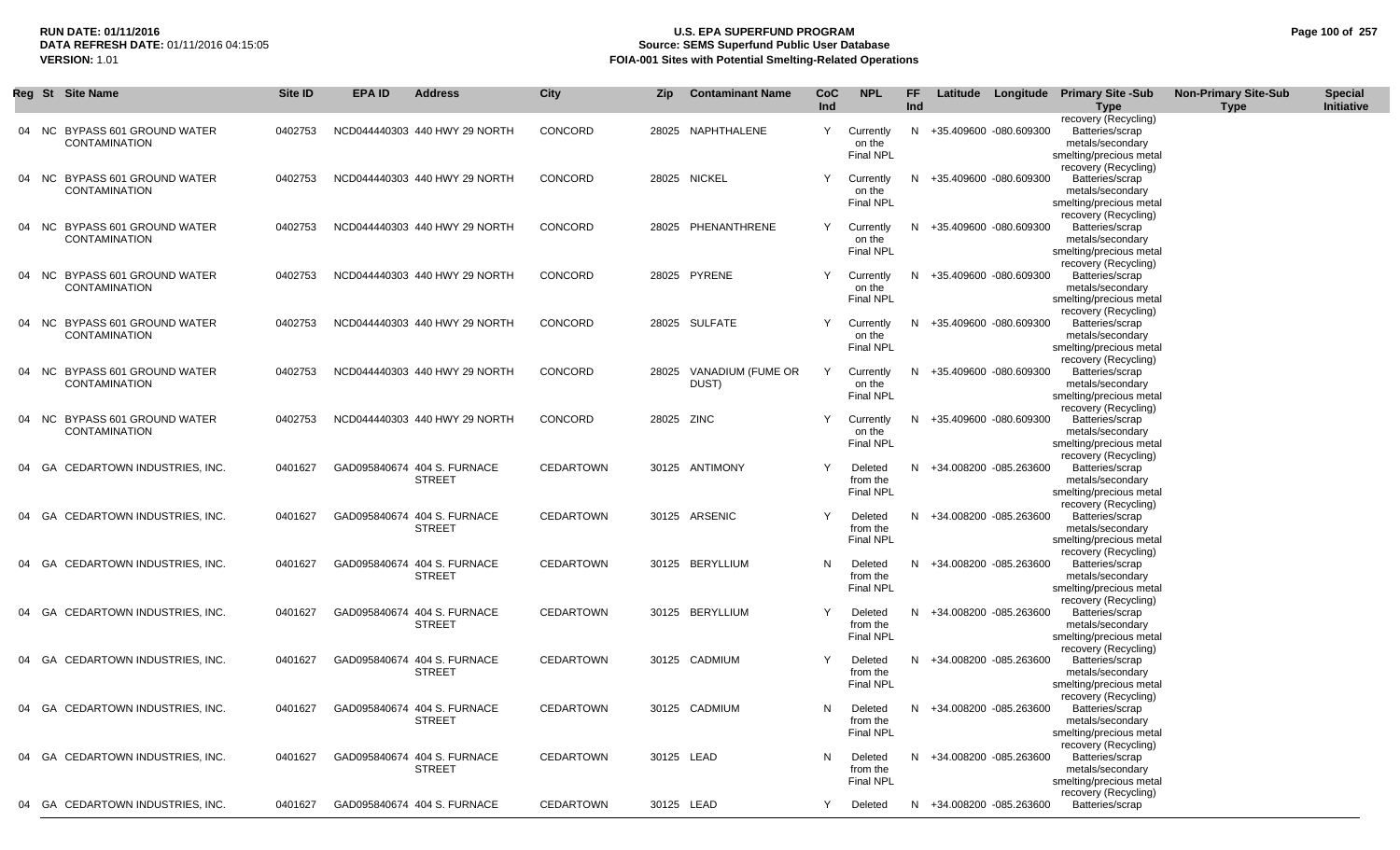## **RUN DATE: 01/11/2016 U.S. EPA SUPERFUND PROGRAM Page 101 of 257 Source: SEMS Superfund Public User Database VERSION:** 1.01 **FOIA-001 Sites with Potential Smelting-Related Operations**

|    | Reg St Site Name                                      | Site ID | <b>EPA ID</b>             | <b>Address</b>                                             | <b>City</b>                            | Zip   | <b>Contaminant Name</b> | <b>CoC</b><br>Ind | <b>NPL</b>                              | FF.<br>Ind |  | Latitude Longitude Primary Site -Sub<br><b>Type</b>                                                            | <b>Non-Primary Site-Sub</b><br><b>Type</b> | <b>Special</b><br>Initiative               |
|----|-------------------------------------------------------|---------|---------------------------|------------------------------------------------------------|----------------------------------------|-------|-------------------------|-------------------|-----------------------------------------|------------|--|----------------------------------------------------------------------------------------------------------------|--------------------------------------------|--------------------------------------------|
|    |                                                       |         |                           | <b>STREET</b>                                              |                                        |       |                         |                   | from the<br><b>Final NPL</b>            |            |  | metals/secondary<br>smelting/precious metal<br>recovery (Recycling)                                            |                                            |                                            |
|    | 04 TN CHEMET CO.                                      | 0405468 |                           | TND987768546 Postal Address is<br>unavailable for the Site | <b>MOSCOW</b>                          | 38057 |                         |                   | Deleted<br>from the<br><b>Final NPL</b> | N.         |  | +35.083610 -089.372490 Primary metals/mineral<br>processing<br>(Manufacturing/Processi<br>ng/Maintenance)      |                                            |                                            |
| 04 | CHROMIUM MINING & SMELTING CORP<br>- TN               | 0403628 | TND007022981 3328 FITE RD |                                                            | <b>MEMPHIS</b>                         | 38128 |                         |                   | Not on<br>the NPL                       | N          |  |                                                                                                                |                                            |                                            |
| 04 | <b>CLINTON SMELTER/MAGNET MILLS</b><br>TN.            | 0410213 |                           | TNN000410213 101 COLLUM STREET                             | <b>CLINTON</b>                         |       |                         |                   | Not on<br>the NPL                       | N          |  | Fabrics/textiles<br>(Manufacturing/Processi<br>ng/Maintenance)                                                 |                                            |                                            |
|    | 04 TN CONLEY FROG AND SWITCH                          | 0410351 |                           | TNN000410351 387 EAST BODLEY<br>AVENUE                     | <b>MEMPHIS</b>                         |       |                         |                   | Not on<br>the NPL                       | N          |  | Primary metals/mineral<br>processing<br>(Manufacturing/Processi<br>ng/Maintenance)                             |                                            |                                            |
| 04 | DON'S SCRAP IRON AND METAL<br>- SC                    | 0410690 |                           | SCN000410690 200 RAILROAD<br>AVENUE                        | <b>HEMINGWAY</b>                       |       |                         |                   | Not on<br>the NPL                       | N          |  | Batteries/scrap<br>metals/secondary<br>smelting/precious metal<br>recovery (Recycling)                         |                                            |                                            |
|    | DOUGLAS BATTERY MFG CO<br>04 NC                       | 0402651 |                           | NCD003213030 500 BATTERY DR                                | WINSTON-SALEM                          |       | 27107 SULFURIC ACID     | Y                 | Not on<br>the NPL                       | N          |  | Spill or other one-time<br>event (Other)                                                                       |                                            | Unrecognized<br>Smelter per 2001<br>Report |
| 04 | ELECTRICAL EQUIPMENT INC<br>- AL                      | 0400223 |                           | ALD057390601 4280 PINSON VALLEY<br>PARKWAY                 | BIRMINGHAM                             | 35215 |                         |                   | Not on<br>the NPL                       | N          |  |                                                                                                                |                                            | Unrecognized<br>Smelter per 2001<br>Report |
|    | 04 FL FLORIDA SMELTING COMPANY-<br><b>BERMAN BROS</b> | 0407485 |                           | FLN000407485 2726 EVERGREEN<br><b>AVENUE</b>               | <b>JACKSONVILLE</b>                    | 32206 |                         |                   | Not on<br>the NPL                       | N          |  | Primary metals/mineral<br>processing<br>(Manufacturing/Processi<br>ng/Maintenance)                             |                                            | Unrecognized<br>Smelter per 2001<br>Report |
| 04 | FL FLORIDA SMELTING COMPANY-<br><b>BUFFALO AVE</b>    | 0407555 |                           | FLN000407555 5800 BUFFALO<br>AVENUE                        | <b>JACKSONVILLE</b>                    | 32208 |                         |                   | Not on<br>the NPL                       | N          |  | Primary metals/mineral<br>processing<br>(Manufacturing/Processi<br>ng/Maintenance)                             |                                            | Unrecognized<br>Smelter per 2001<br>Report |
|    | FORMER METALICO-EVANS<br>04 GA                        | 0410521 |                           | GAN000410521 740 LAMBERT DRIVE<br><b>NE</b>                | ATLANTA                                | 30324 |                         |                   | Not on<br>the NPL                       | N          |  | Metal<br>fabrication/finishing/coat<br>ing and allied industries<br>(Manufacturing/Processi<br>ng/Maintenance) |                                            | Unrecognized<br>Smelter per 2001<br>Report |
| 04 | FORMER PURE LEAD PRODUCTS<br>- FL                     | 0407409 |                           | FLN000407409 3450 NW NORTH<br>RIVER DRIVE                  | MIAMI                                  | 33142 |                         |                   | Not on<br>the NPL                       | N          |  | Metal<br>fabrication/finishing/coat<br>ing and allied industries<br>(Manufacturing/Processi<br>ng/Maintenance) |                                            | Unrecognized<br>Smelter per 2001<br>Report |
|    | FOWLER PROPERTIES SCRAPYARD<br>04 NC                  | 0407504 |                           | NCN000407504 501 ABBOTT STREET                             | <b>KINSTON</b>                         | 28504 |                         |                   | Not on<br>the NPL                       | N          |  | Batteries/scrap<br>metals/secondary<br>smelting/precious metal<br>recovery (Recycling)                         |                                            |                                            |
|    | 04 TN GENERAL SMELTING & REFINERY                     | 0403609 | TND004048690 US HWY 31A   |                                                            | <b>COLLEGE GROVE-</b><br><b>CONFID</b> | 37046 |                         |                   | Not on<br>the NPL                       | N          |  |                                                                                                                |                                            | Unrecognized<br>Smelter per 2001<br>Report |
|    | 04 NC HORTON IRON AND METAL                           | 0407480 |                           | NCN000407480 2216 US HIGHWAY 421 WILMINGTON<br>N           |                                        | 28401 |                         |                   | Currently<br>on the<br><b>Final NPL</b> |            |  | N +34.268058 -077.953889 Primary metals/mineral<br>processing<br>(Manufacturing/Processi<br>ng/Maintenance)    |                                            |                                            |
|    | 04 NC INDUSTRIAL METAL ALLOY                          | 0409780 |                           | NCN000409780 20 E. ACADIA AVE                              | WINSTON-SALEM                          | 27127 |                         |                   | Not on<br>the NPL                       | N          |  | Other<br>(Manufacturing/Processi<br>ng/Maintenance)                                                            |                                            | Unrecognized<br>Smelter per 2001<br>Report |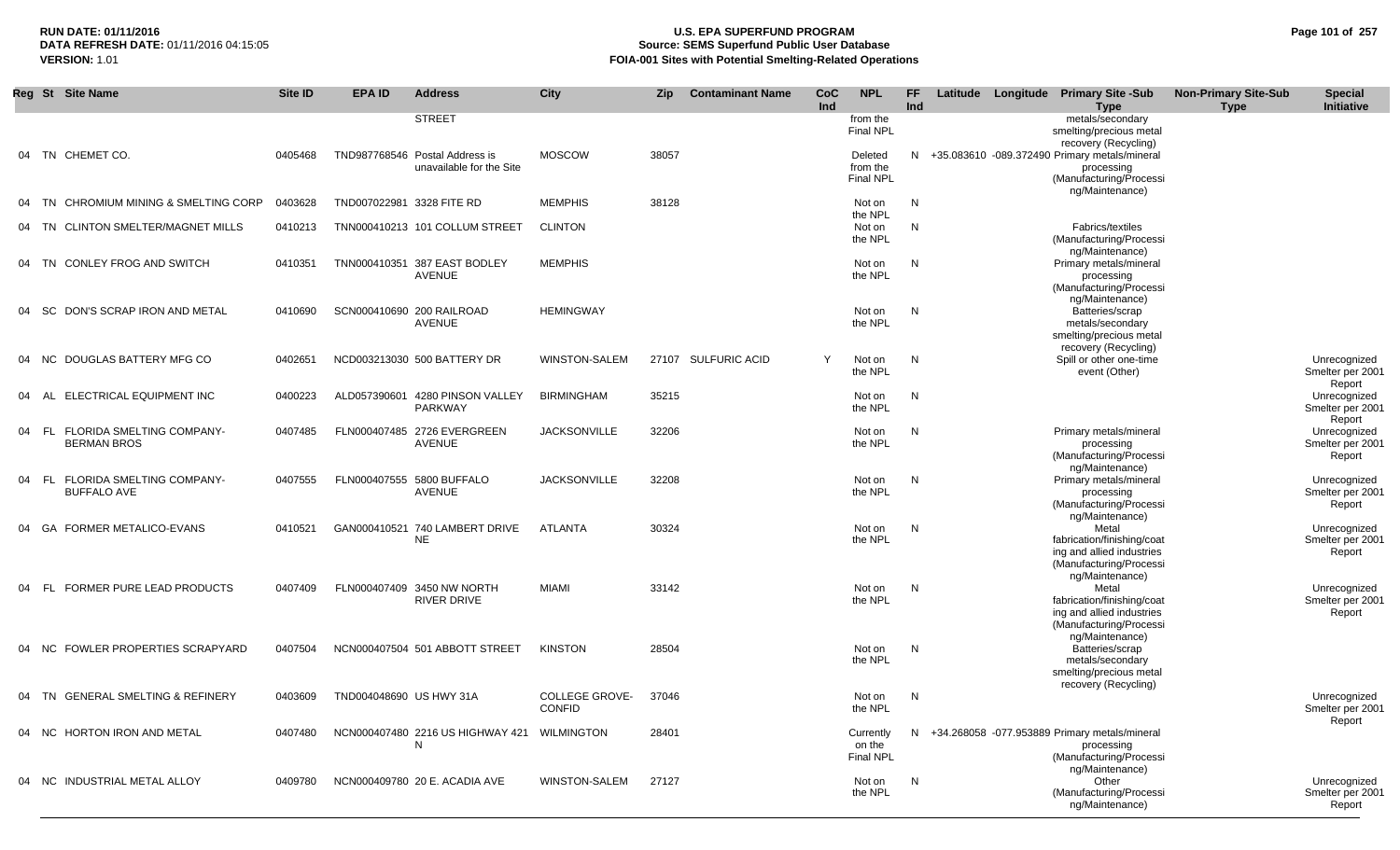## **RUN DATE: 01/11/2016 U.S. EPA SUPERFUND PROGRAM Page 102 of 257** DATA REFRESH DATE: 01/11/2016 04:15:05<br>**VERSION: 1.01** Source: SEMS Superfund Public User Database<br>FOIA-001 Sites with Potential Smelting-Related Operat **FOIA-001 Sites with Potential Smelting-Related Operations**

|       | Reg St Site Name                 | Site ID | <b>EPA ID</b> | <b>Address</b>                        | City  | Zip          | <b>Contaminant Name</b>                 | CoC<br>Ind | <b>NPL</b>                              | <b>FF</b><br>Ind |                          | Latitude Longitude Primary Site -Sub<br><b>Type</b> | <b>Non-Primary Site-Sub</b><br><b>Type</b>                                                                                                                                 | <b>Special</b><br>Initiative |
|-------|----------------------------------|---------|---------------|---------------------------------------|-------|--------------|-----------------------------------------|------------|-----------------------------------------|------------------|--------------------------|-----------------------------------------------------|----------------------------------------------------------------------------------------------------------------------------------------------------------------------------|------------------------------|
|       | 04 AL INTERSTATE LEAD CO. (ILCO) | 0404344 |               | ALD041906173 1247 BORDEN AVE SE LEEDS |       |              | 35094 1,2,4-TRIMETHYL<br><b>BENZENE</b> | Y          | Currently<br>on the<br><b>Final NPL</b> |                  | N +33.688880 -086.633330 | Multiple (Multiple)                                 | Batteries/scrap<br>metals/secondary<br>smelting/precious metal<br>recovery (Recycling); Primary<br>metals/mineral processing<br>(Manufacturing/Processing/M<br>aintenance) |                              |
| 04 AL | INTERSTATE LEAD CO. (ILCO)       | 0404344 |               | ALD041906173 1247 BORDEN AVE SE LEEDS |       | 35094 1,3,5- | TRIMETHYLBENZENE                        | Y          | Currently<br>on the<br><b>Final NPL</b> |                  | N +33.688880 -086.633330 | Multiple (Multiple)                                 | Batteries/scrap<br>metals/secondary<br>smelting/precious metal<br>recovery (Recycling); Primary<br>metals/mineral processing<br>(Manufacturing/Processing/M<br>aintenance) |                              |
| 04 AL | INTERSTATE LEAD CO. (ILCO)       | 0404344 |               | ALD041906173 1247 BORDEN AVE SE       | LEEDS |              | 35094 ALUMINUM                          | N.         | Currently<br>on the<br>Final NPL        | N.               | +33.688880 -086.633330   | Multiple (Multiple)                                 | Batteries/scrap<br>metals/secondary<br>smelting/precious metal<br>recovery (Recycling); Primary<br>metals/mineral processing<br>(Manufacturing/Processing/M<br>aintenance) |                              |
|       | 04 AL INTERSTATE LEAD CO. (ILCO) | 0404344 |               | ALD041906173 1247 BORDEN AVE SE LEEDS |       |              | 35094 ANTIMONY                          | Y          | Currently<br>on the<br><b>Final NPL</b> | N                | +33.688880 -086.633330   | Multiple (Multiple)                                 | Batteries/scrap<br>metals/secondary<br>smelting/precious metal<br>recovery (Recycling); Primary<br>metals/mineral processing<br>(Manufacturing/Processing/M<br>aintenance) |                              |
| 04 AL | INTERSTATE LEAD CO. (ILCO)       | 0404344 |               | ALD041906173 1247 BORDEN AVE SE LEEDS |       |              | 35094 ANTIMONY                          | N.         | Currently<br>on the<br>Final NPL        |                  | N +33.688880 -086.633330 | Multiple (Multiple)                                 | Batteries/scrap<br>metals/secondary<br>smelting/precious metal<br>recovery (Recycling); Primary<br>metals/mineral processing<br>(Manufacturing/Processing/M<br>aintenance) |                              |
|       | 04 AL INTERSTATE LEAD CO. (ILCO) | 0404344 |               | ALD041906173 1247 BORDEN AVE SE LEEDS |       |              | 35094 ARSENIC                           | N.         | Currently<br>on the<br><b>Final NPL</b> | N                | +33.688880 -086.633330   | Multiple (Multiple)                                 | Batteries/scrap<br>metals/secondary<br>smelting/precious metal<br>recovery (Recycling); Primary<br>metals/mineral processing<br>(Manufacturing/Processing/M<br>aintenance) |                              |
| 04 AL | INTERSTATE LEAD CO. (ILCO)       | 0404344 |               | ALD041906173 1247 BORDEN AVE SE       | LEEDS |              | 35094 ARSENIC                           | Y          | Currently<br>on the<br><b>Final NPL</b> | N                | +33.688880 -086.633330   | Multiple (Multiple)                                 | Batteries/scrap<br>metals/secondary<br>smelting/precious metal<br>recovery (Recycling); Primary<br>metals/mineral processing<br>(Manufacturing/Processing/M<br>aintenance) |                              |
|       | 04 AL INTERSTATE LEAD CO. (ILCO) | 0404344 |               | ALD041906173 1247 BORDEN AVE SE       | LEEDS |              | 35094 BARIUM                            | N.         | Currently<br>on the<br><b>Final NPL</b> |                  | N +33.688880 -086.633330 | Multiple (Multiple)                                 | Batteries/scrap<br>metals/secondary<br>smelting/precious metal<br>recovery (Recycling); Primary<br>metals/mineral processing<br>(Manufacturing/Processing/M<br>aintenance) |                              |
|       | 04 AL INTERSTATE LEAD CO. (ILCO) | 0404344 |               | ALD041906173 1247 BORDEN AVE SE LEEDS |       |              | 35094 BENZENE                           | Y          | Currently<br>on the                     | N                | +33.688880 -086.633330   | Multiple (Multiple)                                 | Batteries/scrap<br>metals/secondary                                                                                                                                        |                              |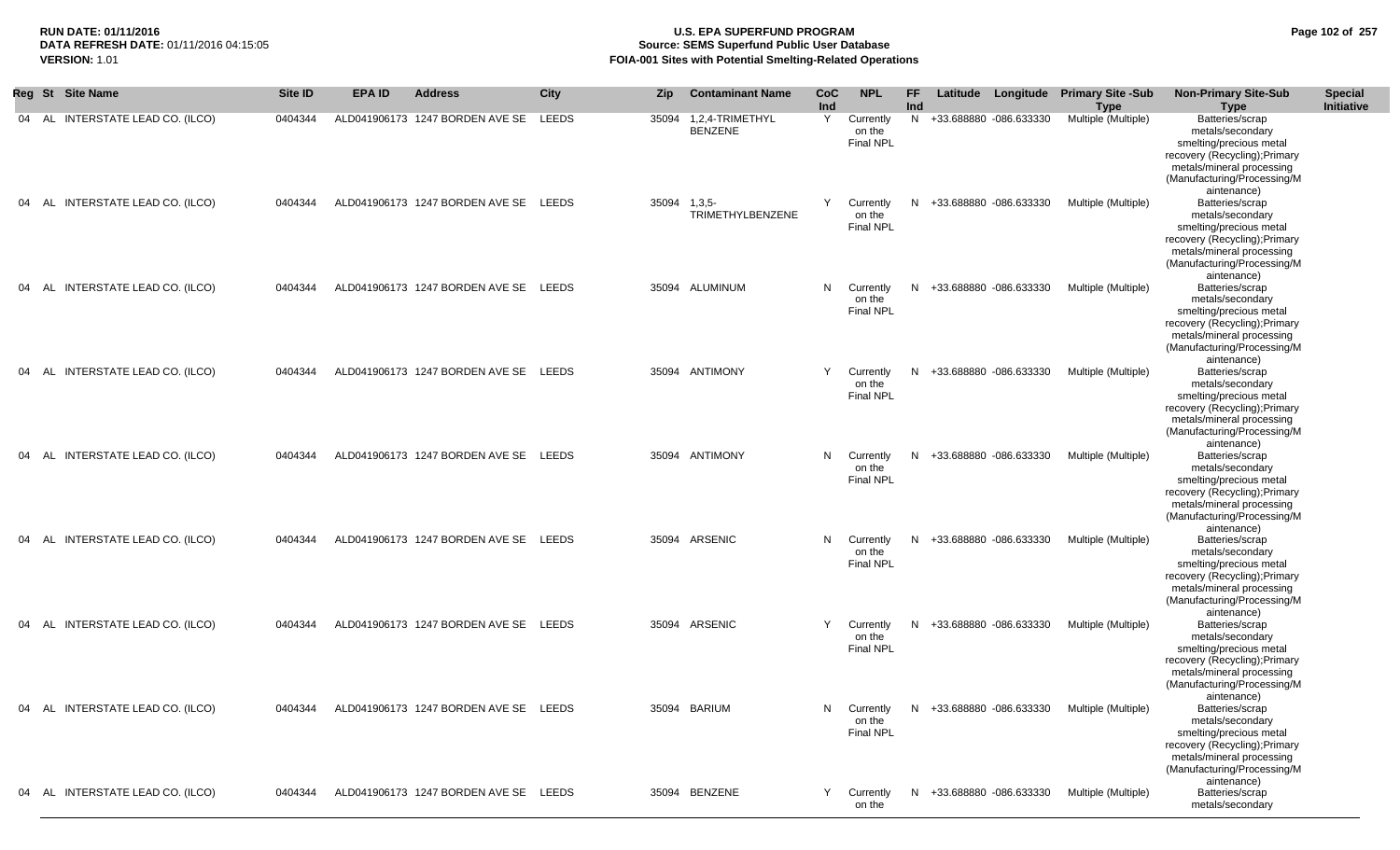### **RUN DATE: 01/11/2016 U.S. EPA SUPERFUND PROGRAM Page 103 of 257 Source: SEMS Superfund Public User Database VERSION:** 1.01 **FOIA-001 Sites with Potential Smelting-Related Operations**

|    |       | Reg St Site Name           | Site ID | <b>EPA ID</b> | <b>Address</b>                        | City  | <b>Zip</b> | <b>Contaminant Name</b> | CoC<br>Ind | <b>NPL</b>                              | <b>FF</b><br>Ind |                        | Latitude Longitude Primary Site -Sub<br><b>Type</b> | <b>Non-Primary Site-Sub</b><br><b>Type</b>                                                                                                                                 | <b>Special</b><br><b>Initiative</b> |
|----|-------|----------------------------|---------|---------------|---------------------------------------|-------|------------|-------------------------|------------|-----------------------------------------|------------------|------------------------|-----------------------------------------------------|----------------------------------------------------------------------------------------------------------------------------------------------------------------------------|-------------------------------------|
|    |       |                            |         |               |                                       |       |            |                         |            | Final NPL                               |                  |                        |                                                     | smelting/precious metal<br>recovery (Recycling); Primary<br>metals/mineral processing<br>(Manufacturing/Processing/M<br>aintenance)                                        |                                     |
| 04 | - AL  | INTERSTATE LEAD CO. (ILCO) | 0404344 |               | ALD041906173 1247 BORDEN AVE SE       | LEEDS |            | 35094 BERYLLIUM         | Y          | Currently<br>on the<br>Final NPL        | N                | +33.688880 -086.633330 | Multiple (Multiple)                                 | Batteries/scrap<br>metals/secondary<br>smelting/precious metal<br>recovery (Recycling); Primary<br>metals/mineral processing<br>(Manufacturing/Processing/M                |                                     |
| 04 | AL    | INTERSTATE LEAD CO. (ILCO) | 0404344 |               | ALD041906173 1247 BORDEN AVE SE       | LEEDS |            | 35094 BERYLLIUM         | N.         | Currently<br>on the<br><b>Final NPL</b> | N                | +33.688880 -086.633330 | Multiple (Multiple)                                 | aintenance)<br>Batteries/scrap<br>metals/secondary<br>smelting/precious metal<br>recovery (Recycling); Primary<br>metals/mineral processing<br>(Manufacturing/Processing/M |                                     |
| 04 | AL    | INTERSTATE LEAD CO. (ILCO) | 0404344 |               | ALD041906173 1247 BORDEN AVE SE LEEDS |       |            | 35094 CADMIUM           | N.         | Currently<br>on the<br><b>Final NPL</b> | N                | +33.688880 -086.633330 | Multiple (Multiple)                                 | aintenance)<br>Batteries/scrap<br>metals/secondary<br>smelting/precious metal<br>recovery (Recycling); Primary<br>metals/mineral processing<br>(Manufacturing/Processing/M |                                     |
| 04 | - AL  | INTERSTATE LEAD CO. (ILCO) | 0404344 |               | ALD041906173 1247 BORDEN AVE SE       | LEEDS | 35094      | CADMIUM                 | Y          | Currently<br>on the<br><b>Final NPL</b> | N.               | +33.688880 -086.633330 | Multiple (Multiple)                                 | aintenance)<br>Batteries/scrap<br>metals/secondary<br>smelting/precious metal<br>recovery (Recycling); Primary<br>metals/mineral processing<br>(Manufacturing/Processing/M |                                     |
| 04 | AL    | INTERSTATE LEAD CO. (ILCO) | 0404344 |               | ALD041906173 1247 BORDEN AVE SE LEEDS |       |            | 35094 CALCIUM           | N          | Currently<br>on the<br><b>Final NPL</b> | N                | +33.688880 -086.633330 | Multiple (Multiple)                                 | aintenance)<br>Batteries/scrap<br>metals/secondary<br>smelting/precious metal<br>recovery (Recycling); Primary<br>metals/mineral processing<br>(Manufacturing/Processing/M |                                     |
|    | 04 AL | INTERSTATE LEAD CO. (ILCO) | 0404344 |               | ALD041906173 1247 BORDEN AVE SE LEEDS |       |            | 35094 CHROMIUM          | Y          | Currently<br>on the<br><b>Final NPL</b> | N                | +33.688880 -086.633330 | Multiple (Multiple)                                 | aintenance)<br>Batteries/scrap<br>metals/secondary<br>smelting/precious metal<br>recovery (Recycling); Primary<br>metals/mineral processing<br>(Manufacturing/Processing/M |                                     |
|    | - AL  | INTERSTATE LEAD CO. (ILCO) | 0404344 |               | ALD041906173 1247 BORDEN AVE SE       | LEEDS |            | 35094 CHROMIUM          | N.         | Currently<br>on the<br><b>Final NPL</b> | N.               | +33.688880 -086.633330 | Multiple (Multiple)                                 | aintenance)<br>Batteries/scrap<br>metals/secondary<br>smelting/precious metal<br>recovery (Recycling); Primary<br>metals/mineral processing<br>(Manufacturing/Processing/M |                                     |
| 04 | AL    | INTERSTATE LEAD CO. (ILCO) | 0404344 |               | ALD041906173 1247 BORDEN AVE SE LEEDS |       |            | 35094 COBALT            | N          | Currently<br>on the<br><b>Final NPL</b> | N                | +33.688880 -086.633330 | Multiple (Multiple)                                 | aintenance)<br>Batteries/scrap<br>metals/secondary<br>smelting/precious metal<br>recovery (Recycling); Primary                                                             |                                     |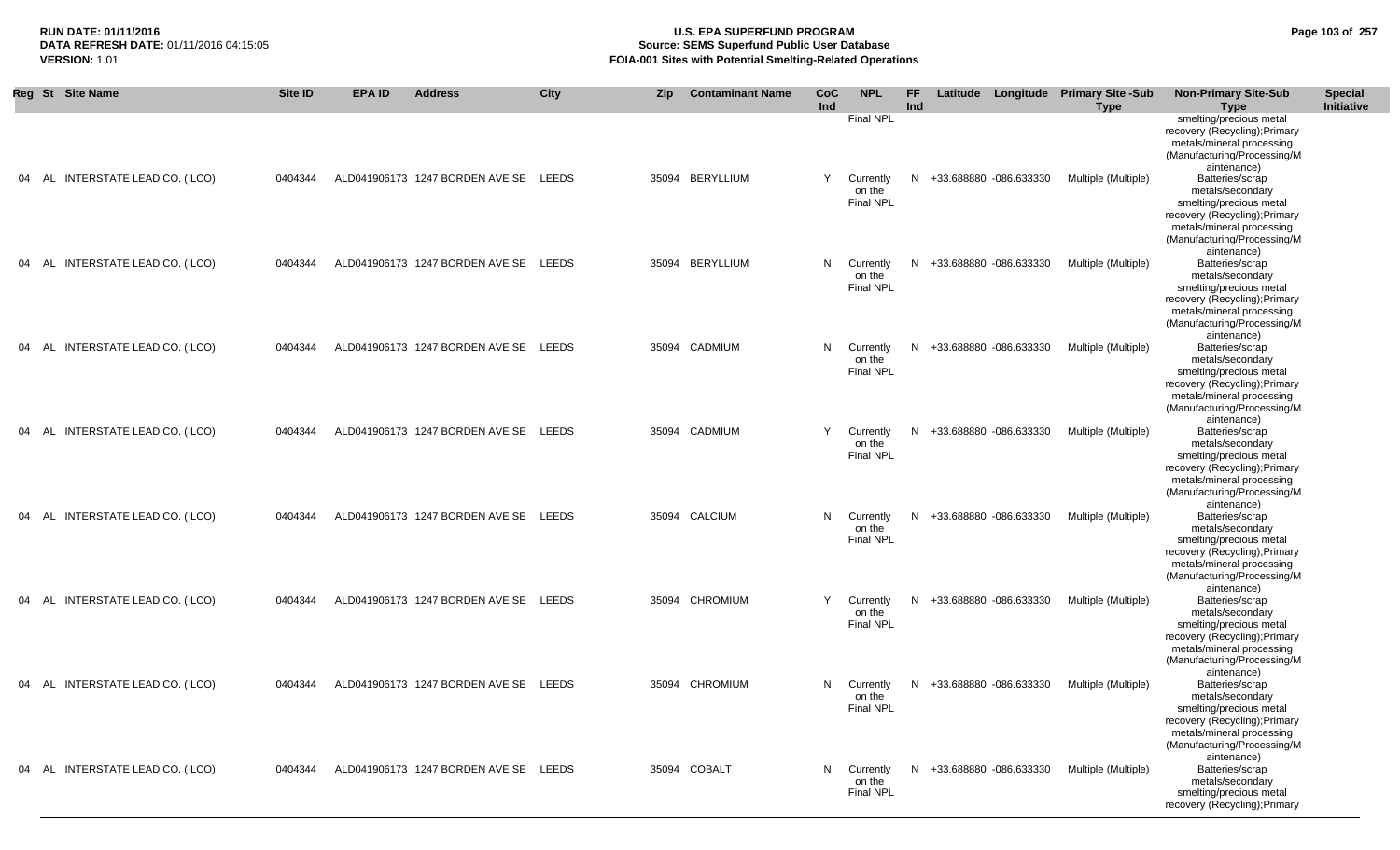|           | Reg St Site Name                 | Site ID | EPA ID | <b>Address</b>                        | City  | <b>Zip</b> | <b>Contaminant Name</b> | CoC<br>Ind | <b>NPL</b>                              | FF.<br>Ind |                          | Latitude Longitude Primary Site -Sub<br><b>Type</b> | <b>Non-Primary Site-Sub</b><br><b>Type</b>                                                                                                                                                                | <b>Special</b><br>Initiative |
|-----------|----------------------------------|---------|--------|---------------------------------------|-------|------------|-------------------------|------------|-----------------------------------------|------------|--------------------------|-----------------------------------------------------|-----------------------------------------------------------------------------------------------------------------------------------------------------------------------------------------------------------|------------------------------|
| AL<br>04  | INTERSTATE LEAD CO. (ILCO)       | 0404344 |        | ALD041906173 1247 BORDEN AVE SE       | LEEDS |            | 35094 COPPER            | N.         | Currently<br>on the<br>Final NPL        | N          | +33.688880 -086.633330   | Multiple (Multiple)                                 | metals/mineral processing<br>(Manufacturing/Processing/M<br>aintenance)<br>Batteries/scrap<br>metals/secondary<br>smelting/precious metal<br>recovery (Recycling); Primary<br>metals/mineral processing   |                              |
|           | 04 AL INTERSTATE LEAD CO. (ILCO) | 0404344 |        | ALD041906173 1247 BORDEN AVE SE LEEDS |       |            | 35094 IRON              | N          | Currently<br>on the<br>Final NPL        |            | N +33.688880 -086.633330 | Multiple (Multiple)                                 | (Manufacturing/Processing/M<br>aintenance)<br>Batteries/scrap<br>metals/secondary<br>smelting/precious metal<br>recovery (Recycling); Primary<br>metals/mineral processing<br>(Manufacturing/Processing/M |                              |
|           | 04 AL INTERSTATE LEAD CO. (ILCO) | 0404344 |        | ALD041906173 1247 BORDEN AVE SE LEEDS |       |            | 35094 LEAD              | N.         | Currently<br>on the<br><b>Final NPL</b> |            | N +33.688880 -086.633330 | Multiple (Multiple)                                 | aintenance)<br>Batteries/scrap<br>metals/secondary<br>smelting/precious metal<br>recovery (Recycling); Primary<br>metals/mineral processing<br>(Manufacturing/Processing/M                                |                              |
| AL<br>04  | INTERSTATE LEAD CO. (ILCO)       | 0404344 |        | ALD041906173 1247 BORDEN AVE SE LEEDS |       |            | 35094 LEAD              | Y          | Currently<br>on the<br><b>Final NPL</b> | N          | +33.688880 -086.633330   | Multiple (Multiple)                                 | aintenance)<br>Batteries/scrap<br>metals/secondary<br>smelting/precious metal<br>recovery (Recycling); Primary<br>metals/mineral processing<br>(Manufacturing/Processing/M                                |                              |
|           | 04 AL INTERSTATE LEAD CO. (ILCO) | 0404344 |        | ALD041906173 1247 BORDEN AVE SE LEEDS |       |            | 35094 MAGNESIUM         | N.         | Currently<br>on the<br><b>Final NPL</b> |            | N +33.688880 -086.633330 | Multiple (Multiple)                                 | aintenance)<br>Batteries/scrap<br>metals/secondary<br>smelting/precious metal<br>recovery (Recycling); Primary<br>metals/mineral processing<br>(Manufacturing/Processing/M                                |                              |
|           | 04 AL INTERSTATE LEAD CO. (ILCO) | 0404344 |        | ALD041906173 1247 BORDEN AVE SE LEEDS |       |            | 35094 MANGANESE         | Y          | Currently<br>on the<br><b>Final NPL</b> | N.         | +33.688880 -086.633330   | Multiple (Multiple)                                 | aintenance)<br>Batteries/scrap<br>metals/secondary<br>smelting/precious metal<br>recovery (Recycling); Primary<br>metals/mineral processing<br>(Manufacturing/Processing/M                                |                              |
| 04<br>AL. | INTERSTATE LEAD CO. (ILCO)       | 0404344 |        | ALD041906173 1247 BORDEN AVE SE       | LEEDS |            | 35094 MANGANESE         | N.         | Currently<br>on the<br><b>Final NPL</b> | N.         | +33.688880 -086.633330   | Multiple (Multiple)                                 | aintenance)<br>Batteries/scrap<br>metals/secondary<br>smelting/precious metal<br>recovery (Recycling); Primary<br>metals/mineral processing<br>(Manufacturing/Processing/M                                |                              |
|           | 04 AL INTERSTATE LEAD CO. (ILCO) | 0404344 |        | ALD041906173 1247 BORDEN AVE SE LEEDS |       |            | 35094 MERCURY           | N.         | Currently<br>on the<br>Final NPL        |            | N +33.688880 -086.633330 | Multiple (Multiple)                                 | aintenance)<br>Batteries/scrap<br>metals/secondary<br>smelting/precious metal<br>recovery (Recycling); Primary<br>metals/mineral processing<br>(Manufacturing/Processing/M                                |                              |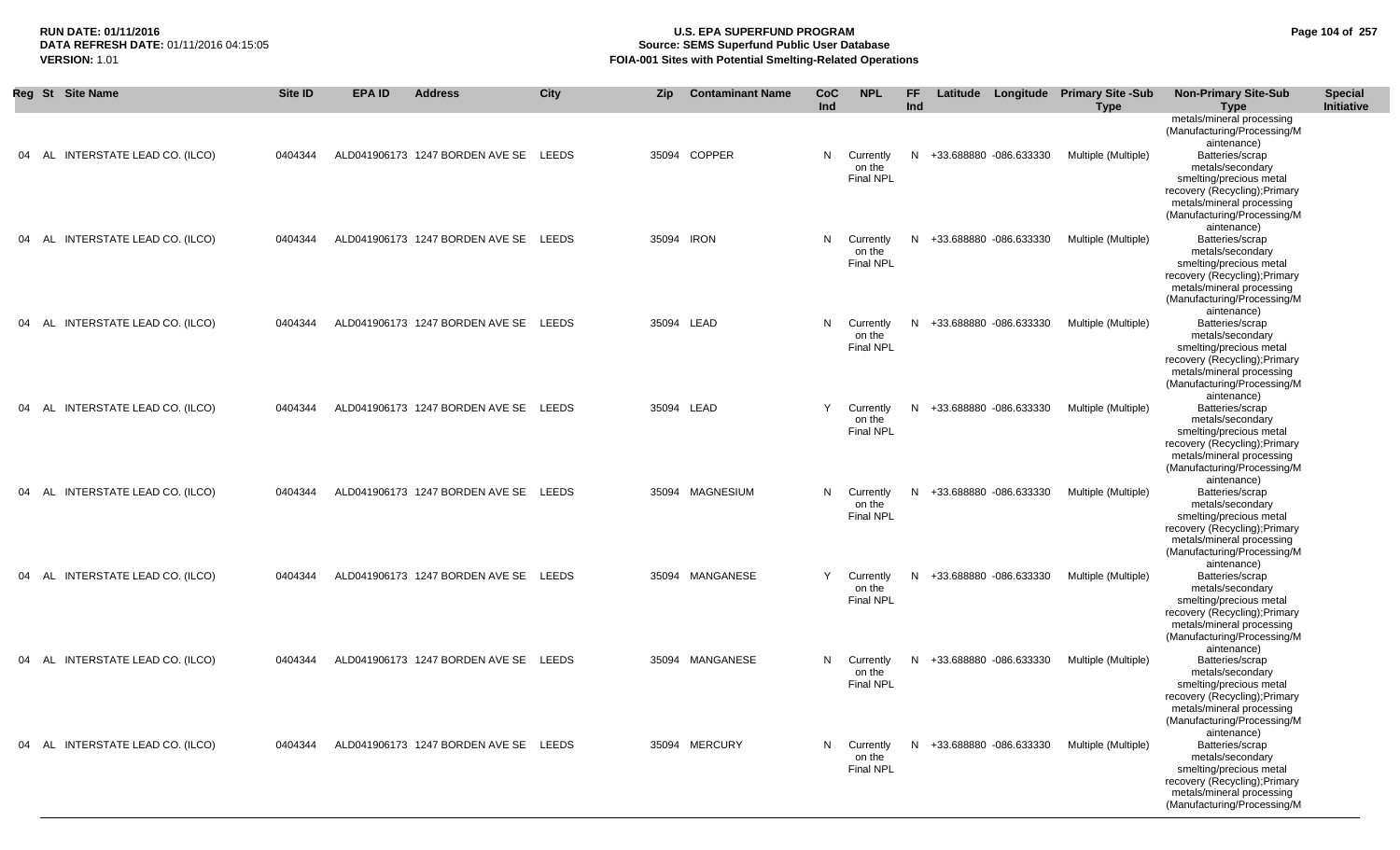## **RUN DATE: 01/11/2016 U.S. EPA SUPERFUND PROGRAM Page 105 of 257 Source: SEMS Superfund Public User Database VERSION:** 1.01 **FOIA-001 Sites with Potential Smelting-Related Operations**

|  | Reg St Site Name                 | <b>Site ID</b> | <b>EPA ID</b> | <b>Address</b>                        | City  | <b>Zip</b> | <b>Contaminant Name</b> | <b>CoC</b><br>Ind | <b>NPL</b>                              | <b>FF</b><br>Ind |                          | Latitude Longitude Primary Site -Sub<br><b>Type</b> | <b>Non-Primary Site-Sub</b><br><b>Type</b>                                                                                                                                                | <b>Special</b><br>Initiative |
|--|----------------------------------|----------------|---------------|---------------------------------------|-------|------------|-------------------------|-------------------|-----------------------------------------|------------------|--------------------------|-----------------------------------------------------|-------------------------------------------------------------------------------------------------------------------------------------------------------------------------------------------|------------------------------|
|  | 04 AL INTERSTATE LEAD CO. (ILCO) | 0404344        |               | ALD041906173 1247 BORDEN AVE SE       | LEEDS | 35094      | MOLYBDENUM              | N                 | Currently<br>on the<br><b>Final NPL</b> |                  | N +33.688880 -086.633330 | Multiple (Multiple)                                 | aintenance)<br>Batteries/scrap<br>metals/secondary<br>smelting/precious metal<br>recovery (Recycling); Primary<br>metals/mineral processing<br>(Manufacturing/Processing/M<br>aintenance) |                              |
|  | 04 AL INTERSTATE LEAD CO. (ILCO) | 0404344        |               | ALD041906173 1247 BORDEN AVE SE LEEDS |       |            | 35094 NICKEL            | N                 | Currently<br>on the<br>Final NPL        |                  | N +33.688880 -086.633330 | Multiple (Multiple)                                 | Batteries/scrap<br>metals/secondary<br>smelting/precious metal<br>recovery (Recycling); Primary<br>metals/mineral processing<br>(Manufacturing/Processing/M<br>aintenance)                |                              |
|  | 04 AL INTERSTATE LEAD CO. (ILCO) | 0404344        |               | ALD041906173 1247 BORDEN AVE SE LEEDS |       |            | 35094 NICKEL            | Y                 | Currently<br>on the<br><b>Final NPL</b> |                  | N +33.688880 -086.633330 | Multiple (Multiple)                                 | Batteries/scrap<br>metals/secondary<br>smelting/precious metal<br>recovery (Recycling); Primary<br>metals/mineral processing<br>(Manufacturing/Processing/M<br>aintenance)                |                              |
|  | 04 AL INTERSTATE LEAD CO. (ILCO) | 0404344        |               | ALD041906173 1247 BORDEN AVE SE LEEDS |       | 35094      | <b>POTASSIUM</b>        | N                 | Currently<br>on the<br><b>Final NPL</b> |                  | N +33.688880 -086.633330 | Multiple (Multiple)                                 | Batteries/scrap<br>metals/secondary<br>smelting/precious metal<br>recovery (Recycling); Primary<br>metals/mineral processing<br>(Manufacturing/Processing/M<br>aintenance)                |                              |
|  | 04 AL INTERSTATE LEAD CO. (ILCO) | 0404344        |               | ALD041906173 1247 BORDEN AVE SE LEEDS |       | 35094      | SELENIUM                | N                 | Currently<br>on the<br>Final NPL        |                  | N +33.688880 -086.633330 | Multiple (Multiple)                                 | Batteries/scrap<br>metals/secondary<br>smelting/precious metal<br>recovery (Recycling); Primary<br>metals/mineral processing<br>(Manufacturing/Processing/M<br>aintenance)                |                              |
|  | 04 AL INTERSTATE LEAD CO. (ILCO) | 0404344        |               | ALD041906173 1247 BORDEN AVE SE       | LEEDS | 35094      | SODIUM                  | N                 | Currently<br>on the<br><b>Final NPL</b> |                  | N +33.688880 -086.633330 | Multiple (Multiple)                                 | Batteries/scrap<br>metals/secondary<br>smelting/precious metal<br>recovery (Recycling); Primary<br>metals/mineral processing<br>(Manufacturing/Processing/M<br>aintenance)                |                              |
|  | 04 AL INTERSTATE LEAD CO. (ILCO) | 0404344        |               | ALD041906173 1247 BORDEN AVE SE LEEDS |       | 35094      | STRONTIUM               | N                 | Currently<br>on the<br>Final NPL        |                  | N +33.688880 -086.633330 | Multiple (Multiple)                                 | Batteries/scrap<br>metals/secondary<br>smelting/precious metal<br>recovery (Recycling); Primary<br>metals/mineral processing<br>(Manufacturing/Processing/M<br>aintenance)                |                              |
|  | 04 AL INTERSTATE LEAD CO. (ILCO) | 0404344        |               | ALD041906173 1247 BORDEN AVE SE LEEDS |       |            | 35094 VANADIUM          | N                 | Currently<br>on the<br><b>Final NPL</b> |                  | N +33.688880 -086.633330 | Multiple (Multiple)                                 | Batteries/scrap<br>metals/secondary<br>smelting/precious metal<br>recovery (Recycling); Primary<br>metals/mineral processing<br>(Manufacturing/Processing/M<br>aintenance)                |                              |
|  | 04 AL INTERSTATE LEAD CO. (ILCO) | 0404344        |               | ALD041906173 1247 BORDEN AVE SE LEEDS |       |            | 35094 ZINC              |                   | N Currently                             |                  | N +33.688880 -086.633330 | Multiple (Multiple)                                 | Batteries/scrap                                                                                                                                                                           |                              |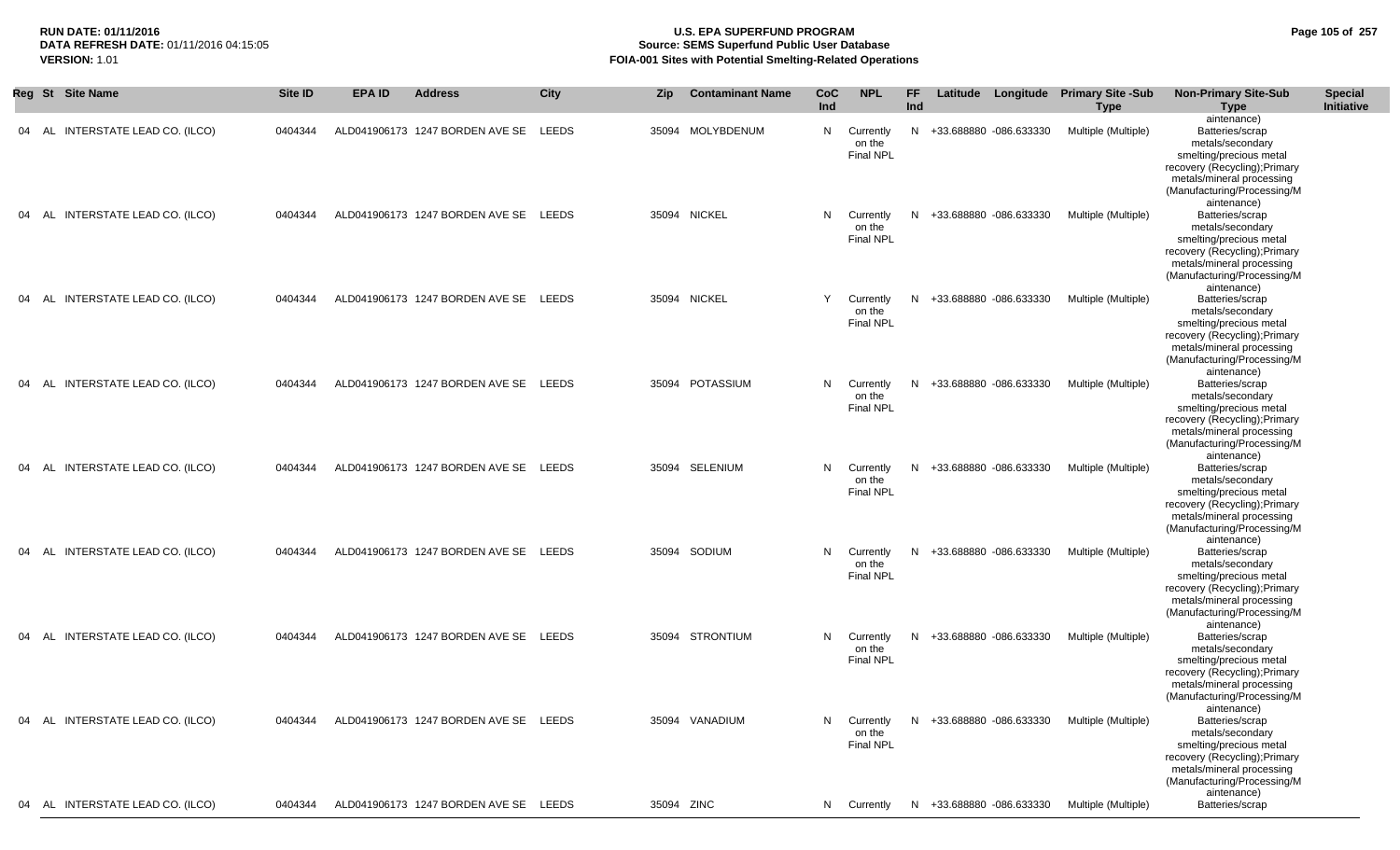## **RUN DATE: 01/11/2016 U.S. EPA SUPERFUND PROGRAM Page 106 of 257 Source: SEMS Superfund Public User Database VERSION:** 1.01 **FOIA-001 Sites with Potential Smelting-Related Operations**

| Reg St Site Name                       | Site ID | EPA ID | <b>Address</b>                              | City                              | <b>Zip</b> | <b>Contaminant Name</b>        | <b>CoC</b><br>Ind | <b>NPL</b>                              | <b>FF</b><br>Ind |  | Latitude Longitude Primary Site -Sub<br><b>Type</b>                                                                            | <b>Non-Primary Site-Sub</b><br><b>Type</b>                                                                                                              | <b>Special</b><br>Initiative |
|----------------------------------------|---------|--------|---------------------------------------------|-----------------------------------|------------|--------------------------------|-------------------|-----------------------------------------|------------------|--|--------------------------------------------------------------------------------------------------------------------------------|---------------------------------------------------------------------------------------------------------------------------------------------------------|------------------------------|
|                                        |         |        |                                             |                                   |            |                                |                   | on the<br><b>Final NPL</b>              |                  |  |                                                                                                                                | metals/secondary<br>smelting/precious metal<br>recovery (Recycling); Primary<br>metals/mineral processing<br>(Manufacturing/Processing/M<br>aintenance) |                              |
| JIL INDUSTRIAL RECYCLING FIRE<br>04 NC | 0403914 |        | NCN000403914 2010 N. Queen Street           | <b>KINSTON</b>                    | 28501      |                                |                   | Not on<br>the NPL                       | N                |  | Batteries/scrap<br>metals/secondary<br>smelting/precious metal<br>recovery (Recycling)                                         |                                                                                                                                                         |                              |
| JIM NORMAN JUNKYARD<br>04 AL           | 0406079 |        | ALD983193541 COUNTY ROAD 140                | <b>SULFUR SPRINGS</b>             | 35989      |                                |                   | Not on<br>the NPL                       | N                |  | Batteries/scrap<br>metals/secondary<br>smelting/precious metal<br>recovery (Recycling)                                         |                                                                                                                                                         |                              |
| 04 TN KILBURN PLATING                  | 0403790 |        | TND981003023 165 SUNRISE DRIVE              | ADAMSVILLE                        |            | 38310 CHROMIC ACID             | Y                 | Not on<br>the NPL                       | N                |  | Primary metals/mineral<br>processing<br>(Manufacturing/Processi                                                                |                                                                                                                                                         |                              |
| 04 TN KILBURN PLATING                  | 0403790 |        | TND981003023 165 SUNRISE DRIVE              | ADAMSVILLE                        |            | 38310 CHROMIUM                 | Y                 | Not on<br>the NPL                       | N                |  | ng/Maintenance)<br>Primary metals/mineral<br>processing<br>(Manufacturing/Processi                                             |                                                                                                                                                         |                              |
| 04 TN KILBURN PLATING                  | 0403790 |        | TND981003023 165 SUNRISE DRIVE              | <b>ADAMSVILLE</b>                 |            | 38310 LEAD                     | Υ                 | Not on<br>the NPL                       | N,               |  | ng/Maintenance)<br>Primary metals/mineral<br>processing<br>(Manufacturing/Processi                                             |                                                                                                                                                         |                              |
| 04 TN KILBURN PLATING                  | 0403790 |        | TND981003023 165 SUNRISE DRIVE              | ADAMSVILLE                        |            | 38310 NICKEL ACETATE           | Y                 | Not on<br>the NPL                       | N,               |  | ng/Maintenance)<br>Primary metals/mineral<br>processing<br>(Manufacturing/Processi                                             |                                                                                                                                                         |                              |
| 04 TN KILBURN PLATING                  | 0403790 |        | TND981003023 165 SUNRISE DRIVE              | ADAMSVILLE                        |            | 38310 SULFURIC ACID            | Y                 | Not on<br>the NPL                       | N                |  | ng/Maintenance)<br>Primary metals/mineral<br>processing<br>(Manufacturing/Processi                                             |                                                                                                                                                         |                              |
| 04 TN LOOKOUT SIGNAL PLATING           | 0410773 |        | TNN000410773 1610 CAMDEN STREET CHATTANOOGA |                                   |            |                                |                   | Not on<br>the NPL                       | N.               |  | ng/Maintenance)<br>Primary metals/mineral<br>processing<br>(Manufacturing/Processi                                             |                                                                                                                                                         |                              |
| MACALLOY CORPORATION<br>04 SC          | 0406784 |        | SCD003360476 1800 PITTSBURGH<br>AVENUE      | <b>NORTH</b><br><b>CHARLESTON</b> |            | 29405 ANTIMONY                 | Y                 | Currently<br>on the<br><b>Final NPL</b> | N.               |  | ng/Maintenance)<br>+32.838050 -079.951190 Primary metals/mineral<br>processing<br>(Manufacturing/Processi                      |                                                                                                                                                         |                              |
| MACALLOY CORPORATION<br>04 SC          | 0406784 |        | SCD003360476 1800 PITTSBURGH<br>AVENUE      | <b>NORTH</b><br><b>CHARLESTON</b> |            | 29405 ARSENIC                  | Υ                 | Currently<br>on the<br><b>Final NPL</b> | N.               |  | ng/Maintenance)<br>+32.838050 -079.951190 Primary metals/mineral<br>processing<br>(Manufacturing/Processi                      |                                                                                                                                                         |                              |
| MACALLOY CORPORATION<br>04 SC          | 0406784 |        | SCD003360476 1800 PITTSBURGH<br>AVENUE      | <b>NORTH</b><br><b>CHARLESTON</b> |            | 29405 CHROMIUM                 | Υ                 | Currently<br>on the<br><b>Final NPL</b> | N.               |  | ng/Maintenance)<br>+32.838050 -079.951190 Primary metals/mineral<br>processing<br>(Manufacturing/Processi                      |                                                                                                                                                         |                              |
| 04 SC MACALLOY CORPORATION             | 0406784 |        | SCD003360476 1800 PITTSBURGH<br>AVENUE      | <b>NORTH</b><br>CHARLESTON        |            | 29405 CHROMIUM<br>(HEXAVALENT) | Y                 | Currently<br>on the<br>Final NPL        |                  |  | ng/Maintenance)<br>N +32.838050 -079.951190 Primary metals/mineral<br>processing<br>(Manufacturing/Processi                    |                                                                                                                                                         |                              |
| 04 SC MACALLOY CORPORATION             | 0406784 |        | SCD003360476 1800 PITTSBURGH<br>AVENUE      | <b>NORTH</b><br><b>CHARLESTON</b> | 29405 IRON |                                | Y                 | Currently<br>on the<br>Final NPL        |                  |  | ng/Maintenance)<br>N +32.838050 -079.951190 Primary metals/mineral<br>processing<br>(Manufacturing/Processi<br>ng/Maintenance) |                                                                                                                                                         |                              |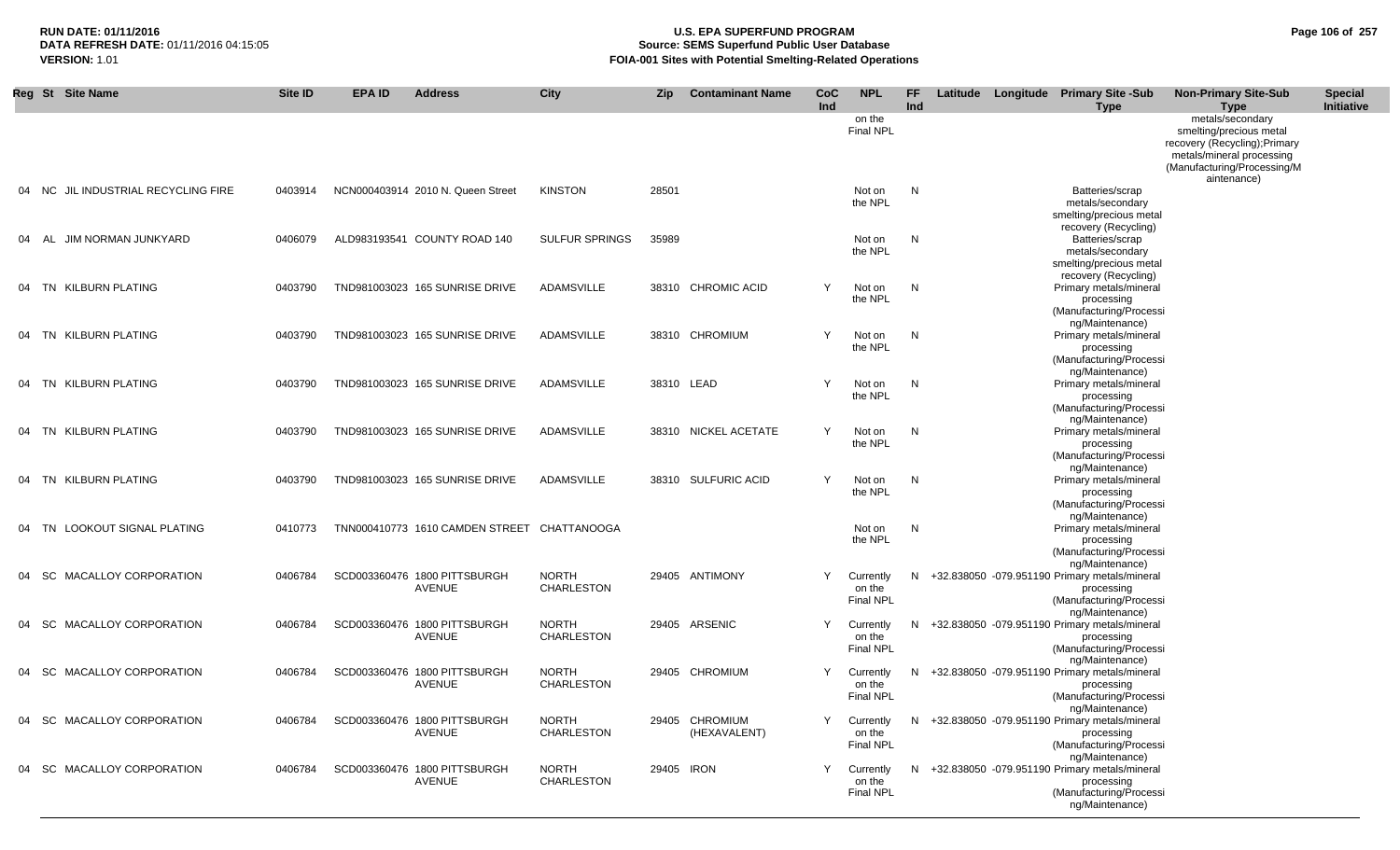## **RUN DATE: 01/11/2016 U.S. EPA SUPERFUND PROGRAM Page 107 of 257 Source: SEMS Superfund Public User Database VERSION:** 1.01 **FOIA-001 Sites with Potential Smelting-Related Operations**

|       | Reg St Site Name           | Site ID | <b>EPA ID</b> | <b>Address</b>                                | <b>City</b>                       | Zip        | <b>Contaminant Name</b>          | <b>CoC</b><br>Ind | <b>NPL</b>                                | FF<br>Ind |                          | Latitude Longitude Primary Site -Sub<br>Type                                                              | <b>Non-Primary Site-Sub</b><br><b>Type</b> | <b>Special</b><br>Initiative |
|-------|----------------------------|---------|---------------|-----------------------------------------------|-----------------------------------|------------|----------------------------------|-------------------|-------------------------------------------|-----------|--------------------------|-----------------------------------------------------------------------------------------------------------|--------------------------------------------|------------------------------|
|       | 04 SC MACALLOY CORPORATION | 0406784 |               | SCD003360476 1800 PITTSBURGH<br><b>AVENUE</b> | <b>NORTH</b><br>CHARLESTON        |            | 29405 MANGANESE                  | Y                 | Currently<br>on the<br><b>Final NPL</b>   | N         |                          | +32.838050 -079.951190 Primary metals/mineral<br>processing<br>(Manufacturing/Processi<br>ng/Maintenance) |                                            |                              |
|       | 04 SC MACALLOY CORPORATION | 0406784 |               | SCD003360476 1800 PITTSBURGH<br><b>AVENUE</b> | <b>NORTH</b><br><b>CHARLESTON</b> |            | 29405 NICKEL                     | Y                 | Currently<br>on the<br><b>Final NPL</b>   | N.        |                          | +32.838050 -079.951190 Primary metals/mineral<br>processing<br>(Manufacturing/Processi<br>ng/Maintenance) |                                            |                              |
|       | 04 SC MACALLOY CORPORATION | 0406784 |               | SCD003360476 1800 PITTSBURGH<br>AVENUE        | <b>NORTH</b><br><b>CHARLESTON</b> | 29405 ZINC |                                  | Y                 | Currently<br>on the<br><b>Final NPL</b>   | N.        |                          | +32.838050 -079.951190 Primary metals/mineral<br>processing<br>(Manufacturing/Processi<br>ng/Maintenance) |                                            |                              |
|       | 04 FL MRICORP (TAMPA)      | 0400779 |               | FLD088787585 9220 STANNUM<br><b>STREET</b>    | <b>TAMPA</b>                      |            | 33619 ALUMINUM                   | Y                 | Currently<br>on the<br>Final NPL          | N.        | +27.960000 -082.355830   | Batteries/scrap<br>metals/secondary<br>smelting/precious metal                                            |                                            |                              |
|       | 04 FL MRICORP (TAMPA)      | 0400779 |               | FLD088787585 9220 STANNUM<br><b>STREET</b>    | <b>TAMPA</b>                      |            | 33619 ALUMINUM (FUME OR<br>DUST) | N.                | Currently<br>on the<br><b>Final NPL</b>   | N         | +27.960000 -082.355830   | recovery (Recycling)<br>Batteries/scrap<br>metals/secondary<br>smelting/precious metal                    |                                            |                              |
| 04 FL | MRI CORP (TAMPA)           | 0400779 |               | FLD088787585 9220 STANNUM<br><b>STREET</b>    | <b>TAMPA</b>                      | 33619      | ALUMINUM (FUME OR<br>DUST)       | Y                 | Currently<br>on the<br><b>Final NPL</b>   | N.        | +27.960000 -082.355830   | recovery (Recycling)<br>Batteries/scrap<br>metals/secondary<br>smelting/precious metal                    |                                            |                              |
|       | 04 FL MRICORP (TAMPA)      | 0400779 |               | FLD088787585 9220 STANNUM<br><b>STREET</b>    | <b>TAMPA</b>                      |            | 33619 ANTIMONY                   | N                 | Currently<br>on the<br><b>Final NPL</b>   | N.        | +27.960000 -082.355830   | recovery (Recycling)<br>Batteries/scrap<br>metals/secondary<br>smelting/precious metal                    |                                            |                              |
|       | 04 FL MRICORP (TAMPA)      | 0400779 |               | FLD088787585 9220 STANNUM<br><b>STREET</b>    | <b>TAMPA</b>                      |            | 33619 ARSENIC                    | Y                 | Currently<br>on the<br><b>Final NPL</b>   | N         | +27.960000 -082.355830   | recovery (Recycling)<br>Batteries/scrap<br>metals/secondary<br>smelting/precious metal                    |                                            |                              |
|       | 04 FL MRICORP (TAMPA)      | 0400779 |               | FLD088787585 9220 STANNUM<br><b>STREET</b>    | <b>TAMPA</b>                      |            | 33619 ARSENIC                    | N                 | Currently<br>on the<br><b>Final NPL</b>   | N         | +27.960000 -082.355830   | recovery (Recycling)<br>Batteries/scrap<br>metals/secondary<br>smelting/precious metal                    |                                            |                              |
|       | 04 FL MRICORP (TAMPA)      | 0400779 |               | FLD088787585 9220 STANNUM<br><b>STREET</b>    | <b>TAMPA</b>                      |            | 33619 BENZO[A]PYRENE             |                   | N Currently<br>on the<br><b>Final NPL</b> | N         | +27.960000 -082.355830   | recovery (Recycling)<br>Batteries/scrap<br>metals/secondary<br>smelting/precious metal                    |                                            |                              |
|       | 04 FL MRICORP (TAMPA)      | 0400779 |               | FLD088787585 9220 STANNUM<br><b>STREET</b>    | <b>TAMPA</b>                      |            | 33619 CADMIUM                    | N                 | Currently<br>on the<br><b>Final NPL</b>   | N.        | +27.960000 -082.355830   | recovery (Recycling)<br>Batteries/scrap<br>metals/secondary<br>smelting/precious metal                    |                                            |                              |
|       | 04 FL MRICORP (TAMPA)      | 0400779 |               | FLD088787585 9220 STANNUM<br><b>STREET</b>    | <b>TAMPA</b>                      |            | 33619 CHROMIUM                   | Y                 | Currently<br>on the<br><b>Final NPL</b>   | N.        | +27.960000 -082.355830   | recovery (Recycling)<br>Batteries/scrap<br>metals/secondary<br>smelting/precious metal                    |                                            |                              |
|       | 04 FL MRICORP (TAMPA)      | 0400779 |               | FLD088787585 9220 STANNUM<br><b>STREET</b>    | <b>TAMPA</b>                      |            | 33619 CHROMIUM                   | N.                | Currently<br>on the<br>Final NPL          |           | N +27.960000 -082.355830 | recovery (Recycling)<br>Batteries/scrap<br>metals/secondary<br>smelting/precious metal                    |                                            |                              |
|       | 04 FL MRICORP (TAMPA)      | 0400779 |               | FLD088787585 9220 STANNUM<br><b>STREET</b>    | <b>TAMPA</b>                      |            | 33619 FLUORIDE                   |                   | Currently<br>on the<br><b>Final NPL</b>   | N.        | +27.960000 -082.355830   | recovery (Recycling)<br>Batteries/scrap<br>metals/secondary<br>smelting/precious metal                    |                                            |                              |
|       | 04 FL MRICORP (TAMPA)      | 0400779 |               | FLD088787585 9220 STANNUM<br><b>STREET</b>    | <b>TAMPA</b>                      | 33619 IRON |                                  |                   | N Currently<br>on the                     | N.        | +27.960000 -082.355830   | recovery (Recycling)<br>Batteries/scrap<br>metals/secondary                                               |                                            |                              |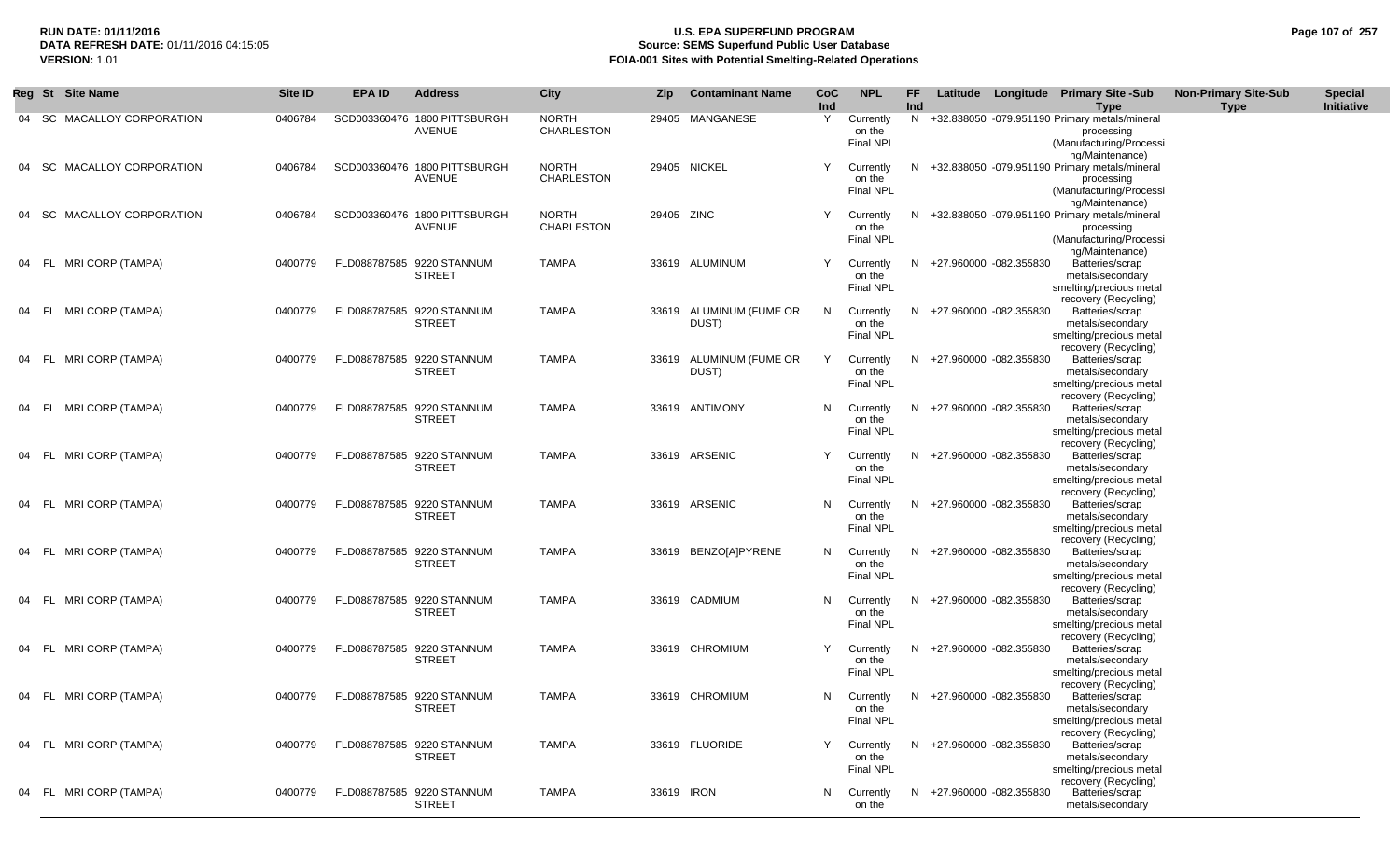## **RUN DATE: 01/11/2016 U.S. EPA SUPERFUND PROGRAM Page 108 of 257 Source: SEMS Superfund Public User Database VERSION:** 1.01 **FOIA-001 Sites with Potential Smelting-Related Operations**

|       | Reg St Site Name                                     | Site ID | <b>EPA ID</b> | <b>Address</b>                                                                     | City         | <b>Zip</b>   | <b>Contaminant Name</b>    | CoC<br>Ind | <b>NPL</b>                              | <b>FF</b><br>Ind |                          | Latitude Longitude Primary Site -Sub<br><b>Type</b>                                                               | <b>Non-Primary Site-Sub</b><br><b>Type</b> | <b>Special</b><br>Initiative |
|-------|------------------------------------------------------|---------|---------------|------------------------------------------------------------------------------------|--------------|--------------|----------------------------|------------|-----------------------------------------|------------------|--------------------------|-------------------------------------------------------------------------------------------------------------------|--------------------------------------------|------------------------------|
|       |                                                      |         |               |                                                                                    |              |              |                            |            | <b>Final NPL</b>                        |                  |                          | smelting/precious metal<br>recovery (Recycling)                                                                   |                                            |                              |
|       | FL MRI CORP (TAMPA)                                  | 0400779 |               | FLD088787585 9220 STANNUM<br><b>STREET</b>                                         | <b>TAMPA</b> | 33619 LEAD   |                            | N          | Currently<br>on the<br><b>Final NPL</b> |                  | N +27.960000 -082.355830 | Batteries/scrap<br>metals/secondary<br>smelting/precious metal                                                    |                                            |                              |
| - FL  | MRI CORP (TAMPA)                                     | 0400779 |               | FLD088787585 9220 STANNUM<br><b>STREET</b>                                         | <b>TAMPA</b> | 33619 LEAD   |                            | Y          | Currently<br>on the<br><b>Final NPL</b> |                  | N +27.960000 -082.355830 | recovery (Recycling)<br>Batteries/scrap<br>metals/secondary<br>smelting/precious metal                            |                                            |                              |
|       | 04 FL MRICORP (TAMPA)                                | 0400779 |               | FLD088787585 9220 STANNUM<br><b>STREET</b>                                         | <b>TAMPA</b> |              | 33619 MANGANESE            | N.         | Currently<br>on the<br><b>Final NPL</b> | N                | +27.960000 -082.355830   | recovery (Recycling)<br>Batteries/scrap<br>metals/secondary<br>smelting/precious metal                            |                                            |                              |
| 04 FL | MRI CORP (TAMPA)                                     | 0400779 |               | FLD088787585 9220 STANNUM<br><b>STREET</b>                                         | <b>TAMPA</b> |              | 33619 MERCURY              | Y          | Currently<br>on the<br><b>Final NPL</b> |                  | N +27.960000 -082.355830 | recovery (Recycling)<br>Batteries/scrap<br>metals/secondary                                                       |                                            |                              |
| 04 FL | MRI CORP (TAMPA)                                     | 0400779 |               | FLD088787585 9220 STANNUM<br><b>STREET</b>                                         | <b>TAMPA</b> |              | 33619 MERCURY              | N.         | Currently<br>on the<br><b>Final NPL</b> | N.               | +27.960000 -082.355830   | smelting/precious metal<br>recovery (Recycling)<br>Batteries/scrap<br>metals/secondary                            |                                            |                              |
| - FL  | MRI CORP (TAMPA)                                     | 0400779 |               | FLD088787585 9220 STANNUM<br><b>STREET</b>                                         | <b>TAMPA</b> |              | 33619 SODIUM               | Y          | Currently<br>on the<br><b>Final NPL</b> |                  | N +27.960000 -082.355830 | smelting/precious metal<br>recovery (Recycling)<br>Batteries/scrap<br>metals/secondary<br>smelting/precious metal |                                            |                              |
| - FL  | MRI CORP (TAMPA)                                     | 0400779 |               | FLD088787585 9220 STANNUM<br><b>STREET</b>                                         | <b>TAMPA</b> |              | 33619 SODIUM               | N.         | Currently<br>on the<br><b>Final NPL</b> | N.               | +27.960000 -082.355830   | recovery (Recycling)<br>Batteries/scrap<br>metals/secondary<br>smelting/precious metal                            |                                            |                              |
| 04 FL | MRI CORP (TAMPA)                                     | 0400779 |               | FLD088787585 9220 STANNUM<br><b>STREET</b>                                         | <b>TAMPA</b> |              | 33619 THALLIUM             | Y          | Currently<br>on the<br><b>Final NPL</b> |                  | N +27.960000 -082.355830 | recovery (Recycling)<br>Batteries/scrap<br>metals/secondary<br>smelting/precious metal                            |                                            |                              |
| 04 FL | MRI CORP (TAMPA)                                     | 0400779 |               | FLD088787585 9220 STANNUM<br><b>STREET</b>                                         | <b>TAMPA</b> | 33619        | VANADIUM (FUME OR<br>DUST) | N          | Currently<br>on the<br><b>Final NPL</b> |                  | N +27.960000 -082.355830 | recovery (Recycling)<br>Batteries/scrap<br>metals/secondary<br>smelting/precious metal                            |                                            |                              |
|       | 04 FL MRICORP (TAMPA)                                | 0400779 |               | FLD088787585 9220 STANNUM<br><b>STREET</b>                                         | <b>TAMPA</b> | 33619 ZINC   |                            | N.         | Currently<br>on the<br>Final NPL        |                  | N +27.960000 -082.355830 | recovery (Recycling)<br>Batteries/scrap<br>metals/secondary<br>smelting/precious metal                            |                                            |                              |
| 04 GA | NATIONAL SMELTING & REFINING CO                      | 0401500 |               | GAD057302002 430 BISHOP STREET & ATLANTA                                           |              | 30309        | <b>ARSENIC ACID</b>        | N          | Not on                                  | N                |                          | recovery (Recycling)                                                                                              |                                            |                              |
| 04 GA | INC<br>NATIONAL SMELTING & REFINING CO<br><b>INC</b> | 0401500 |               | 400 BISHOP STREET<br>GAD057302002 430 BISHOP STREET & ATLANTA                      |              | 30309        | <b>FERRIC CHLORIDE</b>     | N          | the NPL<br>Not on                       | N                |                          |                                                                                                                   |                                            |                              |
| 04 GA | NATIONAL SMELTING & REFINING CO<br><b>INC</b>        | 0401500 |               | 400 BISHOP STREET<br>GAD057302002 430 BISHOP STREET & ATLANTA<br>400 BISHOP STREET |              | 30309        | <b>INORGANICS</b>          | N          | the NPL<br>Not on<br>the NPL            | N                |                          |                                                                                                                   |                                            |                              |
| 04 GA | NATIONAL SMELTING & REFINING CO<br><b>INC</b>        | 0401500 |               | GAD057302002 430 BISHOP STREET & ATLANTA<br>400 BISHOP STREET                      |              | 30309 LEAD   |                            | N          | Not on<br>the NPL                       | N                |                          |                                                                                                                   |                                            |                              |
| 04 GA | NATIONAL SMELTING & REFINING CO<br><b>INC</b>        | 0401500 |               | GAD057302002 430 BISHOP STREET & ATLANTA<br>400 BISHOP STREET                      |              |              | 30309 METALS               | N          | Not on<br>the NPL                       | N                |                          |                                                                                                                   |                                            |                              |
| 04 GA | NATIONAL SMELTING & REFINING CO<br>INC               | 0401500 |               | GAD057302002 430 BISHOP STREET & ATLANTA<br>400 BISHOP STREET                      |              | 30309        | WHITE PHOSPHORUS           | N          | Not on<br>the NPL                       | N                |                          |                                                                                                                   |                                            |                              |
| 04 KY | NATIONAL SOUTHWIRE ALUMINUM CO.                      | 0401991 |               | KYD049062375 JCT KY HWY 271 & 334 HAWESVILLE                                       |              | 42348 1,1,1- | <b>TRICHLOROETHANE</b>     | Y          | Deleted<br>from the<br><b>Final NPL</b> |                  |                          | N +37.944990 -86.787770 Primary metals/mineral<br>processing<br>(Manufacturing/Processi<br>ng/Maintenance)        |                                            |                              |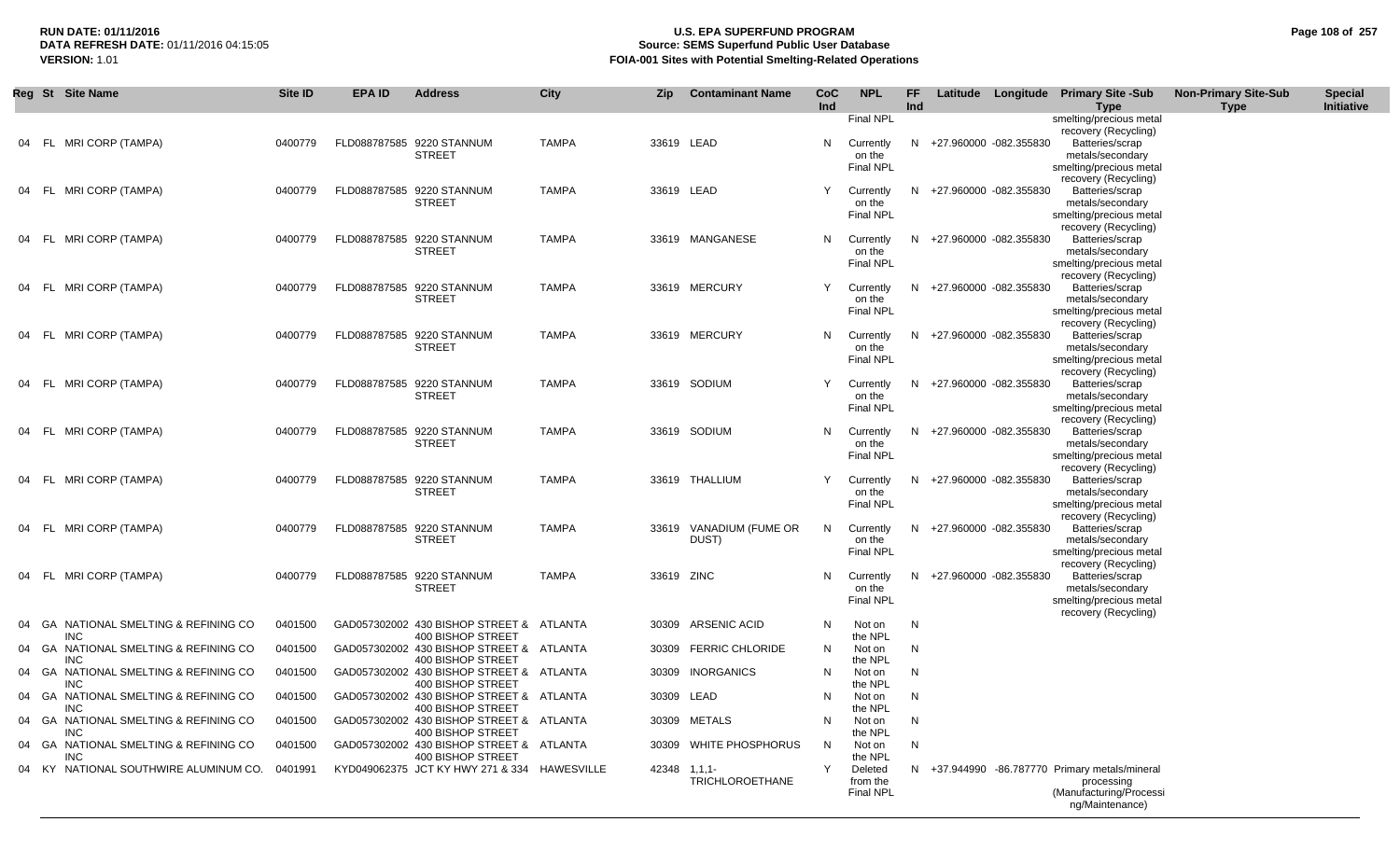# **RUN DATE: 01/11/2016 U.S. EPA SUPERFUND PROGRAM Page 109 of 257 Source: SEMS Superfund Public User Database VERSION:** 1.01 **FOIA-001 Sites with Potential Smelting-Related Operations**

|    |      | Reg St Site Name                              | Site ID | EPA ID | <b>Address</b>                               | <b>City</b> | <b>Zip</b> | <b>Contaminant Name</b>     | <b>CoC</b><br>Ind | <b>NPL</b>                              | FF.<br>Ind |  | Latitude Longitude Primary Site -Sub<br>Type                                                             | <b>Non-Primary Site-Sub</b><br><b>Type</b> | <b>Special</b><br>Initiative |
|----|------|-----------------------------------------------|---------|--------|----------------------------------------------|-------------|------------|-----------------------------|-------------------|-----------------------------------------|------------|--|----------------------------------------------------------------------------------------------------------|--------------------------------------------|------------------------------|
|    |      | 04 KY NATIONAL SOUTHWIRE ALUMINUM CO.         | 0401991 |        | KYD049062375 JCT KY HWY 271 & 334 HAWESVILLE |             | 42348      | 1,2-DICHLOROETHANE          | Y                 | Deleted<br>from the<br><b>Final NPL</b> | N          |  | +37.944990 -86.787770 Primary metals/mineral<br>processing<br>(Manufacturing/Processi<br>ng/Maintenance) |                                            |                              |
| 04 |      | KY NATIONAL SOUTHWIRE ALUMINUM CO.            | 0401991 |        | KYD049062375 JCT KY HWY 271 & 334 HAWESVILLE |             |            | 42348 2.4-DIMETHYLPHENOL    | Y                 | Deleted<br>from the<br><b>Final NPL</b> | N          |  | +37.944990 -86.787770 Primary metals/mineral<br>processing<br>(Manufacturing/Processi<br>ng/Maintenance) |                                            |                              |
|    |      | 04 KY NATIONAL SOUTHWIRE ALUMINUM CO.         | 0401991 |        | KYD049062375 JCT KY HWY 271 & 334 HAWESVILLE |             |            | 42348 ALUMINUM              | Y                 | Deleted<br>from the<br>Final NPL        | N.         |  | +37.944990 -86.787770 Primary metals/mineral<br>processing<br>(Manufacturing/Processi                    |                                            |                              |
| 04 | KY.  | NATIONAL SOUTHWIRE ALUMINUM CO.               | 0401991 |        | KYD049062375 JCT KY HWY 271 & 334 HAWESVILLE |             | 42348      | ALUMINUM (FUME OR<br>DUST)  | N                 | Deleted<br>from the<br><b>Final NPL</b> | N          |  | ng/Maintenance)<br>+37.944990 -86.787770 Primary metals/mineral<br>processing<br>(Manufacturing/Processi |                                            |                              |
| 04 | - KY | NATIONAL SOUTHWIRE ALUMINUM CO.               | 0401991 |        | KYD049062375 JCT KY HWY 271 & 334 HAWESVILLE |             |            | 42348 ANTIMONY              | N.                | Deleted<br>from the<br><b>Final NPL</b> | N.         |  | ng/Maintenance)<br>+37.944990 -86.787770 Primary metals/mineral<br>processing<br>(Manufacturing/Processi |                                            |                              |
| 04 | KY.  | NATIONAL SOUTHWIRE ALUMINUM CO.               | 0401991 |        | KYD049062375 JCT KY HWY 271 & 334 HAWESVILLE |             | 42348      | AROCLOR-1242                | N                 | Deleted<br>from the<br><b>Final NPL</b> | N          |  | ng/Maintenance)<br>+37.944990 -86.787770 Primary metals/mineral<br>processing<br>(Manufacturing/Processi |                                            |                              |
| 04 | KY.  | NATIONAL SOUTHWIRE ALUMINUM CO.               | 0401991 |        | KYD049062375 JCT KY HWY 271 & 334 HAWESVILLE |             |            | 42348 AROCLOR-1248          | N                 | Deleted<br>from the<br>Final NPL        | N          |  | ng/Maintenance)<br>+37.944990 -86.787770 Primary metals/mineral<br>processing<br>(Manufacturing/Processi |                                            |                              |
|    |      | 04 KY NATIONAL SOUTHWIRE ALUMINUM CO.         | 0401991 |        | KYD049062375 JCT KY HWY 271 & 334 HAWESVILLE |             |            | 42348 ARSENIC               | N.                | Deleted<br>from the<br>Final NPL        | N.         |  | ng/Maintenance)<br>+37.944990 -86.787770 Primary metals/mineral<br>processing<br>(Manufacturing/Processi |                                            |                              |
|    | KY.  | NATIONAL SOUTHWIRE ALUMINUM CO.               | 0401991 |        | KYD049062375 JCT KY HWY 271 & 334 HAWESVILLE |             |            | 42348 ARSENIC               |                   | Deleted<br>from the<br><b>Final NPL</b> | N.         |  | ng/Maintenance)<br>+37.944990 -86.787770 Primary metals/mineral<br>processing<br>(Manufacturing/Processi |                                            |                              |
| 04 | KY.  | NATIONAL SOUTHWIRE ALUMINUM CO.               | 0401991 |        | KYD049062375 JCT KY HWY 271 & 334 HAWESVILLE |             |            | 42348 BARIUM                | N                 | Deleted<br>from the<br>Final NPL        | N.         |  | ng/Maintenance)<br>+37.944990 -86.787770 Primary metals/mineral<br>processing<br>(Manufacturing/Processi |                                            |                              |
| 04 |      | KY NATIONAL SOUTHWIRE ALUMINUM CO.            | 0401991 |        | KYD049062375 JCT KY HWY 271 & 334 HAWESVILLE |             |            | 42348 BARIUM                | Y                 | Deleted<br>from the<br><b>Final NPL</b> | N          |  | ng/Maintenance)<br>+37.944990 -86.787770 Primary metals/mineral<br>processing<br>(Manufacturing/Processi |                                            |                              |
|    |      | 04 KY NATIONAL SOUTHWIRE ALUMINUM CO.         | 0401991 |        | KYD049062375 JCT KY HWY 271 & 334 HAWESVILLE |             | 42348      | BENZO(B)FLUORANTHE N<br>NE  |                   | Deleted<br>from the<br><b>Final NPL</b> | N.         |  | ng/Maintenance)<br>+37.944990 -86.787770 Primary metals/mineral<br>processing<br>(Manufacturing/Processi |                                            |                              |
|    |      | KY NATIONAL SOUTHWIRE ALUMINUM CO.            | 0401991 |        | KYD049062375 JCT KY HWY 271 & 334 HAWESVILLE |             |            | 42348 BENZO(GHI)PERYLENE    | - N               | Deleted<br>from the<br><b>Final NPL</b> | N.         |  | ng/Maintenance)<br>+37.944990 -86.787770 Primary metals/mineral<br>processing<br>(Manufacturing/Processi |                                            |                              |
| 04 |      | KY NATIONAL SOUTHWIRE ALUMINUM CO. 0401991    |         |        | KYD049062375 JCT KY HWY 271 & 334 HAWESVILLE |             | 42348      | BENZO(K)FLUORANTHE N<br>NE. |                   | Deleted<br>from the<br><b>Final NPL</b> | N.         |  | ng/Maintenance)<br>+37.944990 -86.787770 Primary metals/mineral<br>processing<br>(Manufacturing/Processi |                                            |                              |
|    |      | 04 KY NATIONAL SOUTHWIRE ALUMINUM CO. 0401991 |         |        | KYD049062375 JCT KY HWY 271 & 334 HAWESVILLE |             | 42348      | BENZO[A]ANTHRACENE N        |                   | Deleted<br>from the                     | N          |  | ng/Maintenance)<br>+37.944990 -86.787770 Primary metals/mineral<br>processing                            |                                            |                              |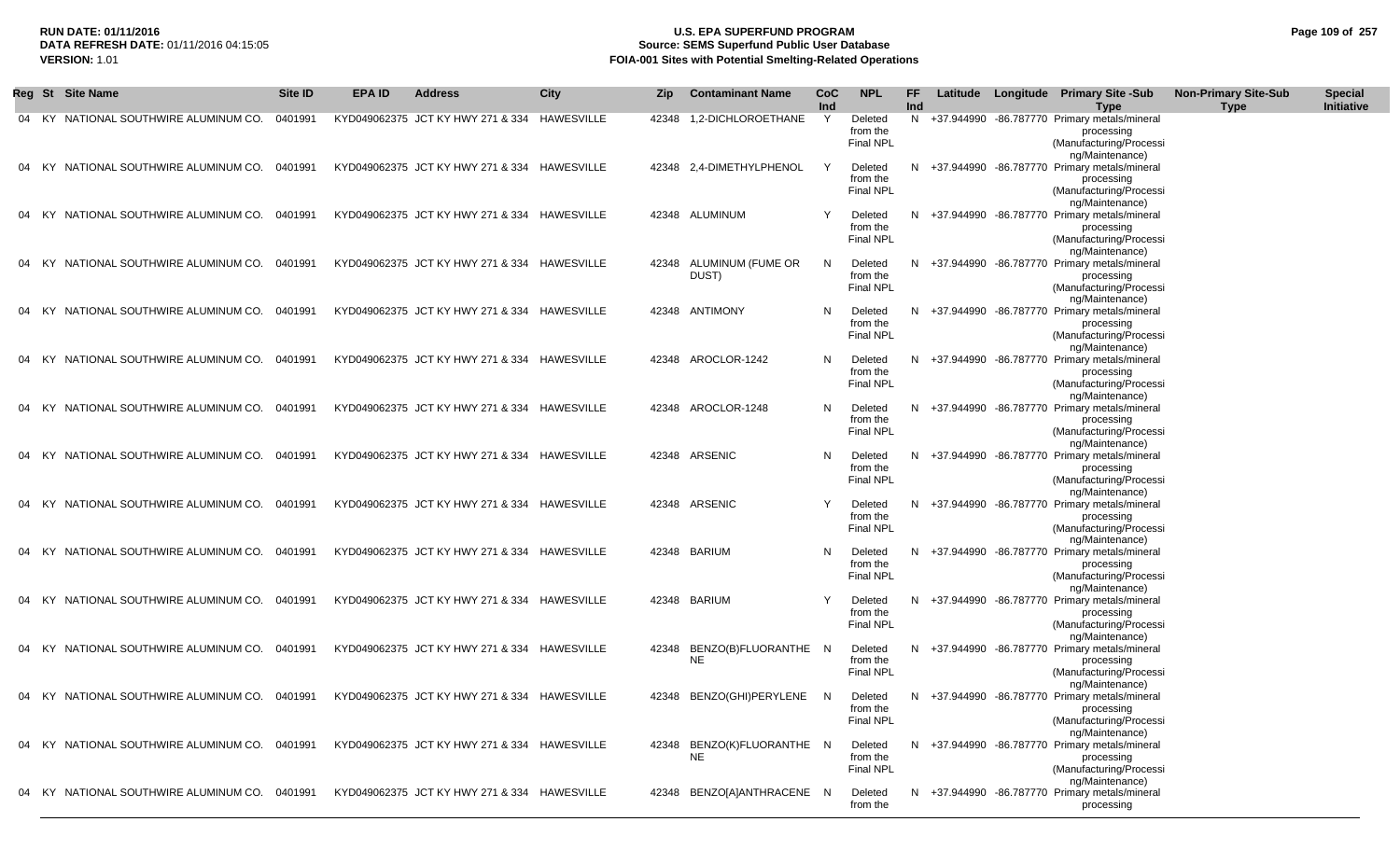# **RUN DATE: 01/11/2016 U.S. EPA SUPERFUND PROGRAM Page 110 of 257 Source: SEMS Superfund Public User Database VERSION:** 1.01 **FOIA-001 Sites with Potential Smelting-Related Operations**

|    |       | Reg St Site Name                              | Site ID | <b>EPA ID</b> | <b>Address</b>                               | City       | Zip | <b>Contaminant Name</b>     | CoC | <b>NPL</b>                   | <b>FF</b> |            | Latitude Longitude Primary Site -Sub                              | <b>Non-Primary Site-Sub</b> | <b>Special</b> |
|----|-------|-----------------------------------------------|---------|---------------|----------------------------------------------|------------|-----|-----------------------------|-----|------------------------------|-----------|------------|-------------------------------------------------------------------|-----------------------------|----------------|
|    |       |                                               |         |               |                                              |            |     |                             | Ind | Final NPL                    | Ind       |            | Type<br>(Manufacturing/Processi                                   | <b>Type</b>                 | Initiative     |
|    |       |                                               |         |               |                                              |            |     |                             |     |                              |           |            | ng/Maintenance)                                                   |                             |                |
| 04 | - KY  | NATIONAL SOUTHWIRE ALUMINUM CO.               | 0401991 |               | KYD049062375 JCT KY HWY 271 & 334            | HAWESVILLE |     | 42348 BENZO[A]PYRENE        | N   | Deleted                      | N         | +37.944990 | -86.787770 Primary metals/mineral                                 |                             |                |
|    |       |                                               |         |               |                                              |            |     |                             |     | from the                     |           |            | processing                                                        |                             |                |
|    |       |                                               |         |               |                                              |            |     |                             |     | <b>Final NPL</b>             |           |            | (Manufacturing/Processi                                           |                             |                |
| 04 | KY.   | NATIONAL SOUTHWIRE ALUMINUM CO.               | 0401991 |               | KYD049062375 JCT KY HWY 271 & 334            | HAWESVILLE |     | 42348 BERYLLIUM             | N   | Deleted                      | N         | +37.944990 | ng/Maintenance)<br>-86.787770 Primary metals/mineral              |                             |                |
|    |       |                                               |         |               |                                              |            |     |                             |     | from the                     |           |            | processing                                                        |                             |                |
|    |       |                                               |         |               |                                              |            |     |                             |     | <b>Final NPL</b>             |           |            | (Manufacturing/Processi                                           |                             |                |
|    |       |                                               |         |               |                                              |            |     |                             |     |                              |           |            | ng/Maintenance)                                                   |                             |                |
|    | 04 KY | NATIONAL SOUTHWIRE ALUMINUM CO.               | 0401991 |               | KYD049062375 JCT KY HWY 271 & 334            | HAWESVILLE |     | 42348 CADMIUM               |     | Deleted                      | N         | +37.944990 | -86.787770 Primary metals/mineral                                 |                             |                |
|    |       |                                               |         |               |                                              |            |     |                             |     | from the<br><b>Final NPL</b> |           |            | processing<br>(Manufacturing/Processi                             |                             |                |
|    |       |                                               |         |               |                                              |            |     |                             |     |                              |           |            | ng/Maintenance)                                                   |                             |                |
| 04 | – KY  | NATIONAL SOUTHWIRE ALUMINUM CO.               | 0401991 |               | KYD049062375 JCT KY HWY 271 & 334 HAWESVILLE |            |     | 42348 CADMIUM               | N   | Deleted                      |           |            | N +37.944990 -86.787770 Primary metals/mineral                    |                             |                |
|    |       |                                               |         |               |                                              |            |     |                             |     | from the                     |           |            | processing                                                        |                             |                |
|    |       |                                               |         |               |                                              |            |     |                             |     | <b>Final NPL</b>             |           |            | (Manufacturing/Processi                                           |                             |                |
| 04 | - KY  | NATIONAL SOUTHWIRE ALUMINUM CO.               | 0401991 |               | KYD049062375 JCT KY HWY 271 & 334            | HAWESVILLE |     | 42348 CARBAZOLE             | N   | Deleted                      | N.        | +37.944990 | ng/Maintenance)<br>-86.787770 Primary metals/mineral              |                             |                |
|    |       |                                               |         |               |                                              |            |     |                             |     | from the                     |           |            | processing                                                        |                             |                |
|    |       |                                               |         |               |                                              |            |     |                             |     | <b>Final NPL</b>             |           |            | (Manufacturing/Processi                                           |                             |                |
|    |       |                                               |         |               |                                              |            |     |                             |     |                              |           |            | ng/Maintenance)                                                   |                             |                |
| 04 | – KY  | NATIONAL SOUTHWIRE ALUMINUM CO.               | 0401991 |               | KYD049062375 JCT KY HWY 271 & 334 HAWESVILLE |            |     | 42348 CHROMIUM              | N   | Deleted                      |           |            | N +37.944990 -86.787770 Primary metals/mineral                    |                             |                |
|    |       |                                               |         |               |                                              |            |     |                             |     | from the<br><b>Final NPL</b> |           |            | processing<br>(Manufacturing/Processi                             |                             |                |
|    |       |                                               |         |               |                                              |            |     |                             |     |                              |           |            | ng/Maintenance)                                                   |                             |                |
| 04 | KY.   | NATIONAL SOUTHWIRE ALUMINUM CO.               | 0401991 |               | KYD049062375 JCT KY HWY 271 & 334 HAWESVILLE |            |     | 42348 CHROMIUM (III)        | Y   | Deleted                      | N         |            | +37.944990 -86.787770 Primary metals/mineral                      |                             |                |
|    |       |                                               |         |               |                                              |            |     |                             |     | from the                     |           |            | processing                                                        |                             |                |
|    |       |                                               |         |               |                                              |            |     |                             |     | <b>Final NPL</b>             |           |            | (Manufacturing/Processi                                           |                             |                |
|    | 04 KY | NATIONAL SOUTHWIRE ALUMINUM CO.               | 0401991 |               | KYD049062375 JCT KY HWY 271 & 334 HAWESVILLE |            |     | 42348 CHROMIUM (III)        | N   | Deleted                      |           |            | ng/Maintenance)<br>N +37.944990 -86.787770 Primary metals/mineral |                             |                |
|    |       |                                               |         |               |                                              |            |     |                             |     | from the                     |           |            | processing                                                        |                             |                |
|    |       |                                               |         |               |                                              |            |     |                             |     | Final NPL                    |           |            | (Manufacturing/Processi                                           |                             |                |
|    |       |                                               |         |               |                                              |            |     |                             |     |                              |           |            | ng/Maintenance)                                                   |                             |                |
| 04 | KY.   | NATIONAL SOUTHWIRE ALUMINUM CO.               | 0401991 |               | KYD049062375 JCT KY HWY 271 & 334 HAWESVILLE |            |     | 42348 CHRYSENE              | N   | Deleted                      | N         |            | +37.944990 -86.787770 Primary metals/mineral                      |                             |                |
|    |       |                                               |         |               |                                              |            |     |                             |     | from the<br><b>Final NPL</b> |           |            | processing<br>(Manufacturing/Processi                             |                             |                |
|    |       |                                               |         |               |                                              |            |     |                             |     |                              |           |            | ng/Maintenance)                                                   |                             |                |
| 04 | - KY  | NATIONAL SOUTHWIRE ALUMINUM CO.               | 0401991 |               | KYD049062375 JCT KY HWY 271 & 334 HAWESVILLE |            |     | 42348 COBALT                | N.  | Deleted                      | N         |            | +37.944990 -86.787770 Primary metals/mineral                      |                             |                |
|    |       |                                               |         |               |                                              |            |     |                             |     | from the                     |           |            | processing                                                        |                             |                |
|    |       |                                               |         |               |                                              |            |     |                             |     | <b>Final NPL</b>             |           |            | (Manufacturing/Processi<br>ng/Maintenance)                        |                             |                |
| 04 | KY.   | NATIONAL SOUTHWIRE ALUMINUM CO.               | 0401991 |               | KYD049062375 JCT KY HWY 271 & 334            | HAWESVILLE |     | 42348 COPPER                | Y   | Deleted                      | N         |            | +37.944990 -86.787770 Primary metals/mineral                      |                             |                |
|    |       |                                               |         |               |                                              |            |     |                             |     | from the                     |           |            | processing                                                        |                             |                |
|    |       |                                               |         |               |                                              |            |     |                             |     | <b>Final NPL</b>             |           |            | (Manufacturing/Processi                                           |                             |                |
|    |       |                                               |         |               |                                              |            |     |                             |     |                              |           |            | ng/Maintenance)                                                   |                             |                |
|    | 04 KY | NATIONAL SOUTHWIRE ALUMINUM CO.               | 0401991 |               | KYD049062375 JCT KY HWY 271 & 334 HAWESVILLE |            |     | 42348 CYANIDE               | N.  | Deleted<br>from the          |           |            | N +37.944990 -86.787770 Primary metals/mineral<br>processing      |                             |                |
|    |       |                                               |         |               |                                              |            |     |                             |     | <b>Final NPL</b>             |           |            | (Manufacturing/Processi                                           |                             |                |
|    |       |                                               |         |               |                                              |            |     |                             |     |                              |           |            | ng/Maintenance)                                                   |                             |                |
|    |       | 04 KY NATIONAL SOUTHWIRE ALUMINUM CO. 0401991 |         |               | KYD049062375 JCT KY HWY 271 & 334 HAWESVILLE |            |     | 42348 CYANIDE               |     | Deleted                      |           |            | N +37.944990 -86.787770 Primary metals/mineral                    |                             |                |
|    |       |                                               |         |               |                                              |            |     |                             |     | from the                     |           |            | processing                                                        |                             |                |
|    |       |                                               |         |               |                                              |            |     |                             |     | <b>Final NPL</b>             |           |            | (Manufacturing/Processi<br>ng/Maintenance)                        |                             |                |
| 04 |       | KY NATIONAL SOUTHWIRE ALUMINUM CO. 0401991    |         |               | KYD049062375 JCT KY HWY 271 & 334 HAWESVILLE |            |     | 42348 DIBENZO(A,H)ANTHRAC N |     | Deleted                      |           |            | N +37.944990 -86.787770 Primary metals/mineral                    |                             |                |
|    |       |                                               |         |               |                                              |            |     | ENE                         |     | from the                     |           |            | processing                                                        |                             |                |
|    |       |                                               |         |               |                                              |            |     |                             |     | <b>Final NPL</b>             |           |            | (Manufacturing/Processi                                           |                             |                |
|    |       |                                               |         |               |                                              |            |     |                             |     |                              |           |            | ng/Maintenance)                                                   |                             |                |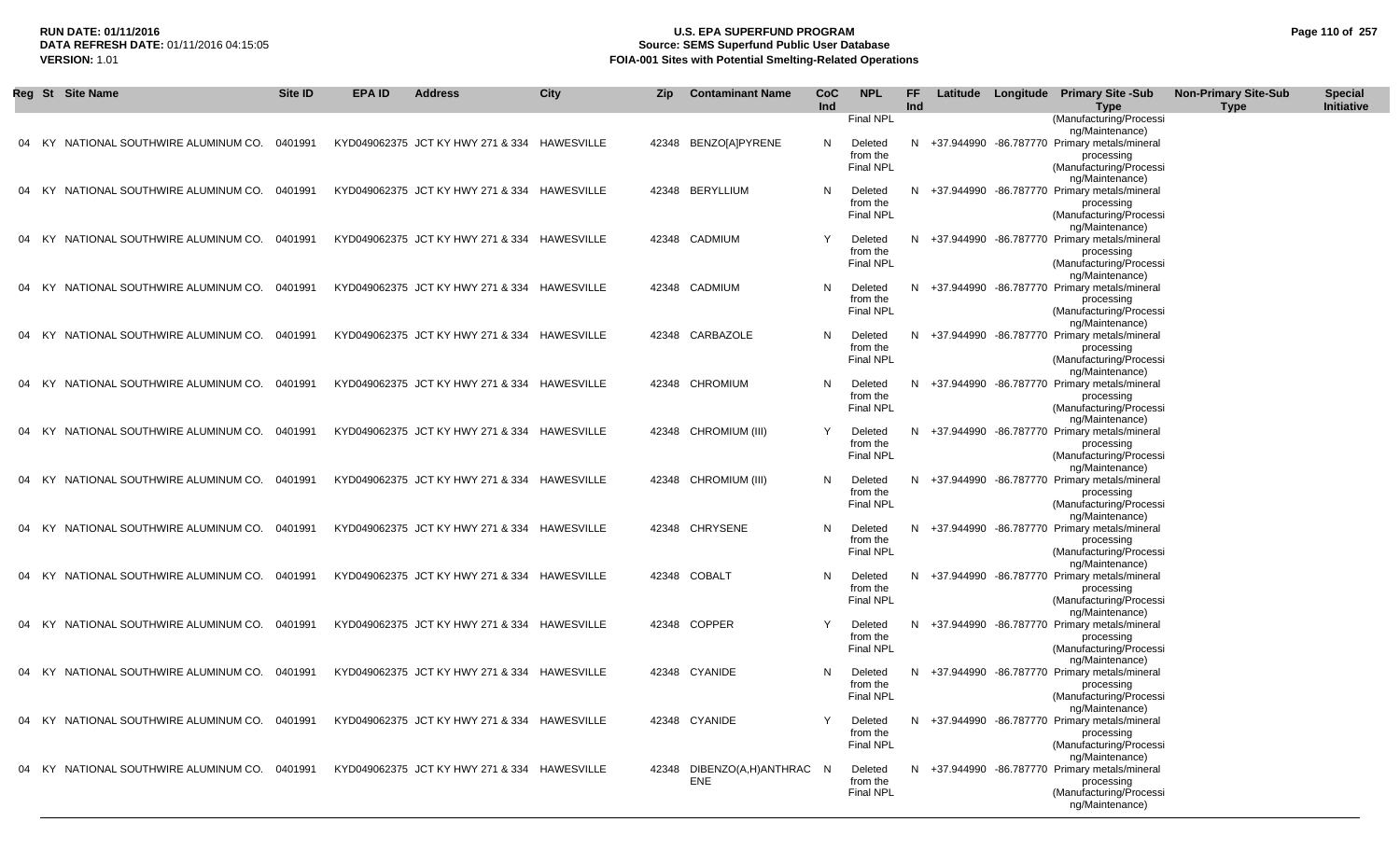# **RUN DATE: 01/11/2016 U.S. EPA SUPERFUND PROGRAM Page 111 of 257 Source: SEMS Superfund Public User Database VERSION:** 1.01 **FOIA-001 Sites with Potential Smelting-Related Operations**

|    |       | Reg St Site Name                              | Site ID | <b>EPA ID</b> | <b>Address</b>                               | City       | Zip        | <b>Contaminant Name</b>          | CoC<br>Ind | <b>NPL</b>                              | FF<br>Ind | Latitude | Longitude Primary Site -Sub<br><b>Type</b>                                                                 | <b>Non-Primary Site-Sub</b><br><b>Type</b> | <b>Special</b><br>Initiative |
|----|-------|-----------------------------------------------|---------|---------------|----------------------------------------------|------------|------------|----------------------------------|------------|-----------------------------------------|-----------|----------|------------------------------------------------------------------------------------------------------------|--------------------------------------------|------------------------------|
|    | 04 KY | NATIONAL SOUTHWIRE ALUMINUM CO.               | 0401991 |               | KYD049062375 JCT KY HWY 271 & 334            | HAWESVILLE | 42348      | FLUORANTHENE                     | N          | Deleted<br>from the<br>Final NPL        |           |          | N +37.944990 -86.787770 Primary metals/mineral<br>processing<br>(Manufacturing/Processi<br>ng/Maintenance) |                                            |                              |
|    | KY.   | NATIONAL SOUTHWIRE ALUMINUM CO.               | 0401991 |               | KYD049062375 JCT KY HWY 271 & 334            | HAWESVILLE |            | 42348 FLUORIDE                   | Y          | Deleted<br>from the<br>Final NPL        |           |          | N +37.944990 -86.787770 Primary metals/mineral<br>processing<br>(Manufacturing/Processi<br>ng/Maintenance) |                                            |                              |
|    | KY)   | NATIONAL SOUTHWIRE ALUMINUM CO.               | 0401991 |               | KYD049062375 JCT KY HWY 271 & 334            | HAWESVILLE |            | 42348 FLUORIDE                   | N          | Deleted<br>from the<br><b>Final NPL</b> |           |          | N +37.944990 -86.787770 Primary metals/mineral<br>processing<br>(Manufacturing/Processi<br>ng/Maintenance) |                                            |                              |
|    | 04 KY | NATIONAL SOUTHWIRE ALUMINUM CO.               | 0401991 |               | KYD049062375 JCT KY HWY 271 & 334            | HAWESVILLE |            | 42348 INDENO(1,2,3-<br>CD)PYRENE | N          | Deleted<br>from the<br><b>Final NPL</b> |           |          | N +37.944990 -86.787770 Primary metals/mineral<br>processing<br>(Manufacturing/Processi<br>ng/Maintenance) |                                            |                              |
| 04 | KY.   | NATIONAL SOUTHWIRE ALUMINUM CO.               | 0401991 |               | KYD049062375 JCT KY HWY 271 & 334            | HAWESVILLE | 42348 IRON |                                  | N          | Deleted<br>from the<br><b>Final NPL</b> |           |          | N +37.944990 -86.787770 Primary metals/mineral<br>processing<br>(Manufacturing/Processi<br>ng/Maintenance) |                                            |                              |
|    | - KY  | NATIONAL SOUTHWIRE ALUMINUM CO.               | 0401991 |               | KYD049062375 JCT KY HWY 271 & 334            | HAWESVILLE | 42348 IRON |                                  | Y          | Deleted<br>from the<br><b>Final NPL</b> |           |          | N +37.944990 -86.787770 Primary metals/mineral<br>processing<br>(Manufacturing/Processi<br>ng/Maintenance) |                                            |                              |
| 04 | - KY  | NATIONAL SOUTHWIRE ALUMINUM CO.               | 0401991 |               | KYD049062375 JCT KY HWY 271 & 334            | HAWESVILLE | 42348 LEAD |                                  | Y          | Deleted<br>from the<br><b>Final NPL</b> |           |          | N +37.944990 -86.787770 Primary metals/mineral<br>processing<br>(Manufacturing/Processi<br>ng/Maintenance) |                                            |                              |
|    | KY.   | NATIONAL SOUTHWIRE ALUMINUM CO.               | 0401991 |               | KYD049062375 JCT KY HWY 271 & 334            | HAWESVILLE | 42348 LEAD |                                  | N          | Deleted<br>from the<br><b>Final NPL</b> |           |          | N +37.944990 -86.787770 Primary metals/mineral<br>processing<br>(Manufacturing/Processi<br>ng/Maintenance) |                                            |                              |
| 04 | KY)   | NATIONAL SOUTHWIRE ALUMINUM CO.               | 0401991 |               | KYD049062375 JCT KY HWY 271 & 334            | HAWESVILLE |            | 42348 MANGANESE                  | Υ          | Deleted<br>from the<br><b>Final NPL</b> |           |          | N +37.944990 -86.787770 Primary metals/mineral<br>processing<br>(Manufacturing/Processi<br>ng/Maintenance) |                                            |                              |
|    | - KY  | NATIONAL SOUTHWIRE ALUMINUM CO.               | 0401991 |               | KYD049062375 JCT KY HWY 271 & 334            | HAWESVILLE |            | 42348 MANGANESE                  | N          | Deleted<br>from the<br><b>Final NPL</b> |           |          | N +37.944990 -86.787770 Primary metals/mineral<br>processing<br>(Manufacturing/Processi<br>ng/Maintenance) |                                            |                              |
|    | KY.   | NATIONAL SOUTHWIRE ALUMINUM CO.               | 0401991 |               | KYD049062375 JCT KY HWY 271 & 334            | HAWESVILLE |            | 42348 MERCURY                    | Y          | Deleted<br>from the<br><b>Final NPL</b> |           |          | N +37.944990 -86.787770 Primary metals/mineral<br>processing<br>(Manufacturing/Processi                    |                                            |                              |
|    | 04 KY | NATIONAL SOUTHWIRE ALUMINUM CO. 0401991       |         |               | KYD049062375 JCT KY HWY 271 & 334            | HAWESVILLE |            | 42348 NICKEL                     | Y          | Deleted<br>from the<br><b>Final NPL</b> |           |          | ng/Maintenance)<br>N +37.944990 -86.787770 Primary metals/mineral<br>processing<br>(Manufacturing/Processi |                                            |                              |
|    |       | 04 KY NATIONAL SOUTHWIRE ALUMINUM CO.         | 0401991 |               | KYD049062375 JCT KY HWY 271 & 334 HAWESVILLE |            |            | 42348 NICKEL                     | N.         | Deleted<br>from the<br><b>Final NPL</b> |           |          | ng/Maintenance)<br>N +37.944990 -86.787770 Primary metals/mineral<br>processing<br>(Manufacturing/Processi |                                            |                              |
|    |       | 04 KY NATIONAL SOUTHWIRE ALUMINUM CO. 0401991 |         |               | KYD049062375 JCT KY HWY 271 & 334 HAWESVILLE |            | 42348 PCBs |                                  |            | Deleted<br>from the<br><b>Final NPL</b> |           |          | ng/Maintenance)<br>N +37.944990 -86.787770 Primary metals/mineral<br>processing<br>(Manufacturing/Processi |                                            |                              |
|    |       | 04 KY NATIONAL SOUTHWIRE ALUMINUM CO. 0401991 |         |               | KYD049062375 JCT KY HWY 271 & 334 HAWESVILLE |            | 42348 PCBs |                                  | N.         | Deleted<br>from the                     |           |          | ng/Maintenance)<br>N +37.944990 -86.787770 Primary metals/mineral<br>processing                            |                                            |                              |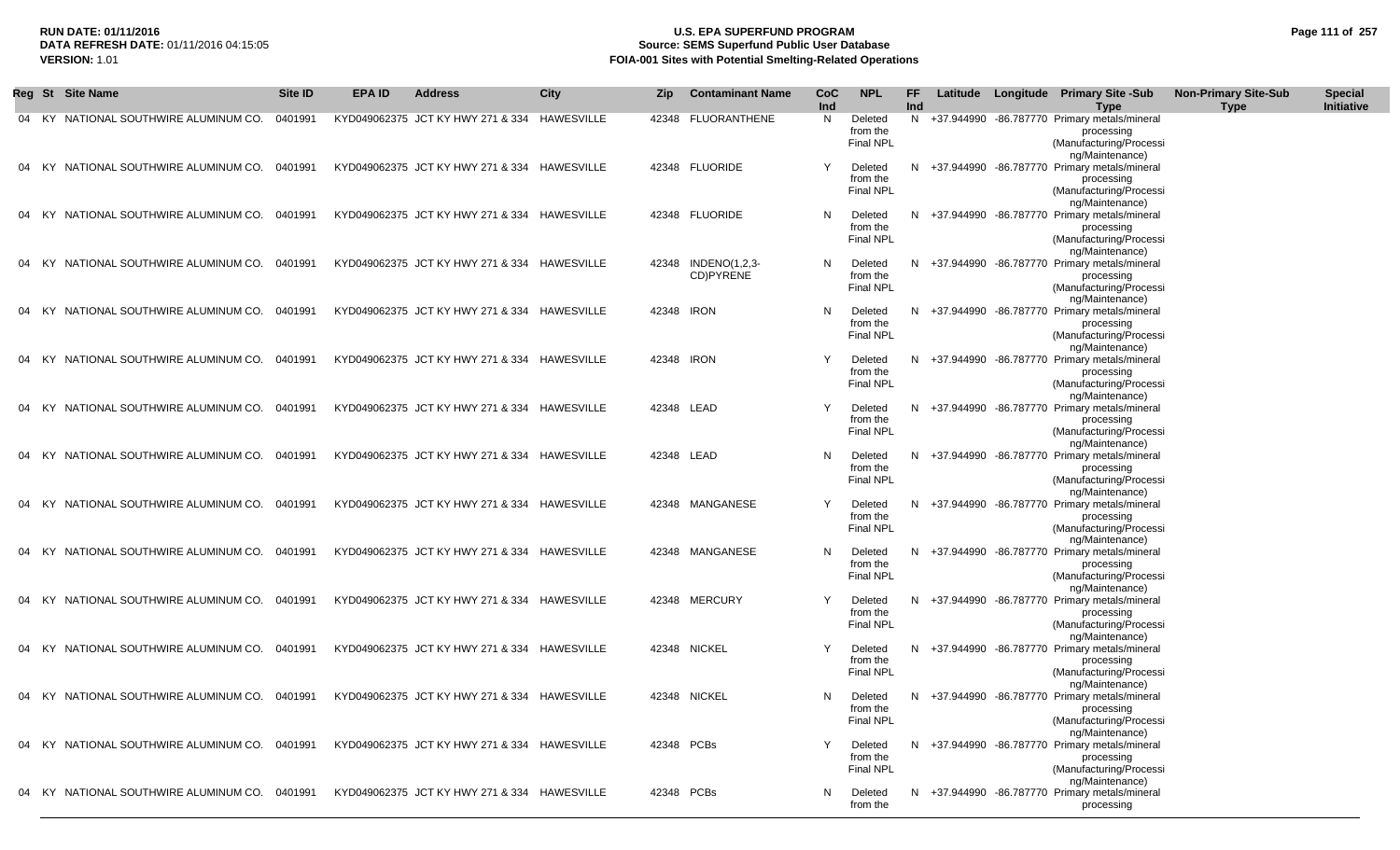# **RUN DATE: 01/11/2016 U.S. EPA SUPERFUND PROGRAM Page 112 of 257 DATA REFRESH DATE:** 01/11/2016 04:15:05 **Source: SEMS Superfund Public User Database VERSION:** 1.01 **FOIA-001 Sites with Potential Smelting-Related Operations**

|       |      | Reg St Site Name                      | Site ID | <b>EPA ID</b> | <b>Address</b>                                 | <b>City</b>           | Zip        | <b>Contaminant Name</b>    | CoC<br>Ind   | <b>NPL</b>                                           | FF.<br>Ind | Latitude                 | Longitude | <b>Primary Site -Sub</b><br>Type                                                                                                      | <b>Non-Primary Site-Sub</b><br><b>Type</b>                                                                                                                                                         | <b>Special</b><br>Initiative               |
|-------|------|---------------------------------------|---------|---------------|------------------------------------------------|-----------------------|------------|----------------------------|--------------|------------------------------------------------------|------------|--------------------------|-----------|---------------------------------------------------------------------------------------------------------------------------------------|----------------------------------------------------------------------------------------------------------------------------------------------------------------------------------------------------|--------------------------------------------|
|       |      | 04 KY NATIONAL SOUTHWIRE ALUMINUM CO. | 0401991 |               | KYD049062375 JCT KY HWY 271 & 334 HAWESVILLE   |                       | 42348      | PHENANTHRENE               | N            | Final NPL<br>Deleted<br>from the<br><b>Final NPL</b> |            |                          |           | (Manufacturing/Processi<br>ng/Maintenance)<br>N +37.944990 -86.787770 Primary metals/mineral<br>processing<br>(Manufacturing/Processi |                                                                                                                                                                                                    |                                            |
|       |      | 04 KY NATIONAL SOUTHWIRE ALUMINUM CO. | 0401991 |               | KYD049062375 JCT KY HWY 271 & 334 HAWESVILLE   |                       |            | 42348 PYRENE               | N            | Deleted<br>from the<br><b>Final NPL</b>              |            |                          |           | ng/Maintenance)<br>N +37.944990 -86.787770 Primary metals/mineral<br>processing<br>(Manufacturing/Processi                            |                                                                                                                                                                                                    |                                            |
| 04    | KY.  | NATIONAL SOUTHWIRE ALUMINUM CO.       | 0401991 |               | KYD049062375 JCT KY HWY 271 & 334              | HAWESVILLE            | 42348      | VANADIUM (FUME OR<br>DUST) | N            | Deleted<br>from the<br><b>Final NPL</b>              |            |                          |           | ng/Maintenance)<br>N +37.944990 -86.787770 Primary metals/mineral<br>processing<br>(Manufacturing/Processi                            |                                                                                                                                                                                                    |                                            |
| 04    | KY.  | NATIONAL SOUTHWIRE ALUMINUM CO.       | 0401991 |               | KYD049062375 JCT KY HWY 271 & 334 HAWESVILLE   |                       | 42348      | <b>ZINC</b>                | $\mathsf{Y}$ | Deleted<br>from the<br><b>Final NPL</b>              |            |                          |           | ng/Maintenance)<br>N +37.944990 -86.787770 Primary metals/mineral<br>processing<br>(Manufacturing/Processi                            |                                                                                                                                                                                                    |                                            |
| 04    | FL.  | NORMANDY PARK APARTMENTS              | 0405823 |               | FLD984229773 11110 NORTH 56TH<br><b>STREET</b> | <b>TEMPLE TERRACE</b> |            | 33617 ANTIMONY             | Y            | Proposed<br>for NPL                                  |            | N +28.049440 -082.394720 |           | ng/Maintenance)<br>Multiple (Other)                                                                                                   | Batteries/scrap<br>metals/secondary<br>smelting/precious metal<br>recovery (Recycling); Multiple<br>(Multiple); Primary<br>metals/mineral processing<br>(Manufacturing/Processing/M<br>aintenance) | Unrecognized<br>Smelter per 2001<br>Report |
| 04    | - FL | NORMANDY PARK APARTMENTS              | 0405823 |               | FLD984229773 11110 NORTH 56TH<br><b>STREET</b> | <b>TEMPLE TERRACE</b> |            | 33617 ARSENIC              | Y            | Proposed<br>for NPL                                  |            | N +28.049440 -082.394720 |           | Multiple (Other)                                                                                                                      | Batteries/scrap<br>metals/secondary<br>smelting/precious metal<br>recovery (Recycling); Multiple<br>(Multiple); Primary<br>metals/mineral processing<br>(Manufacturing/Processing/M<br>aintenance) | Unrecognized<br>Smelter per 2001<br>Report |
| 04 FL |      | NORMANDY PARK APARTMENTS              | 0405823 |               | FLD984229773 11110 NORTH 56TH<br><b>STREET</b> | <b>TEMPLE TERRACE</b> |            | 33617 CADMIUM              | Y            | Proposed<br>for NPL                                  |            | N +28.049440 -082.394720 |           | Multiple (Other)                                                                                                                      | Batteries/scrap<br>metals/secondary<br>smelting/precious metal<br>recovery (Recycling); Multiple<br>(Multiple); Primary<br>metals/mineral processing<br>(Manufacturing/Processing/M<br>aintenance) | Unrecognized<br>Smelter per 2001<br>Report |
|       |      | 04 FL NORMANDY PARK APARTMENTS        | 0405823 |               | FLD984229773 11110 NORTH 56TH<br><b>STREET</b> | TEMPLE TERRACE        |            | 33617 CADMIUM              | N            | Proposed<br>for NPL                                  |            | N +28.049440 -082.394720 |           | Multiple (Other)                                                                                                                      | Batteries/scrap<br>metals/secondary<br>smelting/precious metal<br>recovery (Recycling); Multiple<br>(Multiple); Primary<br>metals/mineral processing<br>(Manufacturing/Processing/M<br>aintenance) | Unrecognized<br>Smelter per 2001<br>Report |
|       |      | 04 FL NORMANDY PARK APARTMENTS        | 0405823 |               | FLD984229773 11110 NORTH 56TH<br><b>STREET</b> | TEMPLE TERRACE        | 33617 LEAD |                            | Y            | Proposed<br>for NPL                                  |            | N +28.049440 -082.394720 |           | Multiple (Other)                                                                                                                      | Batteries/scrap<br>metals/secondary<br>smelting/precious metal<br>recovery (Recycling); Multiple<br>(Multiple); Primary<br>metals/mineral processing<br>(Manufacturing/Processing/M<br>aintenance) | Unrecognized<br>Smelter per 2001<br>Report |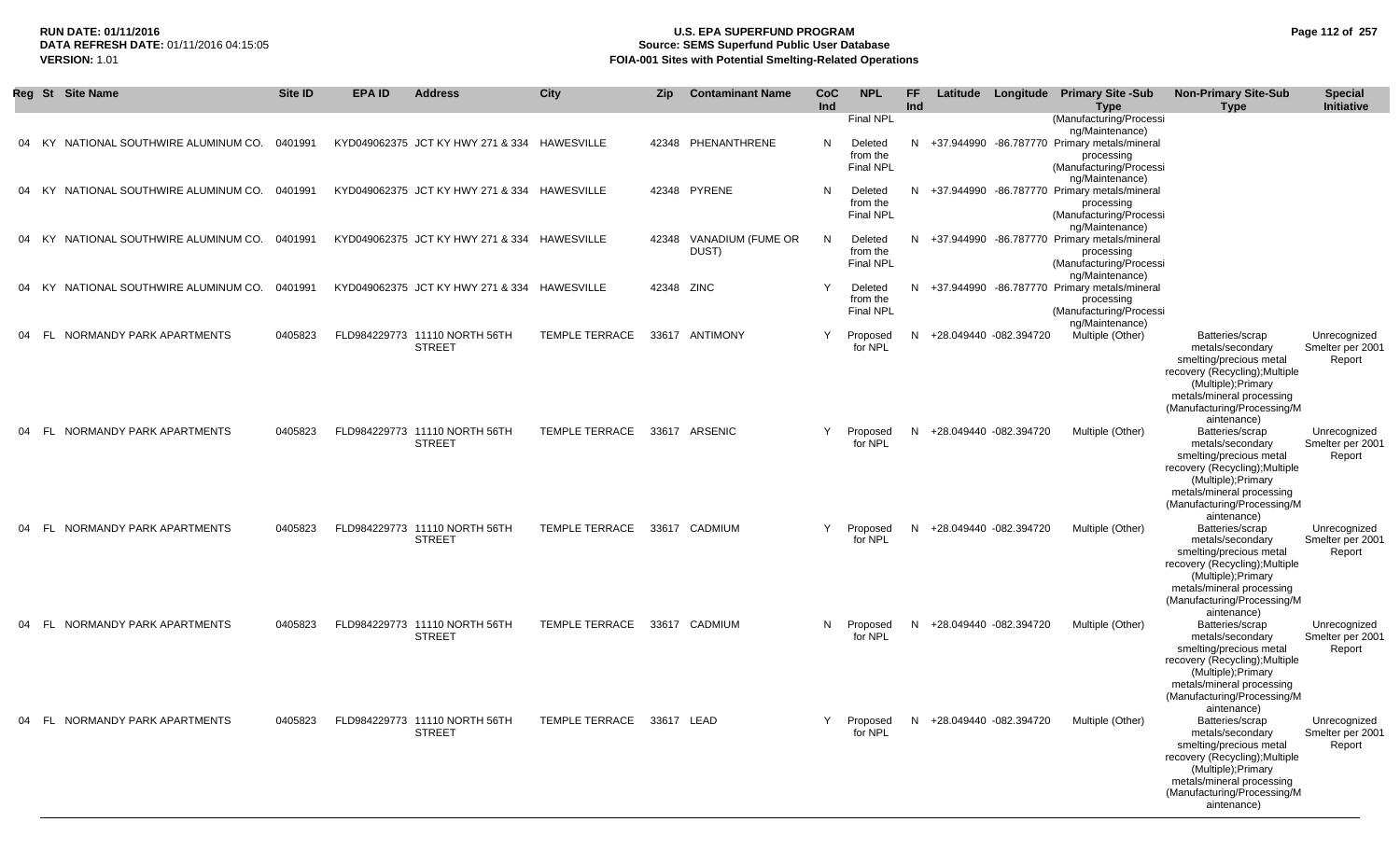# **RUN DATE: 01/11/2016 U.S. EPA SUPERFUND PROGRAM Page 113 of 257 Source: SEMS Superfund Public User Database VERSION:** 1.01 **FOIA-001 Sites with Potential Smelting-Related Operations**

|       | Reg St Site Name                    | Site ID | EPA ID       | <b>Address</b>                                      | City            | Zip       | <b>Contaminant Name</b> | CoC<br>Ind | <b>NPL</b>                              | <b>FF</b><br><b>Ind</b> |                          | Latitude Longitude Primary Site -Sub<br><b>Type</b>                                    | <b>Non-Primary Site-Sub</b><br><b>Type</b>                                                                   | <b>Special</b><br>Initiative |
|-------|-------------------------------------|---------|--------------|-----------------------------------------------------|-----------------|-----------|-------------------------|------------|-----------------------------------------|-------------------------|--------------------------|----------------------------------------------------------------------------------------|--------------------------------------------------------------------------------------------------------------|------------------------------|
|       | 04 AL OWENS PLATING                 | 0409999 | ALN000409999 | 1440 SUTTON BRIDGE<br><b>ROAD</b>                   | RAINBOW         |           |                         |            | Not on<br>the NPL                       | N                       |                          | Primary metals/mineral<br>processing<br>(Manufacturing/Processi<br>ng/Maintenance)     |                                                                                                              |                              |
| 04    | PALMETTO RECYCLING, INC.<br>- SC    | 0403274 |              | SCD037398120 531 KOON STORE RD                      | <b>COLUMBIA</b> |           | 29203 LEAD              | Y          | Deleted<br>from the<br><b>Final NPL</b> |                         | N +34.122800 -081.011700 | Batteries/scrap<br>metals/secondary<br>smelting/precious metal<br>recovery (Recycling) |                                                                                                              |                              |
| 04    | PEPPER STEEL & ALLOYS, INC.<br>- FL | 0400599 |              | FLD032544587 11100 NW S RIVER DR MEDLEY             |                 |           | 33178 ARSENIC           | Y          | Currently<br>on the<br><b>Final NPL</b> |                         | N +25.873610 -080.353330 | Multiple (Recycling)                                                                   | Batteries/scrap<br>metals/secondary<br>smelting/precious metal<br>recovery (Recycling); Other<br>(Recycling) |                              |
| 04    | PEPPER STEEL & ALLOYS, INC.<br>- FL | 0400599 |              | FLD032544587 11100 NW S RIVER DR MEDLEY             |                 |           | 33178 ARSENIC           | N          | Currently<br>on the<br><b>Final NPL</b> |                         | N +25.873610 -080.353330 | Multiple (Recycling)                                                                   | Batteries/scrap<br>metals/secondary<br>smelting/precious metal<br>recovery (Recycling); Other<br>(Recycling) |                              |
| 04    | PEPPER STEEL & ALLOYS, INC.<br>- FL | 0400599 |              | FLD032544587 11100 NW S RIVER DR MEDLEY             |                 |           | 33178 LEAD              | N          | Currently<br>on the<br><b>Final NPL</b> |                         | N +25.873610 -080.353330 | Multiple (Recycling)                                                                   | Batteries/scrap<br>metals/secondary<br>smelting/precious metal<br>recovery (Recycling);Other<br>(Recycling)  |                              |
| 04 FL | PEPPER STEEL & ALLOYS, INC.         | 0400599 |              | FLD032544587 11100 NW S RIVER DR MEDLEY             |                 |           | 33178 LEAD              | Y          | Currently<br>on the<br><b>Final NPL</b> |                         | N +25.873610 -080.353330 | Multiple (Recycling)                                                                   | Batteries/scrap<br>metals/secondary<br>smelting/precious metal<br>recovery (Recycling); Other<br>(Recycling) |                              |
| 04    | PEPPER STEEL & ALLOYS, INC.<br>FL   | 0400599 |              | FLD032544587 11100 NW S RIVER DR MEDLEY             |                 |           | 33178 METALS            | N          | Currently<br>on the<br><b>Final NPL</b> |                         | N +25.873610 -080.353330 | Multiple (Recycling)                                                                   | Batteries/scrap<br>metals/secondary<br>smelting/precious metal<br>recovery (Recycling); Other<br>(Recycling) |                              |
| 04    | PEPPER STEEL & ALLOYS, INC.<br>- FL | 0400599 |              | FLD032544587 11100 NW S RIVER DR                    | MEDLEY          |           | 33178 PCBs              | Y          | Currently<br>on the<br><b>Final NPL</b> |                         | N +25.873610 -080.353330 | Multiple (Recycling)                                                                   | Batteries/scrap<br>metals/secondary<br>smelting/precious metal<br>recovery (Recycling); Other<br>(Recycling) |                              |
| 04    | PEPPER STEEL & ALLOYS, INC.<br>- FL | 0400599 |              | FLD032544587 11100 NW S RIVER DR MEDLEY             |                 |           | 33178 PCBs              | N          | Currently<br>on the<br>Final NPL        |                         | N +25.873610 -080.353330 | Multiple (Recycling)                                                                   | Batteries/scrap<br>metals/secondary<br>smelting/precious metal<br>recovery (Recycling); Other<br>(Recycling) |                              |
| 04    | PEPPER STEEL & ALLOYS, INC.<br>- FL | 0400599 |              | FLD032544587 11100 NW S RIVER DR MEDLEY             |                 | 33178 VOC |                         | N          | Currently<br>on the<br><b>Final NPL</b> |                         | N +25.873610 -080.353330 | Multiple (Recycling)                                                                   | Batteries/scrap<br>metals/secondary<br>smelting/precious metal<br>recovery (Recycling); Other<br>(Recycling) |                              |
|       | 04 FL PONCE DE LEON GOLF COURSE     | 0407640 |              | FLN000407640 4000 U.S. HIGHWAY<br>ONE NORTH         | SAINT AUGUSTINE | 32095     |                         |            | Not on<br>the NPL                       | N                       |                          | Municipal solid waste<br>landfill (Waste<br>Management)                                | Batteries/scrap<br>metals/secondary<br>smelting/precious metal<br>recovery (Recycling)                       |                              |
|       | 04 TN PSC METALS                    | 0410821 |              | TND034699686 822 RICHARDS<br><b>STREET</b>          | KNOXVILLE       | 37917     |                         |            | Not on<br>the NPL                       | N                       |                          | Batteries/scrap<br>metals/secondary<br>smelting/precious metal<br>recovery (Recycling) |                                                                                                              |                              |
| 04    | AL PUCKETT SMELTER                  | 0407560 |              | ALN980824000 3329 MOUNTAINBORO MOUNTAINBORO<br>ROAD |                 | 35956     |                         |            | Not on<br>the NPL                       | N                       |                          | Primary metals/mineral<br>processing                                                   |                                                                                                              |                              |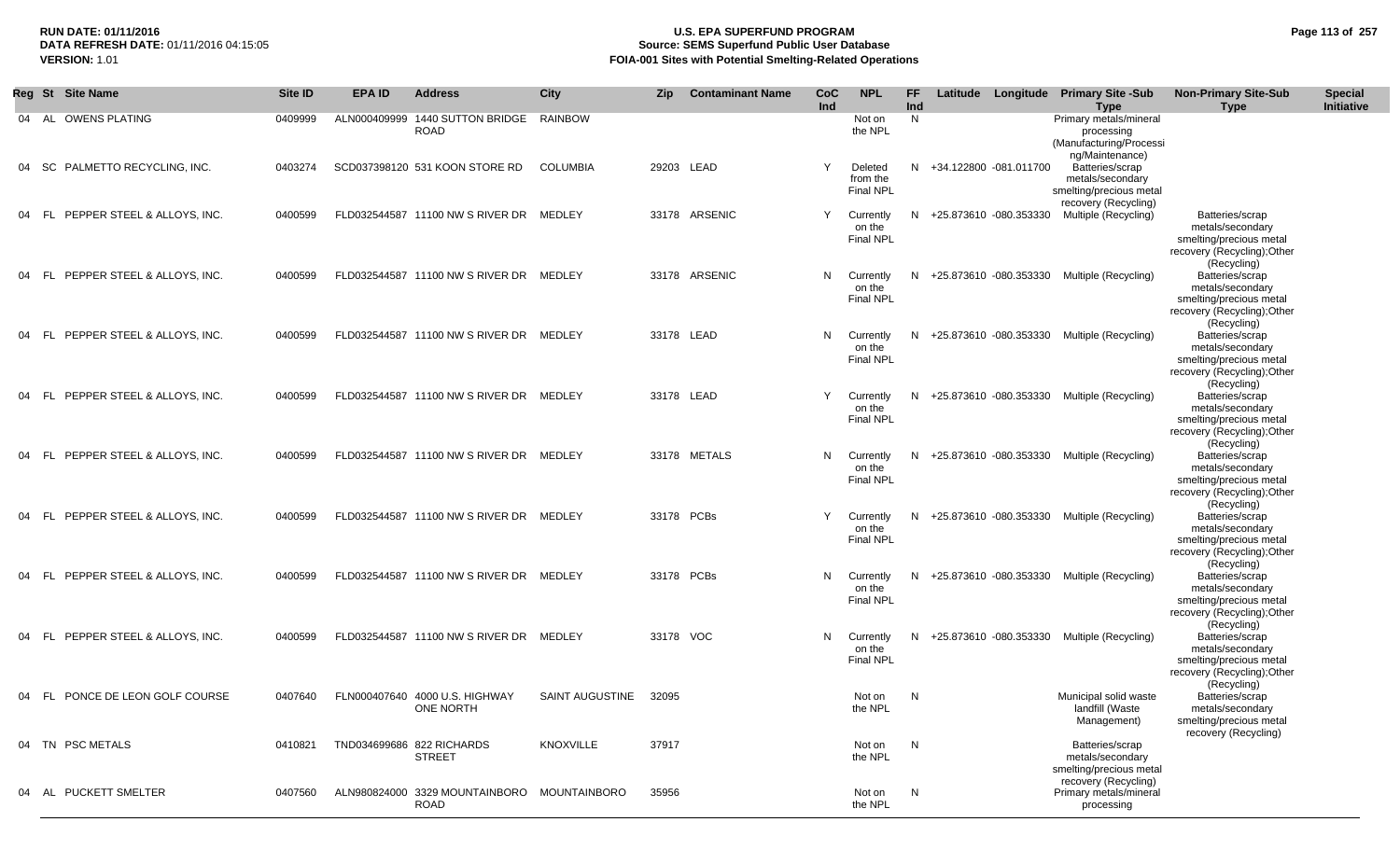# **RUN DATE: 01/11/2016 U.S. EPA SUPERFUND PROGRAM Page 114 of 257 Source: SEMS Superfund Public User Database VERSION:** 1.01 **FOIA-001 Sites with Potential Smelting-Related Operations**

| Reg St Site Name       | Site ID | <b>EPA ID</b> | <b>Address</b>                               | <b>City</b>      | <b>Zip</b> | <b>Contaminant Name</b>          | <b>CoC</b><br>Ind | <b>NPL</b>                              | FF.<br>Ind |                          | Latitude Longitude Primary Site -Sub<br><b>Type</b>                                                            | <b>Non-Primary Site-Sub</b><br><b>Type</b> | <b>Special</b><br>Initiative |
|------------------------|---------|---------------|----------------------------------------------|------------------|------------|----------------------------------|-------------------|-----------------------------------------|------------|--------------------------|----------------------------------------------------------------------------------------------------------------|--------------------------------------------|------------------------------|
|                        |         |               |                                              |                  |            |                                  |                   |                                         |            |                          | (Manufacturing/Processi                                                                                        |                                            |                              |
| 04 TN ROSS METALS INC. | 0403822 |               | TND096070396 100 N RAILROAD<br><b>STREET</b> | <b>ROSSVILLE</b> |            | 38066 ALUMINUM (FUME OR<br>DUST) | Y                 | Currently<br>on the<br><b>Final NPL</b> |            | N +35.049160 -089.548610 | ng/Maintenance)<br>Batteries/scrap<br>metals/secondary<br>smelting/precious metal                              |                                            |                              |
| 04 TN ROSS METALS INC. | 0403822 |               | TND096070396 100 N RAILROAD<br><b>STREET</b> | <b>ROSSVILLE</b> |            | 38066 ANTIMONY                   | Y                 | Currently<br>on the<br><b>Final NPL</b> | N          | +35.049160 -089.548610   | recovery (Recycling)<br>Batteries/scrap<br>metals/secondary<br>smelting/precious metal                         |                                            |                              |
| 04 TN ROSS METALS INC. | 0403822 |               | TND096070396 100 N RAILROAD<br><b>STREET</b> | <b>ROSSVILLE</b> |            | 38066 ARSENIC                    |                   | Currently<br>on the<br><b>Final NPL</b> | N          | +35.049160 -089.548610   | recovery (Recycling)<br>Batteries/scrap<br>metals/secondary<br>smelting/precious metal                         |                                            |                              |
| 04 TN ROSS METALS INC. | 0403822 |               | TND096070396 100 N RAILROAD<br><b>STREET</b> | ROSSVILLE        |            | 38066 ARSENIC                    | N                 | Currently<br>on the<br>Final NPL        | N          | +35.049160 -089.548610   | recovery (Recycling)<br>Batteries/scrap<br>metals/secondary<br>smelting/precious metal                         |                                            |                              |
| 04 TN ROSS METALS INC. | 0403822 |               | TND096070396 100 N RAILROAD<br><b>STREET</b> | <b>ROSSVILLE</b> |            | 38066 BARIUM                     | Y                 | Currently<br>on the<br>Final NPL        | N          | +35.049160 -089.548610   | recovery (Recycling)<br>Batteries/scrap<br>metals/secondary<br>smelting/precious metal                         |                                            |                              |
| 04 TN ROSS METALS INC. | 0403822 |               | TND096070396 100 N RAILROAD<br><b>STREET</b> | <b>ROSSVILLE</b> |            | 38066 CADMIUM                    | Y                 | Currently<br>on the<br>Final NPL        | N.         | +35.049160 -089.548610   | recovery (Recycling)<br>Batteries/scrap<br>metals/secondary<br>smelting/precious metal                         |                                            |                              |
| 04 TN ROSS METALS INC. | 0403822 |               | TND096070396 100 N RAILROAD<br><b>STREET</b> | <b>ROSSVILLE</b> |            | 38066 CHROMIUM                   | Y                 | Currently<br>on the<br>Final NPL        |            | N +35.049160 -089.548610 | recovery (Recycling)<br>Batteries/scrap<br>metals/secondary<br>smelting/precious metal                         |                                            |                              |
| 04 TN ROSS METALS INC. | 0403822 |               | TND096070396 100 N RAILROAD<br><b>STREET</b> | <b>ROSSVILLE</b> |            | 38066 COPPER                     | Y                 | Currently<br>on the<br><b>Final NPL</b> |            | N +35.049160 -089.548610 | recovery (Recycling)<br>Batteries/scrap<br>metals/secondary<br>smelting/precious metal                         |                                            |                              |
| 04 TN ROSS METALS INC. | 0403822 |               | TND096070396 100 N RAILROAD<br><b>STREET</b> | <b>ROSSVILLE</b> | 38066 IRON |                                  | N.                | Currently<br>on the<br><b>Final NPL</b> |            | N +35.049160 -089.548610 | recovery (Recycling)<br>Batteries/scrap<br>metals/secondary<br>smelting/precious metal<br>recovery (Recycling) |                                            |                              |
| 04 TN ROSS METALS INC. | 0403822 |               | TND096070396 100 N RAILROAD<br><b>STREET</b> | <b>ROSSVILLE</b> | 38066 IRON |                                  | Y                 | Currently<br>on the<br><b>Final NPL</b> |            | N +35.049160 -089.548610 | Batteries/scrap<br>metals/secondary<br>smelting/precious metal<br>recovery (Recycling)                         |                                            |                              |
| 04 TN ROSS METALS INC. | 0403822 |               | TND096070396 100 N RAILROAD<br><b>STREET</b> | <b>ROSSVILLE</b> | 38066 LEAD |                                  | Y                 | Currently<br>on the<br><b>Final NPL</b> |            | N +35.049160 -089.548610 | Batteries/scrap<br>metals/secondary<br>smelting/precious metal<br>recovery (Recycling)                         |                                            |                              |
| 04 TN ROSS METALS INC. | 0403822 |               | TND096070396 100 N RAILROAD<br><b>STREET</b> | <b>ROSSVILLE</b> |            | 38066 MANGANESE                  | N.                | Currently<br>on the<br><b>Final NPL</b> |            | N +35.049160 -089.548610 | Batteries/scrap<br>metals/secondary<br>smelting/precious metal<br>recovery (Recycling)                         |                                            |                              |
| 04 TN ROSS METALS INC. | 0403822 |               | TND096070396 100 N RAILROAD<br><b>STREET</b> | <b>ROSSVILLE</b> |            | 38066 MANGANESE                  |                   | Y Currently<br>on the<br>Final NPL      |            | N +35.049160 -089.548610 | Batteries/scrap<br>metals/secondary<br>smelting/precious metal<br>recovery (Recycling)                         |                                            |                              |
| 04 TN ROSS METALS INC. | 0403822 |               | TND096070396 100 N RAILROAD<br><b>STREET</b> | <b>ROSSVILLE</b> |            | 38066 MERCURY                    |                   | Currently<br>on the<br><b>Final NPL</b> |            | N +35.049160 -089.548610 | Batteries/scrap<br>metals/secondary<br>smelting/precious metal<br>recovery (Recycling)                         |                                            |                              |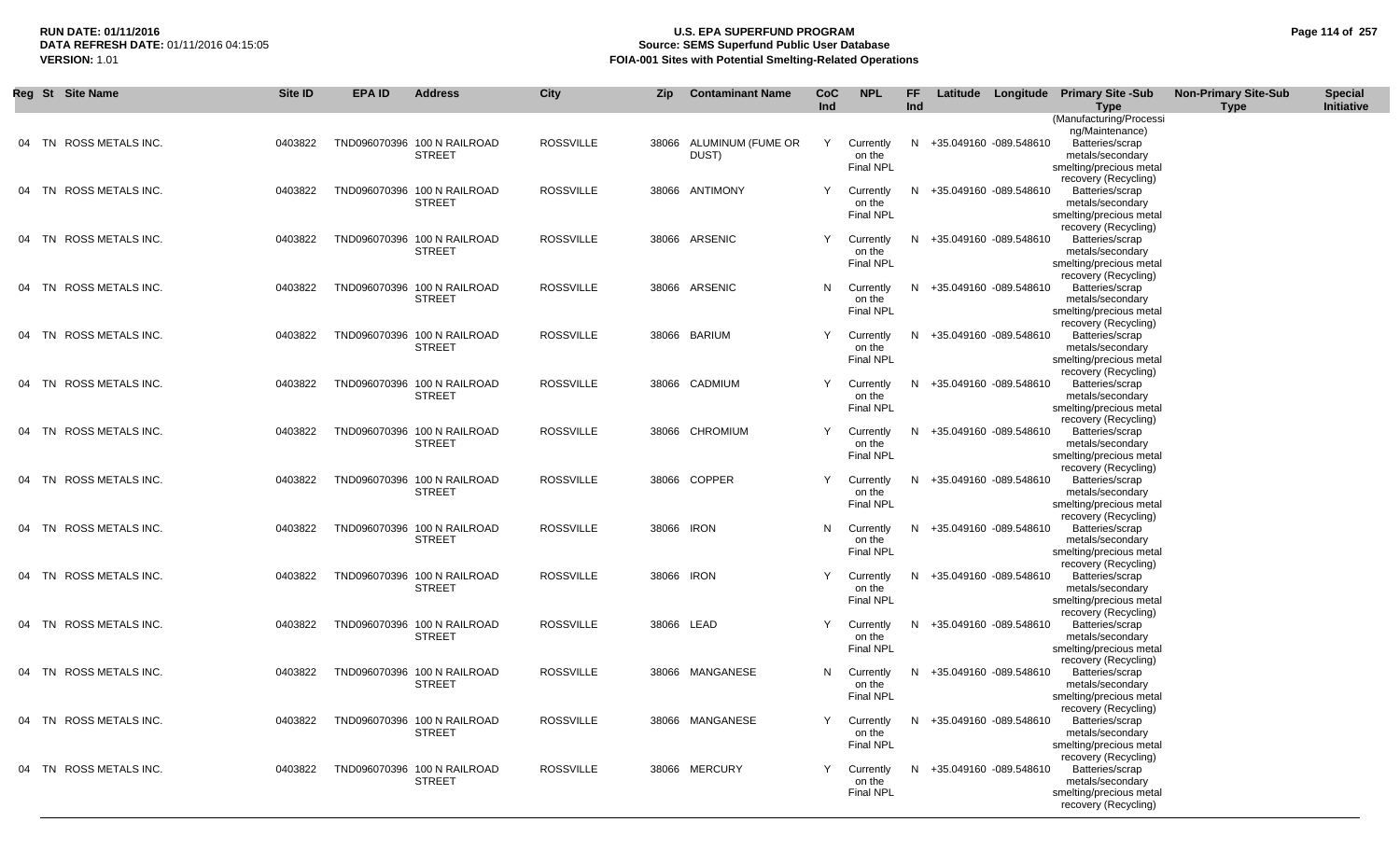# **RUN DATE: 01/11/2016 U.S. EPA SUPERFUND PROGRAM Page 115 of 257 Source: SEMS Superfund Public User Database VERSION:** 1.01 **FOIA-001 Sites with Potential Smelting-Related Operations**

|  | Reg St Site Name           | Site ID | <b>EPA ID</b> | <b>Address</b>                                       | <b>City</b>      | Zip        | <b>Contaminant Name</b>    | <b>CoC</b><br>Ind | <b>NPL</b>                              | FF.<br>Ind |                          | Latitude Longitude Primary Site -Sub<br>Type                                            | <b>Non-Primary Site-Sub</b><br><b>Type</b> | <b>Special</b><br>Initiative |
|--|----------------------------|---------|---------------|------------------------------------------------------|------------------|------------|----------------------------|-------------------|-----------------------------------------|------------|--------------------------|-----------------------------------------------------------------------------------------|--------------------------------------------|------------------------------|
|  | 04 TN ROSS METALS INC.     | 0403822 | TND096070396  | 100 N RAILROAD<br><b>STREET</b>                      | <b>ROSSVILLE</b> | 38066      | NICKEL                     | Y                 | Currently<br>on the<br>Final NPL        |            | N +35.049160 -089.548610 | Batteries/scrap<br>metals/secondary<br>smelting/precious metal<br>recovery (Recycling)  |                                            |                              |
|  | 04 TN ROSS METALS INC.     | 0403822 |               | TND096070396 100 N RAILROAD<br><b>STREET</b>         | <b>ROSSVILLE</b> |            | 38066 SELENIUM             | Y                 | Currently<br>on the<br>Final NPL        | N.         | +35.049160 -089.548610   | Batteries/scrap<br>metals/secondary<br>smelting/precious metal<br>recovery (Recycling)  |                                            |                              |
|  | 04 TN ROSS METALS INC.     | 0403822 |               | TND096070396 100 N RAILROAD<br><b>STREET</b>         | <b>ROSSVILLE</b> |            | 38066 THALLIUM             | Y                 | Currently<br>on the<br><b>Final NPL</b> | N          | +35.049160 -089.548610   | Batteries/scrap<br>metals/secondary<br>smelting/precious metal<br>recovery (Recycling)  |                                            |                              |
|  | 04 TN ROSS METALS INC.     | 0403822 |               | TND096070396 100 N RAILROAD<br><b>STREET</b>         | <b>ROSSVILLE</b> | 38066      | VANADIUM (FUME OR<br>DUST) | Y                 | Currently<br>on the<br><b>Final NPL</b> | N.         | +35.049160 -089.548610   | Batteries/scrap<br>metals/secondary<br>smelting/precious metal<br>recovery (Recycling)  |                                            |                              |
|  | 04 TN ROSS METALS INC.     | 0403822 |               | TND096070396 100 N RAILROAD<br><b>STREET</b>         | <b>ROSSVILLE</b> | 38066 ZINC |                            | Υ                 | Currently<br>on the<br><b>Final NPL</b> | N.         | +35.049160 -089.548610   | Batteries/scrap<br>metals/secondary<br>smelting/precious metal                          |                                            |                              |
|  | 04 NC ROSSO SCRAPYARD      | 0407497 |               | NCN000407497 4100 FORT BARNWELL DOVER<br><b>ROAD</b> |                  | 28526      |                            |                   | Not on<br>the NPL                       | N          |                          | recovery (Recycling)<br>Batteries/scrap<br>metals/secondary<br>smelting/precious metal  |                                            |                              |
|  | 04 SC ROYSTER GUANO        | 0410863 |               | SCN000410863 2095 COMMERCE<br><b>DRIVE</b>           | <b>COLUMBIA</b>  |            | <b>ARSENIC</b>             | Y                 | Not on<br>the NPL                       | N          |                          | recovery (Recycling)<br>Primary metals/mineral<br>processing<br>(Manufacturing/Processi |                                            |                              |
|  | 04 SC ROYSTER GUANO        | 0410863 |               | SCN000410863 2095 COMMERCE<br><b>DRIVE</b>           | <b>COLUMBIA</b>  |            | LEAD                       | Y                 | Not on<br>the NPL                       | N          |                          | ng/Maintenance)<br>Primary metals/mineral<br>processing<br>(Manufacturing/Processi      |                                            |                              |
|  | 04 FL SAPP BATTERY SALVAGE | 0400902 |               | FLD980602882 COUNTY RD C-280                         | COTTONDALE       |            | 32431 ALUMINUM             | Y                 | Currently<br>on the<br>Final NPL        | N          | +30.728330 -085.392500   | ng/Maintenance)<br>Batteries/scrap<br>metals/secondary<br>smelting/precious metal       |                                            |                              |
|  | 04 FL SAPP BATTERY SALVAGE | 0400902 |               | FLD980602882 COUNTY RD C-280                         | COTTONDALE       |            | 32431 ANTIMONY             | Y                 | Currently<br>on the<br>Final NPL        | N          | +30.728330 -085.392500   | recovery (Recycling)<br>Batteries/scrap<br>metals/secondary<br>smelting/precious metal  |                                            |                              |
|  | 04 FL SAPP BATTERY SALVAGE | 0400902 |               | FLD980602882 COUNTY RD C-280                         | COTTONDALE       |            | 32431 ARSENIC              | Y                 | Currently<br>on the<br><b>Final NPL</b> | N.         | +30.728330 -085.392500   | recovery (Recycling)<br>Batteries/scrap<br>metals/secondary<br>smelting/precious metal  |                                            |                              |
|  | 04 FL SAPP BATTERY SALVAGE | 0400902 |               | FLD980602882 COUNTY RD C-280                         | COTTONDALE       |            | 32431 CADMIUM              | Y                 | Currently<br>on the<br><b>Final NPL</b> | N.         | +30.728330 -085.392500   | recovery (Recycling)<br>Batteries/scrap<br>metals/secondary<br>smelting/precious metal  |                                            |                              |
|  | 04 FL SAPP BATTERY SALVAGE | 0400902 |               | FLD980602882 COUNTY RD C-280                         | COTTONDALE       | 32431      | <b>IRON</b>                | Y                 | Currently<br>on the<br><b>Final NPL</b> | N.         | +30.728330 -085.392500   | recovery (Recycling)<br>Batteries/scrap<br>metals/secondary<br>smelting/precious metal  |                                            |                              |
|  | 04 FL SAPP BATTERY SALVAGE | 0400902 |               | FLD980602882 COUNTY RD C-280                         | COTTONDALE       | 32431 LEAD |                            | Y                 | Currently<br>on the<br><b>Final NPL</b> | N.         | +30.728330 -085.392500   | recovery (Recycling)<br>Batteries/scrap<br>metals/secondary<br>smelting/precious metal  |                                            |                              |
|  | 04 FL SAPP BATTERY SALVAGE | 0400902 |               | FLD980602882 COUNTY RD C-280                         | COTTONDALE       |            | 32431 LEAD, INORGANIC      | Y                 | Currently<br>on the                     | N.         | +30.728330 -085.392500   | recovery (Recycling)<br>Batteries/scrap<br>metals/secondary                             |                                            |                              |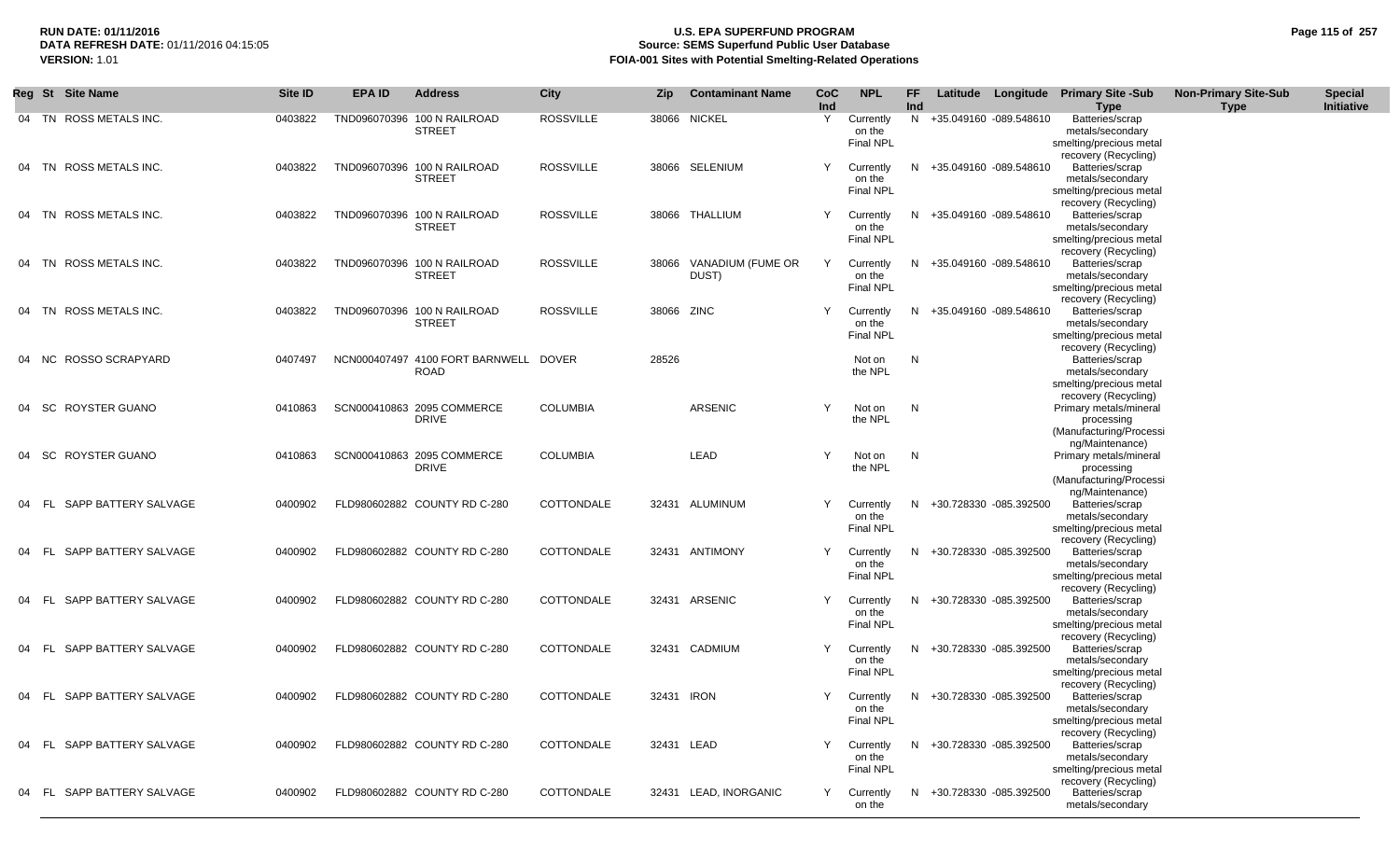# **RUN DATE: 01/11/2016 U.S. EPA SUPERFUND PROGRAM Page 116 of 257 Source: SEMS Superfund Public User Database VERSION:** 1.01 **FOIA-001 Sites with Potential Smelting-Related Operations**

|       | Reg St Site Name               | Site ID | <b>EPA ID</b> | <b>Address</b>                                 | <b>City</b> | Zip        | <b>Contaminant Name</b> | CoC<br>Ind | <b>NPL</b>                              | <b>FF</b><br><b>Ind</b> |                          | Latitude Longitude Primary Site -Sub<br>Type                                                                   | <b>Non-Primary Site-Sub</b><br>Type | <b>Special</b><br>Initiative |
|-------|--------------------------------|---------|---------------|------------------------------------------------|-------------|------------|-------------------------|------------|-----------------------------------------|-------------------------|--------------------------|----------------------------------------------------------------------------------------------------------------|-------------------------------------|------------------------------|
|       |                                |         |               |                                                |             |            |                         |            | Final NPL                               |                         |                          | smelting/precious metal<br>recovery (Recycling)                                                                |                                     |                              |
| 04 FL | SAPP BATTERY SALVAGE           | 0400902 |               | FLD980602882 COUNTY RD C-280                   | COTTONDALE  |            | 32431 MAGNESIUM         | Y          | Currently<br>on the<br><b>Final NPL</b> |                         | N +30.728330 -085.392500 | Batteries/scrap<br>metals/secondary<br>smelting/precious metal<br>recovery (Recycling)                         |                                     |                              |
| 04 FL | SAPP BATTERY SALVAGE           | 0400902 |               | FLD980602882 COUNTY RD C-280                   | COTTONDALE  |            | 32431 MANGANESE         | Y          | Currently<br>on the<br><b>Final NPL</b> |                         | N +30.728330 -085.392500 | Batteries/scrap<br>metals/secondary<br>smelting/precious metal                                                 |                                     |                              |
| 04 FL | SAPP BATTERY SALVAGE           | 0400902 |               | FLD980602882 COUNTY RD C-280                   | COTTONDALE  |            | 32431 METALS            | Y          | Currently<br>on the<br><b>Final NPL</b> |                         | N +30.728330 -085.392500 | recovery (Recycling)<br>Batteries/scrap<br>metals/secondary<br>smelting/precious metal                         |                                     |                              |
| 04 FL | SAPP BATTERY SALVAGE           | 0400902 |               | FLD980602882 COUNTY RD C-280                   | COTTONDALE  |            | 32431 NICKEL            | Υ          | Currently<br>on the<br><b>Final NPL</b> |                         | N +30.728330 -085.392500 | recovery (Recycling)<br>Batteries/scrap<br>metals/secondary<br>smelting/precious metal                         |                                     |                              |
|       | 04 FL SAPP BATTERY SALVAGE     | 0400902 |               | FLD980602882 COUNTY RD C-280                   | COTTONDALE  |            | 32431 VANADIUM          |            | Currently<br>on the<br>Final NPL        |                         | N +30.728330 -085.392500 | recovery (Recycling)<br>Batteries/scrap<br>metals/secondary<br>smelting/precious metal                         |                                     |                              |
| 04 FL | SCHUYLKILL METALS CORP.        | 0400710 |               | FLD062794003 402 S WOODROW<br><b>WILSON DR</b> | PLANT CITY  |            | 33566 ANTIMONY          |            | Deleted<br>from the<br><b>Final NPL</b> |                         | N +28.010830 -082.143060 | recovery (Recycling)<br>Batteries/scrap<br>metals/secondary<br>smelting/precious metal                         |                                     |                              |
| 04 FL | SCHUYLKILL METALS CORP.        | 0400710 |               | FLD062794003 402 S WOODROW<br><b>WILSON DR</b> | PLANT CITY  |            | 33566 CADMIUM           | Y          | Deleted<br>from the<br><b>Final NPL</b> |                         | N +28.010830 -082.143060 | recovery (Recycling)<br>Batteries/scrap<br>metals/secondary<br>smelting/precious metal                         |                                     |                              |
|       | 04 FL SCHUYLKILL METALS CORP.  | 0400710 |               | FLD062794003 402 S WOODROW<br><b>WILSON DR</b> | PLANT CITY  |            | 33566 CHROMIUM          | Y          | Deleted<br>from the<br>Final NPL        |                         | N +28.010830 -082.143060 | recovery (Recycling)<br>Batteries/scrap<br>metals/secondary<br>smelting/precious metal<br>recovery (Recycling) |                                     |                              |
|       | 04 FL SCHUYLKILL METALS CORP.  | 0400710 |               | FLD062794003 402 S WOODROW<br><b>WILSON DR</b> | PLANT CITY  |            | 33566 LEAD, INORGANIC   | Y          | Deleted<br>from the<br>Final NPL        |                         | N +28.010830 -082.143060 | Batteries/scrap<br>metals/secondary<br>smelting/precious metal<br>recovery (Recycling)                         |                                     |                              |
| 04 FL | SCHUYLKILL METALS CORP.        | 0400710 |               | FLD062794003 402 S WOODROW<br><b>WILSON DR</b> | PLANT CITY  |            | 33566 METALS            | N          | Deleted<br>from the<br><b>Final NPL</b> |                         | N +28.010830 -082.143060 | Batteries/scrap<br>metals/secondary<br>smelting/precious metal<br>recovery (Recycling)                         |                                     |                              |
| 04 FL | SCHUYLKILL METALS CORP.        | 0400710 |               | FLD062794003 402 S WOODROW<br><b>WILSON DR</b> | PLANT CITY  |            | 33566 SODIUM            | Y          | Deleted<br>from the<br><b>Final NPL</b> |                         | N +28.010830 -082.143060 | Batteries/scrap<br>metals/secondary<br>smelting/precious metal<br>recovery (Recycling)                         |                                     |                              |
|       | 04 TN SMOKEY MOUNTAIN SMELTERS | 0406753 |               | TND098071061 1508 MARYVILLE PIKE               | KNOXVILLE   |            | 37920 ALUMINUM          | Y          | Currently<br>on the<br><b>Final NPL</b> |                         |                          | N +35.919167 -083.926668 Industrial waste landfill<br>(Waste Management)                                       |                                     |                              |
|       | 04 TN SMOKEY MOUNTAIN SMELTERS | 0406753 |               | TND098071061 1508 MARYVILLE PIKE KNOXVILLE     |             |            | 37920 AMMONIA           |            | Currently<br>on the<br>Final NPL        |                         |                          | N +35.919167 -083.926668 Industrial waste landfill<br>(Waste Management)                                       |                                     |                              |
|       | 04 TN SMOKEY MOUNTAIN SMELTERS | 0406753 |               | TND098071061 1508 MARYVILLE PIKE KNOXVILLE     |             |            | 37920 ARSENIC           | Y          | Currently<br>on the<br>Final NPL        |                         |                          | N +35.919167 -083.926668 Industrial waste landfill<br>(Waste Management)                                       |                                     |                              |
| 04 TN | SMOKEY MOUNTAIN SMELTERS       | 0406753 |               | TND098071061 1508 MARYVILLE PIKE KNOXVILLE     |             | 37920 LEAD |                         | Y          | Currently<br>on the<br><b>Final NPL</b> |                         |                          | N +35.919167 -083.926668 Industrial waste landfill<br>(Waste Management)                                       |                                     |                              |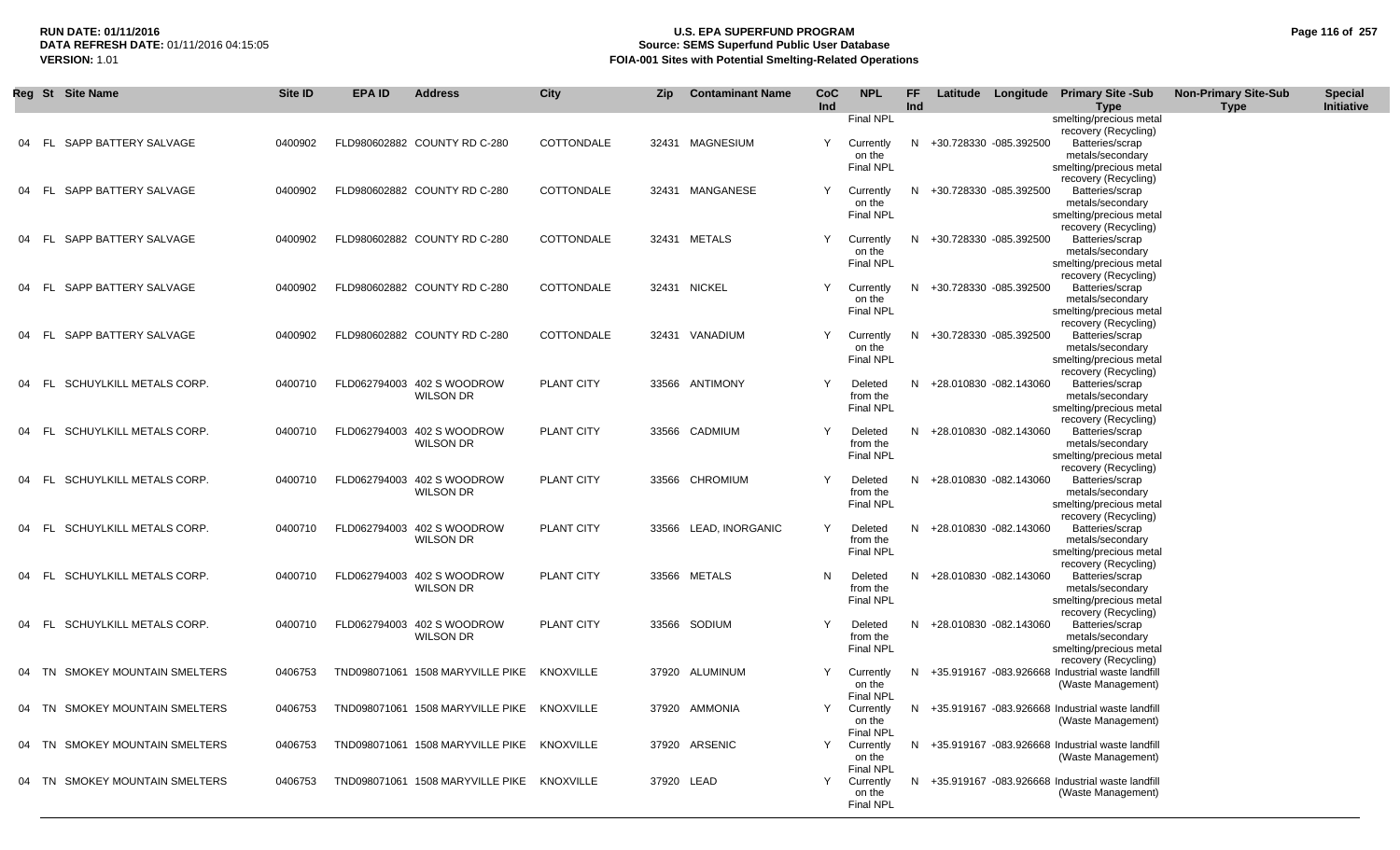### **RUN DATE: 01/11/2016 U.S. EPA SUPERFUND PROGRAM Page 117 of 257** DATA REFRESH DATE: 01/11/2016 04:15:05<br>**VERSION: 1.01** Source: SEMS Superfund Public User Database<br>FOIA-001 Sites with Potential Smelting-Related Operat **FOIA-001 Sites with Potential Smelting-Related Operations**

|       |       | Reg St Site Name                                | Site ID | <b>EPA ID</b> | <b>Address</b>                                | City | Zip      | <b>Contaminant Name</b>          | <b>CoC</b><br>Ind | <b>NPL</b>                              | FF<br>Ind |  | Latitude Longitude Primary Site -Sub<br>Type                                                                  | <b>Non-Primary Site-Sub</b><br><b>Type</b> | <b>Special</b><br>Initiative |
|-------|-------|-------------------------------------------------|---------|---------------|-----------------------------------------------|------|----------|----------------------------------|-------------------|-----------------------------------------|-----------|--|---------------------------------------------------------------------------------------------------------------|--------------------------------------------|------------------------------|
|       |       | 04 FL STAUFFER CHEMICAL CO. (TARPON<br>SPRINGS) | 0400578 |               | FLD010596013 ANCLOTE BOULEVARD TARPON SPRINGS |      | 34689    | $2,4,6-$<br>TRICHLOROPHENOL      | N                 | Currently<br>on the<br>Final NPL        |           |  | N +28.166660 -082.775690 Primary metals/mineral<br>processing<br>(Manufacturing/Processi<br>ng/Maintenance)   |                                            |                              |
| 04    | - FL. | STAUFFER CHEMICAL CO. (TARPON<br>SPRINGS)       | 0400578 |               | FLD010596013 ANCLOTE BOULEVARD TARPON SPRINGS |      |          | 34689 2,4-DINITROTOLUENE         |                   | Currently<br>on the<br>Final NPL        |           |  | +28.166660 -082.775690 Primary metals/mineral<br>processing<br>(Manufacturing/Processi<br>ng/Maintenance)     |                                            |                              |
| 04    | - FL  | STAUFFER CHEMICAL CO. (TARPON<br>SPRINGS)       | 0400578 |               | FLD010596013 ANCLOTE BOULEVARD TARPON SPRINGS |      |          | 34689 2-CHLOROPHENOL             |                   | Currently<br>on the<br><b>Final NPL</b> |           |  | +28.166660 -082.775690 Primary metals/mineral<br>processing<br>(Manufacturing/Processi<br>ng/Maintenance)     |                                            |                              |
| 04    | - FL  | STAUFFER CHEMICAL CO. (TARPON<br>SPRINGS)       | 0400578 |               | FLD010596013 ANCLOTE BOULEVARD TARPON SPRINGS |      | 34689 2- | METHYLNAPHTHALENE                | N                 | Currently<br>on the<br><b>Final NPL</b> |           |  | +28.166660 -082.775690 Primary metals/mineral<br>processing<br>(Manufacturing/Processi<br>ng/Maintenance)     |                                            |                              |
| 04    | - FL. | STAUFFER CHEMICAL CO. (TARPON<br>SPRINGS)       | 0400578 |               | FLD010596013 ANCLOTE BOULEVARD TARPON SPRINGS |      | 34689    | 4-METHYLPHENOL                   |                   | Currently<br>on the<br>Final NPL        |           |  | +28.166660 -082.775690 Primary metals/mineral<br>processing<br>(Manufacturing/Processi<br>ng/Maintenance)     |                                            |                              |
| 04    | - FL. | STAUFFER CHEMICAL CO. (TARPON<br>SPRINGS)       | 0400578 |               | FLD010596013 ANCLOTE BOULEVARD TARPON SPRINGS |      |          | 34689 ACENAPHTHENE               | N                 | Currently<br>on the<br><b>Final NPL</b> |           |  | +28.166660 -082.775690 Primary metals/mineral<br>processing<br>(Manufacturing/Processi<br>ng/Maintenance)     |                                            |                              |
| 04    | - FL  | STAUFFER CHEMICAL CO. (TARPON<br>SPRINGS)       | 0400578 |               | FLD010596013 ANCLOTE BOULEVARD TARPON SPRINGS |      | 34689    | ACENAPHTHYLENE                   |                   | Currently<br>on the<br><b>Final NPL</b> | N.        |  | +28.166660 -082.775690 Primary metals/mineral<br>processing<br>(Manufacturing/Processi<br>ng/Maintenance)     |                                            |                              |
|       |       | 04 FL STAUFFER CHEMICAL CO. (TARPON<br>SPRINGS) | 0400578 |               | FLD010596013 ANCLOTE BOULEVARD TARPON SPRINGS |      |          | 34689 ACETONE                    |                   | Currently<br>on the<br>Final NPL        |           |  | +28.166660 -082.775690 Primary metals/mineral<br>processing<br>(Manufacturing/Processi<br>ng/Maintenance)     |                                            |                              |
| 04 FL |       | STAUFFER CHEMICAL CO. (TARPON<br>SPRINGS)       | 0400578 |               | FLD010596013 ANCLOTE BOULEVARD TARPON SPRINGS |      |          | 34689 ALPHA-CHLORDANE            | N                 | Currently<br>on the<br>Final NPL        |           |  | $N$ +28.166660 -082.775690 Primary metals/mineral<br>processing<br>(Manufacturing/Processi<br>ng/Maintenance) |                                            |                              |
| 04    | - FL  | STAUFFER CHEMICAL CO. (TARPON<br>SPRINGS)       | 0400578 |               | FLD010596013 ANCLOTE BOULEVARD TARPON SPRINGS |      | 34689    | ALUMINUM (FUME OR<br>DUST)       |                   | Currently<br>on the<br>Final NPL        | N.        |  | +28.166660 -082.775690 Primary metals/mineral<br>processing<br>(Manufacturing/Processi<br>ng/Maintenance)     |                                            |                              |
| 04    | - FL  | STAUFFER CHEMICAL CO. (TARPON<br>SPRINGS)       | 0400578 |               | FLD010596013 ANCLOTE BOULEVARD TARPON SPRINGS |      |          | 34689 ANTIMONY                   |                   | Currently<br>on the<br><b>Final NPL</b> | N.        |  | +28.166660 -082.775690 Primary metals/mineral<br>processing<br>(Manufacturing/Processi<br>ng/Maintenance)     |                                            |                              |
| 04    | - FL  | STAUFFER CHEMICAL CO. (TARPON<br>SPRINGS)       | 0400578 |               | FLD010596013 ANCLOTE BOULEVARD TARPON SPRINGS |      |          | 34689 ARSENIC                    |                   | Currently<br>on the<br><b>Final NPL</b> |           |  | +28.166660 -082.775690 Primary metals/mineral<br>processing<br>(Manufacturing/Processi<br>ng/Maintenance)     |                                            |                              |
| 04    |       | FL STAUFFER CHEMICAL CO. (TARPON<br>SPRINGS)    | 0400578 |               | FLD010596013 ANCLOTE BOULEVARD TARPON SPRINGS |      |          | 34689 ASBESTOS                   |                   | Currently<br>on the<br>Final NPL        |           |  | N +28.166660 -082.775690 Primary metals/mineral<br>processing<br>(Manufacturing/Processi<br>ng/Maintenance)   |                                            |                              |
|       |       | 04 FL STAUFFER CHEMICAL CO. (TARPON<br>SPRINGS) | 0400578 |               | FLD010596013 ANCLOTE BOULEVARD TARPON SPRINGS |      |          | 34689 BARIUM                     |                   | Currently<br>on the<br><b>Final NPL</b> |           |  | N +28.166660 -082.775690 Primary metals/mineral<br>processing<br>(Manufacturing/Processi<br>ng/Maintenance)   |                                            |                              |
| 04    |       | FL STAUFFER CHEMICAL CO. (TARPON<br>SPRINGS)    | 0400578 |               | FLD010596013 ANCLOTE BOULEVARD TARPON SPRINGS |      |          | 34689 BENZO(B)FLUORANTHE N<br>NE |                   | Currently<br>on the                     |           |  | N +28.166660 -082.775690 Primary metals/mineral<br>processing                                                 |                                            |                              |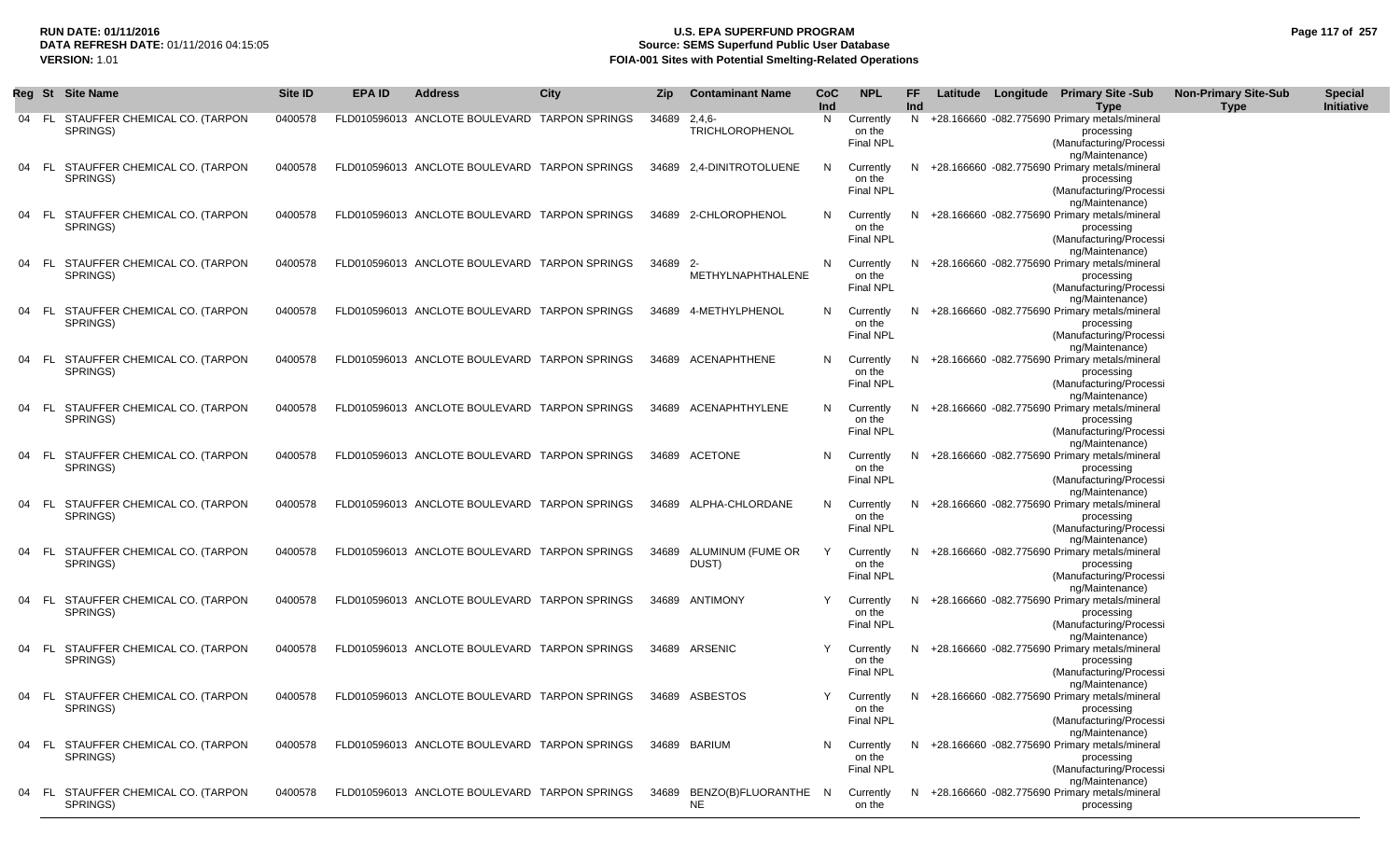# **RUN DATE: 01/11/2016 U.S. EPA SUPERFUND PROGRAM Page 118 of 257** DATA REFRESH DATE: 01/11/2016 04:15:05<br>**VERSION: 1.01** Source: SEMS Superfund Public User Database<br>FOIA-001 Sites with Potential Smelting-Related Operat **FOIA-001 Sites with Potential Smelting-Related Operations**

|    |      | Reg St Site Name                             | Site ID | <b>EPA ID</b> | <b>Address</b>                                | City | <b>Zip</b> | <b>Contaminant Name</b>          | <b>CoC</b><br>Ind | <b>NPL</b>                              | FF.<br>Ind |  | Latitude Longitude Primary Site -Sub<br><b>Type</b>                                      | <b>Non-Primary Site-Sub</b><br><b>Type</b> | <b>Special</b><br>Initiative |
|----|------|----------------------------------------------|---------|---------------|-----------------------------------------------|------|------------|----------------------------------|-------------------|-----------------------------------------|------------|--|------------------------------------------------------------------------------------------|--------------------------------------------|------------------------------|
|    |      |                                              |         |               |                                               |      |            |                                  |                   | <b>Final NPL</b>                        |            |  | (Manufacturing/Processi                                                                  |                                            |                              |
| 04 |      | FL STAUFFER CHEMICAL CO. (TARPON<br>SPRINGS) | 0400578 |               | FLD010596013 ANCLOTE BOULEVARD TARPON SPRINGS |      |            | 34689 BENZO(B)FLUORANTHE<br>NE   | Y                 | Currently<br>on the                     |            |  | ng/Maintenance)<br>N +28.166660 -082.775690 Primary metals/mineral<br>processing         |                                            |                              |
|    |      |                                              |         |               |                                               |      |            |                                  |                   | <b>Final NPL</b>                        |            |  | (Manufacturing/Processi<br>ng/Maintenance)                                               |                                            |                              |
| 04 |      | FL STAUFFER CHEMICAL CO. (TARPON<br>SPRINGS) | 0400578 |               | FLD010596013 ANCLOTE BOULEVARD TARPON SPRINGS |      |            | 34689 BENZO(GHI)PERYLENE         | N                 | Currently<br>on the<br><b>Final NPL</b> |            |  | N +28.166660 -082.775690 Primary metals/mineral<br>processing<br>(Manufacturing/Processi |                                            |                              |
| 04 |      |                                              | 0400578 |               | FLD010596013 ANCLOTE BOULEVARD TARPON SPRINGS |      |            |                                  |                   |                                         |            |  | ng/Maintenance)<br>N +28.166660 -082.775690 Primary metals/mineral                       |                                            |                              |
|    |      | FL STAUFFER CHEMICAL CO. (TARPON<br>SPRINGS) |         |               |                                               |      |            | 34689 BENZO(K)FLUORANTHE N<br>NE |                   | Currently<br>on the<br><b>Final NPL</b> |            |  | processing<br>(Manufacturing/Processi                                                    |                                            |                              |
| 04 |      | FL STAUFFER CHEMICAL CO. (TARPON             | 0400578 |               | FLD010596013 ANCLOTE BOULEVARD TARPON SPRINGS |      |            | 34689 BENZO[A]ANTHRACENE N       |                   | Currently                               |            |  | ng/Maintenance)<br>N +28.166660 -082.775690 Primary metals/mineral                       |                                            |                              |
|    |      | SPRINGS)                                     |         |               |                                               |      |            |                                  |                   | on the<br>Final NPL                     |            |  | processing<br>(Manufacturing/Processi                                                    |                                            |                              |
|    |      | 04 FL STAUFFER CHEMICAL CO. (TARPON          | 0400578 |               | FLD010596013 ANCLOTE BOULEVARD TARPON SPRINGS |      |            | 34689 BENZO[A]ANTHRACENE         | Y                 | Currently                               |            |  | ng/Maintenance)<br>N +28.166660 -082.775690 Primary metals/mineral                       |                                            |                              |
|    |      | SPRINGS)                                     |         |               |                                               |      |            |                                  |                   | on the                                  |            |  | processing                                                                               |                                            |                              |
|    |      |                                              |         |               |                                               |      |            |                                  |                   | Final NPL                               |            |  | (Manufacturing/Processi<br>ng/Maintenance)                                               |                                            |                              |
| 04 |      | FL STAUFFER CHEMICAL CO. (TARPON             | 0400578 |               | FLD010596013 ANCLOTE BOULEVARD TARPON SPRINGS |      |            | 34689 BENZO[A]PYRENE             | Y                 | Currently                               |            |  | N +28.166660 -082.775690 Primary metals/mineral                                          |                                            |                              |
|    |      | SPRINGS)                                     |         |               |                                               |      |            |                                  |                   | on the<br><b>Final NPL</b>              |            |  | processing<br>(Manufacturing/Processi                                                    |                                            |                              |
|    |      |                                              |         |               |                                               |      |            |                                  |                   |                                         |            |  | ng/Maintenance)                                                                          |                                            |                              |
| 04 |      | FL STAUFFER CHEMICAL CO. (TARPON<br>SPRINGS) | 0400578 |               | FLD010596013 ANCLOTE BOULEVARD TARPON SPRINGS |      |            | 34689 BERYLLIUM                  | N.                | Currently<br>on the                     |            |  | N +28.166660 -082.775690 Primary metals/mineral<br>processing                            |                                            |                              |
|    |      |                                              |         |               |                                               |      |            |                                  |                   | <b>Final NPL</b>                        |            |  | (Manufacturing/Processi                                                                  |                                            |                              |
|    |      | 04 FL STAUFFER CHEMICAL CO. (TARPON          | 0400578 |               | FLD010596013 ANCLOTE BOULEVARD TARPON SPRINGS |      |            | 34689 BERYLLIUM                  | Y                 | Currently                               |            |  | ng/Maintenance)<br>N +28.166660 -082.775690 Primary metals/mineral                       |                                            |                              |
|    |      | SPRINGS)                                     |         |               |                                               |      |            |                                  |                   | on the                                  |            |  | processing                                                                               |                                            |                              |
|    |      |                                              |         |               |                                               |      |            |                                  |                   | <b>Final NPL</b>                        |            |  | (Manufacturing/Processi                                                                  |                                            |                              |
|    |      | 04 FL STAUFFER CHEMICAL CO. (TARPON          | 0400578 |               | FLD010596013 ANCLOTE BOULEVARD TARPON SPRINGS |      |            | 34689 BIS(2-                     | Y                 | Currently                               |            |  | ng/Maintenance)<br>N +28.166660 -082.775690 Primary metals/mineral                       |                                            |                              |
|    |      | SPRINGS)                                     |         |               |                                               |      |            | ETHYLHEXYL)PHTHALA               |                   | on the                                  |            |  | processing                                                                               |                                            |                              |
|    |      |                                              |         |               |                                               |      |            | TE.                              |                   | <b>Final NPL</b>                        |            |  | (Manufacturing/Processi<br>ng/Maintenance)                                               |                                            |                              |
| 04 |      | FL STAUFFER CHEMICAL CO. (TARPON             | 0400578 |               | FLD010596013 ANCLOTE BOULEVARD TARPON SPRINGS |      |            | 34689 CADMIUM                    | $\mathsf{Y}$      | Currently                               |            |  | N +28.166660 -082.775690 Primary metals/mineral                                          |                                            |                              |
|    |      | SPRINGS)                                     |         |               |                                               |      |            |                                  |                   | on the<br><b>Final NPL</b>              |            |  | processing<br>(Manufacturing/Processi                                                    |                                            |                              |
|    |      |                                              |         |               |                                               |      |            |                                  |                   |                                         |            |  | ng/Maintenance)                                                                          |                                            |                              |
| 04 |      | FL STAUFFER CHEMICAL CO. (TARPON<br>SPRINGS) | 0400578 |               | FLD010596013 ANCLOTE BOULEVARD TARPON SPRINGS |      |            | 34689 CALCIUM                    | N                 | Currently<br>on the                     |            |  | N +28.166660 -082.775690 Primary metals/mineral<br>processing                            |                                            |                              |
|    |      |                                              |         |               |                                               |      |            |                                  |                   | <b>Final NPL</b>                        |            |  | (Manufacturing/Processi                                                                  |                                            |                              |
| 04 | - FL | STAUFFER CHEMICAL CO. (TARPON                | 0400578 |               | FLD010596013 ANCLOTE BOULEVARD TARPON SPRINGS |      |            | 34689 CARBAZOLE                  | N                 | Currently                               |            |  | ng/Maintenance)<br>N +28.166660 -082.775690 Primary metals/mineral                       |                                            |                              |
|    |      | SPRINGS)                                     |         |               |                                               |      |            |                                  |                   | on the                                  |            |  | processing                                                                               |                                            |                              |
|    |      |                                              |         |               |                                               |      |            |                                  |                   | <b>Final NPL</b>                        |            |  | (Manufacturing/Processi<br>ng/Maintenance)                                               |                                            |                              |
| 04 |      | FL STAUFFER CHEMICAL CO. (TARPON             | 0400578 |               | FLD010596013 ANCLOTE BOULEVARD TARPON SPRINGS |      |            | 34689 CHROMIUM                   | N                 | Currently                               |            |  | N +28.166660 -082.775690 Primary metals/mineral                                          |                                            |                              |
|    |      | SPRINGS)                                     |         |               |                                               |      |            |                                  |                   | on the                                  |            |  | processing                                                                               |                                            |                              |
|    |      |                                              |         |               |                                               |      |            |                                  |                   | <b>Final NPL</b>                        |            |  | (Manufacturing/Processi<br>ng/Maintenance)                                               |                                            |                              |
| 04 |      | FL STAUFFER CHEMICAL CO. (TARPON             | 0400578 |               | FLD010596013 ANCLOTE BOULEVARD TARPON SPRINGS |      |            | 34689 CHRYSENE                   | Y                 | Currently                               |            |  | N +28.166660 -082.775690 Primary metals/mineral                                          |                                            |                              |
|    |      | SPRINGS)                                     |         |               |                                               |      |            |                                  |                   | on the<br><b>Final NPL</b>              |            |  | processing<br>(Manufacturing/Processi                                                    |                                            |                              |
|    |      |                                              |         |               |                                               |      |            |                                  |                   |                                         |            |  | ng/Maintenance)                                                                          |                                            |                              |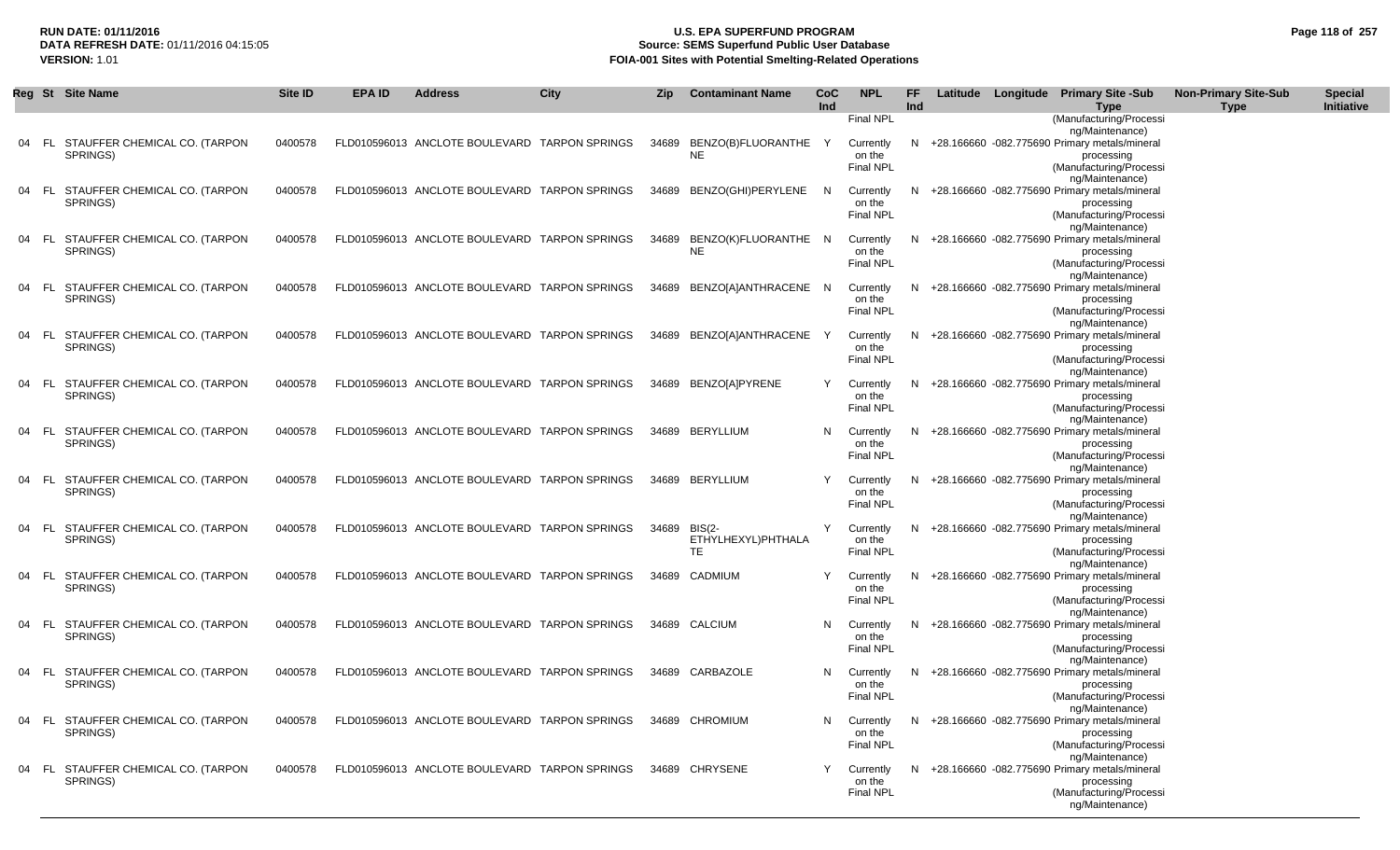# **RUN DATE: 01/11/2016 U.S. EPA SUPERFUND PROGRAM Page 119 of 257 DATA REFRESH DATE:** 01/11/2016 04:15:05 **Source: SEMS Superfund Public User Database**<br>**FOIA-001 Sites with Potential Smelting-Related Operat FOIA-001 Sites with Potential Smelting-Related Operations**

|    | Reg St | <b>Site Name</b>                             | Site ID | EPA ID | <b>Address</b>                                | <b>City</b> | <b>Zip</b> | <b>Contaminant Name</b>               | <b>CoC</b><br>Ind | <b>NPL</b>                              | FF<br>Ind |  | Latitude Longitude Primary Site -Sub<br><b>Type</b>                                                       | <b>Non-Primary Site-Sub</b><br><b>Type</b> | <b>Special</b><br>Initiative |
|----|--------|----------------------------------------------|---------|--------|-----------------------------------------------|-------------|------------|---------------------------------------|-------------------|-----------------------------------------|-----------|--|-----------------------------------------------------------------------------------------------------------|--------------------------------------------|------------------------------|
| 04 |        | FL STAUFFER CHEMICAL CO. (TARPON<br>SPRINGS) | 0400578 |        | FLD010596013 ANCLOTE BOULEVARD TARPON SPRINGS |             | 34689      | <b>COBALT AND</b><br><b>COMPOUNDS</b> | N                 | Currently<br>on the<br><b>Final NPL</b> | N         |  | +28.166660 -082.775690 Primary metals/mineral<br>processing<br>(Manufacturing/Processi<br>ng/Maintenance) |                                            |                              |
| 04 |        | FL STAUFFER CHEMICAL CO. (TARPON<br>SPRINGS) | 0400578 |        | FLD010596013 ANCLOTE BOULEVARD TARPON SPRINGS |             |            | 34689 COPPER                          | Y                 | Currently<br>on the<br><b>Final NPL</b> | N         |  | +28.166660 -082.775690 Primary metals/mineral<br>processing<br>(Manufacturing/Processi<br>ng/Maintenance) |                                            |                              |
| 04 | - FL   | STAUFFER CHEMICAL CO. (TARPON<br>SPRINGS)    | 0400578 |        | FLD010596013 ANCLOTE BOULEVARD TARPON SPRINGS |             |            | 34689 COPPER                          | N                 | Currently<br>on the<br><b>Final NPL</b> | N         |  | +28.166660 -082.775690 Primary metals/mineral<br>processing<br>(Manufacturing/Processi                    |                                            |                              |
| 04 | - FL   | STAUFFER CHEMICAL CO. (TARPON<br>SPRINGS)    | 0400578 |        | FLD010596013 ANCLOTE BOULEVARD TARPON SPRINGS |             |            | 34689 DI-N-BUTYL PHTHALATE N          |                   | Currently<br>on the<br><b>Final NPL</b> | N         |  | ng/Maintenance)<br>+28.166660 -082.775690 Primary metals/mineral<br>processing<br>(Manufacturing/Processi |                                            |                              |
| 04 | - FL   | STAUFFER CHEMICAL CO. (TARPON<br>SPRINGS)    | 0400578 |        | FLD010596013 ANCLOTE BOULEVARD TARPON SPRINGS |             |            | 34689 DIBENZO(A,H)ANTHRAC<br>ENE      | Y                 | Currently<br>on the<br><b>Final NPL</b> | N         |  | ng/Maintenance)<br>+28.166660 -082.775690 Primary metals/mineral<br>processing<br>(Manufacturing/Processi |                                            |                              |
| 04 | - FL   | STAUFFER CHEMICAL CO. (TARPON<br>SPRINGS)    | 0400578 |        | FLD010596013 ANCLOTE BOULEVARD TARPON SPRINGS |             |            | 34689 DIBENZOFURAN                    | N                 | Currently<br>on the<br><b>Final NPL</b> | N         |  | ng/Maintenance)<br>+28.166660 -082.775690 Primary metals/mineral<br>processing<br>(Manufacturing/Processi |                                            |                              |
| 04 | - FL   | STAUFFER CHEMICAL CO. (TARPON<br>SPRINGS)    | 0400578 |        | FLD010596013 ANCLOTE BOULEVARD TARPON SPRINGS |             |            | 34689 FLUORANTHENE                    | Y                 | Currently<br>on the<br><b>Final NPL</b> | N         |  | ng/Maintenance)<br>+28.166660 -082.775690 Primary metals/mineral<br>processing<br>(Manufacturing/Processi |                                            |                              |
| 04 | - FL   | STAUFFER CHEMICAL CO. (TARPON<br>SPRINGS)    | 0400578 |        | FLD010596013 ANCLOTE BOULEVARD TARPON SPRINGS |             |            | 34689 FLUORENE                        | Y                 | Currently<br>on the<br><b>Final NPL</b> | N         |  | ng/Maintenance)<br>+28.166660 -082.775690 Primary metals/mineral<br>processing<br>(Manufacturing/Processi |                                            |                              |
| 04 | - FL   | STAUFFER CHEMICAL CO. (TARPON<br>SPRINGS)    | 0400578 |        | FLD010596013 ANCLOTE BOULEVARD TARPON SPRINGS |             |            | 34689 FLUORIDE                        | Y                 | Currently<br>on the<br><b>Final NPL</b> | N         |  | ng/Maintenance)<br>+28.166660 -082.775690 Primary metals/mineral<br>processing<br>(Manufacturing/Processi |                                            |                              |
| 04 | FL.    | STAUFFER CHEMICAL CO. (TARPON<br>SPRINGS)    | 0400578 |        | FLD010596013 ANCLOTE BOULEVARD TARPON SPRINGS |             |            | 34689 FLUORIDE                        | N                 | Currently<br>on the<br><b>Final NPL</b> | N         |  | ng/Maintenance)<br>+28.166660 -082.775690 Primary metals/mineral<br>processing<br>(Manufacturing/Processi |                                            |                              |
| 04 |        | FL STAUFFER CHEMICAL CO. (TARPON<br>SPRINGS) | 0400578 |        | FLD010596013 ANCLOTE BOULEVARD TARPON SPRINGS |             | 34689      | INDENO(1,2,3-<br>CD)PYRENE            | Y                 | Currently<br>on the<br><b>Final NPL</b> | N         |  | ng/Maintenance)<br>+28.166660 -082.775690 Primary metals/mineral<br>processing<br>(Manufacturing/Processi |                                            |                              |
| 04 | - FL   | STAUFFER CHEMICAL CO. (TARPON<br>SPRINGS)    | 0400578 |        | FLD010596013 ANCLOTE BOULEVARD TARPON SPRINGS |             | 34689      | INDENO(1,2,3-<br>CD)PYRENE            | N                 | Currently<br>on the<br><b>Final NPL</b> | N         |  | ng/Maintenance)<br>+28.166660 -082.775690 Primary metals/mineral<br>processing<br>(Manufacturing/Processi |                                            |                              |
| 04 |        | FL STAUFFER CHEMICAL CO. (TARPON<br>SPRINGS) | 0400578 |        | FLD010596013 ANCLOTE BOULEVARD TARPON SPRINGS |             | 34689 IRON |                                       | Y                 | Currently<br>on the<br><b>Final NPL</b> | N         |  | ng/Maintenance)<br>+28.166660 -082.775690 Primary metals/mineral<br>processing<br>(Manufacturing/Processi |                                            |                              |
| 04 | - FL   | STAUFFER CHEMICAL CO. (TARPON<br>SPRINGS)    | 0400578 |        | FLD010596013 ANCLOTE BOULEVARD TARPON SPRINGS |             |            | 34689 ISOPHORONE                      | N                 | Currently<br>on the<br><b>Final NPL</b> | N         |  | ng/Maintenance)<br>+28.166660 -082.775690 Primary metals/mineral<br>processing<br>(Manufacturing/Processi |                                            |                              |
| 04 |        | FL STAUFFER CHEMICAL CO. (TARPON<br>SPRINGS) | 0400578 |        | FLD010596013 ANCLOTE BOULEVARD TARPON SPRINGS |             | 34689 LEAD |                                       | N.                | Currently<br>on the                     | N.        |  | ng/Maintenance)<br>+28.166660 -082.775690 Primary metals/mineral<br>processing                            |                                            |                              |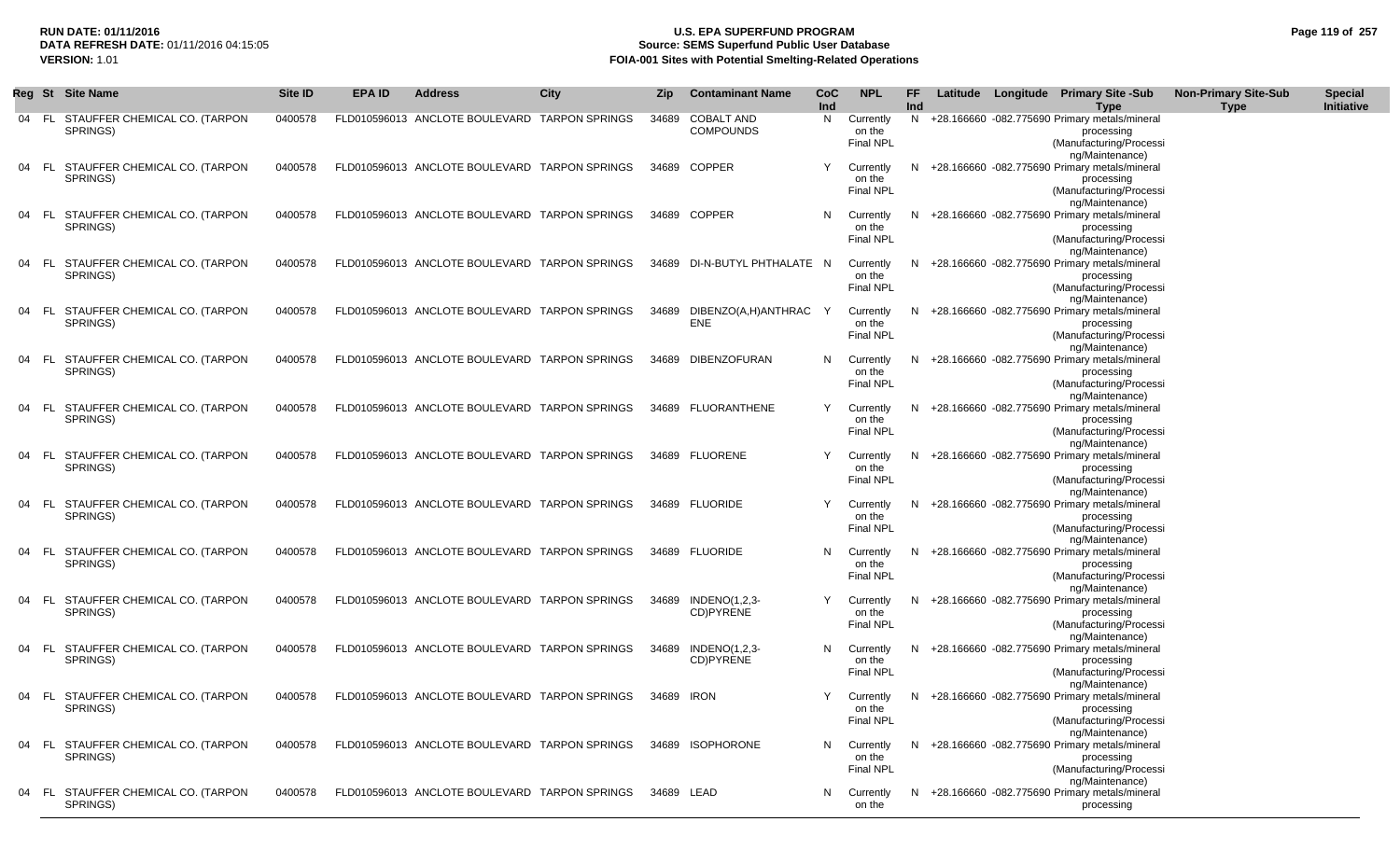# **RUN DATE: 01/11/2016 U.S. EPA SUPERFUND PROGRAM Page 120 of 257 Source: SEMS Superfund Public User Database VERSION:** 1.01 **FOIA-001 Sites with Potential Smelting-Related Operations**

|    |       | Reg St Site Name                                | Site ID | <b>EPA ID</b> | <b>Address</b>                                | <b>City</b> | <b>Zip</b> | <b>Contaminant Name</b>  | <b>CoC</b><br>Ind | <b>NPL</b>                              | <b>FF</b><br>Ind |  | Latitude Longitude Primary Site -Sub<br><b>Type</b>                                                                            | <b>Non-Primary Site-Sub</b><br><b>Type</b> | <b>Special</b><br>Initiative |
|----|-------|-------------------------------------------------|---------|---------------|-----------------------------------------------|-------------|------------|--------------------------|-------------------|-----------------------------------------|------------------|--|--------------------------------------------------------------------------------------------------------------------------------|--------------------------------------------|------------------------------|
|    |       |                                                 |         |               |                                               |             |            |                          |                   | Final NPL                               |                  |  | (Manufacturing/Processi<br>ng/Maintenance)                                                                                     |                                            |                              |
|    | - FL  | STAUFFER CHEMICAL CO. (TARPON<br>SPRINGS)       | 0400578 |               | FLD010596013 ANCLOTE BOULEVARD TARPON SPRINGS |             |            | 34689 MAGNESIUM          | N                 | Currently<br>on the<br>Final NPL        |                  |  | N +28.166660 -082.775690 Primary metals/mineral<br>processing<br>(Manufacturing/Processi                                       |                                            |                              |
| 04 | - FL  | STAUFFER CHEMICAL CO. (TARPON<br>SPRINGS)       | 0400578 |               | FLD010596013 ANCLOTE BOULEVARD TARPON SPRINGS |             |            | 34689 MANGANESE          | N                 | Currently<br>on the<br><b>Final NPL</b> |                  |  | ng/Maintenance)<br>N +28.166660 -082.775690 Primary metals/mineral<br>processing<br>(Manufacturing/Processi                    |                                            |                              |
| 04 | FL.   | STAUFFER CHEMICAL CO. (TARPON<br>SPRINGS)       | 0400578 |               | FLD010596013 ANCLOTE BOULEVARD TARPON SPRINGS |             |            | 34689 MERCURY            | Y                 | Currently<br>on the<br><b>Final NPL</b> | N.               |  | ng/Maintenance)<br>+28.166660 -082.775690 Primary metals/mineral<br>processing<br>(Manufacturing/Processi                      |                                            |                              |
|    |       | 04 FL STAUFFER CHEMICAL CO. (TARPON<br>SPRINGS) | 0400578 |               | FLD010596013 ANCLOTE BOULEVARD TARPON SPRINGS |             |            | 34689 METHYLENE CHLORIDE | - N               | Currently<br>on the<br><b>Final NPL</b> | N.               |  | ng/Maintenance)<br>+28.166660 -082.775690 Primary metals/mineral<br>processing<br>(Manufacturing/Processi                      |                                            |                              |
|    | - FL  | STAUFFER CHEMICAL CO. (TARPON<br>SPRINGS)       | 0400578 |               | FLD010596013 ANCLOTE BOULEVARD TARPON SPRINGS |             |            | 34689 NAPHTHALENE        | N                 | Currently<br>on the<br><b>Final NPL</b> | N.               |  | ng/Maintenance)<br>+28.166660 -082.775690 Primary metals/mineral<br>processing<br>(Manufacturing/Processi                      |                                            |                              |
|    | - FL  | STAUFFER CHEMICAL CO. (TARPON<br>SPRINGS)       | 0400578 |               | FLD010596013 ANCLOTE BOULEVARD TARPON SPRINGS |             |            | 34689 NICKEL             | Y                 | Currently<br>on the<br><b>Final NPL</b> | N.               |  | ng/Maintenance)<br>+28.166660 -082.775690 Primary metals/mineral<br>processing<br>(Manufacturing/Processi                      |                                            |                              |
|    |       | 04 FL STAUFFER CHEMICAL CO. (TARPON<br>SPRINGS) | 0400578 |               | FLD010596013 ANCLOTE BOULEVARD TARPON SPRINGS |             |            | 34689 P.P-DDE            | N                 | Currently<br>on the<br><b>Final NPL</b> | N.               |  | ng/Maintenance)<br>+28.166660 -082.775690 Primary metals/mineral<br>processing<br>(Manufacturing/Processi                      |                                            |                              |
|    | 04 FL | STAUFFER CHEMICAL CO. (TARPON<br>SPRINGS)       | 0400578 |               | FLD010596013 ANCLOTE BOULEVARD TARPON SPRINGS |             |            | 34689 P.P-DDT            | N                 | Currently<br>on the<br><b>Final NPL</b> |                  |  | ng/Maintenance)<br>N +28.166660 -082.775690 Primary metals/mineral<br>processing<br>(Manufacturing/Processi                    |                                            |                              |
|    | - FL  | STAUFFER CHEMICAL CO. (TARPON<br>SPRINGS)       | 0400578 |               | FLD010596013 ANCLOTE BOULEVARD TARPON SPRINGS |             | 34689      | PENTACHLOROPHENOL        | - N               | Currently<br>on the<br><b>Final NPL</b> | N                |  | ng/Maintenance)<br>+28.166660 -082.775690 Primary metals/mineral<br>processing<br>(Manufacturing/Processi                      |                                            |                              |
|    | 04 FL | STAUFFER CHEMICAL CO. (TARPON<br>SPRINGS)       | 0400578 |               | FLD010596013 ANCLOTE BOULEVARD TARPON SPRINGS |             |            | 34689 PHENANTHRENE       | N                 | Currently<br>on the<br><b>Final NPL</b> | N.               |  | ng/Maintenance)<br>+28.166660 -082.775690 Primary metals/mineral<br>processing<br>(Manufacturing/Processi                      |                                            |                              |
| 04 | FL.   | STAUFFER CHEMICAL CO. (TARPON<br>SPRINGS)       | 0400578 |               | FLD010596013 ANCLOTE BOULEVARD TARPON SPRINGS |             |            | 34689 PHENANTHRENE       | Y                 | Currently<br>on the<br><b>Final NPL</b> |                  |  | ng/Maintenance)<br>N +28.166660 -082.775690 Primary metals/mineral<br>processing<br>(Manufacturing/Processi                    |                                            |                              |
|    |       | 04 FL STAUFFER CHEMICAL CO. (TARPON<br>SPRINGS) | 0400578 |               | FLD010596013 ANCLOTE BOULEVARD TARPON SPRINGS |             |            | 34689 PHENOL             | N                 | Currently<br>on the<br><b>Final NPL</b> |                  |  | ng/Maintenance)<br>N +28.166660 -082.775690 Primary metals/mineral<br>processing<br>(Manufacturing/Processi                    |                                            |                              |
|    | 04 FL | STAUFFER CHEMICAL CO. (TARPON<br>SPRINGS)       | 0400578 |               | FLD010596013 ANCLOTE BOULEVARD TARPON SPRINGS |             |            | 34689 POTASSIUM          | N                 | Currently<br>on the<br><b>Final NPL</b> |                  |  | ng/Maintenance)<br>N +28.166660 -082.775690 Primary metals/mineral<br>processing<br>(Manufacturing/Processi                    |                                            |                              |
|    |       | 04 FL STAUFFER CHEMICAL CO. (TARPON<br>SPRINGS) | 0400578 |               | FLD010596013 ANCLOTE BOULEVARD TARPON SPRINGS |             |            | 34689 PYRENE             | N                 | Currently<br>on the<br><b>Final NPL</b> |                  |  | ng/Maintenance)<br>N +28.166660 -082.775690 Primary metals/mineral<br>processing<br>(Manufacturing/Processi<br>ng/Maintenance) |                                            |                              |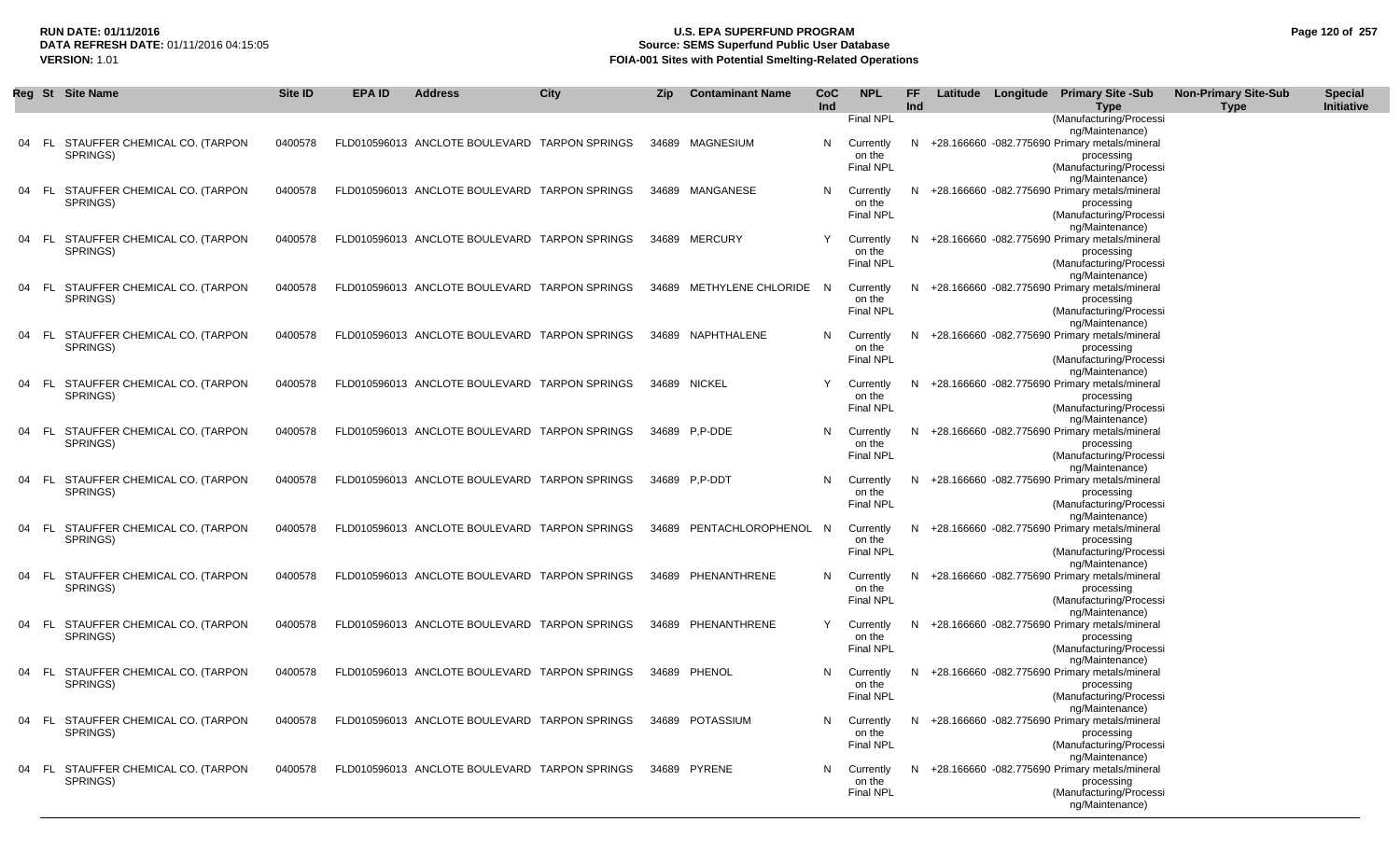# **RUN DATE: 01/11/2016 U.S. EPA SUPERFUND PROGRAM Page 121 of 257 Source: SEMS Superfund Public User Database VERSION:** 1.01 **FOIA-001 Sites with Potential Smelting-Related Operations**

| Reg St |      | <b>Site Name</b>                                | Site ID | <b>EPA ID</b> | <b>Address</b>                                | City | Zip       | <b>Contaminant Name</b>  | CoC<br>Ind | <b>NPL</b>                 | FF.<br>Ind |  | Latitude Longitude Primary Site -Sub<br><b>Type</b>                | <b>Non-Primary Site-Sub</b><br><b>Type</b> | <b>Special</b><br>Initiative |
|--------|------|-------------------------------------------------|---------|---------------|-----------------------------------------------|------|-----------|--------------------------|------------|----------------------------|------------|--|--------------------------------------------------------------------|--------------------------------------------|------------------------------|
| 04     |      | FL STAUFFER CHEMICAL CO. (TARPON                | 0400578 |               | FLD010596013 ANCLOTE BOULEVARD TARPON SPRINGS |      |           | 34689 PYRENE             | Y          | Currently                  |            |  | N +28.166660 -082.775690 Primary metals/mineral                    |                                            |                              |
|        |      | SPRINGS)                                        |         |               |                                               |      |           |                          |            | on the                     |            |  | processing                                                         |                                            |                              |
|        |      |                                                 |         |               |                                               |      |           |                          |            | <b>Final NPL</b>           |            |  | (Manufacturing/Processi                                            |                                            |                              |
|        |      |                                                 |         |               |                                               |      |           |                          |            |                            |            |  | ng/Maintenance)                                                    |                                            |                              |
|        |      | 04 FL STAUFFER CHEMICAL CO. (TARPON             | 0400578 |               | FLD010596013 ANCLOTE BOULEVARD TARPON SPRINGS |      |           | 34689 RADIUM-226         | N          | Currently                  |            |  | N +28.166660 -082.775690 Primary metals/mineral                    |                                            |                              |
|        |      | SPRINGS)                                        |         |               |                                               |      |           |                          |            | on the                     |            |  | processing                                                         |                                            |                              |
|        |      |                                                 |         |               |                                               |      |           |                          |            | Final NPL                  |            |  | (Manufacturing/Processi                                            |                                            |                              |
|        |      |                                                 |         |               |                                               |      |           |                          |            |                            |            |  | ng/Maintenance)                                                    |                                            |                              |
| 04 FL  |      | STAUFFER CHEMICAL CO. (TARPON                   | 0400578 |               | FLD010596013 ANCLOTE BOULEVARD TARPON SPRINGS |      |           | 34689 RADIUM-226         | Y          | Currently                  |            |  | N +28.166660 -082.775690 Primary metals/mineral                    |                                            |                              |
|        |      | SPRINGS)                                        |         |               |                                               |      |           |                          |            | on the                     |            |  | processing                                                         |                                            |                              |
|        |      |                                                 |         |               |                                               |      |           |                          |            | Final NPL                  |            |  | (Manufacturing/Processi<br>ng/Maintenance)                         |                                            |                              |
| 04 FL  |      | STAUFFER CHEMICAL CO. (TARPON                   | 0400578 |               | FLD010596013 ANCLOTE BOULEVARD TARPON SPRINGS |      |           | 34689 RADIUM-228         | N          | Currently                  |            |  | N +28.166660 -082.775690 Primary metals/mineral                    |                                            |                              |
|        |      | SPRINGS)                                        |         |               |                                               |      |           |                          |            | on the                     |            |  | processing                                                         |                                            |                              |
|        |      |                                                 |         |               |                                               |      |           |                          |            | <b>Final NPL</b>           |            |  | (Manufacturing/Processi                                            |                                            |                              |
|        |      |                                                 |         |               |                                               |      |           |                          |            |                            |            |  | ng/Maintenance)                                                    |                                            |                              |
| 04 FL  |      | STAUFFER CHEMICAL CO. (TARPON                   | 0400578 |               | FLD010596013 ANCLOTE BOULEVARD TARPON SPRINGS |      |           | 34689 SELENIUM           | N.         | Currently                  |            |  | N +28.166660 -082.775690 Primary metals/mineral                    |                                            |                              |
|        |      | SPRINGS)                                        |         |               |                                               |      |           |                          |            | on the                     |            |  | processing                                                         |                                            |                              |
|        |      |                                                 |         |               |                                               |      |           |                          |            | Final NPL                  |            |  | (Manufacturing/Processi                                            |                                            |                              |
|        |      |                                                 |         |               |                                               |      |           |                          | Υ          |                            |            |  | ng/Maintenance)                                                    |                                            |                              |
| 04 FL  |      | STAUFFER CHEMICAL CO. (TARPON<br>SPRINGS)       | 0400578 |               | FLD010596013 ANCLOTE BOULEVARD TARPON SPRINGS |      |           | 34689 SILVER             |            | Currently<br>on the        |            |  | N +28.166660 -082.775690 Primary metals/mineral<br>processing      |                                            |                              |
|        |      |                                                 |         |               |                                               |      |           |                          |            | Final NPL                  |            |  | (Manufacturing/Processi                                            |                                            |                              |
|        |      |                                                 |         |               |                                               |      |           |                          |            |                            |            |  | ng/Maintenance)                                                    |                                            |                              |
| 04     | - FL | STAUFFER CHEMICAL CO. (TARPON                   | 0400578 |               | FLD010596013 ANCLOTE BOULEVARD TARPON SPRINGS |      |           | 34689 SODIUM             | N.         | Currently                  |            |  | N +28.166660 -082.775690 Primary metals/mineral                    |                                            |                              |
|        |      | SPRINGS)                                        |         |               |                                               |      |           |                          |            | on the                     |            |  | processing                                                         |                                            |                              |
|        |      |                                                 |         |               |                                               |      |           |                          |            | <b>Final NPL</b>           |            |  | (Manufacturing/Processi                                            |                                            |                              |
|        |      |                                                 |         |               |                                               |      |           |                          |            |                            |            |  | ng/Maintenance)                                                    |                                            |                              |
| 04 FL  |      | STAUFFER CHEMICAL CO. (TARPON                   | 0400578 |               | FLD010596013 ANCLOTE BOULEVARD TARPON SPRINGS |      |           | 34689 THALLIUM           | Υ          | Currently                  |            |  | N +28.166660 -082.775690 Primary metals/mineral                    |                                            |                              |
|        |      | SPRINGS)                                        |         |               |                                               |      |           |                          |            | on the<br><b>Final NPL</b> |            |  | processing<br>(Manufacturing/Processi                              |                                            |                              |
|        |      |                                                 |         |               |                                               |      |           |                          |            |                            |            |  | ng/Maintenance)                                                    |                                            |                              |
| 04     | - FL | STAUFFER CHEMICAL CO. (TARPON                   | 0400578 |               | FLD010596013 ANCLOTE BOULEVARD TARPON SPRINGS |      |           | 34689 THALLIUM COMPOUNDS | Y          | Currently                  |            |  | N +28.166660 -082.775690 Primary metals/mineral                    |                                            |                              |
|        |      | SPRINGS)                                        |         |               |                                               |      |           |                          |            | on the                     |            |  | processing                                                         |                                            |                              |
|        |      |                                                 |         |               |                                               |      |           |                          |            | <b>Final NPL</b>           |            |  | (Manufacturing/Processi                                            |                                            |                              |
|        |      |                                                 |         |               |                                               |      |           |                          |            |                            |            |  | ng/Maintenance)                                                    |                                            |                              |
| 04 FL  |      | STAUFFER CHEMICAL CO. (TARPON                   | 0400578 |               | FLD010596013 ANCLOTE BOULEVARD TARPON SPRINGS |      |           | 34689 TOLUENE            | N          | Currently                  |            |  | N +28.166660 -082.775690 Primary metals/mineral                    |                                            |                              |
|        |      | SPRINGS)                                        |         |               |                                               |      |           |                          |            | on the                     |            |  | processing                                                         |                                            |                              |
|        |      |                                                 |         |               |                                               |      |           |                          |            | <b>Final NPL</b>           |            |  | (Manufacturing/Processi                                            |                                            |                              |
| 04 FL  |      | STAUFFER CHEMICAL CO. (TARPON                   | 0400578 |               | FLD010596013 ANCLOTE BOULEVARD TARPON SPRINGS |      |           | 34689 URANIUM-235        | N          | Currently                  |            |  | ng/Maintenance)<br>N +28.166660 -082.775690 Primary metals/mineral |                                            |                              |
|        |      | SPRINGS)                                        |         |               |                                               |      |           |                          |            | on the                     |            |  | processing                                                         |                                            |                              |
|        |      |                                                 |         |               |                                               |      |           |                          |            | <b>Final NPL</b>           |            |  | (Manufacturing/Processi                                            |                                            |                              |
|        |      |                                                 |         |               |                                               |      |           |                          |            |                            |            |  | ng/Maintenance)                                                    |                                            |                              |
| 04 FL  |      | STAUFFER CHEMICAL CO. (TARPON                   | 0400578 |               | FLD010596013 ANCLOTE BOULEVARD TARPON SPRINGS |      |           | 34689 URANIUM-238        | N          | Currently                  |            |  | N +28.166660 -082.775690 Primary metals/mineral                    |                                            |                              |
|        |      | SPRINGS)                                        |         |               |                                               |      |           |                          |            | on the                     |            |  | processing                                                         |                                            |                              |
|        |      |                                                 |         |               |                                               |      |           |                          |            | <b>Final NPL</b>           |            |  | (Manufacturing/Processi                                            |                                            |                              |
|        |      |                                                 |         |               |                                               |      |           |                          |            |                            |            |  | ng/Maintenance)                                                    |                                            |                              |
|        |      | 04 FL STAUFFER CHEMICAL CO. (TARPON<br>SPRINGS) | 0400578 |               | FLD010596013 ANCLOTE BOULEVARD TARPON SPRINGS |      | 34689 VOC |                          | N          | Currently<br>on the        |            |  | N +28.166660 -082.775690 Primary metals/mineral<br>processing      |                                            |                              |
|        |      |                                                 |         |               |                                               |      |           |                          |            | Final NPL                  |            |  | (Manufacturing/Processi                                            |                                            |                              |
|        |      |                                                 |         |               |                                               |      |           |                          |            |                            |            |  | ng/Maintenance)                                                    |                                            |                              |
| 04 FL  |      | STAUFFER CHEMICAL CO. (TARPON                   | 0400578 |               | FLD010596013 ANCLOTE BOULEVARD TARPON SPRINGS |      |           | 34689 WHITE PHOSPHORUS   | N          | Currently                  |            |  | N +28.166660 -082.775690 Primary metals/mineral                    |                                            |                              |
|        |      | SPRINGS)                                        |         |               |                                               |      |           |                          |            | on the                     |            |  | processing                                                         |                                            |                              |
|        |      |                                                 |         |               |                                               |      |           |                          |            | <b>Final NPL</b>           |            |  | (Manufacturing/Processi                                            |                                            |                              |
|        |      |                                                 |         |               |                                               |      |           |                          |            |                            |            |  | ng/Maintenance)                                                    |                                            |                              |
|        |      | 04 FL STAUFFER CHEMICAL CO. (TARPON             | 0400578 |               | FLD010596013 ANCLOTE BOULEVARD TARPON SPRINGS |      |           | 34689 WHITE PHOSPHORUS   | Y          | Currently                  |            |  | N +28.166660 -082.775690 Primary metals/mineral                    |                                            |                              |
|        |      | SPRINGS)                                        |         |               |                                               |      |           |                          |            | on the                     |            |  | processing                                                         |                                            |                              |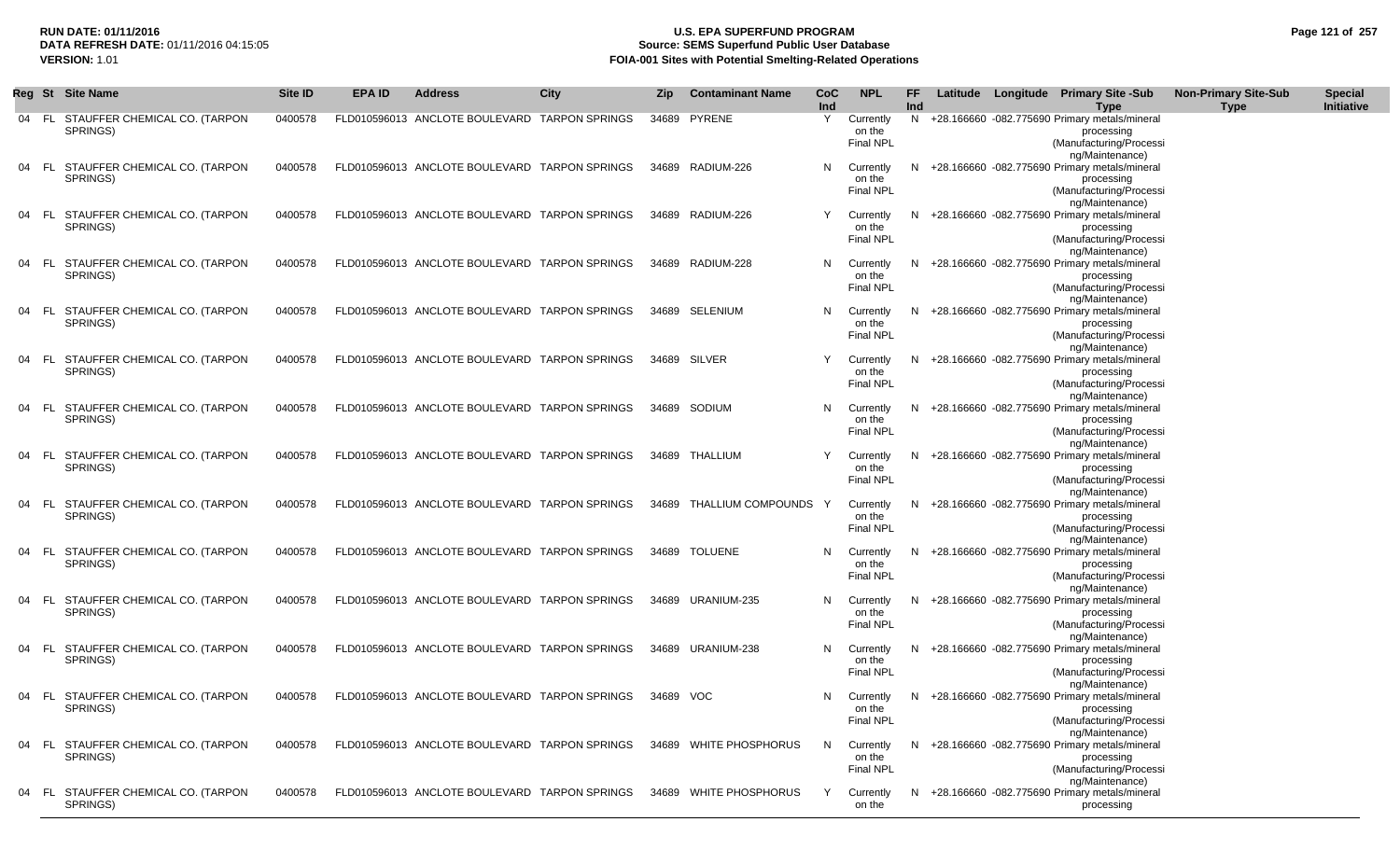# **RUN DATE: 01/11/2016 U.S. EPA SUPERFUND PROGRAM Page 122 of 257 Source: SEMS Superfund Public User Database VERSION:** 1.01 **FOIA-001 Sites with Potential Smelting-Related Operations**

|    |       | Reg St Site Name                          | Site ID | <b>EPA ID</b> | <b>Address</b>                                | <b>City</b>  | <b>Zip</b> | <b>Contaminant Name</b>    | CoC<br>Ind | <b>NPL</b>                 | FF.<br>Ind |                          | Latitude Longitude Primary Site -Sub<br><b>Type</b> | <b>Non-Primary Site-Sub</b><br><b>Type</b> | <b>Special</b><br>Initiative |
|----|-------|-------------------------------------------|---------|---------------|-----------------------------------------------|--------------|------------|----------------------------|------------|----------------------------|------------|--------------------------|-----------------------------------------------------|--------------------------------------------|------------------------------|
|    |       |                                           |         |               |                                               |              |            |                            |            | Final NPL                  |            |                          | (Manufacturing/Processi                             |                                            |                              |
|    |       |                                           |         |               |                                               |              |            |                            |            |                            |            |                          | ng/Maintenance)                                     |                                            |                              |
| 04 | - FL  | STAUFFER CHEMICAL CO. (TARPON<br>SPRINGS) | 0400578 |               | FLD010596013 ANCLOTE BOULEVARD TARPON SPRINGS |              | 34689 ZINC |                            | Y          | Currently                  | N.         |                          | +28.166660 -082.775690 Primary metals/mineral       |                                            |                              |
|    |       |                                           |         |               |                                               |              |            |                            |            | on the<br><b>Final NPL</b> |            |                          | processing<br>(Manufacturing/Processi               |                                            |                              |
|    |       |                                           |         |               |                                               |              |            |                            |            |                            |            |                          | ng/Maintenance)                                     |                                            |                              |
| 04 | - FL  | STILL MEADOW BATTERY                      | 0407590 |               | FLN000407590 1802 STILL MEADOW                | VALERICO     | 33594      |                            |            | Not on                     | N          |                          | Batteries/scrap                                     |                                            |                              |
|    |       |                                           |         |               | <b>DRIVE</b>                                  |              |            |                            |            | the NPL                    |            |                          | metals/secondary                                    |                                            |                              |
|    |       |                                           |         |               |                                               |              |            |                            |            |                            |            |                          | smelting/precious metal                             |                                            |                              |
| 04 | - FL  | TAMPA BAY METALS RECYCLING                | 0410787 |               | FLN000410787 4810 US HWY 41                   | <b>TAMPA</b> | 33619      |                            |            | Not on                     | N          |                          | recovery (Recycling)<br>Batteries/scrap             |                                            |                              |
|    |       |                                           |         |               | SOUTH 4810 SOUTH                              |              |            |                            |            | the NPL                    |            |                          | metals/secondary                                    |                                            |                              |
|    |       |                                           |         |               | 50TH STREET                                   |              |            |                            |            |                            |            |                          | smelting/precious metal                             |                                            |                              |
|    |       |                                           |         |               |                                               |              |            |                            |            |                            |            |                          | recovery (Recycling)                                |                                            |                              |
|    | 04 NC | ULAH BATTERY LEAD RECLAIMING              | 0404948 |               | NCD981864614 1219 DINAH RD.                   | ASHEBORO     | 27203 LEAD |                            | Y          | Not on<br>the NPL          | N          |                          | Primary metals/mineral<br>processing                |                                            |                              |
|    |       |                                           |         |               |                                               |              |            |                            |            |                            |            |                          | (Manufacturing/Processi                             |                                            |                              |
|    |       |                                           |         |               |                                               |              |            |                            |            |                            |            |                          | ng/Maintenance)                                     |                                            |                              |
|    | 04 NC | ULAH BATTERY LEAD RECLAIMING              | 0404948 |               | NCD981864614 1219 DINAH RD.                   | ASHEBORO     |            | 27203 SODIUM PHOSPHATE,    | Y          | Not on                     | N          |                          | Primary metals/mineral                              |                                            |                              |
|    |       |                                           |         |               |                                               |              |            | <b>DIBASIC</b>             |            | the NPL                    |            |                          | processing                                          |                                            |                              |
|    |       |                                           |         |               |                                               |              |            |                            |            |                            |            |                          | (Manufacturing/Processi<br>ng/Maintenance)          |                                            |                              |
|    | 04 FL | UNITED METALS, INC.                       | 0400804 |               | FLD098924038 HIGHWAY 71 SOUTH                 | MARIANNA     |            | 32446 ALDRIN               | Y          | Currently                  | N.         | +30.685830 -085.168050   | Batteries/scrap                                     |                                            |                              |
|    |       |                                           |         |               |                                               |              |            |                            |            | on the                     |            |                          | metals/secondary                                    |                                            |                              |
|    |       |                                           |         |               |                                               |              |            |                            |            | <b>Final NPL</b>           |            |                          | smelting/precious metal                             |                                            |                              |
|    |       |                                           |         |               |                                               |              |            |                            |            |                            |            |                          | recovery (Recycling)                                |                                            |                              |
|    | 04 FL | UNITED METALS, INC.                       | 0400804 |               | FLD098924038 HIGHWAY 71 SOUTH                 | MARIANNA     |            | 32446 ALUMINUM (METAL)     | Y          | Currently<br>on the        | N          | +30.685830 -085.168050   | Batteries/scrap<br>metals/secondary                 |                                            |                              |
|    |       |                                           |         |               |                                               |              |            |                            |            | <b>Final NPL</b>           |            |                          | smelting/precious metal                             |                                            |                              |
|    |       |                                           |         |               |                                               |              |            |                            |            |                            |            |                          | recovery (Recycling)                                |                                            |                              |
|    | 04 FL | UNITED METALS, INC.                       | 0400804 |               | FLD098924038 HIGHWAY 71 SOUTH                 | MARIANNA     |            | 32446 ANTIMONY             | Y          | Currently                  | N          | +30.685830 -085.168050   | Batteries/scrap                                     |                                            |                              |
|    |       |                                           |         |               |                                               |              |            |                            |            | on the                     |            |                          | metals/secondary                                    |                                            |                              |
|    |       |                                           |         |               |                                               |              |            |                            |            | <b>Final NPL</b>           |            |                          | smelting/precious metal<br>recovery (Recycling)     |                                            |                              |
|    | 04 FL | UNITED METALS, INC.                       | 0400804 |               | FLD098924038 HIGHWAY 71 SOUTH                 | MARIANNA     |            | 32446 ARSENIC              | Y          | Currently                  | N.         | +30.685830 -085.168050   | Batteries/scrap                                     |                                            |                              |
|    |       |                                           |         |               |                                               |              |            |                            |            | on the                     |            |                          | metals/secondary                                    |                                            |                              |
|    |       |                                           |         |               |                                               |              |            |                            |            | <b>Final NPL</b>           |            |                          | smelting/precious metal                             |                                            |                              |
|    |       |                                           |         |               |                                               |              |            |                            |            |                            |            |                          | recovery (Recycling)                                |                                            |                              |
|    |       | 04 FL UNITED METALS, INC.                 | 0400804 |               | FLD098924038 HIGHWAY 71 SOUTH                 | MARIANNA     |            | 32446 CADMIUM              | Y          | Currently<br>on the        | N.         | +30.685830 -085.168050   | Batteries/scrap<br>metals/secondary                 |                                            |                              |
|    |       |                                           |         |               |                                               |              |            |                            |            | <b>Final NPL</b>           |            |                          | smelting/precious metal                             |                                            |                              |
|    |       |                                           |         |               |                                               |              |            |                            |            |                            |            |                          | recovery (Recycling)                                |                                            |                              |
|    |       | 04 FL UNITED METALS, INC.                 | 0400804 |               | FLD098924038 HIGHWAY 71 SOUTH                 | MARIANNA     |            | 32446 DICHLOROMONOFLUOR N  |            | Currently                  | N.         | +30.685830 -085.168050   | Batteries/scrap                                     |                                            |                              |
|    |       |                                           |         |               |                                               |              |            | <b>OMETHANE</b>            |            | on the                     |            |                          | metals/secondary                                    |                                            |                              |
|    |       |                                           |         |               |                                               |              |            |                            |            | Final NPL                  |            |                          | smelting/precious metal<br>recovery (Recycling)     |                                            |                              |
|    | 04 FL | UNITED METALS, INC.                       | 0400804 |               | FLD098924038 HIGHWAY 71 SOUTH                 | MARIANNA     |            | 32446 DIELDRIN             | Y          | Currently                  |            | N +30.685830 -085.168050 | Batteries/scrap                                     |                                            |                              |
|    |       |                                           |         |               |                                               |              |            |                            |            | on the                     |            |                          | metals/secondary                                    |                                            |                              |
|    |       |                                           |         |               |                                               |              |            |                            |            | <b>Final NPL</b>           |            |                          | smelting/precious metal                             |                                            |                              |
|    |       |                                           |         |               |                                               |              |            |                            |            |                            |            |                          | recovery (Recycling)                                |                                            |                              |
|    |       | 04 FL UNITED METALS, INC.                 | 0400804 |               | FLD098924038 HIGHWAY 71 SOUTH                 | MARIANNA     |            | 32446 HEPTACHLOR           |            | N Currently<br>on the      |            | N +30.685830 -085.168050 | Batteries/scrap<br>metals/secondary                 |                                            |                              |
|    |       |                                           |         |               |                                               |              |            |                            |            | <b>Final NPL</b>           |            |                          | smelting/precious metal                             |                                            |                              |
|    |       |                                           |         |               |                                               |              |            |                            |            |                            |            |                          | recovery (Recycling)                                |                                            |                              |
|    |       | 04 FL UNITED METALS, INC.                 | 0400804 |               | FLD098924038 HIGHWAY 71 SOUTH                 | MARIANNA     |            | 32446 HEPTACHLOR EPOXIDE N |            | Currently                  |            | N +30.685830 -085.168050 | Batteries/scrap                                     |                                            |                              |
|    |       |                                           |         |               |                                               |              |            |                            |            | on the                     |            |                          | metals/secondary                                    |                                            |                              |
|    |       |                                           |         |               |                                               |              |            |                            |            | <b>Final NPL</b>           |            |                          | smelting/precious metal<br>recovery (Recycling)     |                                            |                              |
|    |       |                                           |         |               |                                               |              |            |                            |            |                            |            |                          |                                                     |                                            |                              |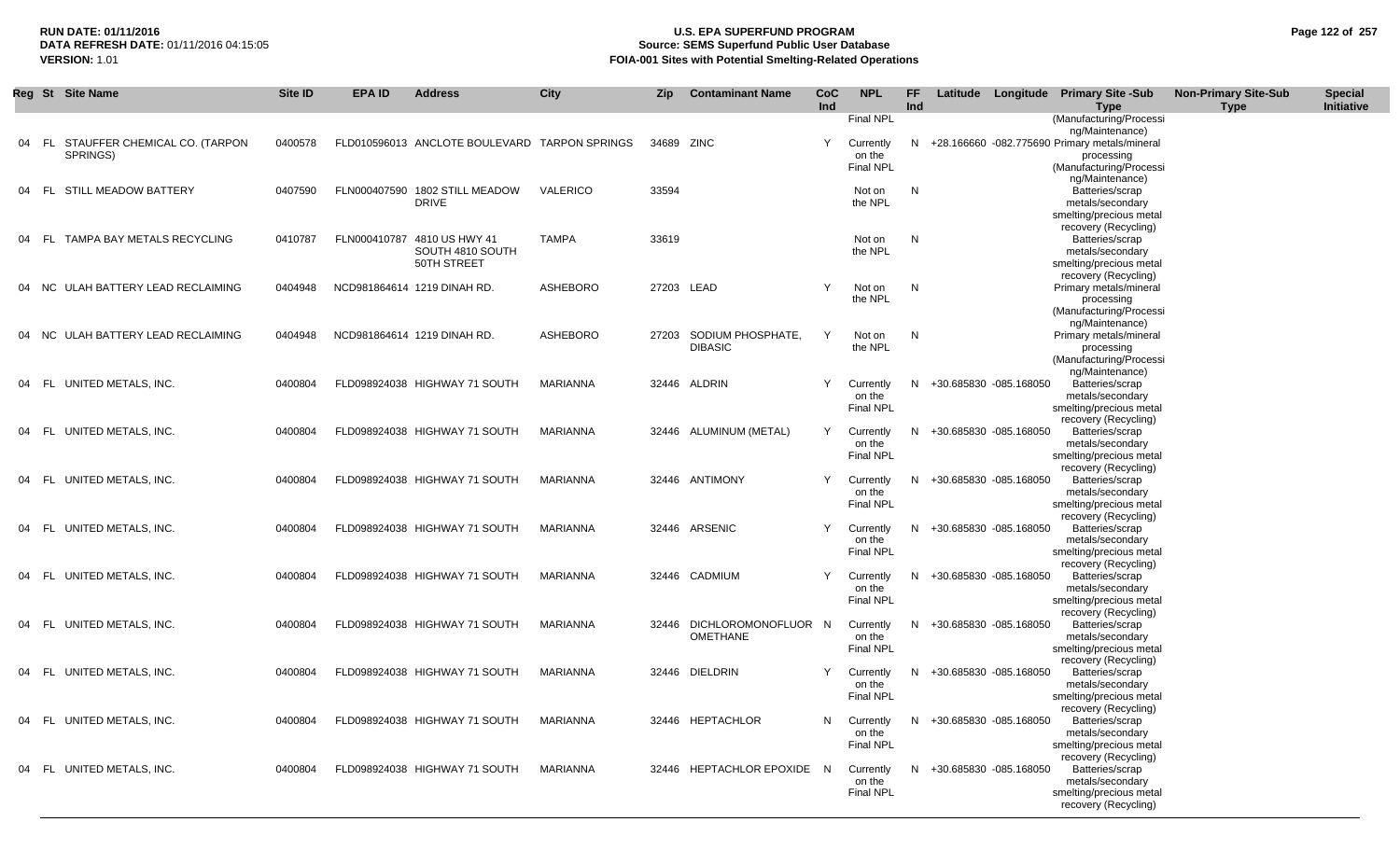# **RUN DATE: 01/11/2016 U.S. EPA SUPERFUND PROGRAM Page 123 of 257 Source: SEMS Superfund Public User Database VERSION:** 1.01 **FOIA-001 Sites with Potential Smelting-Related Operations**

|    | Reg St Site Name                   | Site ID | <b>EPA ID</b> | <b>Address</b>                                       | City             | <b>Zip</b> | <b>Contaminant Name</b>               | CoC<br>Ind | <b>NPL</b>                              | FF.<br>Ind | Latitude                 | Longitude | <b>Primary Site -Sub</b><br><b>Type</b>                                                                        | <b>Non-Primary Site-Sub</b><br><b>Type</b>                                                                                                                                                                             | <b>Special</b><br>Initiative               |
|----|------------------------------------|---------|---------------|------------------------------------------------------|------------------|------------|---------------------------------------|------------|-----------------------------------------|------------|--------------------------|-----------|----------------------------------------------------------------------------------------------------------------|------------------------------------------------------------------------------------------------------------------------------------------------------------------------------------------------------------------------|--------------------------------------------|
|    | 04 FL UNITED METALS, INC.          | 0400804 |               | FLD098924038 HIGHWAY 71 SOUTH                        | <b>MARIANNA</b>  | 32446 IRON |                                       | Y          | Currently<br>on the<br><b>Final NPL</b> |            | N +30.685830 -085.168050 |           | Batteries/scrap<br>metals/secondary<br>smelting/precious metal<br>recovery (Recycling)                         |                                                                                                                                                                                                                        |                                            |
|    | UNITED METALS, INC.<br>04 FL       | 0400804 |               | FLD098924038 HIGHWAY 71 SOUTH                        | MARIANNA         |            | 32446 LEAD                            | Υ          | Currently<br>on the<br><b>Final NPL</b> | N          | +30.685830 -085.168050   |           | Batteries/scrap<br>metals/secondary<br>smelting/precious metal<br>recovery (Recycling)                         |                                                                                                                                                                                                                        |                                            |
|    | 04 FL UNITED METALS, INC.          | 0400804 |               | FLD098924038 HIGHWAY 71 SOUTH                        | MARIANNA         |            | 32446 MANGANESE                       | Υ          | Currently<br>on the<br>Final NPL        | N.         | +30.685830 -085.168050   |           | Batteries/scrap<br>metals/secondary<br>smelting/precious metal<br>recovery (Recycling)                         |                                                                                                                                                                                                                        |                                            |
| 04 | FL UNITED METALS, INC.             | 0400804 |               | FLD098924038 HIGHWAY 71 SOUTH                        | MARIANNA         |            | 32446 TRICHLOROETHENE                 | Y          | Currently<br>on the<br>Final NPL        | N          | +30.685830 -085.168050   |           | Batteries/scrap<br>metals/secondary<br>smelting/precious metal<br>recovery (Recycling)                         |                                                                                                                                                                                                                        |                                            |
| 04 | FL UNITED METALS, INC.             | 0400804 |               | FLD098924038 HIGHWAY 71 SOUTH                        | MARIANNA         |            | 32446 VANADIUM, METAL<br>AND/OR ALLOY | Y          | Currently<br>on the<br><b>Final NPL</b> | N.         | +30.685830 -085.168050   |           | Batteries/scrap<br>metals/secondary<br>smelting/precious metal                                                 |                                                                                                                                                                                                                        |                                            |
|    | 04 TN VANCE TANK ROAD BATTERY SITE | 0407626 |               | TNN000407626 1896 AND 1912 VANCE<br><b>TANK ROAD</b> | <b>BRISTOL</b>   | 37620      |                                       |            | Not on<br>the NPL                       | N          |                          |           | recovery (Recycling)<br>Batteries/scrap<br>metals/secondary<br>smelting/precious metal<br>recovery (Recycling) |                                                                                                                                                                                                                        |                                            |
|    | WEST CAROLINA SMELTING<br>04 NC    | 0404533 |               | NCD981929979 HWY 63, ROUTE 2                         | <b>ASHEVILLE</b> | 28748      |                                       |            | Not on                                  | N          |                          |           |                                                                                                                |                                                                                                                                                                                                                        |                                            |
|    | 04 NC WILLIARD SMELTING CO.        | 0402603 |               | NCD003151651 101 NEW BERN AVE.                       | CHARLOTTE        | 28203      |                                       |            | the NPL<br>Not on<br>the NPL            | N          |                          |           |                                                                                                                |                                                                                                                                                                                                                        | Unrecognized<br>Smelter per 2001<br>Report |
| 04 | TN WITHERSPOON CANDORA AVE SITE    | 0410763 |               | TNN000410763 4430 CANDORA<br><b>AVENUE</b>           | <b>KNOXVILLE</b> |            |                                       |            | Not on<br>the NPL                       | N          |                          |           | Batteries/scrap<br>metals/secondary<br>smelting/precious metal<br>recovery (Recycling)                         |                                                                                                                                                                                                                        |                                            |
| 04 | TN WRIGLEY CHARCOAL PLANT          | 0404043 | TND980844781  | OLD CHARCOAL RD 1<br>MI S OF LYLE                    | WRIGLEY          | 37098      | 2,4-DIMETHYLPHENOL                    | Y          | Currently<br>on the<br>Final NPL        | N          | +35.902500 -087.353190   |           | Multiple<br>(Manufacturing/Processi<br>ng/Maintenance)                                                         | Chemicals and allied<br>products<br>(Manufacturing/Processing/M<br>aintenance); Other<br>(Manufacturing/Processing/M<br>aintenance);Primary<br>metals/mineral processing<br>(Manufacturing/Processing/M<br>aintenance) |                                            |
|    | 04 TN WRIGLEY CHARCOAL PLANT       | 0404043 |               | TND980844781 OLD CHARCOAL RD 1<br>MI S OF LYLE       | <b>WRIGLEY</b>   |            | 37098 2.4-DIMETHYLPHENOL              | N          | Currently<br>on the<br><b>Final NPL</b> |            | N +35.902500 -087.353190 |           | Multiple<br>(Manufacturing/Processi<br>ng/Maintenance)                                                         | Chemicals and allied<br>products<br>(Manufacturing/Processing/M<br>aintenance);Other<br>(Manufacturing/Processing/M<br>aintenance);Primary<br>metals/mineral processing<br>(Manufacturing/Processing/M<br>aintenance)  |                                            |
|    | 04 TN WRIGLEY CHARCOAL PLANT       | 0404043 |               | TND980844781 OLD CHARCOAL RD 1<br>MI S OF LYLE       | WRIGLEY          | 37098 2-   | METHYLNAPHTHALENE                     | Y          | Currently<br>on the<br><b>Final NPL</b> |            | N +35.902500 -087.353190 |           | Multiple<br>(Manufacturing/Processi<br>ng/Maintenance)                                                         | Chemicals and allied<br>products<br>(Manufacturing/Processing/M<br>aintenance); Other<br>(Manufacturing/Processing/M<br>aintenance);Primary<br>metals/mineral processing                                               |                                            |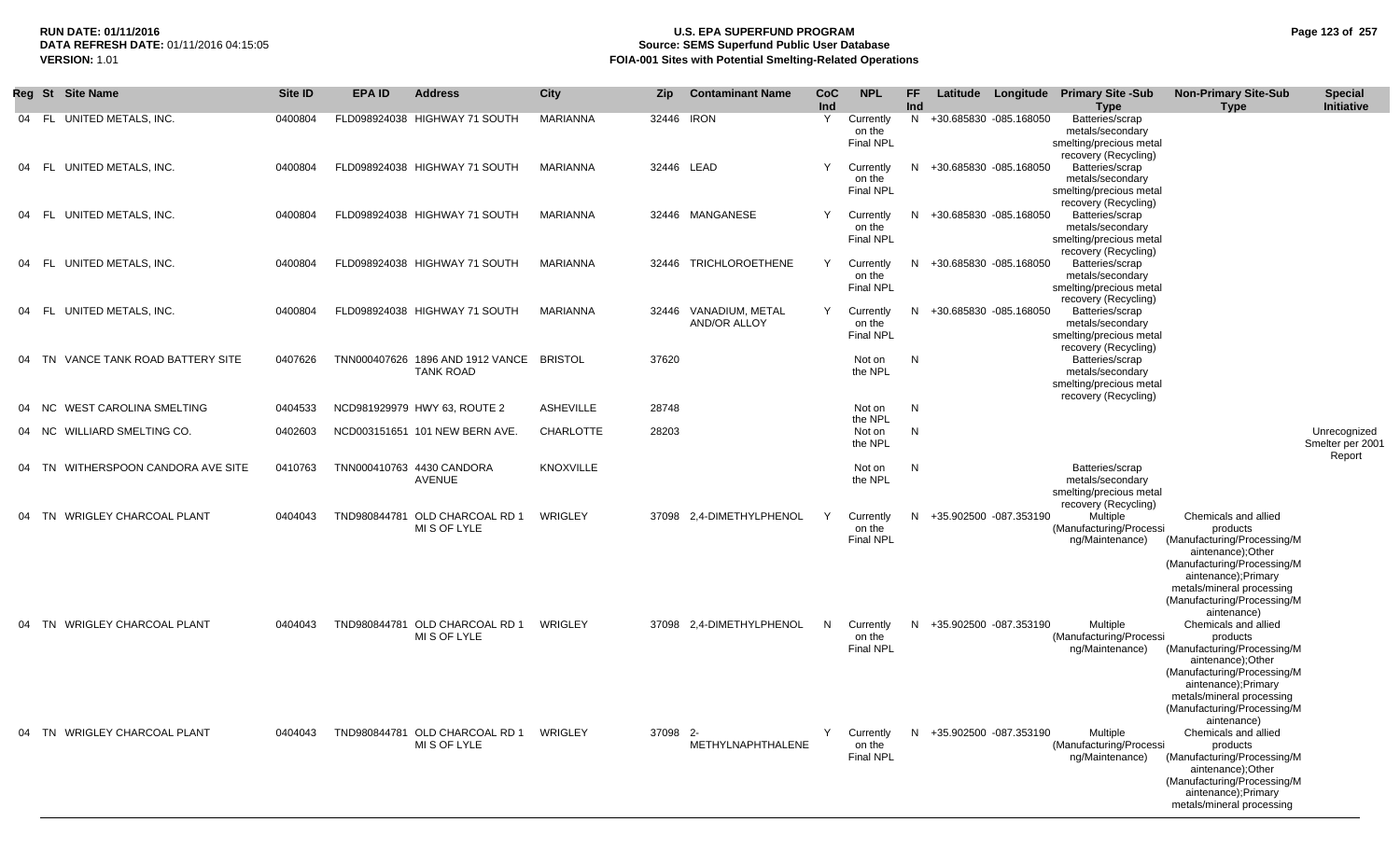### **RUN DATE: 01/11/2016 U.S. EPA SUPERFUND PROGRAM Page 124 of 257** DATA REFRESH DATE: 01/11/2016 04:15:05<br>**VERSION: 1.01** Source: SEMS Superfund Public User Database<br>FOIA-001 Sites with Potential Smelting-Related Operat **FOIA-001 Sites with Potential Smelting-Related Operations**

|    | Reg St Site Name                     | Site ID | <b>EPA ID</b> | <b>Address</b>                                 | <b>City</b> | <b>Zip</b> | <b>Contaminant Name</b> | <b>CoC</b><br>Ind | <b>NPL</b>                              | FF<br>Ind |                          | Latitude Longitude Primary Site -Sub<br><b>Type</b>    | <b>Non-Primary Site-Sub</b><br><b>Type</b>                                                                                                                                                                              | <b>Special</b><br>Initiative |
|----|--------------------------------------|---------|---------------|------------------------------------------------|-------------|------------|-------------------------|-------------------|-----------------------------------------|-----------|--------------------------|--------------------------------------------------------|-------------------------------------------------------------------------------------------------------------------------------------------------------------------------------------------------------------------------|------------------------------|
|    |                                      |         |               |                                                |             |            |                         |                   |                                         |           |                          |                                                        | (Manufacturing/Processing/M                                                                                                                                                                                             |                              |
| 04 | <b>WRIGLEY CHARCOAL PLANT</b><br>TN. | 0404043 |               | TND980844781 OLD CHARCOAL RD 1<br>MI S OF LYLE | WRIGLEY     |            | 37098 2-METHYLPHENOL    | N.                | Currently<br>on the<br><b>Final NPL</b> | N         | +35.902500 -087.353190   | Multiple<br>(Manufacturing/Processi<br>ng/Maintenance) | aintenance)<br>Chemicals and allied<br>products<br>(Manufacturing/Processing/M<br>aintenance); Other                                                                                                                    |                              |
|    |                                      |         |               |                                                |             |            |                         |                   |                                         |           |                          |                                                        | (Manufacturing/Processing/M<br>aintenance); Primary<br>metals/mineral processing<br>(Manufacturing/Processing/M<br>aintenance)                                                                                          |                              |
| 04 | TN WRIGLEY CHARCOAL PLANT            | 0404043 |               | TND980844781 OLD CHARCOAL RD 1<br>MI S OF LYLE | WRIGLEY     |            | 37098 2-METHYLPHENOL    | Y                 | Currently<br>on the<br><b>Final NPL</b> | N.        | +35.902500 -087.353190   | Multiple<br>(Manufacturing/Processi<br>ng/Maintenance) | Chemicals and allied<br>products<br>(Manufacturing/Processing/M<br>aintenance); Other<br>(Manufacturing/Processing/M                                                                                                    |                              |
| 04 | <b>WRIGLEY CHARCOAL PLANT</b><br>TN  | 0404043 |               | TND980844781 OLD CHARCOAL RD 1                 | WRIGLEY     |            | 37098 3-METHYLPHENOL    | N.                | Currently                               | N.        | +35.902500 -087.353190   | Multiple                                               | aintenance);Primary<br>metals/mineral processing<br>(Manufacturing/Processing/M<br>aintenance)<br>Chemicals and allied                                                                                                  |                              |
|    |                                      |         |               | MI S OF LYLE                                   |             |            |                         |                   | on the<br><b>Final NPL</b>              |           |                          | (Manufacturing/Processi<br>ng/Maintenance)             | products<br>(Manufacturing/Processing/M<br>aintenance); Other<br>(Manufacturing/Processing/M<br>aintenance);Primary<br>metals/mineral processing<br>(Manufacturing/Processing/M                                         |                              |
| 04 | TN WRIGLEY CHARCOAL PLANT            | 0404043 |               | TND980844781 OLD CHARCOAL RD 1<br>MI S OF LYLE | WRIGLEY     |            | 37098 3-METHYLPHENOL    | Y                 | Currently<br>on the<br><b>Final NPL</b> | N.        | +35.902500 -087.353190   | Multiple<br>(Manufacturing/Processi<br>ng/Maintenance) | aintenance)<br>Chemicals and allied<br>products<br>(Manufacturing/Processing/M<br>aintenance); Other<br>(Manufacturing/Processing/M<br>aintenance);Primary<br>metals/mineral processing<br>(Manufacturing/Processing/M  |                              |
| 04 | TN WRIGLEY CHARCOAL PLANT            | 0404043 |               | TND980844781 OLD CHARCOAL RD 1<br>MI S OF LYLE | WRIGLEY     |            | 37098 4-METHYLPHENOL    | Y                 | Currently<br>on the<br><b>Final NPL</b> | N.        | +35.902500 -087.353190   | Multiple<br>(Manufacturing/Processi<br>ng/Maintenance) | aintenance)<br>Chemicals and allied<br>products<br>(Manufacturing/Processing/M<br>aintenance); Other<br>(Manufacturing/Processing/M<br>aintenance); Primary<br>metals/mineral processing<br>(Manufacturing/Processing/M |                              |
|    | 04 TN WRIGLEY CHARCOAL PLANT         | 0404043 |               | TND980844781 OLD CHARCOAL RD 1<br>MI S OF LYLE | WRIGLEY     |            | 37098 4-METHYLPHENOL    | N.                | Currently<br>on the<br>Final NPL        | N.        | +35.902500 -087.353190   | Multiple<br>(Manufacturing/Processi<br>ng/Maintenance) | aintenance)<br>Chemicals and allied<br>products<br>(Manufacturing/Processing/M<br>aintenance);Other<br>(Manufacturing/Processing/M<br>aintenance);Primary<br>metals/mineral processing<br>(Manufacturing/Processing/M   |                              |
|    | 04 TN WRIGLEY CHARCOAL PLANT         | 0404043 |               | TND980844781 OLD CHARCOAL RD 1<br>MI S OF LYLE | WRIGLEY     |            | 37098 ACETONE           |                   | Y Currently<br>on the                   |           | N +35.902500 -087.353190 | Multiple<br>(Manufacturing/Processi                    | aintenance)<br>Chemicals and allied<br>products                                                                                                                                                                         |                              |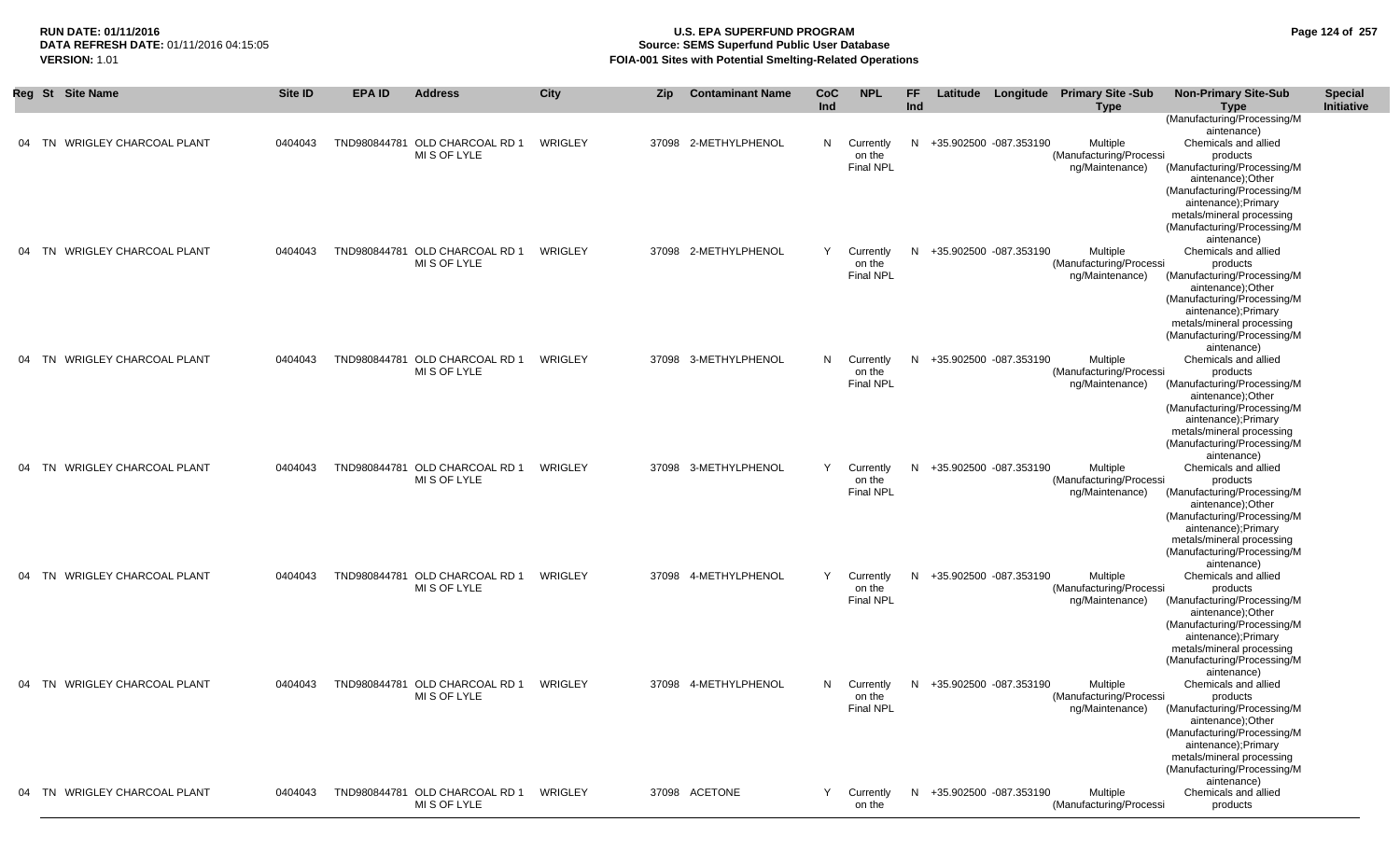# **RUN DATE: 01/11/2016 U.S. EPA SUPERFUND PROGRAM Page 125 of 257 Source: SEMS Superfund Public User Database VERSION:** 1.01 **FOIA-001 Sites with Potential Smelting-Related Operations**

| <b>St</b><br>Reg | <b>Site Name</b>              | Site ID | <b>EPA ID</b> | <b>Address</b>                                 | City    | <b>Zip</b> | <b>Contaminant Name</b>                  | <b>CoC</b><br>Ind | <b>NPL</b>                              | FF.<br>Ind |                          | Latitude Longitude Primary Site -Sub<br><b>Type</b>    | <b>Non-Primary Site-Sub</b><br><b>Type</b>                                                                                                                                                                            | <b>Special</b><br>Initiative |
|------------------|-------------------------------|---------|---------------|------------------------------------------------|---------|------------|------------------------------------------|-------------------|-----------------------------------------|------------|--------------------------|--------------------------------------------------------|-----------------------------------------------------------------------------------------------------------------------------------------------------------------------------------------------------------------------|------------------------------|
|                  |                               |         |               |                                                |         |            |                                          |                   | <b>Final NPL</b>                        |            |                          | ng/Maintenance)                                        | (Manufacturing/Processing/M<br>aintenance);Other<br>(Manufacturing/Processing/M<br>aintenance);Primary<br>metals/mineral processing<br>(Manufacturing/Processing/M<br>aintenance)                                     |                              |
|                  | 04 TN WRIGLEY CHARCOAL PLANT  | 0404043 |               | TND980844781 OLD CHARCOAL RD 1<br>MI S OF LYLE | WRIGLEY |            | 37098 ARSENIC                            | Y                 | Currently<br>on the<br>Final NPL        |            | N +35.902500 -087.353190 | Multiple<br>(Manufacturing/Processi<br>ng/Maintenance) | Chemicals and allied<br>products<br>(Manufacturing/Processing/M<br>aintenance);Other<br>(Manufacturing/Processing/M<br>aintenance);Primary<br>metals/mineral processing<br>(Manufacturing/Processing/M<br>aintenance) |                              |
| TN               | WRIGLEY CHARCOAL PLANT        | 0404043 |               | TND980844781 OLD CHARCOAL RD 1<br>MI S OF LYLE | WRIGLEY |            | 37098 ASBESTOS                           | Y                 | Currently<br>on the<br><b>Final NPL</b> | N.         | +35.902500 -087.353190   | Multiple<br>(Manufacturing/Processi<br>ng/Maintenance) | Chemicals and allied<br>products<br>(Manufacturing/Processing/M<br>aintenance);Other<br>(Manufacturing/Processing/M<br>aintenance);Primary<br>metals/mineral processing<br>(Manufacturing/Processing/M<br>aintenance) |                              |
| 04 TN            | <b>WRIGLEY CHARCOAL PLANT</b> | 0404043 |               | TND980844781 OLD CHARCOAL RD 1<br>MI S OF LYLE | WRIGLEY |            | 37098 BENZENE                            | Y                 | Currently<br>on the<br><b>Final NPL</b> | N          | +35.902500 -087.353190   | Multiple<br>(Manufacturing/Processi<br>ng/Maintenance) | Chemicals and allied<br>products<br>(Manufacturing/Processing/M<br>aintenance);Other<br>(Manufacturing/Processing/M<br>aintenance);Primary<br>metals/mineral processing<br>(Manufacturing/Processing/M<br>aintenance) |                              |
|                  | 04 TN WRIGLEY CHARCOAL PLANT  | 0404043 |               | TND980844781 OLD CHARCOAL RD 1<br>MI S OF LYLE | WRIGLEY |            | 37098 BIS(2-<br>ETHYLHEXYL)PHTHALA<br>TE | Y                 | Currently<br>on the<br><b>Final NPL</b> |            | N +35.902500 -087.353190 | Multiple<br>(Manufacturing/Processi<br>ng/Maintenance) | Chemicals and allied<br>products<br>(Manufacturing/Processing/M<br>aintenance);Other<br>(Manufacturing/Processing/M<br>aintenance);Primary<br>metals/mineral processing<br>(Manufacturing/Processing/M<br>aintenance) |                              |
|                  | 04 TN WRIGLEY CHARCOAL PLANT  | 0404043 |               | TND980844781 OLD CHARCOAL RD 1<br>MI S OF LYLE | WRIGLEY |            | 37098 CHROMIUM                           | N.                | Currently<br>on the<br><b>Final NPL</b> |            | N +35.902500 -087.353190 | Multiple<br>(Manufacturing/Processi<br>ng/Maintenance) | Chemicals and allied<br>products<br>(Manufacturing/Processing/M<br>aintenance);Other<br>(Manufacturing/Processing/M<br>aintenance);Primary<br>metals/mineral processing<br>(Manufacturing/Processing/M<br>aintenance) |                              |
|                  | 04 TN WRIGLEY CHARCOAL PLANT  | 0404043 |               | TND980844781 OLD CHARCOAL RD 1<br>MI S OF LYLE | WRIGLEY |            | 37098 CHROMIUM                           | Y                 | Currently<br>on the<br><b>Final NPL</b> |            | N +35.902500 -087.353190 | Multiple<br>(Manufacturing/Processi<br>ng/Maintenance) | Chemicals and allied<br>products<br>(Manufacturing/Processing/M<br>aintenance);Other<br>(Manufacturing/Processing/M<br>aintenance);Primary                                                                            |                              |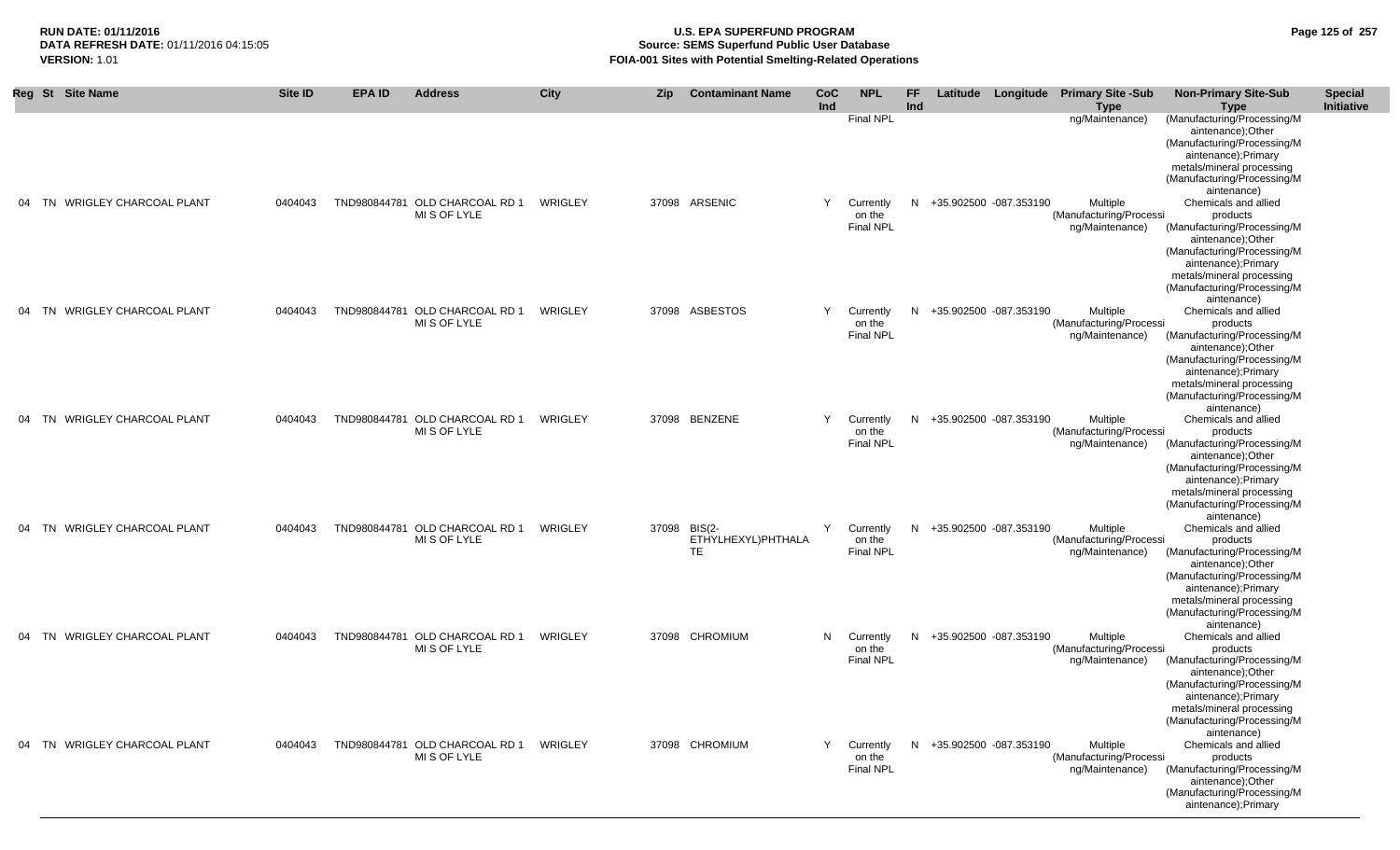# **RUN DATE: 01/11/2016 U.S. EPA SUPERFUND PROGRAM Page 126 of 257** DATA REFRESH DATE: 01/11/2016 04:15:05<br>**VERSION: 1.01** Source: SEMS Superfund Public User Database<br>FOIA-001 Sites with Potential Smelting-Related Operat **VERSION:** 1.01 **FOIA-001 Sites with Potential Smelting-Related Operations**

|    | Reg St Site Name                    | Site ID | <b>EPA ID</b> | <b>Address</b>                                 | City    | Zip        | <b>Contaminant Name</b> | CoC<br>Ind | <b>NPL</b>                              | FF<br>Ind |                          | Latitude Longitude Primary Site -Sub<br><b>Type</b>    | <b>Non-Primary Site-Sub</b><br><b>Type</b>                                                             | <b>Special</b><br>Initiative |
|----|-------------------------------------|---------|---------------|------------------------------------------------|---------|------------|-------------------------|------------|-----------------------------------------|-----------|--------------------------|--------------------------------------------------------|--------------------------------------------------------------------------------------------------------|------------------------------|
|    |                                     |         |               |                                                |         |            |                         |            |                                         |           |                          |                                                        | metals/mineral processing<br>(Manufacturing/Processing/M<br>aintenance)                                |                              |
| 04 | <b>WRIGLEY CHARCOAL PLANT</b><br>TN | 0404043 |               | TND980844781 OLD CHARCOAL RD 1<br>MI S OF LYLE | WRIGLEY |            | 37098 COPPER            | Y          | Currently<br>on the<br><b>Final NPL</b> | N         | +35.902500 -087.353190   | Multiple<br>(Manufacturing/Processi<br>ng/Maintenance) | Chemicals and allied<br>products                                                                       |                              |
|    |                                     |         |               |                                                |         |            |                         |            |                                         |           |                          |                                                        | (Manufacturing/Processing/M<br>aintenance);Other<br>(Manufacturing/Processing/M<br>aintenance);Primary |                              |
|    |                                     |         |               |                                                |         |            |                         |            |                                         |           |                          |                                                        | metals/mineral processing<br>(Manufacturing/Processing/M<br>aintenance)                                |                              |
| 04 | TN WRIGLEY CHARCOAL PLANT           | 0404043 |               | TND980844781 OLD CHARCOAL RD 1<br>MI S OF LYLE | WRIGLEY | 37098 IRON |                         | N          | Currently<br>on the<br><b>Final NPL</b> | N         | +35.902500 -087.353190   | Multiple<br>(Manufacturing/Processi<br>ng/Maintenance) | Chemicals and allied<br>products<br>(Manufacturing/Processing/M                                        |                              |
|    |                                     |         |               |                                                |         |            |                         |            |                                         |           |                          |                                                        | aintenance);Other<br>(Manufacturing/Processing/M<br>aintenance);Primary<br>metals/mineral processing   |                              |
| 04 | TN WRIGLEY CHARCOAL PLANT           | 0404043 |               | TND980844781 OLD CHARCOAL RD 1                 | WRIGLEY | 37098 IRON |                         | Y          | Currently                               |           | N +35.902500 -087.353190 | Multiple                                               | (Manufacturing/Processing/M<br>aintenance)<br>Chemicals and allied                                     |                              |
|    |                                     |         |               | MI S OF LYLE                                   |         |            |                         |            | on the<br><b>Final NPL</b>              |           |                          | (Manufacturing/Processi<br>ng/Maintenance)             | products<br>(Manufacturing/Processing/M<br>aintenance);Other                                           |                              |
|    |                                     |         |               |                                                |         |            |                         |            |                                         |           |                          |                                                        | (Manufacturing/Processing/M<br>aintenance);Primary<br>metals/mineral processing                        |                              |
|    | 04 TN WRIGLEY CHARCOAL PLANT        | 0404043 |               | TND980844781 OLD CHARCOAL RD 1                 | WRIGLEY | 37098 LEAD |                         | Y          | Currently                               | N         | +35.902500 -087.353190   | Multiple                                               | (Manufacturing/Processing/M<br>aintenance)<br>Chemicals and allied                                     |                              |
|    |                                     |         |               | MI S OF LYLE                                   |         |            |                         |            | on the<br><b>Final NPL</b>              |           |                          | (Manufacturing/Processi<br>ng/Maintenance)             | products<br>(Manufacturing/Processing/M<br>aintenance);Other<br>(Manufacturing/Processing/M            |                              |
|    |                                     |         |               |                                                |         |            |                         |            |                                         |           |                          |                                                        | aintenance);Primary<br>metals/mineral processing<br>(Manufacturing/Processing/M                        |                              |
|    | 04 TN WRIGLEY CHARCOAL PLANT        | 0404043 |               | TND980844781 OLD CHARCOAL RD 1<br>MI S OF LYLE | WRIGLEY |            | 37098 MANGANESE         | Y          | Currently<br>on the                     | N         | +35.902500 -087.353190   | Multiple<br>(Manufacturing/Processi                    | aintenance)<br>Chemicals and allied<br>products                                                        |                              |
|    |                                     |         |               |                                                |         |            |                         |            | <b>Final NPL</b>                        |           |                          | ng/Maintenance)                                        | (Manufacturing/Processing/M<br>aintenance);Other<br>(Manufacturing/Processing/M<br>aintenance);Primary |                              |
|    |                                     |         |               |                                                |         |            |                         |            |                                         |           |                          |                                                        | metals/mineral processing<br>(Manufacturing/Processing/M<br>aintenance)                                |                              |
| 04 | TN WRIGLEY CHARCOAL PLANT           | 0404043 |               | TND980844781 OLD CHARCOAL RD 1<br>MI S OF LYLE | WRIGLEY |            | 37098 METALS            | Y          | Currently<br>on the<br><b>Final NPL</b> | N         | +35.902500 -087.353190   | Multiple<br>(Manufacturing/Processi<br>ng/Maintenance) | Chemicals and allied<br>products<br>(Manufacturing/Processing/M                                        |                              |
|    |                                     |         |               |                                                |         |            |                         |            |                                         |           |                          |                                                        | aintenance);Other<br>(Manufacturing/Processing/M<br>aintenance); Primary<br>metals/mineral processing  |                              |
| 04 | TN WRIGLEY CHARCOAL PLANT           | 0404043 |               | TND980844781 OLD CHARCOAL RD 1                 | WRIGLEY |            | 37098 NAPHTHALENE       | Y          | Currently                               | N.        | +35.902500 -087.353190   | Multiple                                               | (Manufacturing/Processing/M<br>aintenance)<br>Chemicals and allied                                     |                              |
|    |                                     |         |               |                                                |         |            |                         |            |                                         |           |                          |                                                        |                                                                                                        |                              |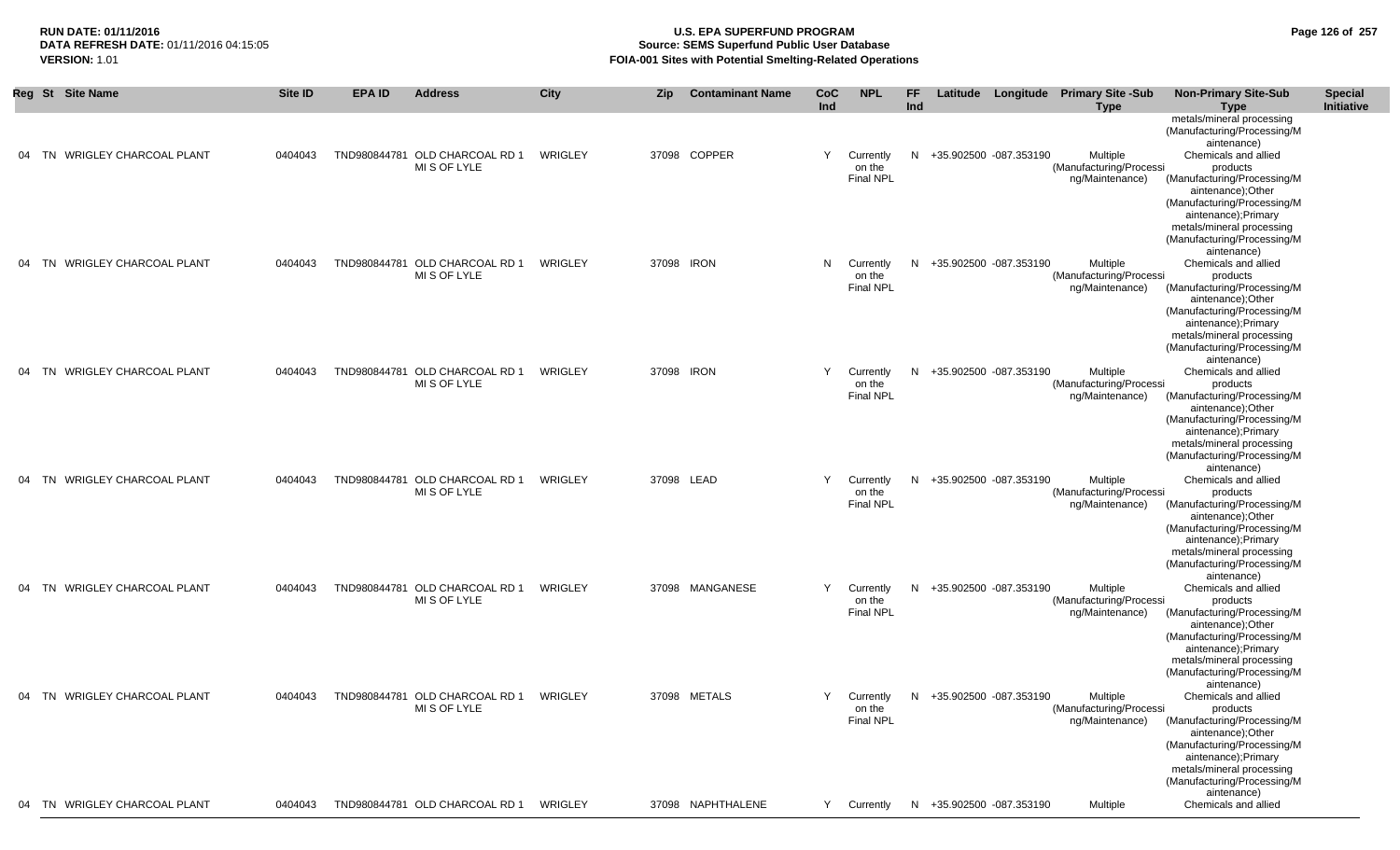### **RUN DATE: 01/11/2016 U.S. EPA SUPERFUND PROGRAM Page 127 of 257** DATA REFRESH DATE: 01/11/2016 04:15:05<br>**VERSION: 1.01** Source: SEMS Superfund Public User Database<br>FOIA-001 Sites with Potential Smelting-Related Operat **FOIA-001 Sites with Potential Smelting-Related Operations**

| Reg St Site Name             | Site ID | <b>EPAID</b> | <b>Address</b>                                 | City    | Zip       | <b>Contaminant Name</b>          | <b>CoC</b> | <b>NPL</b>                 | FF  |                          | Latitude Longitude Primary Site -Sub       | <b>Non-Primary Site-Sub</b>                        | <b>Special</b> |
|------------------------------|---------|--------------|------------------------------------------------|---------|-----------|----------------------------------|------------|----------------------------|-----|--------------------------|--------------------------------------------|----------------------------------------------------|----------------|
|                              |         |              |                                                |         |           |                                  | Ind        |                            | Ind |                          | Type                                       | <b>Type</b>                                        | Initiative     |
|                              |         |              | MI S OF LYLE                                   |         |           |                                  |            | on the<br><b>Final NPL</b> |     |                          | (Manufacturing/Processi<br>ng/Maintenance) | products<br>(Manufacturing/Processing/M            |                |
|                              |         |              |                                                |         |           |                                  |            |                            |     |                          |                                            | aintenance);Other<br>(Manufacturing/Processing/M   |                |
|                              |         |              |                                                |         |           |                                  |            |                            |     |                          |                                            | aintenance);Primary<br>metals/mineral processing   |                |
|                              |         |              |                                                |         |           |                                  |            |                            |     |                          |                                            | (Manufacturing/Processing/M                        |                |
| 04 TN WRIGLEY CHARCOAL PLANT | 0404043 |              | TND980844781 OLD CHARCOAL RD 1                 | WRIGLEY |           | 37098 NAPHTHALENE                |            | N Currently                |     | N +35.902500 -087.353190 | Multiple                                   | aintenance)<br>Chemicals and allied                |                |
|                              |         |              | MI S OF LYLE                                   |         |           |                                  |            | on the                     |     |                          | (Manufacturing/Processi                    | products                                           |                |
|                              |         |              |                                                |         |           |                                  |            | <b>Final NPL</b>           |     |                          | ng/Maintenance)                            | (Manufacturing/Processing/M<br>aintenance);Other   |                |
|                              |         |              |                                                |         |           |                                  |            |                            |     |                          |                                            | (Manufacturing/Processing/M                        |                |
|                              |         |              |                                                |         |           |                                  |            |                            |     |                          |                                            | aintenance);Primary<br>metals/mineral processing   |                |
|                              |         |              |                                                |         |           |                                  |            |                            |     |                          |                                            | (Manufacturing/Processing/M                        |                |
|                              |         |              |                                                |         |           |                                  |            |                            |     |                          |                                            | aintenance)                                        |                |
| 04 TN WRIGLEY CHARCOAL PLANT | 0404043 |              | TND980844781 OLD CHARCOAL RD 1<br>MI S OF LYLE | WRIGLEY |           | 37098 NICKEL                     | Y          | Currently<br>on the        |     | N +35.902500 -087.353190 | Multiple<br>(Manufacturing/Processi        | Chemicals and allied<br>products                   |                |
|                              |         |              |                                                |         |           |                                  |            | <b>Final NPL</b>           |     |                          | ng/Maintenance)                            | (Manufacturing/Processing/M<br>aintenance);Other   |                |
|                              |         |              |                                                |         |           |                                  |            |                            |     |                          |                                            | (Manufacturing/Processing/M                        |                |
|                              |         |              |                                                |         |           |                                  |            |                            |     |                          |                                            | aintenance);Primary<br>metals/mineral processing   |                |
|                              |         |              |                                                |         |           |                                  |            |                            |     |                          |                                            | (Manufacturing/Processing/M<br>aintenance)         |                |
| 04 TN WRIGLEY CHARCOAL PLANT | 0404043 |              | TND980844781 OLD CHARCOAL RD 1                 | WRIGLEY | 37098 PAH |                                  | N,         | Currently                  |     | N +35.902500 -087.353190 | Multiple                                   | Chemicals and allied                               |                |
|                              |         |              | MI S OF LYLE                                   |         |           |                                  |            | on the<br><b>Final NPL</b> |     |                          | (Manufacturing/Processi<br>ng/Maintenance) | products<br>(Manufacturing/Processing/M            |                |
|                              |         |              |                                                |         |           |                                  |            |                            |     |                          |                                            | aintenance);Other                                  |                |
|                              |         |              |                                                |         |           |                                  |            |                            |     |                          |                                            | (Manufacturing/Processing/M<br>aintenance);Primary |                |
|                              |         |              |                                                |         |           |                                  |            |                            |     |                          |                                            | metals/mineral processing                          |                |
|                              |         |              |                                                |         |           |                                  |            |                            |     |                          |                                            | (Manufacturing/Processing/M<br>aintenance)         |                |
| 04 TN WRIGLEY CHARCOAL PLANT | 0404043 |              | TND980844781 OLD CHARCOAL RD 1                 | WRIGLEY |           | 37098 PAHs (POLYCYCLIC           | Y          | Currently                  |     | N +35.902500 -087.353190 | Multiple                                   | Chemicals and allied                               |                |
|                              |         |              | MI S OF LYLE                                   |         |           | AROMATIC<br><b>HYDROCARBONS)</b> |            | on the<br>Final NPL        |     |                          | (Manufacturing/Processi<br>ng/Maintenance) | products<br>(Manufacturing/Processing/M            |                |
|                              |         |              |                                                |         |           |                                  |            |                            |     |                          |                                            | aintenance);Other                                  |                |
|                              |         |              |                                                |         |           |                                  |            |                            |     |                          |                                            | (Manufacturing/Processing/M<br>aintenance);Primary |                |
|                              |         |              |                                                |         |           |                                  |            |                            |     |                          |                                            | metals/mineral processing                          |                |
|                              |         |              |                                                |         |           |                                  |            |                            |     |                          |                                            | (Manufacturing/Processing/M<br>aintenance)         |                |
| 04 TN WRIGLEY CHARCOAL PLANT | 0404043 |              | TND980844781 OLD CHARCOAL RD 1                 | WRIGLEY |           | 37098 PHENOL                     | Y          | Currently                  |     | N +35.902500 -087.353190 | Multiple                                   | Chemicals and allied                               |                |
|                              |         |              | MI S OF LYLE                                   |         |           |                                  |            | on the<br>Final NPL        |     |                          | (Manufacturing/Processi<br>ng/Maintenance) | products<br>(Manufacturing/Processing/M            |                |
|                              |         |              |                                                |         |           |                                  |            |                            |     |                          |                                            | aintenance);Other                                  |                |
|                              |         |              |                                                |         |           |                                  |            |                            |     |                          |                                            | (Manufacturing/Processing/M<br>aintenance);Primary |                |
|                              |         |              |                                                |         |           |                                  |            |                            |     |                          |                                            | metals/mineral processing                          |                |
|                              |         |              |                                                |         |           |                                  |            |                            |     |                          |                                            | (Manufacturing/Processing/M<br>aintenance)         |                |
| 04 TN WRIGLEY CHARCOAL PLANT | 0404043 |              | TND980844781 OLD CHARCOAL RD 1 WRIGLEY         |         |           | 37098 SEMI-VOLATILE              |            | Y Currently                |     | N +35.902500 -087.353190 | Multiple                                   | Chemicals and allied                               |                |
|                              |         |              | MI S OF LYLE                                   |         |           | ORGANIC COMPOUNDS<br>(SVOC)      |            | on the<br>Final NPL        |     |                          | (Manufacturing/Processi<br>ng/Maintenance) | products<br>(Manufacturing/Processing/M            |                |
|                              |         |              |                                                |         |           |                                  |            |                            |     |                          |                                            | aintenance);Other                                  |                |
|                              |         |              |                                                |         |           |                                  |            |                            |     |                          |                                            | (Manufacturing/Processing/M                        |                |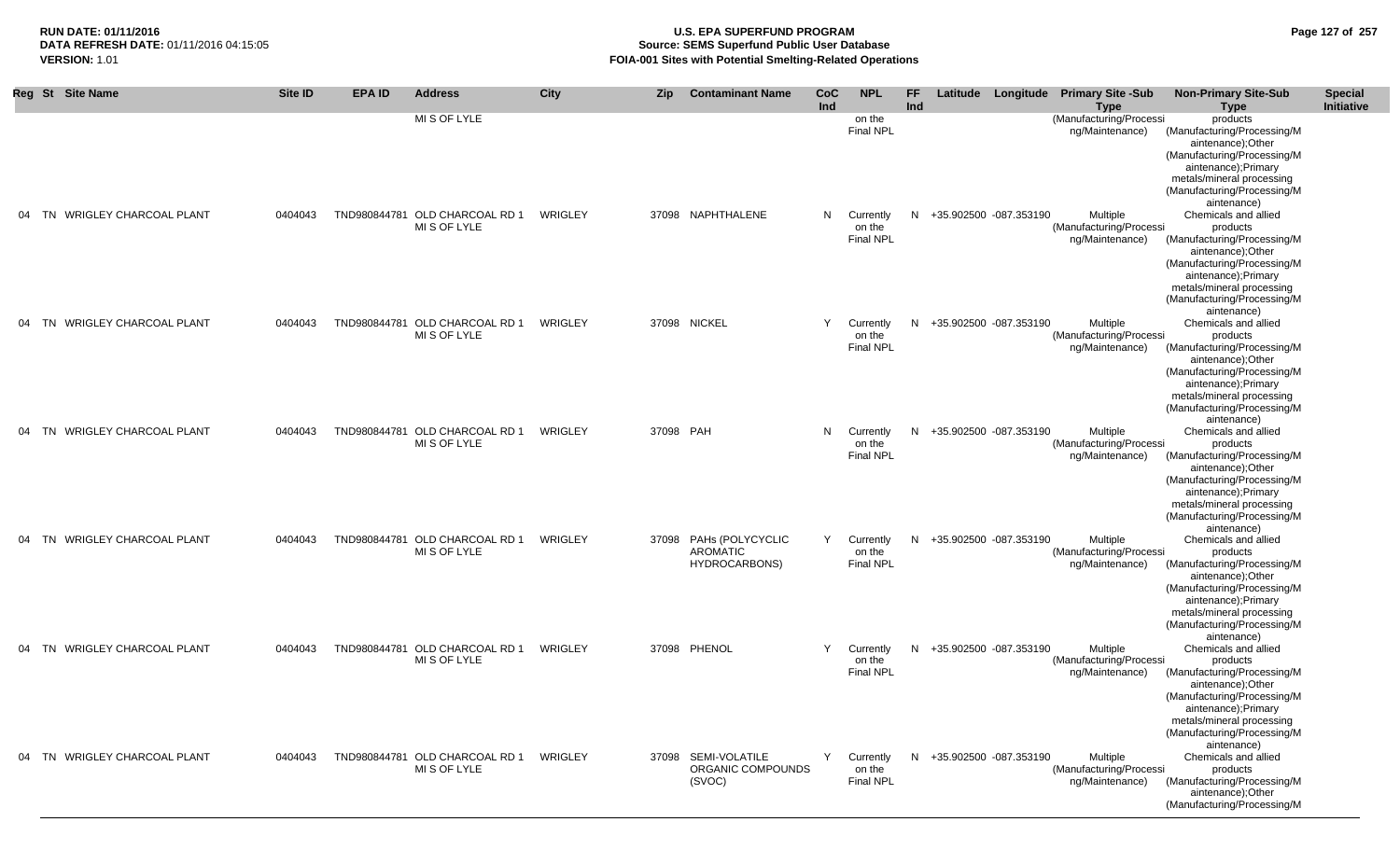### **RUN DATE: 01/11/2016 U.S. EPA SUPERFUND PROGRAM Page 128 of 257 Source: SEMS Superfund Public User Database VERSION:** 1.01 **FOIA-001 Sites with Potential Smelting-Related Operations**

|    | Reg St Site Name                                    | Site ID | <b>EPA ID</b> | <b>Address</b>                                          | <b>City</b>                        | <b>Zip</b> | <b>Contaminant Name</b>   | CoC<br>Ind | <b>NPL</b>                              | FF.<br>Ind |                          | Latitude Longitude Primary Site -Sub<br><b>Type</b>                                    | <b>Non-Primary Site-Sub</b><br><b>Type</b>                                                                                                                                                                                                                                                               | <b>Special</b><br>Initiative               |
|----|-----------------------------------------------------|---------|---------------|---------------------------------------------------------|------------------------------------|------------|---------------------------|------------|-----------------------------------------|------------|--------------------------|----------------------------------------------------------------------------------------|----------------------------------------------------------------------------------------------------------------------------------------------------------------------------------------------------------------------------------------------------------------------------------------------------------|--------------------------------------------|
| 04 | TN WRIGLEY CHARCOAL PLANT                           | 0404043 |               | TND980844781 OLD CHARCOAL RD 1<br>MI S OF LYLE          | WRIGLEY                            |            | 37098 TOLUENE             | Y          | Currently<br>on the<br>Final NPL        |            | N +35.902500 -087.353190 | <b>Multiple</b><br>(Manufacturing/Processi<br>ng/Maintenance)                          | aintenance);Primary<br>metals/mineral processing<br>(Manufacturing/Processing/M<br>aintenance)<br>Chemicals and allied<br>products<br>(Manufacturing/Processing/M<br>aintenance);Other<br>(Manufacturing/Processing/M<br>aintenance);Primary<br>metals/mineral processing<br>(Manufacturing/Processing/M |                                            |
| 04 | TN WRIGLEY CHARCOAL PLANT                           | 0404043 |               | TND980844781 OLD CHARCOAL RD 1<br>MI S OF LYLE          | WRIGLEY                            | 37098 VOC  |                           | Y          | Currently<br>on the<br>Final NPL        |            | N +35.902500 -087.353190 | <b>Multiple</b><br>(Manufacturing/Processi<br>ng/Maintenance)                          | aintenance)<br>Chemicals and allied<br>products<br>(Manufacturing/Processing/M<br>aintenance);Other<br>(Manufacturing/Processing/M<br>aintenance);Primary<br>metals/mineral processing<br>(Manufacturing/Processing/M<br>aintenance)                                                                     |                                            |
|    | 05 MN AGATE LAKE SCRAPYARD                          | 0503896 |               | MND980898068 WESTERN SHORE OF<br>AGATE LAKE             | <b>FAIRVIEW</b><br><b>TOWNSHIP</b> |            | 56473 PERCHLOROETHYLENE Y |            | Deleted<br>from the<br><b>Final NPL</b> |            | N +46.453560 -094.375830 | Batteries/scrap<br>metals/secondary<br>smelting/precious metal<br>recovery (Recycling) |                                                                                                                                                                                                                                                                                                          |                                            |
| 05 | AK STEEL CONVEYOR<br>MI                             | 0505587 |               | MIN000505587 4001 Miller Road                           | <b>DEARBORN</b>                    |            | 48120 CARBON DIOXIDE      | Y          | Not on<br>the NPL                       | N          |                          | Primary metals/mineral<br>processing<br>(Manufacturing/Processi<br>ng/Maintenance)     |                                                                                                                                                                                                                                                                                                          |                                            |
| 05 | ALCOA PROPERTIES<br>- IL I                          | 0508010 |               | ILSFN0508010 3000 E. MISSOURI<br>AVENUE                 | EAST ST. LOUIS                     | 62205 LEAD |                           | Y          | Not on<br>the NPL                       | N          |                          | Primary metals/mineral<br>processing<br>(Manufacturing/Processi<br>ng/Maintenance)     |                                                                                                                                                                                                                                                                                                          |                                            |
| 05 | ALCOA PROPERTIES<br>-lL                             | 0508010 |               | ILSFN0508010 3000 E. MISSOURI<br>AVENUE                 | EAST ST. LOUIS                     |            | 62205 RADIUM-226          | Y          | Not on<br>the NPL                       | N          |                          | Primary metals/mineral<br>processing<br>(Manufacturing/Processi                        |                                                                                                                                                                                                                                                                                                          |                                            |
| 05 | <b>ALCOA PROPERTIES</b><br>-lL                      | 0508010 |               | ILSFN0508010 3000 E. MISSOURI<br>AVENUE                 | <b>EAST ST. LOUIS</b>              |            | 62205 RADIUM-228          | Υ          | Not on<br>the NPL                       | N          |                          | ng/Maintenance)<br>Primary metals/mineral<br>processing<br>(Manufacturing/Processi     |                                                                                                                                                                                                                                                                                                          |                                            |
| 05 | <b>ALCOA PROPERTIES</b><br>-IL.                     | 0508010 |               | ILSFN0508010 3000 E. MISSOURI<br>AVENUE                 | EAST ST. LOUIS                     |            | 62205 VANADIUM            | Y          | Not on<br>the NPL                       | N          |                          | ng/Maintenance)<br>Primary metals/mineral<br>processing<br>(Manufacturing/Processi     |                                                                                                                                                                                                                                                                                                          |                                            |
| 05 | ALLIED METAL COMPANY<br>- IL                        | 0507096 |               | ILD005096532 4528 WEST DIVISION<br><b>STREET</b>        | <b>CHICAGO</b>                     | 60651      |                           |            | Not on<br>the NPL                       | N          |                          | ng/Maintenance)                                                                        |                                                                                                                                                                                                                                                                                                          | Unrecognized<br>Smelter per 2001<br>Report |
|    | 05 WI ALLIED SMELTING CORPORATION,<br><b>FORMER</b> | 0509222 |               | WIP000509222 5110 - 5116 W LINCOLN WEST ALLIS<br>AVENUE |                                    | 53219      |                           |            | Not on<br>the NPL                       | N          |                          | Primary metals/mineral<br>processing<br>(Manufacturing/Processi<br>ng/Maintenance)     |                                                                                                                                                                                                                                                                                                          | Unrecognized<br>Smelter per 2001<br>Report |
|    | 05 MI ALRECO METALS                                 | 0504648 |               | MIN000504648 900 Alreco Drive                           | <b>BENTON HARBOR</b>               |            | 49022 HYDROCHLORIC ACID   | Y          | Not on<br>the NPL                       | N,         |                          | Batteries/scrap<br>metals/secondary<br>smelting/precious metal<br>recovery (Recycling) |                                                                                                                                                                                                                                                                                                          |                                            |
| 05 | IN AMACOR MAGNESIUM FIRE                            | 0509962 |               | INN000509962 1820 E 32ND ST                             | ANDERSON                           | 46013      |                           |            | Not on                                  | N          |                          | Batteries/scrap                                                                        |                                                                                                                                                                                                                                                                                                          |                                            |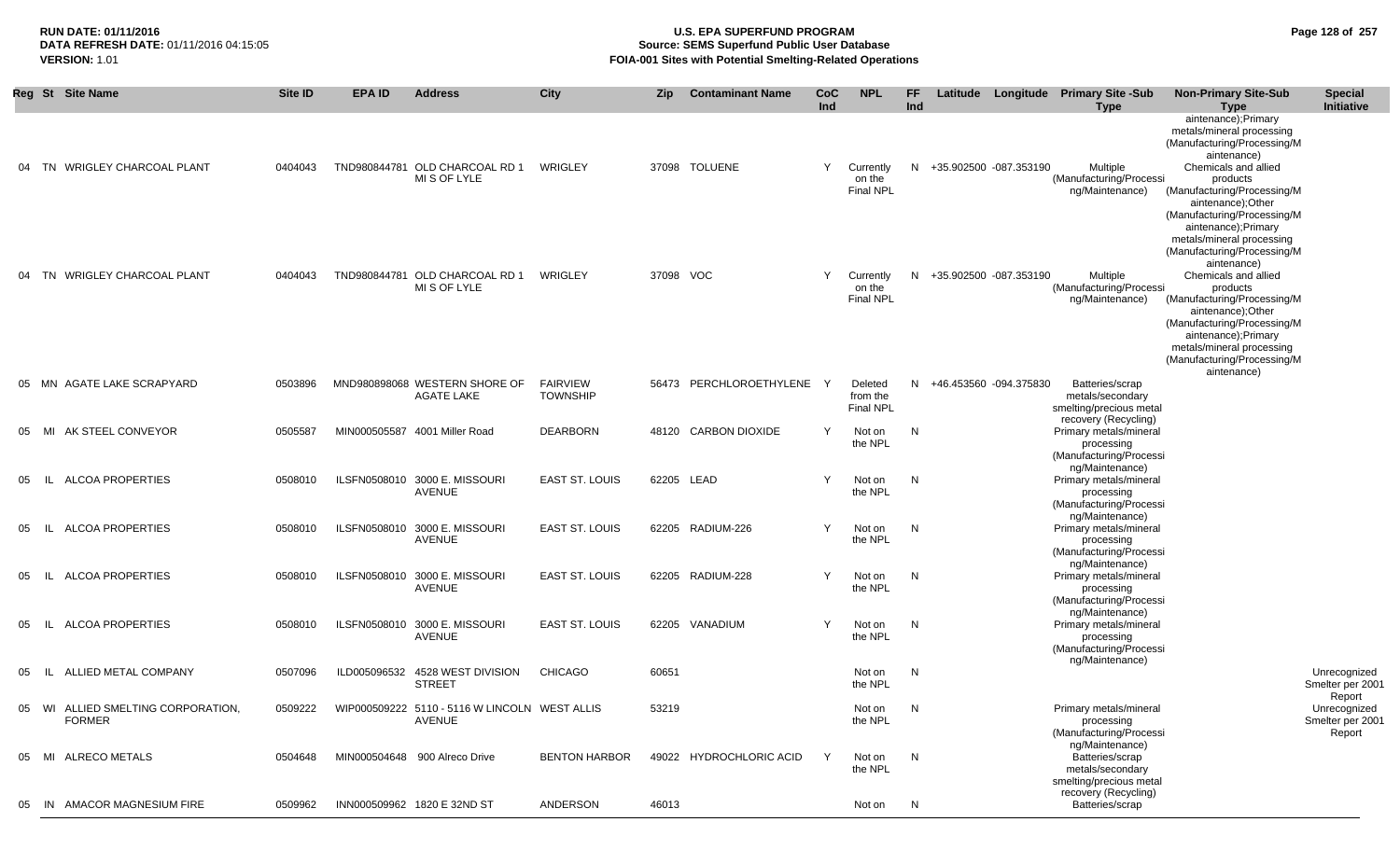# **RUN DATE: 01/11/2016 U.S. EPA SUPERFUND PROGRAM Page 129 of 257 Source: SEMS Superfund Public User Database VERSION:** 1.01 **FOIA-001 Sites with Potential Smelting-Related Operations**

|    | Reg St Site Name                    | Site ID | <b>EPA ID</b> | <b>Address</b>                                                                                                                  | <b>City</b>          | Zip   | <b>Contaminant Name</b> | CoC<br>Ind   | <b>NPL</b>                              | FF.<br>Ind |                          | Latitude Longitude Primary Site -Sub<br>Type                                                                   | <b>Non-Primary Site-Sub</b><br><b>Type</b>                                                                                                       | <b>Special</b><br>Initiative               |
|----|-------------------------------------|---------|---------------|---------------------------------------------------------------------------------------------------------------------------------|----------------------|-------|-------------------------|--------------|-----------------------------------------|------------|--------------------------|----------------------------------------------------------------------------------------------------------------|--------------------------------------------------------------------------------------------------------------------------------------------------|--------------------------------------------|
|    |                                     |         |               |                                                                                                                                 |                      |       |                         |              | the NPL                                 |            |                          | metals/secondary<br>smelting/precious metal<br>recovery (Recycling)                                            |                                                                                                                                                  |                                            |
| 05 | <b>AMACOR RESIDENTIAL</b><br>IN     | 0509963 | INN000509963  | 32ND & FORREST<br><b>TERRACE</b>                                                                                                | ANDERSON             | 46013 |                         |              | Not on<br>the NPL                       | N          |                          | Batteries/scrap<br>metals/secondary<br>smelting/precious metal                                                 |                                                                                                                                                  |                                            |
| 05 | WI AMERIZINC                        | 0505546 |               | WIN000505546 1249 Woodview Dr.                                                                                                  | WAUKESHA             |       | 53189 ZINC              | Y            | Not on<br>the NPL                       | N          |                          | recovery (Recycling)<br>Batteries/scrap<br>metals/secondary<br>smelting/precious metal                         |                                                                                                                                                  |                                            |
| 05 | IL APEX SMELTING                    | 0510833 |               | ILN000510833 2537 WEST TAYLOR<br><b>STREET</b>                                                                                  | <b>CHICAGO</b>       | 60612 |                         |              | Not on<br>the NPL                       | N          |                          | recovery (Recycling)<br>Primary metals/mineral<br>processing<br>(Manufacturing/Processi                        |                                                                                                                                                  |                                            |
|    | 05 OH ARCANUM IRON & METAL          | 0504287 |               | OHD017506171 POP-RITE LN 5MI OFF<br><b>RTE 49</b>                                                                               | DARKE COUNTY         |       | 45304 ANTIMONY          | Y            | Deleted<br>from the<br>Final NPL        |            | N +39.981950 -084.549160 | ng/Maintenance)<br>Batteries/scrap<br>metals/secondary<br>smelting/precious metal                              |                                                                                                                                                  |                                            |
| 05 | OH ARCANUM IRON & METAL             | 0504287 |               | OHD017506171 POP-RITE LN 5MI OFF<br><b>RTE 49</b>                                                                               | DARKE COUNTY         |       | 45304 ARSENIC           | <sup>V</sup> | Deleted<br>from the<br><b>Final NPL</b> |            | N +39.981950 -084.549160 | recovery (Recycling)<br>Batteries/scrap<br>metals/secondary<br>smelting/precious metal                         |                                                                                                                                                  |                                            |
|    | 05 OH ARCANUM IRON & METAL          | 0504287 |               | OHD017506171 POP-RITE LN 5MI OFF<br><b>RTE 49</b>                                                                               | DARKE COUNTY         |       | 45304 LEAD              | Y            | Deleted<br>from the<br><b>Final NPL</b> |            | N +39.981950 -084.549160 | recovery (Recycling)<br>Batteries/scrap<br>metals/secondary<br>smelting/precious metal<br>recovery (Recycling) |                                                                                                                                                  |                                            |
| 05 | ARROW ROOFING AND SUPPLY FIRE<br>MI | 0510947 |               | MIN000510947 520 WELLINGTON<br><b>STREET</b>                                                                                    | <b>TRAVERSE CITY</b> |       | 49686 VOC               | Y            | Not on<br>the NPL                       | N          |                          | Chemicals and allied<br>products<br>(Manufacturing/Processi<br>ng/Maintenance)                                 | Coke production<br>(Manufacturing/Processing/M<br>aintenance);Primary<br>metals/mineral processing<br>(Manufacturing/Processing/M<br>aintenance) |                                            |
|    | 05 OH ASHTABULA IRON AND METAL      | 0510892 |               | OHN000510892 1015 W 30TH STREET                                                                                                 | ASHTABULA            |       | 44004 METALS            | Y            | Not on<br>the NPL                       | N          |                          | Batteries/scrap<br>metals/secondary<br>smelting/precious metal<br>recovery (Recycling)                         | Automobiles/tires<br>(Recycling); Drums/tanks<br>(Recycling)                                                                                     |                                            |
| 05 | ASSAY BUILDING MERCURY SITE<br>MI   | 0505588 |               | MIN000505588 Maple Street and<br>Hancock-Linden Trail<br>intersection (Quincy<br>Smelter Works)                                 | <b>RIPLEY</b>        | 49930 |                         |              | Not on<br>the NPL                       | N          |                          | Primary metals/mineral<br>processing<br>(Manufacturing/Processi<br>ng/Maintenance)                             |                                                                                                                                                  |                                            |
| 05 | AURORA REFINING<br>- IL -           | 0510795 | ILN000510795  | 525 RATHBONE<br>AVENUE                                                                                                          | <b>AURORA</b>        | 60506 |                         |              | Not on<br>the NPL                       | N          |                          | Primary metals/mineral<br>processing<br>(Manufacturing/Processi                                                |                                                                                                                                                  | Unrecognized<br>Smelter per 2001<br>Report |
| 05 | IL AUTO PARTS CITY                  | 0510963 | ILN000510963  | 3570 WASHINGTON<br><b>STREET</b>                                                                                                | <b>GURNEE</b>        | 60031 |                         |              | Not on<br>the NPL                       | N          |                          | ng/Maintenance)<br>Primary metals/mineral<br>processing<br>(Manufacturing/Processi                             |                                                                                                                                                  |                                            |
| 05 | WI BALDWIN BATTERY SITE             | 0510626 |               | WIN000510626 N OF MAIN STREET & BALDWIN<br>S. OF RAIL TRACK<br><b>BETWEEN 7TH AVE &amp;</b><br>8TH IN VILLAGE OF<br><b>BALD</b> |                      |       | 54002 LEAD              |              | Not on<br>the NPL                       | N.         |                          | ng/Maintenance)<br>Batteries/scrap<br>metals/secondary<br>smelting/precious metal<br>recovery (Recycling)      |                                                                                                                                                  |                                            |
| 05 | IN BEDFORD STREET BATTERY           | 0505871 |               | INN000505871 1302 s. Bedford St                                                                                                 | <b>INDIANAPOLIS</b>  | 46221 |                         |              | Not on<br>the NPL                       | N          |                          | Batteries/scrap<br>metals/secondary<br>smelting/precious metal<br>recovery (Recycling)                         |                                                                                                                                                  |                                            |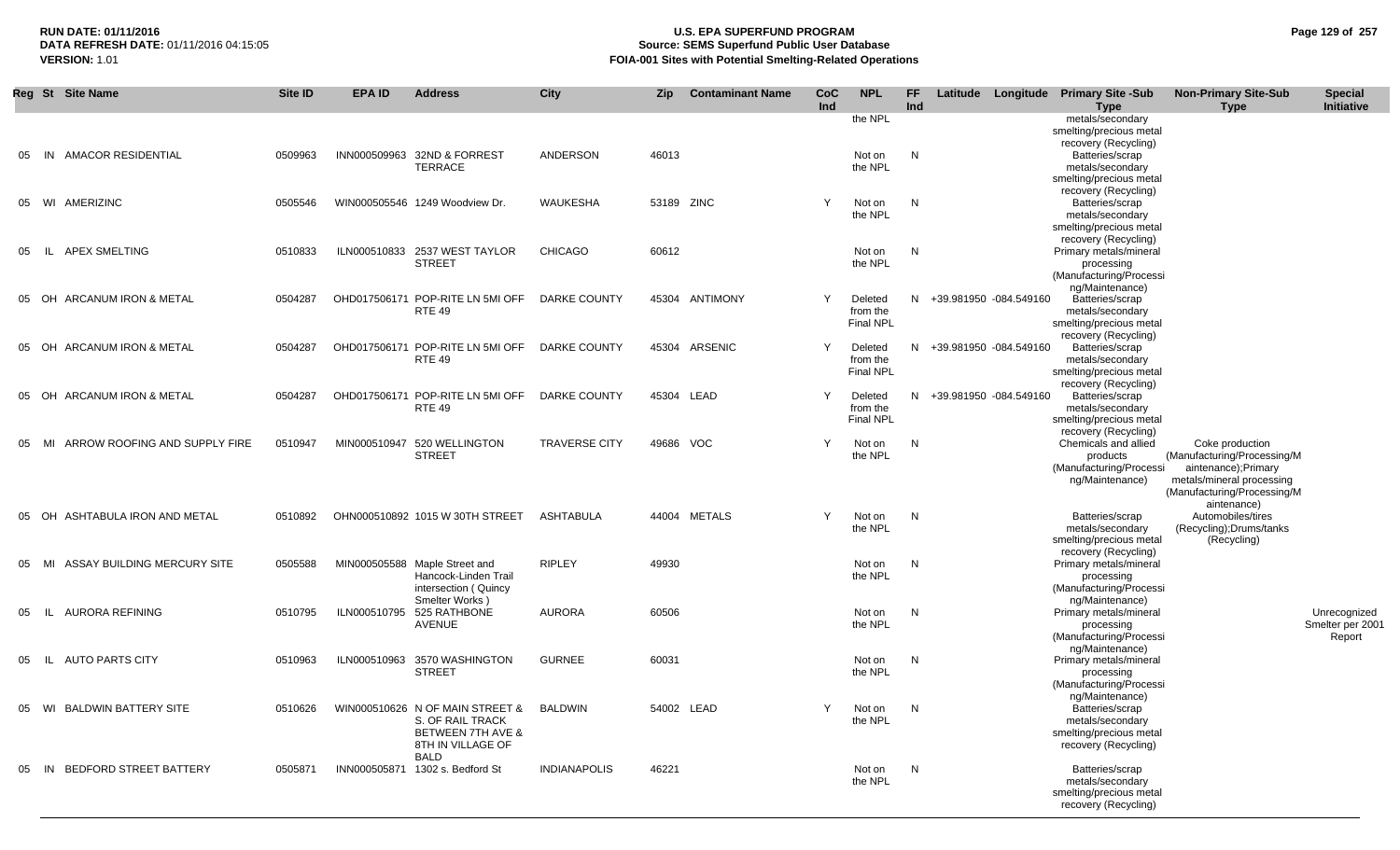# **RUN DATE: 01/11/2016 U.S. EPA SUPERFUND PROGRAM Page 130 of 257 Source: SEMS Superfund Public User Database VERSION:** 1.01 **FOIA-001 Sites with Potential Smelting-Related Operations**

|    | Reg St | <b>Site Name</b>                                            | Site ID | <b>EPA ID</b> | <b>Address</b>                                                                                                                | City                 | Zip   | <b>Contaminant Name</b>                                    | CoC<br>Ind   | <b>NPL</b>        | FF.<br>Ind   |  | Latitude Longitude Primary Site -Sub<br><b>Type</b>                                                        | <b>Non-Primary Site-Sub</b><br><b>Type</b>                                             | <b>Special</b><br>Initiative               |
|----|--------|-------------------------------------------------------------|---------|---------------|-------------------------------------------------------------------------------------------------------------------------------|----------------------|-------|------------------------------------------------------------|--------------|-------------------|--------------|--|------------------------------------------------------------------------------------------------------------|----------------------------------------------------------------------------------------|--------------------------------------------|
| 05 |        | IL BRUCO CO                                                 | 0510790 |               | ILP000510790 1416 WEST 12TH<br>STREET (ROOSEVELT<br>ROAD)                                                                     | <b>CHICAGO</b>       | 60608 |                                                            |              | Not on<br>the NPL | N            |  | Other (Other); Primary<br>metals/mineral<br>processing<br>(Manufacturing/Processi                          | Batteries/scrap<br>metals/secondary<br>smelting/precious metal<br>recovery (Recycling) | Unrecognized<br>Smelter per 2001<br>Report |
|    |        | 05 WI BUFFUM MKE                                            | 0503606 |               | WIN000503606 3456 n. Buffum Street                                                                                            | MILWAUKEE            |       | 53212 FLAMMABLES                                           | Y            | Not on<br>the NPL | $\mathsf{N}$ |  | ng/Maintenance)<br>Batteries/scrap<br>metals/secondary<br>smelting/precious metal                          |                                                                                        |                                            |
|    | 05 WI  | <b>BURNHAM CANAL - MILLER</b><br><b>COMPRESSING COMPANY</b> | 0510222 |               | WIN000510222 1640 W BRUCE<br><b>STREET</b>                                                                                    | MILWAUKEE            | 53204 | BENZO(B)FLUORANTHE<br><b>NE</b>                            | Y            | Not on<br>the NPL | $\mathsf{N}$ |  | recovery (Recycling)<br>Batteries/scrap<br>metals/secondary<br>smelting/precious metal                     |                                                                                        |                                            |
|    |        | 05 WI BURNHAM CANAL - MILLER<br><b>COMPRESSING COMPANY</b>  | 0510222 |               | WIN000510222 1640 W BRUCE<br><b>STREET</b>                                                                                    | MILWAUKEE            | 53204 | BENZO[A]ANTHRACENE Y                                       |              | Not on<br>the NPL | $\mathsf{N}$ |  | recovery (Recycling)<br>Batteries/scrap<br>metals/secondary<br>smelting/precious metal                     |                                                                                        |                                            |
|    | 05 WI  | BURNHAM CANAL - MILLER<br><b>COMPRESSING COMPANY</b>        | 0510222 |               | WIN000510222 1640 W BRUCE<br><b>STREET</b>                                                                                    | MILWAUKEE            | 53204 | <b>BENZO[A]PYRENE</b>                                      | Y            | Not on<br>the NPL | N            |  | recovery (Recycling)<br>Batteries/scrap<br>metals/secondary<br>smelting/precious metal                     |                                                                                        |                                            |
|    |        | 05 WI BURNHAM CANAL - MILLER<br><b>COMPRESSING COMPANY</b>  | 0510222 |               | WIN000510222 1640 W BRUCE<br><b>STREET</b>                                                                                    | <b>MILWAUKEE</b>     |       | 53204 BENZOJAJPYRENE<br><b>EQUIVALENTS (BaPEq)</b>         | Y            | Not on<br>the NPL | N            |  | recovery (Recycling)<br>Batteries/scrap<br>metals/secondary<br>smelting/precious metal                     |                                                                                        |                                            |
|    | 05 WI  | <b>BURNHAM CANAL - MILLER</b><br><b>COMPRESSING COMPANY</b> | 0510222 |               | WIN000510222 1640 W BRUCE<br><b>STREET</b>                                                                                    | MILWAUKEE            |       | 53204 COPPER                                               | Y            | Not on<br>the NPL | N            |  | recovery (Recycling)<br>Batteries/scrap<br>metals/secondary<br>smelting/precious metal                     |                                                                                        |                                            |
|    |        | 05 WI BURNHAM CANAL - MILLER<br><b>COMPRESSING COMPANY</b>  | 0510222 |               | WIN000510222 1640 W BRUCE<br><b>STREET</b>                                                                                    | MILWAUKEE            |       | 53204 DIBENZO(A,H)ANTHRAC<br>ENE                           | $\mathsf{Y}$ | Not on<br>the NPL | N            |  | recovery (Recycling)<br>Batteries/scrap<br>metals/secondary<br>smelting/precious metal                     |                                                                                        |                                            |
|    |        | 05 WI BURNHAM CANAL - MILLER<br><b>COMPRESSING COMPANY</b>  | 0510222 |               | WIN000510222 1640 W BRUCE<br><b>STREET</b>                                                                                    | MILWAUKEE            |       | 53204 INDENO(1,2,3-<br>CD)PYRENE                           | Y            | Not on<br>the NPL | N            |  | recovery (Recycling)<br>Batteries/scrap<br>metals/secondary<br>smelting/precious metal                     |                                                                                        |                                            |
|    |        | 05 WI BURNHAM CANAL - MILLER<br><b>COMPRESSING COMPANY</b>  | 0510222 |               | WIN000510222 1640 W BRUCE<br><b>STREET</b>                                                                                    | MILWAUKEE            |       | 53204 LEAD                                                 | Y            | Not on<br>the NPL | N            |  | recovery (Recycling)<br>Batteries/scrap<br>metals/secondary<br>smelting/precious metal                     |                                                                                        |                                            |
|    |        | 05 WI BURNHAM CANAL - MILLER<br><b>COMPRESSING COMPANY</b>  | 0510222 |               | WIN000510222 1640 W BRUCE<br><b>STREET</b>                                                                                    | MILWAUKEE            |       | 53204 METALS                                               | Y            | Not on<br>the NPL | $\mathsf{N}$ |  | recovery (Recycling)<br>Batteries/scrap<br>metals/secondary<br>smelting/precious metal                     |                                                                                        |                                            |
|    |        | 05 WI BURNHAM CANAL - MILLER<br><b>COMPRESSING COMPANY</b>  | 0510222 |               | WIN000510222 1640 W BRUCE<br><b>STREET</b>                                                                                    | MILWAUKEE            |       | 53204 NAPHTHALENE                                          | Y            | Not on<br>the NPL | N            |  | recovery (Recycling)<br>Batteries/scrap<br>metals/secondary<br>smelting/precious metal                     |                                                                                        |                                            |
|    |        | 05 WI BURNHAM CANAL - MILLER<br><b>COMPRESSING COMPANY</b>  | 0510222 |               | WIN000510222 1640 W BRUCE<br><b>STREET</b>                                                                                    | MILWAUKEE            |       | 53204 PAHs (POLYCYCLIC<br><b>AROMATIC</b><br>HYDROCARBONS) | Y            | Not on<br>the NPL | $\mathsf{N}$ |  | recovery (Recycling)<br>Batteries/scrap<br>metals/secondary<br>smelting/precious metal                     |                                                                                        |                                            |
|    |        | 05 MI C & H TAMARACK OPERATIONS                             | 0510835 |               | MIN000510835 375 FEET SW OF THE<br><b>INTERSECTION OF</b><br><b>TAMAR TAMARACK</b><br><b>HILL &amp; M-26</b><br>(TAMARACK RD) | <b>SOUTH HUBBELL</b> | 49934 |                                                            |              | Not on<br>the NPL | $\mathsf{N}$ |  | recovery (Recycling)<br>Primary metals/mineral<br>processing<br>(Manufacturing/Processi<br>ng/Maintenance) |                                                                                        |                                            |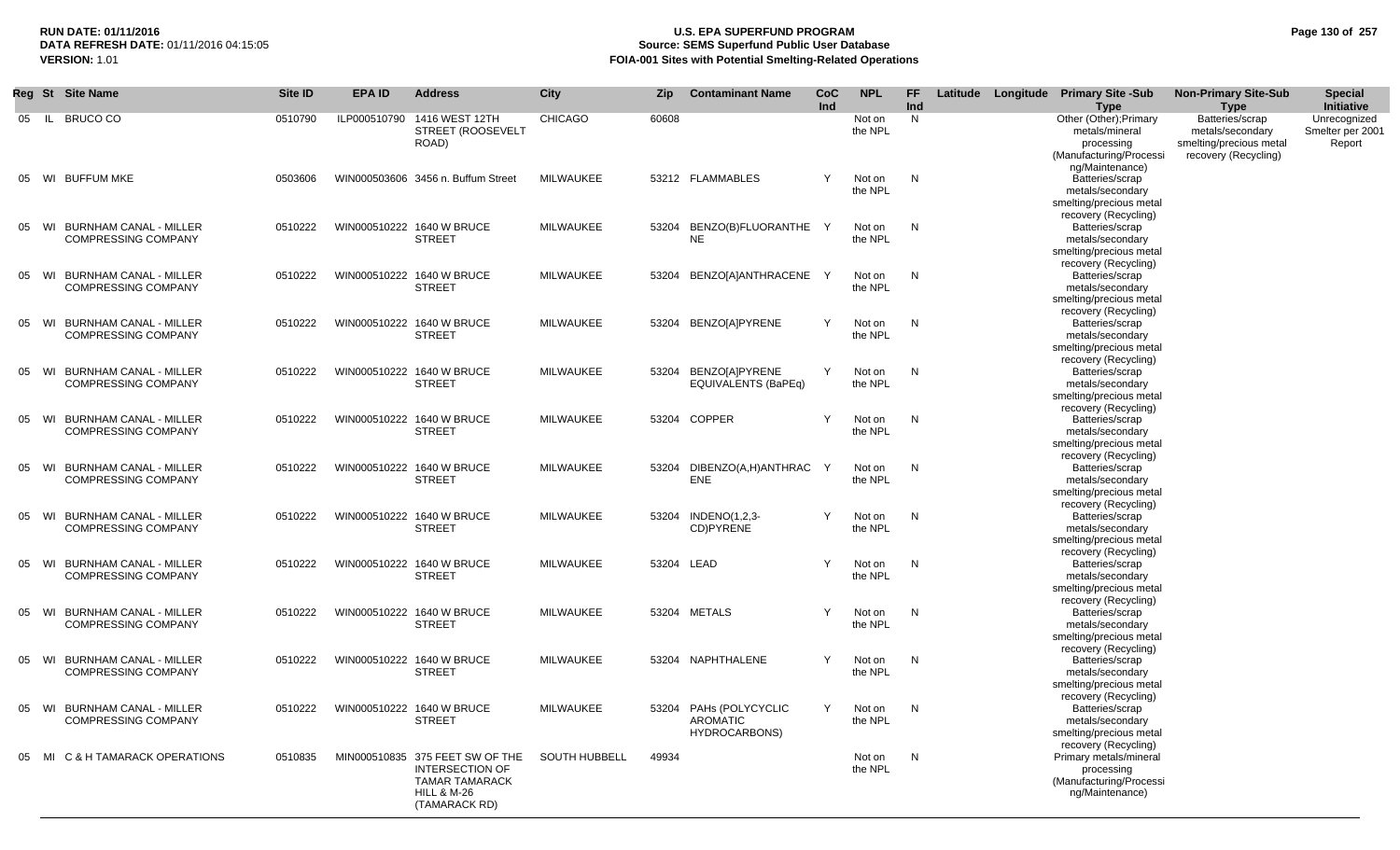# **RUN DATE: 01/11/2016 U.S. EPA SUPERFUND PROGRAM Page 131 of 257 Source: SEMS Superfund Public User Database VERSION:** 1.01 **FOIA-001 Sites with Potential Smelting-Related Operations**

|    |       | Reg St Site Name                      | Site ID | EPA ID | <b>Address</b>                                                                        | City            | Zip          | <b>Contaminant Name</b>                         | CoC<br>Ind | <b>NPL</b>                              | FF.<br>Ind | Latitude               | Longitude Primary Site -Sub                                                                | <b>Non-Primary Site-Sub</b> | <b>Special</b><br><b>Initiative</b> |
|----|-------|---------------------------------------|---------|--------|---------------------------------------------------------------------------------------|-----------------|--------------|-------------------------------------------------|------------|-----------------------------------------|------------|------------------------|--------------------------------------------------------------------------------------------|-----------------------------|-------------------------------------|
|    | 05 MI | CALUMET AND HECLA POWER PLANT<br>SITE | 0510600 |        | MIN000510600 HIGHWAY M-26 SOUTH TORCH LAKE<br>OF THE VILLAGE OF<br><b>LAKE LINDEN</b> | <b>TOWNSHIP</b> | 49945        |                                                 |            | Not on<br>the NPL                       | N          |                        | Type<br>Primary metals/mineral<br>processing<br>(Manufacturing/Processi<br>ng/Maintenance) | <b>Type</b>                 |                                     |
| 05 | MI    | CARTER INDUSTRIALS, INC.              | 0502729 |        | MID980274179 4690 HUMBOLDT                                                            | <b>DETROIT</b>  |              | 48208 1,2,4,5-<br><b>TETRACHLOROBENZEN</b><br>E | N          | Deleted<br>from the<br><b>Final NPL</b> | N          | +42.345280 -083.091660 | Batteries/scrap<br>metals/secondary<br>smelting/precious metal<br>recovery (Recycling)     |                             |                                     |
|    | 05 MI | CARTER INDUSTRIALS, INC.              | 0502729 |        | MID980274179 4690 HUMBOLDT                                                            | <b>DETROIT</b>  | 48208 1,2,4- | <b>TRICHLOROBENZENE</b>                         | N          | Deleted<br>from the<br><b>Final NPL</b> | N.         | +42.345280 -083.091660 | Batteries/scrap<br>metals/secondary<br>smelting/precious metal<br>recovery (Recycling)     |                             |                                     |
|    | 05 MI | CARTER INDUSTRIALS, INC.              | 0502729 |        | MID980274179 4690 HUMBOLDT                                                            | <b>DETROIT</b>  | 48208 1.2.4- | <b>TRICHLOROBENZENE</b>                         | Y          | Deleted<br>from the<br><b>Final NPL</b> | N          | +42.345280 -083.091660 | Batteries/scrap<br>metals/secondary<br>smelting/precious metal<br>recovery (Recycling)     |                             |                                     |
|    | 05 MI | CARTER INDUSTRIALS, INC.              | 0502729 |        | MID980274179 4690 HUMBOLDT                                                            | <b>DETROIT</b>  |              | 48208 1,3-DICHLOROBENZENE N                     |            | Deleted<br>from the<br><b>Final NPL</b> | N.         | +42.345280 -083.091660 | Batteries/scrap<br>metals/secondary<br>smelting/precious metal<br>recovery (Recycling)     |                             |                                     |
| 05 | MI    | CARTER INDUSTRIALS, INC.              | 0502729 |        | MID980274179 4690 HUMBOLDT                                                            | <b>DETROIT</b>  |              | 48208 1,3-DICHLOROBENZENE Y                     |            | Deleted<br>from the<br><b>Final NPL</b> | N          | +42.345280 -083.091660 | Batteries/scrap<br>metals/secondary<br>smelting/precious metal<br>recovery (Recycling)     |                             |                                     |
| 05 | MI    | CARTER INDUSTRIALS, INC.              | 0502729 |        | MID980274179 4690 HUMBOLDT                                                            | <b>DETROIT</b>  | 48208        | 1,4-DICHLOROBENZENE Y                           |            | Deleted<br>from the<br><b>Final NPL</b> | N          | +42.345280 -083.091660 | Batteries/scrap<br>metals/secondary<br>smelting/precious metal<br>recovery (Recycling)     |                             |                                     |
|    | 05 MI | CARTER INDUSTRIALS, INC.              | 0502729 |        | MID980274179 4690 HUMBOLDT                                                            | <b>DETROIT</b>  |              | 48208 1,4-DICHLOROBENZENE N                     |            | Deleted<br>from the<br>Final NPL        | N          | +42.345280 -083.091660 | Batteries/scrap<br>metals/secondary<br>smelting/precious metal<br>recovery (Recycling)     |                             |                                     |
|    | 05 MI | CARTER INDUSTRIALS, INC.              | 0502729 |        | MID980274179 4690 HUMBOLDT                                                            | <b>DETROIT</b>  |              | 48208 ARSENIC                                   |            | Deleted<br>from the<br><b>Final NPL</b> | N          | +42.345280 -083.091660 | Batteries/scrap<br>metals/secondary<br>smelting/precious metal<br>recovery (Recycling)     |                             |                                     |
|    | 05 MI | CARTER INDUSTRIALS, INC.              | 0502729 |        | MID980274179 4690 HUMBOLDT                                                            | <b>DETROIT</b>  |              | 48208 BARIUM                                    | N          | Deleted<br>from the<br>Final NPL        | N          | +42.345280 -083.091660 | Batteries/scrap<br>metals/secondary<br>smelting/precious metal<br>recovery (Recycling)     |                             |                                     |
| 05 | MI    | CARTER INDUSTRIALS, INC.              | 0502729 |        | MID980274179 4690 HUMBOLDT                                                            | <b>DETROIT</b>  | 48208        | BENZO[A]ANTHRACENE                              |            | Deleted<br>from the<br><b>Final NPL</b> | N          | +42.345280 -083.091660 | Batteries/scrap<br>metals/secondary<br>smelting/precious metal<br>recovery (Recycling)     |                             |                                     |
|    | 05 MI | CARTER INDUSTRIALS, INC.              | 0502729 |        | MID980274179 4690 HUMBOLDT                                                            | <b>DETROIT</b>  | 48208        | BENZO[A]ANTHRACENE N                            |            | Deleted<br>from the<br><b>Final NPL</b> | N          | +42.345280 -083.091660 | Batteries/scrap<br>metals/secondary<br>smelting/precious metal<br>recovery (Recycling)     |                             |                                     |
|    | 05 MI | CARTER INDUSTRIALS, INC.              | 0502729 |        | MID980274179 4690 HUMBOLDT                                                            | <b>DETROIT</b>  |              | 48208 CADMIUM                                   | Y          | Deleted<br>from the<br><b>Final NPL</b> | N.         | +42.345280 -083.091660 | Batteries/scrap<br>metals/secondary<br>smelting/precious metal<br>recovery (Recycling)     |                             |                                     |
|    | 05 MI | CARTER INDUSTRIALS, INC.              | 0502729 |        | MID980274179 4690 HUMBOLDT                                                            | <b>DETROIT</b>  |              | 48208 CHLOROBENZENE                             | Y          | Deleted<br>from the<br>Final NPL        | N.         | +42.345280 -083.091660 | Batteries/scrap<br>metals/secondary<br>smelting/precious metal<br>recovery (Recycling)     |                             |                                     |
|    | 05 MI | CARTER INDUSTRIALS, INC.              | 0502729 |        | MID980274179 4690 HUMBOLDT                                                            | <b>DETROIT</b>  |              | 48208 CHLOROBENZENE                             | N          | Deleted<br>from the                     | N.         | +42.345280 -083.091660 | Batteries/scrap<br>metals/secondary                                                        |                             |                                     |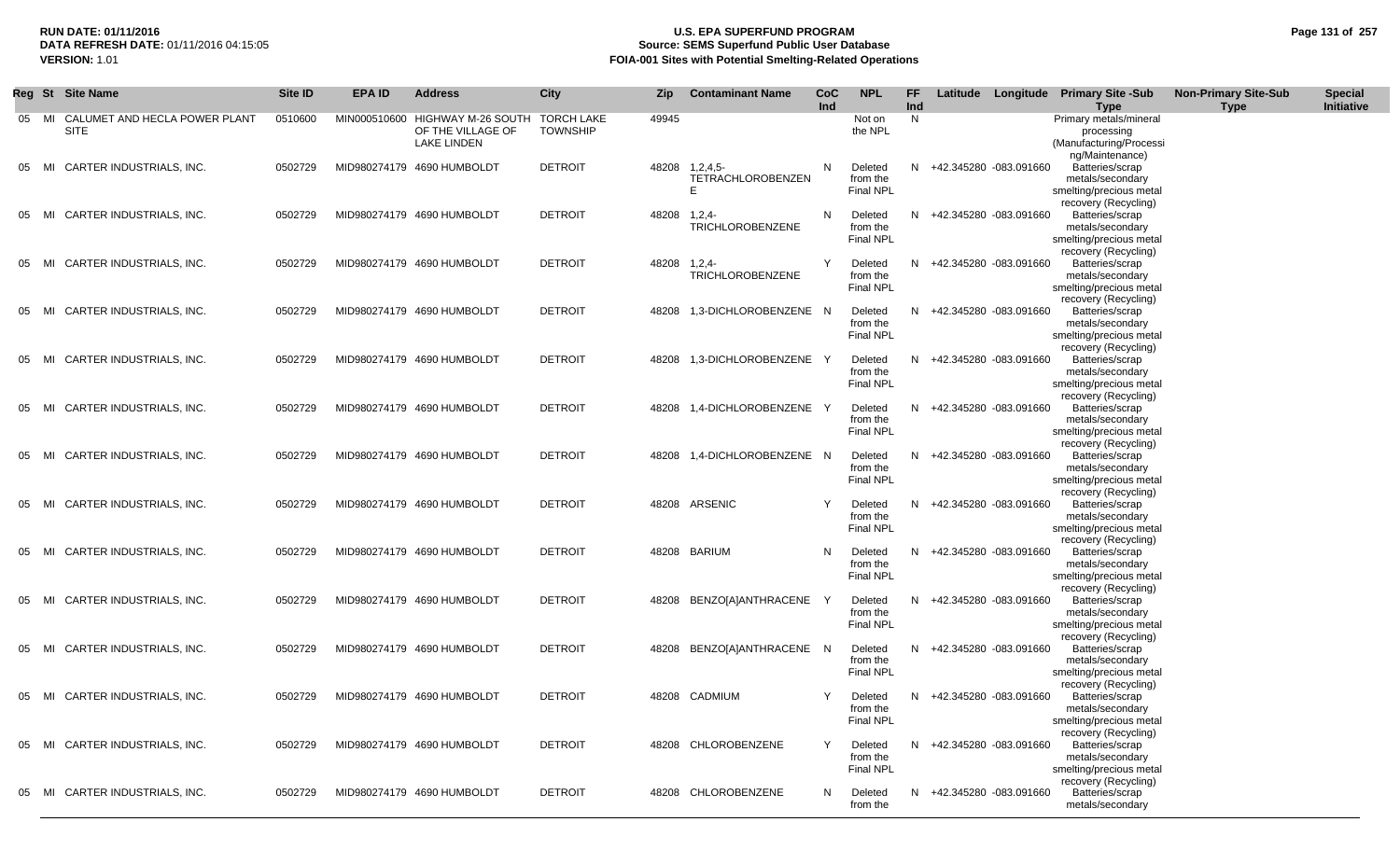# **RUN DATE: 01/11/2016 U.S. EPA SUPERFUND PROGRAM Page 132 of 257** DATA REFRESH DATE: 01/11/2016 04:15:05<br>**VERSION: 1.01** Source: SEMS Superfund Public User Database<br>FOIA-001 Sites with Potential Smelting-Related Operat **VERSION:** 1.01 **FOIA-001 Sites with Potential Smelting-Related Operations**

|       | Reg St Site Name               | Site ID | EPA ID | <b>Address</b>             | City           | Zip        | <b>Contaminant Name</b>  | <b>CoC</b><br>Ind | <b>NPL</b>                   | <b>FF</b><br>Ind |                          | Latitude Longitude Primary Site -Sub            | <b>Non-Primary Site-Sub</b> | <b>Special</b><br>Initiative |
|-------|--------------------------------|---------|--------|----------------------------|----------------|------------|--------------------------|-------------------|------------------------------|------------------|--------------------------|-------------------------------------------------|-----------------------------|------------------------------|
|       |                                |         |        |                            |                |            |                          |                   | <b>Final NPL</b>             |                  |                          | <b>Type</b><br>smelting/precious metal          | <b>Type</b>                 |                              |
|       |                                |         |        |                            |                |            |                          |                   |                              |                  |                          | recovery (Recycling)                            |                             |                              |
| 05    | CARTER INDUSTRIALS, INC.<br>MI | 0502729 |        | MID980274179 4690 HUMBOLDT | <b>DETROIT</b> |            | 48208 COPPER             | N                 | Deleted                      | N.               | +42.345280 -083.091660   | Batteries/scrap                                 |                             |                              |
|       |                                |         |        |                            |                |            |                          |                   | from the                     |                  |                          | metals/secondary                                |                             |                              |
|       |                                |         |        |                            |                |            |                          |                   | <b>Final NPL</b>             |                  |                          | smelting/precious metal                         |                             |                              |
| 05    | CARTER INDUSTRIALS, INC.<br>MI | 0502729 |        | MID980274179 4690 HUMBOLDT | <b>DETROIT</b> | 48208      | DI-N-BUTYL PHTHALATE N   |                   | Deleted                      |                  | N +42.345280 -083.091660 | recovery (Recycling)<br>Batteries/scrap         |                             |                              |
|       |                                |         |        |                            |                |            |                          |                   | from the                     |                  |                          | metals/secondary                                |                             |                              |
|       |                                |         |        |                            |                |            |                          |                   | <b>Final NPL</b>             |                  |                          | smelting/precious metal                         |                             |                              |
|       |                                |         |        |                            |                |            |                          |                   |                              |                  |                          | recovery (Recycling)                            |                             |                              |
| 05    | CARTER INDUSTRIALS, INC.<br>MI | 0502729 |        | MID980274179 4690 HUMBOLDT | <b>DETROIT</b> |            | 48208 ETHYL METHYL       | N                 | Deleted                      | N                | +42.345280 -083.091660   | Batteries/scrap                                 |                             |                              |
|       |                                |         |        |                            |                |            | <b>BENZENE</b>           |                   | from the<br>Final NPL        |                  |                          | metals/secondary<br>smelting/precious metal     |                             |                              |
|       |                                |         |        |                            |                |            |                          |                   |                              |                  |                          | recovery (Recycling)                            |                             |                              |
| 05    | CARTER INDUSTRIALS, INC.<br>MI | 0502729 |        | MID980274179 4690 HUMBOLDT | <b>DETROIT</b> | 48208 LEAD |                          | Υ                 | Deleted                      |                  | N +42.345280 -083.091660 | Batteries/scrap                                 |                             |                              |
|       |                                |         |        |                            |                |            |                          |                   | from the                     |                  |                          | metals/secondary                                |                             |                              |
|       |                                |         |        |                            |                |            |                          |                   | Final NPL                    |                  |                          | smelting/precious metal                         |                             |                              |
| 05    | CARTER INDUSTRIALS, INC.<br>MI | 0502729 |        | MID980274179 4690 HUMBOLDT | <b>DETROIT</b> |            | 48208 NICKEL             | N                 | Deleted                      | N.               | +42.345280 -083.091660   | recovery (Recycling)<br>Batteries/scrap         |                             |                              |
|       |                                |         |        |                            |                |            |                          |                   | from the                     |                  |                          | metals/secondary                                |                             |                              |
|       |                                |         |        |                            |                |            |                          |                   | <b>Final NPL</b>             |                  |                          | smelting/precious metal                         |                             |                              |
|       |                                |         |        |                            |                |            |                          |                   |                              |                  |                          | recovery (Recycling)                            |                             |                              |
| 05 MI | CARTER INDUSTRIALS, INC.       | 0502729 |        | MID980274179 4690 HUMBOLDT | <b>DETROIT</b> | 48208 PCBs |                          | N                 | Deleted                      |                  | N +42.345280 -083.091660 | Batteries/scrap                                 |                             |                              |
|       |                                |         |        |                            |                |            |                          |                   | from the<br><b>Final NPL</b> |                  |                          | metals/secondary<br>smelting/precious metal     |                             |                              |
|       |                                |         |        |                            |                |            |                          |                   |                              |                  |                          | recovery (Recycling)                            |                             |                              |
| 05    | CARTER INDUSTRIALS, INC.<br>MI | 0502729 |        | MID980274179 4690 HUMBOLDT | <b>DETROIT</b> | 48208 PCBs |                          | Y                 | Deleted                      |                  | N +42.345280 -083.091660 | Batteries/scrap                                 |                             |                              |
|       |                                |         |        |                            |                |            |                          |                   | from the                     |                  |                          | metals/secondary                                |                             |                              |
|       |                                |         |        |                            |                |            |                          |                   | <b>Final NPL</b>             |                  |                          | smelting/precious metal                         |                             |                              |
|       |                                |         |        |                            |                |            |                          |                   |                              |                  |                          | recovery (Recycling)                            |                             |                              |
| 05    | CARTER INDUSTRIALS, INC.<br>MI | 0502729 |        | MID980274179 4690 HUMBOLDT | <b>DETROIT</b> | 48208      | PENTACHLOROBENZEN N<br>E |                   | Deleted<br>from the          | N.               | +42.345280 -083.091660   | Batteries/scrap<br>metals/secondary             |                             |                              |
|       |                                |         |        |                            |                |            |                          |                   | <b>Final NPL</b>             |                  |                          | smelting/precious metal                         |                             |                              |
|       |                                |         |        |                            |                |            |                          |                   |                              |                  |                          | recovery (Recycling)                            |                             |                              |
| 05    | CARTER INDUSTRIALS, INC.<br>MI | 0502729 |        | MID980274179 4690 HUMBOLDT | <b>DETROIT</b> | 48208      | PENTACHLOROBENZEN Y      |                   | Deleted                      |                  | N +42.345280 -083.091660 | Batteries/scrap                                 |                             |                              |
|       |                                |         |        |                            |                |            | E                        |                   | from the                     |                  |                          | metals/secondary                                |                             |                              |
|       |                                |         |        |                            |                |            |                          |                   | <b>Final NPL</b>             |                  |                          | smelting/precious metal<br>recovery (Recycling) |                             |                              |
| 05    | CARTER INDUSTRIALS, INC.<br>MI | 0502729 |        | MID980274179 4690 HUMBOLDT | <b>DETROIT</b> | 48208      | POLYCHLORINATED          | Y                 | Deleted                      | N                | +42.345280 -083.091660   | Batteries/scrap                                 |                             |                              |
|       |                                |         |        |                            |                |            | <b>BIPHENYLS</b>         |                   | from the                     |                  |                          | metals/secondary                                |                             |                              |
|       |                                |         |        |                            |                |            |                          |                   | <b>Final NPL</b>             |                  |                          | smelting/precious metal                         |                             |                              |
|       |                                |         |        |                            |                |            |                          |                   |                              |                  |                          | recovery (Recycling)                            |                             |                              |
| 05    | CARTER INDUSTRIALS, INC.<br>MI | 0502729 |        | MID980274179 4690 HUMBOLDT | <b>DETROIT</b> |            | 48208 PYRENE             | Υ                 | Deleted<br>from the          |                  | N +42.345280 -083.091660 | Batteries/scrap<br>metals/secondary             |                             |                              |
|       |                                |         |        |                            |                |            |                          |                   | <b>Final NPL</b>             |                  |                          | smelting/precious metal                         |                             |                              |
|       |                                |         |        |                            |                |            |                          |                   |                              |                  |                          | recovery (Recycling)                            |                             |                              |
| 05    | CARTER INDUSTRIALS, INC.<br>MI | 0502729 |        | MID980274179 4690 HUMBOLDT | <b>DETROIT</b> |            | 48208 PYRENE             | N                 | Deleted                      | N.               | +42.345280 -083.091660   | Batteries/scrap                                 |                             |                              |
|       |                                |         |        |                            |                |            |                          |                   | from the                     |                  |                          | metals/secondary                                |                             |                              |
|       |                                |         |        |                            |                |            |                          |                   | <b>Final NPL</b>             |                  |                          | smelting/precious metal                         |                             |                              |
| 05    | MI CARTER INDUSTRIALS, INC.    | 0502729 |        | MID980274179 4690 HUMBOLDT | <b>DETROIT</b> |            | 48208 SELENIUM           | N                 | Deleted                      |                  | N +42.345280 -083.091660 | recovery (Recycling)<br>Batteries/scrap         |                             |                              |
|       |                                |         |        |                            |                |            |                          |                   | from the                     |                  |                          | metals/secondary                                |                             |                              |
|       |                                |         |        |                            |                |            |                          |                   | Final NPL                    |                  |                          | smelting/precious metal                         |                             |                              |
|       |                                |         |        |                            |                |            |                          |                   |                              |                  |                          | recovery (Recycling)                            |                             |                              |
| 05    | CARTER INDUSTRIALS, INC.<br>MI | 0502729 |        | MID980274179 4690 HUMBOLDT | <b>DETROIT</b> |            | 48208 XYLENE             | N                 | Deleted                      |                  | N +42.345280 -083.091660 | Batteries/scrap                                 |                             |                              |
|       |                                |         |        |                            |                |            |                          |                   | from the<br>Final NPL        |                  |                          | metals/secondary<br>smelting/precious metal     |                             |                              |
|       |                                |         |        |                            |                |            |                          |                   |                              |                  |                          | recovery (Recycling)                            |                             |                              |
|       |                                |         |        |                            |                |            |                          |                   |                              |                  |                          |                                                 |                             |                              |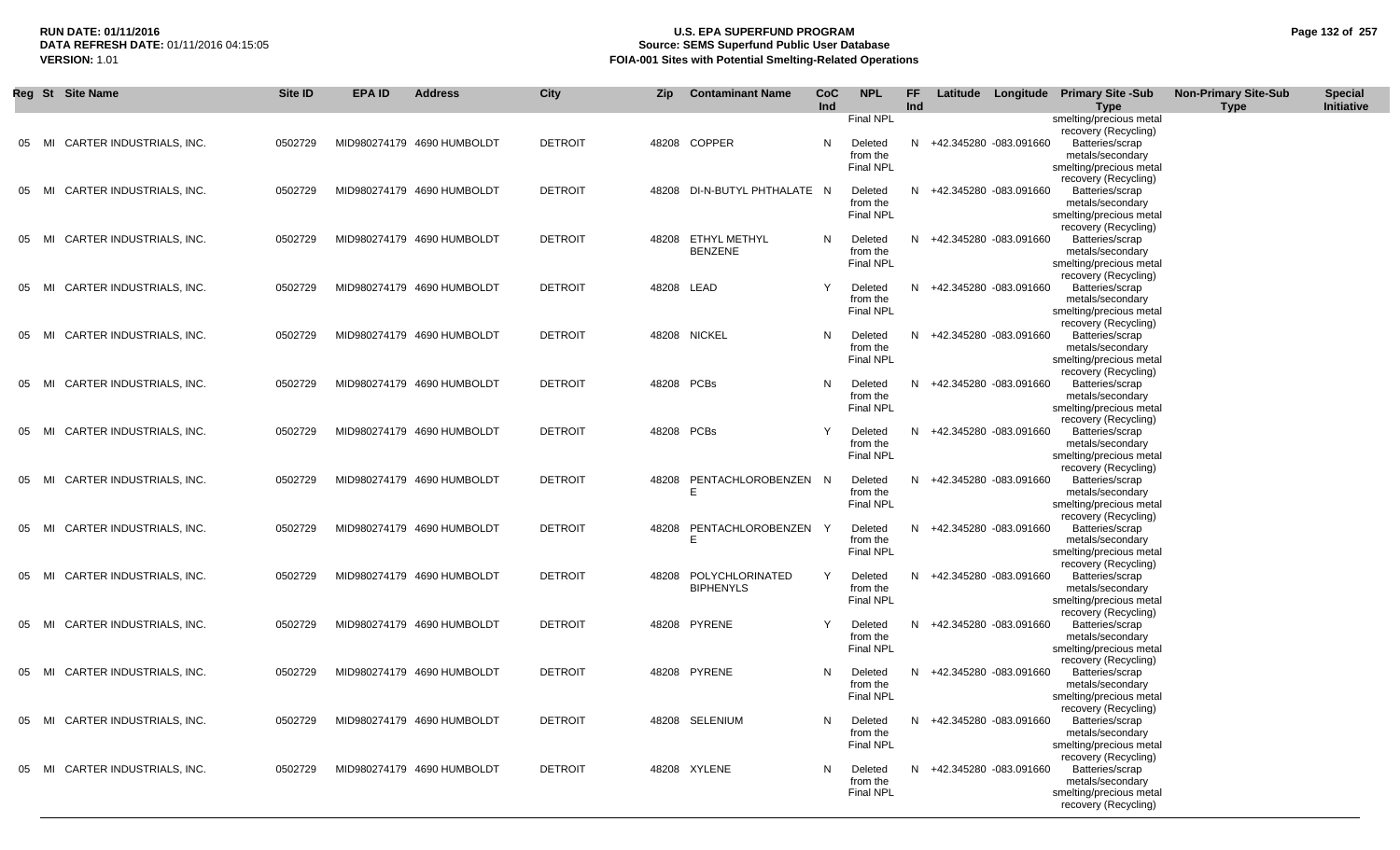# **RUN DATE: 01/11/2016 U.S. EPA SUPERFUND PROGRAM Page 133 of 257 Source: SEMS Superfund Public User Database VERSION:** 1.01 **FOIA-001 Sites with Potential Smelting-Related Operations**

|     | Reg St Site Name                     | Site <b>ID</b> | <b>EPA ID</b> | <b>Address</b>                                                                                                                    | City              | <b>Zip</b> | <b>Contaminant Name</b>                 | CoC<br>Ind   | <b>NPL</b>                              | FF.<br>Ind   | Latitude                 | Longitude | <b>Primary Site -Sub</b><br><b>Type</b>                                                                        | <b>Non-Primary Site-Sub</b><br><b>Type</b> | <b>Special</b><br>Initiative               |
|-----|--------------------------------------|----------------|---------------|-----------------------------------------------------------------------------------------------------------------------------------|-------------------|------------|-----------------------------------------|--------------|-----------------------------------------|--------------|--------------------------|-----------|----------------------------------------------------------------------------------------------------------------|--------------------------------------------|--------------------------------------------|
| 05  | CARTER INDUSTRIALS, INC.<br>MI       | 0502729        |               | MID980274179 4690 HUMBOLDT                                                                                                        | <b>DETROIT</b>    | 48208      | XYLENE                                  | Y            | Deleted<br>from the<br><b>Final NPL</b> |              | N +42.345280 -083.091660 |           | Batteries/scrap<br>metals/secondary<br>smelting/precious metal<br>recovery (Recycling)                         |                                            |                                            |
| 05  | CARTER INDUSTRIALS, INC.<br>MI       | 0502729        |               | MID980274179 4690 HUMBOLDT                                                                                                        | <b>DETROIT</b>    | 48208 ZINC |                                         | N            | Deleted<br>from the<br><b>Final NPL</b> |              | N +42.345280 -083.091660 |           | Batteries/scrap<br>metals/secondary<br>smelting/precious metal<br>recovery (Recycling)                         |                                            |                                            |
| 05  | CHICAGO SMELTING AND REFINING        | 0510825        |               | ILN000510825 3701 SOUTH KEDZIE<br><b>AVENUE</b>                                                                                   | <b>CHICAGO</b>    | 60632      |                                         |              | Not on<br>the NPL                       | N            |                          |           | Metal<br>fabrication/finishing/coat<br>ing and allied industries<br>(Manufacturing/Processi<br>ng/Maintenance) |                                            | Unrecognized<br>Smelter per 2001<br>Report |
| 05  | <b>CIRCLE SMELTING CORP.</b><br>- IL | 0500350        |               | ILD050231976 STATE RTE 50                                                                                                         | <b>BECKEMEYER</b> |            | 62231 LEAD                              | N            | Proposed<br>for NPL                     |              | N +38.608330 -089.420830 |           | Batteries/scrap<br>metals/secondary<br>smelting/precious metal<br>recovery (Recycling)                         |                                            | Unrecognized<br>Smelter per 2001<br>Report |
| 05  | CIRCLE SMELTING CORP.<br>- IL        | 0500350        |               | ILD050231976 STATE RTE 50                                                                                                         | <b>BECKEMEYER</b> |            | 62231 METALS                            | N            | Proposed<br>for NPL                     |              | N +38.608330 -089.420830 |           | Batteries/scrap<br>metals/secondary<br>smelting/precious metal<br>recovery (Recycling)                         |                                            | Unrecognized<br>Smelter per 2001<br>Report |
| 05  | CLEVELAND LEAD SMELTER SITES<br>OH   | 0510801        |               | OHN000510801 GREATER CLEVELAND CLEVELAND<br><b>AREA PRIMARILY</b><br>DOWNTOW AREA &<br>AREAS E. OF THE<br><b>INTERSECTN I-490</b> |                   |            | 44127 LEAD                              | <sup>V</sup> | Not on<br>the NPL                       | N            |                          |           | Batteries/scrap<br>metals/secondary<br>smelting/precious metal<br>recovery (Recycling)                         |                                            |                                            |
| 05  | IN CLINTON CYANIDE                   | 0510913        |               | INN000510913 NE CORNER OF<br>HIGGINS & S. 4TH<br><b>STREET</b>                                                                    | <b>CLINTON</b>    |            | 47842 CYANIDE                           | Y            | Not on<br>the NPL                       | $\mathsf{N}$ |                          |           | Batteries/scrap<br>metals/secondary<br>smelting/precious metal<br>recovery (Recycling)                         |                                            |                                            |
| 05. | CONTINENTAL STEEL CORP.<br>-IN       | 0501228        |               | IND001213503 W MARKLAND AVE                                                                                                       | <b>KOKOMO</b>     | 46902      | 1, 1, 1<br><b>TRICHLOROETHANE</b>       | N            | Currently<br>on the<br><b>Final NPL</b> | N.           | +40.474160 -086.156290   |           | Batteries/scrap<br>metals/secondary<br>smelting/precious metal<br>recovery (Recycling)                         |                                            |                                            |
| 05  | CONTINENTAL STEEL CORP.<br>-IN       | 0501228        |               | IND001213503 W MARKLAND AVE                                                                                                       | <b>KOKOMO</b>     | 46902      | $1, 1, 2-$<br><b>TRICHLOROETHANE</b>    | N            | Currently<br>on the<br>Final NPL        |              | N +40.474160 -086.156290 |           | Batteries/scrap<br>metals/secondary<br>smelting/precious metal<br>recovery (Recycling)                         |                                            |                                            |
| 05  | CONTINENTAL STEEL CORP.<br>IN        | 0501228        |               | IND001213503 W MARKLAND AVE                                                                                                       | <b>KOKOMO</b>     | 46902      | 1,1-DICHLOROETHANE                      | N            | Currently<br>on the<br><b>Final NPL</b> |              | N +40.474160 -086.156290 |           | Batteries/scrap<br>metals/secondary<br>smelting/precious metal<br>recovery (Recycling)                         |                                            |                                            |
| 05  | <b>CONTINENTAL STEEL CORP.</b><br>IN | 0501228        |               | IND001213503 W MARKLAND AVE                                                                                                       | <b>KOKOMO</b>     | 46902      | 1,1-DICHLOROETHENE                      | N            | Currently<br>on the<br><b>Final NPL</b> |              | N +40.474160 -086.156290 |           | Batteries/scrap<br>metals/secondary<br>smelting/precious metal<br>recovery (Recycling)                         |                                            |                                            |
| 05  | CONTINENTAL STEEL CORP.<br>IN.       | 0501228        |               | IND001213503 W MARKLAND AVE                                                                                                       | <b>KOKOMO</b>     |            | 46902 1.2.4-<br><b>TRICHLOROBENZENE</b> | N            | Currently<br>on the<br><b>Final NPL</b> |              | N +40.474160 -086.156290 |           | Batteries/scrap<br>metals/secondary<br>smelting/precious metal<br>recovery (Recycling)                         |                                            |                                            |
| 05  | IN CONTINENTAL STEEL CORP.           | 0501228        |               | IND001213503 W MARKLAND AVE                                                                                                       | <b>KOKOMO</b>     |            | 46902 1,2,4-TRIMETHYL<br><b>BENZENE</b> | N            | Currently<br>on the<br><b>Final NPL</b> |              | N +40.474160 -086.156290 |           | Batteries/scrap<br>metals/secondary<br>smelting/precious metal<br>recovery (Recycling)                         |                                            |                                            |
| 05  | IN CONTINENTAL STEEL CORP.           | 0501228        |               | IND001213503 W MARKLAND AVE                                                                                                       | <b>KOKOMO</b>     |            | 46902 1,2-DIBROMOETHANE                 | N            | Currently<br>on the<br><b>Final NPL</b> |              | N +40.474160 -086.156290 |           | Batteries/scrap<br>metals/secondary<br>smelting/precious metal<br>recovery (Recycling)                         |                                            |                                            |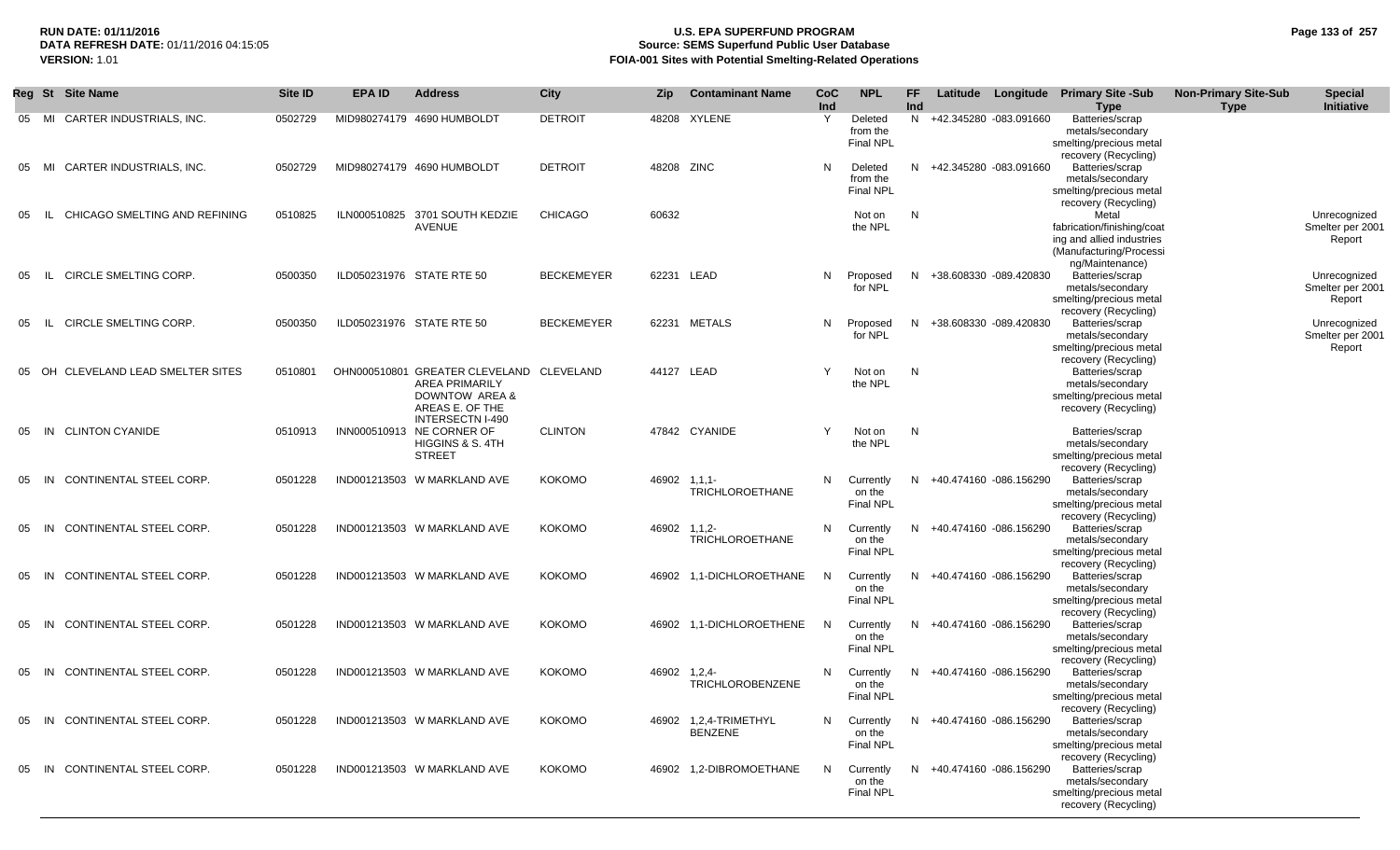# **RUN DATE: 01/11/2016 U.S. EPA SUPERFUND PROGRAM Page 134 of 257 Source: SEMS Superfund Public User Database VERSION:** 1.01 **FOIA-001 Sites with Potential Smelting-Related Operations**

|    |       | Reg St Site Name              | Site ID | <b>EPA ID</b> | <b>Address</b>              | <b>City</b>   | Zip      | <b>Contaminant Name</b>                  | CoC<br>Ind | <b>NPL</b>                              | FF<br>Ind | Latitude |                          | Longitude Primary Site -Sub<br><b>Type</b>                                             | <b>Non-Primary Site-Sub</b><br><b>Type</b> | <b>Special</b><br>Initiative |
|----|-------|-------------------------------|---------|---------------|-----------------------------|---------------|----------|------------------------------------------|------------|-----------------------------------------|-----------|----------|--------------------------|----------------------------------------------------------------------------------------|--------------------------------------------|------------------------------|
| 05 | IN.   | CONTINENTAL STEEL CORP.       | 0501228 |               | IND001213503 W MARKLAND AVE | <b>KOKOMO</b> |          | 46902 1,2-DICHLOROETHANE                 | N.         | Currently<br>on the<br><b>Final NPL</b> | N         |          | +40.474160 -086.156290   | Batteries/scrap<br>metals/secondary<br>smelting/precious metal<br>recovery (Recycling) |                                            |                              |
| 05 | -IN   | CONTINENTAL STEEL CORP.       | 0501228 |               | IND001213503 W MARKLAND AVE | KOKOMO        |          | 46902 1,2-DICHLOROETHENE                 | N.         | Currently<br>on the<br>Final NPL        | N.        |          | +40.474160 -086.156290   | Batteries/scrap<br>metals/secondary<br>smelting/precious metal<br>recovery (Recycling) |                                            |                              |
| 05 | -IN   | CONTINENTAL STEEL CORP.       | 0501228 |               | IND001213503 W MARKLAND AVE | <b>KOKOMO</b> | 46902    | $1,3,5-$<br><b>TRIMETHYLBENZENE</b>      | N          | Currently<br>on the<br>Final NPL        | N.        |          | +40.474160 -086.156290   | Batteries/scrap<br>metals/secondary<br>smelting/precious metal<br>recovery (Recycling) |                                            |                              |
| 05 | IN    | CONTINENTAL STEEL CORP.       | 0501228 |               | IND001213503 W MARKLAND AVE | KOKOMO        |          | 46902 1,4-DICHLOROBENZENE N              |            | Currently<br>on the<br><b>Final NPL</b> | N.        |          | +40.474160 -086.156290   | Batteries/scrap<br>metals/secondary<br>smelting/precious metal<br>recovery (Recycling) |                                            |                              |
| 05 | IN    | CONTINENTAL STEEL CORP.       | 0501228 |               | IND001213503 W MARKLAND AVE | <b>KOKOMO</b> |          | 46902 2,4-DIMETHYLPHENOL                 | N          | Currently<br>on the<br><b>Final NPL</b> | N.        |          | +40.474160 -086.156290   | Batteries/scrap<br>metals/secondary<br>smelting/precious metal<br>recovery (Recycling) |                                            |                              |
| 05 | -IN   | CONTINENTAL STEEL CORP.       | 0501228 |               | IND001213503 W MARKLAND AVE | KOKOMO        |          | 46902 2-BUTANONE                         | N          | Currently<br>on the<br><b>Final NPL</b> | N.        |          | +40.474160 -086.156290   | Batteries/scrap<br>metals/secondary<br>smelting/precious metal<br>recovery (Recycling) |                                            |                              |
| 05 | IN    | CONTINENTAL STEEL CORP.       | 0501228 |               | IND001213503 W MARKLAND AVE | KOKOMO        | 46902 2- | METHYLNAPHTHALENE                        | N          | Currently<br>on the<br>Final NPL        | N.        |          | +40.474160 -086.156290   | Batteries/scrap<br>metals/secondary<br>smelting/precious metal                         |                                            |                              |
| 05 | IN    | CONTINENTAL STEEL CORP.       | 0501228 |               | IND001213503 W MARKLAND AVE | KOKOMO        |          | 46902 4,4-DDD                            | N          | Currently<br>on the<br><b>Final NPL</b> | N.        |          | +40.474160 -086.156290   | recovery (Recycling)<br>Batteries/scrap<br>metals/secondary<br>smelting/precious metal |                                            |                              |
| 05 | IN    | CONTINENTAL STEEL CORP.       | 0501228 |               | IND001213503 W MARKLAND AVE | <b>KOKOMO</b> |          | 46902 4,4-DDE                            | N          | Currently<br>on the<br>Final NPL        |           |          | +40.474160 -086.156290   | recovery (Recycling)<br>Batteries/scrap<br>metals/secondary<br>smelting/precious metal |                                            |                              |
| 05 | -IN   | CONTINENTAL STEEL CORP.       | 0501228 |               | IND001213503 W MARKLAND AVE | <b>KOKOMO</b> |          | 46902 4,4-DDT                            | N          | Currently<br>on the<br><b>Final NPL</b> | N.        |          | +40.474160 -086.156290   | recovery (Recycling)<br>Batteries/scrap<br>metals/secondary<br>smelting/precious metal |                                            |                              |
| 05 | -IN   | CONTINENTAL STEEL CORP.       | 0501228 |               | IND001213503 W MARKLAND AVE | KOKOMO        |          | 46902 4-CHLORO-3-<br><b>METHYLPHENOL</b> | N          | Currently<br>on the<br><b>Final NPL</b> |           |          | +40.474160 -086.156290   | recovery (Recycling)<br>Batteries/scrap<br>metals/secondary<br>smelting/precious metal |                                            |                              |
| 05 | IN    | CONTINENTAL STEEL CORP.       | 0501228 |               | IND001213503 W MARKLAND AVE | KOKOMO        |          | 46902 ACENAPHTHENE                       | N          | Currently<br>on the<br><b>Final NPL</b> | N.        |          | +40.474160 -086.156290   | recovery (Recycling)<br>Batteries/scrap<br>metals/secondary<br>smelting/precious metal |                                            |                              |
| 05 | IN    | CONTINENTAL STEEL CORP.       | 0501228 |               | IND001213503 W MARKLAND AVE | <b>KOKOMO</b> |          | 46902 ACENAPHTHYLENE                     | N          | Currently<br>on the<br>Final NPL        | N         |          | +40.474160 -086.156290   | recovery (Recycling)<br>Batteries/scrap<br>metals/secondary<br>smelting/precious metal |                                            |                              |
|    |       | 05 IN CONTINENTAL STEEL CORP. | 0501228 |               | IND001213503 W MARKLAND AVE | KOKOMO        |          | 46902 ACETONE                            | N          | Currently<br>on the<br>Final NPL        |           |          | N +40.474160 -086.156290 | recovery (Recycling)<br>Batteries/scrap<br>metals/secondary<br>smelting/precious metal |                                            |                              |
|    | 05 IN | CONTINENTAL STEEL CORP.       | 0501228 |               | IND001213503 W MARKLAND AVE | KOKOMO        |          | 46902 ACRYLONITRILE                      | N.         | Currently<br>on the                     |           |          | N +40.474160 -086.156290 | recovery (Recycling)<br>Batteries/scrap<br>metals/secondary                            |                                            |                              |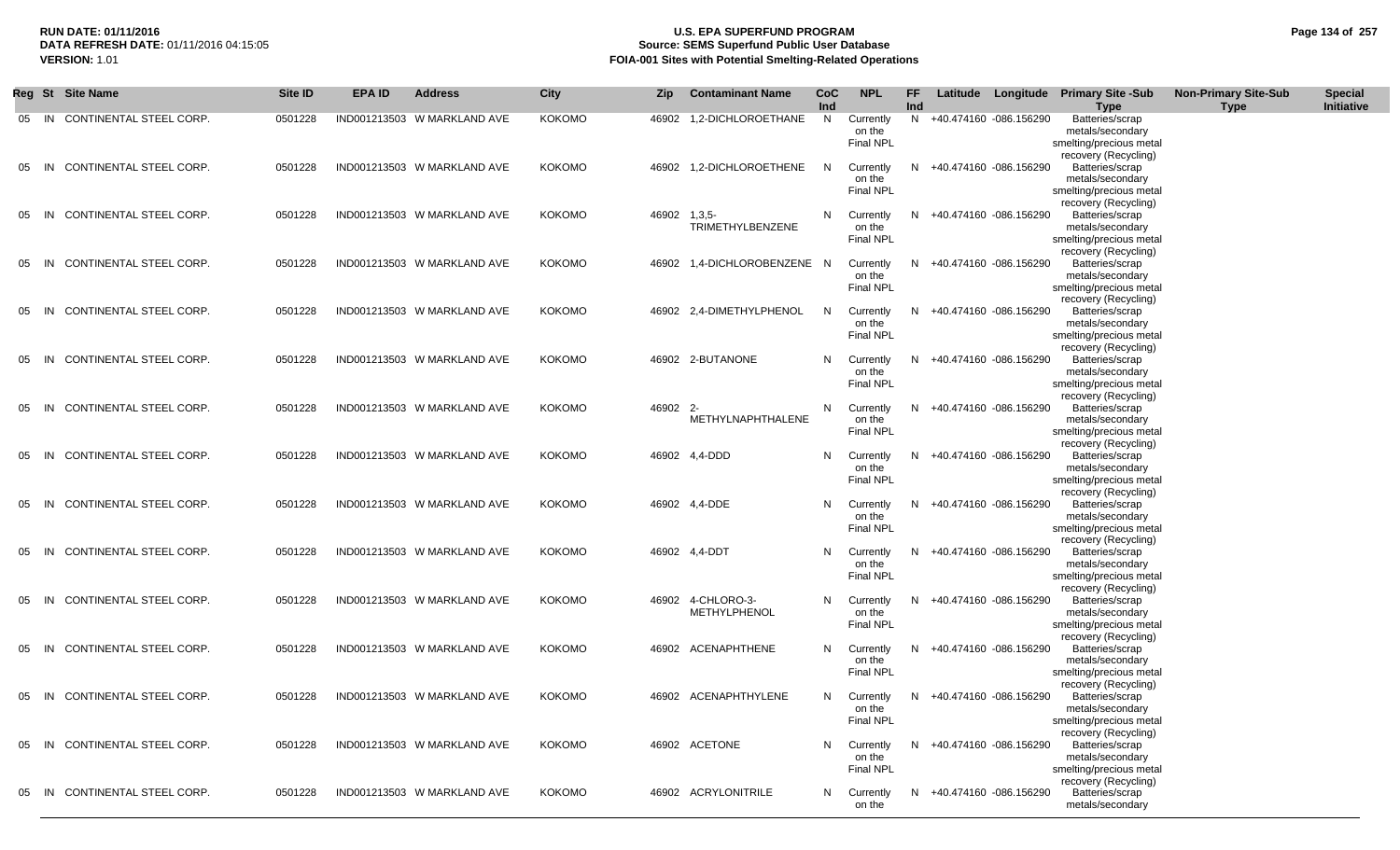# **RUN DATE: 01/11/2016 U.S. EPA SUPERFUND PROGRAM Page 135 of 257 Source: SEMS Superfund Public User Database VERSION:** 1.01 **FOIA-001 Sites with Potential Smelting-Related Operations**

|    |      | Reg St Site Name              | <b>Site ID</b> | <b>EPA ID</b> | <b>Address</b>              | <b>City</b>   | <b>Zip</b> | <b>Contaminant Name</b> | CoC<br>Ind | <b>NPL</b>                 | FF.<br>Ind |                          | Latitude Longitude Primary Site -Sub<br><b>Type</b> | <b>Non-Primary Site-Sub</b><br><b>Type</b> | <b>Special</b><br>Initiative |
|----|------|-------------------------------|----------------|---------------|-----------------------------|---------------|------------|-------------------------|------------|----------------------------|------------|--------------------------|-----------------------------------------------------|--------------------------------------------|------------------------------|
|    |      |                               |                |               |                             |               |            |                         |            | Final NPL                  |            |                          | smelting/precious metal                             |                                            |                              |
| 05 | IN   | CONTINENTAL STEEL CORP.       | 0501228        |               | IND001213503 W MARKLAND AVE | <b>KOKOMO</b> |            | 46902 ALDRIN            | N.         | Currently                  | N.         | +40.474160 -086.156290   | recovery (Recycling)<br>Batteries/scrap             |                                            |                              |
|    |      |                               |                |               |                             |               |            |                         |            | on the<br><b>Final NPL</b> |            |                          | metals/secondary<br>smelting/precious metal         |                                            |                              |
|    |      |                               |                |               |                             |               |            |                         |            |                            |            |                          | recovery (Recycling)                                |                                            |                              |
| 05 | - IN | CONTINENTAL STEEL CORP.       | 0501228        |               | IND001213503 W MARKLAND AVE | <b>KOKOMO</b> |            | 46902 ALPHA-BHC         | N          | Currently<br>on the        | N          | +40.474160 -086.156290   | Batteries/scrap<br>metals/secondary                 |                                            |                              |
|    |      |                               |                |               |                             |               |            |                         |            | <b>Final NPL</b>           |            |                          | smelting/precious metal<br>recovery (Recycling)     |                                            |                              |
| 05 | - IN | CONTINENTAL STEEL CORP.       | 0501228        |               | IND001213503 W MARKLAND AVE | <b>KOKOMO</b> |            | 46902 ALPHA-CHLORDANE   | N          | Currently                  | N          | +40.474160 -086.156290   | Batteries/scrap                                     |                                            |                              |
|    |      |                               |                |               |                             |               |            |                         |            | on the<br>Final NPL        |            |                          | metals/secondary<br>smelting/precious metal         |                                            |                              |
| 05 | - IN | CONTINENTAL STEEL CORP.       | 0501228        |               | IND001213503 W MARKLAND AVE | <b>KOKOMO</b> |            | 46902 ALUMINUM (FUME OR | N.         |                            | N          |                          | recovery (Recycling)<br>Batteries/scrap             |                                            |                              |
|    |      |                               |                |               |                             |               |            | DUST)                   |            | Currently<br>on the        |            | +40.474160 -086.156290   | metals/secondary                                    |                                            |                              |
|    |      |                               |                |               |                             |               |            |                         |            | <b>Final NPL</b>           |            |                          | smelting/precious metal<br>recovery (Recycling)     |                                            |                              |
|    | - IN | CONTINENTAL STEEL CORP.       | 0501228        |               | IND001213503 W MARKLAND AVE | <b>KOKOMO</b> |            | 46902 ALUMINUM (METAL)  | N          | Currently                  | N.         | +40.474160 -086.156290   | Batteries/scrap                                     |                                            |                              |
|    |      |                               |                |               |                             |               |            |                         |            | on the<br>Final NPL        |            |                          | metals/secondary<br>smelting/precious metal         |                                            |                              |
| 05 | - IN | CONTINENTAL STEEL CORP.       | 0501228        |               | IND001213503 W MARKLAND AVE | <b>KOKOMO</b> |            | 46902 ANTHRACENE        | N.         | Currently                  | N.         | +40.474160 -086.156290   | recovery (Recycling)<br>Batteries/scrap             |                                            |                              |
|    |      |                               |                |               |                             |               |            |                         |            | on the                     |            |                          | metals/secondary                                    |                                            |                              |
|    |      |                               |                |               |                             |               |            |                         |            | Final NPL                  |            |                          | smelting/precious metal<br>recovery (Recycling)     |                                            |                              |
| 05 | - IN | CONTINENTAL STEEL CORP.       | 0501228        |               | IND001213503 W MARKLAND AVE | <b>KOKOMO</b> |            | 46902 ANTIMONY          | Y          | Currently<br>on the        | N.         | +40.474160 -086.156290   | Batteries/scrap<br>metals/secondary                 |                                            |                              |
|    |      |                               |                |               |                             |               |            |                         |            | <b>Final NPL</b>           |            |                          | smelting/precious metal                             |                                            |                              |
| 05 | IN   | CONTINENTAL STEEL CORP.       | 0501228        |               | IND001213503 W MARKLAND AVE | <b>KOKOMO</b> |            | 46902 ANTIMONY          | N.         | Currently                  | N.         | +40.474160 -086.156290   | recovery (Recycling)<br>Batteries/scrap             |                                            |                              |
|    |      |                               |                |               |                             |               |            |                         |            | on the<br><b>Final NPL</b> |            |                          | metals/secondary<br>smelting/precious metal         |                                            |                              |
|    |      |                               |                |               |                             |               |            |                         |            |                            |            |                          | recovery (Recycling)                                |                                            |                              |
| 05 | - IN | CONTINENTAL STEEL CORP.       | 0501228        |               | IND001213503 W MARKLAND AVE | <b>KOKOMO</b> |            | 46902 AROCLOR-1016      | N.         | Currently<br>on the        | N.         | +40.474160 -086.156290   | Batteries/scrap<br>metals/secondary                 |                                            |                              |
|    |      |                               |                |               |                             |               |            |                         |            | Final NPL                  |            |                          | smelting/precious metal<br>recovery (Recycling)     |                                            |                              |
| 05 | -IN  | CONTINENTAL STEEL CORP.       | 0501228        |               | IND001213503 W MARKLAND AVE | <b>KOKOMO</b> |            | 46902 AROCLOR-1242      | N.         | Currently                  | N.         | +40.474160 -086.156290   | Batteries/scrap                                     |                                            |                              |
|    |      |                               |                |               |                             |               |            |                         |            | on the<br>Final NPL        |            |                          | metals/secondary<br>smelting/precious metal         |                                            |                              |
| 05 | - IN | CONTINENTAL STEEL CORP.       | 0501228        |               | IND001213503 W MARKLAND AVE | <b>KOKOMO</b> |            | 46902 AROCLOR-1248      | N          | Currently                  | N.         | +40.474160 -086.156290   | recovery (Recycling)<br>Batteries/scrap             |                                            |                              |
|    |      |                               |                |               |                             |               |            |                         |            | on the                     |            |                          | metals/secondary                                    |                                            |                              |
|    |      |                               |                |               |                             |               |            |                         |            | Final NPL                  |            |                          | smelting/precious metal<br>recovery (Recycling)     |                                            |                              |
| 05 | IN   | CONTINENTAL STEEL CORP.       | 0501228        |               | IND001213503 W MARKLAND AVE | <b>KOKOMO</b> |            | 46902 AROCLOR-1248      |            | Currently<br>on the        | N          | +40.474160 -086.156290   | Batteries/scrap<br>metals/secondary                 |                                            |                              |
|    |      |                               |                |               |                             |               |            |                         |            | Final NPL                  |            |                          | smelting/precious metal                             |                                            |                              |
|    |      | 05 IN CONTINENTAL STEEL CORP. | 0501228        |               | IND001213503 W MARKLAND AVE | <b>KOKOMO</b> |            | 46902 AROCLOR-1254      |            | N Currently                |            | N +40.474160 -086.156290 | recovery (Recycling)<br>Batteries/scrap             |                                            |                              |
|    |      |                               |                |               |                             |               |            |                         |            | on the<br><b>Final NPL</b> |            |                          | metals/secondary<br>smelting/precious metal         |                                            |                              |
|    |      |                               |                |               |                             |               |            |                         |            |                            |            |                          | recovery (Recycling)                                |                                            |                              |
| 05 | IN   | CONTINENTAL STEEL CORP.       | 0501228        |               | IND001213503 W MARKLAND AVE | <b>KOKOMO</b> |            | 46902 AROCLOR-1260      | N.         | Currently<br>on the        |            | N +40.474160 -086.156290 | Batteries/scrap<br>metals/secondary                 |                                            |                              |
|    |      |                               |                |               |                             |               |            |                         |            | Final NPL                  |            |                          | smelting/precious metal<br>recovery (Recycling)     |                                            |                              |
|    |      |                               |                |               |                             |               |            |                         |            |                            |            |                          |                                                     |                                            |                              |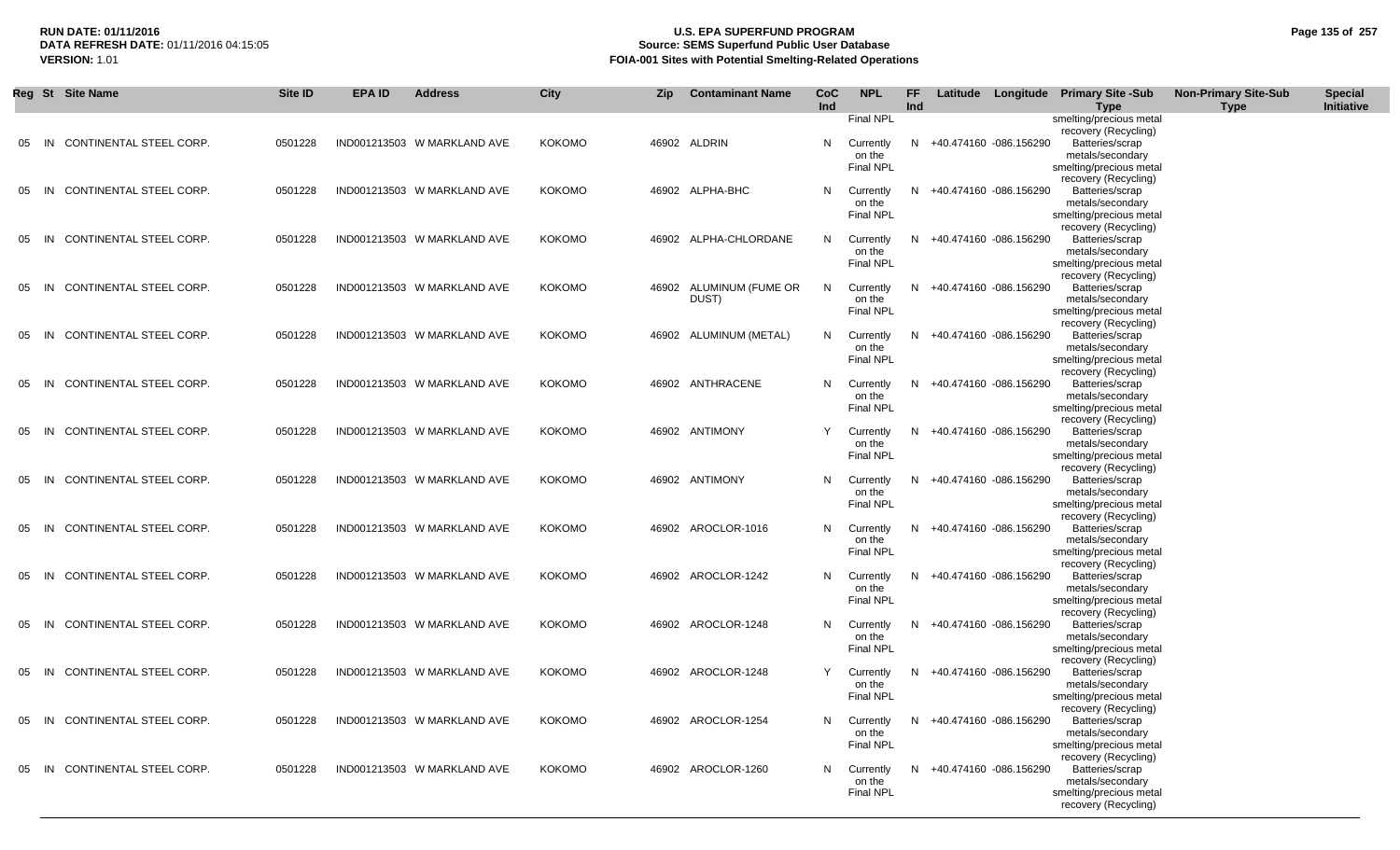### **RUN DATE: 01/11/2016 U.S. EPA SUPERFUND PROGRAM Page 136 of 257** DATA REFRESH DATE: 01/11/2016 04:15:05<br>**VERSION: 1.01** Source: SEMS Superfund Public User Database<br>FOIA-001 Sites with Potential Smelting-Related Operat **FOIA-001 Sites with Potential Smelting-Related Operations**

|    |       | Reg St Site Name              | Site ID | <b>EPA ID</b> | <b>Address</b>              | City          | Zip   | <b>Contaminant Name</b>           | <b>CoC</b><br>Ind | <b>NPL</b>                              | <b>FF</b><br>Ind |                          | Latitude Longitude Primary Site -Sub<br><b>Type</b>                                                            | <b>Non-Primary Site-Sub</b><br><b>Type</b> | <b>Special</b><br>Initiative |
|----|-------|-------------------------------|---------|---------------|-----------------------------|---------------|-------|-----------------------------------|-------------------|-----------------------------------------|------------------|--------------------------|----------------------------------------------------------------------------------------------------------------|--------------------------------------------|------------------------------|
|    | 05 IN | CONTINENTAL STEEL CORP.       | 0501228 |               | IND001213503 W MARKLAND AVE | <b>KOKOMO</b> |       | 46902 ARSENIC                     | N                 | Currently<br>on the<br>Final NPL        | N                | +40.474160 -086.156290   | Batteries/scrap<br>metals/secondary<br>smelting/precious metal<br>recovery (Recycling)                         |                                            |                              |
| 05 | -IN   | CONTINENTAL STEEL CORP.       | 0501228 |               | IND001213503 W MARKLAND AVE | KOKOMO        |       | 46902 ARSENIC                     | Y                 | Currently<br>on the<br>Final NPL        | N.               | +40.474160 -086.156290   | Batteries/scrap<br>metals/secondary<br>smelting/precious metal<br>recovery (Recycling)                         |                                            |                              |
| 05 | -IN   | CONTINENTAL STEEL CORP.       | 0501228 |               | IND001213503 W MARKLAND AVE | KOKOMO        |       | 46902 BARIUM                      | N                 | Currently<br>on the<br>Final NPL        | N.               | +40.474160 -086.156290   | Batteries/scrap<br>metals/secondary<br>smelting/precious metal<br>recovery (Recycling)                         |                                            |                              |
| 05 | IN    | CONTINENTAL STEEL CORP.       | 0501228 |               | IND001213503 W MARKLAND AVE | KOKOMO        |       | 46902 BENZENE                     | N                 | Currently<br>on the<br><b>Final NPL</b> | N.               | +40.474160 -086.156290   | Batteries/scrap<br>metals/secondary<br>smelting/precious metal<br>recovery (Recycling)                         |                                            |                              |
| 05 | IN    | CONTINENTAL STEEL CORP.       | 0501228 |               | IND001213503 W MARKLAND AVE | KOKOMO        |       | 46902 BENZO(B)FLUORANTHE N<br>NE. |                   | Currently<br>on the<br>Final NPL        | N.               | +40.474160 -086.156290   | Batteries/scrap<br>metals/secondary<br>smelting/precious metal                                                 |                                            |                              |
| 05 | IN    | CONTINENTAL STEEL CORP.       | 0501228 |               | IND001213503 W MARKLAND AVE | KOKOMO        |       | 46902 BENZO(B)FLUORANTHE Y<br>NE. |                   | Currently<br>on the<br><b>Final NPL</b> | N.               | +40.474160 -086.156290   | recovery (Recycling)<br>Batteries/scrap<br>metals/secondary<br>smelting/precious metal<br>recovery (Recycling) |                                            |                              |
| 05 | IN    | CONTINENTAL STEEL CORP.       | 0501228 |               | IND001213503 W MARKLAND AVE | KOKOMO        |       | 46902 BENZO(GHI)PERYLENE          | - N               | Currently<br>on the<br><b>Final NPL</b> | N.               | +40.474160 -086.156290   | Batteries/scrap<br>metals/secondary<br>smelting/precious metal                                                 |                                            |                              |
| 05 | IN    | CONTINENTAL STEEL CORP.       | 0501228 |               | IND001213503 W MARKLAND AVE | KOKOMO        |       | 46902 BENZO(GHI)PERYLENE          | Y                 | Currently<br>on the<br><b>Final NPL</b> | N.               | +40.474160 -086.156290   | recovery (Recycling)<br>Batteries/scrap<br>metals/secondary<br>smelting/precious metal                         |                                            |                              |
| 05 | - IN  | CONTINENTAL STEEL CORP.       | 0501228 |               | IND001213503 W MARKLAND AVE | <b>KOKOMO</b> |       | 46902 BENZO(K)FLUORANTHE N<br>NE  |                   | Currently<br>on the<br>Final NPL        |                  | +40.474160 -086.156290   | recovery (Recycling)<br>Batteries/scrap<br>metals/secondary<br>smelting/precious metal                         |                                            |                              |
| 05 | IN    | CONTINENTAL STEEL CORP.       | 0501228 |               | IND001213503 W MARKLAND AVE | <b>KOKOMO</b> | 46902 | BENZO(K)FLUORANTHE<br>NE          | Y                 | Currently<br>on the<br>Final NPL        | N.               | +40.474160 -086.156290   | recovery (Recycling)<br>Batteries/scrap<br>metals/secondary<br>smelting/precious metal                         |                                            |                              |
| 05 | IN.   | CONTINENTAL STEEL CORP.       | 0501228 |               | IND001213503 W MARKLAND AVE | KOKOMO        |       | 46902 BENZO[A]ANTHRACENE N        |                   | Currently<br>on the<br><b>Final NPL</b> | N                | +40.474160 -086.156290   | recovery (Recycling)<br>Batteries/scrap<br>metals/secondary<br>smelting/precious metal                         |                                            |                              |
| 05 | - IN  | CONTINENTAL STEEL CORP.       | 0501228 |               | IND001213503 W MARKLAND AVE | KOKOMO        |       | 46902 BENZO[A]ANTHRACENE          |                   | Currently<br>on the<br><b>Final NPL</b> | N                | +40.474160 -086.156290   | recovery (Recycling)<br>Batteries/scrap<br>metals/secondary<br>smelting/precious metal                         |                                            |                              |
| 05 | IN    | CONTINENTAL STEEL CORP.       | 0501228 |               | IND001213503 W MARKLAND AVE | <b>KOKOMO</b> |       | 46902 BENZO[A]PYRENE              | N                 | Currently<br>on the<br><b>Final NPL</b> | N.               | +40.474160 -086.156290   | recovery (Recycling)<br>Batteries/scrap<br>metals/secondary<br>smelting/precious metal                         |                                            |                              |
|    |       | 05 IN CONTINENTAL STEEL CORP. | 0501228 |               | IND001213503 W MARKLAND AVE | <b>KOKOMO</b> |       | 46902 BENZO[A]PYRENE              | Y                 | Currently<br>on the<br>Final NPL        | N.               | +40.474160 -086.156290   | recovery (Recycling)<br>Batteries/scrap<br>metals/secondary<br>smelting/precious metal                         |                                            |                              |
| 05 | - IN  | CONTINENTAL STEEL CORP.       | 0501228 |               | IND001213503 W MARKLAND AVE | KOKOMO        |       | 46902 BERYLLIUM                   | N                 | Currently<br>on the                     |                  | N +40.474160 -086.156290 | recovery (Recycling)<br>Batteries/scrap<br>metals/secondary                                                    |                                            |                              |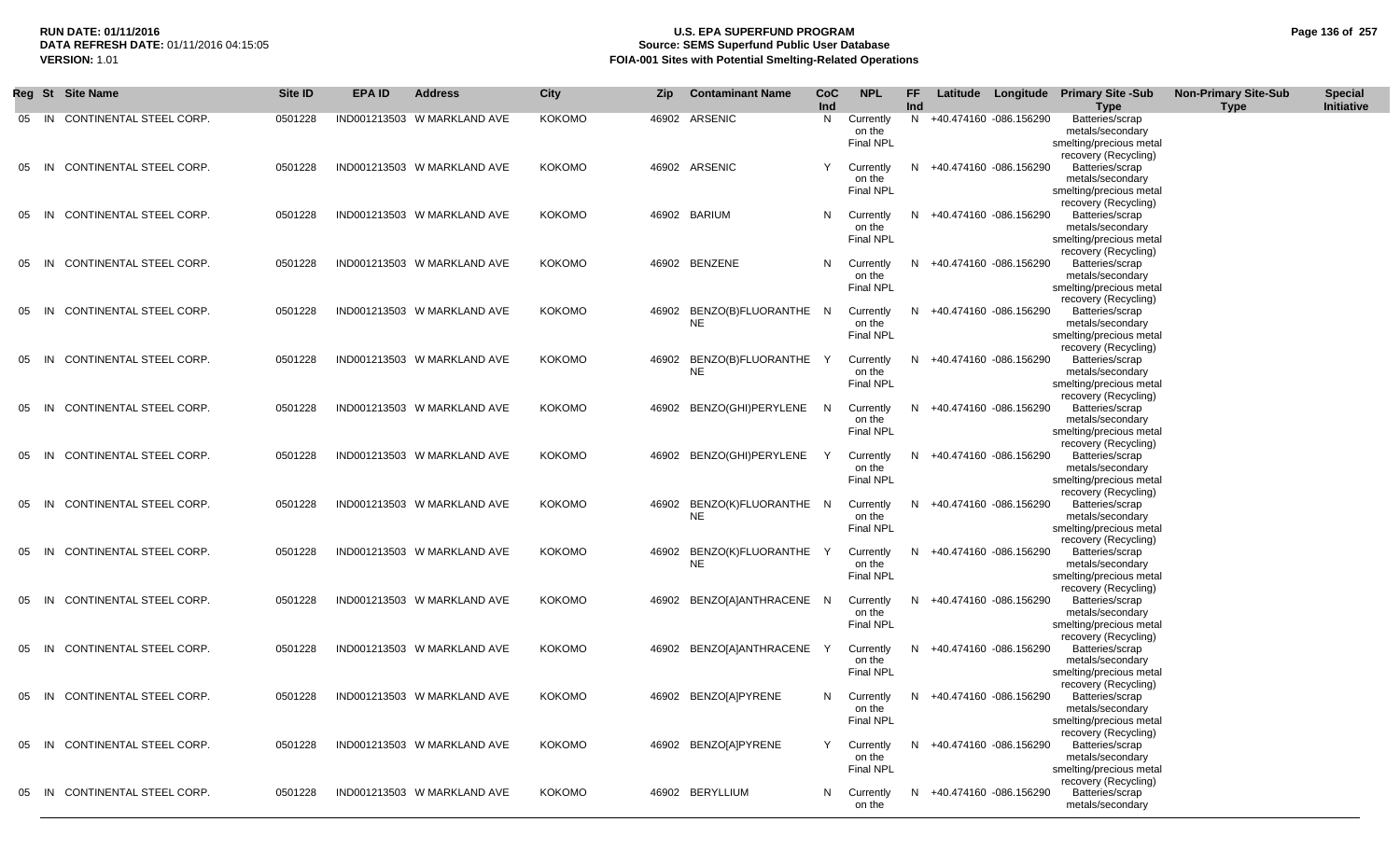# **RUN DATE: 01/11/2016 U.S. EPA SUPERFUND PROGRAM Page 137 of 257 Source: SEMS Superfund Public User Database VERSION:** 1.01 **FOIA-001 Sites with Potential Smelting-Related Operations**

|    |      | Reg St Site Name               | <b>Site ID</b> | <b>EPA ID</b> | <b>Address</b>              | <b>City</b>   | Zip          | <b>Contaminant Name</b> | <b>CoC</b><br>Ind | <b>NPL</b>                 | FF<br>Ind |                          | Latitude Longitude Primary Site -Sub<br><b>Type</b> | <b>Non-Primary Site-Sub</b><br><b>Type</b> | <b>Special</b><br>Initiative |
|----|------|--------------------------------|----------------|---------------|-----------------------------|---------------|--------------|-------------------------|-------------------|----------------------------|-----------|--------------------------|-----------------------------------------------------|--------------------------------------------|------------------------------|
|    |      |                                |                |               |                             |               |              |                         |                   | <b>Final NPL</b>           |           |                          | smelting/precious metal                             |                                            |                              |
|    |      |                                |                |               |                             |               |              |                         |                   |                            |           |                          | recovery (Recycling)                                |                                            |                              |
| 05 | - IN | CONTINENTAL STEEL CORP.        | 0501228        |               | IND001213503 W MARKLAND AVE | <b>KOKOMO</b> |              | 46902 BETA-BHC          | N.                | Currently<br>on the        |           | N +40.474160 -086.156290 | Batteries/scrap<br>metals/secondary                 |                                            |                              |
|    |      |                                |                |               |                             |               |              |                         |                   | <b>Final NPL</b>           |           |                          | smelting/precious metal                             |                                            |                              |
|    |      |                                |                |               |                             |               |              |                         |                   |                            |           |                          | recovery (Recycling)                                |                                            |                              |
| 05 | - IN | CONTINENTAL STEEL CORP.        | 0501228        |               | IND001213503 W MARKLAND AVE | <b>KOKOMO</b> | 46902 BIS(2- | ETHYLHEXYL)PHTHALA      | N.                | Currently                  | N.        | +40.474160 -086.156290   | Batteries/scrap<br>metals/secondary                 |                                            |                              |
|    |      |                                |                |               |                             |               |              | <b>TE</b>               |                   | on the<br>Final NPL        |           |                          | smelting/precious metal                             |                                            |                              |
|    |      |                                |                |               |                             |               |              |                         |                   |                            |           |                          | recovery (Recycling)                                |                                            |                              |
| 05 | - IN | CONTINENTAL STEEL CORP.        | 0501228        |               | IND001213503 W MARKLAND AVE | <b>KOKOMO</b> |              | 46902 BUTYL BENZYL      | N.                | Currently                  | N.        | +40.474160 -086.156290   | Batteries/scrap                                     |                                            |                              |
|    |      |                                |                |               |                             |               |              | PHTHALATE               |                   | on the<br>Final NPL        |           |                          | metals/secondary<br>smelting/precious metal         |                                            |                              |
|    |      |                                |                |               |                             |               |              |                         |                   |                            |           |                          | recovery (Recycling)                                |                                            |                              |
| 05 | -IN  | CONTINENTAL STEEL CORP.        | 0501228        |               | IND001213503 W MARKLAND AVE | <b>KOKOMO</b> |              | 46902 CADMIUM           | Y                 | Currently                  | N.        | +40.474160 -086.156290   | Batteries/scrap                                     |                                            |                              |
|    |      |                                |                |               |                             |               |              |                         |                   | on the                     |           |                          | metals/secondary                                    |                                            |                              |
|    |      |                                |                |               |                             |               |              |                         |                   | Final NPL                  |           |                          | smelting/precious metal<br>recovery (Recycling)     |                                            |                              |
|    | -IN  | CONTINENTAL STEEL CORP.        | 0501228        |               | IND001213503 W MARKLAND AVE | <b>KOKOMO</b> |              | 46902 CADMIUM           | N.                | Currently                  | N.        | +40.474160 -086.156290   | Batteries/scrap                                     |                                            |                              |
|    |      |                                |                |               |                             |               |              |                         |                   | on the                     |           |                          | metals/secondary                                    |                                            |                              |
|    |      |                                |                |               |                             |               |              |                         |                   | <b>Final NPL</b>           |           |                          | smelting/precious metal                             |                                            |                              |
| 05 | - IN | CONTINENTAL STEEL CORP.        | 0501228        |               | IND001213503 W MARKLAND AVE | <b>KOKOMO</b> |              | 46902 CALCIUM           | N.                | Currently                  | N.        | +40.474160 -086.156290   | recovery (Recycling)<br>Batteries/scrap             |                                            |                              |
|    |      |                                |                |               |                             |               |              |                         |                   | on the                     |           |                          | metals/secondary                                    |                                            |                              |
|    |      |                                |                |               |                             |               |              |                         |                   | <b>Final NPL</b>           |           |                          | smelting/precious metal                             |                                            |                              |
|    |      |                                |                |               |                             |               |              |                         |                   |                            |           |                          | recovery (Recycling)                                |                                            |                              |
| 05 | - IN | CONTINENTAL STEEL CORP.        | 0501228        |               | IND001213503 W MARKLAND AVE | <b>KOKOMO</b> |              | 46902 CARBAZOLE         |                   | N Currently<br>on the      | N.        | +40.474160 -086.156290   | Batteries/scrap<br>metals/secondary                 |                                            |                              |
|    |      |                                |                |               |                             |               |              |                         |                   | Final NPL                  |           |                          | smelting/precious metal                             |                                            |                              |
|    |      |                                |                |               |                             |               |              |                         |                   |                            |           |                          | recovery (Recycling)                                |                                            |                              |
| 05 | - IN | <b>CONTINENTAL STEEL CORP.</b> | 0501228        |               | IND001213503 W MARKLAND AVE | <b>KOKOMO</b> |              | 46902 CARBON DISULFIDE  |                   | N Currently                |           | N +40.474160 -086.156290 | Batteries/scrap<br>metals/secondary                 |                                            |                              |
|    |      |                                |                |               |                             |               |              |                         |                   | on the<br><b>Final NPL</b> |           |                          | smelting/precious metal                             |                                            |                              |
|    |      |                                |                |               |                             |               |              |                         |                   |                            |           |                          | recovery (Recycling)                                |                                            |                              |
| 05 | - IN | CONTINENTAL STEEL CORP.        | 0501228        |               | IND001213503 W MARKLAND AVE | <b>KOKOMO</b> |              | 46902 CHLORIDE          | N.                | Currently                  | N.        | +40.474160 -086.156290   | Batteries/scrap                                     |                                            |                              |
|    |      |                                |                |               |                             |               |              |                         |                   | on the<br>Final NPL        |           |                          | metals/secondary<br>smelting/precious metal         |                                            |                              |
|    |      |                                |                |               |                             |               |              |                         |                   |                            |           |                          | recovery (Recycling)                                |                                            |                              |
| 05 | - IN | CONTINENTAL STEEL CORP.        | 0501228        |               | IND001213503 W MARKLAND AVE | <b>KOKOMO</b> |              | 46902 CHLOROBENZENE     | N.                | Currently                  | N.        | +40.474160 -086.156290   | Batteries/scrap                                     |                                            |                              |
|    |      |                                |                |               |                             |               |              |                         |                   | on the                     |           |                          | metals/secondary                                    |                                            |                              |
|    |      |                                |                |               |                             |               |              |                         |                   | Final NPL                  |           |                          | smelting/precious metal<br>recovery (Recycling)     |                                            |                              |
| 05 | IN   | <b>CONTINENTAL STEEL CORP.</b> | 0501228        |               | IND001213503 W MARKLAND AVE | <b>KOKOMO</b> |              | 46902 CHLOROFORM        | N.                | Currently                  | N.        | +40.474160 -086.156290   | Batteries/scrap                                     |                                            |                              |
|    |      |                                |                |               |                             |               |              |                         |                   | on the                     |           |                          | metals/secondary                                    |                                            |                              |
|    |      |                                |                |               |                             |               |              |                         |                   | Final NPL                  |           |                          | smelting/precious metal                             |                                            |                              |
| 05 | - IN | <b>CONTINENTAL STEEL CORP.</b> | 0501228        |               | IND001213503 W MARKLAND AVE | KOKOMO        |              | 46902 CHLOROMETHANE     | N.                | Currently                  | N.        | +40.474160 -086.156290   | recovery (Recycling)<br>Batteries/scrap             |                                            |                              |
|    |      |                                |                |               |                             |               |              |                         |                   | on the                     |           |                          | metals/secondary                                    |                                            |                              |
|    |      |                                |                |               |                             |               |              |                         |                   | Final NPL                  |           |                          | smelting/precious metal                             |                                            |                              |
|    |      | IN CONTINENTAL STEEL CORP.     |                |               |                             | <b>KOKOMO</b> |              |                         |                   |                            |           |                          | recovery (Recycling)                                |                                            |                              |
| 05 |      |                                | 0501228        |               | IND001213503 W MARKLAND AVE |               |              | 46902 CHROMIUM          | N,                | Currently<br>on the        |           | N +40.474160 -086.156290 | Batteries/scrap<br>metals/secondary                 |                                            |                              |
|    |      |                                |                |               |                             |               |              |                         |                   | Final NPL                  |           |                          | smelting/precious metal                             |                                            |                              |
|    |      |                                |                |               |                             |               |              |                         |                   |                            |           |                          | recovery (Recycling)                                |                                            |                              |
| 05 | - IN | CONTINENTAL STEEL CORP.        | 0501228        |               | IND001213503 W MARKLAND AVE | KOKOMO        |              | 46902 CHROMIUM          |                   | Currently                  |           | N +40.474160 -086.156290 | Batteries/scrap<br>metals/secondary                 |                                            |                              |
|    |      |                                |                |               |                             |               |              |                         |                   | on the<br><b>Final NPL</b> |           |                          | smelting/precious metal                             |                                            |                              |
|    |      |                                |                |               |                             |               |              |                         |                   |                            |           |                          | recovery (Recycling)                                |                                            |                              |
|    |      |                                |                |               |                             |               |              |                         |                   |                            |           |                          |                                                     |                                            |                              |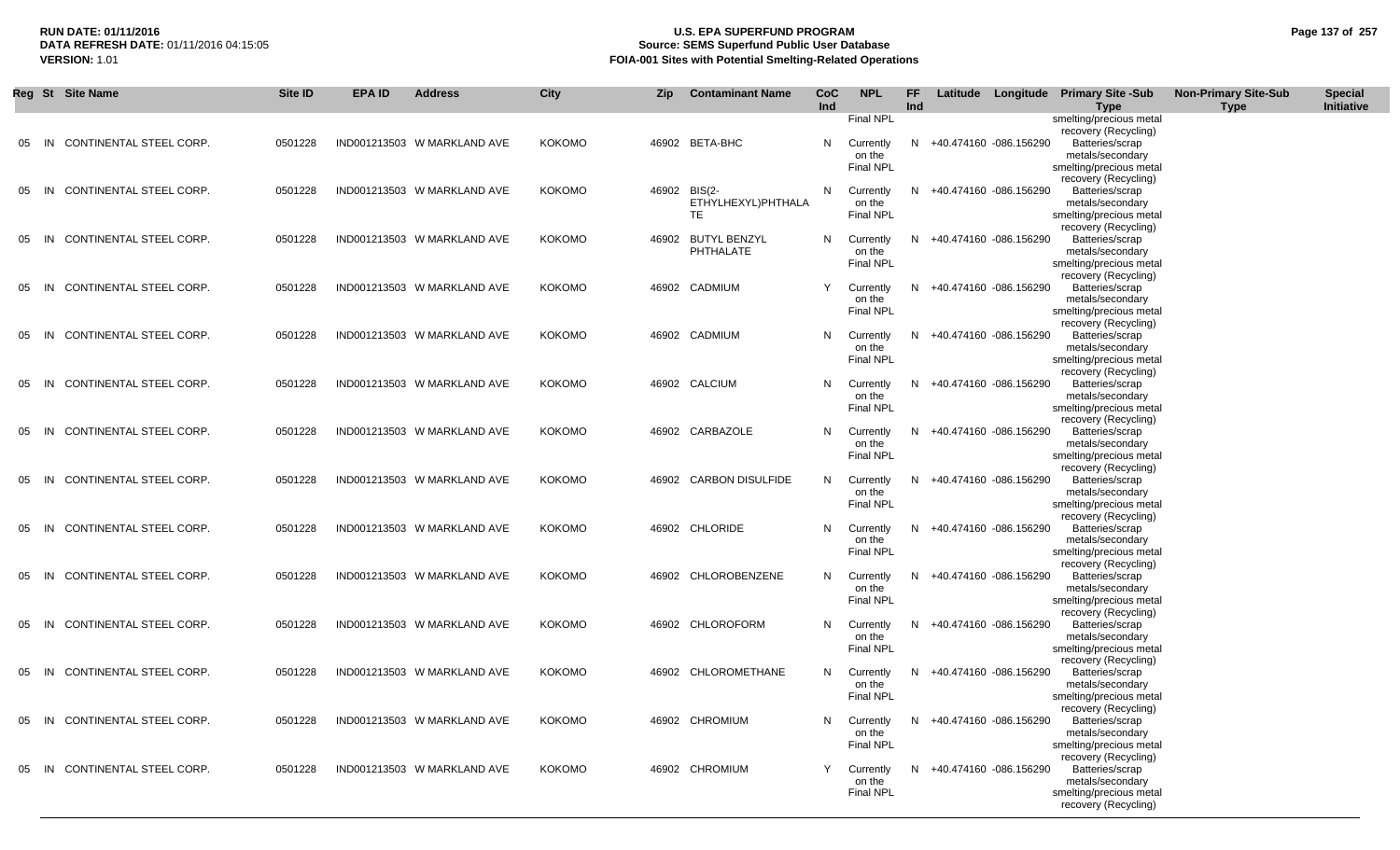# **RUN DATE: 01/11/2016 U.S. EPA SUPERFUND PROGRAM Page 138 of 257 Source: SEMS Superfund Public User Database VERSION:** 1.01 **FOIA-001 Sites with Potential Smelting-Related Operations**

|    |       | Reg St Site Name               | Site ID | <b>EPA ID</b> | <b>Address</b>              | <b>City</b>   | Zip. | <b>Contaminant Name</b>              | CoC<br>Ind | <b>NPL</b>                              | FF.<br>Ind |                          | Latitude Longitude Primary Site -Sub<br><b>Type</b>                                                            | <b>Non-Primary Site-Sub</b><br><b>Type</b> | <b>Special</b><br>Initiative |
|----|-------|--------------------------------|---------|---------------|-----------------------------|---------------|------|--------------------------------------|------------|-----------------------------------------|------------|--------------------------|----------------------------------------------------------------------------------------------------------------|--------------------------------------------|------------------------------|
|    | 05 IN | CONTINENTAL STEEL CORP.        | 0501228 |               | IND001213503 W MARKLAND AVE | <b>KOKOMO</b> |      | 46902 CHROMIUM<br>(HEXAVALENT)       | Y          | Currently<br>on the<br>Final NPL        | N.         | +40.474160 -086.156290   | Batteries/scrap<br>metals/secondary<br>smelting/precious metal<br>recovery (Recycling)                         |                                            |                              |
| 05 | - IN  | CONTINENTAL STEEL CORP.        | 0501228 |               | IND001213503 W MARKLAND AVE | <b>KOKOMO</b> |      | 46902 CHRYSENE                       | N          | Currently<br>on the<br><b>Final NPL</b> | N          | +40.474160 -086.156290   | Batteries/scrap<br>metals/secondary<br>smelting/precious metal<br>recovery (Recycling)                         |                                            |                              |
| 05 | - IN  | CONTINENTAL STEEL CORP.        | 0501228 |               | IND001213503 W MARKLAND AVE | <b>KOKOMO</b> |      | 46902 CHRYSENE                       | Y          | Currently<br>on the<br>Final NPL        | N.         | +40.474160 -086.156290   | Batteries/scrap<br>metals/secondary<br>smelting/precious metal<br>recovery (Recycling)                         |                                            |                              |
| 05 | - IN  | <b>CONTINENTAL STEEL CORP.</b> | 0501228 |               | IND001213503 W MARKLAND AVE | <b>KOKOMO</b> |      | 46902 COBALT AND<br><b>COMPOUNDS</b> | N          | Currently<br>on the<br>Final NPL        | N          | +40.474160 -086.156290   | Batteries/scrap<br>metals/secondary<br>smelting/precious metal<br>recovery (Recycling)                         |                                            |                              |
| 05 | IN    | CONTINENTAL STEEL CORP.        | 0501228 |               | IND001213503 W MARKLAND AVE | <b>KOKOMO</b> |      | 46902 COPPER                         | N          | Currently<br>on the<br><b>Final NPL</b> | N.         | +40.474160 -086.156290   | Batteries/scrap<br>metals/secondary<br>smelting/precious metal<br>recovery (Recycling)                         |                                            |                              |
| 05 | - IN  | CONTINENTAL STEEL CORP.        | 0501228 |               | IND001213503 W MARKLAND AVE | <b>KOKOMO</b> |      | 46902 COPPER                         | Y          | Currently<br>on the<br><b>Final NPL</b> | N.         | +40.474160 -086.156290   | Batteries/scrap<br>metals/secondary<br>smelting/precious metal<br>recovery (Recycling)                         |                                            |                              |
| 05 | - IN  | CONTINENTAL STEEL CORP.        | 0501228 |               | IND001213503 W MARKLAND AVE | <b>KOKOMO</b> |      | 46902 DI-N-BUTYL PHTHALATE N         |            | Currently<br>on the<br><b>Final NPL</b> | N.         | +40.474160 -086.156290   | Batteries/scrap<br>metals/secondary<br>smelting/precious metal<br>recovery (Recycling)                         |                                            |                              |
| 05 | - IN  | CONTINENTAL STEEL CORP.        | 0501228 |               | IND001213503 W MARKLAND AVE | <b>KOKOMO</b> |      | 46902 DI-N-OCTYL PHTHALATE N         |            | Currently<br>on the<br>Final NPL        | N.         | +40.474160 -086.156290   | Batteries/scrap<br>metals/secondary<br>smelting/precious metal<br>recovery (Recycling)                         |                                            |                              |
|    | 05 IN | CONTINENTAL STEEL CORP.        | 0501228 |               | IND001213503 W MARKLAND AVE | <b>KOKOMO</b> |      | 46902 DIBENZO(A,H)ANTHRAC<br>ENE     | Y          | Currently<br>on the<br>Final NPL        | N          | +40.474160 -086.156290   | Batteries/scrap<br>metals/secondary<br>smelting/precious metal                                                 |                                            |                              |
| 05 | - IN  | CONTINENTAL STEEL CORP.        | 0501228 |               | IND001213503 W MARKLAND AVE | <b>KOKOMO</b> |      | 46902 DIBENZO(A,H)ANTHRAC N<br>ENE   |            | Currently<br>on the<br>Final NPL        | N          | +40.474160 -086.156290   | recovery (Recycling)<br>Batteries/scrap<br>metals/secondary<br>smelting/precious metal                         |                                            |                              |
| 05 | - IN  | CONTINENTAL STEEL CORP.        | 0501228 |               | IND001213503 W MARKLAND AVE | <b>KOKOMO</b> |      | 46902 DIBENZOFURAN                   | N          | Currently<br>on the<br><b>Final NPL</b> | N          | +40.474160 -086.156290   | recovery (Recycling)<br>Batteries/scrap<br>metals/secondary<br>smelting/precious metal                         |                                            |                              |
| 05 | - IN  | <b>CONTINENTAL STEEL CORP.</b> | 0501228 |               | IND001213503 W MARKLAND AVE | <b>KOKOMO</b> |      | 46902 DIELDRIN                       | N          | Currently<br>on the<br><b>Final NPL</b> | N.         | +40.474160 -086.156290   | recovery (Recycling)<br>Batteries/scrap<br>metals/secondary<br>smelting/precious metal<br>recovery (Recycling) |                                            |                              |
| 05 | IN    | CONTINENTAL STEEL CORP.        | 0501228 |               | IND001213503 W MARKLAND AVE | <b>KOKOMO</b> |      | 46902 DIETHYL PHTHALATE              | N          | Currently<br>on the<br><b>Final NPL</b> | N.         | +40.474160 -086.156290   | Batteries/scrap<br>metals/secondary<br>smelting/precious metal<br>recovery (Recycling)                         |                                            |                              |
|    |       | 05 IN CONTINENTAL STEEL CORP.  | 0501228 |               | IND001213503 W MARKLAND AVE | <b>KOKOMO</b> |      | 46902 DIMETHYL PHTHALATE             | - N        | Currently<br>on the<br>Final NPL        | N.         | +40.474160 -086.156290   | Batteries/scrap<br>metals/secondary<br>smelting/precious metal                                                 |                                            |                              |
| 05 |       | IN CONTINENTAL STEEL CORP.     | 0501228 |               | IND001213503 W MARKLAND AVE | <b>KOKOMO</b> |      | 46902 ENDOSULFAN I                   | N          | Currently<br>on the                     |            | N +40.474160 -086.156290 | recovery (Recycling)<br>Batteries/scrap<br>metals/secondary                                                    |                                            |                              |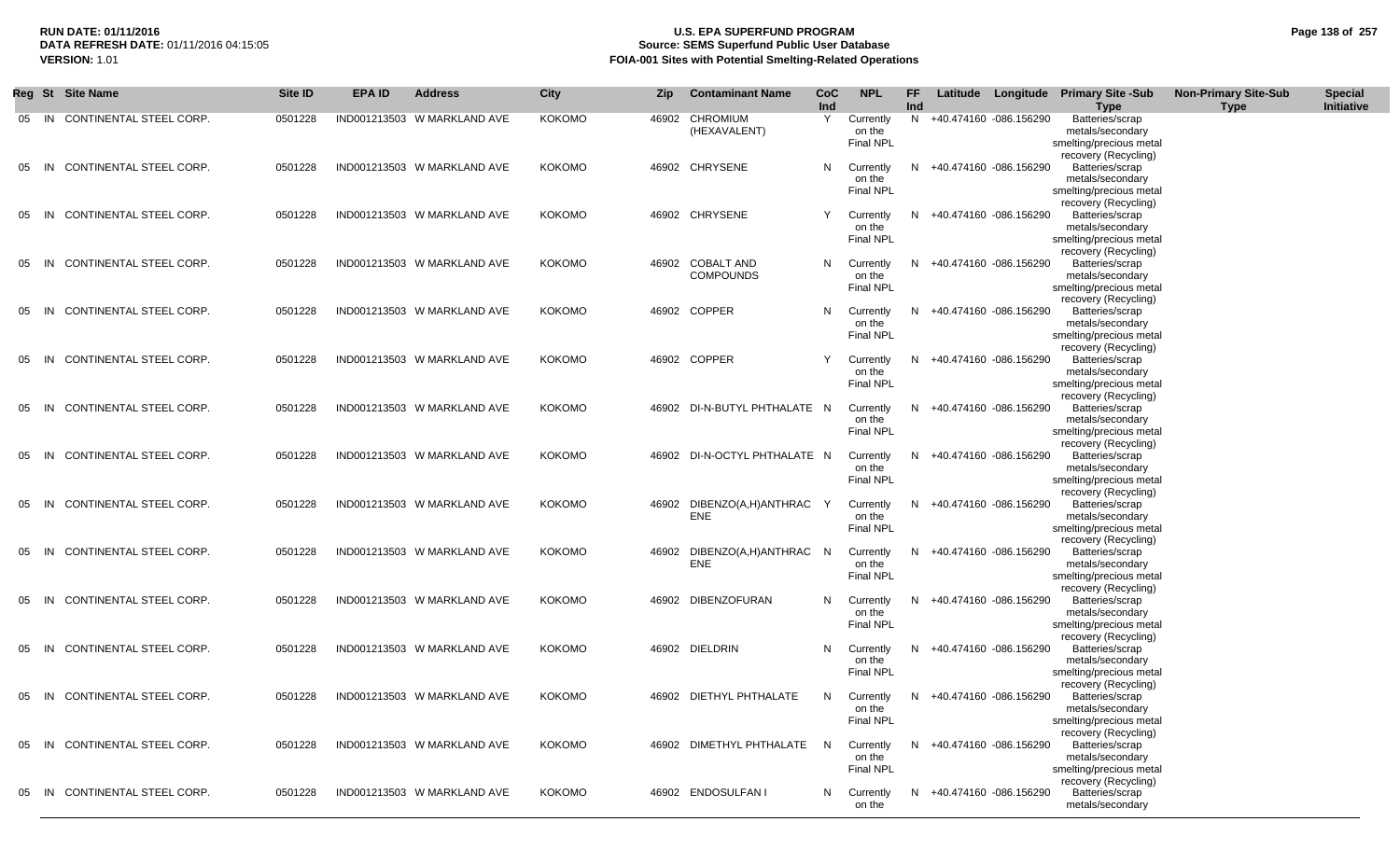# **RUN DATE: 01/11/2016 U.S. EPA SUPERFUND PROGRAM Page 139 of 257 Source: SEMS Superfund Public User Database VERSION:** 1.01 **FOIA-001 Sites with Potential Smelting-Related Operations**

|     |           | Reg St Site Name              | Site ID | <b>EPA ID</b> | <b>Address</b>              | City          | Zip   | <b>Contaminant Name</b>    | CoC      | <b>NPL</b>                 | <b>FF</b> |                          | Latitude Longitude Primary Site -Sub            | <b>Non-Primary Site-Sub</b> | <b>Special</b> |
|-----|-----------|-------------------------------|---------|---------------|-----------------------------|---------------|-------|----------------------------|----------|----------------------------|-----------|--------------------------|-------------------------------------------------|-----------------------------|----------------|
|     |           |                               |         |               |                             |               |       |                            | Ind      |                            | Ind       |                          | <b>Type</b>                                     | <b>Type</b>                 | Initiative     |
|     |           |                               |         |               |                             |               |       |                            |          | Final NPL                  |           |                          | smelting/precious metal<br>recovery (Recycling) |                             |                |
| -05 | - IN      | CONTINENTAL STEEL CORP.       | 0501228 |               | IND001213503 W MARKLAND AVE | <b>KOKOMO</b> |       | 46902 ENDOSULFAN II        | N.       | Currently                  | N.        | +40.474160 -086.156290   | Batteries/scrap                                 |                             |                |
|     |           |                               |         |               |                             |               |       |                            |          | on the                     |           |                          | metals/secondary                                |                             |                |
|     |           |                               |         |               |                             |               |       |                            |          | <b>Final NPL</b>           |           |                          | smelting/precious metal                         |                             |                |
|     |           |                               |         |               |                             |               |       |                            |          |                            |           |                          | recovery (Recycling)                            |                             |                |
| -05 | - IN      | CONTINENTAL STEEL CORP.       | 0501228 |               | IND001213503 W MARKLAND AVE | <b>KOKOMO</b> |       | 46902 ENDOSULFAN SULFATE N |          | Currently<br>on the        |           | N +40.474160 -086.156290 | Batteries/scrap<br>metals/secondary             |                             |                |
|     |           |                               |         |               |                             |               |       |                            |          | <b>Final NPL</b>           |           |                          | smelting/precious metal                         |                             |                |
|     |           |                               |         |               |                             |               |       |                            |          |                            |           |                          | recovery (Recycling)                            |                             |                |
| -05 | - IN      | CONTINENTAL STEEL CORP.       | 0501228 |               | IND001213503 W MARKLAND AVE | <b>KOKOMO</b> |       | 46902 ENDRIN               | N.       | Currently                  | N.        | +40.474160 -086.156290   | Batteries/scrap                                 |                             |                |
|     |           |                               |         |               |                             |               |       |                            |          | on the                     |           |                          | metals/secondary                                |                             |                |
|     |           |                               |         |               |                             |               |       |                            |          | <b>Final NPL</b>           |           |                          | smelting/precious metal                         |                             |                |
| 05  | IN        | CONTINENTAL STEEL CORP.       | 0501228 |               | IND001213503 W MARKLAND AVE | <b>KOKOMO</b> |       | 46902 ENDRIN ALDEHYDE      | N        | Currently                  |           | N +40.474160 -086.156290 | recovery (Recycling)<br>Batteries/scrap         |                             |                |
|     |           |                               |         |               |                             |               |       |                            |          | on the                     |           |                          | metals/secondary                                |                             |                |
|     |           |                               |         |               |                             |               |       |                            |          | <b>Final NPL</b>           |           |                          | smelting/precious metal                         |                             |                |
|     |           |                               |         |               |                             |               |       |                            |          |                            |           |                          | recovery (Recycling)                            |                             |                |
| 05  | - IN      | CONTINENTAL STEEL CORP.       | 0501228 |               | IND001213503 W MARKLAND AVE | <b>KOKOMO</b> |       | 46902 ENDRIN KETONE        | N        | Currently                  | N         | +40.474160 -086.156290   | Batteries/scrap                                 |                             |                |
|     |           |                               |         |               |                             |               |       |                            |          | on the<br><b>Final NPL</b> |           |                          | metals/secondary<br>smelting/precious metal     |                             |                |
|     |           |                               |         |               |                             |               |       |                            |          |                            |           |                          | recovery (Recycling)                            |                             |                |
| 05  | - IN      | CONTINENTAL STEEL CORP.       | 0501228 |               | IND001213503 W MARKLAND AVE | <b>KOKOMO</b> |       | 46902 ETHYLBENZENE         | N        | Currently                  |           | N +40.474160 -086.156290 | Batteries/scrap                                 |                             |                |
|     |           |                               |         |               |                             |               |       |                            |          | on the                     |           |                          | metals/secondary                                |                             |                |
|     |           |                               |         |               |                             |               |       |                            |          | <b>Final NPL</b>           |           |                          | smelting/precious metal                         |                             |                |
|     |           |                               |         |               |                             |               |       |                            |          |                            |           |                          | recovery (Recycling)                            |                             |                |
| 05  | <b>IN</b> | CONTINENTAL STEEL CORP.       | 0501228 |               | IND001213503 W MARKLAND AVE | <b>KOKOMO</b> |       | 46902 FLUORANTHENE         | N.       | Currently<br>on the        |           | N +40.474160 -086.156290 | Batteries/scrap<br>metals/secondary             |                             |                |
|     |           |                               |         |               |                             |               |       |                            |          | <b>Final NPL</b>           |           |                          | smelting/precious metal                         |                             |                |
|     |           |                               |         |               |                             |               |       |                            |          |                            |           |                          | recovery (Recycling)                            |                             |                |
| 05  | - IN      | CONTINENTAL STEEL CORP.       | 0501228 |               | IND001213503 W MARKLAND AVE | <b>KOKOMO</b> |       | 46902 FLUORENE             | N        | Currently                  |           | N +40.474160 -086.156290 | Batteries/scrap                                 |                             |                |
|     |           |                               |         |               |                             |               |       |                            |          | on the                     |           |                          | metals/secondary                                |                             |                |
|     |           |                               |         |               |                             |               |       |                            |          | <b>Final NPL</b>           |           |                          | smelting/precious metal<br>recovery (Recycling) |                             |                |
| 05  | <b>IN</b> | CONTINENTAL STEEL CORP.       | 0501228 |               | IND001213503 W MARKLAND AVE | <b>KOKOMO</b> | 46902 | GAMMA-BENZENE              | N.       | Currently                  |           | N +40.474160 -086.156290 | Batteries/scrap                                 |                             |                |
|     |           |                               |         |               |                             |               |       | <b>HEXACHLORIDE</b>        |          | on the                     |           |                          | metals/secondary                                |                             |                |
|     |           |                               |         |               |                             |               |       |                            |          | <b>Final NPL</b>           |           |                          | smelting/precious metal                         |                             |                |
|     |           |                               |         |               |                             |               |       |                            |          |                            |           |                          | recovery (Recycling)                            |                             |                |
| 05  | <b>IN</b> | CONTINENTAL STEEL CORP.       | 0501228 |               | IND001213503 W MARKLAND AVE | <b>KOKOMO</b> |       | 46902 GAMMA-BHC            | N.       | Currently<br>on the        |           | N +40.474160 -086.156290 | Batteries/scrap<br>metals/secondary             |                             |                |
|     |           |                               |         |               |                             |               |       |                            |          | <b>Final NPL</b>           |           |                          | smelting/precious metal                         |                             |                |
|     |           |                               |         |               |                             |               |       |                            |          |                            |           |                          | recovery (Recycling)                            |                             |                |
| 05  | - IN      | CONTINENTAL STEEL CORP.       | 0501228 |               | IND001213503 W MARKLAND AVE | <b>KOKOMO</b> |       | 46902 GAMMA-CHLORDANE      | N.       | Currently                  |           | N +40.474160 -086.156290 | Batteries/scrap                                 |                             |                |
|     |           |                               |         |               |                             |               |       |                            |          | on the                     |           |                          | metals/secondary                                |                             |                |
|     |           |                               |         |               |                             |               |       |                            |          | <b>Final NPL</b>           |           |                          | smelting/precious metal                         |                             |                |
|     | 05 IN     | CONTINENTAL STEEL CORP.       | 0501228 |               | IND001213503 W MARKLAND AVE | <b>KOKOMO</b> |       | 46902 HEPTACHLOR           | N.       | Currently                  |           | N +40.474160 -086.156290 | recovery (Recycling)<br>Batteries/scrap         |                             |                |
|     |           |                               |         |               |                             |               |       |                            |          | on the                     |           |                          | metals/secondary                                |                             |                |
|     |           |                               |         |               |                             |               |       |                            |          | <b>Final NPL</b>           |           |                          | smelting/precious metal                         |                             |                |
|     |           |                               |         |               |                             |               |       |                            |          |                            |           |                          | recovery (Recycling)                            |                             |                |
|     | 05 IN     | CONTINENTAL STEEL CORP.       | 0501228 |               | IND001213503 W MARKLAND AVE | <b>KOKOMO</b> |       | 46902 HEPTACHLOR EPOXIDE   | <b>N</b> | Currently                  |           | N +40.474160 -086.156290 | Batteries/scrap                                 |                             |                |
|     |           |                               |         |               |                             |               |       |                            |          | on the<br><b>Final NPL</b> |           |                          | metals/secondary                                |                             |                |
|     |           |                               |         |               |                             |               |       |                            |          |                            |           |                          | smelting/precious metal<br>recovery (Recycling) |                             |                |
|     |           | 05 IN CONTINENTAL STEEL CORP. | 0501228 |               | IND001213503 W MARKLAND AVE | <b>KOKOMO</b> | 46902 | HEXACHLOROBUTADIE          | N.       | Currently                  |           | N +40.474160 -086.156290 | Batteries/scrap                                 |                             |                |
|     |           |                               |         |               |                             |               |       | <b>NE</b>                  |          | on the                     |           |                          | metals/secondary                                |                             |                |
|     |           |                               |         |               |                             |               |       |                            |          | <b>Final NPL</b>           |           |                          | smelting/precious metal                         |                             |                |
|     |           |                               |         |               |                             |               |       |                            |          |                            |           |                          | recovery (Recycling)                            |                             |                |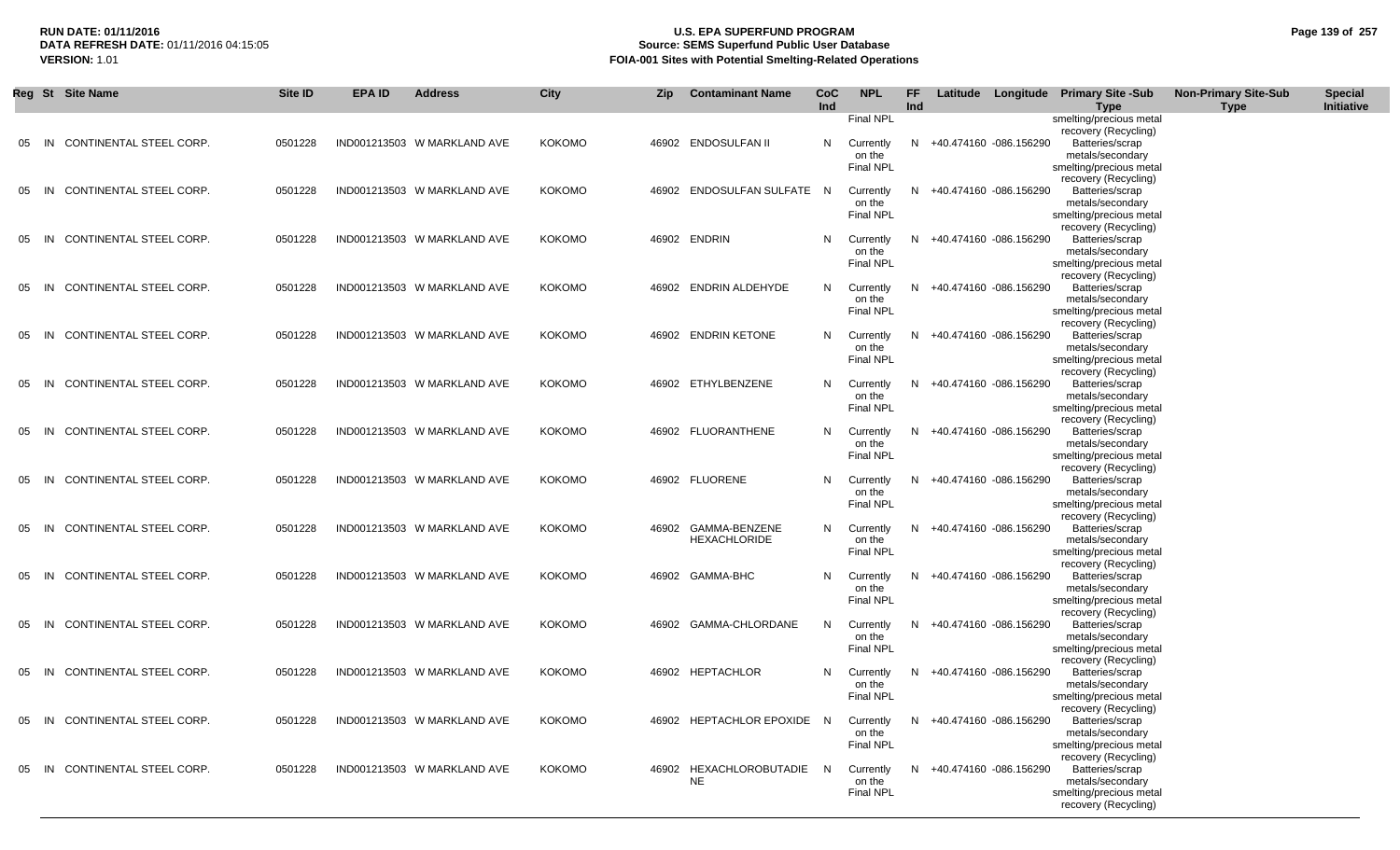### **RUN DATE: 01/11/2016 U.S. EPA SUPERFUND PROGRAM Page 140 of 257 Source: SEMS Superfund Public User Database VERSION:** 1.01 **FOIA-001 Sites with Potential Smelting-Related Operations**

|    |       | Reg St Site Name               | Site <b>ID</b> | EPA ID | <b>Address</b>              | <b>City</b>   | <b>Zip</b> | <b>Contaminant Name</b>          | <b>CoC</b><br>Ind | <b>NPL</b>                              | FF.<br>Ind |                          | Latitude Longitude Primary Site -Sub<br><b>Type</b>                                    | <b>Non-Primary Site-Sub</b><br><b>Type</b> | <b>Special</b><br>Initiative |
|----|-------|--------------------------------|----------------|--------|-----------------------------|---------------|------------|----------------------------------|-------------------|-----------------------------------------|------------|--------------------------|----------------------------------------------------------------------------------------|--------------------------------------------|------------------------------|
| 05 | -IN   | CONTINENTAL STEEL CORP.        | 0501228        |        | IND001213503 W MARKLAND AVE | <b>KOKOMO</b> | 46902      | INDENO(1,2,3-<br>CD)PYRENE       | N                 | Currently<br>on the<br><b>Final NPL</b> | N          | +40.474160 -086.156290   | Batteries/scrap<br>metals/secondary<br>smelting/precious metal<br>recovery (Recycling) |                                            |                              |
| 05 | - IN  | <b>CONTINENTAL STEEL CORP.</b> | 0501228        |        | IND001213503 W MARKLAND AVE | <b>KOKOMO</b> |            | 46902 INDENO(1,2,3-<br>CD)PYRENE | Y                 | Currently<br>on the<br><b>Final NPL</b> | N.         | +40.474160 -086.156290   | Batteries/scrap<br>metals/secondary<br>smelting/precious metal<br>recovery (Recycling) |                                            |                              |
|    | 05 IN | CONTINENTAL STEEL CORP.        | 0501228        |        | IND001213503 W MARKLAND AVE | <b>KOKOMO</b> | 46902 IRON |                                  | N                 | Currently<br>on the<br>Final NPL        | N          | +40.474160 -086.156290   | Batteries/scrap<br>metals/secondary<br>smelting/precious metal<br>recovery (Recycling) |                                            |                              |
|    | 05 IN | CONTINENTAL STEEL CORP.        | 0501228        |        | IND001213503 W MARKLAND AVE | <b>KOKOMO</b> | 46902 LEAD |                                  | N                 | Currently<br>on the<br><b>Final NPL</b> | N          | +40.474160 -086.156290   | Batteries/scrap<br>metals/secondary<br>smelting/precious metal<br>recovery (Recycling) |                                            |                              |
| 05 | - IN  | CONTINENTAL STEEL CORP.        | 0501228        |        | IND001213503 W MARKLAND AVE | <b>KOKOMO</b> | 46902 LEAD |                                  | Y                 | Currently<br>on the<br>Final NPL        | N          | +40.474160 -086.156290   | Batteries/scrap<br>metals/secondary<br>smelting/precious metal<br>recovery (Recycling) |                                            |                              |
| 05 | -IN   | CONTINENTAL STEEL CORP.        | 0501228        |        | IND001213503 W MARKLAND AVE | <b>KOKOMO</b> |            | 46902 M-XYLENE                   | N                 | Currently<br>on the<br><b>Final NPL</b> | N.         | +40.474160 -086.156290   | Batteries/scrap<br>metals/secondary<br>smelting/precious metal<br>recovery (Recycling) |                                            |                              |
| 05 | - IN  | CONTINENTAL STEEL CORP.        | 0501228        |        | IND001213503 W MARKLAND AVE | <b>KOKOMO</b> |            | 46902 MAGNESIUM                  | N                 | Currently<br>on the<br>Final NPL        | N          | +40.474160 -086.156290   | Batteries/scrap<br>metals/secondary<br>smelting/precious metal<br>recovery (Recycling) |                                            |                              |
| 05 | - IN  | CONTINENTAL STEEL CORP.        | 0501228        |        | IND001213503 W MARKLAND AVE | <b>KOKOMO</b> |            | 46902 MANGANESE                  | N                 | Currently<br>on the<br>Final NPL        | N          | +40.474160 -086.156290   | Batteries/scrap<br>metals/secondary<br>smelting/precious metal<br>recovery (Recycling) |                                            |                              |
|    | 05 IN | CONTINENTAL STEEL CORP.        | 0501228        |        | IND001213503 W MARKLAND AVE | <b>KOKOMO</b> |            | 46902 MERCURY                    | N                 | Currently<br>on the<br><b>Final NPL</b> | N          | +40.474160 -086.156290   | Batteries/scrap<br>metals/secondary<br>smelting/precious metal                         |                                            |                              |
| 05 | - IN  | CONTINENTAL STEEL CORP.        | 0501228        |        | IND001213503 W MARKLAND AVE | <b>KOKOMO</b> |            | 46902 MERCURY                    | Y                 | Currently<br>on the<br><b>Final NPL</b> | N          | +40.474160 -086.156290   | recovery (Recycling)<br>Batteries/scrap<br>metals/secondary<br>smelting/precious metal |                                            |                              |
| 05 | - IN  | CONTINENTAL STEEL CORP.        | 0501228        |        | IND001213503 W MARKLAND AVE | <b>KOKOMO</b> |            | 46902 METHOXYCHLOR               | N                 | Currently<br>on the<br><b>Final NPL</b> | N          | +40.474160 -086.156290   | recovery (Recycling)<br>Batteries/scrap<br>metals/secondary<br>smelting/precious metal |                                            |                              |
|    | 05 IN | CONTINENTAL STEEL CORP.        | 0501228        |        | IND001213503 W MARKLAND AVE | <b>KOKOMO</b> |            | 46902 METHYLENE CHLORIDE         | - N               | Currently<br>on the<br><b>Final NPL</b> | N          | +40.474160 -086.156290   | recovery (Recycling)<br>Batteries/scrap<br>metals/secondary<br>smelting/precious metal |                                            |                              |
|    | 05 IN | CONTINENTAL STEEL CORP.        | 0501228        |        | IND001213503 W MARKLAND AVE | <b>KOKOMO</b> |            | 46902 NAPHTHALENE                | N                 | Currently<br>on the<br><b>Final NPL</b> | N.         | +40.474160 -086.156290   | recovery (Recycling)<br>Batteries/scrap<br>metals/secondary<br>smelting/precious metal |                                            |                              |
|    |       | 05 IN CONTINENTAL STEEL CORP.  | 0501228        |        | IND001213503 W MARKLAND AVE | <b>KOKOMO</b> |            | 46902 NICKEL                     | N                 | Currently<br>on the<br>Final NPL        |            | N +40.474160 -086.156290 | recovery (Recycling)<br>Batteries/scrap<br>metals/secondary<br>smelting/precious metal |                                            |                              |
|    | 05 IN | CONTINENTAL STEEL CORP.        | 0501228        |        | IND001213503 W MARKLAND AVE | <b>KOKOMO</b> |            | 46902 NOT PROVIDED               | N                 | Currently<br>on the                     |            | N +40.474160 -086.156290 | recovery (Recycling)<br>Batteries/scrap<br>metals/secondary                            |                                            |                              |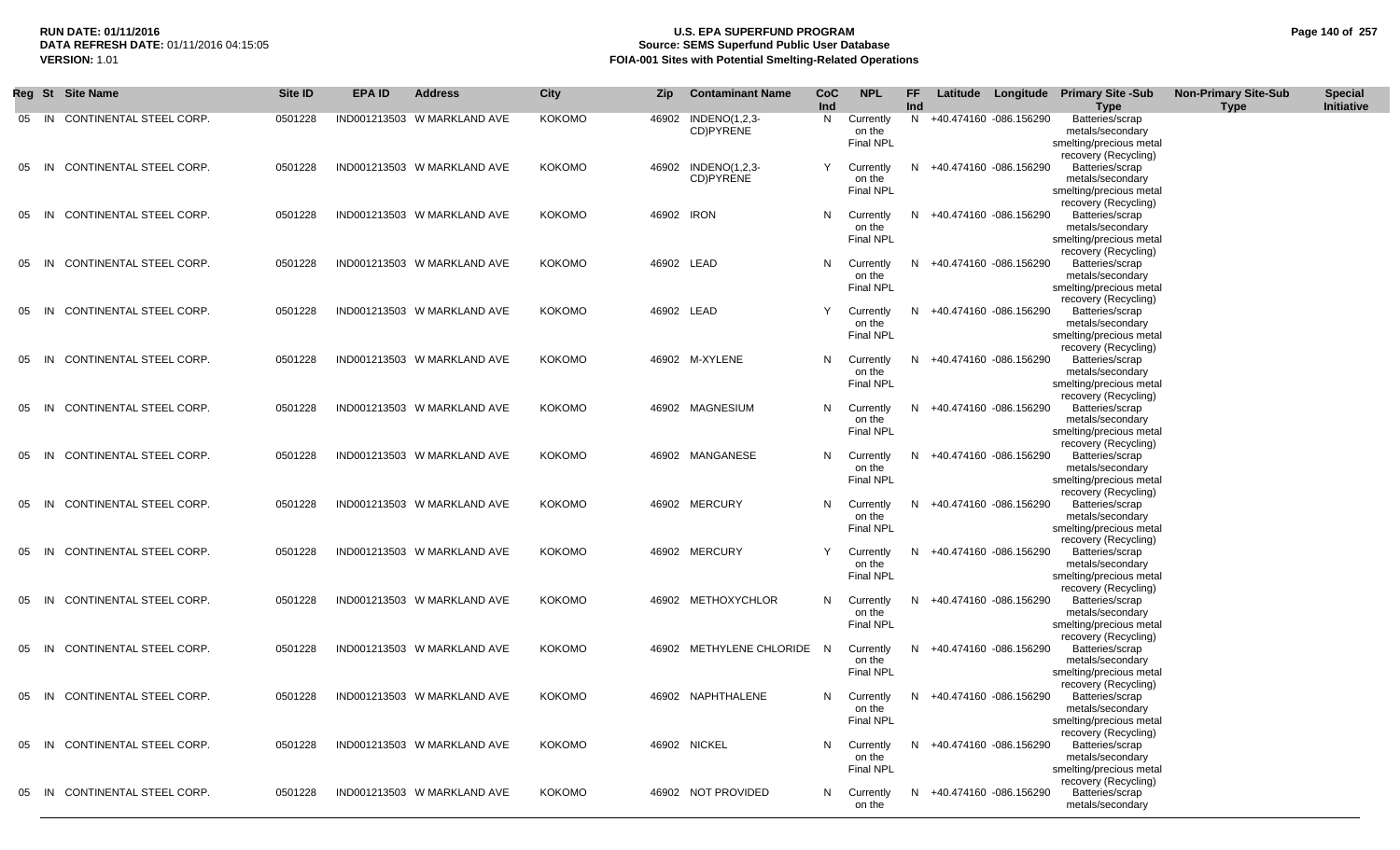# **RUN DATE: 01/11/2016 U.S. EPA SUPERFUND PROGRAM Page 141 of 257 Source: SEMS Superfund Public User Database VERSION:** 1.01 **FOIA-001 Sites with Potential Smelting-Related Operations**

| Reg St |      | <b>Site Name</b>           | Site ID | <b>EPA ID</b> | <b>Address</b>              | <b>City</b>   | <b>Zip</b> | <b>Contaminant Name</b> | CoC | <b>NPL</b>                 | FF  |                          | Latitude Longitude Primary Site-Sub             | <b>Non-Primary Site-Sub</b> | <b>Special</b> |
|--------|------|----------------------------|---------|---------------|-----------------------------|---------------|------------|-------------------------|-----|----------------------------|-----|--------------------------|-------------------------------------------------|-----------------------------|----------------|
|        |      |                            |         |               |                             |               |            |                         | Ind | Final NPL                  | Ind |                          | <b>Type</b><br>smelting/precious metal          | <b>Type</b>                 | Initiative     |
|        |      |                            |         |               |                             |               |            |                         |     |                            |     |                          | recovery (Recycling)                            |                             |                |
| 05     | -IN  | CONTINENTAL STEEL CORP.    | 0501228 |               | IND001213503 W MARKLAND AVE | <b>KOKOMO</b> |            | 46902 O-XYLENE          | N.  | Currently                  |     | N +40.474160 -086.156290 | Batteries/scrap                                 |                             |                |
|        |      |                            |         |               |                             |               |            |                         |     | on the                     |     |                          | metals/secondary                                |                             |                |
|        |      |                            |         |               |                             |               |            |                         |     | Final NPL                  |     |                          | smelting/precious metal<br>recovery (Recycling) |                             |                |
| 05     | IN   | CONTINENTAL STEEL CORP.    | 0501228 |               | IND001213503 W MARKLAND AVE | <b>KOKOMO</b> |            | 46902 P-XYLENE          | N   | Currently                  | N   | +40.474160 -086.156290   | Batteries/scrap                                 |                             |                |
|        |      |                            |         |               |                             |               |            |                         |     | on the                     |     |                          | metals/secondary                                |                             |                |
|        |      |                            |         |               |                             |               |            |                         |     | Final NPL                  |     |                          | smelting/precious metal                         |                             |                |
| 05     | IN   | CONTINENTAL STEEL CORP.    | 0501228 |               | IND001213503 W MARKLAND AVE | <b>KOKOMO</b> |            | 46902 PAHs (POLYCYCLIC  | N.  | Currently                  | N.  | +40.474160 -086.156290   | recovery (Recycling)<br>Batteries/scrap         |                             |                |
|        |      |                            |         |               |                             |               |            | <b>AROMATIC</b>         |     | on the                     |     |                          | metals/secondary                                |                             |                |
|        |      |                            |         |               |                             |               |            | <b>HYDROCARBONS)</b>    |     | Final NPL                  |     |                          | smelting/precious metal                         |                             |                |
| 05     | - IN | CONTINENTAL STEEL CORP.    | 0501228 |               | IND001213503 W MARKLAND AVE | <b>KOKOMO</b> | 46902 PCBs |                         |     | Currently                  | N.  | +40.474160 -086.156290   | recovery (Recycling)<br>Batteries/scrap         |                             |                |
|        |      |                            |         |               |                             |               |            |                         |     | on the                     |     |                          | metals/secondary                                |                             |                |
|        |      |                            |         |               |                             |               |            |                         |     | <b>Final NPL</b>           |     |                          | smelting/precious metal                         |                             |                |
|        |      |                            |         |               |                             |               |            |                         |     |                            |     |                          | recovery (Recycling)                            |                             |                |
| 05     | -IN  | CONTINENTAL STEEL CORP.    | 0501228 |               | IND001213503 W MARKLAND AVE | <b>KOKOMO</b> | 46902 PCBs |                         | N.  | Currently<br>on the        | N.  | +40.474160 -086.156290   | Batteries/scrap<br>metals/secondary             |                             |                |
|        |      |                            |         |               |                             |               |            |                         |     | Final NPL                  |     |                          | smelting/precious metal                         |                             |                |
|        |      |                            |         |               |                             |               |            |                         |     |                            |     |                          | recovery (Recycling)                            |                             |                |
| 05     | - IN | CONTINENTAL STEEL CORP.    | 0501228 |               | IND001213503 W MARKLAND AVE | <b>KOKOMO</b> |            | 46902 PHENANTHRENE      | N.  | Currently                  | N.  | +40.474160 -086.156290   | Batteries/scrap                                 |                             |                |
|        |      |                            |         |               |                             |               |            |                         |     | on the<br>Final NPL        |     |                          | metals/secondary<br>smelting/precious metal     |                             |                |
|        |      |                            |         |               |                             |               |            |                         |     |                            |     |                          | recovery (Recycling)                            |                             |                |
| 05     | - IN | CONTINENTAL STEEL CORP.    | 0501228 |               | IND001213503 W MARKLAND AVE | <b>KOKOMO</b> |            | 46902 POTASSIUM         | N.  | Currently                  | N.  | +40.474160 -086.156290   | Batteries/scrap                                 |                             |                |
|        |      |                            |         |               |                             |               |            |                         |     | on the                     |     |                          | metals/secondary                                |                             |                |
|        |      |                            |         |               |                             |               |            |                         |     | Final NPL                  |     |                          | smelting/precious metal<br>recovery (Recycling) |                             |                |
| 05     | - IN | CONTINENTAL STEEL CORP.    | 0501228 |               | IND001213503 W MARKLAND AVE | <b>KOKOMO</b> |            | 46902 PYRENE            |     | Currently                  |     | N +40.474160 -086.156290 | Batteries/scrap                                 |                             |                |
|        |      |                            |         |               |                             |               |            |                         |     | on the                     |     |                          | metals/secondary                                |                             |                |
|        |      |                            |         |               |                             |               |            |                         |     | Final NPL                  |     |                          | smelting/precious metal                         |                             |                |
| 05     | -IN  | CONTINENTAL STEEL CORP.    | 0501228 |               | IND001213503 W MARKLAND AVE | <b>KOKOMO</b> |            | 46902 PYRENE            | N.  | Currently                  | N.  | +40.474160 -086.156290   | recovery (Recycling)<br>Batteries/scrap         |                             |                |
|        |      |                            |         |               |                             |               |            |                         |     | on the                     |     |                          | metals/secondary                                |                             |                |
|        |      |                            |         |               |                             |               |            |                         |     | Final NPL                  |     |                          | smelting/precious metal                         |                             |                |
| 05     | - IN | CONTINENTAL STEEL CORP.    | 0501228 |               | IND001213503 W MARKLAND AVE | <b>KOKOMO</b> |            | 46902 SELENIUM          | N.  | Currently                  | N.  | +40.474160 -086.156290   | recovery (Recycling)<br>Batteries/scrap         |                             |                |
|        |      |                            |         |               |                             |               |            |                         |     | on the                     |     |                          | metals/secondary                                |                             |                |
|        |      |                            |         |               |                             |               |            |                         |     | Final NPL                  |     |                          | smelting/precious metal                         |                             |                |
|        |      |                            |         |               |                             |               |            |                         |     |                            |     |                          | recovery (Recycling)                            |                             |                |
| 05     | IN   | CONTINENTAL STEEL CORP.    | 0501228 |               | IND001213503 W MARKLAND AVE | <b>KOKOMO</b> |            | 46902 SILVER            | N   | Currently<br>on the        | N.  | +40.474160 -086.156290   | Batteries/scrap<br>metals/secondary             |                             |                |
|        |      |                            |         |               |                             |               |            |                         |     | <b>Final NPL</b>           |     |                          | smelting/precious metal                         |                             |                |
|        |      |                            |         |               |                             |               |            |                         |     |                            |     |                          | recovery (Recycling)                            |                             |                |
| 05 IN  |      | CONTINENTAL STEEL CORP.    | 0501228 |               | IND001213503 W MARKLAND AVE | <b>KOKOMO</b> |            | 46902 SILVER            |     | Currently                  | N.  | +40.474160 -086.156290   | Batteries/scrap                                 |                             |                |
|        |      |                            |         |               |                             |               |            |                         |     | on the<br><b>Final NPL</b> |     |                          | metals/secondary<br>smelting/precious metal     |                             |                |
|        |      |                            |         |               |                             |               |            |                         |     |                            |     |                          | recovery (Recycling)                            |                             |                |
| 05     |      | IN CONTINENTAL STEEL CORP. | 0501228 |               | IND001213503 W MARKLAND AVE | KOKOMO        |            | 46902 SODIUM            | N.  | Currently                  |     | N +40.474160 -086.156290 | Batteries/scrap                                 |                             |                |
|        |      |                            |         |               |                             |               |            |                         |     | on the                     |     |                          | metals/secondary                                |                             |                |
|        |      |                            |         |               |                             |               |            |                         |     | Final NPL                  |     |                          | smelting/precious metal<br>recovery (Recycling) |                             |                |
| 05     | - IN | CONTINENTAL STEEL CORP.    | 0501228 |               | IND001213503 W MARKLAND AVE | <b>KOKOMO</b> |            | 46902 STYRENE           | N.  | Currently                  |     | N +40.474160 -086.156290 | Batteries/scrap                                 |                             |                |
|        |      |                            |         |               |                             |               |            |                         |     | on the                     |     |                          | metals/secondary                                |                             |                |
|        |      |                            |         |               |                             |               |            |                         |     | Final NPL                  |     |                          | smelting/precious metal                         |                             |                |
|        |      |                            |         |               |                             |               |            |                         |     |                            |     |                          | recovery (Recycling)                            |                             |                |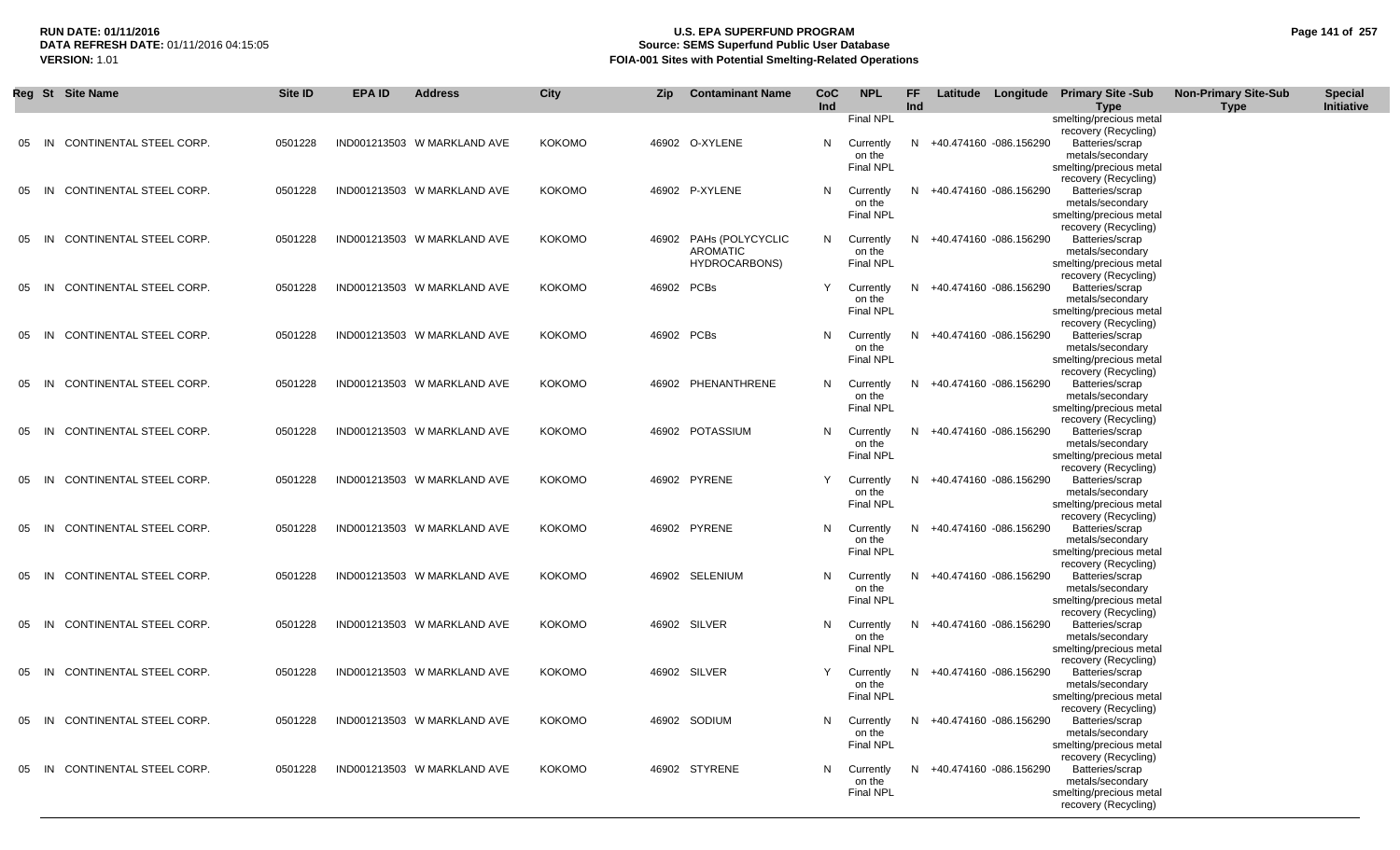### **RUN DATE: 01/11/2016 U.S. EPA SUPERFUND PROGRAM Page 142 of 257 Source: SEMS Superfund Public User Database VERSION:** 1.01 **FOIA-001 Sites with Potential Smelting-Related Operations**

|    |       | Reg St Site Name              | Site ID | <b>EPA ID</b> | <b>Address</b>              | <b>City</b>   | Zip        | <b>Contaminant Name</b>                 | <b>CoC</b><br>Ind | <b>NPL</b>                              | FF<br>Ind |                          | Latitude Longitude Primary Site -Sub<br><b>Type</b>                                                            | <b>Non-Primary Site-Sub</b><br><b>Type</b> | <b>Special</b><br>Initiative |
|----|-------|-------------------------------|---------|---------------|-----------------------------|---------------|------------|-----------------------------------------|-------------------|-----------------------------------------|-----------|--------------------------|----------------------------------------------------------------------------------------------------------------|--------------------------------------------|------------------------------|
| 05 | IN.   | CONTINENTAL STEEL CORP.       | 0501228 |               | IND001213503 W MARKLAND AVE | KOKOMO        |            | 46902 SULFATE                           | N                 | Currently<br>on the<br><b>Final NPL</b> | N.        | +40.474160 -086.156290   | Batteries/scrap<br>metals/secondary<br>smelting/precious metal<br>recovery (Recycling)                         |                                            |                              |
| 05 | IN.   | CONTINENTAL STEEL CORP.       | 0501228 |               | IND001213503 W MARKLAND AVE | <b>KOKOMO</b> | 46902 TCE  |                                         | N                 | Currently<br>on the<br>Final NPL        | N.        | +40.474160 -086.156290   | Batteries/scrap<br>metals/secondary<br>smelting/precious metal<br>recovery (Recycling)                         |                                            |                              |
| 05 | IN    | CONTINENTAL STEEL CORP.       | 0501228 |               | IND001213503 W MARKLAND AVE | KOKOMO        | 46902 TCE  |                                         | Y                 | Currently<br>on the<br><b>Final NPL</b> | N.        | +40.474160 -086.156290   | Batteries/scrap<br>metals/secondary<br>smelting/precious metal<br>recovery (Recycling)                         |                                            |                              |
| 05 | - IN  | CONTINENTAL STEEL CORP.       | 0501228 |               | IND001213503 W MARKLAND AVE | KOKOMO        |            | 46902 TETRACHLOROETHENE N               |                   | Currently<br>on the<br>Final NPL        | N.        | +40.474160 -086.156290   | Batteries/scrap<br>metals/secondary<br>smelting/precious metal<br>recovery (Recycling)                         |                                            |                              |
| 05 | -IN   | CONTINENTAL STEEL CORP.       | 0501228 |               | IND001213503 W MARKLAND AVE | <b>KOKOMO</b> |            | 46902 THALLIUM                          | N                 | Currently<br>on the<br><b>Final NPL</b> | N.        | +40.474160 -086.156290   | Batteries/scrap<br>metals/secondary<br>smelting/precious metal                                                 |                                            |                              |
| 05 | -IN   | CONTINENTAL STEEL CORP.       | 0501228 |               | IND001213503 W MARKLAND AVE | KOKOMO        |            | 46902 TOLUENE                           | N                 | Currently<br>on the<br>Final NPL        | N.        | +40.474160 -086.156290   | recovery (Recycling)<br>Batteries/scrap<br>metals/secondary<br>smelting/precious metal<br>recovery (Recycling) |                                            |                              |
| 05 | - IN  | CONTINENTAL STEEL CORP.       | 0501228 |               | IND001213503 W MARKLAND AVE | KOKOMO        | 46902      | -C.1.2-TRANS-1<br><b>DICHLOROETHENE</b> | N                 | Currently<br>on the<br><b>Final NPL</b> | N.        | +40.474160 -086.156290   | Batteries/scrap<br>metals/secondary<br>smelting/precious metal<br>recovery (Recycling)                         |                                            |                              |
| 05 | - IN  | CONTINENTAL STEEL CORP.       | 0501228 |               | IND001213503 W MARKLAND AVE | KOKOMO        |            | 46902 TRICHLOROETHENE                   | N                 | Currently<br>on the<br><b>Final NPL</b> | N         | +40.474160 -086.156290   | Batteries/scrap<br>metals/secondary<br>smelting/precious metal<br>recovery (Recycling)                         |                                            |                              |
| 05 | - IN  | CONTINENTAL STEEL CORP.       | 0501228 |               | IND001213503 W MARKLAND AVE | <b>KOKOMO</b> |            | 46902 VANADIUM (FUME OR<br>DUST)        | N                 | Currently<br>on the<br>Final NPL        | N.        | +40.474160 -086.156290   | Batteries/scrap<br>metals/secondary<br>smelting/precious metal<br>recovery (Recycling)                         |                                            |                              |
| 05 | -IN   | CONTINENTAL STEEL CORP.       | 0501228 |               | IND001213503 W MARKLAND AVE | <b>KOKOMO</b> | 46902      | VANADIUM, METAL<br>AND/OR ALLOY         | N                 | Currently<br>on the<br><b>Final NPL</b> | N.        | +40.474160 -086.156290   | Batteries/scrap<br>metals/secondary<br>smelting/precious metal<br>recovery (Recycling)                         |                                            |                              |
| 05 | -IN   | CONTINENTAL STEEL CORP.       | 0501228 |               | IND001213503 W MARKLAND AVE | <b>KOKOMO</b> |            | 46902 VINYL CHLORIDE                    | N                 | Currently<br>on the<br>Final NPL        |           | +40.474160 -086.156290   | Batteries/scrap<br>metals/secondary<br>smelting/precious metal                                                 |                                            |                              |
| 05 | -IN   | CONTINENTAL STEEL CORP.       | 0501228 |               | IND001213503 W MARKLAND AVE | KOKOMO        | 46902 VOC  |                                         | N                 | Currently<br>on the<br><b>Final NPL</b> | N         | +40.474160 -086.156290   | recovery (Recycling)<br>Batteries/scrap<br>metals/secondary<br>smelting/precious metal                         |                                            |                              |
|    | 05 IN | CONTINENTAL STEEL CORP.       | 0501228 |               | IND001213503 W MARKLAND AVE | <b>KOKOMO</b> |            | 46902 WHITE PHOSPHORUS                  | N                 | Currently<br>on the<br>Final NPL        | N         | +40.474160 -086.156290   | recovery (Recycling)<br>Batteries/scrap<br>metals/secondary<br>smelting/precious metal                         |                                            |                              |
|    |       | 05 IN CONTINENTAL STEEL CORP. | 0501228 |               | IND001213503 W MARKLAND AVE | <b>KOKOMO</b> |            | 46902 XYLENES                           | N                 | Currently<br>on the<br>Final NPL        |           | N +40.474160 -086.156290 | recovery (Recycling)<br>Batteries/scrap<br>metals/secondary<br>smelting/precious metal                         |                                            |                              |
| 05 | - IN  | CONTINENTAL STEEL CORP.       | 0501228 |               | IND001213503 W MARKLAND AVE | <b>KOKOMO</b> | 46902 ZINC |                                         | N                 | Currently<br>on the                     | N.        | +40.474160 -086.156290   | recovery (Recycling)<br>Batteries/scrap<br>metals/secondary                                                    |                                            |                              |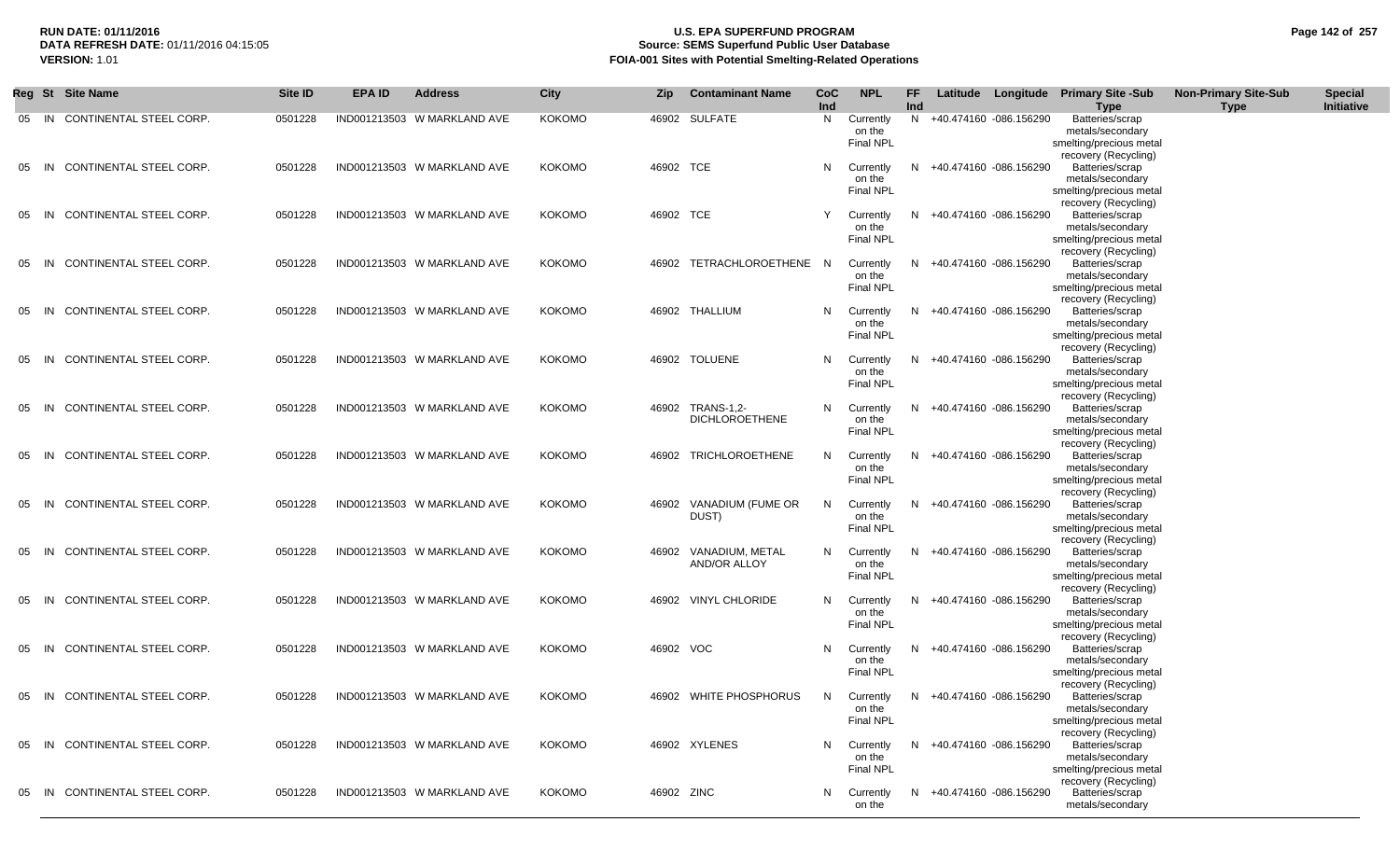# **RUN DATE: 01/11/2016 U.S. EPA SUPERFUND PROGRAM Page 143 of 257 Source: SEMS Superfund Public User Database VERSION:** 1.01 **FOIA-001 Sites with Potential Smelting-Related Operations**

|    | Reg St Site Name                                      | Site ID | <b>EPA ID</b>           | <b>Address</b>                                | City                 | Zip        | <b>Contaminant Name</b>           | CoC<br>Ind | <b>NPL</b>                                           | FF.<br><b>Ind</b> |                          | Latitude Longitude Primary Site -Sub<br><b>Type</b>                                                               | <b>Non-Primary Site-Sub</b><br>Type                                                                                                                                | <b>Special</b><br>Initiative |
|----|-------------------------------------------------------|---------|-------------------------|-----------------------------------------------|----------------------|------------|-----------------------------------|------------|------------------------------------------------------|-------------------|--------------------------|-------------------------------------------------------------------------------------------------------------------|--------------------------------------------------------------------------------------------------------------------------------------------------------------------|------------------------------|
| 05 | CONTINENTAL STEEL CORP.<br>IN                         | 0501228 |                         | IND001213503 W MARKLAND AVE                   | <b>KOKOMO</b>        | 46902 ZINC |                                   | Y          | Final NPL<br>Currently<br>on the<br><b>Final NPL</b> |                   | N +40.474160 -086.156290 | smelting/precious metal<br>recovery (Recycling)<br>Batteries/scrap<br>metals/secondary<br>smelting/precious metal |                                                                                                                                                                    |                              |
| 05 | CONTINENTAL STEEL CORP.<br>IN                         | 0501228 |                         | IND001213503 W MARKLAND AVE                   | <b>KOKOMO</b>        |            | 46902 cis-1,2-DCE                 | N          | Currently<br>on the<br>Final NPL                     |                   | N +40.474160 -086.156290 | recovery (Recycling)<br>Batteries/scrap<br>metals/secondary<br>smelting/precious metal                            |                                                                                                                                                                    |                              |
| 05 | CONTINENTAL STEEL CORP.<br>IN                         | 0501228 |                         | IND001213503 W MARKLAND AVE                   | <b>KOKOMO</b>        | 46902      | cis-1,2-<br><b>DICHLOROETHENE</b> | N          | Currently<br>on the<br><b>Final NPL</b>              |                   | N +40.474160 -086.156290 | recovery (Recycling)<br>Batteries/scrap<br>metals/secondary<br>smelting/precious metal<br>recovery (Recycling)    |                                                                                                                                                                    |                              |
| 05 | CONTINENTAL STEEL CORP.<br>IN                         | 0501228 |                         | IND001213503 W MARKLAND AVE                   | <b>KOKOMO</b>        |            | 46902 meta-XYLENE                 | N          | Currently<br>on the<br><b>Final NPL</b>              |                   | N +40.474160 -086.156290 | Batteries/scrap<br>metals/secondary<br>smelting/precious metal<br>recovery (Recycling)                            |                                                                                                                                                                    |                              |
| 05 | CONTINENTAL STEEL CORP.<br>- IN                       | 0501228 |                         | IND001213503 W MARKLAND AVE                   | <b>KOKOMO</b>        |            | 46902 para-XYLENE                 | N          | Currently<br>on the<br><b>Final NPL</b>              |                   | N +40.474160 -086.156290 | Batteries/scrap<br>metals/secondary<br>smelting/precious metal<br>recovery (Recycling)                            |                                                                                                                                                                    |                              |
|    | <b>CROOKSTON IRON AND METAL</b><br>05 MN              | 0510643 |                         | MNN000510643 130 WEST LORING<br><b>STREET</b> | <b>CROOKSTON</b>     | 56716      |                                   |            | Not on<br>the NPL                                    | N                 |                          | Batteries/scrap<br>metals/secondary<br>smelting/precious metal<br>recovery (Recycling)                            |                                                                                                                                                                    |                              |
| 05 | <b>CSX BENTON HARBOR</b><br>MI                        | 0508694 |                         | MIN000508694 400 GRAHAM AVE.                  | <b>BENTON HARBOR</b> | 49022      |                                   |            | Not on<br>the NPL                                    | N                 |                          | Batteries/scrap<br>metals/secondary<br>smelting/precious metal<br>recovery (Recycling)                            |                                                                                                                                                                    |                              |
| 05 | DAYTONA AVENUE JUNK YARD<br>MI                        | 0510617 | MIN000510617            |                                               |                      |            |                                   |            | Not on<br>the NPL                                    | N                 |                          | Waste/used oil<br>(Recycling)                                                                                     | Batteries/scrap<br>metals/secondary<br>smelting/precious metal<br>recovery<br>(Recycling); Drums/tanks<br>(Recycling)                                              |                              |
| 05 | DENTON AVE. SITE<br>MI                                | 0508191 |                         | MIN000508191 2930 DENTON AVENUE HAMTRAMCK     |                      | 48211      |                                   |            | Not on<br>the NPL                                    | N                 |                          | Primary metals/mineral<br>processing<br>(Manufacturing/Processi<br>ng/Maintenance)                                |                                                                                                                                                                    |                              |
| 05 | DEPUE/NEW JERSEY ZINC/MOBIL<br>- IL<br>CHEMICAL CORP. | 0500396 | ILD062340641            | <b>DEPOT ST &amp;</b><br><b>MARQUETTE ST</b>  | <b>DEPUE</b>         |            | 61356 ARSENIC                     | Y          | Currently<br>on the<br><b>Final NPL</b>              |                   | N +41.327770 -089.304160 | Multiple<br>(Manufacturing/Processi<br>ng/Maintenance)                                                            | Chemicals and allied<br>products<br>(Manufacturing/Processing/M<br>aintenance); Primary<br>metals/mineral processing<br>(Manufacturing/Processing/M<br>aintenance) |                              |
| 05 | DEPUE/NEW JERSEY ZINC/MOBIL<br>- IL<br>CHEMICAL CORP. | 0500396 | ILD062340641 DEPOT ST & | <b>MARQUETTE ST</b>                           | <b>DEPUE</b>         |            | 61356 BERYLLIUM                   | Y          | Currently<br>on the<br>Final NPL                     |                   | N +41.327770 -089.304160 | Multiple<br>(Manufacturing/Processi<br>ng/Maintenance)                                                            | Chemicals and allied<br>products<br>(Manufacturing/Processing/M<br>aintenance);Primary<br>metals/mineral processing<br>(Manufacturing/Processing/M<br>aintenance)  |                              |
| 05 | IL DEPUE/NEW JERSEY ZINC/MOBIL<br>CHEMICAL CORP.      | 0500396 | ILD062340641 DEPOT ST & | MARQUETTE ST                                  | <b>DEPUE</b>         |            | 61356 CADMIUM                     | Y          | Currently<br>on the<br><b>Final NPL</b>              |                   | N +41.327770 -089.304160 | Multiple<br>(Manufacturing/Processi<br>ng/Maintenance)                                                            | Chemicals and allied<br>products<br>(Manufacturing/Processing/M<br>aintenance);Primary                                                                             |                              |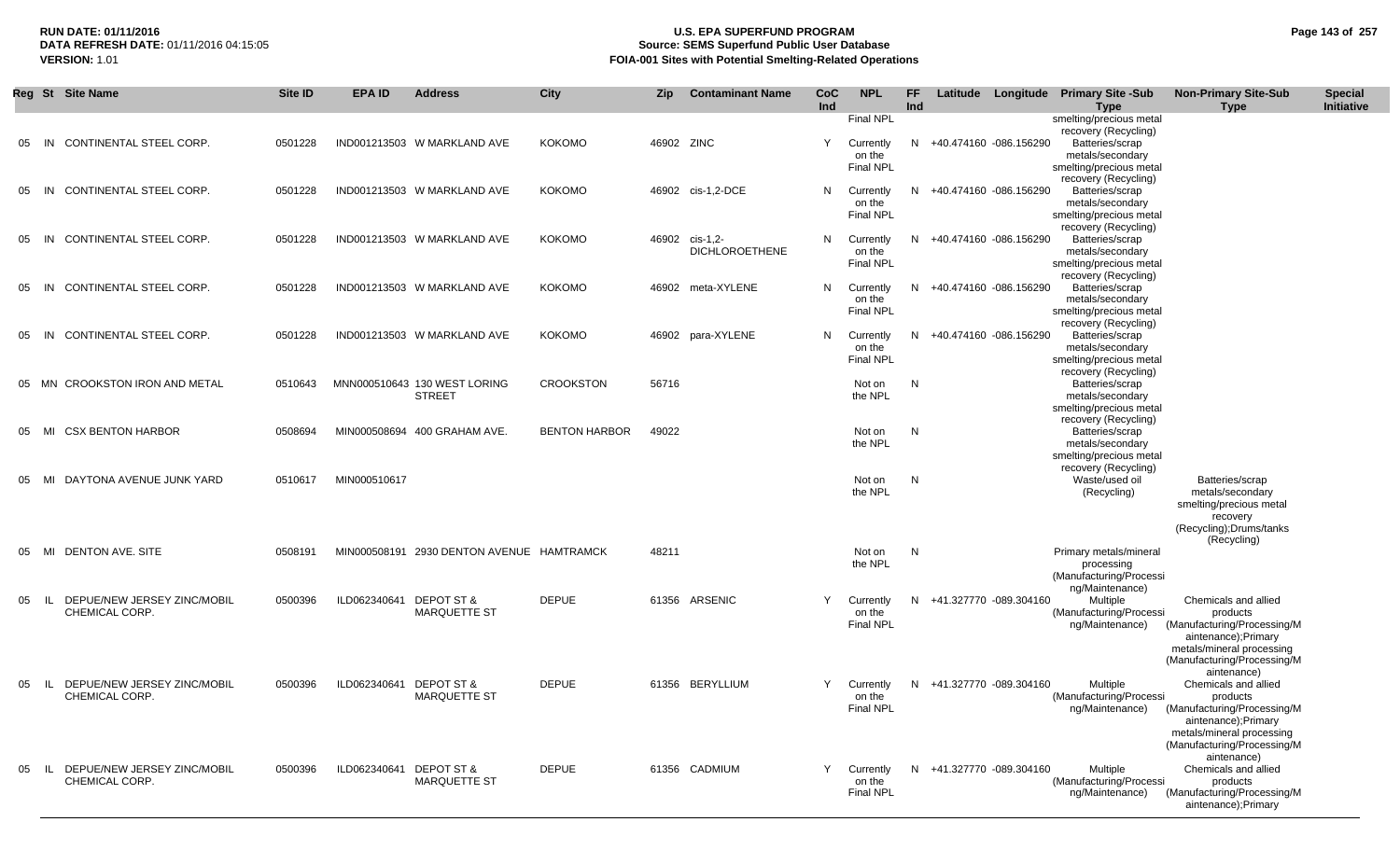# **RUN DATE: 01/11/2016 U.S. EPA SUPERFUND PROGRAM Page 144 of 257 Source: SEMS Superfund Public User Database VERSION:** 1.01 **FOIA-001 Sites with Potential Smelting-Related Operations**

|    |        | Reg St Site Name                              | Site ID | <b>EPA ID</b>           | <b>Address</b>                               | City         | <b>Zip</b> | <b>Contaminant Name</b> | CoC<br>Ind | <b>NPL</b>                              | <b>FF</b><br>Ind |                          | Latitude Longitude Primary Site -Sub<br><b>Type</b>    | <b>Non-Primary Site-Sub</b><br><b>Type</b>                                                                                                                         | <b>Special</b><br>Initiative |
|----|--------|-----------------------------------------------|---------|-------------------------|----------------------------------------------|--------------|------------|-------------------------|------------|-----------------------------------------|------------------|--------------------------|--------------------------------------------------------|--------------------------------------------------------------------------------------------------------------------------------------------------------------------|------------------------------|
|    |        |                                               |         |                         |                                              |              |            |                         |            |                                         |                  |                          |                                                        | metals/mineral processing<br>(Manufacturing/Processing/M<br>aintenance)                                                                                            |                              |
| 05 | IL     | DEPUE/NEW JERSEY ZINC/MOBIL<br>CHEMICAL CORP. | 0500396 | ILD062340641            | <b>DEPOT ST &amp;</b><br><b>MARQUETTE ST</b> | <b>DEPUE</b> |            | 61356 CHROMIUM          | Y          | Currently<br>on the<br><b>Final NPL</b> | N.               | +41.327770 -089.304160   | Multiple<br>(Manufacturing/Processi<br>ng/Maintenance) | Chemicals and allied<br>products<br>(Manufacturing/Processing/M<br>aintenance);Primary<br>metals/mineral processing<br>(Manufacturing/Processing/M<br>aintenance)  |                              |
| 05 | IL     | DEPUE/NEW JERSEY ZINC/MOBIL<br>CHEMICAL CORP. | 0500396 | ILD062340641            | <b>DEPOT ST &amp;</b><br><b>MARQUETTE ST</b> | <b>DEPUE</b> |            | 61356 COBALT            | Y          | Currently<br>on the<br><b>Final NPL</b> | N                | +41.327770 -089.304160   | Multiple<br>(Manufacturing/Processi<br>ng/Maintenance) | Chemicals and allied<br>products<br>(Manufacturing/Processing/M<br>aintenance);Primary<br>metals/mineral processing<br>(Manufacturing/Processing/M<br>aintenance)  |                              |
| 05 | IL     | DEPUE/NEW JERSEY ZINC/MOBIL<br>CHEMICAL CORP. | 0500396 | ILD062340641            | <b>DEPOT ST &amp;</b><br><b>MARQUETTE ST</b> | <b>DEPUE</b> |            | 61356 COPPER            | Y          | Currently<br>on the<br><b>Final NPL</b> | N                | +41.327770 -089.304160   | Multiple<br>(Manufacturing/Processi<br>ng/Maintenance) | Chemicals and allied<br>products<br>(Manufacturing/Processing/M<br>aintenance);Primary<br>metals/mineral processing<br>(Manufacturing/Processing/M<br>aintenance)  |                              |
| 05 | IL     | DEPUE/NEW JERSEY ZINC/MOBIL<br>CHEMICAL CORP. | 0500396 | ILD062340641            | DEPOT ST &<br><b>MARQUETTE ST</b>            | <b>DEPUE</b> |            | 61356 LEAD              | Y          | Currently<br>on the<br>Final NPL        | N                | +41.327770 -089.304160   | Multiple<br>(Manufacturing/Processi<br>ng/Maintenance) | Chemicals and allied<br>products<br>(Manufacturing/Processing/M<br>aintenance);Primary<br>metals/mineral processing<br>(Manufacturing/Processing/M<br>aintenance)  |                              |
| 05 | IL     | DEPUE/NEW JERSEY ZINC/MOBIL<br>CHEMICAL CORP. | 0500396 | ILD062340641            | <b>DEPOT ST &amp;</b><br><b>MARQUETTE ST</b> | <b>DEPUE</b> |            | 61356 MANGANESE         | Y          | Currently<br>on the<br><b>Final NPL</b> | N                | +41.327770 -089.304160   | Multiple<br>(Manufacturing/Processi<br>ng/Maintenance) | Chemicals and allied<br>products<br>(Manufacturing/Processing/M<br>aintenance); Primary<br>metals/mineral processing<br>(Manufacturing/Processing/M<br>aintenance) |                              |
| 05 | IL     | DEPUE/NEW JERSEY ZINC/MOBIL<br>CHEMICAL CORP. | 0500396 | ILD062340641            | <b>DEPOT ST &amp;</b><br><b>MARQUETTE ST</b> | <b>DEPUE</b> |            | 61356 MERCURY           | Y          | Currently<br>on the<br><b>Final NPL</b> | N                | +41.327770 -089.304160   | Multiple<br>(Manufacturing/Processi<br>ng/Maintenance) | Chemicals and allied<br>products<br>(Manufacturing/Processing/M<br>aintenance); Primary<br>metals/mineral processing<br>(Manufacturing/Processing/M<br>aintenance) |                              |
| 05 | IL     | DEPUE/NEW JERSEY ZINC/MOBIL<br>CHEMICAL CORP. | 0500396 | ILD062340641 DEPOT ST & | <b>MARQUETTE ST</b>                          | <b>DEPUE</b> |            | 61356 NICKEL            | Y          | Currently<br>on the<br><b>Final NPL</b> | N                | +41.327770 -089.304160   | Multiple<br>(Manufacturing/Processi<br>ng/Maintenance) | Chemicals and allied<br>products<br>(Manufacturing/Processing/M<br>aintenance);Primary<br>metals/mineral processing<br>(Manufacturing/Processing/M<br>aintenance)  |                              |
| 05 | - IL - | DEPUE/NEW JERSEY ZINC/MOBIL<br>CHEMICAL CORP. | 0500396 | ILD062340641 DEPOT ST & | <b>MARQUETTE ST</b>                          | <b>DEPUE</b> |            | 61356 SELENIUM          | Y.         | Currently<br>on the<br>Final NPL        |                  | N +41.327770 -089.304160 | Multiple<br>(Manufacturing/Processi<br>ng/Maintenance) | Chemicals and allied<br>products<br>(Manufacturing/Processing/M<br>aintenance); Primary<br>metals/mineral processing<br>(Manufacturing/Processing/M                |                              |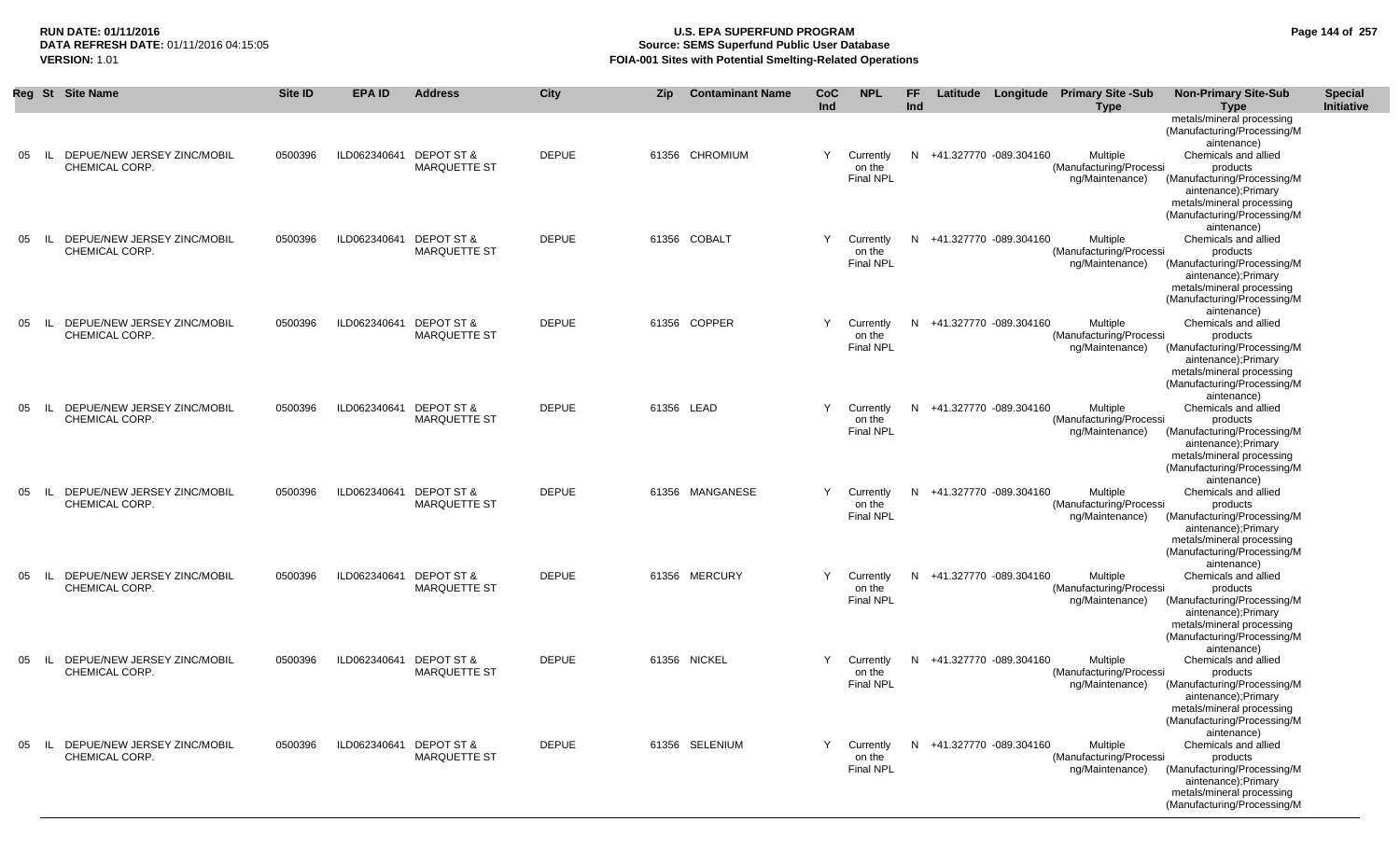#### **RUN DATE: 01/11/2016 U.S. EPA SUPERFUND PROGRAM Page 145 of 257 Source: SEMS Superfund Public User Database VERSION:** 1.01 **FOIA-001 Sites with Potential Smelting-Related Operations**

|    | Reg St Site Name                                      | Site ID | <b>EPA ID</b>           | <b>Address</b>                                             | City                  | <b>Zip</b> | <b>Contaminant Name</b>                      | <b>CoC</b><br>Ind | <b>NPL</b>                              | FF.<br>Ind |                          | Latitude Longitude Primary Site -Sub<br><b>Type</b>                                                            | <b>Non-Primary Site-Sub</b><br><b>Type</b>                                                                                                                                       | <b>Special</b><br>Initiative               |
|----|-------------------------------------------------------|---------|-------------------------|------------------------------------------------------------|-----------------------|------------|----------------------------------------------|-------------------|-----------------------------------------|------------|--------------------------|----------------------------------------------------------------------------------------------------------------|----------------------------------------------------------------------------------------------------------------------------------------------------------------------------------|--------------------------------------------|
| 05 | DEPUE/NEW JERSEY ZINC/MOBIL<br>CHEMICAL CORP.         | 0500396 | ILD062340641            | <b>DEPOT ST &amp;</b><br><b>MARQUETTE ST</b>               | <b>DEPUE</b>          |            | 61356 SILVER                                 | Y                 | Currently<br>on the<br><b>Final NPL</b> |            | N +41.327770 -089.304160 | Multiple<br>(Manufacturing/Processi<br>ng/Maintenance)                                                         | aintenance)<br>Chemicals and allied<br>products<br>(Manufacturing/Processing/M<br>aintenance); Primary<br>metals/mineral processing<br>(Manufacturing/Processing/M               |                                            |
| 05 | DEPUE/NEW JERSEY ZINC/MOBIL<br>- IL<br>CHEMICAL CORP. | 0500396 | ILD062340641 DEPOT ST & | <b>MARQUETTE ST</b>                                        | <b>DEPUE</b>          |            | 61356 VANADIUM, METAL<br><b>AND/OR ALLOY</b> | Y                 | Currently<br>on the<br><b>Final NPL</b> |            | N +41.327770 -089.304160 | <b>Multiple</b><br>(Manufacturing/Processi<br>ng/Maintenance)                                                  | aintenance)<br>Chemicals and allied<br>products<br>(Manufacturing/Processing/M<br>aintenance);Primary<br>metals/mineral processing<br>(Manufacturing/Processing/M<br>aintenance) |                                            |
| 05 | DEPUE/NEW JERSEY ZINC/MOBIL<br>- IL<br>CHEMICAL CORP. | 0500396 | ILD062340641 DEPOT ST & | <b>MARQUETTE ST</b>                                        | <b>DEPUE</b>          | 61356 ZINC |                                              | Y                 | Currently<br>on the<br><b>Final NPL</b> |            | N +41.327770 -089.304160 | Multiple<br>(Manufacturing/Processi<br>ng/Maintenance)                                                         | Chemicals and allied<br>products<br>(Manufacturing/Processing/M<br>aintenance); Primary<br>metals/mineral processing<br>(Manufacturing/Processing/M<br>aintenance)               |                                            |
| 05 | MI DETROIT LEAD                                       | 0508679 |                         | MIN000508679 13535 HELEN AVE.                              | <b>DETROIT</b>        | 48212      |                                              |                   | Not on<br>the NPL                       | N          |                          | Batteries/scrap<br>metals/secondary<br>smelting/precious metal<br>recovery (Recycling)                         |                                                                                                                                                                                  | Unrecognized<br>Smelter per 2001<br>Report |
| 05 | OH DIVERSIFIED RESOURCES SITE                         | 0510725 |                         | OHN000510725 400 REFRACTORIES<br>DRIVE NW                  | WARREN                | 44483      |                                              |                   | Not on<br>the NPL                       | N          |                          | Industrial waste landfill<br>(Waste Management)                                                                | Batteries/scrap<br>metals/secondary<br>smelting/precious metal<br>recovery (Recycling); Illegal<br>disposal/open dump (Waste<br>Management)                                      |                                            |
| 05 | <b>EAGLE PICHER ARGO PLANT</b><br>- IL                | 0510834 |                         | ILN000510834 7724-7742 WEST 61ST<br>PLACE                  | SUMMIT                | 60501      |                                              |                   | Not on<br>the NPL                       | N          |                          | Metal<br>fabrication/finishing/coat<br>ing and allied industries<br>(Manufacturing/Processi<br>ng/Maintenance) |                                                                                                                                                                                  | Unrecognized<br>Smelter per 2001<br>Report |
| 05 | EAGLE PITCHER RESIDENTIAL AREA<br>- IL                | 0508196 |                         | ILN000508196 BOWMAN AVENUE                                 | <b>EAST ST. LOUIS</b> | 62201      |                                              |                   | Not on<br>the NPL                       | N          |                          | Contaminated sediment<br>site with no identifiable<br>source (Other)                                           |                                                                                                                                                                                  | Unrecognized<br>Smelter per 2001<br>Report |
| 05 | EAGLE ZINC CO DIV T L DIAMOND<br>- IL                 | 0500648 | ILD980606941            | 218 INDUSTRIAL PARK HILLSBORO<br><b>DRIVE</b>              |                       |            | 62049 ANTIMONY                               | Y                 | Currently<br>on the<br><b>Final NPL</b> | N.         |                          | +39.166111 -089.473611 Primary metals/mineral<br>processing<br>(Manufacturing/Processi<br>ng/Maintenance)      |                                                                                                                                                                                  |                                            |
| 05 | EAGLE ZINC CO DIV T L DIAMOND<br>-IL.                 | 0500648 |                         | ILD980606941 218 INDUSTRIAL PARK HILLSBORO<br><b>DRIVE</b> |                       |            | 62049 CADMIUM                                | N                 | Currently<br>on the<br><b>Final NPL</b> |            |                          | N +39.166111 -089.473611 Primary metals/mineral<br>processing<br>(Manufacturing/Processi<br>ng/Maintenance)    |                                                                                                                                                                                  |                                            |
| 05 | EAGLE ZINC CO DIV T L DIAMOND<br>- IL I               | 0500648 |                         | ILD980606941 218 INDUSTRIAL PARK HILLSBORO<br>DRIVE        |                       |            | 62049 COBALT                                 | Y                 | Currently<br>on the<br><b>Final NPL</b> |            |                          | N +39.166111 -089.473611 Primary metals/mineral<br>processing<br>(Manufacturing/Processi<br>ng/Maintenance)    |                                                                                                                                                                                  |                                            |
| 05 | IL EAGLE ZINC CO DIV T L DIAMOND                      | 0500648 |                         | ILD980606941 218 INDUSTRIAL PARK HILLSBORO<br><b>DRIVE</b> |                       | 62049 LEAD |                                              | Y                 | Currently<br>on the<br>Final NPL        |            |                          | N +39.166111 -089.473611 Primary metals/mineral<br>processing<br>(Manufacturing/Processi<br>ng/Maintenance)    |                                                                                                                                                                                  |                                            |
| 05 | IL EAGLE ZINC CO DIV T L DIAMOND                      | 0500648 |                         | ILD980606941 218 INDUSTRIAL PARK HILLSBORO<br>DRIVE        |                       |            | 62049 NICKEL                                 | Y                 | Currently<br>on the                     |            |                          | N +39.166111 -089.473611 Primary metals/mineral<br>processing                                                  |                                                                                                                                                                                  |                                            |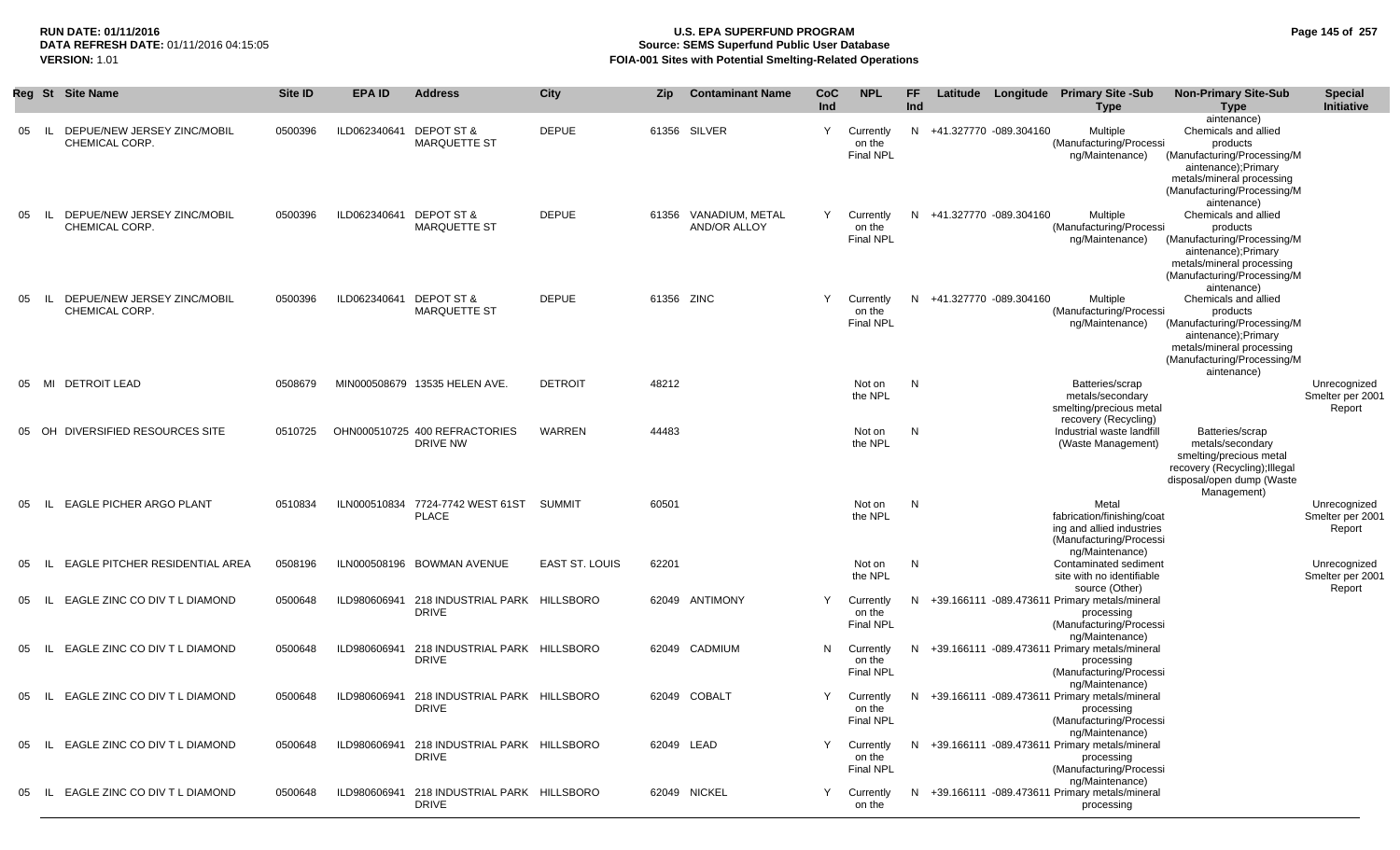## **RUN DATE: 01/11/2016 U.S. EPA SUPERFUND PROGRAM Page 146 of 257** DATA REFRESH DATE: 01/11/2016 04:15:05<br>**VERSION: 1.01** Source: SEMS Superfund Public User Database<br>FOIA-001 Sites with Potential Smelting-Related Operat **VERSION:** 1.01 **FOIA-001 Sites with Potential Smelting-Related Operations**

|    | Reg St Site Name                                | Site ID | <b>EPA ID</b>          | <b>Address</b>                                                   | <b>City</b>         | <b>Zip</b> | <b>Contaminant Name</b> | CoC<br>Ind | <b>NPL</b>          | FF.<br><b>Ind</b> |                          | Latitude Longitude Primary Site -Sub<br>Type                       | <b>Non-Primary Site-Sub</b><br><b>Type</b> | <b>Special</b><br>Initiative |
|----|-------------------------------------------------|---------|------------------------|------------------------------------------------------------------|---------------------|------------|-------------------------|------------|---------------------|-------------------|--------------------------|--------------------------------------------------------------------|--------------------------------------------|------------------------------|
|    |                                                 |         |                        |                                                                  |                     |            |                         |            | <b>Final NPL</b>    |                   |                          | (Manufacturing/Processi                                            |                                            |                              |
| 05 | EAGLE ZINC CO DIV T L DIAMOND<br>- IL           | 0500648 | ILD980606941           | 218 INDUSTRIAL PARK HILLSBORO                                    |                     |            | 62049 ZINC              | N          | Currently           |                   |                          | ng/Maintenance)<br>N +39.166111 -089.473611 Primary metals/mineral |                                            |                              |
|    |                                                 |         |                        | <b>DRIVE</b>                                                     |                     |            |                         |            | on the              |                   |                          | processing                                                         |                                            |                              |
|    |                                                 |         |                        |                                                                  |                     |            |                         |            | <b>Final NPL</b>    |                   |                          | (Manufacturing/Processi                                            |                                            |                              |
| 05 | EAGLE ZINC CO DIV T L DIAMOND<br>-IL.           | 0500648 | ILD980606941           | 218 INDUSTRIAL PARK HILLSBORO                                    |                     |            | 62049 ZINC              | Y          | Currently           |                   |                          | ng/Maintenance)<br>N +39.166111 -089.473611 Primary metals/mineral |                                            |                              |
|    |                                                 |         |                        | <b>DRIVE</b>                                                     |                     |            |                         |            | on the              |                   |                          | processing                                                         |                                            |                              |
|    |                                                 |         |                        |                                                                  |                     |            |                         |            | <b>Final NPL</b>    |                   |                          | (Manufacturing/Processi<br>ng/Maintenance)                         |                                            |                              |
| 05 | <b>ELLIS METAL COMPANY</b><br>IL.               | 0510836 | ILN000510836 2031 WEST |                                                                  | <b>CHICAGO</b>      | 60647      |                         |            | Not on              | N                 |                          | Metal                                                              |                                            | Unrecognized                 |
|    |                                                 |         |                        | <b>CHURCHILL</b>                                                 |                     |            |                         |            | the NPL             |                   |                          | fabrication/finishing/coat                                         |                                            | Smelter per 2001             |
|    |                                                 |         |                        |                                                                  |                     |            |                         |            |                     |                   |                          | ing and allied industries<br>(Manufacturing/Processi               |                                            | Report                       |
|    |                                                 |         |                        |                                                                  |                     |            |                         |            |                     |                   |                          | ng/Maintenance)                                                    |                                            |                              |
| 05 | FEDERAL-MOGUL SITE<br>MI                        | 0510764 |                        | MIN000510764 11031 SHOEMAKER ST DETROIT                          |                     |            | 48213 LEAD              | Y          | Not on              | N                 |                          | Primary metals/mineral                                             |                                            |                              |
|    |                                                 |         |                        |                                                                  |                     |            |                         |            | the NPL             |                   |                          | processing<br>(Manufacturing/Processi                              |                                            |                              |
|    |                                                 |         |                        |                                                                  |                     |            |                         |            |                     |                   |                          | ng/Maintenance)                                                    |                                            |                              |
| 05 | FEDERAL-MOGUL SITE<br>MI                        | 0510764 |                        | MIN000510764 11031 SHOEMAKER ST DETROIT                          |                     | 48213      | TRICHLOROETHYLENE       | Y          | Not on              | N                 |                          | Primary metals/mineral                                             |                                            |                              |
|    |                                                 |         |                        |                                                                  |                     |            |                         |            | the NPL             |                   |                          | processing<br>(Manufacturing/Processi                              |                                            |                              |
|    |                                                 |         |                        |                                                                  |                     |            |                         |            |                     |                   |                          | ng/Maintenance)                                                    |                                            |                              |
| 05 | WI FORMER WISCONSIN DIE CAST<br><b>FACILITY</b> | 0501050 |                        | WIN000501050 201 WEST OKLAHOMA MILWAUKEE<br><b>AVENUE</b>        |                     |            | 53207 PCBs              | Y          | Not on<br>the NPL   | N                 |                          | Primary metals/mineral<br>processing                               |                                            |                              |
|    |                                                 |         |                        |                                                                  |                     |            |                         |            |                     |                   |                          | (Manufacturing/Processi                                            |                                            |                              |
|    |                                                 |         |                        |                                                                  |                     |            |                         |            |                     |                   |                          | ng/Maintenance)                                                    |                                            |                              |
| 05 | <b>FREDA REDRIDGE</b><br>MI                     | 0510826 |                        | MIN000510826 LAKE SUPERIOR<br><b>SHORELINE FROM</b>              | <b>FREDA</b>        | 49905      |                         |            | Not on<br>the NPL   | N                 |                          | Primary metals/mineral<br>processing                               | Metals (Mining)                            |                              |
|    |                                                 |         |                        | <b>FREDA TO REDRIDGE</b>                                         |                     |            |                         |            |                     |                   |                          | (Manufacturing/Processi                                            |                                            |                              |
|    |                                                 |         |                        |                                                                  |                     |            |                         |            |                     |                   |                          | ng/Maintenance)                                                    |                                            |                              |
| 05 | <b>GATEWAY ADDITIVE COMPANY</b><br>MI           | 0508742 |                        | MIN000508742 6135 LINDALE<br><b>AVENUE</b>                       | <b>DETROIT</b>      | 48204      |                         |            | Not on<br>the NPL   | N                 |                          | Primary metals/mineral<br>processing                               |                                            |                              |
|    |                                                 |         |                        |                                                                  |                     |            |                         |            |                     |                   |                          | (Manufacturing/Processi                                            |                                            |                              |
|    |                                                 |         |                        |                                                                  |                     |            |                         |            |                     |                   |                          | ng/Maintenance)                                                    |                                            |                              |
|    | 05 WI GIESE                                     | 0505719 |                        | WIN000505719 6509 County Road K                                  | <b>OCONTO FALLS</b> | 54154      |                         |            | Not on<br>the NPL   | N                 |                          | Batteries/scrap<br>metals/secondary                                |                                            |                              |
|    |                                                 |         |                        |                                                                  |                     |            |                         |            |                     |                   |                          | smelting/precious metal                                            |                                            |                              |
| 05 | GILBERTS/KEDZIE<br>- IL                         | 0509118 |                        | ILN000509118 RAILROAD STREET                                     | <b>GILBERTS</b>     | 60136      |                         |            | Not on              | N                 |                          | recovery (Recycling)<br>Batteries/scrap                            |                                            |                              |
|    |                                                 |         |                        |                                                                  |                     |            |                         |            | the NPL             |                   |                          | metals/secondary                                                   |                                            |                              |
|    |                                                 |         |                        |                                                                  |                     |            |                         |            |                     |                   |                          | smelting/precious metal                                            |                                            |                              |
|    | 05 OH H & L METAL CO.                           | 0508995 |                        | OHP000508995 3360 EAST 79TH                                      | <b>CLEVELAND</b>    | 44127      |                         |            | Not on              | N                 |                          | recovery (Recycling)<br>Other (Waste                               |                                            | Unrecognized                 |
|    |                                                 |         |                        | STREET SE                                                        |                     |            |                         |            | the NPL             |                   |                          | Management)                                                        |                                            | Smelter per 2001             |
|    |                                                 |         |                        |                                                                  |                     | 49544 2-   |                         | Y          |                     |                   |                          |                                                                    |                                            | Report                       |
|    | 05 MI H. BROWN CO., INC.                        | 0502419 |                        | MID017075136 2200 TURNER AVENUE GRAND RAPIDS<br><b>NORTHWEST</b> |                     |            | METHYLNAPHTHALENE       |            | Currently<br>on the |                   | N +43.003330 -085.678330 | Batteries/scrap<br>metals/secondary                                |                                            |                              |
|    |                                                 |         |                        |                                                                  |                     |            |                         |            | <b>Final NPL</b>    |                   |                          | smelting/precious metal                                            |                                            |                              |
|    | 05 MI H. BROWN CO., INC.                        | 0502419 |                        | MID017075136 2200 TURNER AVENUE GRAND RAPIDS                     |                     |            | 49544 2-METHYLPHENOL    | Y          | Currently           |                   | N +43.003330 -085.678330 | recovery (Recycling)<br>Batteries/scrap                            |                                            |                              |
|    |                                                 |         |                        | <b>NORTHWEST</b>                                                 |                     |            |                         |            | on the              |                   |                          | metals/secondary                                                   |                                            |                              |
|    |                                                 |         |                        |                                                                  |                     |            |                         |            | <b>Final NPL</b>    |                   |                          | smelting/precious metal                                            |                                            |                              |
|    | 05 MI H. BROWN CO., INC.                        | 0502419 |                        | MID017075136 2200 TURNER AVENUE GRAND RAPIDS                     |                     |            | 49544 ACENAPHTHENE      | Y          | Currently           |                   | N +43.003330 -085.678330 | recovery (Recycling)<br>Batteries/scrap                            |                                            |                              |
|    |                                                 |         |                        | <b>NORTHWEST</b>                                                 |                     |            |                         |            | on the              |                   |                          | metals/secondary                                                   |                                            |                              |
|    |                                                 |         |                        |                                                                  |                     |            |                         |            | <b>Final NPL</b>    |                   |                          | smelting/precious metal                                            |                                            |                              |
|    |                                                 |         |                        |                                                                  |                     |            |                         |            |                     |                   |                          | recovery (Recycling)                                               |                                            |                              |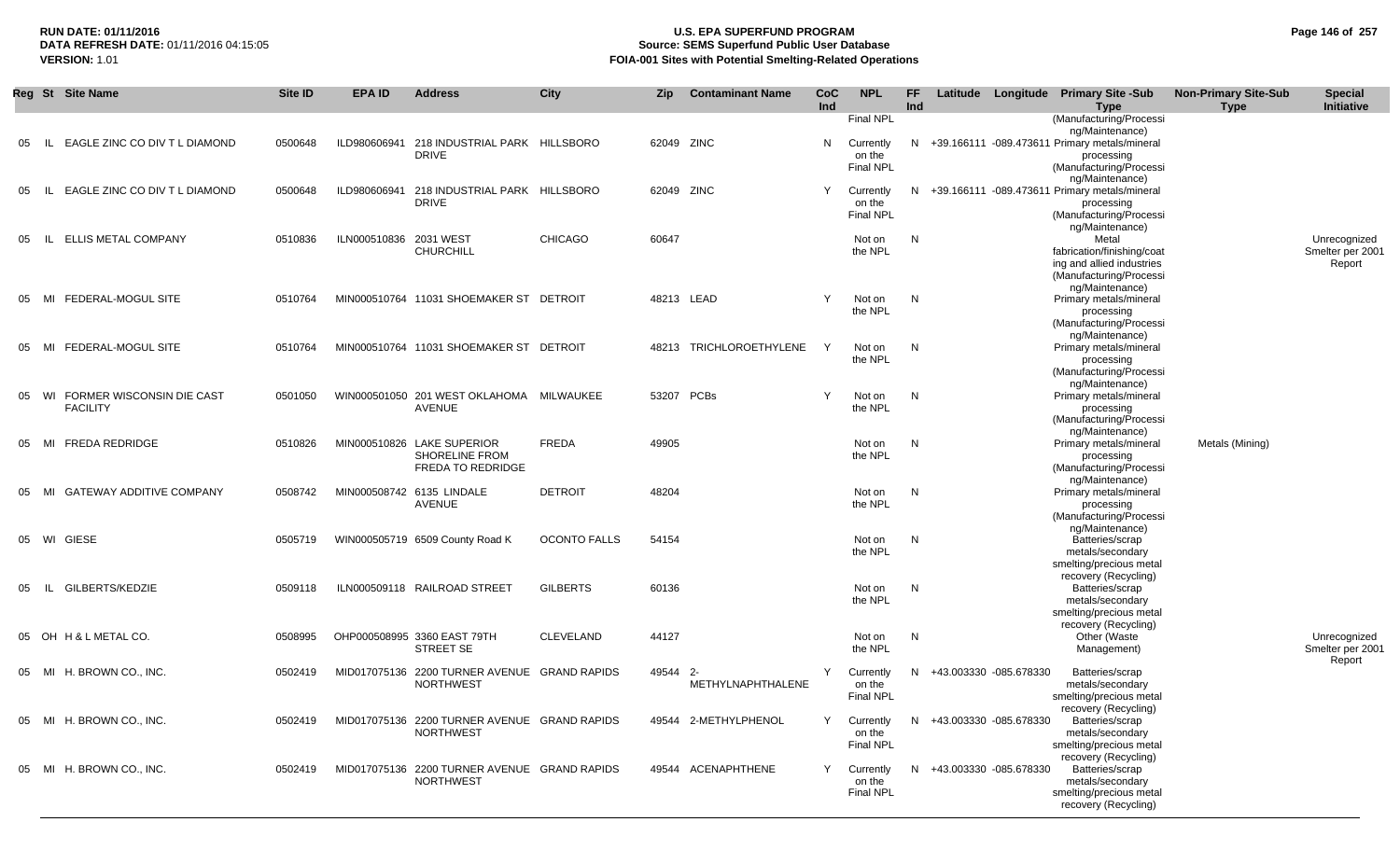## **RUN DATE: 01/11/2016 U.S. EPA SUPERFUND PROGRAM Page 147 of 257 Source: SEMS Superfund Public User Database VERSION:** 1.01 **FOIA-001 Sites with Potential Smelting-Related Operations**

|       | Reg St Site Name         | Site ID | <b>EPA ID</b> | <b>Address</b>                                                   | City | Zip        | <b>Contaminant Name</b>    | <b>CoC</b><br>Ind | <b>NPL</b>                              | FF.<br>Ind |                          | Latitude Longitude Primary Site -Sub<br><b>Type</b>                                                            | <b>Non-Primary Site-Sub</b><br><b>Type</b> | <b>Special</b><br>Initiative |
|-------|--------------------------|---------|---------------|------------------------------------------------------------------|------|------------|----------------------------|-------------------|-----------------------------------------|------------|--------------------------|----------------------------------------------------------------------------------------------------------------|--------------------------------------------|------------------------------|
|       | 05 MI H. BROWN CO., INC. | 0502419 |               | MID017075136 2200 TURNER AVENUE GRAND RAPIDS<br><b>NORTHWEST</b> |      | 49544      | ALUMINUM                   | Y                 | Currently<br>on the<br><b>Final NPL</b> |            | N +43.003330 -085.678330 | Batteries/scrap<br>metals/secondary<br>smelting/precious metal<br>recovery (Recycling)                         |                                            |                              |
| 05 MI | H. BROWN CO., INC.       | 0502419 |               | MID017075136 2200 TURNER AVENUE GRAND RAPIDS<br><b>NORTHWEST</b> |      |            | 49544 ANTHRACENE           | Y                 | Currently<br>on the<br><b>Final NPL</b> | N.         | +43.003330 -085.678330   | Batteries/scrap<br>metals/secondary<br>smelting/precious metal<br>recovery (Recycling)                         |                                            |                              |
| 05 MI | H. BROWN CO., INC.       | 0502419 |               | MID017075136 2200 TURNER AVENUE GRAND RAPIDS<br><b>NORTHWEST</b> |      |            | 49544 ANTIMONY             | N                 | Currently<br>on the<br><b>Final NPL</b> | N.         | +43.003330 -085.678330   | Batteries/scrap<br>metals/secondary<br>smelting/precious metal<br>recovery (Recycling)                         |                                            |                              |
| 05 MI | H. BROWN CO., INC.       | 0502419 |               | MID017075136 2200 TURNER AVENUE GRAND RAPIDS<br><b>NORTHWEST</b> |      |            | 49544 ANTIMONY             | Y                 | Currently<br>on the<br><b>Final NPL</b> | N.         | +43.003330 -085.678330   | Batteries/scrap<br>metals/secondary<br>smelting/precious metal<br>recovery (Recycling)                         |                                            |                              |
| 05 MI | H. BROWN CO., INC.       | 0502419 |               | MID017075136 2200 TURNER AVENUE GRAND RAPIDS<br><b>NORTHWEST</b> |      |            | 49544 ARSENIC              | Y                 | Currently<br>on the<br>Final NPL        |            | N +43.003330 -085.678330 | Batteries/scrap<br>metals/secondary<br>smelting/precious metal<br>recovery (Recycling)                         |                                            |                              |
| 05 MI | H. BROWN CO., INC.       | 0502419 |               | MID017075136 2200 TURNER AVENUE GRAND RAPIDS<br><b>NORTHWEST</b> |      |            | 49544 ARSENIC              | N                 | Currently<br>on the<br>Final NPL        | N.         | +43.003330 -085.678330   | Batteries/scrap<br>metals/secondary<br>smelting/precious metal<br>recovery (Recycling)                         |                                            |                              |
| 05 MI | H. BROWN CO., INC.       | 0502419 |               | MID017075136 2200 TURNER AVENUE GRAND RAPIDS<br><b>NORTHWEST</b> |      |            | 49544 BARIUM               | Y                 | Currently<br>on the<br><b>Final NPL</b> | N.         | +43.003330 -085.678330   | Batteries/scrap<br>metals/secondary<br>smelting/precious metal<br>recovery (Recycling)                         |                                            |                              |
| 05 MI | H. BROWN CO., INC.       | 0502419 |               | MID017075136 2200 TURNER AVENUE GRAND RAPIDS<br><b>NORTHWEST</b> |      | 49544 BEHP |                            | N                 | Currently<br>on the<br><b>Final NPL</b> | N.         | +43.003330 -085.678330   | Batteries/scrap<br>metals/secondary<br>smelting/precious metal<br>recovery (Recycling)                         |                                            |                              |
| 05 MI | H. BROWN CO., INC.       | 0502419 |               | MID017075136 2200 TURNER AVENUE GRAND RAPIDS<br><b>NORTHWEST</b> |      |            | 49544 BENZENE              | Y                 | Currently<br>on the<br><b>Final NPL</b> | N.         | +43.003330 -085.678330   | Batteries/scrap<br>metals/secondary<br>smelting/precious metal                                                 |                                            |                              |
| 05 MI | H. BROWN CO., INC.       | 0502419 |               | MID017075136 2200 TURNER AVENUE GRAND RAPIDS<br><b>NORTHWEST</b> |      |            | 49544 BENZENE              | N                 | Currently<br>on the<br><b>Final NPL</b> | N          | +43.003330 -085.678330   | recovery (Recycling)<br>Batteries/scrap<br>metals/secondary<br>smelting/precious metal                         |                                            |                              |
| 05 MI | H. BROWN CO., INC.       | 0502419 |               | MID017075136 2200 TURNER AVENUE GRAND RAPIDS<br><b>NORTHWEST</b> |      | 49544      | BENZO(B)FLUORANTHE Y<br>NE |                   | Currently<br>on the<br><b>Final NPL</b> | N.         | +43.003330 -085.678330   | recovery (Recycling)<br>Batteries/scrap<br>metals/secondary<br>smelting/precious metal<br>recovery (Recycling) |                                            |                              |
| 05 MI | H. BROWN CO., INC.       | 0502419 |               | MID017075136 2200 TURNER AVENUE GRAND RAPIDS<br><b>NORTHWEST</b> |      | 49544      | BENZO(B)FLUORANTHE N<br>NE |                   | Currently<br>on the<br><b>Final NPL</b> | N.         | +43.003330 -085.678330   | Batteries/scrap<br>metals/secondary<br>smelting/precious metal<br>recovery (Recycling)                         |                                            |                              |
|       | 05 MI H. BROWN CO., INC. | 0502419 |               | MID017075136 2200 TURNER AVENUE GRAND RAPIDS<br><b>NORTHWEST</b> |      |            | 49544 BENZO(GHI)PERYLENE   | Y                 | Currently<br>on the<br><b>Final NPL</b> |            | N +43.003330 -085.678330 | Batteries/scrap<br>metals/secondary<br>smelting/precious metal<br>recovery (Recycling)                         |                                            |                              |
|       | 05 MI H. BROWN CO., INC. | 0502419 |               | MID017075136 2200 TURNER AVENUE GRAND RAPIDS<br><b>NORTHWEST</b> |      | 49544      | BENZO(K)FLUORANTHE Y<br>NE |                   | Currently<br>on the<br><b>Final NPL</b> |            | N +43.003330 -085.678330 | Batteries/scrap<br>metals/secondary<br>smelting/precious metal<br>recovery (Recycling)                         |                                            |                              |
|       | 05 MI H. BROWN CO., INC. | 0502419 |               | MID017075136 2200 TURNER AVENUE GRAND RAPIDS<br><b>NORTHWEST</b> |      | 49544      | BENZO(K)FLUORANTHE N<br>NE |                   | Currently<br>on the                     |            | N +43.003330 -085.678330 | Batteries/scrap<br>metals/secondary                                                                            |                                            |                              |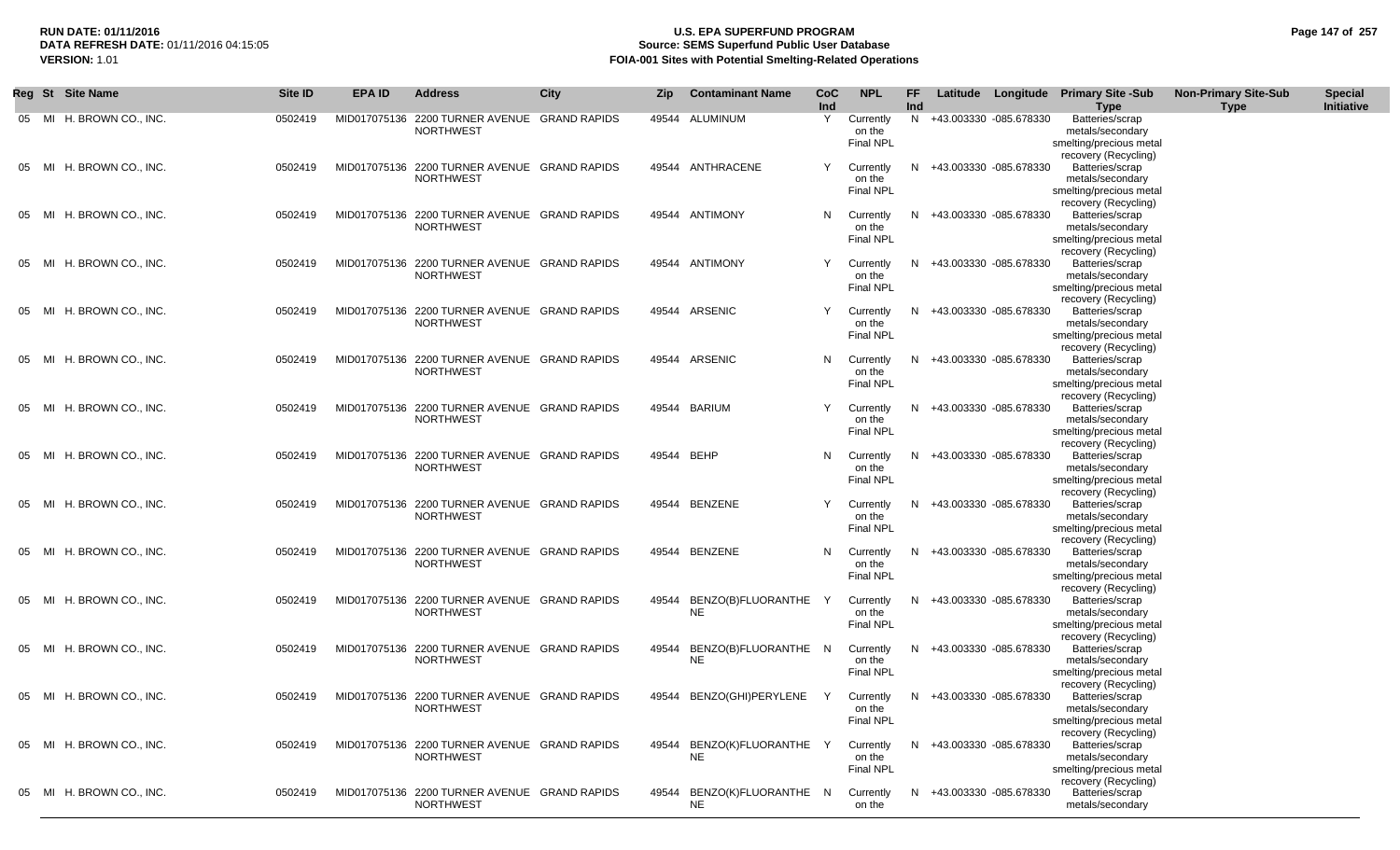## **RUN DATE: 01/11/2016 U.S. EPA SUPERFUND PROGRAM Page 148 of 257 Source: SEMS Superfund Public User Database VERSION:** 1.01 **FOIA-001 Sites with Potential Smelting-Related Operations**

|       | Reg St Site Name         | <b>Site ID</b> | <b>EPA ID</b> | <b>Address</b>                                                   | <b>City</b> | Zip   | <b>Contaminant Name</b>                    | <b>CoC</b><br>Ind | <b>NPL</b>                                    | FF<br>Ind |                          | Latitude Longitude Primary Site -Sub<br><b>Type</b>                                                               | <b>Non-Primary Site-Sub</b><br><b>Type</b> | <b>Special</b><br>Initiative |
|-------|--------------------------|----------------|---------------|------------------------------------------------------------------|-------------|-------|--------------------------------------------|-------------------|-----------------------------------------------|-----------|--------------------------|-------------------------------------------------------------------------------------------------------------------|--------------------------------------------|------------------------------|
| 05 MI | H. BROWN CO., INC.       | 0502419        |               | MID017075136 2200 TURNER AVENUE GRAND RAPIDS<br><b>NORTHWEST</b> |             |       | 49544 BENZO[A]ANTHRACENE                   | Y                 | <b>Final NPL</b><br>Currently<br>on the       | N.        | +43.003330 -085.678330   | smelting/precious metal<br>recovery (Recycling)<br>Batteries/scrap<br>metals/secondary                            |                                            |                              |
| 05 MI | H. BROWN CO., INC.       | 0502419        |               | MID017075136 2200 TURNER AVENUE GRAND RAPIDS<br><b>NORTHWEST</b> |             |       | 49544 BENZO[A]ANTHRACENE N                 |                   | <b>Final NPL</b><br>Currently<br>on the       | N.        | +43.003330 -085.678330   | smelting/precious metal<br>recovery (Recycling)<br>Batteries/scrap<br>metals/secondary                            |                                            |                              |
| 05 MI | H. BROWN CO., INC.       | 0502419        |               | MID017075136 2200 TURNER AVENUE GRAND RAPIDS<br><b>NORTHWEST</b> |             |       | 49544 BENZO[A]PYRENE                       | Y                 | Final NPL<br>Currently<br>on the<br>Final NPL | N.        | +43.003330 -085.678330   | smelting/precious metal<br>recovery (Recycling)<br>Batteries/scrap<br>metals/secondary<br>smelting/precious metal |                                            |                              |
| 05 MI | H. BROWN CO., INC.       | 0502419        |               | MID017075136 2200 TURNER AVENUE GRAND RAPIDS<br><b>NORTHWEST</b> |             |       | 49544 BENZO[A]PYRENE                       | N                 | Currently<br>on the<br>Final NPL              | N         | +43.003330 -085.678330   | recovery (Recycling)<br>Batteries/scrap<br>metals/secondary<br>smelting/precious metal                            |                                            |                              |
| 05 MI | H. BROWN CO., INC.       | 0502419        |               | MID017075136 2200 TURNER AVENUE GRAND RAPIDS<br><b>NORTHWEST</b> |             |       | 49544 BERYLLIUM                            | N                 | Currently<br>on the<br><b>Final NPL</b>       | N         | +43.003330 -085.678330   | recovery (Recycling)<br>Batteries/scrap<br>metals/secondary<br>smelting/precious metal                            |                                            |                              |
| 05 MI | H. BROWN CO., INC.       | 0502419        |               | MID017075136 2200 TURNER AVENUE GRAND RAPIDS<br><b>NORTHWEST</b> |             |       | 49544 BERYLLIUM                            | Y                 | Currently<br>on the<br><b>Final NPL</b>       | N         | +43.003330 -085.678330   | recovery (Recycling)<br>Batteries/scrap<br>metals/secondary<br>smelting/precious metal                            |                                            |                              |
| 05 MI | H. BROWN CO., INC.       | 0502419        |               | MID017075136 2200 TURNER AVENUE GRAND RAPIDS<br><b>NORTHWEST</b> |             | 49544 | <b>BIS(2-</b><br>ETHYLHEXYL)PHTHALA<br>TE  | N                 | Currently<br>on the<br><b>Final NPL</b>       | N.        | +43.003330 -085.678330   | recovery (Recycling)<br>Batteries/scrap<br>metals/secondary<br>smelting/precious metal                            |                                            |                              |
| 05 MI | H. BROWN CO., INC.       | 0502419        |               | MID017075136 2200 TURNER AVENUE GRAND RAPIDS<br><b>NORTHWEST</b> |             | 49544 | <b>BIS(2-</b><br>ETHYLHEXYL)PHTHALA<br>TE. | Y                 | Currently<br>on the<br>Final NPL              | N.        | +43.003330 -085.678330   | recovery (Recycling)<br>Batteries/scrap<br>metals/secondary<br>smelting/precious metal                            |                                            |                              |
|       | 05 MI H. BROWN CO., INC. | 0502419        |               | MID017075136 2200 TURNER AVENUE GRAND RAPIDS<br><b>NORTHWEST</b> |             |       | 49544 CADMIUM                              | N                 | Currently<br>on the<br><b>Final NPL</b>       | N.        | +43.003330 -085.678330   | recovery (Recycling)<br>Batteries/scrap<br>metals/secondary<br>smelting/precious metal                            |                                            |                              |
| 05 MI | H. BROWN CO., INC.       | 0502419        |               | MID017075136 2200 TURNER AVENUE GRAND RAPIDS<br><b>NORTHWEST</b> |             |       | 49544 CADMIUM                              | Y                 | Currently<br>on the<br>Final NPL              | N         | +43.003330 -085.678330   | recovery (Recycling)<br>Batteries/scrap<br>metals/secondary<br>smelting/precious metal                            |                                            |                              |
| 05 MI | H. BROWN CO., INC.       | 0502419        |               | MID017075136 2200 TURNER AVENUE GRAND RAPIDS<br><b>NORTHWEST</b> |             |       | 49544 CARBON DISULFIDE                     | Y                 | Currently<br>on the<br>Final NPL              | N         | +43.003330 -085.678330   | recovery (Recycling)<br>Batteries/scrap<br>metals/secondary<br>smelting/precious metal                            |                                            |                              |
| 05 MI | H. BROWN CO., INC.       | 0502419        |               | MID017075136 2200 TURNER AVENUE GRAND RAPIDS<br><b>NORTHWEST</b> |             |       | 49544 CHROMIUM                             | Y                 | Currently<br>on the<br><b>Final NPL</b>       | N         | +43.003330 -085.678330   | recovery (Recycling)<br>Batteries/scrap<br>metals/secondary<br>smelting/precious metal                            |                                            |                              |
|       | 05 MI H. BROWN CO., INC. | 0502419        |               | MID017075136 2200 TURNER AVENUE GRAND RAPIDS<br><b>NORTHWEST</b> |             |       | 49544 CHROMIUM                             | N                 | Currently<br>on the<br>Final NPL              |           | N +43.003330 -085.678330 | recovery (Recycling)<br>Batteries/scrap<br>metals/secondary<br>smelting/precious metal                            |                                            |                              |
|       | 05 MI H. BROWN CO., INC. | 0502419        |               | MID017075136 2200 TURNER AVENUE GRAND RAPIDS<br><b>NORTHWEST</b> |             |       | 49544 CHRYSENE                             | Y                 | Currently<br>on the<br><b>Final NPL</b>       |           | N +43.003330 -085.678330 | recovery (Recycling)<br>Batteries/scrap<br>metals/secondary<br>smelting/precious metal<br>recovery (Recycling)    |                                            |                              |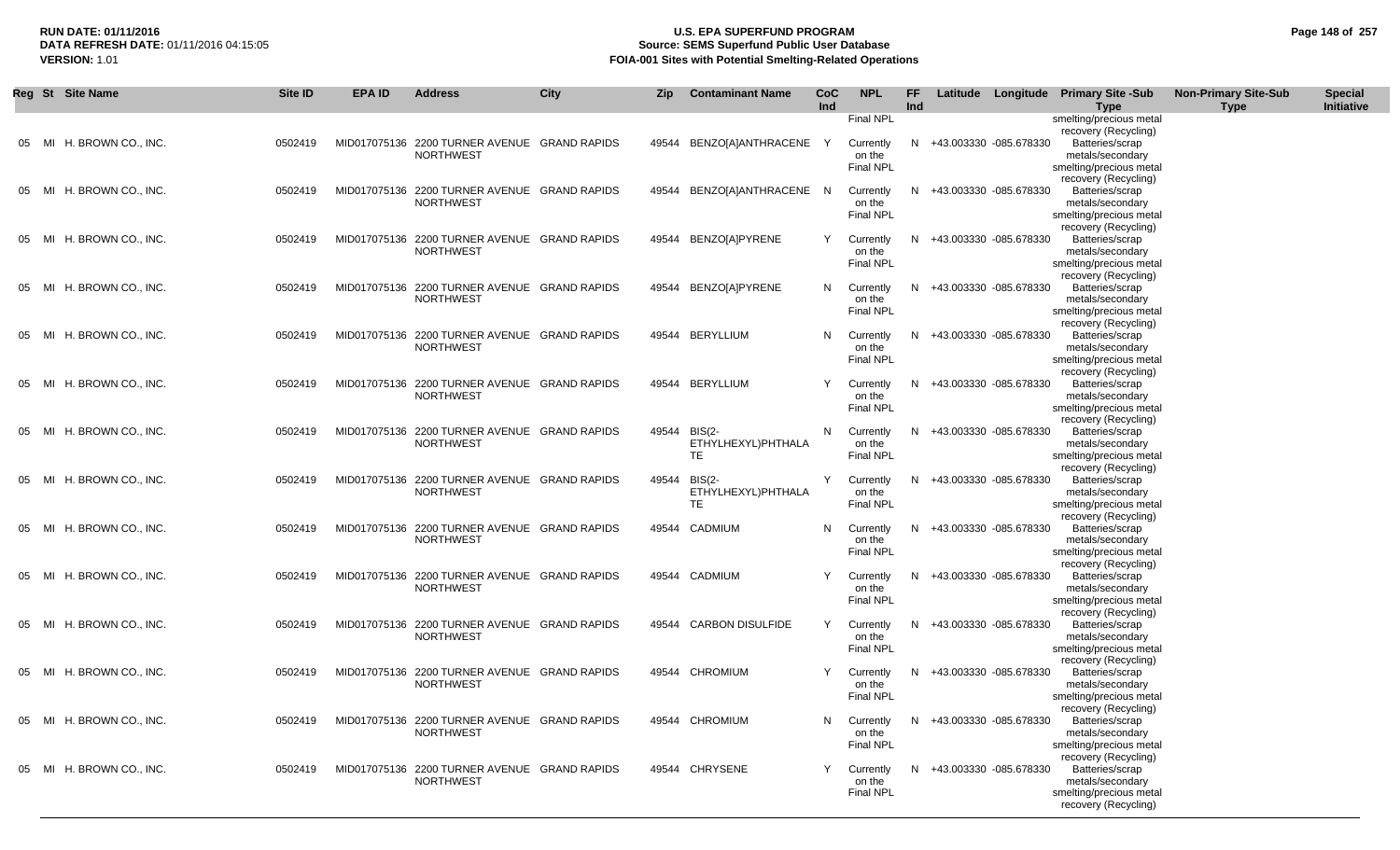## **RUN DATE: 01/11/2016 U.S. EPA SUPERFUND PROGRAM Page 149 of 257 Source: SEMS Superfund Public User Database VERSION:** 1.01 **FOIA-001 Sites with Potential Smelting-Related Operations**

|       | Reg St Site Name         | Site ID | <b>EPA ID</b> | <b>Address</b>                                                   | City | Zip       | <b>Contaminant Name</b>      | <b>CoC</b><br>Ind | <b>NPL</b>                              | FF<br>Ind |                          | Latitude Longitude Primary Site -Sub<br><b>Type</b>                                    | <b>Non-Primary Site-Sub</b><br><b>Type</b> | <b>Special</b><br>Initiative |
|-------|--------------------------|---------|---------------|------------------------------------------------------------------|------|-----------|------------------------------|-------------------|-----------------------------------------|-----------|--------------------------|----------------------------------------------------------------------------------------|--------------------------------------------|------------------------------|
|       | 05 MI H. BROWN CO., INC. | 0502419 |               | MID017075136 2200 TURNER AVENUE GRAND RAPIDS<br><b>NORTHWEST</b> |      |           | 49544 CHRYSENE               | N.                | Currently<br>on the<br><b>Final NPL</b> |           | N +43.003330 -085.678330 | Batteries/scrap<br>metals/secondary<br>smelting/precious metal<br>recovery (Recycling) |                                            |                              |
| 05 MI | H. BROWN CO., INC.       | 0502419 |               | MID017075136 2200 TURNER AVENUE GRAND RAPIDS<br><b>NORTHWEST</b> |      |           | 49544 COBALT                 | Y                 | Currently<br>on the<br><b>Final NPL</b> | N.        | +43.003330 -085.678330   | Batteries/scrap<br>metals/secondary<br>smelting/precious metal<br>recovery (Recycling) |                                            |                              |
| 05 MI | H. BROWN CO., INC.       | 0502419 |               | MID017075136 2200 TURNER AVENUE GRAND RAPIDS<br><b>NORTHWEST</b> |      |           | 49544 COPPER                 | Y                 | Currently<br>on the<br><b>Final NPL</b> | N.        | +43.003330 -085.678330   | Batteries/scrap<br>metals/secondary<br>smelting/precious metal<br>recovery (Recycling) |                                            |                              |
| 05 MI | H. BROWN CO., INC.       | 0502419 |               | MID017075136 2200 TURNER AVENUE GRAND RAPIDS<br><b>NORTHWEST</b> |      | 49544 DDD |                              | Y                 | Currently<br>on the<br><b>Final NPL</b> | N.        | +43.003330 -085.678330   | Batteries/scrap<br>metals/secondary<br>smelting/precious metal<br>recovery (Recycling) |                                            |                              |
|       | 05 MI H. BROWN CO., INC. | 0502419 |               | MID017075136 2200 TURNER AVENUE GRAND RAPIDS<br><b>NORTHWEST</b> |      | 49544 DDD |                              | N                 | Currently<br>on the<br><b>Final NPL</b> | N.        | +43.003330 -085.678330   | Batteries/scrap<br>metals/secondary<br>smelting/precious metal<br>recovery (Recycling) |                                            |                              |
| 05 MI | H. BROWN CO., INC.       | 0502419 |               | MID017075136 2200 TURNER AVENUE GRAND RAPIDS<br><b>NORTHWEST</b> |      | 49544 DDT |                              | Y                 | Currently<br>on the<br><b>Final NPL</b> | N.        | +43.003330 -085.678330   | Batteries/scrap<br>metals/secondary<br>smelting/precious metal<br>recovery (Recycling) |                                            |                              |
| 05 MI | H. BROWN CO., INC.       | 0502419 |               | MID017075136 2200 TURNER AVENUE GRAND RAPIDS<br><b>NORTHWEST</b> |      | 49544 DDT |                              | N                 | Currently<br>on the<br><b>Final NPL</b> | N.        | +43.003330 -085.678330   | Batteries/scrap<br>metals/secondary<br>smelting/precious metal<br>recovery (Recycling) |                                            |                              |
| 05 MI | H. BROWN CO., INC.       | 0502419 |               | MID017075136 2200 TURNER AVENUE GRAND RAPIDS<br><b>NORTHWEST</b> |      | 49544     | DI-N-BUTYL PHTHALATE Y       |                   | Currently<br>on the<br><b>Final NPL</b> | N.        | +43.003330 -085.678330   | Batteries/scrap<br>metals/secondary<br>smelting/precious metal<br>recovery (Recycling) |                                            |                              |
| 05 MI | H. BROWN CO., INC.       | 0502419 |               | MID017075136 2200 TURNER AVENUE GRAND RAPIDS<br><b>NORTHWEST</b> |      | 49544     | DI-N-OCTYL PHTHALATE Y       |                   | Currently<br>on the<br><b>Final NPL</b> | N.        | +43.003330 -085.678330   | Batteries/scrap<br>metals/secondary<br>smelting/precious metal<br>recovery (Recycling) |                                            |                              |
| 05 MI | H. BROWN CO., INC.       | 0502419 |               | MID017075136 2200 TURNER AVENUE GRAND RAPIDS<br><b>NORTHWEST</b> |      | 49544     | DIBENZO(A,H)ANTHRAC N<br>ENE |                   | Currently<br>on the<br><b>Final NPL</b> | N.        | +43.003330 -085.678330   | Batteries/scrap<br>metals/secondary<br>smelting/precious metal<br>recovery (Recycling) |                                            |                              |
| 05 MI | H. BROWN CO., INC.       | 0502419 |               | MID017075136 2200 TURNER AVENUE GRAND RAPIDS<br><b>NORTHWEST</b> |      | 49544     | DIBENZO(A,H)ANTHRAC<br>ENE   | - Y               | Currently<br>on the<br><b>Final NPL</b> | N.        | +43.003330 -085.678330   | Batteries/scrap<br>metals/secondary<br>smelting/precious metal<br>recovery (Recycling) |                                            |                              |
| 05 MI | H. BROWN CO., INC.       | 0502419 |               | MID017075136 2200 TURNER AVENUE GRAND RAPIDS<br><b>NORTHWEST</b> |      | 49544     | <b>DIBENZOFURAN</b>          | Y                 | Currently<br>on the<br><b>Final NPL</b> | N.        | +43.003330 -085.678330   | Batteries/scrap<br>metals/secondary<br>smelting/precious metal<br>recovery (Recycling) |                                            |                              |
|       | 05 MI H. BROWN CO., INC. | 0502419 |               | MID017075136 2200 TURNER AVENUE GRAND RAPIDS<br><b>NORTHWEST</b> |      |           | 49544 DIELDRIN               | Y                 | Currently<br>on the<br>Final NPL        | N.        | +43.003330 -085.678330   | Batteries/scrap<br>metals/secondary<br>smelting/precious metal<br>recovery (Recycling) |                                            |                              |
|       | 05 MI H. BROWN CO., INC. | 0502419 |               | MID017075136 2200 TURNER AVENUE GRAND RAPIDS<br><b>NORTHWEST</b> |      |           | 49544 DIELDRIN               | N.                | Currently<br>on the<br>Final NPL        | N.        | +43.003330 -085.678330   | Batteries/scrap<br>metals/secondary<br>smelting/precious metal<br>recovery (Recycling) |                                            |                              |
|       | 05 MI H. BROWN CO., INC. | 0502419 |               | MID017075136 2200 TURNER AVENUE GRAND RAPIDS<br><b>NORTHWEST</b> |      |           | 49544 ETHYLBENZENE           | Y                 | Currently<br>on the                     |           | N +43.003330 -085.678330 | Batteries/scrap<br>metals/secondary                                                    |                                            |                              |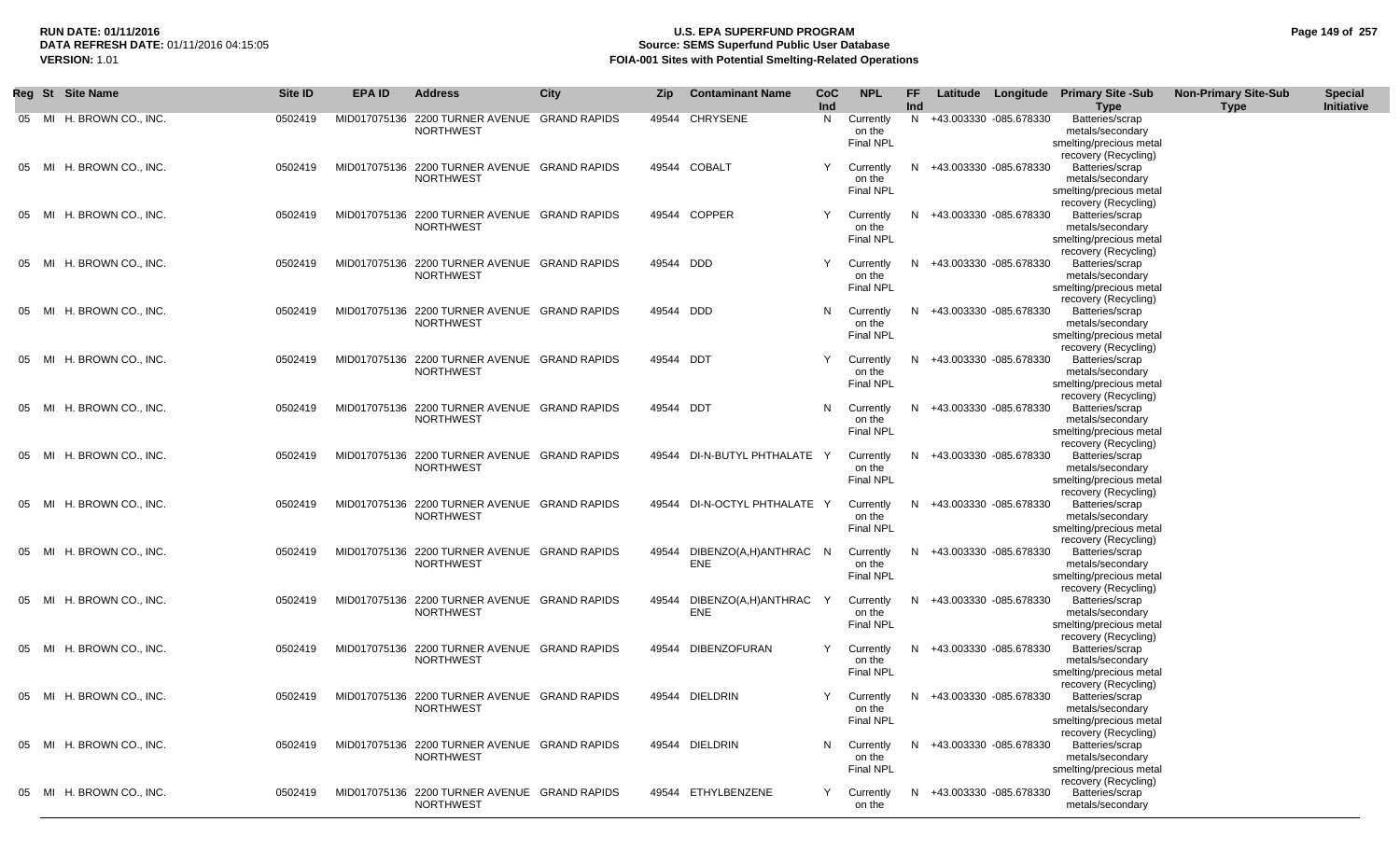## **RUN DATE: 01/11/2016 U.S. EPA SUPERFUND PROGRAM Page 150 of 257 Source: SEMS Superfund Public User Database VERSION:** 1.01 **FOIA-001 Sites with Potential Smelting-Related Operations**

|       | Reg St Site Name         | Site ID | <b>EPA ID</b> | <b>Address</b>                                                   | <b>City</b> | Zip        | <b>Contaminant Name</b>         | CoC<br>Ind | <b>NPL</b>                                           | FF<br>Ind |                          | Latitude Longitude Primary Site -Sub<br><b>Type</b>                                                               | <b>Non-Primary Site-Sub</b><br><b>Type</b> | <b>Special</b><br>Initiative |
|-------|--------------------------|---------|---------------|------------------------------------------------------------------|-------------|------------|---------------------------------|------------|------------------------------------------------------|-----------|--------------------------|-------------------------------------------------------------------------------------------------------------------|--------------------------------------------|------------------------------|
| 05 MI | H. BROWN CO., INC.       | 0502419 |               | MID017075136 2200 TURNER AVENUE GRAND RAPIDS<br><b>NORTHWEST</b> |             |            | 49544 FLUORANTHENE              | Y          | Final NPL<br>Currently<br>on the<br><b>Final NPL</b> |           | N +43.003330 -085.678330 | smelting/precious metal<br>recovery (Recycling)<br>Batteries/scrap<br>metals/secondary<br>smelting/precious metal |                                            |                              |
| 05 MI | H. BROWN CO., INC.       | 0502419 |               | MID017075136 2200 TURNER AVENUE GRAND RAPIDS<br><b>NORTHWEST</b> |             |            | 49544 FLUORENE                  | Y          | Currently<br>on the<br><b>Final NPL</b>              | N         | +43.003330 -085.678330   | recovery (Recycling)<br>Batteries/scrap<br>metals/secondary<br>smelting/precious metal                            |                                            |                              |
| 05 MI | H. BROWN CO., INC.       | 0502419 |               | MID017075136 2200 TURNER AVENUE GRAND RAPIDS<br><b>NORTHWEST</b> |             |            | 49544 HEPTACHLOR                |            | Currently<br>on the<br>Final NPL                     | N.        | +43.003330 -085.678330   | recovery (Recycling)<br>Batteries/scrap<br>metals/secondary<br>smelting/precious metal                            |                                            |                              |
| 05 MI | H. BROWN CO., INC.       | 0502419 |               | MID017075136 2200 TURNER AVENUE GRAND RAPIDS<br><b>NORTHWEST</b> |             |            | 49544 HEPTACHLOR                | N          | Currently<br>on the<br><b>Final NPL</b>              | N         | +43.003330 -085.678330   | recovery (Recycling)<br>Batteries/scrap<br>metals/secondary<br>smelting/precious metal                            |                                            |                              |
| 05 MI | H. BROWN CO., INC.       | 0502419 |               | MID017075136 2200 TURNER AVENUE GRAND RAPIDS<br><b>NORTHWEST</b> |             | 49544      | INDENO(1,2,3-<br>CD)PYRENE      | N.         | Currently<br>on the<br><b>Final NPL</b>              | N.        | +43.003330 -085.678330   | recovery (Recycling)<br>Batteries/scrap<br>metals/secondary<br>smelting/precious metal                            |                                            |                              |
| 05 MI | H. BROWN CO., INC.       | 0502419 |               | MID017075136 2200 TURNER AVENUE GRAND RAPIDS<br><b>NORTHWEST</b> |             | 49544      | INDENO(1,2,3-<br>CD)PYRENE      | Υ          | Currently<br>on the<br><b>Final NPL</b>              | N.        | +43.003330 -085.678330   | recovery (Recycling)<br>Batteries/scrap<br>metals/secondary<br>smelting/precious metal                            |                                            |                              |
| 05 MI | H. BROWN CO., INC.       | 0502419 |               | MID017075136 2200 TURNER AVENUE GRAND RAPIDS<br><b>NORTHWEST</b> |             | 49544      | <b>IRON</b>                     |            | Currently<br>on the<br>Final NPL                     | N         | +43.003330 -085.678330   | recovery (Recycling)<br>Batteries/scrap<br>metals/secondary<br>smelting/precious metal<br>recovery (Recycling)    |                                            |                              |
| 05 MI | H. BROWN CO., INC.       | 0502419 |               | MID017075136 2200 TURNER AVENUE GRAND RAPIDS<br><b>NORTHWEST</b> |             |            | 49544 ISOPROPENE                | N          | Currently<br>on the<br><b>Final NPL</b>              | N         | +43.003330 -085.678330   | Batteries/scrap<br>metals/secondary<br>smelting/precious metal<br>recovery (Recycling)                            |                                            |                              |
| 05 MI | H. BROWN CO., INC.       | 0502419 |               | MID017075136 2200 TURNER AVENUE GRAND RAPIDS<br><b>NORTHWEST</b> |             | 49544 LEAD |                                 | N.         | Currently<br>on the<br><b>Final NPL</b>              | N.        | +43.003330 -085.678330   | Batteries/scrap<br>metals/secondary<br>smelting/precious metal<br>recovery (Recycling)                            |                                            |                              |
| 05 MI | H. BROWN CO., INC.       | 0502419 |               | MID017075136 2200 TURNER AVENUE GRAND RAPIDS<br><b>NORTHWEST</b> |             | 49544 LEAD |                                 |            | Currently<br>on the<br><b>Final NPL</b>              |           | N +43.003330 -085.678330 | Batteries/scrap<br>metals/secondary<br>smelting/precious metal<br>recovery (Recycling)                            |                                            |                              |
| 05 MI | H. BROWN CO., INC.       | 0502419 |               | MID017075136 2200 TURNER AVENUE GRAND RAPIDS<br><b>NORTHWEST</b> |             |            | 49544 MANGANESE                 | Y          | Currently<br>on the<br><b>Final NPL</b>              | N.        | +43.003330 -085.678330   | Batteries/scrap<br>metals/secondary<br>smelting/precious metal<br>recovery (Recycling)                            |                                            |                              |
| 05 MI | H. BROWN CO., INC.       | 0502419 |               | MID017075136 2200 TURNER AVENUE GRAND RAPIDS<br><b>NORTHWEST</b> |             |            | 49544 MERCURY                   |            | Currently<br>on the<br><b>Final NPL</b>              | N.        | +43.003330 -085.678330   | Batteries/scrap<br>metals/secondary<br>smelting/precious metal<br>recovery (Recycling)                            |                                            |                              |
|       | 05 MI H. BROWN CO., INC. | 0502419 |               | MID017075136 2200 TURNER AVENUE GRAND RAPIDS<br><b>NORTHWEST</b> |             | 49544 N-   | NITROSODIPHENYLAMI<br><b>NE</b> |            | Currently<br>on the<br><b>Final NPL</b>              |           | N +43.003330 -085.678330 | Batteries/scrap<br>metals/secondary<br>smelting/precious metal<br>recovery (Recycling)                            |                                            |                              |
|       | 05 MI H. BROWN CO., INC. | 0502419 |               | MID017075136 2200 TURNER AVENUE GRAND RAPIDS<br><b>NORTHWEST</b> |             |            | 49544 NAPHTHALENE               |            | Currently<br>on the<br><b>Final NPL</b>              |           | N +43.003330 -085.678330 | Batteries/scrap<br>metals/secondary<br>smelting/precious metal<br>recovery (Recycling)                            |                                            |                              |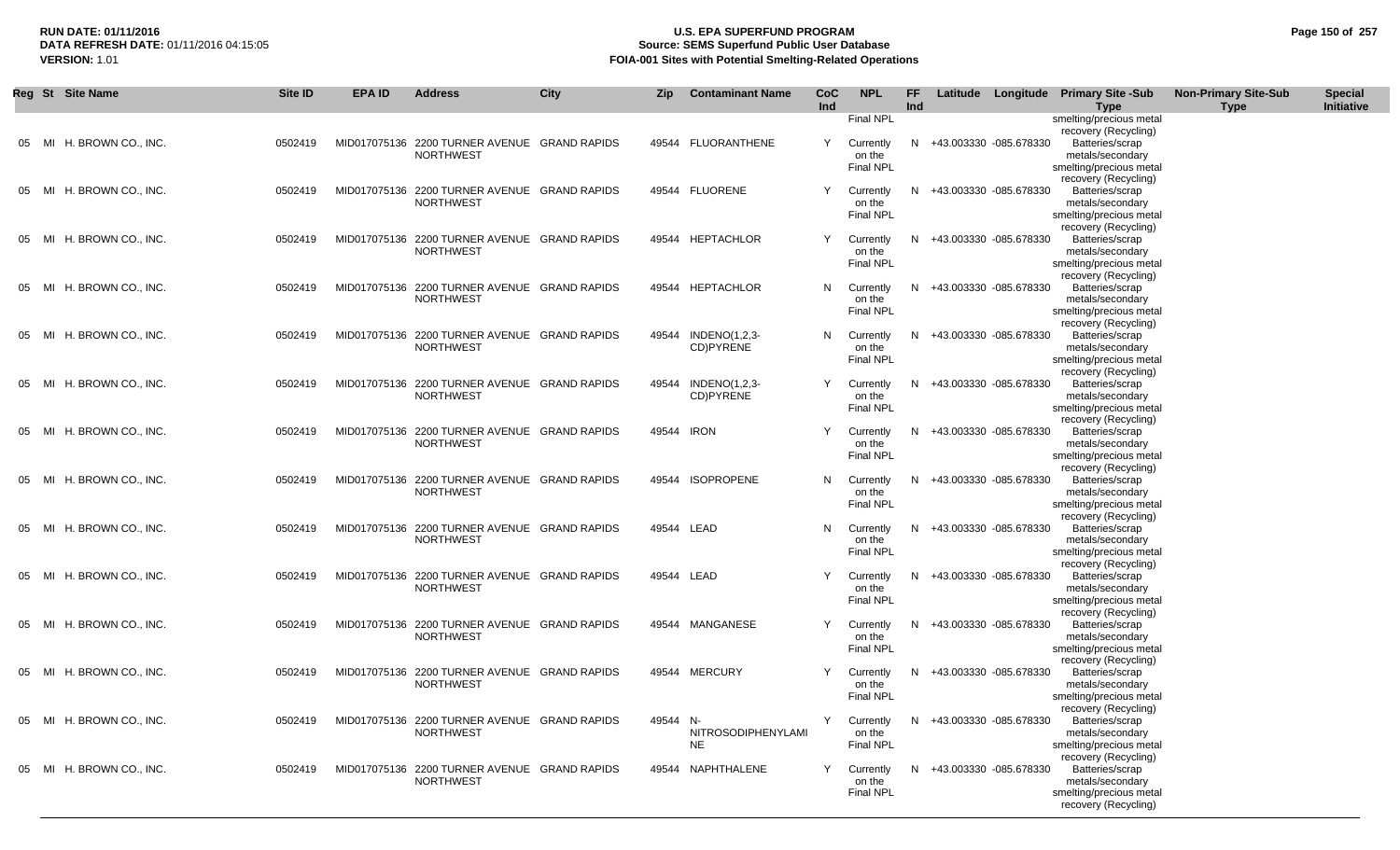## **RUN DATE: 01/11/2016 U.S. EPA SUPERFUND PROGRAM Page 151 of 257 Source: SEMS Superfund Public User Database VERSION:** 1.01 **FOIA-001 Sites with Potential Smelting-Related Operations**

|       | Reg St Site Name         | Site <b>ID</b> | <b>EPA ID</b> | <b>Address</b>                                                   | <b>City</b> | Zip        | <b>Contaminant Name</b>             | <b>CoC</b><br>Ind | <b>NPL</b>                              | FF.<br>Ind |                          | Latitude Longitude Primary Site -Sub<br><b>Type</b>                                    | <b>Non-Primary Site-Sub</b><br><b>Type</b> | <b>Special</b><br>Initiative |
|-------|--------------------------|----------------|---------------|------------------------------------------------------------------|-------------|------------|-------------------------------------|-------------------|-----------------------------------------|------------|--------------------------|----------------------------------------------------------------------------------------|--------------------------------------------|------------------------------|
|       | 05 MI H. BROWN CO., INC. | 0502419        |               | MID017075136 2200 TURNER AVENUE GRAND RAPIDS<br><b>NORTHWEST</b> |             |            | 49544 NICKEL                        | N.                | Currently<br>on the<br><b>Final NPL</b> |            | N +43.003330 -085.678330 | Batteries/scrap<br>metals/secondary<br>smelting/precious metal<br>recovery (Recycling) |                                            |                              |
|       | 05 MI H. BROWN CO., INC. | 0502419        |               | MID017075136 2200 TURNER AVENUE GRAND RAPIDS<br><b>NORTHWEST</b> |             |            | 49544 NICKEL                        | Y                 | Currently<br>on the<br>Final NPL        | N.         | +43.003330 -085.678330   | Batteries/scrap<br>metals/secondary<br>smelting/precious metal<br>recovery (Recycling) |                                            |                              |
|       | 05 MI H. BROWN CO., INC. | 0502419        |               | MID017075136 2200 TURNER AVENUE GRAND RAPIDS<br><b>NORTHWEST</b> |             | 49544 PCBs |                                     | N                 | Currently<br>on the<br>Final NPL        | N.         | +43.003330 -085.678330   | Batteries/scrap<br>metals/secondary<br>smelting/precious metal<br>recovery (Recycling) |                                            |                              |
| 05 MI | H. BROWN CO., INC.       | 0502419        |               | MID017075136 2200 TURNER AVENUE GRAND RAPIDS<br><b>NORTHWEST</b> |             | 49544 PCBs |                                     | Y                 | Currently<br>on the<br><b>Final NPL</b> |            | N +43.003330 -085.678330 | Batteries/scrap<br>metals/secondary<br>smelting/precious metal<br>recovery (Recycling) |                                            |                              |
|       | 05 MI H. BROWN CO., INC. | 0502419        |               | MID017075136 2200 TURNER AVENUE GRAND RAPIDS<br><b>NORTHWEST</b> |             |            | 49544 PHENANTHRENE                  | Y                 | Currently<br>on the<br><b>Final NPL</b> | N.         | +43.003330 -085.678330   | Batteries/scrap<br>metals/secondary<br>smelting/precious metal<br>recovery (Recycling) |                                            |                              |
| 05 MI | H. BROWN CO., INC.       | 0502419        |               | MID017075136 2200 TURNER AVENUE GRAND RAPIDS<br><b>NORTHWEST</b> |             |            | 49544 PHENOL                        | Y                 | Currently<br>on the<br><b>Final NPL</b> |            | N +43.003330 -085.678330 | Batteries/scrap<br>metals/secondary<br>smelting/precious metal<br>recovery (Recycling) |                                            |                              |
| 05 MI | H. BROWN CO., INC.       | 0502419        |               | MID017075136 2200 TURNER AVENUE GRAND RAPIDS<br><b>NORTHWEST</b> |             | 49544      | POLYCHLORINATED<br><b>BIPHENYLS</b> | Y                 | Currently<br>on the<br><b>Final NPL</b> | N.         | +43.003330 -085.678330   | Batteries/scrap<br>metals/secondary<br>smelting/precious metal<br>recovery (Recycling) |                                            |                              |
| 05 MI | H. BROWN CO., INC.       | 0502419        |               | MID017075136 2200 TURNER AVENUE GRAND RAPIDS<br><b>NORTHWEST</b> |             |            | 49544 PYRENE                        | Y                 | Currently<br>on the<br><b>Final NPL</b> | N.         | +43.003330 -085.678330   | Batteries/scrap<br>metals/secondary<br>smelting/precious metal<br>recovery (Recycling) |                                            |                              |
|       | 05 MI H. BROWN CO., INC. | 0502419        |               | MID017075136 2200 TURNER AVENUE GRAND RAPIDS<br><b>NORTHWEST</b> |             |            | 49544 SILVER                        |                   | Currently<br>on the<br><b>Final NPL</b> | N.         | +43.003330 -085.678330   | Batteries/scrap<br>metals/secondary<br>smelting/precious metal                         |                                            |                              |
|       | 05 MI H. BROWN CO., INC. | 0502419        |               | MID017075136 2200 TURNER AVENUE GRAND RAPIDS<br><b>NORTHWEST</b> |             |            | 49544 TOLUENE                       | Y                 | Currently<br>on the<br><b>Final NPL</b> | N.         | +43.003330 -085.678330   | recovery (Recycling)<br>Batteries/scrap<br>metals/secondary<br>smelting/precious metal |                                            |                              |
| 05 MI | H. BROWN CO., INC.       | 0502419        |               | MID017075136 2200 TURNER AVENUE GRAND RAPIDS<br><b>NORTHWEST</b> |             |            | 49544 VANADIUM                      | Y                 | Currently<br>on the<br><b>Final NPL</b> | N.         | +43.003330 -085.678330   | recovery (Recycling)<br>Batteries/scrap<br>metals/secondary<br>smelting/precious metal |                                            |                              |
| 05 MI | H. BROWN CO., INC.       | 0502419        |               | MID017075136 2200 TURNER AVENUE GRAND RAPIDS<br><b>NORTHWEST</b> |             | 49544      | VANADIUM (FUME OR<br>DUST)          | N.                | Currently<br>on the<br><b>Final NPL</b> | N.         | +43.003330 -085.678330   | recovery (Recycling)<br>Batteries/scrap<br>metals/secondary<br>smelting/precious metal |                                            |                              |
|       | 05 MI H. BROWN CO., INC. | 0502419        |               | MID017075136 2200 TURNER AVENUE GRAND RAPIDS<br>NORTHWEST        |             |            | 49544 VINYL CHLORIDE                | Y                 | Currently<br>on the<br><b>Final NPL</b> |            | N +43.003330 -085.678330 | recovery (Recycling)<br>Batteries/scrap<br>metals/secondary<br>smelting/precious metal |                                            |                              |
|       | 05 MI H. BROWN CO., INC. | 0502419        |               | MID017075136 2200 TURNER AVENUE GRAND RAPIDS<br><b>NORTHWEST</b> |             |            | 49544 XYLENES                       |                   | Currently<br>on the<br><b>Final NPL</b> |            | N +43.003330 -085.678330 | recovery (Recycling)<br>Batteries/scrap<br>metals/secondary<br>smelting/precious metal |                                            |                              |
|       | 05 MI H. BROWN CO., INC. | 0502419        |               | MID017075136 2200 TURNER AVENUE GRAND RAPIDS<br><b>NORTHWEST</b> |             | 49544 ZINC |                                     | Y                 | Currently<br>on the                     |            | N +43.003330 -085.678330 | recovery (Recycling)<br>Batteries/scrap<br>metals/secondary                            |                                            |                              |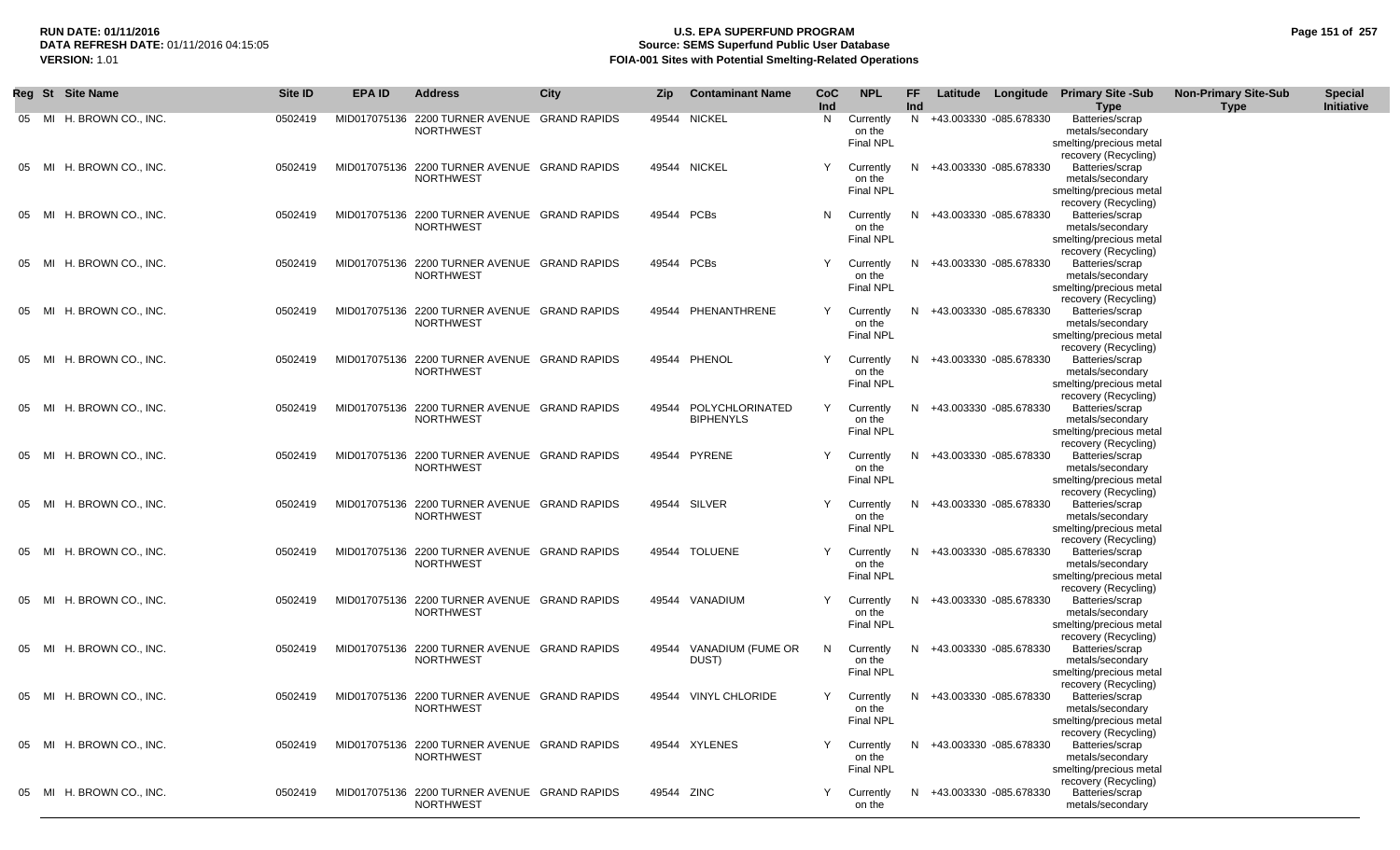## **RUN DATE: 01/11/2016 U.S. EPA SUPERFUND PROGRAM Page 152 of 257 DATA REFRESH DATE:** 01/11/2016 04:15:05 **Source: SEMS Superfund Public User Database**<br>**FOIA-001 Sites with Potential Smelting-Related Operat VERSION:** 1.01 **FOIA-001 Sites with Potential Smelting-Related Operations**

|    |        | Reg St Site Name                     | Site ID | <b>EPA ID</b> | <b>Address</b>                                                | City              | Zip        | <b>Contaminant Name</b> | <b>CoC</b><br>Ind | <b>NPL</b>                                                  | FF.<br>Ind |                          | Latitude Longitude Primary Site -Sub<br><b>Type</b>                                                               | <b>Non-Primary Site-Sub</b><br><b>Type</b>                                                                                                      | <b>Special</b><br>Initiative               |
|----|--------|--------------------------------------|---------|---------------|---------------------------------------------------------------|-------------------|------------|-------------------------|-------------------|-------------------------------------------------------------|------------|--------------------------|-------------------------------------------------------------------------------------------------------------------|-------------------------------------------------------------------------------------------------------------------------------------------------|--------------------------------------------|
|    |        | 05 MI H. BROWN CO., INC.             | 0502419 |               | MID017075136 2200 TURNER AVENUE GRAND RAPIDS<br>NORTHWEST     |                   | 49544 ZINC |                         | N                 | <b>Final NPL</b><br>Currently<br>on the<br><b>Final NPL</b> |            | N +43.003330 -085.678330 | smelting/precious metal<br>recovery (Recycling)<br>Batteries/scrap<br>metals/secondary<br>smelting/precious metal |                                                                                                                                                 |                                            |
| 05 | OH     | HARRIS-THOMAS INDUSTRIES SITE        | 0510707 |               | OHN000510707 BETWEEN EAST FIRST<br>ST & EAST SECOND ST        | DAYTON            |            | 45403 CHROMIUM          | Y                 | Not on<br>the NPL                                           | N          |                          | recovery (Recycling)<br>Primary metals/mineral<br>processing<br>(Manufacturing/Processi                           |                                                                                                                                                 |                                            |
|    | 05 OH  | HARRIS-THOMAS INDUSTRIES SITE        | 0510707 |               | OHN000510707 BETWEEN EAST FIRST<br>ST & EAST SECOND ST        | DAYTON            |            | 45403 LEAD              | $\checkmark$      | Not on<br>the NPL                                           | N          |                          | ng/Maintenance)<br>Primary metals/mineral<br>processing<br>(Manufacturing/Processi                                |                                                                                                                                                 |                                            |
|    | 05 OH  | HARRIS-THOMAS INDUSTRIES SITE        | 0510707 |               | OHN000510707 BETWEEN EAST FIRST DAYTON<br>ST & EAST SECOND ST |                   |            | 45403 MERCURY           | Y                 | Not on<br>the NPL                                           | N          |                          | ng/Maintenance)<br>Primary metals/mineral<br>processing<br>(Manufacturing/Processi                                |                                                                                                                                                 |                                            |
|    |        | 05 OH HARRIS-THOMAS INDUSTRIES SITE  | 0510707 |               | OHN000510707 BETWEEN EAST FIRST DAYTON<br>ST & EAST SECOND ST |                   |            | 45403 PCBs              | Y                 | Not on<br>the NPL                                           | N          |                          | ng/Maintenance)<br>Primary metals/mineral<br>processing<br>(Manufacturing/Processi                                |                                                                                                                                                 |                                            |
| 05 | -lL    | <b>HEGELER ZINC</b>                  | 0508134 |               | ILN000508134 1 HEGELER LANE                                   | DANVILLE          | 61832      |                         |                   | Currently<br>on the<br><b>Final NPL</b>                     | N          |                          | ng/Maintenance)<br>+40.076320 -087.650090 Primary metals/mineral<br>processing<br>(Manufacturing/Processi         | Metals (Mining)                                                                                                                                 |                                            |
| 05 | - IN   | HURWICH IRON COMPANY, INC.           | 0510457 |               | INN000510457 1610 CIRCLE AVE.                                 | <b>SOUTH BEND</b> | 46617      |                         |                   | Not on<br>the NPL                                           | N          |                          | ng/Maintenance)<br>Primary metals/mineral<br>processing<br>(Manufacturing/Processi                                |                                                                                                                                                 |                                            |
| 05 | -lL    | ILLINOIS SMELTING AND REFINING       | 0505494 |               | ILD982074718 410 NORTH PEORIA                                 | <b>CHICAGO</b>    | 60622      |                         |                   | Not on                                                      | N          |                          | ng/Maintenance)                                                                                                   |                                                                                                                                                 |                                            |
|    |        | <b>COMPANY</b><br>05 IN IMEL BATTERY | 0508732 |               | <b>AVENUE</b><br>INN000508732 6601 DECATUR RD.                | FT. WAYNE         | 46816      |                         |                   | the NPL<br>Not on<br>the NPL                                | N          |                          | Batteries/scrap<br>metals/secondary<br>smelting/precious metal                                                    |                                                                                                                                                 |                                            |
| 05 | IL.    | J PITT MELT SHOP                     | 0508169 |               | ILN000508169 3151 S. CALIFORNIA                               | <b>CHICAGO</b>    | 60608      |                         |                   | Not on<br>the NPL                                           | N          |                          | recovery (Recycling)<br>Batteries/scrap<br>metals/secondary<br>smelting/precious metal                            |                                                                                                                                                 |                                            |
| 05 | IL.    | <b>JACKAL SCRAP</b>                  | 0508190 |               | ILN000508190 352 SOUTH SECOND<br><b>STREET</b>                | <b>CANTON</b>     | 61520      |                         |                   | Not on<br>the NPL                                           | N          |                          | recovery (Recycling)<br>Batteries/scrap<br>metals/secondary<br>smelting/precious metal                            |                                                                                                                                                 |                                            |
| 05 | -lL    | JERRY PRATHER METALS                 | 0505921 | ILN000505921  | 1403 South Locust St.                                         | <b>CENTRALIA</b>  |            | 62801 PCBs              | $\checkmark$      | Not on<br>the NPL                                           | N          |                          | recovery (Recycling)<br>Batteries/scrap<br>metals/secondary<br>smelting/precious metal                            | Retail/commercial<br>(Other); Waste/used oil<br>(Recycling)                                                                                     |                                            |
|    | 05 MI  | KOPPERNICK ROAD SITE                 | 0510848 |               | MIN000510848 41106 KOPPERNICK<br>ROAD                         | <b>CANTON</b>     |            |                         |                   | Not on<br>the NPL                                           | N          |                          | recovery (Recycling)<br>Batteries/scrap<br>metals/secondary<br>smelting/precious metal                            |                                                                                                                                                 |                                            |
| 05 | - IL - | LAKE CALUMET SMELTING                | 0509228 |               | ILN000509228 11901 S. CHAMPLAIN<br>AVE.                       | <b>CHICAGO</b>    |            | 60628 ARSENIC           | Y                 | Not on<br>the NPL                                           | N          |                          | recovery (Recycling)<br>Municipal solid waste<br>landfill (Waste<br>Management)                                   | Automobiles/tires<br>(Recycling); Metal<br>fabrication/finishing/coating<br>and allied industries<br>(Manufacturing/Processing/M<br>aintenance) | Unrecognized<br>Smelter per 2001<br>Report |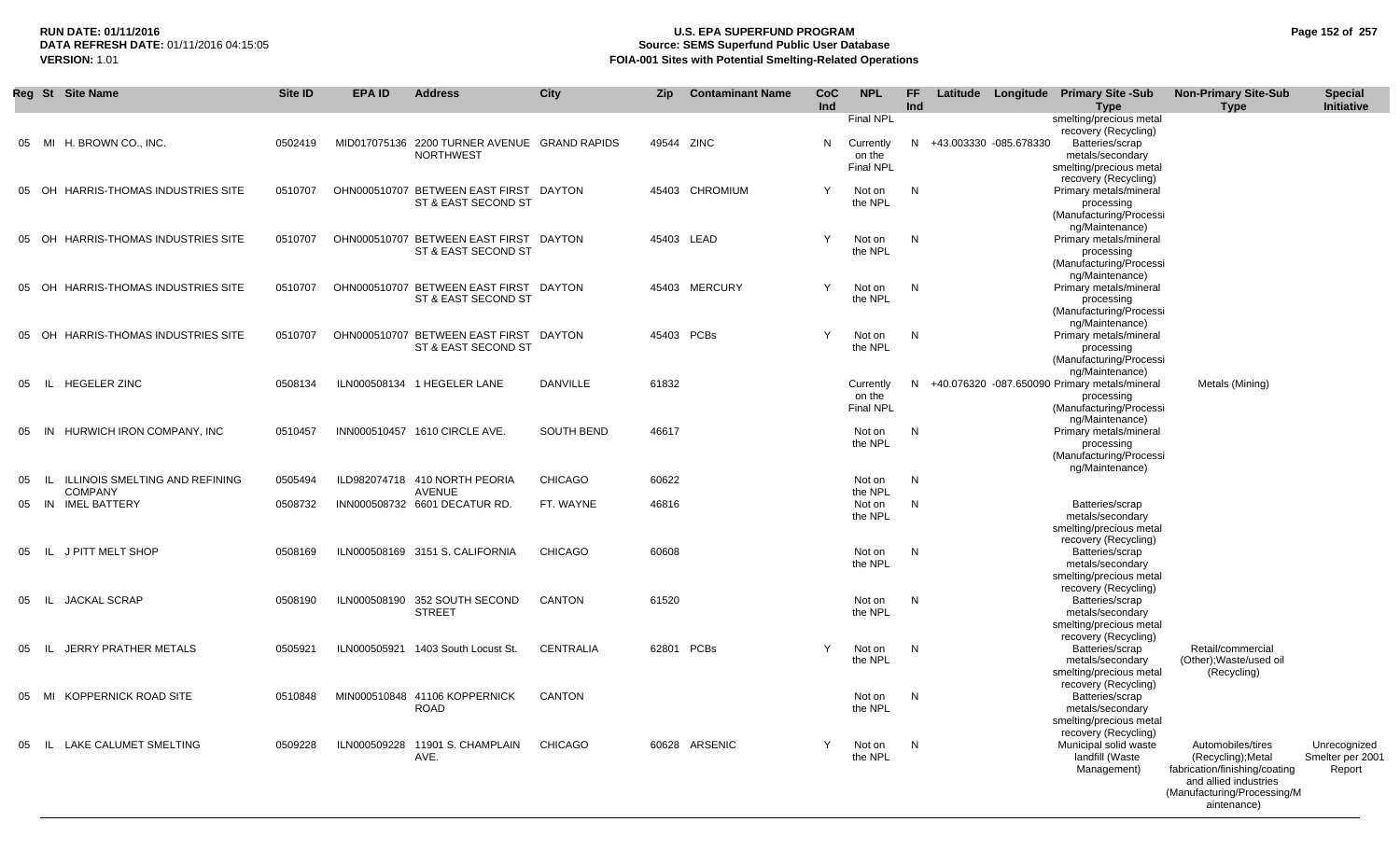## **RUN DATE: 01/11/2016 U.S. EPA SUPERFUND PROGRAM Page 153 of 257 Source: SEMS Superfund Public User Database VERSION:** 1.01 **FOIA-001 Sites with Potential Smelting-Related Operations**

|            | Reg St Site Name                               | Site ID | <b>EPA ID</b> | <b>Address</b>                                                        | City                                 | Zip        | <b>Contaminant Name</b> | CoC<br>Ind | <b>NPL</b>                              | <b>FF</b><br>Ind | Latitude Longitude Primary Site -Sub            | <b>Type</b>                                                                                                    | <b>Non-Primary Site-Sub</b><br><b>Type</b>                                                                                                      | <b>Special</b><br>Initiative               |
|------------|------------------------------------------------|---------|---------------|-----------------------------------------------------------------------|--------------------------------------|------------|-------------------------|------------|-----------------------------------------|------------------|-------------------------------------------------|----------------------------------------------------------------------------------------------------------------|-------------------------------------------------------------------------------------------------------------------------------------------------|--------------------------------------------|
| 05         | <b>LAKE CALUMET SMELTING</b><br>- IL           | 0509228 | ILN000509228  | 11901 S. CHAMPLAIN<br>AVE.                                            | <b>CHICAGO</b>                       | 60628      | <b>CADMIUM</b>          | Y          | Not on<br>the NPL                       | N                |                                                 | Municipal solid waste<br>landfill (Waste<br>Management)                                                        | Automobiles/tires<br>(Recycling); Metal<br>fabrication/finishing/coating<br>and allied industries<br>(Manufacturing/Processing/M<br>aintenance) | Unrecognized<br>Smelter per 2001<br>Report |
| 05         | LAKE CALUMET SMELTING<br>- IL -                | 0509228 | ILN000509228  | 11901 S. CHAMPLAIN<br>AVE.                                            | <b>CHICAGO</b>                       | 60628 LEAD |                         | Y          | Not on<br>the NPL                       | N                |                                                 | Municipal solid waste<br>landfill (Waste<br>Management)                                                        | Automobiles/tires<br>(Recycling); Metal<br>fabrication/finishing/coating<br>and allied industries<br>(Manufacturing/Processing/M<br>aintenance) | Unrecognized<br>Smelter per 2001<br>Report |
| 05<br>- IL | LEWIN METALS DIV CERRO DE PASCO<br><b>CORP</b> | 0510791 | ILP000510791  | 3000 MISSISSIPPI<br><b>AVENUE</b>                                     | <b>SAUGET</b>                        | 62206      |                         |            | Not on<br>the NPL                       | N                |                                                 | Mineral<br>Processing/Smelting<br>Only (Mining); Other<br>(Other)                                              |                                                                                                                                                 | Unrecognized<br>Smelter per 2001<br>Report |
| 05         | IN LINCOLN AVENUE DUMP                         | 0505422 |               | INN000505422 Near intersection of<br>Chicago Ave. & W.<br>Lincoln Ave | <b>GOSHEN</b>                        | 46526      |                         |            | Not on<br>the NPL                       | N                |                                                 | Batteries/scrap<br>metals/secondary<br>smelting/precious metal<br>recovery (Recycling)                         |                                                                                                                                                 |                                            |
| 05         | OH LOCKPORT LEAD CO.                           | 0509002 |               | OHP000509002 7700 BESSEMER<br>AVENUE SE                               | <b>CLEVELAND</b>                     | 44127      |                         |            | Not on<br>the NPL                       | N                |                                                 | Primary metals/mineral<br>processing<br>(Manufacturing/Processi<br>ng/Maintenance)                             |                                                                                                                                                 | Unrecognized<br>Smelter per 2001<br>Report |
| 05         | IL LOEWENTHAL METALS CORP.                     | 0510081 |               | ILP000510081 947 W. CULLERTON ST CHICAGO                              |                                      | 60608 LEAD |                         | Y          | Not on<br>the NPL                       | N                |                                                 | Metal<br>fabrication/finishing/coat<br>ing and allied industries<br>(Manufacturing/Processi<br>ng/Maintenance) |                                                                                                                                                 | Unrecognized<br>Smelter per 2001<br>Report |
| 05         | MI LOVERS LANE LEAD                            | 0510664 |               | MIN000510664 4407 LOVERS LANE                                         | <b>PLAINFIELD</b><br><b>TOWNSHIP</b> | 49321 LEAD |                         | Y          | Not on<br>the NPL                       | N                |                                                 | Batteries/scrap<br>metals/secondary<br>smelting/precious metal<br>recovery (Recycling)                         |                                                                                                                                                 |                                            |
| 05         | M. METAL COMPANY INCORPORATED<br>IN            | 0506280 |               | IND102237773 1829 SOUTH DAWSON                                        | <b>INDIANAPOLIS</b>                  | 46203      |                         |            | Not on<br>the NPL                       | N                |                                                 |                                                                                                                |                                                                                                                                                 | Unrecognized<br>Smelter per 2001<br>Report |
| 05<br>- IL | MAGNESIUM ELEKTRON                             | 0510839 |               | ILN000510839 1001 COLLEGE<br><b>STREET</b>                            | <b>MADISON</b>                       | 62060      |                         |            | Not on<br>the NPL                       | N                |                                                 | Primary metals/mineral<br>processing<br>(Manufacturing/Processi<br>ng/Maintenance)                             |                                                                                                                                                 |                                            |
| 05<br>- IL | MATTHIESSEN AND HEGELER ZINC<br><b>COMPANY</b> | 0507364 |               | IL0000064782 PARTS OF SECT. 10,<br>11, 14 & 15, T33N-R1E              | <b>LA SALLE</b>                      | 61301      |                         |            | Currently<br>on the<br><b>Final NPL</b> |                  | N +41.342150 -089.083060 Primary metals/mineral | processing<br>(Manufacturing/Processi<br>ng/Maintenance)                                                       |                                                                                                                                                 |                                            |
| 05         | METALS REFINING COMPANY<br>-IN                 | 0509964 |               | INN000509964 1723 SUMMER STREET HAMMOND                               |                                      | 46320      |                         |            | Not on<br>the NPL                       | N                |                                                 | Primary metals/mineral<br>processing<br>(Manufacturing/Processi<br>ng/Maintenance)                             |                                                                                                                                                 | Unrecognized<br>Smelter per 2001<br>Report |
| 05         | MI MICHIGAN SMELTER                            | 0510458 |               | MIN000510458 HOUGHTON CANAL<br><b>ROAD</b>                            | <b>HOUGHTON</b>                      |            | 49931 ASBESTOS          | Y          | Not on<br>the NPL                       | N                |                                                 | Primary metals/mineral<br>processing<br>(Manufacturing/Processi<br>ng/Maintenance)                             |                                                                                                                                                 |                                            |
|            | 05 MN MIDWEST STEEL SUPPLY CO                  | 0503753 |               | MND022920748 1328 N 2ND ST                                            | <b>MINNEAPOLIS</b>                   | 55411      |                         |            | Not on<br>the NPL                       | N                |                                                 |                                                                                                                |                                                                                                                                                 | Unrecognized<br>Smelter per 2001<br>Report |
| 05         | <b>MILLER SALVAGE</b><br>IN                    | 0501672 |               | IND980607618 GARDEN CITY                                              | <b>COLUMBUS</b>                      | 47201      |                         |            | Not on<br>the NPL                       | N                |                                                 | Batteries/scrap<br>metals/secondary<br>smelting/precious metal                                                 |                                                                                                                                                 |                                            |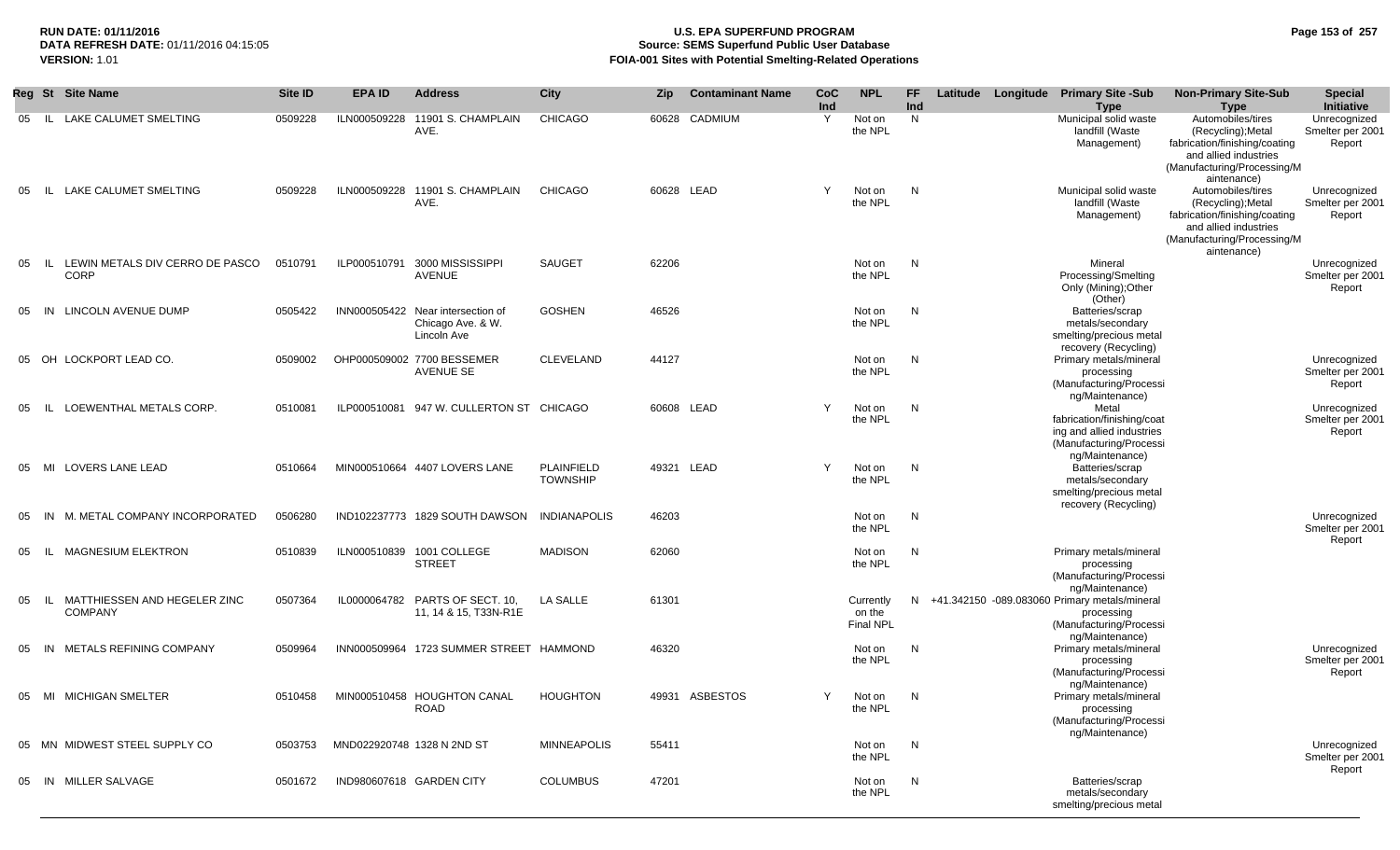## **RUN DATE: 01/11/2016 U.S. EPA SUPERFUND PROGRAM Page 154 of 257 Source: SEMS Superfund Public User Database VERSION:** 1.01 **FOIA-001 Sites with Potential Smelting-Related Operations**

|    |       | Reg St Site Name                              | Site ID | EPA ID | <b>Address</b>                                 | <b>City</b>           | Zip        | <b>Contaminant Name</b>           | CoC<br>Ind | <b>NPL</b>                              | <b>FF</b><br>Ind |                          | Latitude Longitude Primary Site -Sub<br><b>Type</b>                                     | <b>Non-Primary Site-Sub</b><br>Type | <b>Special</b><br>Initiative |
|----|-------|-----------------------------------------------|---------|--------|------------------------------------------------|-----------------------|------------|-----------------------------------|------------|-----------------------------------------|------------------|--------------------------|-----------------------------------------------------------------------------------------|-------------------------------------|------------------------------|
| 05 | IL.   | MISSOURI MALLEABLE IRON COMPANY               | 0509116 |        | ILN000509116 124-162 S 15TH<br>AVENUE          | EAST ST. LOUIS        | 62207      |                                   |            | Not on<br>the NPL                       | ${\sf N}$        |                          | recovery (Recycling)<br>Primary metals/mineral<br>processing<br>(Manufacturing/Processi |                                     |                              |
|    | 05 IN | MUNCIE PRECISION HARD CHROME                  | 0510463 |        | INN000510463 1001 E. 18TH STREET               | <b>MUNCIE</b>         | 47302      |                                   |            | Not on<br>the NPL                       | N                |                          | ng/Maintenance)<br>Primary metals/mineral<br>processing<br>(Manufacturing/Processi      |                                     |                              |
|    |       | 05 WI NATIONWIDE RECYCLING LLC                | 0510807 |        | WIN000510807 2300 STONEBRIDGE<br><b>CIRCLE</b> | <b>WEST BEND</b>      |            | 53095 ALUMINUM (METAL)            | Y          | Not on<br>the NPL                       | $\mathsf{N}$     |                          | ng/Maintenance)<br>Batteries/scrap<br>metals/secondary<br>smelting/precious metal       |                                     |                              |
|    |       | 05 WI NATIONWIDE RECYCLING LLC                | 0510807 |        | WIN000510807 2300 STONEBRIDGE<br><b>CIRCLE</b> | <b>WEST BEND</b>      |            | 53095 MERCURY                     | Y          | Not on<br>the NPL                       | N                |                          | recovery (Recycling)<br>Batteries/scrap<br>metals/secondary<br>smelting/precious metal  |                                     |                              |
|    |       | 05 IN NAVISTAR                                | 0510706 |        | INN000510706 5565 BROOKVILLE<br><b>ROAD</b>    | <b>INDIANAPOLIS</b>   | 46219      |                                   |            | Not on<br>the NPL                       | N                |                          | recovery (Recycling)<br>Primary metals/mineral<br>processing<br>(Manufacturing/Processi |                                     |                              |
|    |       | 05 IN NEW CASTLE ASBESTOS SITE                | 0510990 |        | INN000510990 112 SOUTH 25TH<br><b>STREET</b>   | <b>NEW CASTLE</b>     | 47362      |                                   |            | Not on<br>the NPL                       | N                |                          | ng/Maintenance)<br>Primary metals/mineral<br>processing<br>(Manufacturing/Processi      |                                     |                              |
|    |       | 05 OH NEW LYME METALS                         | 0510416 |        | OHN000510416 618 US HIGHWAY 6                  | <b>NEW LYME</b>       |            | 44047 ANTIMONY                    |            | Not on<br>the NPL                       | N                |                          | ng/Maintenance)<br>Batteries/scrap<br>metals/secondary<br>smelting/precious metal       |                                     |                              |
|    |       | 05 OH NEW LYME METALS                         | 0510416 |        | OHN000510416 618 US HIGHWAY 6                  | NEW LYME              |            | 44047 ASBESTOS                    | Y          | Not on<br>the NPL                       | N                |                          | recovery (Recycling)<br>Batteries/scrap<br>metals/secondary<br>smelting/precious metal  |                                     |                              |
|    |       | 05 OH NEW LYME METALS                         | 0510416 |        | OHN000510416 618 US HIGHWAY 6                  | <b>NEW LYME</b>       |            | 44047 CHROMIC ACID                | Y          | Not on<br>the NPL                       | N                |                          | recovery (Recycling)<br>Batteries/scrap<br>metals/secondary<br>smelting/precious metal  |                                     |                              |
|    |       | 05 OH NEW LYME METALS                         | 0510416 |        | OHN000510416 618 US HIGHWAY 6                  | <b>NEW LYME</b>       |            | 44047 FLAMMABLES                  | Y          | Not on<br>the NPL                       | N                |                          | recovery (Recycling)<br>Batteries/scrap<br>metals/secondary<br>smelting/precious metal  |                                     |                              |
|    |       | 05 OH NEW LYME METALS                         | 0510416 |        | OHN000510416 618 US HIGHWAY 6                  | <b>NEW LYME</b>       |            | 44047 PCB-1254 (AROCLOR-<br>1254) | Y          | Not on<br>the NPL                       | N                |                          | recovery (Recycling)<br>Batteries/scrap<br>metals/secondary<br>smelting/precious metal  |                                     |                              |
|    | 05 IL | NL INDUSTRIES/TARACORP LEAD<br><b>SMELTER</b> | 0500507 |        | ILD096731468 16TH & CLEVELAND<br><b>BLVD</b>   | <b>GRANITE CITY</b>   | 62040 LEAD |                                   | Y          | Currently<br>on the<br><b>Final NPL</b> |                  | N +38.695000 -090.158330 | recovery (Recycling)<br>Batteries/scrap<br>metals/secondary<br>smelting/precious metal  |                                     |                              |
| 05 | - IL  | NL INDUSTRIES/TARACORP LEAD<br>SMELTER        | 0500507 |        | ILD096731468 16TH & CLEVELAND<br><b>BLVD</b>   | <b>GRANITE CITY</b>   |            | 62040 METALS                      | Y          | Currently<br>on the<br><b>Final NPL</b> | N                | +38.695000 -090.158330   | recovery (Recycling)<br>Batteries/scrap<br>metals/secondary<br>smelting/precious metal  |                                     |                              |
|    |       | 05 MN NL INDUSTRIES/TARACORP/GOLDEN<br>AUTO   | 0503817 |        | MND097891634 3645 HAMPSHIRE<br>AVENUE          | ST. LOUIS PARK        |            | 55426 CADMIUM                     | N          | Deleted<br>from the<br>Final NPL        |                  | N +44.936110 -093.363610 | recovery (Recycling)<br>Batteries/scrap<br>metals/secondary<br>smelting/precious metal  |                                     |                              |
|    |       | 05 MN NL INDUSTRIES/TARACORP/GOLDEN           | 0503817 |        | MND097891634 3645 HAMPSHIRE                    | <b>ST. LOUIS PARK</b> |            | 55426 LEAD, INORGANIC             | Y          | Deleted                                 |                  | N +44.936110 -093.363610 | recovery (Recycling)<br>Batteries/scrap                                                 |                                     |                              |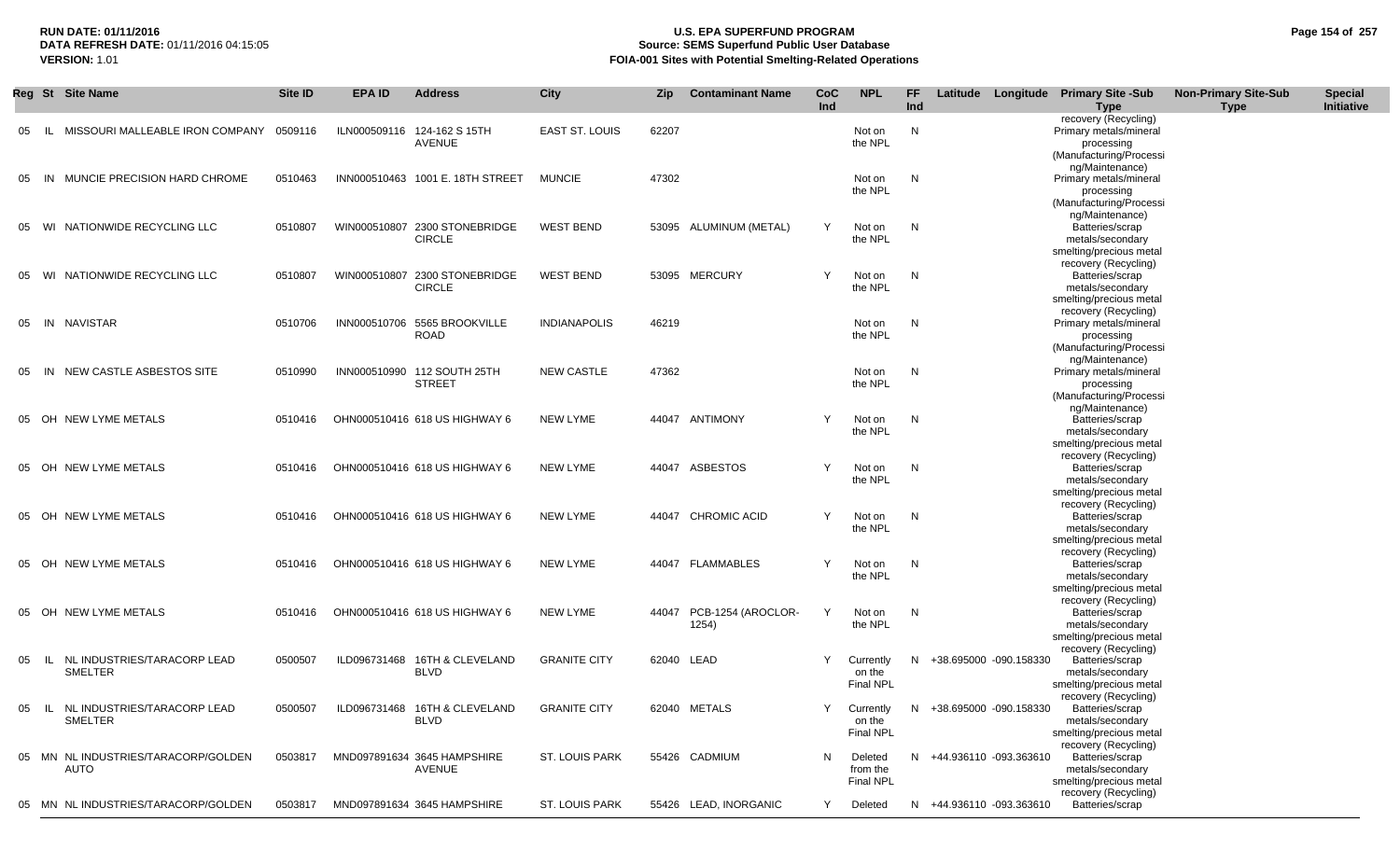## **RUN DATE: 01/11/2016 U.S. EPA SUPERFUND PROGRAM Page 155 of 257 Source: SEMS Superfund Public User Database VERSION:** 1.01 **FOIA-001 Sites with Potential Smelting-Related Operations**

| <b>AUTO</b><br>AVENUE<br>metals/secondary<br>from the<br>smelting/precious metal<br><b>Final NPL</b><br>recovery (Recycling)<br>MN NL INDUSTRIES/TARACORP/GOLDEN<br>MND097891634 3645 HAMPSHIRE<br><b>ST. LOUIS PARK</b><br>55426 METALS<br>N<br>N +44.936110 -093.363610<br>Batteries/scrap<br>0503817<br>05<br>Deleted<br><b>AUTO</b><br><b>AVENUE</b><br>metals/secondary<br>from the<br><b>Final NPL</b><br>smelting/precious metal<br>recovery (Recycling)<br>N<br>MN NORTHWESTERN SHOT & LEAD<br>0503833<br>MND980609101 75 PLATO BLVD.<br>ST. PAUL<br>55107<br>Batteries/scrap<br>Unrecognized<br>Not on<br>05<br>Smelter per 2001<br>the NPL<br>metals/secondary<br>Report<br>smelting/precious metal<br>recovery (Recycling)<br>JUNCTION OF 45TH ST<br>62201 ARSENIC<br>N<br>Primary metals/mineral<br>0507352<br>IL0000034355<br><b>FAIRMONT CITY</b><br>Y<br>OLD AMERICAN ZINC PLANT<br>Proposed<br>05<br>- IL<br>AND COOKSON ROAD<br>for NPL<br>processing<br>(Manufacturing/Processi<br>ng/Maintenance)<br>OLD AMERICAN ZINC PLANT<br>0507352<br>IL0000034355<br>JUNCTION OF 45TH ST FAIRMONT CITY<br>62201 CADMIUM<br>Y<br>N<br>Primary metals/mineral<br>Proposed<br>05<br>- IL<br>for NPL<br>AND COOKSON ROAD<br>processing<br>(Manufacturing/Processi<br>ng/Maintenance)<br>OLD AMERICAN ZINC PLANT<br>0507352<br>IL0000034355<br>JUNCTION OF 45TH ST<br><b>FAIRMONT CITY</b><br>62201 LEAD<br>Y<br>N<br>Primary metals/mineral<br>Proposed<br>05<br>- IL<br>AND COOKSON ROAD<br>for NPL<br>processing<br>(Manufacturing/Processi<br>ng/Maintenance)<br>IL0000034355<br>JUNCTION OF 45TH ST FAIRMONT CITY<br>N<br>Primary metals/mineral<br>OLD AMERICAN ZINC PLANT<br>0507352<br>62201 MANGANESE<br>Y<br>Proposed<br>05<br>- IL<br>AND COOKSON ROAD<br>for NPL<br>processing<br>(Manufacturing/Processi<br>ng/Maintenance)<br>JUNCTION OF 45TH ST<br>N<br>Primary metals/mineral<br>OLD AMERICAN ZINC PLANT<br>0507352<br>IL0000034355<br><b>FAIRMONT CITY</b><br>62201 ZINC<br>Y<br>Proposed<br>05<br>- IL<br>AND COOKSON ROAD<br>for NPL<br>processing<br>(Manufacturing/Processi<br>ng/Maintenance)<br>ORMET CORP.<br>OHD004379970 ST RTE #7<br><b>HANNIBAL</b><br>43946<br>Y<br>N +39.705000 -080.841660 Primary metals/mineral<br>OH<br>0504223<br>$1, 1, 1$ -<br>Currently<br>05<br><b>TRICHLOROETHANE</b><br>on the<br>processing<br><b>Final NPL</b><br>(Manufacturing/Processi<br>ng/Maintenance)<br>Y<br>ORMET CORP.<br>OHD004379970 ST RTE #7<br><b>HANNIBAL</b><br>N +39.705000 -080.841660 Primary metals/mineral<br>OH<br>0504223<br>43946 1,1,2,2-<br>Currently<br>05<br>TETRACHLOROETHANE<br>on the<br>processing<br><b>Final NPL</b><br>(Manufacturing/Processi<br>ng/Maintenance)<br>ORMET CORP.<br>OHD004379970 ST RTE #7<br><b>HANNIBAL</b><br>2.4-DIMETHYLPHENOL<br>Y<br>N +39.705000 -080.841660 Primary metals/mineral<br>OH<br>0504223<br>43946<br>Currently<br>05<br>on the<br>processing<br><b>Final NPL</b><br>(Manufacturing/Processi<br>ng/Maintenance)<br>ORMET CORP.<br>OHD004379970 ST RTE #7<br><b>HANNIBAL</b><br>N +39.705000 -080.841660 Primary metals/mineral<br>OH<br>0504223<br>43946 2-BUTANONE<br>Y<br>Currently<br>05<br>on the<br>processing<br><b>Final NPL</b><br>(Manufacturing/Processi<br>ng/Maintenance)<br>05 OH ORMET CORP.<br>0504223<br>OHD004379970 ST RTE #7<br><b>HANNIBAL</b><br>43946<br>Y<br>N +39.705000 -080.841660 Primary metals/mineral<br>$-2-$<br>Currently<br>METHYLNAPHTHALENE<br>on the<br>processing<br><b>Final NPL</b><br>(Manufacturing/Processi<br>ng/Maintenance)<br>05 OH ORMET CORP.<br>0504223<br>OHD004379970 ST RTE #7<br><b>HANNIBAL</b><br>4-METHYLPHENOL<br>Y<br>N +39.705000 -080.841660 Primary metals/mineral<br>43946<br>Currently<br>on the<br>processing<br>Final NPL<br>(Manufacturing/Processi<br>ng/Maintenance)<br>05 OH ORMET CORP.<br>43946 ACENAPHTHENE<br>0504223<br>OHD004379970 ST RTE #7<br><b>HANNIBAL</b><br>Y<br>N +39.705000 -080.841660 Primary metals/mineral<br>Currently<br>on the<br>processing | Reg St Site Name | Site ID | <b>EPA ID</b> | <b>Address</b> | <b>City</b> | <b>Zip</b> | <b>Contaminant Name</b> | CoC<br>Ind | <b>NPL</b>       | <b>FF</b><br>Ind | Latitude Longitude | <b>Primary Site -Sub</b><br>Type | <b>Non-Primary Site-Sub</b><br><b>Type</b> | <b>Special</b><br><b>Initiative</b> |
|---------------------------------------------------------------------------------------------------------------------------------------------------------------------------------------------------------------------------------------------------------------------------------------------------------------------------------------------------------------------------------------------------------------------------------------------------------------------------------------------------------------------------------------------------------------------------------------------------------------------------------------------------------------------------------------------------------------------------------------------------------------------------------------------------------------------------------------------------------------------------------------------------------------------------------------------------------------------------------------------------------------------------------------------------------------------------------------------------------------------------------------------------------------------------------------------------------------------------------------------------------------------------------------------------------------------------------------------------------------------------------------------------------------------------------------------------------------------------------------------------------------------------------------------------------------------------------------------------------------------------------------------------------------------------------------------------------------------------------------------------------------------------------------------------------------------------------------------------------------------------------------------------------------------------------------------------------------------------------------------------------------------------------------------------------------------------------------------------------------------------------------------------------------------------------------------------------------------------------------------------------------------------------------------------------------------------------------------------------------------------------------------------------------------------------------------------------------------------------------------------------------------------------------------------------------------------------------------------------------------------------------------------------------------------------------------------------------------------------------------------------------------------------------------------------------------------------------------------------------------------------------------------------------------------------------------------------------------------------------------------------------------------------------------------------------------------------------------------------------------------------------------------------------------------------------------------------------------------------------------------------------------------------------------------------------------------------------------------------------------------------------------------------------------------------------------------------------------------------------------------------------------------------------------------------------------------------------------------------------------------------------------------------------------------------------------------------------------------------------------------------------------------------------------------------------------------------------------------------------------------------------------------------------------------------------------------------------------------------------------------------------------------------|------------------|---------|---------------|----------------|-------------|------------|-------------------------|------------|------------------|------------------|--------------------|----------------------------------|--------------------------------------------|-------------------------------------|
|                                                                                                                                                                                                                                                                                                                                                                                                                                                                                                                                                                                                                                                                                                                                                                                                                                                                                                                                                                                                                                                                                                                                                                                                                                                                                                                                                                                                                                                                                                                                                                                                                                                                                                                                                                                                                                                                                                                                                                                                                                                                                                                                                                                                                                                                                                                                                                                                                                                                                                                                                                                                                                                                                                                                                                                                                                                                                                                                                                                                                                                                                                                                                                                                                                                                                                                                                                                                                                                                                                                                                                                                                                                                                                                                                                                                                                                                                                                                                                                                                                 |                  |         |               |                |             |            |                         |            |                  |                  |                    |                                  |                                            |                                     |
|                                                                                                                                                                                                                                                                                                                                                                                                                                                                                                                                                                                                                                                                                                                                                                                                                                                                                                                                                                                                                                                                                                                                                                                                                                                                                                                                                                                                                                                                                                                                                                                                                                                                                                                                                                                                                                                                                                                                                                                                                                                                                                                                                                                                                                                                                                                                                                                                                                                                                                                                                                                                                                                                                                                                                                                                                                                                                                                                                                                                                                                                                                                                                                                                                                                                                                                                                                                                                                                                                                                                                                                                                                                                                                                                                                                                                                                                                                                                                                                                                                 |                  |         |               |                |             |            |                         |            |                  |                  |                    |                                  |                                            |                                     |
|                                                                                                                                                                                                                                                                                                                                                                                                                                                                                                                                                                                                                                                                                                                                                                                                                                                                                                                                                                                                                                                                                                                                                                                                                                                                                                                                                                                                                                                                                                                                                                                                                                                                                                                                                                                                                                                                                                                                                                                                                                                                                                                                                                                                                                                                                                                                                                                                                                                                                                                                                                                                                                                                                                                                                                                                                                                                                                                                                                                                                                                                                                                                                                                                                                                                                                                                                                                                                                                                                                                                                                                                                                                                                                                                                                                                                                                                                                                                                                                                                                 |                  |         |               |                |             |            |                         |            |                  |                  |                    |                                  |                                            |                                     |
|                                                                                                                                                                                                                                                                                                                                                                                                                                                                                                                                                                                                                                                                                                                                                                                                                                                                                                                                                                                                                                                                                                                                                                                                                                                                                                                                                                                                                                                                                                                                                                                                                                                                                                                                                                                                                                                                                                                                                                                                                                                                                                                                                                                                                                                                                                                                                                                                                                                                                                                                                                                                                                                                                                                                                                                                                                                                                                                                                                                                                                                                                                                                                                                                                                                                                                                                                                                                                                                                                                                                                                                                                                                                                                                                                                                                                                                                                                                                                                                                                                 |                  |         |               |                |             |            |                         |            |                  |                  |                    |                                  |                                            |                                     |
|                                                                                                                                                                                                                                                                                                                                                                                                                                                                                                                                                                                                                                                                                                                                                                                                                                                                                                                                                                                                                                                                                                                                                                                                                                                                                                                                                                                                                                                                                                                                                                                                                                                                                                                                                                                                                                                                                                                                                                                                                                                                                                                                                                                                                                                                                                                                                                                                                                                                                                                                                                                                                                                                                                                                                                                                                                                                                                                                                                                                                                                                                                                                                                                                                                                                                                                                                                                                                                                                                                                                                                                                                                                                                                                                                                                                                                                                                                                                                                                                                                 |                  |         |               |                |             |            |                         |            |                  |                  |                    |                                  |                                            |                                     |
|                                                                                                                                                                                                                                                                                                                                                                                                                                                                                                                                                                                                                                                                                                                                                                                                                                                                                                                                                                                                                                                                                                                                                                                                                                                                                                                                                                                                                                                                                                                                                                                                                                                                                                                                                                                                                                                                                                                                                                                                                                                                                                                                                                                                                                                                                                                                                                                                                                                                                                                                                                                                                                                                                                                                                                                                                                                                                                                                                                                                                                                                                                                                                                                                                                                                                                                                                                                                                                                                                                                                                                                                                                                                                                                                                                                                                                                                                                                                                                                                                                 |                  |         |               |                |             |            |                         |            |                  |                  |                    |                                  |                                            |                                     |
|                                                                                                                                                                                                                                                                                                                                                                                                                                                                                                                                                                                                                                                                                                                                                                                                                                                                                                                                                                                                                                                                                                                                                                                                                                                                                                                                                                                                                                                                                                                                                                                                                                                                                                                                                                                                                                                                                                                                                                                                                                                                                                                                                                                                                                                                                                                                                                                                                                                                                                                                                                                                                                                                                                                                                                                                                                                                                                                                                                                                                                                                                                                                                                                                                                                                                                                                                                                                                                                                                                                                                                                                                                                                                                                                                                                                                                                                                                                                                                                                                                 |                  |         |               |                |             |            |                         |            |                  |                  |                    |                                  |                                            |                                     |
|                                                                                                                                                                                                                                                                                                                                                                                                                                                                                                                                                                                                                                                                                                                                                                                                                                                                                                                                                                                                                                                                                                                                                                                                                                                                                                                                                                                                                                                                                                                                                                                                                                                                                                                                                                                                                                                                                                                                                                                                                                                                                                                                                                                                                                                                                                                                                                                                                                                                                                                                                                                                                                                                                                                                                                                                                                                                                                                                                                                                                                                                                                                                                                                                                                                                                                                                                                                                                                                                                                                                                                                                                                                                                                                                                                                                                                                                                                                                                                                                                                 |                  |         |               |                |             |            |                         |            |                  |                  |                    |                                  |                                            |                                     |
|                                                                                                                                                                                                                                                                                                                                                                                                                                                                                                                                                                                                                                                                                                                                                                                                                                                                                                                                                                                                                                                                                                                                                                                                                                                                                                                                                                                                                                                                                                                                                                                                                                                                                                                                                                                                                                                                                                                                                                                                                                                                                                                                                                                                                                                                                                                                                                                                                                                                                                                                                                                                                                                                                                                                                                                                                                                                                                                                                                                                                                                                                                                                                                                                                                                                                                                                                                                                                                                                                                                                                                                                                                                                                                                                                                                                                                                                                                                                                                                                                                 |                  |         |               |                |             |            |                         |            |                  |                  |                    |                                  |                                            |                                     |
|                                                                                                                                                                                                                                                                                                                                                                                                                                                                                                                                                                                                                                                                                                                                                                                                                                                                                                                                                                                                                                                                                                                                                                                                                                                                                                                                                                                                                                                                                                                                                                                                                                                                                                                                                                                                                                                                                                                                                                                                                                                                                                                                                                                                                                                                                                                                                                                                                                                                                                                                                                                                                                                                                                                                                                                                                                                                                                                                                                                                                                                                                                                                                                                                                                                                                                                                                                                                                                                                                                                                                                                                                                                                                                                                                                                                                                                                                                                                                                                                                                 |                  |         |               |                |             |            |                         |            |                  |                  |                    |                                  |                                            |                                     |
|                                                                                                                                                                                                                                                                                                                                                                                                                                                                                                                                                                                                                                                                                                                                                                                                                                                                                                                                                                                                                                                                                                                                                                                                                                                                                                                                                                                                                                                                                                                                                                                                                                                                                                                                                                                                                                                                                                                                                                                                                                                                                                                                                                                                                                                                                                                                                                                                                                                                                                                                                                                                                                                                                                                                                                                                                                                                                                                                                                                                                                                                                                                                                                                                                                                                                                                                                                                                                                                                                                                                                                                                                                                                                                                                                                                                                                                                                                                                                                                                                                 |                  |         |               |                |             |            |                         |            |                  |                  |                    |                                  |                                            |                                     |
|                                                                                                                                                                                                                                                                                                                                                                                                                                                                                                                                                                                                                                                                                                                                                                                                                                                                                                                                                                                                                                                                                                                                                                                                                                                                                                                                                                                                                                                                                                                                                                                                                                                                                                                                                                                                                                                                                                                                                                                                                                                                                                                                                                                                                                                                                                                                                                                                                                                                                                                                                                                                                                                                                                                                                                                                                                                                                                                                                                                                                                                                                                                                                                                                                                                                                                                                                                                                                                                                                                                                                                                                                                                                                                                                                                                                                                                                                                                                                                                                                                 |                  |         |               |                |             |            |                         |            |                  |                  |                    |                                  |                                            |                                     |
|                                                                                                                                                                                                                                                                                                                                                                                                                                                                                                                                                                                                                                                                                                                                                                                                                                                                                                                                                                                                                                                                                                                                                                                                                                                                                                                                                                                                                                                                                                                                                                                                                                                                                                                                                                                                                                                                                                                                                                                                                                                                                                                                                                                                                                                                                                                                                                                                                                                                                                                                                                                                                                                                                                                                                                                                                                                                                                                                                                                                                                                                                                                                                                                                                                                                                                                                                                                                                                                                                                                                                                                                                                                                                                                                                                                                                                                                                                                                                                                                                                 |                  |         |               |                |             |            |                         |            |                  |                  |                    |                                  |                                            |                                     |
|                                                                                                                                                                                                                                                                                                                                                                                                                                                                                                                                                                                                                                                                                                                                                                                                                                                                                                                                                                                                                                                                                                                                                                                                                                                                                                                                                                                                                                                                                                                                                                                                                                                                                                                                                                                                                                                                                                                                                                                                                                                                                                                                                                                                                                                                                                                                                                                                                                                                                                                                                                                                                                                                                                                                                                                                                                                                                                                                                                                                                                                                                                                                                                                                                                                                                                                                                                                                                                                                                                                                                                                                                                                                                                                                                                                                                                                                                                                                                                                                                                 |                  |         |               |                |             |            |                         |            |                  |                  |                    |                                  |                                            |                                     |
|                                                                                                                                                                                                                                                                                                                                                                                                                                                                                                                                                                                                                                                                                                                                                                                                                                                                                                                                                                                                                                                                                                                                                                                                                                                                                                                                                                                                                                                                                                                                                                                                                                                                                                                                                                                                                                                                                                                                                                                                                                                                                                                                                                                                                                                                                                                                                                                                                                                                                                                                                                                                                                                                                                                                                                                                                                                                                                                                                                                                                                                                                                                                                                                                                                                                                                                                                                                                                                                                                                                                                                                                                                                                                                                                                                                                                                                                                                                                                                                                                                 |                  |         |               |                |             |            |                         |            |                  |                  |                    |                                  |                                            |                                     |
|                                                                                                                                                                                                                                                                                                                                                                                                                                                                                                                                                                                                                                                                                                                                                                                                                                                                                                                                                                                                                                                                                                                                                                                                                                                                                                                                                                                                                                                                                                                                                                                                                                                                                                                                                                                                                                                                                                                                                                                                                                                                                                                                                                                                                                                                                                                                                                                                                                                                                                                                                                                                                                                                                                                                                                                                                                                                                                                                                                                                                                                                                                                                                                                                                                                                                                                                                                                                                                                                                                                                                                                                                                                                                                                                                                                                                                                                                                                                                                                                                                 |                  |         |               |                |             |            |                         |            |                  |                  |                    |                                  |                                            |                                     |
|                                                                                                                                                                                                                                                                                                                                                                                                                                                                                                                                                                                                                                                                                                                                                                                                                                                                                                                                                                                                                                                                                                                                                                                                                                                                                                                                                                                                                                                                                                                                                                                                                                                                                                                                                                                                                                                                                                                                                                                                                                                                                                                                                                                                                                                                                                                                                                                                                                                                                                                                                                                                                                                                                                                                                                                                                                                                                                                                                                                                                                                                                                                                                                                                                                                                                                                                                                                                                                                                                                                                                                                                                                                                                                                                                                                                                                                                                                                                                                                                                                 |                  |         |               |                |             |            |                         |            |                  |                  |                    |                                  |                                            |                                     |
|                                                                                                                                                                                                                                                                                                                                                                                                                                                                                                                                                                                                                                                                                                                                                                                                                                                                                                                                                                                                                                                                                                                                                                                                                                                                                                                                                                                                                                                                                                                                                                                                                                                                                                                                                                                                                                                                                                                                                                                                                                                                                                                                                                                                                                                                                                                                                                                                                                                                                                                                                                                                                                                                                                                                                                                                                                                                                                                                                                                                                                                                                                                                                                                                                                                                                                                                                                                                                                                                                                                                                                                                                                                                                                                                                                                                                                                                                                                                                                                                                                 |                  |         |               |                |             |            |                         |            |                  |                  |                    |                                  |                                            |                                     |
|                                                                                                                                                                                                                                                                                                                                                                                                                                                                                                                                                                                                                                                                                                                                                                                                                                                                                                                                                                                                                                                                                                                                                                                                                                                                                                                                                                                                                                                                                                                                                                                                                                                                                                                                                                                                                                                                                                                                                                                                                                                                                                                                                                                                                                                                                                                                                                                                                                                                                                                                                                                                                                                                                                                                                                                                                                                                                                                                                                                                                                                                                                                                                                                                                                                                                                                                                                                                                                                                                                                                                                                                                                                                                                                                                                                                                                                                                                                                                                                                                                 |                  |         |               |                |             |            |                         |            |                  |                  |                    |                                  |                                            |                                     |
|                                                                                                                                                                                                                                                                                                                                                                                                                                                                                                                                                                                                                                                                                                                                                                                                                                                                                                                                                                                                                                                                                                                                                                                                                                                                                                                                                                                                                                                                                                                                                                                                                                                                                                                                                                                                                                                                                                                                                                                                                                                                                                                                                                                                                                                                                                                                                                                                                                                                                                                                                                                                                                                                                                                                                                                                                                                                                                                                                                                                                                                                                                                                                                                                                                                                                                                                                                                                                                                                                                                                                                                                                                                                                                                                                                                                                                                                                                                                                                                                                                 |                  |         |               |                |             |            |                         |            |                  |                  |                    |                                  |                                            |                                     |
|                                                                                                                                                                                                                                                                                                                                                                                                                                                                                                                                                                                                                                                                                                                                                                                                                                                                                                                                                                                                                                                                                                                                                                                                                                                                                                                                                                                                                                                                                                                                                                                                                                                                                                                                                                                                                                                                                                                                                                                                                                                                                                                                                                                                                                                                                                                                                                                                                                                                                                                                                                                                                                                                                                                                                                                                                                                                                                                                                                                                                                                                                                                                                                                                                                                                                                                                                                                                                                                                                                                                                                                                                                                                                                                                                                                                                                                                                                                                                                                                                                 |                  |         |               |                |             |            |                         |            |                  |                  |                    |                                  |                                            |                                     |
|                                                                                                                                                                                                                                                                                                                                                                                                                                                                                                                                                                                                                                                                                                                                                                                                                                                                                                                                                                                                                                                                                                                                                                                                                                                                                                                                                                                                                                                                                                                                                                                                                                                                                                                                                                                                                                                                                                                                                                                                                                                                                                                                                                                                                                                                                                                                                                                                                                                                                                                                                                                                                                                                                                                                                                                                                                                                                                                                                                                                                                                                                                                                                                                                                                                                                                                                                                                                                                                                                                                                                                                                                                                                                                                                                                                                                                                                                                                                                                                                                                 |                  |         |               |                |             |            |                         |            |                  |                  |                    |                                  |                                            |                                     |
|                                                                                                                                                                                                                                                                                                                                                                                                                                                                                                                                                                                                                                                                                                                                                                                                                                                                                                                                                                                                                                                                                                                                                                                                                                                                                                                                                                                                                                                                                                                                                                                                                                                                                                                                                                                                                                                                                                                                                                                                                                                                                                                                                                                                                                                                                                                                                                                                                                                                                                                                                                                                                                                                                                                                                                                                                                                                                                                                                                                                                                                                                                                                                                                                                                                                                                                                                                                                                                                                                                                                                                                                                                                                                                                                                                                                                                                                                                                                                                                                                                 |                  |         |               |                |             |            |                         |            |                  |                  |                    |                                  |                                            |                                     |
|                                                                                                                                                                                                                                                                                                                                                                                                                                                                                                                                                                                                                                                                                                                                                                                                                                                                                                                                                                                                                                                                                                                                                                                                                                                                                                                                                                                                                                                                                                                                                                                                                                                                                                                                                                                                                                                                                                                                                                                                                                                                                                                                                                                                                                                                                                                                                                                                                                                                                                                                                                                                                                                                                                                                                                                                                                                                                                                                                                                                                                                                                                                                                                                                                                                                                                                                                                                                                                                                                                                                                                                                                                                                                                                                                                                                                                                                                                                                                                                                                                 |                  |         |               |                |             |            |                         |            |                  |                  |                    |                                  |                                            |                                     |
|                                                                                                                                                                                                                                                                                                                                                                                                                                                                                                                                                                                                                                                                                                                                                                                                                                                                                                                                                                                                                                                                                                                                                                                                                                                                                                                                                                                                                                                                                                                                                                                                                                                                                                                                                                                                                                                                                                                                                                                                                                                                                                                                                                                                                                                                                                                                                                                                                                                                                                                                                                                                                                                                                                                                                                                                                                                                                                                                                                                                                                                                                                                                                                                                                                                                                                                                                                                                                                                                                                                                                                                                                                                                                                                                                                                                                                                                                                                                                                                                                                 |                  |         |               |                |             |            |                         |            |                  |                  |                    |                                  |                                            |                                     |
|                                                                                                                                                                                                                                                                                                                                                                                                                                                                                                                                                                                                                                                                                                                                                                                                                                                                                                                                                                                                                                                                                                                                                                                                                                                                                                                                                                                                                                                                                                                                                                                                                                                                                                                                                                                                                                                                                                                                                                                                                                                                                                                                                                                                                                                                                                                                                                                                                                                                                                                                                                                                                                                                                                                                                                                                                                                                                                                                                                                                                                                                                                                                                                                                                                                                                                                                                                                                                                                                                                                                                                                                                                                                                                                                                                                                                                                                                                                                                                                                                                 |                  |         |               |                |             |            |                         |            |                  |                  |                    |                                  |                                            |                                     |
|                                                                                                                                                                                                                                                                                                                                                                                                                                                                                                                                                                                                                                                                                                                                                                                                                                                                                                                                                                                                                                                                                                                                                                                                                                                                                                                                                                                                                                                                                                                                                                                                                                                                                                                                                                                                                                                                                                                                                                                                                                                                                                                                                                                                                                                                                                                                                                                                                                                                                                                                                                                                                                                                                                                                                                                                                                                                                                                                                                                                                                                                                                                                                                                                                                                                                                                                                                                                                                                                                                                                                                                                                                                                                                                                                                                                                                                                                                                                                                                                                                 |                  |         |               |                |             |            |                         |            |                  |                  |                    |                                  |                                            |                                     |
|                                                                                                                                                                                                                                                                                                                                                                                                                                                                                                                                                                                                                                                                                                                                                                                                                                                                                                                                                                                                                                                                                                                                                                                                                                                                                                                                                                                                                                                                                                                                                                                                                                                                                                                                                                                                                                                                                                                                                                                                                                                                                                                                                                                                                                                                                                                                                                                                                                                                                                                                                                                                                                                                                                                                                                                                                                                                                                                                                                                                                                                                                                                                                                                                                                                                                                                                                                                                                                                                                                                                                                                                                                                                                                                                                                                                                                                                                                                                                                                                                                 |                  |         |               |                |             |            |                         |            |                  |                  |                    |                                  |                                            |                                     |
|                                                                                                                                                                                                                                                                                                                                                                                                                                                                                                                                                                                                                                                                                                                                                                                                                                                                                                                                                                                                                                                                                                                                                                                                                                                                                                                                                                                                                                                                                                                                                                                                                                                                                                                                                                                                                                                                                                                                                                                                                                                                                                                                                                                                                                                                                                                                                                                                                                                                                                                                                                                                                                                                                                                                                                                                                                                                                                                                                                                                                                                                                                                                                                                                                                                                                                                                                                                                                                                                                                                                                                                                                                                                                                                                                                                                                                                                                                                                                                                                                                 |                  |         |               |                |             |            |                         |            |                  |                  |                    |                                  |                                            |                                     |
|                                                                                                                                                                                                                                                                                                                                                                                                                                                                                                                                                                                                                                                                                                                                                                                                                                                                                                                                                                                                                                                                                                                                                                                                                                                                                                                                                                                                                                                                                                                                                                                                                                                                                                                                                                                                                                                                                                                                                                                                                                                                                                                                                                                                                                                                                                                                                                                                                                                                                                                                                                                                                                                                                                                                                                                                                                                                                                                                                                                                                                                                                                                                                                                                                                                                                                                                                                                                                                                                                                                                                                                                                                                                                                                                                                                                                                                                                                                                                                                                                                 |                  |         |               |                |             |            |                         |            |                  |                  |                    |                                  |                                            |                                     |
|                                                                                                                                                                                                                                                                                                                                                                                                                                                                                                                                                                                                                                                                                                                                                                                                                                                                                                                                                                                                                                                                                                                                                                                                                                                                                                                                                                                                                                                                                                                                                                                                                                                                                                                                                                                                                                                                                                                                                                                                                                                                                                                                                                                                                                                                                                                                                                                                                                                                                                                                                                                                                                                                                                                                                                                                                                                                                                                                                                                                                                                                                                                                                                                                                                                                                                                                                                                                                                                                                                                                                                                                                                                                                                                                                                                                                                                                                                                                                                                                                                 |                  |         |               |                |             |            |                         |            |                  |                  |                    |                                  |                                            |                                     |
|                                                                                                                                                                                                                                                                                                                                                                                                                                                                                                                                                                                                                                                                                                                                                                                                                                                                                                                                                                                                                                                                                                                                                                                                                                                                                                                                                                                                                                                                                                                                                                                                                                                                                                                                                                                                                                                                                                                                                                                                                                                                                                                                                                                                                                                                                                                                                                                                                                                                                                                                                                                                                                                                                                                                                                                                                                                                                                                                                                                                                                                                                                                                                                                                                                                                                                                                                                                                                                                                                                                                                                                                                                                                                                                                                                                                                                                                                                                                                                                                                                 |                  |         |               |                |             |            |                         |            |                  |                  |                    |                                  |                                            |                                     |
|                                                                                                                                                                                                                                                                                                                                                                                                                                                                                                                                                                                                                                                                                                                                                                                                                                                                                                                                                                                                                                                                                                                                                                                                                                                                                                                                                                                                                                                                                                                                                                                                                                                                                                                                                                                                                                                                                                                                                                                                                                                                                                                                                                                                                                                                                                                                                                                                                                                                                                                                                                                                                                                                                                                                                                                                                                                                                                                                                                                                                                                                                                                                                                                                                                                                                                                                                                                                                                                                                                                                                                                                                                                                                                                                                                                                                                                                                                                                                                                                                                 |                  |         |               |                |             |            |                         |            |                  |                  |                    |                                  |                                            |                                     |
|                                                                                                                                                                                                                                                                                                                                                                                                                                                                                                                                                                                                                                                                                                                                                                                                                                                                                                                                                                                                                                                                                                                                                                                                                                                                                                                                                                                                                                                                                                                                                                                                                                                                                                                                                                                                                                                                                                                                                                                                                                                                                                                                                                                                                                                                                                                                                                                                                                                                                                                                                                                                                                                                                                                                                                                                                                                                                                                                                                                                                                                                                                                                                                                                                                                                                                                                                                                                                                                                                                                                                                                                                                                                                                                                                                                                                                                                                                                                                                                                                                 |                  |         |               |                |             |            |                         |            |                  |                  |                    |                                  |                                            |                                     |
|                                                                                                                                                                                                                                                                                                                                                                                                                                                                                                                                                                                                                                                                                                                                                                                                                                                                                                                                                                                                                                                                                                                                                                                                                                                                                                                                                                                                                                                                                                                                                                                                                                                                                                                                                                                                                                                                                                                                                                                                                                                                                                                                                                                                                                                                                                                                                                                                                                                                                                                                                                                                                                                                                                                                                                                                                                                                                                                                                                                                                                                                                                                                                                                                                                                                                                                                                                                                                                                                                                                                                                                                                                                                                                                                                                                                                                                                                                                                                                                                                                 |                  |         |               |                |             |            |                         |            |                  |                  |                    |                                  |                                            |                                     |
|                                                                                                                                                                                                                                                                                                                                                                                                                                                                                                                                                                                                                                                                                                                                                                                                                                                                                                                                                                                                                                                                                                                                                                                                                                                                                                                                                                                                                                                                                                                                                                                                                                                                                                                                                                                                                                                                                                                                                                                                                                                                                                                                                                                                                                                                                                                                                                                                                                                                                                                                                                                                                                                                                                                                                                                                                                                                                                                                                                                                                                                                                                                                                                                                                                                                                                                                                                                                                                                                                                                                                                                                                                                                                                                                                                                                                                                                                                                                                                                                                                 |                  |         |               |                |             |            |                         |            |                  |                  |                    |                                  |                                            |                                     |
|                                                                                                                                                                                                                                                                                                                                                                                                                                                                                                                                                                                                                                                                                                                                                                                                                                                                                                                                                                                                                                                                                                                                                                                                                                                                                                                                                                                                                                                                                                                                                                                                                                                                                                                                                                                                                                                                                                                                                                                                                                                                                                                                                                                                                                                                                                                                                                                                                                                                                                                                                                                                                                                                                                                                                                                                                                                                                                                                                                                                                                                                                                                                                                                                                                                                                                                                                                                                                                                                                                                                                                                                                                                                                                                                                                                                                                                                                                                                                                                                                                 |                  |         |               |                |             |            |                         |            |                  |                  |                    |                                  |                                            |                                     |
|                                                                                                                                                                                                                                                                                                                                                                                                                                                                                                                                                                                                                                                                                                                                                                                                                                                                                                                                                                                                                                                                                                                                                                                                                                                                                                                                                                                                                                                                                                                                                                                                                                                                                                                                                                                                                                                                                                                                                                                                                                                                                                                                                                                                                                                                                                                                                                                                                                                                                                                                                                                                                                                                                                                                                                                                                                                                                                                                                                                                                                                                                                                                                                                                                                                                                                                                                                                                                                                                                                                                                                                                                                                                                                                                                                                                                                                                                                                                                                                                                                 |                  |         |               |                |             |            |                         |            |                  |                  |                    |                                  |                                            |                                     |
|                                                                                                                                                                                                                                                                                                                                                                                                                                                                                                                                                                                                                                                                                                                                                                                                                                                                                                                                                                                                                                                                                                                                                                                                                                                                                                                                                                                                                                                                                                                                                                                                                                                                                                                                                                                                                                                                                                                                                                                                                                                                                                                                                                                                                                                                                                                                                                                                                                                                                                                                                                                                                                                                                                                                                                                                                                                                                                                                                                                                                                                                                                                                                                                                                                                                                                                                                                                                                                                                                                                                                                                                                                                                                                                                                                                                                                                                                                                                                                                                                                 |                  |         |               |                |             |            |                         |            |                  |                  |                    |                                  |                                            |                                     |
|                                                                                                                                                                                                                                                                                                                                                                                                                                                                                                                                                                                                                                                                                                                                                                                                                                                                                                                                                                                                                                                                                                                                                                                                                                                                                                                                                                                                                                                                                                                                                                                                                                                                                                                                                                                                                                                                                                                                                                                                                                                                                                                                                                                                                                                                                                                                                                                                                                                                                                                                                                                                                                                                                                                                                                                                                                                                                                                                                                                                                                                                                                                                                                                                                                                                                                                                                                                                                                                                                                                                                                                                                                                                                                                                                                                                                                                                                                                                                                                                                                 |                  |         |               |                |             |            |                         |            |                  |                  |                    |                                  |                                            |                                     |
|                                                                                                                                                                                                                                                                                                                                                                                                                                                                                                                                                                                                                                                                                                                                                                                                                                                                                                                                                                                                                                                                                                                                                                                                                                                                                                                                                                                                                                                                                                                                                                                                                                                                                                                                                                                                                                                                                                                                                                                                                                                                                                                                                                                                                                                                                                                                                                                                                                                                                                                                                                                                                                                                                                                                                                                                                                                                                                                                                                                                                                                                                                                                                                                                                                                                                                                                                                                                                                                                                                                                                                                                                                                                                                                                                                                                                                                                                                                                                                                                                                 |                  |         |               |                |             |            |                         |            |                  |                  |                    |                                  |                                            |                                     |
|                                                                                                                                                                                                                                                                                                                                                                                                                                                                                                                                                                                                                                                                                                                                                                                                                                                                                                                                                                                                                                                                                                                                                                                                                                                                                                                                                                                                                                                                                                                                                                                                                                                                                                                                                                                                                                                                                                                                                                                                                                                                                                                                                                                                                                                                                                                                                                                                                                                                                                                                                                                                                                                                                                                                                                                                                                                                                                                                                                                                                                                                                                                                                                                                                                                                                                                                                                                                                                                                                                                                                                                                                                                                                                                                                                                                                                                                                                                                                                                                                                 |                  |         |               |                |             |            |                         |            |                  |                  |                    |                                  |                                            |                                     |
|                                                                                                                                                                                                                                                                                                                                                                                                                                                                                                                                                                                                                                                                                                                                                                                                                                                                                                                                                                                                                                                                                                                                                                                                                                                                                                                                                                                                                                                                                                                                                                                                                                                                                                                                                                                                                                                                                                                                                                                                                                                                                                                                                                                                                                                                                                                                                                                                                                                                                                                                                                                                                                                                                                                                                                                                                                                                                                                                                                                                                                                                                                                                                                                                                                                                                                                                                                                                                                                                                                                                                                                                                                                                                                                                                                                                                                                                                                                                                                                                                                 |                  |         |               |                |             |            |                         |            |                  |                  |                    |                                  |                                            |                                     |
|                                                                                                                                                                                                                                                                                                                                                                                                                                                                                                                                                                                                                                                                                                                                                                                                                                                                                                                                                                                                                                                                                                                                                                                                                                                                                                                                                                                                                                                                                                                                                                                                                                                                                                                                                                                                                                                                                                                                                                                                                                                                                                                                                                                                                                                                                                                                                                                                                                                                                                                                                                                                                                                                                                                                                                                                                                                                                                                                                                                                                                                                                                                                                                                                                                                                                                                                                                                                                                                                                                                                                                                                                                                                                                                                                                                                                                                                                                                                                                                                                                 |                  |         |               |                |             |            |                         |            |                  |                  |                    |                                  |                                            |                                     |
|                                                                                                                                                                                                                                                                                                                                                                                                                                                                                                                                                                                                                                                                                                                                                                                                                                                                                                                                                                                                                                                                                                                                                                                                                                                                                                                                                                                                                                                                                                                                                                                                                                                                                                                                                                                                                                                                                                                                                                                                                                                                                                                                                                                                                                                                                                                                                                                                                                                                                                                                                                                                                                                                                                                                                                                                                                                                                                                                                                                                                                                                                                                                                                                                                                                                                                                                                                                                                                                                                                                                                                                                                                                                                                                                                                                                                                                                                                                                                                                                                                 |                  |         |               |                |             |            |                         |            |                  |                  |                    |                                  |                                            |                                     |
|                                                                                                                                                                                                                                                                                                                                                                                                                                                                                                                                                                                                                                                                                                                                                                                                                                                                                                                                                                                                                                                                                                                                                                                                                                                                                                                                                                                                                                                                                                                                                                                                                                                                                                                                                                                                                                                                                                                                                                                                                                                                                                                                                                                                                                                                                                                                                                                                                                                                                                                                                                                                                                                                                                                                                                                                                                                                                                                                                                                                                                                                                                                                                                                                                                                                                                                                                                                                                                                                                                                                                                                                                                                                                                                                                                                                                                                                                                                                                                                                                                 |                  |         |               |                |             |            |                         |            | <b>Final NPL</b> |                  |                    | (Manufacturing/Processi          |                                            |                                     |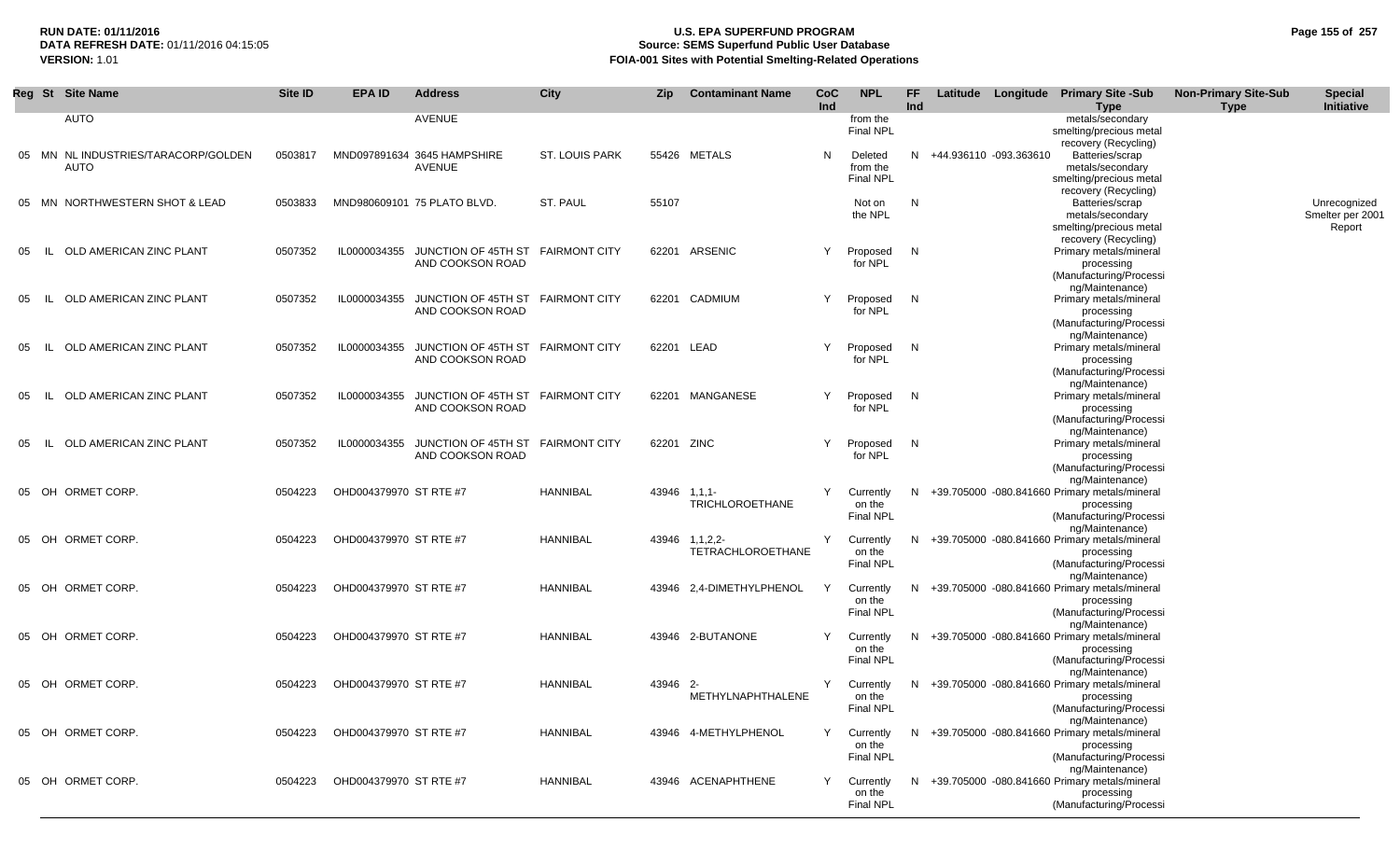## **RUN DATE: 01/11/2016 U.S. EPA SUPERFUND PROGRAM Page 156 of 257 Source: SEMS Superfund Public User Database VERSION:** 1.01 **FOIA-001 Sites with Potential Smelting-Related Operations**

| Reg St | <b>Site Name</b>  | Site ID | <b>EPA ID</b>          | <b>Address</b> | <b>City</b>     | Zip | <b>Contaminant Name</b>                 | CoC<br>Ind | <b>NPL</b>                              | FF<br>Ind | Latitude Longitude Primary Site -Sub<br><b>Type</b>                                                                          | <b>Non-Primary Site-Sub</b><br><b>Type</b> | <b>Special</b><br>Initiative |
|--------|-------------------|---------|------------------------|----------------|-----------------|-----|-----------------------------------------|------------|-----------------------------------------|-----------|------------------------------------------------------------------------------------------------------------------------------|--------------------------------------------|------------------------------|
|        | 05 OH ORMET CORP. | 0504223 | OHD004379970 ST RTE #7 |                | HANNIBAL        |     | 43946 ACENAPHTHYLENE                    | Y          | Currently<br>on the<br><b>Final NPL</b> |           | ng/Maintenance)<br>N +39.705000 -080.841660 Primary metals/mineral<br>processing<br>(Manufacturing/Processi                  |                                            |                              |
|        | 05 OH ORMET CORP. | 0504223 | OHD004379970 ST RTE #7 |                | HANNIBAL        |     | 43946 ACETONE                           | Y          | Currently<br>on the<br><b>Final NPL</b> | N.        | ng/Maintenance)<br>+39.705000 -080.841660 Primary metals/mineral<br>processing<br>(Manufacturing/Processi<br>ng/Maintenance) |                                            |                              |
| 05 OH  | ORMET CORP.       | 0504223 | OHD004379970 ST RTE #7 |                | HANNIBAL        |     | 43946 ALUMINUM (FUME OR<br>DUST)        | Y          | Currently<br>on the<br>Final NPL        | N         | +39.705000 -080.841660 Primary metals/mineral<br>processing<br>(Manufacturing/Processi                                       |                                            |                              |
| 05 OH  | ORMET CORP.       | 0504223 | OHD004379970 ST RTE #7 |                | HANNIBAL        |     | 43946 ANTHRACENE                        | Y          | Currently<br>on the<br>Final NPL        | N         | ng/Maintenance)<br>+39.705000 -080.841660 Primary metals/mineral<br>processing<br>(Manufacturing/Processi                    |                                            |                              |
| 05 OH  | ORMET CORP.       | 0504223 | OHD004379970 ST RTE #7 |                | HANNIBAL        |     | 43946 ANTIMONY                          | Y          | Currently<br>on the<br>Final NPL        | N         | ng/Maintenance)<br>+39.705000 -080.841660 Primary metals/mineral<br>processing<br>(Manufacturing/Processi                    |                                            |                              |
|        | 05 OH ORMET CORP. | 0504223 | OHD004379970 ST RTE #7 |                | <b>HANNIBAL</b> |     | 43946 AROCLOR-1242                      | Y          | Currently<br>on the<br>Final NPL        | N.        | ng/Maintenance)<br>+39.705000 -080.841660 Primary metals/mineral<br>processing<br>(Manufacturing/Processi                    |                                            |                              |
|        | 05 OH ORMET CORP. | 0504223 | OHD004379970 ST RTE #7 |                | <b>HANNIBAL</b> |     | 43946 AROCLOR-1248                      | Y          | Currently<br>on the<br>Final NPL        | N         | ng/Maintenance)<br>+39.705000 -080.841660 Primary metals/mineral<br>processing<br>(Manufacturing/Processi                    |                                            |                              |
|        | 05 OH ORMET CORP. | 0504223 | OHD004379970 ST RTE #7 |                | HANNIBAL        |     | 43946 ARSENIC                           | Y          | Currently<br>on the<br>Final NPL        | N         | ng/Maintenance)<br>+39.705000 -080.841660 Primary metals/mineral<br>processing<br>(Manufacturing/Processi                    |                                            |                              |
|        | 05 OH ORMET CORP. | 0504223 | OHD004379970 ST RTE #7 |                | HANNIBAL        |     | 43946 ARSENIC (INORGANIC<br>COMPOUNDS)  | Y          | Currently<br>on the<br><b>Final NPL</b> | N         | ng/Maintenance)<br>+39.705000 -080.841660 Primary metals/mineral<br>processing<br>(Manufacturing/Processi                    |                                            |                              |
|        | 05 OH ORMET CORP. | 0504223 | OHD004379970 ST RTE #7 |                | HANNIBAL        |     | 43946 BARIUM                            | Y          | Currently<br>on the<br><b>Final NPL</b> | N.        | ng/Maintenance)<br>+39.705000 -080.841660 Primary metals/mineral<br>processing<br>(Manufacturing/Processi                    |                                            |                              |
|        | 05 OH ORMET CORP. | 0504223 | OHD004379970 ST RTE #7 |                | HANNIBAL        |     | 43946 BENZENE                           | Y          | Currently<br>on the<br>Final NPL        | N.        | ng/Maintenance)<br>+39.705000 -080.841660 Primary metals/mineral<br>processing<br>(Manufacturing/Processi                    |                                            |                              |
|        | 05 OH ORMET CORP. | 0504223 | OHD004379970 ST RTE #7 |                | HANNIBAL        |     | 43946 BENZO(B)FLUORANTHE Y<br><b>NE</b> |            | Currently<br>on the<br><b>Final NPL</b> | N         | ng/Maintenance)<br>+39.705000 -080.841660 Primary metals/mineral<br>processing<br>(Manufacturing/Processi                    |                                            |                              |
|        | 05 OH ORMET CORP. | 0504223 | OHD004379970 ST RTE #7 |                | HANNIBAL        |     | 43946 BENZO(GHI)PERYLENE Y Currently    |            | on the<br>Final NPL                     |           | ng/Maintenance)<br>N +39.705000 -080.841660 Primary metals/mineral<br>processing<br>(Manufacturing/Processi                  |                                            |                              |
|        | 05 OH ORMET CORP. | 0504223 | OHD004379970 ST RTE #7 |                | HANNIBAL        |     | 43946 BENZO(K)FLUORANTHE Y<br>NE.       |            | Currently<br>on the<br>Final NPL        |           | ng/Maintenance)<br>N +39.705000 -080.841660 Primary metals/mineral<br>processing<br>(Manufacturing/Processi                  |                                            |                              |
|        | 05 OH ORMET CORP. | 0504223 | OHD004379970 ST RTE #7 |                | HANNIBAL        |     | 43946 BENZO[A]ANTHRACENE Y              |            | Currently                               |           | ng/Maintenance)<br>N +39.705000 -080.841660 Primary metals/mineral                                                           |                                            |                              |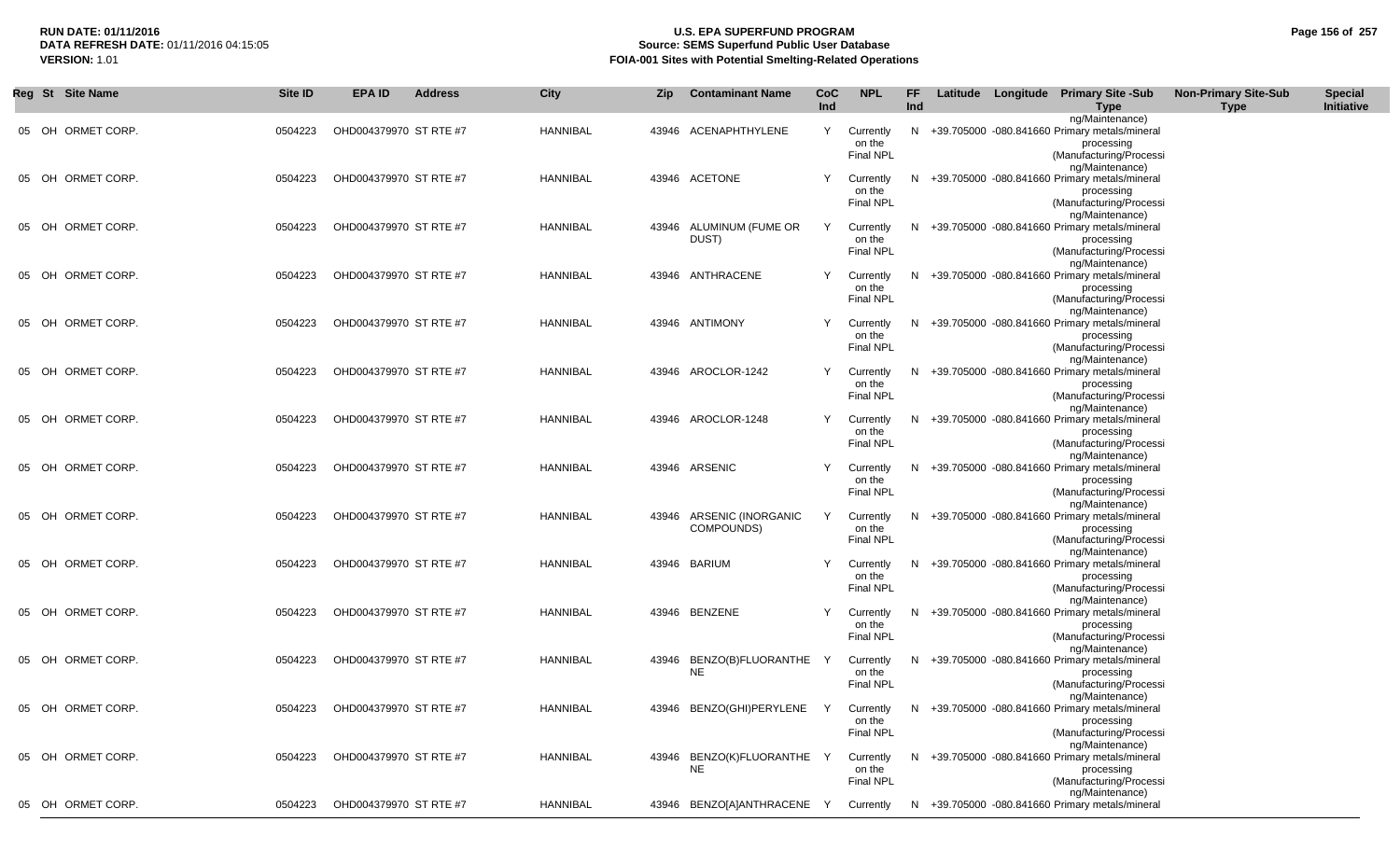## **RUN DATE: 01/11/2016 U.S. EPA SUPERFUND PROGRAM Page 157 of 257** DATA REFRESH DATE: 01/11/2016 04:15:05<br>**VERSION: 1.01** Source: SEMS Superfund Public User Database<br>FOIA-001 Sites with Potential Smelting-Related Operat **VERSION:** 1.01 **FOIA-001 Sites with Potential Smelting-Related Operations**

| Reg St Site Name  | Site ID | <b>EPA ID</b>          | <b>Address</b> | City            | <b>Zip</b> | <b>Contaminant Name</b>                   | CoC | <b>NPL</b>                              | FF. |  | Latitude Longitude Primary Site -Sub                                                                        | <b>Non-Primary Site-Sub</b> | <b>Special</b> |
|-------------------|---------|------------------------|----------------|-----------------|------------|-------------------------------------------|-----|-----------------------------------------|-----|--|-------------------------------------------------------------------------------------------------------------|-----------------------------|----------------|
|                   |         |                        |                |                 |            |                                           | Ind | on the<br><b>Final NPL</b>              | Ind |  | Type<br>processing<br>(Manufacturing/Processi<br>ng/Maintenance)                                            | <b>Type</b>                 | Initiative     |
| 05 OH ORMET CORP. | 0504223 | OHD004379970 ST RTE #7 |                | <b>HANNIBAL</b> |            | 43946 BENZO[A]PYRENE                      | Y   | Currently<br>on the<br><b>Final NPL</b> |     |  | N +39.705000 -080.841660 Primary metals/mineral<br>processing<br>(Manufacturing/Processi                    |                             |                |
| 05 OH ORMET CORP. | 0504223 | OHD004379970 ST RTE #7 |                | HANNIBAL        |            | 43946 BERYLLIUM                           | Y   | Currently<br>on the<br><b>Final NPL</b> |     |  | ng/Maintenance)<br>N +39.705000 -080.841660 Primary metals/mineral<br>processing<br>(Manufacturing/Processi |                             |                |
| 05 OH ORMET CORP. | 0504223 | OHD004379970 ST RTE #7 |                | HANNIBAL        |            | 43946 BIS(2-<br>ETHYLHEXYL)PHTHALA<br>TE. | Y   | Currently<br>on the<br><b>Final NPL</b> |     |  | ng/Maintenance)<br>N +39.705000 -080.841660 Primary metals/mineral<br>processing<br>(Manufacturing/Processi |                             |                |
| 05 OH ORMET CORP. | 0504223 | OHD004379970 ST RTE #7 |                | HANNIBAL        |            | 43946 CADMIUM                             | Y   | Currently<br>on the<br>Final NPL        |     |  | ng/Maintenance)<br>N +39.705000 -080.841660 Primary metals/mineral<br>processing<br>(Manufacturing/Processi |                             |                |
| 05 OH ORMET CORP. | 0504223 | OHD004379970 ST RTE #7 |                | <b>HANNIBAL</b> |            | 43946 CALCIUM                             | Y   | Currently<br>on the<br>Final NPL        |     |  | ng/Maintenance)<br>N +39.705000 -080.841660 Primary metals/mineral<br>processing<br>(Manufacturing/Processi |                             |                |
| 05 OH ORMET CORP. | 0504223 | OHD004379970 ST RTE #7 |                | HANNIBAL        |            | 43946 CARBON DISULFIDE                    | Y   | Currently<br>on the<br>Final NPL        |     |  | ng/Maintenance)<br>N +39.705000 -080.841660 Primary metals/mineral<br>processing<br>(Manufacturing/Processi |                             |                |
| 05 OH ORMET CORP. | 0504223 | OHD004379970 ST RTE #7 |                | HANNIBAL        |            | 43946 CHLORIDE                            | Y   | Currently<br>on the<br><b>Final NPL</b> |     |  | ng/Maintenance)<br>N +39.705000 -080.841660 Primary metals/mineral<br>processing<br>(Manufacturing/Processi |                             |                |
| 05 OH ORMET CORP. | 0504223 | OHD004379970 ST RTE #7 |                | <b>HANNIBAL</b> |            | 43946 CHLOROBENZENE                       | Y   | Currently<br>on the<br>Final NPL        |     |  | ng/Maintenance)<br>N +39.705000 -080.841660 Primary metals/mineral<br>processing<br>(Manufacturing/Processi |                             |                |
| 05 OH ORMET CORP. | 0504223 | OHD004379970 ST RTE #7 |                | <b>HANNIBAL</b> |            | 43946 CHLOROFORM                          | Y   | Currently<br>on the<br><b>Final NPL</b> |     |  | ng/Maintenance)<br>N +39.705000 -080.841660 Primary metals/mineral<br>processing<br>(Manufacturing/Processi |                             |                |
| 05 OH ORMET CORP. | 0504223 | OHD004379970 ST RTE #7 |                | HANNIBAL        |            | 43946 CHROMIUM                            | Y   | Currently<br>on the<br><b>Final NPL</b> |     |  | ng/Maintenance)<br>N +39.705000 -080.841660 Primary metals/mineral<br>processing<br>(Manufacturing/Processi |                             |                |
| 05 OH ORMET CORP. | 0504223 | OHD004379970 ST RTE #7 |                | HANNIBAL        |            | 43946 CHRYSENE                            | Y   | Currently<br>on the<br><b>Final NPL</b> |     |  | ng/Maintenance)<br>N +39.705000 -080.841660 Primary metals/mineral<br>processing<br>(Manufacturing/Processi |                             |                |
| 05 OH ORMET CORP. | 0504223 | OHD004379970 ST RTE #7 |                | HANNIBAL        |            | 43946 COBALT AND<br><b>COMPOUNDS</b>      | Y   | Currently<br>on the<br><b>Final NPL</b> |     |  | ng/Maintenance)<br>N +39.705000 -080.841660 Primary metals/mineral<br>processing<br>(Manufacturing/Processi |                             |                |
| 05 OH ORMET CORP. | 0504223 | OHD004379970 ST RTE #7 |                | <b>HANNIBAL</b> |            | 43946 COPPER                              | Y   | Currently<br>on the<br>Final NPL        |     |  | ng/Maintenance)<br>N +39.705000 -080.841660 Primary metals/mineral<br>processing<br>(Manufacturing/Processi |                             |                |
| 05 OH ORMET CORP. | 0504223 | OHD004379970 ST RTE #7 |                | HANNIBAL        |            | 43946 CYANIDE                             | Y   | Currently<br>on the<br>Final NPL        |     |  | ng/Maintenance)<br>N +39.705000 -080.841660 Primary metals/mineral<br>processing<br>(Manufacturing/Processi |                             |                |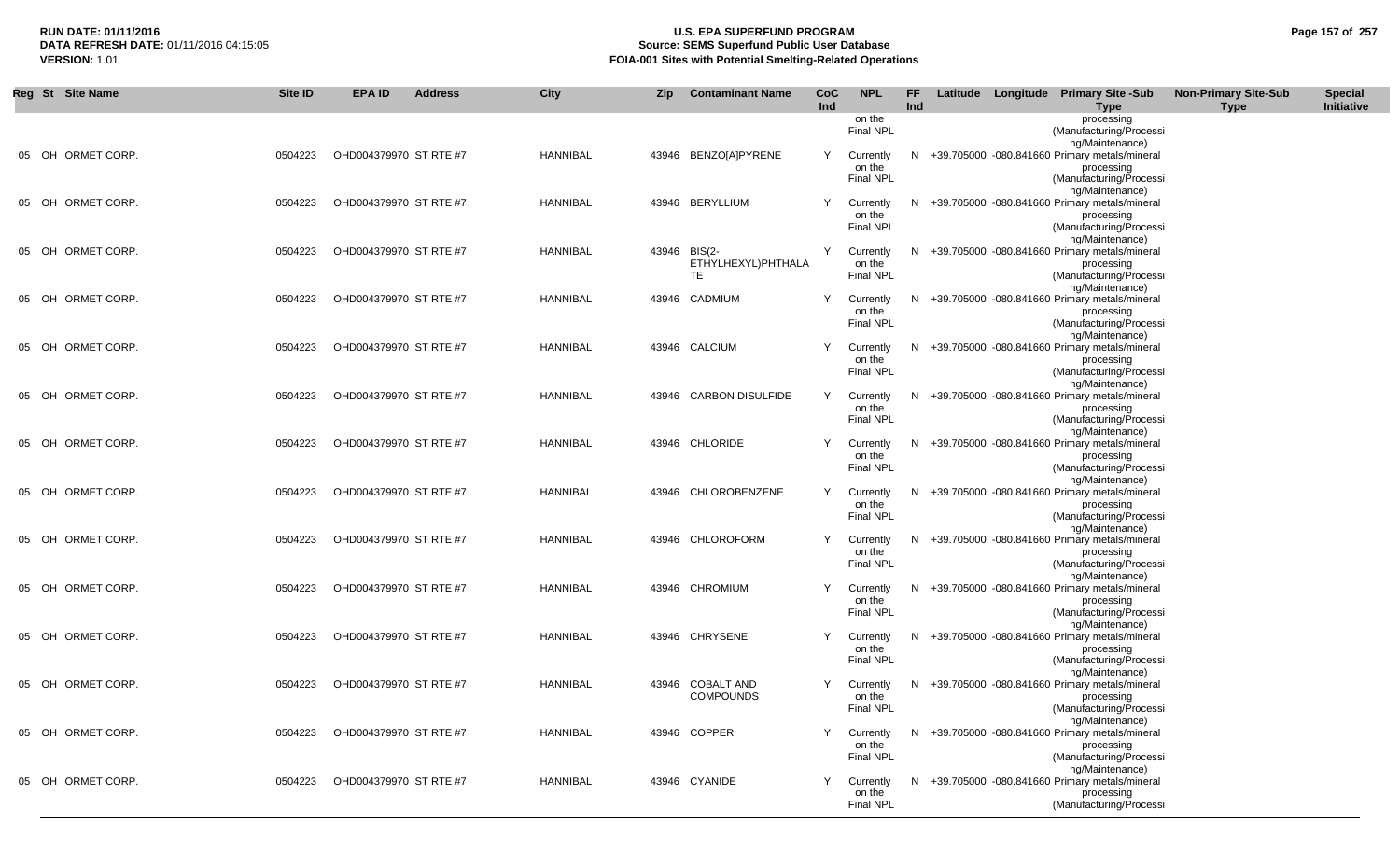## **RUN DATE: 01/11/2016 U.S. EPA SUPERFUND PROGRAM Page 158 of 257 Source: SEMS Superfund Public User Database VERSION:** 1.01 **FOIA-001 Sites with Potential Smelting-Related Operations**

|       | Reg St Site Name  | Site ID | <b>EPA ID</b>          | <b>Address</b> | City     | Zip        | <b>Contaminant Name</b>            | CoC<br>Ind | <b>NPL</b>                                | FF<br><b>Ind</b> |  | Latitude Longitude Primary Site -Sub<br><b>Type</b>                                                                            | <b>Non-Primary Site-Sub</b><br><b>Type</b> | <b>Special</b><br>Initiative |
|-------|-------------------|---------|------------------------|----------------|----------|------------|------------------------------------|------------|-------------------------------------------|------------------|--|--------------------------------------------------------------------------------------------------------------------------------|--------------------------------------------|------------------------------|
|       | 05 OH ORMET CORP. | 0504223 | OHD004379970 ST RTE #7 |                | HANNIBAL |            | 43946 DI-N-BUTYL PHTHALATE Y       |            | Currently<br>on the<br><b>Final NPL</b>   |                  |  | ng/Maintenance)<br>N +39.705000 -080.841660 Primary metals/mineral<br>processing<br>(Manufacturing/Processi                    |                                            |                              |
| 05 OH | ORMET CORP.       | 0504223 | OHD004379970 ST RTE #7 |                | HANNIBAL |            | 43946 DI-N-OCTYL PHTHALATE Y       |            | Currently<br>on the<br><b>Final NPL</b>   |                  |  | ng/Maintenance)<br>N +39.705000 -080.841660 Primary metals/mineral<br>processing<br>(Manufacturing/Processi<br>ng/Maintenance) |                                            |                              |
|       | 05 OH ORMET CORP. | 0504223 | OHD004379970 ST RTE #7 |                | HANNIBAL |            | 43946 DIBENZO(A,H)ANTHRAC Y<br>ENE |            | Currently<br>on the<br><b>Final NPL</b>   |                  |  | N +39.705000 -080.841660 Primary metals/mineral<br>processing<br>(Manufacturing/Processi<br>ng/Maintenance)                    |                                            |                              |
| 05 OH | ORMET CORP.       | 0504223 | OHD004379970 ST RTE #7 |                | HANNIBAL |            | 43946 DIBENZOFURAN                 | Y          | Currently<br>on the<br><b>Final NPL</b>   | N                |  | +39.705000 -080.841660 Primary metals/mineral<br>processing<br>(Manufacturing/Processi<br>ng/Maintenance)                      |                                            |                              |
|       | 05 OH ORMET CORP. | 0504223 | OHD004379970 ST RTE #7 |                | HANNIBAL |            | 43946 ETHYLBENZENE                 | Y          | Currently<br>on the<br>Final NPL          | N.               |  | +39.705000 -080.841660 Primary metals/mineral<br>processing<br>(Manufacturing/Processi<br>ng/Maintenance)                      |                                            |                              |
| 05 OH | ORMET CORP.       | 0504223 | OHD004379970 ST RTE #7 |                | HANNIBAL |            | 43946 FLUORANTHENE                 | Y          | Currently<br>on the<br>Final NPL          | N.               |  | +39.705000 -080.841660 Primary metals/mineral<br>processing<br>(Manufacturing/Processi<br>ng/Maintenance)                      |                                            |                              |
|       | 05 OH ORMET CORP. | 0504223 | OHD004379970 ST RTE #7 |                | HANNIBAL |            | 43946 FLUORENE                     | Y          | Currently<br>on the<br>Final NPL          | N.               |  | +39.705000 -080.841660 Primary metals/mineral<br>processing<br>(Manufacturing/Processi<br>ng/Maintenance)                      |                                            |                              |
| 05 OH | ORMET CORP.       | 0504223 | OHD004379970 ST RTE #7 |                | HANNIBAL |            | 43946 FLUORIDE                     | Y          | Currently<br>on the<br>Final NPL          |                  |  | N +39.705000 -080.841660 Primary metals/mineral<br>processing<br>(Manufacturing/Processi<br>ng/Maintenance)                    |                                            |                              |
| 05 OH | ORMET CORP.       | 0504223 | OHD004379970 ST RTE #7 |                | HANNIBAL |            | 43946 INDENO(1,2,3-<br>CD)PYRENE   | Y          | Currently<br>on the<br><b>Final NPL</b>   | N.               |  | +39.705000 -080.841660 Primary metals/mineral<br>processing<br>(Manufacturing/Processi<br>ng/Maintenance)                      |                                            |                              |
|       | 05 OH ORMET CORP. | 0504223 | OHD004379970 ST RTE #7 |                | HANNIBAL | 43946 IRON |                                    | Y          | Currently<br>on the<br>Final NPL          |                  |  | N +39.705000 -080.841660 Primary metals/mineral<br>processing<br>(Manufacturing/Processi<br>ng/Maintenance)                    |                                            |                              |
|       | 05 OH ORMET CORP. | 0504223 | OHD004379970 ST RTE #7 |                | HANNIBAL | 43946 LEAD |                                    | Y          | Currently<br>on the<br>Final NPL          | N.               |  | +39.705000 -080.841660 Primary metals/mineral<br>processing<br>(Manufacturing/Processi<br>ng/Maintenance)                      |                                            |                              |
|       | 05 OH ORMET CORP. | 0504223 | OHD004379970 ST RTE #7 |                | HANNIBAL |            | 43946 MAGNESIUM                    | Y          | Currently<br>on the<br>Final NPL          |                  |  | N +39.705000 -080.841660 Primary metals/mineral<br>processing<br>(Manufacturing/Processi<br>ng/Maintenance)                    |                                            |                              |
|       | 05 OH ORMET CORP. | 0504223 | OHD004379970 ST RTE #7 |                | HANNIBAL |            | 43946 MANGANESE                    |            | Y Currently<br>on the<br><b>Final NPL</b> |                  |  | N +39.705000 -080.841660 Primary metals/mineral<br>processing<br>(Manufacturing/Processi<br>ng/Maintenance)                    |                                            |                              |
|       | 05 OH ORMET CORP. | 0504223 | OHD004379970 ST RTE #7 |                | HANNIBAL |            | 43946 MERCURY                      | Y          | Currently<br>on the<br>Final NPL          |                  |  | N +39.705000 -080.841660 Primary metals/mineral<br>processing<br>(Manufacturing/Processi<br>ng/Maintenance)                    |                                            |                              |
|       | 05 OH ORMET CORP. | 0504223 | OHD004379970 ST RTE #7 |                | HANNIBAL |            | 43946 METHYLENE CHLORIDE Y         |            | Currently                                 |                  |  | N +39.705000 -080.841660 Primary metals/mineral                                                                                |                                            |                              |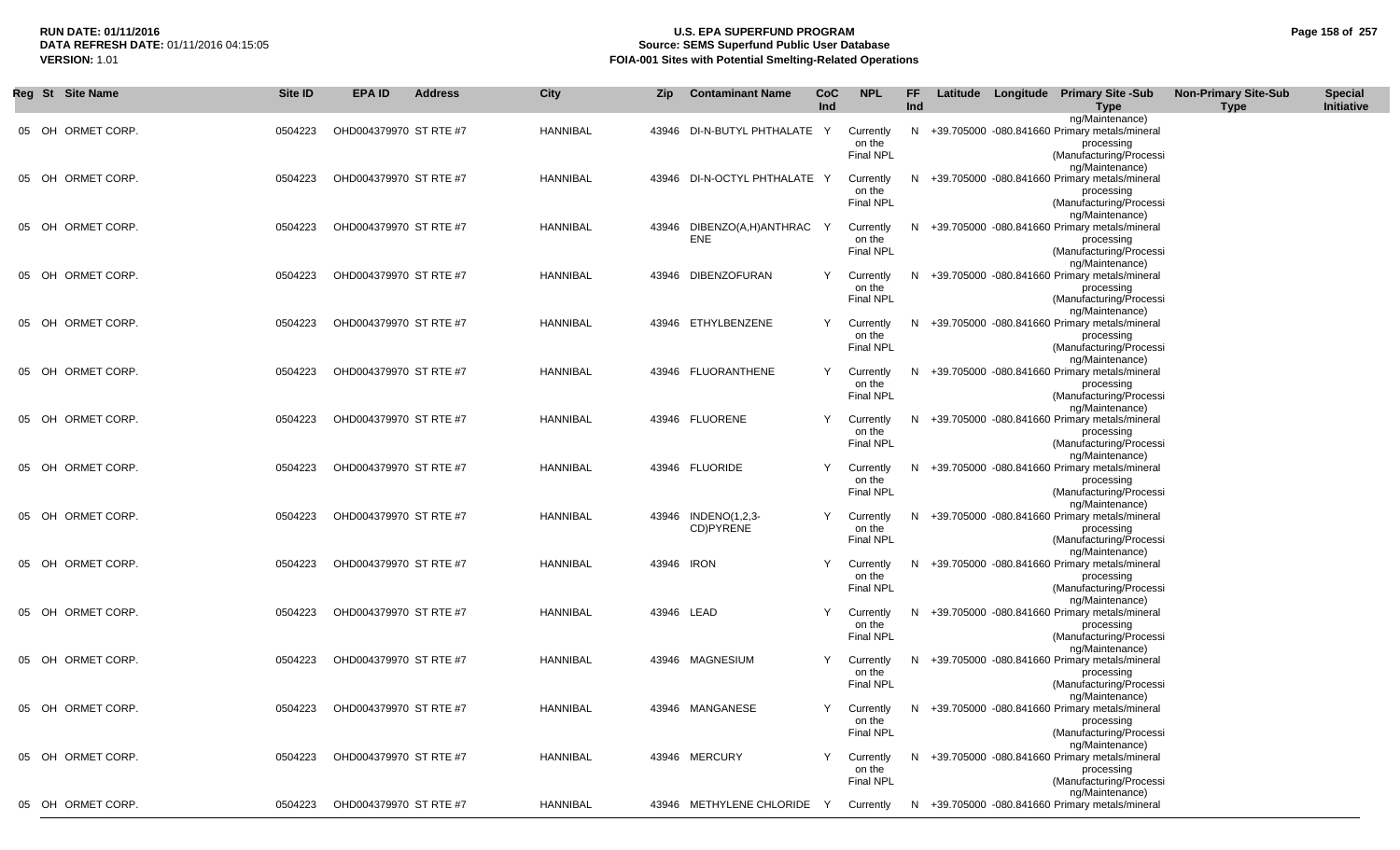## **RUN DATE: 01/11/2016 U.S. EPA SUPERFUND PROGRAM Page 159 of 257 Source: SEMS Superfund Public User Database VERSION:** 1.01 **FOIA-001 Sites with Potential Smelting-Related Operations**

| Reg St Site Name  | Site ID | <b>EPA ID</b>          | <b>Address</b> | City            | Zip        | <b>Contaminant Name</b> | CoC<br>Ind | <b>NPL</b>                              | FF.<br>Ind |  | Latitude Longitude Primary Site -Sub<br>Type                                                  | <b>Non-Primary Site-Sub</b><br><b>Type</b> | <b>Special</b><br>Initiative |
|-------------------|---------|------------------------|----------------|-----------------|------------|-------------------------|------------|-----------------------------------------|------------|--|-----------------------------------------------------------------------------------------------|--------------------------------------------|------------------------------|
|                   |         |                        |                |                 |            |                         |            | on the<br><b>Final NPL</b>              |            |  | processing<br>(Manufacturing/Processi<br>ng/Maintenance)                                      |                                            |                              |
| 05 OH ORMET CORP. | 0504223 | OHD004379970 ST RTE #7 |                | HANNIBAL        |            | 43946 NAPHTHALENE       | Y          | Currently<br>on the                     |            |  | N +39.705000 -080.841660 Primary metals/mineral<br>processing                                 |                                            |                              |
| 05 OH ORMET CORP. | 0504223 | OHD004379970 ST RTE #7 |                | HANNIBAL        |            | 43946 NICKEL            | Y          | Final NPL<br>Currently                  |            |  | (Manufacturing/Processi<br>ng/Maintenance)<br>N +39.705000 -080.841660 Primary metals/mineral |                                            |                              |
|                   |         |                        |                |                 |            |                         |            | on the<br>Final NPL                     |            |  | processing<br>(Manufacturing/Processi<br>ng/Maintenance)                                      |                                            |                              |
| 05 OH ORMET CORP. | 0504223 | OHD004379970 ST RTE #7 |                | HANNIBAL        |            | 43946 NITROGEN          | Y          | Currently<br>on the<br>Final NPL        |            |  | N +39.705000 -080.841660 Primary metals/mineral<br>processing<br>(Manufacturing/Processi      |                                            |                              |
| 05 OH ORMET CORP. | 0504223 | OHD004379970 ST RTE #7 |                | <b>HANNIBAL</b> | 43946 PCBs |                         | Y          | Currently                               |            |  | ng/Maintenance)<br>N +39.705000 -080.841660 Primary metals/mineral                            |                                            |                              |
|                   |         |                        |                |                 |            |                         |            | on the<br>Final NPL                     |            |  | processing<br>(Manufacturing/Processi<br>ng/Maintenance)                                      |                                            |                              |
| 05 OH ORMET CORP. | 0504223 | OHD004379970 ST RTE #7 |                | <b>HANNIBAL</b> |            | 43946 PHENANTHRENE      | Y          | Currently<br>on the<br><b>Final NPL</b> |            |  | N +39.705000 -080.841660 Primary metals/mineral<br>processing<br>(Manufacturing/Processi      |                                            |                              |
| 05 OH ORMET CORP. | 0504223 | OHD004379970 ST RTE #7 |                | HANNIBAL        |            | 43946 POTASSIUM         | Y          | Currently<br>on the                     |            |  | ng/Maintenance)<br>N +39.705000 -080.841660 Primary metals/mineral<br>processing              |                                            |                              |
| 05 OH ORMET CORP. | 0504223 | OHD004379970 ST RTE #7 |                | HANNIBAL        |            | 43946 PYRENE            | Y          | <b>Final NPL</b>                        |            |  | (Manufacturing/Processi<br>ng/Maintenance)<br>N +39.705000 -080.841660 Primary metals/mineral |                                            |                              |
|                   |         |                        |                |                 |            |                         |            | Currently<br>on the<br><b>Final NPL</b> |            |  | processing<br>(Manufacturing/Processi                                                         |                                            |                              |
| 05 OH ORMET CORP. | 0504223 | OHD004379970 ST RTE #7 |                | HANNIBAL        |            | 43946 SELENIUM          | Y          | Currently<br>on the                     |            |  | ng/Maintenance)<br>N +39.705000 -080.841660 Primary metals/mineral<br>processing              |                                            |                              |
| 05 OH ORMET CORP. | 0504223 | OHD004379970 ST RTE #7 |                | HANNIBAL        |            | 43946 SILICA            | Y          | <b>Final NPL</b><br>Currently           |            |  | (Manufacturing/Processi<br>ng/Maintenance)<br>N +39.705000 -080.841660 Primary metals/mineral |                                            |                              |
|                   |         |                        |                |                 |            |                         |            | on the<br><b>Final NPL</b>              |            |  | processing<br>(Manufacturing/Processi<br>ng/Maintenance)                                      |                                            |                              |
| 05 OH ORMET CORP. | 0504223 | OHD004379970 ST RTE #7 |                | HANNIBAL        |            | 43946 SILVER            | Y          | Currently<br>on the<br>Final NPL        |            |  | N +39.705000 -080.841660 Primary metals/mineral<br>processing<br>(Manufacturing/Processi      |                                            |                              |
| 05 OH ORMET CORP. | 0504223 | OHD004379970 ST RTE #7 |                | <b>HANNIBAL</b> |            | 43946 SODIUM            | Y          | Currently                               |            |  | ng/Maintenance)<br>N +39.705000 -080.841660 Primary metals/mineral                            |                                            |                              |
|                   |         |                        |                |                 |            |                         |            | on the<br>Final NPL                     |            |  | processing<br>(Manufacturing/Processi<br>ng/Maintenance)                                      |                                            |                              |
| 05 OH ORMET CORP. | 0504223 | OHD004379970 ST RTE #7 |                | HANNIBAL        |            | 43946 STYRENE (MONOMER) | Y          | Currently<br>on the<br><b>Final NPL</b> |            |  | N +39.705000 -080.841660 Primary metals/mineral<br>processing<br>(Manufacturing/Processi      |                                            |                              |
| 05 OH ORMET CORP. | 0504223 | OHD004379970 ST RTE #7 |                | <b>HANNIBAL</b> |            | 43946 SULFATE           | Y          | Currently<br>on the                     |            |  | ng/Maintenance)<br>N +39.705000 -080.841660 Primary metals/mineral<br>processing              |                                            |                              |
| 05 OH ORMET CORP. | 0504223 | OHD004379970 ST RTE #7 |                | HANNIBAL        | 43946      | TETRACHLOROETHYLE       |            | Final NPL<br>Currently                  |            |  | (Manufacturing/Processi<br>ng/Maintenance)<br>N +39.705000 -080.841660 Primary metals/mineral |                                            |                              |
|                   |         |                        |                |                 |            | NE                      |            | on the<br>Final NPL                     |            |  | processing<br>(Manufacturing/Processi                                                         |                                            |                              |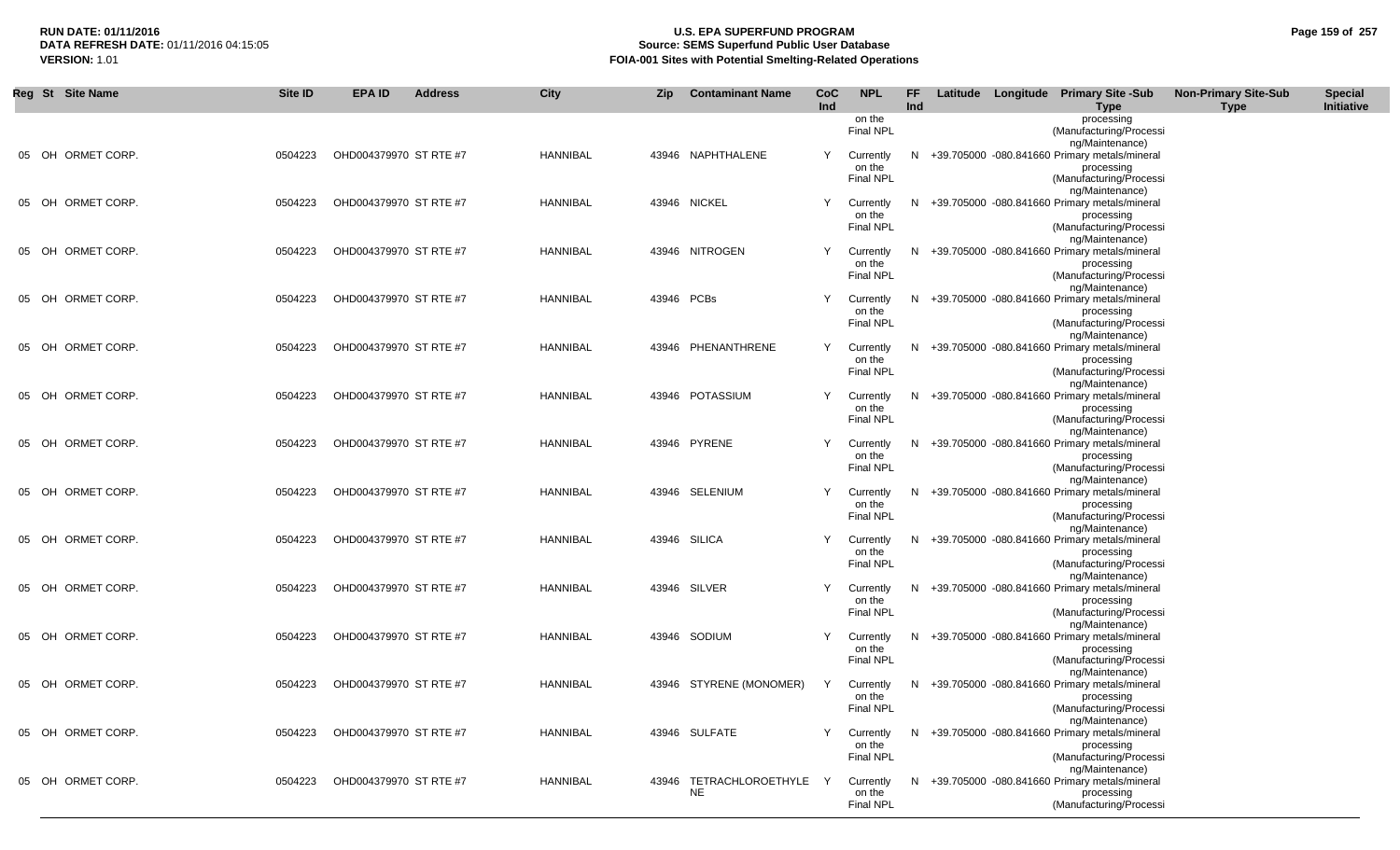#### **RUN DATE: 01/11/2016 U.S. EPA SUPERFUND PROGRAM Page 160 of 257 Source: SEMS Superfund Public User Database VERSION:** 1.01 **FOIA-001 Sites with Potential Smelting-Related Operations**

|    |       | Reg St Site Name                              | Site ID | <b>EPA ID</b>          | <b>Address</b>                                                        | <b>City</b>                       | Zip        | <b>Contaminant Name</b>          | CoC<br>Ind | <b>NPL</b>                              | FF.<br><b>Ind</b> |                          | Latitude Longitude Primary Site -Sub<br><b>Type</b>                                                                            | <b>Non-Primary Site-Sub</b><br><b>Type</b>                                              | <b>Special</b><br>Initiative               |
|----|-------|-----------------------------------------------|---------|------------------------|-----------------------------------------------------------------------|-----------------------------------|------------|----------------------------------|------------|-----------------------------------------|-------------------|--------------------------|--------------------------------------------------------------------------------------------------------------------------------|-----------------------------------------------------------------------------------------|--------------------------------------------|
|    |       | 05 OH ORMET CORP.                             | 0504223 | OHD004379970 ST RTE #7 |                                                                       | HANNIBAL                          |            | 43946 THALLIUM                   | Y          | Currently<br>on the<br><b>Final NPL</b> |                   |                          | ng/Maintenance)<br>N +39.705000 -080.841660 Primary metals/mineral<br>processing<br>(Manufacturing/Processi                    |                                                                                         |                                            |
|    |       | 05 OH ORMET CORP.                             | 0504223 | OHD004379970 ST RTE #7 |                                                                       | <b>HANNIBAL</b>                   |            | 43946 TOLUENE                    | Y          | Currently<br>on the<br><b>Final NPL</b> |                   |                          | ng/Maintenance)<br>N +39.705000 -080.841660 Primary metals/mineral<br>processing<br>(Manufacturing/Processi<br>ng/Maintenance) |                                                                                         |                                            |
|    |       | 05 OH ORMET CORP.                             | 0504223 | OHD004379970 ST RTE #7 |                                                                       | HANNIBAL                          |            | 43946 TRICHLOROETHYLENE          | Y          | Currently<br>on the<br>Final NPL        |                   |                          | N +39.705000 -080.841660 Primary metals/mineral<br>processing<br>(Manufacturing/Processi<br>ng/Maintenance)                    |                                                                                         |                                            |
|    |       | 05 OH ORMET CORP.                             | 0504223 | OHD004379970 ST RTE #7 |                                                                       | <b>HANNIBAL</b>                   |            | 43946 VANADIUM (FUME OR<br>DUST) | Y          | Currently<br>on the<br><b>Final NPL</b> |                   |                          | N +39.705000 -080.841660 Primary metals/mineral<br>processing<br>(Manufacturing/Processi<br>ng/Maintenance)                    |                                                                                         |                                            |
|    | 05 OH | ORMET CORP.                                   | 0504223 | OHD004379970 ST RTE #7 |                                                                       | HANNIBAL                          | 43946 ZINC |                                  | Υ          | Currently<br>on the<br>Final NPL        |                   |                          | N +39.705000 -080.841660 Primary metals/mineral<br>processing<br>(Manufacturing/Processi<br>ng/Maintenance)                    |                                                                                         |                                            |
| 05 | IL    | PILSEN AREA SOILS                             | 0504472 |                        | ILN000504472 RR & Alley adjacent to<br>Loomis St., W. 21st<br>Place   | <b>CHICAGO</b>                    | 60608      |                                  |            | Not on<br>the NPL                       | N                 |                          | Primary metals/mineral<br>processing<br>(Manufacturing/Processi<br>ng/Maintenance)                                             |                                                                                         |                                            |
| 05 | MI    | QUINCY MASON OPERATIONS                       | 0510939 |                        | MIN000510939 M-26, ALONG THE<br><b>TORCH LAKE</b><br><b>SHORELINE</b> | <b>OSCEOLA</b><br><b>TOWNSHIP</b> | 49913      |                                  |            | Not on<br>the NPL                       | N                 |                          | processing<br>(Manufacturing/Processi<br>ng/Maintenance)                                                                       | Primary metals/mineral Metals (Mining); Mine tailings<br>disposal (Waste<br>Management) |                                            |
| 05 | IL.   | R. LAVIN & SONS, INC.                         | 0508448 |                        | ILN000508448 2028 SHERIDAN RD.                                        | NORTH CHICAGO                     | 60064      |                                  |            | Not on<br>the NPL                       | N                 |                          | Batteries/scrap<br>metals/secondary<br>smelting/precious metal<br>recovery (Recycling)                                         |                                                                                         |                                            |
|    | 05 OH | RIVER SMELTING AND REFINING<br><b>COMPANY</b> | 0506981 |                        | OHD004187035 4195 BRADLEY ROAD                                        | CLEVELAND                         | 44109      |                                  |            | Not on<br>the NPL                       | N                 |                          |                                                                                                                                |                                                                                         |                                            |
| 05 | - IL  | SANDOVAL ZINC COMPANY                         | 0500360 |                        | ILD053980454 BOX 263 SMELTER<br>ROAD HIGHWAY 51                       | SANDOVAL                          |            | 62882 LEAD                       | Y          | Currently<br>on the<br><b>Final NPL</b> |                   |                          | N +38.613061 -089.108251 Primary metals/mineral<br>processing<br>(Manufacturing/Processi<br>ng/Maintenance)                    | Other (Other)                                                                           |                                            |
| 05 | -IL   | SANDOVAL ZINC COMPANY                         | 0500360 |                        | ILD053980454 BOX 263 SMELTER<br>ROAD HIGHWAY 51                       | SANDOVAL                          | 62882 ZINC |                                  | Y          | Currently<br>on the<br>Final NPL        |                   |                          | N +38.613061 -089.108251 Primary metals/mineral<br>processing<br>(Manufacturing/Processi<br>ng/Maintenance)                    | Other (Other)                                                                           |                                            |
| 05 | - IL  | <b>SAXON METALS COMPANY</b>                   | 0510830 |                        | ILN000510830 17730 CHICAGO<br>AVENUE                                  | LANSING                           | 60438      |                                  |            | Not on<br>the NPL                       | N                 |                          | Primary metals/mineral<br>processing<br>(Manufacturing/Processi<br>ng/Maintenance)                                             |                                                                                         | Unrecognized<br>Smelter per 2001<br>Report |
| 05 | WI    | SCRAP PROCESSING CO., INC.                    | 0505029 |                        | WID046536785 510 W ALLMAN                                             | MEDFORD                           |            | 54451 2-BUTANONE                 | N          | Currently<br>on the<br>Final NPL        |                   | N +45.145600 -090.352900 | Batteries/scrap<br>metals/secondary<br>smelting/precious metal<br>recovery (Recycling)                                         |                                                                                         |                                            |
| 05 | WI    | SCRAP PROCESSING CO., INC.                    | 0505029 |                        | WID046536785 510 W ALLMAN                                             | <b>MEDFORD</b>                    |            | 54451 ACETONE                    | N          | Currently<br>on the<br><b>Final NPL</b> |                   | N +45.145600 -090.352900 | Batteries/scrap<br>metals/secondary<br>smelting/precious metal<br>recovery (Recycling)                                         |                                                                                         |                                            |
| 05 | WI    | SCRAP PROCESSING CO., INC.                    | 0505029 |                        | WID046536785 510 W ALLMAN                                             | MEDFORD                           |            | 54451 LEAD                       | Y          | Currently<br>on the<br><b>Final NPL</b> |                   | N +45.145600 -090.352900 | Batteries/scrap<br>metals/secondary<br>smelting/precious metal                                                                 |                                                                                         |                                            |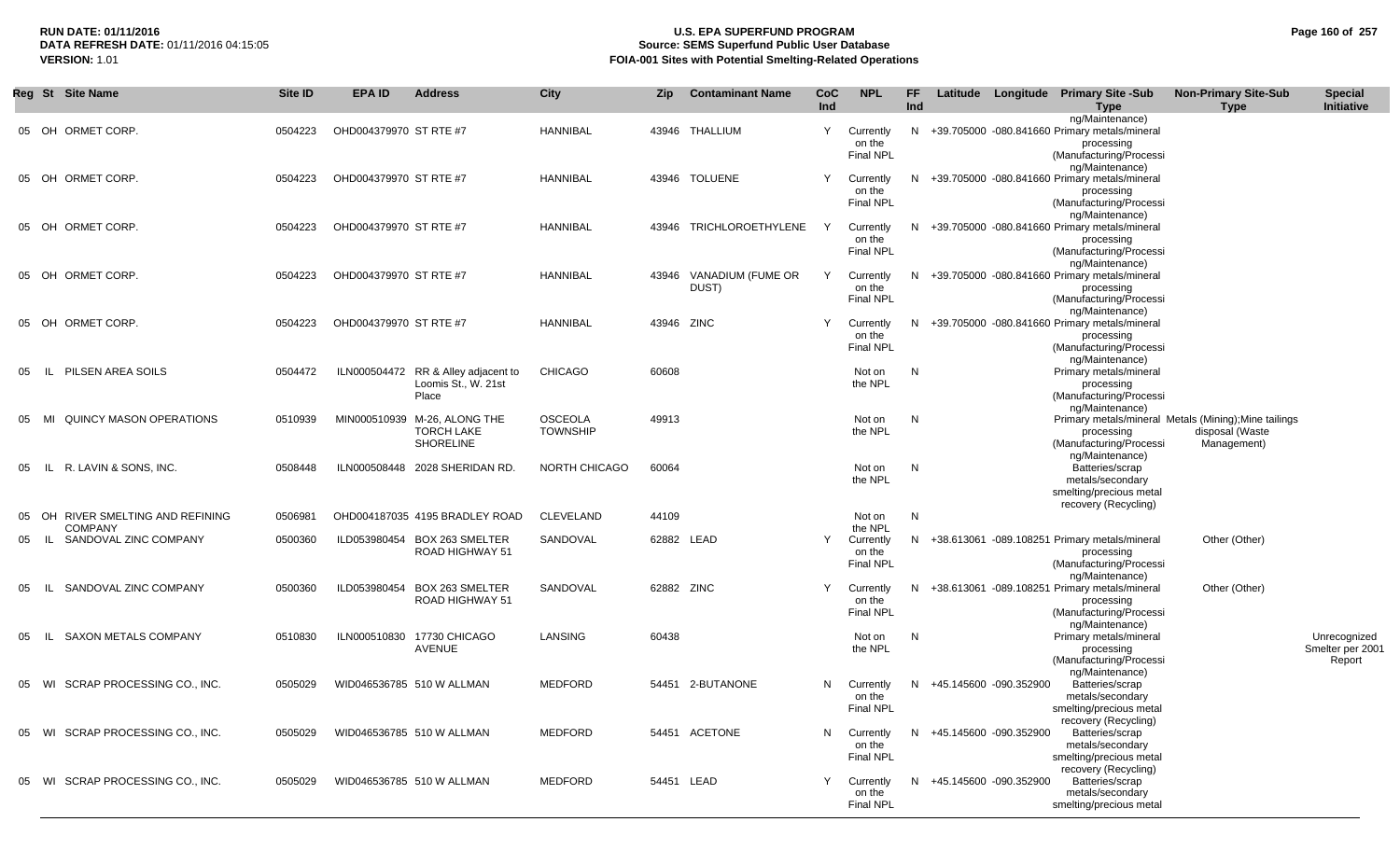## **RUN DATE: 01/11/2016 U.S. EPA SUPERFUND PROGRAM Page 161 of 257 Source: SEMS Superfund Public User Database VERSION:** 1.01 **FOIA-001 Sites with Potential Smelting-Related Operations**

|    |      | Reg St Site Name                                       | Site ID | <b>EPA ID</b> | <b>Address</b>                                                                             | <b>City</b>          | Zip       | <b>Contaminant Name</b>                              | CoC<br>Ind | <b>NPL</b>                              | FF.<br>Ind | Latitude Longitude       | <b>Primary Site -Sub</b><br><b>Type</b>                                                                        | <b>Non-Primary Site-Sub</b><br><b>Type</b> | <b>Special</b><br>Initiative               |
|----|------|--------------------------------------------------------|---------|---------------|--------------------------------------------------------------------------------------------|----------------------|-----------|------------------------------------------------------|------------|-----------------------------------------|------------|--------------------------|----------------------------------------------------------------------------------------------------------------|--------------------------------------------|--------------------------------------------|
| 05 |      | WI SCRAP PROCESSING CO., INC.                          | 0505029 |               | WID046536785 510 W ALLMAN                                                                  | <b>MEDFORD</b>       | 54451     | <b>METALS</b>                                        | N          | Currently<br>on the<br><b>Final NPL</b> |            | N +45.145600 -090.352900 | recovery (Recycling)<br>Batteries/scrap<br>metals/secondary<br>smelting/precious metal<br>recovery (Recycling) |                                            |                                            |
| 05 | WI   | SCRAP PROCESSING CO., INC.                             | 0505029 |               | WID046536785 510 W ALLMAN                                                                  | <b>MEDFORD</b>       | 54451 PAH |                                                      | N          | Currently<br>on the<br><b>Final NPL</b> |            | N +45.145600 -090.352900 | Batteries/scrap<br>metals/secondary<br>smelting/precious metal                                                 |                                            |                                            |
| 05 | WI   | SCRAP PROCESSING CO., INC.                             | 0505029 |               | WID046536785 510 W ALLMAN                                                                  | MEDFORD              | 54451     | PAHs (POLYCYCLIC<br><b>AROMATIC</b><br>HYDROCARBONS) | N          | Currently<br>on the<br><b>Final NPL</b> |            | N +45.145600 -090.352900 | recovery (Recycling)<br>Batteries/scrap<br>metals/secondary<br>smelting/precious metal                         |                                            |                                            |
| 05 | WI   | SCRAP PROCESSING CO., INC.                             | 0505029 |               | WID046536785 510 W ALLMAN                                                                  | <b>MEDFORD</b>       | 54451     | PCBs                                                 | N          | Currently<br>on the<br><b>Final NPL</b> |            | N +45.145600 -090.352900 | recovery (Recycling)<br>Batteries/scrap<br>metals/secondary<br>smelting/precious metal                         |                                            |                                            |
| 05 | WI   | SCRAP PROCESSING CO., INC.                             | 0505029 |               | WID046536785 510 W ALLMAN                                                                  | MEDFORD              | 54451     | <b>PESTICIDES</b>                                    | N          | Currently<br>on the<br><b>Final NPL</b> |            | N +45.145600 -090.352900 | recovery (Recycling)<br>Batteries/scrap<br>metals/secondary<br>smelting/precious metal                         |                                            |                                            |
| 05 | WI   | SCRAP PROCESSING CO., INC.                             | 0505029 |               | WID046536785 510 W ALLMAN                                                                  | MEDFORD              | 54451     | <b>TOLUENE</b>                                       | N          | Currently<br>on the<br><b>Final NPL</b> |            | N +45.145600 -090.352900 | recovery (Recycling)<br>Batteries/scrap<br>metals/secondary<br>smelting/precious metal                         |                                            |                                            |
| 05 | WI   | SCRAP PROCESSING CO., INC.                             | 0505029 |               | WID046536785 510 W ALLMAN                                                                  | MEDFORD              | 54451 VOC |                                                      | N          | Currently<br>on the<br><b>Final NPL</b> |            | N +45.145600 -090.352900 | recovery (Recycling)<br>Batteries/scrap<br>metals/secondary<br>smelting/precious metal                         |                                            |                                            |
| 05 |      | SHANFELD IRON METAL COMPANY                            | 0505579 | ILN000505579  | 1530 CONVERSE<br><b>STREET</b>                                                             | <b>EAST ST LOUIS</b> |           | 62207 LEAD                                           | Y          | Not on<br>the NPL                       | N          |                          | recovery (Recycling)<br>Batteries/scrap<br>metals/secondary<br>smelting/precious metal<br>recovery (Recycling) |                                            | Unrecognized<br>Smelter per 2001<br>Report |
| 05 |      | MN SOUTH MINNEAPOLIS RESIDENTIAL<br>SOIL CONTAMINATION | 0509136 |               | MNN000509136 27TH ST EAST & 17TH<br>AV SOUTH B/W 31ST &<br>21 ST ST E &<br>HIAWATHA & 12TH | <b>MINNEAPOLIS</b>   |           | 55407 ARSENIC                                        | Y          | Currently<br>on the<br><b>Final NPL</b> |            |                          | N +44.957778 -093.242500 Primary metals/mineral<br>processing<br>(Manufacturing/Processi<br>ng/Maintenance)    |                                            |                                            |
| 05 |      | ST. LOUIS SMELTING & REFINING CO                       | 0500653 |               | ILD980607006 PINE LAKE ROAD                                                                | COLLINSVILLE         | 62234     |                                                      |            | Not on<br>the NPL                       | N          |                          |                                                                                                                |                                            |                                            |
|    |      | 05 MN STAVER FOUNDRY                                   | 0510441 |               | MNN000510441 100 10TH ST. SOUTH                                                            | <b>VIRGINIA</b>      | 55792     |                                                      |            | Not on<br>the NPL                       | N          |                          | Primary metals/mineral<br>processing<br>(Manufacturing/Processi<br>ng/Maintenance)                             |                                            |                                            |
| 05 | - IL | SUPERIOR METALS RECLAIMING<br><b>COMPANY</b>           | 0510831 | ILN000510831  | LANSING, IL AT THE<br><b>INTERSECTION OF</b><br>CHICAGO AVE & PA<br><b>RAILROAD</b>        | LANSING              | 60438     |                                                      |            | Not on<br>the NPL                       | N          |                          | Primary metals/mineral<br>processing<br>(Manufacturing/Processi<br>ng/Maintenance)                             |                                            | Unrecognized<br>Smelter per 2001<br>Report |
| 05 | -lL  | TARACORP IND MCCOOK PLT                                | 0500520 | ILD098983208  | 7753 WEST 47TH<br><b>STREET</b>                                                            | MC COOK              | 60525     |                                                      |            | Not on<br>the NPL                       | N          |                          | Batteries/scrap<br>metals/secondary<br>smelting/precious metal<br>recovery (Recycling)                         |                                            | Unrecognized<br>Smelter per 2001<br>Report |
| 05 | IN   | <b>TESTWORTH LABORATORY</b>                            | 0510069 |               | INN000510069 401 S. MAIN ST.                                                               | <b>COLUMBIA CITY</b> | 46725     |                                                      |            | Not on<br>the NPL                       | N          |                          | Primary metals/mineral<br>processing<br>(Manufacturing/Processi<br>ng/Maintenance)                             |                                            |                                            |
| 05 | IL.  | TOWER HILL ROAD SITE                                   | 0509192 |               | ILN000509192 114 TOWER HILL RD.                                                            | <b>GILBERTS</b>      | 60136     |                                                      |            | Not on<br>the NPL                       | N          |                          | Batteries/scrap<br>metals/secondary<br>smelting/precious metal                                                 |                                            |                                            |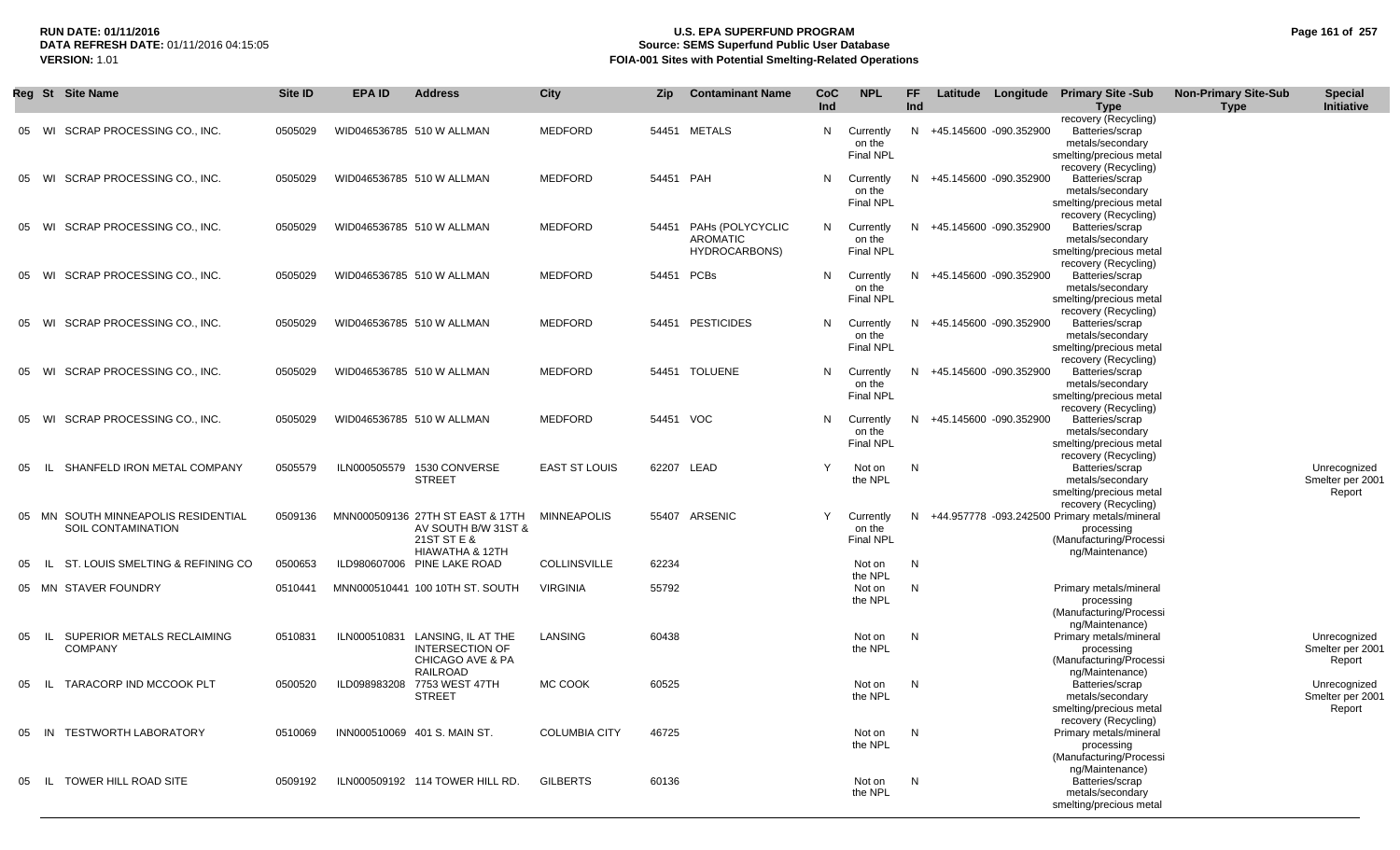#### **RUN DATE: 01/11/2016 U.S. EPA SUPERFUND PROGRAM Page 162 of 257** DATA REFRESH DATE: 01/11/2016 04:15:05<br>**VERSION: 1.01** Source: SEMS Superfund Public User Database<br>FOIA-001 Sites with Potential Smelting-Related Operat **VERSION:** 1.01 **FOIA-001 Sites with Potential Smelting-Related Operations**

|          | Reg St Site Name                              | Site ID | <b>EPA ID</b> | <b>Address</b>                                    | City                 | <b>Zip</b> | <b>Contaminant Name</b>                   | CoC<br>Ind | <b>NPL</b>                                         | FF.<br>Ind |                          | Latitude Longitude Primary Site -Sub<br><b>Type</b>                                                            | <b>Non-Primary Site-Sub</b><br><b>Type</b>                                                                                                                                 | <b>Special</b><br>Initiative               |
|----------|-----------------------------------------------|---------|---------------|---------------------------------------------------|----------------------|------------|-------------------------------------------|------------|----------------------------------------------------|------------|--------------------------|----------------------------------------------------------------------------------------------------------------|----------------------------------------------------------------------------------------------------------------------------------------------------------------------------|--------------------------------------------|
|          | 05 MN TRACY LEAD BATTERY SITE                 | 0510289 |               | MNN000510289 361 S. 4TH ST. & 380 S.<br>4TH ST.   | TRACY                | 56175      |                                           |            | Not on<br>the NPL                                  | N          |                          | recovery (Recycling)<br>Batteries/scrap<br>metals/secondary<br>smelting/precious metal                         |                                                                                                                                                                            |                                            |
| 05       | TRAILS ILLINOIS INDUSTRIAL PLATING<br>- IL -  | 0510165 |               | ILN000510165 503 ABINGTON ST                      | <b>PEORIA</b>        | 61603      |                                           |            | Not on<br>the NPL                                  | N          |                          | recovery (Recycling)<br>Primary metals/mineral<br>processing<br>(Manufacturing/Processi<br>ng/Maintenance)     |                                                                                                                                                                            |                                            |
|          | 05 OH TYROLER METALS, INC                     | 0509090 |               | OHP000509090 5305 SWEENEY<br><b>AVENUE</b>        | CLEVELAND            | 44127      |                                           |            | Not on<br>the NPL                                  | N          |                          | Primary metals/mineral<br>processing<br>(Manufacturing/Processi<br>ng/Maintenance)                             |                                                                                                                                                                            | Unrecognized<br>Smelter per 2001<br>Report |
| 05<br>IN | U.S. SMELTER AND LEAD REFINERY,<br>INC.       | 0501433 |               | IND047030226 5300 KENNEDY AVE                     | <b>EAST CHICAGO</b>  |            | 46312 ARSENIC                             | Y          | Currently<br>on the<br>Final NPL                   |            | N +41.616758 -087.464046 | Multiple (Multiple)                                                                                            | Batteries/scrap<br>metals/secondary<br>smelting/precious metal<br>recovery (Recycling); Primary<br>metals/mineral processing<br>(Manufacturing/Processing/M<br>aintenance) |                                            |
| 05       | U.S. SMELTER AND LEAD REFINERY.<br>IN<br>INC. | 0501433 |               | IND047030226 5300 KENNEDY AVE                     | <b>EAST CHICAGO</b>  |            | 46312 LEAD                                | Y          | Currently<br>on the<br><b>Final NPL</b>            |            | N +41.616758 -087.464046 | Multiple (Multiple)                                                                                            | Batteries/scrap<br>metals/secondary<br>smelting/precious metal<br>recovery (Recycling); Primary<br>metals/mineral processing<br>(Manufacturing/Processing/M<br>aintenance) |                                            |
|          | 05 MN UNION SCRAP IRON & METAL CO.            | 0503754 |               | MND022949192 1608 WASHINGTON<br>AVENUE            | <b>MINNEAPOLIS</b>   |            | $55411$ $1,1,1$<br><b>TRICHLOROETHANE</b> | N.         | Deleted<br>from the<br><b>Final NPL</b>            |            | N +44.995560 -093.280560 | Batteries/scrap<br>metals/secondary<br>smelting/precious metal<br>recovery (Recycling)                         |                                                                                                                                                                            |                                            |
|          | 05 MN UNION SCRAP IRON & METAL CO.            | 0503754 |               | MND022949192 1608 WASHINGTON<br>AVENUE            | <b>MINNEAPOLIS</b>   | 55411      | 1,1-DICHLOROETHANE                        | - N        | Deleted<br>from the<br>Final NPL                   |            | N +44.995560 -093.280560 | Batteries/scrap<br>metals/secondary<br>smelting/precious metal<br>recovery (Recycling)                         |                                                                                                                                                                            |                                            |
|          | 05 MN UNION SCRAP IRON & METAL CO.            | 0503754 |               | MND022949192 1608 WASHINGTON<br>AVENUE            | <b>MINNEAPOLIS</b>   |            | 55411 LEAD                                | N          | Deleted<br>from the<br><b>Final NPL</b>            |            | N +44.995560 -093.280560 | Batteries/scrap<br>metals/secondary<br>smelting/precious metal<br>recovery (Recycling)                         |                                                                                                                                                                            |                                            |
|          | 05 MN UNION SCRAP IRON & METAL CO.            | 0503754 |               | MND022949192 1608 WASHINGTON<br>AVENUE            | <b>MINNEAPOLIS</b>   |            | 55411 PCBs                                | N          | Deleted<br>from the<br><b>Final NPL</b>            |            | N +44.995560 -093.280560 | Batteries/scrap<br>metals/secondary<br>smelting/precious metal                                                 |                                                                                                                                                                            |                                            |
|          | 05 MN UNION SCRAP IRON & METAL CO.            | 0503754 |               | MND022949192 1608 WASHINGTON<br>AVENUE            | <b>MINNEAPOLIS</b>   | 55411 VOC  |                                           | N          | Deleted<br>from the<br><b>Final NPL</b>            |            | N +44.995560 -093.280560 | recovery (Recycling)<br>Batteries/scrap<br>metals/secondary<br>smelting/precious metal<br>recovery (Recycling) |                                                                                                                                                                            |                                            |
|          | 05 OH UNITED LEAD CO                          | 0504698 |               | OHD980611925 HARRIET & COURT<br>STS               | <b>CINCINNATI</b>    | 45203      |                                           |            | Not on<br>the NPL                                  | N          |                          |                                                                                                                |                                                                                                                                                                            | Unrecognized<br>Smelter per 2001           |
|          | 05 IL UNITED REFINING & SMELTING CO           | 0500152 |               | ILD005087630 3700 N RUNGE AVE                     | <b>FRANKLIN PARK</b> | 60131      |                                           |            | Not on                                             | N          |                          |                                                                                                                |                                                                                                                                                                            | Report                                     |
|          | 05 OH UNITED SCRAP LEAD CO., INC.             | 0504305 |               | OHD018392928 1425 S DIXIE HWY PO<br><b>BOX 25</b> | TROY                 |            | 45373 ARSENIC                             | Y          | the NPL<br>Currently<br>on the<br><b>Final NPL</b> |            | N +40.008880 -084.198610 | Batteries/scrap<br>metals/secondary<br>smelting/precious metal<br>recovery (Recycling)                         |                                                                                                                                                                            |                                            |
|          | 05 OH UNITED SCRAP LEAD CO., INC.             | 0504305 |               | OHD018392928 1425 S DIXIE HWY PO<br><b>BOX 25</b> | TROY                 |            | 45373 ARSENIC                             | N          | Currently<br>on the                                |            | N +40.008880 -084.198610 | Batteries/scrap<br>metals/secondary                                                                            |                                                                                                                                                                            |                                            |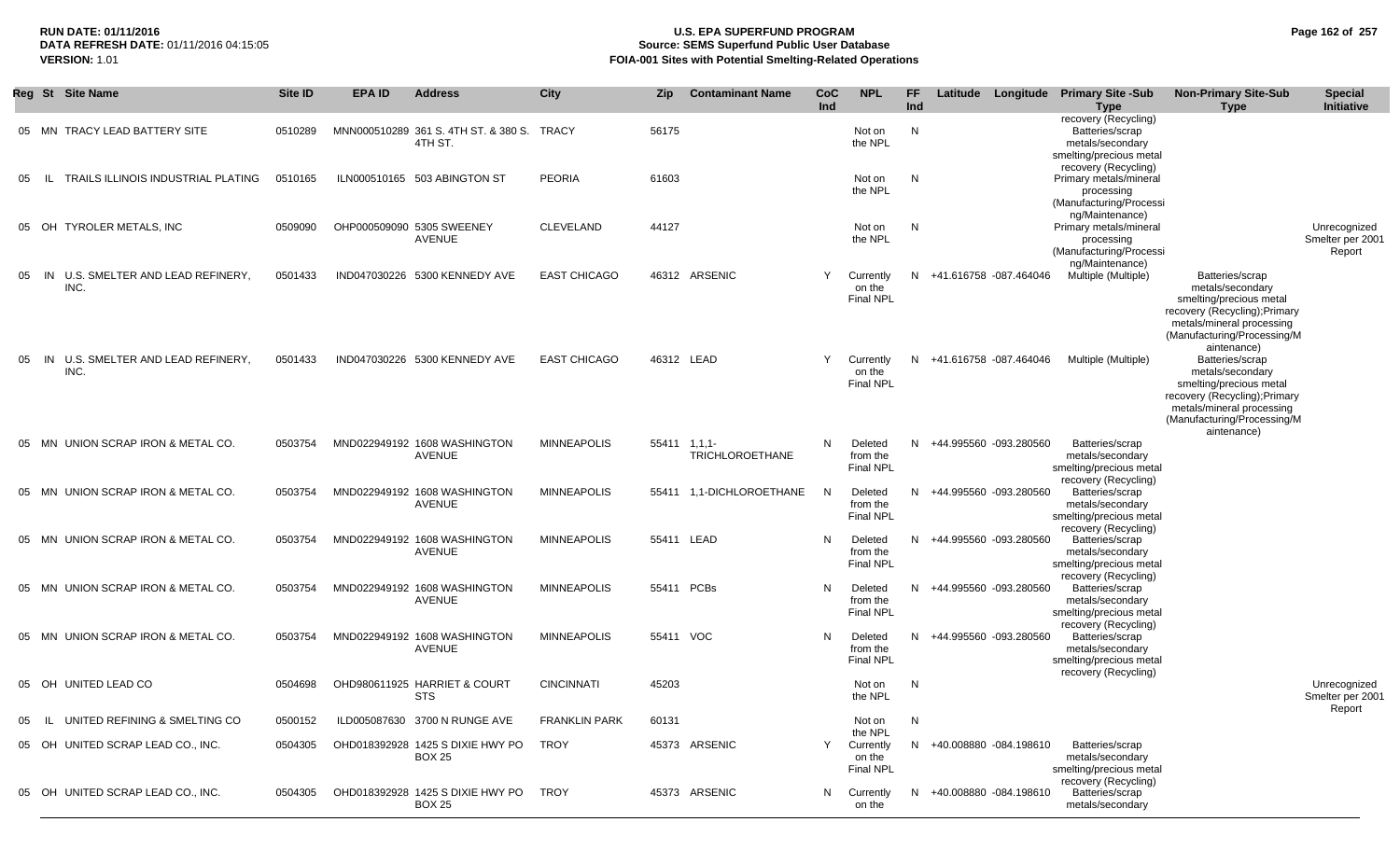## **RUN DATE: 01/11/2016 U.S. EPA SUPERFUND PROGRAM Page 163 of 257 Source: SEMS Superfund Public User Database VERSION:** 1.01 **FOIA-001 Sites with Potential Smelting-Related Operations**

|    | Reg St Site Name                                 | Site ID | <b>EPA ID</b> | <b>Address</b>                                                        | City                 | <b>Zip</b> | <b>Contaminant Name</b> | CoC<br>Ind | <b>NPL</b>                                           | FF.<br>Ind |                          | Latitude Longitude Primary Site -Sub<br><b>Type</b>                                                               | <b>Non-Primary Site-Sub</b><br><b>Type</b>                                                                                                                                                                            | <b>Special</b><br>Initiative |
|----|--------------------------------------------------|---------|---------------|-----------------------------------------------------------------------|----------------------|------------|-------------------------|------------|------------------------------------------------------|------------|--------------------------|-------------------------------------------------------------------------------------------------------------------|-----------------------------------------------------------------------------------------------------------------------------------------------------------------------------------------------------------------------|------------------------------|
|    | 05 OH UNITED SCRAP LEAD CO., INC.                | 0504305 |               | OHD018392928 1425 S DIXIE HWY PO<br><b>BOX 25</b>                     | TROY                 |            | 45373 LEAD              | N          | Final NPL<br>Currently<br>on the<br><b>Final NPL</b> |            | N +40.008880 -084.198610 | smelting/precious metal<br>recovery (Recycling)<br>Batteries/scrap<br>metals/secondary<br>smelting/precious metal |                                                                                                                                                                                                                       |                              |
|    | 05 OH UNITED SCRAP LEAD CO., INC.                | 0504305 |               | OHD018392928 1425 S DIXIE HWY PO<br><b>BOX 25</b>                     | TROY                 |            | 45373 LEAD              | Y          | Currently<br>on the<br><b>Final NPL</b>              |            | N +40.008880 -084.198610 | recovery (Recycling)<br>Batteries/scrap<br>metals/secondary<br>smelting/precious metal                            |                                                                                                                                                                                                                       |                              |
| 05 | OH UNITED SCRAP LEAD CO., INC.                   | 0504305 |               | OHD018392928 1425 S DIXIE HWY PO<br><b>BOX 25</b>                     | TROY                 |            | 45373 LEAD, INORGANIC   | Y          | Currently<br>on the<br><b>Final NPL</b>              | N.         | +40.008880 -084.198610   | recovery (Recycling)<br>Batteries/scrap<br>metals/secondary<br>smelting/precious metal                            |                                                                                                                                                                                                                       |                              |
| 05 | OH UNITED SCRAP LEAD CO., INC.                   | 0504305 |               | OHD018392928 1425 S DIXIE HWY PO<br><b>BOX 25</b>                     | TROY                 | 45373 VOC  |                         | N.         | Currently<br>on the<br>Final NPL                     | N.         | +40.008880 -084.198610   | recovery (Recycling)<br>Batteries/scrap<br>metals/secondary<br>smelting/precious metal                            |                                                                                                                                                                                                                       |                              |
| 05 | <b>VARNELL PLATING</b><br>MI                     | 0510568 |               | MIN000510568 55391 FRANKLIN<br><b>DRIVE</b>                           | THREE RIVERS         | 49093      | ACID COMPOUNDS          | Y          | Not on<br>the NPL                                    | N          |                          | recovery (Recycling)<br>Primary metals/mineral<br>processing<br>(Manufacturing/Processi                           |                                                                                                                                                                                                                       |                              |
|    | 05 MI VARNELL PLATING                            | 0510568 |               | MIN000510568 55391 FRANKLIN<br><b>DRIVE</b>                           | <b>THREE RIVERS</b>  |            | 49093 CHROMIUM          | Y          | Not on<br>the NPL                                    | N          |                          | ng/Maintenance)<br>Primary metals/mineral<br>processing<br>(Manufacturing/Processi                                |                                                                                                                                                                                                                       |                              |
| 05 | MI VARNELL PLATING                               | 0510568 |               | MIN000510568 55391 FRANKLIN<br><b>DRIVE</b>                           | <b>THREE RIVERS</b>  |            | 49093 FLAMMABLES        | Y          | Not on<br>the NPL                                    | N          |                          | ng/Maintenance)<br>Primary metals/mineral<br>processing<br>(Manufacturing/Processi                                |                                                                                                                                                                                                                       |                              |
| 05 | <b>VARNELL PLATING</b><br>MI                     | 0510568 |               | MIN000510568 55391 FRANKLIN<br><b>DRIVE</b>                           | THREE RIVERS         | 49093      | <b>TRICHLOROETHENE</b>  | Y          | Not on<br>the NPL                                    | N          |                          | ng/Maintenance)<br>Primary metals/mineral<br>processing<br>(Manufacturing/Processi                                |                                                                                                                                                                                                                       |                              |
| 05 | <b>VULCAN-LOUISVILLE SMELTING</b><br>-IL         | 0506361 |               | ILD097271563 One Tantalum Place                                       | <b>NORTH CHICAGO</b> | 60064      |                         |            | Not on                                               | N          |                          | ng/Maintenance)                                                                                                   |                                                                                                                                                                                                                       |                              |
|    | <b>COMPANY</b><br>05 OH WEST STREET MERCURY SITE | 0510425 |               | OHN000510425 1330 W. 69TH STREET                                      | CLEVELAND            | 44102      |                         |            | the NPL<br>Not on<br>the NPL                         | N          |                          | Primary metals/mineral<br>processing<br>(Manufacturing/Processi                                                   |                                                                                                                                                                                                                       |                              |
|    | 05 OH WESTLYNN SITE                              | 0510901 |               | OHN000510901 336 CEDAR RD.                                            | <b>MANSFIELD</b>     |            | 44903 MERCURY           | Y          | Not on<br>the NPL                                    | N          |                          | ng/Maintenance)<br>Batteries/scrap<br>metals/secondary<br>smelting/precious metal                                 |                                                                                                                                                                                                                       |                              |
|    | 05 WI ZIZZO PROPERTIES                           | 0506107 |               | WIN000506107 1323 50th Street (north<br>parcel) & 1320 52nd<br>Street | KENOSHA              | 53140      |                         |            | Not on<br>the NPL                                    | N          |                          | recovery (Recycling)<br>Batteries/scrap<br>metals/secondary<br>smelting/precious metal<br>recovery (Recycling)    | Automobiles/tires<br>(Recycling); Lumber and<br>wood products/pulp and<br>paper<br>(Manufacturing/Processing/M<br>aintenance);Lumber and<br>wood products/wood<br>preserving/treatment<br>(Manufacturing/Processing/M |                              |
|    |                                                  |         |               |                                                                       |                      |            |                         |            |                                                      |            |                          |                                                                                                                   | aintenance);Retail/commerci<br>al (Other); Transportation<br>(e.g., railroad yards, airport,<br>barge docking site)<br>(Other); Waste/used oil                                                                        |                              |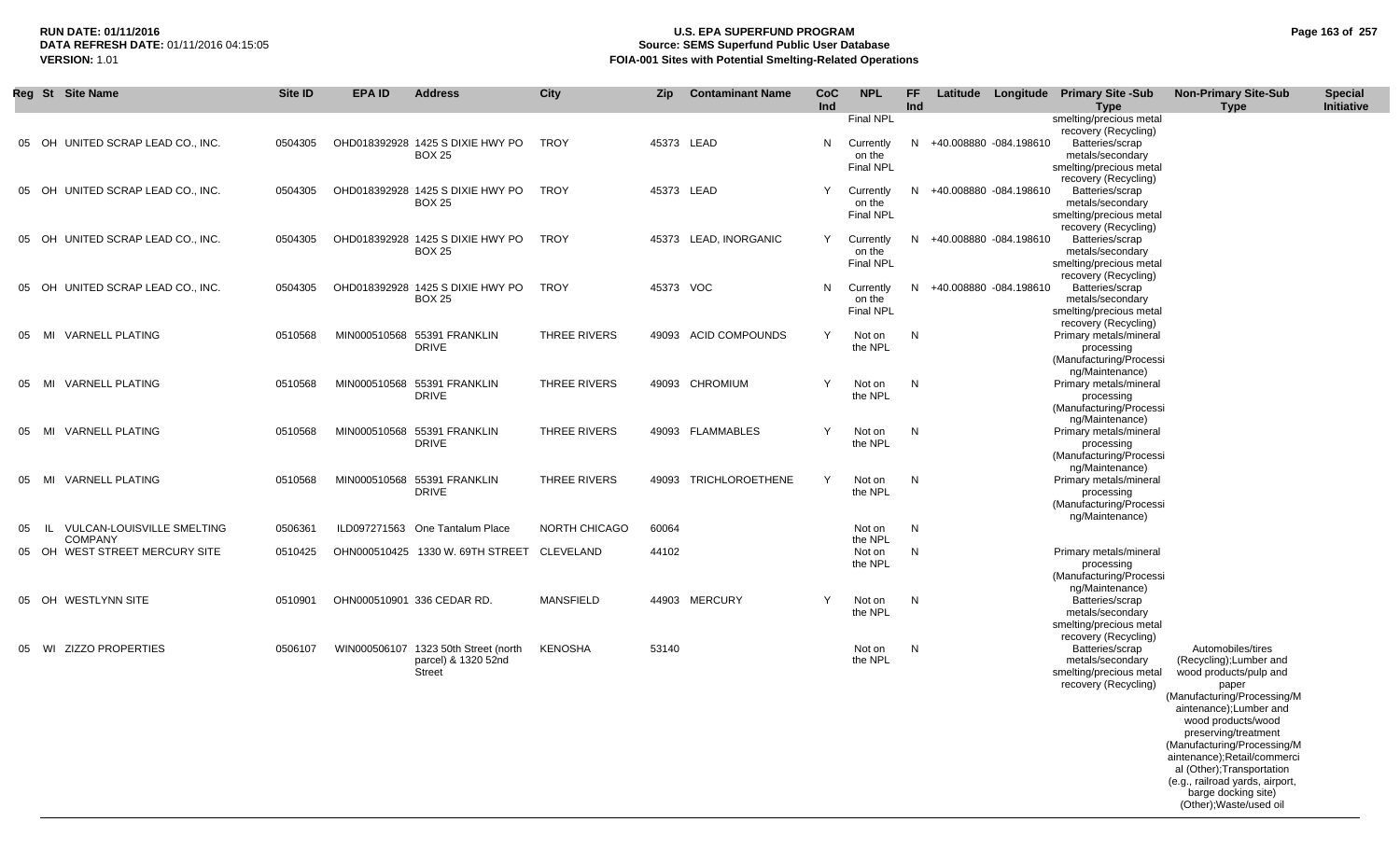## **RUN DATE: 01/11/2016 U.S. EPA SUPERFUND PROGRAM Page 164 of 257 Source: SEMS Superfund Public User Database VERSION:** 1.01 **FOIA-001 Sites with Potential Smelting-Related Operations**

|    | Reg St Site Name                                           | <b>Site ID</b> | <b>EPA ID</b>           | <b>Address</b>                                                    | City                | Zip        | <b>Contaminant Name</b>                  | <b>CoC</b><br>Ind | <b>NPL</b>                              | FF.<br>Ind   |                          | Latitude Longitude Primary Site -Sub<br><b>Type</b>                                                            | <b>Non-Primary Site-Sub</b><br><b>Type</b> | <b>Special</b><br>Initiative               |
|----|------------------------------------------------------------|----------------|-------------------------|-------------------------------------------------------------------|---------------------|------------|------------------------------------------|-------------------|-----------------------------------------|--------------|--------------------------|----------------------------------------------------------------------------------------------------------------|--------------------------------------------|--------------------------------------------|
|    | 06 NM AMERICAN SMELTING & REFINING                         | 0600883        |                         | NMD980749220 1.5 MI.NW OF CITY                                    | <b>DEMING</b>       | 88030      |                                          |                   | Not on                                  | N            |                          |                                                                                                                | (Recycling)                                |                                            |
|    | <b>DEMING MILL</b><br>06 OK AMERICAN SMELTING AND REFINING | 0604675        |                         | OKD987096203 SOUTH WILSON AVE.<br><b>HWY 97</b>                   | <b>SAND SPRINGS</b> | 74063      |                                          |                   | the NPL<br>Not on<br>the NPL            | N            |                          |                                                                                                                |                                            |                                            |
| 06 | TX AMERICAN SMELTING CO-EL PASO<br>SMELTING WK             | 0603562        |                         | TXD990757668 2401 W PAISANO DR                                    | <b>EL PASO</b>      | 79999      |                                          |                   | Not on                                  | N            |                          |                                                                                                                |                                            |                                            |
|    | 06 AR ARKANSAS ZINC SMELTING COMPANY                       | 0607488        |                         | ARN000607488 3101 KIBLER ROAD                                     | <b>VAN BUREN</b>    | 72956      |                                          |                   | the NPL<br>Not on<br>the NPL            | N            |                          | Product<br>storage/distribution                                                                                |                                            |                                            |
|    | 06 OK ARLINGTON STREET SMELTER                             | 0605456        |                         | OKN000605456 1009 ARLINGTON<br><b>STREET</b>                      | <b>BARTLESVILLE</b> | 74003      |                                          |                   | Not on<br>the NPL                       | N            |                          | (Other)<br>Primary metals/mineral<br>processing<br>(Manufacturing/Processi                                     |                                            |                                            |
| 06 | TX ATLAS SMELTING & REFINING CO.                           | 0607386        |                         | TXN000607386 6800 BREWSTER                                        | <b>HOUSTON</b>      | 77093      |                                          |                   | Not on<br>the NPL                       | $\mathsf{N}$ |                          | ng/Maintenance)<br>Batteries/scrap<br>metals/secondary<br>smelting/precious metal                              |                                            | Unrecognized<br>Smelter per 2001<br>Report |
| 06 | TX BALDWIN EHREN-HILL                                      | 0605375        |                         | TX0000605375 702 E. FRENCH<br>AVENUE                              | <b>TEMPLE</b>       | 76501      |                                          |                   | Not on<br>the NPL                       | N            |                          | recovery (Recycling)<br>Primary metals/mineral<br>processing<br>(Manufacturing/Processi                        |                                            |                                            |
| 06 | BATTERY RECLAMATION, INC.<br>TX                            | 0607102        |                         | TXR988077640 2110 WESTERN AVE.                                    | <b>PECOS</b>        | 79772      |                                          |                   | Not on<br>the NPL                       | N            |                          | ng/Maintenance)<br>Batteries/scrap<br>metals/secondary<br>smelting/precious metal                              |                                            |                                            |
|    | 06 AR BERRY PETROLEUM                                      | 0605359        | AR0000605359 BERRY ROAD | (COUNTY ROAD 171)                                                 | <b>WATERLOO</b>     | 71858      |                                          |                   | Not on<br>the NPL                       | N            |                          | recovery (Recycling)<br>Primary metals/mineral<br>processing<br>(Manufacturing/Processi                        |                                            |                                            |
|    | 06 NM BILLING SMELTER                                      | 0600963        |                         | NMD981912389 1.8 MI W OF INTERS.                                  | SOCORRO             |            | 87801 LEAD                               | N                 | Not on                                  | N            |                          | ng/Maintenance)                                                                                                |                                            |                                            |
|    | 06 TX BRUNNER COMPANY                                      | 0607383        |                         | <b>U/US 60</b><br>TXN000607383 1913 SOUTH FLORES<br><b>STREET</b> | <b>SAN ANTONIO</b>  | 78204      |                                          |                   | the NPL<br>Not on<br>the NPL            | N            |                          | Metal<br>fabrication/finishing/coat<br>ing and allied industries<br>(Manufacturing/Processi                    |                                            | Unrecognized<br>Smelter per 2001<br>Report |
|    | 06 NM CAL WEST METALS (USSBA)                              | 0604050        |                         | NMD097960272 I-25 & US60 & 85 W<br><b>FRONTAGE</b>                | LEMITAR             |            | 87823 1,12-BENZOPERYLENE                 | <sup>Y</sup>      | Deleted<br>from the<br><b>Final NPL</b> |              | Y +34.163330 -106.920100 | ng/Maintenance)<br>Batteries/scrap<br>metals/secondary<br>smelting/precious metal                              |                                            |                                            |
|    | 06 NM CAL WEST METALS (USSBA)                              | 0604050        |                         | NMD097960272 I-25 & US60 & 85 W<br><b>FRONTAGE</b>                | LEMITAR             |            | 87823 1,2-BENZANTHRACENE                 |                   | Deleted<br>from the<br><b>Final NPL</b> |              | Y +34.163330 -106.920100 | recovery (Recycling)<br>Batteries/scrap<br>metals/secondary<br>smelting/precious metal                         |                                            |                                            |
|    | 06 NM CAL WEST METALS (USSBA)                              | 0604050        |                         | NMD097960272 I-25 & US60 & 85 W<br><b>FRONTAGE</b>                | LEMITAR             |            | 87823 11,12-<br><b>BENZOFLUORANTHENE</b> |                   | Deleted<br>from the<br><b>Final NPL</b> |              | Y +34.163330 -106.920100 | recovery (Recycling)<br>Batteries/scrap<br>metals/secondary<br>smelting/precious metal<br>recovery (Recycling) |                                            |                                            |
|    | 06 NM CAL WEST METALS (USSBA)                              | 0604050        |                         | NMD097960272 I-25 & US60 & 85 W<br><b>FRONTAGE</b>                | LEMITAR             |            | 87823 3,4-BENZO-PYRENE                   | Y                 | Deleted<br>from the<br><b>Final NPL</b> |              | Y +34.163330 -106.920100 | Batteries/scrap<br>metals/secondary<br>smelting/precious metal<br>recovery (Recycling)                         |                                            |                                            |
|    | 06 NM CAL WEST METALS (USSBA)                              | 0604050        |                         | NMD097960272 I-25 & US60 & 85 W<br><b>FRONTAGE</b>                | LEMITAR             | 87823 3.4- | <b>BENZOFLUORANTHENE</b>                 |                   | Deleted<br>from the<br><b>Final NPL</b> |              | Y +34.163330 -106.920100 | Batteries/scrap<br>metals/secondary<br>smelting/precious metal<br>recovery (Recycling)                         |                                            |                                            |
|    | 06 NM CAL WEST METALS (USSBA)                              | 0604050        |                         | NMD097960272 I-25 & US60 & 85 W                                   | <b>LEMITAR</b>      |            | 87823 ACENAPHTHENE                       |                   | Deleted                                 |              | Y +34.163330 -106.920100 | Batteries/scrap                                                                                                |                                            |                                            |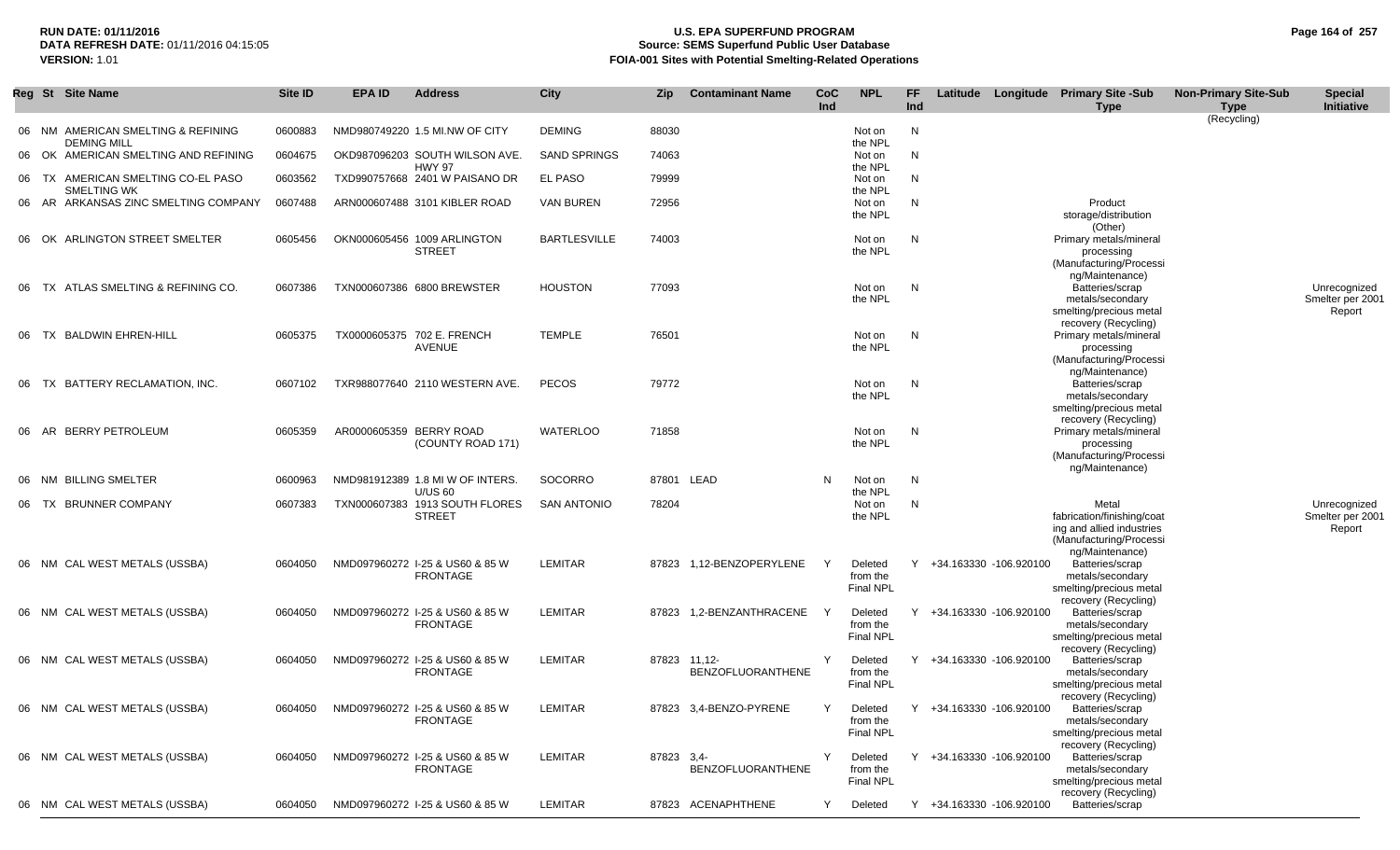## **RUN DATE: 01/11/2016 U.S. EPA SUPERFUND PROGRAM Page 165 of 257 Source: SEMS Superfund Public User Database VERSION:** 1.01 **FOIA-001 Sites with Potential Smelting-Related Operations**

| Reg St Site Name              | Site ID | <b>EPA ID</b> | <b>Address</b>                                     | <b>City</b>    | <b>Zip</b>   | <b>Contaminant Name</b>         | CoC<br>Ind | <b>NPL</b>                              | FF<br>Ind |                          | Latitude Longitude Primary Site -Sub<br><b>Type</b>                                                            | <b>Non-Primary Site-Sub</b><br><b>Type</b> | <b>Special</b><br>Initiative |
|-------------------------------|---------|---------------|----------------------------------------------------|----------------|--------------|---------------------------------|------------|-----------------------------------------|-----------|--------------------------|----------------------------------------------------------------------------------------------------------------|--------------------------------------------|------------------------------|
|                               |         |               | <b>FRONTAGE</b>                                    |                |              |                                 |            | from the<br><b>Final NPL</b>            |           |                          | metals/secondary<br>smelting/precious metal<br>recovery (Recycling)                                            |                                            |                              |
| 06 NM CAL WEST METALS (USSBA) | 0604050 |               | NMD097960272 I-25 & US60 & 85 W<br><b>FRONTAGE</b> | LEMITAR        |              | 87823 ANTHRACENE                | Υ          | Deleted<br>from the<br><b>Final NPL</b> |           | +34.163330 -106.920100   | Batteries/scrap<br>metals/secondary<br>smelting/precious metal                                                 |                                            |                              |
| 06 NM CAL WEST METALS (USSBA) | 0604050 |               | NMD097960272 I-25 & US60 & 85 W<br><b>FRONTAGE</b> | LEMITAR        |              | 87823 ANTIMONY                  | Y          | Deleted<br>from the<br><b>Final NPL</b> | Y         | +34.163330 -106.920100   | recovery (Recycling)<br>Batteries/scrap<br>metals/secondary<br>smelting/precious metal<br>recovery (Recycling) |                                            |                              |
| 06 NM CAL WEST METALS (USSBA) | 0604050 |               | NMD097960272 I-25 & US60 & 85 W<br><b>FRONTAGE</b> | LEMITAR        |              | 87823 ARSENIC                   |            | Deleted<br>from the<br><b>Final NPL</b> |           | +34.163330 -106.920100   | Batteries/scrap<br>metals/secondary<br>smelting/precious metal<br>recovery (Recycling)                         |                                            |                              |
| 06 NM CAL WEST METALS (USSBA) | 0604050 |               | NMD097960272 1-25 & US60 & 85 W<br><b>FRONTAGE</b> | LEMITAR        |              | 87823 BASE NEUTRAL ACIDS        | Y          | Deleted<br>from the<br><b>Final NPL</b> |           | +34.163330 -106.920100   | Batteries/scrap<br>metals/secondary<br>smelting/precious metal<br>recovery (Recycling)                         |                                            |                              |
| 06 NM CAL WEST METALS (USSBA) | 0604050 |               | NMD097960272 I-25 & US60 & 85 W<br><b>FRONTAGE</b> | LEMITAR        | 87823 BIS(2- | ETHYLHEXYL)PHTHALA<br><b>TE</b> | Y          | Deleted<br>from the<br>Final NPL        | Y         | +34.163330 -106.920100   | Batteries/scrap<br>metals/secondary<br>smelting/precious metal<br>recovery (Recycling)                         |                                            |                              |
| 06 NM CAL WEST METALS (USSBA) | 0604050 |               | NMD097960272 I-25 & US60 & 85 W<br><b>FRONTAGE</b> | LEMITAR        |              | 87823 CADMIUM                   | Y          | Deleted<br>from the<br><b>Final NPL</b> |           | Y +34.163330 -106.920100 | Batteries/scrap<br>metals/secondary<br>smelting/precious metal<br>recovery (Recycling)                         |                                            |                              |
| 06 NM CAL WEST METALS (USSBA) | 0604050 |               | NMD097960272 I-25 & US60 & 85 W<br><b>FRONTAGE</b> | LEMITAR        |              | 87823 CHRYSENE                  | Y          | Deleted<br>from the<br><b>Final NPL</b> | Y         | +34.163330 -106.920100   | Batteries/scrap<br>metals/secondary<br>smelting/precious metal<br>recovery (Recycling)                         |                                            |                              |
| 06 NM CAL WEST METALS (USSBA) | 0604050 |               | NMD097960272 I-25 & US60 & 85 W<br><b>FRONTAGE</b> | LEMITAR        |              | 87823 FLUORENE                  | Y          | Deleted<br>from the<br><b>Final NPL</b> |           | +34.163330 -106.920100   | Batteries/scrap<br>metals/secondary<br>smelting/precious metal<br>recovery (Recycling)                         |                                            |                              |
| 06 NM CAL WEST METALS (USSBA) | 0604050 |               | NMD097960272 I-25 & US60 & 85 W<br><b>FRONTAGE</b> | <b>LEMITAR</b> | 87823        | INDENO(1,2,3-<br>CD)PYRENE      | Y          | Deleted<br>from the<br><b>Final NPL</b> | Y         | +34.163330 -106.920100   | Batteries/scrap<br>metals/secondary<br>smelting/precious metal<br>recovery (Recycling)                         |                                            |                              |
| 06 NM CAL WEST METALS (USSBA) | 0604050 |               | NMD097960272 I-25 & US60 & 85 W<br><b>FRONTAGE</b> | <b>LEMITAR</b> |              | 87823 LEAD, INORGANIC           |            | Deleted<br>from the<br><b>Final NPL</b> |           | +34.163330 -106.920100   | Batteries/scrap<br>metals/secondary<br>smelting/precious metal<br>recovery (Recycling)                         |                                            |                              |
| 06 NM CAL WEST METALS (USSBA) | 0604050 |               | NMD097960272 I-25 & US60 & 85 W<br><b>FRONTAGE</b> | LEMITAR        |              | 87823 MERCURY                   | Y          | Deleted<br>from the<br><b>Final NPL</b> |           | Y +34.163330 -106.920100 | Batteries/scrap<br>metals/secondary<br>smelting/precious metal<br>recovery (Recycling)                         |                                            |                              |
| 06 NM CAL WEST METALS (USSBA) | 0604050 |               | NMD097960272 I-25 & US60 & 85 W<br><b>FRONTAGE</b> | LEMITAR        |              | 87823 NICKEL                    |            | Deleted<br>from the<br>Final NPL        |           | +34.163330 -106.920100   | Batteries/scrap<br>metals/secondary<br>smelting/precious metal<br>recovery (Recycling)                         |                                            |                              |
| 06 NM CAL WEST METALS (USSBA) | 0604050 |               | NMD097960272 I-25 & US60 & 85 W<br><b>FRONTAGE</b> | LEMITAR        | 87823 PAH    |                                 |            | Deleted<br>from the<br><b>Final NPL</b> |           | Y +34.163330 -106.920100 | Batteries/scrap<br>metals/secondary<br>smelting/precious metal<br>recovery (Recycling)                         |                                            |                              |
| 06 NM CAL WEST METALS (USSBA) | 0604050 |               | NMD097960272 I-25 & US60 & 85 W<br><b>FRONTAGE</b> | LEMITAR        |              | 87823 PYRENE                    | Y          | Deleted<br>from the<br><b>Final NPL</b> |           | Y +34.163330 -106.920100 | Batteries/scrap<br>metals/secondary<br>smelting/precious metal                                                 |                                            |                              |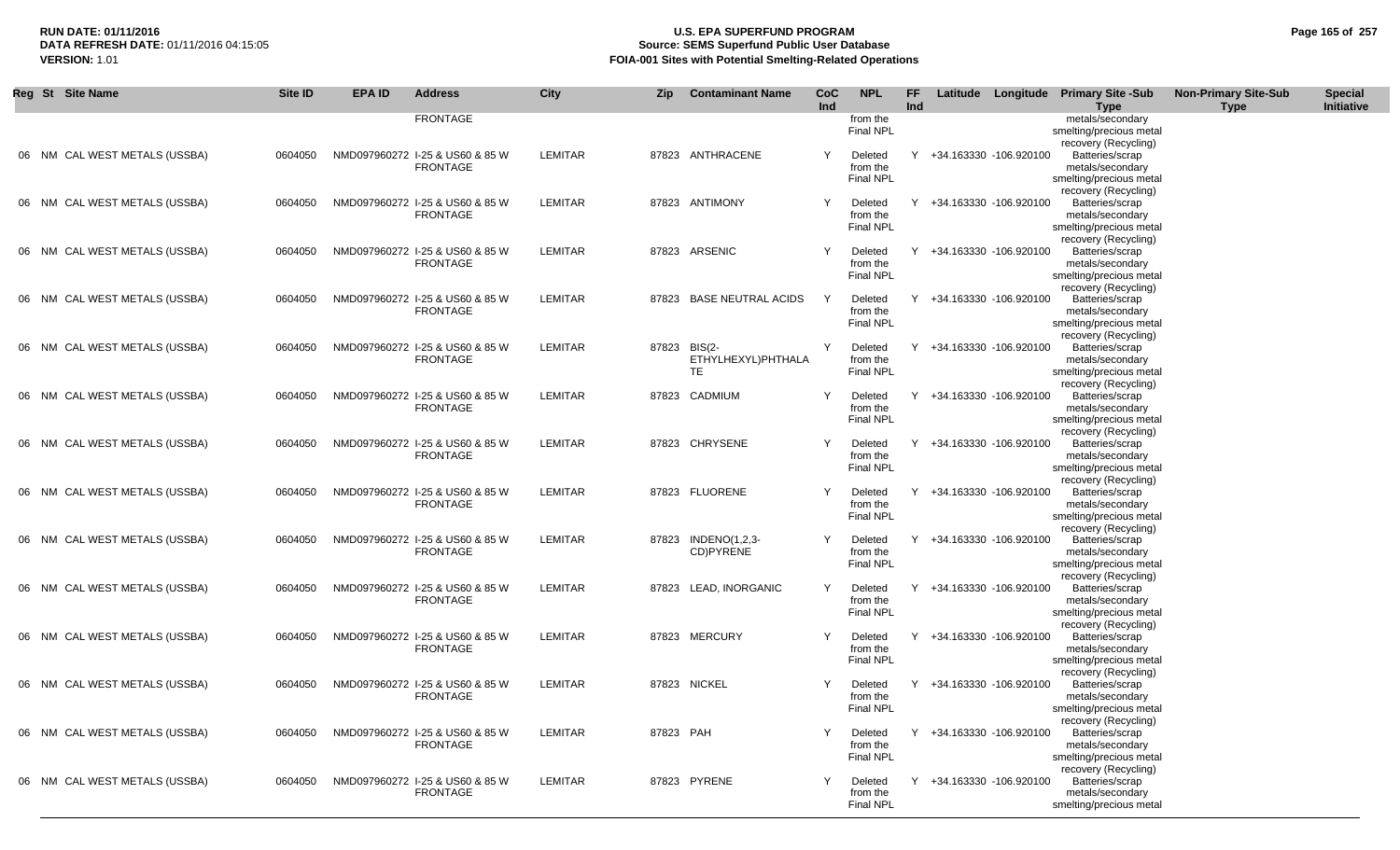## **RUN DATE: 01/11/2016 U.S. EPA SUPERFUND PROGRAM Page 166 of 257 Source: SEMS Superfund Public User Database VERSION:** 1.01 **FOIA-001 Sites with Potential Smelting-Related Operations**

|    | Reg St Site Name                    | Site ID | EPA ID                | <b>Address</b>                                     | City             | Zip        | <b>Contaminant Name</b> | CoC<br>Ind | <b>NPL</b>                              | FF.<br>Ind |                          | Latitude Longitude Primary Site -Sub<br><b>Type</b>                                                            | <b>Non-Primary Site-Sub</b><br><b>Type</b> | <b>Special</b><br>Initiative |
|----|-------------------------------------|---------|-----------------------|----------------------------------------------------|------------------|------------|-------------------------|------------|-----------------------------------------|------------|--------------------------|----------------------------------------------------------------------------------------------------------------|--------------------------------------------|------------------------------|
|    | 06 NM CAL WEST METALS (USSBA)       | 0604050 |                       | NMD097960272 1-25 & US60 & 85 W<br><b>FRONTAGE</b> | LEMITAR          |            | 87823 SILVER            | Y          | Deleted<br>from the<br>Final NPL        | Y          | +34.163330 -106.920100   | recovery (Recycling)<br>Batteries/scrap<br>metals/secondary<br>smelting/precious metal<br>recovery (Recycling) |                                            |                              |
|    | 06 NM CERRILLOS MILL/SMELTER        | 0604042 | NMD986668721 NORTH OF | CERRILLOS, HWY 14                                  | <b>CERRILLOS</b> | 87010      |                         |            | Not on<br>the NPL                       | N          |                          |                                                                                                                |                                            |                              |
|    | 06 NM CIMARRON MINING CORP.         | 0600897 |                       | NMD980749378 EAST OF HWY 380                       | <b>CARRIZOZO</b> | 88301      | ARSENIC                 |            | Currently<br>on the<br><b>Final NPL</b> |            | N +33.643460 -105.864700 | Batteries/scrap<br>metals/secondary<br>smelting/precious metal                                                 |                                            |                              |
| 06 | NM CIMARRON MINING CORP.            | 0600897 |                       | NMD980749378 EAST OF HWY 380                       | <b>CARRIZOZO</b> |            | 88301 BARIUM            |            | Currently<br>on the<br>Final NPL        | N.         | +33.643460 -105.864700   | recovery (Recycling)<br>Batteries/scrap<br>metals/secondary<br>smelting/precious metal                         |                                            |                              |
|    | 06 NM CIMARRON MINING CORP.         | 0600897 |                       | NMD980749378 EAST OF HWY 380                       | <b>CARRIZOZO</b> |            | 88301 CHLORIDE          |            | Currently<br>on the<br>Final NPL        | N          | +33.643460 -105.864700   | recovery (Recycling)<br>Batteries/scrap<br>metals/secondary<br>smelting/precious metal                         |                                            |                              |
|    | 06 NM CIMARRON MINING CORP.         | 0600897 |                       | NMD980749378 EAST OF HWY 380                       | <b>CARRIZOZO</b> |            | 88301 CHROMIUM          | Y          | Currently<br>on the<br>Final NPL        | N.         | +33.643460 -105.864700   | recovery (Recycling)<br>Batteries/scrap<br>metals/secondary<br>smelting/precious metal                         |                                            |                              |
|    | 06 NM CIMARRON MINING CORP.         | 0600897 |                       | NMD980749378 EAST OF HWY 380                       | <b>CARRIZOZO</b> |            | 88301 CYANIDE           |            | Currently<br>on the<br>Final NPL        | N.         | +33.643460 -105.864700   | recovery (Recycling)<br>Batteries/scrap<br>metals/secondary<br>smelting/precious metal                         |                                            |                              |
|    | 06 NM CIMARRON MINING CORP.         | 0600897 |                       | NMD980749378 EAST OF HWY 380                       | <b>CARRIZOZO</b> |            | 88301 FLUORIDE          | Y          | Currently<br>on the<br><b>Final NPL</b> | N.         | +33.643460 -105.864700   | recovery (Recycling)<br>Batteries/scrap<br>metals/secondary<br>smelting/precious metal                         |                                            |                              |
| 06 | <b>CIMARRON MINING CORP.</b><br>NM. | 0600897 |                       | NMD980749378 EAST OF HWY 380                       | <b>CARRIZOZO</b> | 88301 IRON |                         |            | Currently<br>on the<br><b>Final NPL</b> | N.         | +33.643460 -105.864700   | recovery (Recycling)<br>Batteries/scrap<br>metals/secondary<br>smelting/precious metal<br>recovery (Recycling) |                                            |                              |
|    | 06 NM CIMARRON MINING CORP.         | 0600897 |                       | NMD980749378 EAST OF HWY 380                       | <b>CARRIZOZO</b> | 88301 LEAD |                         |            | Currently<br>on the<br><b>Final NPL</b> | N          | +33.643460 -105.864700   | Batteries/scrap<br>metals/secondary<br>smelting/precious metal<br>recovery (Recycling)                         |                                            |                              |
|    | 06 NM CIMARRON MINING CORP.         | 0600897 |                       | NMD980749378 EAST OF HWY 380                       | <b>CARRIZOZO</b> |            | 88301 MANGANESE         |            | Currently<br>on the<br>Final NPL        | N.         | +33.643460 -105.864700   | Batteries/scrap<br>metals/secondary<br>smelting/precious metal<br>recovery (Recycling)                         |                                            |                              |
|    | 06 NM CIMARRON MINING CORP.         | 0600897 |                       | NMD980749378 EAST OF HWY 380                       | <b>CARRIZOZO</b> |            | 88301 NITRATE           |            | Currently<br>on the<br>Final NPL        | N          | +33.643460 -105.864700   | Batteries/scrap<br>metals/secondary<br>smelting/precious metal<br>recovery (Recycling)                         |                                            |                              |
| 06 | <b>CIMARRON MINING CORP.</b><br>NM. | 0600897 |                       | NMD980749378 EAST OF HWY 380                       | <b>CARRIZOZO</b> | 88301      | SELENIUM                |            | Currently<br>on the<br><b>Final NPL</b> | N          | +33.643460 -105.864700   | Batteries/scrap<br>metals/secondary<br>smelting/precious metal<br>recovery (Recycling)                         |                                            |                              |
| 06 | NM CIMARRON MINING CORP.            | 0600897 |                       | NMD980749378 EAST OF HWY 380                       | <b>CARRIZOZO</b> |            | 88301 SULFATE           |            | Currently<br>on the<br><b>Final NPL</b> |            | N +33.643460 -105.864700 | Batteries/scrap<br>metals/secondary<br>smelting/precious metal<br>recovery (Recycling)                         |                                            |                              |
|    | 06 NM CIMARRON MINING CORP.         | 0600897 |                       | NMD980749378 EAST OF HWY 380                       | <b>CARRIZOZO</b> | 88301 TDS  |                         |            | Currently<br>on the<br>Final NPL        |            | N +33.643460 -105.864700 | Batteries/scrap<br>metals/secondary<br>smelting/precious metal                                                 |                                            |                              |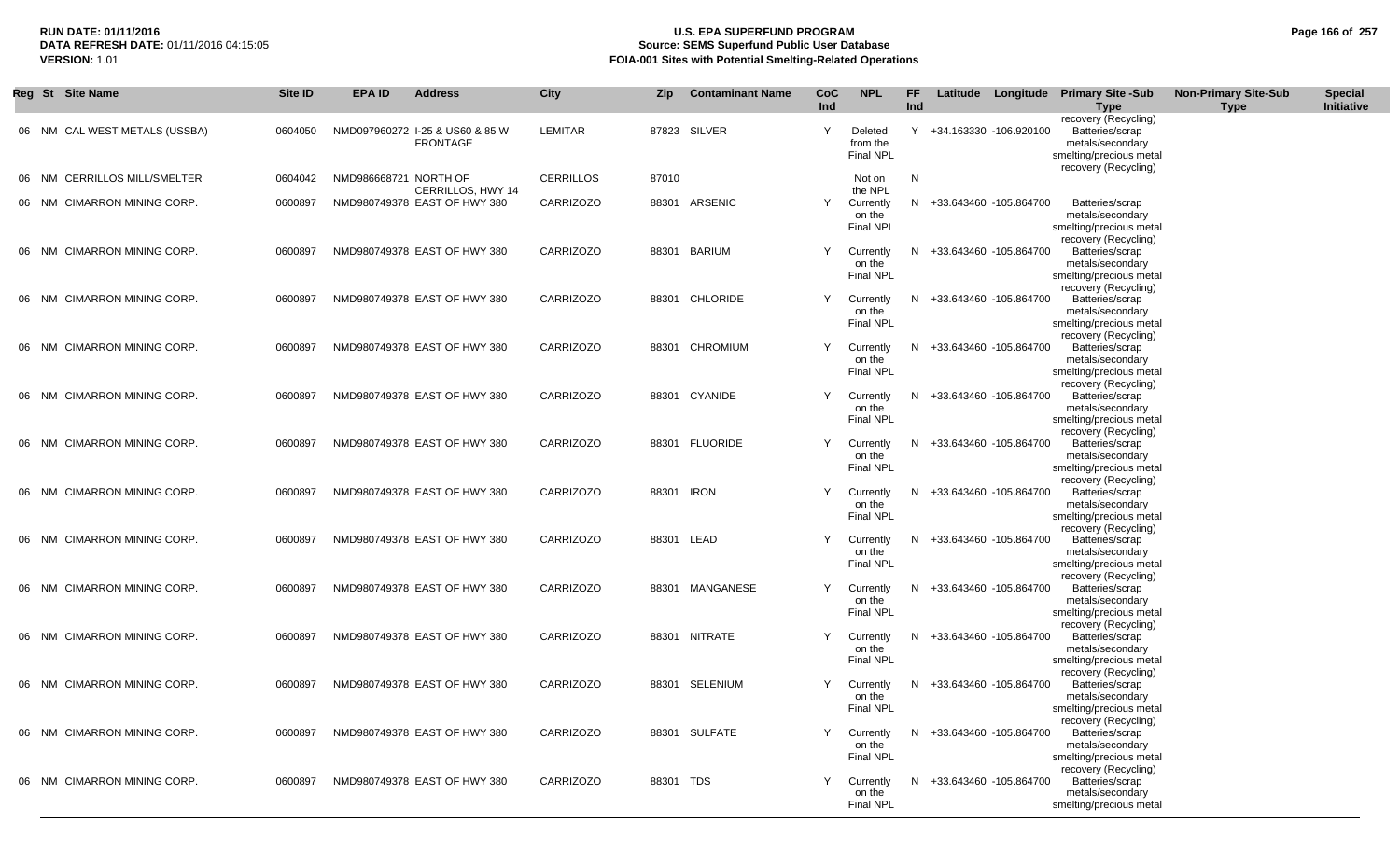## **RUN DATE: 01/11/2016 U.S. EPA SUPERFUND PROGRAM Page 167 of 257 Source: SEMS Superfund Public User Database VERSION:** 1.01 **FOIA-001 Sites with Potential Smelting-Related Operations**

|    | Reg St Site Name                     | <b>Site ID</b> | <b>EPA ID</b> | <b>Address</b>                                              | City                | Zip          | <b>Contaminant Name</b>      | CoC<br>Ind | <b>NPL</b>                              | FF<br>Ind | Latitude | Longitude                | <b>Primary Site -Sub</b><br><b>Type</b>                                                | <b>Non-Primary Site-Sub</b><br><b>Type</b>                                                                                                                                                                       | <b>Special</b><br>Initiative |
|----|--------------------------------------|----------------|---------------|-------------------------------------------------------------|---------------------|--------------|------------------------------|------------|-----------------------------------------|-----------|----------|--------------------------|----------------------------------------------------------------------------------------|------------------------------------------------------------------------------------------------------------------------------------------------------------------------------------------------------------------|------------------------------|
|    | <b>COLLINSVILLE SMELTER</b><br>06 OK | 0604700        |               | OKD987096542 ONE MILE SOUTH OF<br>CITY, ON STATE HWY<br>169 | <b>COLLINSVILLE</b> | 74021        |                              |            | Not on<br>the NPL                       | N         |          |                          | recovery (Recycling)                                                                   |                                                                                                                                                                                                                  |                              |
| 06 | TX CONECSUS FIRE                     | 0607517        |               | TXN000607517 301 INDUSTRIAL DRIVE FORNEY                    |                     |              | LEAD                         | Y          | Not on<br>the NPL                       | N         |          |                          | Batteries/scrap<br>metals/secondary<br>smelting/precious metal<br>recovery (Recycling) |                                                                                                                                                                                                                  |                              |
|    | <b>CUBA SMELTER SITE</b><br>06 NM    | 0604034        |               | NMD986668457 CUBA RD. AND<br><b>INTERSTATE 25</b>           | SOCORRO             | 87801        |                              |            | Not on<br>the NPL                       | N         |          |                          |                                                                                        |                                                                                                                                                                                                                  |                              |
|    | <b>DELATTE METALS</b><br>06 LA       | 0600428        |               | LAD052510344 1541 WEINBERGER<br><b>ROAD</b>                 | PONCHATOULA         | 70454        | <b>LEAD</b>                  | Y          | Deleted<br>from the<br><b>Final NPL</b> | N.        |          | +30.422500 -090.410830   | Batteries/scrap<br>metals/secondary<br>smelting/precious metal<br>recovery (Recycling) |                                                                                                                                                                                                                  |                              |
| 06 | DIXIE OIL PROCESSORS, INC.<br>TX     | 0600006        |               | TXD089793046 2505 CHOATE RD                                 | <b>FRIENDSWOOD</b>  | 77546 1,1,1- | <b>TRICHLOROETHANE</b>       | N          | Deleted<br>from the<br><b>Final NPL</b> |           |          | N +29.568600 -095.204700 | Multiple (Recycling)                                                                   | Batteries/scrap<br>metals/secondary<br>smelting/precious metal<br>recovery<br>(Recycling); Chemicals/chemi<br>cal waste (e.g., solvent<br>recovery)<br>(Recycling); Waste/used oil<br>(Recycling)                |                              |
|    | 06 TX DIXIE OIL PROCESSORS, INC.     | 0600006        |               | TXD089793046 2505 CHOATE RD                                 | <b>FRIENDSWOOD</b>  | 77546 1,1,2- | <b>TRICHLOROETHANE</b>       |            | Deleted<br>from the<br><b>Final NPL</b> |           |          | N +29.568600 -095.204700 | Multiple (Recycling)                                                                   | Batteries/scrap<br>metals/secondary<br>smelting/precious metal<br>recovery<br>(Recycling); Chemicals/chemi<br>cal waste (e.g., solvent<br>recovery)<br>(Recycling); Waste/used oil<br>(Recycling)                |                              |
| 06 | DIXIE OIL PROCESSORS, INC.<br>TX -   | 0600006        |               | TXD089793046 2505 CHOATE RD                                 | <b>FRIENDSWOOD</b>  |              | 77546 1,1-DICHLOROETHANE     | N.         | Deleted<br>from the<br>Final NPL        |           |          | N +29.568600 -095.204700 | Multiple (Recycling)                                                                   | Batteries/scrap<br>metals/secondary<br>smelting/precious metal<br>recovery<br>(Recycling); Chemicals/chemi<br>cal waste (e.g., solvent<br>recovery)<br>(Recycling); Waste/used oil                               |                              |
|    | 06 TX DIXIE OIL PROCESSORS, INC.     | 0600006        |               | TXD089793046 2505 CHOATE RD                                 | <b>FRIENDSWOOD</b>  |              | 77546 DI-N-OCTYL PHTHALATE Y |            | Deleted<br>from the<br>Final NPL        |           |          | N +29.568600 -095.204700 | Multiple (Recycling)                                                                   | (Recycling)<br>Batteries/scrap<br>metals/secondary<br>smelting/precious metal<br>recovery<br>(Recycling); Chemicals/chemi<br>cal waste (e.g., solvent<br>recovery)<br>(Recycling); Waste/used oil<br>(Recycling) |                              |
|    | 06 TX DIXIE OIL PROCESSORS, INC.     | 0600006        |               | TXD089793046 2505 CHOATE RD                                 | <b>FRIENDSWOOD</b>  |              | 77546 DICHLOROMETHANE        |            | Deleted<br>from the<br>Final NPL        |           |          |                          | N +29.568600 -095.204700 Multiple (Recycling)                                          | Batteries/scrap<br>metals/secondary<br>smelting/precious metal<br>recovery<br>(Recycling); Chemicals/chemi<br>cal waste (e.g., solvent<br>recovery)<br>(Recycling); Waste/used oil                               |                              |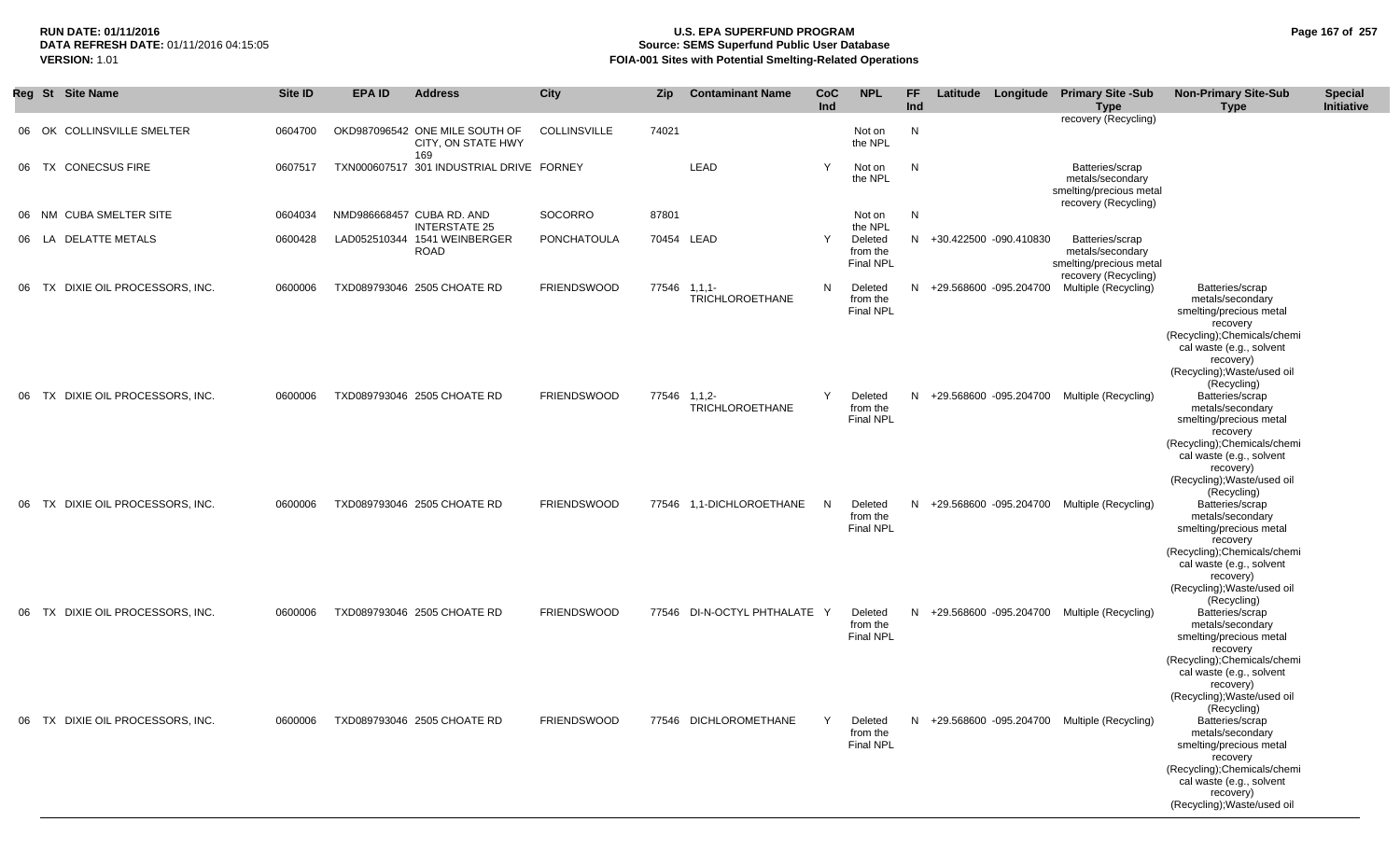## **RUN DATE: 01/11/2016 U.S. EPA SUPERFUND PROGRAM Page 168 of 257 Source: SEMS Superfund Public User Database VERSION:** 1.01 **FOIA-001 Sites with Potential Smelting-Related Operations**

|       |     | Reg St Site Name                   | Site ID | <b>EPA ID</b> | <b>Address</b>                  | City               | <b>Zip</b> | <b>Contaminant Name</b> | <b>CoC</b><br>Ind | <b>NPL</b>                              | FF<br>Ind | Latitude |                          | Longitude Primary Site -Sub<br><b>Type</b>                                                                | <b>Non-Primary Site-Sub</b><br><b>Type</b>                                                                                                                                                        | <b>Special</b><br>Initiative |
|-------|-----|------------------------------------|---------|---------------|---------------------------------|--------------------|------------|-------------------------|-------------------|-----------------------------------------|-----------|----------|--------------------------|-----------------------------------------------------------------------------------------------------------|---------------------------------------------------------------------------------------------------------------------------------------------------------------------------------------------------|------------------------------|
| 06 TX |     | DIXIE OIL PROCESSORS, INC.         | 0600006 |               | TXD089793046 2505 CHOATE RD     | <b>FRIENDSWOOD</b> | 77546      | HEXACHLOROBENZENE       | - Y               | Deleted<br>from the<br><b>Final NPL</b> | N.        |          | +29.568600 -095.204700   | Multiple (Recycling)                                                                                      | (Recycling)<br>Batteries/scrap<br>metals/secondary<br>smelting/precious metal<br>recovery<br>(Recycling); Chemicals/chemi<br>cal waste (e.g., solvent                                             |                              |
| -06   | TX. | DIXIE OIL PROCESSORS, INC.         | 0600006 |               | TXD089793046 2505 CHOATE RD     | <b>FRIENDSWOOD</b> |            | 77546 NOT PROVIDED      | Y                 | Deleted<br>from the<br><b>Final NPL</b> | N         |          | +29.568600 -095.204700   | Multiple (Recycling)                                                                                      | recovery)<br>(Recycling); Waste/used oil<br>(Recycling)<br>Batteries/scrap<br>metals/secondary<br>smelting/precious metal<br>recovery<br>(Recycling); Chemicals/chemi<br>cal waste (e.g., solvent |                              |
| 06 TX |     | DIXIE OIL PROCESSORS, INC.         | 0600006 |               | TXD089793046 2505 CHOATE RD     | <b>FRIENDSWOOD</b> |            | 77546 ORGANICS          | Y                 | Deleted<br>from the<br><b>Final NPL</b> |           |          | N +29.568600 -095.204700 | Multiple (Recycling)                                                                                      | recovery)<br>(Recycling); Waste/used oil<br>(Recycling)<br>Batteries/scrap<br>metals/secondary<br>smelting/precious metal<br>recovery                                                             |                              |
| -06   | TX  | DIXIE OIL PROCESSORS, INC.         | 0600006 |               | TXD089793046 2505 CHOATE RD     | <b>FRIENDSWOOD</b> | 77546      | PHENANTHRENE            | Y                 | Deleted<br>from the<br><b>Final NPL</b> | N.        |          |                          | +29.568600 -095.204700 Multiple (Recycling)                                                               | (Recycling); Chemicals/chemi<br>cal waste (e.g., solvent<br>recovery)<br>(Recycling); Waste/used oil<br>(Recycling)<br>Batteries/scrap<br>metals/secondary<br>smelting/precious metal             |                              |
| -06   | TX. | DIXIE OIL PROCESSORS, INC.         | 0600006 |               | TXD089793046 2505 CHOATE RD     | <b>FRIENDSWOOD</b> |            | 77546 VINYL CHLORIDE    | N                 | Deleted<br>from the                     | N.        |          | +29.568600 -095.204700   | Multiple (Recycling)                                                                                      | recovery<br>(Recycling); Chemicals/chemi<br>cal waste (e.g., solvent<br>recovery)<br>(Recycling); Waste/used oil<br>(Recycling)<br>Batteries/scrap<br>metals/secondary                            |                              |
|       |     |                                    |         |               |                                 |                    |            |                         |                   | <b>Final NPL</b>                        |           |          |                          |                                                                                                           | smelting/precious metal<br>recovery<br>(Recycling); Chemicals/chemi<br>cal waste (e.g., solvent<br>recovery)<br>(Recycling); Waste/used oil<br>(Recycling)                                        |                              |
|       |     | 06 OK EAGLE IRON BLACKWELL FOUNDRY | 0606969 |               | OKN000606969 KANSAS & C STREET  | <b>BLACKWELL</b>   | 74631      | BENZO[A]PYRENE          | Y                 | Not on<br>the NPL                       | N         |          |                          | Primary metals/mineral<br>processing<br>(Manufacturing/Processi                                           |                                                                                                                                                                                                   |                              |
|       |     | 06 OK EAGLE IRON BLACKWELL FOUNDRY | 0606969 |               | OKN000606969 KANSAS & C STREET  | <b>BLACKWELL</b>   | 74631 LEAD |                         |                   | Not on N<br>the NPL                     |           |          |                          | ng/Maintenance)<br>Primary metals/mineral<br>processing<br>(Manufacturing/Processi                        |                                                                                                                                                                                                   |                              |
|       |     | 06 TX EFFLUENT RECYCLING INC.      | 0607390 |               | TXR000025254 1010 BENJAMIN INC. | FT. WORTH          |            | 76164 OIL & GREASE      | Y                 | Not on<br>the NPL                       | N         |          |                          | ng/Maintenance)<br>Batteries/scrap<br>metals/secondary<br>smelting/precious metal<br>recovery (Recycling) |                                                                                                                                                                                                   |                              |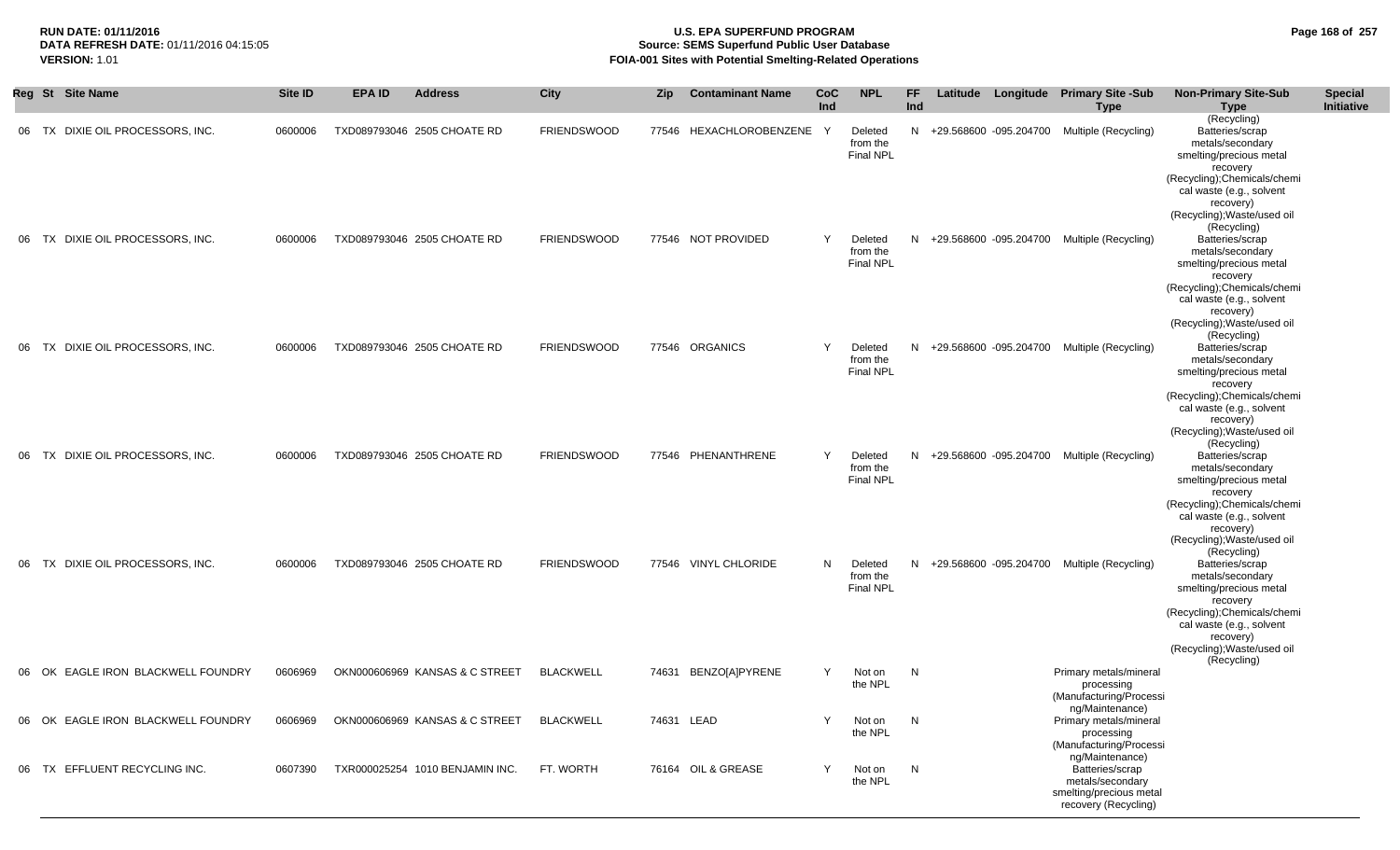# **RUN DATE: 01/11/2016 U.S. EPA SUPERFUND PROGRAM Page 169 of 257 Source: SEMS Superfund Public User Database**

BARTLESVILLE 74003 LEAD N Proposed N +36.746660 -095.995000 Primary metals/mineral for NPL

processing (Manufacturing/Processi ng/Maintenance)

| Page 169 of 257 |
|-----------------|
|-----------------|

**Special Initiative**

Unrecognized Smelter per 2001 Report

|     | <b>VERSION: 1.01</b> |                                                           |                |                           |                                                             |                     |            | FOIA-001 Sites with Potential Smelting-Related Operations |                   |                     |           |  |                                                                                                                                |                                            |
|-----|----------------------|-----------------------------------------------------------|----------------|---------------------------|-------------------------------------------------------------|---------------------|------------|-----------------------------------------------------------|-------------------|---------------------|-----------|--|--------------------------------------------------------------------------------------------------------------------------------|--------------------------------------------|
| Reg | <b>St</b> Site Name  |                                                           | <b>Site ID</b> | <b>EPA ID</b>             | <b>Address</b>                                              | City                | Zip        | <b>Contaminant Name</b>                                   | <b>CoC</b><br>Ind | <b>NPL</b>          | FF<br>Ind |  | Latitude Longitude Primary Site -Sub<br><b>Type</b>                                                                            | <b>Non-Primary Site-Sub</b><br><b>Type</b> |
| 06  |                      | OK FREEPORT MCMORAN SMELTER<br><b>MATERIAL EVALUATION</b> | 0607414        |                           | OKN000607414 US-77 AND W. DOOLIN<br>AVE                     | <b>BLACKWELL</b>    | 74631      |                                                           |                   | Not on<br>the NPL   | N         |  | Other (Other)                                                                                                                  |                                            |
| 06  |                      | TX GOULD INC FRISCO SMELTER                               | 0601630        |                           | <b>TXD006451090 SOUTH 5TH ST</b>                            | <b>FRISCO</b>       | 75034      |                                                           |                   | Not on<br>the NPL   | N         |  |                                                                                                                                |                                            |
|     |                      | 06 OK HENRYETTA IRON AND METAL                            | 0607147        | OKN000607147 1420 W. MAIN |                                                             | <b>HENRYETTA</b>    | 74437      |                                                           |                   | Not on<br>the NPL   | N         |  | Batteries/scrap<br>metals/secondary<br>smelting/precious metal<br>recovery (Recycling)                                         |                                            |
| 06  |                      | TX HIGHWAY 190 FACILITY                                   | 0605376        |                           | TX0000605376 1/4W, 1/8 MILE N, OFF<br><b>NS HWY 190</b>     | <b>ROGERS</b>       | 76569      |                                                           |                   | Not on<br>the NPL   | N         |  | Primary metals/mineral<br>processing<br>(Manufacturing/Processi<br>ng/Maintenance)                                             |                                            |
|     |                      | 06 NM HILLSBORO SMELTER                                   | 0604535        |                           | NMD986681872 STATE HWY 90                                   | <b>HILLSBORO</b>    | 88042      |                                                           |                   | Not on<br>the NPL   | N         |  |                                                                                                                                |                                            |
| 06  |                      | OK KELNE SMELTER                                          | 0606971        | OKN000606971 SECTION 10,  | TOWNSHIP 15 N,<br>RANGE 2 W                                 | SEWARD              |            |                                                           |                   | Not on<br>the NPL   | N         |  | Batteries/scrap<br>metals/secondary<br>smelting/precious metal<br>recovery (Recycling)                                         |                                            |
| 06  |                      | OK KUSA SMELTER                                           | 0604723        |                           | OKD987097532 1 MILE SOUTHEAST OF DEWAR<br>THE CITY OF DEWAR |                     | 74431      |                                                           |                   | Not on<br>the NPL   | N         |  |                                                                                                                                |                                            |
| 06  |                      | TX LEAD PRODUCTS COMPANY FACILITY                         | 0603820        |                           | TXD008080715 709 N. VELASCO                                 | <b>HOUSTON</b>      | 77003      |                                                           |                   | Not on<br>the NPL   | N         |  |                                                                                                                                |                                            |
| 06  |                      | TX LIBERTY METALS RECOVERY FIRE                           | 0606848        | TXN000606848 1729 N.      | WESTMORELAND                                                | <b>DALLAS</b>       | 75212      |                                                           |                   | Not on<br>the NPL   | N         |  | Batteries/scrap<br>metals/secondary<br>smelting/precious metal<br>recovery (Recycling)                                         |                                            |
| 06  |                      | OK LONG, JOHN, SMELTERS & REFINERS                        | 0604679        |                           | OKD987096237 1400 SOUTH MAIN<br><b>STREET</b>               | MUSKOGEE            | 74401      |                                                           |                   | Not on<br>the NPL   | N         |  |                                                                                                                                |                                            |
| 06  | LA                   | LOUISIANA METALS                                          | 0603886        |                           | LAD065482077 1727 ROSEDALE RD                               | PORT ALLEN          | 70767      |                                                           |                   | Not on<br>the NPL   | N         |  | Batteries/scrap<br>metals/secondary<br>smelting/precious metal<br>recovery (Recycling)                                         |                                            |
| 06  |                      | OK NATIONAL ZINC CORP.                                    | 0601010        |                           | OKD000829440 11TH ST & VIRGINIA<br><b>STREET</b>            | <b>BARTLESVILLE</b> |            | 74003 ARSENIC                                             | Y                 | Proposed<br>for NPL |           |  | N +36.746660 -095.995000 Primary metals/mineral<br>processing<br>(Manufacturing/Processi<br>ng/Maintenance)                    |                                            |
| 06  |                      | OK NATIONAL ZINC CORP.                                    | 0601010        |                           | OKD000829440 11TH ST & VIRGINIA<br><b>STREET</b>            | <b>BARTLESVILLE</b> |            | 74003 ARSENIC                                             | N                 | Proposed<br>for NPL |           |  | N +36.746660 -095.995000 Primary metals/mineral<br>processing<br>(Manufacturing/Processi                                       |                                            |
|     |                      | 06 OK NATIONAL ZINC CORP.                                 | 0601010        |                           | OKD000829440 11TH ST & VIRGINIA<br><b>STREET</b>            | <b>BARTLESVILLE</b> |            | 74003 CADMIUM                                             | N.                | Proposed<br>for NPL |           |  | ng/Maintenance)<br>N +36.746660 -095.995000 Primary metals/mineral<br>processing<br>(Manufacturing/Processi<br>ng/Maintenance) |                                            |
| 06  |                      | OK NATIONAL ZINC CORP.                                    | 0601010        |                           | OKD000829440 11TH ST & VIRGINIA<br><b>STREET</b>            | <b>BARTLESVILLE</b> |            | 74003 CADMIUM                                             | Y                 | Proposed<br>for NPL |           |  | N +36.746660 -095.995000 Primary metals/mineral<br>processing<br>(Manufacturing/Processi<br>ng/Maintenance)                    |                                            |
|     |                      | 06 OK NATIONAL ZINC CORP.                                 | 0601010        |                           | OKD000829440 11TH ST & VIRGINIA<br><b>STREET</b>            | <b>BARTLESVILLE</b> | 74003 LEAD |                                                           | Y                 | Proposed<br>for NPL |           |  | N +36.746660 -095.995000 Primary metals/mineral<br>processing<br>(Manufacturing/Processi<br>ng/Maintenance)                    |                                            |
| 06  |                      | OK NATIONAL ZINC CORP                                     | 0601010        |                           | OKD000829440 11TH ST & VIRGINIA                             | <b>BARTLESVILLE</b> | 74003 LEAD |                                                           | N.                | Proposed            |           |  | N +36.746660 -095.995000 Primary metals/mineral                                                                                |                                            |

06 OK NATIONAL ZINC CORP. 0601010 OKD000829440 11TH ST & VIRGINIA BARTLESVILLE 74003 SELENIUM Y Proposed N +36.746660 -095.995000 Primary metals/mineral

STREET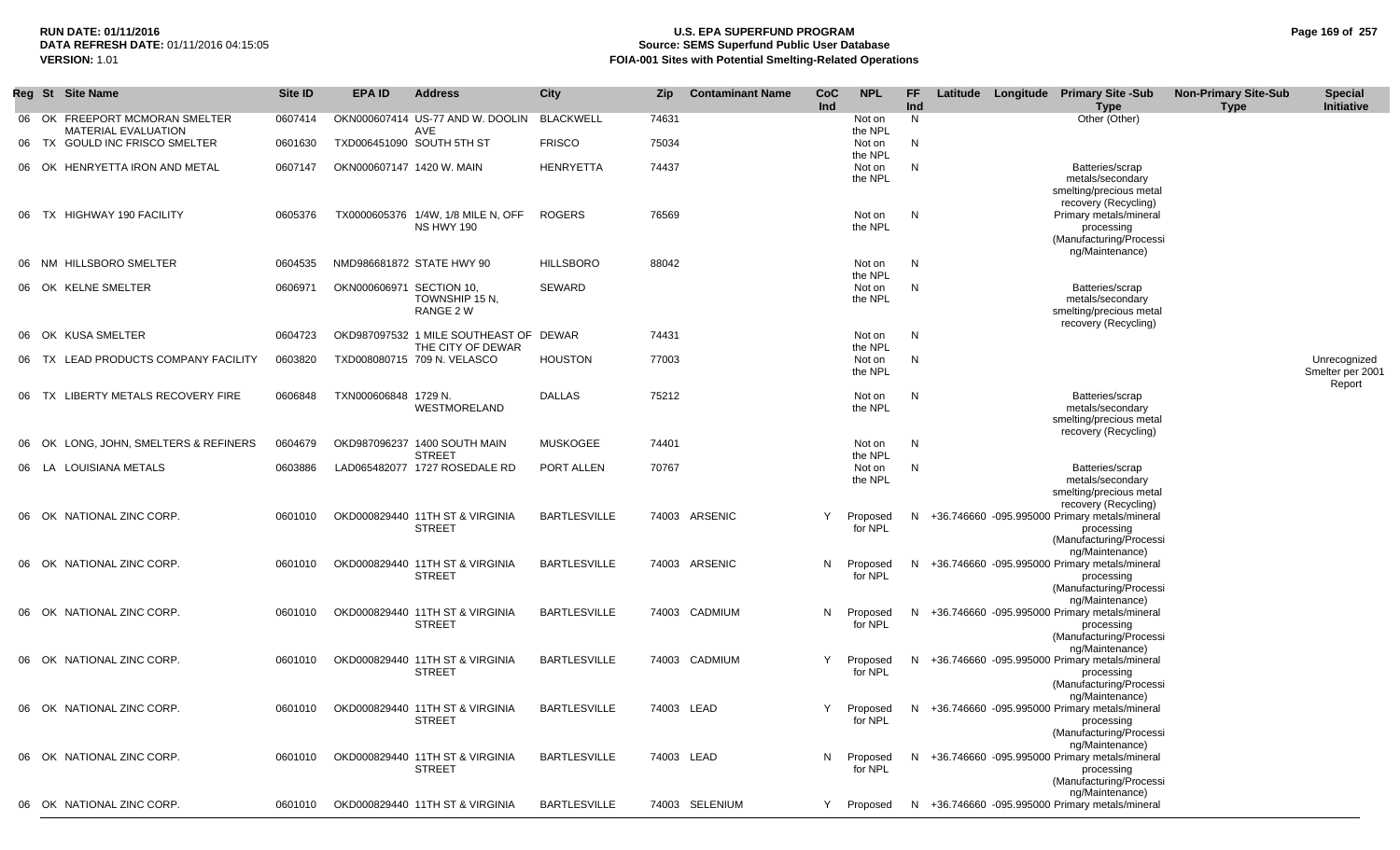## **RUN DATE: 01/11/2016 U.S. EPA SUPERFUND PROGRAM Page 170 of 257 Source: SEMS Superfund Public User Database VERSION:** 1.01 **FOIA-001 Sites with Potential Smelting-Related Operations**

|    | Reg St Site Name                                      | Site ID | <b>EPA ID</b> | <b>Address</b>                                   | City                | <b>Zip</b> | <b>Contaminant Name</b> | <b>CoC</b><br>Ind | <b>NPL</b>                              | FF.<br>Ind |                          | Latitude Longitude Primary Site -Sub<br><b>Type</b>                                      | <b>Non-Primary Site-Sub</b><br><b>Type</b>                                                                                                                      | <b>Special</b><br>Initiative               |
|----|-------------------------------------------------------|---------|---------------|--------------------------------------------------|---------------------|------------|-------------------------|-------------------|-----------------------------------------|------------|--------------------------|------------------------------------------------------------------------------------------|-----------------------------------------------------------------------------------------------------------------------------------------------------------------|--------------------------------------------|
|    |                                                       |         |               | <b>STREET</b>                                    |                     |            |                         |                   | for NPL                                 |            |                          | processing<br>(Manufacturing/Processi<br>ng/Maintenance)                                 |                                                                                                                                                                 |                                            |
| 06 | OK NATIONAL ZINC CORP.                                | 0601010 |               | OKD000829440 11TH ST & VIRGINIA<br><b>STREET</b> | <b>BARTLESVILLE</b> |            | 74003 ZINC              | Y                 | Proposed<br>for NPL                     |            |                          | N +36.746660 -095.995000 Primary metals/mineral<br>processing<br>(Manufacturing/Processi |                                                                                                                                                                 |                                            |
|    | 06 TX NL INDUSTRIES INC-STORAGE LEAD<br><b>ALLOYS</b> | 0602641 |               | TXD980626279 959 TERMINAL ST                     | <b>DALLAS</b>       | 75202      |                         |                   | Not on<br>the NPL                       | N          |                          | ng/Maintenance)                                                                          |                                                                                                                                                                 | Unrecognized<br>Smelter per 2001<br>Report |
| 06 | TX OAK CLIFF METALS FIRE                              | 0607563 |               | TXN000607563 500 BROWN STREET                    | WAXAHACHIE          | 75167      |                         |                   | Not on<br>the NPL                       | N          |                          | Batteries/scrap<br>metals/secondary<br>smelting/precious metal                           |                                                                                                                                                                 |                                            |
| 06 | TX PESSES CHEMICAL CO.                                | 0602800 |               | TXD980699656 2301 S MAIN ST                      | FORT WORTH          |            | 76110 CADMIUM           | N                 | Deleted<br>from the<br>Final NPL        |            | N +32.717400 -097.325600 | recovery (Recycling)<br>Multiple (Recycling)                                             | Batteries/scrap<br>metals/secondary<br>smelting/precious metal<br>recovery                                                                                      |                                            |
| 06 | TX PESSES CHEMICAL CO.                                | 0602800 |               | TXD980699656 2301 S MAIN ST                      | <b>FORT WORTH</b>   |            | 76110 CADMIUM           | Y                 | Deleted<br>from the<br><b>Final NPL</b> |            | N +32.717400 -097.325600 | Multiple (Recycling)                                                                     | (Recycling); Chemicals/chemi<br>cal waste (e.g., solvent<br>recovery) (Recycling)<br>Batteries/scrap<br>metals/secondary<br>smelting/precious metal<br>recovery |                                            |
| 06 | TX PESSES CHEMICAL CO.                                | 0602800 |               | TXD980699656 2301 S MAIN ST                      | <b>FORT WORTH</b>   |            | 76110 CHROMIUM          | N                 | Deleted<br>from the<br><b>Final NPL</b> |            | N +32.717400 -097.325600 | Multiple (Recycling)                                                                     | (Recycling); Chemicals/chemi<br>cal waste (e.g., solvent<br>recovery) (Recycling)<br>Batteries/scrap<br>metals/secondary<br>smelting/precious metal<br>recovery |                                            |
| 06 | TX PESSES CHEMICAL CO.                                | 0602800 |               | TXD980699656 2301 S MAIN ST                      | FORT WORTH          |            | 76110 COPPER            | Y                 | Deleted<br>from the<br><b>Final NPL</b> |            | N +32.717400 -097.325600 | Multiple (Recycling)                                                                     | (Recycling); Chemicals/chemi<br>cal waste (e.g., solvent<br>recovery) (Recycling)<br>Batteries/scrap<br>metals/secondary<br>smelting/precious metal<br>recovery |                                            |
| 06 | TX PESSES CHEMICAL CO.                                | 0602800 |               | TXD980699656 2301 S MAIN ST                      | FORT WORTH          |            | 76110 COPPER            | N                 | Deleted<br>from the<br><b>Final NPL</b> |            |                          | N +32.717400 -097.325600 Multiple (Recycling)                                            | (Recycling); Chemicals/chemi<br>cal waste (e.g., solvent<br>recovery) (Recycling)<br>Batteries/scrap<br>metals/secondary<br>smelting/precious metal<br>recovery |                                            |
|    | 06 TX PESSES CHEMICAL CO.                             | 0602800 |               | TXD980699656 2301 S MAIN ST                      | FORT WORTH          |            | 76110 LEAD              |                   | from the<br>Final NPL                   |            |                          | Deleted N +32.717400 -097.325600 Multiple (Recycling)                                    | (Recycling); Chemicals/chemi<br>cal waste (e.g., solvent<br>recovery) (Recycling)<br>Batteries/scrap<br>metals/secondary<br>smelting/precious metal<br>recovery |                                            |
|    | 06 TX PESSES CHEMICAL CO.                             | 0602800 |               | TXD980699656 2301 S MAIN ST                      | FORT WORTH          |            | 76110 LEAD              | N                 | Deleted<br>from the                     |            |                          | N +32.717400 -097.325600 Multiple (Recycling)                                            | (Recycling); Chemicals/chemi<br>cal waste (e.g., solvent<br>recovery) (Recycling)<br>Batteries/scrap<br>metals/secondary                                        |                                            |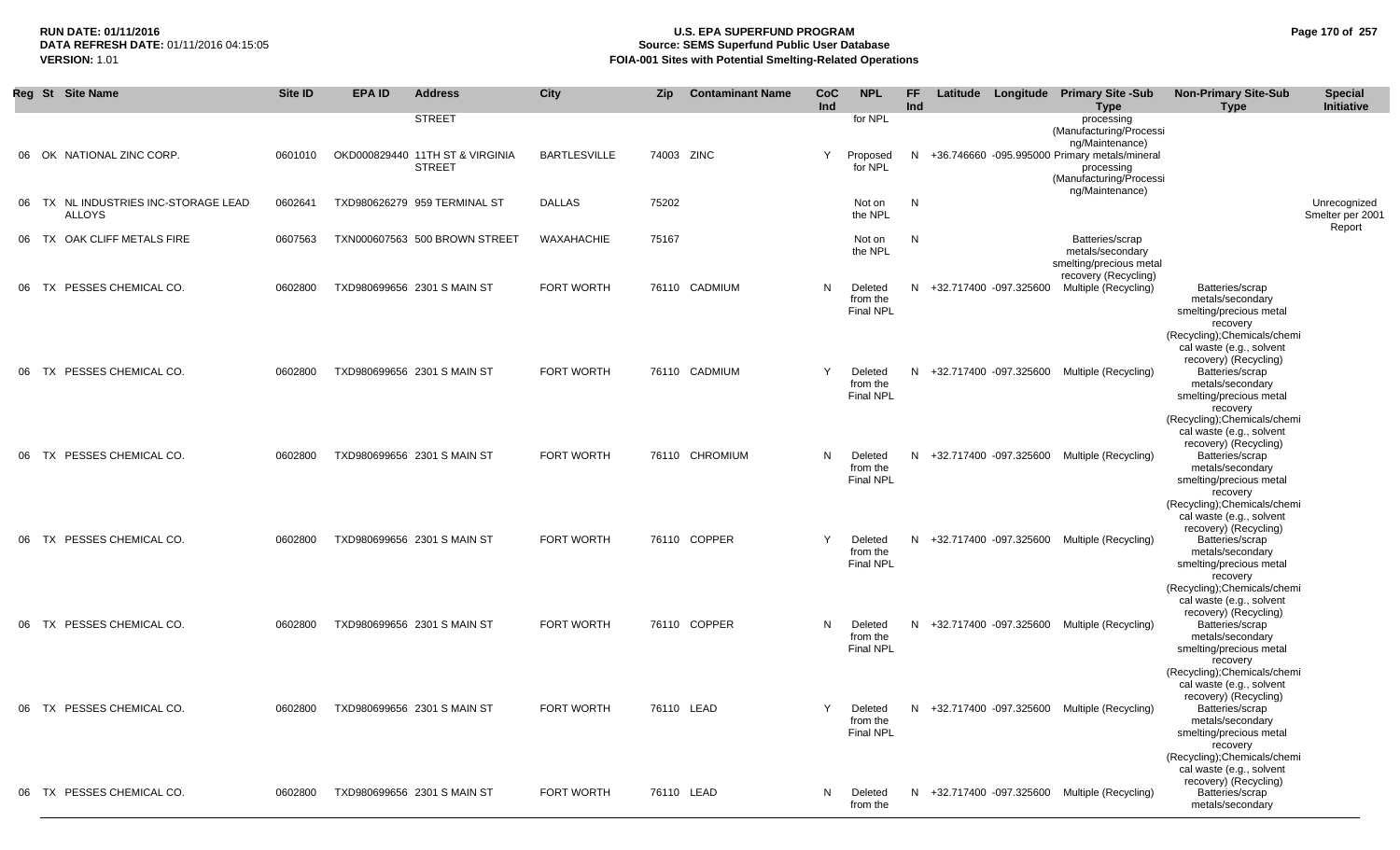## **RUN DATE: 01/11/2016 U.S. EPA SUPERFUND PROGRAM Page 171 of 257** DATA REFRESH DATE: 01/11/2016 04:15:05<br>**VERSION: 1.01** Source: SEMS Superfund Public User Database<br>FOIA-001 Sites with Potential Smelting-Related Operat **FOIA-001 Sites with Potential Smelting-Related Operations**

|       | Reg St Site Name              | Site ID | <b>EPA ID</b> | <b>Address</b>                                                                 | City              | Zip          | <b>Contaminant Name</b> | <b>CoC</b><br>Ind | <b>NPL</b>                                                  | FF.<br>Ind |                          | Latitude Longitude Primary Site -Sub<br><b>Type</b>                                     | <b>Non-Primary Site-Sub</b><br><b>Type</b>                                                                                                                                                                                             | <b>Special</b><br>Initiative |
|-------|-------------------------------|---------|---------------|--------------------------------------------------------------------------------|-------------------|--------------|-------------------------|-------------------|-------------------------------------------------------------|------------|--------------------------|-----------------------------------------------------------------------------------------|----------------------------------------------------------------------------------------------------------------------------------------------------------------------------------------------------------------------------------------|------------------------------|
|       | 06 TX PESSES CHEMICAL CO.     | 0602800 |               | TXD980699656 2301 S MAIN ST                                                    | <b>FORT WORTH</b> |              | 76110 METALS            | N                 | <b>Final NPL</b><br>Deleted<br>from the<br><b>Final NPL</b> |            |                          | N +32.717400 -097.325600 Multiple (Recycling)                                           | smelting/precious metal<br>recovery<br>(Recycling); Chemicals/chemi<br>cal waste (e.g., solvent<br>recovery) (Recycling)<br>Batteries/scrap<br>metals/secondary<br>smelting/precious metal<br>recovery<br>(Recycling); Chemicals/chemi |                              |
|       | 06 TX PESSES CHEMICAL CO.     | 0602800 |               | TXD980699656 2301 S MAIN ST                                                    | FORT WORTH        |              | 76110 NICKEL            | N                 | Deleted<br>from the<br><b>Final NPL</b>                     |            |                          | N +32.717400 -097.325600 Multiple (Recycling)                                           | cal waste (e.g., solvent<br>recovery) (Recycling)<br>Batteries/scrap<br>metals/secondary<br>smelting/precious metal<br>recovery<br>(Recycling); Chemicals/chemi                                                                        |                              |
|       | 06 TX PESSES CHEMICAL CO.     | 0602800 |               | TXD980699656 2301 S MAIN ST                                                    | FORT WORTH        |              | 76110 NICKEL            | Y                 | Deleted<br>from the<br><b>Final NPL</b>                     |            |                          | N +32.717400 -097.325600 Multiple (Recycling)                                           | cal waste (e.g., solvent<br>recovery) (Recycling)<br>Batteries/scrap<br>metals/secondary<br>smelting/precious metal<br>recovery<br>(Recycling); Chemicals/chemi<br>cal waste (e.g., solvent                                            |                              |
| 06 OK | <b>QUINTON SMELTER</b>        | 0604511 |               | OKD987088366 A-STREET & US                                                     | <b>QUINTON</b>    | 74561        |                         |                   | Not on                                                      | N          |                          |                                                                                         | recovery) (Recycling)                                                                                                                                                                                                                  |                              |
|       | 06 OK RECYCLING FACILITY      | 0606657 |               | <b>HGIGHWAY 31</b><br>OKN000606657 1 MI SW CITY OF<br><b>CUSHING CITY HALL</b> | <b>CUSHING</b>    | 74023        |                         |                   | the NPL<br>Not on<br>the NPL                                | N          |                          | Batteries/scrap<br>metals/secondary<br>smelting/precious metal                          |                                                                                                                                                                                                                                        |                              |
|       | 06 OK ROBBERSON STEEL COMPANY | 0607483 |               | OKN000607483 1401 NW 3RD STREET                                                | OKLAHOMA CITY     | 73106        |                         |                   | Not on<br>the NPL                                           | N          |                          | recovery (Recycling)<br>Primary metals/mineral<br>processing<br>(Manufacturing/Processi |                                                                                                                                                                                                                                        |                              |
|       | 06 TX RSR CORPORATION         | 0602297 |               | TXD079348397 WESTMORELAND RD & DALLAS<br>SINGLETON BLVD                        |                   | 75115 1,1,1- | <b>TRICHLOROETHANE</b>  | N                 | Currently<br>on the<br>Final NPL                            |            | N +32.776940 -096.872500 | ng/Maintenance)<br>Batteries/scrap<br>metals/secondary<br>smelting/precious metal       |                                                                                                                                                                                                                                        |                              |
|       | 06 TX RSR CORPORATION         | 0602297 |               | TXD079348397 WESTMORELAND RD & DALLAS<br>SINGLETON BLVD                        |                   |              | 75115 2-BUTANONE        | N                 | Currently<br>on the<br>Final NPL                            |            | N +32.776940 -096.872500 | recovery (Recycling)<br>Batteries/scrap<br>metals/secondary<br>smelting/precious metal  |                                                                                                                                                                                                                                        |                              |
|       | 06 TX RSR CORPORATION         | 0602297 |               | TXD079348397 WESTMORELAND RD & DALLAS<br>SINGLETON BLVD                        |                   | 75115 2-     | METHYLNAPHTHALENE       | N                 | Currently<br>on the<br>Final NPL                            |            | N +32.776940 -096.872500 | recovery (Recycling)<br>Batteries/scrap<br>metals/secondary<br>smelting/precious metal  |                                                                                                                                                                                                                                        |                              |
|       | 06 TX RSR CORPORATION         | 0602297 |               | TXD079348397 WESTMORELAND RD & DALLAS<br>SINGLETON BLVD                        |                   |              | 75115 4,4-DDD           | N                 | Currently<br>on the<br>Final NPL                            |            | N +32.776940 -096.872500 | recovery (Recycling)<br>Batteries/scrap<br>metals/secondary<br>smelting/precious metal  |                                                                                                                                                                                                                                        |                              |
|       | 06 TX RSR CORPORATION         | 0602297 |               | TXD079348397 WESTMORELAND RD & DALLAS<br>SINGLETON BLVD                        |                   |              | 75115 4,4-DDE           | N                 | Currently<br>on the<br>Final NPL                            |            | N +32.776940 -096.872500 | recovery (Recycling)<br>Batteries/scrap<br>metals/secondary<br>smelting/precious metal  |                                                                                                                                                                                                                                        |                              |
|       | 06 TX RSR CORPORATION         | 0602297 |               | TXD079348397 WESTMORELAND RD & DALLAS<br>SINGLETON BLVD                        |                   |              | 75115 4,4-DDT           | N                 | Currently<br>on the                                         |            | N +32.776940 -096.872500 | recovery (Recycling)<br>Batteries/scrap<br>metals/secondary                             |                                                                                                                                                                                                                                        |                              |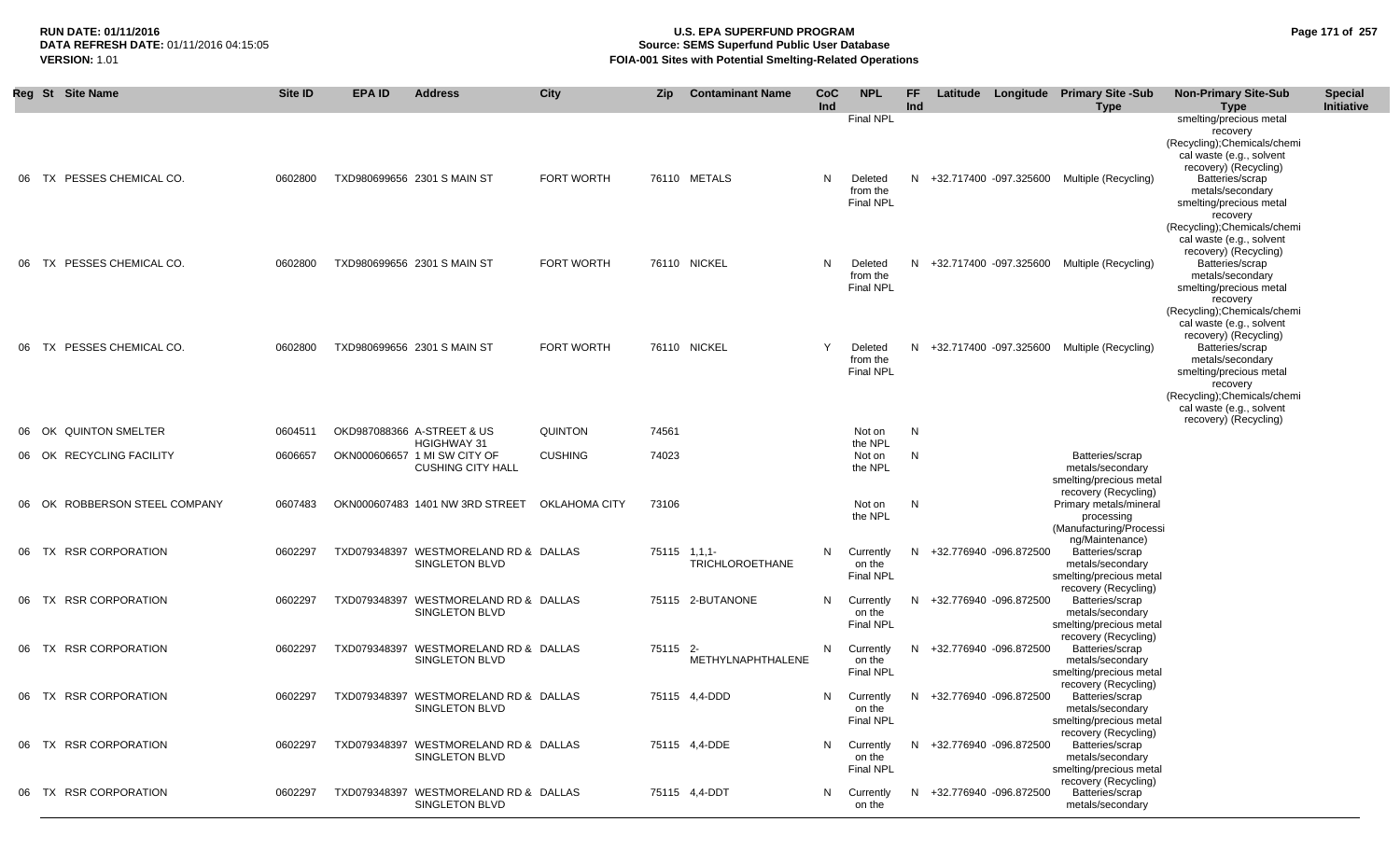## **RUN DATE: 01/11/2016 U.S. EPA SUPERFUND PROGRAM Page 172 of 257 Source: SEMS Superfund Public User Database VERSION:** 1.01 **FOIA-001 Sites with Potential Smelting-Related Operations**

|       | Reg St Site Name       | Site ID | <b>EPA ID</b> | <b>Address</b>                                                 | <b>City</b> | Zip | <b>Contaminant Name</b>          | <b>CoC</b><br>Ind | <b>NPL</b>                                                  | FF<br>Ind |                          | Latitude Longitude Primary Site -Sub<br><b>Type</b>                                                               | <b>Non-Primary Site-Sub</b><br><b>Type</b> | <b>Special</b><br>Initiative |
|-------|------------------------|---------|---------------|----------------------------------------------------------------|-------------|-----|----------------------------------|-------------------|-------------------------------------------------------------|-----------|--------------------------|-------------------------------------------------------------------------------------------------------------------|--------------------------------------------|------------------------------|
|       | 06 TX RSR CORPORATION  | 0602297 |               | TXD079348397 WESTMORELAND RD & DALLAS<br>SINGLETON BLVD        |             |     | 75115 ACENAPHTHENE               | N.                | <b>Final NPL</b><br>Currently<br>on the<br><b>Final NPL</b> |           | N +32.776940 -096.872500 | smelting/precious metal<br>recovery (Recycling)<br>Batteries/scrap<br>metals/secondary<br>smelting/precious metal |                                            |                              |
| 06 TX | <b>RSR CORPORATION</b> | 0602297 |               | TXD079348397 WESTMORELAND RD & DALLAS<br>SINGLETON BLVD        |             |     | 75115 ACENAPHTHYLENE             | N.                | Currently<br>on the<br><b>Final NPL</b>                     | N.        | +32.776940 -096.872500   | recovery (Recycling)<br>Batteries/scrap<br>metals/secondary<br>smelting/precious metal                            |                                            |                              |
| 06 TX | <b>RSR CORPORATION</b> | 0602297 |               | TXD079348397 WESTMORELAND RD & DALLAS<br>SINGLETON BLVD        |             |     | 75115 ACETONE                    | N.                | Currently<br>on the<br>Final NPL                            | N.        | +32.776940 -096.872500   | recovery (Recycling)<br>Batteries/scrap<br>metals/secondary<br>smelting/precious metal                            |                                            |                              |
| 06 TX | <b>RSR CORPORATION</b> | 0602297 |               | TXD079348397 WESTMORELAND RD & DALLAS<br>SINGLETON BLVD        |             |     | 75115 ALPHA-CHLORDANE            | N                 | Currently<br>on the<br><b>Final NPL</b>                     | N         | +32.776940 -096.872500   | recovery (Recycling)<br>Batteries/scrap<br>metals/secondary<br>smelting/precious metal                            |                                            |                              |
|       | 06 TX RSR CORPORATION  | 0602297 |               | TXD079348397 WESTMORELAND RD & DALLAS<br>SINGLETON BLVD        |             |     | 75115 ALUMINUM (FUME OR<br>DUST) | N                 | Currently<br>on the<br><b>Final NPL</b>                     | N         | +32.776940 -096.872500   | recovery (Recycling)<br>Batteries/scrap<br>metals/secondary<br>smelting/precious metal                            |                                            |                              |
|       | 06 TX RSR CORPORATION  | 0602297 |               | TXD079348397 WESTMORELAND RD & DALLAS<br><b>SINGLETON BLVD</b> |             |     | 75115 ANTHRACENE                 | N                 | Currently<br>on the<br><b>Final NPL</b>                     | N         | +32.776940 -096.872500   | recovery (Recycling)<br>Batteries/scrap<br>metals/secondary<br>smelting/precious metal                            |                                            |                              |
|       | 06 TX RSR CORPORATION  | 0602297 |               | TXD079348397 WESTMORELAND RD & DALLAS<br>SINGLETON BLVD        |             |     | 75115 ANTIMONY                   |                   | Currently<br>on the<br><b>Final NPL</b>                     | N.        | +32.776940 -096.872500   | recovery (Recycling)<br>Batteries/scrap<br>metals/secondary<br>smelting/precious metal<br>recovery (Recycling)    |                                            |                              |
|       | 06 TX RSR CORPORATION  | 0602297 |               | TXD079348397 WESTMORELAND RD & DALLAS<br>SINGLETON BLVD        |             |     | 75115 ANTIMONY                   | N.                | Currently<br>on the<br><b>Final NPL</b>                     | N.        | +32.776940 -096.872500   | Batteries/scrap<br>metals/secondary<br>smelting/precious metal<br>recovery (Recycling)                            |                                            |                              |
|       | 06 TX RSR CORPORATION  | 0602297 |               | TXD079348397 WESTMORELAND RD & DALLAS<br>SINGLETON BLVD        |             |     | 75115 AROCLOR-1242               | N.                | Currently<br>on the<br><b>Final NPL</b>                     | N.        | +32.776940 -096.872500   | Batteries/scrap<br>metals/secondary<br>smelting/precious metal<br>recovery (Recycling)                            |                                            |                              |
|       | 06 TX RSR CORPORATION  | 0602297 |               | TXD079348397 WESTMORELAND RD & DALLAS<br>SINGLETON BLVD        |             |     | 75115 AROCLOR-1248               | N.                | Currently<br>on the<br><b>Final NPL</b>                     | N.        | +32.776940 -096.872500   | Batteries/scrap<br>metals/secondary<br>smelting/precious metal<br>recovery (Recycling)                            |                                            |                              |
|       | 06 TX RSR CORPORATION  | 0602297 |               | TXD079348397 WESTMORELAND RD & DALLAS<br><b>SINGLETON BLVD</b> |             |     | 75115 AROCLOR-1254               | N                 | Currently<br>on the<br><b>Final NPL</b>                     | N.        | +32.776940 -096.872500   | Batteries/scrap<br>metals/secondary<br>smelting/precious metal<br>recovery (Recycling)                            |                                            |                              |
|       | 06 TX RSR CORPORATION  | 0602297 |               | TXD079348397 WESTMORELAND RD & DALLAS<br>SINGLETON BLVD        |             |     | 75115 AROCLOR-1260               | N.                | Currently<br>on the<br>Final NPL                            | N.        | +32.776940 -096.872500   | Batteries/scrap<br>metals/secondary<br>smelting/precious metal<br>recovery (Recycling)                            |                                            |                              |
|       | 06 TX RSR CORPORATION  | 0602297 |               | TXD079348397 WESTMORELAND RD & DALLAS<br><b>SINGLETON BLVD</b> |             |     | 75115 ARSENIC                    |                   | Currently<br>on the<br><b>Final NPL</b>                     |           | N +32.776940 -096.872500 | Batteries/scrap<br>metals/secondary<br>smelting/precious metal<br>recovery (Recycling)                            |                                            |                              |
|       | 06 TX RSR CORPORATION  | 0602297 |               | TXD079348397 WESTMORELAND RD & DALLAS<br><b>SINGLETON BLVD</b> |             |     | 75115 ARSENIC                    | N.                | Currently<br>on the<br><b>Final NPL</b>                     |           | N +32.776940 -096.872500 | Batteries/scrap<br>metals/secondary<br>smelting/precious metal<br>recovery (Recycling)                            |                                            |                              |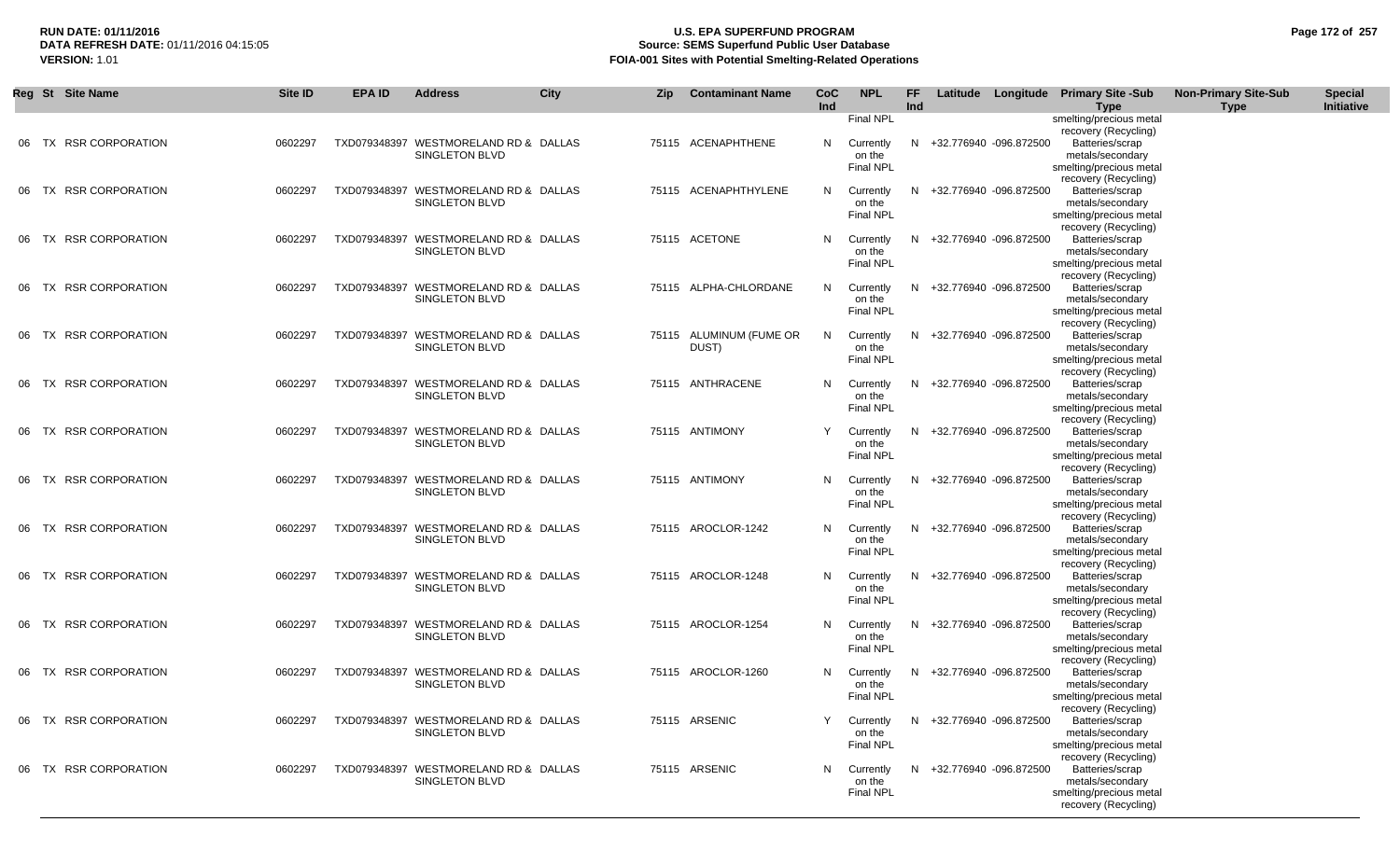## **RUN DATE: 01/11/2016 U.S. EPA SUPERFUND PROGRAM Page 173 of 257 Source: SEMS Superfund Public User Database VERSION:** 1.01 **FOIA-001 Sites with Potential Smelting-Related Operations**

|       | Reg St Site Name       | Site ID | <b>EPA ID</b> | <b>Address</b>                                                 | <b>City</b> | <b>Zip</b>   | <b>Contaminant Name</b>              | <b>CoC</b><br>Ind | <b>NPL</b>                              | FF.<br>Ind |                          | Latitude Longitude Primary Site -Sub<br><b>Type</b>                                    | <b>Non-Primary Site-Sub</b><br><b>Type</b> | <b>Special</b><br>Initiative |
|-------|------------------------|---------|---------------|----------------------------------------------------------------|-------------|--------------|--------------------------------------|-------------------|-----------------------------------------|------------|--------------------------|----------------------------------------------------------------------------------------|--------------------------------------------|------------------------------|
|       | 06 TX RSR CORPORATION  | 0602297 |               | TXD079348397 WESTMORELAND RD & DALLAS<br><b>SINGLETON BLVD</b> |             |              | 75115 ASBESTOS                       | N,                | Currently<br>on the<br><b>Final NPL</b> |            | N +32.776940 -096.872500 | Batteries/scrap<br>metals/secondary<br>smelting/precious metal<br>recovery (Recycling) |                                            |                              |
| 06 TX | <b>RSR CORPORATION</b> | 0602297 |               | TXD079348397 WESTMORELAND RD & DALLAS<br><b>SINGLETON BLVD</b> |             |              | 75115 BARIUM                         | N                 | Currently<br>on the<br><b>Final NPL</b> | N.         | +32.776940 -096.872500   | Batteries/scrap<br>metals/secondary<br>smelting/precious metal<br>recovery (Recycling) |                                            |                              |
| 06 TX | <b>RSR CORPORATION</b> | 0602297 |               | TXD079348397 WESTMORELAND RD & DALLAS<br>SINGLETON BLVD        |             |              | 75115 BENZENE                        | N                 | Currently<br>on the<br>Final NPL        | N.         | +32.776940 -096.872500   | Batteries/scrap<br>metals/secondary<br>smelting/precious metal<br>recovery (Recycling) |                                            |                              |
| 06 TX | <b>RSR CORPORATION</b> | 0602297 |               | TXD079348397 WESTMORELAND RD & DALLAS<br>SINGLETON BLVD        |             |              | 75115 BENZO(B)FLUORANTHE N<br>NE.    |                   | Currently<br>on the<br><b>Final NPL</b> | N.         | +32.776940 -096.872500   | Batteries/scrap<br>metals/secondary<br>smelting/precious metal<br>recovery (Recycling) |                                            |                              |
| 06 TX | <b>RSR CORPORATION</b> | 0602297 |               | TXD079348397 WESTMORELAND RD & DALLAS<br><b>SINGLETON BLVD</b> |             |              | 75115 BENZO(GHI)PERYLENE             | N <sub>N</sub>    | Currently<br>on the<br>Final NPL        | N.         | +32.776940 -096.872500   | Batteries/scrap<br>metals/secondary<br>smelting/precious metal<br>recovery (Recycling) |                                            |                              |
| 06 TX | <b>RSR CORPORATION</b> | 0602297 |               | TXD079348397 WESTMORELAND RD & DALLAS<br>SINGLETON BLVD        |             |              | 75115 BENZO(K)FLUORANTHE N<br>NE.    |                   | Currently<br>on the<br>Final NPL        |            | N +32.776940 -096.872500 | Batteries/scrap<br>metals/secondary<br>smelting/precious metal<br>recovery (Recycling) |                                            |                              |
| 06 TX | <b>RSR CORPORATION</b> | 0602297 |               | TXD079348397 WESTMORELAND RD & DALLAS<br><b>SINGLETON BLVD</b> |             |              | 75115 BENZO[A]ANTHRACENE N           |                   | Currently<br>on the<br><b>Final NPL</b> | N.         | +32.776940 -096.872500   | Batteries/scrap<br>metals/secondary<br>smelting/precious metal<br>recovery (Recycling) |                                            |                              |
| 06 TX | <b>RSR CORPORATION</b> | 0602297 |               | TXD079348397 WESTMORELAND RD & DALLAS<br><b>SINGLETON BLVD</b> |             |              | 75115 BENZO[A]PYRENE                 | N.                | Currently<br>on the<br>Final NPL        | N.         | +32.776940 -096.872500   | Batteries/scrap<br>metals/secondary<br>smelting/precious metal<br>recovery (Recycling) |                                            |                              |
| 06 TX | <b>RSR CORPORATION</b> | 0602297 |               | TXD079348397 WESTMORELAND RD & DALLAS<br><b>SINGLETON BLVD</b> |             |              | 75115 BERYLLIUM                      | N.                | Currently<br>on the<br><b>Final NPL</b> | N.         | +32.776940 -096.872500   | Batteries/scrap<br>metals/secondary<br>smelting/precious metal<br>recovery (Recycling) |                                            |                              |
| 06 TX | <b>RSR CORPORATION</b> | 0602297 |               | TXD079348397 WESTMORELAND RD & DALLAS<br><b>SINGLETON BLVD</b> |             | 75115 BIS(2- | ETHYLHEXYL)PHTHALA<br>TE             | N                 | Currently<br>on the<br><b>Final NPL</b> |            | +32.776940 -096.872500   | Batteries/scrap<br>metals/secondary<br>smelting/precious metal<br>recovery (Recycling) |                                            |                              |
| 06 TX | <b>RSR CORPORATION</b> | 0602297 |               | TXD079348397 WESTMORELAND RD & DALLAS<br><b>SINGLETON BLVD</b> |             |              | 75115 BUTYL BENZYL<br>PHTHALATE      | N.                | Currently<br>on the<br><b>Final NPL</b> | N.         | +32.776940 -096.872500   | Batteries/scrap<br>metals/secondary<br>smelting/precious metal<br>recovery (Recycling) |                                            |                              |
| 06 TX | <b>RSR CORPORATION</b> | 0602297 |               | TXD079348397 WESTMORELAND RD & DALLAS<br>SINGLETON BLVD        |             |              | 75115 CADMIUM                        | Y                 | Currently<br>on the<br>Final NPL        | N.         | +32.776940 -096.872500   | Batteries/scrap<br>metals/secondary<br>smelting/precious metal<br>recovery (Recycling) |                                            |                              |
|       | 06 TX RSR CORPORATION  | 0602297 |               | TXD079348397 WESTMORELAND RD & DALLAS<br>SINGLETON BLVD        |             |              | 75115 CADMIUM                        | N.                | Currently<br>on the<br>Final NPL        |            | N +32.776940 -096.872500 | Batteries/scrap<br>metals/secondary<br>smelting/precious metal                         |                                            |                              |
|       | 06 TX RSR CORPORATION  | 0602297 |               | TXD079348397 WESTMORELAND RD & DALLAS<br><b>SINGLETON BLVD</b> |             |              | 75115 CHROMIUM                       | N                 | Currently<br>on the<br>Final NPL        | N.         | +32.776940 -096.872500   | recovery (Recycling)<br>Batteries/scrap<br>metals/secondary<br>smelting/precious metal |                                            |                              |
|       | 06 TX RSR CORPORATION  | 0602297 |               | TXD079348397 WESTMORELAND RD & DALLAS<br><b>SINGLETON BLVD</b> |             |              | 75115 COBALT AND<br><b>COMPOUNDS</b> | N                 | Currently<br>on the                     |            | N +32.776940 -096.872500 | recovery (Recycling)<br>Batteries/scrap<br>metals/secondary                            |                                            |                              |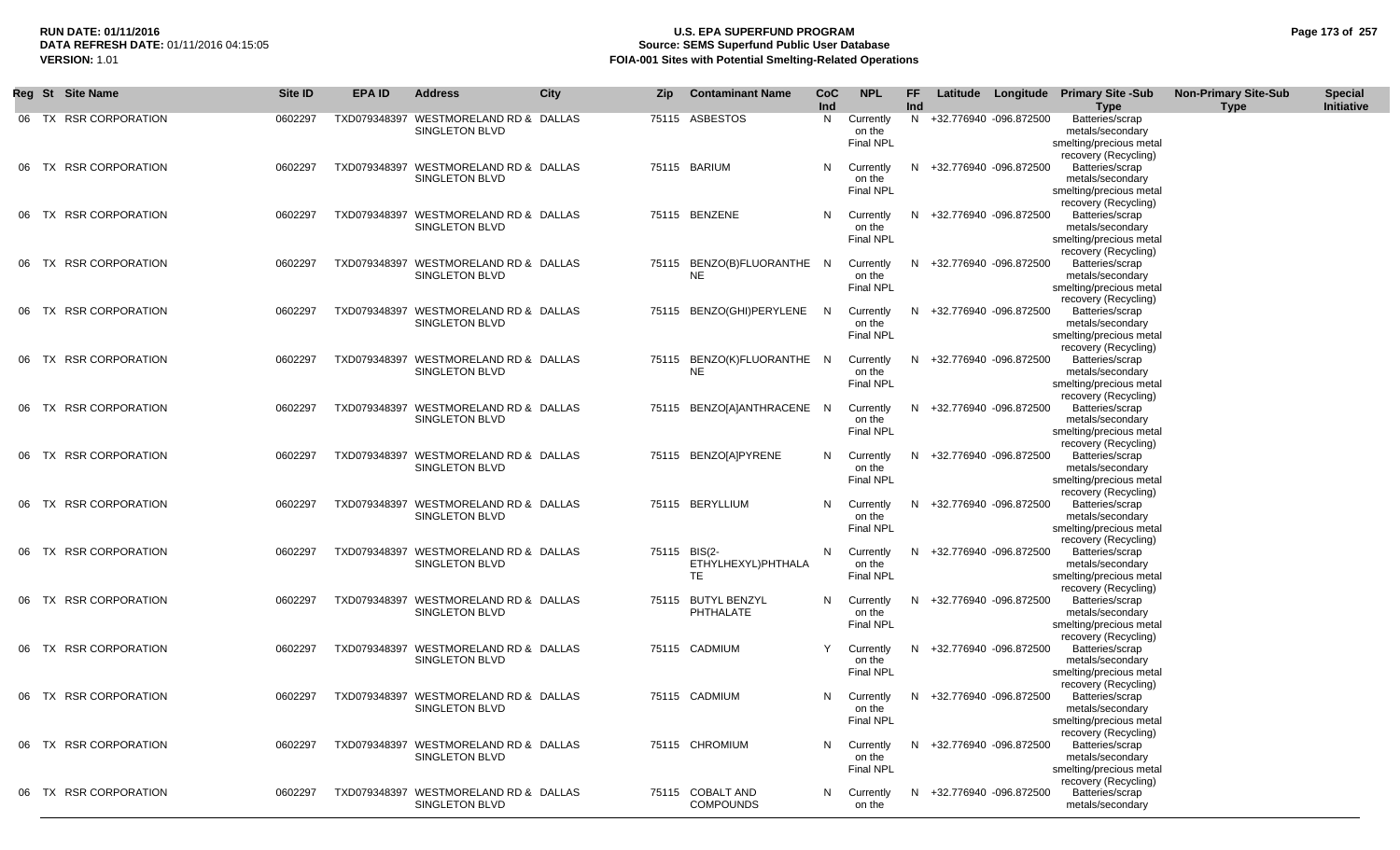## **RUN DATE: 01/11/2016 U.S. EPA SUPERFUND PROGRAM Page 174 of 257 DATA REFRESH DATE:** 01/11/2016 04:15:05 **Source: SEMS Superfund Public User Database**<br>**FOIA-001 Sites with Potential Smelting-Related Operat VERSION:** 1.01 **FOIA-001 Sites with Potential Smelting-Related Operations**

|       | Reg St Site Name       | Site ID | EPA ID | <b>Address</b>                                                 | <b>City</b> | Zip | <b>Contaminant Name</b>            | CoC<br>Ind | <b>NPL</b>                                           | FF.<br>Ind |                          | Latitude Longitude Primary Site -Sub<br><b>Type</b>                                                               | <b>Non-Primary Site-Sub</b><br>Type | <b>Special</b><br>Initiative |
|-------|------------------------|---------|--------|----------------------------------------------------------------|-------------|-----|------------------------------------|------------|------------------------------------------------------|------------|--------------------------|-------------------------------------------------------------------------------------------------------------------|-------------------------------------|------------------------------|
|       | 06 TX RSR CORPORATION  | 0602297 |        | TXD079348397 WESTMORELAND RD & DALLAS<br>SINGLETON BLVD        |             |     | 75115 COPPER                       | N          | Final NPL<br>Currently<br>on the<br><b>Final NPL</b> |            | N +32.776940 -096.872500 | smelting/precious metal<br>recovery (Recycling)<br>Batteries/scrap<br>metals/secondary<br>smelting/precious metal |                                     |                              |
| 06 TX | <b>RSR CORPORATION</b> | 0602297 |        | TXD079348397 WESTMORELAND RD & DALLAS<br><b>SINGLETON BLVD</b> |             |     | 75115 DI-N-BUTYL PHTHALATE N       |            | Currently<br>on the<br><b>Final NPL</b>              |            | N +32.776940 -096.872500 | recovery (Recycling)<br>Batteries/scrap<br>metals/secondary<br>smelting/precious metal<br>recovery (Recycling)    |                                     |                              |
| 06 TX | <b>RSR CORPORATION</b> | 0602297 |        | TXD079348397 WESTMORELAND RD & DALLAS<br><b>SINGLETON BLVD</b> |             |     | 75115 DI-N-OCTYL PHTHALATE N       |            | Currently<br>on the<br><b>Final NPL</b>              | N.         | +32.776940 -096.872500   | Batteries/scrap<br>metals/secondary<br>smelting/precious metal<br>recovery (Recycling)                            |                                     |                              |
| 06 TX | <b>RSR CORPORATION</b> | 0602297 |        | TXD079348397 WESTMORELAND RD & DALLAS<br>SINGLETON BLVD        |             |     | 75115 DIBENZO(A,H)ANTHRAC N<br>ENE |            | Currently<br>on the<br><b>Final NPL</b>              |            | N +32.776940 -096.872500 | Batteries/scrap<br>metals/secondary<br>smelting/precious metal<br>recovery (Recycling)                            |                                     |                              |
|       | 06 TX RSR CORPORATION  | 0602297 |        | TXD079348397 WESTMORELAND RD & DALLAS<br><b>SINGLETON BLVD</b> |             |     | 75115 DIBENZOFURAN                 | N.         | Currently<br>on the<br><b>Final NPL</b>              | N.         | +32.776940 -096.872500   | Batteries/scrap<br>metals/secondary<br>smelting/precious metal<br>recovery (Recycling)                            |                                     |                              |
|       | 06 TX RSR CORPORATION  | 0602297 |        | TXD079348397 WESTMORELAND RD & DALLAS<br>SINGLETON BLVD        |             |     | 75115 DIELDRIN                     | N          | Currently<br>on the<br>Final NPL                     |            | N +32.776940 -096.872500 | Batteries/scrap<br>metals/secondary<br>smelting/precious metal<br>recovery (Recycling)                            |                                     |                              |
|       | 06 TX RSR CORPORATION  | 0602297 |        | TXD079348397 WESTMORELAND RD & DALLAS<br>SINGLETON BLVD        |             |     | 75115 DIETHYL PHTHALATE            | N          | Currently<br>on the<br><b>Final NPL</b>              |            | N +32.776940 -096.872500 | Batteries/scrap<br>metals/secondary<br>smelting/precious metal<br>recovery (Recycling)                            |                                     |                              |
|       | 06 TX RSR CORPORATION  | 0602297 |        | TXD079348397 WESTMORELAND RD & DALLAS<br>SINGLETON BLVD        |             |     | 75115 ENDOSULFAN I                 | N.         | Currently<br>on the<br>Final NPL                     |            | N +32.776940 -096.872500 | Batteries/scrap<br>metals/secondary<br>smelting/precious metal<br>recovery (Recycling)                            |                                     |                              |
|       | 06 TX RSR CORPORATION  | 0602297 |        | TXD079348397 WESTMORELAND RD & DALLAS<br>SINGLETON BLVD        |             |     | 75115 ENDOSULFAN II                | N          | Currently<br>on the<br>Final NPL                     | N.         | +32.776940 -096.872500   | Batteries/scrap<br>metals/secondary<br>smelting/precious metal<br>recovery (Recycling)                            |                                     |                              |
|       | 06 TX RSR CORPORATION  | 0602297 |        | TXD079348397 WESTMORELAND RD & DALLAS<br><b>SINGLETON BLVD</b> |             |     | 75115 ENDOSULFAN SULFATE N         |            | Currently<br>on the<br><b>Final NPL</b>              | N.         | +32.776940 -096.872500   | Batteries/scrap<br>metals/secondary<br>smelting/precious metal<br>recovery (Recycling)                            |                                     |                              |
|       | 06 TX RSR CORPORATION  | 0602297 |        | TXD079348397 WESTMORELAND RD & DALLAS<br>SINGLETON BLVD        |             |     | 75115 ENDRIN ALDEHYDE              | N          | Currently<br>on the<br>Final NPL                     |            | N +32.776940 -096.872500 | Batteries/scrap<br>metals/secondary<br>smelting/precious metal<br>recovery (Recycling)                            |                                     |                              |
|       | 06 TX RSR CORPORATION  | 0602297 |        | TXD079348397 WESTMORELAND RD & DALLAS<br>SINGLETON BLVD        |             |     | 75115 ENDRIN KETONE                | N          | Currently<br>on the<br><b>Final NPL</b>              | N.         | +32.776940 -096.872500   | Batteries/scrap<br>metals/secondary<br>smelting/precious metal<br>recovery (Recycling)                            |                                     |                              |
|       | 06 TX RSR CORPORATION  | 0602297 |        | TXD079348397 WESTMORELAND RD & DALLAS<br><b>SINGLETON BLVD</b> |             |     | 75115 ETHYLBENZENE                 | N          | Currently<br>on the<br>Final NPL                     |            | N +32.776940 -096.872500 | Batteries/scrap<br>metals/secondary<br>smelting/precious metal<br>recovery (Recycling)                            |                                     |                              |
|       | 06 TX RSR CORPORATION  | 0602297 |        | TXD079348397 WESTMORELAND RD & DALLAS<br><b>SINGLETON BLVD</b> |             |     | 75115 FLUORANTHENE                 | N          | Currently<br>on the<br><b>Final NPL</b>              |            | N +32.776940 -096.872500 | Batteries/scrap<br>metals/secondary<br>smelting/precious metal<br>recovery (Recycling)                            |                                     |                              |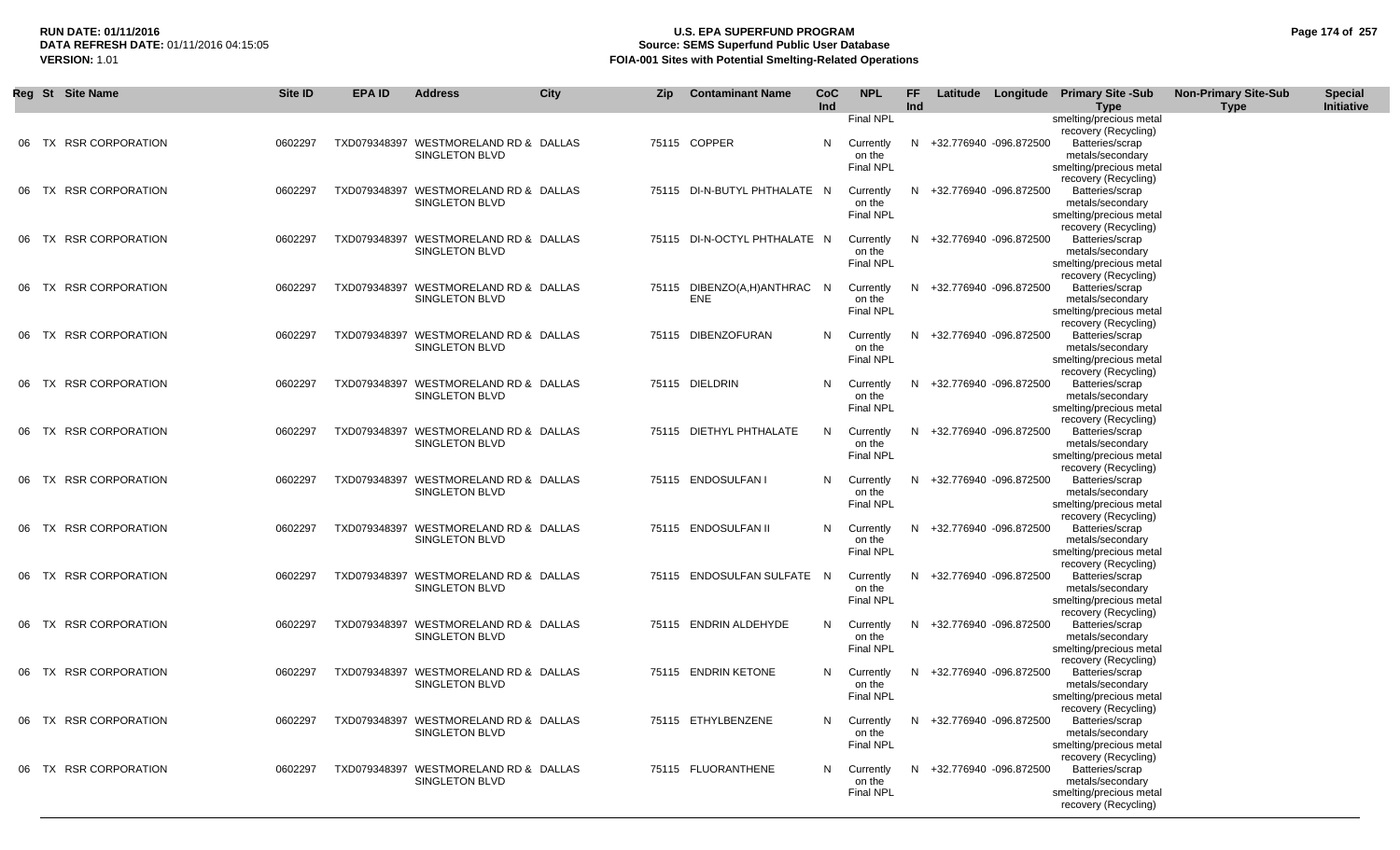## **RUN DATE: 01/11/2016 U.S. EPA SUPERFUND PROGRAM Page 175 of 257 Source: SEMS Superfund Public User Database VERSION:** 1.01 **FOIA-001 Sites with Potential Smelting-Related Operations**

|       | Reg St Site Name       | Site ID | <b>EPA ID</b> | <b>Address</b>                                                 | <b>City</b> | <b>Zip</b> | <b>Contaminant Name</b>                   | <b>CoC</b><br>Ind | <b>NPL</b>                              | FF.<br>Ind |                          | Latitude Longitude Primary Site -Sub<br><b>Type</b>                                    | <b>Non-Primary Site-Sub</b><br><b>Type</b> | <b>Special</b><br>Initiative |
|-------|------------------------|---------|---------------|----------------------------------------------------------------|-------------|------------|-------------------------------------------|-------------------|-----------------------------------------|------------|--------------------------|----------------------------------------------------------------------------------------|--------------------------------------------|------------------------------|
|       | 06 TX RSR CORPORATION  | 0602297 |               | TXD079348397 WESTMORELAND RD & DALLAS<br><b>SINGLETON BLVD</b> |             |            | 75115 FLUORENE                            | N.                | Currently<br>on the<br>Final NPL        |            | N +32.776940 -096.872500 | Batteries/scrap<br>metals/secondary<br>smelting/precious metal<br>recovery (Recycling) |                                            |                              |
| 06 TX | <b>RSR CORPORATION</b> | 0602297 |               | TXD079348397 WESTMORELAND RD & DALLAS<br><b>SINGLETON BLVD</b> |             |            | 75115 GAMMA-CHLORDANE                     | N                 | Currently<br>on the<br>Final NPL        | N.         | +32.776940 -096.872500   | Batteries/scrap<br>metals/secondary<br>smelting/precious metal<br>recovery (Recycling) |                                            |                              |
| 06 TX | <b>RSR CORPORATION</b> | 0602297 |               | TXD079348397 WESTMORELAND RD & DALLAS<br><b>SINGLETON BLVD</b> |             |            | 75115 HEPTACHLOR EPOXIDE N                |                   | Currently<br>on the<br><b>Final NPL</b> | N.         | +32.776940 -096.872500   | Batteries/scrap<br>metals/secondary<br>smelting/precious metal<br>recovery (Recycling) |                                            |                              |
| 06 TX | <b>RSR CORPORATION</b> | 0602297 |               | TXD079348397 WESTMORELAND RD & DALLAS<br><b>SINGLETON BLVD</b> |             |            | 75115 INDENO(1,2,3-<br>CD)PYRENE          | N.                | Currently<br>on the<br><b>Final NPL</b> | N.         | +32.776940 -096.872500   | Batteries/scrap<br>metals/secondary<br>smelting/precious metal<br>recovery (Recycling) |                                            |                              |
| 06 TX | <b>RSR CORPORATION</b> | 0602297 |               | TXD079348397 WESTMORELAND RD & DALLAS<br><b>SINGLETON BLVD</b> |             | 75115 LEAD |                                           | Y                 | Currently<br>on the<br><b>Final NPL</b> |            | N +32.776940 -096.872500 | Batteries/scrap<br>metals/secondary<br>smelting/precious metal<br>recovery (Recycling) |                                            |                              |
| 06 TX | <b>RSR CORPORATION</b> | 0602297 |               | TXD079348397 WESTMORELAND RD & DALLAS<br><b>SINGLETON BLVD</b> |             |            | 75115 MANGANESE                           | N.                | Currently<br>on the<br><b>Final NPL</b> | N.         | +32.776940 -096.872500   | Batteries/scrap<br>metals/secondary<br>smelting/precious metal<br>recovery (Recycling) |                                            |                              |
| 06 TX | <b>RSR CORPORATION</b> | 0602297 |               | TXD079348397 WESTMORELAND RD & DALLAS<br><b>SINGLETON BLVD</b> |             |            | 75115 MERCURY                             | N                 | Currently<br>on the<br><b>Final NPL</b> | N.         | +32.776940 -096.872500   | Batteries/scrap<br>metals/secondary<br>smelting/precious metal<br>recovery (Recycling) |                                            |                              |
| 06 TX | <b>RSR CORPORATION</b> | 0602297 |               | TXD079348397 WESTMORELAND RD & DALLAS<br>SINGLETON BLVD        |             |            | 75115 METHYLENE CHLORIDE N                |                   | Currently<br>on the<br><b>Final NPL</b> | N.         | +32.776940 -096.872500   | Batteries/scrap<br>metals/secondary<br>smelting/precious metal<br>recovery (Recycling) |                                            |                              |
| 06 TX | <b>RSR CORPORATION</b> | 0602297 |               | TXD079348397 WESTMORELAND RD & DALLAS<br>SINGLETON BLVD        |             | 75115 N-   | NITROSODIPHENYLAMI<br><b>NE</b>           | N                 | Currently<br>on the<br><b>Final NPL</b> |            | N +32.776940 -096.872500 | Batteries/scrap<br>metals/secondary<br>smelting/precious metal<br>recovery (Recycling) |                                            |                              |
| 06 TX | <b>RSR CORPORATION</b> | 0602297 |               | TXD079348397 WESTMORELAND RD & DALLAS<br><b>SINGLETON BLVD</b> |             |            | 75115 NAPHTHALENE                         | N.                | Currently<br>on the<br>Final NPL        |            | N +32.776940 -096.872500 | Batteries/scrap<br>metals/secondary<br>smelting/precious metal<br>recovery (Recycling) |                                            |                              |
| 06 TX | <b>RSR CORPORATION</b> | 0602297 |               | TXD079348397 WESTMORELAND RD & DALLAS<br>SINGLETON BLVD        |             |            | 75115 NICKEL                              | N                 | Currently<br>on the<br><b>Final NPL</b> | N.         | +32.776940 -096.872500   | Batteries/scrap<br>metals/secondary<br>smelting/precious metal<br>recovery (Recycling) |                                            |                              |
| 06 TX | <b>RSR CORPORATION</b> | 0602297 |               | TXD079348397 WESTMORELAND RD & DALLAS<br><b>SINGLETON BLVD</b> |             |            | 75115 PHENANTHRENE                        | N                 | Currently<br>on the<br><b>Final NPL</b> | N.         | +32.776940 -096.872500   | Batteries/scrap<br>metals/secondary<br>smelting/precious metal<br>recovery (Recycling) |                                            |                              |
|       | 06 TX RSR CORPORATION  | 0602297 |               | TXD079348397 WESTMORELAND RD & DALLAS<br>SINGLETON BLVD        |             |            | 75115 PHENOL                              | N.                | Currently<br>on the<br><b>Final NPL</b> |            | N +32.776940 -096.872500 | Batteries/scrap<br>metals/secondary<br>smelting/precious metal<br>recovery (Recycling) |                                            |                              |
|       | 06 TX RSR CORPORATION  | 0602297 |               | TXD079348397 WESTMORELAND RD & DALLAS<br><b>SINGLETON BLVD</b> |             |            | 75115 POLYCHLORINATED<br><b>BIPHENYLS</b> | N.                | Currently<br>on the<br>Final NPL        |            | N +32.776940 -096.872500 | Batteries/scrap<br>metals/secondary<br>smelting/precious metal<br>recovery (Recycling) |                                            |                              |
|       | 06 TX RSR CORPORATION  | 0602297 |               | TXD079348397 WESTMORELAND RD & DALLAS<br><b>SINGLETON BLVD</b> |             |            | 75115 PYRENE                              | N                 | Currently<br>on the                     |            | N +32.776940 -096.872500 | Batteries/scrap<br>metals/secondary                                                    |                                            |                              |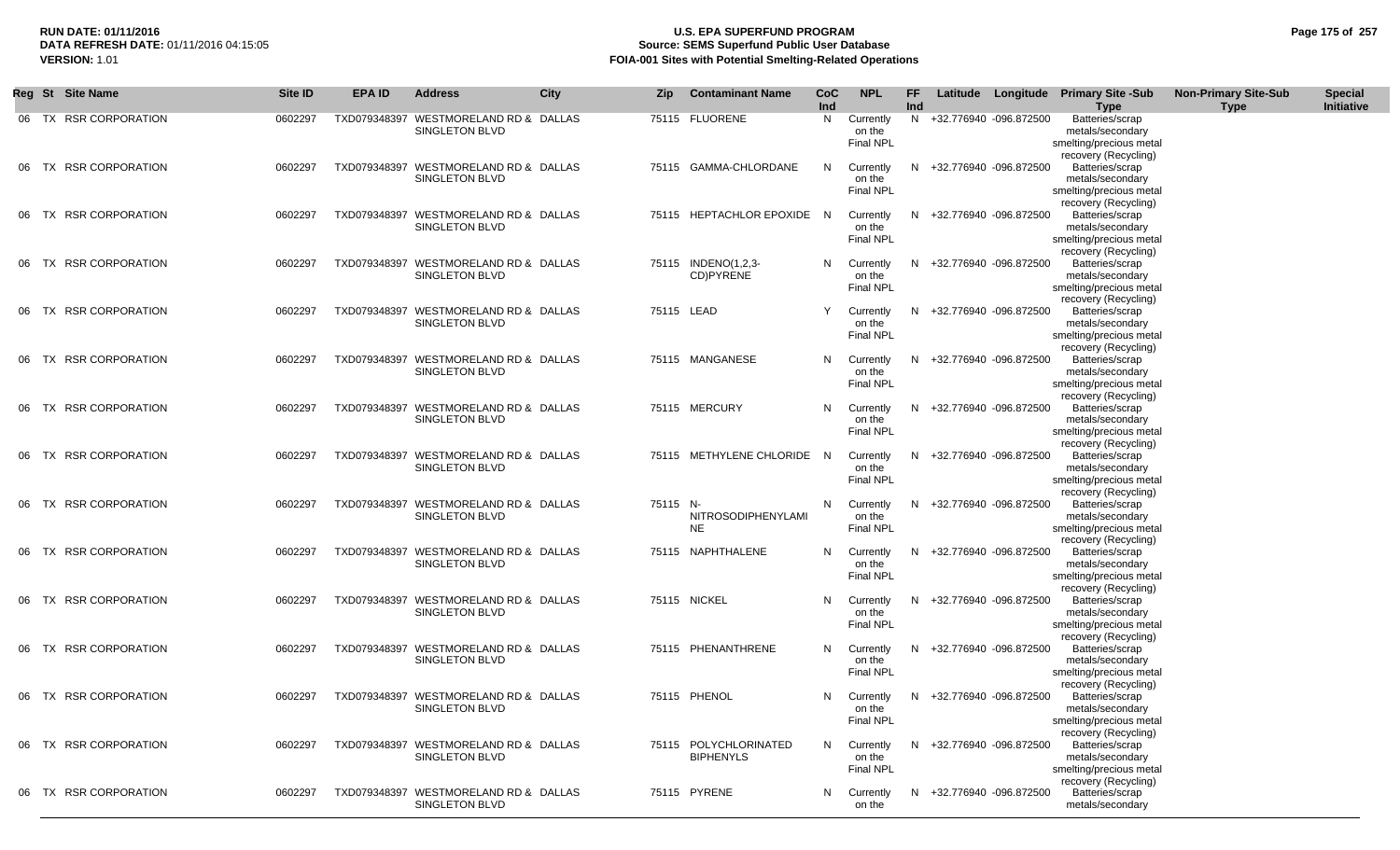## **RUN DATE: 01/11/2016 U.S. EPA SUPERFUND PROGRAM Page 176 of 257 Source: SEMS Superfund Public User Database VERSION:** 1.01 **FOIA-001 Sites with Potential Smelting-Related Operations**

|    | Reg St Site Name                                 | <b>Site ID</b> | <b>EPA ID</b> | <b>Address</b>                                                 | City             | Zip        | <b>Contaminant Name</b>          | <b>CoC</b><br>Ind | <b>NPL</b>                              | FF.<br><b>Ind</b> |                          | Latitude Longitude Primary Site -Sub<br><b>Type</b>                                                            | <b>Non-Primary Site-Sub</b><br><b>Type</b>                                                                                      | <b>Special</b><br><b>Initiative</b> |
|----|--------------------------------------------------|----------------|---------------|----------------------------------------------------------------|------------------|------------|----------------------------------|-------------------|-----------------------------------------|-------------------|--------------------------|----------------------------------------------------------------------------------------------------------------|---------------------------------------------------------------------------------------------------------------------------------|-------------------------------------|
|    |                                                  |                |               |                                                                |                  |            |                                  |                   | Final NPL                               |                   |                          | smelting/precious metal<br>recovery (Recycling)                                                                |                                                                                                                                 |                                     |
| 06 | TX RSR CORPORATION                               | 0602297        |               | TXD079348397 WESTMORELAND RD & DALLAS<br>SINGLETON BLVD        |                  |            | 75115 SELENIUM                   | N                 | Currently<br>on the<br><b>Final NPL</b> |                   | N +32.776940 -096.872500 | Batteries/scrap<br>metals/secondary<br>smelting/precious metal                                                 |                                                                                                                                 |                                     |
| 06 | <b>RSR CORPORATION</b><br>TX                     | 0602297        |               | TXD079348397 WESTMORELAND RD & DALLAS<br>SINGLETON BLVD        |                  |            | 75115 SILVER                     | N                 | Currently<br>on the<br><b>Final NPL</b> |                   | N +32.776940 -096.872500 | recovery (Recycling)<br>Batteries/scrap<br>metals/secondary<br>smelting/precious metal                         |                                                                                                                                 |                                     |
| 06 | <b>RSR CORPORATION</b><br>TX                     | 0602297        |               | TXD079348397 WESTMORELAND RD & DALLAS<br>SINGLETON BLVD        |                  |            | 75115 THALLIUM                   | N                 | Currently<br>on the<br><b>Final NPL</b> |                   | N +32.776940 -096.872500 | recovery (Recycling)<br>Batteries/scrap<br>metals/secondary<br>smelting/precious metal<br>recovery (Recycling) |                                                                                                                                 |                                     |
|    | 06 TX RSR CORPORATION                            | 0602297        |               | TXD079348397 WESTMORELAND RD & DALLAS<br>SINGLETON BLVD        |                  |            | 75115 TRICHLOROETHENE            | N                 | Currently<br>on the<br><b>Final NPL</b> |                   | N +32.776940 -096.872500 | Batteries/scrap<br>metals/secondary<br>smelting/precious metal<br>recovery (Recycling)                         |                                                                                                                                 |                                     |
|    | 06 TX RSR CORPORATION                            | 0602297        |               | TXD079348397 WESTMORELAND RD & DALLAS<br>SINGLETON BLVD        |                  |            | 75115 VANADIUM (FUME OR<br>DUST) | N                 | Currently<br>on the<br>Final NPL        |                   | N +32.776940 -096.872500 | Batteries/scrap<br>metals/secondary<br>smelting/precious metal<br>recovery (Recycling)                         |                                                                                                                                 |                                     |
| 06 | TX RSR CORPORATION                               | 0602297        |               | TXD079348397 WESTMORELAND RD & DALLAS<br>SINGLETON BLVD        |                  |            | 75115 XYLENE                     | N                 | Currently<br>on the<br><b>Final NPL</b> |                   | N +32.776940 -096.872500 | Batteries/scrap<br>metals/secondary<br>smelting/precious metal<br>recovery (Recycling)                         |                                                                                                                                 |                                     |
| 06 | TX RSR CORPORATION                               | 0602297        |               | TXD079348397 WESTMORELAND RD & DALLAS<br><b>SINGLETON BLVD</b> |                  | 75115 ZINC |                                  | N                 | Currently<br>on the<br><b>Final NPL</b> |                   | N +32.776940 -096.872500 | Batteries/scrap<br>metals/secondary<br>smelting/precious metal<br>recovery (Recycling)                         |                                                                                                                                 |                                     |
| 06 | TX SMITH SMELTER                                 | 0604668        |               | TXD988079299 67 LOBLOLLY PINE                                  | <b>NEW CANEY</b> | 77357      | <b>COPPER</b>                    | N                 | Not on<br>the NPL                       | N                 |                          |                                                                                                                |                                                                                                                                 |                                     |
|    | 06 TX SMITH SMELTER                              | 0604668        |               | TXD988079299 67 LOBLOLLY PINE                                  | <b>NEW CANEY</b> | 77357      | SILVER                           | N                 | Not on<br>the NPL                       | N                 |                          |                                                                                                                |                                                                                                                                 |                                     |
|    | 06 TX SMITH SMELTER                              | 0604668        |               | TXD988079299 67 LOBLOLLY PINE                                  | <b>NEW CANEY</b> | 77357 ZINC |                                  | N                 | Not on<br>the NPL                       | N                 |                          |                                                                                                                |                                                                                                                                 |                                     |
|    | 06 TX SOL LYNN/INDUSTRIAL<br><b>TRANSFORMERS</b> | 0602954        |               | TXD980873327 1415, 1417, 1419 S<br><b>LOOP WEST</b>            | <b>HOUSTON</b>   | 77054 PCBs |                                  | Y                 | Currently<br>on the<br>Final NPL        |                   | N +29.678880 -095.398610 | Multiple (Multiple)                                                                                            | Batteries/scrap<br>metals/secondary<br>smelting/precious metal<br>recovery (Recycling); Product<br>storage/distribution (Other) |                                     |
|    | 06 TX SOL LYNN/INDUSTRIAL<br><b>TRANSFORMERS</b> | 0602954        |               | TXD980873327 1415, 1417, 1419 S<br><b>LOOP WEST</b>            | <b>HOUSTON</b>   | 77054 TCE  |                                  | N                 | Currently<br>on the<br>Final NPL        |                   | N +29.678880 -095.398610 | Multiple (Multiple)                                                                                            | Batteries/scrap<br>metals/secondary<br>smelting/precious metal<br>recovery (Recycling); Product                                 |                                     |
| 06 | TX SOL LYNN/INDUSTRIAL<br><b>TRANSFORMERS</b>    | 0602954        |               | TXD980873327 1415, 1417, 1419 S<br><b>LOOP WEST</b>            | <b>HOUSTON</b>   | 77054 TCE  |                                  | Y                 | Currently<br>on the<br><b>Final NPL</b> |                   | N +29.678880 -095.398610 | Multiple (Multiple)                                                                                            | storage/distribution (Other)<br>Batteries/scrap<br>metals/secondary<br>smelting/precious metal<br>recovery (Recycling); Product |                                     |
| 06 | TX SOL LYNN/INDUSTRIAL<br><b>TRANSFORMERS</b>    | 0602954        |               | TXD980873327 1415, 1417, 1419 S<br><b>LOOP WEST</b>            | <b>HOUSTON</b>   |            | 77054 TRICHLOROETHYLENE          |                   | Currently<br>on the<br><b>Final NPL</b> |                   | N +29.678880 -095.398610 | Multiple (Multiple)                                                                                            | storage/distribution (Other)<br>Batteries/scrap<br>metals/secondary<br>smelting/precious metal<br>recovery (Recycling); Product |                                     |
| 06 | TX SOL LYNN/INDUSTRIAL<br><b>TRANSFORMERS</b>    | 0602954        |               | TXD980873327 1415, 1417, 1419 S<br><b>LOOP WEST</b>            | <b>HOUSTON</b>   |            | 77054 VINYL CHLORIDE             | Y                 | Currently<br>on the                     |                   | N +29.678880 -095.398610 | Multiple (Multiple)                                                                                            | storage/distribution (Other)<br>Batteries/scrap<br>metals/secondary                                                             |                                     |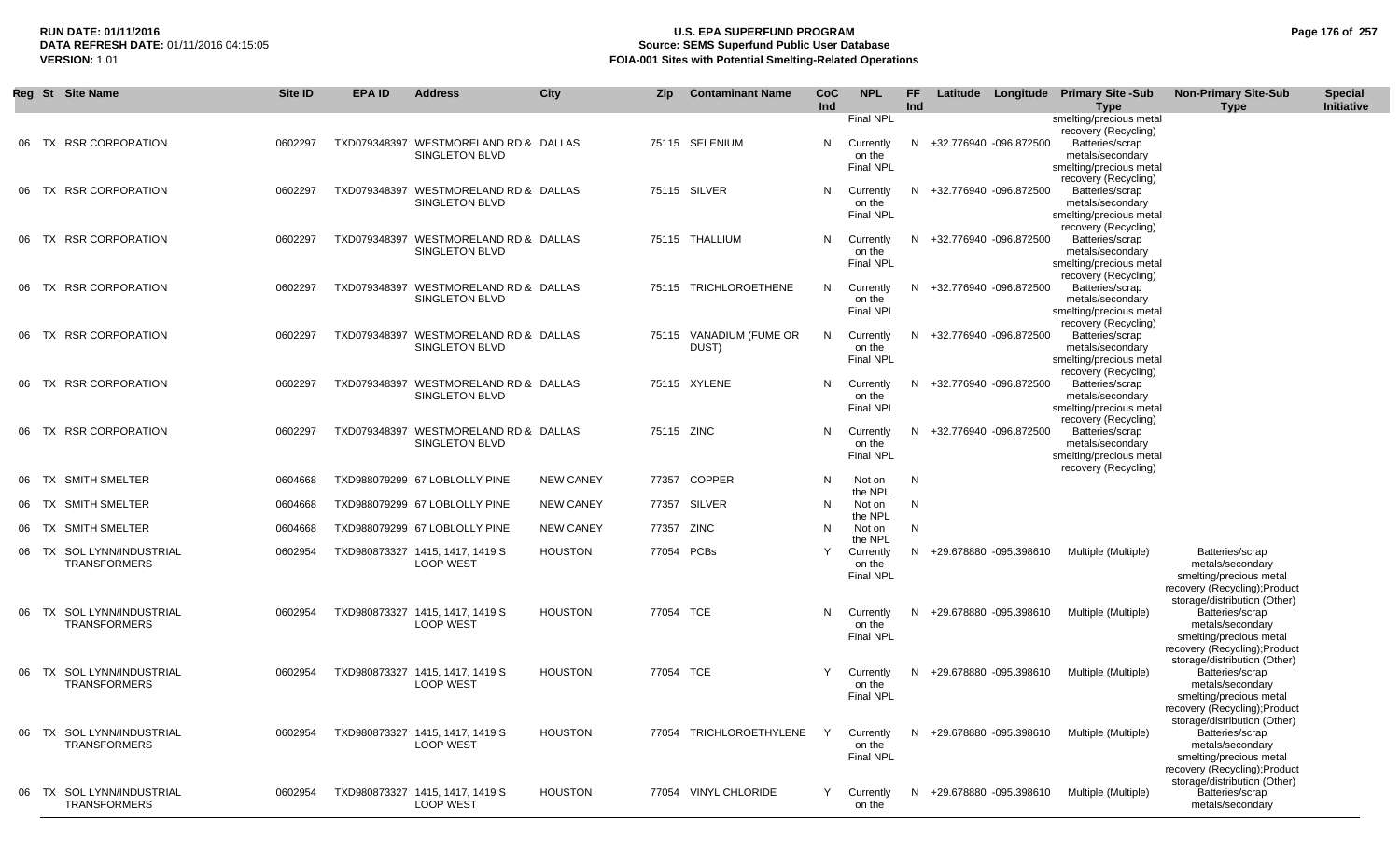## **RUN DATE: 01/11/2016 U.S. EPA SUPERFUND PROGRAM Page 177 of 257 Source: SEMS Superfund Public User Database VERSION:** 1.01 **FOIA-001 Sites with Potential Smelting-Related Operations**

|    | Reg St Site Name                              | Site ID | <b>EPA ID</b> | <b>Address</b>                                      | City              | Zip   | <b>Contaminant Name</b>               | <b>CoC</b><br>Ind | <b>NPL</b>                              | FF.<br>Ind | Latitude |                        | Longitude Primary Site -Sub<br><b>Type</b>                                                                | <b>Non-Primary Site-Sub</b><br><b>Type</b>                                                                                      | <b>Special</b><br>Initiative |
|----|-----------------------------------------------|---------|---------------|-----------------------------------------------------|-------------------|-------|---------------------------------------|-------------------|-----------------------------------------|------------|----------|------------------------|-----------------------------------------------------------------------------------------------------------|---------------------------------------------------------------------------------------------------------------------------------|------------------------------|
|    |                                               |         |               |                                                     |                   |       |                                       |                   | <b>Final NPL</b>                        |            |          |                        |                                                                                                           | smelting/precious metal<br>recovery (Recycling); Product<br>storage/distribution (Other)                                        |                              |
| 06 | TX SOL LYNN/INDUSTRIAL<br><b>TRANSFORMERS</b> | 0602954 |               | TXD980873327 1415, 1417, 1419 S<br><b>LOOP WEST</b> | <b>HOUSTON</b>    |       | 77054 cis-1,2-DCE                     | Y                 | Currently<br>on the<br><b>Final NPL</b> | N          |          | +29.678880 -095.398610 | Multiple (Multiple)                                                                                       | Batteries/scrap<br>metals/secondary<br>smelting/precious metal<br>recovery (Recycling); Product<br>storage/distribution (Other) |                              |
|    | 06 TX TEX-TIN CORP.                           | 0602105 |               | TXD062113329 STATE HGWY 146 &<br>FARM RD 519        | <b>TEXAS CITY</b> |       | 77568 1,2-DICHLOROETHANE              | Y                 | Currently<br>on the<br><b>Final NPL</b> | N          |          |                        | +29.356660 -094.941660 Primary metals/mineral<br>processing<br>(Manufacturing/Processi<br>ng/Maintenance) |                                                                                                                                 |                              |
|    | 06 TX TEX-TIN CORP.                           | 0602105 |               | TXD062113329 STATE HGWY 146 &<br>FARM RD 519        | <b>TEXAS CITY</b> |       | 77568 ALUMINUM (METAL)                | Y                 | Currently<br>on the<br>Final NPL        | N          |          |                        | +29.356660 -094.941660 Primary metals/mineral<br>processing<br>(Manufacturing/Processi<br>ng/Maintenance) |                                                                                                                                 |                              |
|    | 06 TX TEX-TIN CORP.                           | 0602105 |               | TXD062113329 STATE HGWY 146 &<br>FARM RD 519        | <b>TEXAS CITY</b> |       | 77568 ANTIMONY                        | Y                 | Currently<br>on the<br><b>Final NPL</b> | N          |          |                        | +29.356660 -094.941660 Primary metals/mineral<br>processing<br>(Manufacturing/Processi<br>ng/Maintenance) |                                                                                                                                 |                              |
|    | 06 TX TEX-TIN CORP.                           | 0602105 |               | TXD062113329 STATE HGWY 146 &<br>FARM RD 519        | <b>TEXAS CITY</b> |       | 77568 ARSENIC                         | Y                 | Currently<br>on the<br>Final NPL        | N.         |          |                        | +29.356660 -094.941660 Primary metals/mineral<br>processing<br>(Manufacturing/Processi<br>ng/Maintenance) |                                                                                                                                 |                              |
|    | 06 TX TEX-TIN CORP.                           | 0602105 |               | TXD062113329 STATE HGWY 146 &<br>FARM RD 519        | <b>TEXAS CITY</b> |       | 77568 ARSENIC                         | N                 | Currently<br>on the<br><b>Final NPL</b> | N.         |          |                        | +29.356660 -094.941660 Primary metals/mineral<br>processing<br>(Manufacturing/Processi<br>ng/Maintenance) |                                                                                                                                 |                              |
|    | 06 TX TEX-TIN CORP.                           | 0602105 |               | TXD062113329 STATE HGWY 146 &<br>FARM RD 519        | <b>TEXAS CITY</b> |       | 77568 BARIUM                          | Y                 | Currently<br>on the<br><b>Final NPL</b> | N.         |          |                        | +29.356660 -094.941660 Primary metals/mineral<br>processing<br>(Manufacturing/Processi<br>ng/Maintenance) |                                                                                                                                 |                              |
|    | 06 TX TEX-TIN CORP.                           | 0602105 |               | TXD062113329 STATE HGWY 146 &<br>FARM RD 519        | <b>TEXAS CITY</b> |       | 77568 BENZENE                         | Y                 | Currently<br>on the<br>Final NPL        | N.         |          |                        | +29.356660 -094.941660 Primary metals/mineral<br>processing<br>(Manufacturing/Processi                    |                                                                                                                                 |                              |
|    | 06 TX TEX-TIN CORP.                           | 0602105 |               | TXD062113329 STATE HGWY 146 &<br>FARM RD 519        | <b>TEXAS CITY</b> |       | 77568 BERYLLIUM                       | Y                 | Currently<br>on the<br>Final NPL        | N          |          |                        | ng/Maintenance)<br>+29.356660 -094.941660 Primary metals/mineral<br>processing<br>(Manufacturing/Processi |                                                                                                                                 |                              |
|    | 06 TX TEX-TIN CORP.                           | 0602105 |               | TXD062113329 STATE HGWY 146 &<br>FARM RD 519        | <b>TEXAS CITY</b> |       | 77568 CADMIUM                         |                   | Currently<br>on the<br>Final NPL        | N.         |          |                        | ng/Maintenance)<br>+29.356660 -094.941660 Primary metals/mineral<br>processing<br>(Manufacturing/Processi |                                                                                                                                 |                              |
|    | 06 TX TEX-TIN CORP.                           | 0602105 |               | TXD062113329 STATE HGWY 146 &<br>FARM RD 519        | <b>TEXAS CITY</b> |       | 77568 CHLOROFORM                      | Y                 | Currently<br>on the<br>Final NPL        | N.         |          |                        | ng/Maintenance)<br>+29.356660 -094.941660 Primary metals/mineral<br>processing<br>(Manufacturing/Processi |                                                                                                                                 |                              |
|    | 06 TX TEX-TIN CORP.                           | 0602105 |               | TXD062113329 STATE HGWY 146 &<br>FARM RD 519        | <b>TEXAS CITY</b> |       | 77568 CHROMIUM                        | Y                 | Currently<br>on the<br>Final NPL        | N.         |          |                        | ng/Maintenance)<br>+29.356660 -094.941660 Primary metals/mineral<br>processing<br>(Manufacturing/Processi |                                                                                                                                 |                              |
|    | 06 TX TEX-TIN CORP.                           | 0602105 |               | TXD062113329 STATE HGWY 146 &<br>FARM RD 519        | <b>TEXAS CITY</b> | 77568 | <b>COBALT AND</b><br><b>COMPOUNDS</b> | Y                 | Currently<br>on the<br><b>Final NPL</b> | N.         |          |                        | ng/Maintenance)<br>+29.356660 -094.941660 Primary metals/mineral<br>processing<br>(Manufacturing/Processi |                                                                                                                                 |                              |
|    | 06 TX TEX-TIN CORP.                           | 0602105 |               | TXD062113329 STATE HGWY 146 &<br>FARM RD 519        | <b>TEXAS CITY</b> |       | 77568 COPPER                          | Y                 | Currently<br>on the                     | N.         |          |                        | ng/Maintenance)<br>+29.356660 -094.941660 Primary metals/mineral<br>processing                            |                                                                                                                                 |                              |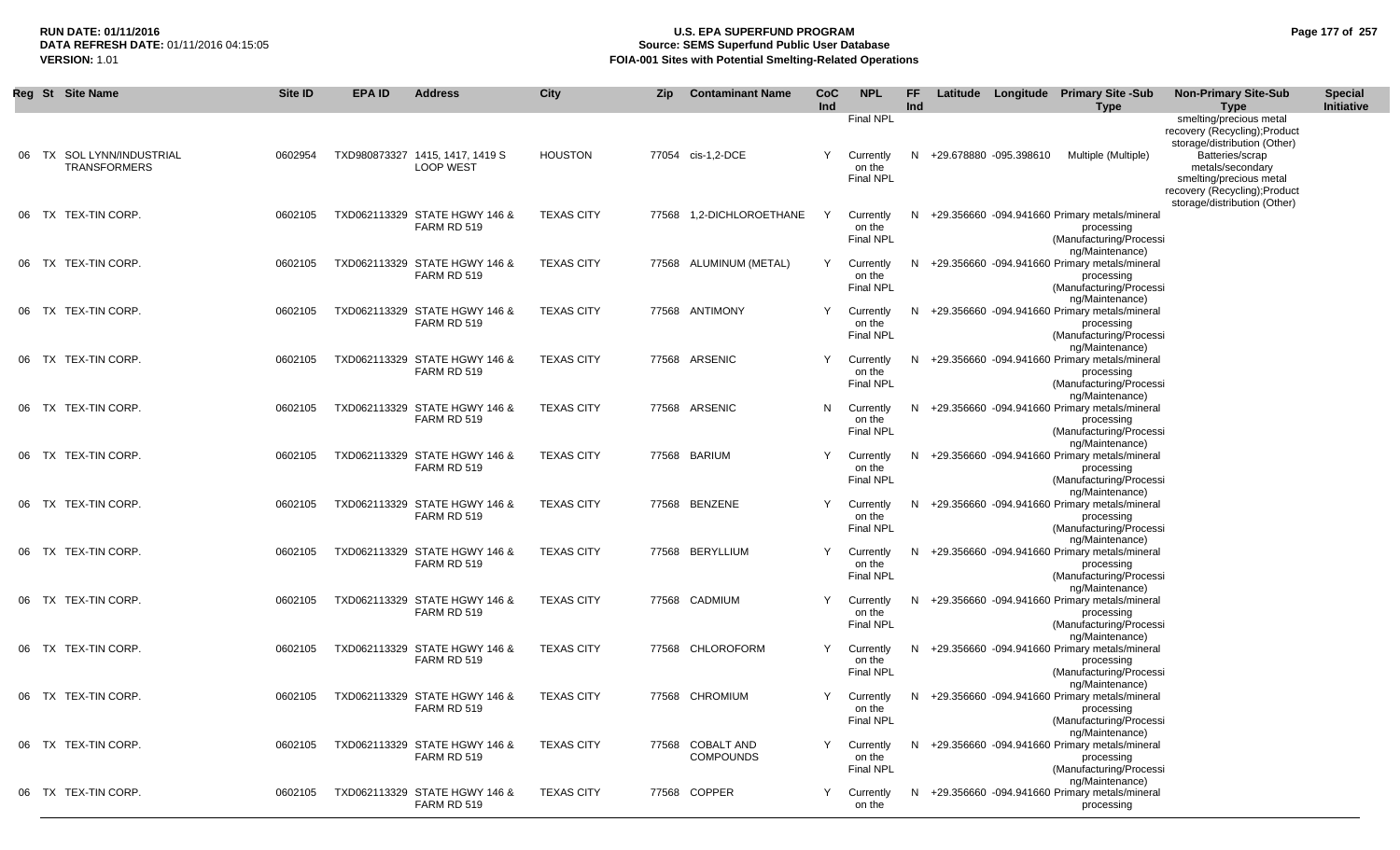## **RUN DATE: 01/11/2016 U.S. EPA SUPERFUND PROGRAM Page 178 of 257** DATA REFRESH DATE: 01/11/2016 04:15:05<br>**VERSION: 1.01** Source: SEMS Superfund Public User Database<br>FOIA-001 Sites with Potential Smelting-Related Operat **VERSION:** 1.01 **FOIA-001 Sites with Potential Smelting-Related Operations**

|  | Reg St Site Name    | Site ID | <b>EPA ID</b> | <b>Address</b>                               | City              | Zip       | <b>Contaminant Name</b> | CoC<br>Ind | <b>NPL</b>                              | <b>FF</b><br>Ind |  | Latitude Longitude Primary Site -Sub<br><b>Type</b>                                                                            | <b>Non-Primary Site-Sub</b><br><b>Type</b> | <b>Special</b><br>Initiative |
|--|---------------------|---------|---------------|----------------------------------------------|-------------------|-----------|-------------------------|------------|-----------------------------------------|------------------|--|--------------------------------------------------------------------------------------------------------------------------------|--------------------------------------------|------------------------------|
|  |                     |         |               |                                              |                   |           |                         |            | Final NPL                               |                  |  | (Manufacturing/Processi<br>ng/Maintenance)                                                                                     |                                            |                              |
|  | 06 TX TEX-TIN CORP. | 0602105 |               | TXD062113329 STATE HGWY 146 &<br>FARM RD 519 | <b>TEXAS CITY</b> |           | 77568 IRON              | Y          | Currently<br>on the<br>Final NPL        |                  |  | N +29.356660 -094.941660 Primary metals/mineral<br>processing<br>(Manufacturing/Processi<br>ng/Maintenance)                    |                                            |                              |
|  | 06 TX TEX-TIN CORP. | 0602105 |               | TXD062113329 STATE HGWY 146 &<br>FARM RD 519 | <b>TEXAS CITY</b> |           | 77568 LEAD              | Y          | Currently<br>on the<br>Final NPL        |                  |  | N +29.356660 -094.941660 Primary metals/mineral<br>processing<br>(Manufacturing/Processi                                       |                                            |                              |
|  | 06 TX TEX-TIN CORP. | 0602105 |               | TXD062113329 STATE HGWY 146 &<br>FARM RD 519 | <b>TEXAS CITY</b> |           | 77568 MANGANESE         | Y          | Currently<br>on the<br>Final NPL        |                  |  | ng/Maintenance)<br>N +29.356660 -094.941660 Primary metals/mineral<br>processing<br>(Manufacturing/Processi                    |                                            |                              |
|  | 06 TX TEX-TIN CORP. | 0602105 |               | TXD062113329 STATE HGWY 146 &<br>FARM RD 519 | <b>TEXAS CITY</b> |           | 77568 MERCURY           | Y          | Currently<br>on the<br>Final NPL        |                  |  | ng/Maintenance)<br>N +29.356660 -094.941660 Primary metals/mineral<br>processing<br>(Manufacturing/Processi                    |                                            |                              |
|  | 06 TX TEX-TIN CORP. | 0602105 |               | TXD062113329 STATE HGWY 146 &<br>FARM RD 519 | <b>TEXAS CITY</b> |           | 77568 MOLYBDENUM        | Y          | Currently<br>on the<br><b>Final NPL</b> |                  |  | ng/Maintenance)<br>N +29.356660 -094.941660 Primary metals/mineral<br>processing<br>(Manufacturing/Processi                    |                                            |                              |
|  | 06 TX TEX-TIN CORP. | 0602105 |               | TXD062113329 STATE HGWY 146 &<br>FARM RD 519 | <b>TEXAS CITY</b> |           | 77568 NICKEL            | Y          | Currently<br>on the<br><b>Final NPL</b> |                  |  | ng/Maintenance)<br>N +29.356660 -094.941660 Primary metals/mineral<br>processing<br>(Manufacturing/Processi                    |                                            |                              |
|  | 06 TX TEX-TIN CORP. | 0602105 |               | TXD062113329 STATE HGWY 146 &<br>FARM RD 519 | <b>TEXAS CITY</b> |           | 77568 RADIUM-226        | Y          | Currently<br>on the<br>Final NPL        |                  |  | ng/Maintenance)<br>N +29.356660 -094.941660 Primary metals/mineral<br>processing<br>(Manufacturing/Processi                    |                                            |                              |
|  | 06 TX TEX-TIN CORP. | 0602105 |               | TXD062113329 STATE HGWY 146 &<br>FARM RD 519 | <b>TEXAS CITY</b> |           | 77568 RADIUM-228        | Y          | Currently<br>on the<br><b>Final NPL</b> |                  |  | ng/Maintenance)<br>N +29.356660 -094.941660 Primary metals/mineral<br>processing<br>(Manufacturing/Processi<br>ng/Maintenance) |                                            |                              |
|  | 06 TX TEX-TIN CORP. | 0602105 |               | TXD062113329 STATE HGWY 146 &<br>FARM RD 519 | <b>TEXAS CITY</b> |           | 77568 SELENIUM          | Y          | Currently<br>on the<br>Final NPL        |                  |  | N +29.356660 -094.941660 Primary metals/mineral<br>processing<br>(Manufacturing/Processi<br>ng/Maintenance)                    |                                            |                              |
|  | 06 TX TEX-TIN CORP. | 0602105 |               | TXD062113329 STATE HGWY 146 &<br>FARM RD 519 | <b>TEXAS CITY</b> |           | 77568 SILVER            | Y          | Currently<br>on the<br>Final NPL        |                  |  | N +29.356660 -094.941660 Primary metals/mineral<br>processing<br>(Manufacturing/Processi<br>ng/Maintenance)                    |                                            |                              |
|  | 06 TX TEX-TIN CORP. | 0602105 |               | TXD062113329 STATE HGWY 146 &<br>FARM RD 519 | <b>TEXAS CITY</b> |           | 77568 THORIUM-228       | Y          | Currently<br>on the<br><b>Final NPL</b> |                  |  | N +29.356660 -094.941660 Primary metals/mineral<br>processing<br>(Manufacturing/Processi<br>ng/Maintenance)                    |                                            |                              |
|  | 06 TX TEX-TIN CORP. | 0602105 |               | TXD062113329 STATE HGWY 146 &<br>FARM RD 519 | <b>TEXAS CITY</b> |           | 77568 THORIUM-230       | Y          | Currently<br>on the<br>Final NPL        |                  |  | N +29.356660 -094.941660 Primary metals/mineral<br>processing<br>(Manufacturing/Processi<br>ng/Maintenance)                    |                                            |                              |
|  | 06 TX TEX-TIN CORP. | 0602105 |               | TXD062113329 STATE HGWY 146 &<br>FARM RD 519 | <b>TEXAS CITY</b> |           | 77568 THORIUM-232       | Y          | Currently<br>on the<br><b>Final NPL</b> |                  |  | N +29.356660 -094.941660 Primary metals/mineral<br>processing<br>(Manufacturing/Processi<br>ng/Maintenance)                    |                                            |                              |
|  | 06 TX TEX-TIN CORP. | 0602105 |               | TXD062113329 STATE HGWY 146 &<br>FARM RD 519 | <b>TEXAS CITY</b> | 77568 TIN |                         |            | Currently<br>on the<br><b>Final NPL</b> |                  |  | N +29.356660 -094.941660 Primary metals/mineral<br>processing<br>(Manufacturing/Processi<br>ng/Maintenance)                    |                                            |                              |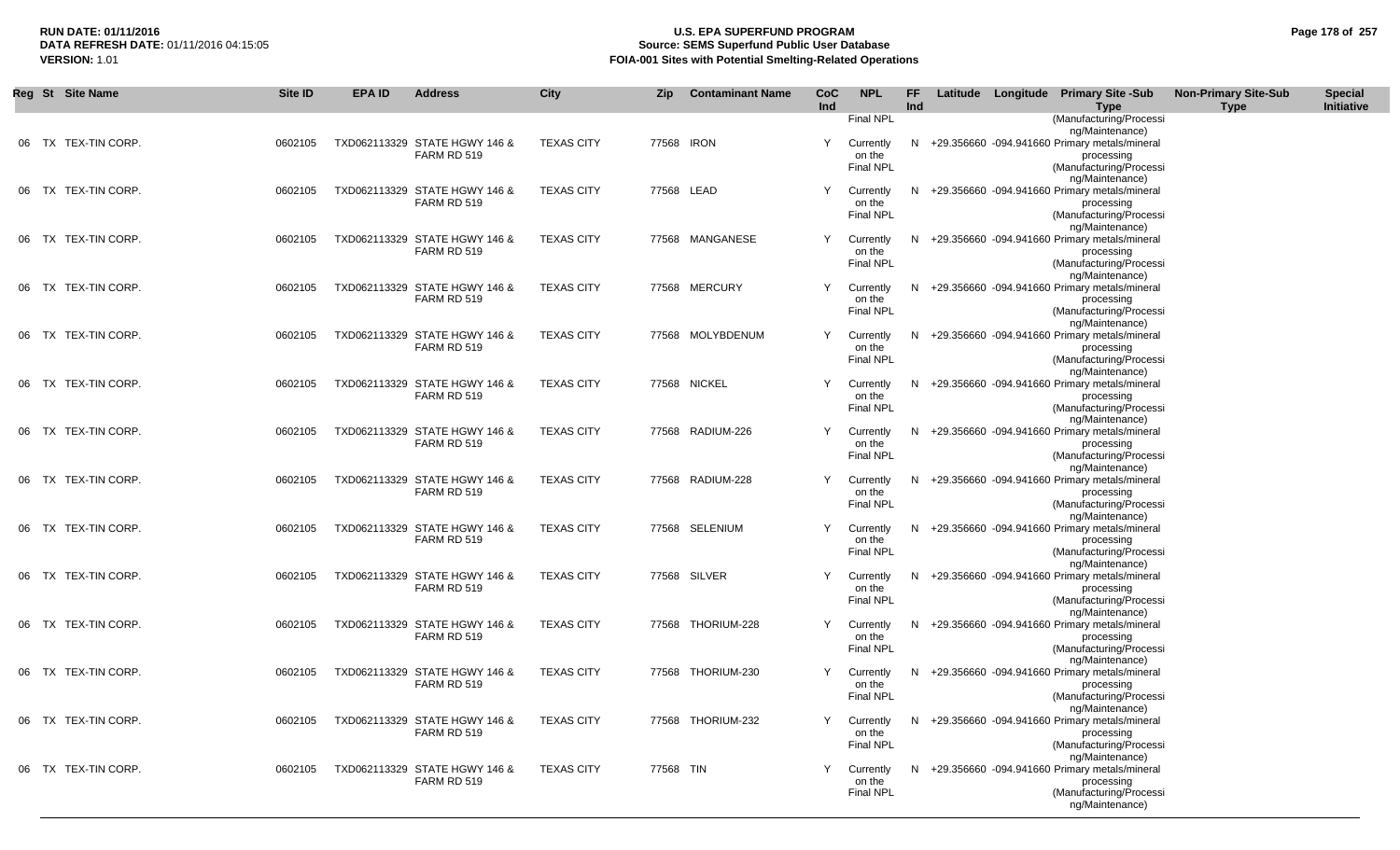## **RUN DATE: 01/11/2016 U.S. EPA SUPERFUND PROGRAM Page 179 of 257 Source: SEMS Superfund Public User Database VERSION:** 1.01 **FOIA-001 Sites with Potential Smelting-Related Operations**

|       | Reg St Site Name                                   | Site ID | <b>EPA ID</b> | <b>Address</b>                                                                                                | <b>City</b>          | Zip        | <b>Contaminant Name</b> | <b>CoC</b><br>Ind | <b>NPL</b>                              | FF.<br>Ind |  | Latitude Longitude Primary Site -Sub<br><b>Type</b>                                                         | <b>Non-Primary Site-Sub</b><br><b>Type</b> | <b>Special</b><br>Initiative               |
|-------|----------------------------------------------------|---------|---------------|---------------------------------------------------------------------------------------------------------------|----------------------|------------|-------------------------|-------------------|-----------------------------------------|------------|--|-------------------------------------------------------------------------------------------------------------|--------------------------------------------|--------------------------------------------|
|       | 06 TX TEX-TIN CORP.                                | 0602105 |               | TXD062113329 STATE HGWY 146 &<br>FARM RD 519                                                                  | <b>TEXAS CITY</b>    |            | 77568 URANIUM-234       | Y                 | Currently<br>on the<br><b>Final NPL</b> |            |  | N +29.356660 -094.941660 Primary metals/mineral<br>processing<br>(Manufacturing/Processi<br>ng/Maintenance) |                                            |                                            |
|       | 06 TX TEX-TIN CORP.                                | 0602105 |               | TXD062113329 STATE HGWY 146 &<br>FARM RD 519                                                                  | <b>TEXAS CITY</b>    |            | 77568 URANIUM-235       | Y                 | Currently<br>on the<br><b>Final NPL</b> |            |  | N +29.356660 -094.941660 Primary metals/mineral<br>processing<br>(Manufacturing/Processi<br>ng/Maintenance) |                                            |                                            |
| 06    | TX TEX-TIN CORP.                                   | 0602105 |               | TXD062113329 STATE HGWY 146 &<br>FARM RD 519                                                                  | <b>TEXAS CITY</b>    |            | 77568 URANIUM-238       | Y                 | Currently<br>on the<br><b>Final NPL</b> |            |  | N +29.356660 -094.941660 Primary metals/mineral<br>processing<br>(Manufacturing/Processi<br>ng/Maintenance) |                                            |                                            |
| 06    | TX TEX-TIN CORP.                                   | 0602105 |               | TXD062113329 STATE HGWY 146 &<br>FARM RD 519                                                                  | <b>TEXAS CITY</b>    | 77568 ZINC |                         | Y                 | Currently<br>on the<br><b>Final NPL</b> |            |  | N +29.356660 -094.941660 Primary metals/mineral<br>processing<br>(Manufacturing/Processi<br>ng/Maintenance) |                                            |                                            |
|       | TX TROTTNER IRON & METAL                           | 0607385 |               | TXN000607385 325 COLIMA STREET<br>(FORMERLY 1105 S.<br><b>MEDINA STREET)</b>                                  | <b>SAN ANTONIO</b>   | 78210      |                         |                   | Not on<br>the NPL                       | N          |  | Batteries/scrap<br>metals/secondary<br>smelting/precious metal<br>recovery (Recycling)                      |                                            | Unrecognized<br>Smelter per 2001<br>Report |
|       | 06 OK TULSA FUEL AND MANUFACTURING                 | 0604674 |               | OKD987096195 1.3 MILES SOUTH OF<br><b>DOWNTOWN</b><br><b>COLLINSVILLE WEST</b><br>SIDE OF OLD U.S. HWY<br>169 | <b>COLLINSVILLE</b>  |            | 74021 ARSENIC           | N.                | Currently<br>on the<br><b>Final NPL</b> |            |  | N +36.346250 -095.848610 Primary metals/mineral<br>processing<br>(Manufacturing/Processi<br>ng/Maintenance) |                                            |                                            |
| 06 OK | TULSA FUEL AND MANUFACTURING                       | 0604674 |               | OKD987096195 1.3 MILES SOUTH OF<br><b>DOWNTOWN</b><br><b>COLLINSVILLE WEST</b><br>SIDE OF OLD U.S. HWY<br>169 | <b>COLLINSVILLE</b>  |            | 74021 ARSENIC           | Y                 | Currently<br>on the<br><b>Final NPL</b> |            |  | N +36.346250 -095.848610 Primary metals/mineral<br>processing<br>(Manufacturing/Processi<br>ng/Maintenance) |                                            |                                            |
| 06 OK | TULSA FUEL AND MANUFACTURING                       | 0604674 |               | OKD987096195 1.3 MILES SOUTH OF<br><b>DOWNTOWN</b><br><b>COLLINSVILLE WEST</b><br>SIDE OF OLD U.S. HWY<br>169 | <b>COLLINSVILLE</b>  | 74021      | CADMIUM                 | N                 | Currently<br>on the<br><b>Final NPL</b> |            |  | N +36.346250 -095.848610 Primary metals/mineral<br>processing<br>(Manufacturing/Processi<br>ng/Maintenance) |                                            |                                            |
|       | TULSA FUEL AND MANUFACTURING<br>OK                 | 0604674 |               | OKD987096195 1.3 MILES SOUTH OF<br><b>DOWNTOWN</b><br><b>COLLINSVILLE WEST</b><br>SIDE OF OLD U.S. HWY<br>169 | <b>COLLINSVILLE</b>  | 74021      | CADMIUM                 | Y                 | Currently<br>on the<br><b>Final NPL</b> |            |  | N +36.346250 -095.848610 Primary metals/mineral<br>processing<br>(Manufacturing/Processi<br>ng/Maintenance) |                                            |                                            |
|       | 06 OK TULSA FUEL AND MANUFACTURING                 | 0604674 |               | OKD987096195 1.3 MILES SOUTH OF<br><b>DOWNTOWN</b><br><b>COLLINSVILLE WEST</b><br>SIDE OF OLD U.S. HWY<br>169 | <b>COLLINSVILLE</b>  |            | 74021 LEAD              | Y                 | Currently<br>on the<br>Final NPL        |            |  | N +36.346250 -095.848610 Primary metals/mineral<br>processing<br>(Manufacturing/Processi<br>ng/Maintenance) |                                            |                                            |
|       | 06 OK TULSA FUEL AND MANUFACTURING                 | 0604674 |               | OKD987096195 1.3 MILES SOUTH OF<br><b>DOWNTOWN</b><br><b>COLLINSVILLE WEST</b><br>SIDE OF OLD U.S. HWY<br>169 | <b>COLLINSVILLE</b>  | 74021 ZINC |                         | N                 | Currently<br>on the<br><b>Final NPL</b> |            |  | N +36.346250 -095.848610 Primary metals/mineral<br>processing<br>(Manufacturing/Processi<br>ng/Maintenance) |                                            |                                            |
|       | 06 OK UNITED STATES SMELTING CO.                   | 0605035 |               | OK0001308485 1/2 MI. NORTHEAST OF CHECOTAH<br>THE CITY                                                        |                      | 74426      |                         |                   | Not on<br>the NPL                       | N          |  |                                                                                                             |                                            |                                            |
|       | 06 NM WALDO ZINC SMELTER                           | 0605582 |               | NM0000605582 SANTA FE COUNTY<br>ROAD 57                                                                       | WALDO                | 87010      |                         |                   | Not on                                  | N          |  | Other (Other)                                                                                               |                                            |                                            |
|       | 06 OK WILD MAN CYANIDE SMELTER                     | 0601448 |               | OKD981144355 HWY 183 8 MI N OF<br>SNYDER, OK                                                                  | <b>MOUNTAIN PARK</b> | 73559      |                         |                   | the NPL<br>Not on<br>the NPL            | N          |  |                                                                                                             |                                            |                                            |
|       | 07 KS 1202 NORTH STATE SMELTER<br><b>COMPLAINT</b> | 0706578 |               | KSN000706578 1202 NORTH STATE<br><b>STREET</b>                                                                | CANEY                | 67333      |                         |                   | Not on<br>the NPL                       | N          |  | Primary metals/mineral<br>processing                                                                        |                                            |                                            |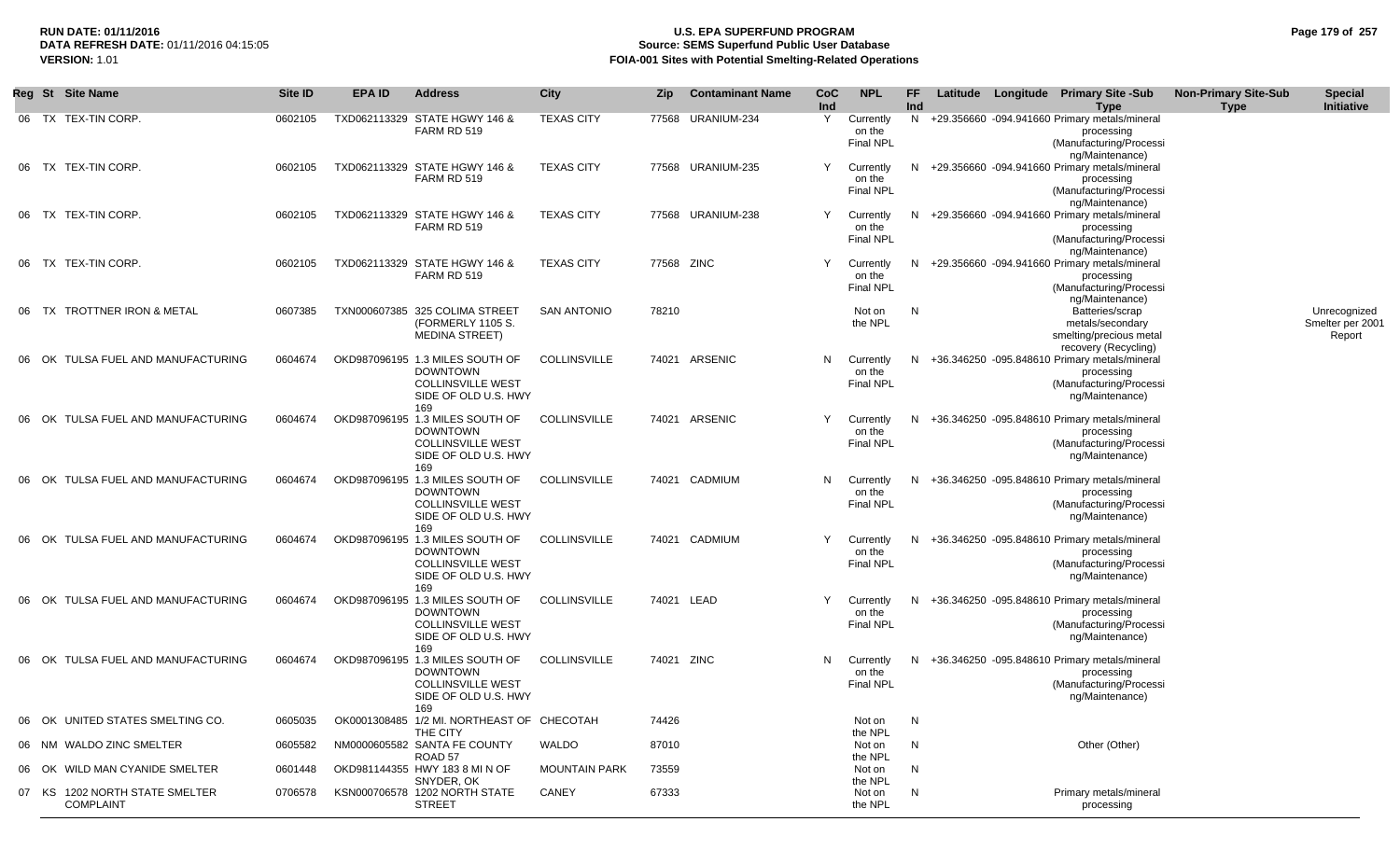#### **RUN DATE: 01/11/2016 U.S. EPA SUPERFUND PROGRAM Page 180 of 257** DATA REFRESH DATE: 01/11/2016 04:15:05<br>**VERSION: 1.01** Source: SEMS Superfund Public User Database<br>FOIA-001 Sites with Potential Smelting-Related Operat **FOIA-001 Sites with Potential Smelting-Related Operations**

|    | Reg St Site Name                                          | Site ID | EPA ID               | <b>Address</b>                                                               | <b>City</b>           | Zip   | <b>Contaminant Name</b> | <b>CoC</b><br>Ind | <b>NPL</b>                   | FF<br>Ind |  | Latitude Longitude Primary Site -Sub<br><b>Type</b>                                                       | <b>Non-Primary Site-Sub</b><br><b>Type</b> | <b>Special</b><br>Initiative |
|----|-----------------------------------------------------------|---------|----------------------|------------------------------------------------------------------------------|-----------------------|-------|-------------------------|-------------------|------------------------------|-----------|--|-----------------------------------------------------------------------------------------------------------|--------------------------------------------|------------------------------|
|    |                                                           |         |                      |                                                                              |                       |       |                         |                   |                              |           |  | (Manufacturing/Processi<br>ng/Maintenance)                                                                |                                            |                              |
|    | 07 KS 2ND AND SMELTER                                     | 0703668 |                      | KSN000703668 2nd and Smelter                                                 | <b>PITTSBURG</b>      | 66762 |                         |                   | Not on<br>the NPL            | N         |  | Mineral<br>Processing/Smelting                                                                            |                                            |                              |
|    | 07 MO ACME BATTERY MFG                                    | 0700816 |                      | MOD006280804 3340 MORGANFORD<br><b>RD</b>                                    | <b>ST LOUIS</b>       | 63116 |                         |                   | Not on<br>the NPL            | N         |  | Only (Mining)<br>Batteries/scrap<br>metals/secondary<br>smelting/precious metal                           |                                            |                              |
|    | 07 KS AMERICAN ZINC & LEAD SMELTING CO                    | 0702315 |                      | KSD984971986 HWY 166 & HWY 75                                                | CANEY                 |       | 67333 LEAD              | Y                 | Not on                       | N         |  | recovery (Recycling)                                                                                      |                                            |                              |
| 07 | - FORMER<br><b>BAXTER SPRINGS SMELTER</b><br>KS.          | 0702173 |                      | KSD984966945 W END OF FAS 763                                                | <b>BAXTER SPRINGS</b> | 66713 |                         |                   | the NPL<br>Not on            | N         |  |                                                                                                           |                                            |                              |
|    | 07 MO BUICK SMELTER                                       | 0701405 | MOD980855597 HWY KK  |                                                                              | <b>BOSS</b>           | 65440 |                         |                   | the NPL<br>Not on<br>the NPL | N         |  |                                                                                                           |                                            |                              |
|    | CANEY SMELTER COMPLAINT<br>07 KS                          | 0706287 |                      | KSN000706287 811 NORTH CEDAR<br><b>STREET</b>                                | CANEY                 | 67333 |                         |                   | Not on<br>the NPL            | N         |  | Primary metals/mineral<br>processing<br>(Manufacturing/Processi<br>ng/Maintenance)                        |                                            |                              |
|    | 07 MO CENTERVIEW SMELTER                                  | 0702993 | MO0001276849 MAIN ST |                                                                              | <b>CENTERVIEW</b>     | 64019 |                         |                   | Not on<br>the NPL            | N         |  |                                                                                                           |                                            |                              |
|    | 07 KS CHEROKEE ZINC COMPANY (WEIR<br>SMELTER)             | 0706550 |                      | KSN000706550 413 N. WASHINGTON<br><b>STREET</b>                              | <b>WEIR</b>           | 66781 |                         |                   | Not on<br>the NPL            | N         |  | Primary metals/mineral<br>processing<br>(Manufacturing/Processi<br>ng/Maintenance)                        |                                            |                              |
|    | <b>CROWE PROPERTY</b><br>07 KS                            | 0706575 |                      | KSN000706575 1101 NORTH SPRING<br><b>STREET</b>                              | CANEY                 | 67333 |                         |                   | Not on<br>the NPL            | N         |  | Primary metals/mineral<br>processing<br>(Manufacturing/Processi                                           |                                            |                              |
|    | 07 KS CULVER SMELTER                                      | 0706546 |                      | KSN000706546 212 CULVER STREET                                               | <b>CULVER</b>         | 67484 |                         |                   | Not on<br>the NPL            | N         |  | ng/Maintenance)<br>Batteries/scrap<br>metals/secondary<br>smelting/precious metal<br>recovery (Recycling) | Other (Other)                              |                              |
|    | <b>DEARING SMELTER</b><br>07 KS                           | 0702664 |                      | KSD985012194 NW 1/4, SE 1/4, NW 1/4, DEARING<br>SECTION 25 T 34 S, R<br>15 E |                       | 67340 |                         |                   | Not on<br>the NPL            | N,        |  |                                                                                                           |                                            |                              |
|    | <b>EAST IOLA SMELTER</b><br>07 KS                         | 0702834 |                      | KS0000102129 EAST & KENTUCKY<br><b>STS</b>                                   | <b>IOLA</b>           | 66749 |                         |                   | Not on<br>the NPL            | N         |  |                                                                                                           |                                            |                              |
| 07 | <b>EAST LA HARPE SMELTER</b><br>KS.                       | 0702743 |                      | KSD985013929 HWY 54 1.5 MI SE OF                                             | LA HARPE              | 66751 |                         |                   | Not on<br>the NPL            | N         |  | Mineral<br>Processing/Smelting                                                                            |                                            |                              |
|    | 07 NE FORMER CARTER WHITE LEAD<br>FACILITY/AREA           | 0704909 |                      | NEN000704909 JAVE. & 22ND STREET OMAHA                                       |                       |       | 68101 LEAD              | Y                 | Not on<br>the NPL            | N         |  | Only (Mining)<br>Primary metals/mineral<br>processing<br>(Manufacturing/Processi<br>ng/Maintenance)       |                                            |                              |
|    | 07 NE FORMER LAWRENCE SHOT & LEAD<br><b>FACILITY/AREA</b> | 0704910 |                      | NEN000704910 24TH & BEUCROFT                                                 | <b>OMAHA</b>          | 68102 |                         |                   | Not on<br>the NPL            | N         |  | Primary metals/mineral<br>processing<br>(Manufacturing/Processi                                           |                                            |                              |
|    | 07 NE FORMER NORTHWESTERN METAL<br>27TH STREET            |         |                      | 0702787 NEN000702787 3900 Industrial Avenue LINCOLN                          |                       | 68504 |                         |                   | Not on N<br>the NPL          |           |  | ng/Maintenance)<br>Batteries/scrap<br>metals/secondary<br>smelting/precious metal                         |                                            |                              |
|    | 07 NE FORMER OMAHA SHOT WORKS<br><b>FACILITY/AREA</b>     |         |                      | 0704911 NEN000704911 MASON & 18TH<br><b>STREET</b>                           | <b>OMAHA</b>          | 68105 |                         |                   | Not on<br>the NPL            | N         |  | recovery (Recycling)<br>Primary metals/mineral<br>processing<br>(Manufacturing/Processi                   |                                            |                              |
|    | 07 NE FORMER OMAHA WHITE LEAD                             | 0704908 |                      | NEN000704908 20TH & CENTER                                                   | <b>OMAHA</b>          | 68108 |                         |                   | Not on N                     |           |  | ng/Maintenance)<br>Primary metals/mineral                                                                 |                                            |                              |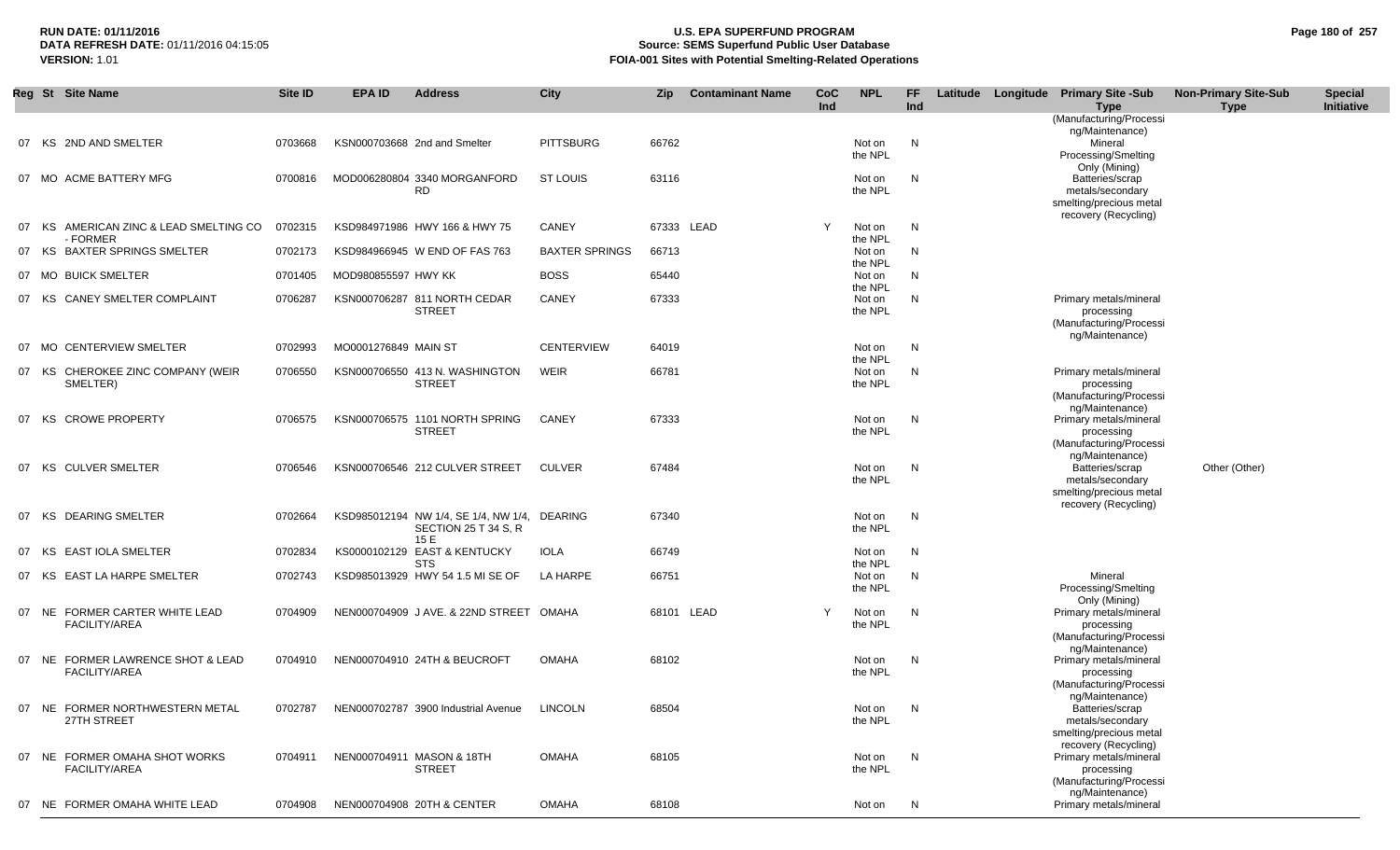**RUN DATE: 01/11/2016 U.S. EPA SUPERFUND PROGRAM Page 181 of 257 DATA REFRESH DATE:** 01/11/2016 04:15:05 **Source: SEMS Superfund Public User Database FOIA-001 Sites with Potential Smelting-Related Operations** 

|    | Reg St Site Name                      | Site ID | <b>EPA ID</b>            | <b>Address</b>                               | City                 | Zip        | <b>Contaminant Name</b> | CoC<br>Ind | <b>NPL</b>                    | FF<br>Ind |                         |           | Latitude Longitude Primary Site -Sub                                   | <b>Non-Primary Site-Sub</b><br><b>Type</b>  | <b>Special</b><br>Initiative     |
|----|---------------------------------------|---------|--------------------------|----------------------------------------------|----------------------|------------|-------------------------|------------|-------------------------------|-----------|-------------------------|-----------|------------------------------------------------------------------------|---------------------------------------------|----------------------------------|
|    |                                       |         |                          |                                              |                      |            |                         |            | the NPL                       |           |                         |           | <b>Type</b><br>processing                                              |                                             |                                  |
|    |                                       |         |                          |                                              |                      |            |                         |            |                               |           |                         |           | (Manufacturing/Processi                                                |                                             |                                  |
| 07 | FORMER UNITED ZINC & ASSOCIATED<br>KS | 0705026 |                          | KSN000705026 HIGHWAY 54 &                    | <b>IOLA</b>          | 66749 LEAD |                         | N          | Currently                     | N         | $+37.92$                | $-095.40$ | ng/Maintenance)<br>Other                                               |                                             |                                  |
|    | <b>SMELTERS</b>                       |         |                          | <b>KANSAS DRIVE</b>                          |                      |            |                         |            | on the                        |           |                         |           | (Manufacturing/Processi                                                |                                             |                                  |
|    |                                       |         |                          |                                              |                      |            |                         |            | <b>Final NPL</b>              |           |                         |           | ng/Maintenance)                                                        |                                             |                                  |
| 07 | IA<br><b>FREESE</b>                   | 0705003 | IAN000705003             | <b>WEST AIRLINE</b><br><b>HIGHWAY</b>        | WATERLOO             | 50703      |                         |            | Not on<br>the NPL             | N         |                         |           | Other (Waste<br>Management)                                            | Agricultural (e.g., grain<br>elevator)      |                                  |
|    |                                       |         |                          |                                              |                      |            |                         |            |                               |           |                         |           |                                                                        | (Other); Batteries/scrap                    |                                  |
|    |                                       |         |                          |                                              |                      |            |                         |            |                               |           |                         |           |                                                                        | metals/secondary<br>smelting/precious metal |                                  |
|    |                                       |         |                          |                                              |                      |            |                         |            |                               |           |                         |           |                                                                        | recovery (Recycling)                        |                                  |
|    | 07 MO HERCULANEUM LEAD SMELTER SITE   | 0700795 | MOD006266373 881 MAIN ST |                                              | HERCULANEUM          | 63048 LEAD |                         | N          | Not on                        | N         |                         |           | Metals (Mining)                                                        |                                             |                                  |
|    | 07 KS HUNNEWELL SMELTER COMPLAINT     | 0706328 |                          | KSN000706328 105 NORTH 6TH                   | <b>HUNNEWELL</b>     | 67140      |                         |            | the NPL<br>Not on             | N         |                         |           | Other (Other)                                                          | Transportation (e.g., railroad              |                                  |
|    |                                       |         |                          | <b>STREET</b>                                |                      |            |                         |            | the NPL                       |           |                         |           |                                                                        | yards, airport, barge docking               |                                  |
|    |                                       |         |                          |                                              |                      |            |                         |            |                               |           |                         |           |                                                                        | site) (Other)                               |                                  |
|    | 07 MO KCS & R ON GUINOTTE             | 0706446 |                          | MON000706446 2223 GUINOTTE                   | <b>KANSAS CITY</b>   | 64120      |                         |            | Not on<br>the NPL             | N         |                         |           | Batteries/scrap<br>metals/secondary                                    |                                             | Unrecognized<br>Smelter per 2001 |
|    |                                       |         |                          |                                              |                      |            |                         |            |                               |           |                         |           | smelting/precious metal                                                |                                             | Report                           |
|    | 07 MO MADISON COUNTY MINES            | 0701102 |                          | MOD098633415 401 N MINE LAMOTTE              | <b>FREDERICKTOWN</b> |            | 63645 ARSENIC           | Y          | Currently                     |           | N +37.546110 -90.276110 |           | recovery (Recycling)<br>Metals (Mining)                                |                                             | Unrecognized                     |
|    |                                       |         |                          | <b>ST</b>                                    |                      |            |                         |            | on the                        |           |                         |           |                                                                        |                                             | Smelter per 2001                 |
|    |                                       |         |                          |                                              |                      |            |                         | Y          | <b>Final NPL</b>              |           |                         |           |                                                                        |                                             | Report                           |
| 07 | MO MADISON COUNTY MINES               | 0701102 |                          | MOD098633415 401 N MINE LAMOTTE<br>ST        | <b>FREDERICKTOWN</b> |            | 63645 CADMIUM           |            | Currently<br>on the           |           | N +37.546110 -90.276110 |           | Metals (Mining)                                                        |                                             | Unrecognized<br>Smelter per 2001 |
|    |                                       |         |                          |                                              |                      |            |                         |            | <b>Final NPL</b>              |           |                         |           |                                                                        |                                             | Report                           |
|    | 07 MO MADISON COUNTY MINES            | 0701102 |                          | MOD098633415 401 N MINE LAMOTTE<br><b>ST</b> | <b>FREDERICKTOWN</b> |            | 63645 COBALT            | Y          | Currently<br>on the           |           | N +37.546110 -90.276110 |           | Metals (Mining)                                                        |                                             | Unrecognized<br>Smelter per 2001 |
|    |                                       |         |                          |                                              |                      |            |                         |            | <b>Final NPL</b>              |           |                         |           |                                                                        |                                             | Report                           |
|    | 07 MO MADISON COUNTY MINES            | 0701102 |                          | MOD098633415 401 N MINE LAMOTTE              | <b>FREDERICKTOWN</b> |            | 63645 COPPER            | Y          | Currently                     |           | N +37.546110 -90.276110 |           | Metals (Mining)                                                        |                                             | Unrecognized                     |
|    |                                       |         |                          | <b>ST</b>                                    |                      |            |                         |            | on the<br><b>Final NPL</b>    |           |                         |           |                                                                        |                                             | Smelter per 2001<br>Report       |
| 07 | MO MADISON COUNTY MINES               | 0701102 |                          | MOD098633415 401 N MINE LAMOTTE              | <b>FREDERICKTOWN</b> | 63645 LEAD |                         | Y          | Currently                     |           | N +37.546110 -90.276110 |           | Metals (Mining)                                                        |                                             | Unrecognized                     |
|    |                                       |         |                          | <b>ST</b>                                    |                      |            |                         |            | on the<br>Final NPL           |           |                         |           |                                                                        |                                             | Smelter per 2001<br>Report       |
|    | 07 MO MADISON COUNTY MINES            | 0701102 |                          | MOD098633415 401 N MINE LAMOTTE              | <b>FREDERICKTOWN</b> | 63645 LEAD |                         | N          | Currently                     |           | N +37.546110 -90.276110 |           | Metals (Mining)                                                        |                                             | Unrecognized                     |
|    |                                       |         |                          | <b>ST</b>                                    |                      |            |                         |            | on the                        |           |                         |           |                                                                        |                                             | Smelter per 2001                 |
|    | 07 MO MADISON COUNTY MINES            | 0701102 |                          | MOD098633415 401 N MINE LAMOTTE              | <b>FREDERICKTOWN</b> |            | 63645 MANGANESE         | Y          | <b>Final NPL</b><br>Currently |           | N +37.546110 -90.276110 |           | Metals (Mining)                                                        |                                             | Report<br>Unrecognized           |
|    |                                       |         |                          | <b>ST</b>                                    |                      |            |                         |            | on the                        |           |                         |           |                                                                        |                                             | Smelter per 2001                 |
|    | 07 MO MADISON COUNTY MINES            | 0701102 |                          | MOD098633415 401 N MINE LAMOTTE              | <b>FREDERICKTOWN</b> |            | 63645 NICKEL            | Y          | <b>Final NPL</b><br>Currently |           | N +37.546110 -90.276110 |           | Metals (Mining)                                                        |                                             | Report<br>Unrecognized           |
|    |                                       |         |                          | <b>ST</b>                                    |                      |            |                         |            | on the                        |           |                         |           |                                                                        |                                             | Smelter per 2001                 |
|    |                                       |         |                          |                                              |                      |            |                         |            | <b>Final NPL</b>              |           |                         |           |                                                                        |                                             | Report                           |
| 07 | MO MADISON COUNTY MINES               | 0701102 |                          | MOD098633415 401 N MINE LAMOTTE<br>ST        | <b>FREDERICKTOWN</b> | 63645 ZINC |                         | N          | Currently<br>on the           |           | N +37.546110 -90.276110 |           | Metals (Mining)                                                        |                                             | Unrecognized<br>Smelter per 2001 |
|    |                                       |         |                          |                                              |                      |            |                         |            | Final NPL                     |           |                         |           |                                                                        |                                             | Report                           |
|    | 07 KS NATIONAL COMPRESSED STEEL       | 0703975 |                          | KSN000703975 1015 SOUTH PACKARD KANSAS CITY  |                      | 66105      |                         |            | Not on<br>the NPL             | N         |                         |           | Batteries/scrap<br>metals/secondary                                    |                                             |                                  |
|    |                                       |         |                          |                                              |                      |            |                         |            |                               |           |                         |           | smelting/precious metal                                                |                                             |                                  |
|    |                                       |         |                          |                                              |                      |            |                         |            |                               |           |                         |           | recovery (Recycling)                                                   |                                             |                                  |
|    | 07 NE NORTHWESTERN METAL CO.          | 0706447 |                          | NEN000706447 900 T STREET                    | <b>LINCOLN</b>       | 68508      |                         |            | Not on<br>the NPL             | N         |                         |           | Batteries/scrap<br>metals/secondary                                    |                                             | Unrecognized<br>Smelter per 2001 |
|    |                                       |         |                          |                                              |                      |            |                         |            |                               |           |                         |           | smelting/precious metal                                                |                                             | Report                           |
|    | 07 NE OMAHA LEAD                      | 0703481 |                          | NESFN0703481 INTERSECTION I480 &             | OMAHA                | 68102 LEAD |                         | Y          | Currently                     |           |                         |           | recovery (Recycling)<br>N +41.267770 -95.929720 Primary metals/mineral |                                             |                                  |
|    |                                       |         |                          | ABBOTT DRIVE                                 |                      |            |                         |            | on the                        |           |                         |           | processing                                                             |                                             |                                  |
|    |                                       |         |                          |                                              |                      |            |                         |            |                               |           |                         |           |                                                                        |                                             |                                  |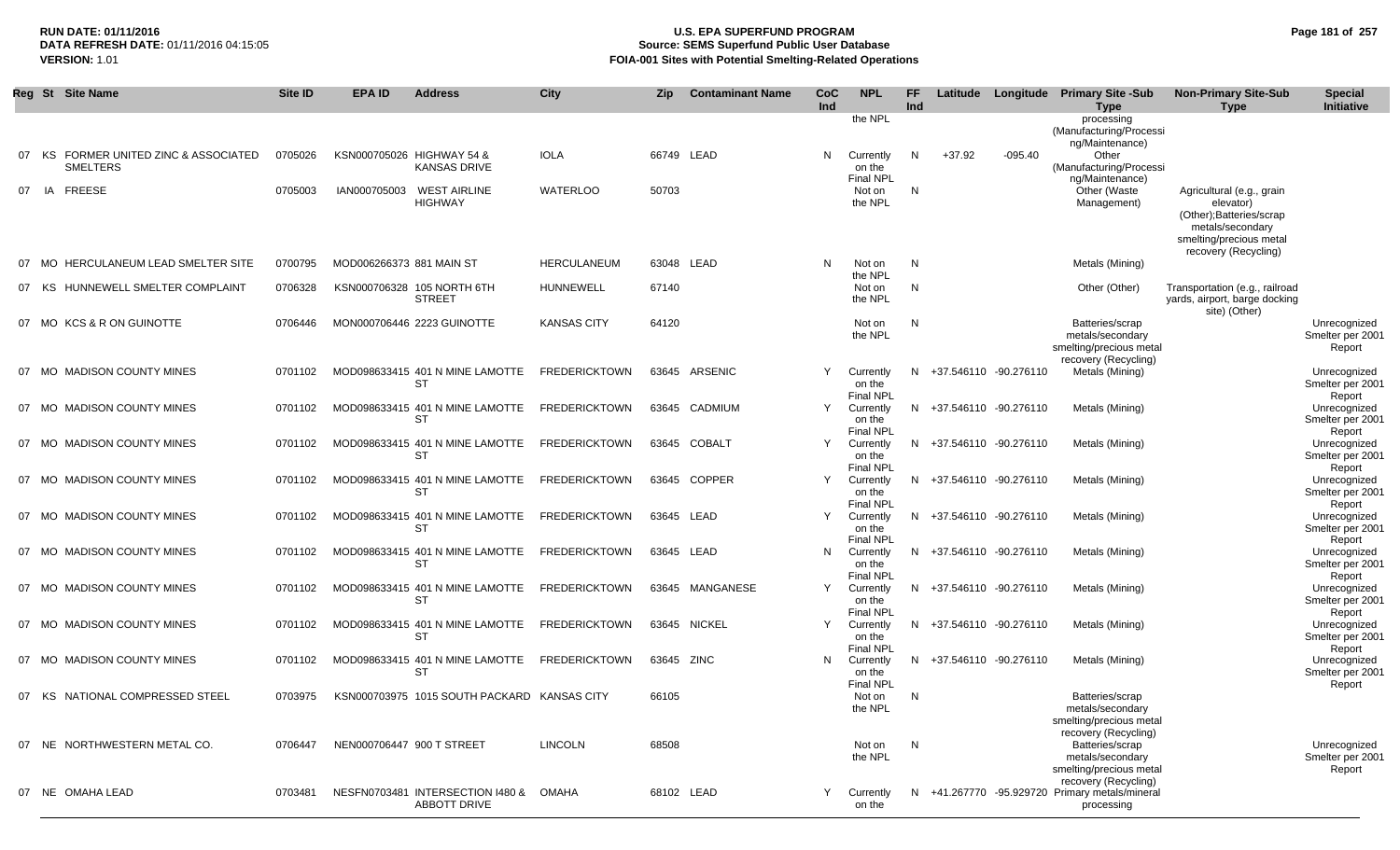# **RUN DATE: 01/11/2016 U.S. EPA SUPERFUND PROGRAM Page 182 of 257 Source: SEMS Superfund Public User Database VERSION:** 1.01 **FOIA-001 Sites with Potential Smelting-Related Operations**

|    | Reg St Site Name                                                    | Site ID            | <b>EPA ID</b>             | <b>Address</b>                                                   | City                           | <b>Zip</b>     | <b>Contaminant Name</b> | CoC<br>Ind | <b>NPL</b>                                                  | FF.<br>Ind |                                                    | Latitude Longitude Primary Site -Sub<br><b>Type</b>                                                                                   | <b>Non-Primary Site-Sub</b><br><b>Type</b>                                       | <b>Special</b><br>Initiative                               |
|----|---------------------------------------------------------------------|--------------------|---------------------------|------------------------------------------------------------------|--------------------------------|----------------|-------------------------|------------|-------------------------------------------------------------|------------|----------------------------------------------------|---------------------------------------------------------------------------------------------------------------------------------------|----------------------------------------------------------------------------------|------------------------------------------------------------|
|    | 07 NE OMAHA LEAD                                                    | 0703481            |                           | NESFN0703481 INTERSECTION I480 &<br><b>ABBOTT DRIVE</b>          | OMAHA                          |                | 68102 LEAD              | N          | <b>Final NPL</b><br>Currently<br>on the<br><b>Final NPL</b> |            |                                                    | (Manufacturing/Processi<br>ng/Maintenance)<br>N +41.267770 -95.929720 Primary metals/mineral<br>processing<br>(Manufacturing/Processi |                                                                                  |                                                            |
|    | 07 MO ORONOGO-DUENWEG MINING BELT                                   | 0701290            |                           | MOD980686281 VARIOUS LOCATIONS                                   | <b>JOPLIN</b>                  |                | 64801 ARSENIC           | N          | Currently<br>on the<br><b>Final NPL</b>                     |            | N +37.101110 -94.420560                            | ng/Maintenance)<br>Mine tailings disposal<br>(Waste Management)                                                                       |                                                                                  | Unrecognized<br>Smelter per 2001<br>Report                 |
|    | 07 MO ORONOGO-DUENWEG MINING BELT                                   | 0701290            |                           | MOD980686281 VARIOUS LOCATIONS                                   | <b>JOPLIN</b>                  | 64801          | CADMIUM                 | Y          | Currently<br>on the<br><b>Final NPL</b>                     |            | N +37.101110 -94.420560                            | Mine tailings disposal<br>(Waste Management)                                                                                          |                                                                                  | Unrecognized<br>Smelter per 2001<br>Report                 |
| 07 | MO ORONOGO-DUENWEG MINING BELT                                      | 0701290            |                           | MOD980686281 VARIOUS LOCATIONS                                   | <b>JOPLIN</b>                  | 64801          | CADMIUM                 | N          | Currently<br>on the<br><b>Final NPL</b>                     |            | N +37.101110 -94.420560                            | Mine tailings disposal<br>(Waste Management)                                                                                          |                                                                                  | Unrecognized<br>Smelter per 2001<br>Report                 |
|    | 07 MO ORONOGO-DUENWEG MINING BELT                                   | 0701290            |                           | MOD980686281 VARIOUS LOCATIONS                                   | <b>JOPLIN</b>                  | 64801          | <b>COPPER</b>           | Y          | Currently<br>on the<br><b>Final NPL</b>                     |            | N +37.101110 -94.420560                            | Mine tailings disposal<br>(Waste Management)                                                                                          |                                                                                  | Unrecognized<br>Smelter per 2001<br>Report                 |
|    | 07 MO ORONOGO-DUENWEG MINING BELT                                   | 0701290            |                           | MOD980686281 VARIOUS LOCATIONS                                   | <b>JOPLIN</b>                  | 64801          | LEAD                    | Υ          | Currently<br>on the<br><b>Final NPL</b>                     |            | N +37.101110 -94.420560                            | Mine tailings disposal<br>(Waste Management)                                                                                          |                                                                                  | Unrecognized<br>Smelter per 2001<br>Report                 |
| 07 | MO ORONOGO-DUENWEG MINING BELT                                      | 0701290            |                           | MOD980686281 VARIOUS LOCATIONS                                   | <b>JOPLIN</b>                  | 64801          | LEAD                    | N          | Currently<br>on the<br><b>Final NPL</b>                     |            | N +37.101110 -94.420560                            | Mine tailings disposal<br>(Waste Management)                                                                                          |                                                                                  | Unrecognized<br>Smelter per 2001<br>Report                 |
|    | 07 MO ORONOGO-DUENWEG MINING BELT                                   | 0701290            |                           | MOD980686281 VARIOUS LOCATIONS                                   | <b>JOPLIN</b>                  | 64801          | MANGANESE               | N          | Currently<br>on the<br><b>Final NPL</b>                     |            | N +37.101110 -94.420560                            | Mine tailings disposal<br>(Waste Management)                                                                                          |                                                                                  | Unrecognized<br>Smelter per 2001<br>Report                 |
| 07 | 07 MO ORONOGO-DUENWEG MINING BELT<br>MO ORONOGO-DUENWEG MINING BELT | 0701290<br>0701290 |                           | MOD980686281 VARIOUS LOCATIONS<br>MOD980686281 VARIOUS LOCATIONS | <b>JOPLIN</b><br><b>JOPLIN</b> | 64801<br>64801 | NICKEL<br>ZINC          | N<br>N     | Currently<br>on the<br><b>Final NPL</b>                     |            | N +37.101110 -94.420560<br>N +37.101110 -94.420560 | Mine tailings disposal<br>(Waste Management)<br>Mine tailings disposal                                                                |                                                                                  | Unrecognized<br>Smelter per 2001<br>Report                 |
|    | 07 MO ORONOGO-DUENWEG MINING BELT                                   | 0701290            |                           | MOD980686281 VARIOUS LOCATIONS                                   | <b>JOPLIN</b>                  | 64801 ZINC     |                         | Y          | Currently<br>on the<br><b>Final NPL</b><br>Currently        |            | N +37.101110 -94.420560                            | (Waste Management)<br>Mine tailings disposal                                                                                          |                                                                                  | Unrecognized<br>Smelter per 2001<br>Report<br>Unrecognized |
|    | 07 MO OZARK CIRCUITS                                                | 0706554            |                           | MON000706554 933 WEST CHASE                                      | SPRINGFIELD                    | 65803          | <b>CORROSIVES</b>       | Y          | on the<br>Final NPL<br>Not on                               | N          |                                                    | (Waste Management)<br>Metal                                                                                                           | Batteries/scrap                                                                  | Smelter per 2001<br>Report                                 |
|    |                                                                     |                    |                           | <b>STREET</b>                                                    |                                |                |                         |            | the NPL                                                     |            |                                                    | fabrication/finishing/coat<br>ing and allied industries<br>(Manufacturing/Processi                                                    | metals/secondary<br>smelting/precious metal<br>recovery (Recycling)              |                                                            |
|    | 07 KS PIERCE METALS                                                 | 0702594            |                           | KSD984999086 4TH AVE 2.1 MI E OF<br><b>AIRPORT RD</b>            | <b>HUTCHINSON</b>              | 67501          |                         |            | Not on<br>the NPL                                           | N          |                                                    | ng/Maintenance)<br>Batteries/scrap<br>metals/secondary<br>smelting/precious metal                                                     |                                                                                  |                                                            |
|    | 07 KS PRIME WESTERN SMELTER (OLD)                                   | 0700647            |                           | KSD980685366 SEC 32 T24S R19E                                    | GAS                            | 66742          |                         |            | Not on<br>the NPL                                           | N          |                                                    | recovery (Recycling)<br>Mineral<br>Processing/Smelting                                                                                |                                                                                  |                                                            |
|    | 07 KS ROBERDS PROPERTY                                              | 0706573            |                           | KSN000706573 1180 NORTH STATE<br><b>STREET</b>                   | <b>CANEY</b>                   | 67333          |                         |            | Not on<br>the NPL                                           | N          |                                                    | Only (Mining)<br>Primary metals/mineral<br>processing<br>(Manufacturing/Processi<br>ng/Maintenance)                                   |                                                                                  |                                                            |
| 07 | KS SOUTH HAVEN SMELTER COMPLAINT                                    | 0706327            |                           | KSN000706327 403 WEST CLYDE                                      | <b>SOUTH HAVEN</b>             | 67140          |                         |            | Not on<br>the NPL                                           | N          |                                                    | Other (Other)                                                                                                                         | Transportation (e.g., railroad<br>yards, airport, barge docking<br>site) (Other) |                                                            |
| 07 | KS ST LOUIS SMELTER COMPANY                                         | 0703456            | KSN000703456 1615 E. 20th |                                                                  | <b>PITTSBURG</b>               | 66762          |                         |            | Not on<br>the NPL                                           | N          |                                                    | Mineral<br>Processing/Smelting<br>Only (Mining)                                                                                       |                                                                                  |                                                            |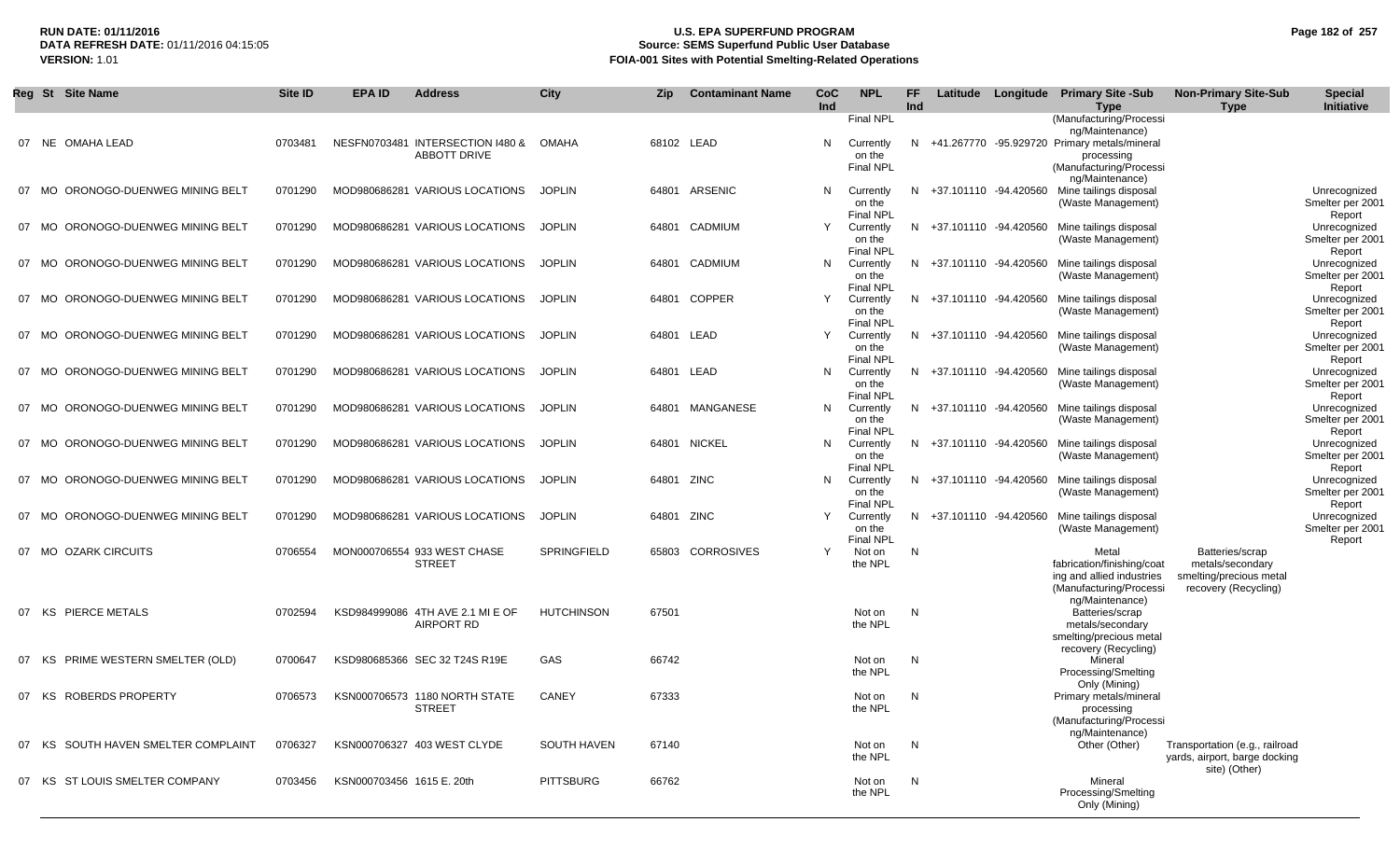#### **RUN DATE: 01/11/2016 U.S. EPA SUPERFUND PROGRAM Page 183 of 257 Source: SEMS Superfund Public User Database VERSION:** 1.01 **FOIA-001 Sites with Potential Smelting-Related Operations**

|    |       | Reg St Site Name                                      | Site ID | <b>EPA ID</b>       | <b>Address</b>                                                                                            | <b>City</b> | <b>Zip</b> | <b>Contaminant Name</b> | <b>CoC</b><br>Ind | <b>NPL</b>                              | <b>FF</b><br>Ind |                          | Latitude Longitude Primary Site -Sub<br><b>Type</b>                                    | <b>Non-Primary Site-Sub</b><br><b>Type</b>                                                                                                                                                                                                                                                                                                                                                                                                                                                                                                                                                                                                                                                                                                                                                                                                                                                  | <b>Special</b><br>Initiative |
|----|-------|-------------------------------------------------------|---------|---------------------|-----------------------------------------------------------------------------------------------------------|-------------|------------|-------------------------|-------------------|-----------------------------------------|------------------|--------------------------|----------------------------------------------------------------------------------------|---------------------------------------------------------------------------------------------------------------------------------------------------------------------------------------------------------------------------------------------------------------------------------------------------------------------------------------------------------------------------------------------------------------------------------------------------------------------------------------------------------------------------------------------------------------------------------------------------------------------------------------------------------------------------------------------------------------------------------------------------------------------------------------------------------------------------------------------------------------------------------------------|------------------------------|
|    |       | 07 MO STUDER CONTAINER SERVICE                        | 0706453 |                     | MON000706453 520 MADISON AVENUE KANSAS CITY                                                               |             | 64105      | .ALPHA.-ENDOSULFAN      | Y                 | Not on<br>the NPL                       | N                |                          | Batteries/scrap<br>metals/secondary<br>smelting/precious metal<br>recovery (Recycling) |                                                                                                                                                                                                                                                                                                                                                                                                                                                                                                                                                                                                                                                                                                                                                                                                                                                                                             |                              |
| 07 |       | MO WASHINGTON COUNTY LEAD DISTRICT<br>- FURNACE CREEK | 0705842 |                     | MON000705842 2 MI. N OF INT. OF BIG CALEDONIA<br>RIVER & HWY 21                                           |             | 63631      |                         |                   | Currently<br>on the<br><b>Final NPL</b> | N                |                          | processing<br>(Manufacturing/Processi<br>ng/Maintenance)                               | +37.839818 -90.797756 Primary metals/mineral Metals (Mining); Mine tailings<br>disposal (Waste<br>Management)                                                                                                                                                                                                                                                                                                                                                                                                                                                                                                                                                                                                                                                                                                                                                                               |                              |
| 07 | KS    | WEST LA HARPE SMELTER                                 | 0702744 | KSD985013937 6TH ST |                                                                                                           | LA HARPE    | 66751      |                         |                   | Not on                                  | $\mathsf{N}$     |                          |                                                                                        |                                                                                                                                                                                                                                                                                                                                                                                                                                                                                                                                                                                                                                                                                                                                                                                                                                                                                             |                              |
|    | 08 ND | 2009 NORTH DAKOTA SPRING FLOOD                        | 0802774 |                     | NDN000802774 RED RIVER OF THE<br><b>NORTH &amp; MISSOURI</b><br><b>RIVER WATERSHEDS</b>                   |             |            |                         |                   | the NPL<br>Not on<br>the NPL            | N                |                          | Spill or other one-time<br>event (Other)                                               | Agricultural (e.g., grain<br>elevator)<br>(Other); Batteries/scrap<br>metals/secondary<br>smelting/precious metal<br>recovery<br>(Recycling); Chemicals and<br>allied products<br>(Manufacturing/Processing/M<br>aintenance);Co-disposal<br>landfill (municipal and<br>industrial) (Waste<br>Management); Contaminated<br>sediment site with no<br>identifiable source<br>(Other); Drums/tanks<br>(Recycling); Industrial waste<br>facility (non-generator)<br>(Waste<br>Management); Industrial<br>waste landfill (Waste<br>Management); Metal<br>fabrication/finishing/coating<br>and allied industries<br>(Manufacturing/Processing/M<br>aintenance); Municipal solid<br>waste landfill (Waste<br>Management); Oil and gas<br>refining<br>(Manufacturing/Processing/M<br>aintenance);Product<br>storage/distribution<br>(Other); Transportation (e.g.,<br>railroad yards, airport, barge |                              |
|    |       |                                                       |         |                     |                                                                                                           |             |            |                         |                   |                                         |                  |                          |                                                                                        | docking site)<br>(Other); Treatment<br>works/septic tanks/other<br>sewage treatment<br>(Other); Waste/used oil                                                                                                                                                                                                                                                                                                                                                                                                                                                                                                                                                                                                                                                                                                                                                                              |                              |
|    |       | 08 MT ACM SMELTER AND REFINERY                        | 0800402 |                     | MTD093291599 RIVER ROAD NORTH, 1 BLACK EAGLE<br>MILE EAST OF 15TH ST<br>1 MILE E OF 15TH<br><b>STREET</b> |             | 59414 LEAD |                         | Y                 | Currently<br>on the<br><b>Final NPL</b> | N                | +47.523611 -111.256945   | Mineral<br>Processing/Smelting<br>Only (Mining)                                        | (Recycling)<br>Primary metals/mineral<br>processing<br>(Manufacturing/Processing/M                                                                                                                                                                                                                                                                                                                                                                                                                                                                                                                                                                                                                                                                                                                                                                                                          |                              |
|    |       | 08 MT ACM SMELTER AND REFINERY                        | 0800402 |                     | MTD093291599 RIVER ROAD NORTH, 1 BLACK EAGLE<br>MILE EAST OF 15TH ST<br>1 MILE E OF 15TH<br><b>STREET</b> |             |            | 59414 METALS            | N                 | Currently<br>on the<br><b>Final NPL</b> |                  | N +47.523611 -111.256945 | Mineral<br>Processing/Smelting<br>Only (Mining)                                        | aintenance)<br>Primary metals/mineral<br>processing<br>(Manufacturing/Processing/M<br>aintenance)                                                                                                                                                                                                                                                                                                                                                                                                                                                                                                                                                                                                                                                                                                                                                                                           |                              |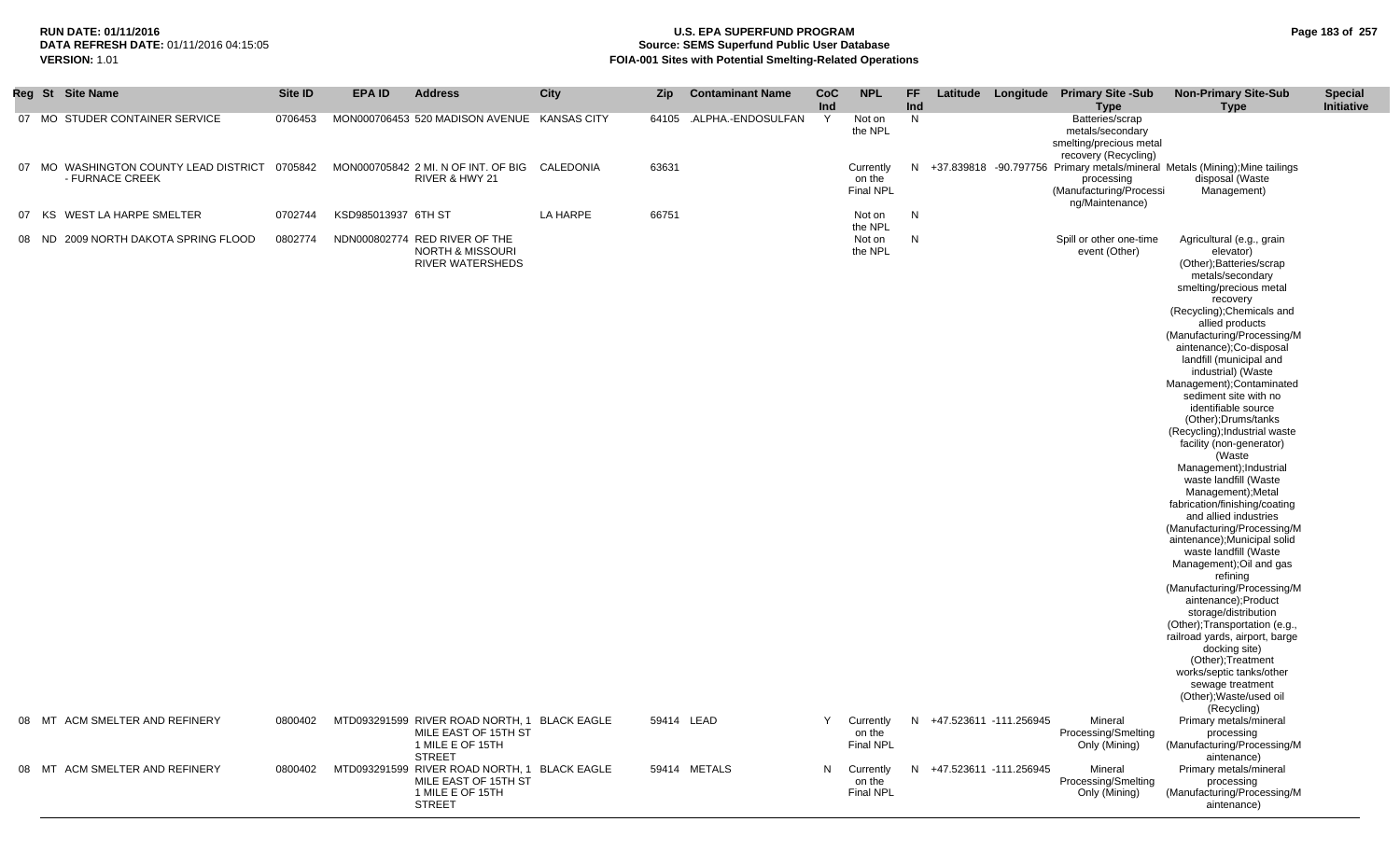# **RUN DATE: 01/11/2016 U.S. EPA SUPERFUND PROGRAM Page 184 of 257 Source: SEMS Superfund Public User Database VERSION:** 1.01 **FOIA-001 Sites with Potential Smelting-Related Operations**

|    |    | Reg St Site Name                                                 | Site ID | EPA ID                | <b>Address</b>                                                                                                 | City                  | Zip        | <b>Contaminant Name</b> | <b>CoC</b><br><b>Ind</b> | <b>NPL</b>                              | FF<br>Ind |  | Latitude Longitude Primary Site -Sub<br><b>Type</b>                                                         | <b>Non-Primary Site-Sub</b><br><b>Type</b>                                                                                                                              | <b>Special</b><br>Initiative |
|----|----|------------------------------------------------------------------|---------|-----------------------|----------------------------------------------------------------------------------------------------------------|-----------------------|------------|-------------------------|--------------------------|-----------------------------------------|-----------|--|-------------------------------------------------------------------------------------------------------------|-------------------------------------------------------------------------------------------------------------------------------------------------------------------------|------------------------------|
|    |    | 08 CO AKRON MILL                                                 | 0802707 |                       | CON000802707 ABOUT 0.5 MILE<br>SOUTH OF WHITEPINE.<br>CO NW 1/4 SEC 3, T<br>49N, R 5E, NEW<br><b>MEXICO PM</b> | <b>WHITEPINE</b>      |            |                         |                          | Not on<br>the NPL                       | N         |  | Mine tailings disposal<br>(Waste Management)                                                                | Metals (Mining); Primary<br>metals/mineral processing<br>(Manufacturing/Processing/M<br>aintenance)                                                                     |                              |
| 08 | UT | ALGER REDUCTION WORKS/ CORINNE<br><b>SMELTERS</b>                | 0801482 |                       | UT0000984815 ARIZONA AND 2ND<br><b>STREET</b>                                                                  | <b>CORINNE</b>        | 84307      |                         |                          | Not on<br>the NPL                       | N         |  |                                                                                                             |                                                                                                                                                                         |                              |
|    |    | 08 CO AMERICAN IRON & METAL                                      | 0802895 |                       | CON000802895 1100 SANTA FE DRIVE PUEBLO                                                                        |                       | 81006      |                         |                          | Not on<br>the NPL                       | N         |  | Batteries/scrap<br>metals/secondary<br>recovery (Recycling)                                                 | Automobiles/tires<br>(Recycling); Metal<br>smelting/precious metal fabrication/finishing/coating<br>and allied industries<br>(Manufacturing/Processing/M<br>aintenance) |                              |
|    |    | 08 CO AMERICAN LEAD AND ZINC MILL                                | 0802649 |                       | CON000802649 SUNSHINE LAND AND<br>MOUNTAIN VIEW DR.                                                            | OURAY                 |            | 81427 ARSENIC           | N.                       | Not on<br>the NPL                       | N.        |  | processing<br>(Manufacturing/Processi<br>ng/Maintenance)                                                    | Primary metals/mineral Metals (Mining); Mine tailings<br>disposal (Waste<br>Management)                                                                                 |                              |
|    |    | 08 CO AMERICAN LEAD AND ZINC MILL                                | 0802649 |                       | CON000802649 SUNSHINE LAND AND<br>MOUNTAIN VIEW DR.                                                            | OURAY                 | 81427 LEAD |                         | N                        | Not on<br>the NPL                       | N         |  | processing<br>(Manufacturing/Processi<br>ng/Maintenance)                                                    | Primary metals/mineral Metals (Mining); Mine tailings<br>disposal (Waste<br>Management)                                                                                 |                              |
| 08 |    | UT AMERICAN SMELTING AND REFINING<br>CO                          | 0801254 | UTD988075743 GARFIELD |                                                                                                                | <b>BINGHAM CANYON</b> | 84006      |                         |                          | Site is<br>Part of<br><b>NPL Site</b>   | N         |  |                                                                                                             |                                                                                                                                                                         |                              |
| 08 |    | MT ANACONDA ALUMINUM CO COLUMBIA<br><b>FALLS REDUCTION PLANT</b> | 0800392 |                       | MTD057561763 EASTERN END OF<br>ALUMINUM DRIVE                                                                  | <b>COLUMBIA FALLS</b> | 59912      |                         |                          | Proposed<br>for NPL                     |           |  | N +48.387875 -114.130297 Primary metals/mineral<br>processing<br>(Manufacturing/Processi<br>ng/Maintenance) |                                                                                                                                                                         |                              |
| 08 | MT | ANACONDA CO. SMELTER                                             | 0800403 |                       | MTD093291656 3 MI SE OF ANACONDA ANACONDA                                                                      |                       |            | 59711 ARSENIC           | N.                       | Currently<br>on the<br><b>Final NPL</b> | N.        |  | +46.116660 -112.915000 Primary metals/mineral<br>processing<br>(Manufacturing/Processi<br>ng/Maintenance)   |                                                                                                                                                                         |                              |
| 08 |    | MT ANACONDA CO. SMELTER                                          | 0800403 |                       | MTD093291656 3 MI SE OF ANACONDA ANACONDA                                                                      |                       |            | 59711 ARSENIC           | Y                        | Currently<br>on the<br><b>Final NPL</b> | N.        |  | +46.116660 -112.915000 Primary metals/mineral<br>processing<br>(Manufacturing/Processi<br>ng/Maintenance)   |                                                                                                                                                                         |                              |
|    |    | 08 MT ANACONDA CO. SMELTER                                       | 0800403 |                       | MTD093291656 3 MI SE OF ANACONDA ANACONDA                                                                      |                       |            | 59711 BERYLLIUM         | N                        | Currently<br>on the<br><b>Final NPL</b> | N.        |  | +46.116660 -112.915000 Primary metals/mineral<br>processing<br>(Manufacturing/Processi<br>ng/Maintenance)   |                                                                                                                                                                         |                              |
|    |    | 08 MT ANACONDA CO. SMELTER                                       | 0800403 |                       | MTD093291656 3 MI SE OF ANACONDA ANACONDA                                                                      |                       |            | 59711 CADMIUM           | Y                        | Currently<br>on the<br><b>Final NPL</b> | N.        |  | +46.116660 -112.915000 Primary metals/mineral<br>processing<br>(Manufacturing/Processi<br>ng/Maintenance)   |                                                                                                                                                                         |                              |
|    |    | 08 MT ANACONDA CO. SMELTER                                       | 0800403 |                       | MTD093291656 3 MI SE OF ANACONDA ANACONDA                                                                      |                       |            | 59711 CADMIUM           | N                        | Currently<br>on the<br><b>Final NPL</b> |           |  | N +46.116660 -112.915000 Primary metals/mineral<br>processing<br>(Manufacturing/Processi<br>ng/Maintenance) |                                                                                                                                                                         |                              |
| 08 |    | MT ANACONDA CO. SMELTER                                          | 0800403 |                       | MTD093291656 3 MI SE OF ANACONDA ANACONDA                                                                      |                       |            | 59711 COPPER            | N                        | Currently<br>on the<br>Final NPL        | N.        |  | +46.116660 -112.915000 Primary metals/mineral<br>processing<br>(Manufacturing/Processi<br>ng/Maintenance)   |                                                                                                                                                                         |                              |
| 08 |    | MT ANACONDA CO. SMELTER                                          | 0800403 |                       | MTD093291656 3 MI SE OF ANACONDA ANACONDA                                                                      |                       |            | 59711 COPPER            |                          | Currently<br>on the<br>Final NPL        | N.        |  | +46.116660 -112.915000 Primary metals/mineral<br>processing<br>(Manufacturing/Processi<br>ng/Maintenance)   |                                                                                                                                                                         |                              |
|    |    | 08 MT ANACONDA CO. SMELTER                                       | 0800403 |                       | MTD093291656 3 MI SE OF ANACONDA ANACONDA                                                                      |                       | 59711 LEAD |                         | Y                        | Currently<br>on the                     | N.        |  | +46.116660 -112.915000 Primary metals/mineral<br>processing                                                 |                                                                                                                                                                         |                              |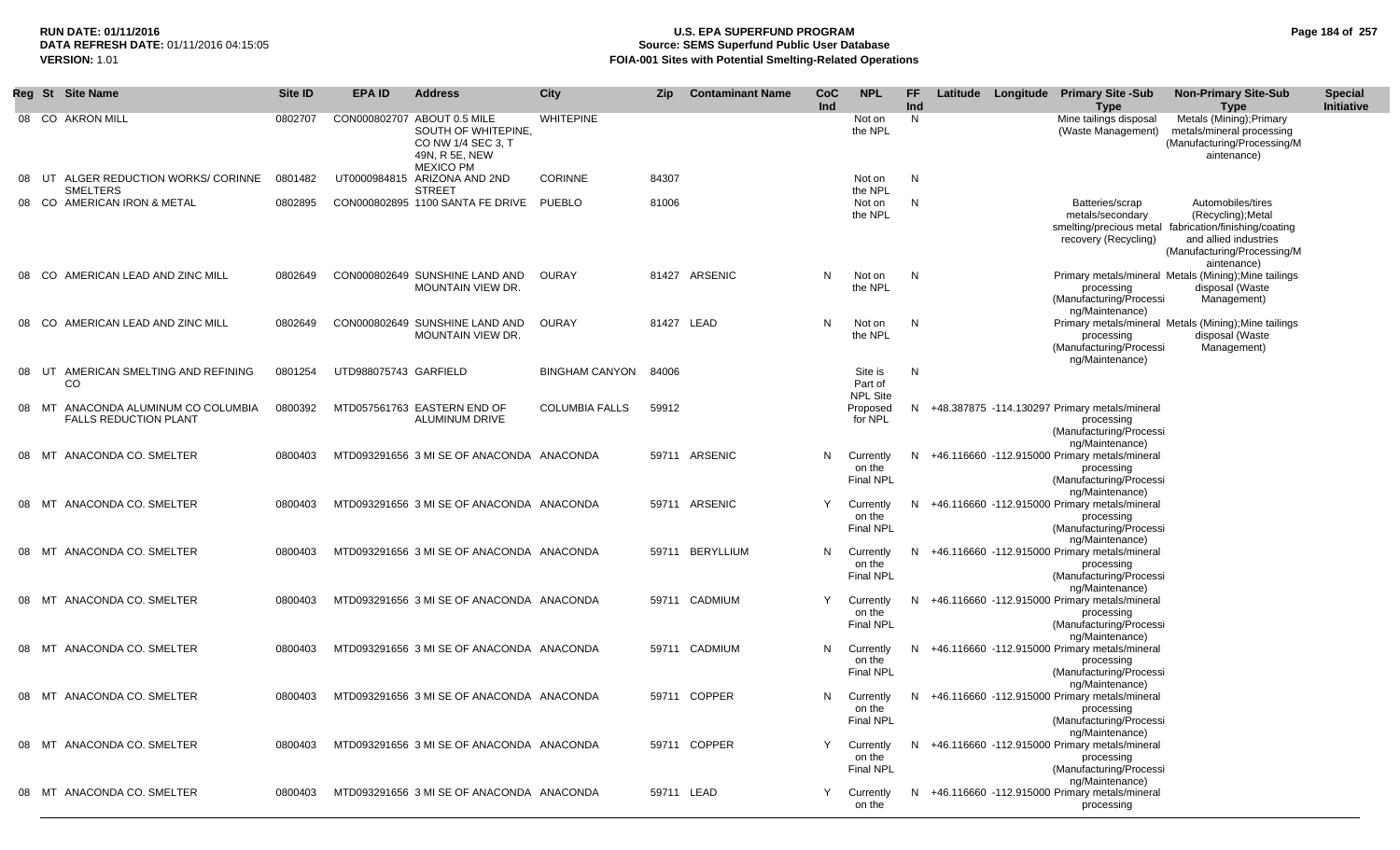## **RUN DATE: 01/11/2016 U.S. EPA SUPERFUND PROGRAM Page 185 of 257 Source: SEMS Superfund Public User Database VERSION:** 1.01 **FOIA-001 Sites with Potential Smelting-Related Operations**

|       | Reg St Site Name                               | Site ID | EPA ID                    | <b>Address</b>                                 | City               | <b>Zip</b> | <b>Contaminant Name</b> | CoC<br>Ind | <b>NPL</b>                                           | FF<br>Ind |  | Latitude Longitude Primary Site -Sub<br><b>Type</b>                                                                                  | <b>Non-Primary Site-Sub</b><br><b>Type</b>                                                                                                                                                                                                                                                                       | <b>Special</b><br>Initiative |
|-------|------------------------------------------------|---------|---------------------------|------------------------------------------------|--------------------|------------|-------------------------|------------|------------------------------------------------------|-----------|--|--------------------------------------------------------------------------------------------------------------------------------------|------------------------------------------------------------------------------------------------------------------------------------------------------------------------------------------------------------------------------------------------------------------------------------------------------------------|------------------------------|
| 08    | ANACONDA CO. SMELTER<br>MT                     | 0800403 |                           | MTD093291656 3 MI SE OF ANACONDA ANACONDA      |                    | 59711 LEAD |                         | N          | <b>Final NPL</b><br>Currently<br>on the<br>Final NPL | N.        |  | (Manufacturing/Processi<br>ng/Maintenance)<br>+46.116660 -112.915000 Primary metals/mineral<br>processing<br>(Manufacturing/Processi |                                                                                                                                                                                                                                                                                                                  |                              |
| 08    | ANACONDA CO. SMELTER<br>МT                     | 0800403 |                           | MTD093291656 3 MI SE OF ANACONDA ANACONDA      |                    | 59711 ZINC |                         | N          | Currently<br>on the<br><b>Final NPL</b>              |           |  | ng/Maintenance)<br>N +46.116660 -112.915000 Primary metals/mineral<br>processing<br>(Manufacturing/Processi<br>ng/Maintenance)       |                                                                                                                                                                                                                                                                                                                  |                              |
| 08    | ANACONDA CO. SMELTER<br>MT                     | 0800403 |                           | MTD093291656 3 MI SE OF ANACONDA ANACONDA      |                    | 59711 ZINC |                         | Y          | Currently<br>on the<br><b>Final NPL</b>              | N.        |  | +46.116660 -112.915000 Primary metals/mineral<br>processing<br>(Manufacturing/Processi<br>ng/Maintenance)                            |                                                                                                                                                                                                                                                                                                                  |                              |
| 08    | UT<br>ANDERSON AUTO WRECKING<br><b>COMPANY</b> | 0802773 |                           | UTN000802773 2890 SOUTH STATE<br><b>STREET</b> | <b>SPRINGVILLE</b> | 84663      |                         |            | Not on<br>the NPL                                    | N         |  | Automobiles/tires<br>(Recycling)                                                                                                     | Batteries/scrap<br>metals/secondary<br>smelting/precious metal<br>recovery<br>(Recycling); Chemicals/chemi<br>cal waste (e.g., solvent<br>recovery)<br>(Recycling);Drums/tanks<br>(Recycling); Waste/used oil<br>(Recycling)                                                                                     |                              |
| 08    | <b>ARGO SMELTER</b><br>CO.                     | 0801206 |                           | COD983789454 200 WEST 48TH<br><b>AVENUE</b>    | <b>DENVER</b>      | 80216      |                         |            | Site is<br>Part of<br><b>NPL Site</b>                | N         |  |                                                                                                                                      |                                                                                                                                                                                                                                                                                                                  |                              |
| 08    | ASARCO SODIUM - EAST HELENA<br>МT              | 0802439 | MTN000802439 HIGHWAY 20   |                                                | <b>EAST HELENA</b> |            | 59635 SODIUM            | N          | Not on<br>the NPL                                    | N         |  | Primary metals/mineral<br>processing<br>(Manufacturing/Processi<br>ng/Maintenance)                                                   | Metals (Mining)                                                                                                                                                                                                                                                                                                  |                              |
| 08 CO | ASARCO, INC. (GLOBE PLANT)                     | 0800078 |                           | COD007063530 495 East 51st Avenue              | <b>DENVER</b>      |            | 80216 ARSENIC           | Y          | Removed<br>from<br>Proposed<br><b>NPL</b>            | N         |  | +39.793330 -104.980278 Primary metals/mineral<br>processing<br>(Manufacturing/Processi<br>ng/Maintenance)                            |                                                                                                                                                                                                                                                                                                                  |                              |
| 08    | ASARCO, INC. (GLOBE PLANT)<br>- CO             | 0800078 |                           | COD007063530 495 East 51st Avenue              | <b>DENVER</b>      |            | 80216 CADMIUM           | Y          | Removed<br>from<br>Proposed<br><b>NPL</b>            | N.        |  | +39.793330 -104.980278 Primary metals/mineral<br>processing<br>(Manufacturing/Processi<br>ng/Maintenance)                            |                                                                                                                                                                                                                                                                                                                  |                              |
| 08    | ASARCO, INC. (GLOBE PLANT)<br>CO.              | 0800078 |                           | COD007063530 495 East 51st Avenue              | <b>DENVER</b>      | 80216 LEAD |                         | Y          | Removed<br>from<br>Proposed<br><b>NPL</b>            | N         |  | +39.793330 -104.980278 Primary metals/mineral<br>processing<br>(Manufacturing/Processi<br>ng/Maintenance)                            |                                                                                                                                                                                                                                                                                                                  |                              |
| 08    | <b>BADGER SMELTING WORKS</b><br>UT             | 0801236 |                           | UTD988075222 3050 SOUTH 100 WEST               | SOUTH SALT LAKE    | 84115      |                         |            | Not on<br>the NPL                                    | N         |  |                                                                                                                                      |                                                                                                                                                                                                                                                                                                                  |                              |
|       | 08 WY BIG HORN BURIAL                          | 0802852 | WYN000802852 2852 LANE 42 |                                                | <b>BASIN</b>       |            | 82410 ASBESTOS          | Y          | Not on<br>the NPL                                    | N         |  | Illegal disposal/open<br>dump (Waste<br>Management)                                                                                  | Automobiles/tires<br>(Recycling); Batteries/scrap<br>metals/secondary<br>smelting/precious metal<br>recovery<br>(Recycling); Chemicals/chemi<br>cal waste (e.g., solvent<br>recovery)<br>(Recycling); Drums/tanks<br>(Recycling); Radioactive<br>waste treatment, storage,<br>disposal (non-generator)<br>(Waste |                              |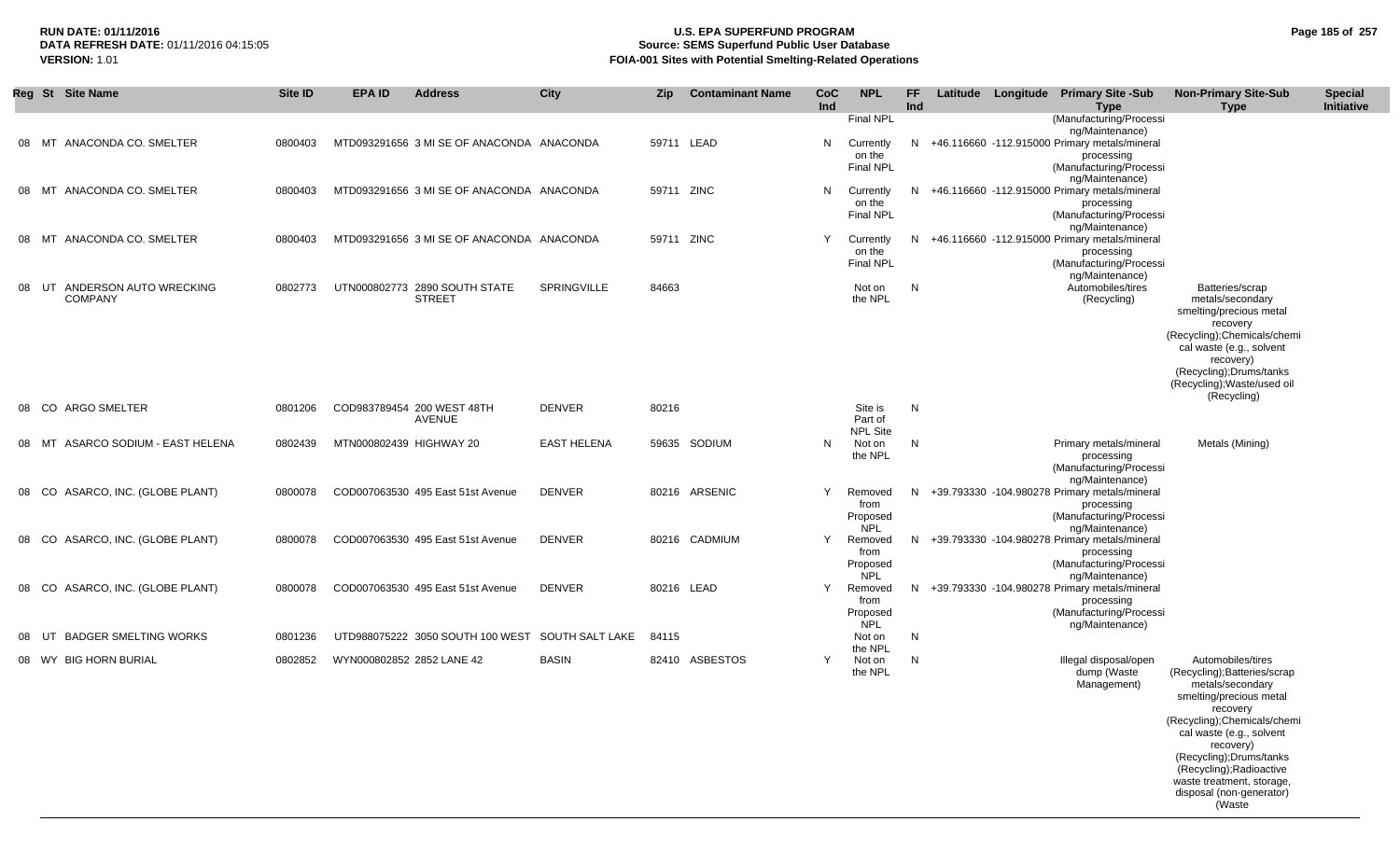| Reg St Site Name      | Site ID | <b>EPA ID</b>             | <b>Address</b>            | <b>City</b>  | Zip        | <b>Contaminant Name</b> | <b>CoC</b><br>Ind | <b>NPL</b>        | FF.<br>Ind | Latitude Longitude Primary Site -Sub<br><b>Type</b> | <b>Non-Primary Site-Sub</b><br><b>Type</b>                                                                                                                                                                  | <b>Special</b><br>Initiative |
|-----------------------|---------|---------------------------|---------------------------|--------------|------------|-------------------------|-------------------|-------------------|------------|-----------------------------------------------------|-------------------------------------------------------------------------------------------------------------------------------------------------------------------------------------------------------------|------------------------------|
| 08 WY BIG HORN BURIAL | 0802852 |                           | WYN000802852 2852 LANE 42 | <b>BASIN</b> |            | 82410 FLAMMABLES        | Y                 | Not on<br>the NPL | N          | Illegal disposal/open<br>dump (Waste<br>Management) | Management); Waste/used oil<br>(Recycling)<br>Automobiles/tires<br>(Recycling); Batteries/scrap<br>metals/secondary<br>smelting/precious metal                                                              |                              |
|                       |         |                           |                           |              |            |                         |                   |                   |            |                                                     | recovery<br>(Recycling); Chemicals/chemi<br>cal waste (e.g., solvent<br>recovery)<br>(Recycling);Drums/tanks<br>(Recycling); Radioactive<br>waste treatment, storage,<br>disposal (non-generator)<br>(Waste |                              |
|                       |         |                           |                           |              |            |                         |                   |                   |            |                                                     | Management); Waste/used oil<br>(Recycling)                                                                                                                                                                  |                              |
| 08 WY BIG HORN BURIAL | 0802852 |                           | WYN000802852 2852 LANE 42 | <b>BASIN</b> | 82410 LEAD |                         | Y                 | Not on<br>the NPL | N          | Illegal disposal/open<br>dump (Waste<br>Management) | Automobiles/tires<br>(Recycling); Batteries/scrap<br>metals/secondary<br>smelting/precious metal                                                                                                            |                              |
|                       |         |                           |                           |              |            |                         |                   |                   |            |                                                     | recovery<br>(Recycling);Chemicals/chemi<br>cal waste (e.g., solvent<br>recovery)<br>(Recycling); Drums/tanks<br>(Recycling); Radioactive                                                                    |                              |
|                       |         |                           |                           |              |            |                         |                   |                   |            |                                                     | waste treatment, storage,<br>disposal (non-generator)<br>(Waste<br>Management); Waste/used oil                                                                                                              |                              |
| 08 WY BIG HORN BURIAL | 0802852 |                           | WYN000802852 2852 LANE 42 | <b>BASIN</b> |            | 82410 OXIDIZERS         | Y                 | Not on<br>the NPL | N          | Illegal disposal/open<br>dump (Waste<br>Management) | (Recycling)<br>Automobiles/tires<br>(Recycling); Batteries/scrap<br>metals/secondary                                                                                                                        |                              |
|                       |         |                           |                           |              |            |                         |                   |                   |            |                                                     | smelting/precious metal<br>recovery<br>(Recycling); Chemicals/chemi                                                                                                                                         |                              |
|                       |         |                           |                           |              |            |                         |                   |                   |            |                                                     | cal waste (e.g., solvent<br>recovery)<br>(Recycling); Drums/tanks<br>(Recycling); Radioactive                                                                                                               |                              |
|                       |         |                           |                           |              |            |                         |                   |                   |            |                                                     | waste treatment, storage,<br>disposal (non-generator)<br>(Waste<br>Management); Waste/used oil                                                                                                              |                              |
| 08 WY BIG HORN BURIAL | 0802852 | WYN000802852 2852 LANE 42 |                           | <b>BASIN</b> |            | 82410 POTASSIUM CYANIDE | Y                 | Not on            | N          | Illegal disposal/open                               | (Recycling)<br>Automobiles/tires                                                                                                                                                                            |                              |
|                       |         |                           |                           |              |            |                         |                   | the NPL           |            | dump (Waste<br>Management)                          | (Recycling); Batteries/scrap<br>metals/secondary<br>smelting/precious metal<br>recovery                                                                                                                     |                              |
|                       |         |                           |                           |              |            |                         |                   |                   |            |                                                     | (Recycling); Chemicals/chemi<br>cal waste (e.g., solvent<br>recovery)                                                                                                                                       |                              |
|                       |         |                           |                           |              |            |                         |                   |                   |            |                                                     | (Recycling); Drums/tanks<br>(Recycling); Radioactive<br>waste treatment, storage,                                                                                                                           |                              |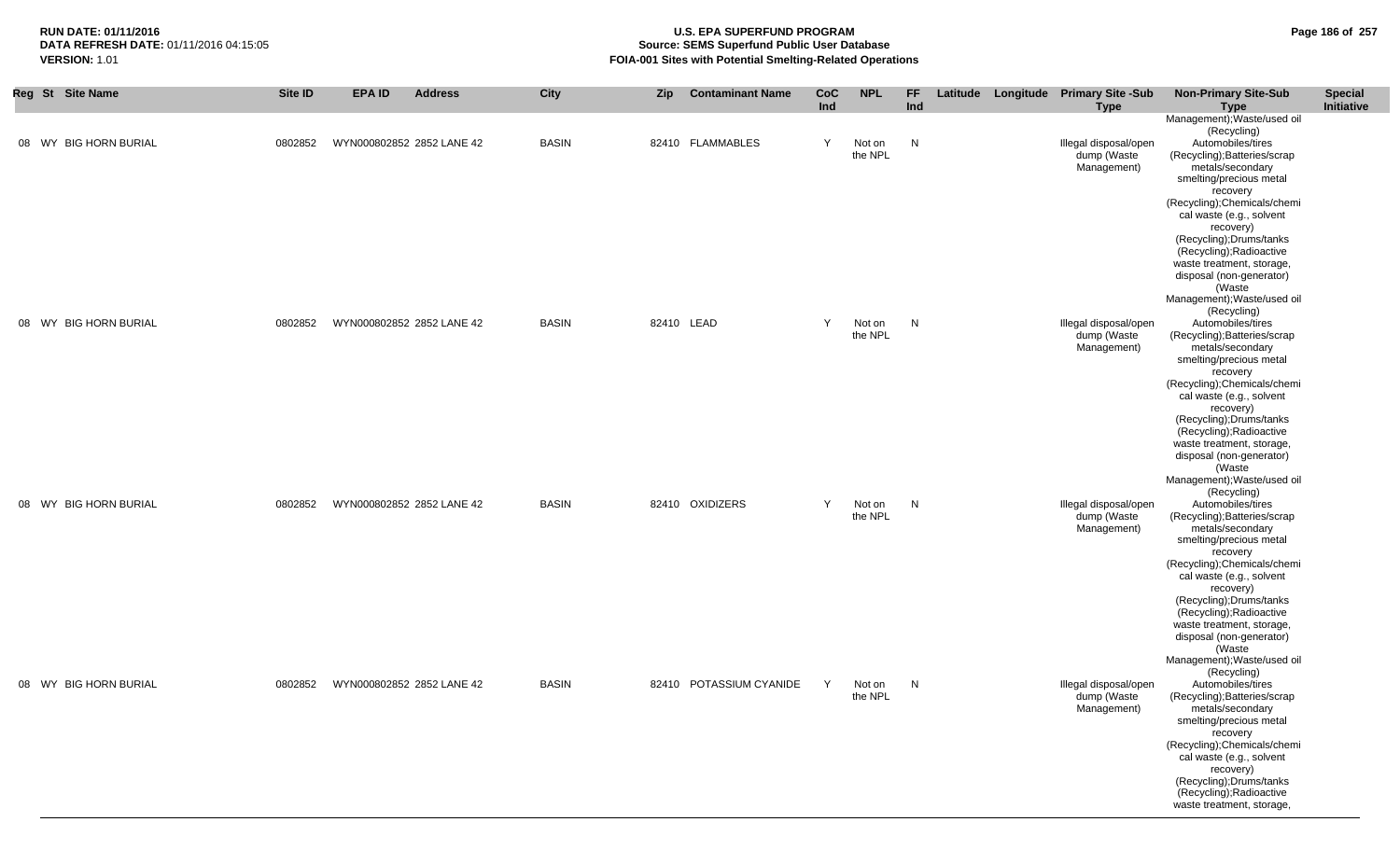#### **RUN DATE: 01/11/2016 U.S. EPA SUPERFUND PROGRAM Page 187 of 257 Source: SEMS Superfund Public User Database VERSION:** 1.01 **FOIA-001 Sites with Potential Smelting-Related Operations**

|       |       | Reg St Site Name                           | Site ID | <b>EPA ID</b>            | <b>Address</b>                                                         | City                           | <b>Zip</b> | <b>Contaminant Name</b>          | CoC<br>Ind | <b>NPL</b>                              | FF<br>Ind | Latitude | Longitude                | <b>Primary Site -Sub</b><br><b>Type</b>                                                                             | <b>Non-Primary Site-Sub</b><br><b>Type</b>                                                 | <b>Special</b><br>Initiative |
|-------|-------|--------------------------------------------|---------|--------------------------|------------------------------------------------------------------------|--------------------------------|------------|----------------------------------|------------|-----------------------------------------|-----------|----------|--------------------------|---------------------------------------------------------------------------------------------------------------------|--------------------------------------------------------------------------------------------|------------------------------|
|       |       |                                            |         |                          |                                                                        |                                |            |                                  |            |                                         |           |          |                          |                                                                                                                     | disposal (non-generator)<br>(Waste<br>Management); Waste/used oil<br>(Recycling)           |                              |
|       | UT    | <b>BINGHAM MAGNA DITCH</b>                 | 0802691 |                          | UTN000802691 6341 W. CITY VISTAS<br><b>WAY 4614 CAPE</b><br>RIDGE LANE | WEST VALLEY CITY 84128 ARSENIC |            |                                  | N.         | Not on<br>the NPL                       | N         |          |                          | processing<br>(Manufacturing/Processi<br>ng/Maintenance)                                                            | Primary metals/mineral Industrial waste facility (non-<br>generator) (Waste<br>Management) |                              |
|       | UT    | <b>BINGHAM MAGNA DITCH</b>                 | 0802691 |                          | UTN000802691 6341 W. CITY VISTAS<br>WAY 4614 CAPE<br><b>RIDGE LANE</b> | WEST VALLEY CITY 84128         |            | ARSENIC (INORGANIC<br>COMPOUNDS) |            | Not on<br>the NPL                       | N         |          |                          | processing<br>(Manufacturing/Processi                                                                               | Primary metals/mineral Industrial waste facility (non-<br>generator) (Waste<br>Management) |                              |
|       |       | 08 CO BLENDE SMELTER                       | 0802698 |                          | CON000802698 NORTH OF 2055 ZINC<br><b>AVENUE</b>                       | <b>PUEBLO</b>                  |            | 81006 ARSENIC                    | Y          | Not on<br>the NPL                       | N         |          |                          | ng/Maintenance)<br>Mine tailings disposal<br>(Waste<br>Management); Mineral<br>Processing/Smelting<br>Only (Mining) | Metals (Mining)                                                                            |                              |
|       |       | 08 CO BLENDE SMELTER                       | 0802698 |                          | CON000802698 NORTH OF 2055 ZINC<br><b>AVENUE</b>                       | <b>PUEBLO</b>                  | 81006 LEAD |                                  | Y          | Not on<br>the NPL                       | N.        |          |                          | Mine tailings disposal<br>(Waste<br>Management); Mineral<br><b>Processing/Smelting</b><br>Only (Mining)             | Metals (Mining)                                                                            |                              |
|       | 08 CO | <b>COBALT SMELTER</b>                      | 0801285 |                          | COD983797457 LONGHORN ROAD                                             | <b>BOULDER</b>                 | 80302      |                                  |            | Not on<br>the NPL                       | N         |          |                          |                                                                                                                     |                                                                                            |                              |
|       | 08 CO | <b>COLORADO SMELTER</b>                    | 0802700 |                          | CON000802700 INTERSTATE 25 AND<br>SANTA FE AVENUE                      | <b>PUEBLO</b>                  | 81006      |                                  |            | Currently<br>on the<br>Final NPL        |           |          | N +38.249100 -104.608000 | Mineral<br>Processing/Smelting<br>Only (Mining)                                                                     | Metals (Mining); Mine tailings<br>disposal (Waste<br>Management)                           |                              |
|       | 08 CO | <b>CROOKE BROTHERS SMELTING</b><br>WORKS   | 0801381 |                          | CO0000023093 1 MI S LAKE CITY<br>ALNG N FRK GUNNSN<br><b>RIVER</b>     | <b>LAKE CITY</b>               | 81235      |                                  |            | Not on<br>the NPL                       | N.        |          |                          |                                                                                                                     |                                                                                            |                              |
| 08 UT |       | DAVENPORT AND FLAGSTAFF<br><b>SMELTERS</b> | 0801257 | UTD988075719 1 MILE W OF | <b>INTERSECTION USH</b><br>209 AND 210                                 | SANDY                          |            | 84092 ARSENIC                    |            | Currently<br>on the<br><b>Final NPL</b> | N.        |          |                          | +40.573610 -111.791940 Primary metals/mineral<br>processing<br>(Manufacturing/Processi<br>ng/Maintenance)           |                                                                                            |                              |
| 08    | UT    | DAVENPORT AND FLAGSTAFF<br>SMELTERS        | 0801257 | UTD988075719 1 MILE W OF | <b>INTERSECTION USH</b><br>209 AND 210                                 | SANDY                          |            | 84092 ARSENIC                    | N          | Currently<br>on the<br>Final NPL        |           |          |                          | N +40.573610 -111.791940 Primary metals/mineral<br>processing<br>(Manufacturing/Processi<br>ng/Maintenance)         |                                                                                            |                              |
| 08    | UT    | DAVENPORT AND FLAGSTAFF<br><b>SMELTERS</b> | 0801257 | UTD988075719 1 MILE W OF | <b>INTERSECTION USH</b><br>209 AND 210                                 | SANDY                          | 84092 LEAD |                                  | Y          | Currently<br>on the<br>Final NPL        | N.        |          |                          | +40.573610 -111.791940 Primary metals/mineral<br>processing<br>(Manufacturing/Processi<br>ng/Maintenance)           |                                                                                            |                              |
|       | 08 UT | DAVENPORT AND FLAGSTAFF<br><b>SMELTERS</b> | 0801257 | UTD988075719 1 MILE W OF | <b>INTERSECTION USH</b><br>209 AND 210                                 | SANDY                          | 84092 LEAD |                                  | N.         | Currently<br>on the<br><b>Final NPL</b> |           |          |                          | N +40.573610 -111.791940 Primary metals/mineral<br>processing<br>(Manufacturing/Processi<br>ng/Maintenance)         |                                                                                            |                              |
|       | -CO   | DURANGO COPPER SMELTER                     | 0801555 |                          | CO0001399930 SE OF CR. 211 AND<br>ROUTE 160                            | <b>DURANGO</b>                 | 81301      |                                  |            | Not on<br>the NPL                       | N         |          |                          |                                                                                                                     |                                                                                            |                              |
|       |       | 08 CO DURANGO LEAD SMELTER                 | 0801556 |                          | CO0001399633 SW OF INTERSECTION<br>OF ROUTES 160 AND<br>550            | DURANGO                        | 81301      |                                  |            | Not on<br>the NPL                       | N.        |          |                          |                                                                                                                     |                                                                                            |                              |
|       |       | 08 CO DURANGO RECYCLING CENTER             | 0802889 |                          | CON000802889 710 TECH CENTER<br>DRIVE                                  | <b>DURANGO</b>                 | 81301      |                                  |            | Not on<br>the NPL                       | N         |          |                          | Batteries/scrap<br>metals/secondary<br>smelting/precious metal<br>recovery (Recycling)                              |                                                                                            |                              |
| 08    |       | UT DYER MINE AND SMELTER                   | 0801498 |                          | UT0001053594 32 MILES NORTH OF                                         | VERNAL                         | 84078      |                                  |            | Not on                                  | N         |          |                          |                                                                                                                     |                                                                                            |                              |
|       |       | (BULLIONVILLE)<br>08 MT EAST HELENA SITE   | 0800377 |                          | <b>VERNAL</b><br>MTD006230346 S OF E HELENA                            | <b>EAST HELENA</b>             |            | 59635 ANTIMONY                   |            | the NPL<br>N Currently                  |           |          |                          | N +46.581660 -111.918300 Primary metals/mineral                                                                     |                                                                                            |                              |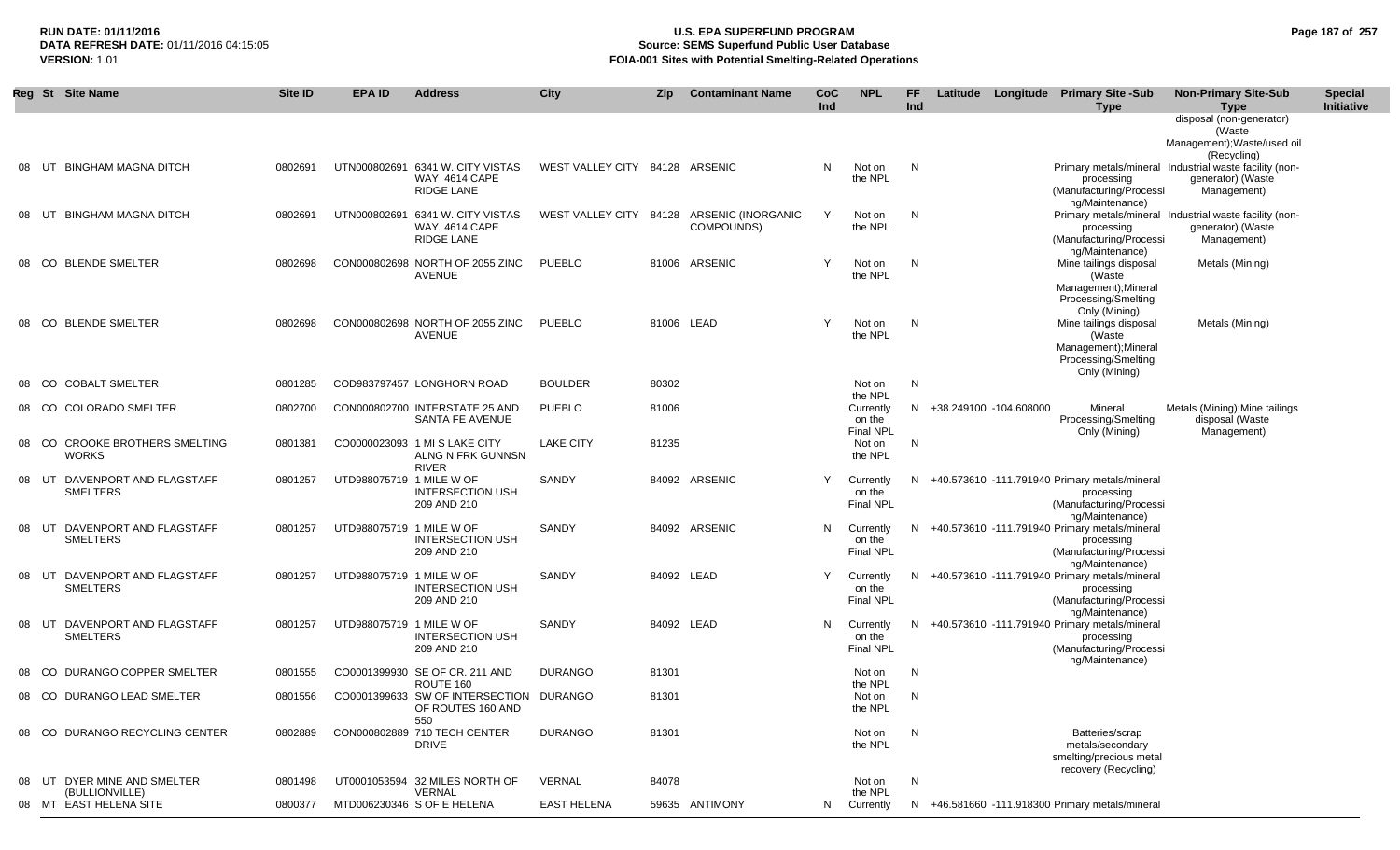## **RUN DATE: 01/11/2016 U.S. EPA SUPERFUND PROGRAM Page 188 of 257 Source: SEMS Superfund Public User Database VERSION:** 1.01 **FOIA-001 Sites with Potential Smelting-Related Operations**

|       | Reg St Site Name            | <b>Site ID</b> | <b>EPA ID</b><br><b>Address</b>                     | <b>City</b>        | Zip        | <b>Contaminant Name</b> | CoC<br>Ind | <b>NPL</b>                                | FF<br>Ind |  | Latitude Longitude Primary Site -Sub<br><b>Type</b>                                                               | <b>Non-Primary Site-Sub</b><br><b>Type</b> | <b>Special</b><br>Initiative |
|-------|-----------------------------|----------------|-----------------------------------------------------|--------------------|------------|-------------------------|------------|-------------------------------------------|-----------|--|-------------------------------------------------------------------------------------------------------------------|--------------------------------------------|------------------------------|
|       |                             |                |                                                     |                    |            |                         |            | on the<br><b>Final NPL</b>                |           |  | processing<br>(Manufacturing/Processi                                                                             |                                            |                              |
| 08 MT | <b>EAST HELENA SITE</b>     | 0800377        | MTD006230346 S OF E HELENA                          | <b>EAST HELENA</b> |            | 59635 ARSENIC           | Y          | Currently<br>on the<br><b>Final NPL</b>   | N.        |  | ng/Maintenance)<br>+46.581660 -111.918300 Primary metals/mineral<br>processing<br>(Manufacturing/Processi         |                                            |                              |
| 08 MT | EAST HELENA SITE            | 0800377        | MTD006230346 S OF E HELENA                          | <b>EAST HELENA</b> |            | 59635 CADMIUM           | N.         | Currently<br>on the<br>Final NPL          | N.        |  | ng/Maintenance)<br>+46.581660 -111.918300 Primary metals/mineral<br>processing<br>(Manufacturing/Processi         |                                            |                              |
|       | 08 MT EAST HELENA SITE      | 0800377        | MTD006230346 S OF E HELENA                          | <b>EAST HELENA</b> |            | 59635 CHROMIUM          |            | N Currently<br>on the<br><b>Final NPL</b> |           |  | ng/Maintenance)<br>N +46.581660 -111.918300 Primary metals/mineral<br>processing<br>(Manufacturing/Processi       |                                            |                              |
|       | 08 MT EAST HELENA SITE      | 0800377        | MTD006230346 S OF E HELENA                          | <b>EAST HELENA</b> |            | 59635 COPPER            | N.         | Currently<br>on the                       |           |  | ng/Maintenance)<br>N +46.581660 -111.918300 Primary metals/mineral<br>processing                                  |                                            |                              |
|       | 08 MT EAST HELENA SITE      | 0800377        | MTD006230346 S OF E HELENA                          | <b>EAST HELENA</b> | 59635 LEAD |                         | Y          | <b>Final NPL</b><br>Currently<br>on the   |           |  | (Manufacturing/Processi<br>ng/Maintenance)<br>N +46.581660 -111.918300 Primary metals/mineral<br>processing       |                                            |                              |
|       | 08 MT EAST HELENA SITE      | 0800377        | MTD006230346 S OF E HELENA                          | <b>EAST HELENA</b> |            | 59635 LEAD, INORGANIC   | Y          | <b>Final NPL</b><br>Currently<br>on the   |           |  | (Manufacturing/Processi<br>ng/Maintenance)<br>N +46.581660 -111.918300 Primary metals/mineral<br>processing       |                                            |                              |
|       | 08 MT EAST HELENA SITE      | 0800377        | MTD006230346 S OF E HELENA                          | <b>EAST HELENA</b> |            | 59635 MANGANESE         |            | <b>Final NPL</b><br>N Currently<br>on the |           |  | (Manufacturing/Processi<br>ng/Maintenance)<br>N +46.581660 -111.918300 Primary metals/mineral<br>processing       |                                            |                              |
|       | 08 MT EAST HELENA SITE      | 0800377        | MTD006230346 S OF E HELENA                          | <b>EAST HELENA</b> |            | 59635 SELENIUM          | N.         | <b>Final NPL</b><br>Currently<br>on the   |           |  | (Manufacturing/Processi<br>ng/Maintenance)<br>N +46.581660 -111.918300 Primary metals/mineral<br>processing       |                                            |                              |
| 08 MT | EAST HELENA SITE            | 0800377        | MTD006230346 S OF E HELENA                          | <b>EAST HELENA</b> |            | 59635 SILVER            |            | <b>Final NPL</b><br>N Currently<br>on the | N.        |  | (Manufacturing/Processi<br>ng/Maintenance)<br>+46.581660 -111.918300 Primary metals/mineral<br>processing         |                                            |                              |
|       | 08 MT EAST HELENA SITE      | 0800377        | MTD006230346 S OF E HELENA                          | <b>EAST HELENA</b> |            | 59635 THALLIUM          | N.         | <b>Final NPL</b><br>Currently<br>on the   | N.        |  | (Manufacturing/Processi<br>ng/Maintenance)<br>+46.581660 -111.918300 Primary metals/mineral<br>processing         |                                            |                              |
| 08 MT | <b>EAST HELENA SITE</b>     | 0800377        | MTD006230346 S OF E HELENA                          | <b>EAST HELENA</b> | 59635 ZINC |                         | N          | <b>Final NPL</b><br>Currently<br>on the   |           |  | (Manufacturing/Processi<br>ng/Maintenance)<br>N +46.581660 -111.918300 Primary metals/mineral<br>processing       |                                            |                              |
|       | 08 CO ELIZABETH RARE METALS | 0802627        | CON000802627 11948 6300 RD. P.O.<br><b>BOX 1868</b> | <b>MONTROSE</b>    |            | 81404 CHROMIUM          | N          | <b>Final NPL</b><br>Not on<br>the NPL     | N.        |  | (Manufacturing/Processi<br>ng/Maintenance)<br>Batteries/scrap<br>metals/secondary                                 |                                            |                              |
|       | 08 CO ELIZABETH RARE METALS | 0802627        | CON000802627 11948 6300 RD. P.O.<br><b>BOX 1868</b> | <b>MONTROSE</b>    |            | 81404 ETHYL ACETATE     | N          | Not on<br>the NPL                         | N         |  | smelting/precious metal<br>recovery (Recycling)<br>Batteries/scrap<br>metals/secondary                            |                                            |                              |
| 08 CO | ELIZABETH RARE METALS       | 0802627        | CON000802627 11948 6300 RD. P.O.<br><b>BOX 1868</b> | <b>MONTROSE</b>    |            | 81404 HYDROCHLORIC ACID | N          | Not on<br>the NPL                         | N         |  | smelting/precious metal<br>recovery (Recycling)<br>Batteries/scrap<br>metals/secondary<br>smelting/precious metal |                                            |                              |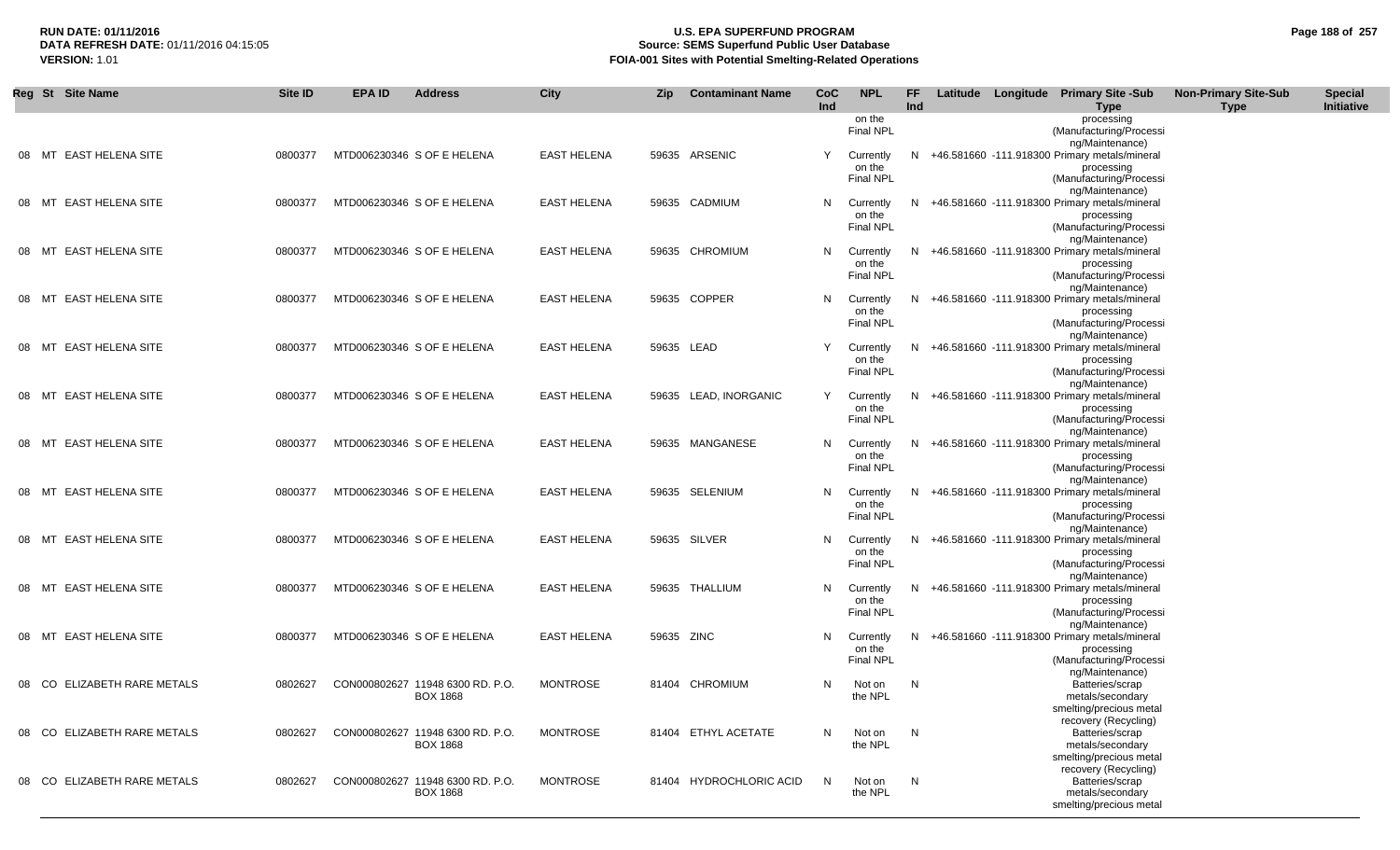#### **RUN DATE: 01/11/2016 U.S. EPA SUPERFUND PROGRAM Page 189 of 257** DATA REFRESH DATE: 01/11/2016 04:15:05<br>**VERSION: 1.01** Source: SEMS Superfund Public User Database<br>FOIA-001 Sites with Potential Smelting-Related Operat **FOIA-001 Sites with Potential Smelting-Related Operations**

|    | Reg St Site Name                                     | Site ID | <b>EPA ID</b>              | <b>Address</b>                                                        | City                 | Zip   | <b>Contaminant Name</b> | CoC<br>Ind | <b>NPL</b>                                       | FF.<br>Ind |                        | Latitude Longitude | <b>Primary Site -Sub</b><br><b>Type</b>                                                | <b>Non-Primary Site-Sub</b><br><b>Type</b>                                                                        | <b>Special</b><br>Initiative |
|----|------------------------------------------------------|---------|----------------------------|-----------------------------------------------------------------------|----------------------|-------|-------------------------|------------|--------------------------------------------------|------------|------------------------|--------------------|----------------------------------------------------------------------------------------|-------------------------------------------------------------------------------------------------------------------|------------------------------|
|    | 08 CO ELIZABETH RARE METALS                          | 0802627 |                            | CON000802627 11948 6300 RD. P.O.<br><b>BOX 1868</b>                   | <b>MONTROSE</b>      |       | 81404 LEAD              | N          | Not on<br>the NPL                                | N          |                        |                    | recovery (Recycling)<br>Batteries/scrap<br>metals/secondary<br>smelting/precious metal |                                                                                                                   |                              |
|    | 08 CO ELIZABETH RARE METALS                          | 0802627 |                            | CON000802627 11948 6300 RD. P.O.<br><b>BOX 1868</b>                   | <b>MONTROSE</b>      | 81404 | POTASSIUM NITRATE       | N.         | Not on<br>the NPL                                | N          |                        |                    | recovery (Recycling)<br>Batteries/scrap<br>metals/secondary<br>smelting/precious metal |                                                                                                                   |                              |
| 08 | CO ELIZABETH RARE METALS                             | 0802627 |                            | CON000802627 11948 6300 RD, P.O.<br><b>BOX 1868</b>                   | MONTROSE             | 81404 | SODIUM HYDROXIDE        | N          | Not on<br>the NPL                                | N          |                        |                    | recovery (Recycling)<br>Batteries/scrap<br>metals/secondary<br>smelting/precious metal |                                                                                                                   |                              |
| 08 | CO ELIZABETH RARE METALS                             | 0802627 |                            | CON000802627 11948 6300 RD. P.O.<br><b>BOX 1868</b>                   | MONTROSE             | 81404 | SODIUM NITRATE          | N          | Not on<br>the NPL                                | N          |                        |                    | recovery (Recycling)<br>Batteries/scrap<br>metals/secondary<br>smelting/precious metal |                                                                                                                   |                              |
| 08 | ELIZABETH RARE METALS<br>CO.                         | 0802627 |                            | CON000802627 11948 6300 RD. P.O.<br><b>BOX 1868</b>                   | <b>MONTROSE</b>      | 81404 | <b>SULFURIC ACID</b>    | N          | Not on<br>the NPL                                | N          |                        |                    | recovery (Recycling)<br>Batteries/scrap<br>metals/secondary<br>smelting/precious metal |                                                                                                                   |                              |
| 08 | UT EUREKA MILLS                                      | 0801644 |                            | UT0002240158 1.25 MI W OF THE<br>UTAH-JUAB COUNTY<br>LINE ON US ROUTE | <b>EUREKA</b>        | 84628 | ARSENIC                 | N          | Currently<br>on the<br><b>Final NPL</b>          | N          | +39.955550 -112.115550 |                    | recovery (Recycling)<br>Metals (Mining)                                                | Primary metals/mineral<br>processing<br>(Manufacturing/Processing/M                                               |                              |
| 08 | UT EUREKA MILLS                                      | 0801644 |                            | UT0002240158 1.25 MI W OF THE<br>UTAH-JUAB COUNTY<br>LINE ON US ROUTE | <b>EUREKA</b>        |       | 84628 LEAD              | Y          | Currently<br>on the<br><b>Final NPL</b>          | N          | +39.955550 -112.115550 |                    | Metals (Mining)                                                                        | aintenance)<br>Primary metals/mineral<br>processing<br>(Manufacturing/Processing/M                                |                              |
| 08 | UT EUREKA MILLS                                      | 0801644 |                            | UT0002240158 1.25 MI W OF THE<br>UTAH-JUAB COUNTY<br>LINE ON US ROUTE | <b>EUREKA</b>        |       | 84628 LEAD              | N          | Currently<br>on the<br><b>Final NPL</b>          | N          | +39.955550 -112.115550 |                    | Metals (Mining)                                                                        | aintenance)<br>Primary metals/mineral<br>processing<br>(Manufacturing/Processing/M                                |                              |
| 08 | UT EUREKA MILLS                                      | 0801644 |                            | UT0002240158 1.25 MI W OF THE<br>UTAH-JUAB COUNTY<br>LINE ON US ROUTE | <b>EUREKA</b>        |       | 84628 LEAD, INORGANIC   | N          | Currently<br>on the<br><b>Final NPL</b>          | N          | +39.955550 -112.115550 |                    | Metals (Mining)                                                                        | aintenance)<br>Primary metals/mineral<br>processing<br>(Manufacturing/Processing/M                                |                              |
| 08 | <b>FLAGSTAFF II SMELTER</b><br>UT                    | 0801255 |                            | UTD988075735 440 EAST 8680 SOUTH                                      | SANDY                | 84070 |                         |            | Not on                                           | N          |                        |                    |                                                                                        | aintenance)                                                                                                       |                              |
|    | 08 UT FLAGSTAFF SMELTER                              | 0801238 |                            | UTD988075248 9500 S LITTLE<br><b>COTTONWOOD</b><br><b>CANYON</b>      | SANDY                | 84092 |                         |            | the NPL<br>Site is<br>Part of<br><b>NPL Site</b> | N          |                        |                    |                                                                                        |                                                                                                                   |                              |
| 08 | FRANKLIN OR HORN SILVER SMELTER<br>UT                | 0801133 |                            | UTD988071585 4600 SOUTH WEST<br><b>TEMPLE</b>                         | MURRAY               | 84123 |                         |            | Not on<br>the NPL                                | N          |                        |                    |                                                                                        |                                                                                                                   |                              |
| 08 | <b>FREMONT COUNTY SOIL SURVEY</b><br>CO.             | 0802793 |                            | CON000802793 Postal Address is<br>unavailable for the Site            | <b>CANON CITY</b>    | 81212 |                         |            | Site is<br>Part of<br><b>NPL Site</b>            | N          |                        |                    | Primary metals/mineral<br>processing<br>(Manufacturing/Processi<br>ng/Maintenance)     | Coal (Mining); Metals<br>(Mining); Mine tailings<br>disposal (Waste<br>Management);Non-metal<br>minerals (Mining) |                              |
|    | 08 UT GERMANIA SMELTING & REFINING<br><b>COMPANY</b> |         |                            | 0801130   UTD988071601   4900   SOUTH WEST<br><b>TEMPLE</b>           | MURRAY               | 84107 |                         |            | Site is<br>Part of<br><b>NPL Site</b>            | N          |                        |                    |                                                                                        |                                                                                                                   |                              |
|    | 08 CO GRAND JUNCTION PROJECTS OFFICE                 | 0801019 | COD983766692 P.O. BOX 2567 |                                                                       | GRAND JUNCTION 81502 |       |                         |            | Not on<br>the NPL                                | Y          |                        |                    | Product<br>storage/distribution<br>(Other)                                             | Metals (Mining); Primary<br>metals/mineral processing<br>(Manufacturing/Processing/M<br>aintenance)               |                              |
|    | 08 CO GRAND JUNCTION SMELTING CO                     | 0801321 |                            | COD983800335 1441 WINTERS AVE                                         | GRAND JUNCTION 81501 |       |                         |            | Not on<br>the NPL                                | N          |                        |                    |                                                                                        |                                                                                                                   |                              |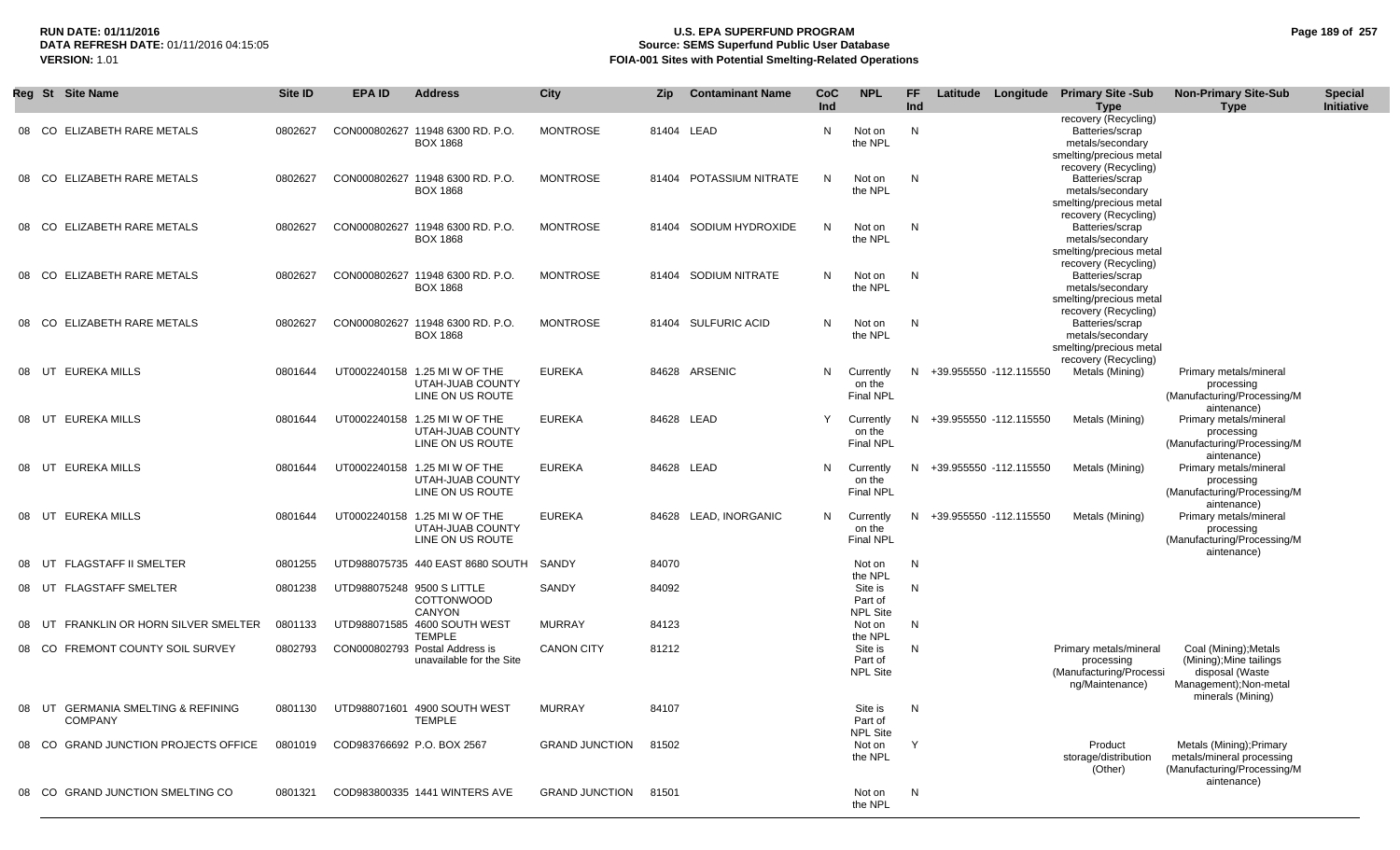## RUN DATE: 01/11/2016<br>DATA REFRESH DATE: 01/11/2016 04:15:05<br>Source: SEMS Superfund Public User Dat **Source: SEMS Superfund Public User Database VERSION:** 1.01 **FOIA-001 Sites with Potential Smelting-Related Operations**

| Page 190 of 257 |  |  |  |
|-----------------|--|--|--|
|-----------------|--|--|--|

|    |       | Reg St Site Name                                    | Site ID | EPA ID | <b>Address</b>                                                           | <b>City</b>           | Zip.       | <b>Contaminant Name</b> | <b>CoC</b><br>Ind | <b>NPL</b>                              | FF.<br>Ind |  | Latitude Longitude Primary Site-Sub<br><b>Type</b>                                                          | <b>Non-Primary Site-Sub</b><br><b>Type</b>                                         | <b>Special</b><br>Initiative |
|----|-------|-----------------------------------------------------|---------|--------|--------------------------------------------------------------------------|-----------------------|------------|-------------------------|-------------------|-----------------------------------------|------------|--|-------------------------------------------------------------------------------------------------------------|------------------------------------------------------------------------------------|------------------------------|
|    |       | 08 MT GREAT REPUBLIC SMELTER                        | 0802591 |        | MTN000802591 SW 1/4 OF SECT. 25,<br>T9S, R14 EAST                        | <b>COOKE CITY</b>     |            | 59020 ARSENIC           | N                 | Not on<br>the NPL                       | N.         |  | Metals (Mining)                                                                                             |                                                                                    |                              |
|    | 08 MT | <b>GREAT REPUBLIC SMELTER</b>                       | 0802591 |        | MTN000802591 SW 1/4 OF SECT. 25,<br>T9S, R14 EAST                        | <b>COOKE CITY</b>     | 59020 LEAD |                         | N                 | Not on<br>the NPL                       | N          |  | Metals (Mining)                                                                                             |                                                                                    |                              |
|    |       | 08 CO GREFCO INC.                                   | 0802922 |        | CON000802922 W. HIGHWAY 285 1.87<br>MI. S. INTERSECTION<br>HWYS 17 & 285 | <b>ANTONITO</b>       | 81120      |                         |                   | Not on<br>the NPL                       | N          |  | processing<br>(Manufacturing/Processi<br>ng/Maintenance)                                                    | Primary metals/mineral Non-metal minerals (Mining)                                 |                              |
|    | 08 UT | <b>GRIFFEN WHEEL COMPANY</b>                        | 0803088 |        | UTN000803088 780 NORTH 700 WEST                                          | SALT LAKE CITY        | 84116      |                         |                   | Not on<br>the NPL                       | N          |  | Retail/commercial<br>(Other)                                                                                | Primary metals/mineral<br>processing<br>(Manufacturing/Processing/M<br>aintenance) |                              |
|    | 08 UT | HIGHLAND BOY SMELTER SITE                           | 0800708 |        | UTD980957898 5700 SOUTH 950 WEST MURRAY                                  |                       | 84123      |                         |                   | Not on<br>the NPL                       | N          |  |                                                                                                             |                                                                                    |                              |
|    | 08 UT | HURRICANE 5M ORE PROCESSING<br><b>FACILITY</b>      | 0801928 |        | UT0012950222 674 NORTH STATE                                             | <b>HURRICANE</b>      | 84737      |                         |                   | Not on<br>the NPL                       | N          |  | Primary metals/mineral<br>processing<br>(Manufacturing/Processi<br>ng/Maintenance)                          |                                                                                    |                              |
|    |       | 08 UT INTERNATIONAL SMELTING AND<br><b>REFINING</b> | 0800650 |        | UTD093120921 2.5 MILES NE OF<br><b>TOOELE</b>                            | <b>TOOELE</b>         |            | 84074 ARSENIC           |                   | Deleted<br>from the<br><b>Final NPL</b> | N.         |  | +40.552770 -112.227220 Primary metals/mineral<br>processing<br>(Manufacturing/Processi<br>ng/Maintenance)   |                                                                                    |                              |
| 08 |       | UT INTERNATIONAL SMELTING AND<br><b>REFINING</b>    | 0800650 |        | UTD093120921 2.5 MILES NE OF<br><b>TOOELE</b>                            | <b>TOOELE</b>         |            | 84074 ARSENIC           | N                 | Deleted<br>from the<br><b>Final NPL</b> | N.         |  | +40.552770 -112.227220 Primary metals/mineral<br>processing<br>(Manufacturing/Processi<br>ng/Maintenance)   |                                                                                    |                              |
|    |       | 08 UT INTERNATIONAL SMELTING AND<br><b>REFINING</b> | 0800650 |        | UTD093120921 2.5 MILES NE OF<br><b>TOOELE</b>                            | <b>TOOELE</b>         | 84074 LEAD |                         |                   | Deleted<br>from the<br><b>Final NPL</b> |            |  | N +40.552770 -112.227220 Primary metals/mineral<br>processing<br>(Manufacturing/Processi<br>ng/Maintenance) |                                                                                    |                              |
|    |       | 08 UT INTERNATIONAL SMELTING AND<br><b>REFINING</b> | 0800650 |        | UTD093120921 2.5 MILES NE OF<br><b>TOOELE</b>                            | <b>TOOELE</b>         | 84074 LEAD |                         | N                 | Deleted<br>from the<br><b>Final NPL</b> | N.         |  | +40.552770 -112.227220 Primary metals/mineral<br>processing<br>(Manufacturing/Processi<br>ng/Maintenance)   |                                                                                    |                              |
|    |       | 08 UT JACOBS SMELTER                                | 0801674 |        | UT0002391472 NEAR INTERSECTION<br>OF SMITH & JOHNSON<br><b>STS</b>       | STOCKTON              |            | 84071 ARSENIC           | Y                 | Currently<br>on the<br><b>Final NPL</b> | N.         |  | +40.454160 -112.358330 Primary metals/mineral<br>processing<br>(Manufacturing/Processi<br>ng/Maintenance)   |                                                                                    |                              |
|    |       | 08 UT JACOBS SMELTER                                | 0801674 |        | UT0002391472 NEAR INTERSECTION<br>OF SMITH & JOHNSON<br>STS              | STOCKTON              | 84071 LEAD |                         | Υ                 | Currently<br>on the<br>Final NPL        |            |  | N +40.454160 -112.358330 Primary metals/mineral<br>processing<br>(Manufacturing/Processi<br>ng/Maintenance) |                                                                                    |                              |
|    | UT    | JENNINGS AND PASCOE SMELTER                         | 0801239 |        | UTD988075255 STATE RD 89 (BECK<br>STREET) & 800 NORTH                    | <b>SALT LAKE CITY</b> | 84116      |                         |                   | Not on<br>the NPL                       | N          |  |                                                                                                             |                                                                                    |                              |
|    | 08 UT | JONES AND PARDEE SMELTER                            | 0801240 |        | UTD988075263 6 MI ABOVE THE<br>MOUTH OF LITTLE<br>COTTONWOO CANYON       | SANDY                 | 84092      |                         |                   | Not on<br>the NPL                       | N          |  |                                                                                                             |                                                                                    |                              |
|    |       | 08 CO KENDRICK & GELDER SMELTING CO                 | 0801416 |        | CO0000075200 SE 1/4 SW 1/4 SEC8<br><b>T41N R7W</b>                       | SILVERTON             | 81433      |                         |                   | Not on<br>the NPL                       | N          |  |                                                                                                             |                                                                                    |                              |
|    |       | 08 UT KENNECOTT (NORTH ZONE)                        | 0800636 |        | UTD070926811 12000 WEST 2100<br>SOUTH                                    | MAGNA                 |            | 84044 ARSENIC           |                   | Proposed<br>for NPL                     |            |  | N +40.750000 -112.125000 Primary metals/mineral<br>processing<br>(Manufacturing/Processi<br>ng/Maintenance) |                                                                                    |                              |
|    |       | 08 UT KENNECOTT (NORTH ZONE)                        | 0800636 |        | UTD070926811 12000 WEST 2100<br>SOUTH                                    | MAGNA                 |            | 84044 COPPER            | Y                 | Proposed<br>for NPL                     |            |  | N +40.750000 -112.125000 Primary metals/mineral<br>processing<br>(Manufacturing/Processi<br>ng/Maintenance) |                                                                                    |                              |
|    |       | 08 UT KENNECOTT (NORTH ZONE)                        | 0800636 |        | UTD070926811 12000 WEST 2100                                             | MAGNA                 | 84044 LEAD |                         |                   | Y Proposed                              |            |  | N +40.750000 -112.125000 Primary metals/mineral                                                             |                                                                                    |                              |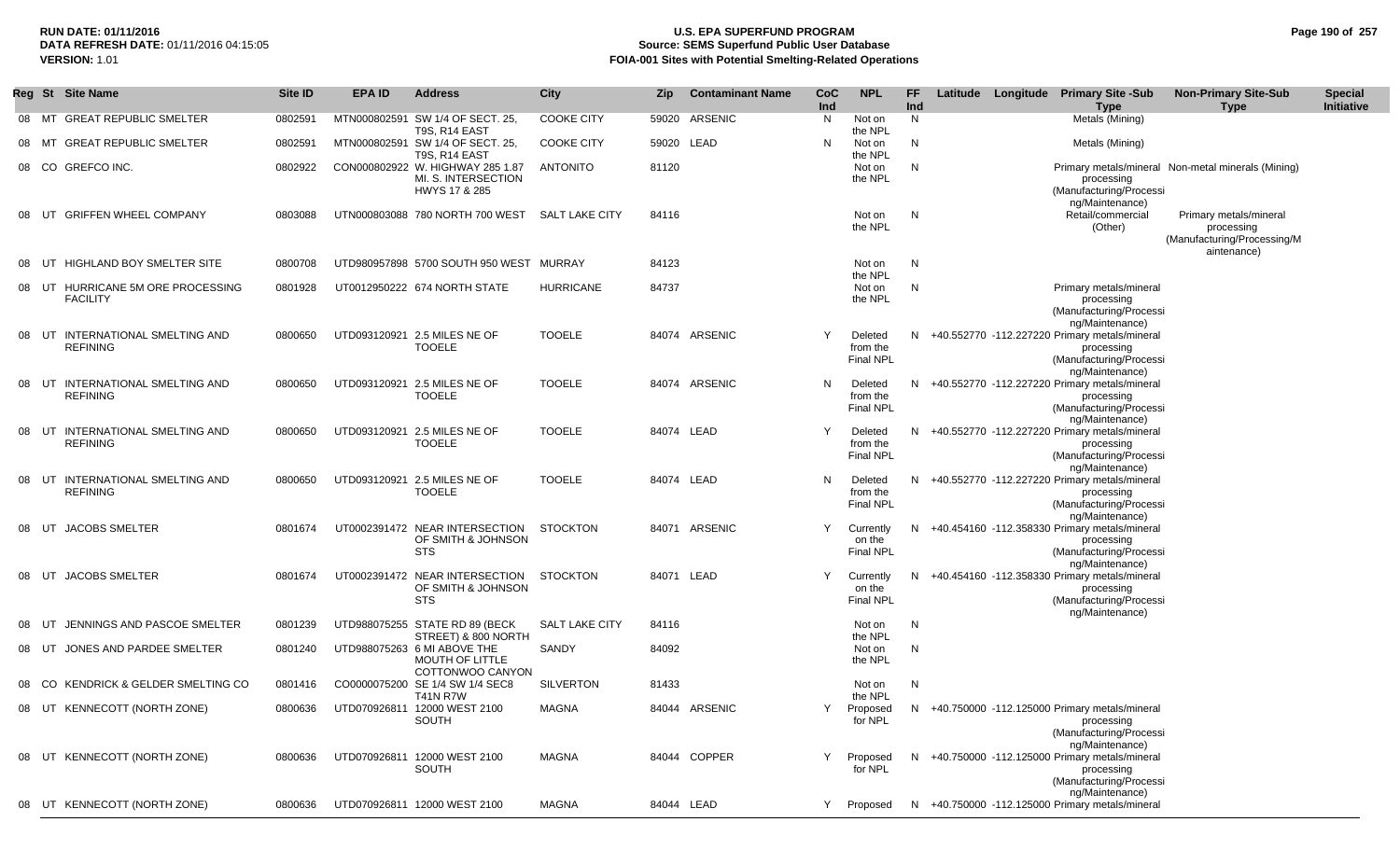# **RUN DATE: 01/11/2016 U.S. EPA SUPERFUND PROGRAM Page 191 of 257 Source: SEMS Superfund Public User Database VERSION:** 1.01 **FOIA-001 Sites with Potential Smelting-Related Operations**

| Reg   |       | <b>St</b> Site Name                                                 | Site ID | <b>EPA ID</b>              | <b>Address</b>                                                                | <b>City</b>           | <b>Zip</b> | <b>Contaminant Name</b> | CoC<br>Ind | <b>NPL</b>                            | FF<br>Ind |  | Latitude Longitude Primary Site -Sub<br><b>Type</b>                                                         | <b>Non-Primary Site-Sub</b><br><b>Type</b>                                                                                                                                                                                       | <b>Special</b><br>Initiative |
|-------|-------|---------------------------------------------------------------------|---------|----------------------------|-------------------------------------------------------------------------------|-----------------------|------------|-------------------------|------------|---------------------------------------|-----------|--|-------------------------------------------------------------------------------------------------------------|----------------------------------------------------------------------------------------------------------------------------------------------------------------------------------------------------------------------------------|------------------------------|
|       |       |                                                                     |         |                            | SOUTH                                                                         |                       |            |                         |            | for NPL                               |           |  | processing<br>(Manufacturing/Processi<br>ng/Maintenance)                                                    |                                                                                                                                                                                                                                  |                              |
| 08    | UT    | KENNECOTT (NORTH ZONE)                                              | 0800636 |                            | UTD070926811 12000 WEST 2100<br><b>SOUTH</b>                                  | <b>MAGNA</b>          |            | 84044 SELENIUM          | Y          | Proposed<br>for NPL                   | N.        |  | +40.750000 -112.125000 Primary metals/mineral<br>processing<br>(Manufacturing/Processi<br>ng/Maintenance)   |                                                                                                                                                                                                                                  |                              |
| 08    | UT    | KENNECOTT (NORTH ZONE)                                              | 0800636 |                            | UTD070926811 12000 WEST 2100<br>SOUTH                                         | <b>MAGNA</b>          |            | 84044 SULFATE           | Y          | Proposed<br>for NPL                   |           |  | N +40.750000 -112.125000 Primary metals/mineral<br>processing<br>(Manufacturing/Processi<br>ng/Maintenance) |                                                                                                                                                                                                                                  |                              |
|       | 08 UT | KENNECOTT SMELTER SLAG<br><b>DISPOSAL</b>                           | 0800654 |                            | UTD108393638 1 MI E OF LAKE POINT<br><b>JUNCTION ON I-80</b>                  | <b>SALT LAKE CITY</b> | 84101      |                         |            | Site is<br>Part of<br><b>NPL Site</b> | N         |  |                                                                                                             |                                                                                                                                                                                                                                  |                              |
| 08    | UT    | LITTLE COTTONWOOD SMELTER                                           | 0801230 | UTD988074977 3600 E 9500 S |                                                                               | SANDY                 | 84092      |                         |            | Not on<br>the NPL                     | N         |  |                                                                                                             |                                                                                                                                                                                                                                  |                              |
| 08 MT |       | LODGE GRASS ABANDONED<br><b>INTERMEDIATE BULK CONTAINERS</b>        | 0802914 |                            | MTN000802914 HIGHWAY 463 1 MILE<br>W OF HARDING AVE. &<br><b>GREYBULL ST.</b> | LODGE GRASS           | 59050      | ETHYLENE GLYCOL         | Y          | Not on<br>the NPL                     | N         |  | Batteries/scrap<br>metals/secondary<br>smelting/precious metal<br>recovery (Recycling)                      | Automobiles/tires<br>(Recycling); Chemicals/chemi<br>cal waste (e.g., solvent<br>recovery)<br>(Recycling); Drums/tanks<br>(Recycling); Spill or other one-<br>time event<br>(Other); Waste/used oil                              |                              |
| 08    | MТ    | <b>LODGE GRASS ABANDONED</b><br><b>INTERMEDIATE BULK CONTAINERS</b> | 0802914 |                            | MTN000802914 HIGHWAY 463 1 MILE<br>W OF HARDING AVE. &<br><b>GREYBULL ST.</b> | <b>LODGE GRASS</b>    |            | 59050 GASOLINE          | Y          | Not on<br>the NPL                     | N         |  | Batteries/scrap<br>metals/secondary<br>smelting/precious metal<br>recovery (Recycling)                      | (Recycling)<br>Automobiles/tires<br>(Recycling); Chemicals/chemi<br>cal waste (e.g., solvent<br>recovery)<br>(Recycling);Drums/tanks<br>(Recycling); Spill or other one-<br>time event<br>(Other); Waste/used oil<br>(Recycling) |                              |
| 08    | MT    | LODGE GRASS ABANDONED<br><b>INTERMEDIATE BULK CONTAINERS</b>        | 0802914 |                            | MTN000802914 HIGHWAY 463 1 MILE<br>W OF HARDING AVE. &<br><b>GREYBULL ST.</b> | <b>LODGE GRASS</b>    |            | 59050 GLYCOL ETHERS     | Y          | Not on<br>the NPL                     | N         |  | Batteries/scrap<br>metals/secondary<br>smelting/precious metal<br>recovery (Recycling)                      | Automobiles/tires<br>(Recycling); Chemicals/chemi<br>cal waste (e.g., solvent<br>recovery)<br>(Recycling); Drums/tanks<br>(Recycling); Spill or other one-<br>time event<br>(Other); Waste/used oil<br>(Recycling)               |                              |
| 08    | MT    | LODGE GRASS ABANDONED<br>INTERMEDIATE BULK CONTAINERS               | 0802914 |                            | MTN000802914 HIGHWAY 463 1 MILE<br>W OF HARDING AVE. &<br><b>GREYBULL ST.</b> | LODGE GRASS           |            | 59050 MINERAL OIL       | N          | Not on<br>the NPL                     | N         |  | Batteries/scrap<br>metals/secondary<br>smelting/precious metal<br>recovery (Recycling)                      | Automobiles/tires<br>(Recycling); Chemicals/chemi<br>cal waste (e.g., solvent<br>recovery)<br>(Recycling); Drums/tanks<br>(Recycling); Spill or other one-<br>time event<br>(Other); Waste/used oil<br>(Recycling)               |                              |
|       |       | 08 MT LODGE GRASS ABANDONED<br><b>INTERMEDIATE BULK CONTAINERS</b>  | 0802914 |                            | MTN000802914 HIGHWAY 463 1 MILE<br>W OF HARDING AVE. &<br>GREYBULL ST.        | <b>LODGE GRASS</b>    |            | 59050 OIL & GREASE      | Y          | Not on<br>the NPL                     | N         |  | Batteries/scrap<br>metals/secondary<br>smelting/precious metal<br>recovery (Recycling)                      | Automobiles/tires<br>(Recycling); Chemicals/chemi<br>cal waste (e.g., solvent<br>recovery)<br>(Recycling);Drums/tanks<br>(Recycling); Spill or other one-                                                                        |                              |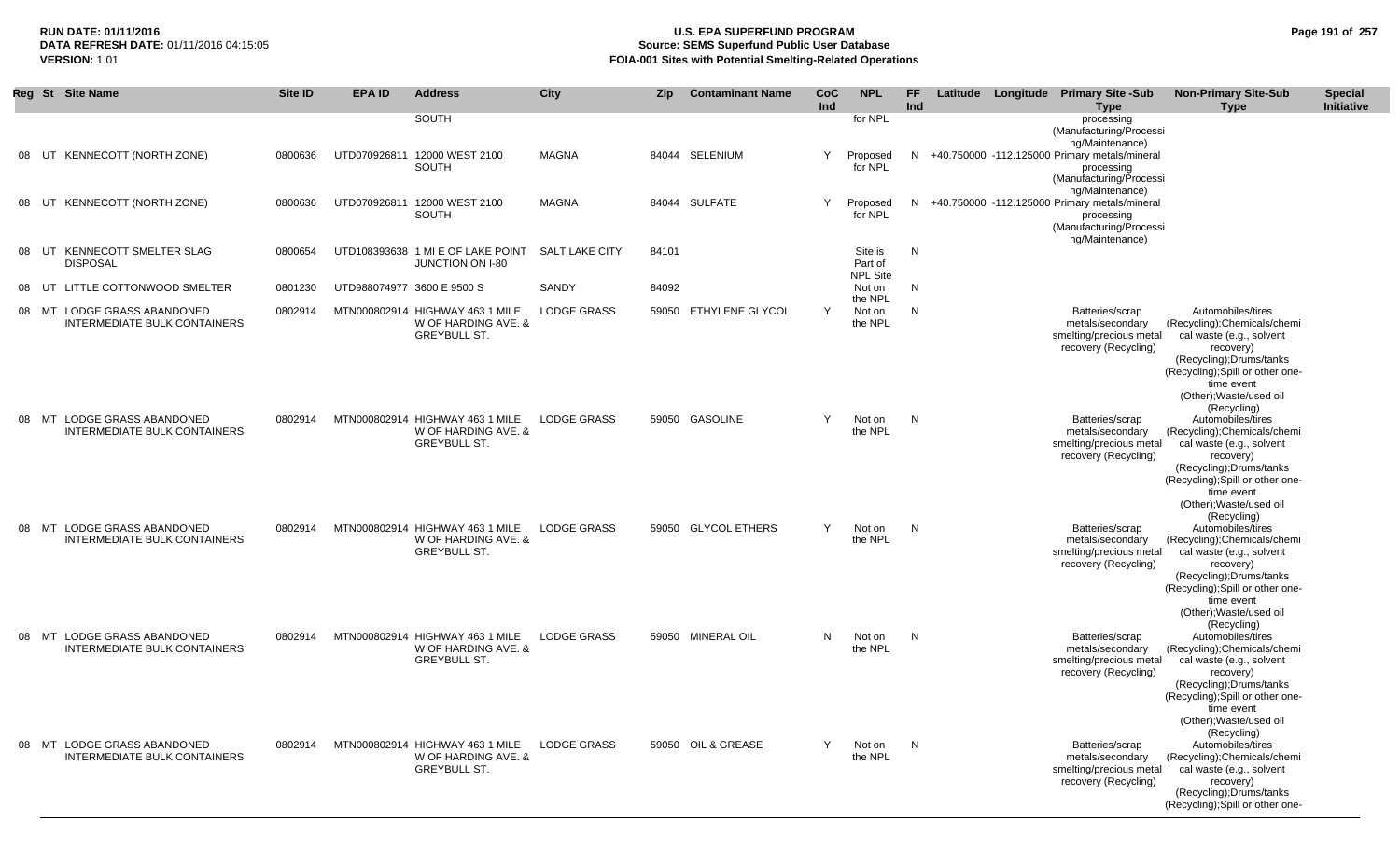## **RUN DATE: 01/11/2016 U.S. EPA SUPERFUND PROGRAM Page 192 of 257 Source: SEMS Superfund Public User Database VERSION:** 1.01 **FOIA-001 Sites with Potential Smelting-Related Operations**

|       |    | Reg St Site Name          | Site ID | <b>EPA ID</b> | <b>Address</b>                                                   | <b>City</b>    | Zip   | <b>Contaminant Name</b>             | CoC<br>Ind | <b>NPL</b>                              | FF<br>Ind |  | Latitude Longitude Primary Site -Sub<br><b>Type</b>                                                                            | <b>Non-Primary Site-Sub</b><br><b>Type</b>           | <b>Special</b><br>Initiative |
|-------|----|---------------------------|---------|---------------|------------------------------------------------------------------|----------------|-------|-------------------------------------|------------|-----------------------------------------|-----------|--|--------------------------------------------------------------------------------------------------------------------------------|------------------------------------------------------|------------------------------|
|       |    |                           |         |               |                                                                  |                |       |                                     |            |                                         |           |  |                                                                                                                                | time event<br>(Other); Waste/used oil<br>(Recycling) |                              |
|       | UT | MAMMOTH MILLS AND SMELTER | 0801645 |               | UT0002241917 MOUTH OF MAMMOTH<br><b>GULTCH</b>                   | EUREKA         | 84628 |                                     |            | Not on<br>the NPL                       | N         |  | Mineral<br>Processing/Smelting<br>Only (Mining)                                                                                |                                                      |                              |
| 08 UT |    | MIDVALE SLAG              | 0800641 |               | UTD081834277 JORDAN RIVER, 6400<br>SOUTH, 700 WEST<br>7800 SOUTH | MIDVALE        |       | 84047 1,2-DICHLOROETHANE            | Y          | Deleted<br>from the<br><b>Final NPL</b> |           |  | N +40.618330 -111.917200 Primary metals/mineral<br>processing<br>(Manufacturing/Processi<br>ng/Maintenance)                    |                                                      |                              |
| 08    | UT | MIDVALE SLAG              | 0800641 |               | UTD081834277 JORDAN RIVER, 6400<br>SOUTH, 700 WEST<br>7800 SOUTH | MIDVALE        |       | 84047 ACETOPHENONE                  | Y          | Deleted<br>from the<br><b>Final NPL</b> | N.        |  | +40.618330 -111.917200 Primary metals/mineral<br>processing<br>(Manufacturing/Processi<br>ng/Maintenance)                      |                                                      |                              |
| 08 UT |    | MIDVALE SLAG              | 0800641 |               | UTD081834277 JORDAN RIVER, 6400<br>SOUTH, 700 WEST<br>7800 SOUTH | MIDVALE        |       | 84047 ALUMINUM (METAL)              | Y          | Deleted<br>from the<br><b>Final NPL</b> |           |  | N +40.618330 -111.917200 Primary metals/mineral<br>processing<br>(Manufacturing/Processi                                       |                                                      |                              |
| 08 UT |    | MIDVALE SLAG              | 0800641 |               | UTD081834277 JORDAN RIVER, 6400<br>SOUTH, 700 WEST<br>7800 SOUTH | MIDVALE        |       | 84047 ANTIMONY                      | Y          | Deleted<br>from the<br><b>Final NPL</b> |           |  | ng/Maintenance)<br>N +40.618330 -111.917200 Primary metals/mineral<br>processing<br>(Manufacturing/Processi                    |                                                      |                              |
| 08 UT |    | MIDVALE SLAG              | 0800641 |               | UTD081834277 JORDAN RIVER, 6400<br>SOUTH, 700 WEST<br>7800 SOUTH | <b>MIDVALE</b> |       | 84047 ARSENIC                       | Y          | Deleted<br>from the<br><b>Final NPL</b> |           |  | ng/Maintenance)<br>N +40.618330 -111.917200 Primary metals/mineral<br>processing<br>(Manufacturing/Processi                    |                                                      |                              |
| 08    | UT | MIDVALE SLAG              | 0800641 |               | UTD081834277 JORDAN RIVER, 6400<br>SOUTH, 700 WEST<br>7800 SOUTH | MIDVALE        |       | 84047 ARSENIC                       | N          | Deleted<br>from the<br><b>Final NPL</b> |           |  | ng/Maintenance)<br>N +40.618330 -111.917200 Primary metals/mineral<br>processing<br>(Manufacturing/Processi                    |                                                      |                              |
| 08 UT |    | MIDVALE SLAG              | 0800641 |               | UTD081834277 JORDAN RIVER, 6400<br>SOUTH, 700 WEST<br>7800 SOUTH | <b>MIDVALE</b> | 84047 | <b>BARIUM</b>                       | Υ          | Deleted<br>from the<br><b>Final NPL</b> |           |  | ng/Maintenance)<br>N +40.618330 -111.917200 Primary metals/mineral<br>processing<br>(Manufacturing/Processi                    |                                                      |                              |
| 08 UT |    | MIDVALE SLAG              | 0800641 |               | UTD081834277 JORDAN RIVER, 6400<br>SOUTH, 700 WEST<br>7800 SOUTH | MIDVALE        | 84047 | BENZENE                             | Y          | Deleted<br>from the<br><b>Final NPL</b> |           |  | ng/Maintenance)<br>N +40.618330 -111.917200 Primary metals/mineral<br>processing<br>(Manufacturing/Processi                    |                                                      |                              |
|       |    | 08 UT MIDVALE SLAG        | 0800641 |               | UTD081834277 JORDAN RIVER, 6400<br>SOUTH, 700 WEST<br>7800 SOUTH | MIDVALE        | 84047 | BENZO(B)FLUORANTHE<br><b>NE</b>     |            | Deleted<br>from the<br><b>Final NPL</b> |           |  | ng/Maintenance)<br>N +40.618330 -111.917200 Primary metals/mineral<br>processing<br>(Manufacturing/Processi                    |                                                      |                              |
|       |    | 08 UT MIDVALE SLAG        | 0800641 |               | UTD081834277 JORDAN RIVER, 6400<br>SOUTH, 700 WEST<br>7800 SOUTH | MIDVALE        |       | 84047 BENZO[A]PYRENE                | Y          | Deleted<br>from the<br><b>Final NPL</b> |           |  | ng/Maintenance)<br>N +40.618330 -111.917200 Primary metals/mineral<br>processing<br>(Manufacturing/Processi                    |                                                      |                              |
|       |    | 08 UT MIDVALE SLAG        | 0800641 |               | UTD081834277 JORDAN RIVER, 6400<br>SOUTH, 700 WEST<br>7800 SOUTH | MIDVALE        | 84047 | BIS(2-CHLOROETHYL)<br><b>ETHER</b>  | Y          | Deleted<br>from the<br><b>Final NPL</b> | N.        |  | ng/Maintenance)<br>+40.618330 -111.917200 Primary metals/mineral<br>processing<br>(Manufacturing/Processi                      |                                                      |                              |
|       |    | 08 UT MIDVALE SLAG        | 0800641 |               | UTD081834277 JORDAN RIVER, 6400<br>SOUTH, 700 WEST<br>7800 SOUTH | MIDVALE        | 84047 | BIS(2-<br>ETHYLHEXYL)PHTHALA<br>TE. | Y          | Deleted<br>from the<br>Final NPL        |           |  | ng/Maintenance)<br>N +40.618330 -111.917200 Primary metals/mineral<br>processing<br>(Manufacturing/Processi<br>ng/Maintenance) |                                                      |                              |
|       |    | 08 UT MIDVALE SLAG        | 0800641 |               | UTD081834277 JORDAN RIVER, 6400<br>SOUTH, 700 WEST<br>7800 SOUTH | MIDVALE        |       | 84047 CADMIUM                       | Y          | Deleted<br>from the<br>Final NPL        |           |  | N +40.618330 -111.917200 Primary metals/mineral<br>processing<br>(Manufacturing/Processi<br>ng/Maintenance)                    |                                                      |                              |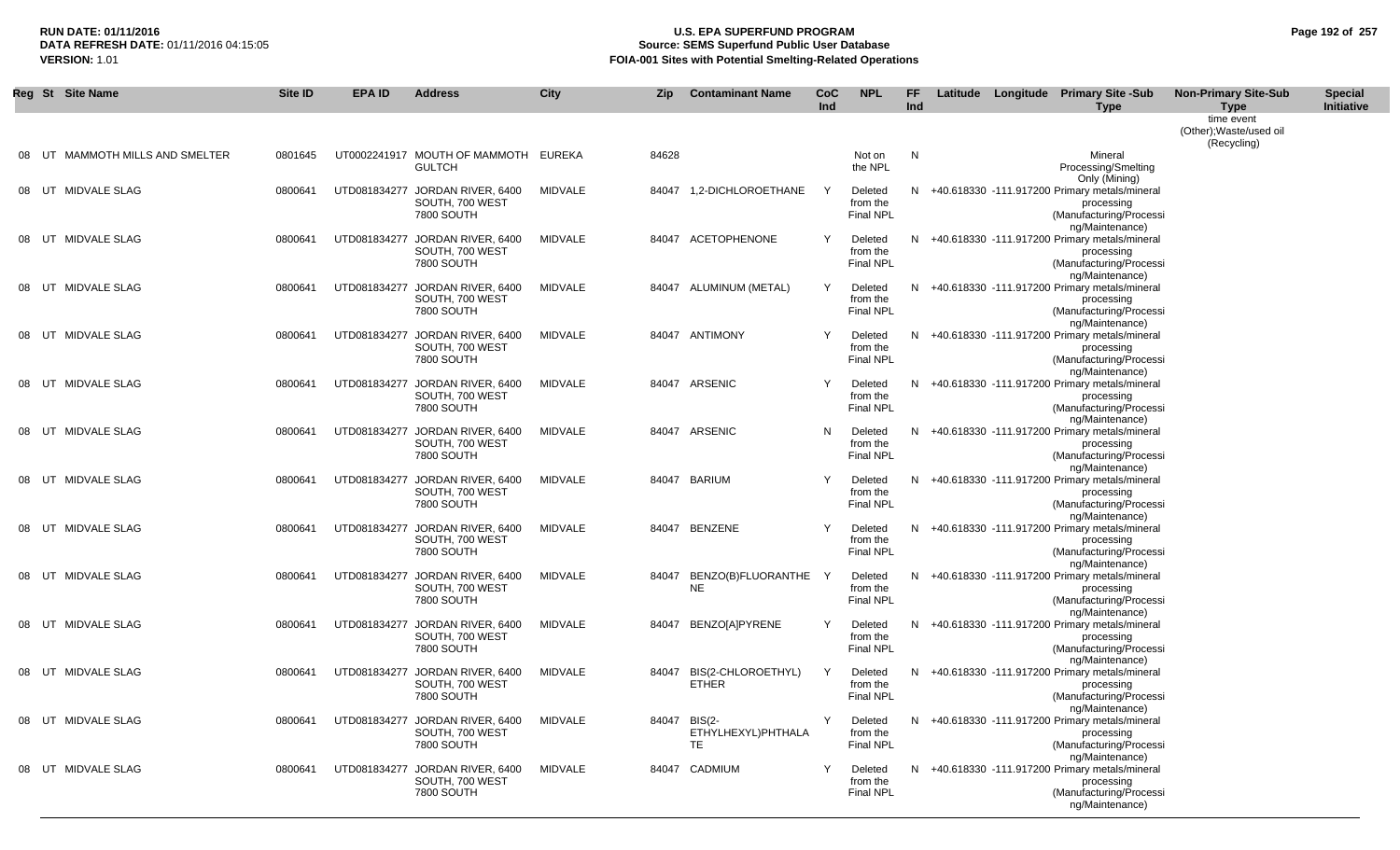## **RUN DATE: 01/11/2016 U.S. EPA SUPERFUND PROGRAM Page 193 of 257 Source: SEMS Superfund Public User Database VERSION:** 1.01 **FOIA-001 Sites with Potential Smelting-Related Operations**

|    |       | Reg St Site Name    | <b>Site ID</b> | <b>EPA ID</b> | <b>Address</b>                                                   | <b>City</b> | Zip.       | <b>Contaminant Name</b> | CoC<br>Ind | <b>NPL</b>                              | FF.<br>Ind |  | Latitude Longitude Primary Site -Sub<br>Type                                                                                 | <b>Non-Primary Site-Sub</b><br><b>Type</b> | <b>Special</b><br>Initiative |
|----|-------|---------------------|----------------|---------------|------------------------------------------------------------------|-------------|------------|-------------------------|------------|-----------------------------------------|------------|--|------------------------------------------------------------------------------------------------------------------------------|--------------------------------------------|------------------------------|
|    |       | 08 UT MIDVALE SLAG  | 0800641        |               | UTD081834277 JORDAN RIVER, 6400<br>SOUTH, 700 WEST<br>7800 SOUTH | MIDVALE     |            | 84047 CHROMIUM          | Y          | Deleted<br>from the<br><b>Final NPL</b> |            |  | N +40.618330 -111.917200 Primary metals/mineral<br>processing<br>(Manufacturing/Processi<br>ng/Maintenance)                  |                                            |                              |
|    | 08 UT | MIDVALE SLAG        | 0800641        |               | UTD081834277 JORDAN RIVER, 6400<br>SOUTH, 700 WEST<br>7800 SOUTH | MIDVALE     |            | 84047 COPPER            | Y          | Deleted<br>from the<br><b>Final NPL</b> | N.         |  | +40.618330 -111.917200 Primary metals/mineral<br>processing<br>(Manufacturing/Processi<br>ng/Maintenance)                    |                                            |                              |
|    | 08 UT | MIDVALE SLAG        | 0800641        |               | UTD081834277 JORDAN RIVER, 6400<br>SOUTH, 700 WEST<br>7800 SOUTH | MIDVALE     | 84047 IRON |                         | Y          | Deleted<br>from the<br><b>Final NPL</b> | N.         |  | +40.618330 -111.917200 Primary metals/mineral<br>processing<br>(Manufacturing/Processi<br>ng/Maintenance)                    |                                            |                              |
|    |       | 08 UT MIDVALE SLAG  | 0800641        |               | UTD081834277 JORDAN RIVER, 6400<br>SOUTH, 700 WEST<br>7800 SOUTH | MIDVALE     | 84047 LEAD |                         | Y          | Deleted<br>from the<br>Final NPL        | N.         |  | +40.618330 -111.917200 Primary metals/mineral<br>processing<br>(Manufacturing/Processi<br>ng/Maintenance)                    |                                            |                              |
|    |       | 08 UT MIDVALE SLAG  | 0800641        |               | UTD081834277 JORDAN RIVER, 6400<br>SOUTH, 700 WEST<br>7800 SOUTH | MIDVALE     | 84047 LEAD |                         | N          | Deleted<br>from the<br><b>Final NPL</b> |            |  | N +40.618330 -111.917200 Primary metals/mineral<br>processing<br>(Manufacturing/Processi<br>ng/Maintenance)                  |                                            |                              |
| 08 | UT    | MIDVALE SLAG        | 0800641        |               | UTD081834277 JORDAN RIVER, 6400<br>SOUTH, 700 WEST<br>7800 SOUTH | MIDVALE     |            | 84047 MANGANESE         | Y          | Deleted<br>from the<br><b>Final NPL</b> | N.         |  | +40.618330 -111.917200 Primary metals/mineral<br>processing<br>(Manufacturing/Processi<br>ng/Maintenance)                    |                                            |                              |
|    | 08 UT | MIDVALE SLAG        | 0800641        |               | UTD081834277 JORDAN RIVER, 6400<br>SOUTH, 700 WEST<br>7800 SOUTH | MIDVALE     |            | 84047 MERCURY           | Y          | Deleted<br>from the<br><b>Final NPL</b> | N.         |  | +40.618330 -111.917200 Primary metals/mineral<br>processing<br>(Manufacturing/Processi<br>ng/Maintenance)                    |                                            |                              |
|    | 08 UT | <b>MIDVALE SLAG</b> | 0800641        |               | UTD081834277 JORDAN RIVER, 6400<br>SOUTH, 700 WEST<br>7800 SOUTH | MIDVALE     |            | 84047 NAPHTHALENE       | N          | Deleted<br>from the<br><b>Final NPL</b> | N          |  | +40.618330 -111.917200 Primary metals/mineral<br>processing<br>(Manufacturing/Processi<br>ng/Maintenance)                    |                                            |                              |
|    |       | 08 UT MIDVALE SLAG  | 0800641        |               | UTD081834277 JORDAN RIVER, 6400<br>SOUTH, 700 WEST<br>7800 SOUTH | MIDVALE     |            | 84047 SELENIUM          | Y          | Deleted<br>from the<br><b>Final NPL</b> |            |  | N +40.618330 -111.917200 Primary metals/mineral<br>processing<br>(Manufacturing/Processi                                     |                                            |                              |
|    | 08 UT | MIDVALE SLAG        | 0800641        |               | UTD081834277 JORDAN RIVER, 6400<br>SOUTH, 700 WEST<br>7800 SOUTH | MIDVALE     |            | 84047 SILVER            | Y          | Deleted<br>from the<br><b>Final NPL</b> |            |  | ng/Maintenance)<br>N +40.618330 -111.917200 Primary metals/mineral<br>processing<br>(Manufacturing/Processi                  |                                            |                              |
|    | 08 UT | MIDVALE SLAG        | 0800641        |               | UTD081834277 JORDAN RIVER, 6400<br>SOUTH, 700 WEST<br>7800 SOUTH | MIDVALE     | 84047      | TETRACHLOROETHENE Y     |            | Deleted<br>from the<br><b>Final NPL</b> | N.         |  | ng/Maintenance)<br>+40.618330 -111.917200 Primary metals/mineral<br>processing<br>(Manufacturing/Processi                    |                                            |                              |
|    |       | 08 UT MIDVALE SLAG  | 0800641        |               | UTD081834277 JORDAN RIVER, 6400<br>SOUTH, 700 WEST<br>7800 SOUTH | MIDVALE     |            | 84047 THALLIUM          | Y          | Deleted<br>from the<br><b>Final NPL</b> | N.         |  | ng/Maintenance)<br>+40.618330 -111.917200 Primary metals/mineral<br>processing<br>(Manufacturing/Processi<br>ng/Maintenance) |                                            |                              |
|    |       | 08 UT MIDVALE SLAG  | 0800641        |               | UTD081834277 JORDAN RIVER, 6400<br>SOUTH, 700 WEST<br>7800 SOUTH | MIDVALE     |            | 84047 TRICHLOROETHENE   |            | Deleted<br>from the<br><b>Final NPL</b> |            |  | N +40.618330 -111.917200 Primary metals/mineral<br>processing<br>(Manufacturing/Processi                                     |                                            |                              |
|    |       | 08 UT MIDVALE SLAG  | 0800641        |               | UTD081834277 JORDAN RIVER, 6400<br>SOUTH, 700 WEST<br>7800 SOUTH | MIDVALE     | 84047 VOC  |                         | N          | Deleted<br>from the<br><b>Final NPL</b> |            |  | ng/Maintenance)<br>N +40.618330 -111.917200 Primary metals/mineral<br>processing<br>(Manufacturing/Processi                  |                                            |                              |
|    |       | 08 UT MIDVALE SLAG  | 0800641        |               | UTD081834277 JORDAN RIVER, 6400<br>SOUTH, 700 WEST               | MIDVALE     | 84047 ZINC |                         | Y          | Deleted<br>from the                     |            |  | ng/Maintenance)<br>N +40.618330 -111.917200 Primary metals/mineral<br>processing                                             |                                            |                              |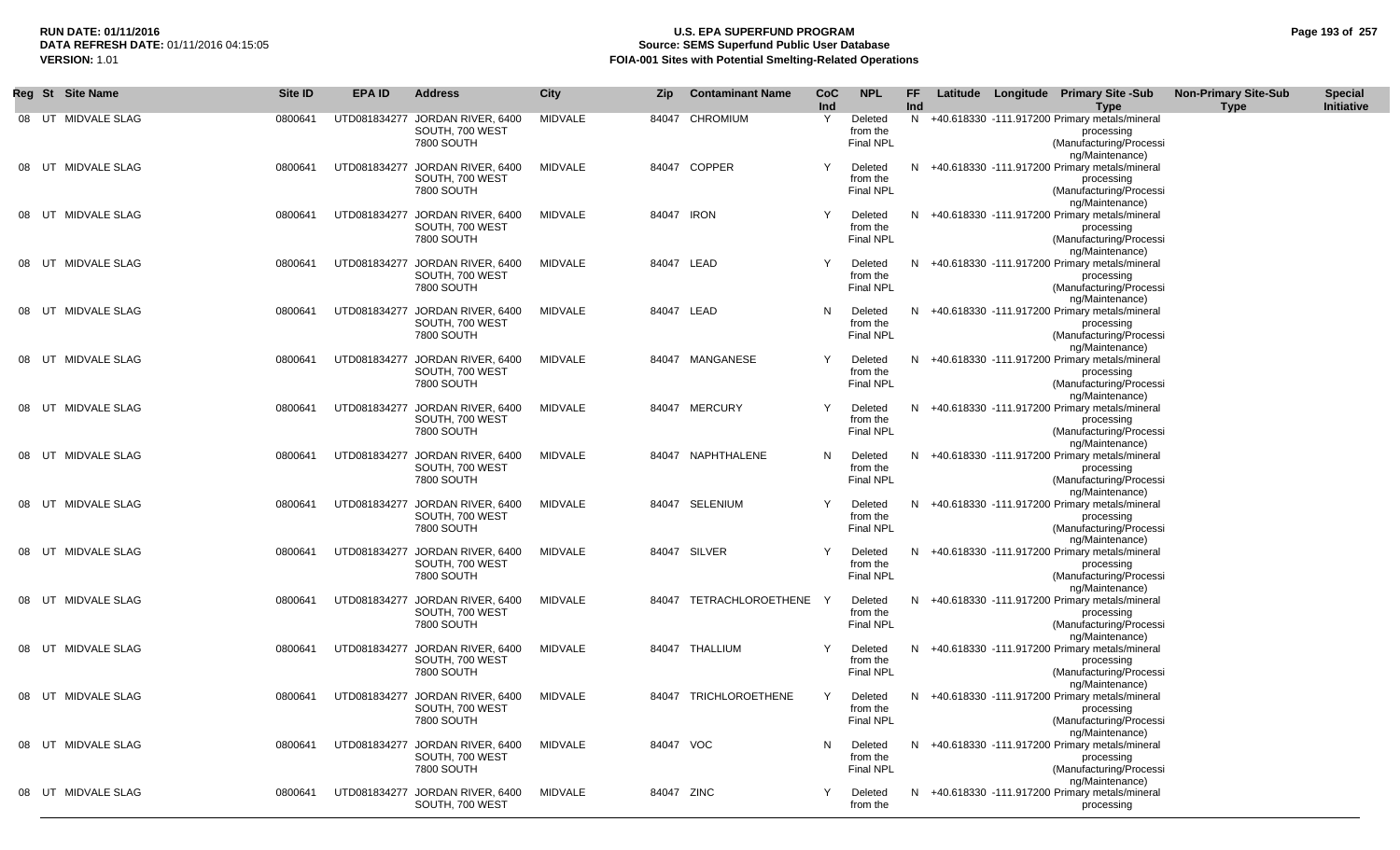#### **RUN DATE: 01/11/2016 U.S. EPA SUPERFUND PROGRAM Page 194 of 257 Source: SEMS Superfund Public User Database VERSION:** 1.01 **FOIA-001 Sites with Potential Smelting-Related Operations**

|       | Reg St Site Name                                 | Site ID | EPA ID               | <b>Address</b>                                | City               | Zip        | <b>Contaminant Name</b>          | <b>CoC</b><br><b>Ind</b> | <b>NPL</b>                   | FF<br>Ind |  | Latitude Longitude Primary Site -Sub<br><b>Type</b>                                                                          | <b>Non-Primary Site-Sub</b><br><b>Type</b> | <b>Special</b><br>Initiative |
|-------|--------------------------------------------------|---------|----------------------|-----------------------------------------------|--------------------|------------|----------------------------------|--------------------------|------------------------------|-----------|--|------------------------------------------------------------------------------------------------------------------------------|--------------------------------------------|------------------------------|
|       |                                                  |         |                      | 7800 SOUTH                                    |                    |            |                                  |                          | Final NPL                    |           |  | (Manufacturing/Processi<br>ng/Maintenance)                                                                                   |                                            |                              |
| 08    | MILFORD MILL AND SMELTER<br>UT                   | 0801554 | UT0001380518 MILFORD |                                               | <b>MILFORD</b>     | 84751      |                                  |                          | Not on<br>the NPL            | N         |  |                                                                                                                              |                                            |                              |
| 08 UT | <b>MINGO SMELTER</b>                             | 0801105 |                      | UTD988070488 100 EAST 90TH SOUTH SANDY        |                    | 84070      |                                  |                          | Not on                       | N         |  |                                                                                                                              |                                            |                              |
|       | 08 MT MOAT'S RESIDENCE (LIBBY SISTER)            | 0802415 |                      | MTN000802415 1408 2ND AVE. NW.                | <b>GREAT FALLS</b> | 59404      |                                  |                          | the NPL<br>Not on<br>the NPL | N         |  | Primary metals/mineral<br>processing<br>(Manufacturing/Processi<br>ng/Maintenance)                                           |                                            |                              |
| 08    | MORGAN OR HANOVER SMELTING<br>UT<br><b>WORKS</b> | 0801129 |                      | UTD988071619 4280 SOUTH WEST<br><b>TEMPLE</b> | <b>MURRAY</b>      | 84123      |                                  |                          | Not on<br>the NPL            | N         |  |                                                                                                                              |                                            |                              |
|       | 08 UT MURRAY SMELTER                             | 0800697 |                      | UTD980951420 5300 S MAIN STREET               | <b>MURRAY CITY</b> |            | 84107 ALUMINUM (FUME OR<br>DUST) | Y                        | Proposed<br>for NPL          | N         |  | +40.658330 -111.891110 Primary metals/mineral<br>processing<br>(Manufacturing/Processi                                       |                                            |                              |
| 08    | <b>MURRAY SMELTER</b><br>UT                      | 0800697 |                      | UTD980951420 5300 S MAIN STREET               | <b>MURRAY CITY</b> |            | 84107 ARSENIC                    | Y                        | Proposed<br>for NPL          | N.        |  | ng/Maintenance)<br>+40.658330 -111.891110 Primary metals/mineral<br>processing<br>(Manufacturing/Processi                    |                                            |                              |
| 08    | UT<br><b>MURRAY SMELTER</b>                      | 0800697 |                      | UTD980951420 5300 S MAIN STREET               | <b>MURRAY CITY</b> |            | 84107 CADMIUM                    | Y                        | Proposed<br>for NPL          |           |  | ng/Maintenance)<br>N +40.658330 -111.891110 Primary metals/mineral<br>processing<br>(Manufacturing/Processi                  |                                            |                              |
|       | 08 UT MURRAY SMELTER                             | 0800697 |                      | UTD980951420 5300 S MAIN STREET               | <b>MURRAY CITY</b> |            | 84107 COPPER                     | Y                        | Proposed<br>for NPL          | N.        |  | ng/Maintenance)<br>+40.658330 -111.891110 Primary metals/mineral<br>processing<br>(Manufacturing/Processi                    |                                            |                              |
| 08    | UT MURRAY SMELTER                                | 0800697 |                      | UTD980951420 5300 S MAIN STREET               | <b>MURRAY CITY</b> | 84107 LEAD |                                  | Y                        | Proposed<br>for NPL          | N.        |  | ng/Maintenance)<br>+40.658330 -111.891110 Primary metals/mineral<br>processing<br>(Manufacturing/Processi<br>ng/Maintenance) |                                            |                              |
| 08    | UT MURRAY SMELTER                                | 0800697 |                      | UTD980951420 5300 S MAIN STREET               | <b>MURRAY CITY</b> |            | 84107 LEAD ACETATE               |                          | N Proposed<br>for NPL        | N.        |  | +40.658330 -111.891110 Primary metals/mineral<br>processing<br>(Manufacturing/Processi<br>ng/Maintenance)                    |                                            |                              |
| 08    | UT MURRAY SMELTER                                | 0800697 |                      | UTD980951420 5300 S MAIN STREET               | <b>MURRAY CITY</b> |            | 84107 MERCURY                    | Y                        | Proposed<br>for NPL          | N.        |  | +40.658330 -111.891110 Primary metals/mineral<br>processing<br>(Manufacturing/Processi<br>ng/Maintenance)                    |                                            |                              |
|       | 08 UT MURRAY SMELTER                             | 0800697 |                      | UTD980951420 5300 S MAIN STREET               | <b>MURRAY CITY</b> |            | 84107 NICKEL                     | Y                        | Proposed<br>for NPL          | N.        |  | +40.658330 -111.891110 Primary metals/mineral<br>processing<br>(Manufacturing/Processi<br>ng/Maintenance)                    |                                            |                              |
|       | 08 UT MURRAY SMELTER                             | 0800697 |                      | UTD980951420 5300 S MAIN STREET               | <b>MURRAY CITY</b> |            | 84107 SELENIUM                   | Y                        | Proposed<br>for NPL          |           |  | N +40.658330 -111.891110 Primary metals/mineral<br>processing<br>(Manufacturing/Processi<br>ng/Maintenance)                  |                                            |                              |
| 08    | UT MURRAY SMELTER                                | 0800697 |                      | UTD980951420 5300 S MAIN STREET               | <b>MURRAY CITY</b> |            | 84107 SILVER                     | Y                        | Proposed<br>for NPL          |           |  | N +40.658330 -111.891110 Primary metals/mineral<br>processing<br>(Manufacturing/Processi<br>ng/Maintenance)                  |                                            |                              |
|       | 08 UT MURRAY SMELTER                             | 0800697 |                      | UTD980951420 5300 S MAIN STREET               | <b>MURRAY CITY</b> |            | 84107 THALLIUM                   |                          | Y Proposed<br>for NPL        |           |  | N +40.658330 -111.891110 Primary metals/mineral<br>processing<br>(Manufacturing/Processi<br>ng/Maintenance)                  |                                            |                              |
|       | 08 UT MURRAY SMELTER                             | 0800697 |                      | UTD980951420 5300 S MAIN STREET               | <b>MURRAY CITY</b> | 84107 ZINC |                                  |                          | Proposed<br>for NPL          |           |  | N +40.658330 -111.891110 Primary metals/mineral<br>processing                                                                |                                            |                              |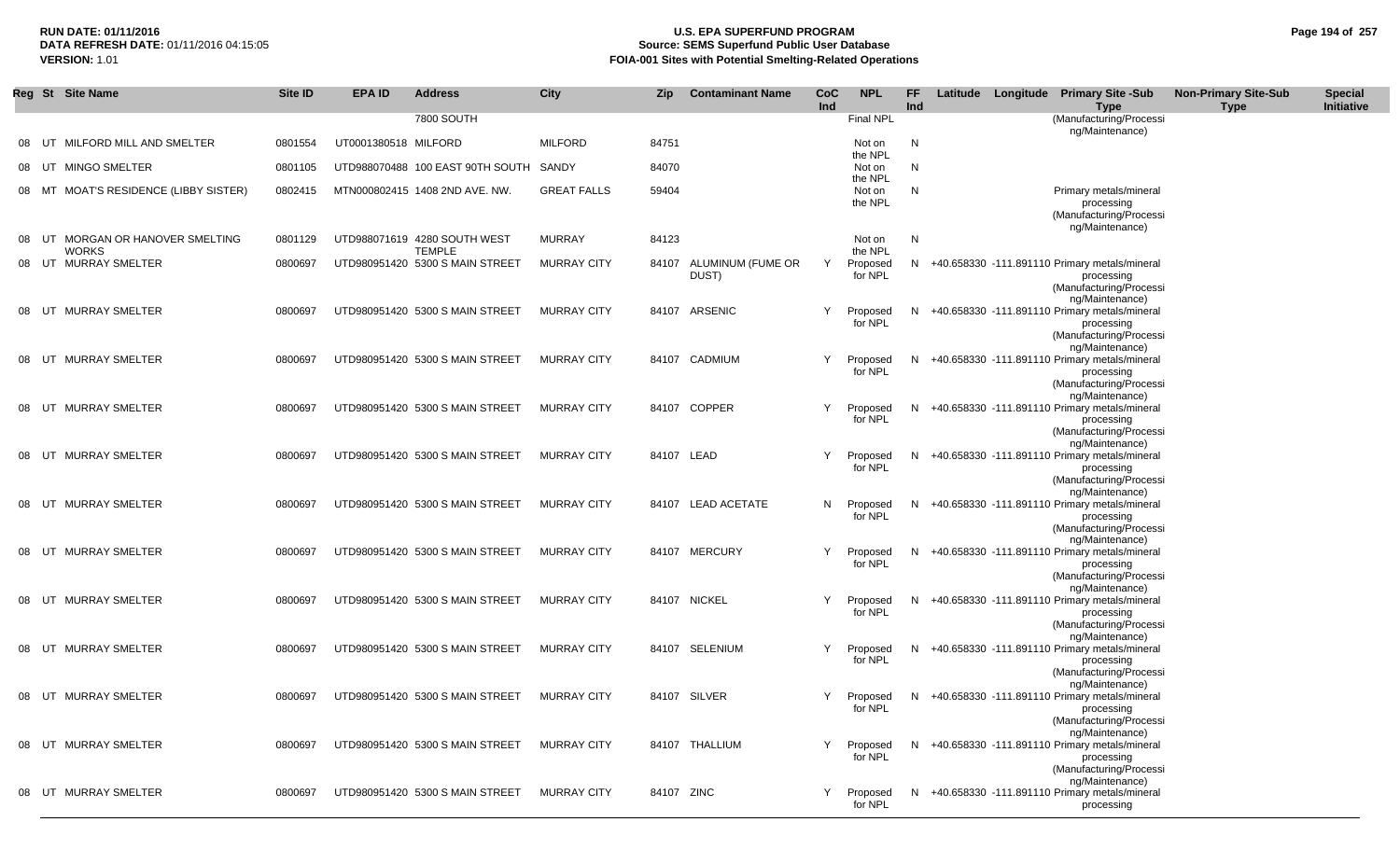## **RUN DATE: 01/11/2016 U.S. EPA SUPERFUND PROGRAM Page 195 of 257 Source: SEMS Superfund Public User Database VERSION:** 1.01 **FOIA-001 Sites with Potential Smelting-Related Operations**

|       | Reg St Site Name                                      | Site ID | <b>EPA ID</b>              | <b>Address</b>                                                                             | City             | Zip   | <b>Contaminant Name</b>               | CoC<br>Ind | <b>NPL</b>                              | FF.<br>Ind | Latitude | Longitude Primary Site -Sub<br><b>Type</b>                                                                  | <b>Non-Primary Site-Sub</b><br><b>Type</b>                                                                                                                                                                                                                      | <b>Special</b><br>Initiative |
|-------|-------------------------------------------------------|---------|----------------------------|--------------------------------------------------------------------------------------------|------------------|-------|---------------------------------------|------------|-----------------------------------------|------------|----------|-------------------------------------------------------------------------------------------------------------|-----------------------------------------------------------------------------------------------------------------------------------------------------------------------------------------------------------------------------------------------------------------|------------------------------|
|       |                                                       |         |                            |                                                                                            |                  |       |                                       |            |                                         |            |          | (Manufacturing/Processi<br>ng/Maintenance)                                                                  |                                                                                                                                                                                                                                                                 |                              |
| 08    | MURRAY SMELTER DRUM SITE<br>UT                        | 0801741 |                            | UTSFN9048112 5000 SOUTH AND<br><b>STATE STREET</b>                                         | <b>MURRAY</b>    | 84107 |                                       |            | Not on<br>the NPL                       | N          |          | Unknown (Other)                                                                                             |                                                                                                                                                                                                                                                                 |                              |
|       | 08 WY NEDLOG PROPERTY                                 | 0802823 |                            | WYN000802823 117 Sand Creek Road                                                           | LARAMIE          | 82070 |                                       |            | Not on<br>the NPL                       | N          |          | Primary metals/mineral<br>processing<br>(Manufacturing/Processi<br>ng/Maintenance)                          |                                                                                                                                                                                                                                                                 |                              |
| 08    | NORTH STAR SMELTER<br>UT                              | 0801248 |                            | UTD988075289 LITTLE COTTONWOOD ALTA<br><b>CANYON</b>                                       |                  | 84092 |                                       |            | Not on<br>the NPL                       | N          |          |                                                                                                             |                                                                                                                                                                                                                                                                 |                              |
| 08 CO | OMAHA AND GRANT SMELTER                               | 0801205 |                            | COD983789462 42ND & VINE ST.                                                               | <b>DENVER</b>    | 80216 |                                       |            | Site is<br>Part of<br><b>NPL Site</b>   | N          |          |                                                                                                             |                                                                                                                                                                                                                                                                 |                              |
| 08    | OMG AIR EMISSIONS<br>UT                               | 0801820 |                            | UTD982589848 SHIVWITS BAND OF<br>PAIUTE TRIBE<br>RESERV. MILE 15<br><b>HIGHWAY 91 WEST</b> | ST. GEORGE       | 84790 |                                       |            | Not on<br>the NPL                       | N          |          | Batteries/scrap<br>metals/secondary<br>smelting/precious metal<br>recovery (Recycling)                      |                                                                                                                                                                                                                                                                 |                              |
| 08    | OPHIR MILLS AND SMELTER<br>UT                         | 0801869 |                            | UT0010221516 TOWN OF OPHIR                                                                 | <b>OPHIR</b>     | 84071 | ARSENIC                               | N          | Not on<br>the NPL                       | N          |          | Primary metals/mineral<br>processing<br>(Manufacturing/Processi<br>ng/Maintenance)                          |                                                                                                                                                                                                                                                                 |                              |
| 08    | OPHIR MILLS AND SMELTER<br>UT                         | 0801869 |                            | UT0010221516 TOWN OF OPHIR                                                                 | <b>OPHIR</b>     | 84071 | CADMIUM                               | N          | Not on<br>the NPL                       | N          |          | Primary metals/mineral<br>processing<br>(Manufacturing/Processi<br>ng/Maintenance)                          |                                                                                                                                                                                                                                                                 |                              |
| 08    | OPHIR MILLS AND SMELTER<br>UT                         | 0801869 |                            | UT0010221516 TOWN OF OPHIR                                                                 | <b>OPHIR</b>     |       | 84071 LEAD                            | N          | Not on<br>the NPL                       | N          |          | Primary metals/mineral<br>processing<br>(Manufacturing/Processi<br>ng/Maintenance)                          |                                                                                                                                                                                                                                                                 |                              |
| 08 UT | <b>REVERE SMELTER</b>                                 | 0801249 |                            | UTD988075297 10200 S 8400 W                                                                | <b>COPPERTON</b> | 84006 |                                       |            | Site is<br>Part of<br>NPL Site          | N          |          |                                                                                                             |                                                                                                                                                                                                                                                                 |                              |
| 08    | SANDY SMELTER SITE<br>UT                              | 0801290 | UTD988078044 440 E.8660 S. |                                                                                            | SANDY            | 84070 |                                       |            | Not on<br>the NPL                       | N          |          |                                                                                                             |                                                                                                                                                                                                                                                                 |                              |
| 08 UT | SATURN MINING AND SMELTING<br><b>COMPANY</b>          | 0801251 |                            | UTD988075313 9000 SOUTH 200 WEST                                                           | SANDY            | 84070 |                                       |            | Not on<br>the NPL                       | N          |          |                                                                                                             |                                                                                                                                                                                                                                                                 |                              |
|       | 08 CO SCHWARTZWALDER MINE                             | 0802805 |                            | CON000802805 8300 GLENCOE<br><b>VALLEY ROAD</b>                                            | <b>GOLDEN</b>    | 80403 |                                       |            | Not on<br>the NPL                       | N          |          | Uranium Mining<br>(Mining)                                                                                  | Coke production<br>(Manufacturing/Processing/M<br>aintenance);Metals<br>(Mining); Primary<br>metals/mineral processing<br>(Manufacturing/Processing/M<br>aintenance);Radioactive<br>waste treatment, storage,<br>disposal (non-generator)<br>(Waste Management) |                              |
|       | 08 UT SHARON STEEL CORP. (MIDVALE<br><b>TAILINGS)</b> | 0800694 |                            | UTD980951388 7800 SOUTH 700 WEST MIDVALE                                                   |                  | 84047 | <b>AMMONIUM NITRATE</b><br>(SOLUTION) | N          | Deleted<br>from the<br><b>Final NPL</b> |            |          | N +40.608060 -111.914200 Primary metals/mineral<br>processing<br>(Manufacturing/Processi<br>ng/Maintenance) |                                                                                                                                                                                                                                                                 |                              |
|       | 08 UT SHARON STEEL CORP. (MIDVALE<br><b>TAILINGS)</b> | 0800694 |                            | UTD980951388 7800 SOUTH 700 WEST MIDVALE                                                   |                  |       | 84047 ANTIMONY                        | N.         | Deleted<br>from the<br>Final NPL        |            |          | N +40.608060 -111.914200 Primary metals/mineral<br>processing<br>(Manufacturing/Processi<br>ng/Maintenance) |                                                                                                                                                                                                                                                                 |                              |
|       | 08 UT SHARON STEEL CORP. (MIDVALE<br><b>TAILINGS)</b> | 0800694 |                            | UTD980951388 7800 SOUTH 700 WEST MIDVALE                                                   |                  |       | 84047 ARSENIC                         | N          | Deleted<br>from the<br><b>Final NPL</b> |            |          | N +40.608060 -111.914200 Primary metals/mineral<br>processing<br>(Manufacturing/Processi<br>ng/Maintenance) |                                                                                                                                                                                                                                                                 |                              |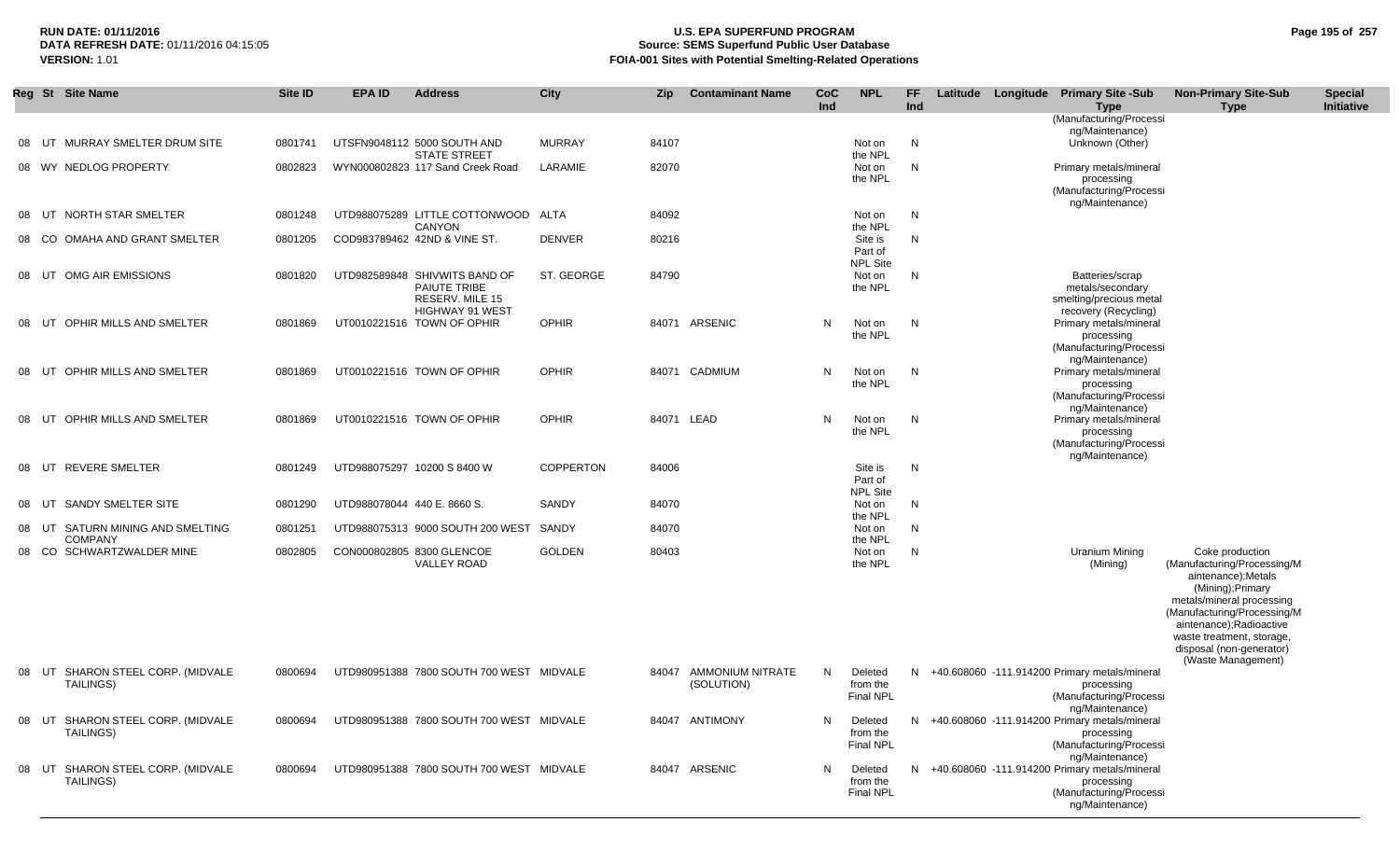## **RUN DATE: 01/11/2016 U.S. EPA SUPERFUND PROGRAM Page 196 of 257 Source: SEMS Superfund Public User Database VERSION:** 1.01 **FOIA-001 Sites with Potential Smelting-Related Operations**

|    | Reg St | <b>Site Name</b>                                      | Site ID | <b>EPA ID</b> | <b>Address</b>                                   | City | Zip        | <b>Contaminant Name</b>        | <b>CoC</b><br>Ind | <b>NPL</b>                              | FF<br>Ind |  | Latitude Longitude Primary Site -Sub<br><b>Type</b>                                                                          | <b>Non-Primary Site-Sub</b><br><b>Type</b> | <b>Special</b><br>Initiative |
|----|--------|-------------------------------------------------------|---------|---------------|--------------------------------------------------|------|------------|--------------------------------|-------------------|-----------------------------------------|-----------|--|------------------------------------------------------------------------------------------------------------------------------|--------------------------------------------|------------------------------|
| 08 | UT     | SHARON STEEL CORP. (MIDVALE<br>TAILINGS)              | 0800694 |               | UTD980951388 7800 SOUTH 700 WEST MIDVALE         |      | 84047      | ARSENIC                        | Y                 | Deleted<br>from the<br>Final NPL        |           |  | N +40.608060 -111.914200 Primary metals/mineral<br>processing<br>(Manufacturing/Processi<br>ng/Maintenance)                  |                                            |                              |
|    | 08 UT  | SHARON STEEL CORP. (MIDVALE<br>TAILINGS)              | 0800694 |               | UTD980951388 7800 SOUTH 700 WEST MIDVALE         |      |            | 84047 ARSENIC OXIDE (3)        | N                 | Deleted<br>from the<br><b>Final NPL</b> |           |  | N +40.608060 -111.914200 Primary metals/mineral<br>processing<br>(Manufacturing/Processi<br>ng/Maintenance)                  |                                            |                              |
|    |        | 08 UT SHARON STEEL CORP. (MIDVALE<br>TAILINGS)        | 0800694 |               | UTD980951388 7800 SOUTH 700 WEST MIDVALE         |      |            | 84047 ASBESTOS                 | N                 | Deleted<br>from the<br><b>Final NPL</b> |           |  | N +40.608060 -111.914200 Primary metals/mineral<br>processing<br>(Manufacturing/Processi<br>ng/Maintenance)                  |                                            |                              |
| 08 | UT     | SHARON STEEL CORP. (MIDVALE<br><b>TAILINGS)</b>       | 0800694 |               | UTD980951388 7800 SOUTH 700 WEST MIDVALE         |      |            | 84047 CADMIUM                  | Y                 | Deleted<br>from the<br><b>Final NPL</b> |           |  | N +40.608060 -111.914200 Primary metals/mineral<br>processing<br>(Manufacturing/Processi<br>ng/Maintenance)                  |                                            |                              |
|    |        | 08 UT SHARON STEEL CORP. (MIDVALE<br>TAILINGS)        | 0800694 |               | UTD980951388 7800 SOUTH 700 WEST MIDVALE         |      | 84047      | CADMIUM                        | N                 | Deleted<br>from the<br><b>Final NPL</b> | N.        |  | +40.608060 -111.914200 Primary metals/mineral<br>processing<br>(Manufacturing/Processi                                       |                                            |                              |
| 08 | UT     | SHARON STEEL CORP. (MIDVALE<br>TAILINGS)              | 0800694 |               | UTD980951388 7800 SOUTH 700 WEST MIDVALE         |      | 84047      | CARBON<br><b>TETRACHLORIDE</b> | N                 | Deleted<br>from the<br><b>Final NPL</b> | N.        |  | ng/Maintenance)<br>+40.608060 -111.914200 Primary metals/mineral<br>processing<br>(Manufacturing/Processi<br>ng/Maintenance) |                                            |                              |
|    | 08 UT  | SHARON STEEL CORP. (MIDVALE<br>TAILINGS)              | 0800694 |               | UTD980951388 7800 SOUTH 700 WEST MIDVALE         |      | 84047 LEAD |                                | N                 | Deleted<br>from the<br><b>Final NPL</b> | N.        |  | +40.608060 -111.914200 Primary metals/mineral<br>processing<br>(Manufacturing/Processi<br>ng/Maintenance)                    |                                            |                              |
|    | 08 UT  | SHARON STEEL CORP. (MIDVALE<br>TAILINGS)              | 0800694 |               | UTD980951388 7800 SOUTH 700 WEST MIDVALE         |      | 84047 LEAD |                                |                   | Deleted<br>from the<br><b>Final NPL</b> |           |  | N +40.608060 -111.914200 Primary metals/mineral<br>processing<br>(Manufacturing/Processi                                     |                                            |                              |
| 08 | UT     | SHARON STEEL CORP. (MIDVALE<br>TAILINGS)              | 0800694 |               | UTD980951388 7800 SOUTH 700 WEST MIDVALE         |      |            | 84047 LEAD SULFATE             | N                 | Deleted<br>from the<br><b>Final NPL</b> |           |  | ng/Maintenance)<br>N +40.608060 -111.914200 Primary metals/mineral<br>processing<br>(Manufacturing/Processi                  |                                            |                              |
|    | 08 UT  | SHARON STEEL CORP. (MIDVALE<br>TAILINGS)              | 0800694 |               | UTD980951388 7800 SOUTH 700 WEST MIDVALE         |      |            | 84047 LEAD, INORGANIC          | Υ                 | Deleted<br>from the<br><b>Final NPL</b> |           |  | ng/Maintenance)<br>N +40.608060 -111.914200 Primary metals/mineral<br>processing<br>(Manufacturing/Processi                  |                                            |                              |
|    | 08 UT  | SHARON STEEL CORP. (MIDVALE<br><b>TAILINGS)</b>       | 0800694 |               | UTD980951388 7800 SOUTH 700 WEST MIDVALE         |      |            | 84047 METALS                   | N                 | Deleted<br>from the<br><b>Final NPL</b> |           |  | ng/Maintenance)<br>N +40.608060 -111.914200 Primary metals/mineral<br>processing<br>(Manufacturing/Processi                  |                                            |                              |
|    |        | 08 UT SHARON STEEL CORP. (MIDVALE<br>TAILINGS)        | 0800694 |               | UTD980951388 7800 SOUTH 700 WEST MIDVALE         |      | 84047 PCBs |                                | N                 | Deleted<br>from the<br><b>Final NPL</b> |           |  | ng/Maintenance)<br>N +40.608060 -111.914200 Primary metals/mineral<br>processing<br>(Manufacturing/Processi                  |                                            |                              |
| 08 | UT     | SHARON STEEL CORP. (MIDVALE<br>TAILINGS)              | 0800694 |               | UTD980951388 7800 SOUTH 700 WEST MIDVALE         |      |            | 84047 SODIUM CYANIDE           | N                 | Deleted<br>from the<br>Final NPL        |           |  | ng/Maintenance)<br>N +40.608060 -111.914200 Primary metals/mineral<br>processing<br>(Manufacturing/Processi                  |                                            |                              |
|    |        | 08 UT SHARON STEEL CORP. (MIDVALE<br><b>TAILINGS)</b> | 0800694 |               | UTD980951388 7800 SOUTH 700 WEST MIDVALE         |      | 84047 VOC  |                                | N.                | Deleted<br>from the<br><b>Final NPL</b> |           |  | ng/Maintenance)<br>N +40.608060 -111.914200 Primary metals/mineral<br>processing<br>(Manufacturing/Processi                  |                                            |                              |
|    |        | 08 UT SHERIDAN HILL SMELTER                           |         |               | 0801252 UTD988075321 7500 SOUTH 200 WEST MIDVALE |      | 84047      |                                |                   | Site is<br>Part of                      | N         |  | ng/Maintenance)                                                                                                              |                                            |                              |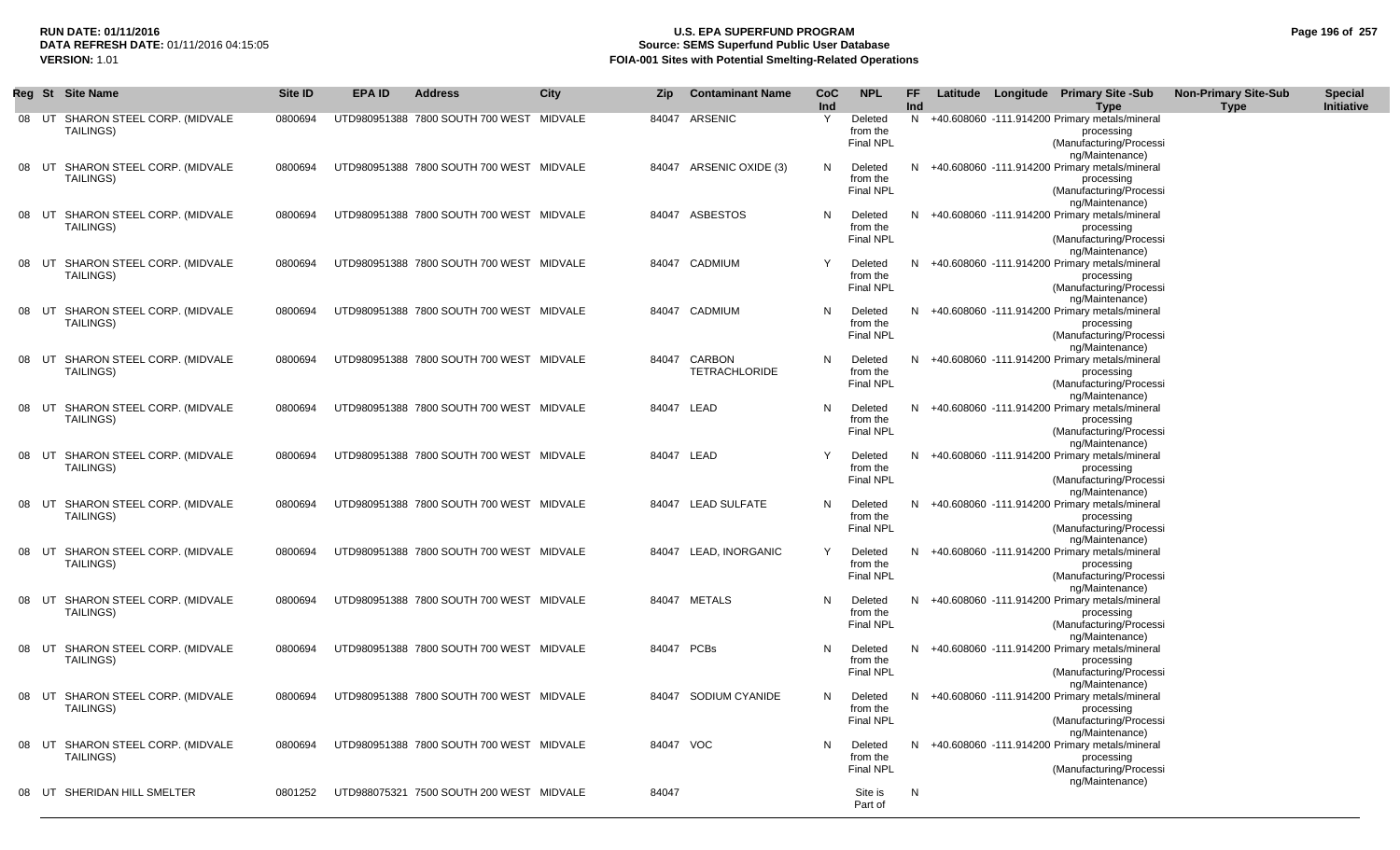## **RUN DATE: 01/11/2016 U.S. EPA SUPERFUND PROGRAM Page 197 of 257 Source: SEMS Superfund Public User Database VERSION:** 1.01 **FOIA-001 Sites with Potential Smelting-Related Operations**

|           | Reg St Site Name       | Site ID | EPA ID | <b>Address</b>                        | <b>City</b>   | Zip | <b>Contaminant Name</b>                 | CoC<br>Ind | <b>NPL</b><br>NPL Site | FF.<br>Ind |                          | Latitude Longitude Primary Site -Sub<br><b>Type</b>    | <b>Non-Primary Site-Sub</b><br>Type                                                                                                                                                        | <b>Special</b><br>Initiative |
|-----------|------------------------|---------|--------|---------------------------------------|---------------|-----|-----------------------------------------|------------|------------------------|------------|--------------------------|--------------------------------------------------------|--------------------------------------------------------------------------------------------------------------------------------------------------------------------------------------------|------------------------------|
|           | 08 CO SMELTERTOWN SITE | 0801085 |        | COD983769738 9000 COUNTY ROAD<br>#152 | <b>SALIDA</b> |     | 81201 ACENAPHTHYLENE                    | N          | Proposed<br>for NPL    |            | N +38.551940 -106.026940 | Multiple<br>(Manufacturing/Processi<br>ng/Maintenance) | Lumber and wood<br>products/wood<br>preserving/treatment<br>(Manufacturing/Processing/M<br>aintenance); Primary<br>metals/mineral processing<br>(Manufacturing/Processing/M<br>aintenance) |                              |
|           | 08 CO SMELTERTOWN SITE | 0801085 |        | COD983769738 9000 COUNTY ROAD<br>#152 | <b>SALIDA</b> |     | 81201 ARSENIC                           | Y          | Proposed<br>for NPL    |            | N +38.551940 -106.026940 | Multiple<br>(Manufacturing/Processi<br>ng/Maintenance) | Lumber and wood<br>products/wood<br>preserving/treatment<br>(Manufacturing/Processing/M<br>aintenance); Primary<br>metals/mineral processing<br>(Manufacturing/Processing/M<br>aintenance) |                              |
|           | 08 CO SMELTERTOWN SITE | 0801085 |        | COD983769738 9000 COUNTY ROAD<br>#152 | <b>SALIDA</b> |     | 81201 ARSENIC                           | N          | Proposed<br>for NPL    |            | N +38.551940 -106.026940 | Multiple<br>(Manufacturing/Processi<br>ng/Maintenance) | Lumber and wood<br>products/wood<br>preserving/treatment<br>(Manufacturing/Processing/M<br>aintenance);Primary<br>metals/mineral processing<br>(Manufacturing/Processing/M<br>aintenance)  |                              |
| 08 CO     | SMELTERTOWN SITE       | 0801085 |        | COD983769738 9000 COUNTY ROAD<br>#152 | <b>SALIDA</b> |     | 81201 BENZO(B)FLUORANTHE N<br><b>NE</b> |            | Proposed<br>for NPL    |            | N +38.551940 -106.026940 | Multiple<br>(Manufacturing/Processi<br>ng/Maintenance) | Lumber and wood<br>products/wood<br>preserving/treatment<br>(Manufacturing/Processing/M<br>aintenance);Primary<br>metals/mineral processing<br>(Manufacturing/Processing/M<br>aintenance)  |                              |
|           | 08 CO SMELTERTOWN SITE | 0801085 |        | COD983769738 9000 COUNTY ROAD<br>#152 | <b>SALIDA</b> |     | 81201 BENZO(GHI)PERYLENE                | N          | Proposed<br>for NPL    | N          | +38.551940 -106.026940   | Multiple<br>(Manufacturing/Processi<br>ng/Maintenance) | Lumber and wood<br>products/wood<br>preserving/treatment<br>(Manufacturing/Processing/M<br>aintenance); Primary<br>metals/mineral processing<br>(Manufacturing/Processing/M<br>aintenance) |                              |
| .co<br>08 | SMELTERTOWN SITE       | 0801085 |        | COD983769738 9000 COUNTY ROAD<br>#152 | SALIDA        |     | 81201 BENZO[A]ANTHRACENE N              |            | Proposed<br>for NPL    | N.         | +38.551940 -106.026940   | Multiple<br>(Manufacturing/Processi<br>ng/Maintenance) | Lumber and wood<br>products/wood<br>preserving/treatment<br>(Manufacturing/Processing/M<br>aintenance); Primary<br>metals/mineral processing<br>(Manufacturing/Processing/M<br>aintenance) |                              |
|           | 08 CO SMELTERTOWN SITE | 0801085 |        | COD983769738 9000 COUNTY ROAD<br>#152 | <b>SALIDA</b> |     | 81201 BENZO[A]PYRENE                    | Y          | Proposed<br>for NPL    | N.         | +38.551940 -106.026940   | Multiple<br>(Manufacturing/Processi<br>ng/Maintenance) | Lumber and wood<br>products/wood<br>preserving/treatment<br>(Manufacturing/Processing/M<br>aintenance);Primary<br>metals/mineral processing<br>(Manufacturing/Processing/M<br>aintenance)  |                              |
|           | 08 CO SMELTERTOWN SITE | 0801085 |        | COD983769738 9000 COUNTY ROAD         | SALIDA        |     | 81201 CADMIUM                           | N          | Proposed               | N.         | +38.551940 -106.026940   | Multiple                                               | Lumber and wood                                                                                                                                                                            |                              |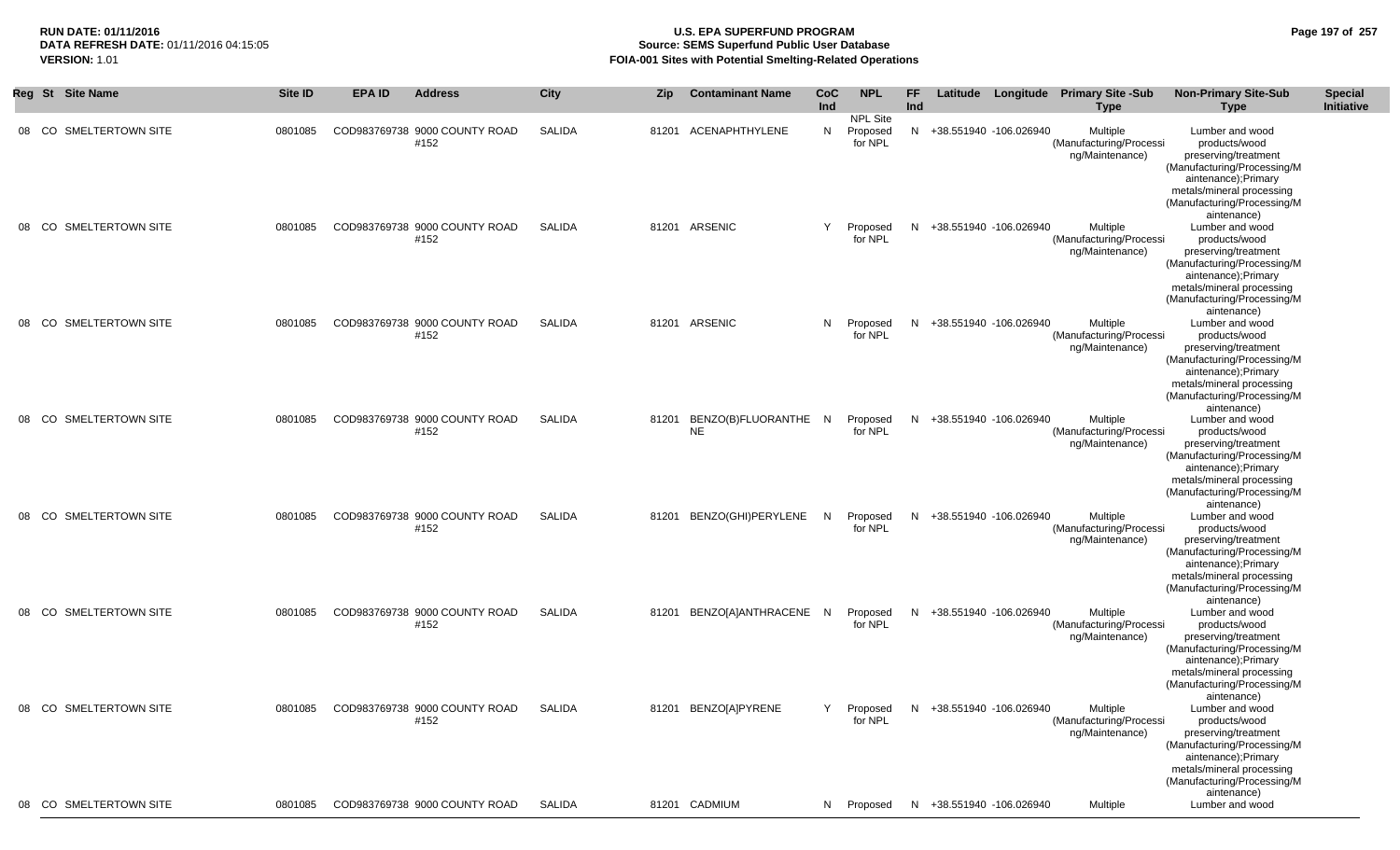## **RUN DATE: 01/11/2016 U.S. EPA SUPERFUND PROGRAM Page 198 of 257 Source: SEMS Superfund Public User Database VERSION:** 1.01 **FOIA-001 Sites with Potential Smelting-Related Operations**

|    |       | Reg St Site Name        | <b>Site ID</b> | <b>EPA ID</b> | <b>Address</b>                        | <b>City</b>   | Zip        | <b>Contaminant Name</b>                             | CoC<br>Ind | <b>NPL</b>            | <b>FF</b><br>Ind |                          | Latitude Longitude Primary Site -Sub<br><b>Type</b>    | <b>Non-Primary Site-Sub</b><br>Type                                                                                                                                                                       | <b>Special</b><br>Initiative |
|----|-------|-------------------------|----------------|---------------|---------------------------------------|---------------|------------|-----------------------------------------------------|------------|-----------------------|------------------|--------------------------|--------------------------------------------------------|-----------------------------------------------------------------------------------------------------------------------------------------------------------------------------------------------------------|------------------------------|
|    |       |                         |                |               | #152                                  |               |            |                                                     |            | for NPL               |                  |                          | (Manufacturing/Processi<br>ng/Maintenance)             | products/wood<br>preserving/treatment<br>(Manufacturing/Processing/M<br>aintenance);Primary<br>metals/mineral processing<br>(Manufacturing/Processing/M                                                   |                              |
| 08 | CO.   | SMELTERTOWN SITE        | 0801085        |               | COD983769738 9000 COUNTY ROAD<br>#152 | SALIDA        |            | 81201 CREOSOTE                                      | N.         | Proposed<br>for NPL   |                  | N +38.551940 -106.026940 | Multiple<br>(Manufacturing/Processi<br>ng/Maintenance) | aintenance)<br>Lumber and wood<br>products/wood<br>preserving/treatment<br>(Manufacturing/Processing/M<br>aintenance); Primary<br>metals/mineral processing<br>(Manufacturing/Processing/M<br>aintenance) |                              |
| 08 | CO.   | SMELTERTOWN SITE        | 0801085        |               | COD983769738 9000 COUNTY ROAD<br>#152 | SALIDA        | 81201      | DIBENZO(A,H)ANTHRAC<br><b>ENE</b>                   | Y          | Proposed<br>for NPL   | N.               | +38.551940 -106.026940   | Multiple<br>(Manufacturing/Processi<br>ng/Maintenance) | Lumber and wood<br>products/wood<br>preserving/treatment<br>(Manufacturing/Processing/M<br>aintenance); Primary<br>metals/mineral processing<br>(Manufacturing/Processing/M<br>aintenance)                |                              |
|    | 08 CO | SMELTERTOWN SITE        | 0801085        |               | COD983769738 9000 COUNTY ROAD<br>#152 | <b>SALIDA</b> | 81201      | DIOXINS (CHLORINATED<br>DIBENZODIOXINS)             | γ.         | Proposed<br>for NPL   |                  | N +38.551940 -106.026940 | Multiple<br>(Manufacturing/Processi<br>ng/Maintenance) | Lumber and wood<br>products/wood<br>preserving/treatment<br>(Manufacturing/Processing/M<br>aintenance);Primary<br>metals/mineral processing<br>(Manufacturing/Processing/M<br>aintenance)                 |                              |
| 08 | CO.   | SMELTERTOWN SITE        | 0801085        |               | COD983769738 9000 COUNTY ROAD<br>#152 | <b>SALIDA</b> |            | 81201 INDENO(1,2,3-<br>CD)PYRENE                    |            | N Proposed<br>for NPL |                  | N +38.551940 -106.026940 | Multiple<br>(Manufacturing/Processi<br>ng/Maintenance) | Lumber and wood<br>products/wood<br>preserving/treatment<br>(Manufacturing/Processing/M<br>aintenance);Primary<br>metals/mineral processing<br>(Manufacturing/Processing/M<br>aintenance)                 |                              |
| 08 | CO.   | <b>SMELTERTOWN SITE</b> | 0801085        |               | COD983769738 9000 COUNTY ROAD<br>#152 | <b>SALIDA</b> | 81201 LEAD |                                                     | N.         | Proposed<br>for NPL   | N                | +38.551940 -106.026940   | Multiple<br>(Manufacturing/Processi<br>ng/Maintenance) | Lumber and wood<br>products/wood<br>preserving/treatment<br>(Manufacturing/Processing/M<br>aintenance);Primary<br>metals/mineral processing<br>(Manufacturing/Processing/M                                |                              |
|    | 08 CO | SMELTERTOWN SITE        | 0801085        |               | COD983769738 9000 COUNTY ROAD<br>#152 | <b>SALIDA</b> |            | 81201 PAHs (POLYCYCLIC<br>AROMATIC<br>HYDROCARBONS) |            | N Proposed<br>for NPL |                  | N +38.551940 -106.026940 | Multiple<br>(Manufacturing/Processi<br>ng/Maintenance) | aintenance)<br>Lumber and wood<br>products/wood<br>preserving/treatment<br>(Manufacturing/Processing/M<br>aintenance);Primary<br>metals/mineral processing<br>(Manufacturing/Processing/M<br>aintenance)  |                              |
| 08 | CO.   | SMELTERTOWN SITE        | 0801085        |               | COD983769738 9000 COUNTY ROAD<br>#152 | SALIDA        |            | 81201 PENTACHLOROPHENOL N                           |            | Proposed<br>for NPL   |                  | N +38.551940 -106.026940 | Multiple<br>(Manufacturing/Processi<br>ng/Maintenance) | Lumber and wood<br>products/wood<br>preserving/treatment                                                                                                                                                  |                              |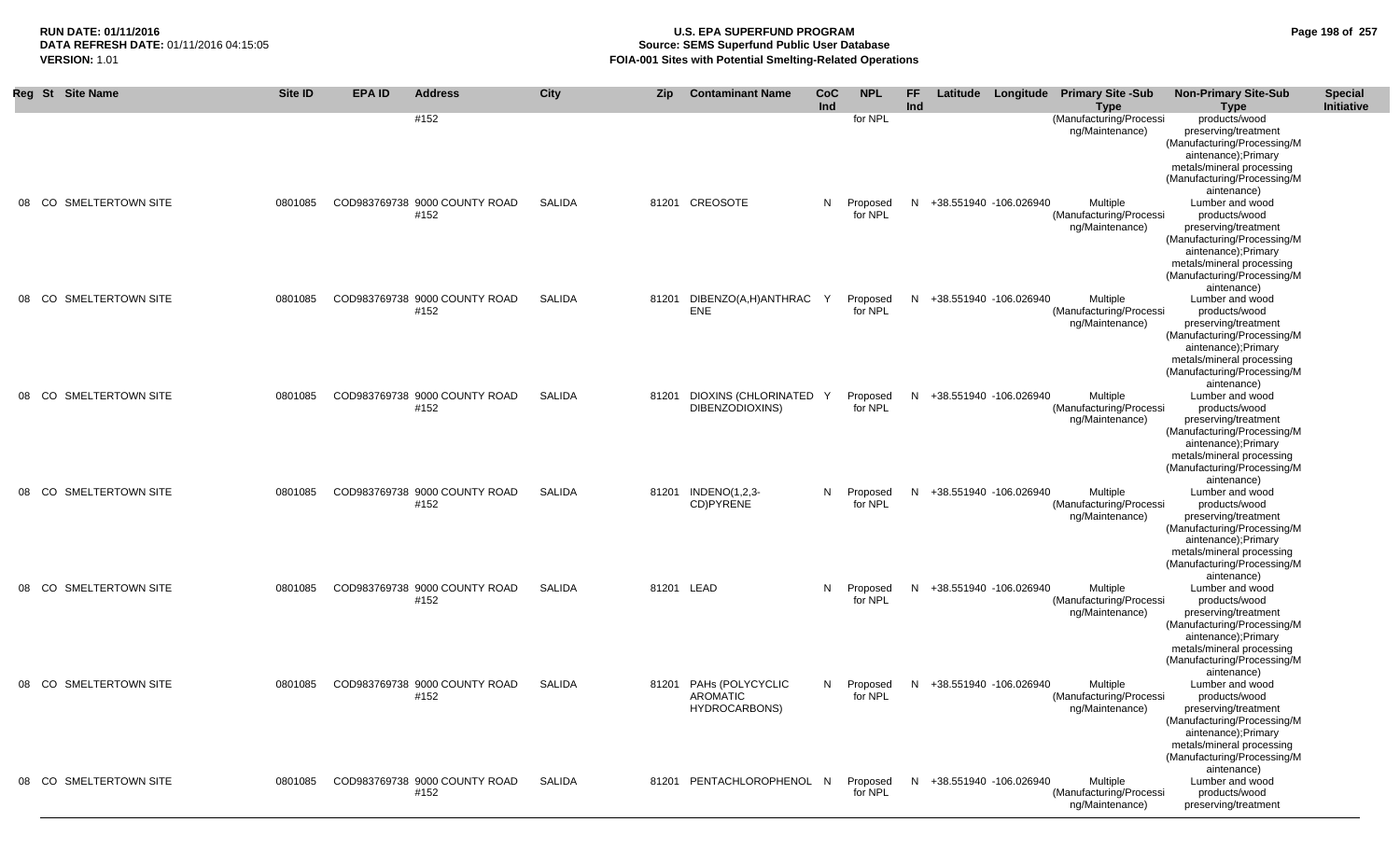## **RUN DATE: 01/11/2016 U.S. EPA SUPERFUND PROGRAM Page 199 of 257 Source: SEMS Superfund Public User Database VERSION:** 1.01 **FOIA-001 Sites with Potential Smelting-Related Operations**

|    | Reg St Site Name                                    | <b>Site ID</b> | <b>EPA ID</b>          | <b>Address</b>                                     | City               | <b>Zip</b> | <b>Contaminant Name</b> | CoC<br>Ind | <b>NPL</b>                            | <b>FF</b><br>Ind |                          | Latitude Longitude Primary Site -Sub<br><b>Type</b>                                    | <b>Non-Primary Site-Sub</b><br><b>Type</b>                                                                                                                                                                                                                                                                  | <b>Special</b><br><b>Initiative</b> |
|----|-----------------------------------------------------|----------------|------------------------|----------------------------------------------------|--------------------|------------|-------------------------|------------|---------------------------------------|------------------|--------------------------|----------------------------------------------------------------------------------------|-------------------------------------------------------------------------------------------------------------------------------------------------------------------------------------------------------------------------------------------------------------------------------------------------------------|-------------------------------------|
|    | 08 CO SMELTERTOWN SITE                              | 0801085        |                        | COD983769738 9000 COUNTY ROAD<br>#152              | <b>SALIDA</b>      |            | 81201 PHENANTHRENE      | N.         | Proposed<br>for NPL                   |                  | N +38.551940 -106.026940 | Multiple<br>(Manufacturing/Processi<br>ng/Maintenance)                                 | (Manufacturing/Processing/M<br>aintenance);Primary<br>metals/mineral processing<br>(Manufacturing/Processing/M<br>aintenance)<br>Lumber and wood<br>products/wood<br>preserving/treatment<br>(Manufacturing/Processing/M<br>aintenance);Primary<br>metals/mineral processing<br>(Manufacturing/Processing/M |                                     |
|    | 08 CO SMELTERTOWN SITE                              | 0801085        |                        | COD983769738 9000 COUNTY ROAD<br>#152              | <b>SALIDA</b>      | 81201 ZINC |                         | N.         | Proposed<br>for NPL                   |                  | N +38.551940 -106.026940 | Multiple<br>(Manufacturing/Processi<br>ng/Maintenance)                                 | aintenance)<br>Lumber and wood<br>products/wood<br>preserving/treatment<br>(Manufacturing/Processing/M<br>aintenance);Primary<br>metals/mineral processing<br>(Manufacturing/Processing/M<br>aintenance)                                                                                                    |                                     |
|    | 08 CO SMELTERTOWN WOOD TREATMENT<br>(SITE C)        | 0801449        |                        | CO0000343079 9000 CNTY RD 152                      | SALIDA             | 81201      |                         |            | Site is<br>Part of<br><b>NPL Site</b> | N                |                          |                                                                                        |                                                                                                                                                                                                                                                                                                             |                                     |
|    | 08 CO<br>SMELTERTOWN ZINC (SITE B)                  | 0801448        |                        | CO0000343061 9000 CNTY RD 152                      | <b>SALIDA</b>      | 81201      |                         |            | Site is<br>Part of                    | N                |                          |                                                                                        |                                                                                                                                                                                                                                                                                                             |                                     |
| 08 | SPRINGFIELD MECHANICS SHOP<br>- CO                  | 0802754        |                        | CON000802754 201 EAST NINTH<br><b>STREET</b>       | SPRINGFIELD        |            | 81073 ACID COMPOUNDS    | N          | <b>NPL Site</b><br>Not on<br>the NPL  | N                |                          | Batteries/scrap<br>metals/secondary<br>smelting/precious metal<br>recovery (Recycling) | Automobiles/tires<br>(Recycling); Drums/tanks<br>(Recycling); Product<br>storage/distribution<br>(Other); Retail/commercial<br>(Other); Waste/used oil<br>(Recycling)                                                                                                                                       |                                     |
|    | SPRINGFIELD MECHANICS SHOP<br>08 CO                 | 0802754        |                        | CON000802754 201 EAST NINTH<br><b>STREET</b>       | SPRINGFIELD        |            | 81073 ARSENIC           | N.         | Not on<br>the NPL                     | N                |                          | Batteries/scrap<br>metals/secondary<br>smelting/precious metal<br>recovery (Recycling) | Automobiles/tires<br>(Recycling); Drums/tanks<br>(Recycling); Product<br>storage/distribution<br>(Other); Retail/commercial<br>(Other); Waste/used oil<br>(Recycling)                                                                                                                                       |                                     |
|    | SPRINGFIELD MECHANICS SHOP<br>08 CO                 | 0802754        |                        | CON000802754 201 EAST NINTH<br><b>STREET</b>       | <b>SPRINGFIELD</b> | 81073 LEAD |                         | N          | Not on<br>the NPL                     | N                |                          | Batteries/scrap<br>metals/secondary<br>smelting/precious metal<br>recovery (Recycling) | Automobiles/tires<br>(Recycling); Drums/tanks<br>(Recycling); Product<br>storage/distribution<br>(Other); Retail/commercial<br>(Other); Waste/used oil                                                                                                                                                      |                                     |
| 08 | UT STANDARD SMELTING AND REFINING<br><b>COMPANY</b> | 0801256        |                        | UTD988075727 CORNER OF DUPONT<br>AVE. AND CAROUSEL | SALT LAKE CITY     | 84116      |                         |            | Not on<br>the NPL                     | N                |                          |                                                                                        | (Recycling)                                                                                                                                                                                                                                                                                                 |                                     |
|    | 08 UT TINTIC SMELTER                                | 0801616        | UT0001958453 2.5 MILES | SOUTHWEST OF<br>EUREKA                             | <b>EUREKA</b>      | 84628      |                         |            | Not on<br>the NPL                     | N                |                          |                                                                                        |                                                                                                                                                                                                                                                                                                             |                                     |
|    | TOOELE VALLEY RAILROAD<br>08 UT                     | 0801893        |                        | UT0011980278 4 1/2 MILES EAST OF<br>TOOELE, UTAH   | <b>TOOELE</b>      | 84074      |                         |            | Site is<br>Part of<br><b>NPL Site</b> | N                |                          | Primary metals/mineral<br>processing<br>(Manufacturing/Processi<br>ng/Maintenance)     |                                                                                                                                                                                                                                                                                                             |                                     |
| 08 | UNITED SMELTING REFINING AND<br>UT                  | 0801245        |                        | UTD988075347 7800 SOUTH 400 WEST MIDVALE           |                    | 84047      |                         |            | Site is                               | N                |                          |                                                                                        |                                                                                                                                                                                                                                                                                                             |                                     |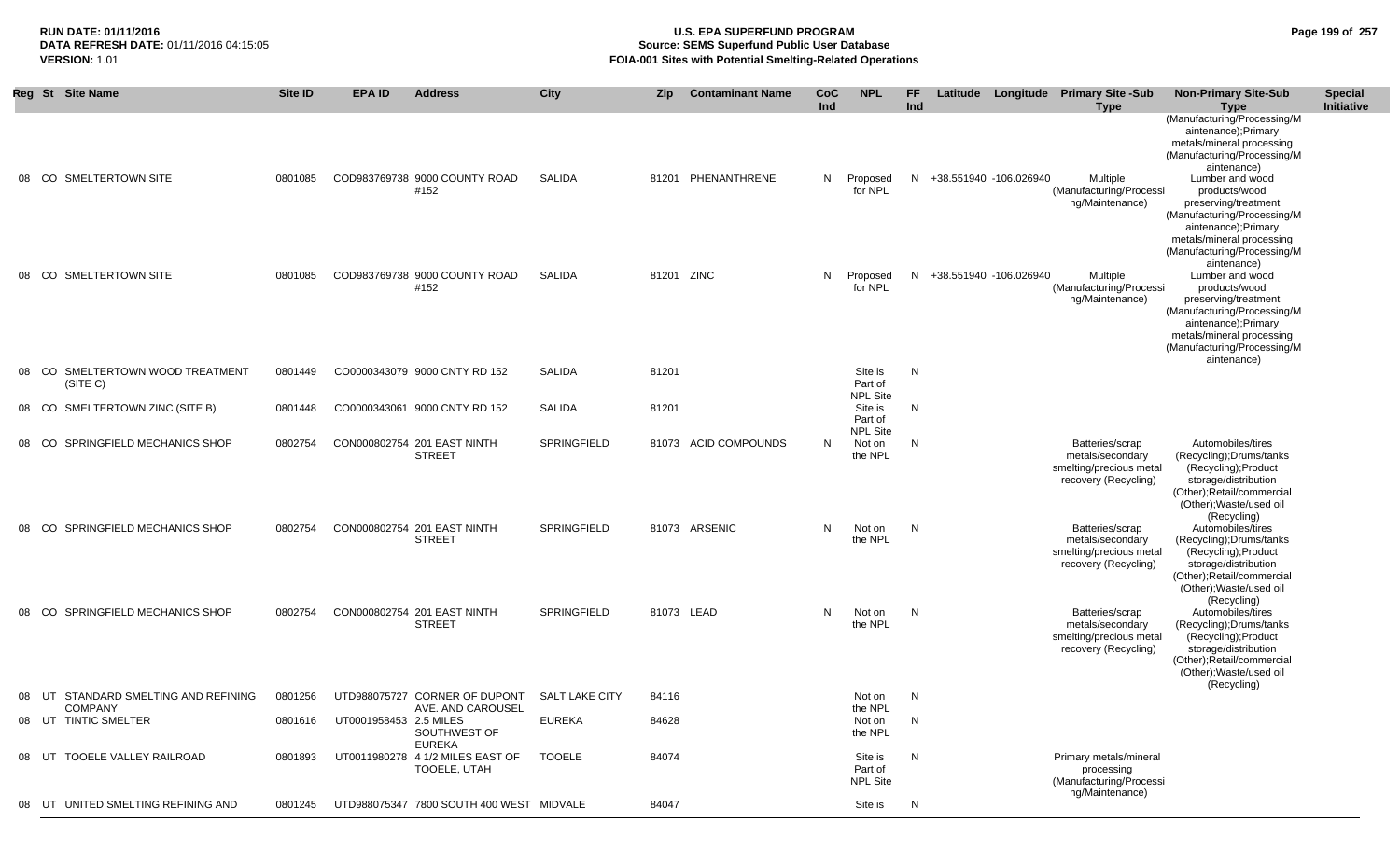## **RUN DATE: 01/11/2016 U.S. EPA SUPERFUND PROGRAM Page 200 of 257 Source: SEMS Superfund Public User Database VERSION:** 1.01 **FOIA-001 Sites with Potential Smelting-Related Operations**

|       | Reg St Site Name                                   | Site ID | <b>EPA ID</b>              | <b>Address</b>                                                                         | <b>City</b>           | <b>Zip</b> | <b>Contaminant Name</b> | CoC<br>Ind | <b>NPL</b>                                                 | FF.<br>Ind   | Latitude Longitude Primary Site -Sub<br><b>Type</b>                                                         | <b>Non-Primary Site-Sub</b><br><b>Type</b>                                                                                                                          | <b>Special</b><br>Initiative               |
|-------|----------------------------------------------------|---------|----------------------------|----------------------------------------------------------------------------------------|-----------------------|------------|-------------------------|------------|------------------------------------------------------------|--------------|-------------------------------------------------------------------------------------------------------------|---------------------------------------------------------------------------------------------------------------------------------------------------------------------|--------------------------------------------|
|       | <b>MINING CO</b>                                   |         |                            |                                                                                        |                       |            |                         |            | Part of                                                    |              |                                                                                                             |                                                                                                                                                                     |                                            |
|       | 08 UT US MAGNESIUM                                 | 0802704 |                            | UTN000802704 15 MILES N OF<br>ROWLEY EXIT ON I-80<br>15 MI N OF ROWLEY<br>EXIT ON I-80 | <b>TOOELE COUNTY</b>  | 84029      |                         |            | <b>NPL Site</b><br>Currently<br>on the<br><b>Final NPL</b> | N.           | +40.914725 -112.719725 Primary metals/mineral<br>processing<br>(Manufacturing/Processi<br>ng/Maintenance)   | Metals (Mining)                                                                                                                                                     |                                            |
|       | 08 CO US SMELTER                                   | 0801783 | CO0009354248 4TH AVE., (OF | PROSPECT, CO) T 19S,<br>R 70W OF 6PM, E 1/2<br>NE 1/4 OF S5                            | <b>CANON CITY</b>     |            | 81212 ARSENIC           | Y          | Not on<br>the NPL                                          | N            | Unknown (Other)                                                                                             |                                                                                                                                                                     |                                            |
|       | 08 CO US SMELTER                                   | 0801783 | CO0009354248 4TH AVE., (OF | PROSPECT, CO) T 19S,<br>R 70W OF 6PM, E 1/2<br>NE 1/4 OF S5                            | <b>CANON CITY</b>     |            | 81212 LEAD              |            | Not on<br>the NPL                                          | N            | Unknown (Other)                                                                                             |                                                                                                                                                                     |                                            |
| 08 UT | UTAH METAL SMELTER                                 | 0802637 |                            | UTN000802637 1155 HAYS AVENUE                                                          | <b>SALT LAKE CITY</b> |            | 84104 LEAD              | Y          | Not on<br>the NPL                                          | N            | Primary metals/mineral<br>processing<br>(Manufacturing/Processi<br>ng/Maintenance)                          | Batteries/scrap<br>metals/secondary<br>smelting/precious metal<br>recovery (Recycling); Metals<br>(Mining)                                                          | Unrecognized<br>Smelter per 2001<br>Report |
|       | 08 UT UTAH SILVER MINING COMPANY<br><b>SMELTER</b> | 0801244 |                            | UTD988075354 BINGHAM CANYON                                                            | <b>COPPERTON</b>      | 84006      |                         |            | Site is<br>Part of<br><b>NPL Site</b>                      | $\mathsf{N}$ |                                                                                                             |                                                                                                                                                                     |                                            |
|       | 08 CO VASQUEZ BOULEVARD AND I-70                   | 0801646 |                            | CO0002259588 VASQUEZ BOULEVARD DENVER<br>AND 1-70                                      |                       |            | 80216 ARSENIC           | Y          | Currently<br>on the<br><b>Final NPL</b>                    |              | N +39.791660 -104.958330 Primary metals/mineral<br>processing<br>(Manufacturing/Processi<br>ng/Maintenance) |                                                                                                                                                                     |                                            |
| 08 CO | VASQUEZ BOULEVARD AND I-70                         | 0801646 |                            | CO0002259588 VASQUEZ BOULEVARD DENVER<br>AND 1-70                                      |                       |            | 80216 LEAD              | Y          | Currently<br>on the<br><b>Final NPL</b>                    | N            | +39.791660 -104.958330 Primary metals/mineral<br>processing<br>(Manufacturing/Processi<br>ng/Maintenance)   |                                                                                                                                                                     |                                            |
| 08 UT | <b>VERMICULITE INTERMOUNTAIN</b>                   | 0802119 |                            | UTN000802119 333 WEST 100 SOUTH                                                        | SALT LAKE CITY        | 84101      |                         |            | Not on<br>the NPL                                          | N            | Primary metals/mineral<br>processing<br>(Manufacturing/Processi<br>ng/Maintenance)                          |                                                                                                                                                                     |                                            |
|       | 08 UT VERMICULITE RESIDENCES SLC                   | 0802643 |                            | UTN000802643 147 SOUTH 400 WEST                                                        | <b>SALT LAKE CITY</b> | 84101      |                         |            | Not on<br>the NPL                                          | N            | Primary metals/mineral<br>processing<br>(Manufacturing/Processi<br>ng/Maintenance)                          |                                                                                                                                                                     |                                            |
| 08 UT | W & M ROBBINS CO SMELTER                           | 0801125 |                            | UTD988071643 5000 SOUTH STATE                                                          | <b>MURRAY</b>         | 84123      |                         |            | Not on                                                     | N            |                                                                                                             |                                                                                                                                                                     |                                            |
| 08 UT | WIGHTMAN AND COMPANY SMELTER                       | 0801243 | UTD988075362 11 M UP BIG   | <b>STREET</b><br><b>COTTONWOOD</b>                                                     | <b>BRIGHTON</b>       | 84121      |                         |            | the NPL<br>Not on<br>the NPL                               | N            |                                                                                                             |                                                                                                                                                                     |                                            |
| 08 UT | <b>WINNAMUCK SMELTER</b>                           | 0801242 |                            | CANYON/SILVER FK<br>UTD988075370 10200 S 8400 W                                        | <b>COPPERTON</b>      | 84006      |                         |            | Not on                                                     | N            |                                                                                                             |                                                                                                                                                                     |                                            |
| 08 UT | WOODHULL BROTHERS SMELTER                          | 0801131 |                            | UTD988071593 4200 SOUTH STATE                                                          | <b>MURRAY</b>         | 84123      |                         |            | the NPL<br>Not on                                          | N            |                                                                                                             |                                                                                                                                                                     |                                            |
|       | 08 UT YAMPA SMELTER                                | 0801241 |                            | <b>STREET</b><br>UTD988075388 10200 S 8400 W                                           | <b>COPPERTON</b>      | 84006      |                         |            | the NPL<br>Site is<br>Part of<br><b>NPL Site</b>           | N            |                                                                                                             |                                                                                                                                                                     |                                            |
|       | 09 CA A & W SMELTER                                | 0904755 |                            | CAD982416604 1700 MAXWELL ROAD                                                         | <b>CHULA VISTA</b>    |            | 91911 LEAD              | N          | Not on                                                     | N            |                                                                                                             |                                                                                                                                                                     |                                            |
|       | 09 CA A-AMERICAN ENVIRONMENTAL                     | 0905907 |                            | CAN000905907 3033 W MISSION RD                                                         | ALHAMBRA              | 91803      |                         |            | the NPL<br>Not on<br>the NPL                               | N            | Industrial waste facility<br>Management)                                                                    | Automobiles/tires<br>(non-generator) (Waste (Recycling); Batteries/scrap<br>metals/secondary<br>smelting/precious metal<br>recovery<br>(Recycling); Chemicals/chemi |                                            |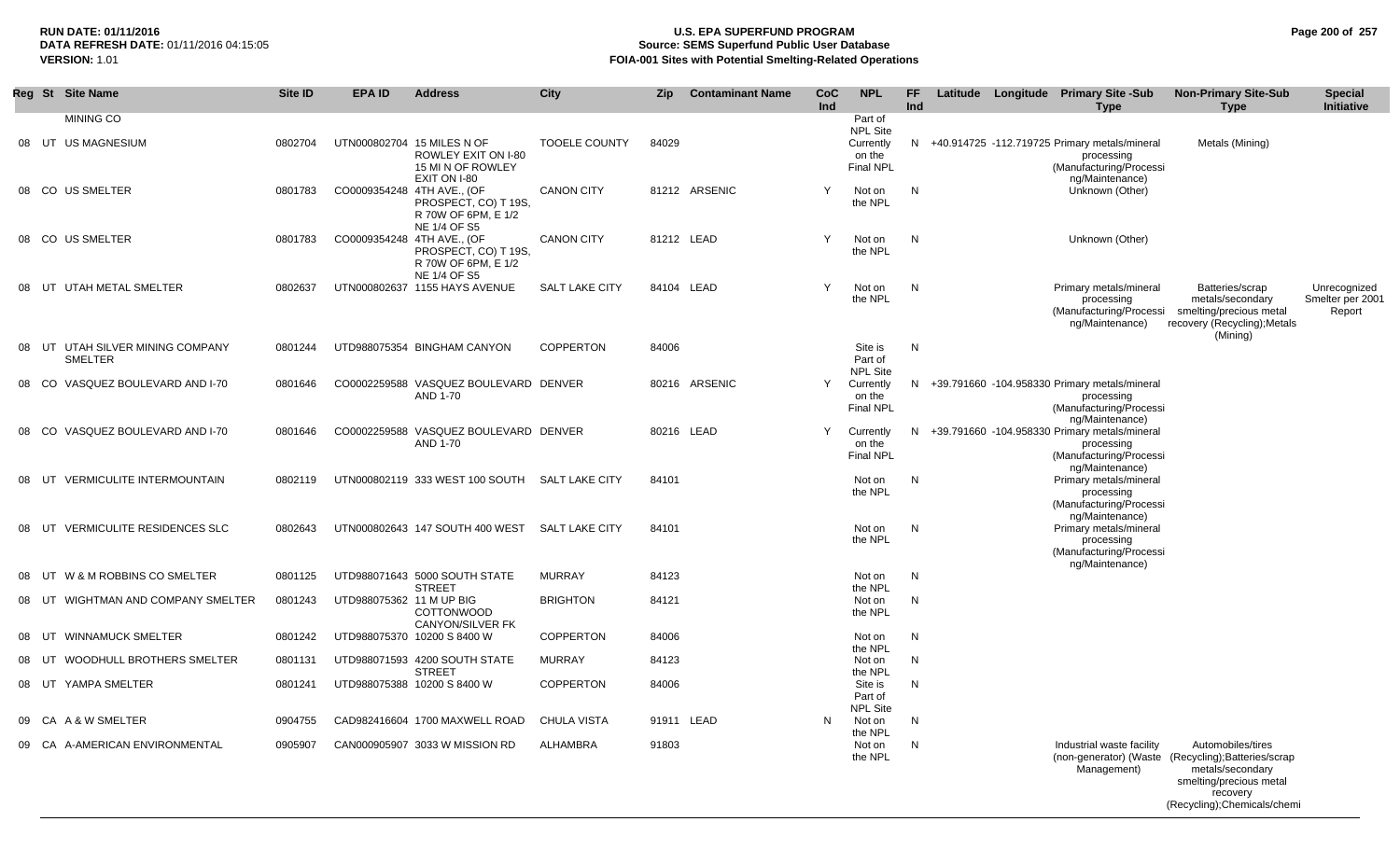## **RUN DATE: 01/11/2016 U.S. EPA SUPERFUND PROGRAM Page 201 of 257 Source: SEMS Superfund Public User Database VERSION:** 1.01 **FOIA-001 Sites with Potential Smelting-Related Operations**

|    |       | Reg St Site Name                              | Site ID | EPA ID | <b>Address</b>                                         | City                                | <b>Zip</b> | <b>Contaminant Name</b>                | <b>CoC</b><br>Ind | <b>NPL</b>                   | FF<br>Ind | Latitude Longitude Primary Site -Sub<br><b>Type</b>                                | <b>Non-Primary Site-Sub</b><br>Type                                                                                                                                                                                                                                                 | <b>Special</b><br>Initiative |
|----|-------|-----------------------------------------------|---------|--------|--------------------------------------------------------|-------------------------------------|------------|----------------------------------------|-------------------|------------------------------|-----------|------------------------------------------------------------------------------------|-------------------------------------------------------------------------------------------------------------------------------------------------------------------------------------------------------------------------------------------------------------------------------------|------------------------------|
|    |       |                                               |         |        |                                                        |                                     |            |                                        |                   |                              |           |                                                                                    | cal waste (e.g., solvent<br>recovery)<br>(Recycling); Drums/tanks<br>(Recycling); Waste/used oil<br>(Recycling)                                                                                                                                                                     |                              |
|    | 09 AZ | ALIMCO SMELTERS & REFINERS                    | 0904650 |        | AZD009003047 2221 WEST GRANADA PHOENIX<br><b>DRIVE</b> |                                     | 85009      |                                        |                   | Not on<br>the NPL            | N         |                                                                                    |                                                                                                                                                                                                                                                                                     |                              |
|    | 09 CA | ALINA SLAMAR PROPERTY                         | 0905875 |        | CAN000905875 618 EAST C STREET                         | <b>WILMINGTON</b>                   | 90744      |                                        |                   | Not on<br>the NPL            | N         | Illegal disposal/open<br>dump (Waste<br>Management)                                | Batteries/scrap<br>metals/secondary<br>smelting/precious metal<br>recovery<br>(Recycling); Waste/used oil                                                                                                                                                                           |                              |
|    |       | 09 CA AMBITECH, INC.                          | 0908459 |        | CAN000908459 8944 FULLBRIGHT<br>AVENUE                 | <b>CITY OF</b><br><b>CHATSWORTH</b> | 91311      |                                        |                   | Not on<br>the NPL            | N         | Primary metals/mineral<br>processing<br>(Manufacturing/Processi<br>ng/Maintenance) | (Recycling)                                                                                                                                                                                                                                                                         |                              |
|    | 09 CA | AMERICAN BUMPER SALES                         | 0905880 |        | CAN000905880 1180 E. SLAUSON<br>AVENUE                 | <b>LOS ANGELES</b>                  | 90011      |                                        |                   | Not on<br>the NPL            | N         | Illegal disposal/open<br>dump (Waste<br>Management)                                | Batteries/scrap<br>metals/secondary<br>smelting/precious metal<br>recovery<br>(Recycling); Chemicals/chemi<br>cal waste (e.g., solvent<br>recovery) (Recycling); Metal<br>fabrication/finishing/coating                                                                             |                              |
| 09 |       | CA AMERICAN SMELTING & REFINING CO            | 0901987 |        | CAD980735807 BRIDGELAND RD                             | <b>SELBY</b>                        | 94525      |                                        |                   | Not on                       | N         |                                                                                    | and allied industries<br>(Manufacturing/Processing/M<br>aintenance); Waste/used oil<br>(Recycling)                                                                                                                                                                                  |                              |
|    |       | (ASARCO)<br>09 CA ANCHOR HOCKING CORP PLANT 8 | 0906124 |        | CAN009564188 8653 ATLANTIC AVE                         | SOUTH GATE                          | 90280      |                                        |                   | the NPL<br>Not on<br>the NPL | N         | Metal<br>fabrication/finishing/coat<br>(Manufacturing/Processi<br>ng/Maintenance)  | Chemicals and allied<br>products<br>ing and allied industries (Manufacturing/Processing/M<br>aintenance); Plastics and<br>rubber products<br>(Manufacturing/Processing/M<br>aintenance); Primary<br>metals/mineral processing<br>(Manufacturing/Processing/M<br>aintenance);Product |                              |
|    |       | 09 CA ARGONAUT MINE                           | 0904596 |        | CAD983650011 ARGONAUT LANE                             | <b>JACKSON</b>                      |            | 95642 ARSENIC                          | Y                 | Not on<br>the NPL            | N         | Mining and Mineral<br>Processing/Smelting<br>(Mining)                              | storage/distribution (Other)<br>Mine tailings disposal (Waste<br>Management); Primary<br>metals/mineral processing<br>(Manufacturing/Processing/M                                                                                                                                   |                              |
|    |       | 09 CA ARGONAUT MINE                           | 0904596 |        | CAD983650011 ARGONAUT LANE                             | <b>JACKSON</b>                      |            | 95642 ARSENIC (INORGANIC<br>COMPOUNDS) | Y                 | Not on<br>the NPL            | N         | Mining and Mineral<br>Processing/Smelting<br>(Mining)                              | aintenance)<br>Mine tailings disposal (Waste<br>Management); Primary<br>metals/mineral processing<br>(Manufacturing/Processing/M<br>aintenance)                                                                                                                                     |                              |
|    |       | 09 CA ARGONAUT MINE                           | 0904596 |        | CAD983650011 ARGONAUT LANE                             | <b>JACKSON</b>                      |            | 95642 LEAD                             | Y                 | Not on<br>the NPL            | N         | Mining and Mineral<br>Processing/Smelting<br>(Mining)                              | Mine tailings disposal (Waste<br>Management); Primary<br>metals/mineral processing<br>(Manufacturing/Processing/M<br>aintenance)                                                                                                                                                    |                              |
|    |       | 09 CA ARGONAUT MINE                           | 0904596 |        | CAD983650011 ARGONAUT LANE                             | <b>JACKSON</b>                      |            | 95642 MERCURY                          | Y                 | Not on                       | N         | Mining and Mineral                                                                 | Mine tailings disposal (Waste                                                                                                                                                                                                                                                       |                              |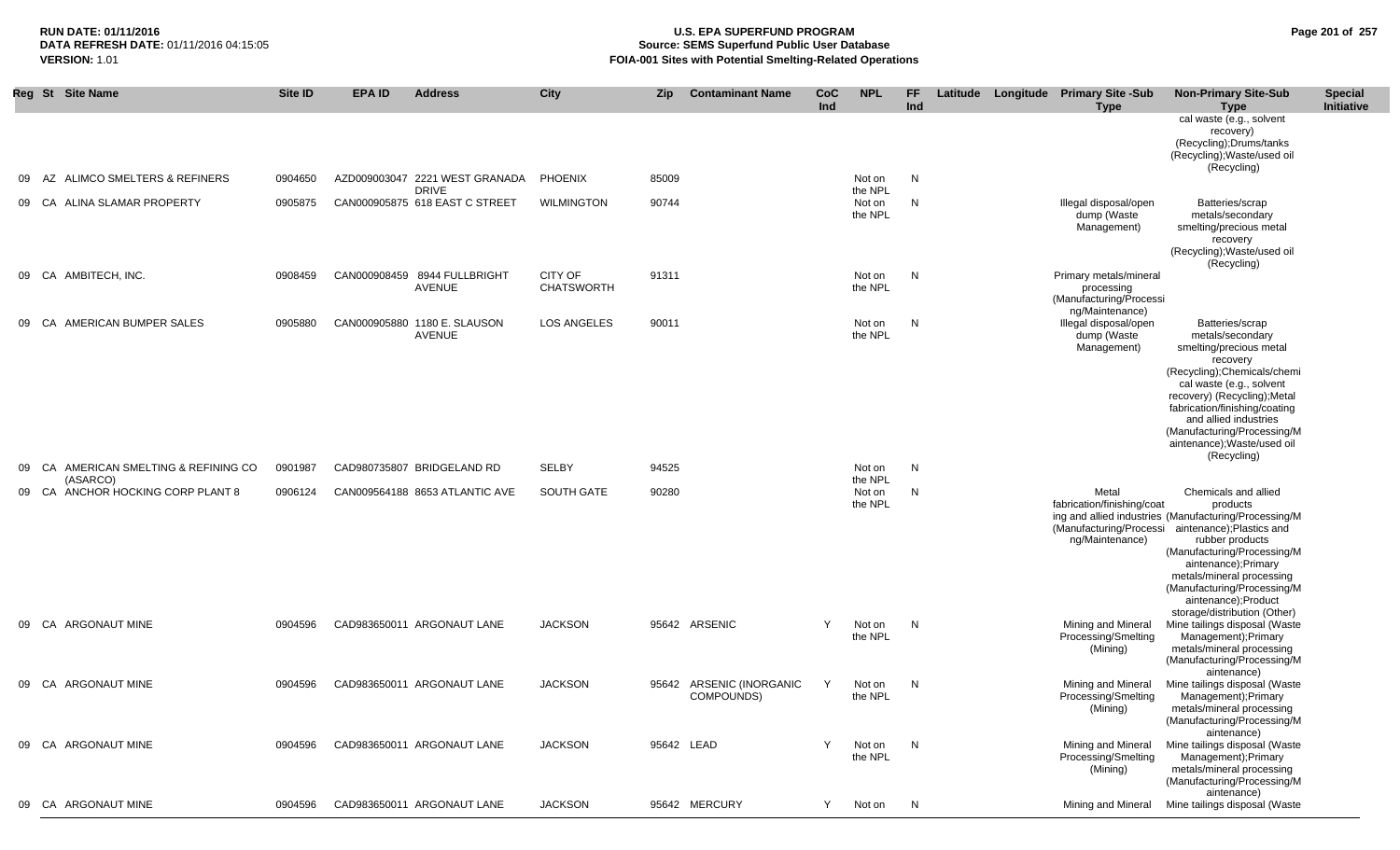## **RUN DATE: 01/11/2016 U.S. EPA SUPERFUND PROGRAM Page 202 of 257 DATA REFRESH DATE:** 01/11/2016 04:15:05 **Source: SEMS Superfund Public User Database VERSION:** 1.01 **FOIA-001 Sites with Potential Smelting-Related Operations**

|    |       | Reg St Site Name            | Site ID | <b>EPA ID</b>             | <b>Address</b>                           | City               | Zip        | <b>Contaminant Name</b>  | CoC<br>Ind | <b>NPL</b>        | FF.<br>Ind | Latitude Longitude | <b>Primary Site -Sub</b><br><b>Type</b>                                                | <b>Non-Primary Site-Sub</b><br><b>Type</b>                                                                                                                                                        | <b>Special</b><br>Initiative               |
|----|-------|-----------------------------|---------|---------------------------|------------------------------------------|--------------------|------------|--------------------------|------------|-------------------|------------|--------------------|----------------------------------------------------------------------------------------|---------------------------------------------------------------------------------------------------------------------------------------------------------------------------------------------------|--------------------------------------------|
|    |       |                             |         |                           |                                          |                    |            |                          |            | the NPL           |            |                    | Processing/Smelting<br>(Mining)                                                        | Management); Primary<br>metals/mineral processing<br>(Manufacturing/Processing/M<br>aintenance)                                                                                                   |                                            |
|    |       | 09 CA ART AMAREL SALVAGE    | 0908788 | CAD980694061 3094 B NORTH | <b>TOWNSHIP ROAD</b>                     | <b>YUBA CITY</b>   | 95991      |                          |            | Not on<br>the NPL | N          |                    | Batteries/scrap<br>metals/secondary<br>smelting/precious metal<br>recovery (Recycling) |                                                                                                                                                                                                   |                                            |
|    |       | CA ATLAS IRON AND METAL CO. | 0908308 |                           | CAN000908308 10019 SO. ALAMEDA<br>ST.    | <b>LOS ANGELES</b> | 90002 IRON |                          | N          | Not on<br>the NPL | N          |                    | Primary metals/mineral<br>processing<br>(Manufacturing/Processi<br>ng/Maintenance)     |                                                                                                                                                                                                   | Unrecognized<br>Smelter per 2001<br>Report |
|    | 09 CA | <b>BERCOVICH 18TH ST</b>    | 0905957 | CAN000905957 1639 18TH ST |                                          | OAKLAND            |            |                          |            | Not on<br>the NPL | N          |                    | Batteries/scrap<br>metals/secondary<br>recovery (Recycling)                            | Trucks/ships/trains/aircraft<br>and related components<br>smelting/precious metal (Manufacturing/Processing/M<br>aintenance)                                                                      | Unrecognized<br>Smelter per 2001<br>Report |
|    | 09 CA | <b>BIKE SHOP</b>            | 0905804 | CAN000905804 5201 SOUTH   | <b>COMPTON AVENUE</b>                    | <b>LOS ANGELES</b> | 90011      |                          |            | Not on<br>the NPL | N          |                    | Contaminated sediment<br>site with no identifiable<br>source (Other)                   | Batteries/scrap<br>metals/secondary<br>smelting/precious metal<br>recovery<br>(Recycling); Chemicals/chemi<br>cal waste (e.g., solvent<br>recovery)<br>(Recycling); Waste/used oil<br>(Recycling) |                                            |
|    | 09 NV | <b>BLACK BEAR PATENT</b>    | 0900305 |                           | NVN000900305 125 Cottonwood Cove<br>Road | <b>SEARCHLIGHT</b> |            | 89046 ARSENIC            | Y          | Not on<br>the NPL | N          |                    | Mining and Mineral<br>Processing/Smelting<br>(Mining)                                  | Illegal disposal/open dump<br>(Waste Management); Other<br>(Other); Other (Waste<br>Management); Primary<br>metals/mineral processing<br>(Manufacturing/Processing/M<br>aintenance)               |                                            |
|    | 09 NV | <b>BLACK BEAR PATENT</b>    | 0900305 |                           | NVN000900305 125 Cottonwood Cove<br>Road | <b>SEARCHLIGHT</b> |            | 89046 ASBESTOS           | Y          | Not on<br>the NPL | N          |                    | Mining and Mineral<br>Processing/Smelting<br>(Mining)                                  | Illegal disposal/open dump<br>(Waste Management); Other<br>(Other); Other (Waste<br>Management); Primary<br>metals/mineral processing<br>(Manufacturing/Processing/M<br>aintenance)               |                                            |
| 09 | NV.   | <b>BLACK BEAR PATENT</b>    | 0900305 |                           | NVN000900305 125 Cottonwood Cove<br>Road | <b>SEARCHLIGHT</b> |            | 89046 BASE NEUTRAL ACIDS | Y          | Not on<br>the NPL | N          |                    | Mining and Mineral<br>Processing/Smelting<br>(Mining)                                  | Illegal disposal/open dump<br>(Waste Management); Other<br>(Other); Other (Waste<br>Management); Primary<br>metals/mineral processing<br>(Manufacturing/Processing/M<br>aintenance)               |                                            |
| 09 | NV.   | <b>BLACK BEAR PATENT</b>    | 0900305 |                           | NVN000900305 125 Cottonwood Cove<br>Road | <b>SEARCHLIGHT</b> |            | 89046 CHROMIUM           | Y          | Not on<br>the NPL | N          |                    | Mining and Mineral<br>Processing/Smelting<br>(Mining)                                  | Illegal disposal/open dump<br>(Waste Management); Other<br>(Other); Other (Waste<br>Management);Primary<br>metals/mineral processing<br>(Manufacturing/Processing/M<br>aintenance)                |                                            |
|    |       | 09 NV BLACK BEAR PATENT     | 0900305 |                           | NVN000900305 125 Cottonwood Cove<br>Road | SEARCHLIGHT        |            | 89046 COPPER COMPOUNDS Y |            | Not on<br>the NPL | N          |                    | Mining and Mineral<br>Processing/Smelting<br>(Mining)                                  | Illegal disposal/open dump<br>(Waste Management); Other<br>(Other); Other (Waste<br>Management); Primary<br>metals/mineral processing                                                             |                                            |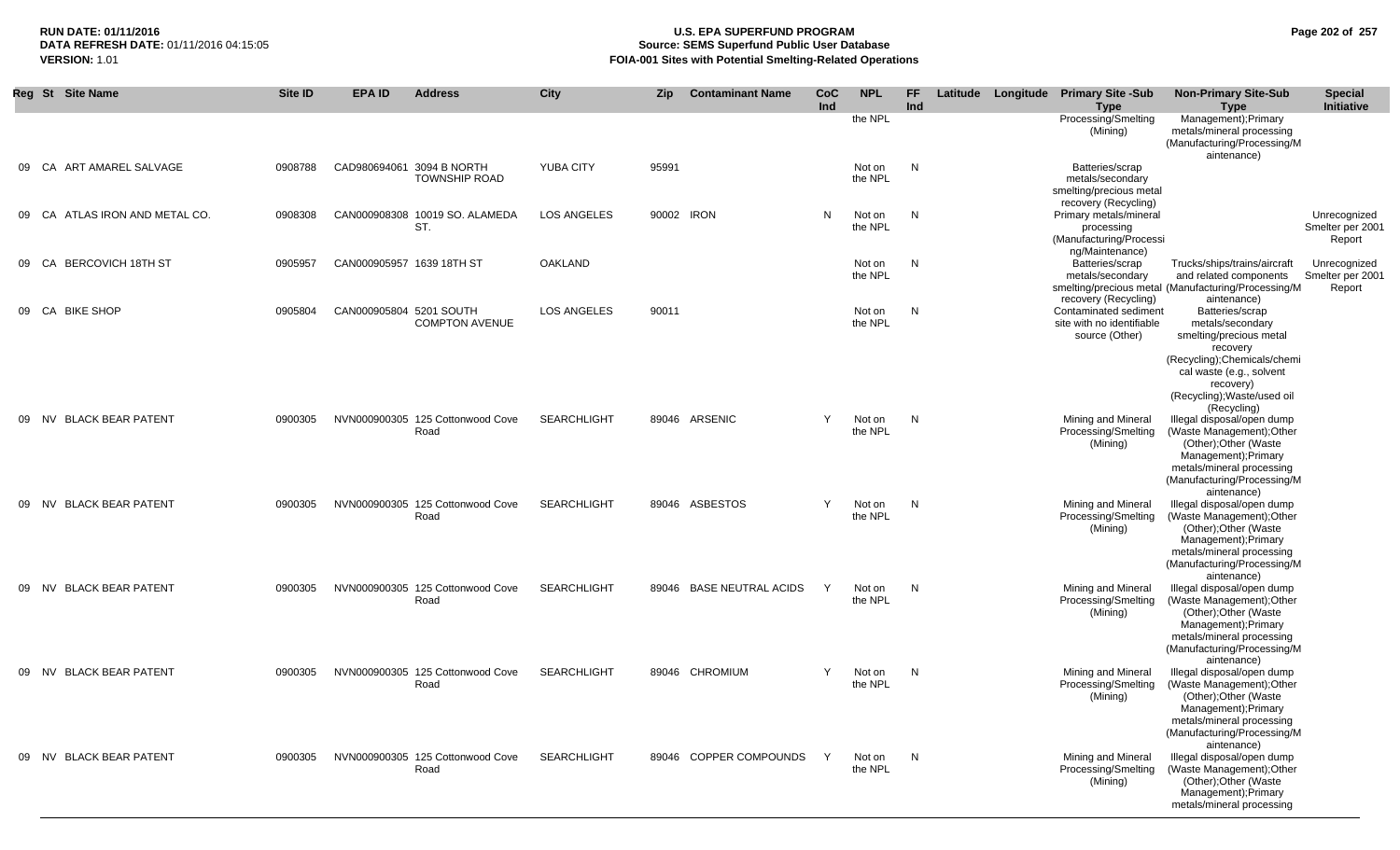# **RUN DATE: 01/11/2016 U.S. EPA SUPERFUND PROGRAM Page 203 of 257 Source: SEMS Superfund Public User Database VERSION:** 1.01 **FOIA-001 Sites with Potential Smelting-Related Operations**

|       | Reg St Site Name                     | <b>Site ID</b> | <b>EPA ID</b>             | <b>Address</b>                                             | City               | <b>Zip</b> | <b>Contaminant Name</b> | CoC<br>Ind | <b>NPL</b>                              | FF.<br>Ind   |                          | Latitude Longitude Primary Site -Sub<br><b>Type</b>                                                            | <b>Non-Primary Site-Sub</b><br><b>Type</b>                                                                                                                                                                                        | <b>Special</b><br><b>Initiative</b> |
|-------|--------------------------------------|----------------|---------------------------|------------------------------------------------------------|--------------------|------------|-------------------------|------------|-----------------------------------------|--------------|--------------------------|----------------------------------------------------------------------------------------------------------------|-----------------------------------------------------------------------------------------------------------------------------------------------------------------------------------------------------------------------------------|-------------------------------------|
| 09 NV | <b>BLACK BEAR PATENT</b>             | 0900305        |                           | NVN000900305 125 Cottonwood Cove<br>Road                   | <b>SEARCHLIGHT</b> |            | 89046 FLAMMABLES        | Y          | Not on<br>the NPL                       | N            |                          | Mining and Mineral<br>Processing/Smelting<br>(Mining)                                                          | (Manufacturing/Processing/M<br>aintenance)<br>Illegal disposal/open dump<br>(Waste Management); Other<br>(Other); Other (Waste<br>Management); Primary<br>metals/mineral processing<br>(Manufacturing/Processing/M<br>aintenance) |                                     |
| 09 NV | <b>BLACK BEAR PATENT</b>             | 0900305        |                           | NVN000900305 125 Cottonwood Cove<br>Road                   | <b>SEARCHLIGHT</b> |            | 89046 LEAD              | Y          | Not on<br>the NPL                       | $\mathsf{N}$ |                          | Mining and Mineral<br>Processing/Smelting<br>(Mining)                                                          | Illegal disposal/open dump<br>(Waste Management); Other<br>(Other); Other (Waste<br>Management); Primary<br>metals/mineral processing<br>(Manufacturing/Processing/M<br>aintenance)                                               |                                     |
| 09 NV | <b>BLACK BEAR PATENT</b>             | 0900305        |                           | NVN000900305 125 Cottonwood Cove<br>Road                   | <b>SEARCHLIGHT</b> |            | 89046 MERCURY           | Y          | Not on<br>the NPL                       | $\mathsf{N}$ |                          | Mining and Mineral<br>Processing/Smelting<br>(Mining)                                                          | Illegal disposal/open dump<br>(Waste Management); Other<br>(Other); Other (Waste<br>Management); Primary<br>metals/mineral processing<br>(Manufacturing/Processing/M<br>aintenance)                                               |                                     |
|       | 09 NV BLACK BEAR PATENT              | 0900305        |                           | NVN000900305 125 Cottonwood Cove<br>Road                   | <b>SEARCHLIGHT</b> |            | 89046 METALS            | Y          | Not on<br>the NPL                       | N            |                          | Mining and Mineral<br>Processing/Smelting<br>(Mining)                                                          | Illegal disposal/open dump<br>(Waste Management);Other<br>(Other); Other (Waste<br>Management); Primary<br>metals/mineral processing<br>(Manufacturing/Processing/M<br>aintenance)                                                |                                     |
|       | 09 NV BLACK BEAR PATENT              | 0900305        |                           | NVN000900305 125 Cottonwood Cove<br>Road                   | <b>SEARCHLIGHT</b> |            | 89046 SOLVENTS          | Y          | Not on<br>the NPL                       | N            |                          | Mining and Mineral<br>Processing/Smelting<br>(Mining)                                                          | Illegal disposal/open dump<br>(Waste Management);Other<br>(Other); Other (Waste<br>Management); Primary<br>metals/mineral processing<br>(Manufacturing/Processing/M<br>aintenance)                                                |                                     |
| 09 CA | BRANFORD AUTO WRECKING               | 0905986        |                           | CAN000905986 12276 BRANFORD<br><b>STREET</b>               | <b>SUN VALLEY</b>  | 91352      |                         |            | Not on<br>the NPL                       | N            |                          | Automobiles/tires<br>(Recycling)                                                                               | Batteries/scrap<br>metals/secondary<br>smelting/precious metal<br>recovery<br>(Recycling);Chemicals/chemi<br>cal waste (e.g., solvent<br>recovery)<br>(Recycling); Drums/tanks<br>(Recycling); Waste/used oil<br>(Recycling)      |                                     |
| 09 CA | <b>C&amp;S BATTERY &amp; LEAD CO</b> | 0901739        | CAD980496897 860 RISKE LN |                                                            | W SACRAMENTO       | 95691      |                         |            | Not on<br>the NPL                       | N            |                          |                                                                                                                |                                                                                                                                                                                                                                   | Unrecognized<br>Smelter per 2001    |
|       | 09 CA CELTOR CHEMICAL WORKS          | 0901938        |                           | CAD980638860 BETW NORTON FLD & HOOPA<br><b>TRINITY RIV</b> |                    |            | 95546 ARSENIC           | Υ          | Deleted<br>from the<br>Final NPL        |              | N +41.102700 -123.691100 | Batteries/scrap<br>metals/secondary<br>smelting/precious metal                                                 |                                                                                                                                                                                                                                   | Report                              |
|       | 09 CA CELTOR CHEMICAL WORKS          | 0901938        |                           | CAD980638860 BETW NORTON FLD & HOOPA<br><b>TRINITY RIV</b> |                    |            | 95546 CADMIUM           | Y          | Deleted<br>from the<br><b>Final NPL</b> |              | N +41.102700 -123.691100 | recovery (Recycling)<br>Batteries/scrap<br>metals/secondary<br>smelting/precious metal<br>recovery (Recycling) |                                                                                                                                                                                                                                   |                                     |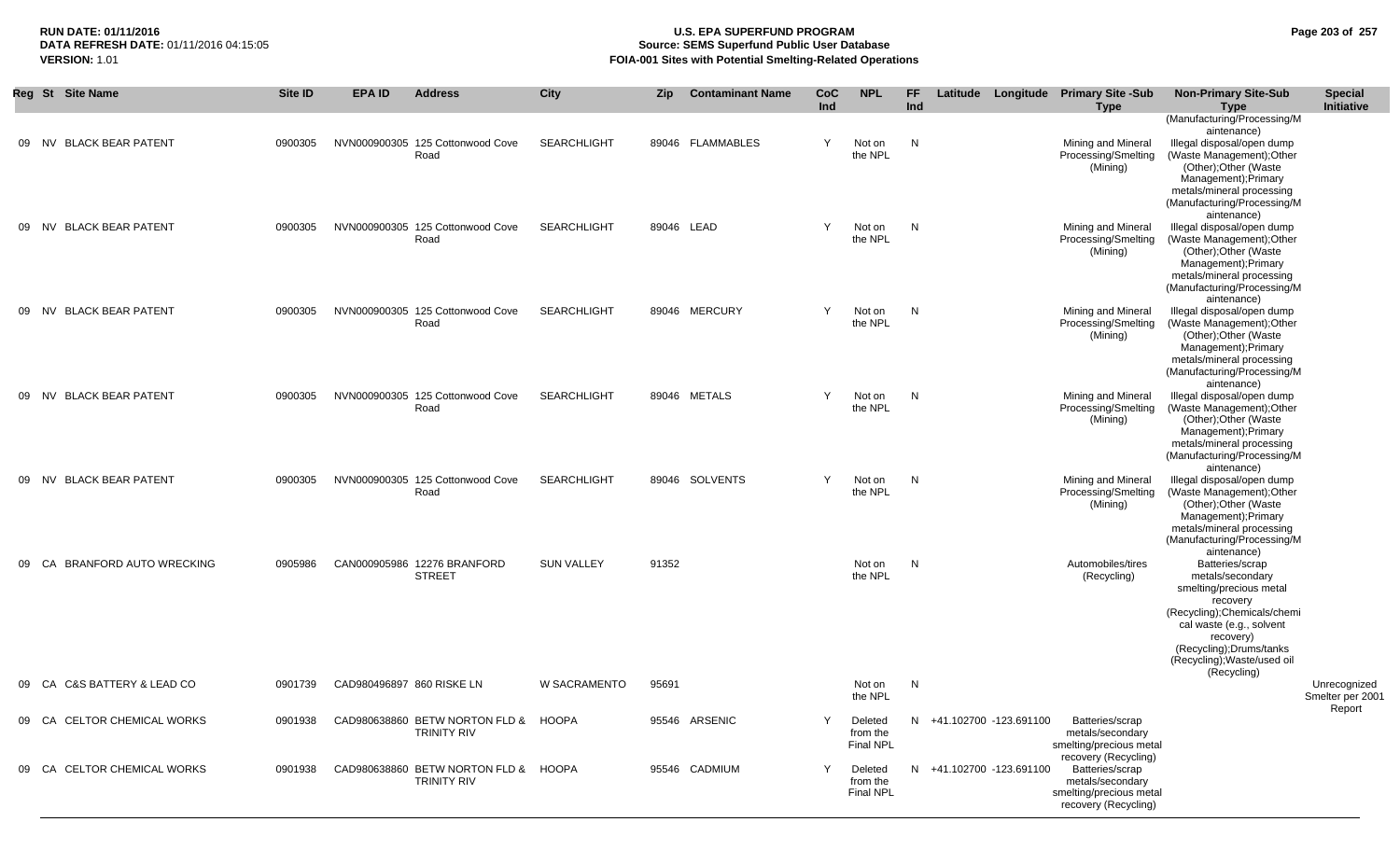## **RUN DATE: 01/11/2016 U.S. EPA SUPERFUND PROGRAM Page 204 of 257** DATA REFRESH DATE: 01/11/2016 04:15:05<br>**VERSION: 1.01** Source: SEMS Superfund Public User Database<br>FOIA-001 Sites with Potential Smelting-Related Operat **FOIA-001 Sites with Potential Smelting-Related Operations**

|       | Reg St Site Name                   | Site ID | EPA ID                     | <b>Address</b>                                             | <b>City</b>       | <b>Zip</b> | <b>Contaminant Name</b> | <b>CoC</b><br>Ind | <b>NPL</b>                              | FF<br>Ind |                          | Latitude Longitude Primary Site -Sub<br><b>Type</b>                                                       | <b>Non-Primary Site-Sub</b><br><b>Type</b>                                                                                                                                                                                                                                                                        | <b>Special</b><br>Initiative |
|-------|------------------------------------|---------|----------------------------|------------------------------------------------------------|-------------------|------------|-------------------------|-------------------|-----------------------------------------|-----------|--------------------------|-----------------------------------------------------------------------------------------------------------|-------------------------------------------------------------------------------------------------------------------------------------------------------------------------------------------------------------------------------------------------------------------------------------------------------------------|------------------------------|
| 09    | <b>CELTOR CHEMICAL WORKS</b><br>CA | 0901938 |                            | CAD980638860 BETW NORTON FLD &<br><b>TRINITY RIV</b>       | <b>HOOPA</b>      | 95546      | <b>COPPER</b>           | Y                 | Deleted<br>from the<br><b>Final NPL</b> | N         | +41.102700 -123.691100   | Batteries/scrap<br>metals/secondary<br>smelting/precious metal<br>recovery (Recycling)                    |                                                                                                                                                                                                                                                                                                                   |                              |
|       | 09 CA CELTOR CHEMICAL WORKS        | 0901938 |                            | CAD980638860 BETW NORTON FLD & HOOPA<br><b>TRINITY RIV</b> |                   |            | 95546 LEAD, INORGANIC   | Y                 | Deleted<br>from the<br><b>Final NPL</b> | N.        | +41.102700 -123.691100   | Batteries/scrap<br>metals/secondary<br>smelting/precious metal                                            |                                                                                                                                                                                                                                                                                                                   |                              |
| 09    | <b>CELTOR CHEMICAL WORKS</b><br>CA | 0901938 |                            | CAD980638860 BETW NORTON FLD &<br><b>TRINITY RIV</b>       | <b>HOOPA</b>      |            | 95546 METALS            | N                 | Deleted<br>from the<br>Final NPL        |           | N +41.102700 -123.691100 | recovery (Recycling)<br>Batteries/scrap<br>metals/secondary<br>smelting/precious metal                    |                                                                                                                                                                                                                                                                                                                   |                              |
| 09    | <b>CELTOR CHEMICAL WORKS</b><br>CA | 0901938 |                            | CAD980638860 BETW NORTON FLD &<br><b>TRINITY RIV</b>       | HOOPA             |            | 95546 SULFUR ACID       | Y                 | Deleted<br>from the<br><b>Final NPL</b> | N.        | +41.102700 -123.691100   | recovery (Recycling)<br>Batteries/scrap<br>metals/secondary<br>smelting/precious metal                    |                                                                                                                                                                                                                                                                                                                   |                              |
| 09    | <b>CELTOR CHEMICAL WORKS</b><br>CA | 0901938 |                            | CAD980638860 BETW NORTON FLD &<br><b>TRINITY RIV</b>       | <b>HOOPA</b>      | 95546 ZINC |                         | Y                 | Deleted<br>from the<br><b>Final NPL</b> | N.        | +41.102700 -123.691100   | recovery (Recycling)<br>Batteries/scrap<br>metals/secondary<br>smelting/precious metal                    |                                                                                                                                                                                                                                                                                                                   |                              |
| 09    | AZ<br>CHEMGOLD, INC.               | 0908757 | AZN000908757 1891 S RAIL   | TOWNSHIP 8 SO.<br>RANGE 23 WT, SEC 34,                     | YUMA              | 85364      |                         |                   | Not on<br>the NPL                       | N         |                          | recovery (Recycling)<br>Primary metals/mineral<br>processing<br>(Manufacturing/Processi                   |                                                                                                                                                                                                                                                                                                                   |                              |
| 09 CA | CHINCHILAS TIRE SERVICES           | 0905740 |                            | NW Q<br>CAN000905740 5870 HOOPER AVENUE LOS ANGELES        |                   | 90001      |                         |                   | Not on<br>the NPL                       | N         |                          | ng/Maintenance)<br>Illegal disposal/open<br>dump (Waste<br>Management)                                    | Batteries/scrap<br>metals/secondary<br>smelting/precious metal<br>recovery<br>(Recycling); Contaminated<br>sediment site with no<br>identifiable source<br>(Other); Drums/tanks<br>(Recycling); Retail/commercia<br>I (Other); Waste/used oil                                                                     |                              |
|       | 09 CA CMX                          | 0905543 |                            | CASFN0905543 300 E. 58TH STREET                            | LOS ANGELES       | 90011      |                         |                   | Not on<br>the NPL                       | N         |                          | Metal<br>fabrication/finishing/coat                                                                       | (Recycling)<br>Primary metals/mineral<br>processing<br>ing and allied industries (Manufacturing/Processing/M<br>(Manufacturing/Processiaintenance); Unknown (Other)                                                                                                                                               |                              |
| 09 CA | <b>COOKS BATTERY SITE</b>          | 0904346 | CAD983613910 138 HILL AVE. |                                                            | <b>OAKLEY</b>     | 94561      |                         |                   | Not on<br>the NPL                       | N         |                          | ng/Maintenance)<br>Batteries/scrap<br>metals/secondary<br>smelting/precious metal<br>recovery (Recycling) |                                                                                                                                                                                                                                                                                                                   |                              |
|       | 09 CA COX TRUCKING                 | 0905759 |                            | CAL923566080 918 NORTH PREBLE<br><b>AVENUE</b>             | <b>WILMINGTON</b> | 90744      |                         |                   | Not on<br>the NPL                       | N         |                          | Contaminated sediment<br>site with no identifiable<br>source (Other)                                      | Batteries/scrap<br>metals/secondary<br>smelting/precious metal<br>recovery<br>(Recycling); Chemicals and<br>allied products<br>(Manufacturing/Processing/M<br>aintenance);Trucks/ships/trai<br>ns/aircraft and related<br>components<br>(Manufacturing/Processing/M<br>aintenance); Waste/used oil<br>(Recycling) |                              |
| 09    | AZ DUQUESNE MINING AND REDUCTION   | 0908416 |                            | AZN000908416 WASHINGTON CAMP                               | <b>HARSHAW</b>    | 85624      |                         |                   | Not on                                  | N         |                          | Primary metals/mineral                                                                                    |                                                                                                                                                                                                                                                                                                                   |                              |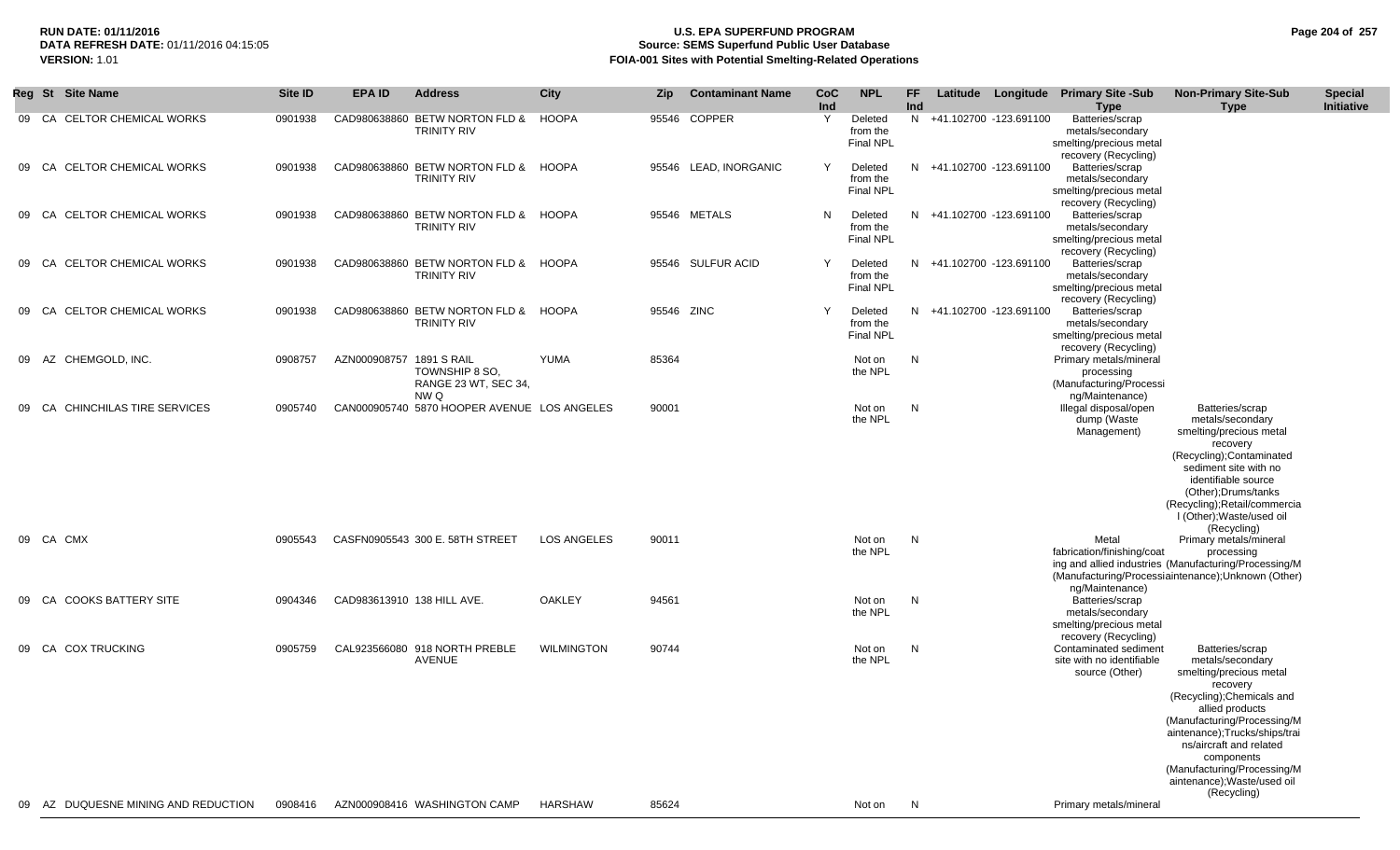#### **RUN DATE: 01/11/2016 U.S. EPA SUPERFUND PROGRAM Page 205 of 257** DATA REFRESH DATE: 01/11/2016 04:15:05<br>**VERSION: 1.01** Source: SEMS Superfund Public User Database<br>FOIA-001 Sites with Potential Smelting-Related Operat **VERSION:** 1.01 **FOIA-001 Sites with Potential Smelting-Related Operations**

|    |       | Reg St Site Name                      | Site ID | <b>EPA ID</b> | <b>Address</b>                                             | City               | Zip.  | <b>Contaminant Name</b> | <b>CoC</b><br>Ind | <b>NPL</b>                              | FF.<br>Ind | Latitude Longitude Primary Site -Sub |                                                                                                                | <b>Non-Primary Site-Sub</b>                                                                                             | <b>Special</b> |
|----|-------|---------------------------------------|---------|---------------|------------------------------------------------------------|--------------------|-------|-------------------------|-------------------|-----------------------------------------|------------|--------------------------------------|----------------------------------------------------------------------------------------------------------------|-------------------------------------------------------------------------------------------------------------------------|----------------|
|    |       | <b>COMPANY</b>                        |         |               |                                                            |                    |       |                         |                   | the NPL                                 |            |                                      | <b>Type</b><br>processing<br>(Manufacturing/Processi<br>ng/Maintenance)                                        | <b>Type</b>                                                                                                             | Initiative     |
| 09 | CA    | EASTERN SMELTING AND REFINING         | 0905310 |               | CA0001368067 2200-2201 EAST 11TH<br><b>STREET</b>          | <b>LOS ANGELES</b> | 90021 |                         |                   | Not on<br>the NPL                       | N          |                                      |                                                                                                                |                                                                                                                         |                |
|    | 09 NV | EUREKA SMELTER                        | 0909500 |               | NVN000909500 Postal Address is<br>unavailable for the Site | <b>EUREKA</b>      |       | 89316 ARSENIC           | Y                 | Not on<br>the NPL                       | N          |                                      | Mining Only (Mining)                                                                                           |                                                                                                                         |                |
|    | 09 NV | EUREKA SMELTER                        | 0909500 |               | NVN000909500 Postal Address is<br>unavailable for the Site | <b>EUREKA</b>      |       | 89316 LEAD              | Y                 | Not on<br>the NPL                       | N          |                                      | Mining Only (Mining)                                                                                           |                                                                                                                         |                |
|    |       | 09 CA FONTANA POLISHING AND PLATING   | 0909513 |               | CAN000909513 130 W. MINDANAO<br><b>STREET</b>              | <b>RIALTO</b>      |       | 92377 HEXANE            | Y                 | Not on<br>the NPL                       | N          |                                      | Primary metals/mineral<br>processing<br>(Manufacturing/Processi                                                |                                                                                                                         |                |
|    | 09 CA | <b>FOSTER'S PLATING</b>               | 0908673 |               | CAN000908673 1570 34TH STREET                              | OAKLAND            |       | 94607 CADMIUM           | Y                 | Not on<br>the NPL                       | N          |                                      | ng/Maintenance)<br>Primary metals/mineral<br>processing<br>(Manufacturing/Processi                             |                                                                                                                         |                |
|    | 09 CA | <b>FOSTER'S PLATING</b>               | 0908673 |               | CAN000908673 1570 34TH STREET                              | OAKLAND            | 94607 | CHROMIUM                |                   | Not on<br>the NPL                       | N          |                                      | ng/Maintenance)<br>Primary metals/mineral<br>processing<br>(Manufacturing/Processi                             |                                                                                                                         |                |
|    | 09 CA | <b>FOSTER'S PLATING</b>               | 0908673 |               | CAN000908673 1570 34TH STREET                              | OAKLAND            | 94607 | CYANIDE                 | Y                 | Not on<br>the NPL                       | N          |                                      | ng/Maintenance)<br>Primary metals/mineral<br>processing<br>(Manufacturing/Processi                             |                                                                                                                         |                |
|    |       | 09 CA FOSTER'S PLATING                | 0908673 |               | CAN000908673 1570 34TH STREET                              | OAKLAND            |       | 94607 NITRIC ACID       | Y                 | Not on<br>the NPL                       | N          |                                      | ng/Maintenance)<br>Primary metals/mineral<br>processing<br>(Manufacturing/Processi                             |                                                                                                                         |                |
|    | 09 CA | <b>FOSTER'S PLATING</b>               | 0908673 |               | CAN000908673 1570 34TH STREET                              | OAKLAND            |       | 94607 SODIUM HYDROXIDE  | Y                 | Not on<br>the NPL                       | N          |                                      | ng/Maintenance)<br>Primary metals/mineral<br>processing<br>(Manufacturing/Processi                             |                                                                                                                         |                |
|    | 09 CA | <b>FOSTER'S PLATING</b>               | 0908673 |               | CAN000908673 1570 34TH STREET                              | OAKLAND            |       | 94607 SULFUR ACID       | Y                 | Not on<br>the NPL                       | N          |                                      | ng/Maintenance)<br>Primary metals/mineral<br>processing<br>(Manufacturing/Processi                             |                                                                                                                         |                |
|    | 09 NV | <b>FRONTIER ROAD DRUM SITE</b>        | 0905820 |               | NVN000905820 2741 FRONTIER ROAD                            | AMARGOSA<br>VALLEY | 89020 |                         |                   | Not on<br>the NPL                       | N          |                                      | ng/Maintenance)<br>Illegal disposal/open<br>dump (Waste<br>Management)                                         | Primary metals/mineral<br>processing<br>(Manufacturing/Processing/M<br>aintenance)                                      |                |
|    | 09 AZ | <b>GARIGAN PROPERTY</b>               | 0904928 |               | AZD983469743 9880 MILMAR ROAD                              | <b>TUCSON</b>      | 85706 |                         |                   | Not on<br>the NPL                       | N          |                                      | Illegal disposal/open<br>dump (Waste<br>Management)                                                            | Batteries/scrap<br>metals/secondary<br>smelting/precious metal<br>recovery (Recycling)                                  |                |
|    |       | 09 CA GOLDEN STATE METALS             | 0904618 |               | CAD982489809 2000 EAST BRUNDAGE BAKERSFIELD<br>LANE        |                    | 93387 |                         |                   | Not on<br>the NPL                       | N          |                                      | Metal<br>fabrication/finishing/coat<br>ing and allied industries<br>(Manufacturing/Processi<br>ng/Maintenance) | Batteries/scrap<br>metals/secondary<br>smelting/precious metal<br>recovery<br>(Recycling);Retail/commercia<br>I (Other) |                |
|    |       | 09 CA GOULD INC METALS DIV LA SMELTER | 0901691 |               | CAD097854541 2700 INDIANA ST                               | LOS ANGELES        | 90023 |                         |                   | Not on<br>the NPL                       | N          |                                      |                                                                                                                |                                                                                                                         |                |
|    |       | 09 CA HALACO ENGINEERING COMPANY      | 0901242 |               | CAD009688052 6200 PERKINS                                  | OXNARD             | 93033 |                         |                   | Currently<br>on the<br><b>Final NPL</b> |            | N +34.140722 -119.177778             | Batteries/scrap<br>metals/secondary<br>smelting/precious metal<br>recovery (Recycling)                         |                                                                                                                         |                |
|    |       | 09 CA HALL'S STORE FIXTURES           | 0905739 |               | CAN000905739 5890 SOUTH CENTRAL LOS ANGELES                |                    | 90001 |                         |                   | Not on                                  | N          |                                      | Contaminated sediment                                                                                          | Batteries/scrap                                                                                                         |                |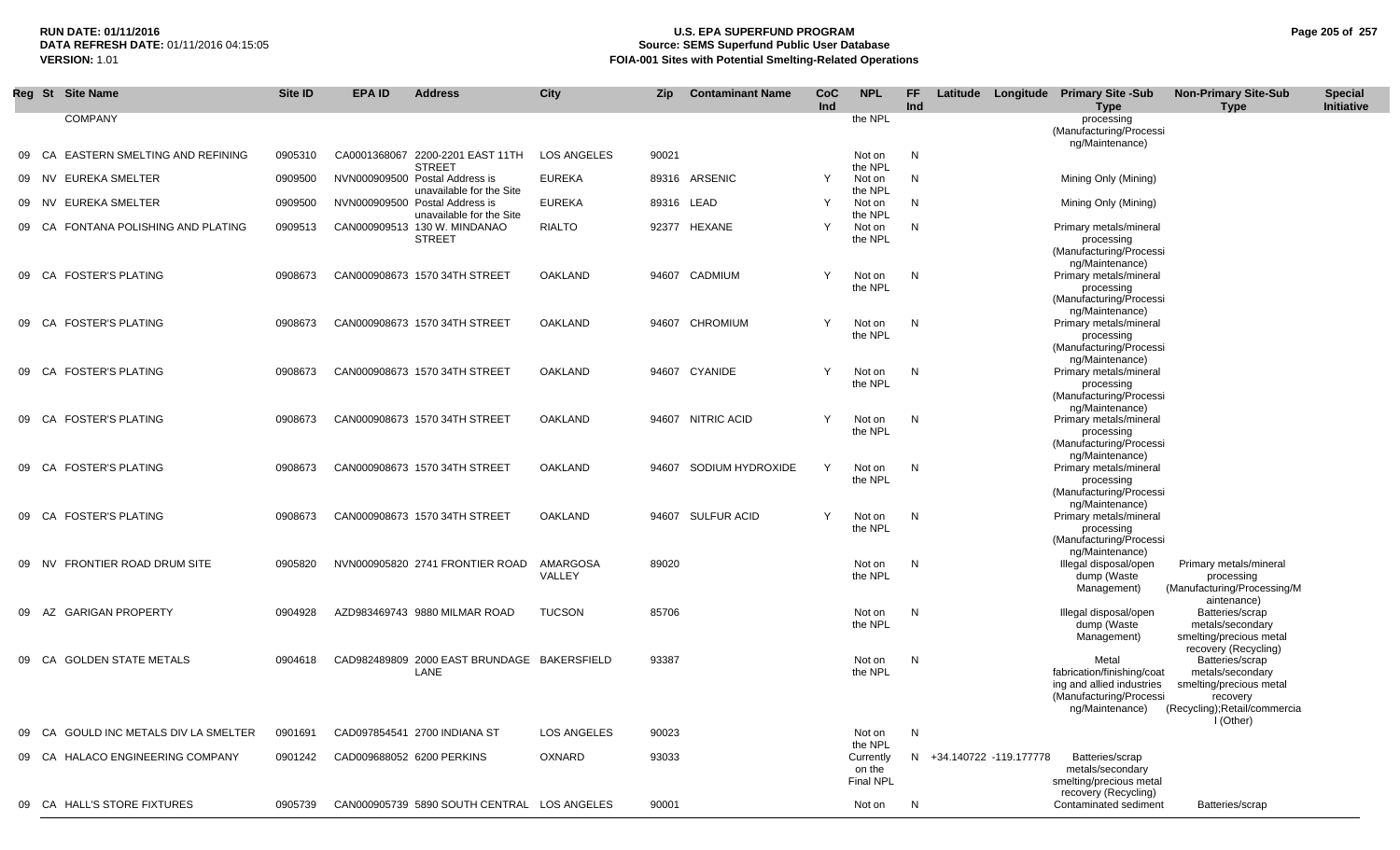# RUN DATE: 01/11/2016<br> **RUN DATE: 01/11/2016** 04:15:05 **Page 206 of 257**<br> **Page 206 of 257** DATA REFRESH DATE: 01/11/2016 04:15:05<br>**VERSION: 1.01** Source: SEMS Superfund Public User Database<br>FOIA-001 Sites with Potential Smelting-Related Operat **VERSION:** 1.01 **FOIA-001 Sites with Potential Smelting-Related Operations**

|    | Reg St Site Name                                         | Site ID | <b>EPA ID</b> | <b>Address</b>                                                        | City             | <b>Zip</b> | <b>Contaminant Name</b> | <b>CoC</b><br>Ind | <b>NPL</b>                              | FF<br>Ind |                        | Latitude Longitude Primary Site -Sub<br><b>Type</b>                                    | <b>Non-Primary Site-Sub</b><br><b>Type</b>                                                                                                                                                                                                                                                                         | <b>Special</b><br>Initiative |
|----|----------------------------------------------------------|---------|---------------|-----------------------------------------------------------------------|------------------|------------|-------------------------|-------------------|-----------------------------------------|-----------|------------------------|----------------------------------------------------------------------------------------|--------------------------------------------------------------------------------------------------------------------------------------------------------------------------------------------------------------------------------------------------------------------------------------------------------------------|------------------------------|
|    |                                                          |         |               | AVENUE                                                                |                  |            |                         |                   | the NPL                                 |           |                        | site with no identifiable<br>source (Other)                                            | metals/secondary<br>smelting/precious metal<br>recovery<br>(Recycling); Chemicals and<br>allied products<br>(Manufacturing/Processing/M<br>aintenance); Illegal<br>disposal/open dump (Waste<br>Management); Waste/used oil                                                                                        |                              |
| 09 | CA HARRISON MINE                                         | 0909511 |               | CAN000909511 LITTLE BLUE RIDGE                                        | <b>KNOXVILLE</b> | 94558      |                         |                   | Not on<br>the NPL                       | N         |                        | Primary metals/mineral<br>processing<br>(Manufacturing/Processi                        | (Recycling)                                                                                                                                                                                                                                                                                                        |                              |
| 09 | AZ HILLSIDE MINE                                         | 0905867 |               | AZN000905867 BOULDER CREEK 4<br>MILES W OF BAGDAD                     | <b>BAGDAD</b>    | 86321      |                         |                   | Not on<br>the NPL                       | N         |                        | ng/Maintenance)<br>Metals (Mining)                                                     | Batteries/scrap<br>metals/secondary<br>smelting/precious metal<br>recovery (Recycling); Mine<br>tailings disposal (Waste<br>Management); Primary<br>metals/mineral processing<br>(Manufacturing/Processing/M<br>aintenance)                                                                                        |                              |
| 09 | AZ HUMBOLDT SMELTER                                      | 0906020 |               | AZN000906020 END OF MAIN STREET HUMBOLDT                              |                  | 86329      |                         |                   | Site is<br>Part of<br><b>NPL Site</b>   | N         |                        | Primary metals/mineral<br>processing<br>(Manufacturing/Processi<br>ng/Maintenance)     | Batteries/scrap<br>metals/secondary<br>smelting/precious metal<br>recovery (Recycling); Lumber<br>and wood products/wood<br>preserving/treatment<br>(Manufacturing/Processing/M<br>aintenance); Mine tailings<br>disposal (Waste<br>Management); Treatment<br>works/septic tanks/other<br>sewage treatment (Other) |                              |
| 09 | <b>IRON KING MINE - HUMBOLDT</b><br>AZ<br><b>SMELTER</b> | 0905049 |               | AZ0000309013 PARTS OF SECS<br>15,16&22, TWP 13N,<br>RNG 1E            | Dewey-Humboldt   |            | 86327 ARSENIC           | Y                 | Currently<br>on the<br>Final NPL        | N.        | +34.503333 -112.236667 | Batteries/scrap<br>metals/secondary<br>smelting/precious metal<br>recovery (Recycling) | Mine tailings disposal (Waste<br>Management); Primary<br>metals/mineral processing<br>(Manufacturing/Processing/M<br>aintenance)                                                                                                                                                                                   |                              |
| 09 | AZ IRON KING MINE - HUMBOLDT<br>SMELTER                  | 0905049 |               | AZ0000309013 PARTS OF SECS<br>15,16&22, TWP 13N,<br>RNG <sub>1E</sub> | Dewey-Humboldt   |            | 86327 LEAD              | Y                 | Currently<br>on the<br><b>Final NPL</b> | N         | +34.503333 -112.236667 | Batteries/scrap<br>metals/secondary<br>smelting/precious metal<br>recovery (Recycling) | Mine tailings disposal (Waste<br>Management); Primary<br>metals/mineral processing<br>(Manufacturing/Processing/M<br>aintenance)                                                                                                                                                                                   |                              |
|    | 09 CA J C HOLDERNESS                                     | 0905737 |               | CAN000905737 5732 SOUTH CENTRAL LOS ANGELES<br><b>AVENUE</b>          |                  | 90001      |                         |                   | Not on<br>the NPL                       | N         |                        | Illegal disposal/open<br>dump (Waste<br>Management)                                    | Batteries/scrap<br>metals/secondary<br>smelting/precious metal<br>recovery<br>(Recycling); Chemicals/chemi<br>cal waste (e.g., solvent<br>recovery)<br>(Recycling); Contaminated<br>sediment site with no<br>identifiable source<br>(Other); Drums/tanks<br>(Recycling); Waste/used oil<br>(Recycling)             |                              |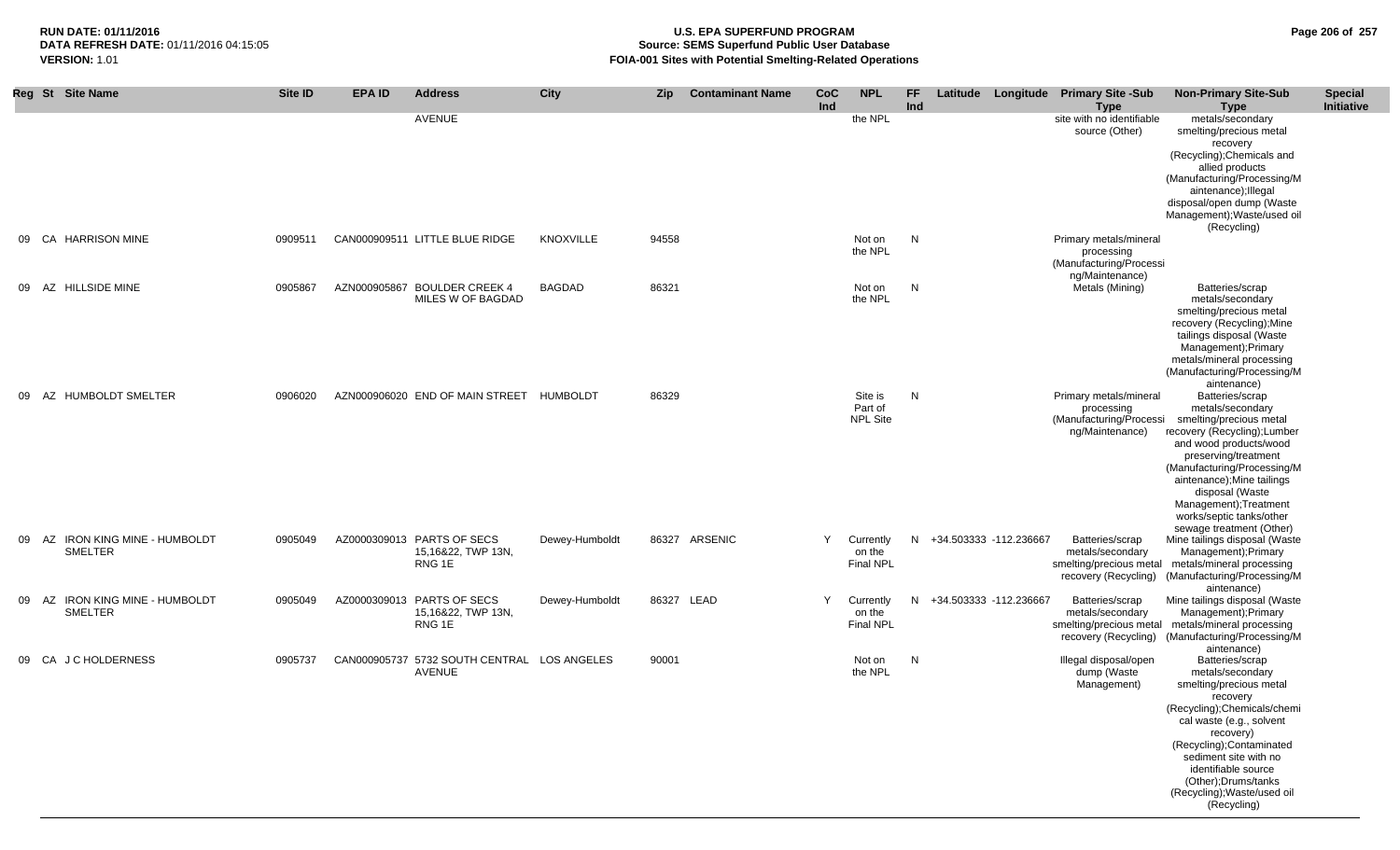## **RUN DATE: 01/11/2016 U.S. EPA SUPERFUND PROGRAM Page 207 of 257 Source: SEMS Superfund Public User Database VERSION:** 1.01 **FOIA-001 Sites with Potential Smelting-Related Operations**

|       |      | Reg St Site Name                                 | <b>Site ID</b> | EPA ID | <b>Address</b>                                              | <b>City</b>        | <b>Zip</b> | <b>Contaminant Name</b> | <b>CoC</b><br>Ind | <b>NPL</b>                              | FF.<br><b>Ind</b> | Latitude                 | Longitude | <b>Primary Site -Sub</b><br><b>Type</b>                                                | <b>Non-Primary Site-Sub</b><br><b>Type</b>                                                                                                                                                                                                                                                                       | <b>Special</b><br>Initiative |
|-------|------|--------------------------------------------------|----------------|--------|-------------------------------------------------------------|--------------------|------------|-------------------------|-------------------|-----------------------------------------|-------------------|--------------------------|-----------|----------------------------------------------------------------------------------------|------------------------------------------------------------------------------------------------------------------------------------------------------------------------------------------------------------------------------------------------------------------------------------------------------------------|------------------------------|
| 09 CA |      | <b>JIBBOOM JUNKYARD</b>                          | 0902040        |        | CAD980737613 240 - 260 JIBBOOM ST                           | SACRAMENTO         | 95814      | <b>COPPER</b>           | Y                 | Deleted<br>from the<br><b>Final NPL</b> |                   | N +38.591660 -121.503300 |           | Batteries/scrap<br>metals/secondary<br>smelting/precious metal<br>recovery (Recycling) |                                                                                                                                                                                                                                                                                                                  |                              |
| 09 CA |      | JIBBOOM JUNKYARD                                 | 0902040        |        | CAD980737613 240 - 260 JIBBOOM ST                           | <b>SACRAMENTO</b>  |            | 95814 LEAD              | Y                 | Deleted<br>from the<br><b>Final NPL</b> |                   | N +38.591660 -121.503300 |           | Batteries/scrap<br>metals/secondary<br>smelting/precious metal<br>recovery (Recycling) |                                                                                                                                                                                                                                                                                                                  |                              |
| 09    | - CA | JIBBOOM JUNKYARD                                 | 0902040        |        | CAD980737613 240 - 260 JIBBOOM ST                           | SACRAMENTO         |            | 95814 METALS            | N                 | Deleted<br>from the<br><b>Final NPL</b> |                   | N +38.591660 -121.503300 |           | Batteries/scrap<br>metals/secondary<br>smelting/precious metal<br>recovery (Recycling) |                                                                                                                                                                                                                                                                                                                  |                              |
| 09    | - CA | <b>JIBBOOM JUNKYARD</b>                          | 0902040        |        | CAD980737613 240 - 260 JIBBOOM ST                           | SACRAMENTO         |            | 95814 PCBs              | N                 | Deleted<br>from the<br><b>Final NPL</b> |                   | N +38.591660 -121.503300 |           | Batteries/scrap<br>metals/secondary<br>smelting/precious metal<br>recovery (Recycling) |                                                                                                                                                                                                                                                                                                                  |                              |
| 09 CA |      | JIBBOOM JUNKYARD                                 | 0902040        |        | CAD980737613 240 - 260 JIBBOOM ST                           | SACRAMENTO         | 95814 VOC  |                         | N                 | Deleted<br>from the<br>Final NPL        |                   | N +38.591660 -121.503300 |           | Batteries/scrap<br>metals/secondary<br>smelting/precious metal<br>recovery (Recycling) |                                                                                                                                                                                                                                                                                                                  |                              |
| 09 CA |      | JIBBOOM JUNKYARD                                 | 0902040        |        | CAD980737613 240 - 260 JIBBOOM ST                           | SACRAMENTO         | 95814 ZINC |                         | Y                 | Deleted<br>from the<br><b>Final NPL</b> |                   | N +38.591660 -121.503300 |           | Batteries/scrap<br>metals/secondary<br>smelting/precious metal<br>recovery (Recycling) |                                                                                                                                                                                                                                                                                                                  |                              |
|       |      | 09 CA KRAMER METALS                              | 0905890        |        | CAN000905890 1000 EAST SLAUSON<br>AVENUE                    | <b>LOS ANGELES</b> | 90011      |                         |                   | Not on<br>the NPL                       | N                 |                          |           | Illegal disposal/open<br>dump (Waste<br>Management)                                    | Batteries/scrap<br>metals/secondary<br>smelting/precious metal<br>recovery<br>(Recycling); Drums/tanks<br>(Recycling); Waste/used oil<br>(Recycling)                                                                                                                                                             |                              |
|       |      | 09 CA LAKESIDE NON-FERROUS METALS<br><b>CORP</b> | 0905711        |        | CAD028797561 4122 MADISON<br><b>STREET</b>                  | <b>OAKLAND</b>     | 94621      |                         |                   | Not on<br>the NPL                       | N                 |                          |           | Ground water plume<br>site with no identifiable<br>source (Other)                      | Batteries/scrap<br>metals/secondary<br>smelting/precious metal<br>recovery<br>(Recycling); Contaminated<br>sediment site with no<br>identifiable source<br>(Other); Metal<br>fabrication/finishing/coating<br>and allied industries<br>(Manufacturing/Processing/M<br>aintenance); Waste/used oil<br>(Recycling) |                              |
|       |      | 09 CA LAVA CAP MINE                              | 0904343        |        | CAD983618893 14501 LAVA CAP MINE NEVADA CITY<br><b>ROAD</b> |                    |            | 95959 ANTIMONY          | Y                 | Currently<br>on the<br><b>Final NPL</b> |                   | N +39.228050 -120.969860 |           | Multiple (Multiple)                                                                    | Metals (Mining); Primary<br>metals/mineral processing<br>(Manufacturing/Processing/M<br>aintenance)                                                                                                                                                                                                              |                              |
|       |      | 09 CA LAVA CAP MINE                              | 0904343        |        | CAD983618893 14501 LAVA CAP MINE NEVADA CITY<br><b>ROAD</b> |                    |            | 95959 ARSENIC           | N                 | Currently<br>on the<br><b>Final NPL</b> | N.                | +39.228050 -120.969860   |           | Multiple (Multiple)                                                                    | Metals (Mining); Primary<br>metals/mineral processing<br>(Manufacturing/Processing/M<br>aintenance)                                                                                                                                                                                                              |                              |
|       |      | 09 CA LAVA CAP MINE                              | 0904343        |        | CAD983618893 14501 LAVA CAP MINE NEVADA CITY<br>ROAD        |                    |            | 95959 ARSENIC           | Y                 | Currently<br>on the<br><b>Final NPL</b> |                   | N +39.228050 -120.969860 |           | Multiple (Multiple)                                                                    | Metals (Mining); Primary<br>metals/mineral processing<br>(Manufacturing/Processing/M<br>aintenance)                                                                                                                                                                                                              |                              |
|       |      | 09 CA LAVA CAP MINE                              | 0904343        |        | CAD983618893 14501 LAVA CAP MINE NEVADA CITY<br>ROAD        |                    |            | 95959 BARIUM            | Y                 | Currently<br>on the                     |                   | N +39.228050 -120.969860 |           | Multiple (Multiple)                                                                    | Metals (Mining); Primary<br>metals/mineral processing                                                                                                                                                                                                                                                            |                              |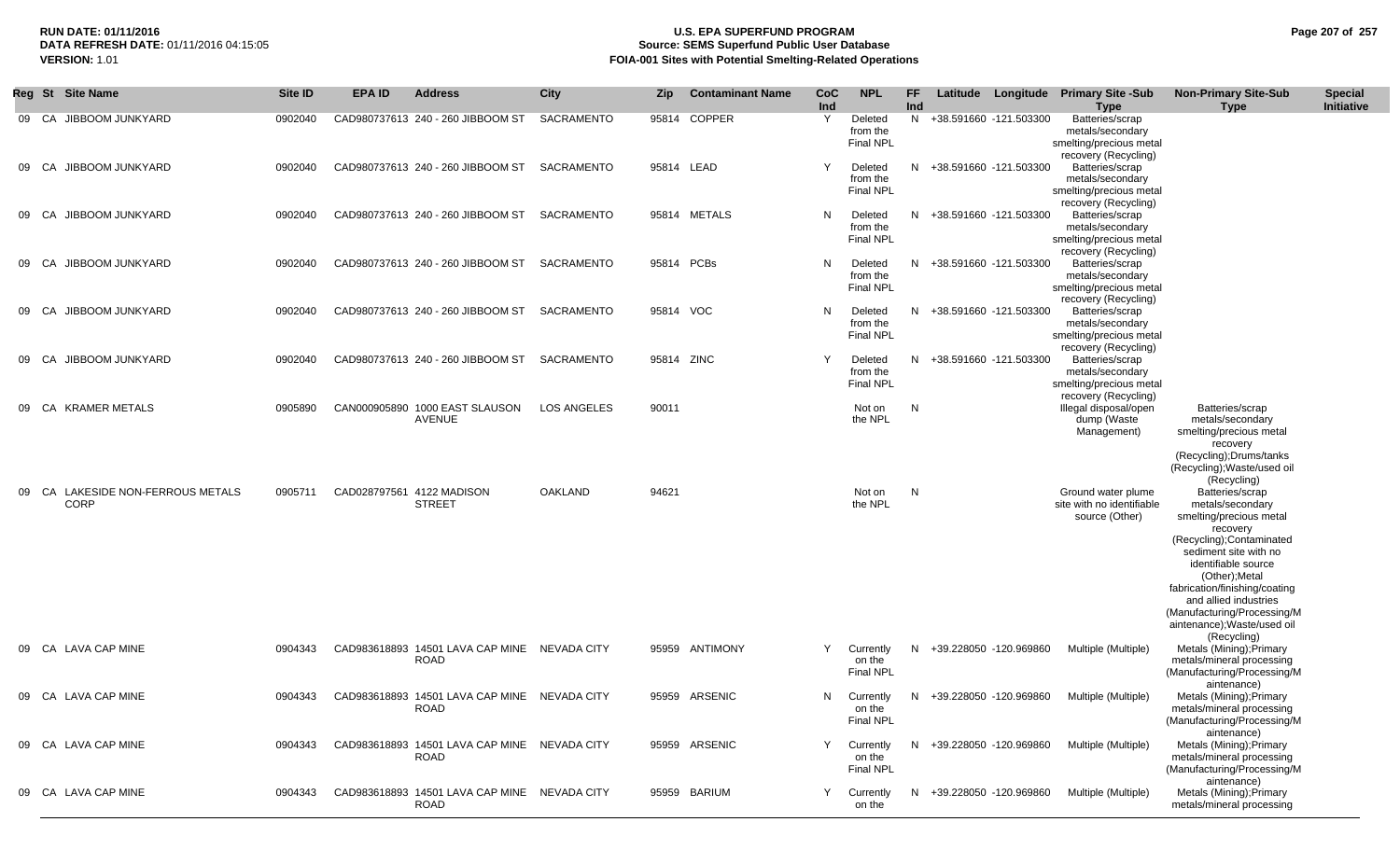#### **RUN DATE: 01/11/2016 U.S. EPA SUPERFUND PROGRAM Page 208 of 257** DATA REFRESH DATE: 01/11/2016 04:15:05<br>**VERSION: 1.01** Source: SEMS Superfund Public User Database<br>FOIA-001 Sites with Potential Smelting-Related Operat **FOIA-001 Sites with Potential Smelting-Related Operations**

| Reg St Site Name                                  | <b>Site ID</b> | <b>EPA ID</b> | <b>Address</b>                                              | City               | Zip        | <b>Contaminant Name</b> | CoC<br>Ind | <b>NPL</b>                                           | FF.<br><b>Ind</b> |                          | Latitude Longitude Primary Site -Sub<br><b>Type</b>                                         | <b>Non-Primary Site-Sub</b><br>Type                                                                                                | <b>Special</b><br>Initiative |
|---------------------------------------------------|----------------|---------------|-------------------------------------------------------------|--------------------|------------|-------------------------|------------|------------------------------------------------------|-------------------|--------------------------|---------------------------------------------------------------------------------------------|------------------------------------------------------------------------------------------------------------------------------------|------------------------------|
| 09 CA LAVA CAP MINE                               | 0904343        |               | CAD983618893 14501 LAVA CAP MINE NEVADA CITY<br><b>ROAD</b> |                    |            | 95959 BERYLLIUM         | Y          | <b>Final NPL</b><br>Currently<br>on the<br>Final NPL |                   | N +39.228050 -120.969860 | Multiple (Multiple)                                                                         | (Manufacturing/Processing/M<br>aintenance)<br>Metals (Mining); Primary<br>metals/mineral processing<br>(Manufacturing/Processing/M |                              |
| 09 CA LAVA CAP MINE                               | 0904343        |               | CAD983618893 14501 LAVA CAP MINE<br>ROAD                    | NEVADA CITY        | 95959      | CADMIUM                 | Y          | Currently<br>on the<br>Final NPL                     |                   | N +39.228050 -120.969860 | Multiple (Multiple)                                                                         | aintenance)<br>Metals (Mining); Primary<br>metals/mineral processing<br>(Manufacturing/Processing/M<br>aintenance)                 |                              |
| 09 CA LAVA CAP MINE                               | 0904343        |               | CAD983618893 14501 LAVA CAP MINE<br>ROAD                    | NEVADA CITY        |            | 95959 COBALT            | Y          | Currently<br>on the<br><b>Final NPL</b>              |                   | N +39.228050 -120.969860 | Multiple (Multiple)                                                                         | Metals (Mining); Primary<br>metals/mineral processing<br>(Manufacturing/Processing/M                                               |                              |
| 09 CA LAVA CAP MINE                               | 0904343        |               | CAD983618893 14501 LAVA CAP MINE NEVADA CITY<br>ROAD        |                    |            | 95959 COPPER            | Y          | Currently<br>on the<br><b>Final NPL</b>              |                   | N +39.228050 -120.969860 | Multiple (Multiple)                                                                         | aintenance)<br>Metals (Mining); Primary<br>metals/mineral processing<br>(Manufacturing/Processing/M                                |                              |
| 09 CA LAVA CAP MINE                               | 0904343        |               | CAD983618893 14501 LAVA CAP MINE NEVADA CITY<br><b>ROAD</b> |                    |            | 95959 CYANIDE           | Y          | Currently<br>on the<br>Final NPL                     |                   | N +39.228050 -120.969860 | Multiple (Multiple)                                                                         | aintenance)<br>Metals (Mining); Primary<br>metals/mineral processing<br>(Manufacturing/Processing/M                                |                              |
| 09 CA LAVA CAP MINE                               | 0904343        |               | CAD983618893 14501 LAVA CAP MINE NEVADA CITY<br><b>ROAD</b> |                    | 95959 IRON |                         | Y          | Currently<br>on the<br><b>Final NPL</b>              |                   | N +39.228050 -120.969860 | Multiple (Multiple)                                                                         | aintenance)<br>Metals (Mining); Primary<br>metals/mineral processing<br>(Manufacturing/Processing/M                                |                              |
| 09 CA LAVA CAP MINE                               | 0904343        |               | CAD983618893 14501 LAVA CAP MINE NEVADA CITY<br>ROAD        |                    |            | 95959 LEAD              | Y          | Currently<br>on the<br>Final NPL                     |                   | N +39.228050 -120.969860 | Multiple (Multiple)                                                                         | aintenance)<br>Metals (Mining); Primary<br>metals/mineral processing<br>(Manufacturing/Processing/M<br>aintenance)                 |                              |
| 09 CA LAVA CAP MINE                               | 0904343        |               | CAD983618893 14501 LAVA CAP MINE NEVADA CITY<br><b>ROAD</b> |                    |            | 95959 MANGANESE         | Y          | Currently<br>on the<br><b>Final NPL</b>              |                   | N +39.228050 -120.969860 | Multiple (Multiple)                                                                         | Metals (Mining); Primary<br>metals/mineral processing<br>(Manufacturing/Processing/M<br>aintenance)                                |                              |
| 09 CA LAVA CAP MINE                               | 0904343        |               | CAD983618893 14501 LAVA CAP MINE NEVADA CITY<br>ROAD        |                    |            | 95959 MERCURY           | Y          | Currently<br>on the<br><b>Final NPL</b>              |                   | N +39.228050 -120.969860 | Multiple (Multiple)                                                                         | Metals (Mining); Primary<br>metals/mineral processing<br>(Manufacturing/Processing/M<br>aintenance)                                |                              |
| 09 CA LAVA CAP MINE                               | 0904343        |               | CAD983618893 14501 LAVA CAP MINE NEVADA CITY<br><b>ROAD</b> |                    |            | 95959 NICKEL            | Y          | Currently<br>on the<br>Final NPL                     |                   | N +39.228050 -120.969860 | Multiple (Multiple)                                                                         | Metals (Mining); Primary<br>metals/mineral processing<br>(Manufacturing/Processing/M<br>aintenance)                                |                              |
| 09 CA LAVA CAP MINE                               | 0904343        |               | CAD983618893 14501 LAVA CAP MINE NEVADA CITY<br><b>ROAD</b> |                    |            | 95959 SELENIUM          | Y          | Currently<br>on the<br><b>Final NPL</b>              |                   | N +39.228050 -120.969860 | Multiple (Multiple)                                                                         | Metals (Mining); Primary<br>metals/mineral processing<br>(Manufacturing/Processing/M<br>aintenance)                                |                              |
| 09 CA LAVA CAP MINE                               | 0904343        |               | CAD983618893 14501 LAVA CAP MINE<br>ROAD                    | NEVADA CITY        |            | 95959 SILVER            | Y          | Currently<br>on the<br><b>Final NPL</b>              |                   | N +39.228050 -120.969860 | Multiple (Multiple)                                                                         | Metals (Mining); Primary<br>metals/mineral processing<br>(Manufacturing/Processing/M<br>aintenance)                                |                              |
| 09 CA LAVA CAP MINE                               | 0904343        |               | CAD983618893 14501 LAVA CAP MINE NEVADA CITY<br><b>ROAD</b> |                    | 95959 ZINC |                         |            | Currently<br>on the<br><b>Final NPL</b>              |                   | N +39.228050 -120.969860 | Multiple (Multiple)                                                                         | Metals (Mining); Primary<br>metals/mineral processing<br>(Manufacturing/Processing/M<br>aintenance)                                |                              |
| 09 CA LENCHO'S MUFFLERS (NAYARIT<br>MUFFLER SHOP) | 0905889        |               | CAN000905889 6326 S. CENTRAL<br><b>AVENUE</b>               | <b>LOS ANGELES</b> | 90011      |                         |            | Not on<br>the NPL                                    | N                 |                          | Metal<br>fabrication/finishing/coat<br>ing and allied industries<br>(Manufacturing/Processi | Batteries/scrap<br>metals/secondary<br>smelting/precious metal<br>recovery                                                         |                              |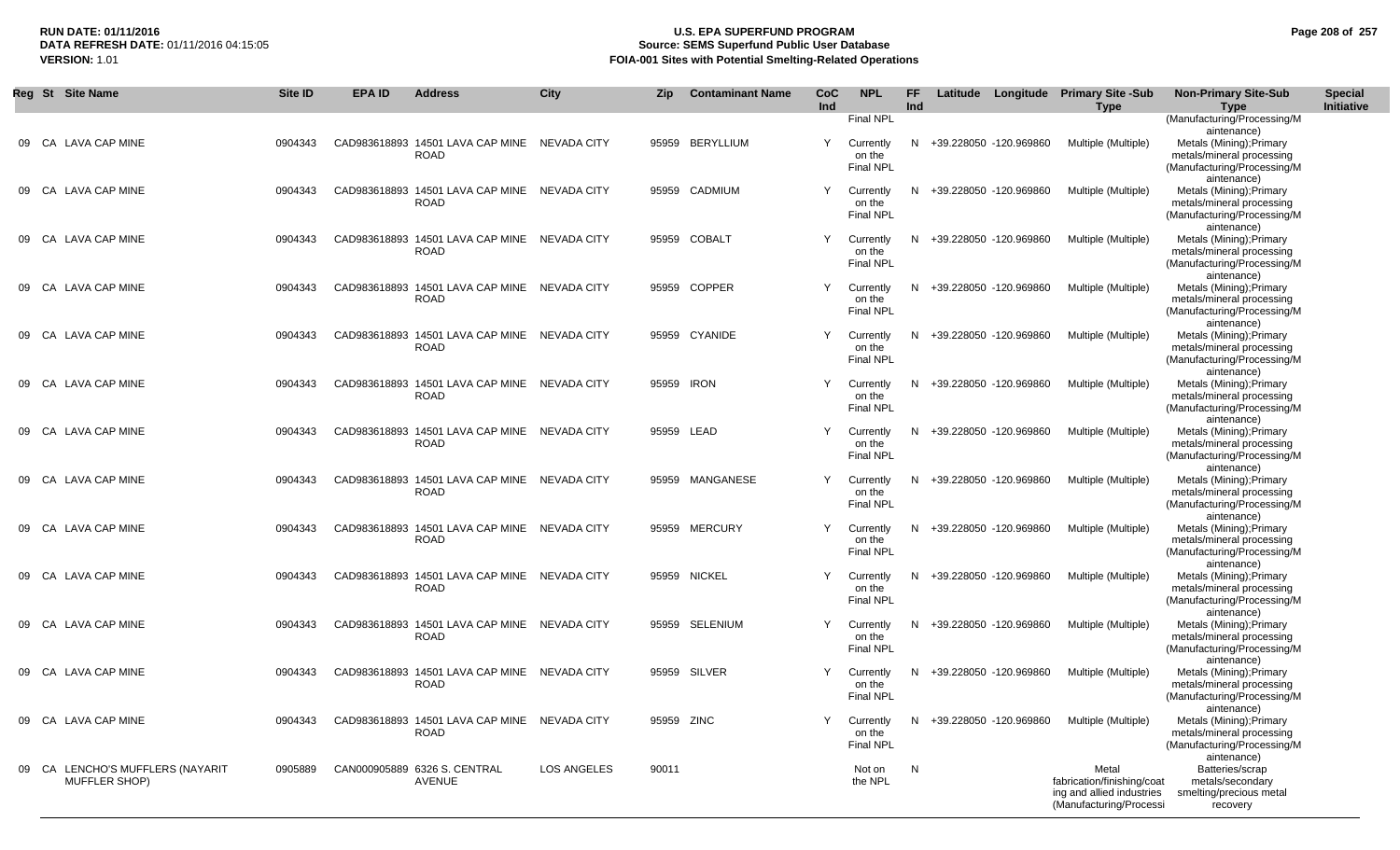## **RUN DATE: 01/11/2016 U.S. EPA SUPERFUND PROGRAM Page 209 of 257 Source: SEMS Superfund Public User Database VERSION:** 1.01 **FOIA-001 Sites with Potential Smelting-Related Operations**

|    | Reg St Site Name                               |                                     | <b>Site ID</b> | EPA ID                  | <b>Address</b>                                                          | <b>City</b>        | <b>Zip</b> | <b>Contaminant Name</b>                    | <b>CoC</b><br>Ind | <b>NPL</b>                   | FF.<br>Ind |  | Latitude Longitude Primary Site -Sub<br><b>Type</b>                                                            | <b>Non-Primary Site-Sub</b><br><b>Type</b>                                                                                                                                   | <b>Special</b><br><b>Initiative</b> |
|----|------------------------------------------------|-------------------------------------|----------------|-------------------------|-------------------------------------------------------------------------|--------------------|------------|--------------------------------------------|-------------------|------------------------------|------------|--|----------------------------------------------------------------------------------------------------------------|------------------------------------------------------------------------------------------------------------------------------------------------------------------------------|-------------------------------------|
|    |                                                |                                     |                |                         |                                                                         |                    |            |                                            |                   |                              |            |  | ng/Maintenance)                                                                                                | (Recycling); Drums/tanks<br>(Recycling); Waste/used oil<br>(Recycling)                                                                                                       |                                     |
|    | <b>MINE</b>                                    | 09 NV MCDERMITT AND CORDERO MERCURY | 0902951        |                         | NVD067813006 CORDERO MINE RD                                            | <b>MCDERMITT</b>   | 89421      |                                            |                   | Not on<br>the NPL            | Y          |  | Mining Only (Mining)                                                                                           | Mine tailings disposal (Waste<br>Management); Primary<br>metals/mineral processing<br>(Manufacturing/Processing/M<br>aintenance)                                             |                                     |
|    | 09 CA MOBILE SMELTING                          |                                     | 0903686        |                         | CAD050096163 CORNER UNITED &<br>REED RD                                 | <b>MOJAVE</b>      | 93501      | DIOXINS AND FURANS.<br>UNSPECIFIED MIXTURE | Y                 | Not on<br>the NPL            | N          |  | Metal<br>fabrication/finishing/coat<br>ing and allied industries<br>(Manufacturing/Processi<br>ng/Maintenance) |                                                                                                                                                                              |                                     |
|    | 09 CA MTA VERMICULITE RAIL SPUR                |                                     | 0905933        | CAN000905933 5440 W SAN | <b>FERNANDO RD</b>                                                      | <b>LOS ANGELES</b> | 90039      |                                            |                   | Not on<br>the NPL            | N          |  | Transportation (e.g.,<br>railroad yards, airport,<br>barge docking site)<br>(Other)                            | Dust control (Other); Primary<br>metals/mineral processing<br>(Manufacturing/Processing/M<br>aintenance)                                                                     |                                     |
| 09 | AZ.                                            | NATIONAL SMELTING & RECYCLING       | 0904675        |                         | AZD983479783 1638 WEST 12TH                                             | <b>TEMPE</b>       | 85281      |                                            |                   | Not on                       | N          |  |                                                                                                                |                                                                                                                                                                              |                                     |
|    |                                                | 09 NM NE CHURCHROCK QUIVIRA MINES   | 0905492        |                         | <b>STREET</b><br>NNSFN0905492 SECTION 36, T 17 N, R CHURCH ROCK<br>16 W |                    |            | 87114 RADIUM                               | Y                 | the NPL<br>Not on<br>the NPL | N          |  | Primary metals/mineral<br>processing<br>(Manufacturing/Processi<br>ng/Maintenance)                             |                                                                                                                                                                              |                                     |
|    |                                                | 09 NM NE CHURCHROCK QUIVIRA MINES   | 0905492        |                         | NNSFN0905492 SECTION 36, T 17 N, R CHURCH ROCK<br>16 W                  |                    |            | 87114 RADIUM-226                           | Y                 | Not on<br>the NPL            | N          |  | Primary metals/mineral<br>processing<br>(Manufacturing/Processi<br>ng/Maintenance)                             |                                                                                                                                                                              |                                     |
| 09 |                                                | NM NE CHURCHROCK QUIVIRA MINES      | 0905492        |                         | NNSFN0905492 SECTION 36, T 17 N, R CHURCH ROCK<br>16 W                  |                    |            | 87114 URANIUM                              | $\mathsf{Y}$      | Not on<br>the NPL            | N          |  | Primary metals/mineral<br>processing<br>(Manufacturing/Processi<br>ng/Maintenance)                             |                                                                                                                                                                              |                                     |
| 09 | AZ                                             | OLIVE GROVE DROSS SITE              | 0904897        |                         | AZD983484742 E. OF DAVIS MOTHAN<br>& SOUTHWEST ALLOY                    | <b>TUCSON</b>      | 85730      |                                            |                   | Not on<br>the NPL            | N          |  | Illegal disposal/open<br>dump (Waste<br>Management)                                                            | Batteries/scrap<br>metals/secondary<br>smelting/precious metal<br>recovery (Recycling)                                                                                       |                                     |
|    | 09 CA ORANGE COUNTY METAL<br><b>PROCESSING</b> |                                     | 0900019        |                         | CAN000900019 1711 EAST KIMBERLY<br>AVE                                  | <b>FULLERTON</b>   | 92831      | CADMIUM COMPOUNDS Y                        |                   | Not on<br>the NPL            | N          |  | Primary metals/mineral<br>processing<br>(Manufacturing/Processi<br>ng/Maintenance)                             | Fabrics/textiles<br>(Manufacturing/Processing/M<br>aintenance);Metal<br>fabrication/finishing/coating<br>and allied industries<br>(Manufacturing/Processing/M<br>aintenance) |                                     |
|    | 09 CA ORANGE COUNTY METAL<br><b>PROCESSING</b> |                                     | 0900019        |                         | CAN000900019 1711 EAST KIMBERLY FULLERTON<br>AVE                        |                    |            | 92831 CYANIDE                              | Y                 | Not on<br>the NPL            | N          |  | Primary metals/mineral<br>processing<br>(Manufacturing/Processi<br>ng/Maintenance)                             | Fabrics/textiles<br>(Manufacturing/Processing/M<br>aintenance);Metal<br>fabrication/finishing/coating<br>and allied industries<br>(Manufacturing/Processing/M<br>aintenance) |                                     |
| 09 | <b>PACIFIC SMELTING CO</b><br>CA               |                                     | 0900992        |                         | CAD008242463 22219 S WESTERN                                            | <b>TORRANCE</b>    | 90501      |                                            |                   | Not on                       | N          |  |                                                                                                                |                                                                                                                                                                              |                                     |
|    | 09 CA PDQ AUTO SALVAGE                         |                                     | 0905985        |                         | <b>AVE</b><br>CAN000905985 10975 TUXFORD<br><b>STREET</b>               | <b>SUN VALLEY</b>  | 91352      |                                            |                   | the NPL<br>Not on<br>the NPL | N          |  | Automobiles/tires<br>(Recycling)                                                                               | Batteries/scrap<br>metals/secondary<br>smelting/precious metal<br>recovery<br>(Recycling); Chemicals/chemi<br>cal waste (e.g., solvent<br>recovery)                          |                                     |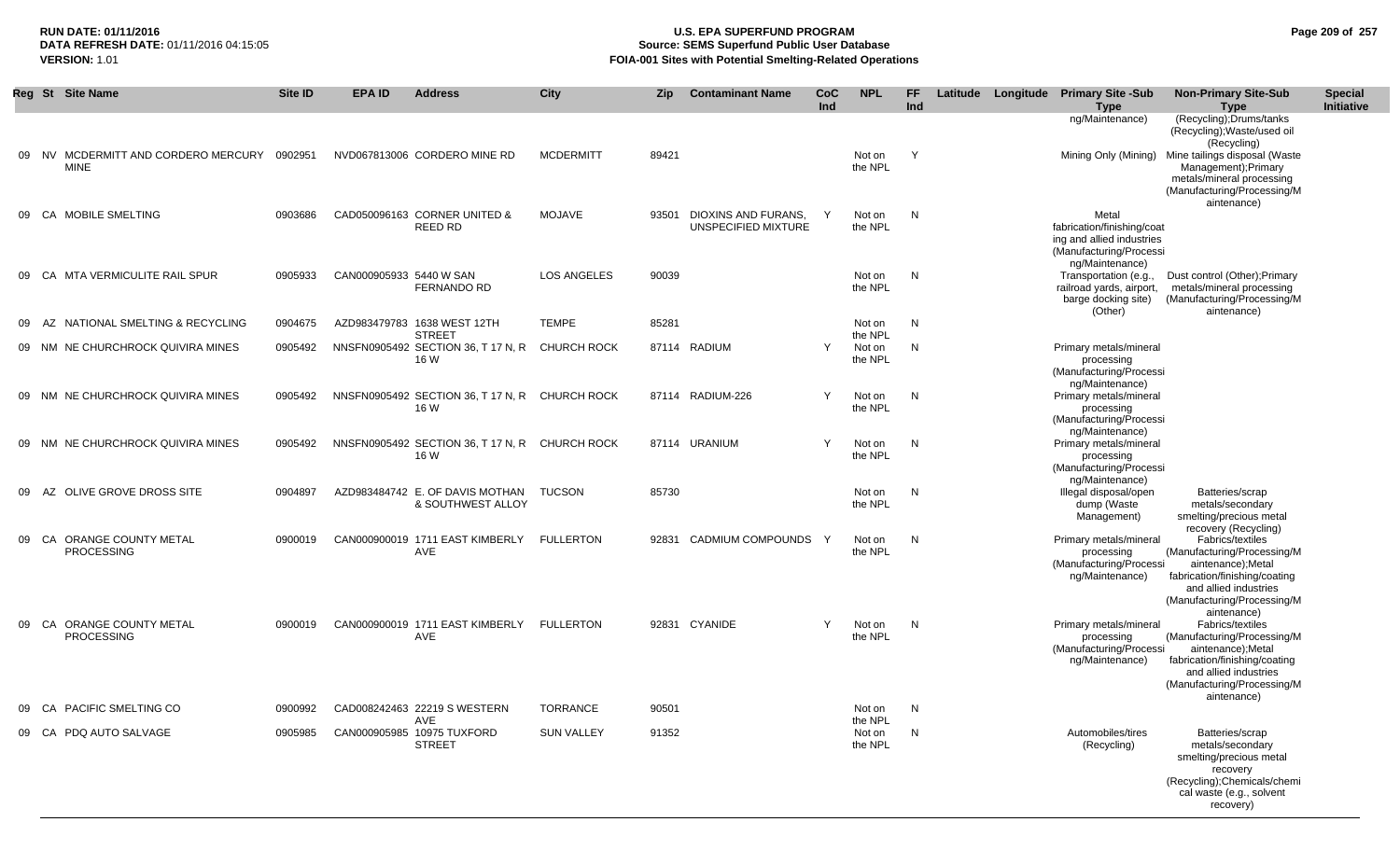## **RUN DATE: 01/11/2016 U.S. EPA SUPERFUND PROGRAM Page 210 of 257 Source: SEMS Superfund Public User Database VERSION:** 1.01 **FOIA-001 Sites with Potential Smelting-Related Operations**

|    | Reg St Site Name                              | Site ID | <b>EPA ID</b>       | <b>Address</b>                            | City               | <b>Zip</b> | <b>Contaminant Name</b> | <b>CoC</b><br>Ind | <b>NPL</b>                              | FF<br>Ind |                          | Latitude Longitude Primary Site -Sub<br><b>Type</b>                  | <b>Non-Primary Site-Sub</b><br><b>Type</b>                                                                                                                                                                   | <b>Special</b><br>Initiative |
|----|-----------------------------------------------|---------|---------------------|-------------------------------------------|--------------------|------------|-------------------------|-------------------|-----------------------------------------|-----------|--------------------------|----------------------------------------------------------------------|--------------------------------------------------------------------------------------------------------------------------------------------------------------------------------------------------------------|------------------------------|
|    |                                               |         |                     |                                           |                    |            |                         |                   |                                         |           |                          |                                                                      | (Recycling); Drums/tanks<br>(Recycling); Waste/used oil<br>(Recycling)                                                                                                                                       |                              |
| 09 | AZ PHELPS DODGE HISTORICAL SMELTER 0900786    |         | AZD981680242 HWY 92 |                                           | <b>BISBEE</b>      | 85603      |                         |                   | Not on                                  | Y         |                          |                                                                      |                                                                                                                                                                                                              |                              |
|    | 09 CA PUCKETT LUCILLE M. TR.                  | 0905750 |                     | CAN000905750 1206 SLAUSON<br>AVENUE       | <b>LOS ANGELES</b> | 90011      |                         |                   | the NPL<br>Not on<br>the NPL            | N         |                          | Contaminated sediment<br>site with no identifiable<br>source (Other) | Batteries/scrap<br>metals/secondary<br>smelting/precious metal<br>recovery<br>(Recycling);Chemicals/chemi<br>cal waste (e.g., solvent<br>recovery) (Recycling); Illegal                                      |                              |
|    |                                               |         |                     |                                           |                    |            |                         |                   |                                         |           |                          |                                                                      | disposal/open dump (Waste<br>Management); Waste/used oil                                                                                                                                                     |                              |
|    | 09 CA RIVERBANK ARMY AMMUNITION PLANT 0902785 |         |                     | CA7210020759 5300 CLAUS RD                | <b>RIVERBANK</b>   | 95367      | <b>CHROMIUM</b>         | N.                | Currently<br>on the<br><b>Final NPL</b> | Y         | +37.716950 -120.918100   | Multiple<br>ng/Maintenance)                                          | (Recycling)<br>Ordnance production<br>(Manufacturing/Processi (Manufacturing/Processing/M<br>aintenance); Primary<br>metals/mineral processing<br>(Manufacturing/Processing/M                                |                              |
|    | 09 CA RIVERBANK ARMY AMMUNITION PLANT 0902785 |         |                     | CA7210020759 5300 CLAUS RD                | RIVERBANK          |            | 95367 CHROMIUM          |                   | Currently<br>on the<br><b>Final NPL</b> |           | Y +37.716950 -120.918100 | Multiple<br>ng/Maintenance)                                          | aintenance)<br>Ordnance production<br>(Manufacturing/Processi (Manufacturing/Processing/M<br>aintenance);Primary<br>metals/mineral processing                                                                |                              |
| 09 | CA RIVERBANK ARMY AMMUNITION PLANT 0902785    |         |                     | CA7210020759 5300 CLAUS RD                | <b>RIVERBANK</b>   | 95367      | CYANIDE                 |                   | Currently<br>on the<br><b>Final NPL</b> | Y         | +37.716950 -120.918100   | Multiple<br>ng/Maintenance)                                          | (Manufacturing/Processing/M<br>aintenance)<br>Ordnance production<br>(Manufacturing/Processi (Manufacturing/Processing/M<br>aintenance); Primary<br>metals/mineral processing                                |                              |
|    | 09 CA RIVERBANK ARMY AMMUNITION PLANT 0902785 |         |                     | CA7210020759 5300 CLAUS RD                | <b>RIVERBANK</b>   |            | 95367 CYANIDE           | N                 | Currently<br>on the<br><b>Final NPL</b> | Y         | +37.716950 -120.918100   | Multiple<br>ng/Maintenance)                                          | (Manufacturing/Processing/M<br>aintenance)<br>Ordnance production<br>(Manufacturing/Processi (Manufacturing/Processing/M<br>aintenance); Primary<br>metals/mineral processing                                |                              |
|    | 09 CA RIVERBANK ARMY AMMUNITION PLANT 0902785 |         |                     | CA7210020759 5300 CLAUS RD                | RIVERBANK          |            | 95367 METALS            | N.                | Currently<br>on the<br>Final NPL        | Y         | +37.716950 -120.918100   | Multiple<br>ng/Maintenance)                                          | (Manufacturing/Processing/M<br>aintenance)<br>Ordnance production<br>(Manufacturing/Processi (Manufacturing/Processing/M<br>aintenance); Primary<br>metals/mineral processing<br>(Manufacturing/Processing/M |                              |
| 09 | CA RIVERBANK ARMY AMMUNITION PLANT 0902785    |         |                     | CA7210020759 5300 CLAUS RD                | <b>RIVERBANK</b>   | 95367 ZINC |                         | N.                | Currently<br>on the<br><b>Final NPL</b> | Y         | +37.716950 -120.918100   | Multiple<br>ng/Maintenance)                                          | aintenance)<br>Ordnance production<br>(Manufacturing/Processi (Manufacturing/Processing/M<br>aintenance);Primary<br>metals/mineral processing<br>(Manufacturing/Processing/M                                 |                              |
|    | 09 CA RIVERSIDE FOUNDRY                       | 0905893 |                     | CAD983572595 1326 CITRUS AVENUE RIVERSIDE |                    | 92507      |                         |                   | Not on<br>the NPL                       | N,        |                          | Contaminated sediment<br>site with no identifiable<br>source (Other) | aintenance)<br>Batteries/scrap<br>metals/secondary<br>smelting/precious metal<br>recovery<br>(Recycling); Drums/tanks<br>(Recycling); Spill or other one-<br>time event (Other)                              |                              |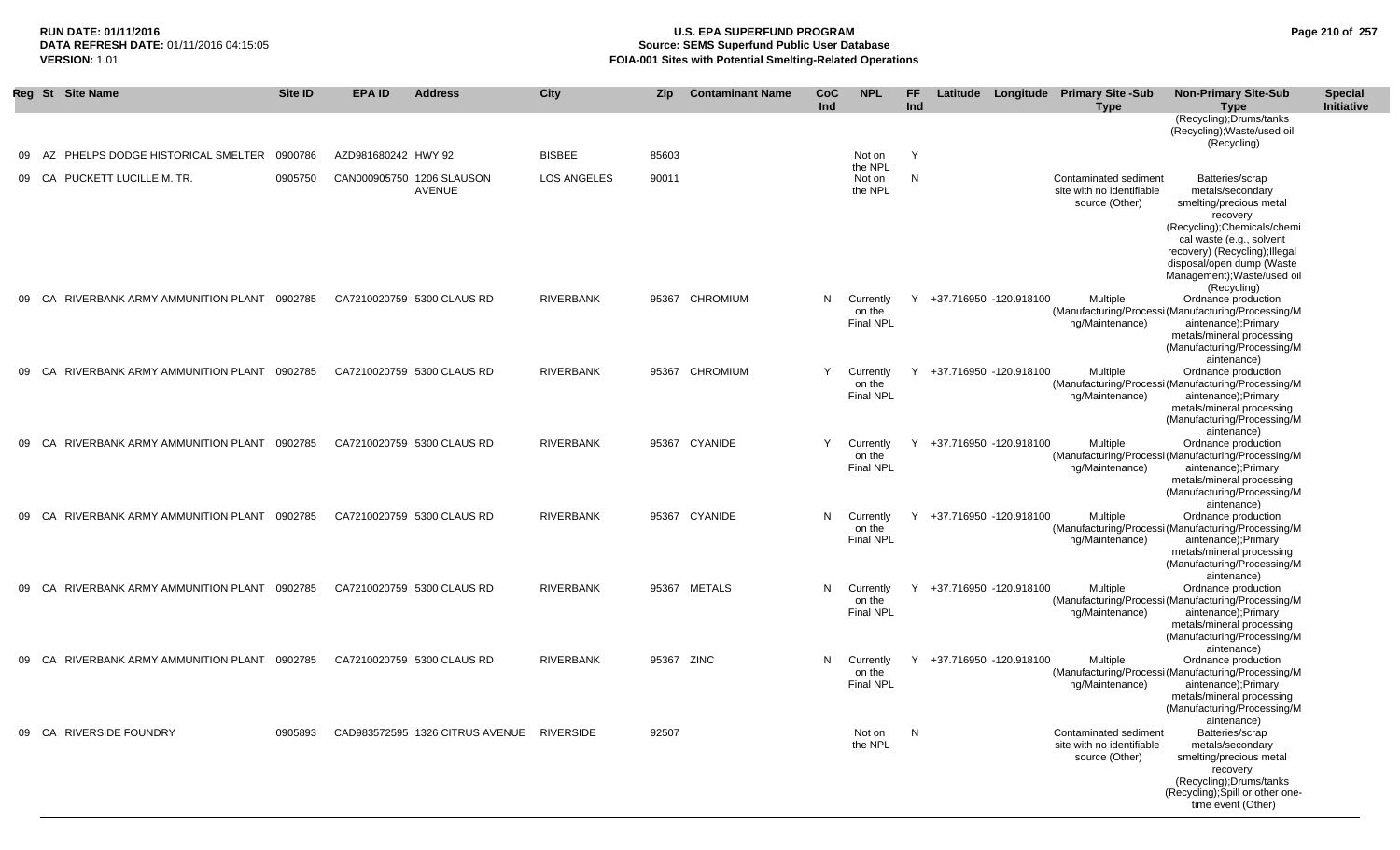## **RUN DATE: 01/11/2016 U.S. EPA SUPERFUND PROGRAM Page 211 of 257 Source: SEMS Superfund Public User Database VERSION:** 1.01 **FOIA-001 Sites with Potential Smelting-Related Operations**

|       | Reg St Site Name                                   | Site ID | <b>EPA ID</b>           | <b>Address</b>                                                                 | City              | Zip   | <b>Contaminant Name</b> | CoC<br>Ind | <b>NPL</b>        | FF<br>Ind | Latitude | Longitude Primary Site -Sub<br><b>Type</b>                                             | <b>Non-Primary Site-Sub</b><br><b>Type</b>                                                                                                                                                                                                                                                                                                                                               | <b>Special</b><br>Initiative |
|-------|----------------------------------------------------|---------|-------------------------|--------------------------------------------------------------------------------|-------------------|-------|-------------------------|------------|-------------------|-----------|----------|----------------------------------------------------------------------------------------|------------------------------------------------------------------------------------------------------------------------------------------------------------------------------------------------------------------------------------------------------------------------------------------------------------------------------------------------------------------------------------------|------------------------------|
|       | 09 CA ROBERTS TIRES                                | 0905732 |                         | CAD053044053 4333 MCARTHUR<br><b>BOULEVARD</b>                                 | <b>OAKLAND</b>    | 94619 |                         |            | Not on<br>the NPL | N         |          | Contaminated sediment<br>site with no identifiable<br>source (Other)                   | Batteries/scrap<br>metals/secondary<br>smelting/precious metal<br>recovery<br>(Recycling); Chemicals/chemi<br>cal waste (e.g., solvent<br>recovery) (Recycling); Ground<br>water plume site with no<br>identifiable source<br>(Other); Waste/used oil                                                                                                                                    |                              |
| 09 CA | SAFE WAY CLEANERS                                  | 0905803 | CAN000905803 6318 SOUTH | <b>COMPTON AVENUE</b>                                                          | LOS ANGELES       | 90011 |                         |            | Not on<br>the NPL | N         |          | Illegal disposal/open<br>dump (Waste<br>Management)                                    | (Recycling)<br>Batteries/scrap<br>metals/secondary<br>smelting/precious metal<br>recovery<br>(Recycling); Chemicals and<br>allied products<br>(Manufacturing/Processing/M<br>aintenance);Chemicals/chemi<br>cal waste (e.g., solvent<br>recovery)<br>(Recycling);Drums/tanks<br>(Recycling); Retail/commercia<br>I (Other); Spill or other one-<br>time event<br>(Other); Waste/used oil |                              |
| 09 CA | SOUTHERLAND AVENUE                                 | 0905758 | CAN000905758 800-806    | SOUTHERLAND<br>AVENUE                                                          | <b>WILMINGTON</b> | 90744 |                         |            | Not on<br>the NPL | N         |          | Illegal disposal/open<br>dump (Waste<br>Management)                                    | (Recycling)<br>Batteries/scrap<br>metals/secondary<br>smelting/precious metal<br>recovery<br>(Recycling); Chemicals and<br>allied products<br>(Manufacturing/Processing/M<br>aintenance);Drums/tanks<br>(Recycling); Military/Other<br>Ordinance (Other)                                                                                                                                 |                              |
|       | 09 CA SPECIFICATION CHROMIUM<br><b>CORPORATION</b> | 0905781 |                         | CAD982316523 712 FRANCISCO<br><b>BOULEVARD, SUITE 14</b><br>(14 BAXTERS COURT) | <b>SAN RAFAEL</b> | 94901 |                         |            | Not on<br>the NPL | N         |          | Contaminated sediment<br>site with no identifiable<br>source (Other)                   | Chemicals and allied<br>products<br>(Manufacturing/Processing/M<br>aintenance);Metal<br>fabrication/finishing/coating<br>and allied industries<br>(Manufacturing/Processing/M<br>aintenance);Primary<br>metals/mineral processing<br>(Manufacturing/Processing/M<br>aintenance)                                                                                                          |                              |
|       | 09 CA THE LEARNER COMPANY                          | 0908566 |                         | CAN000908566 2711 NAVY DRIVE                                                   | <b>STOCKTON</b>   | 95203 |                         |            | Not on<br>the NPL | N         |          | Batteries/scrap<br>metals/secondary<br>smelting/precious metal<br>recovery (Recycling) |                                                                                                                                                                                                                                                                                                                                                                                          |                              |
| 09 AZ | UNICHEM INTERNATIONAL                              | 0905974 |                         | AZR000002550 619 WEST COMMERCE GILBERT<br>AVENUE                               |                   | 85233 |                         |            | Not on<br>the NPL | N         |          | Batteries/scrap<br>metals/secondary<br>smelting/precious metal<br>recovery (Recycling) |                                                                                                                                                                                                                                                                                                                                                                                          |                              |
| 09 CA | UNION PACIFIC VERMICULITE RAIL<br><b>SPUR</b>      | 0905932 |                         | CAN000905932 6851 SMITH AVE                                                    | <b>NEWARK</b>     | 94560 |                         |            | Not on<br>the NPL | N         |          | Transportation (e.g.,                                                                  | Dust control (Other); Primary<br>railroad yards, airport, metals/mineral processing                                                                                                                                                                                                                                                                                                      |                              |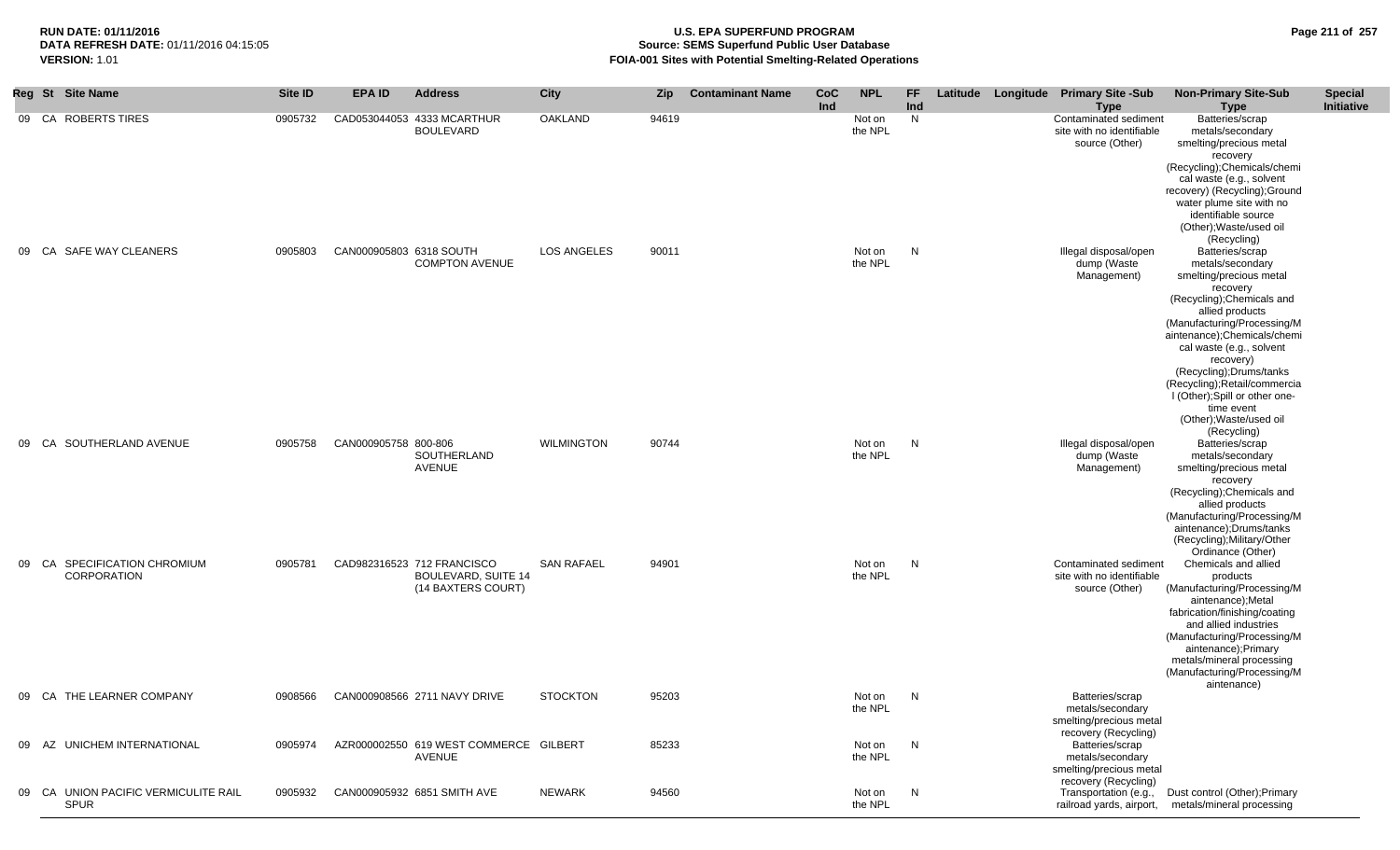## **RUN DATE: 01/11/2016 U.S. EPA SUPERFUND PROGRAM Page 212 of 257 Source: SEMS Superfund Public User Database VERSION:** 1.01 **FOIA-001 Sites with Potential Smelting-Related Operations**

|    | Reg St | <b>Site Name</b>                 | <b>Site ID</b> | <b>EPA ID</b> | <b>Address</b>                                                        | <b>City</b> | Zip        | <b>Contaminant Name</b>             | CoC<br>Ind | <b>NPL</b>                              | FF.<br>Ind |                        | Latitude Longitude Primary Site -Sub<br><b>Type</b>                                                                          | <b>Non-Primary Site-Sub</b><br>Type                                                                                                                    | <b>Special</b><br>Initiative |
|----|--------|----------------------------------|----------------|---------------|-----------------------------------------------------------------------|-------------|------------|-------------------------------------|------------|-----------------------------------------|------------|------------------------|------------------------------------------------------------------------------------------------------------------------------|--------------------------------------------------------------------------------------------------------------------------------------------------------|------------------------------|
|    |        |                                  |                |               |                                                                       |             |            |                                     |            |                                         |            |                        | barge docking site)                                                                                                          | (Manufacturing/Processing/M                                                                                                                            |                              |
|    | 09 CA  | VALLEJO OFFICE PARK              | 0905877        |               | CAN000905877 NORTH OF SERENO<br><b>BETWEEN BROADWAY</b><br>AND SONOMA | VALLEJO     | 94589      |                                     |            | Not on<br>the NPL                       | N          |                        | (Other)<br>Primary metals/mineral<br>processing<br>(Manufacturing/Processi<br>ng/Maintenance)                                | aintenance)<br>Agricultural (e.g., grain<br>elevator)<br>(Other);Retail/commercial<br>(Other); Transportation (e.g.,<br>railroad yards, airport, barge |                              |
|    |        |                                  |                |               |                                                                       |             |            |                                     |            |                                         |            |                        |                                                                                                                              | docking site) (Other)                                                                                                                                  |                              |
| 09 | CA     | VICTORY MILLSITE (A & W SMELTER) | 0905022        |               | CA0000307801 SILVER QUEEN ROAD                                        | MOJAVE      | 93501      |                                     |            | Not on<br>the NPL                       | Y          |                        |                                                                                                                              |                                                                                                                                                        |                              |
|    | 09 NV  | WEISS ROAD DRUM SITE             | 0905819        |               | NVN000905819 1055 S. COTTONWOOD AMARGOSA<br><b>ROAD</b>               | VALLEY      | 89020      |                                     |            | Not on<br>the NPL                       | N          |                        | Illegal disposal/open<br>dump (Waste<br>Management)                                                                          | Primary metals/mineral<br>processing<br>(Manufacturing/Processing/M<br>aintenance)                                                                     |                              |
|    | 10 AK  | ALASKA BATTERY ENTERPRISES       | 1000017        |               | AKD004904215 157 OLD RICHARDSON FAIRBANKS<br><b>HIGHWAY</b>           |             | 99701 LEAD |                                     | N          | Deleted<br>from the<br>Final NPL        | N          | +64.820300 -147.703800 | Batteries/scrap<br>metals/secondary<br>smelting/precious metal<br>recovery (Recycling)                                       |                                                                                                                                                        |                              |
|    |        | 10 AK ALASKA BATTERY ENTERPRISES | 1000017        |               | AKD004904215 157 OLD RICHARDSON FAIRBANKS<br><b>HIGHWAY</b>           |             | 99701 PCBs |                                     | N          | Deleted<br>from the<br><b>Final NPL</b> | N          | +64.820300 -147.703800 | Batteries/scrap<br>metals/secondary<br>smelting/precious metal                                                               |                                                                                                                                                        |                              |
|    |        | 10 AK ALASKA BATTERY ENTERPRISES | 1000017        |               | AKD004904215 157 OLD RICHARDSON FAIRBANKS<br><b>HIGHWAY</b>           |             |            | 99701 SULFURIC ACID                 | N          | Deleted<br>from the<br><b>Final NPL</b> | N          | +64.820300 -147.703800 | recovery (Recycling)<br>Batteries/scrap<br>metals/secondary<br>smelting/precious metal                                       |                                                                                                                                                        |                              |
|    |        | 10 WA ALCOA (VANCOUVER SMELTER)  | 1000597        |               | WAD009045279 5509 LOWER RIVER RD VANCOUVER                            |             | 98660      | 2-METHYLPHENOL                      | N          | Deleted<br>from the<br><b>Final NPL</b> | N.         |                        | recovery (Recycling)<br>+45.649430 -122.731800 Primary metals/mineral<br>processing<br>(Manufacturing/Processi               |                                                                                                                                                        |                              |
|    |        | 10 WA ALCOA (VANCOUVER SMELTER)  | 1000597        |               | WAD009045279 5509 LOWER RIVER RD VANCOUVER                            |             |            | 98660 ACETONE                       | N          | Deleted<br>from the<br><b>Final NPL</b> | N.         |                        | ng/Maintenance)<br>+45.649430 -122.731800 Primary metals/mineral<br>processing<br>(Manufacturing/Processi                    |                                                                                                                                                        |                              |
|    |        | 10 WA ALCOA (VANCOUVER SMELTER)  | 1000597        |               | WAD009045279 5509 LOWER RIVER RD VANCOUVER                            |             |            | 98660 ARSENIC                       | N.         | Deleted<br>from the<br>Final NPL        | N.         |                        | ng/Maintenance)<br>+45.649430 -122.731800 Primary metals/mineral<br>processing<br>(Manufacturing/Processi                    |                                                                                                                                                        |                              |
|    |        | 10 WA ALCOA (VANCOUVER SMELTER)  | 1000597        |               | WAD009045279 5509 LOWER RIVER RD VANCOUVER                            |             | 98660      | BIS(2-<br>ETHYLHEXYL)PHTHALA<br>TE. | N          | Deleted<br>from the<br><b>Final NPL</b> | N.         |                        | ng/Maintenance)<br>+45.649430 -122.731800 Primary metals/mineral<br>processing<br>(Manufacturing/Processi<br>ng/Maintenance) |                                                                                                                                                        |                              |
|    |        | 10 WA ALCOA (VANCOUVER SMELTER)  | 1000597        |               | WAD009045279 5509 LOWER RIVER RD VANCOUVER                            |             |            | 98660 CADMIUM                       | N          | Deleted<br>from the<br><b>Final NPL</b> | N.         |                        | +45.649430 -122.731800 Primary metals/mineral<br>processing<br>(Manufacturing/Processi<br>ng/Maintenance)                    |                                                                                                                                                        |                              |
|    |        | 10 WA ALCOA (VANCOUVER SMELTER)  | 1000597        |               | WAD009045279 5509 LOWER RIVER RD VANCOUVER                            |             |            | 98660 CHROMIUM                      | N          | Deleted<br>from the<br><b>Final NPL</b> | N          |                        | +45.649430 -122.731800 Primary metals/mineral<br>processing<br>(Manufacturing/Processi<br>ng/Maintenance)                    |                                                                                                                                                        |                              |
|    |        | 10 WA ALCOA (VANCOUVER SMELTER)  | 1000597        |               | WAD009045279 5509 LOWER RIVER RD VANCOUVER                            |             |            | 98660 COPPER                        | N          | Deleted<br>from the<br><b>Final NPL</b> | N.         |                        | +45.649430 -122.731800 Primary metals/mineral<br>processing<br>(Manufacturing/Processi<br>ng/Maintenance)                    |                                                                                                                                                        |                              |
|    |        | 10 WA ALCOA (VANCOUVER SMELTER)  | 1000597        |               | WAD009045279 5509 LOWER RIVER RD VANCOUVER                            |             |            | 98660 CYANIDE                       | Y          | Deleted<br>from the<br>Final NPL        | N.         |                        | +45.649430 -122.731800 Primary metals/mineral<br>processing<br>(Manufacturing/Processi<br>ng/Maintenance)                    |                                                                                                                                                        |                              |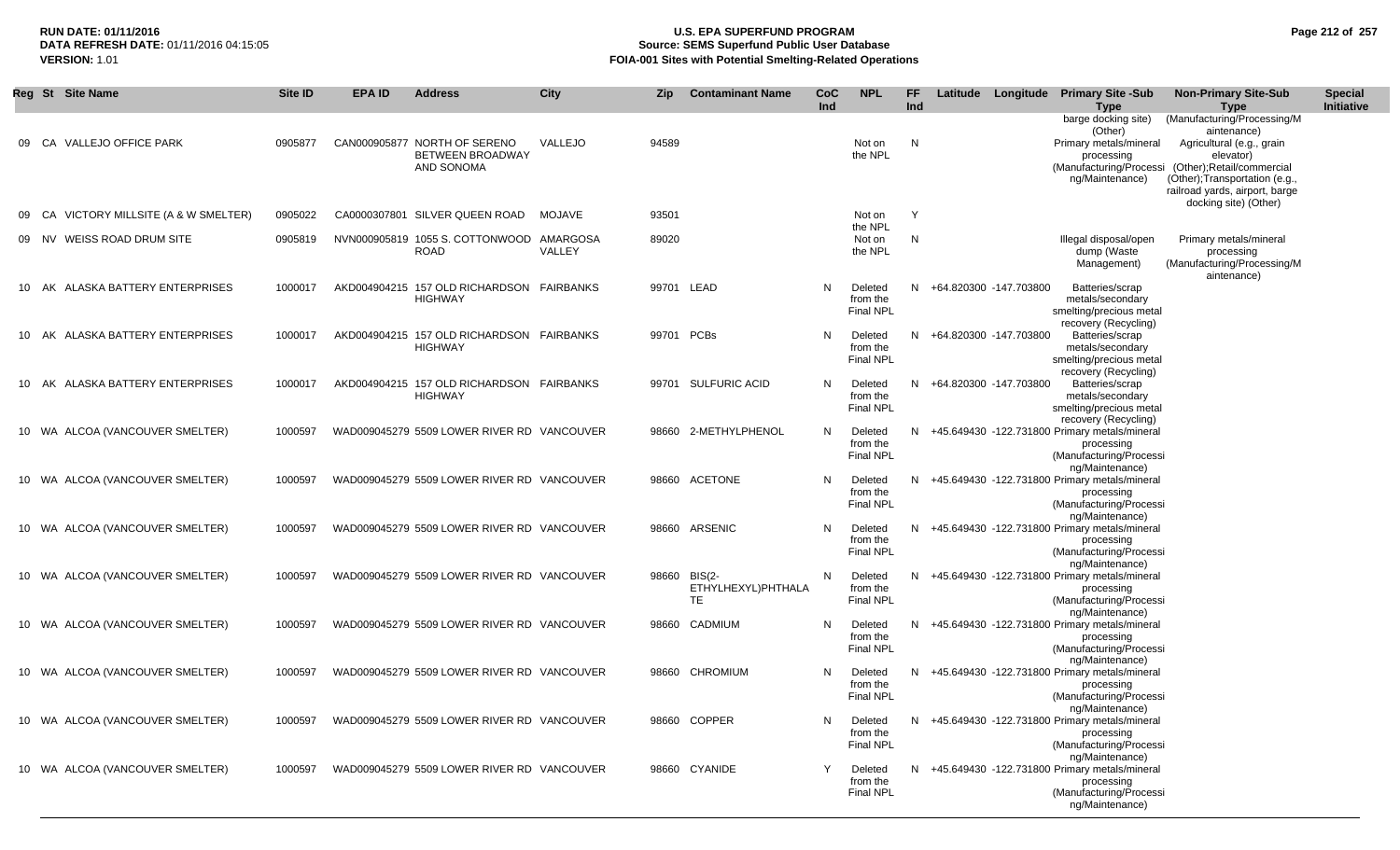## **RUN DATE: 01/11/2016 U.S. EPA SUPERFUND PROGRAM Page 213 of 257 DATA REFRESH DATE:** 01/11/2016 04:15:05 **Source: SEMS Superfund Public User Database**<br>**FOIA-001 Sites with Potential Smelting-Related Operat VERSION:** 1.01 **FOIA-001 Sites with Potential Smelting-Related Operations**

|            | Reg St Site Name                                         | <b>Site ID</b> | <b>EPA ID</b><br><b>Address</b>            | City                | <b>Zip</b> | <b>Contaminant Name</b> | CoC<br>Ind | <b>NPL</b>                              | FF.<br>Ind |                          |                        | Latitude Longitude Primary Site -Sub<br>Type                                                              | <b>Non-Primary Site-Sub</b><br><b>Type</b>                                         | <b>Special</b><br>Initiative |
|------------|----------------------------------------------------------|----------------|--------------------------------------------|---------------------|------------|-------------------------|------------|-----------------------------------------|------------|--------------------------|------------------------|-----------------------------------------------------------------------------------------------------------|------------------------------------------------------------------------------------|------------------------------|
|            | 10 WA ALCOA (VANCOUVER SMELTER)                          | 1000597        | WAD009045279 5509 LOWER RIVER RD VANCOUVER |                     | 98660      | ENDRIN                  | N          | Deleted<br>from the<br><b>Final NPL</b> | N          |                          |                        | +45.649430 -122.731800 Primary metals/mineral<br>processing<br>(Manufacturing/Processi<br>ng/Maintenance) |                                                                                    |                              |
|            | 10 WA ALCOA (VANCOUVER SMELTER)                          | 1000597        | WAD009045279 5509 LOWER RIVER RD VANCOUVER |                     |            | 98660 ENDRIN KETONE     | N.         | Deleted<br>from the<br><b>Final NPL</b> | N          |                          |                        | +45.649430 -122.731800 Primary metals/mineral<br>processing<br>(Manufacturing/Processi<br>ng/Maintenance) |                                                                                    |                              |
|            | 10 WA ALCOA (VANCOUVER SMELTER)                          | 1000597        | WAD009045279 5509 LOWER RIVER RD VANCOUVER |                     |            | 98660 FLUORIDE          | Y          | Deleted<br>from the<br><b>Final NPL</b> | N.         |                          |                        | +45.649430 -122.731800 Primary metals/mineral<br>processing<br>(Manufacturing/Processi<br>ng/Maintenance) |                                                                                    |                              |
|            | 10 WA ALCOA (VANCOUVER SMELTER)                          | 1000597        | WAD009045279 5509 LOWER RIVER RD VANCOUVER |                     | 98660      | METHYLENE CHLORIDE N    |            | Deleted<br>from the<br><b>Final NPL</b> |            |                          |                        | +45.649430 -122.731800 Primary metals/mineral<br>processing<br>(Manufacturing/Processi<br>ng/Maintenance) |                                                                                    |                              |
|            | 10 WA ALCOA (VANCOUVER SMELTER)                          | 1000597        | WAD009045279 5509 LOWER RIVER RD VANCOUVER |                     |            | 98660 NAPHTHALENE       | N          | Deleted<br>from the<br><b>Final NPL</b> | N.         |                          |                        | +45.649430 -122.731800 Primary metals/mineral<br>processing<br>(Manufacturing/Processi                    |                                                                                    |                              |
|            | 10 WA ALCOA (VANCOUVER SMELTER)                          | 1000597        | WAD009045279 5509 LOWER RIVER RD VANCOUVER |                     |            | 98660 NICKEL            | N.         | Deleted<br>from the<br><b>Final NPL</b> | N.         |                          |                        | ng/Maintenance)<br>+45.649430 -122.731800 Primary metals/mineral<br>processing<br>(Manufacturing/Processi |                                                                                    |                              |
|            | 10 WA ALCOA (VANCOUVER SMELTER)                          | 1000597        | WAD009045279 5509 LOWER RIVER RD VANCOUVER |                     |            | 98660 PHENOL            | N          | Deleted<br>from the<br>Final NPL        | N.         |                          |                        | ng/Maintenance)<br>+45.649430 -122.731800 Primary metals/mineral<br>processing<br>(Manufacturing/Processi |                                                                                    |                              |
|            | 10 WA ALCOA (VANCOUVER SMELTER)                          | 1000597        | WAD009045279 5509 LOWER RIVER RD VANCOUVER |                     | 98660      | <b>TRICHLOROETHENE</b>  | N          | Deleted<br>from the<br><b>Final NPL</b> | N          |                          |                        | ng/Maintenance)<br>+45.649430 -122.731800 Primary metals/mineral<br>processing<br>(Manufacturing/Processi |                                                                                    |                              |
|            | 10 WA ALCOA (VANCOUVER SMELTER)                          | 1000597        | WAD009045279 5509 LOWER RIVER RD VANCOUVER |                     |            | 98660 ZINC              | -N         | Deleted<br>from the<br><b>Final NPL</b> | N.         |                          |                        | ng/Maintenance)<br>+45.649430 -122.731800 Primary metals/mineral<br>processing<br>(Manufacturing/Processi |                                                                                    |                              |
| - ID<br>10 | <b>BAYHORSE MILL &amp; SMELTER</b>                       | 1002510        | IDN001002510 T12N R18E S3                  | <b>CHALLIS</b>      | 83226      |                         |            | Not on<br>the NPL                       | N          |                          |                        | ng/Maintenance)<br>Primary metals/mineral<br>processing<br>(Manufacturing/Processi                        |                                                                                    |                              |
| 10<br>- ID | <b>BUNKER HILL MINING &amp;</b><br>METALLURGICAL COMPLEX | 1000195        | IDD048340921                               | SMELTERVILLE        | 83837      | <b>ACID COMPOUNDS</b>   | N          | Currently<br>on the<br><b>Final NPL</b> | N.         |                          | +47.543060 -116.161700 | ng/Maintenance)<br>Metals (Mining)                                                                        | Primary metals/mineral<br>processing<br>(Manufacturing/Processing/M                |                              |
| ID<br>10   | <b>BUNKER HILL MINING &amp;</b><br>METALLURGICAL COMPLEX | 1000195        | IDD048340921                               | <b>SMELTERVILLE</b> | 83837      | ANTIMONY                | Y          | Currently<br>on the<br><b>Final NPL</b> | N.         |                          | +47.543060 -116.161700 | Metals (Mining)                                                                                           | aintenance)<br>Primary metals/mineral<br>processing<br>(Manufacturing/Processing/M |                              |
| ID<br>10   | <b>BUNKER HILL MINING &amp;</b><br>METALLURGICAL COMPLEX | 1000195        | IDD048340921                               | <b>SMELTERVILLE</b> |            | 83837 ARSENIC           |            | Currently<br>on the<br><b>Final NPL</b> |            | N +47.543060 -116.161700 |                        | Metals (Mining)                                                                                           | aintenance)<br>Primary metals/mineral<br>processing<br>(Manufacturing/Processing/M |                              |
|            | 10 ID BUNKER HILL MINING &<br>METALLURGICAL COMPLEX      | 1000195        | IDD048340921                               | <b>SMELTERVILLE</b> |            | 83837 ARSENIC           | N          | Currently<br>on the<br>Final NPL        |            | N +47.543060 -116.161700 |                        | Metals (Mining)                                                                                           | aintenance)<br>Primary metals/mineral<br>processing<br>(Manufacturing/Processing/M |                              |
|            | 10 ID BUNKER HILL MINING &<br>METALLURGICAL COMPLEX      | 1000195        | IDD048340921                               | <b>SMELTERVILLE</b> |            | 83837 ASBESTOS          | Y          | Currently<br>on the                     |            | N +47.543060 -116.161700 |                        | Metals (Mining)                                                                                           | aintenance)<br>Primary metals/mineral<br>processing                                |                              |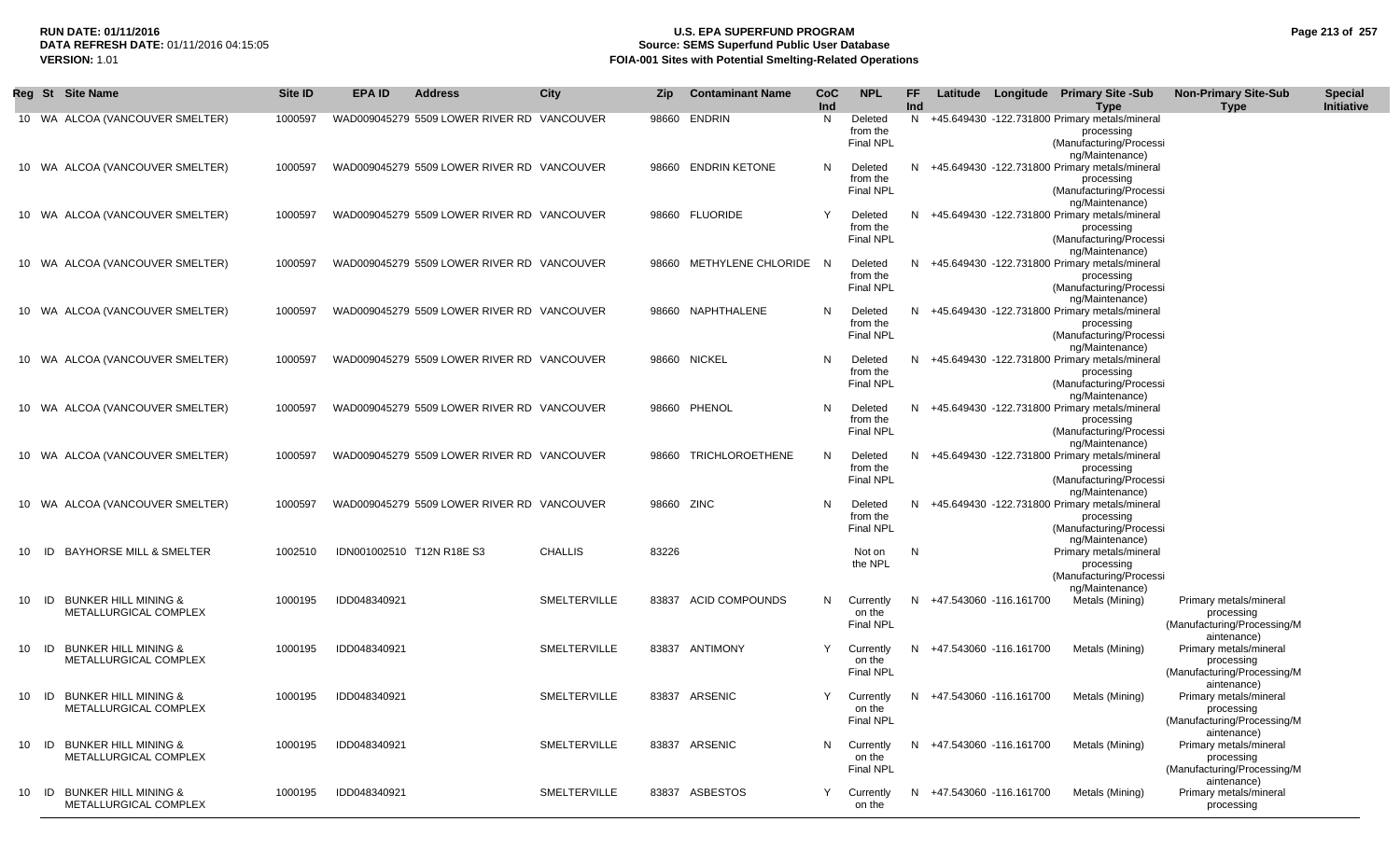## **RUN DATE: 01/11/2016 U.S. EPA SUPERFUND PROGRAM Page 214 of 257 Source: SEMS Superfund Public User Database VERSION:** 1.01 **FOIA-001 Sites with Potential Smelting-Related Operations**

|    | Reg St Site Name                                                      | Site ID | <b>EPA ID</b> | <b>Address</b> | City                | <b>Zip</b> | <b>Contaminant Name</b> | CoC<br>Ind | <b>NPL</b>                              | FF.<br>Ind |                          | Latitude Longitude Primary Site -Sub<br><b>Type</b> | <b>Non-Primary Site-Sub</b><br>Type                                                | <b>Special</b><br>Initiative |
|----|-----------------------------------------------------------------------|---------|---------------|----------------|---------------------|------------|-------------------------|------------|-----------------------------------------|------------|--------------------------|-----------------------------------------------------|------------------------------------------------------------------------------------|------------------------------|
|    |                                                                       |         |               |                |                     |            |                         |            | <b>Final NPL</b>                        |            |                          |                                                     | (Manufacturing/Processing/M<br>aintenance)                                         |                              |
| 10 | <b>BUNKER HILL MINING &amp;</b><br>ID<br><b>METALLURGICAL COMPLEX</b> | 1000195 | IDD048340921  |                | SMELTERVILLE        |            | 83837 BERYLLIUM         | Y          | Currently<br>on the<br>Final NPL        |            | N +47.543060 -116.161700 | Metals (Mining)                                     | Primary metals/mineral<br>processing<br>(Manufacturing/Processing/M<br>aintenance) |                              |
| 10 | <b>BUNKER HILL MINING &amp;</b><br>ID<br>METALLURGICAL COMPLEX        | 1000195 | IDD048340921  |                | <b>SMELTERVILLE</b> | 83837      | CADMIUM                 | Y          | Currently<br>on the<br>Final NPL        |            | N +47.543060 -116.161700 | Metals (Mining)                                     | Primary metals/mineral<br>processing<br>(Manufacturing/Processing/M<br>aintenance) |                              |
| 10 | <b>BUNKER HILL MINING &amp;</b><br>ID<br>METALLURGICAL COMPLEX        | 1000195 | IDD048340921  |                | SMELTERVILLE        | 83837      | CADMIUM                 | N          | Currently<br>on the<br><b>Final NPL</b> |            | N +47.543060 -116.161700 | Metals (Mining)                                     | Primary metals/mineral<br>processing<br>(Manufacturing/Processing/M<br>aintenance) |                              |
| 10 | <b>BUNKER HILL MINING &amp;</b><br>ID<br>METALLURGICAL COMPLEX        | 1000195 | IDD048340921  |                | <b>SMELTERVILLE</b> |            | 83837 COBALT            | Y          | Currently<br>on the<br><b>Final NPL</b> |            | N +47.543060 -116.161700 | Metals (Mining)                                     | Primary metals/mineral<br>processing<br>(Manufacturing/Processing/M<br>aintenance) |                              |
| 10 | <b>BUNKER HILL MINING &amp;</b><br>ID<br>METALLURGICAL COMPLEX        | 1000195 | IDD048340921  |                | <b>SMELTERVILLE</b> |            | 83837 COPPER            | N          | Currently<br>on the<br><b>Final NPL</b> |            | N +47.543060 -116.161700 | Metals (Mining)                                     | Primary metals/mineral<br>processing<br>(Manufacturing/Processing/M<br>aintenance) |                              |
| 10 | <b>BUNKER HILL MINING &amp;</b><br>ID<br>METALLURGICAL COMPLEX        | 1000195 | IDD048340921  |                | <b>SMELTERVILLE</b> | 83837      | <b>COPPER</b>           | Y          | Currently<br>on the<br><b>Final NPL</b> |            | N +47.543060 -116.161700 | Metals (Mining)                                     | Primary metals/mineral<br>processing<br>(Manufacturing/Processing/M<br>aintenance) |                              |
| 10 | <b>BUNKER HILL MINING &amp;</b><br>ID<br>METALLURGICAL COMPLEX        | 1000195 | IDD048340921  |                | <b>SMELTERVILLE</b> | 83837      | <b>FLUORIDE</b>         | Y          | Currently<br>on the<br>Final NPL        |            | N +47.543060 -116.161700 | Metals (Mining)                                     | Primary metals/mineral<br>processing<br>(Manufacturing/Processing/M<br>aintenance) |                              |
| 10 | <b>BUNKER HILL MINING &amp;</b><br>ID<br>METALLURGICAL COMPLEX        | 1000195 | IDD048340921  |                | SMELTERVILLE        | 83837      | IRON                    | Y          | Currently<br>on the<br><b>Final NPL</b> |            | N +47.543060 -116.161700 | Metals (Mining)                                     | Primary metals/mineral<br>processing<br>(Manufacturing/Processing/M<br>aintenance) |                              |
| 10 | ID<br><b>BUNKER HILL MINING &amp;</b><br>METALLURGICAL COMPLEX        | 1000195 | IDD048340921  |                | SMELTERVILLE        |            | 83837 LEAD              | N          | Currently<br>on the<br><b>Final NPL</b> |            | N +47.543060 -116.161700 | Metals (Mining)                                     | Primary metals/mineral<br>processing<br>(Manufacturing/Processing/M<br>aintenance) |                              |
| 10 | <b>BUNKER HILL MINING &amp;</b><br>ID<br>METALLURGICAL COMPLEX        | 1000195 | IDD048340921  |                | SMELTERVILLE        |            | 83837 LEAD              | Y          | Currently<br>on the<br>Final NPL        |            | N +47.543060 -116.161700 | Metals (Mining)                                     | Primary metals/mineral<br>processing<br>(Manufacturing/Processing/M<br>aintenance) |                              |
| 10 | <b>BUNKER HILL MINING &amp;</b><br>ID<br>METALLURGICAL COMPLEX        | 1000195 | IDD048340921  |                | SMELTERVILLE        | 83837      | MANGANESE               | Y          | Currently<br>on the<br><b>Final NPL</b> |            | N +47.543060 -116.161700 | Metals (Mining)                                     | Primary metals/mineral<br>processing<br>(Manufacturing/Processing/M<br>aintenance) |                              |
| 10 | <b>BUNKER HILL MINING &amp;</b><br>ID<br>METALLURGICAL COMPLEX        | 1000195 | IDD048340921  |                | SMELTERVILLE        | 83837      | <b>MERCURY</b>          | N          | Currently<br>on the<br><b>Final NPL</b> |            | N +47.543060 -116.161700 | Metals (Mining)                                     | Primary metals/mineral<br>processing<br>(Manufacturing/Processing/M<br>aintenance) |                              |
|    | 10 ID BUNKER HILL MINING &<br>METALLURGICAL COMPLEX                   | 1000195 | IDD048340921  |                | SMELTERVILLE        |            | 83837 MERCURY           |            | Currently<br>on the<br><b>Final NPL</b> |            | N +47.543060 -116.161700 | Metals (Mining)                                     | Primary metals/mineral<br>processing<br>(Manufacturing/Processing/M<br>aintenance) |                              |
| 10 | ID BUNKER HILL MINING &<br>METALLURGICAL COMPLEX                      | 1000195 | IDD048340921  |                | SMELTERVILLE        |            | 83837 METHYL MERCURY    | Y          | Currently<br>on the<br><b>Final NPL</b> |            | N +47.543060 -116.161700 | Metals (Mining)                                     | Primary metals/mineral<br>processing<br>(Manufacturing/Processing/M<br>aintenance) |                              |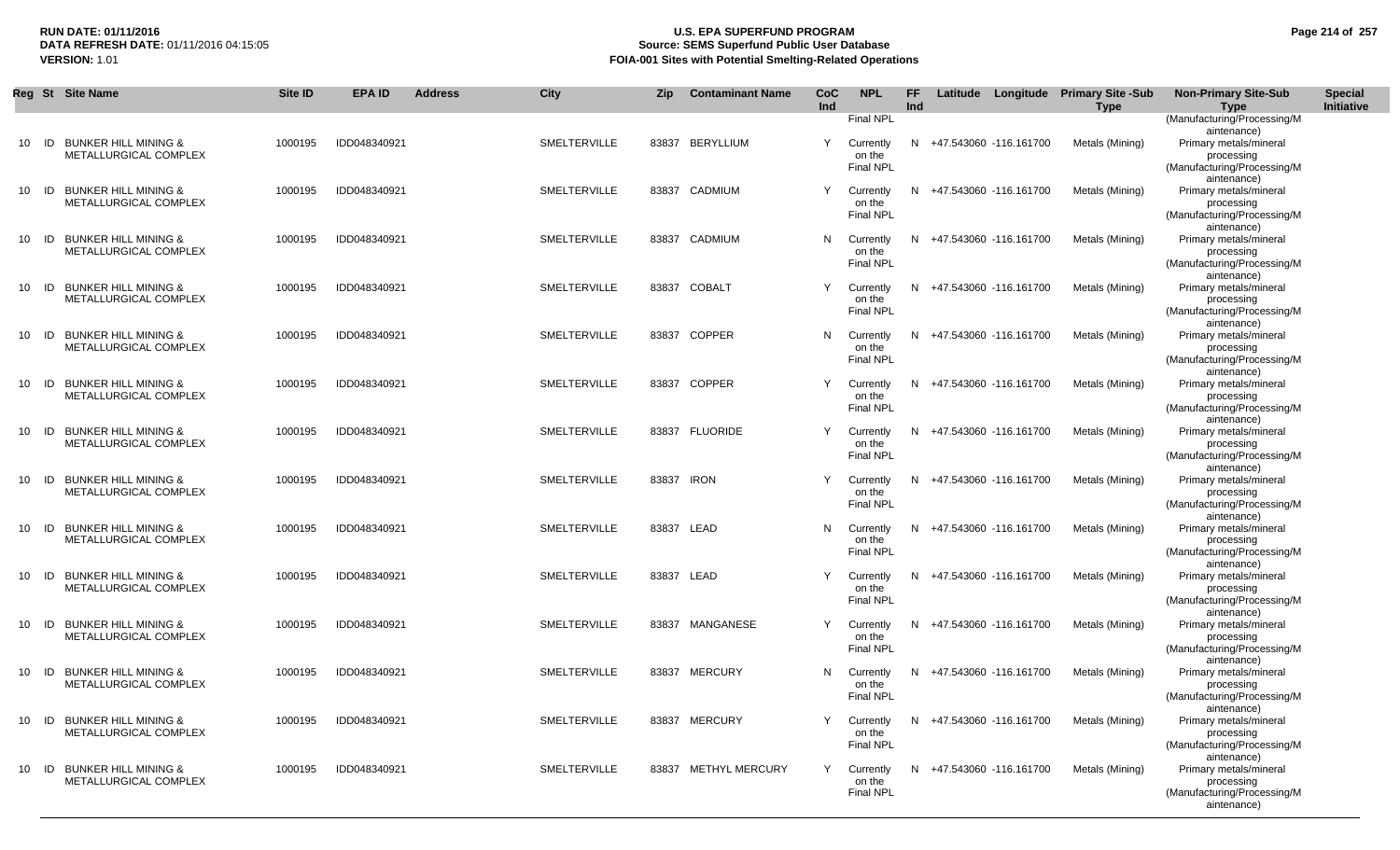# **Source: SEMS Superfund Public User Database VERSION:** 1.01 **FOIA-001 Sites with Potential Smelting-Related Operations**

| Page 215 of 257 |  |  |  |
|-----------------|--|--|--|
|-----------------|--|--|--|

|    | Reg St | <b>Site Name</b>                                         | Site ID | <b>EPA ID</b> | <b>Address</b>                                                              | City                 | <b>Zip</b> | <b>Contaminant Name</b> | CoC<br>Ind | <b>NPL</b>                              | FF.<br>Ind   |                        | Latitude Longitude Primary Site -Sub<br><b>Type</b>                                                | <b>Non-Primary Site-Sub</b><br>Type                                                                                                                                                                                                                                                                                                          | <b>Special</b><br><b>Initiative</b> |
|----|--------|----------------------------------------------------------|---------|---------------|-----------------------------------------------------------------------------|----------------------|------------|-------------------------|------------|-----------------------------------------|--------------|------------------------|----------------------------------------------------------------------------------------------------|----------------------------------------------------------------------------------------------------------------------------------------------------------------------------------------------------------------------------------------------------------------------------------------------------------------------------------------------|-------------------------------------|
|    |        | 10 ID BUNKER HILL MINING &<br>METALLURGICAL COMPLEX      | 1000195 | IDD048340921  |                                                                             | SMELTERVILLE         | 83837 PCBs |                         | N          | Currently<br>on the<br><b>Final NPL</b> | N            | +47.543060 -116.161700 | Metals (Mining)                                                                                    | Primary metals/mineral<br>processing<br>(Manufacturing/Processing/M<br>aintenance)                                                                                                                                                                                                                                                           |                                     |
| 10 | ID     | <b>BUNKER HILL MINING &amp;</b><br>METALLURGICAL COMPLEX | 1000195 | IDD048340921  |                                                                             | <b>SMELTERVILLE</b>  | 83837 PCBs |                         | Y          | Currently<br>on the<br>Final NPL        | N            | +47.543060 -116.161700 | Metals (Mining)                                                                                    | Primary metals/mineral<br>processing<br>(Manufacturing/Processing/M                                                                                                                                                                                                                                                                          |                                     |
| 10 | ID     | <b>BUNKER HILL MINING &amp;</b><br>METALLURGICAL COMPLEX | 1000195 | IDD048340921  |                                                                             | SMELTERVILLE         |            | 83837 SELENIUM          | Y          | Currently<br>on the<br><b>Final NPL</b> | N            | +47.543060 -116.161700 | Metals (Mining)                                                                                    | aintenance)<br>Primary metals/mineral<br>processing<br>(Manufacturing/Processing/M                                                                                                                                                                                                                                                           |                                     |
| 10 | ID     | <b>BUNKER HILL MINING &amp;</b><br>METALLURGICAL COMPLEX | 1000195 | IDD048340921  |                                                                             | <b>SMELTERVILLE</b>  |            | 83837 SILVER            | Y          | Currently<br>on the<br><b>Final NPL</b> | N            | +47.543060 -116.161700 | Metals (Mining)                                                                                    | aintenance)<br>Primary metals/mineral<br>processing<br>(Manufacturing/Processing/M                                                                                                                                                                                                                                                           |                                     |
| 10 | ID     | <b>BUNKER HILL MINING &amp;</b><br>METALLURGICAL COMPLEX | 1000195 | IDD048340921  |                                                                             | SMELTERVILLE         |            | 83837 SULFATE           | Y          | Currently<br>on the<br><b>Final NPL</b> | N            | +47.543060 -116.161700 | Metals (Mining)                                                                                    | aintenance)<br>Primary metals/mineral<br>processing<br>(Manufacturing/Processing/M                                                                                                                                                                                                                                                           |                                     |
| 10 | ID     | <b>BUNKER HILL MINING &amp;</b><br>METALLURGICAL COMPLEX | 1000195 | IDD048340921  |                                                                             | SMELTERVILLE         |            | 83837 THALLIUM          | Y          | Currently<br>on the<br><b>Final NPL</b> | N            | +47.543060 -116.161700 | Metals (Mining)                                                                                    | aintenance)<br>Primary metals/mineral<br>processing<br>(Manufacturing/Processing/M                                                                                                                                                                                                                                                           |                                     |
| 10 | ID     | <b>BUNKER HILL MINING &amp;</b><br>METALLURGICAL COMPLEX | 1000195 | IDD048340921  |                                                                             | SMELTERVILLE         | 83837 ZINC |                         | Y          | Currently<br>on the<br><b>Final NPL</b> | N.           | +47.543060 -116.161700 | Metals (Mining)                                                                                    | aintenance)<br>Primary metals/mineral<br>processing<br>(Manufacturing/Processing/M                                                                                                                                                                                                                                                           |                                     |
| 10 | - ID   | <b>BUNKER HILL MINING &amp;</b><br>METALLURGICAL COMPLEX | 1000195 | IDD048340921  |                                                                             | SMELTERVILLE         | 83837 ZINC |                         | N          | Currently<br>on the<br><b>Final NPL</b> | N            | +47.543060 -116.161700 | Metals (Mining)                                                                                    | aintenance)<br>Primary metals/mineral<br>processing<br>(Manufacturing/Processing/M                                                                                                                                                                                                                                                           |                                     |
|    |        | 10 WA CAMANO CHLORINE RESPONSE                           | 1000014 |               | WAN001000014 1977 BARTL DRIVE                                               | <b>CAMANO ISLAND</b> |            | 98282 CHLORINE          | Y          | Not on<br>the NPL                       | $\mathsf{N}$ |                        |                                                                                                    | aintenance)<br>Batteries/scrap<br>metals/secondary<br>smelting/precious metal                                                                                                                                                                                                                                                                |                                     |
|    | 10 WA  | CANEMERA MILLING & SMELTING CO                           | 1000941 |               | WAD980722268 COLVILLE INDIAN                                                | OKANOGAN             | 98840      |                         |            | Not on                                  | $\mathsf{N}$ |                        |                                                                                                    | recovery (Recycling)                                                                                                                                                                                                                                                                                                                         |                                     |
|    | 10 ID  | <b>CENTRAL FARMERS ACTIVITY</b>                          | 1000238 |               | <b>RESERVATION</b><br>IDD980722292 T10S,R44E,S25,<br><b>GEORGETOWN CANY</b> | <b>GEORGETOWN</b>    | 83239      |                         |            | the NPL<br>Not on<br>the NPL            | $\mathsf{N}$ |                        | Primary metals/mineral<br>processing<br>(Manufacturing/Processi<br>ng/Maintenance)                 |                                                                                                                                                                                                                                                                                                                                              |                                     |
|    |        | 10 OR CHERRY CITY METALS                                 | 1002659 |               | ORN001002659 3155 KANZ COURT NE SALEM                                       |                      | 97303      |                         |            | Not on<br>the NPL                       | N            |                        | Batteries/scrap<br>metals/secondary<br>smelting/precious metal                                     | Ground water plume site with<br>no identifiable source (Other)                                                                                                                                                                                                                                                                               |                                     |
|    |        | 10 WA COMMENCEMENT BAY, NEAR<br>SHORE/TIDE FLATS         | 1000981 |               | WAD980726368 ADJ TO RUSTON WAY<br>& TIDEFLATS IND.<br>AREA                  | TACOMA               | 98421      | 4-METHYLPHENOL          | Y          | Currently<br>on the<br><b>Final NPL</b> | N            |                        | recovery (Recycling)<br>+47.266660 -122.416660 Chemicals and allied<br>products<br>ng/Maintenance) | Coal gasification<br>(Manufacturing/Processing/M<br>(Manufacturing/Processi aintenance);Contaminated<br>sediment site with no<br>identifiable source<br>(Other); Lumber and wood<br>products/pulp and paper<br>(Manufacturing/Processing/M<br>aintenance);Primary<br>metals/mineral processing<br>(Manufacturing/Processing/M<br>aintenance) |                                     |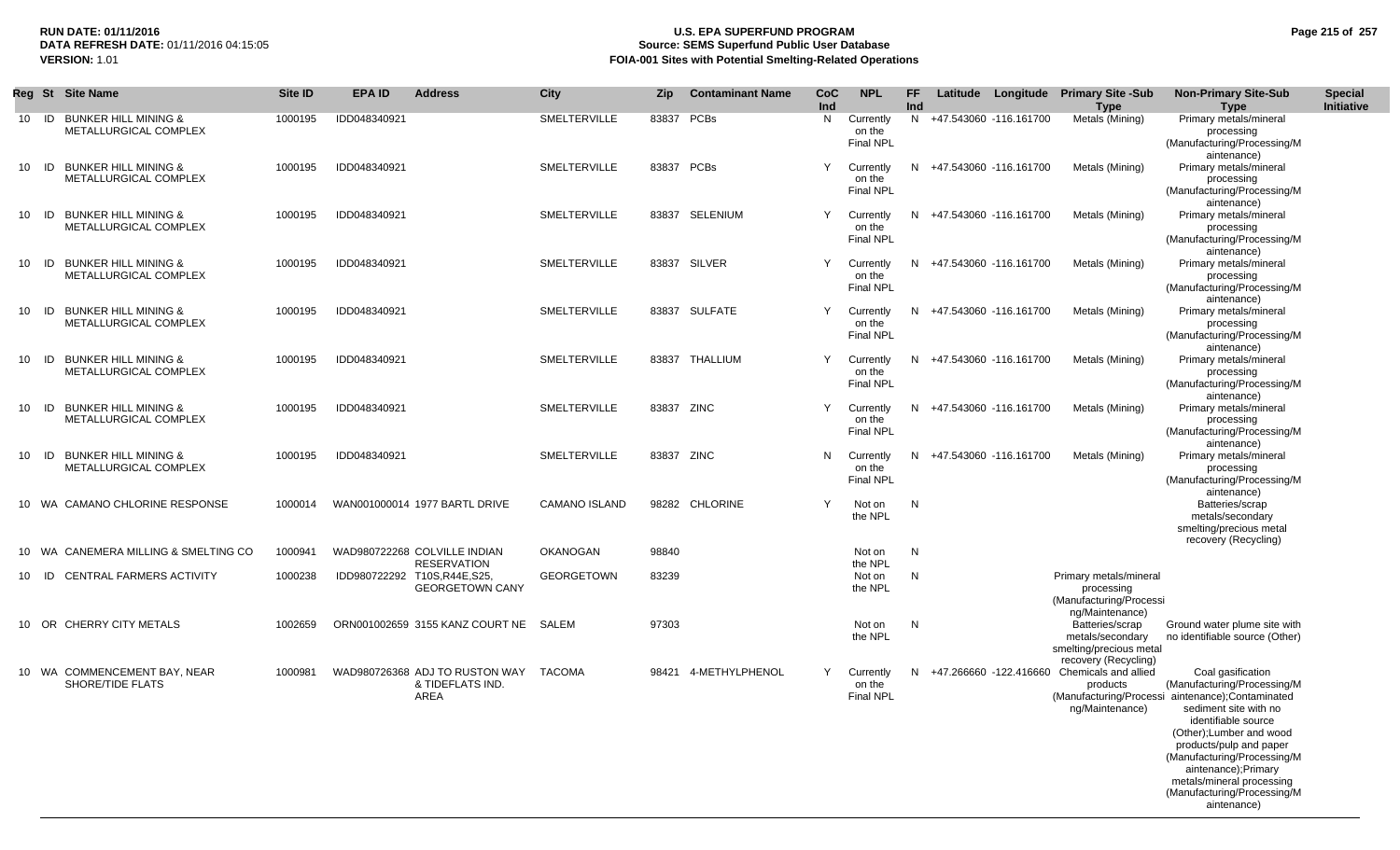## **RUN DATE: 01/11/2016 U.S. EPA SUPERFUND PROGRAM Page 216 of 257 Source: SEMS Superfund Public User Database VERSION:** 1.01 **FOIA-001 Sites with Potential Smelting-Related Operations**

|  | Reg St Site Name                                 | Site ID | <b>EPA ID</b> | <b>Address</b>                                                    | City          | <b>Zip</b> | <b>Contaminant Name</b> | CoC<br>Ind | <b>NPL</b>                              | <b>FF</b><br>Ind |  | Latitude Longitude Primary Site -Sub<br><b>Type</b>                          | <b>Non-Primary Site-Sub</b><br><b>Type</b>                                                                                                                                                                                                                                                                                                    | <b>Special</b><br>Initiative |
|--|--------------------------------------------------|---------|---------------|-------------------------------------------------------------------|---------------|------------|-------------------------|------------|-----------------------------------------|------------------|--|------------------------------------------------------------------------------|-----------------------------------------------------------------------------------------------------------------------------------------------------------------------------------------------------------------------------------------------------------------------------------------------------------------------------------------------|------------------------------|
|  | 10 WA COMMENCEMENT BAY, NEAR<br>SHORE/TIDE FLATS | 1000981 |               | WAD980726368 ADJ TO RUSTON WAY<br>& TIDEFLATS IND.<br>AREA        | <b>TACOMA</b> |            | 98421 ANILINE           | Y          | Currently<br>on the<br><b>Final NPL</b> |                  |  | N +47.266660 -122.416660 Chemicals and allied<br>products<br>ng/Maintenance) | Coal gasification<br>(Manufacturing/Processing/M<br>(Manufacturing/Processi aintenance); Contaminated<br>sediment site with no<br>identifiable source<br>(Other); Lumber and wood<br>products/pulp and paper<br>(Manufacturing/Processing/M<br>aintenance);Primary<br>metals/mineral processing<br>(Manufacturing/Processing/M<br>aintenance) |                              |
|  | 10 WA COMMENCEMENT BAY, NEAR<br>SHORE/TIDE FLATS | 1000981 |               | WAD980726368 ADJ TO RUSTON WAY TACOMA<br>& TIDEFLATS IND.<br>AREA |               |            | 98421 ANTIMONY          | Y          | Currently<br>on the<br><b>Final NPL</b> |                  |  | N +47.266660 -122.416660 Chemicals and allied<br>products<br>ng/Maintenance) | Coal gasification<br>(Manufacturing/Processing/M<br>(Manufacturing/Processi aintenance); Contaminated<br>sediment site with no<br>identifiable source<br>(Other); Lumber and wood<br>products/pulp and paper<br>(Manufacturing/Processing/M<br>aintenance);Primary<br>metals/mineral processing<br>(Manufacturing/Processing/M<br>aintenance) |                              |
|  | 10 WA COMMENCEMENT BAY, NEAR<br>SHORE/TIDE FLATS | 1000981 |               | WAD980726368 ADJ TO RUSTON WAY TACOMA<br>& TIDEFLATS IND.<br>AREA |               |            | 98421 ARSENIC           | N          | Currently<br>on the<br><b>Final NPL</b> |                  |  | N +47.266660 -122.416660 Chemicals and allied<br>products<br>ng/Maintenance) | Coal gasification<br>(Manufacturing/Processing/M<br>(Manufacturing/Processi aintenance); Contaminated<br>sediment site with no<br>identifiable source<br>(Other); Lumber and wood<br>products/pulp and paper<br>(Manufacturing/Processing/M<br>aintenance);Primary<br>metals/mineral processing<br>(Manufacturing/Processing/M<br>aintenance) |                              |
|  | 10 WA COMMENCEMENT BAY, NEAR<br>SHORE/TIDE FLATS | 1000981 |               | WAD980726368 ADJ TO RUSTON WAY TACOMA<br>& TIDEFLATS IND.<br>AREA |               |            | 98421 ARSENIC           | Y          | Currently<br>on the<br><b>Final NPL</b> |                  |  | N +47.266660 -122.416660 Chemicals and allied<br>products<br>ng/Maintenance) | Coal gasification<br>(Manufacturing/Processing/M<br>(Manufacturing/Processi aintenance); Contaminated<br>sediment site with no<br>identifiable source<br>(Other); Lumber and wood<br>products/pulp and paper<br>(Manufacturing/Processing/M<br>aintenance):Primary<br>metals/mineral processing<br>(Manufacturing/Processing/M<br>aintenance) |                              |
|  | 10 WA COMMENCEMENT BAY, NEAR<br>SHORE/TIDE FLATS | 1000981 |               | WAD980726368 ADJ TO RUSTON WAY TACOMA<br>& TIDEFLATS IND.<br>AREA |               |            | 98421 BENZENE           | Y          | Currently<br>on the<br><b>Final NPL</b> |                  |  | N +47.266660 -122.416660 Chemicals and allied<br>products<br>ng/Maintenance) | Coal gasification<br>(Manufacturing/Processing/M<br>(Manufacturing/Processi aintenance); Contaminated<br>sediment site with no<br>identifiable source<br>(Other); Lumber and wood<br>products/pulp and paper<br>(Manufacturing/Processing/M<br>aintenance);Primary<br>metals/mineral processing                                               |                              |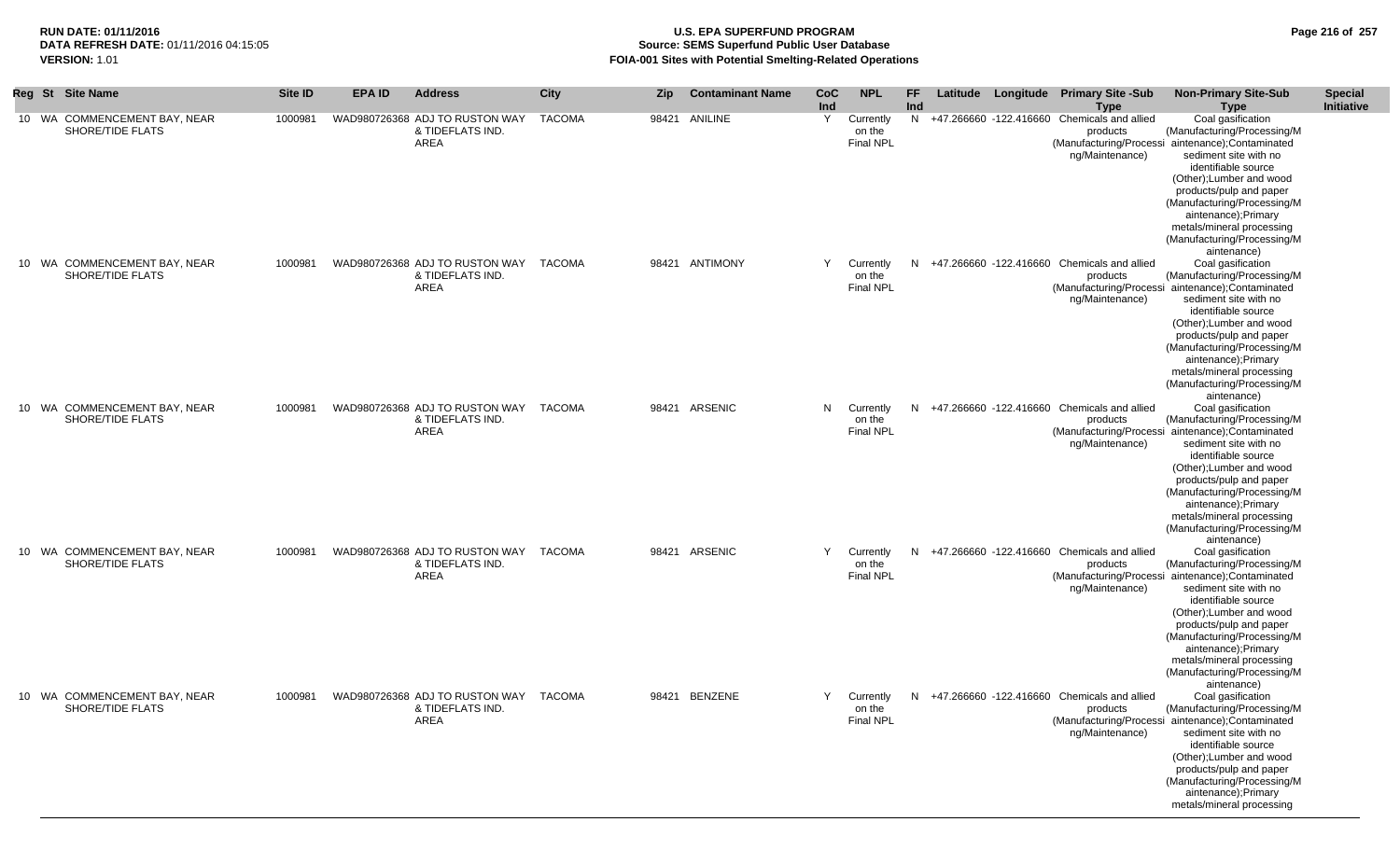## **RUN DATE: 01/11/2016 U.S. EPA SUPERFUND PROGRAM Page 217 of 257 Source: SEMS Superfund Public User Database VERSION:** 1.01 **FOIA-001 Sites with Potential Smelting-Related Operations**

| Reg | <b>St</b> Site Name                                     | Site ID | <b>EPA ID</b> | <b>Address</b>                                                    | City   | <b>Zip</b> | <b>Contaminant Name</b>                         | CoC<br>Ind | <b>NPL</b>                              | FF.<br>Ind |  | Latitude Longitude Primary Site -Sub<br><b>Type</b>                        | <b>Non-Primary Site-Sub</b><br><b>Type</b>                                                                                                                                                                                                                                                                                                                                                  | <b>Special</b><br>Initiative |
|-----|---------------------------------------------------------|---------|---------------|-------------------------------------------------------------------|--------|------------|-------------------------------------------------|------------|-----------------------------------------|------------|--|----------------------------------------------------------------------------|---------------------------------------------------------------------------------------------------------------------------------------------------------------------------------------------------------------------------------------------------------------------------------------------------------------------------------------------------------------------------------------------|------------------------------|
|     | 10 WA COMMENCEMENT BAY, NEAR<br>SHORE/TIDE FLATS        | 1000981 |               | WAD980726368 ADJ TO RUSTON WAY TACOMA<br>& TIDEFLATS IND.<br>AREA |        |            | 98421 BERYLLIUM                                 | Y          | Currently<br>on the<br><b>Final NPL</b> | N          |  | +47.266660 -122.416660 Chemicals and allied<br>products<br>ng/Maintenance) | (Manufacturing/Processing/M<br>aintenance)<br>Coal gasification<br>(Manufacturing/Processing/M<br>(Manufacturing/Processi aintenance); Contaminated<br>sediment site with no<br>identifiable source<br>(Other); Lumber and wood<br>products/pulp and paper<br>(Manufacturing/Processing/M<br>aintenance);Primary<br>metals/mineral processing<br>(Manufacturing/Processing/M<br>aintenance) |                              |
|     | 10 WA COMMENCEMENT BAY, NEAR<br>SHORE/TIDE FLATS        | 1000981 |               | WAD980726368 ADJ TO RUSTON WAY<br>& TIDEFLATS IND.<br>AREA        | TACOMA |            | 98421 BIS(2-<br>ETHYLHEXYL)PHTHALA<br><b>TE</b> | Y          | Currently<br>on the<br><b>Final NPL</b> | N          |  | +47.266660 -122.416660 Chemicals and allied<br>products<br>ng/Maintenance) | Coal gasification<br>(Manufacturing/Processing/M<br>(Manufacturing/Processi aintenance); Contaminated<br>sediment site with no<br>identifiable source<br>(Other); Lumber and wood<br>products/pulp and paper<br>(Manufacturing/Processing/M<br>aintenance);Primary<br>metals/mineral processing<br>(Manufacturing/Processing/M<br>aintenance)                                               |                              |
|     | 10 WA COMMENCEMENT BAY, NEAR<br><b>SHORE/TIDE FLATS</b> | 1000981 |               | WAD980726368 ADJ TO RUSTON WAY TACOMA<br>& TIDEFLATS IND.<br>AREA |        |            | 98421 CADMIUM                                   | Y          | Currently<br>on the<br><b>Final NPL</b> | N          |  | +47.266660 -122.416660 Chemicals and allied<br>products<br>ng/Maintenance) | Coal gasification<br>(Manufacturing/Processing/M<br>(Manufacturing/Processi aintenance); Contaminated<br>sediment site with no<br>identifiable source<br>(Other); Lumber and wood<br>products/pulp and paper<br>(Manufacturing/Processing/M<br>aintenance);Primary<br>metals/mineral processing<br>(Manufacturing/Processing/M<br>aintenance)                                               |                              |
|     | 10 WA COMMENCEMENT BAY, NEAR<br>SHORE/TIDE FLATS        | 1000981 |               | WAD980726368 ADJ TO RUSTON WAY TACOMA<br>& TIDEFLATS IND.<br>AREA |        |            | 98421 CHROMIUM                                  | Y          | Currently<br>on the<br>Final NPL        | N.         |  | +47.266660 -122.416660 Chemicals and allied<br>products<br>ng/Maintenance) | Coal gasification<br>(Manufacturing/Processing/M<br>(Manufacturing/Processi aintenance); Contaminated<br>sediment site with no<br>identifiable source<br>(Other); Lumber and wood<br>products/pulp and paper<br>(Manufacturing/Processing/M<br>aintenance);Primary<br>metals/mineral processing<br>(Manufacturing/Processing/M<br>aintenance)                                               |                              |
|     | 10 WA COMMENCEMENT BAY, NEAR<br>SHORE/TIDE FLATS        | 1000981 |               | WAD980726368 ADJ TO RUSTON WAY TACOMA<br>& TIDEFLATS IND.<br>AREA |        |            | 98421 CHROMIUM<br>(HEXAVALENT)                  | Y          | Currently<br>on the<br><b>Final NPL</b> | N.         |  | +47.266660 -122.416660 Chemicals and allied<br>products<br>ng/Maintenance) | Coal gasification<br>(Manufacturing/Processing/M<br>(Manufacturing/Processi aintenance); Contaminated<br>sediment site with no<br>identifiable source<br>(Other); Lumber and wood<br>products/pulp and paper<br>(Manufacturing/Processing/M                                                                                                                                                 |                              |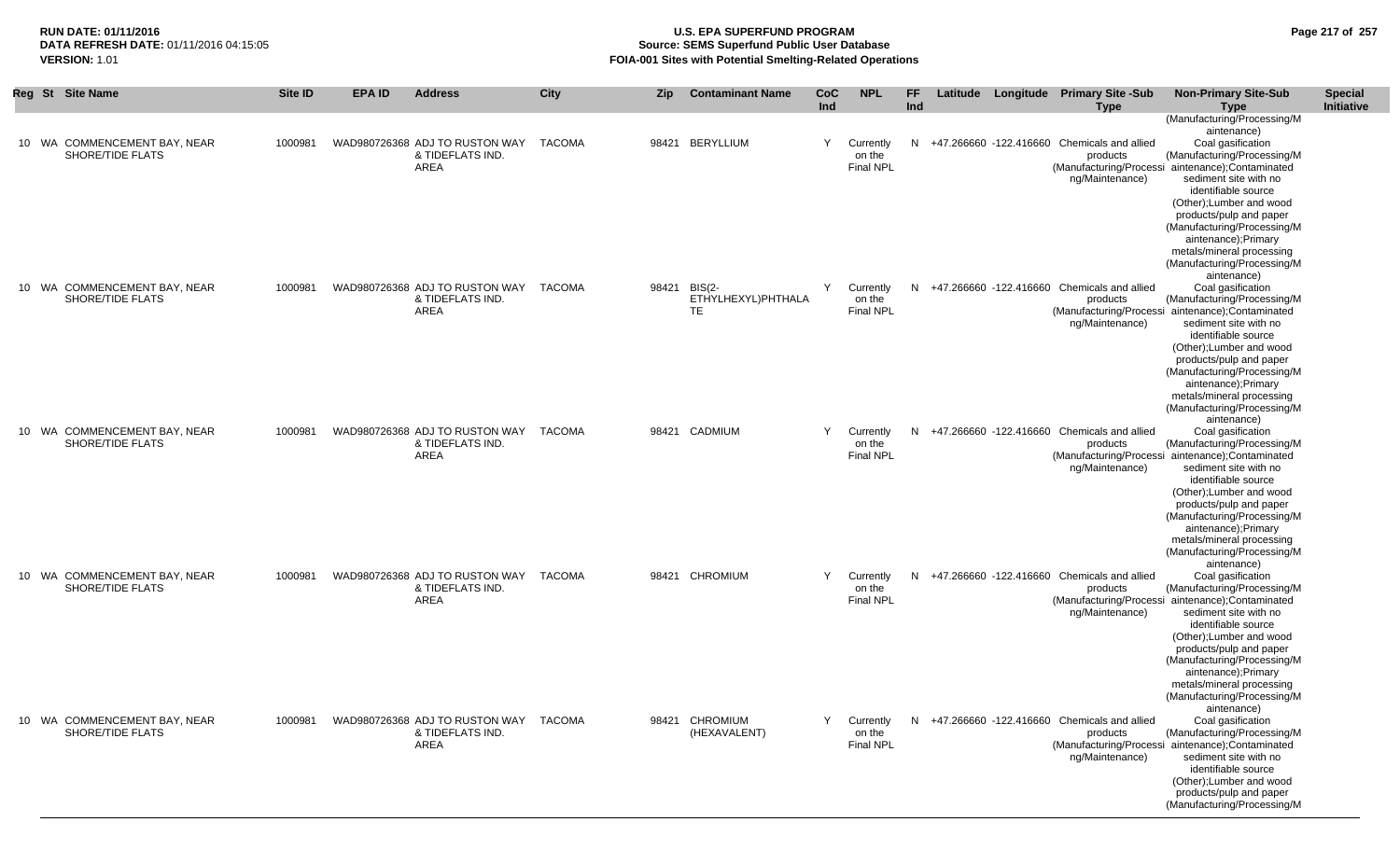#### **RUN DATE: 01/11/2016 U.S. EPA SUPERFUND PROGRAM Page 218 of 257 Source: SEMS Superfund Public User Database VERSION:** 1.01 **FOIA-001 Sites with Potential Smelting-Related Operations**

|  | Reg St Site Name                                 | Site ID | <b>EPA ID</b> | <b>Address</b>                                                    | City   | Zip        | <b>Contaminant Name</b>            | <b>CoC</b>   | <b>NPL</b>                              | <b>FF</b> |  | Latitude Longitude Primary Site -Sub                                         | <b>Non-Primary Site-Sub</b>                                                                                                                                                       | <b>Special</b>    |
|--|--------------------------------------------------|---------|---------------|-------------------------------------------------------------------|--------|------------|------------------------------------|--------------|-----------------------------------------|-----------|--|------------------------------------------------------------------------------|-----------------------------------------------------------------------------------------------------------------------------------------------------------------------------------|-------------------|
|  |                                                  |         |               |                                                                   |        |            |                                    | Ind          |                                         | Ind       |  | <b>Type</b>                                                                  | <b>Type</b>                                                                                                                                                                       | <b>Initiative</b> |
|  |                                                  |         |               |                                                                   |        |            |                                    |              |                                         |           |  |                                                                              | aintenance);Primary<br>metals/mineral processing<br>(Manufacturing/Processing/M<br>aintenance)                                                                                    |                   |
|  | 10 WA COMMENCEMENT BAY, NEAR<br>SHORE/TIDE FLATS | 1000981 |               | WAD980726368 ADJ TO RUSTON WAY TACOMA<br>& TIDEFLATS IND.<br>AREA |        |            | 98421 COPPER                       | Y            | Currently<br>on the<br><b>Final NPL</b> |           |  | N +47.266660 -122.416660 Chemicals and allied<br>products<br>ng/Maintenance) | Coal gasification<br>(Manufacturing/Processing/M<br>(Manufacturing/Processi aintenance); Contaminated<br>sediment site with no                                                    |                   |
|  |                                                  |         |               |                                                                   |        |            |                                    |              |                                         |           |  |                                                                              | identifiable source<br>(Other); Lumber and wood<br>products/pulp and paper<br>(Manufacturing/Processing/M                                                                         |                   |
|  |                                                  |         |               |                                                                   |        |            |                                    |              |                                         |           |  |                                                                              | aintenance);Primary<br>metals/mineral processing<br>(Manufacturing/Processing/M<br>aintenance)                                                                                    |                   |
|  | 10 WA COMMENCEMENT BAY, NEAR<br>SHORE/TIDE FLATS | 1000981 |               | WAD980726368 ADJ TO RUSTON WAY TACOMA<br>& TIDEFLATS IND.<br>AREA |        | 98421      | DIOXINS/DIBENZOFURA N<br><b>NS</b> |              | Currently<br>on the<br><b>Final NPL</b> |           |  | N +47.266660 -122.416660 Chemicals and allied<br>products                    | Coal gasification<br>(Manufacturing/Processing/M<br>(Manufacturing/Processi aintenance); Contaminated                                                                             |                   |
|  |                                                  |         |               |                                                                   |        |            |                                    |              |                                         |           |  | ng/Maintenance)                                                              | sediment site with no<br>identifiable source<br>(Other); Lumber and wood                                                                                                          |                   |
|  |                                                  |         |               |                                                                   |        |            |                                    |              |                                         |           |  |                                                                              | products/pulp and paper<br>(Manufacturing/Processing/M<br>aintenance);Primary<br>metals/mineral processing<br>(Manufacturing/Processing/M                                         |                   |
|  | 10 WA COMMENCEMENT BAY, NEAR<br>SHORE/TIDE FLATS | 1000981 |               | WAD980726368 ADJ TO RUSTON WAY TACOMA<br>& TIDEFLATS IND.<br>AREA |        | 98421      | HEXACHLOROBENZENE                  | <sup>Y</sup> | Currently<br>on the<br><b>Final NPL</b> |           |  | N +47.266660 -122.416660 Chemicals and allied<br>products<br>ng/Maintenance) | aintenance)<br>Coal gasification<br>(Manufacturing/Processing/M<br>(Manufacturing/Processi aintenance); Contaminated<br>sediment site with no                                     |                   |
|  |                                                  |         |               |                                                                   |        |            |                                    |              |                                         |           |  |                                                                              | identifiable source<br>(Other); Lumber and wood<br>products/pulp and paper<br>(Manufacturing/Processing/M<br>aintenance);Primary                                                  |                   |
|  |                                                  |         |               |                                                                   |        |            |                                    |              |                                         |           |  |                                                                              | metals/mineral processing<br>(Manufacturing/Processing/M<br>aintenance)                                                                                                           |                   |
|  | 10 WA COMMENCEMENT BAY, NEAR<br>SHORE/TIDE FLATS | 1000981 |               | WAD980726368 ADJ TO RUSTON WAY<br>& TIDEFLATS IND.<br>AREA        | TACOMA | 98421      | HEXACHLOROBUTADIE<br><b>NE</b>     | Y            | Currently<br>on the<br><b>Final NPL</b> | N         |  | +47.266660 -122.416660 Chemicals and allied<br>products<br>ng/Maintenance)   | Coal gasification<br>(Manufacturing/Processing/M<br>(Manufacturing/Processi aintenance); Contaminated<br>sediment site with no                                                    |                   |
|  |                                                  |         |               |                                                                   |        |            |                                    |              |                                         |           |  |                                                                              | identifiable source<br>(Other); Lumber and wood<br>products/pulp and paper<br>(Manufacturing/Processing/M<br>aintenance);Primary                                                  |                   |
|  |                                                  |         |               |                                                                   |        |            |                                    |              |                                         |           |  |                                                                              | metals/mineral processing<br>(Manufacturing/Processing/M<br>aintenance)                                                                                                           |                   |
|  | 10 WA COMMENCEMENT BAY, NEAR<br>SHORE/TIDE FLATS | 1000981 |               | WAD980726368 ADJ TO RUSTON WAY<br>& TIDEFLATS IND.<br>AREA        | TACOMA | 98421 LEAD |                                    | Y            | Currently<br>on the<br><b>Final NPL</b> | N         |  | +47.266660 -122.416660 Chemicals and allied<br>products<br>ng/Maintenance)   | Coal gasification<br>(Manufacturing/Processing/M<br>(Manufacturing/Processi aintenance); Contaminated<br>sediment site with no<br>identifiable source<br>(Other); Lumber and wood |                   |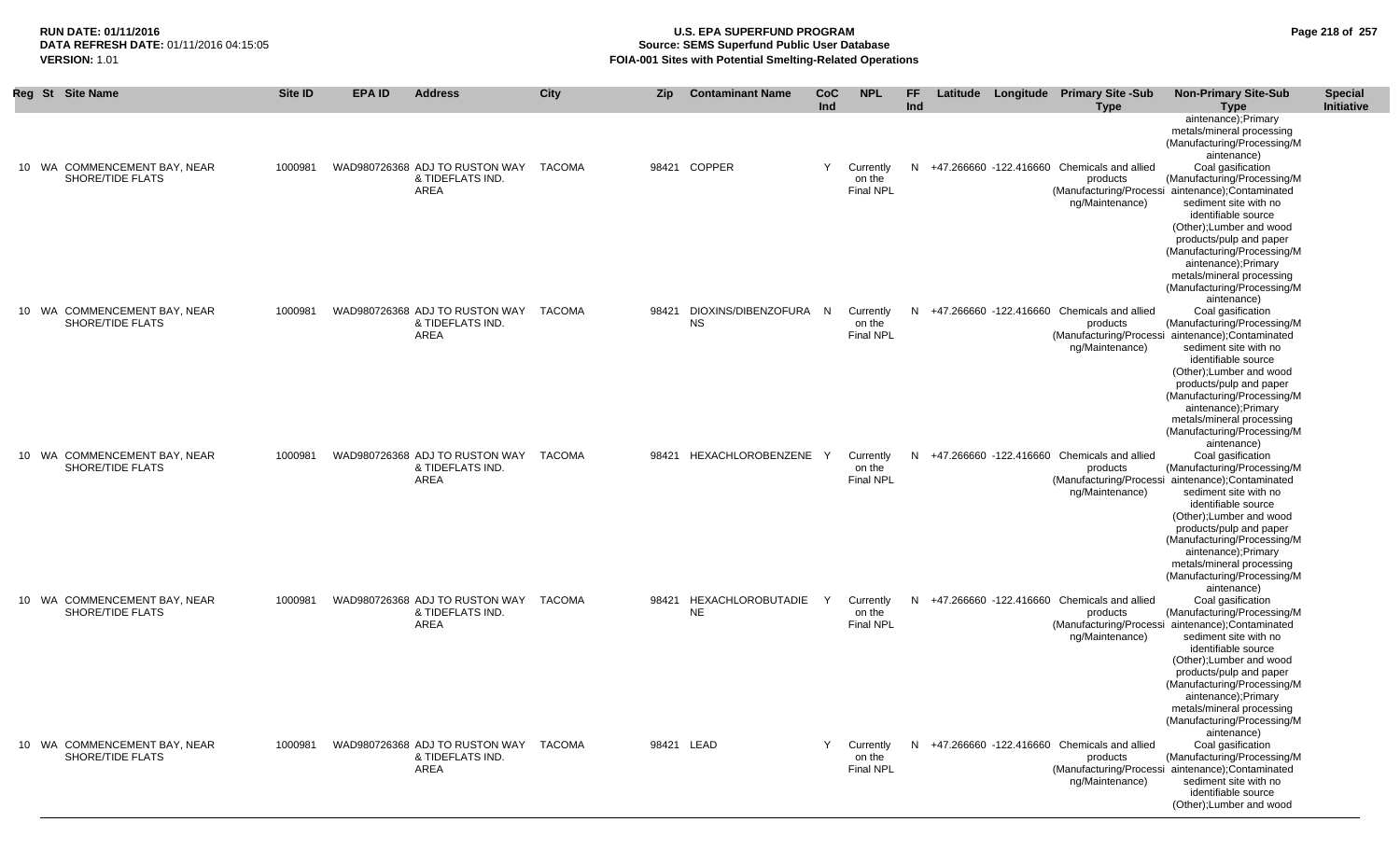## **RUN DATE: 01/11/2016 U.S. EPA SUPERFUND PROGRAM Page 219 of 257 Source: SEMS Superfund Public User Database VERSION:** 1.01 **FOIA-001 Sites with Potential Smelting-Related Operations**

|                 | Reg St Site Name                                        | Site ID | <b>EPA ID</b> | <b>Address</b>                                                    | City          | <b>Zip</b> | <b>Contaminant Name</b>         | CoC<br>Ind | <b>NPL</b>                              | FF<br>Ind |  | Latitude Longitude Primary Site -Sub<br><b>Type</b>                        | <b>Non-Primary Site-Sub</b><br><b>Type</b>                                                                                                                                                                                                                                                                                                                  | <b>Special</b><br>Initiative |
|-----------------|---------------------------------------------------------|---------|---------------|-------------------------------------------------------------------|---------------|------------|---------------------------------|------------|-----------------------------------------|-----------|--|----------------------------------------------------------------------------|-------------------------------------------------------------------------------------------------------------------------------------------------------------------------------------------------------------------------------------------------------------------------------------------------------------------------------------------------------------|------------------------------|
|                 |                                                         |         |               |                                                                   |               |            |                                 |            |                                         |           |  |                                                                            | products/pulp and paper<br>(Manufacturing/Processing/M<br>aintenance);Primary<br>metals/mineral processing<br>(Manufacturing/Processing/M<br>aintenance)                                                                                                                                                                                                    |                              |
| 10              | WA COMMENCEMENT BAY, NEAR<br>SHORE/TIDE FLATS           | 1000981 |               | WAD980726368 ADJ TO RUSTON WAY<br>& TIDEFLATS IND.<br>AREA        | <b>TACOMA</b> |            | 98421 LEAD, INORGANIC           | Y          | Currently<br>on the<br><b>Final NPL</b> | N         |  | +47.266660 -122.416660 Chemicals and allied<br>products<br>ng/Maintenance) | Coal gasification<br>(Manufacturing/Processing/M<br>(Manufacturing/Processi aintenance);Contaminated<br>sediment site with no<br>identifiable source<br>(Other); Lumber and wood<br>products/pulp and paper<br>(Manufacturing/Processing/M<br>aintenance); Primary<br>metals/mineral processing<br>(Manufacturing/Processing/M                              |                              |
|                 | 10 WA COMMENCEMENT BAY, NEAR<br><b>SHORE/TIDE FLATS</b> | 1000981 |               | WAD980726368 ADJ TO RUSTON WAY<br>& TIDEFLATS IND.<br>AREA        | TACOMA        |            | 98421 MANGANESE                 | Y          | Currently<br>on the<br><b>Final NPL</b> | N         |  | +47.266660 -122.416660 Chemicals and allied<br>products<br>ng/Maintenance) | aintenance)<br>Coal gasification<br>(Manufacturing/Processing/M<br>(Manufacturing/Processi aintenance);Contaminated<br>sediment site with no<br>identifiable source<br>(Other); Lumber and wood<br>products/pulp and paper<br>(Manufacturing/Processing/M<br>aintenance); Primary<br>metals/mineral processing<br>(Manufacturing/Processing/M               |                              |
| 10              | WA COMMENCEMENT BAY, NEAR<br>SHORE/TIDE FLATS           | 1000981 |               | WAD980726368 ADJ TO RUSTON WAY<br>& TIDEFLATS IND.<br>AREA        | TACOMA        |            | 98421 MERCURY                   | Y          | Currently<br>on the<br><b>Final NPL</b> | N         |  | +47.266660 -122.416660 Chemicals and allied<br>products<br>ng/Maintenance) | aintenance)<br>Coal gasification<br>(Manufacturing/Processing/M<br>(Manufacturing/Processi aintenance);Contaminated<br>sediment site with no<br>identifiable source<br>(Other); Lumber and wood<br>products/pulp and paper<br>(Manufacturing/Processing/M<br>aintenance);Primary<br>metals/mineral processing<br>(Manufacturing/Processing/M                |                              |
| 10 <sup>°</sup> | WA COMMENCEMENT BAY, NEAR<br>SHORE/TIDE FLATS           | 1000981 |               | WAD980726368 ADJ TO RUSTON WAY TACOMA<br>& TIDEFLATS IND.<br>AREA |               |            | 98421 METALS                    | N          | Currently<br>on the<br><b>Final NPL</b> | N.        |  | +47.266660 -122.416660 Chemicals and allied<br>products<br>ng/Maintenance) | aintenance)<br>Coal gasification<br>(Manufacturing/Processing/M<br>(Manufacturing/Processi aintenance);Contaminated<br>sediment site with no<br>identifiable source<br>(Other); Lumber and wood<br>products/pulp and paper<br>(Manufacturing/Processing/M<br>aintenance);Primary<br>metals/mineral processing<br>(Manufacturing/Processing/M<br>aintenance) |                              |
|                 | 10 WA COMMENCEMENT BAY, NEAR<br>SHORE/TIDE FLATS        | 1000981 |               | WAD980726368 ADJ TO RUSTON WAY<br>& TIDEFLATS IND.<br>AREA        | TACOMA        | 98421 N-   | NITROSODIPHENYLAMI<br><b>NE</b> | Y          | Currently<br>on the<br><b>Final NPL</b> | N         |  | +47,266660 -122,416660 Chemicals and allied<br>products<br>ng/Maintenance) | Coal gasification<br>(Manufacturing/Processing/M<br>(Manufacturing/Processi aintenance);Contaminated<br>sediment site with no                                                                                                                                                                                                                               |                              |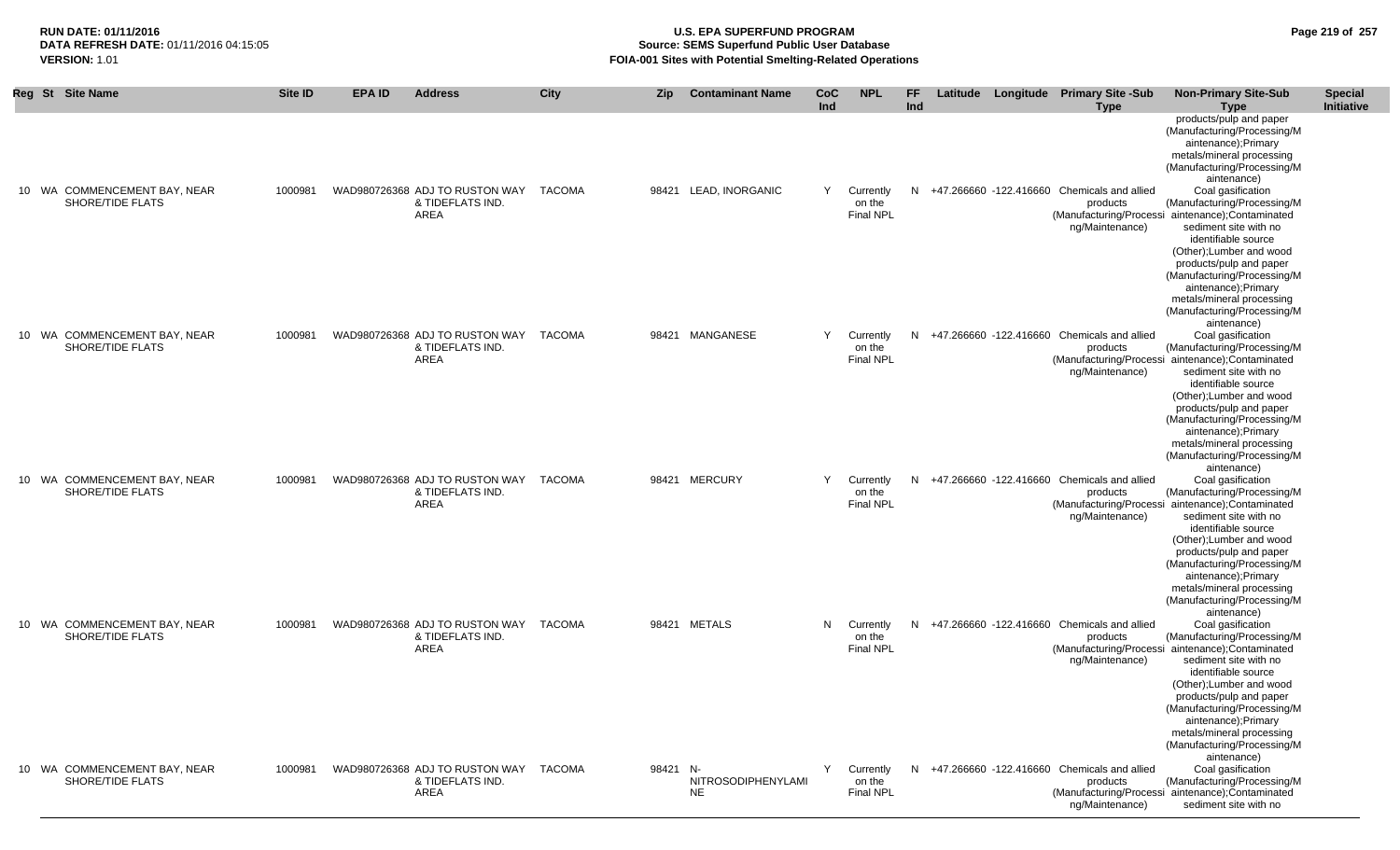**Special** 

**RUN DATE: 01/11/2016 U.S. EPA SUPERFUND PROGRAM Page 220 of 257 Source: SEMS Superfund Public User Database VERSION:** 1.01 **FOIA-001 Sites with Potential Smelting-Related Operations**

|                                                  |         |                                                                   |               |           |                                           | Ind |                                         | Ind |                                               | <b>Type</b>                 | <b>Type</b>                                                                                                                                                                                                                                                                                                                                   | <b>Initiative</b> |
|--------------------------------------------------|---------|-------------------------------------------------------------------|---------------|-----------|-------------------------------------------|-----|-----------------------------------------|-----|-----------------------------------------------|-----------------------------|-----------------------------------------------------------------------------------------------------------------------------------------------------------------------------------------------------------------------------------------------------------------------------------------------------------------------------------------------|-------------------|
|                                                  |         |                                                                   |               |           |                                           |     |                                         |     |                                               |                             | identifiable source<br>(Other); Lumber and wood<br>products/pulp and paper<br>(Manufacturing/Processing/M<br>aintenance);Primary<br>metals/mineral processing<br>(Manufacturing/Processing/M<br>aintenance)                                                                                                                                   |                   |
| 10 WA COMMENCEMENT BAY, NEAR<br>SHORE/TIDE FLATS | 1000981 | WAD980726368 ADJ TO RUSTON WAY<br>& TIDEFLATS IND.<br>AREA        | TACOMA        |           | 98421 NICKEL                              | Y   | Currently<br>on the<br><b>Final NPL</b> | N   | +47.266660 -122.416660 Chemicals and allied   | products<br>ng/Maintenance) | Coal gasification<br>(Manufacturing/Processing/M<br>(Manufacturing/Processi aintenance); Contaminated<br>sediment site with no<br>identifiable source<br>(Other); Lumber and wood<br>products/pulp and paper<br>(Manufacturing/Processing/M<br>aintenance);Primary<br>metals/mineral processing<br>(Manufacturing/Processing/M<br>aintenance) |                   |
| 10 WA COMMENCEMENT BAY, NEAR<br>SHORE/TIDE FLATS | 1000981 | WAD980726368 ADJ TO RUSTON WAY<br>& TIDEFLATS IND.<br>AREA        | <b>TACOMA</b> |           | 98421 ORGANICS                            | N   | Currently<br>on the<br><b>Final NPL</b> | N   | +47.266660 -122.416660 Chemicals and allied   | products<br>ng/Maintenance) | Coal gasification<br>(Manufacturing/Processing/M<br>(Manufacturing/Processi aintenance); Contaminated<br>sediment site with no<br>identifiable source<br>(Other); Lumber and wood<br>products/pulp and paper<br>(Manufacturing/Processing/M<br>aintenance);Primary<br>metals/mineral processing<br>(Manufacturing/Processing/M<br>aintenance) |                   |
| 10 WA COMMENCEMENT BAY, NEAR<br>SHORE/TIDE FLATS | 1000981 | WAD980726368 ADJ TO RUSTON WAY TACOMA<br>& TIDEFLATS IND.<br>AREA |               | 98421 PAH |                                           | N   | Currently<br>on the<br><b>Final NPL</b> | N   | +47.266660 -122.416660 Chemicals and allied   | products<br>ng/Maintenance) | Coal gasification<br>(Manufacturing/Processing/M<br>(Manufacturing/Processi aintenance); Contaminated<br>sediment site with no<br>identifiable source<br>(Other); Lumber and wood<br>products/pulp and paper<br>(Manufacturing/Processing/M<br>aintenance);Primary<br>metals/mineral processing<br>(Manufacturing/Processing/M<br>aintenance) |                   |
| 10 WA COMMENCEMENT BAY, NEAR<br>SHORE/TIDE FLATS | 1000981 | WAD980726368 ADJ TO RUSTON WAY TACOMA<br>& TIDEFLATS IND.<br>AREA |               | 98421 PAH |                                           | Y   | Currently<br>on the<br><b>Final NPL</b> |     | N +47.266660 -122.416660 Chemicals and allied | products<br>ng/Maintenance) | Coal gasification<br>(Manufacturing/Processing/M<br>(Manufacturing/Processi aintenance);Contaminated<br>sediment site with no<br>identifiable source<br>(Other); Lumber and wood<br>products/pulp and paper<br>(Manufacturing/Processing/M<br>aintenance): Primary<br>metals/mineral processing<br>(Manufacturing/Processing/M<br>aintenance) |                   |
| 10 WA COMMENCEMENT BAY, NEAR<br>SHORE/TIDE FLATS | 1000981 | WAD980726368 ADJ TO RUSTON WAY TACOMA<br>& TIDEFLATS IND.         |               |           | 98421 PAHs (POLYCYCLIC<br><b>AROMATIC</b> | Y   | Currently<br>on the                     |     | N +47.266660 -122.416660 Chemicals and allied | products                    | Coal gasification<br>(Manufacturing/Processing/M                                                                                                                                                                                                                                                                                              |                   |

Reg St Site Name Site ID EPA ID Address City Zip Contaminant Name CoC NPL FF Latitude Longitude Primary Site -Sub Non-Primary Site-Sub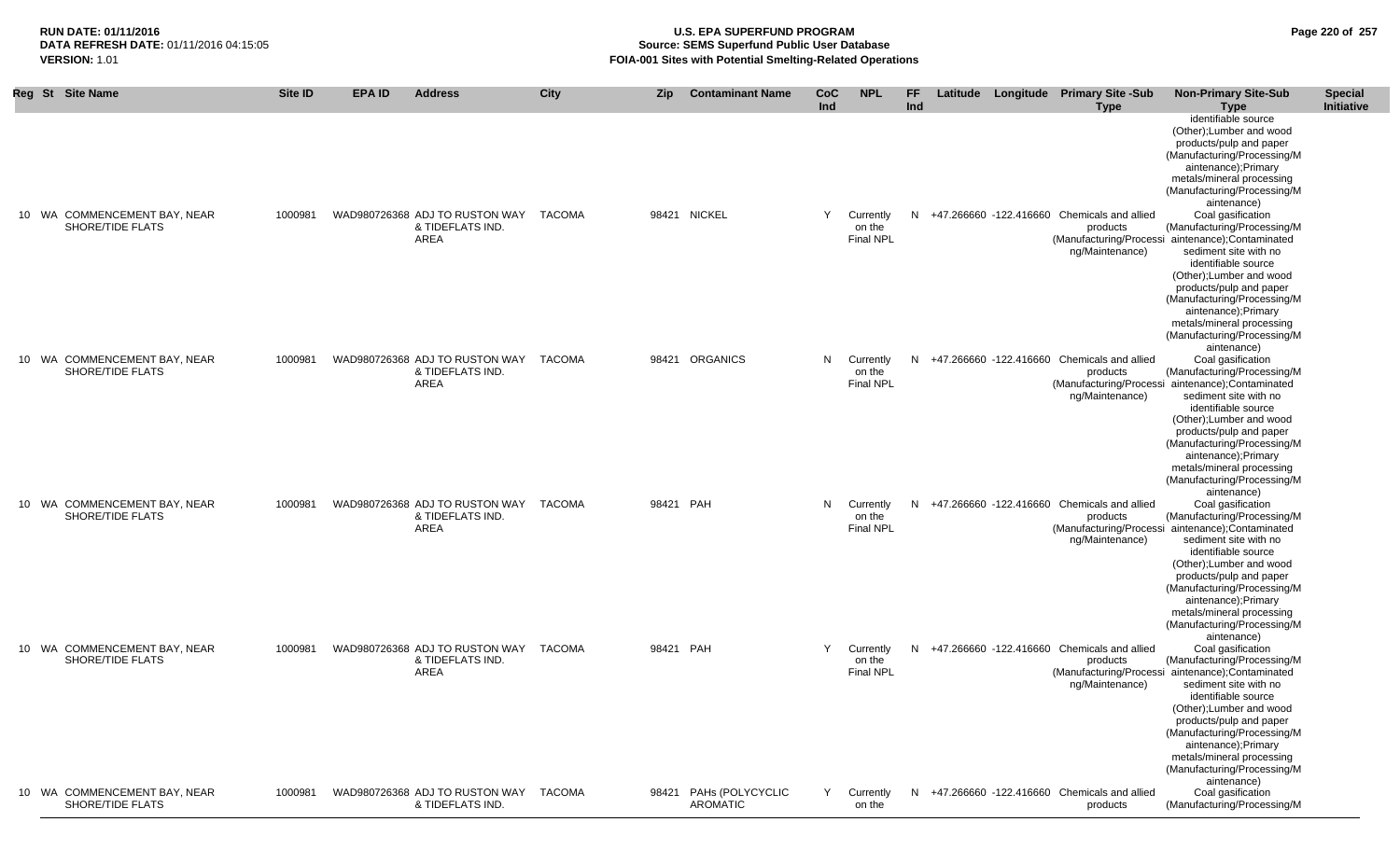#### **RUN DATE: 01/11/2016 U.S. EPA SUPERFUND PROGRAM Page 221 of 257 Source: SEMS Superfund Public User Database VERSION:** 1.01 **FOIA-001 Sites with Potential Smelting-Related Operations**

| Reg St Site Name                                 | Site ID | <b>EPA ID</b> | <b>Address</b>                                                    | City          | <b>Zip</b> | <b>Contaminant Name</b>                   | <b>CoC</b><br>Ind | <b>NPL</b>                              | <b>FF</b><br>Ind |  | Latitude Longitude Primary Site -Sub<br><b>Type</b>                        | <b>Non-Primary Site-Sub</b><br><b>Type</b>                                                                                                                                                                                                                                                                                                    | <b>Special</b><br>Initiative |
|--------------------------------------------------|---------|---------------|-------------------------------------------------------------------|---------------|------------|-------------------------------------------|-------------------|-----------------------------------------|------------------|--|----------------------------------------------------------------------------|-----------------------------------------------------------------------------------------------------------------------------------------------------------------------------------------------------------------------------------------------------------------------------------------------------------------------------------------------|------------------------------|
|                                                  |         |               | AREA                                                              |               |            | <b>HYDROCARBONS)</b>                      |                   | Final NPL                               |                  |  | ng/Maintenance)                                                            | (Manufacturing/Processi aintenance);Contaminated<br>sediment site with no<br>identifiable source<br>(Other); Lumber and wood<br>products/pulp and paper<br>(Manufacturing/Processing/M<br>aintenance);Primary<br>metals/mineral processing<br>(Manufacturing/Processing/M<br>aintenance)                                                      |                              |
| 10 WA COMMENCEMENT BAY, NEAR<br>SHORE/TIDE FLATS | 1000981 |               | WAD980726368 ADJ TO RUSTON WAY<br>& TIDEFLATS IND.<br>AREA        | <b>TACOMA</b> | 98421 PCBs |                                           | Y                 | Currently<br>on the<br>Final NPL        | N                |  | +47.266660 -122.416660 Chemicals and allied<br>products<br>ng/Maintenance) | Coal gasification<br>(Manufacturing/Processing/M<br>(Manufacturing/Processi aintenance);Contaminated<br>sediment site with no<br>identifiable source<br>(Other); Lumber and wood<br>products/pulp and paper<br>(Manufacturing/Processing/M<br>aintenance);Primary<br>metals/mineral processing<br>(Manufacturing/Processing/M<br>aintenance)  |                              |
| 10 WA COMMENCEMENT BAY, NEAR<br>SHORE/TIDE FLATS | 1000981 |               | WAD980726368 ADJ TO RUSTON WAY<br>& TIDEFLATS IND.<br>AREA        | <b>TACOMA</b> | 98421 PCBs |                                           | N                 | Currently<br>on the<br><b>Final NPL</b> | N                |  | +47.266660 -122.416660 Chemicals and allied<br>products<br>ng/Maintenance) | Coal gasification<br>(Manufacturing/Processing/M<br>(Manufacturing/Processi aintenance); Contaminated<br>sediment site with no<br>identifiable source<br>(Other); Lumber and wood<br>products/pulp and paper<br>(Manufacturing/Processing/M<br>aintenance);Primary<br>metals/mineral processing<br>(Manufacturing/Processing/M<br>aintenance) |                              |
| 10 WA COMMENCEMENT BAY, NEAR<br>SHORE/TIDE FLATS | 1000981 |               | WAD980726368 ADJ TO RUSTON WAY<br>& TIDEFLATS IND.<br>AREA        | <b>TACOMA</b> |            | 98421 PETROLEUM<br><b>HYDROCARBONS</b>    | Y                 | Currently<br>on the<br>Final NPL        | N.               |  | +47.266660 -122.416660 Chemicals and allied<br>products<br>ng/Maintenance) | Coal gasification<br>(Manufacturing/Processing/M<br>(Manufacturing/Processi aintenance);Contaminated<br>sediment site with no<br>identifiable source<br>(Other); Lumber and wood<br>products/pulp and paper<br>(Manufacturing/Processing/M<br>aintenance);Primary<br>metals/mineral processing<br>(Manufacturing/Processing/M<br>aintenance)  |                              |
| 10 WA COMMENCEMENT BAY, NEAR<br>SHORE/TIDE FLATS | 1000981 |               | WAD980726368 ADJ TO RUSTON WAY<br>& TIDEFLATS IND.<br><b>AREA</b> | <b>TACOMA</b> |            | 98421 POLYCHLORINATED<br><b>BIPHENYLS</b> | Y                 | Currently<br>on the<br>Final NPL        | N                |  | +47.266660 -122.416660 Chemicals and allied<br>products<br>ng/Maintenance) | Coal gasification<br>(Manufacturing/Processing/M<br>(Manufacturing/Processi aintenance);Contaminated<br>sediment site with no<br>identifiable source<br>(Other); Lumber and wood<br>products/pulp and paper<br>(Manufacturing/Processing/M<br>aintenance); Primary<br>metals/mineral processing<br>(Manufacturing/Processing/M<br>aintenance) |                              |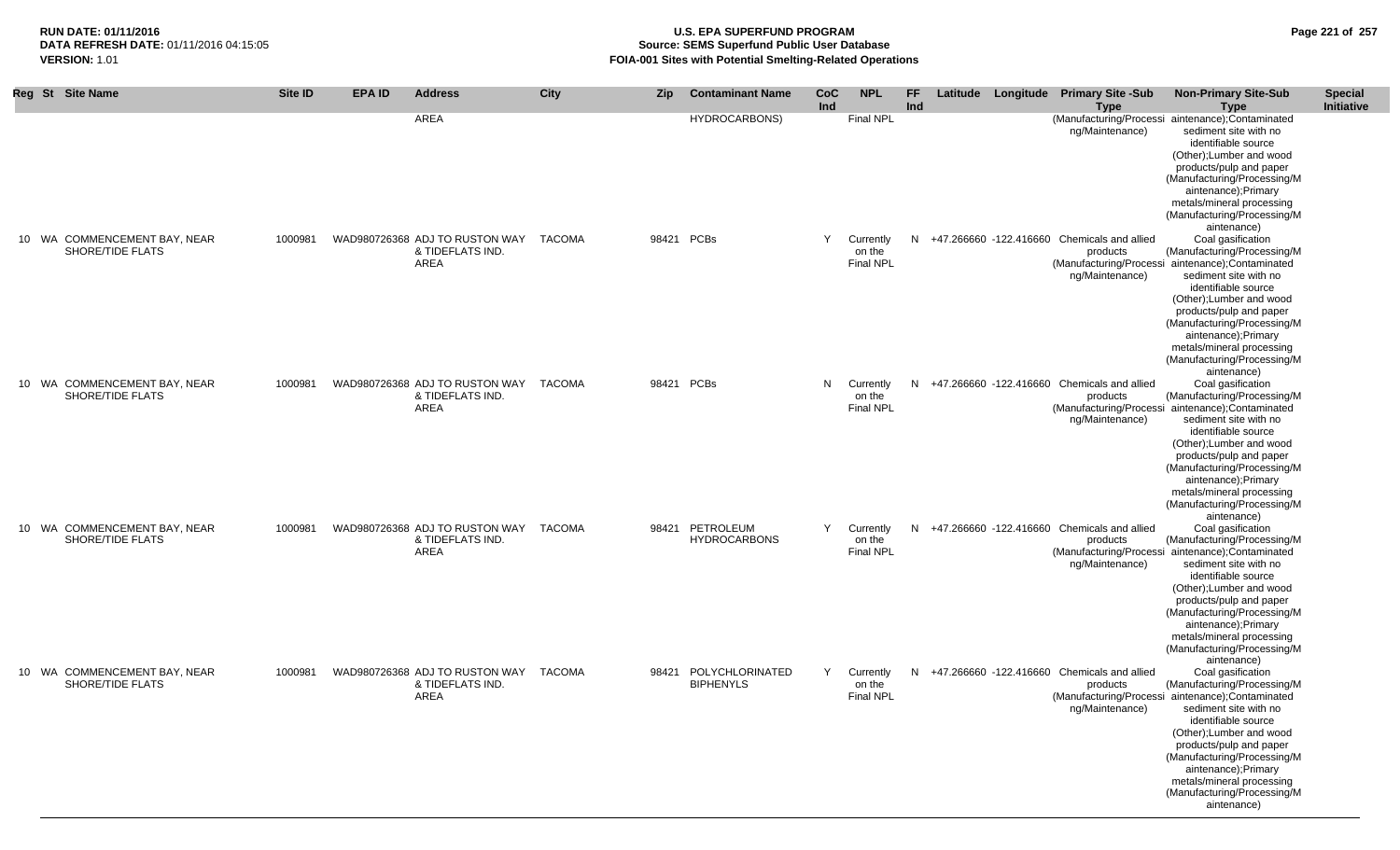## **RUN DATE: 01/11/2016 U.S. EPA SUPERFUND PROGRAM Page 222 of 257 Source: SEMS Superfund Public User Database VERSION:** 1.01 **FOIA-001 Sites with Potential Smelting-Related Operations**

|  | Reg St Site Name                                 | Site ID | <b>EPA ID</b> | <b>Address</b>                                                           | <b>City</b>   | <b>Zip</b> | <b>Contaminant Name</b>   | CoC | <b>NPL</b>                              | FF. |  | Latitude Longitude Primary Site -Sub                                         | <b>Non-Primary Site-Sub</b>                                                                                                                                                                                                                                                                                                                  | <b>Special</b>    |
|--|--------------------------------------------------|---------|---------------|--------------------------------------------------------------------------|---------------|------------|---------------------------|-----|-----------------------------------------|-----|--|------------------------------------------------------------------------------|----------------------------------------------------------------------------------------------------------------------------------------------------------------------------------------------------------------------------------------------------------------------------------------------------------------------------------------------|-------------------|
|  |                                                  |         |               |                                                                          |               |            |                           | Ind |                                         | Ind |  | <b>Type</b>                                                                  | <b>Type</b>                                                                                                                                                                                                                                                                                                                                  | <b>Initiative</b> |
|  | 10 WA COMMENCEMENT BAY, NEAR<br>SHORE/TIDE FLATS | 1000981 |               | WAD980726368 ADJ TO RUSTON WAY<br>& TIDEFLATS IND.<br><b>AREA</b>        | <b>TACOMA</b> |            | 98421 SELENIUM            | Y   | Currently<br>on the<br>Final NPL        |     |  | N +47.266660 -122.416660 Chemicals and allied<br>products<br>ng/Maintenance) | Coal gasification<br>(Manufacturing/Processing/M<br>(Manufacturing/Processi aintenance); Contaminated<br>sediment site with no<br>identifiable source<br>(Other); Lumber and wood<br>products/pulp and paper<br>(Manufacturing/Processing/M<br>aintenance);Primary<br>metals/mineral processing                                              |                   |
|  | 10 WA COMMENCEMENT BAY, NEAR<br>SHORE/TIDE FLATS | 1000981 |               | WAD980726368 ADJ TO RUSTON WAY TACOMA<br>& TIDEFLATS IND.<br>AREA        |               |            | 98421 SILVER              | Y   | Currently<br>on the<br><b>Final NPL</b> |     |  | N +47.266660 -122.416660 Chemicals and allied<br>products<br>ng/Maintenance) | (Manufacturing/Processing/M<br>aintenance)<br>Coal gasification<br>(Manufacturing/Processing/M<br>(Manufacturing/Processi aintenance);Contaminated<br>sediment site with no<br>identifiable source                                                                                                                                           |                   |
|  |                                                  |         |               |                                                                          |               |            |                           |     |                                         |     |  |                                                                              | (Other); Lumber and wood<br>products/pulp and paper<br>(Manufacturing/Processing/M<br>aintenance);Primary<br>metals/mineral processing<br>(Manufacturing/Processing/M<br>aintenance)                                                                                                                                                         |                   |
|  | 10 WA COMMENCEMENT BAY, NEAR<br>SHORE/TIDE FLATS | 1000981 |               | WAD980726368 ADJ TO RUSTON WAY TACOMA<br>& TIDEFLATS IND.<br>AREA        |               |            | 98421 TETRACHLOROETHENE Y |     | Currently<br>on the<br>Final NPL        |     |  | N +47.266660 -122.416660 Chemicals and allied<br>products<br>ng/Maintenance) | Coal gasification<br>(Manufacturing/Processing/M<br>(Manufacturing/Processi aintenance);Contaminated<br>sediment site with no<br>identifiable source<br>(Other); Lumber and wood<br>products/pulp and paper<br>(Manufacturing/Processing/M<br>aintenance);Primary<br>metals/mineral processing<br>(Manufacturing/Processing/M                |                   |
|  | 10 WA COMMENCEMENT BAY, NEAR<br>SHORE/TIDE FLATS | 1000981 |               | WAD980726368 ADJ TO RUSTON WAY TACOMA<br>& TIDEFLATS IND.<br>AREA        |               |            | 98421 THALLIUM            | Y   | Currently<br>on the<br><b>Final NPL</b> |     |  | N +47.266660 -122.416660 Chemicals and allied<br>products<br>ng/Maintenance) | aintenance)<br>Coal gasification<br>(Manufacturing/Processing/M<br>(Manufacturing/Processi aintenance);Contaminated<br>sediment site with no<br>identifiable source<br>(Other); Lumber and wood<br>products/pulp and paper<br>(Manufacturing/Processing/M<br>aintenance);Primary<br>metals/mineral processing<br>(Manufacturing/Processing/M |                   |
|  | 10 WA COMMENCEMENT BAY, NEAR<br>SHORE/TIDE FLATS | 1000981 |               | WAD980726368 ADJ TO RUSTON WAY TACOMA<br>& TIDEFLATS IND.<br><b>AREA</b> |               | 98421 VOC  |                           | N.  | Currently<br>on the<br><b>Final NPL</b> | N.  |  | +47.266660 -122.416660 Chemicals and allied<br>products<br>ng/Maintenance)   | aintenance)<br>Coal gasification<br>(Manufacturing/Processing/M<br>(Manufacturing/Processi aintenance); Contaminated<br>sediment site with no<br>identifiable source<br>(Other); Lumber and wood<br>products/pulp and paper<br>(Manufacturing/Processing/M<br>aintenance);Primary<br>metals/mineral processing                               |                   |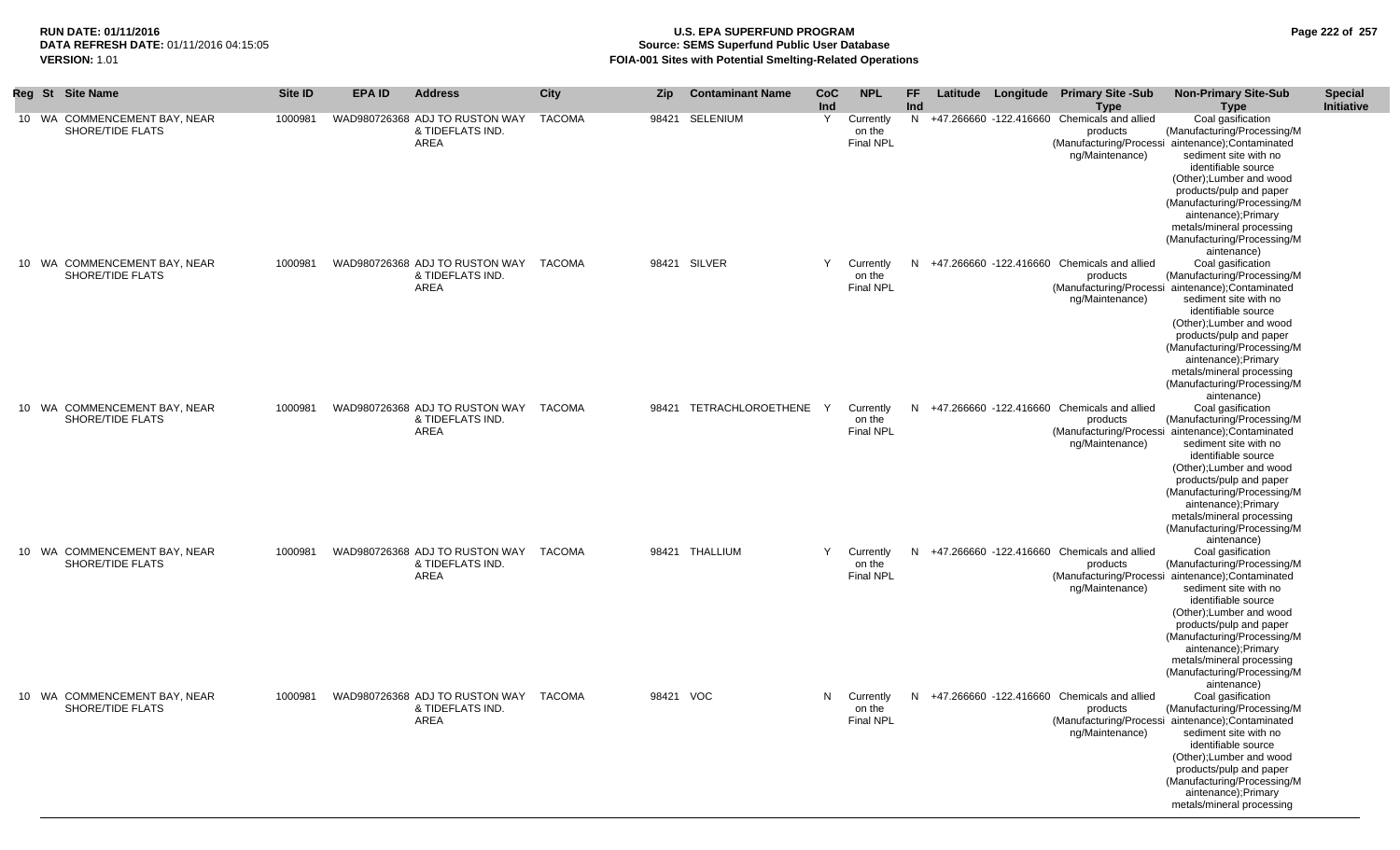|       | Reg St Site Name                                           | <b>Site ID</b> | <b>EPA ID</b> | <b>Address</b>                                             | City              | Zip   | <b>Contaminant Name</b>                | <b>CoC</b><br>Ind | <b>NPL</b>                                | <b>FF</b><br>Ind |                          | Latitude Longitude Primary Site -Sub<br><b>Type</b>                            | <b>Non-Primary Site-Sub</b><br><b>Type</b>                                                                                                                                                                                                                                                                                                                                                                                       | <b>Special</b><br>Initiative |
|-------|------------------------------------------------------------|----------------|---------------|------------------------------------------------------------|-------------------|-------|----------------------------------------|-------------------|-------------------------------------------|------------------|--------------------------|--------------------------------------------------------------------------------|----------------------------------------------------------------------------------------------------------------------------------------------------------------------------------------------------------------------------------------------------------------------------------------------------------------------------------------------------------------------------------------------------------------------------------|------------------------------|
|       | 10 WA COMMENCEMENT BAY, NEAR<br>SHORE/TIDE FLATS           | 1000981        |               | WAD980726368 ADJ TO RUSTON WAY<br>& TIDEFLATS IND.<br>AREA | TACOMA            |       | 98421 ZEARALENONE                      | Y                 | Currently<br>on the<br><b>Final NPL</b>   | N                |                          | +47.266660 -122.416660 Chemicals and allied<br>products<br>ng/Maintenance)     | (Manufacturing/Processing/M<br>aintenance)<br>Coal gasification<br>(Manufacturing/Processing/M<br>(Manufacturing/Processi aintenance); Contaminated<br>sediment site with no<br>identifiable source<br>(Other); Lumber and wood<br>products/pulp and paper<br>(Manufacturing/Processing/M                                                                                                                                        |                              |
|       | 10 WA COMMENCEMENT BAY, NEAR<br>SHORE/TIDE FLATS           | 1000981        |               | WAD980726368 ADJ TO RUSTON WAY<br>& TIDEFLATS IND.<br>AREA | <b>TACOMA</b>     |       | 98421 ZINC                             | Y                 | Currently<br>on the<br><b>Final NPL</b>   | N                |                          | +47.266660 -122.416660 Chemicals and allied<br>products<br>ng/Maintenance)     | aintenance);Primary<br>metals/mineral processing<br>(Manufacturing/Processing/M<br>aintenance)<br>Coal gasification<br>(Manufacturing/Processing/M<br>(Manufacturing/Processi aintenance); Contaminated<br>sediment site with no<br>identifiable source<br>(Other); Lumber and wood<br>products/pulp and paper<br>(Manufacturing/Processing/M<br>aintenance);Primary<br>metals/mineral processing<br>(Manufacturing/Processing/M |                              |
|       | 10 WA EASTBURY SALVAGE METALS AND<br><b>WRECKING</b>       | 1002741        |               | WAN001002741 6805 35TH AVE NE                              | <b>MARYSVILLE</b> | 98217 |                                        |                   | Not on<br>the NPL                         | $\mathsf{N}$     |                          | Batteries/scrap<br>metals/secondary<br>smelting/precious metal                 | aintenance)                                                                                                                                                                                                                                                                                                                                                                                                                      |                              |
| 10    | <b>EASTERN MICHAUD FLATS</b><br>ID<br><b>CONTAMINATION</b> | 1001308        |               | IDD984666610 HWY 30, 3 MI W OF<br><b>CITY</b>              | POCATELLO         |       | 83201 1.1.1-<br><b>TRICHLOROETHANE</b> | N                 | Currently<br>on the<br><b>Final NPL</b>   | N                | +42.901110 -112.522500   | recovery (Recycling)<br>Multiple<br>(Manufacturing/Processi<br>ng/Maintenance) | Chemicals and allied<br>products<br>(Manufacturing/Processing/M<br>aintenance);Primary<br>metals/mineral processing<br>(Manufacturing/Processing/M                                                                                                                                                                                                                                                                               |                              |
| 10 ID | <b>EASTERN MICHAUD FLATS</b><br><b>CONTAMINATION</b>       | 1001308        |               | IDD984666610 HWY 30, 3 MI W OF<br><b>CITY</b>              | POCATELLO         |       | 83201 2-BUTANONE                       |                   | N Currently<br>on the<br><b>Final NPL</b> |                  | N +42.901110 -112.522500 | Multiple<br>(Manufacturing/Processi<br>ng/Maintenance)                         | aintenance)<br>Chemicals and allied<br>products<br>(Manufacturing/Processing/M<br>aintenance);Primary<br>metals/mineral processing<br>(Manufacturing/Processing/M                                                                                                                                                                                                                                                                |                              |
| 10    | ID EASTERN MICHAUD FLATS<br><b>CONTAMINATION</b>           | 1001308        |               | IDD984666610 HWY 30, 3 MI W OF<br><b>CITY</b>              | POCATELLO         |       | 83201 ACETONE                          | N.                | Currently<br>on the<br><b>Final NPL</b>   | N                | +42.901110 -112.522500   | Multiple<br>(Manufacturing/Processi<br>ng/Maintenance)                         | aintenance)<br>Chemicals and allied<br>products<br>(Manufacturing/Processing/M<br>aintenance);Primary<br>metals/mineral processing<br>(Manufacturing/Processing/M                                                                                                                                                                                                                                                                |                              |
| 10    | <b>EASTERN MICHAUD FLATS</b><br>ID<br><b>CONTAMINATION</b> | 1001308        |               | IDD984666610 HWY 30, 3 MI W OF<br><b>CITY</b>              | POCATELLO         |       | 83201 ALPHA GROSS                      | Y                 | Currently<br>on the<br><b>Final NPL</b>   | N                | +42.901110 -112.522500   | Multiple<br>(Manufacturing/Processi<br>ng/Maintenance)                         | aintenance)<br>Chemicals and allied<br>products<br>(Manufacturing/Processing/M<br>aintenance);Primary<br>metals/mineral processing<br>(Manufacturing/Processing/M<br>aintenance)                                                                                                                                                                                                                                                 |                              |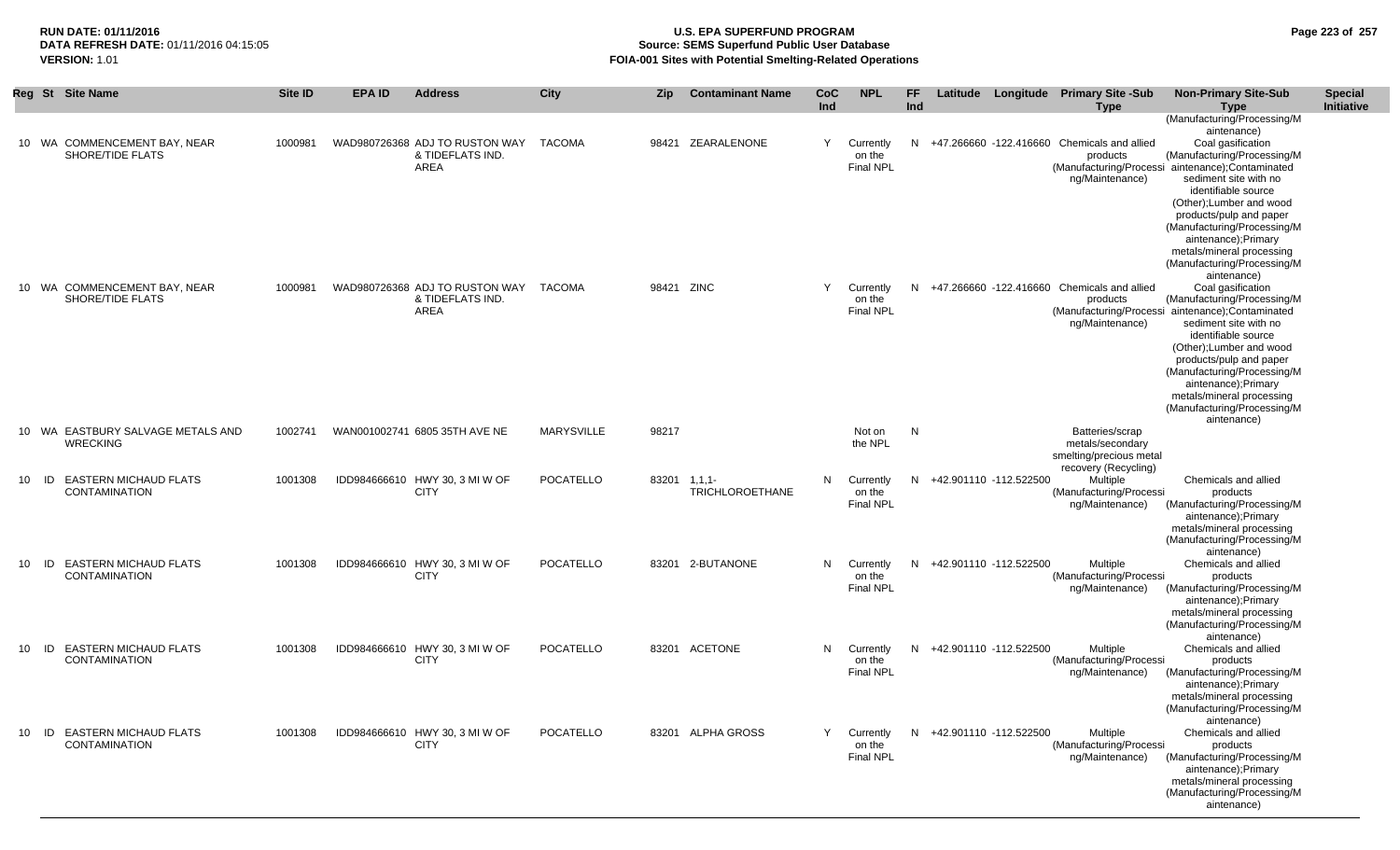## **RUN DATE: 01/11/2016 U.S. EPA SUPERFUND PROGRAM Page 224 of 257 Source: SEMS Superfund Public User Database VERSION:** 1.01 **FOIA-001 Sites with Potential Smelting-Related Operations**

|    | <b>Reg St</b> | <b>Site Name</b>                                     | <b>Site ID</b> | <b>EPA ID</b> | <b>Address</b>                                | <b>City</b>      | <b>Zip</b> | <b>Contaminant Name</b>    | <b>CoC</b><br>Ind | <b>NPL</b>                              | FF<br>Ind |                                      | Latitude Longitude Primary Site -Sub<br><b>Type</b>    | <b>Non-Primary Site-Sub</b><br><b>Type</b>                                                                                                                                       | <b>Special</b><br>Initiative |
|----|---------------|------------------------------------------------------|----------------|---------------|-----------------------------------------------|------------------|------------|----------------------------|-------------------|-----------------------------------------|-----------|--------------------------------------|--------------------------------------------------------|----------------------------------------------------------------------------------------------------------------------------------------------------------------------------------|------------------------------|
| 10 | ID            | <b>EASTERN MICHAUD FLATS</b><br><b>CONTAMINATION</b> | 1001308        |               | IDD984666610 HWY 30, 3 MI W OF<br><b>CITY</b> | POCATELLO        |            | 83201 ALPHA GROSS          | N                 | Currently<br>on the<br><b>Final NPL</b> | N         | +42.901110 -112.522500               | Multiple<br>(Manufacturing/Processi<br>ng/Maintenance) | Chemicals and allied<br>products<br>(Manufacturing/Processing/M<br>aintenance);Primary<br>metals/mineral processing<br>(Manufacturing/Processing/M<br>aintenance)                |                              |
| 10 | ID            | <b>EASTERN MICHAUD FLATS</b><br><b>CONTAMINATION</b> | 1001308        |               | IDD984666610 HWY 30, 3 MI W OF<br><b>CITY</b> | <b>POCATELLO</b> | 83201      | ALUMINUM (FUME OR<br>DUST) | N.                | Currently<br>on the<br><b>Final NPL</b> |           | N +42.901110 -112.522500             | Multiple<br>(Manufacturing/Processi<br>ng/Maintenance) | Chemicals and allied<br>products<br>(Manufacturing/Processing/M<br>aintenance);Primary<br>metals/mineral processing<br>(Manufacturing/Processing/M<br>aintenance)                |                              |
| 10 | ID            | <b>EASTERN MICHAUD FLATS</b><br><b>CONTAMINATION</b> | 1001308        |               | IDD984666610 HWY 30, 3 MI W OF<br><b>CITY</b> | <b>POCATELLO</b> |            | 83201 AMMONIA              | N.                | Currently<br>on the<br><b>Final NPL</b> |           | N +42.901110 -112.522500             | Multiple<br>(Manufacturing/Processi<br>ng/Maintenance) | Chemicals and allied<br>products<br>(Manufacturing/Processing/M<br>aintenance);Primary<br>metals/mineral processing<br>(Manufacturing/Processing/M<br>aintenance)                |                              |
| 10 | ID            | <b>EASTERN MICHAUD FLATS</b><br><b>CONTAMINATION</b> | 1001308        |               | IDD984666610 HWY 30, 3 MI W OF<br><b>CITY</b> | <b>POCATELLO</b> |            | 83201 ANTIMONY             | N.                | Currently<br>on the<br><b>Final NPL</b> | N.        | +42.901110 -112.522500               | Multiple<br>(Manufacturing/Processi<br>ng/Maintenance) | Chemicals and allied<br>products<br>(Manufacturing/Processing/M<br>aintenance);Primary<br>metals/mineral processing<br>(Manufacturing/Processing/M<br>aintenance)                |                              |
| 10 | ID            | <b>EASTERN MICHAUD FLATS</b><br><b>CONTAMINATION</b> | 1001308        |               | IDD984666610 HWY 30, 3 MI W OF<br><b>CITY</b> | POCATELLO        |            | 83201 ANTIMONY             | Y                 | Currently<br>on the<br><b>Final NPL</b> | N.        | +42.901110 -112.522500               | Multiple<br>(Manufacturing/Processi<br>ng/Maintenance) | Chemicals and allied<br>products<br>(Manufacturing/Processing/M<br>aintenance);Primary<br>metals/mineral processing<br>(Manufacturing/Processing/M<br>aintenance)                |                              |
| 10 | ID            | <b>EASTERN MICHAUD FLATS</b><br><b>CONTAMINATION</b> | 1001308        |               | IDD984666610 HWY 30, 3 MI W OF<br><b>CITY</b> | <b>POCATELLO</b> |            | 83201 ARSENIC              | Y                 | Currently<br>on the<br><b>Final NPL</b> | N.        | +42.901110 -112.522500               | Multiple<br>(Manufacturing/Processi<br>ng/Maintenance) | Chemicals and allied<br>products<br>(Manufacturing/Processing/M<br>aintenance); Primary<br>metals/mineral processing<br>(Manufacturing/Processing/M<br>aintenance)               |                              |
| 10 | ID            | <b>EASTERN MICHAUD FLATS</b><br><b>CONTAMINATION</b> | 1001308        |               | IDD984666610 HWY 30, 3 MI W OF<br><b>CITY</b> | POCATELLO        |            | 83201 BARIUM               | N.                | Currently<br>on the<br><b>Final NPL</b> | N.        | +42.901110 -112.522500               | Multiple<br>(Manufacturing/Processi<br>ng/Maintenance) | Chemicals and allied<br>products<br>(Manufacturing/Processing/M<br>aintenance); Primary<br>metals/mineral processing<br>(Manufacturing/Processing/M                              |                              |
|    |               | 10 ID EASTERN MICHAUD FLATS<br><b>CONTAMINATION</b>  | 1001308        |               | IDD984666610 HWY 30, 3 MI W OF<br><b>CITY</b> | POCATELLO        |            | 83201 BENZOIC ACID         |                   | on the<br>Final NPL                     |           | N Currently N +42.901110 -112.522500 | Multiple<br>(Manufacturing/Processi<br>ng/Maintenance) | aintenance)<br>Chemicals and allied<br>products<br>(Manufacturing/Processing/M<br>aintenance);Primary<br>metals/mineral processing<br>(Manufacturing/Processing/M<br>aintenance) |                              |
|    |               | 10 ID EASTERN MICHAUD FLATS<br><b>CONTAMINATION</b>  | 1001308        |               | IDD984666610 HWY 30, 3 MI W OF<br><b>CITY</b> | POCATELLO        |            | 83201 BERYLLIUM            |                   | N Currently<br>on the                   |           | N +42.901110 -112.522500             | Multiple<br>(Manufacturing/Processi                    | Chemicals and allied<br>products                                                                                                                                                 |                              |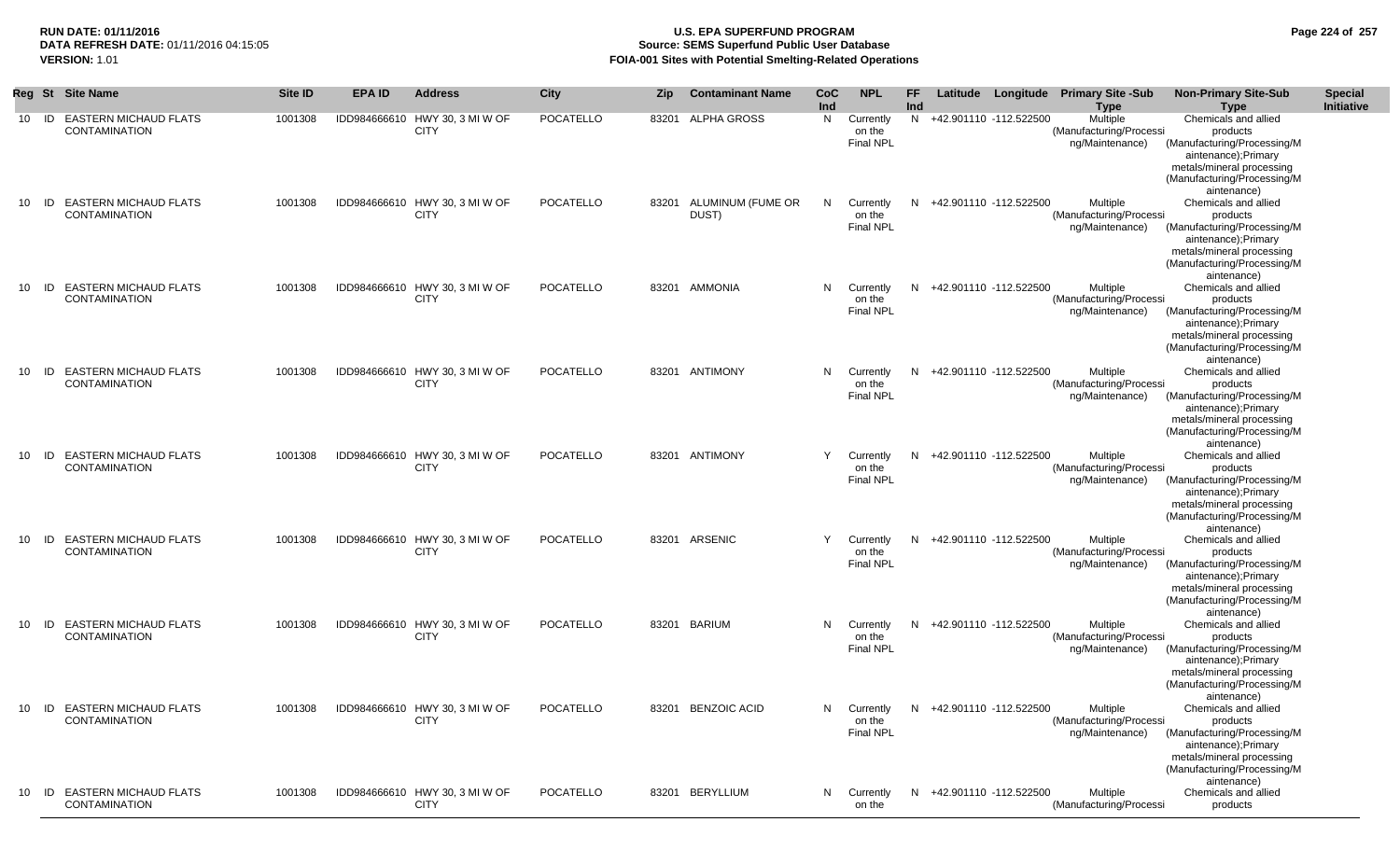## **RUN DATE: 01/11/2016 U.S. EPA SUPERFUND PROGRAM Page 225 of 257 Source: SEMS Superfund Public User Database VERSION:** 1.01 **FOIA-001 Sites with Potential Smelting-Related Operations**

|     |       | Reg St Site Name                                        | <b>Site ID</b> | <b>EPA ID</b> | <b>Address</b>                                | City             | <b>Zip</b> | <b>Contaminant Name</b>                         | CoC<br>Ind | <b>NPL</b>                              | FF.<br>Ind |                          | Latitude Longitude Primary Site -Sub<br><b>Type</b>    | <b>Non-Primary Site-Sub</b><br><b>Type</b>                                                                                                                         | <b>Special</b><br><b>Initiative</b> |
|-----|-------|---------------------------------------------------------|----------------|---------------|-----------------------------------------------|------------------|------------|-------------------------------------------------|------------|-----------------------------------------|------------|--------------------------|--------------------------------------------------------|--------------------------------------------------------------------------------------------------------------------------------------------------------------------|-------------------------------------|
|     |       |                                                         |                |               |                                               |                  |            |                                                 |            | <b>Final NPL</b>                        |            |                          | ng/Maintenance)                                        | (Manufacturing/Processing/M<br>aintenance);Primary<br>metals/mineral processing<br>(Manufacturing/Processing/M<br>aintenance)                                      |                                     |
|     | 10 ID | <b>EASTERN MICHAUD FLATS</b><br><b>CONTAMINATION</b>    | 1001308        |               | IDD984666610 HWY 30, 3 MI W OF<br><b>CITY</b> | POCATELLO        |            | 83201 BERYLLIUM                                 | Y          | Currently<br>on the<br><b>Final NPL</b> |            | N +42.901110 -112.522500 | Multiple<br>(Manufacturing/Processi<br>ng/Maintenance) | Chemicals and allied<br>products<br>(Manufacturing/Processing/M<br>aintenance);Primary<br>metals/mineral processing<br>(Manufacturing/Processing/M<br>aintenance)  |                                     |
|     |       | 10 ID EASTERN MICHAUD FLATS<br><b>CONTAMINATION</b>     | 1001308        |               | IDD984666610 HWY 30, 3 MI W OF<br><b>CITY</b> | <b>POCATELLO</b> |            | 83201 BETA GROSS                                | Y          | Currently<br>on the<br><b>Final NPL</b> |            | N +42.901110 -112.522500 | Multiple<br>(Manufacturing/Processi<br>ng/Maintenance) | Chemicals and allied<br>products<br>(Manufacturing/Processing/M<br>aintenance); Primary<br>metals/mineral processing<br>(Manufacturing/Processing/M<br>aintenance) |                                     |
| 10  | ID    | <b>EASTERN MICHAUD FLATS</b><br><b>CONTAMINATION</b>    | 1001308        |               | IDD984666610 HWY 30, 3 MI W OF<br><b>CITY</b> | POCATELLO        |            | 83201 BETA GROSS                                | N.         | Currently<br>on the<br>Final NPL        |            | N +42.901110 -112.522500 | Multiple<br>(Manufacturing/Processi<br>ng/Maintenance) | Chemicals and allied<br>products<br>(Manufacturing/Processing/M<br>aintenance);Primary<br>metals/mineral processing<br>(Manufacturing/Processing/M<br>aintenance)  |                                     |
| 10  | ID    | <b>EASTERN MICHAUD FLATS</b><br><b>CONTAMINATION</b>    | 1001308        |               | IDD984666610 HWY 30, 3 MI W OF<br><b>CITY</b> | POCATELLO        |            | 83201 BIS(2-<br>ETHYLHEXYL)PHTHALA<br><b>TE</b> | N.         | Currently<br>on the<br><b>Final NPL</b> |            | N +42.901110 -112.522500 | Multiple<br>(Manufacturing/Processi<br>ng/Maintenance) | Chemicals and allied<br>products<br>(Manufacturing/Processing/M<br>aintenance);Primary<br>metals/mineral processing<br>(Manufacturing/Processing/M<br>aintenance)  |                                     |
| 10  | - ID  | <b>EASTERN MICHAUD FLATS</b><br><b>CONTAMINATION</b>    | 1001308        |               | IDD984666610 HWY 30, 3 MI W OF<br><b>CITY</b> | POCATELLO        |            | 83201 BORON                                     |            | Currently<br>on the<br><b>Final NPL</b> |            | N +42.901110 -112.522500 | Multiple<br>(Manufacturing/Processi<br>ng/Maintenance) | Chemicals and allied<br>products<br>(Manufacturing/Processing/M<br>aintenance);Primary<br>metals/mineral processing<br>(Manufacturing/Processing/M<br>aintenance)  |                                     |
| 10  | ID    | <b>EASTERN MICHAUD FLATS</b><br><b>CONTAMINATION</b>    | 1001308        |               | IDD984666610 HWY 30, 3 MI W OF<br><b>CITY</b> | POCATELLO        |            | 83201 CADMIUM                                   | N.         | Currently<br>on the<br><b>Final NPL</b> | N.         | +42.901110 -112.522500   | Multiple<br>(Manufacturing/Processi<br>ng/Maintenance) | Chemicals and allied<br>products<br>(Manufacturing/Processing/M<br>aintenance); Primary<br>metals/mineral processing<br>(Manufacturing/Processing/M<br>aintenance) |                                     |
| 10. |       | <b>ID EASTERN MICHAUD FLATS</b><br><b>CONTAMINATION</b> | 1001308        |               | IDD984666610 HWY 30, 3 MI W OF<br><b>CITY</b> | POCATELLO        |            | 83201 CADMIUM                                   |            | Currently<br>on the<br><b>Final NPL</b> |            | N +42.901110 -112.522500 | Multiple<br>(Manufacturing/Processi<br>ng/Maintenance) | Chemicals and allied<br>products<br>(Manufacturing/Processing/M<br>aintenance);Primary<br>metals/mineral processing<br>(Manufacturing/Processing/M<br>aintenance)  |                                     |
| 10  |       | ID EASTERN MICHAUD FLATS<br><b>CONTAMINATION</b>        | 1001308        |               | IDD984666610 HWY 30, 3 MI W OF<br><b>CITY</b> | POCATELLO        |            | 83201 CALCIUM                                   | N.         | Currently<br>on the<br><b>Final NPL</b> |            | N +42.901110 -112.522500 | Multiple<br>(Manufacturing/Processi<br>ng/Maintenance) | Chemicals and allied<br>products<br>(Manufacturing/Processing/M<br>aintenance);Primary                                                                             |                                     |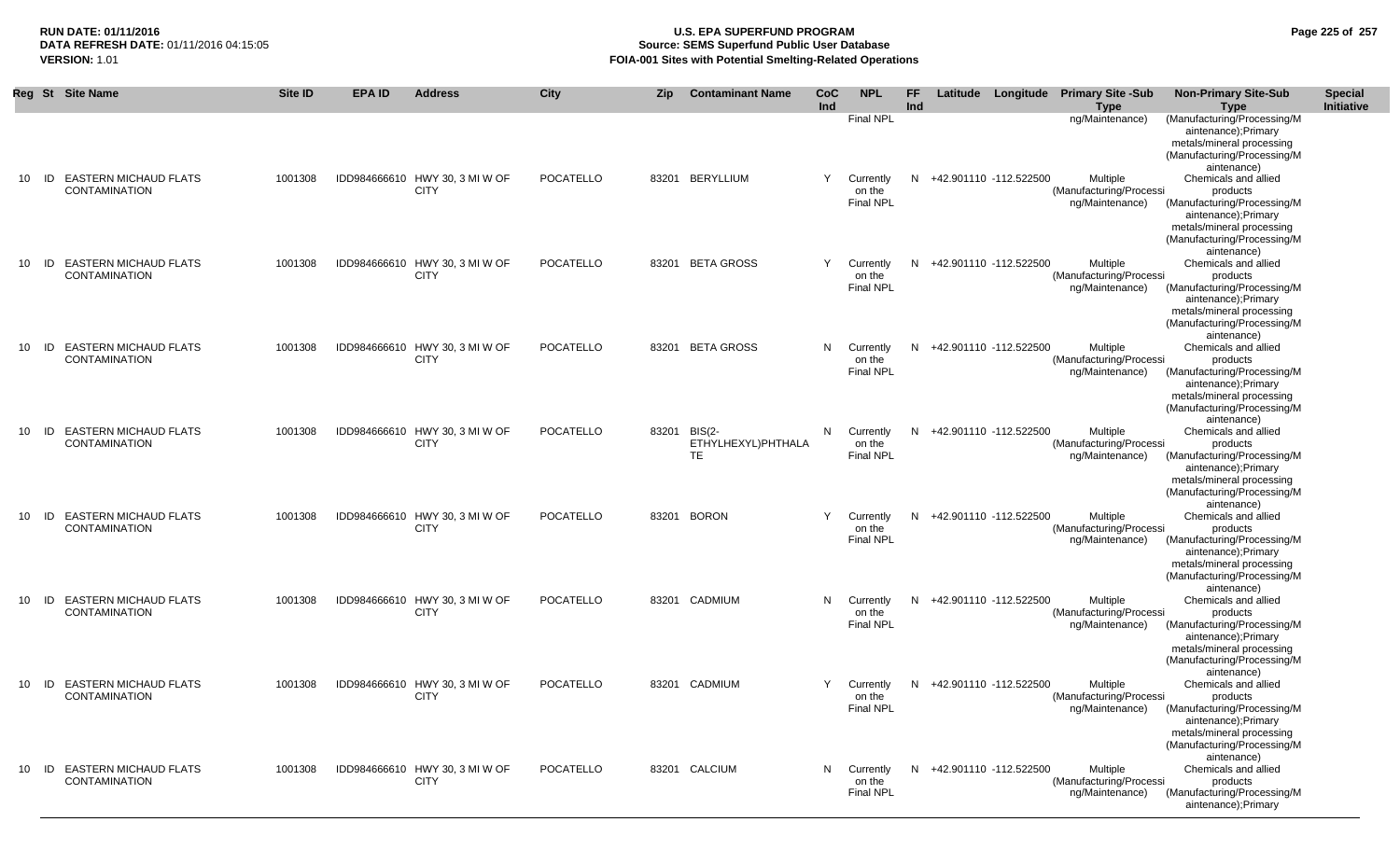## **RUN DATE: 01/11/2016 U.S. EPA SUPERFUND PROGRAM Page 226 of 257 Source: SEMS Superfund Public User Database VERSION:** 1.01 **FOIA-001 Sites with Potential Smelting-Related Operations**

|    |       | Reg St Site Name                                     | <b>Site ID</b> | <b>EPA ID</b> | <b>Address</b>                                | <b>City</b>      | <b>Zip</b> | <b>Contaminant Name</b>              | <b>CoC</b><br>Ind | <b>NPL</b>                              | FF.<br>Ind |                          |                          | Latitude Longitude Primary Site -Sub<br><b>Type</b>    | <b>Non-Primary Site-Sub</b><br><b>Type</b>                                                                                     | <b>Special</b><br><b>Initiative</b> |
|----|-------|------------------------------------------------------|----------------|---------------|-----------------------------------------------|------------------|------------|--------------------------------------|-------------------|-----------------------------------------|------------|--------------------------|--------------------------|--------------------------------------------------------|--------------------------------------------------------------------------------------------------------------------------------|-------------------------------------|
|    |       |                                                      |                |               |                                               |                  |            |                                      |                   |                                         |            |                          |                          |                                                        | metals/mineral processing<br>(Manufacturing/Processing/M<br>aintenance)                                                        |                                     |
| 10 | ID    | <b>EASTERN MICHAUD FLATS</b><br><b>CONTAMINATION</b> | 1001308        |               | IDD984666610 HWY 30, 3 MI W OF<br><b>CITY</b> | <b>POCATELLO</b> | 83201      | <b>CARBON DISULFIDE</b>              | N                 | Currently<br>on the                     | N          | +42.901110 -112.522500   |                          | Multiple<br>(Manufacturing/Processi                    | Chemicals and allied<br>products                                                                                               |                                     |
|    |       |                                                      |                |               |                                               |                  |            |                                      |                   | <b>Final NPL</b>                        |            |                          |                          | ng/Maintenance)                                        | (Manufacturing/Processing/M<br>aintenance); Primary<br>metals/mineral processing<br>(Manufacturing/Processing/M<br>aintenance) |                                     |
| 10 | ID    | <b>EASTERN MICHAUD FLATS</b><br><b>CONTAMINATION</b> | 1001308        |               | IDD984666610 HWY 30, 3 MI W OF<br><b>CITY</b> | <b>POCATELLO</b> |            | 83201 CESIUM                         | N                 | Currently<br>on the                     | N.         | +42.901110 -112.522500   |                          | Multiple<br>(Manufacturing/Processi                    | Chemicals and allied<br>products                                                                                               |                                     |
|    |       |                                                      |                |               |                                               |                  |            |                                      |                   | <b>Final NPL</b>                        |            |                          |                          | ng/Maintenance)                                        | (Manufacturing/Processing/M<br>aintenance):Primary<br>metals/mineral processing<br>(Manufacturing/Processing/M<br>aintenance)  |                                     |
| 10 | ID    | <b>EASTERN MICHAUD FLATS</b><br><b>CONTAMINATION</b> | 1001308        |               | IDD984666610 HWY 30, 3 MI W OF<br><b>CITY</b> | POCATELLO        |            | 83201 CHLORIDE                       | N.                | Currently<br>on the<br><b>Final NPL</b> | N.         | +42.901110 -112.522500   |                          | Multiple<br>(Manufacturing/Processi<br>ng/Maintenance) | Chemicals and allied<br>products<br>(Manufacturing/Processing/M<br>aintenance);Primary<br>metals/mineral processing            |                                     |
|    |       |                                                      |                |               |                                               |                  |            |                                      |                   |                                         |            |                          |                          |                                                        | (Manufacturing/Processing/M<br>aintenance)                                                                                     |                                     |
| 10 | ID    | <b>EASTERN MICHAUD FLATS</b><br><b>CONTAMINATION</b> | 1001308        |               | IDD984666610 HWY 30, 3 MI W OF<br><b>CITY</b> | <b>POCATELLO</b> | 83201      | CHLOROBENZENE                        | N                 | Currently<br>on the<br>Final NPL        | N          | +42.901110 -112.522500   |                          | Multiple<br>(Manufacturing/Processi<br>ng/Maintenance) | Chemicals and allied<br>products<br>(Manufacturing/Processing/M<br>aintenance);Primary                                         |                                     |
|    |       |                                                      |                |               |                                               |                  |            |                                      |                   |                                         |            |                          |                          |                                                        | metals/mineral processing<br>(Manufacturing/Processing/M<br>aintenance)                                                        |                                     |
| 10 | ID    | <b>EASTERN MICHAUD FLATS</b><br><b>CONTAMINATION</b> | 1001308        |               | IDD984666610 HWY 30, 3 MI W OF<br><b>CITY</b> | <b>POCATELLO</b> | 83201      | CHLOROFORM                           | N                 | Currently<br>on the<br>Final NPL        | N          | +42.901110 -112.522500   |                          | Multiple<br>(Manufacturing/Processi<br>ng/Maintenance) | Chemicals and allied<br>products<br>(Manufacturing/Processing/M                                                                |                                     |
|    |       |                                                      |                |               |                                               |                  |            |                                      |                   |                                         |            |                          |                          |                                                        | aintenance);Primary<br>metals/mineral processing<br>(Manufacturing/Processing/M<br>aintenance)                                 |                                     |
| 10 | ID    | <b>EASTERN MICHAUD FLATS</b><br><b>CONTAMINATION</b> | 1001308        |               | IDD984666610 HWY 30, 3 MI W OF<br><b>CITY</b> | POCATELLO        |            | 83201 CHROMIUM                       | Y                 | Currently<br>on the<br><b>Final NPL</b> |            | N +42.901110 -112.522500 |                          | Multiple<br>(Manufacturing/Processi<br>ng/Maintenance) | Chemicals and allied<br>products<br>(Manufacturing/Processing/M                                                                |                                     |
|    |       |                                                      |                |               |                                               |                  |            |                                      |                   |                                         |            |                          |                          |                                                        | aintenance);Primary<br>metals/mineral processing<br>(Manufacturing/Processing/M<br>aintenance)                                 |                                     |
|    | 10 ID | <b>EASTERN MICHAUD FLATS</b><br><b>CONTAMINATION</b> | 1001308        |               | IDD984666610 HWY 30, 3 MI W OF<br><b>CITY</b> | <b>POCATELLO</b> |            | 83201 CHROMIUM                       | N                 | Currently<br>on the<br><b>Final NPL</b> | N          |                          | +42.901110 -112.522500   | Multiple<br>(Manufacturing/Processi<br>ng/Maintenance) | Chemicals and allied<br>products<br>(Manufacturing/Processing/M                                                                |                                     |
|    |       |                                                      |                |               |                                               |                  |            |                                      |                   |                                         |            |                          |                          |                                                        | aintenance); Primary<br>metals/mineral processing<br>(Manufacturing/Processing/M<br>aintenance)                                |                                     |
| 10 | - ID  | <b>EASTERN MICHAUD FLATS</b><br><b>CONTAMINATION</b> | 1001308        |               | IDD984666610 HWY 30, 3 MI W OF<br><b>CITY</b> | <b>POCATELLO</b> |            | 83201 COBALT AND<br><b>COMPOUNDS</b> |                   | N Currently<br>on the<br>Final NPL      |            |                          | N +42.901110 -112.522500 | Multiple<br>(Manufacturing/Processi<br>ng/Maintenance) | Chemicals and allied<br>products<br>(Manufacturing/Processing/M<br>aintenance);Primary<br>metals/mineral processing            |                                     |
|    |       |                                                      |                |               |                                               |                  |            |                                      |                   |                                         |            |                          |                          |                                                        | (Manufacturing/Processing/M                                                                                                    |                                     |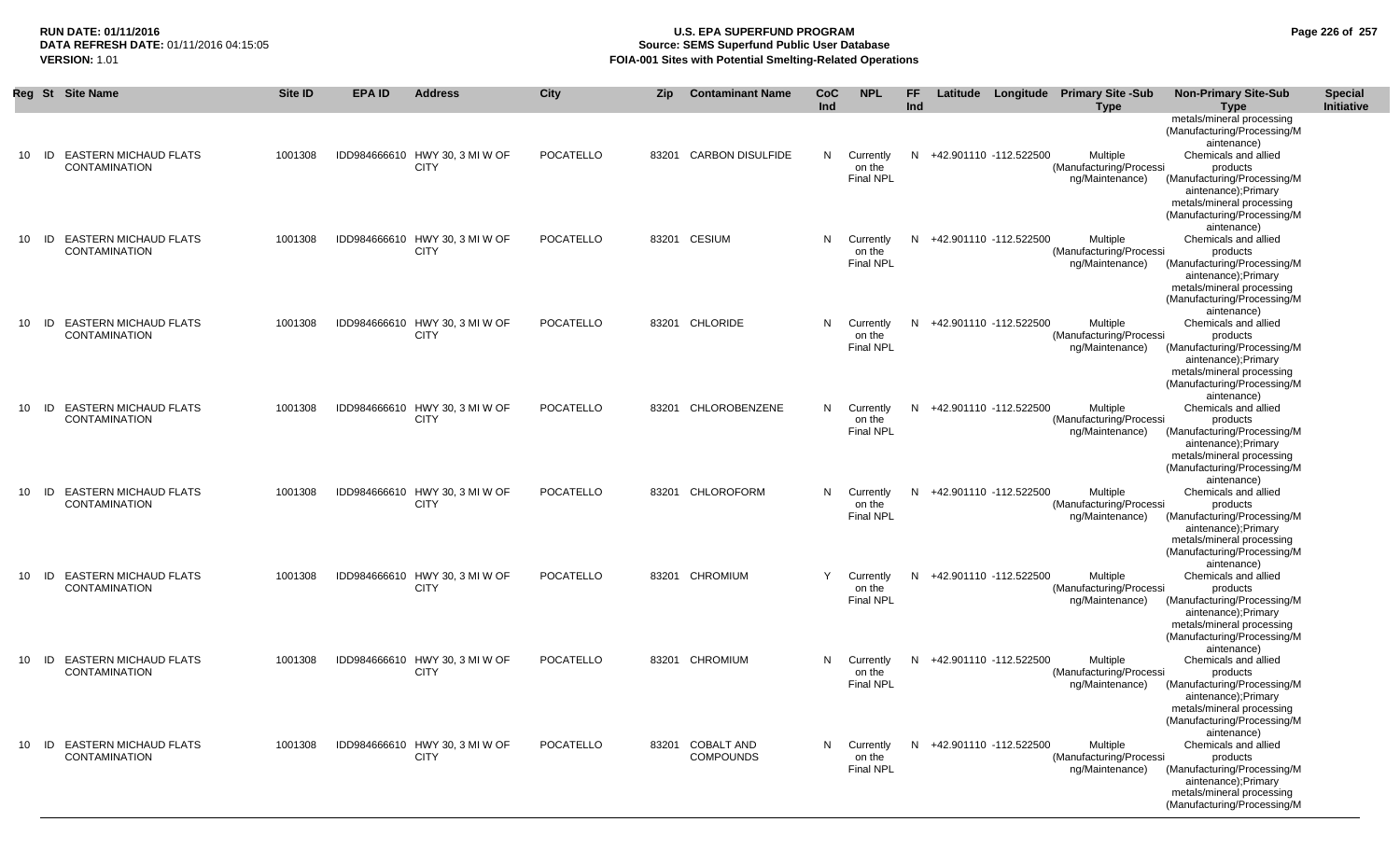## **RUN DATE: 01/11/2016 U.S. EPA SUPERFUND PROGRAM Page 227 of 257 Source: SEMS Superfund Public User Database VERSION:** 1.01 **FOIA-001 Sites with Potential Smelting-Related Operations**

|    |       | Reg St Site Name                                     | Site ID | <b>EPA ID</b> | <b>Address</b>                                | <b>City</b>      | <b>Zip</b> | <b>Contaminant Name</b>      | CoC<br>Ind     | <b>NPL</b>                              | FF<br>Ind |                          | Latitude Longitude Primary Site -Sub<br>Type           | <b>Non-Primary Site-Sub</b><br><b>Type</b>                                                                                                                                       | <b>Special</b><br>Initiative |
|----|-------|------------------------------------------------------|---------|---------------|-----------------------------------------------|------------------|------------|------------------------------|----------------|-----------------------------------------|-----------|--------------------------|--------------------------------------------------------|----------------------------------------------------------------------------------------------------------------------------------------------------------------------------------|------------------------------|
|    | 10 ID | <b>EASTERN MICHAUD FLATS</b><br><b>CONTAMINATION</b> | 1001308 |               | IDD984666610 HWY 30, 3 MI W OF<br><b>CITY</b> | POCATELLO        |            | 83201 COBALT-60              | N              | Currently<br>on the<br><b>Final NPL</b> |           | N +42.901110 -112.522500 | Multiple<br>(Manufacturing/Processi<br>ng/Maintenance) | aintenance)<br>Chemicals and allied<br>products<br>(Manufacturing/Processing/M<br>aintenance);Primary<br>metals/mineral processing<br>(Manufacturing/Processing/M                |                              |
| 10 | ID    | <b>EASTERN MICHAUD FLATS</b><br><b>CONTAMINATION</b> | 1001308 |               | IDD984666610 HWY 30, 3 MI W OF<br><b>CITY</b> | <b>POCATELLO</b> |            | 83201 COPPER                 | N.             | Currently<br>on the<br><b>Final NPL</b> |           | N +42.901110 -112.522500 | Multiple<br>(Manufacturing/Processi<br>ng/Maintenance) | aintenance)<br>Chemicals and allied<br>products<br>(Manufacturing/Processing/M<br>aintenance);Primary<br>metals/mineral processing<br>(Manufacturing/Processing/M<br>aintenance) |                              |
| 10 | - ID  | <b>EASTERN MICHAUD FLATS</b><br><b>CONTAMINATION</b> | 1001308 |               | IDD984666610 HWY 30, 3 MI W OF<br><b>CITY</b> | <b>POCATELLO</b> |            | 83201 DI-N-BUTYL PHTHALATE N |                | Currently<br>on the<br><b>Final NPL</b> | N.        | +42.901110 -112.522500   | Multiple<br>(Manufacturing/Processi<br>ng/Maintenance) | Chemicals and allied<br>products<br>(Manufacturing/Processing/M<br>aintenance); Primary<br>metals/mineral processing<br>(Manufacturing/Processing/M<br>aintenance)               |                              |
|    | 10 ID | <b>EASTERN MICHAUD FLATS</b><br><b>CONTAMINATION</b> | 1001308 |               | IDD984666610 HWY 30, 3 MI W OF<br><b>CITY</b> | POCATELLO        |            | 83201 DI-N-OCTYL PHTHALATE N |                | Currently<br>on the<br><b>Final NPL</b> |           | N +42.901110 -112.522500 | Multiple<br>(Manufacturing/Processi<br>ng/Maintenance) | Chemicals and allied<br>products<br>(Manufacturing/Processing/M<br>aintenance);Primary<br>metals/mineral processing<br>(Manufacturing/Processing/M<br>aintenance)                |                              |
|    | 10 ID | <b>EASTERN MICHAUD FLATS</b><br><b>CONTAMINATION</b> | 1001308 |               | IDD984666610 HWY 30, 3 MI W OF<br><b>CITY</b> | POCATELLO        |            | 83201 DIETHYL PHTHALATE      | N              | Currently<br>on the<br><b>Final NPL</b> |           | N +42.901110 -112.522500 | Multiple<br>(Manufacturing/Processi<br>ng/Maintenance) | Chemicals and allied<br>products<br>(Manufacturing/Processing/M<br>aintenance);Primary<br>metals/mineral processing<br>(Manufacturing/Processing/M<br>aintenance)                |                              |
| 10 | - ID  | <b>EASTERN MICHAUD FLATS</b><br><b>CONTAMINATION</b> | 1001308 |               | IDD984666610 HWY 30, 3 MI W OF<br><b>CITY</b> | POCATELLO        |            | 83201 DIMETHYL PHTHALATE     | N <sub>N</sub> | Currently<br>on the<br>Final NPL        | N         | +42.901110 -112.522500   | Multiple<br>(Manufacturing/Processi<br>ng/Maintenance) | Chemicals and allied<br>products<br>(Manufacturing/Processing/M<br>aintenance);Primary<br>metals/mineral processing<br>(Manufacturing/Processing/M                               |                              |
| 10 | - ID  | <b>EASTERN MICHAUD FLATS</b><br><b>CONTAMINATION</b> | 1001308 |               | IDD984666610 HWY 30, 3 MI W OF<br><b>CITY</b> | POCATELLO        |            | 83201 ETHYLBENZENE           | N.             | Currently<br>on the<br>Final NPL        | N         | +42.901110 -112.522500   | Multiple<br>(Manufacturing/Processi<br>ng/Maintenance) | aintenance)<br>Chemicals and allied<br>products<br>(Manufacturing/Processing/M<br>aintenance);Primary<br>metals/mineral processing<br>(Manufacturing/Processing/M                |                              |
|    | 10 ID | <b>EASTERN MICHAUD FLATS</b><br><b>CONTAMINATION</b> | 1001308 |               | IDD984666610 HWY 30, 3 MI W OF<br><b>CITY</b> | <b>POCATELLO</b> |            | 83201 EUROPIUM-154           | N.             | Currently<br>on the<br><b>Final NPL</b> |           | N +42.901110 -112.522500 | Multiple<br>(Manufacturing/Processi<br>ng/Maintenance) | aintenance)<br>Chemicals and allied<br>products<br>(Manufacturing/Processing/M<br>aintenance);Primary<br>metals/mineral processing<br>(Manufacturing/Processing/M                |                              |
|    |       | 10 ID EASTERN MICHAUD FLATS                          | 1001308 |               | IDD984666610 HWY 30, 3 MI W OF                | <b>POCATELLO</b> |            | 83201 FLUORIDE               | Y              | Currently                               | N         | +42.901110 -112.522500   | Multiple                                               | aintenance)<br>Chemicals and allied                                                                                                                                              |                              |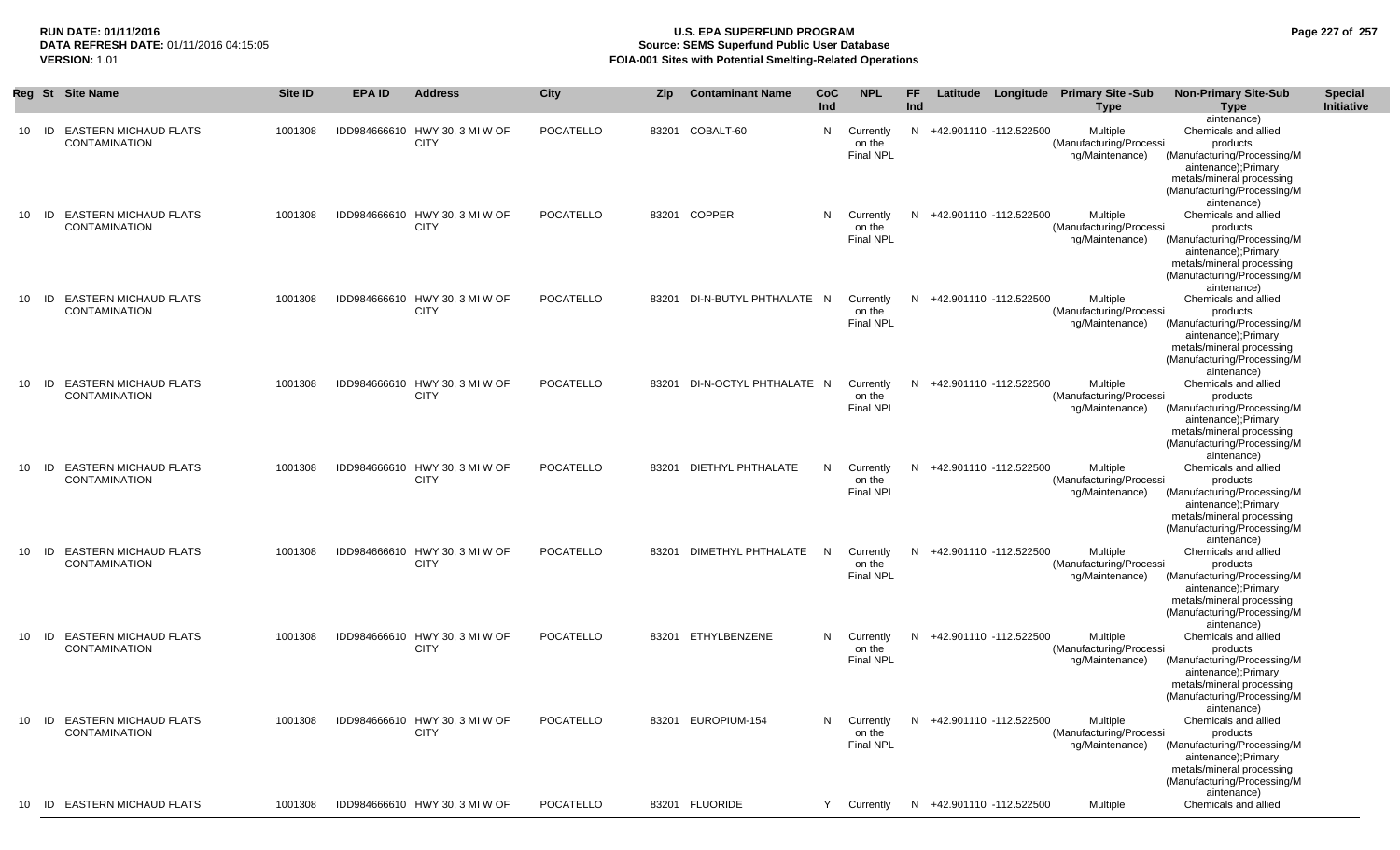## **RUN DATE: 01/11/2016 U.S. EPA SUPERFUND PROGRAM Page 228 of 257 DATA REFRESH DATE:** 01/11/2016 04:15:05 **Source: SEMS Superfund Public User Database**<br>**FOIA-001 Sites with Potential Smelting-Related Operat VERSION:** 1.01 **FOIA-001 Sites with Potential Smelting-Related Operations**

|         | Reg St Site Name                                     | Site ID | <b>EPA ID</b> | <b>Address</b>                                | City      | <b>Zip</b> | <b>Contaminant Name</b> | <b>CoC</b><br>Ind | <b>NPL</b>                              | FF.<br>Ind |                          | Latitude Longitude Primary Site -Sub<br><b>Type</b>    | <b>Non-Primary Site-Sub</b><br>Type                                                                                                                                | <b>Special</b><br>Initiative |
|---------|------------------------------------------------------|---------|---------------|-----------------------------------------------|-----------|------------|-------------------------|-------------------|-----------------------------------------|------------|--------------------------|--------------------------------------------------------|--------------------------------------------------------------------------------------------------------------------------------------------------------------------|------------------------------|
|         | <b>CONTAMINATION</b>                                 |         |               | <b>CITY</b>                                   |           |            |                         |                   | on the<br><b>Final NPL</b>              |            |                          | (Manufacturing/Processi<br>ng/Maintenance)             | products<br>(Manufacturing/Processing/M<br>aintenance);Primary<br>metals/mineral processing<br>(Manufacturing/Processing/M<br>aintenance)                          |                              |
| $10$ ID | <b>EASTERN MICHAUD FLATS</b><br><b>CONTAMINATION</b> | 1001308 |               | IDD984666610 HWY 30, 3 MI W OF<br><b>CITY</b> | POCATELLO | 83201 IRON |                         | N                 | Currently<br>on the<br><b>Final NPL</b> |            | N +42.901110 -112.522500 | Multiple<br>(Manufacturing/Processi<br>ng/Maintenance) | Chemicals and allied<br>products<br>(Manufacturing/Processing/M<br>aintenance);Primary<br>metals/mineral processing<br>(Manufacturing/Processing/M<br>aintenance)  |                              |
| $10$ ID | <b>EASTERN MICHAUD FLATS</b><br><b>CONTAMINATION</b> | 1001308 |               | IDD984666610 HWY 30, 3 MI W OF<br><b>CITY</b> | POCATELLO | 83201 LEAD |                         | N.                | Currently<br>on the<br><b>Final NPL</b> |            | N +42.901110 -112.522500 | Multiple<br>(Manufacturing/Processi<br>ng/Maintenance) | Chemicals and allied<br>products<br>(Manufacturing/Processing/M<br>aintenance);Primary<br>metals/mineral processing<br>(Manufacturing/Processing/M<br>aintenance)  |                              |
| $10$ ID | <b>EASTERN MICHAUD FLATS</b><br><b>CONTAMINATION</b> | 1001308 |               | IDD984666610 HWY 30, 3 MI W OF<br><b>CITY</b> | POCATELLO |            | 83201 LEAD-210          | Y                 | Currently<br>on the<br><b>Final NPL</b> |            | N +42.901110 -112.522500 | Multiple<br>(Manufacturing/Processi<br>ng/Maintenance) | Chemicals and allied<br>products<br>(Manufacturing/Processing/M<br>aintenance);Primary<br>metals/mineral processing<br>(Manufacturing/Processing/M<br>aintenance)  |                              |
| 10 ID   | <b>EASTERN MICHAUD FLATS</b><br><b>CONTAMINATION</b> | 1001308 |               | IDD984666610 HWY 30, 3 MI W OF<br><b>CITY</b> | POCATELLO |            | 83201 LITHIUM           | N.                | Currently<br>on the<br><b>Final NPL</b> |            | N +42.901110 -112.522500 | Multiple<br>(Manufacturing/Processi<br>ng/Maintenance) | Chemicals and allied<br>products<br>(Manufacturing/Processing/M<br>aintenance);Primary<br>metals/mineral processing<br>(Manufacturing/Processing/M<br>aintenance)  |                              |
| $10$ ID | <b>EASTERN MICHAUD FLATS</b><br><b>CONTAMINATION</b> | 1001308 |               | IDD984666610 HWY 30, 3 MI W OF<br><b>CITY</b> | POCATELLO |            | 83201 MAGNESIUM         | N.                | Currently<br>on the<br><b>Final NPL</b> |            | N +42.901110 -112.522500 | Multiple<br>(Manufacturing/Processi<br>ng/Maintenance) | Chemicals and allied<br>products<br>(Manufacturing/Processing/M<br>aintenance);Primary<br>metals/mineral processing<br>(Manufacturing/Processing/M<br>aintenance)  |                              |
| $10$ ID | <b>EASTERN MICHAUD FLATS</b><br><b>CONTAMINATION</b> | 1001308 |               | IDD984666610 HWY 30, 3 MI W OF<br><b>CITY</b> | POCATELLO |            | 83201 MANGANESE         | Y                 | Currently<br>on the<br><b>Final NPL</b> |            | N +42.901110 -112.522500 | Multiple<br>(Manufacturing/Processi<br>ng/Maintenance) | Chemicals and allied<br>products<br>(Manufacturing/Processing/M<br>aintenance);Primary<br>metals/mineral processing<br>(Manufacturing/Processing/M<br>aintenance)  |                              |
| $10$ ID | <b>EASTERN MICHAUD FLATS</b><br><b>CONTAMINATION</b> | 1001308 |               | IDD984666610 HWY 30, 3 MI W OF<br><b>CITY</b> | POCATELLO |            | 83201 MERCURY           | Y                 | Currently<br>on the<br><b>Final NPL</b> |            | N +42.901110 -112.522500 | Multiple<br>(Manufacturing/Processi<br>ng/Maintenance) | Chemicals and allied<br>products<br>(Manufacturing/Processing/M<br>aintenance); Primary<br>metals/mineral processing<br>(Manufacturing/Processing/M<br>aintenance) |                              |
| $10$ ID | <b>EASTERN MICHAUD FLATS</b><br><b>CONTAMINATION</b> | 1001308 |               | IDD984666610 HWY 30, 3 MI W OF<br><b>CITY</b> | POCATELLO |            | 83201 MERCURY           | N.                | Currently<br>on the<br><b>Final NPL</b> |            | N +42.901110 -112.522500 | Multiple<br>(Manufacturing/Processi<br>ng/Maintenance) | Chemicals and allied<br>products<br>(Manufacturing/Processing/M                                                                                                    |                              |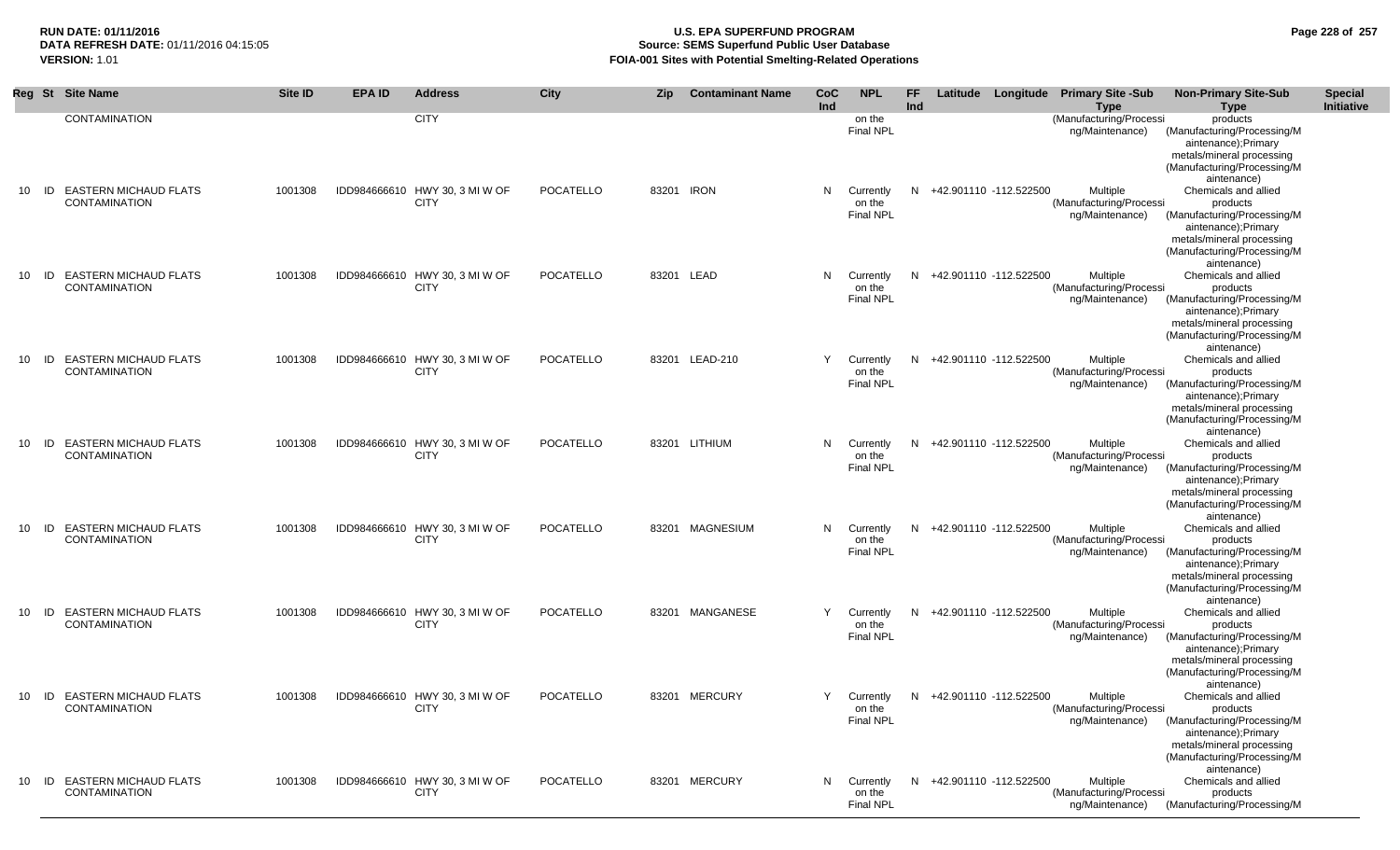## **RUN DATE: 01/11/2016 U.S. EPA SUPERFUND PROGRAM Page 229 of 257 Source: SEMS Superfund Public User Database VERSION:** 1.01 **FOIA-001 Sites with Potential Smelting-Related Operations**

|    |       | Reg St Site Name                                        | <b>Site ID</b> | <b>EPA ID</b> | <b>Address</b>                                | City             | <b>Zip</b> | <b>Contaminant Name</b>              | CoC<br>Ind | <b>NPL</b>                              | FF<br>Ind |                          | Latitude Longitude Primary Site -Sub<br><b>Type</b>    | <b>Non-Primary Site-Sub</b><br><b>Type</b>                                                                                                                         | <b>Special</b><br>Initiative |
|----|-------|---------------------------------------------------------|----------------|---------------|-----------------------------------------------|------------------|------------|--------------------------------------|------------|-----------------------------------------|-----------|--------------------------|--------------------------------------------------------|--------------------------------------------------------------------------------------------------------------------------------------------------------------------|------------------------------|
|    |       |                                                         |                |               |                                               |                  |            |                                      |            |                                         |           |                          |                                                        | aintenance); Primary<br>metals/mineral processing<br>(Manufacturing/Processing/M<br>aintenance)                                                                    |                              |
| 10 | ID    | <b>EASTERN MICHAUD FLATS</b><br><b>CONTAMINATION</b>    | 1001308        |               | IDD984666610 HWY 30, 3 MI W OF<br><b>CITY</b> | <b>POCATELLO</b> |            | 83201 METHYLENE CHLORIDE N           |            | Currently<br>on the<br>Final NPL        | N         | +42.901110 -112.522500   | Multiple<br>(Manufacturing/Processi<br>ng/Maintenance) | Chemicals and allied<br>products<br>(Manufacturing/Processing/M<br>aintenance); Primary<br>metals/mineral processing<br>(Manufacturing/Processing/M<br>aintenance) |                              |
| 10 | ID    | <b>EASTERN MICHAUD FLATS</b><br><b>CONTAMINATION</b>    | 1001308        |               | IDD984666610 HWY 30, 3 MI W OF<br><b>CITY</b> | <b>POCATELLO</b> |            | 83201 MOLYBDENUM                     | N          | Currently<br>on the<br><b>Final NPL</b> |           | N +42.901110 -112.522500 | Multiple<br>(Manufacturing/Processi<br>ng/Maintenance) | Chemicals and allied<br>products<br>(Manufacturing/Processing/M<br>aintenance); Primary<br>metals/mineral processing<br>(Manufacturing/Processing/M<br>aintenance) |                              |
|    | 10 ID | <b>EASTERN MICHAUD FLATS</b><br><b>CONTAMINATION</b>    | 1001308        |               | IDD984666610 HWY 30, 3 MI W OF<br><b>CITY</b> | <b>POCATELLO</b> |            | 83201 NICKEL                         | N.         | Currently<br>on the<br><b>Final NPL</b> |           | N +42.901110 -112.522500 | Multiple<br>(Manufacturing/Processi<br>ng/Maintenance) | Chemicals and allied<br>products<br>(Manufacturing/Processing/M<br>aintenance);Primary<br>metals/mineral processing<br>(Manufacturing/Processing/M<br>aintenance)  |                              |
| 10 | - ID  | <b>EASTERN MICHAUD FLATS</b><br><b>CONTAMINATION</b>    | 1001308        |               | IDD984666610 HWY 30, 3 MI W OF<br><b>CITY</b> | <b>POCATELLO</b> |            | 83201 NICKEL                         |            | Currently<br>on the<br><b>Final NPL</b> | N.        | +42.901110 -112.522500   | Multiple<br>(Manufacturing/Processi<br>ng/Maintenance) | Chemicals and allied<br>products<br>(Manufacturing/Processing/M<br>aintenance); Primary<br>metals/mineral processing<br>(Manufacturing/Processing/M<br>aintenance) |                              |
| 10 | ID    | <b>EASTERN MICHAUD FLATS</b><br><b>CONTAMINATION</b>    | 1001308        |               | IDD984666610 HWY 30, 3 MI W OF<br><b>CITY</b> | <b>POCATELLO</b> |            | 83201 NITRATE                        | Y          | Currently<br>on the<br><b>Final NPL</b> | N.        | +42.901110 -112.522500   | Multiple<br>(Manufacturing/Processi<br>ng/Maintenance) | Chemicals and allied<br>products<br>(Manufacturing/Processing/M<br>aintenance); Primary<br>metals/mineral processing<br>(Manufacturing/Processing/M<br>aintenance) |                              |
| 10 | ID    | <b>EASTERN MICHAUD FLATS</b><br><b>CONTAMINATION</b>    | 1001308        |               | IDD984666610 HWY 30, 3 MI W OF<br><b>CITY</b> | <b>POCATELLO</b> |            | 83201 NITRATE                        | N          | Currently<br>on the<br><b>Final NPL</b> | N         | +42.901110 -112.522500   | Multiple<br>(Manufacturing/Processi<br>ng/Maintenance) | Chemicals and allied<br>products<br>(Manufacturing/Processing/M<br>aintenance); Primary<br>metals/mineral processing<br>(Manufacturing/Processing/M<br>aintenance) |                              |
| 10 |       | <b>ID EASTERN MICHAUD FLATS</b><br><b>CONTAMINATION</b> | 1001308        |               | IDD984666610 HWY 30, 3 MI W OF<br><b>CITY</b> | POCATELLO        |            | 83201 PHOSPHORIC ACID                | Y          | Currently<br>on the<br><b>Final NPL</b> |           | N +42.901110 -112.522500 | Multiple<br>(Manufacturing/Processi<br>ng/Maintenance) | Chemicals and allied<br>products<br>(Manufacturing/Processing/M<br>aintenance);Primary<br>metals/mineral processing<br>(Manufacturing/Processing/M<br>aintenance)  |                              |
|    |       | 10 ID EASTERN MICHAUD FLATS<br>CONTAMINATION            | 1001308        |               | IDD984666610 HWY 30, 3 MI W OF<br><b>CITY</b> | <b>POCATELLO</b> |            | 83201 PHOSPHORUS<br><b>COMPOUNDS</b> |            | Currently<br>on the<br>Final NPL        |           | N +42.901110 -112.522500 | Multiple<br>(Manufacturing/Processi<br>ng/Maintenance) | Chemicals and allied<br>products<br>(Manufacturing/Processing/M<br>aintenance); Primary<br>metals/mineral processing                                               |                              |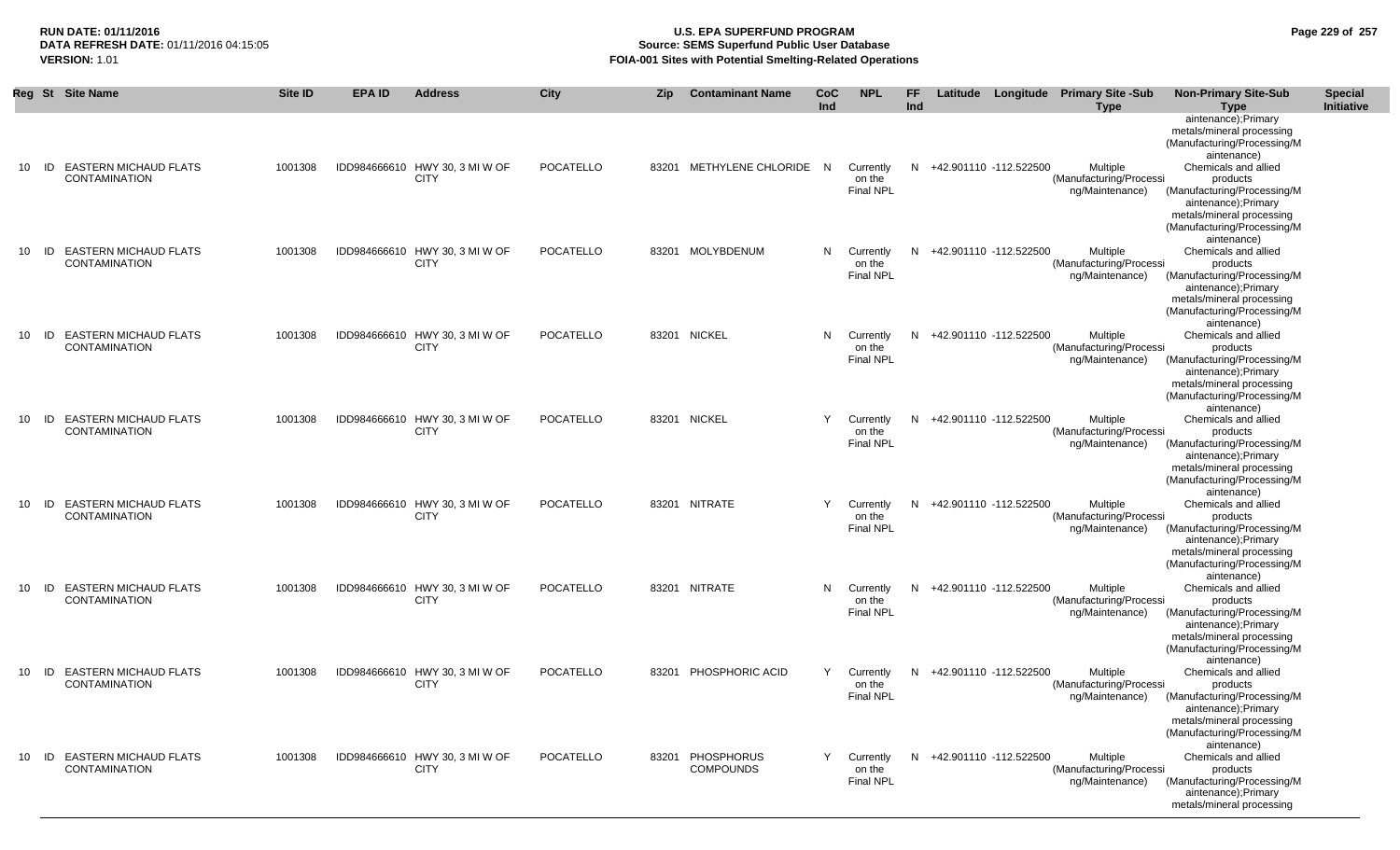## **RUN DATE: 01/11/2016 U.S. EPA SUPERFUND PROGRAM Page 230 of 257 Source: SEMS Superfund Public User Database VERSION:** 1.01 **FOIA-001 Sites with Potential Smelting-Related Operations**

|    |    | Reg St Site Name                                     | Site ID | <b>EPA ID</b> | <b>Address</b>                                | <b>City</b> | Zip | <b>Contaminant Name</b> | <b>CoC</b> | <b>NPL</b>                                | FF. |                          | Latitude Longitude Primary Site -Sub                   | <b>Non-Primary Site-Sub</b>                                                                                                                                       | <b>Special</b> |
|----|----|------------------------------------------------------|---------|---------------|-----------------------------------------------|-------------|-----|-------------------------|------------|-------------------------------------------|-----|--------------------------|--------------------------------------------------------|-------------------------------------------------------------------------------------------------------------------------------------------------------------------|----------------|
|    |    |                                                      |         |               |                                               |             |     |                         | Ind        |                                           | Ind |                          | <b>Type</b>                                            | <b>Type</b>                                                                                                                                                       | Initiative     |
| 10 | ID | <b>EASTERN MICHAUD FLATS</b><br><b>CONTAMINATION</b> | 1001308 |               | IDD984666610 HWY 30, 3 MI W OF<br><b>CITY</b> | POCATELLO   |     | 83201 POLONIUM-210      |            | N Currently<br>on the<br><b>Final NPL</b> |     | N +42.901110 -112.522500 | Multiple<br>(Manufacturing/Processi                    | (Manufacturing/Processing/M<br>aintenance)<br>Chemicals and allied<br>products                                                                                    |                |
|    |    |                                                      |         |               |                                               |             |     |                         |            |                                           |     |                          | ng/Maintenance)                                        | (Manufacturing/Processing/M<br>aintenance);Primary<br>metals/mineral processing<br>(Manufacturing/Processing/M<br>aintenance)                                     |                |
| 10 |    | ID EASTERN MICHAUD FLATS<br><b>CONTAMINATION</b>     | 1001308 |               | IDD984666610 HWY 30, 3 MI W OF<br><b>CITY</b> | POCATELLO   |     | 83201 POLONIUM-210      | Y          | Currently<br>on the<br><b>Final NPL</b>   |     | N +42.901110 -112.522500 | Multiple<br>(Manufacturing/Processi<br>ng/Maintenance) | Chemicals and allied<br>products<br>(Manufacturing/Processing/M<br>aintenance);Primary<br>metals/mineral processing<br>(Manufacturing/Processing/M<br>aintenance) |                |
| 10 |    | ID EASTERN MICHAUD FLATS<br><b>CONTAMINATION</b>     | 1001308 |               | IDD984666610 HWY 30, 3 MI W OF<br><b>CITY</b> | POCATELLO   |     | 83201 POTASSIUM         | N.         | Currently<br>on the<br><b>Final NPL</b>   |     | N +42.901110 -112.522500 | Multiple<br>(Manufacturing/Processi<br>ng/Maintenance) | Chemicals and allied<br>products<br>(Manufacturing/Processing/M<br>aintenance);Primary<br>metals/mineral processing<br>(Manufacturing/Processing/M<br>aintenance) |                |
| 10 |    | ID EASTERN MICHAUD FLATS<br><b>CONTAMINATION</b>     | 1001308 |               | IDD984666610 HWY 30, 3 MI W OF<br><b>CITY</b> | POCATELLO   |     | 83201 POTASSIUM-40      |            | N Currently<br>on the<br><b>Final NPL</b> |     | N +42.901110 -112.522500 | Multiple<br>(Manufacturing/Processi<br>ng/Maintenance) | Chemicals and allied<br>products<br>(Manufacturing/Processing/M<br>aintenance);Primary<br>metals/mineral processing<br>(Manufacturing/Processing/M<br>aintenance) |                |
| 10 | ID | <b>EASTERN MICHAUD FLATS</b><br><b>CONTAMINATION</b> | 1001308 |               | IDD984666610 HWY 30, 3 MI W OF<br><b>CITY</b> | POCATELLO   |     | 83201 POTASSIUM-40      | Y          | Currently<br>on the<br><b>Final NPL</b>   |     | N +42.901110 -112.522500 | Multiple<br>(Manufacturing/Processi<br>ng/Maintenance) | Chemicals and allied<br>products<br>(Manufacturing/Processing/M<br>aintenance);Primary<br>metals/mineral processing<br>(Manufacturing/Processing/M<br>aintenance) |                |
|    |    | 10 ID EASTERN MICHAUD FLATS<br><b>CONTAMINATION</b>  | 1001308 |               | IDD984666610 HWY 30, 3 MI W OF<br><b>CITY</b> | POCATELLO   |     | 83201 RADIUM-226        | Y          | Currently<br>on the<br><b>Final NPL</b>   |     | N +42.901110 -112.522500 | Multiple<br>(Manufacturing/Processi<br>ng/Maintenance) | Chemicals and allied<br>products<br>(Manufacturing/Processing/M<br>aintenance);Primary<br>metals/mineral processing<br>(Manufacturing/Processing/M<br>aintenance) |                |
| 10 |    | ID EASTERN MICHAUD FLATS<br><b>CONTAMINATION</b>     | 1001308 |               | IDD984666610 HWY 30, 3 MI W OF<br><b>CITY</b> | POCATELLO   |     | 83201 RADIUM-226        | N.         | Currently<br>on the<br><b>Final NPL</b>   | N   | +42.901110 -112.522500   | Multiple<br>(Manufacturing/Processi<br>ng/Maintenance) | Chemicals and allied<br>products<br>(Manufacturing/Processing/M<br>aintenance);Primary<br>metals/mineral processing<br>(Manufacturing/Processing/M<br>aintenance) |                |
| 10 |    | ID EASTERN MICHAUD FLATS<br><b>CONTAMINATION</b>     | 1001308 |               | IDD984666610 HWY 30, 3 MI W OF<br><b>CITY</b> | POCATELLO   |     | 83201 RADIUM-228        |            | N Currently<br>on the<br><b>Final NPL</b> |     | N +42.901110 -112.522500 | Multiple<br>(Manufacturing/Processi<br>ng/Maintenance) | Chemicals and allied<br>products<br>(Manufacturing/Processing/M<br>aintenance);Primary<br>metals/mineral processing<br>(Manufacturing/Processing/M<br>aintenance) |                |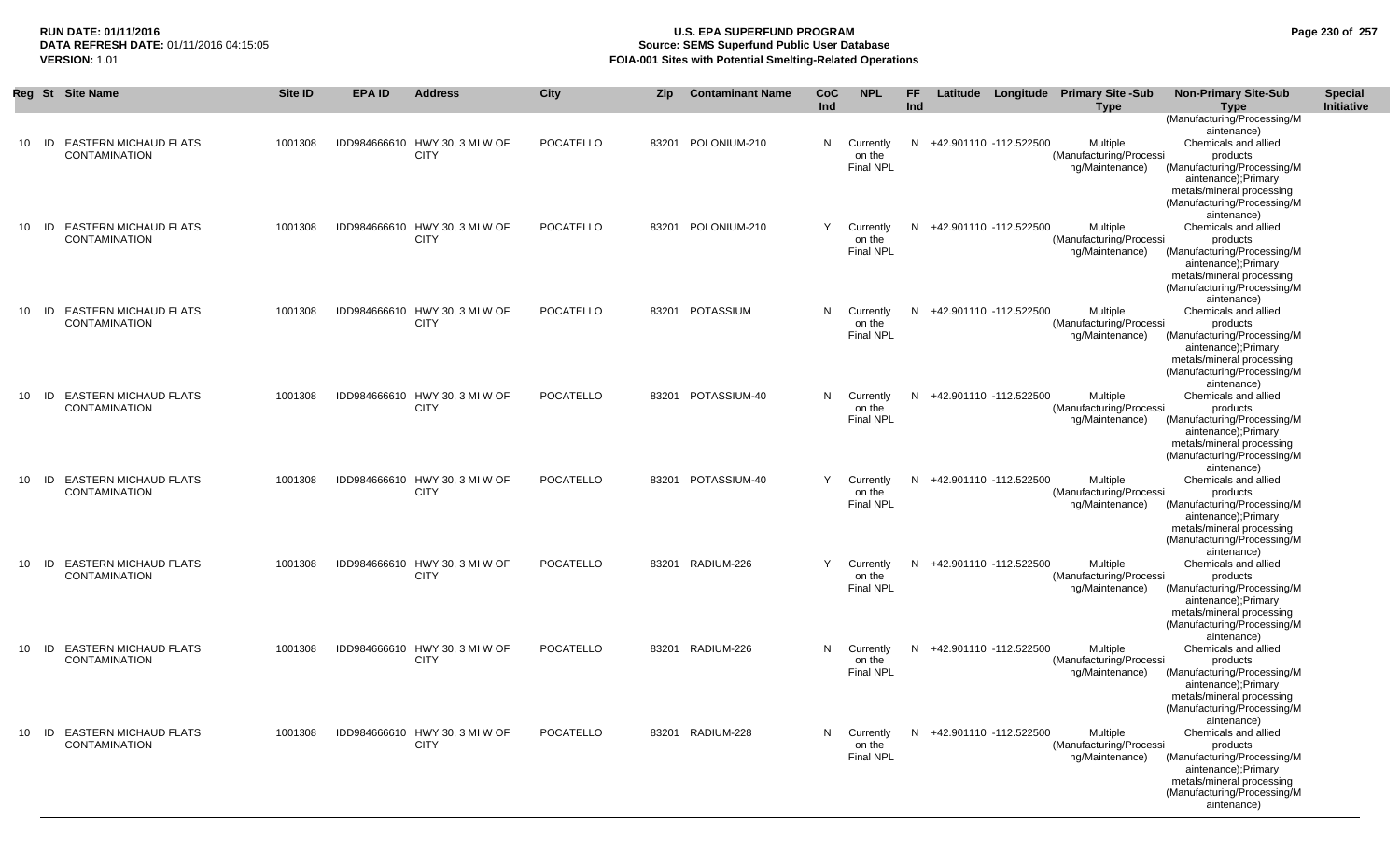### **RUN DATE: 01/11/2016 U.S. EPA SUPERFUND PROGRAM Page 231 of 257 Source: SEMS Superfund Public User Database VERSION:** 1.01 **FOIA-001 Sites with Potential Smelting-Related Operations**

|    |       | Reg St Site Name                                    | Site ID | <b>EPA ID</b> | <b>Address</b>                                | City      | Zip | <b>Contaminant Name</b>   | CoC | <b>NPL</b>       | FF  |                                    | Latitude Longitude Primary Site -Sub | <b>Non-Primary Site-Sub</b>                      | <b>Special</b> |
|----|-------|-----------------------------------------------------|---------|---------------|-----------------------------------------------|-----------|-----|---------------------------|-----|------------------|-----|------------------------------------|--------------------------------------|--------------------------------------------------|----------------|
|    |       |                                                     |         |               |                                               |           |     |                           | Ind |                  | Ind |                                    | <b>Type</b>                          | <b>Type</b>                                      | Initiative     |
|    |       | 10 ID EASTERN MICHAUD FLATS                         | 1001308 |               | IDD984666610 HWY 30, 3 MI W OF                | POCATELLO |     | 83201 RADON               | Y   | Currently        |     | N +42.901110 -112.522500           | Multiple                             | Chemicals and allied                             |                |
|    |       | <b>CONTAMINATION</b>                                |         |               | <b>CITY</b>                                   |           |     |                           |     | on the           |     |                                    | (Manufacturing/Processi              | products                                         |                |
|    |       |                                                     |         |               |                                               |           |     |                           |     | Final NPL        |     |                                    | ng/Maintenance)                      | (Manufacturing/Processing/M                      |                |
|    |       |                                                     |         |               |                                               |           |     |                           |     |                  |     |                                    |                                      | aintenance);Primary                              |                |
|    |       |                                                     |         |               |                                               |           |     |                           |     |                  |     |                                    |                                      | metals/mineral processing                        |                |
|    |       |                                                     |         |               |                                               |           |     |                           |     |                  |     |                                    |                                      | (Manufacturing/Processing/M                      |                |
|    |       |                                                     |         |               |                                               |           |     |                           |     |                  |     |                                    |                                      | aintenance)                                      |                |
| 10 | ID    | <b>EASTERN MICHAUD FLATS</b>                        | 1001308 |               | IDD984666610 HWY 30, 3 MI W OF                | POCATELLO |     | 83201 SELENIUM            | Y   | Currently        |     | N +42.901110 -112.522500           | Multiple                             | Chemicals and allied                             |                |
|    |       | <b>CONTAMINATION</b>                                |         |               | <b>CITY</b>                                   |           |     |                           |     | on the           |     |                                    | (Manufacturing/Processi              | products                                         |                |
|    |       |                                                     |         |               |                                               |           |     |                           |     | <b>Final NPL</b> |     |                                    | ng/Maintenance)                      | (Manufacturing/Processing/M                      |                |
|    |       |                                                     |         |               |                                               |           |     |                           |     |                  |     |                                    |                                      | aintenance);Primary<br>metals/mineral processing |                |
|    |       |                                                     |         |               |                                               |           |     |                           |     |                  |     |                                    |                                      | (Manufacturing/Processing/M                      |                |
|    |       |                                                     |         |               |                                               |           |     |                           |     |                  |     |                                    |                                      | aintenance)                                      |                |
|    | 10 ID | EASTERN MICHAUD FLATS                               | 1001308 |               | IDD984666610 HWY 30, 3 MI W OF                | POCATELLO |     | 83201 SELENIUM            | N.  | Currently        |     | N +42.901110 -112.522500           | Multiple                             | Chemicals and allied                             |                |
|    |       | <b>CONTAMINATION</b>                                |         |               | <b>CITY</b>                                   |           |     |                           |     | on the           |     |                                    | (Manufacturing/Processi              | products                                         |                |
|    |       |                                                     |         |               |                                               |           |     |                           |     | <b>Final NPL</b> |     |                                    | ng/Maintenance)                      | (Manufacturing/Processing/M                      |                |
|    |       |                                                     |         |               |                                               |           |     |                           |     |                  |     |                                    |                                      | aintenance);Primary                              |                |
|    |       |                                                     |         |               |                                               |           |     |                           |     |                  |     |                                    |                                      | metals/mineral processing                        |                |
|    |       |                                                     |         |               |                                               |           |     |                           |     |                  |     |                                    |                                      | (Manufacturing/Processing/M                      |                |
|    |       |                                                     |         |               |                                               |           |     |                           |     |                  |     |                                    |                                      | aintenance)                                      |                |
|    | 10 ID | <b>EASTERN MICHAUD FLATS</b>                        | 1001308 |               | IDD984666610 HWY 30, 3 MI W OF                | POCATELLO |     | 83201 SILVER              | Y   | Currently        |     | N +42.901110 -112.522500           | Multiple                             | Chemicals and allied                             |                |
|    |       | <b>CONTAMINATION</b>                                |         |               | <b>CITY</b>                                   |           |     |                           |     | on the           |     |                                    | (Manufacturing/Processi              | products                                         |                |
|    |       |                                                     |         |               |                                               |           |     |                           |     | <b>Final NPL</b> |     |                                    | ng/Maintenance)                      | (Manufacturing/Processing/M                      |                |
|    |       |                                                     |         |               |                                               |           |     |                           |     |                  |     |                                    |                                      | aintenance); Primary                             |                |
|    |       |                                                     |         |               |                                               |           |     |                           |     |                  |     |                                    |                                      | metals/mineral processing                        |                |
|    |       |                                                     |         |               |                                               |           |     |                           |     |                  |     |                                    |                                      | (Manufacturing/Processing/M                      |                |
|    |       |                                                     |         |               |                                               |           |     |                           |     |                  |     |                                    |                                      | aintenance)                                      |                |
|    |       | 10 ID EASTERN MICHAUD FLATS                         | 1001308 |               | IDD984666610 HWY 30, 3 MI W OF                | POCATELLO |     | 83201 SILVER              | N.  | Currently        |     | N +42.901110 -112.522500           | Multiple                             | Chemicals and allied                             |                |
|    |       | <b>CONTAMINATION</b>                                |         |               | <b>CITY</b>                                   |           |     |                           |     | on the           |     |                                    | (Manufacturing/Processi              | products                                         |                |
|    |       |                                                     |         |               |                                               |           |     |                           |     | <b>Final NPL</b> |     |                                    | ng/Maintenance)                      | (Manufacturing/Processing/M                      |                |
|    |       |                                                     |         |               |                                               |           |     |                           |     |                  |     |                                    |                                      | aintenance); Primary                             |                |
|    |       |                                                     |         |               |                                               |           |     |                           |     |                  |     |                                    |                                      | metals/mineral processing                        |                |
|    |       |                                                     |         |               |                                               |           |     |                           |     |                  |     |                                    |                                      | (Manufacturing/Processing/M                      |                |
| 10 | - ID  | <b>EASTERN MICHAUD FLATS</b>                        | 1001308 |               | IDD984666610 HWY 30, 3 MI W OF                | POCATELLO |     | 83201 SODIUM              | N.  | Currently        |     | N +42.901110 -112.522500           | Multiple                             | aintenance)<br>Chemicals and allied              |                |
|    |       | <b>CONTAMINATION</b>                                |         |               | <b>CITY</b>                                   |           |     |                           |     | on the           |     |                                    | (Manufacturing/Processi              | products                                         |                |
|    |       |                                                     |         |               |                                               |           |     |                           |     | <b>Final NPL</b> |     |                                    | ng/Maintenance)                      | (Manufacturing/Processing/M                      |                |
|    |       |                                                     |         |               |                                               |           |     |                           |     |                  |     |                                    |                                      | aintenance);Primary                              |                |
|    |       |                                                     |         |               |                                               |           |     |                           |     |                  |     |                                    |                                      | metals/mineral processing                        |                |
|    |       |                                                     |         |               |                                               |           |     |                           |     |                  |     |                                    |                                      | (Manufacturing/Processing/M                      |                |
|    |       |                                                     |         |               |                                               |           |     |                           |     |                  |     |                                    |                                      | aintenance)                                      |                |
|    | 10 ID | <b>EASTERN MICHAUD FLATS</b>                        | 1001308 |               | IDD984666610 HWY 30, 3 MI W OF                | POCATELLO |     | 83201 SULFATE             | N.  | Currently        |     | N +42.901110 -112.522500           | Multiple                             | Chemicals and allied                             |                |
|    |       | <b>CONTAMINATION</b>                                |         |               | <b>CITY</b>                                   |           |     |                           |     | on the           |     |                                    | (Manufacturing/Processi              | products                                         |                |
|    |       |                                                     |         |               |                                               |           |     |                           |     | <b>Final NPL</b> |     |                                    | ng/Maintenance)                      | (Manufacturing/Processing/M                      |                |
|    |       |                                                     |         |               |                                               |           |     |                           |     |                  |     |                                    |                                      | aintenance); Primary                             |                |
|    |       |                                                     |         |               |                                               |           |     |                           |     |                  |     |                                    |                                      | metals/mineral processing                        |                |
|    |       |                                                     |         |               |                                               |           |     |                           |     |                  |     |                                    |                                      | (Manufacturing/Processing/M                      |                |
|    |       |                                                     |         |               |                                               |           |     |                           |     |                  |     |                                    |                                      | aintenance)                                      |                |
|    |       | 10 ID EASTERN MICHAUD FLATS                         | 1001308 |               | IDD984666610 HWY 30, 3 MI W OF                | POCATELLO |     | 83201 TETRACHLOROETHENE Y |     |                  |     | Currently N +42.901110 -112.522500 | Multiple                             | Chemicals and allied                             |                |
|    |       | <b>CONTAMINATION</b>                                |         |               | <b>CITY</b>                                   |           |     |                           |     | on the           |     |                                    | (Manufacturing/Processi              | products                                         |                |
|    |       |                                                     |         |               |                                               |           |     |                           |     | Final NPL        |     |                                    | ng/Maintenance)                      | (Manufacturing/Processing/M                      |                |
|    |       |                                                     |         |               |                                               |           |     |                           |     |                  |     |                                    |                                      | aintenance);Primary                              |                |
|    |       |                                                     |         |               |                                               |           |     |                           |     |                  |     |                                    |                                      | metals/mineral processing                        |                |
|    |       |                                                     |         |               |                                               |           |     |                           |     |                  |     |                                    |                                      | (Manufacturing/Processing/M                      |                |
|    |       |                                                     |         |               |                                               |           |     |                           |     |                  |     |                                    |                                      | aintenance)                                      |                |
|    |       | 10 ID EASTERN MICHAUD FLATS<br><b>CONTAMINATION</b> | 1001308 |               | IDD984666610 HWY 30, 3 MI W OF<br><b>CITY</b> | POCATELLO |     | 83201 TETRACHLOROETHENE N |     | Currently        |     | N +42.901110 -112.522500           | Multiple                             | Chemicals and allied                             |                |
|    |       |                                                     |         |               |                                               |           |     |                           |     | on the           |     |                                    | (Manufacturing/Processi              | products                                         |                |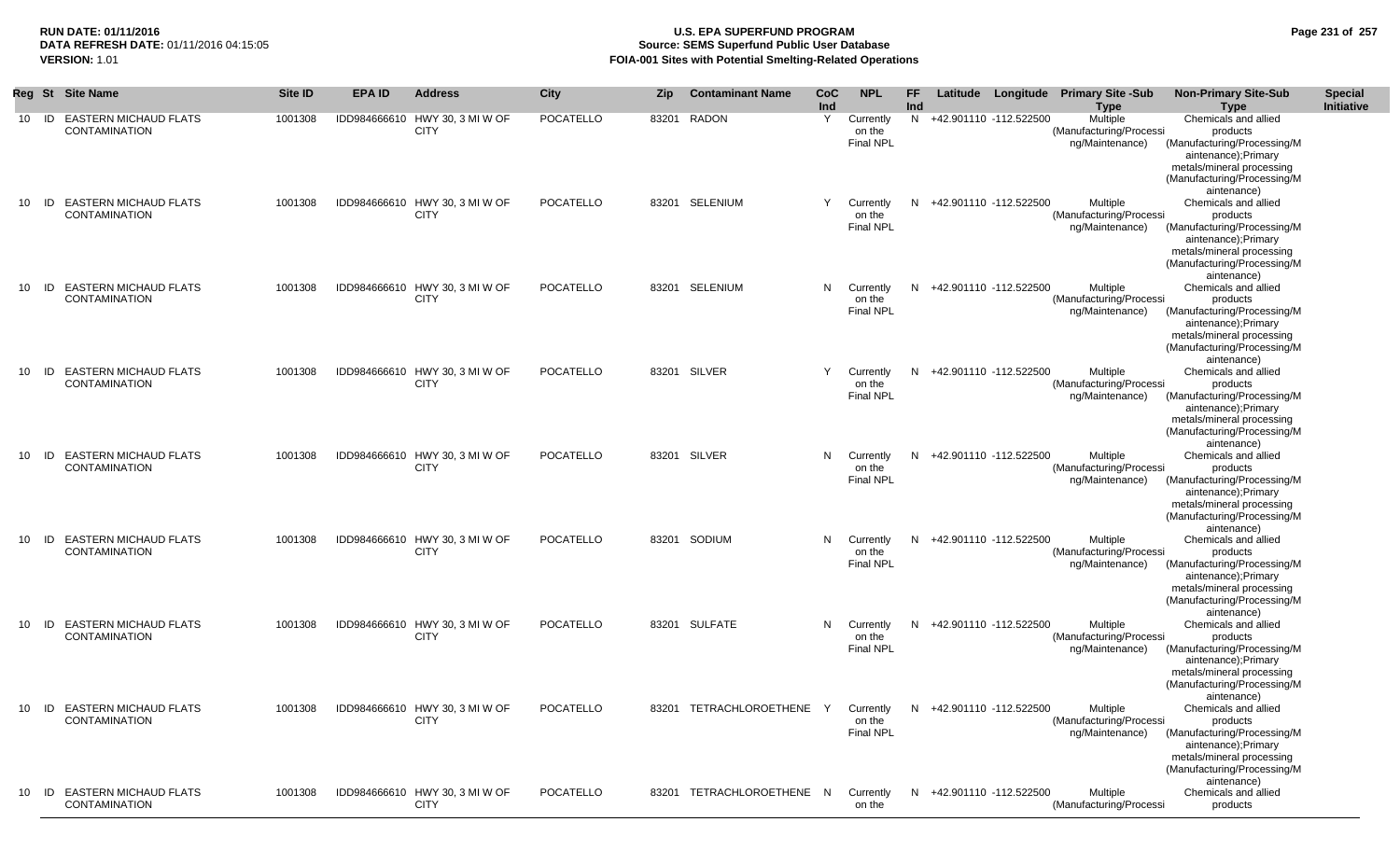## **RUN DATE: 01/11/2016 U.S. EPA SUPERFUND PROGRAM Page 232 of 257 Source: SEMS Superfund Public User Database VERSION:** 1.01 **FOIA-001 Sites with Potential Smelting-Related Operations**

|                 |    | Reg St Site Name                                        | Site ID | <b>EPA ID</b> | <b>Address</b>                                | City             | <b>Zip</b> | <b>Contaminant Name</b> | CoC<br>Ind | <b>NPL</b>                              | <b>FF</b><br>Ind |                          | Latitude Longitude Primary Site -Sub<br><b>Type</b>    | <b>Non-Primary Site-Sub</b><br><b>Type</b>                                                                                                                        | <b>Special</b><br>Initiative |
|-----------------|----|---------------------------------------------------------|---------|---------------|-----------------------------------------------|------------------|------------|-------------------------|------------|-----------------------------------------|------------------|--------------------------|--------------------------------------------------------|-------------------------------------------------------------------------------------------------------------------------------------------------------------------|------------------------------|
| 10              | ID | <b>EASTERN MICHAUD FLATS</b>                            | 1001308 |               | IDD984666610 HWY 30, 3 MI W OF                | <b>POCATELLO</b> |            | 83201 TETRAHYDROFURAN   | N          | <b>Final NPL</b><br>Currently           |                  | N +42.901110 -112.522500 | ng/Maintenance)<br>Multiple                            | (Manufacturing/Processing/M<br>aintenance);Primary<br>metals/mineral processing<br>(Manufacturing/Processing/M<br>aintenance)<br>Chemicals and allied             |                              |
|                 |    | <b>CONTAMINATION</b>                                    |         |               | <b>CITY</b>                                   |                  |            |                         |            | on the<br><b>Final NPL</b>              |                  |                          | (Manufacturing/Processi<br>ng/Maintenance)             | products<br>(Manufacturing/Processing/M<br>aintenance);Primary<br>metals/mineral processing<br>(Manufacturing/Processing/M<br>aintenance)                         |                              |
| 10 <sup>1</sup> |    | <b>ID EASTERN MICHAUD FLATS</b><br><b>CONTAMINATION</b> | 1001308 |               | IDD984666610 HWY 30, 3 MI W OF<br><b>CITY</b> | <b>POCATELLO</b> |            | 83201 THALLIUM          | Y          | Currently<br>on the<br>Final NPL        |                  | N +42.901110 -112.522500 | Multiple<br>(Manufacturing/Processi<br>ng/Maintenance) | Chemicals and allied<br>products<br>(Manufacturing/Processing/M<br>aintenance);Primary<br>metals/mineral processing<br>(Manufacturing/Processing/M<br>aintenance) |                              |
| 10              | ID | <b>EASTERN MICHAUD FLATS</b><br><b>CONTAMINATION</b>    | 1001308 |               | IDD984666610 HWY 30, 3 MI W OF<br><b>CITY</b> | <b>POCATELLO</b> |            | 83201 THALLIUM          | N          | Currently<br>on the<br><b>Final NPL</b> | N                | +42.901110 -112.522500   | Multiple<br>(Manufacturing/Processi<br>ng/Maintenance) | Chemicals and allied<br>products<br>(Manufacturing/Processing/M<br>aintenance);Primary<br>metals/mineral processing<br>(Manufacturing/Processing/M<br>aintenance) |                              |
| 10              | ID | <b>EASTERN MICHAUD FLATS</b><br><b>CONTAMINATION</b>    | 1001308 |               | IDD984666610 HWY 30, 3 MI W OF<br><b>CITY</b> | POCATELLO        |            | 83201 THORIUM-228       | N.         | Currently<br>on the<br>Final NPL        | N.               | +42.901110 -112.522500   | Multiple<br>(Manufacturing/Processi<br>ng/Maintenance) | Chemicals and allied<br>products<br>(Manufacturing/Processing/M<br>aintenance);Primary<br>metals/mineral processing<br>(Manufacturing/Processing/M<br>aintenance) |                              |
|                 |    | 10 ID EASTERN MICHAUD FLATS<br><b>CONTAMINATION</b>     | 1001308 |               | IDD984666610 HWY 30, 3 MI W OF<br><b>CITY</b> | <b>POCATELLO</b> |            | 83201 THORIUM-230       | N          | Currently<br>on the<br><b>Final NPL</b> |                  | N +42.901110 -112.522500 | Multiple<br>(Manufacturing/Processi<br>ng/Maintenance) | Chemicals and allied<br>products<br>(Manufacturing/Processing/M<br>aintenance);Primary<br>metals/mineral processing<br>(Manufacturing/Processing/M<br>aintenance) |                              |
| 10              |    | ID EASTERN MICHAUD FLATS<br><b>CONTAMINATION</b>        | 1001308 |               | IDD984666610 HWY 30, 3 MI W OF<br><b>CITY</b> | <b>POCATELLO</b> |            | 83201 THORIUM-230       | Y          | Currently<br>on the<br><b>Final NPL</b> |                  | N +42.901110 -112.522500 | Multiple<br>(Manufacturing/Processi<br>ng/Maintenance) | Chemicals and allied<br>products<br>(Manufacturing/Processing/M<br>aintenance);Primary<br>metals/mineral processing<br>(Manufacturing/Processing/M<br>aintenance) |                              |
| 10              | ID | <b>EASTERN MICHAUD FLATS</b><br><b>CONTAMINATION</b>    | 1001308 |               | IDD984666610 HWY 30, 3 MI W OF<br><b>CITY</b> | POCATELLO        |            | 83201 THORIUM-232       | N.         | Currently<br>on the<br><b>Final NPL</b> | N                | +42.901110 -112.522500   | Multiple<br>(Manufacturing/Processi<br>ng/Maintenance) | Chemicals and allied<br>products<br>(Manufacturing/Processing/M<br>aintenance);Primary<br>metals/mineral processing<br>(Manufacturing/Processing/M<br>aintenance) |                              |
| 10              |    | <b>ID EASTERN MICHAUD FLATS</b><br><b>CONTAMINATION</b> | 1001308 |               | IDD984666610 HWY 30, 3 MI W OF<br><b>CITY</b> | POCATELLO        |            | 83201 TOLUENE           | N          | Currently<br>on the<br><b>Final NPL</b> |                  | N +42.901110 -112.522500 | Multiple<br>(Manufacturing/Processi<br>ng/Maintenance) | Chemicals and allied<br>products<br>(Manufacturing/Processing/M<br>aintenance);Primary                                                                            |                              |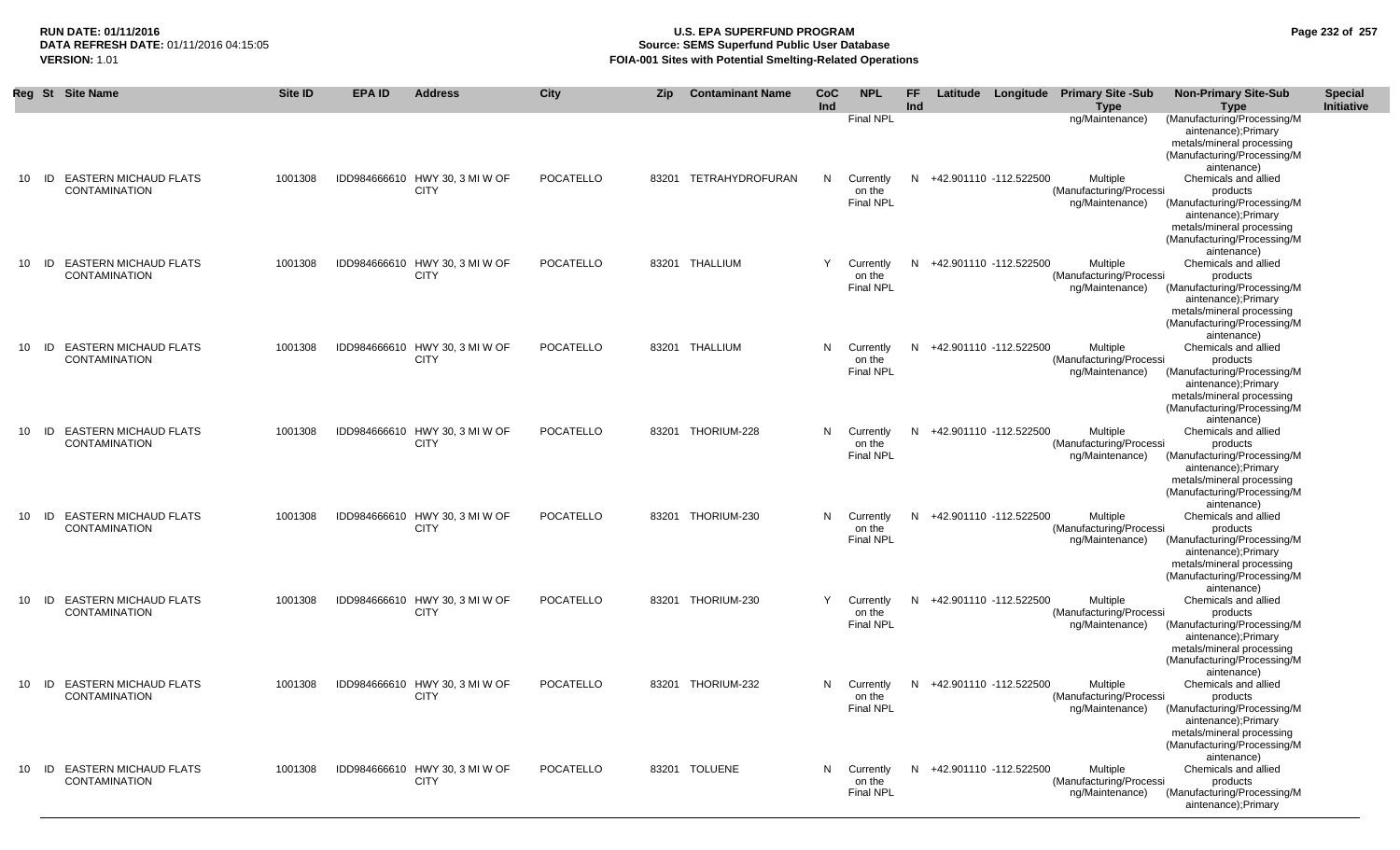## **RUN DATE: 01/11/2016 U.S. EPA SUPERFUND PROGRAM Page 233 of 257 Source: SEMS Superfund Public User Database VERSION:** 1.01 **FOIA-001 Sites with Potential Smelting-Related Operations**

|                 |    | Reg St Site Name                                        | <b>Site ID</b> | <b>EPA ID</b> | <b>Address</b>                                | City      | <b>Zip</b> | <b>Contaminant Name</b>    | <b>CoC</b><br>Ind | <b>NPL</b>                                | <b>FF</b><br>Ind |                          | Latitude Longitude Primary Site -Sub<br><b>Type</b>    | <b>Non-Primary Site-Sub</b><br><b>Type</b>                                                                                                         | <b>Special</b><br>Initiative |
|-----------------|----|---------------------------------------------------------|----------------|---------------|-----------------------------------------------|-----------|------------|----------------------------|-------------------|-------------------------------------------|------------------|--------------------------|--------------------------------------------------------|----------------------------------------------------------------------------------------------------------------------------------------------------|------------------------------|
|                 |    |                                                         |                |               |                                               |           |            |                            |                   |                                           |                  |                          |                                                        | metals/mineral processing<br>(Manufacturing/Processing/M<br>aintenance)                                                                            |                              |
| 10              |    | ID EASTERN MICHAUD FLATS<br><b>CONTAMINATION</b>        | 1001308        |               | IDD984666610 HWY 30, 3 MI W OF<br><b>CITY</b> | POCATELLO |            | 83201 TRICHLOROETHENE      | Y                 | Currently<br>on the<br>Final NPL          |                  | N +42.901110 -112.522500 | Multiple<br>(Manufacturing/Processi<br>ng/Maintenance) | Chemicals and allied<br>products<br>(Manufacturing/Processing/M                                                                                    |                              |
|                 |    |                                                         |                |               |                                               |           |            |                            |                   |                                           |                  |                          |                                                        | aintenance);Primary<br>metals/mineral processing<br>(Manufacturing/Processing/M<br>aintenance)                                                     |                              |
| 10              |    | ID EASTERN MICHAUD FLATS<br><b>CONTAMINATION</b>        | 1001308        |               | IDD984666610 HWY 30, 3 MI W OF<br><b>CITY</b> | POCATELLO |            | 83201 TRICHLOROETHENE      |                   | N Currently<br>on the<br><b>Final NPL</b> | N                | +42.901110 -112.522500   | Multiple<br>(Manufacturing/Processi<br>ng/Maintenance) | Chemicals and allied<br>products<br>(Manufacturing/Processing/M<br>aintenance);Primary<br>metals/mineral processing                                |                              |
|                 |    |                                                         |                |               |                                               |           |            |                            |                   |                                           |                  |                          |                                                        | (Manufacturing/Processing/M<br>aintenance)                                                                                                         |                              |
| 10              | ID | <b>EASTERN MICHAUD FLATS</b><br><b>CONTAMINATION</b>    | 1001308        |               | IDD984666610 HWY 30, 3 MI W OF<br><b>CITY</b> | POCATELLO |            | 83201 URANIUM-234          | N.                | Currently<br>on the<br><b>Final NPL</b>   | N                | +42.901110 -112.522500   | Multiple<br>(Manufacturing/Processi<br>ng/Maintenance) | Chemicals and allied<br>products<br>(Manufacturing/Processing/M<br>aintenance);Primary<br>metals/mineral processing<br>(Manufacturing/Processing/M |                              |
| 10 <sup>1</sup> |    | <b>ID EASTERN MICHAUD FLATS</b><br><b>CONTAMINATION</b> | 1001308        |               | IDD984666610 HWY 30, 3 MI W OF<br><b>CITY</b> | POCATELLO |            | 83201 URANIUM-235          |                   | N Currently<br>on the                     |                  | N +42.901110 -112.522500 | Multiple<br>(Manufacturing/Processi                    | aintenance)<br>Chemicals and allied<br>products                                                                                                    |                              |
|                 |    |                                                         |                |               |                                               |           |            |                            |                   | <b>Final NPL</b>                          |                  |                          | ng/Maintenance)                                        | (Manufacturing/Processing/M<br>aintenance);Primary<br>metals/mineral processing<br>(Manufacturing/Processing/M<br>aintenance)                      |                              |
| 10 <sup>1</sup> |    | <b>ID EASTERN MICHAUD FLATS</b><br><b>CONTAMINATION</b> | 1001308        |               | IDD984666610 HWY 30, 3 MI W OF<br><b>CITY</b> | POCATELLO |            | 83201 URANIUM-238          | Y                 | Currently<br>on the<br><b>Final NPL</b>   | N                | +42.901110 -112.522500   | Multiple<br>(Manufacturing/Processi<br>ng/Maintenance) | Chemicals and allied<br>products<br>(Manufacturing/Processing/M                                                                                    |                              |
|                 |    |                                                         |                |               |                                               |           |            |                            |                   |                                           |                  |                          |                                                        | aintenance);Primary<br>metals/mineral processing<br>(Manufacturing/Processing/M<br>aintenance)                                                     |                              |
| 10              |    | <b>ID EASTERN MICHAUD FLATS</b><br><b>CONTAMINATION</b> | 1001308        |               | IDD984666610 HWY 30, 3 MI W OF<br><b>CITY</b> | POCATELLO |            | 83201 URANIUM-238          | N.                | Currently<br>on the<br><b>Final NPL</b>   | N                | +42.901110 -112.522500   | Multiple<br>(Manufacturing/Processi<br>ng/Maintenance) | Chemicals and allied<br>products<br>(Manufacturing/Processing/M<br>aintenance); Primary                                                            |                              |
|                 |    |                                                         |                |               |                                               |           |            |                            |                   |                                           |                  |                          |                                                        | metals/mineral processing<br>(Manufacturing/Processing/M<br>aintenance)                                                                            |                              |
| 10              |    | <b>ID EASTERN MICHAUD FLATS</b><br><b>CONTAMINATION</b> | 1001308        |               | IDD984666610 HWY 30, 3 MI W OF<br><b>CITY</b> | POCATELLO |            | 83201 VANADIUM             | Y                 | Currently<br>on the<br><b>Final NPL</b>   |                  | N +42.901110 -112.522500 | Multiple<br>(Manufacturing/Processi<br>ng/Maintenance) | Chemicals and allied<br>products<br>(Manufacturing/Processing/M<br>aintenance);Primary                                                             |                              |
|                 |    |                                                         |                |               |                                               |           |            |                            |                   |                                           |                  |                          |                                                        | metals/mineral processing<br>(Manufacturing/Processing/M<br>aintenance)                                                                            |                              |
| 10              |    | ID EASTERN MICHAUD FLATS<br><b>CONTAMINATION</b>        | 1001308        |               | IDD984666610 HWY 30, 3 MI W OF<br><b>CITY</b> | POCATELLO | 83201      | VANADIUM (FUME OR<br>DUST) | Y                 | Currently<br>on the<br>Final NPL          | N                | +42.901110 -112.522500   | Multiple<br>(Manufacturing/Processi<br>ng/Maintenance) | Chemicals and allied<br>products<br>(Manufacturing/Processing/M                                                                                    |                              |
|                 |    |                                                         |                |               |                                               |           |            |                            |                   |                                           |                  |                          |                                                        | aintenance);Primary<br>metals/mineral processing<br>(Manufacturing/Processing/M                                                                    |                              |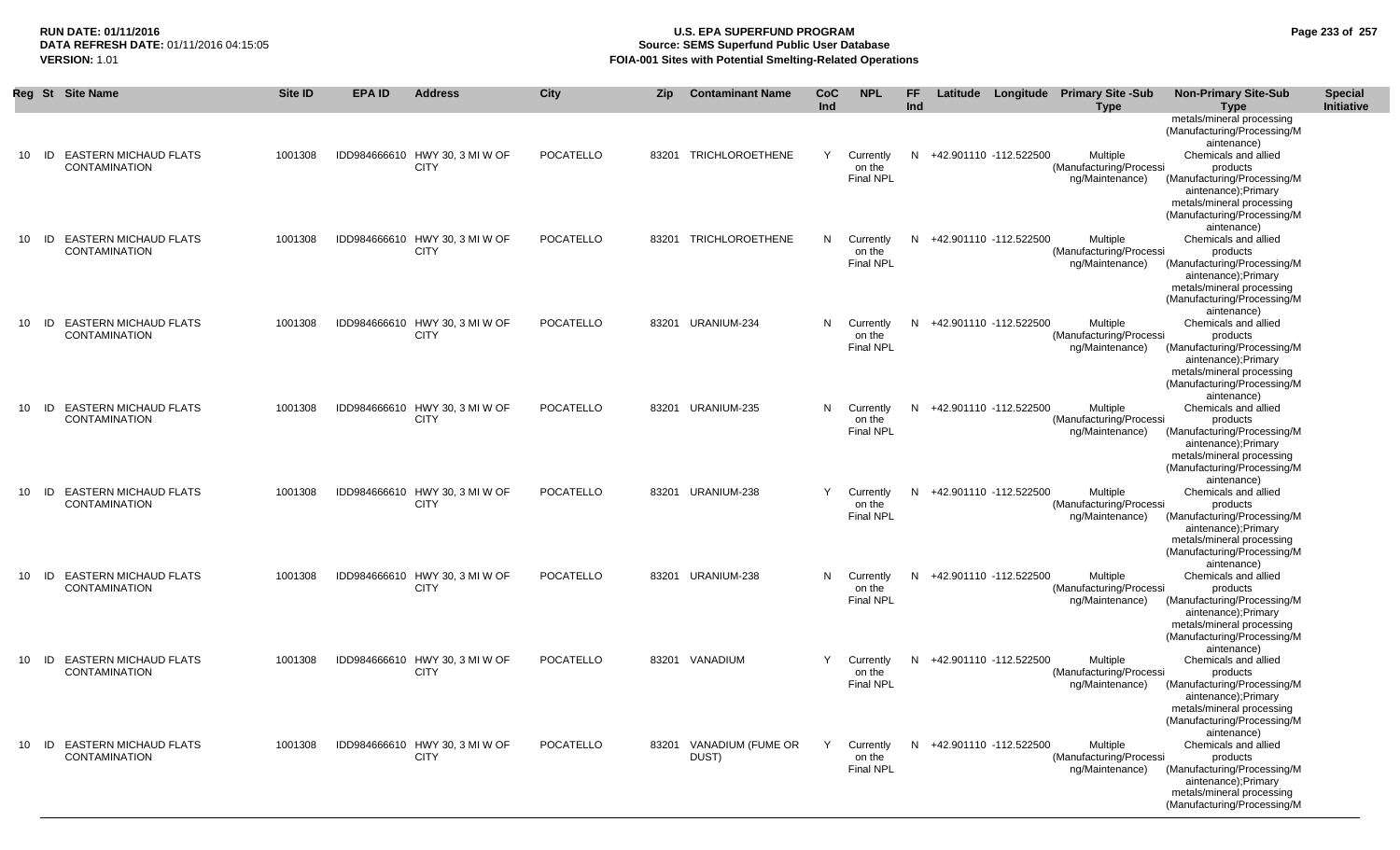## **RUN DATE: 01/11/2016 U.S. EPA SUPERFUND PROGRAM Page 234 of 257 Source: SEMS Superfund Public User Database VERSION:** 1.01 **FOIA-001 Sites with Potential Smelting-Related Operations**

|         | Reg St Site Name                                     | Site ID | <b>EPA ID</b> | <b>Address</b>                                                     | City             | <b>Zip</b> | <b>Contaminant Name</b>      | CoC<br>Ind | <b>NPL</b>                              | FF<br>Ind |                          | Latitude Longitude Primary Site -Sub<br><b>Type</b>                                    | <b>Non-Primary Site-Sub</b><br>Type                                                                                                                                              | <b>Special</b><br><b>Initiative</b> |
|---------|------------------------------------------------------|---------|---------------|--------------------------------------------------------------------|------------------|------------|------------------------------|------------|-----------------------------------------|-----------|--------------------------|----------------------------------------------------------------------------------------|----------------------------------------------------------------------------------------------------------------------------------------------------------------------------------|-------------------------------------|
| 10 ID   | <b>EASTERN MICHAUD FLATS</b><br><b>CONTAMINATION</b> | 1001308 |               | IDD984666610 HWY 30, 3 MI W OF<br><b>CITY</b>                      | POCATELLO        |            | 83201 WHITE PHOSPHORUS       | N.         | Currently<br>on the<br>Final NPL        |           | N +42.901110 -112.522500 | Multiple<br>(Manufacturing/Processi<br>ng/Maintenance)                                 | aintenance)<br>Chemicals and allied<br>products<br>(Manufacturing/Processing/M<br>aintenance);Primary<br>metals/mineral processing<br>(Manufacturing/Processing/M<br>aintenance) |                                     |
| 10 ID   | <b>EASTERN MICHAUD FLATS</b><br><b>CONTAMINATION</b> | 1001308 |               | IDD984666610 HWY 30, 3 MI W OF<br><b>CITY</b>                      | POCATELLO        |            | 83201 XYLENES                | N.         | Currently<br>on the<br>Final NPL        |           | N +42.901110 -112.522500 | Multiple<br>(Manufacturing/Processi<br>ng/Maintenance)                                 | Chemicals and allied<br>products<br>(Manufacturing/Processing/M<br>aintenance);Primary<br>metals/mineral processing<br>(Manufacturing/Processing/M<br>aintenance)                |                                     |
| $10$ ID | <b>EASTERN MICHAUD FLATS</b><br><b>CONTAMINATION</b> | 1001308 |               | IDD984666610 HWY 30, 3 MI W OF<br><b>CITY</b>                      | POCATELLO        | 83201 ZINC |                              | Y          | Currently<br>on the<br>Final NPL        |           | N +42.901110 -112.522500 | Multiple<br>(Manufacturing/Processi<br>ng/Maintenance)                                 | Chemicals and allied<br>products<br>(Manufacturing/Processing/M<br>aintenance);Primary<br>metals/mineral processing<br>(Manufacturing/Processing/M<br>aintenance)                |                                     |
| 10 ID   | <b>EASTERN MICHAUD FLATS</b><br><b>CONTAMINATION</b> | 1001308 |               | IDD984666610 HWY 30, 3 MI W OF<br><b>CITY</b>                      | POCATELLO        | 83201 ZINC |                              | N.         | Currently<br>on the<br><b>Final NPL</b> |           | N +42.901110 -112.522500 | Multiple<br>(Manufacturing/Processi<br>ng/Maintenance)                                 | Chemicals and allied<br>products<br>(Manufacturing/Processing/M<br>aintenance);Primary<br>metals/mineral processing<br>(Manufacturing/Processing/M<br>aintenance)                |                                     |
|         | 10 WA EVERETT SMELTER                                | 1002564 |               | WAN001002564 EAST MARINE VIEW<br>DRIVE BTWN 5TH &<br><b>BUTLER</b> | <b>EVERETT</b>   |            |                              |            | Not on<br>the NPL                       | N         |                          | Metals (Mining)                                                                        |                                                                                                                                                                                  |                                     |
|         | 10 OR FORMER NONPAREIL MINE                          | 1002261 |               | ORN001002261 NONPAREIL RD &<br>LONG VALLEY RD                      | <b>SUTHERLIN</b> | 77479      |                              |            | Not on<br>the NPL                       | N         |                          | Primary metals/mineral<br>processing<br>(Manufacturing/Processi<br>ng/Maintenance)     |                                                                                                                                                                                  |                                     |
|         | 10 OR GOULD, INC.                                    | 1000455 |               | ORD095003687 5909 NW 61ST AV                                       | PORTLAND         |            | 97208 1,2-DICHLOROBENZENE N  |            | Deleted<br>from the<br><b>Final NPL</b> |           | N +45.569200 -122.748300 | Batteries/scrap<br>metals/secondary<br>smelting/precious metal<br>recovery (Recycling) |                                                                                                                                                                                  |                                     |
|         | 10 OR GOULD, INC.                                    | 1000455 |               | ORD095003687 5909 NW 61ST AV                                       | <b>PORTLAND</b>  |            | 97208 2,4,5-T                | N          | Deleted<br>from the<br><b>Final NPL</b> |           | N +45.569200 -122.748300 | Batteries/scrap<br>metals/secondary<br>smelting/precious metal<br>recovery (Recycling) |                                                                                                                                                                                  |                                     |
|         | 10 OR GOULD, INC.                                    | 1000455 |               | ORD095003687 5909 NW 61ST AV                                       | PORTLAND         |            | 97208 2,4,5-TP ACID (SILVEX) | N          | Deleted<br>from the<br><b>Final NPL</b> |           | N +45.569200 -122.748300 | Batteries/scrap<br>metals/secondary<br>smelting/precious metal<br>recovery (Recycling) |                                                                                                                                                                                  |                                     |
|         | 10 OR GOULD, INC.                                    | 1000455 |               | ORD095003687 5909 NW 61ST AV                                       | PORTLAND         |            | 97208 ARSENIC                | N          | Deleted<br>from the<br>Final NPL        |           | N +45.569200 -122.748300 | Batteries/scrap<br>metals/secondary<br>smelting/precious metal<br>recovery (Recycling) |                                                                                                                                                                                  |                                     |
|         | 10 OR GOULD, INC.                                    | 1000455 |               | ORD095003687 5909 NW 61ST AV                                       | PORTLAND         |            | 97208 CADMIUM                | N          | Deleted<br>from the<br>Final NPL        |           | N +45.569200 -122.748300 | Batteries/scrap<br>metals/secondary<br>smelting/precious metal<br>recovery (Recycling) |                                                                                                                                                                                  |                                     |
|         | 10 OR GOULD, INC.                                    | 1000455 |               | ORD095003687 5909 NW 61ST AV                                       | PORTLAND         |            | 97208 CHROMIUM               | N          | Deleted<br>from the                     |           | N +45.569200 -122.748300 | Batteries/scrap<br>metals/secondary                                                    |                                                                                                                                                                                  |                                     |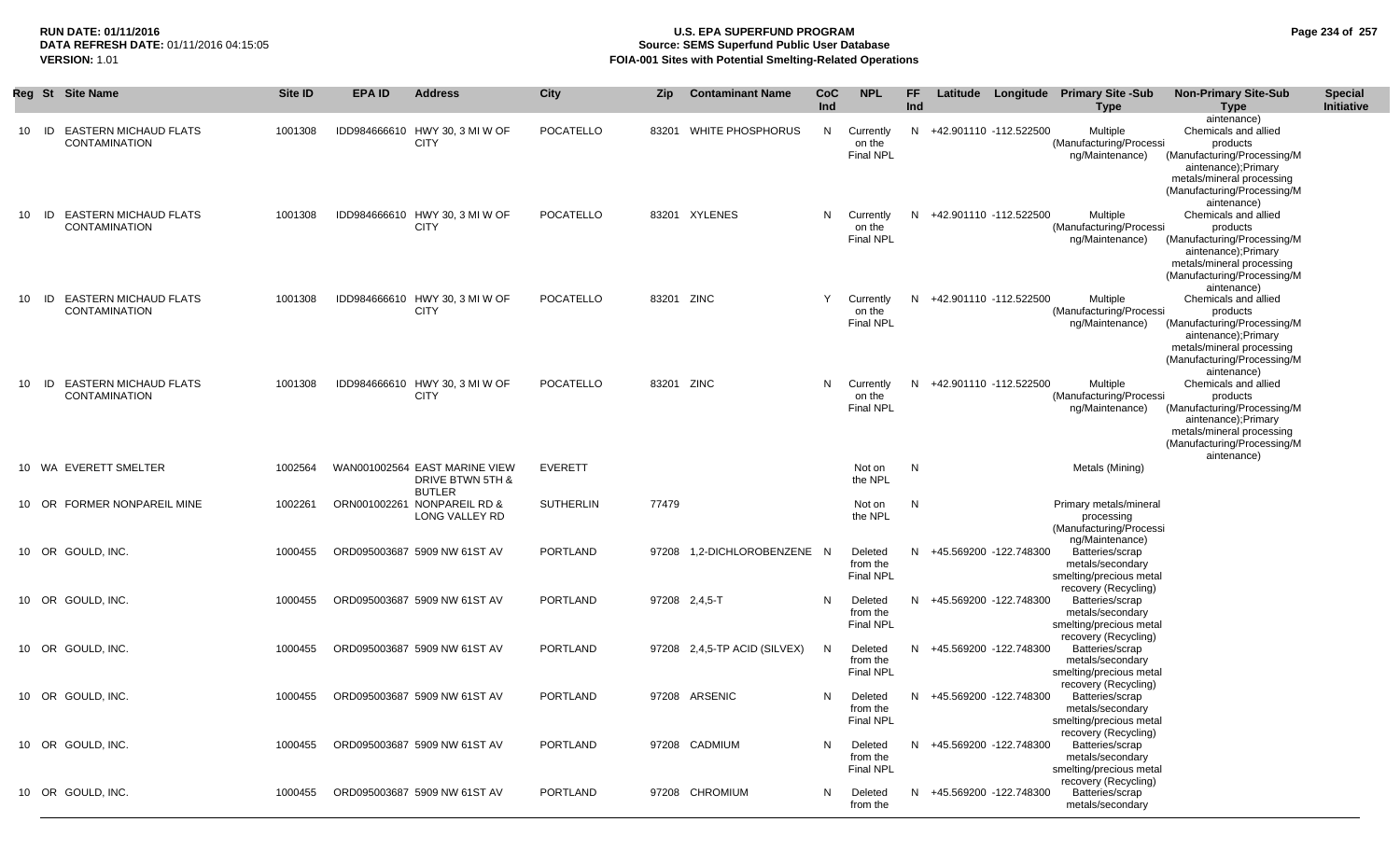## **RUN DATE: 01/11/2016 U.S. EPA SUPERFUND PROGRAM Page 235 of 257** DATA REFRESH DATE: 01/11/2016 04:15:05<br>**VERSION: 1.01** Source: SEMS Superfund Public User Database<br>FOIA-001 Sites with Potential Smelting-Related Operat **FOIA-001 Sites with Potential Smelting-Related Operations**

| Reg St Site Name           | Site ID | <b>EPA ID</b> | <b>Address</b>                                         | <b>City</b>     | Zip          | <b>Contaminant Name</b>                              | CoC<br>Ind | <b>NPL</b>                                           | FF<br>Ind | Latitude | Longitude                | <b>Primary Site -Sub</b><br><b>Type</b>                                                                           | <b>Non-Primary Site-Sub</b><br>Type | <b>Special</b><br>Initiative               |
|----------------------------|---------|---------------|--------------------------------------------------------|-----------------|--------------|------------------------------------------------------|------------|------------------------------------------------------|-----------|----------|--------------------------|-------------------------------------------------------------------------------------------------------------------|-------------------------------------|--------------------------------------------|
| 10 OR GOULD, INC.          | 1000455 |               | ORD095003687 5909 NW 61ST AV                           | <b>PORTLAND</b> | 97208        | <b>CHROMIUM, TOTAL</b>                               | N          | Final NPL<br>Deleted<br>from the<br><b>Final NPL</b> |           |          | N +45.569200 -122.748300 | smelting/precious metal<br>recovery (Recycling)<br>Batteries/scrap<br>metals/secondary<br>smelting/precious metal |                                     |                                            |
| 10 OR GOULD, INC.          | 1000455 |               | ORD095003687 5909 NW 61ST AV                           | <b>PORTLAND</b> | 97208        | DIOXINS/DIBENZOFURA N<br>ΝS                          |            | Deleted<br>from the<br><b>Final NPL</b>              |           |          | N +45.569200 -122.748300 | recovery (Recycling)<br>Batteries/scrap<br>metals/secondary<br>smelting/precious metal                            |                                     |                                            |
| 10 OR GOULD. INC.          | 1000455 |               | ORD095003687 5909 NW 61ST AV                           | <b>PORTLAND</b> | 97208 LEAD   |                                                      | N          | Deleted<br>from the<br><b>Final NPL</b>              |           |          | N +45.569200 -122.748300 | recovery (Recycling)<br>Batteries/scrap<br>metals/secondary<br>smelting/precious metal                            |                                     |                                            |
| 10 OR GOULD, INC.          | 1000455 |               | ORD095003687 5909 NW 61ST AV                           | <b>PORTLAND</b> | 97208 LEAD   |                                                      | Y          | Deleted<br>from the<br><b>Final NPL</b>              | N         |          | +45.569200 -122.748300   | recovery (Recycling)<br>Batteries/scrap<br>metals/secondary<br>smelting/precious metal<br>recovery (Recycling)    |                                     |                                            |
| 10 OR GOULD, INC.          | 1000455 |               | ORD095003687 5909 NW 61ST AV                           | <b>PORTLAND</b> |              | 97208 LEAD COMPOUNDS                                 | Y          | Deleted<br>from the<br><b>Final NPL</b>              |           |          | N +45.569200 -122.748300 | Batteries/scrap<br>metals/secondary<br>smelting/precious metal<br>recovery (Recycling)                            |                                     |                                            |
| 10 OR GOULD, INC.          | 1000455 |               | ORD095003687 5909 NW 61ST AV                           | <b>PORTLAND</b> | 97208        | PAHs (POLYCYCLIC<br><b>AROMATIC</b><br>HYDROCARBONS) | N          | Deleted<br>from the<br><b>Final NPL</b>              | N.        |          | +45.569200 -122.748300   | Batteries/scrap<br>metals/secondary<br>smelting/precious metal<br>recovery (Recycling)                            |                                     |                                            |
| 10 OR GOULD, INC.          | 1000455 |               | ORD095003687 5909 NW 61ST AV                           | <b>PORTLAND</b> | 97208        | PETROLEUM<br><b>HYDROCARBONS</b>                     | N          | Deleted<br>from the<br><b>Final NPL</b>              |           |          | N +45.569200 -122.748300 | Batteries/scrap<br>metals/secondary<br>smelting/precious metal<br>recovery (Recycling)                            |                                     |                                            |
| 10 OR GOULD, INC.          | 1000455 |               | ORD095003687 5909 NW 61ST AV                           | <b>PORTLAND</b> |              | 97208 XYLENES                                        | N          | Deleted<br>from the<br><b>Final NPL</b>              |           |          | N +45.569200 -122.748300 | Batteries/scrap<br>metals/secondary<br>smelting/precious metal<br>recovery (Recycling)                            |                                     |                                            |
| 10 OR GOULD, INC.          | 1000455 |               | ORD095003687 5909 NW 61ST AV                           | <b>PORTLAND</b> | 97208 ZINC   |                                                      | N          | Deleted<br>from the<br><b>Final NPL</b>              |           |          | N +45.569200 -122.748300 | Batteries/scrap<br>metals/secondary<br>smelting/precious metal<br>recovery (Recycling)                            |                                     |                                            |
| 10 WA HARBOR ISLAND (LEAD) | 1000949 |               | WAD980722839 MOUTH OF DUWAMISH SEATTLE<br>RIVER        |                 | 98134 1,1,1- | <b>TRICHLOROETHANE</b>                               | Y          | Currently<br>on the<br>Final NPL                     |           |          | N +47.579400 -122.352200 | Batteries/scrap<br>metals/secondary<br>smelting/precious metal<br>recovery (Recycling)                            |                                     | Unrecognized<br>Smelter per 2001<br>Report |
| 10 WA HARBOR ISLAND (LEAD) | 1000949 |               | WAD980722839 MOUTH OF DUWAMISH SEATTLE<br><b>RIVER</b> |                 | 98134        | 1,2-BENZANTHRACENE                                   |            | Currently<br>on the<br>Final NPL                     | N         |          | +47.579400 -122.352200   | Batteries/scrap<br>metals/secondary<br>smelting/precious metal<br>recovery (Recycling)                            |                                     | Unrecognized<br>Smelter per 2001<br>Report |
| 10 WA HARBOR ISLAND (LEAD) | 1000949 |               | WAD980722839 MOUTH OF DUWAMISH SEATTLE<br>RIVER        |                 | 98134        | 1,2-BENZANTHRACENE                                   | N          | Currently<br>on the<br><b>Final NPL</b>              | N         |          | +47.579400 -122.352200   | Batteries/scrap<br>metals/secondary<br>smelting/precious metal<br>recovery (Recycling)                            |                                     | Unrecognized<br>Smelter per 2001<br>Report |
| 10 WA HARBOR ISLAND (LEAD) | 1000949 |               | WAD980722839 MOUTH OF DUWAMISH SEATTLE<br><b>RIVER</b> |                 |              | 98134 11,12-<br>BENZOFLUORANTHENE                    | Y          | Currently<br>on the<br><b>Final NPL</b>              |           |          | N +47.579400 -122.352200 | Batteries/scrap<br>metals/secondary<br>smelting/precious metal<br>recovery (Recycling)                            |                                     | Unrecognized<br>Smelter per 2001<br>Report |
| 10 WA HARBOR ISLAND (LEAD) | 1000949 |               | WAD980722839 MOUTH OF DUWAMISH SEATTLE<br>RIVER        |                 |              | 98134 11,12-<br>BENZOFLUORANTHENE                    | N          | Currently<br>on the<br>Final NPL                     |           |          | N +47.579400 -122.352200 | Batteries/scrap<br>metals/secondary<br>smelting/precious metal<br>recovery (Recycling)                            |                                     | Unrecognized<br>Smelter per 2001<br>Report |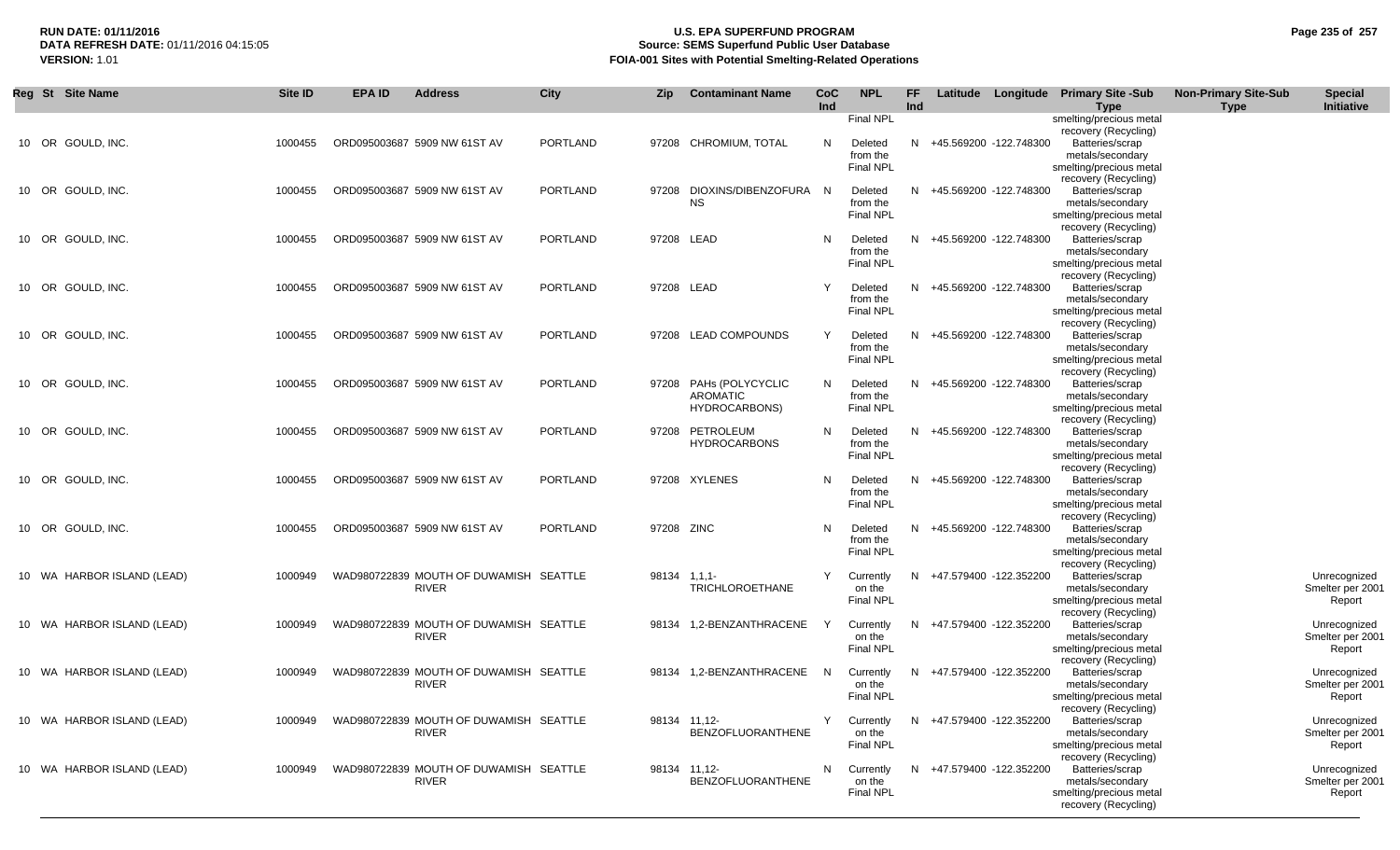# **RUN DATE: 01/11/2016 U.S. EPA SUPERFUND PROGRAM Page 236 of 257 DATA REFRESH DATE:** 01/11/2016 04:15:05 **Source: SEMS Superfund Public User Database VERSION:** 1.01 **FOIA-001 Sites with Potential Smelting-Related Operations**

| Reg St Site Name           | Site ID | <b>EPA ID</b> | <b>Address</b>                                         | <b>City</b> | Zip   | <b>Contaminant Name</b>            | CoC<br>Ind | <b>NPL</b>                              | FF<br>Ind |                          | Latitude Longitude | <b>Primary Site -Sub</b><br><b>Type</b>                                                | <b>Non-Primary Site-Sub</b><br><b>Type</b> | <b>Special</b><br>Initiative               |
|----------------------------|---------|---------------|--------------------------------------------------------|-------------|-------|------------------------------------|------------|-----------------------------------------|-----------|--------------------------|--------------------|----------------------------------------------------------------------------------------|--------------------------------------------|--------------------------------------------|
| 10 WA HARBOR ISLAND (LEAD) | 1000949 |               | WAD980722839 MOUTH OF DUWAMISH SEATTLE<br><b>RIVER</b> |             | 98134 | 3,4-BENZO-PYRENE                   | Y          | Currently<br>on the<br><b>Final NPL</b> |           | N +47.579400 -122.352200 |                    | Batteries/scrap<br>metals/secondary<br>smelting/precious metal<br>recovery (Recycling) |                                            | Unrecognized<br>Smelter per 2001<br>Report |
| 10 WA HARBOR ISLAND (LEAD) | 1000949 |               | WAD980722839 MOUTH OF DUWAMISH SEATTLE<br><b>RIVER</b> |             | 98134 | $3,4-$<br><b>BENZOFLUORANTHENE</b> | N          | Currently<br>on the<br>Final NPL        |           | N +47.579400 -122.352200 |                    | Batteries/scrap<br>metals/secondary<br>smelting/precious metal<br>recovery (Recycling) |                                            | Unrecognized<br>Smelter per 2001<br>Report |
| 10 WA HARBOR ISLAND (LEAD) | 1000949 |               | WAD980722839 MOUTH OF DUWAMISH SEATTLE<br><b>RIVER</b> |             | 98134 | $3,4-$<br><b>BENZOFLUORANTHENE</b> | Y          | Currently<br>on the<br><b>Final NPL</b> |           | N +47.579400 -122.352200 |                    | Batteries/scrap<br>metals/secondary<br>smelting/precious metal<br>recovery (Recycling) |                                            | Unrecognized<br>Smelter per 2001<br>Report |
| 10 WA HARBOR ISLAND (LEAD) | 1000949 |               | WAD980722839 MOUTH OF DUWAMISH SEATTLE<br><b>RIVER</b> |             |       | 98134 AMMONIA                      | Y          | Currently<br>on the<br><b>Final NPL</b> |           | N +47.579400 -122.352200 |                    | Batteries/scrap<br>metals/secondary<br>smelting/precious metal<br>recovery (Recycling) |                                            | Unrecognized<br>Smelter per 2001<br>Report |
| 10 WA HARBOR ISLAND (LEAD) | 1000949 |               | WAD980722839 MOUTH OF DUWAMISH SEATTLE<br><b>RIVER</b> |             |       | 98134 ANTIMONY                     | Y          | Currently<br>on the<br><b>Final NPL</b> |           | N +47.579400 -122.352200 |                    | Batteries/scrap<br>metals/secondary<br>smelting/precious metal                         |                                            | Unrecognized<br>Smelter per 2001<br>Report |
| 10 WA HARBOR ISLAND (LEAD) | 1000949 |               | WAD980722839 MOUTH OF DUWAMISH SEATTLE<br><b>RIVER</b> |             |       | 98134 AROCLOR-1242                 | Y          | Currently<br>on the<br><b>Final NPL</b> |           | N +47.579400 -122.352200 |                    | recovery (Recycling)<br>Batteries/scrap<br>metals/secondary<br>smelting/precious metal |                                            | Unrecognized<br>Smelter per 2001<br>Report |
| 10 WA HARBOR ISLAND (LEAD) | 1000949 |               | WAD980722839 MOUTH OF DUWAMISH SEATTLE<br><b>RIVER</b> |             | 98134 | AROCLOR-1248                       | Y          | Currently<br>on the<br><b>Final NPL</b> |           | N +47.579400 -122.352200 |                    | recovery (Recycling)<br>Batteries/scrap<br>metals/secondary<br>smelting/precious metal |                                            | Unrecognized<br>Smelter per 2001<br>Report |
| 10 WA HARBOR ISLAND (LEAD) | 1000949 |               | WAD980722839 MOUTH OF DUWAMISH<br><b>RIVER</b>         | SEATTLE     | 98134 | AROCLOR-1254                       | Υ          | Currently<br>on the<br><b>Final NPL</b> |           | N +47.579400 -122.352200 |                    | recovery (Recycling)<br>Batteries/scrap<br>metals/secondary<br>smelting/precious metal |                                            | Unrecognized<br>Smelter per 2001<br>Report |
| 10 WA HARBOR ISLAND (LEAD) | 1000949 |               | WAD980722839 MOUTH OF DUWAMISH SEATTLE<br><b>RIVER</b> |             | 98134 | AROCLOR-1260                       | Y          | Currently<br>on the<br><b>Final NPL</b> | N.        | +47.579400 -122.352200   |                    | recovery (Recycling)<br>Batteries/scrap<br>metals/secondary<br>smelting/precious metal |                                            | Unrecognized<br>Smelter per 2001<br>Report |
| 10 WA HARBOR ISLAND (LEAD) | 1000949 |               | WAD980722839 MOUTH OF DUWAMISH SEATTLE<br><b>RIVER</b> |             |       | 98134 ARSENIC                      | Υ          | Currently<br>on the<br><b>Final NPL</b> |           | N +47.579400 -122.352200 |                    | recovery (Recycling)<br>Batteries/scrap<br>metals/secondary<br>smelting/precious metal |                                            | Unrecognized<br>Smelter per 2001<br>Report |
| 10 WA HARBOR ISLAND (LEAD) | 1000949 |               | WAD980722839 MOUTH OF DUWAMISH SEATTLE<br><b>RIVER</b> |             |       | 98134 ARSENIC                      | N          | Currently<br>on the<br><b>Final NPL</b> |           | N +47.579400 -122.352200 |                    | recovery (Recycling)<br>Batteries/scrap<br>metals/secondary<br>smelting/precious metal |                                            | Unrecognized<br>Smelter per 2001<br>Report |
| 10 WA HARBOR ISLAND (LEAD) | 1000949 |               | WAD980722839 MOUTH OF DUWAMISH SEATTLE<br><b>RIVER</b> |             | 98134 | ARSENIC (INORGANIC<br>COMPOUNDS)   | Y          | Currently<br>on the<br><b>Final NPL</b> | N.        | +47.579400 -122.352200   |                    | recovery (Recycling)<br>Batteries/scrap<br>metals/secondary<br>smelting/precious metal |                                            | Unrecognized<br>Smelter per 2001<br>Report |
| 10 WA HARBOR ISLAND (LEAD) | 1000949 |               | WAD980722839 MOUTH OF DUWAMISH SEATTLE<br><b>RIVER</b> |             |       | 98134 BENZENE                      | Y          | Currently<br>on the<br>Final NPL        |           | N +47.579400 -122.352200 |                    | recovery (Recycling)<br>Batteries/scrap<br>metals/secondary<br>smelting/precious metal |                                            | Unrecognized<br>Smelter per 2001<br>Report |
| 10 WA HARBOR ISLAND (LEAD) | 1000949 |               | WAD980722839 MOUTH OF DUWAMISH SEATTLE<br><b>RIVER</b> |             |       | 98134 BENZENE                      | N          | Currently<br>on the<br><b>Final NPL</b> |           | N +47.579400 -122.352200 |                    | recovery (Recycling)<br>Batteries/scrap<br>metals/secondary<br>smelting/precious metal |                                            | Unrecognized<br>Smelter per 2001<br>Report |
| 10 WA HARBOR ISLAND (LEAD) | 1000949 |               | WAD980722839 MOUTH OF DUWAMISH SEATTLE<br><b>RIVER</b> |             | 98134 | BENZO(B)FLUORANTHE Y<br>NE         |            | Currently<br>on the                     |           | N +47.579400 -122.352200 |                    | recovery (Recycling)<br>Batteries/scrap<br>metals/secondary                            |                                            | Unrecognized<br>Smelter per 2001           |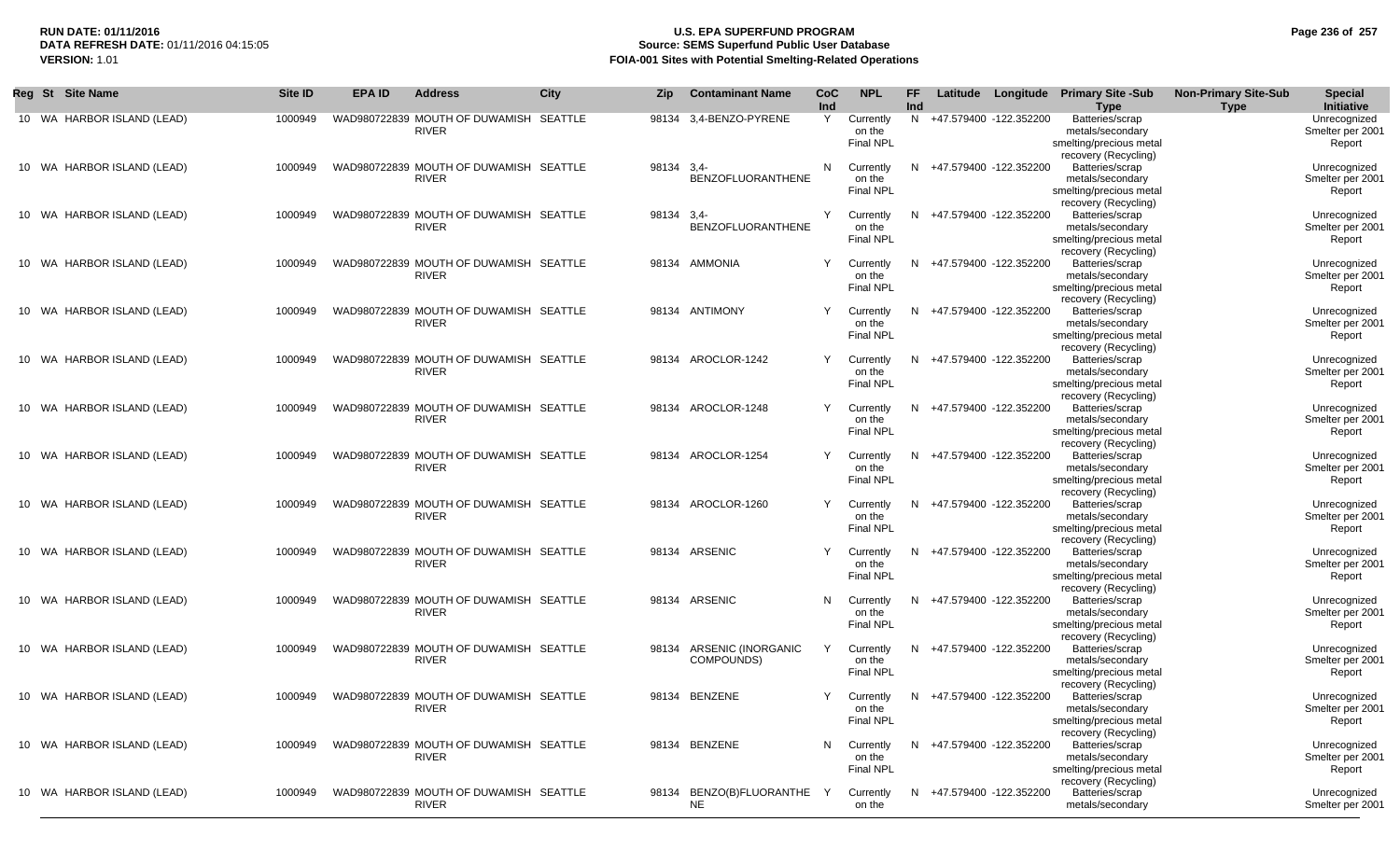# **RUN DATE: 01/11/2016 U.S. EPA SUPERFUND PROGRAM Page 237 of 257** DATA REFRESH DATE: 01/11/2016 04:15:05<br>**VERSION: 1.01** Source: SEMS Superfund Public User Database<br>FOIA-001 Sites with Potential Smelting-Related Operat **VERSION:** 1.01 **FOIA-001 Sites with Potential Smelting-Related Operations**

| Reg St Site Name           | Site ID | <b>EPA ID</b> | <b>Address</b>                                         | <b>City</b> | <b>Zip</b> | <b>Contaminant Name</b>           | <b>CoC</b><br>Ind | <b>NPL</b>                                                  | FF.<br>Ind |                          | Latitude Longitude Primary Site -Sub<br><b>Type</b>                                                               | <b>Non-Primary Site-Sub</b><br><b>Type</b> | <b>Special</b><br>Initiative                         |
|----------------------------|---------|---------------|--------------------------------------------------------|-------------|------------|-----------------------------------|-------------------|-------------------------------------------------------------|------------|--------------------------|-------------------------------------------------------------------------------------------------------------------|--------------------------------------------|------------------------------------------------------|
| 10 WA HARBOR ISLAND (LEAD) | 1000949 |               | WAD980722839 MOUTH OF DUWAMISH SEATTLE<br><b>RIVER</b> |             | 98134      | BENZO(K)FLUORANTHE Y<br><b>NE</b> |                   | <b>Final NPL</b><br>Currently<br>on the<br><b>Final NPL</b> |            | N +47.579400 -122.352200 | smelting/precious metal<br>recovery (Recycling)<br>Batteries/scrap<br>metals/secondary<br>smelting/precious metal |                                            | Report<br>Unrecognized<br>Smelter per 2001<br>Report |
| 10 WA HARBOR ISLAND (LEAD) | 1000949 |               | WAD980722839 MOUTH OF DUWAMISH SEATTLE<br><b>RIVER</b> |             |            | 98134 BENZO[A]ANTHRACENE          | Y                 | Currently<br>on the<br><b>Final NPL</b>                     |            | N +47.579400 -122.352200 | recovery (Recycling)<br>Batteries/scrap<br>metals/secondary<br>smelting/precious metal                            |                                            | Unrecognized<br>Smelter per 2001<br>Report           |
| 10 WA HARBOR ISLAND (LEAD) | 1000949 |               | WAD980722839 MOUTH OF DUWAMISH SEATTLE<br><b>RIVER</b> |             |            | 98134 BENZO[A]PYRENE              | Y                 | Currently<br>on the<br><b>Final NPL</b>                     | N          | +47.579400 -122.352200   | recovery (Recycling)<br>Batteries/scrap<br>metals/secondary<br>smelting/precious metal                            |                                            | Unrecognized<br>Smelter per 2001<br>Report           |
| 10 WA HARBOR ISLAND (LEAD) | 1000949 |               | WAD980722839 MOUTH OF DUWAMISH SEATTLE<br><b>RIVER</b> |             |            | 98134 CADMIUM                     | Y                 | Currently<br>on the<br>Final NPL                            | N.         | +47.579400 -122.352200   | recovery (Recycling)<br>Batteries/scrap<br>metals/secondary<br>smelting/precious metal                            |                                            | Unrecognized<br>Smelter per 2001<br>Report           |
| 10 WA HARBOR ISLAND (LEAD) | 1000949 |               | WAD980722839 MOUTH OF DUWAMISH SEATTLE<br><b>RIVER</b> |             |            | 98134 CADMIUM                     | N                 | Currently<br>on the<br><b>Final NPL</b>                     | N          | +47.579400 -122.352200   | recovery (Recycling)<br>Batteries/scrap<br>metals/secondary<br>smelting/precious metal                            |                                            | Unrecognized<br>Smelter per 2001<br>Report           |
| 10 WA HARBOR ISLAND (LEAD) | 1000949 |               | WAD980722839 MOUTH OF DUWAMISH SEATTLE<br><b>RIVER</b> |             | 98134      | CARBON<br><b>TETRACHLORIDE</b>    | Y                 | Currently<br>on the<br><b>Final NPL</b>                     | N          | +47.579400 -122.352200   | recovery (Recycling)<br>Batteries/scrap<br>metals/secondary<br>smelting/precious metal                            |                                            | Unrecognized<br>Smelter per 2001<br>Report           |
| 10 WA HARBOR ISLAND (LEAD) | 1000949 |               | WAD980722839 MOUTH OF DUWAMISH SEATTLE<br><b>RIVER</b> |             | 98134      | CHROMIUM                          | N                 | Currently<br>on the<br><b>Final NPL</b>                     | N.         | +47.579400 -122.352200   | recovery (Recycling)<br>Batteries/scrap<br>metals/secondary<br>smelting/precious metal                            |                                            | Unrecognized<br>Smelter per 2001<br>Report           |
| 10 WA HARBOR ISLAND (LEAD) | 1000949 |               | WAD980722839 MOUTH OF DUWAMISH SEATTLE<br><b>RIVER</b> |             | 98134      | CHROMIUM                          | Y                 | Currently<br>on the<br><b>Final NPL</b>                     | N.         | +47.579400 -122.352200   | recovery (Recycling)<br>Batteries/scrap<br>metals/secondary<br>smelting/precious metal                            |                                            | Unrecognized<br>Smelter per 2001<br>Report           |
| 10 WA HARBOR ISLAND (LEAD) | 1000949 |               | WAD980722839 MOUTH OF DUWAMISH SEATTLE<br><b>RIVER</b> |             | 98134      | <b>CHRYSENE</b>                   | Y                 | Currently<br>on the<br><b>Final NPL</b>                     | N.         | +47.579400 -122.352200   | recovery (Recycling)<br>Batteries/scrap<br>metals/secondary<br>smelting/precious metal                            |                                            | Unrecognized<br>Smelter per 2001<br>Report           |
| 10 WA HARBOR ISLAND (LEAD) | 1000949 |               | WAD980722839 MOUTH OF DUWAMISH SEATTLE<br><b>RIVER</b> |             |            | 98134 COPPER                      | Y                 | Currently<br>on the<br><b>Final NPL</b>                     |            | N +47.579400 -122.352200 | recovery (Recycling)<br>Batteries/scrap<br>metals/secondary<br>smelting/precious metal                            |                                            | Unrecognized<br>Smelter per 2001<br>Report           |
| 10 WA HARBOR ISLAND (LEAD) | 1000949 |               | WAD980722839 MOUTH OF DUWAMISH SEATTLE<br><b>RIVER</b> |             |            | 98134 COPPER                      | N                 | Currently<br>on the<br><b>Final NPL</b>                     |            | N +47.579400 -122.352200 | recovery (Recycling)<br>Batteries/scrap<br>metals/secondary<br>smelting/precious metal                            |                                            | Unrecognized<br>Smelter per 2001<br>Report           |
| 10 WA HARBOR ISLAND (LEAD) | 1000949 |               | WAD980722839 MOUTH OF DUWAMISH SEATTLE<br><b>RIVER</b> |             |            | 98134 CYANIDE                     | Y                 | Currently<br>on the<br><b>Final NPL</b>                     |            | N +47.579400 -122.352200 | recovery (Recycling)<br>Batteries/scrap<br>metals/secondary<br>smelting/precious metal                            |                                            | Unrecognized<br>Smelter per 2001<br>Report           |
| 10 WA HARBOR ISLAND (LEAD) | 1000949 |               | WAD980722839 MOUTH OF DUWAMISH SEATTLE<br><b>RIVER</b> |             | 98134 DDT  |                                   | Y                 | Currently<br>on the<br>Final NPL                            | N.         | +47.579400 -122.352200   | recovery (Recycling)<br>Batteries/scrap<br>metals/secondary<br>smelting/precious metal                            |                                            | Unrecognized<br>Smelter per 2001<br>Report           |
| 10 WA HARBOR ISLAND (LEAD) | 1000949 |               | WAD980722839 MOUTH OF DUWAMISH SEATTLE<br><b>RIVER</b> |             | 98134      | DIBENZO(A,H)ANTHRAC<br><b>ENE</b> | Y                 | Currently<br>on the<br><b>Final NPL</b>                     | N.         | +47.579400 -122.352200   | recovery (Recycling)<br>Batteries/scrap<br>metals/secondary<br>smelting/precious metal<br>recovery (Recycling)    |                                            | Unrecognized<br>Smelter per 2001<br>Report           |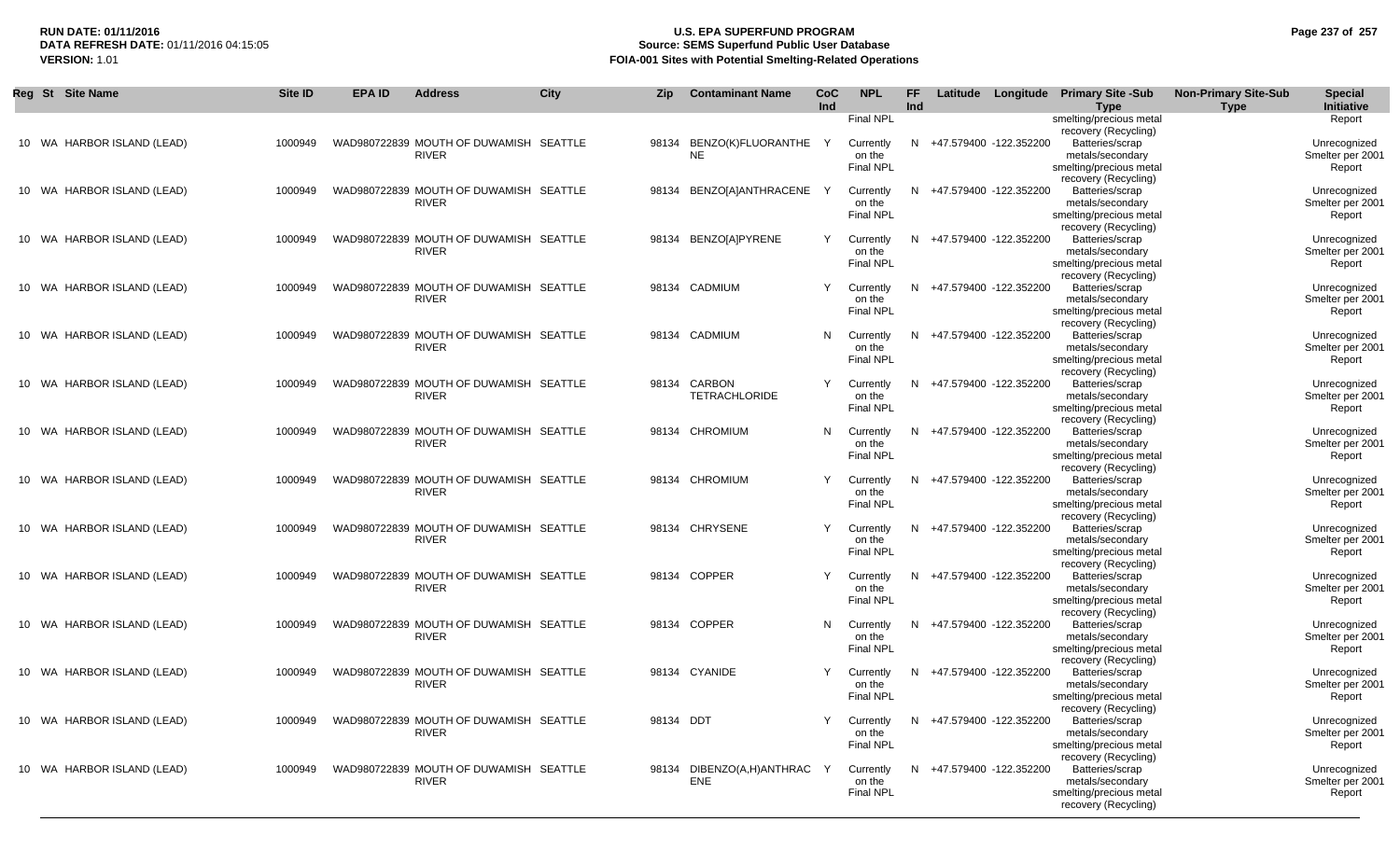## **RUN DATE: 01/11/2016 U.S. EPA SUPERFUND PROGRAM Page 238 of 257 Source: SEMS Superfund Public User Database VERSION:** 1.01 **FOIA-001 Sites with Potential Smelting-Related Operations**

| Reg St Site Name           | Site ID | EPA ID | <b>Address</b>                                         | City    | Zip        | <b>Contaminant Name</b>                   | <b>CoC</b><br>Ind | <b>NPL</b>                              | FF<br>Ind |                          | Latitude Longitude | <b>Primary Site -Sub</b><br><b>Type</b>                                                | <b>Non-Primary Site-Sub</b><br><b>Type</b> | Special<br><b>Initiative</b>               |
|----------------------------|---------|--------|--------------------------------------------------------|---------|------------|-------------------------------------------|-------------------|-----------------------------------------|-----------|--------------------------|--------------------|----------------------------------------------------------------------------------------|--------------------------------------------|--------------------------------------------|
| 10 WA HARBOR ISLAND (LEAD) | 1000949 |        | WAD980722839 MOUTH OF DUWAMISH SEATTLE<br><b>RIVER</b> |         |            | 98134 ETHYLBENZENE                        | Y                 | Currently<br>on the<br><b>Final NPL</b> |           | N +47.579400 -122.352200 |                    | Batteries/scrap<br>metals/secondary<br>smelting/precious metal<br>recovery (Recycling) |                                            | Unrecognized<br>Smelter per 2001<br>Report |
| 10 WA HARBOR ISLAND (LEAD) | 1000949 |        | WAD980722839 MOUTH OF DUWAMISH SEATTLE<br><b>RIVER</b> |         |            | 98134 ETHYLBENZENE                        | N                 | Currently<br>on the<br><b>Final NPL</b> | N         | +47.579400 -122.352200   |                    | Batteries/scrap<br>metals/secondary<br>smelting/precious metal<br>recovery (Recycling) |                                            | Unrecognized<br>Smelter per 2001<br>Report |
| 10 WA HARBOR ISLAND (LEAD) | 1000949 |        | WAD980722839 MOUTH OF DUWAMISH SEATTLE<br><b>RIVER</b> |         | 98134      | INDENO(1,2,3-<br>CD)PYRENE                | Y                 | Currently<br>on the<br><b>Final NPL</b> | N.        | +47.579400 -122.352200   |                    | Batteries/scrap<br>metals/secondary<br>smelting/precious metal<br>recovery (Recycling) |                                            | Unrecognized<br>Smelter per 2001<br>Report |
| 10 WA HARBOR ISLAND (LEAD) | 1000949 |        | WAD980722839 MOUTH OF DUWAMISH SEATTLE<br><b>RIVER</b> |         | 98134 LEAD |                                           | Υ                 | Currently<br>on the<br><b>Final NPL</b> |           | N +47.579400 -122.352200 |                    | Batteries/scrap<br>metals/secondary<br>smelting/precious metal<br>recovery (Recycling) |                                            | Unrecognized<br>Smelter per 2001<br>Report |
| 10 WA HARBOR ISLAND (LEAD) | 1000949 |        | WAD980722839 MOUTH OF DUWAMISH SEATTLE<br><b>RIVER</b> |         | 98134 LEAD |                                           | N                 | Currently<br>on the<br><b>Final NPL</b> |           | N +47.579400 -122.352200 |                    | Batteries/scrap<br>metals/secondary<br>smelting/precious metal<br>recovery (Recycling) |                                            | Unrecognized<br>Smelter per 2001<br>Report |
| 10 WA HARBOR ISLAND (LEAD) | 1000949 |        | WAD980722839 MOUTH OF DUWAMISH SEATTLE<br><b>RIVER</b> |         |            | 98134 LEAD, INORGANIC                     | Y                 | Currently<br>on the<br><b>Final NPL</b> |           | N +47.579400 -122.352200 |                    | Batteries/scrap<br>metals/secondary<br>smelting/precious metal<br>recovery (Recycling) |                                            | Unrecognized<br>Smelter per 2001<br>Report |
| 10 WA HARBOR ISLAND (LEAD) | 1000949 |        | WAD980722839 MOUTH OF DUWAMISH SEATTLE<br><b>RIVER</b> |         | 98134      | <b>MERCURY</b>                            | N                 | Currently<br>on the<br><b>Final NPL</b> | N         | +47.579400 -122.352200   |                    | Batteries/scrap<br>metals/secondary<br>smelting/precious metal                         |                                            | Unrecognized<br>Smelter per 2001<br>Report |
| 10 WA HARBOR ISLAND (LEAD) | 1000949 |        | WAD980722839 MOUTH OF DUWAMISH SEATTLE<br><b>RIVER</b> |         |            | 98134 MERCURY                             | Υ                 | Currently<br>on the<br>Final NPL        | N         | +47.579400 -122.352200   |                    | recovery (Recycling)<br>Batteries/scrap<br>metals/secondary<br>smelting/precious metal |                                            | Unrecognized<br>Smelter per 2001<br>Report |
| 10 WA HARBOR ISLAND (LEAD) | 1000949 |        | WAD980722839 MOUTH OF DUWAMISH SEATTLE<br><b>RIVER</b> |         |            | 98134 METALS                              | N                 | Currently<br>on the<br><b>Final NPL</b> | N         | +47.579400 -122.352200   |                    | recovery (Recycling)<br>Batteries/scrap<br>metals/secondary<br>smelting/precious metal |                                            | Unrecognized<br>Smelter per 2001<br>Report |
| 10 WA HARBOR ISLAND (LEAD) | 1000949 |        | WAD980722839 MOUTH OF DUWAMISH SEATTLE<br><b>RIVER</b> |         |            | 98134 NICKEL                              | Υ                 | Currently<br>on the<br><b>Final NPL</b> |           | N +47.579400 -122.352200 |                    | recovery (Recycling)<br>Batteries/scrap<br>metals/secondary<br>smelting/precious metal |                                            | Unrecognized<br>Smelter per 2001<br>Report |
| 10 WA HARBOR ISLAND (LEAD) | 1000949 |        | WAD980722839 MOUTH OF DUWAMISH SEATTLE<br><b>RIVER</b> |         |            | 98134 NICKEL                              | N                 | Currently<br>on the<br><b>Final NPL</b> | N         | +47.579400 -122.352200   |                    | recovery (Recycling)<br>Batteries/scrap<br>metals/secondary<br>smelting/precious metal |                                            | Unrecognized<br>Smelter per 2001<br>Report |
| 10 WA HARBOR ISLAND (LEAD) | 1000949 |        | WAD980722839 MOUTH OF DUWAMISH<br><b>RIVER</b>         | SEATTLE | 98134      | <b>ORGANICS</b>                           |                   | Currently<br>on the<br><b>Final NPL</b> | N.        | +47.579400 -122.352200   |                    | recovery (Recycling)<br>Batteries/scrap<br>metals/secondary<br>smelting/precious metal |                                            | Unrecognized<br>Smelter per 2001<br>Report |
| 10 WA HARBOR ISLAND (LEAD) | 1000949 |        | WAD980722839 MOUTH OF DUWAMISH SEATTLE<br><b>KIVER</b> |         |            | 98134 ORGANICS                            | N                 | Currently<br>on the<br><b>Final NPL</b> | N.        | +47.579400 -122.352200   |                    | recovery (Recycling)<br>Batteries/scrap<br>metals/secondary<br>smelting/precious metal |                                            | Unrecognized<br>Smelter per 2001<br>Report |
| 10 WA HARBOR ISLAND (LEAD) | 1000949 |        | WAD980722839 MOUTH OF DUWAMISH SEATTLE<br><b>RIVER</b> |         | 98134 PAH  |                                           |                   | Currently<br>on the<br><b>Final NPL</b> |           | N +47.579400 -122.352200 |                    | recovery (Recycling)<br>Batteries/scrap<br>metals/secondary<br>smelting/precious metal |                                            | Unrecognized<br>Smelter per 2001<br>Report |
| 10 WA HARBOR ISLAND (LEAD) | 1000949 |        | WAD980722839 MOUTH OF DUWAMISH SEATTLE<br><b>RIVER</b> |         |            | 98134 PAHs (POLYCYCLIC<br><b>AROMATIC</b> | Y                 | Currently<br>on the                     |           | N +47.579400 -122.352200 |                    | recovery (Recycling)<br>Batteries/scrap<br>metals/secondary                            |                                            | Unrecognized<br>Smelter per 2001           |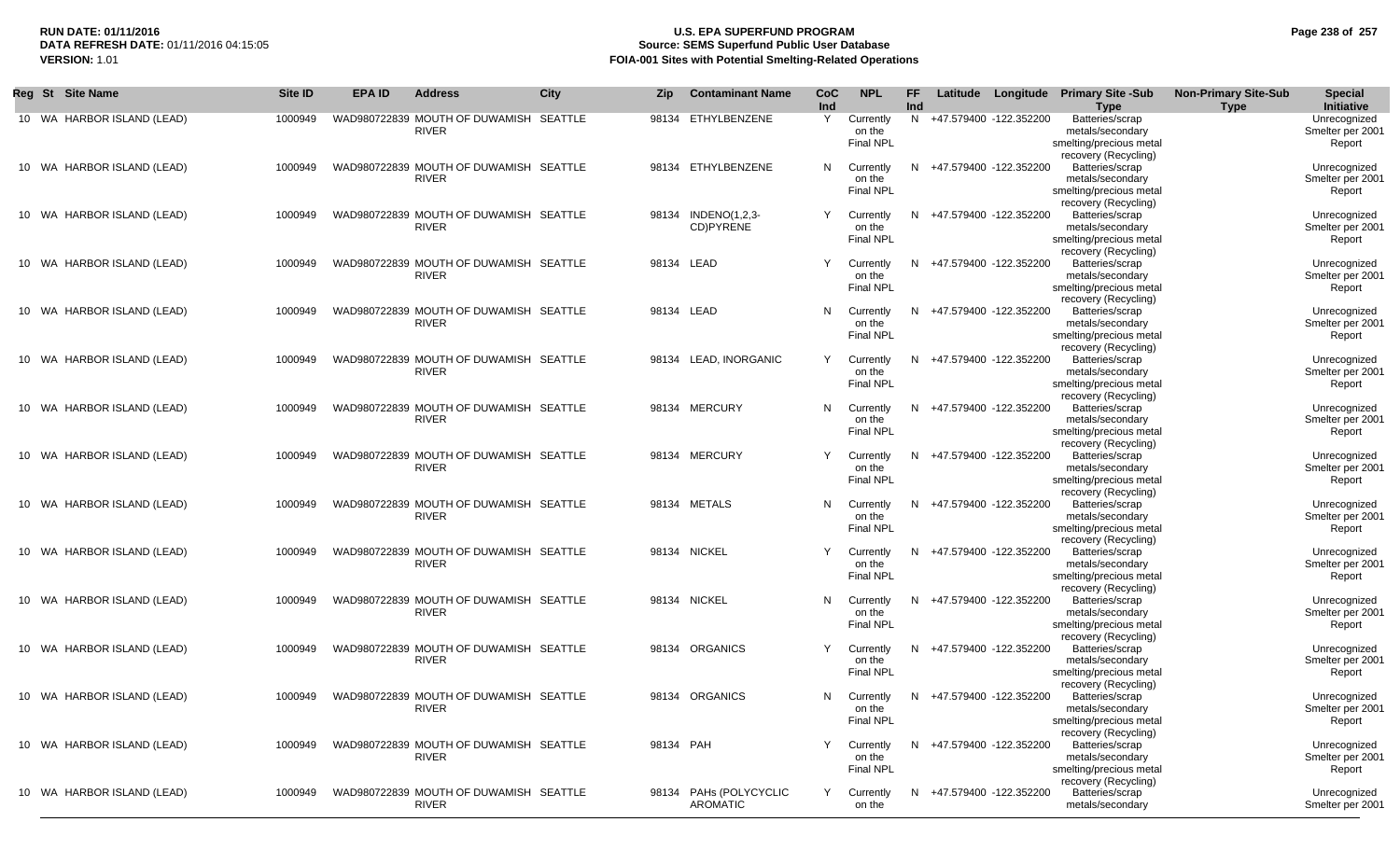## **RUN DATE: 01/11/2016 U.S. EPA SUPERFUND PROGRAM Page 239 of 257 DATA REFRESH DATE:** 01/11/2016 04:15:05 **Source: SEMS Superfund Public User Database FOIA-001 Sites with Potential Smelting-Related Operations**

٠

| Reg St Site Name           | Site ID | <b>EPA ID</b> | <b>Address</b>                                         | <b>City</b> | <b>Zip</b> | <b>Contaminant Name</b> | CoC<br>Ind | <b>NPL</b>                 | <b>FF</b><br>Ind |                          | Latitude Longitude Primary Site -Sub<br><b>Type</b> | <b>Non-Primary Site-Sub</b><br><b>Type</b> | <b>Special</b><br>Initiative     |
|----------------------------|---------|---------------|--------------------------------------------------------|-------------|------------|-------------------------|------------|----------------------------|------------------|--------------------------|-----------------------------------------------------|--------------------------------------------|----------------------------------|
|                            |         |               |                                                        |             |            | <b>HYDROCARBONS)</b>    |            | <b>Final NPL</b>           |                  |                          | smelting/precious metal                             |                                            | Report                           |
| 10 WA HARBOR ISLAND (LEAD) | 1000949 |               | WAD980722839 MOUTH OF DUWAMISH SEATTLE                 |             | 98134      | PAHs (POLYCYCLIC        | N          | Currently                  |                  | N +47.579400 -122.352200 | recovery (Recycling)<br>Batteries/scrap             |                                            | Unrecognized                     |
|                            |         |               | <b>RIVER</b>                                           |             |            | <b>AROMATIC</b>         |            | on the                     |                  |                          | metals/secondary                                    |                                            | Smelter per 2001                 |
|                            |         |               |                                                        |             |            | <b>HYDROCARBONS)</b>    |            | <b>Final NPL</b>           |                  |                          | smelting/precious metal                             |                                            | Report                           |
|                            |         |               |                                                        |             |            |                         |            |                            |                  |                          | recovery (Recycling)                                |                                            |                                  |
| 10 WA HARBOR ISLAND (LEAD) | 1000949 |               | WAD980722839 MOUTH OF DUWAMISH SEATTLE<br><b>RIVER</b> |             |            | 98134 PCBs              | Y          | Currently<br>on the        |                  | N +47.579400 -122.352200 | Batteries/scrap<br>metals/secondary                 |                                            | Unrecognized<br>Smelter per 2001 |
|                            |         |               |                                                        |             |            |                         |            | <b>Final NPL</b>           |                  |                          | smelting/precious metal                             |                                            | Report                           |
|                            |         |               |                                                        |             |            |                         |            |                            |                  |                          | recovery (Recycling)                                |                                            |                                  |
| 10 WA HARBOR ISLAND (LEAD) | 1000949 |               | WAD980722839 MOUTH OF DUWAMISH SEATTLE<br><b>RIVER</b> |             | 98134      | PERCHLOROETHYLENE       |            | Currently<br>on the        | N.               | +47.579400 -122.352200   | Batteries/scrap<br>metals/secondary                 |                                            | Unrecognized<br>Smelter per 2001 |
|                            |         |               |                                                        |             |            |                         |            | <b>Final NPL</b>           |                  |                          | smelting/precious metal                             |                                            | Report                           |
|                            |         |               |                                                        |             |            |                         |            |                            |                  |                          | recovery (Recycling)                                |                                            |                                  |
| 10 WA HARBOR ISLAND (LEAD) | 1000949 |               | WAD980722839 MOUTH OF DUWAMISH SEATTLE                 |             | 98134      | PETROLEUM               | Y          | Currently                  |                  | N +47.579400 -122.352200 | Batteries/scrap                                     |                                            | Unrecognized                     |
|                            |         |               | <b>RIVER</b>                                           |             |            | <b>HYDROCARBON</b>      |            | on the<br>Final NPL        |                  |                          | metals/secondary<br>smelting/precious metal         |                                            | Smelter per 2001<br>Report       |
|                            |         |               |                                                        |             |            |                         |            |                            |                  |                          | recovery (Recycling)                                |                                            |                                  |
| 10 WA HARBOR ISLAND (LEAD) | 1000949 |               | WAD980722839 MOUTH OF DUWAMISH SEATTLE                 |             | 98134      | POTASSIUM CYANIDE       | N          | Currently                  | N.               | +47.579400 -122.352200   | Batteries/scrap                                     |                                            | Unrecognized                     |
|                            |         |               | <b>RIVER</b>                                           |             |            |                         |            | on the                     |                  |                          | metals/secondary                                    |                                            | Smelter per 2001                 |
|                            |         |               |                                                        |             |            |                         |            | <b>Final NPL</b>           |                  |                          | smelting/precious metal<br>recovery (Recycling)     |                                            | Report                           |
| 10 WA HARBOR ISLAND (LEAD) | 1000949 |               | WAD980722839 MOUTH OF DUWAMISH SEATTLE                 |             |            | 98134 SILVER            | Y          | Currently                  |                  | N +47.579400 -122.352200 | Batteries/scrap                                     |                                            | Unrecognized                     |
|                            |         |               | <b>RIVER</b>                                           |             |            |                         |            | on the                     |                  |                          | metals/secondary                                    |                                            | Smelter per 2001                 |
|                            |         |               |                                                        |             |            |                         |            | <b>Final NPL</b>           |                  |                          | smelting/precious metal                             |                                            | Report                           |
| 10 WA HARBOR ISLAND (LEAD) | 1000949 |               | WAD980722839 MOUTH OF DUWAMISH SEATTLE                 |             | 98134      | TETRACHLOROETHYLE       | - Y        | Currently                  | N.               | +47.579400 -122.352200   | recovery (Recycling)<br>Batteries/scrap             |                                            | Unrecognized                     |
|                            |         |               | <b>RIVER</b>                                           |             |            | NE.                     |            | on the                     |                  |                          | metals/secondary                                    |                                            | Smelter per 2001                 |
|                            |         |               |                                                        |             |            |                         |            | <b>Final NPL</b>           |                  |                          | smelting/precious metal                             |                                            | Report                           |
| 10 WA HARBOR ISLAND (LEAD) | 1000949 |               | WAD980722839 MOUTH OF DUWAMISH SEATTLE                 |             |            | 98134 THALLIUM          | Y          |                            | N.               | +47.579400 -122.352200   | recovery (Recycling)                                |                                            |                                  |
|                            |         |               | <b>RIVER</b>                                           |             |            |                         |            | Currently<br>on the        |                  |                          | Batteries/scrap<br>metals/secondary                 |                                            | Unrecognized<br>Smelter per 2001 |
|                            |         |               |                                                        |             |            |                         |            | <b>Final NPL</b>           |                  |                          | smelting/precious metal                             |                                            | Report                           |
|                            |         |               |                                                        |             |            |                         |            |                            |                  |                          | recovery (Recycling)                                |                                            |                                  |
| 10 WA HARBOR ISLAND (LEAD) | 1000949 |               | WAD980722839 MOUTH OF DUWAMISH SEATTLE<br><b>RIVER</b> |             | 98134 TIN  |                         | N          | Currently<br>on the        |                  | N +47.579400 -122.352200 | Batteries/scrap<br>metals/secondary                 |                                            | Unrecognized<br>Smelter per 2001 |
|                            |         |               |                                                        |             |            |                         |            | <b>Final NPL</b>           |                  |                          | smelting/precious metal                             |                                            | Report                           |
|                            |         |               |                                                        |             |            |                         |            |                            |                  |                          | recovery (Recycling)                                |                                            |                                  |
| 10 WA HARBOR ISLAND (LEAD) | 1000949 |               | WAD980722839 MOUTH OF DUWAMISH SEATTLE                 |             |            | 98134 TOLUENE           | Y          | Currently                  |                  | N +47.579400 -122.352200 | Batteries/scrap                                     |                                            | Unrecognized                     |
|                            |         |               | <b>RIVER</b>                                           |             |            |                         |            | on the<br><b>Final NPL</b> |                  |                          | metals/secondary<br>smelting/precious metal         |                                            | Smelter per 2001<br>Report       |
|                            |         |               |                                                        |             |            |                         |            |                            |                  |                          | recovery (Recycling)                                |                                            |                                  |
| 10 WA HARBOR ISLAND (LEAD) | 1000949 |               | WAD980722839 MOUTH OF DUWAMISH SEATTLE                 |             |            | 98134 TOLUENE           | N          | Currently                  |                  | N +47.579400 -122.352200 | Batteries/scrap                                     |                                            | Unrecognized                     |
|                            |         |               | <b>RIVER</b>                                           |             |            |                         |            | on the                     |                  |                          | metals/secondary                                    |                                            | Smelter per 2001                 |
|                            |         |               |                                                        |             |            |                         |            | <b>Final NPL</b>           |                  |                          | smelting/precious metal<br>recovery (Recycling)     |                                            | Report                           |
| 10 WA HARBOR ISLAND (LEAD) | 1000949 |               | WAD980722839 MOUTH OF DUWAMISH SEATTLE                 |             | 98134      | <b>TOTAL PETROLEUM</b>  | Y          | Currently                  |                  | N +47.579400 -122.352200 | Batteries/scrap                                     |                                            | Unrecognized                     |
|                            |         |               | <b>RIVER</b>                                           |             |            | <b>HYDROCARBONS</b>     |            | on the                     |                  |                          | metals/secondary                                    |                                            | Smelter per 2001                 |
|                            |         |               |                                                        |             |            |                         |            | <b>Final NPL</b>           |                  |                          | smelting/precious metal                             |                                            | Report                           |
| 10 WA HARBOR ISLAND (LEAD) | 1000949 |               | WAD980722839 MOUTH OF DUWAMISH SEATTLE                 |             |            | 98134 VINYL CHLORIDE    | Y          | Currently                  |                  | N +47.579400 -122.352200 | recovery (Recycling)<br>Batteries/scrap             |                                            | Unrecognized                     |
|                            |         |               | <b>RIVER</b>                                           |             |            |                         |            | on the                     |                  |                          | metals/secondary                                    |                                            | Smelter per 2001                 |
|                            |         |               |                                                        |             |            |                         |            | <b>Final NPL</b>           |                  |                          | smelting/precious metal                             |                                            | Report                           |
|                            |         |               |                                                        |             |            |                         |            |                            |                  |                          | recovery (Recycling)                                |                                            |                                  |
| 10 WA HARBOR ISLAND (LEAD) | 1000949 |               | WAD980722839 MOUTH OF DUWAMISH SEATTLE<br><b>RIVER</b> |             |            | 98134 VINYL CHLORIDE    | N          | Currently<br>on the        |                  | N +47.579400 -122.352200 | Batteries/scrap<br>metals/secondary                 |                                            | Unrecognized<br>Smelter per 2001 |
|                            |         |               |                                                        |             |            |                         |            | <b>Final NPL</b>           |                  |                          | smelting/precious metal                             |                                            | Report                           |
|                            |         |               |                                                        |             |            |                         |            |                            |                  |                          | recovery (Recycling)                                |                                            |                                  |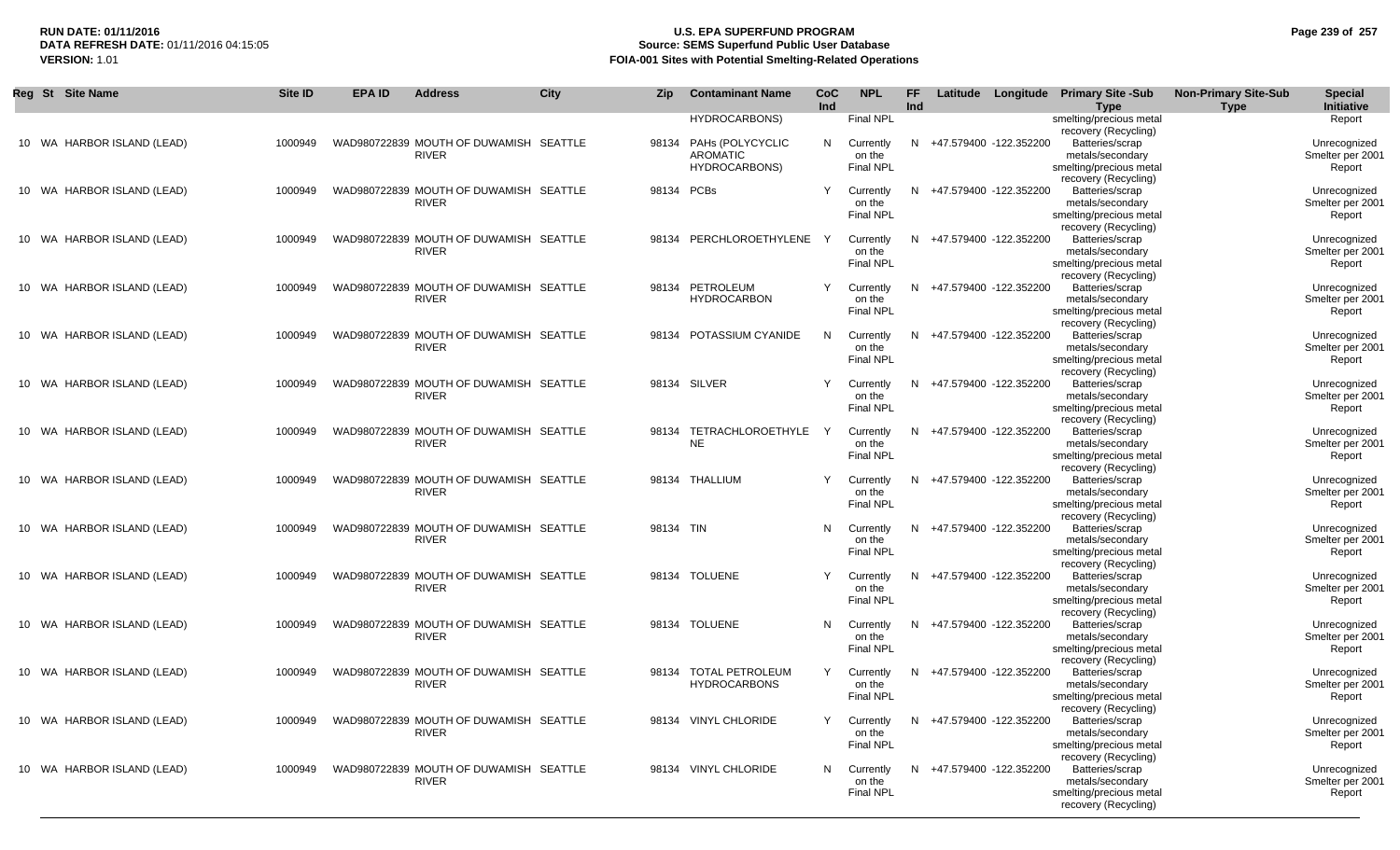## **RUN DATE: 01/11/2016 U.S. EPA SUPERFUND PROGRAM Page 240 of 257 Source: SEMS Superfund Public User Database VERSION:** 1.01 **FOIA-001 Sites with Potential Smelting-Related Operations**

| Reg St Site Name                   | Site ID | <b>EPA ID</b> | <b>Address</b>                                         | <b>City</b>       | Zip.       | <b>Contaminant Name</b> | CoC.<br>Ind | <b>NPL</b>                              | <b>FF</b><br>Ind |                          | Latitude Longitude | <b>Primary Site -Sub</b><br><b>Type</b>                                                                     | <b>Non-Primary Site-Sub</b><br><b>Type</b>                                                                                                                                         | <b>Special</b><br>Initiative               |
|------------------------------------|---------|---------------|--------------------------------------------------------|-------------------|------------|-------------------------|-------------|-----------------------------------------|------------------|--------------------------|--------------------|-------------------------------------------------------------------------------------------------------------|------------------------------------------------------------------------------------------------------------------------------------------------------------------------------------|--------------------------------------------|
| 10 WA HARBOR ISLAND (LEAD)         | 1000949 |               | WAD980722839 MOUTH OF DUWAMISH SEATTLE<br><b>RIVER</b> |                   |            | 98134 XYLENE            | Y           | Currently<br>on the<br><b>Final NPL</b> |                  | N +47.579400 -122.352200 |                    | Batteries/scrap<br>metals/secondary<br>smelting/precious metal<br>recovery (Recycling)                      |                                                                                                                                                                                    | Unrecognized<br>Smelter per 2001<br>Report |
| 10 WA HARBOR ISLAND (LEAD)         | 1000949 |               | WAD980722839 MOUTH OF DUWAMISH SEATTLE<br><b>RIVER</b> |                   |            | 98134 XYLENE            | N           | Currently<br>on the<br><b>Final NPL</b> |                  | N +47.579400 -122.352200 |                    | Batteries/scrap<br>metals/secondary<br>smelting/precious metal<br>recovery (Recycling)                      |                                                                                                                                                                                    | Unrecognized<br>Smelter per 2001<br>Report |
| 10 WA HARBOR ISLAND (LEAD)         | 1000949 |               | WAD980722839 MOUTH OF DUWAMISH SEATTLE<br><b>RIVER</b> |                   | 98134 ZINC |                         | Y           | Currently<br>on the<br>Final NPL        |                  | N +47.579400 -122.352200 |                    | Batteries/scrap<br>metals/secondary<br>smelting/precious metal<br>recovery (Recycling)                      |                                                                                                                                                                                    | Unrecognized<br>Smelter per 2001<br>Report |
| 10 WA HARBOR ISLAND (LEAD)         | 1000949 |               | WAD980722839 MOUTH OF DUWAMISH SEATTLE<br><b>RIVER</b> |                   | 98134 ZINC |                         | N           | Currently<br>on the<br><b>Final NPL</b> |                  | N +47.579400 -122.352200 |                    | Batteries/scrap<br>metals/secondary<br>smelting/precious metal<br>recovery (Recycling)                      |                                                                                                                                                                                    | Unrecognized<br>Smelter per 2001<br>Report |
| 10 OR HERMISTON LAB                | 1002272 |               | ORN001002272 81156 N HWY 395 2 MI<br>N OF CY           | <b>HERMISTON</b>  | 97838      |                         |             | Not on<br>the NPL                       | N                |                          |                    | Batteries/scrap<br>metals/secondary<br>smelting/precious metal<br>recovery (Recycling)                      |                                                                                                                                                                                    |                                            |
| 10 WA KAISER ALUMINUM (MEAD WORKS) | 1000551 |               | WAD000065508 HAWTHORNE RD-1.2 M MEAD<br>FROM DIV.RD    |                   |            | 99207 CYANIDE           | Y           | Currently<br>on the<br>Final NPL        |                  |                          |                    | N +47.755000 -117.376700 Primary metals/mineral<br>processing<br>(Manufacturing/Processi<br>ng/Maintenance) |                                                                                                                                                                                    |                                            |
| 10 WA KAISER ALUMINUM (MEAD WORKS) | 1000551 |               | WAD000065508 HAWTHORNE RD-1.2 M MEAD<br>FROM DIV.RD    |                   |            | 99207 FLUORIDE          | Y           | Currently<br>on the<br>Final NPL        |                  |                          |                    | N +47.755000 -117.376700 Primary metals/mineral<br>processing<br>(Manufacturing/Processi                    |                                                                                                                                                                                    |                                            |
| 10 WA KELSO BATTERY SPILL          | 1002613 |               | WAN001002613 MI 45.7 NR EXIT 46, I-5<br>NORTHBOUND     | KELSO             | 98626      |                         |             | Not on<br>the NPL                       | N                |                          |                    | ng/Maintenance)<br>Batteries/scrap<br>metals/secondary<br>smelting/precious metal<br>recovery (Recycling)   |                                                                                                                                                                                    |                                            |
| 10 WA LE ROI CO SMELTER            | 1001661 |               | WAD988507323 HWY 25 N OF CY                            | <b>NORTHPORT</b>  | 99157      |                         |             | Not on<br>the NPL                       | N                |                          |                    |                                                                                                             |                                                                                                                                                                                    |                                            |
| 10 WA MARTIN MARIETTA ALUMINUM INC | 1001096 |               | WAD990828642 HWY 14 1MI N OF<br>JOHN DAY DAM           | <b>GOLDENDALE</b> | 98620      |                         |             | Not on<br>the NPL                       | N                |                          |                    | Metal<br>fabrication/finishing/coat<br>ng/Maintenance)                                                      | Mineral Processing/Smelting<br>Only (Mining); Primary<br>ing and allied industries metals/mineral processing<br>(Manufacturing/Processi (Manufacturing/Processing/M<br>aintenance) |                                            |
| 10 OR MARTIN-MARIETTA ALUMINUM CO. | 1000424 |               | ORD052221025 3313 W 2ND ST                             | THE DALLES        |            | 97058 ARSENIC           | Y           | Deleted<br>from the<br><b>Final NPL</b> |                  |                          |                    | N +45.624430 -121.205600 Primary metals/mineral<br>processing<br>(Manufacturing/Processi<br>ng/Maintenance) |                                                                                                                                                                                    |                                            |
| 10 OR MARTIN-MARIETTA ALUMINUM CO. | 1000424 |               | ORD052221025 3313 W 2ND ST                             | THE DALLES        |            | 97058 CYANIDE           | Y           | Deleted<br>from the<br>Final NPL        |                  |                          |                    | N +45.624430 -121.205600 Primary metals/mineral<br>processing<br>(Manufacturing/Processi<br>ng/Maintenance) |                                                                                                                                                                                    |                                            |
| 10 OR MARTIN-MARIETTA ALUMINUM CO. | 1000424 |               | ORD052221025 3313 W 2ND ST                             | THE DALLES        |            | 97058 CYANIDE           | N           | Deleted<br>from the<br>Final NPL        |                  |                          |                    | N +45.624430 -121.205600 Primary metals/mineral<br>processing<br>(Manufacturing/Processi<br>ng/Maintenance) |                                                                                                                                                                                    |                                            |
| 10 OR MARTIN-MARIETTA ALUMINUM CO. | 1000424 |               | ORD052221025 3313 W 2ND ST                             | THE DALLES        |            | 97058 CYANIDE COMPOUNDS |             | Deleted<br>from the<br><b>Final NPL</b> |                  |                          |                    | N +45.624430 -121.205600 Primary metals/mineral<br>processing<br>(Manufacturing/Processi<br>ng/Maintenance) |                                                                                                                                                                                    |                                            |
| 10 OR MARTIN-MARIETTA ALUMINUM CO. | 1000424 |               | ORD052221025 3313 W 2ND ST                             | THE DALLES        |            | 97058 FLUORIDE          | Y           | Deleted<br>from the<br><b>Final NPL</b> |                  |                          |                    | N +45.624430 -121.205600 Primary metals/mineral<br>processing<br>(Manufacturing/Processi                    |                                                                                                                                                                                    |                                            |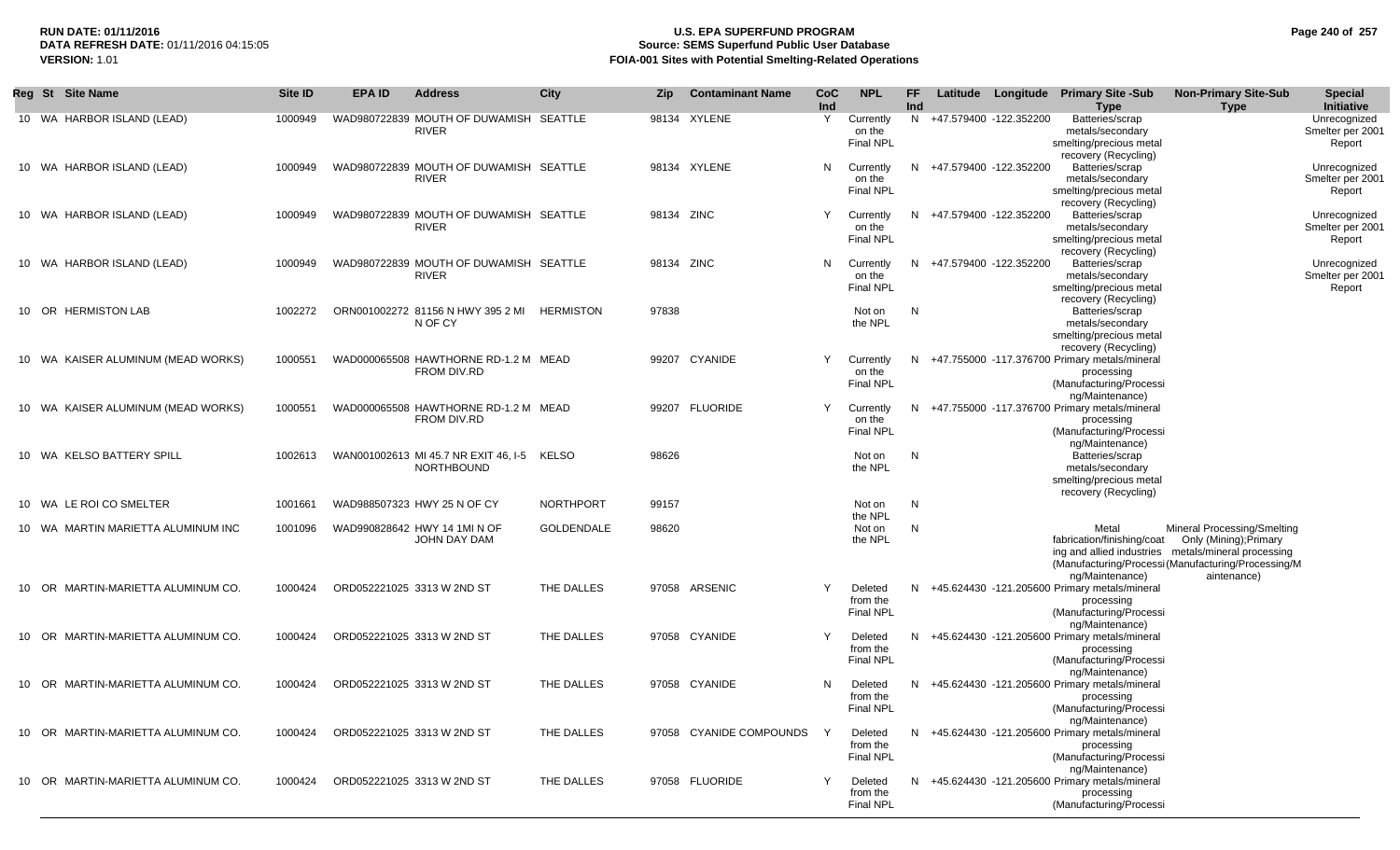### **RUN DATE: 01/11/2016 U.S. EPA SUPERFUND PROGRAM Page 241 of 257 Source: SEMS Superfund Public User Database VERSION:** 1.01 **FOIA-001 Sites with Potential Smelting-Related Operations**

|    |       | Reg St Site Name                                     | <b>Site ID</b> | <b>EPA ID</b>              | <b>Address</b>                                         | <b>City</b>         | Zip       | <b>Contaminant Name</b>                             | CoC<br>Ind | <b>NPL</b>                              | FF<br>Ind |  | Latitude Longitude Primary Site -Sub<br>Type                                                                                   | <b>Non-Primary Site-Sub</b><br><b>Type</b> | <b>Special</b><br>Initiative |
|----|-------|------------------------------------------------------|----------------|----------------------------|--------------------------------------------------------|---------------------|-----------|-----------------------------------------------------|------------|-----------------------------------------|-----------|--|--------------------------------------------------------------------------------------------------------------------------------|--------------------------------------------|------------------------------|
|    |       | 10 OR MARTIN-MARIETTA ALUMINUM CO.                   | 1000424        | ORD052221025 3313 W 2ND ST |                                                        | THE DALLES          |           | 97058 INORGANICS                                    | N          | Deleted<br>from the<br><b>Final NPL</b> |           |  | ng/Maintenance)<br>N +45.624430 -121.205600 Primary metals/mineral<br>processing<br>(Manufacturing/Processi<br>ng/Maintenance) |                                            |                              |
|    |       | 10 OR MARTIN-MARIETTA ALUMINUM CO.                   | 1000424        | ORD052221025 3313 W 2ND ST |                                                        | THE DALLES          |           | 97058 METALS                                        | N          | Deleted<br>from the<br><b>Final NPL</b> |           |  | N +45.624430 -121.205600 Primary metals/mineral<br>processing<br>(Manufacturing/Processi<br>ng/Maintenance)                    |                                            |                              |
|    |       | 10 OR MARTIN-MARIETTA ALUMINUM CO.                   | 1000424        | ORD052221025 3313 W 2ND ST |                                                        | THE DALLES          | 97058 PAH |                                                     |            | Deleted<br>from the<br><b>Final NPL</b> |           |  | N +45.624430 -121.205600 Primary metals/mineral<br>processing<br>(Manufacturing/Processi<br>ng/Maintenance)                    |                                            |                              |
|    |       | 10 OR MARTIN-MARIETTA ALUMINUM CO.                   | 1000424        | ORD052221025 3313 W 2ND ST |                                                        | THE DALLES          | 97058 PAH |                                                     | N          | Deleted<br>from the<br>Final NPL        | N.        |  | +45.624430 -121.205600 Primary metals/mineral<br>processing<br>(Manufacturing/Processi<br>ng/Maintenance)                      |                                            |                              |
|    | 10 OR | MARTIN-MARIETTA ALUMINUM CO.                         | 1000424        | ORD052221025 3313 W 2ND ST |                                                        | THE DALLES          |           | 97058 PAHs (POLYCYCLIC<br>AROMATIC<br>HYDROCARBONS) | Y          | Deleted<br>from the<br>Final NPL        | N.        |  | +45.624430 -121.205600 Primary metals/mineral<br>processing<br>(Manufacturing/Processi<br>ng/Maintenance)                      |                                            |                              |
|    |       | 10 OR MARTIN-MARIETTA ALUMINUM CO.                   | 1000424        | ORD052221025 3313 W 2ND ST |                                                        | THE DALLES          |           | 97058 SODIUM                                        | Y          | Deleted<br>from the<br>Final NPL        |           |  | N +45.624430 -121.205600 Primary metals/mineral<br>processing<br>(Manufacturing/Processi<br>ng/Maintenance)                    |                                            |                              |
|    |       | 10 OR MARTIN-MARIETTA ALUMINUM CO.                   | 1000424        | ORD052221025 3313 W 2ND ST |                                                        | THE DALLES          |           | 97058 SULFATE                                       |            | Deleted<br>from the<br><b>Final NPL</b> |           |  | N +45.624430 -121.205600 Primary metals/mineral<br>processing<br>(Manufacturing/Processi<br>ng/Maintenance)                    |                                            |                              |
| 10 | ID    | MONSANTO CHEMICAL CO. (SODA<br><b>SPRINGS PLANT)</b> | 1000213        |                            | IDD081830994 HWY 34, 2 MI N OF CY                      | <b>SODA SPRINGS</b> |           | 83276 ALUMINUM (FUME OR<br>DUST)                    | N.         | Currently<br>on the<br><b>Final NPL</b> | N.        |  | +42.687030 -111.587800 Primary metals/mineral<br>processing<br>(Manufacturing/Processi<br>ng/Maintenance)                      |                                            |                              |
| 10 | ID    | MONSANTO CHEMICAL CO. (SODA<br>SPRINGS PLANT)        | 1000213        |                            | IDD081830994 HWY 34, 2 MI N OF CY                      | <b>SODA SPRINGS</b> |           | 83276 ARSENIC                                       |            | Currently<br>on the<br><b>Final NPL</b> | N.        |  | +42.687030 -111.587800 Primary metals/mineral<br>processing<br>(Manufacturing/Processi<br>ng/Maintenance)                      |                                            |                              |
| 10 | ID    | MONSANTO CHEMICAL CO. (SODA<br><b>SPRINGS PLANT)</b> | 1000213        |                            | IDD081830994 HWY 34, 2 MI N OF CY                      | <b>SODA SPRINGS</b> |           | 83276 ARSENIC                                       | N.         | Currently<br>on the<br><b>Final NPL</b> | N.        |  | +42.687030 -111.587800 Primary metals/mineral<br>processing<br>(Manufacturing/Processi<br>ng/Maintenance)                      |                                            |                              |
| 10 | - ID  | MONSANTO CHEMICAL CO. (SODA<br><b>SPRINGS PLANT)</b> | 1000213        |                            | IDD081830994 HWY 34, 2 MI N OF CY                      | <b>SODA SPRINGS</b> |           | 83276 BERYLLIUM                                     | N.         | Currently<br>on the<br>Final NPL        | N.        |  | +42.687030 -111.587800 Primary metals/mineral<br>processing<br>(Manufacturing/Processi<br>ng/Maintenance)                      |                                            |                              |
|    | 10 ID | MONSANTO CHEMICAL CO. (SODA<br>SPRINGS PLANT)        | 1000213        |                            | IDD081830994 HWY 34, 2 MI N OF CY                      | <b>SODA SPRINGS</b> |           | 83276 BERYLLIUM                                     |            | Currently<br>on the<br><b>Final NPL</b> |           |  | N +42.687030 -111.587800 Primary metals/mineral<br>processing<br>(Manufacturing/Processi<br>ng/Maintenance)                    |                                            |                              |
|    |       | ID MONSANTO CHEMICAL CO. (SODA<br>SPRINGS PLANT)     |                |                            | 1000213 IDD081830994 HWY 34, 2 MI N OF CY SODA SPRINGS |                     |           | 83276 CADMIUM                                       | Y -        | on the<br>Final NPL                     |           |  | Currently N +42.687030 -111.587800 Primary metals/mineral<br>processing<br>(Manufacturing/Processi<br>ng/Maintenance)          |                                            |                              |
|    |       | 10 ID MONSANTO CHEMICAL CO. (SODA<br>SPRINGS PLANT)  | 1000213        |                            | IDD081830994 HWY 34, 2 MI N OF CY SODA SPRINGS         |                     |           | 83276 CALCIUM                                       |            | N Currently<br>on the<br>Final NPL      |           |  | N +42.687030 -111.587800 Primary metals/mineral<br>processing<br>(Manufacturing/Processi<br>ng/Maintenance)                    |                                            |                              |
|    |       | 10 ID MONSANTO CHEMICAL CO. (SODA                    | 1000213        |                            | IDD081830994 HWY 34, 2 MI N OF CY SODA SPRINGS         |                     |           | 83276 CHLORIDE                                      |            | N Currently                             |           |  | N +42.687030 -111.587800 Primary metals/mineral                                                                                |                                            |                              |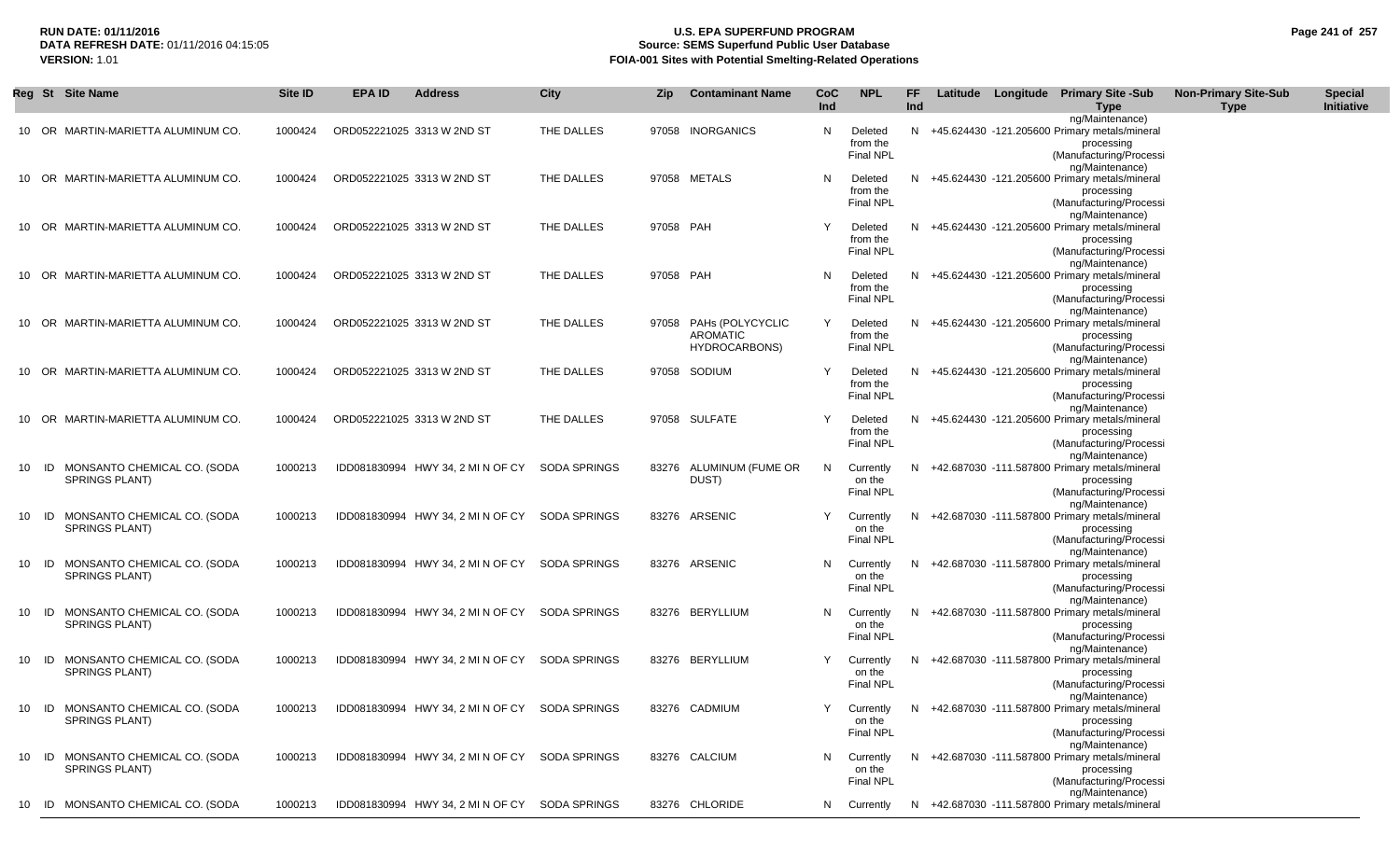## **RUN DATE: 01/11/2016 U.S. EPA SUPERFUND PROGRAM Page 242 of 257 Source: SEMS Superfund Public User Database VERSION:** 1.01 **FOIA-001 Sites with Potential Smelting-Related Operations**

| Reg St |    | <b>Site Name</b>                                     | Site ID | <b>EPA ID</b> | <b>Address</b>                    | City                | Zip | <b>Contaminant Name</b> | <b>CoC</b><br>Ind | <b>NPL</b>                 | FF.<br>Ind |  | Latitude Longitude Primary Site -Sub<br><b>Type</b>                | <b>Non-Primary Site-Sub</b><br><b>Type</b> | <b>Special</b><br><b>Initiative</b> |
|--------|----|------------------------------------------------------|---------|---------------|-----------------------------------|---------------------|-----|-------------------------|-------------------|----------------------------|------------|--|--------------------------------------------------------------------|--------------------------------------------|-------------------------------------|
|        |    | <b>SPRINGS PLANT)</b>                                |         |               |                                   |                     |     |                         |                   | on the                     |            |  | processing                                                         |                                            |                                     |
|        |    |                                                      |         |               |                                   |                     |     |                         |                   | <b>Final NPL</b>           |            |  | (Manufacturing/Processi                                            |                                            |                                     |
|        |    |                                                      |         |               |                                   |                     |     |                         |                   |                            |            |  | ng/Maintenance)                                                    |                                            |                                     |
| 10     | ID | MONSANTO CHEMICAL CO. (SODA                          | 1000213 |               | IDD081830994 HWY 34, 2 MI N OF CY | SODA SPRINGS        |     | 83276 CHROMIUM          | N                 | Currently                  |            |  | N +42.687030 -111.587800 Primary metals/mineral                    |                                            |                                     |
|        |    | <b>SPRINGS PLANT)</b>                                |         |               |                                   |                     |     | <b>COMPOUNDS</b>        |                   | on the                     |            |  | processing                                                         |                                            |                                     |
|        |    |                                                      |         |               |                                   |                     |     |                         |                   | <b>Final NPL</b>           |            |  | (Manufacturing/Processi                                            |                                            |                                     |
|        |    |                                                      |         |               |                                   |                     |     |                         |                   |                            |            |  | ng/Maintenance)                                                    |                                            |                                     |
| 10     | ID | MONSANTO CHEMICAL CO. (SODA                          | 1000213 |               | IDD081830994 HWY 34, 2 MI N OF CY | <b>SODA SPRINGS</b> |     | 83276 COPPER            | N                 | Currently                  | N          |  | +42.687030 -111.587800 Primary metals/mineral                      |                                            |                                     |
|        |    | SPRINGS PLANT)                                       |         |               |                                   |                     |     |                         |                   | on the                     |            |  | processing                                                         |                                            |                                     |
|        |    |                                                      |         |               |                                   |                     |     |                         |                   | <b>Final NPL</b>           |            |  | (Manufacturing/Processi<br>ng/Maintenance)                         |                                            |                                     |
| 10     | ID | MONSANTO CHEMICAL CO. (SODA                          | 1000213 |               | IDD081830994 HWY 34, 2 MI N OF CY | <b>SODA SPRINGS</b> |     | 83276 FLUORIDE          | Y                 | Currently                  |            |  | N +42.687030 -111.587800 Primary metals/mineral                    |                                            |                                     |
|        |    | <b>SPRINGS PLANT)</b>                                |         |               |                                   |                     |     |                         |                   | on the                     |            |  | processing                                                         |                                            |                                     |
|        |    |                                                      |         |               |                                   |                     |     |                         |                   | <b>Final NPL</b>           |            |  | (Manufacturing/Processi                                            |                                            |                                     |
|        |    |                                                      |         |               |                                   |                     |     |                         |                   |                            |            |  | ng/Maintenance)                                                    |                                            |                                     |
| 10     | ID | MONSANTO CHEMICAL CO. (SODA                          | 1000213 |               | IDD081830994 HWY 34, 2 MI N OF CY | <b>SODA SPRINGS</b> |     | 83276 FLUORIDE          | N                 | Currently                  | N          |  | +42.687030 -111.587800 Primary metals/mineral                      |                                            |                                     |
|        |    | <b>SPRINGS PLANT)</b>                                |         |               |                                   |                     |     |                         |                   | on the                     |            |  | processing                                                         |                                            |                                     |
|        |    |                                                      |         |               |                                   |                     |     |                         |                   | <b>Final NPL</b>           |            |  | (Manufacturing/Processi                                            |                                            |                                     |
|        |    |                                                      |         |               |                                   |                     |     |                         |                   |                            |            |  | ng/Maintenance)                                                    |                                            |                                     |
| 10     | ID | MONSANTO CHEMICAL CO. (SODA<br><b>SPRINGS PLANT)</b> | 1000213 |               | IDD081830994 HWY 34, 2 MI N OF CY | <b>SODA SPRINGS</b> |     | 83276 IRON              | N                 | Currently<br>on the        |            |  | N +42.687030 -111.587800 Primary metals/mineral<br>processing      |                                            |                                     |
|        |    |                                                      |         |               |                                   |                     |     |                         |                   | <b>Final NPL</b>           |            |  | (Manufacturing/Processi                                            |                                            |                                     |
|        |    |                                                      |         |               |                                   |                     |     |                         |                   |                            |            |  | ng/Maintenance)                                                    |                                            |                                     |
| 10     | ID | MONSANTO CHEMICAL CO. (SODA                          | 1000213 |               | IDD081830994 HWY 34, 2 MI N OF CY | <b>SODA SPRINGS</b> |     | 83276 LEAD              | N                 | Currently                  | N.         |  | +42.687030 -111.587800 Primary metals/mineral                      |                                            |                                     |
|        |    | <b>SPRINGS PLANT)</b>                                |         |               |                                   |                     |     |                         |                   | on the                     |            |  | processing                                                         |                                            |                                     |
|        |    |                                                      |         |               |                                   |                     |     |                         |                   | <b>Final NPL</b>           |            |  | (Manufacturing/Processi                                            |                                            |                                     |
|        |    |                                                      |         |               |                                   |                     |     |                         |                   |                            |            |  | ng/Maintenance)                                                    |                                            |                                     |
| 10     | ID | MONSANTO CHEMICAL CO. (SODA                          | 1000213 |               | IDD081830994 HWY 34, 2 MI N OF CY | <b>SODA SPRINGS</b> |     | 83276 MAGNESIUM         | N                 | Currently                  |            |  | N +42.687030 -111.587800 Primary metals/mineral                    |                                            |                                     |
|        |    | <b>SPRINGS PLANT)</b>                                |         |               |                                   |                     |     |                         |                   | on the                     |            |  | processing                                                         |                                            |                                     |
|        |    |                                                      |         |               |                                   |                     |     |                         |                   | <b>Final NPL</b>           |            |  | (Manufacturing/Processi<br>ng/Maintenance)                         |                                            |                                     |
| 10     | ID | MONSANTO CHEMICAL CO. (SODA                          | 1000213 |               | IDD081830994 HWY 34, 2 MI N OF CY | <b>SODA SPRINGS</b> |     | 83276 MANGANESE         | Υ                 | Currently                  |            |  | N +42.687030 -111.587800 Primary metals/mineral                    |                                            |                                     |
|        |    | <b>SPRINGS PLANT)</b>                                |         |               |                                   |                     |     |                         |                   | on the                     |            |  | processing                                                         |                                            |                                     |
|        |    |                                                      |         |               |                                   |                     |     |                         |                   | <b>Final NPL</b>           |            |  | (Manufacturing/Processi                                            |                                            |                                     |
|        |    |                                                      |         |               |                                   |                     |     |                         |                   |                            |            |  | ng/Maintenance)                                                    |                                            |                                     |
| 10     | ID | MONSANTO CHEMICAL CO. (SODA                          | 1000213 |               | IDD081830994 HWY 34, 2 MI N OF CY | <b>SODA SPRINGS</b> |     | 83276 MOLYBDENUM        | Y                 | Currently                  |            |  | N +42.687030 -111.587800 Primary metals/mineral                    |                                            |                                     |
|        |    | <b>SPRINGS PLANT)</b>                                |         |               |                                   |                     |     |                         |                   | on the                     |            |  | processing                                                         |                                            |                                     |
|        |    |                                                      |         |               |                                   |                     |     |                         |                   | <b>Final NPL</b>           |            |  | (Manufacturing/Processi                                            |                                            |                                     |
|        | ID | MONSANTO CHEMICAL CO. (SODA                          |         |               |                                   | <b>SODA SPRINGS</b> |     | 83276 MOLYBDENUM        |                   |                            |            |  | ng/Maintenance)<br>N +42.687030 -111.587800 Primary metals/mineral |                                            |                                     |
| 10     |    | SPRINGS PLANT)                                       | 1000213 |               | IDD081830994 HWY 34, 2 MI N OF CY |                     |     |                         | N                 | Currently<br>on the        |            |  | processing                                                         |                                            |                                     |
|        |    |                                                      |         |               |                                   |                     |     |                         |                   | <b>Final NPL</b>           |            |  | (Manufacturing/Processi                                            |                                            |                                     |
|        |    |                                                      |         |               |                                   |                     |     |                         |                   |                            |            |  | ng/Maintenance)                                                    |                                            |                                     |
| 10     | ID | MONSANTO CHEMICAL CO. (SODA                          | 1000213 |               | IDD081830994 HWY 34, 2 MIN OF CY  | <b>SODA SPRINGS</b> |     | 83276 NICKEL            | Y                 | Currently                  |            |  | N +42.687030 -111.587800 Primary metals/mineral                    |                                            |                                     |
|        |    | <b>SPRINGS PLANT)</b>                                |         |               |                                   |                     |     |                         |                   | on the                     |            |  | processing                                                         |                                            |                                     |
|        |    |                                                      |         |               |                                   |                     |     |                         |                   | <b>Final NPL</b>           |            |  | (Manufacturing/Processi                                            |                                            |                                     |
|        |    |                                                      |         |               |                                   |                     |     |                         |                   |                            |            |  | ng/Maintenance)                                                    |                                            |                                     |
| 10     | ID | MONSANTO CHEMICAL CO. (SODA                          | 1000213 |               | IDD081830994 HWY 34, 2 MI N OF CY | <b>SODA SPRINGS</b> |     | 83276 NICKEL            | N                 | Currently                  |            |  | N +42.687030 -111.587800 Primary metals/mineral                    |                                            |                                     |
|        |    | SPRINGS PLANT)                                       |         |               |                                   |                     |     |                         |                   | on the<br><b>Final NPL</b> |            |  | processing<br>(Manufacturing/Processi                              |                                            |                                     |
|        |    |                                                      |         |               |                                   |                     |     |                         |                   |                            |            |  | ng/Maintenance)                                                    |                                            |                                     |
| 10     | ID | MONSANTO CHEMICAL CO. (SODA                          | 1000213 |               | IDD081830994 HWY 34, 2 MI N OF CY | <b>SODA SPRINGS</b> |     | 83276 NITRATE           | N                 | Currently                  |            |  | N +42.687030 -111.587800 Primary metals/mineral                    |                                            |                                     |
|        |    | SPRINGS PLANT)                                       |         |               |                                   |                     |     |                         |                   | on the                     |            |  | processing                                                         |                                            |                                     |
|        |    |                                                      |         |               |                                   |                     |     |                         |                   | <b>Final NPL</b>           |            |  | (Manufacturing/Processi                                            |                                            |                                     |
|        |    |                                                      |         |               |                                   |                     |     |                         |                   |                            |            |  | ng/Maintenance)                                                    |                                            |                                     |
| 10     | ID | MONSANTO CHEMICAL CO. (SODA                          | 1000213 |               | IDD081830994 HWY 34, 2 MI N OF CY | SODA SPRINGS        |     | 83276 NITRATE           | Y                 | Currently                  |            |  | N +42.687030 -111.587800 Primary metals/mineral                    |                                            |                                     |
|        |    | SPRINGS PLANT)                                       |         |               |                                   |                     |     |                         |                   | on the                     |            |  | processing                                                         |                                            |                                     |
|        |    |                                                      |         |               |                                   |                     |     |                         |                   | <b>Final NPL</b>           |            |  | (Manufacturing/Processi                                            |                                            |                                     |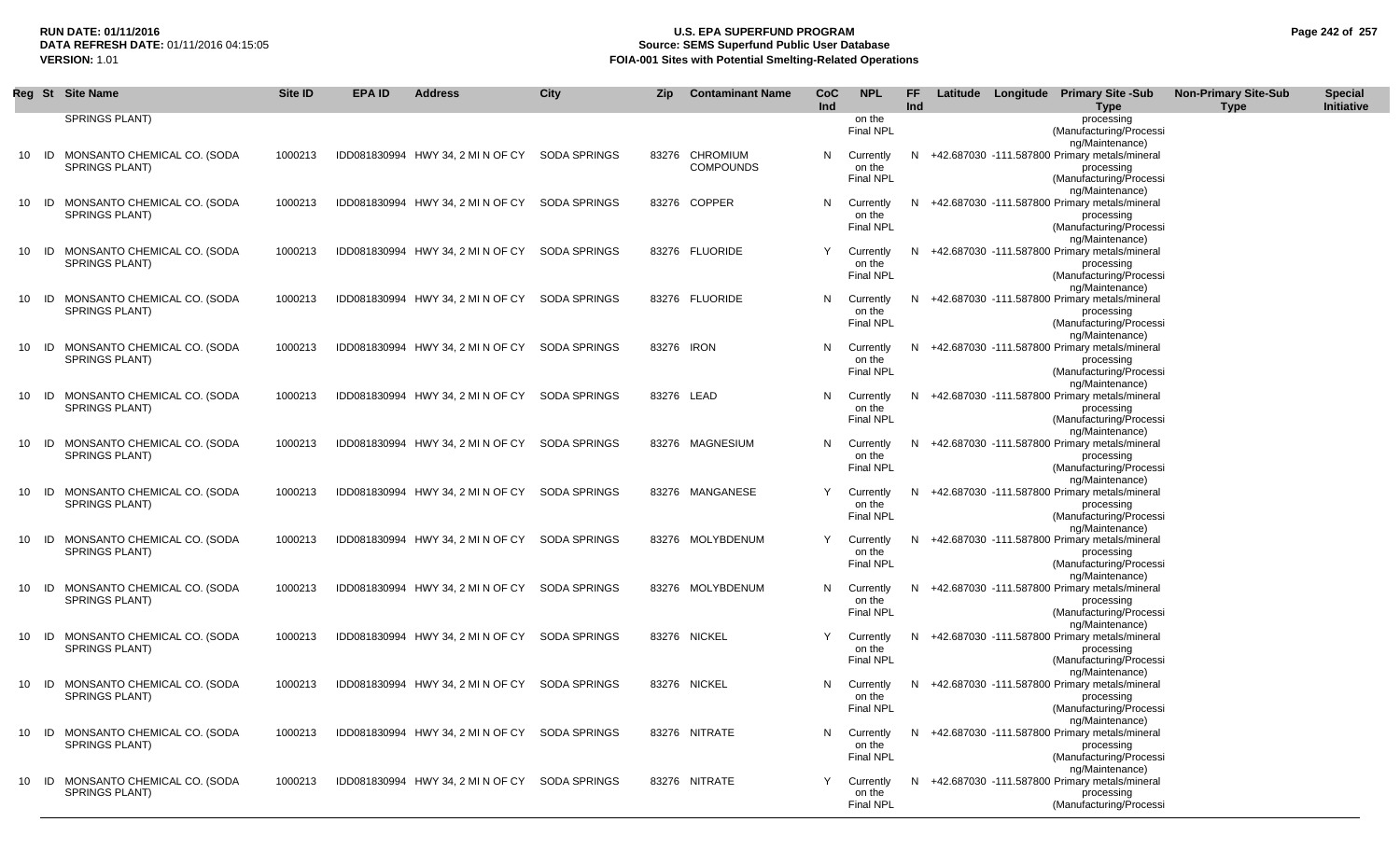## **RUN DATE: 01/11/2016 U.S. EPA SUPERFUND PROGRAM Page 243 of 257 Source: SEMS Superfund Public User Database VERSION:** 1.01 **FOIA-001 Sites with Potential Smelting-Related Operations**

|    |       | Reg St Site Name                                     | Site ID | EPA ID | <b>Address</b>                    | City                | <b>Zip</b> | <b>Contaminant Name</b> | CoC<br>Ind | <b>NPL</b>                                | FF.<br><b>Ind</b> |  | Latitude Longitude Primary Site -Sub<br><b>Type</b>                                                                            | <b>Non-Primary Site-Sub</b><br><b>Type</b> | <b>Special</b><br>Initiative |
|----|-------|------------------------------------------------------|---------|--------|-----------------------------------|---------------------|------------|-------------------------|------------|-------------------------------------------|-------------------|--|--------------------------------------------------------------------------------------------------------------------------------|--------------------------------------------|------------------------------|
|    | 10 ID | MONSANTO CHEMICAL CO. (SODA<br><b>SPRINGS PLANT)</b> | 1000213 |        | IDD081830994 HWY 34, 2 MI N OF CY | <b>SODA SPRINGS</b> |            | 83276 POLONIUM-210      |            | N Currently<br>on the<br><b>Final NPL</b> |                   |  | ng/Maintenance)<br>N +42.687030 -111.587800 Primary metals/mineral<br>processing<br>(Manufacturing/Processi<br>ng/Maintenance) |                                            |                              |
|    | 10 ID | MONSANTO CHEMICAL CO. (SODA<br><b>SPRINGS PLANT)</b> | 1000213 |        | IDD081830994 HWY 34, 2 MI N OF CY | <b>SODA SPRINGS</b> |            | 83276 POTASSIUM         | N          | Currently<br>on the<br><b>Final NPL</b>   |                   |  | N +42.687030 -111.587800 Primary metals/mineral<br>processing<br>(Manufacturing/Processi<br>ng/Maintenance)                    |                                            |                              |
| 10 | ID    | MONSANTO CHEMICAL CO. (SODA<br><b>SPRINGS PLANT)</b> | 1000213 |        | IDD081830994 HWY 34, 2 MI N OF CY | SODA SPRINGS        |            | 83276 POTASSIUM-40      | N          | Currently<br>on the<br><b>Final NPL</b>   | N                 |  | +42.687030 -111.587800 Primary metals/mineral<br>processing<br>(Manufacturing/Processi<br>ng/Maintenance)                      |                                            |                              |
| 10 | ID    | MONSANTO CHEMICAL CO. (SODA<br><b>SPRINGS PLANT)</b> | 1000213 |        | IDD081830994 HWY 34, 2 MI N OF CY | SODA SPRINGS        |            | 83276 RADIUM-226        | Y          | Currently<br>on the<br>Final NPL          | N.                |  | +42.687030 -111.587800 Primary metals/mineral<br>processing<br>(Manufacturing/Processi<br>ng/Maintenance)                      |                                            |                              |
| 10 | ID    | MONSANTO CHEMICAL CO. (SODA<br>SPRINGS PLANT)        | 1000213 |        | IDD081830994 HWY 34, 2 MI N OF CY | SODA SPRINGS        |            | 83276 RADIUM-228        | N          | Currently<br>on the<br><b>Final NPL</b>   | N                 |  | +42.687030 -111.587800 Primary metals/mineral<br>processing<br>(Manufacturing/Processi<br>ng/Maintenance)                      |                                            |                              |
| 10 | ID    | MONSANTO CHEMICAL CO. (SODA<br><b>SPRINGS PLANT)</b> | 1000213 |        | IDD081830994 HWY 34, 2 MI N OF CY | <b>SODA SPRINGS</b> |            | 83276 SELENIUM          | N          | Currently<br>on the<br><b>Final NPL</b>   | N.                |  | +42.687030 -111.587800 Primary metals/mineral<br>processing<br>(Manufacturing/Processi<br>ng/Maintenance)                      |                                            |                              |
| 10 | ID    | MONSANTO CHEMICAL CO. (SODA<br><b>SPRINGS PLANT)</b> | 1000213 |        | IDD081830994 HWY 34, 2 MI N OF CY | <b>SODA SPRINGS</b> |            | 83276 SELENIUM          | Y          | Currently<br>on the<br><b>Final NPL</b>   | N                 |  | +42.687030 -111.587800 Primary metals/mineral<br>processing<br>(Manufacturing/Processi<br>ng/Maintenance)                      |                                            |                              |
| 10 | ID    | MONSANTO CHEMICAL CO. (SODA<br><b>SPRINGS PLANT)</b> | 1000213 |        | IDD081830994 HWY 34, 2 MI N OF CY | <b>SODA SPRINGS</b> |            | 83276 SILVER            | N          | Currently<br>on the<br><b>Final NPL</b>   | N.                |  | +42.687030 -111.587800 Primary metals/mineral<br>processing<br>(Manufacturing/Processi<br>ng/Maintenance)                      |                                            |                              |
| 10 | ID    | MONSANTO CHEMICAL CO. (SODA<br>SPRINGS PLANT)        | 1000213 |        | IDD081830994 HWY 34, 2 MI N OF CY | SODA SPRINGS        |            | 83276 SULFATE           | N          | Currently<br>on the<br><b>Final NPL</b>   | N.                |  | +42.687030 -111.587800 Primary metals/mineral<br>processing<br>(Manufacturing/Processi<br>ng/Maintenance)                      |                                            |                              |
| 10 | - ID  | MONSANTO CHEMICAL CO. (SODA<br>SPRINGS PLANT)        | 1000213 |        | IDD081830994 HWY 34, 2 MI N OF CY | <b>SODA SPRINGS</b> |            | 83276 THORIUM-228       | N.         | Currently<br>on the<br><b>Final NPL</b>   | N.                |  | +42.687030 -111.587800 Primary metals/mineral<br>processing<br>(Manufacturing/Processi<br>ng/Maintenance)                      |                                            |                              |
| 10 | ID    | MONSANTO CHEMICAL CO. (SODA<br><b>SPRINGS PLANT)</b> | 1000213 |        | IDD081830994 HWY 34, 2 MI N OF CY | SODA SPRINGS        |            | 83276 THORIUM-230       | Y          | Currently<br>on the<br><b>Final NPL</b>   | N                 |  | +42.687030 -111.587800 Primary metals/mineral<br>processing<br>(Manufacturing/Processi<br>ng/Maintenance)                      |                                            |                              |
| 10 | - ID  | MONSANTO CHEMICAL CO. (SODA<br><b>SPRINGS PLANT)</b> | 1000213 |        | IDD081830994 HWY 34, 2 MI N OF CY | <b>SODA SPRINGS</b> |            | 83276 THORIUM-232       | N          | Currently<br>on the<br><b>Final NPL</b>   | N.                |  | +42.687030 -111.587800 Primary metals/mineral<br>processing<br>(Manufacturing/Processi<br>ng/Maintenance)                      |                                            |                              |
| 10 | ID    | MONSANTO CHEMICAL CO. (SODA<br><b>SPRINGS PLANT)</b> | 1000213 |        | IDD081830994 HWY 34, 2 MI N OF CY | SODA SPRINGS        |            | 83276 URANIUM           | N          | Currently<br>on the<br><b>Final NPL</b>   | N                 |  | +42.687030 -111.587800 Primary metals/mineral<br>processing<br>(Manufacturing/Processi<br>ng/Maintenance)                      |                                            |                              |
|    | 10 ID | MONSANTO CHEMICAL CO. (SODA<br>SPRINGS PLANT)        | 1000213 |        | IDD081830994 HWY 34, 2 MI N OF CY | SODA SPRINGS        |            | 83276 URANIUM-238       | Y          | Currently<br>on the<br><b>Final NPL</b>   | N.                |  | +42.687030 -111.587800 Primary metals/mineral<br>processing<br>(Manufacturing/Processi<br>ng/Maintenance)                      |                                            |                              |
|    |       | 10 ID MONSANTO CHEMICAL CO. (SODA                    | 1000213 |        | IDD081830994 HWY 34, 2 MI N OF CY | SODA SPRINGS        |            | 83276 VANADIUM (FUME OR | N          | Currently                                 |                   |  | N +42.687030 -111.587800 Primary metals/mineral                                                                                |                                            |                              |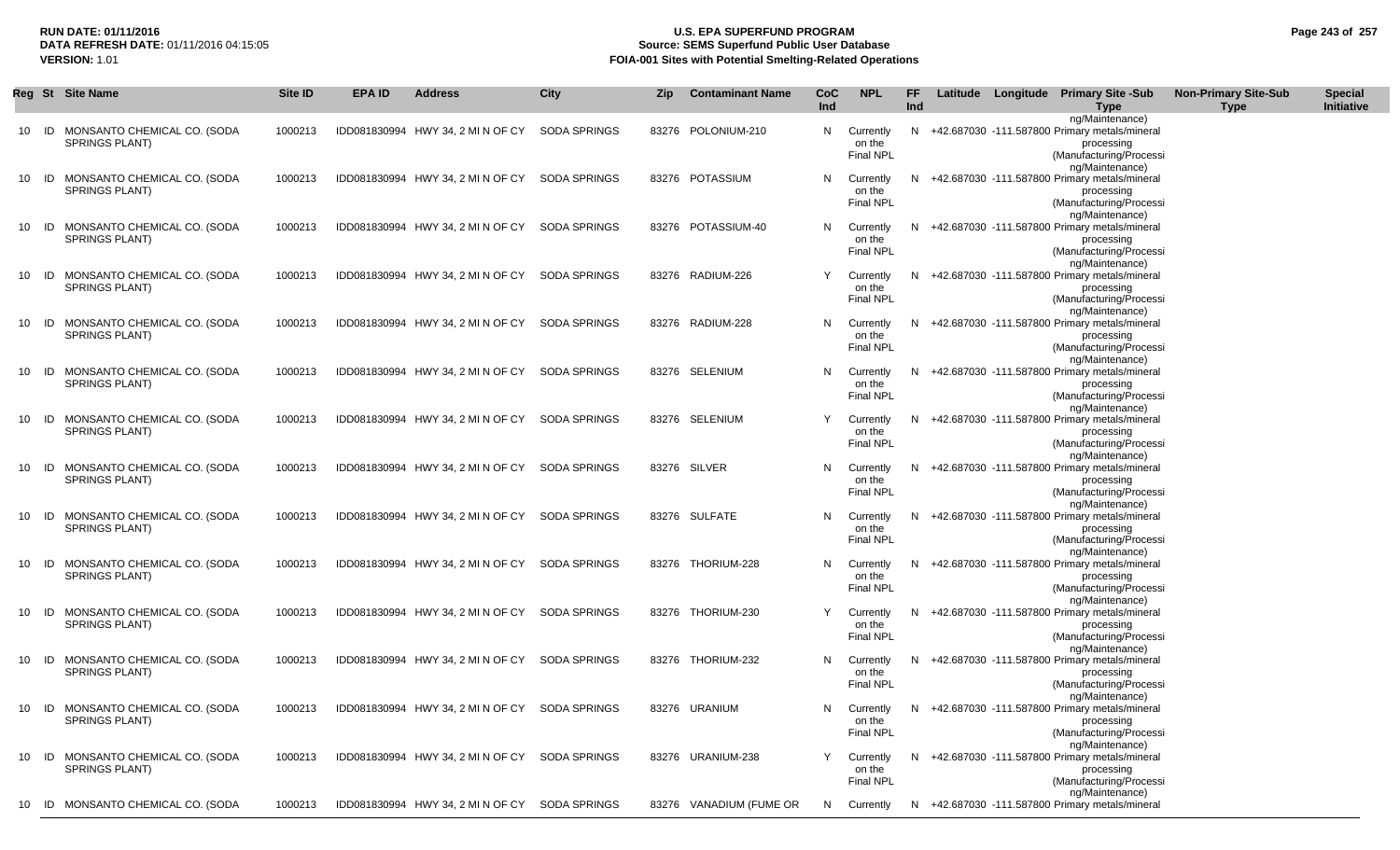## **RUN DATE: 01/11/2016 U.S. EPA SUPERFUND PROGRAM Page 244 of 257 Source: SEMS Superfund Public User Database VERSION:** 1.01 **FOIA-001 Sites with Potential Smelting-Related Operations**

|       | Reg St Site Name                                 | <b>Site ID</b> | <b>EPA ID</b> | <b>Address</b>                                                             | <b>City</b>      | <b>Zip</b> | <b>Contaminant Name</b>    | CoC<br>Ind | <b>NPL</b>                              | <b>FF</b><br>Ind |                          | Latitude Longitude Primary Site -Sub<br><b>Type</b>                                                            | <b>Non-Primary Site-Sub</b><br>Type | <b>Special</b><br>Initiative |
|-------|--------------------------------------------------|----------------|---------------|----------------------------------------------------------------------------|------------------|------------|----------------------------|------------|-----------------------------------------|------------------|--------------------------|----------------------------------------------------------------------------------------------------------------|-------------------------------------|------------------------------|
|       | SPRINGS PLANT)                                   |                |               |                                                                            |                  |            | DUST)                      |            | on the<br><b>Final NPL</b>              |                  |                          | processing<br>(Manufacturing/Processi<br>ng/Maintenance)                                                       |                                     |                              |
| 10 ID | MONSANTO CHEMICAL CO. (SODA<br>SPRINGS PLANT)    | 1000213        |               | IDD081830994 HWY 34, 2 MI N OF CY                                          | SODA SPRINGS     | 83276 ZINC |                            | N          | Currently<br>on the<br><b>Final NPL</b> | N                |                          | +42.687030 -111.587800 Primary metals/mineral<br>processing<br>(Manufacturing/Processi                         |                                     |                              |
|       | 10 OR NONPAREIL MINE RETORT                      | 1002507        |               | ORN001002507 T25S R4W SEC 3 &<br>10, NONPAREIL RD &<br>LONG VALLEY RD, 7.2 | <b>SUTHERLIN</b> |            |                            |            | Not on<br>the NPL                       | N                |                          | ng/Maintenance)<br>Primary metals/mineral<br>processing<br>(Manufacturing/Processi                             |                                     |                              |
|       | 10 OR NORTHWEST CAST/ UNIVERSAL<br><b>SILVER</b> | 1000521        |               | <b>MI FROM SUTHERLIN</b><br>ORD980984868 9233 N CALVERT AVE                | PORTLAND         | 97217      |                            |            | Not on<br>the NPL                       | N                |                          | ng/Maintenance)<br>Batteries/scrap<br>metals/secondary<br>smelting/precious metal<br>recovery (Recycling)      |                                     |                              |
| 10 ID | PACIFIC HIDE & FUR RECYCLING CO.                 | 1000219        |               | IDD098812878 3575 HWY 30 W                                                 | <b>POCATELLO</b> | 83201      | ALUMINUM (FUME OR<br>DUST) | N          | Deleted<br>from the<br><b>Final NPL</b> |                  | N +42.895700 -112.486000 | Batteries/scrap<br>metals/secondary<br>smelting/precious metal                                                 |                                     |                              |
| 10 ID | PACIFIC HIDE & FUR RECYCLING CO.                 | 1000219        |               | IDD098812878 3575 HWY 30 W                                                 | <b>POCATELLO</b> |            | 83201 ANTIMONY             | N          | Deleted<br>from the<br><b>Final NPL</b> |                  | N +42.895700 -112.486000 | recovery (Recycling)<br>Batteries/scrap<br>metals/secondary<br>smelting/precious metal                         |                                     |                              |
| 10 ID | <b>PACIFIC HIDE &amp; FUR RECYCLING CO.</b>      | 1000219        |               | IDD098812878 3575 HWY 30 W                                                 | POCATELLO        |            | 83201 ARSENIC              | Y          | Deleted<br>from the<br><b>Final NPL</b> |                  | N +42.895700 -112.486000 | recovery (Recycling)<br>Batteries/scrap<br>metals/secondary<br>smelting/precious metal<br>recovery (Recycling) |                                     |                              |
| 10 ID | PACIFIC HIDE & FUR RECYCLING CO.                 | 1000219        |               | IDD098812878 3575 HWY 30 W                                                 | POCATELLO        |            | 83201 ARSENIC              | N          | Deleted<br>from the<br><b>Final NPL</b> |                  | N +42.895700 -112.486000 | Batteries/scrap<br>metals/secondary<br>smelting/precious metal<br>recovery (Recycling)                         |                                     |                              |
| 10 ID | PACIFIC HIDE & FUR RECYCLING CO.                 | 1000219        |               | IDD098812878 3575 HWY 30 W                                                 | <b>POCATELLO</b> |            | 83201 BERYLLIUM            | Y          | Deleted<br>from the<br><b>Final NPL</b> |                  | N +42.895700 -112.486000 | Batteries/scrap<br>metals/secondary<br>smelting/precious metal<br>recovery (Recycling)                         |                                     |                              |
| 10 ID | PACIFIC HIDE & FUR RECYCLING CO.                 | 1000219        |               | IDD098812878 3575 HWY 30 W                                                 | POCATELLO        |            | 83201 CHROMIUM             | N          | Deleted<br>from the<br><b>Final NPL</b> |                  | N +42.895700 -112.486000 | Batteries/scrap<br>metals/secondary<br>smelting/precious metal<br>recovery (Recycling)                         |                                     |                              |
| 10 ID | PACIFIC HIDE & FUR RECYCLING CO.                 | 1000219        |               | IDD098812878 3575 HWY 30 W                                                 | POCATELLO        |            | 83201 IRON                 | N          | Deleted<br>from the<br><b>Final NPL</b> |                  | N +42.895700 -112.486000 | Batteries/scrap<br>metals/secondary<br>smelting/precious metal<br>recovery (Recycling)                         |                                     |                              |
| 10 ID | PACIFIC HIDE & FUR RECYCLING CO.                 | 1000219        |               | IDD098812878 3575 HWY 30 W                                                 | POCATELLO        |            | 83201 LEAD                 | Y          | Deleted<br>from the<br><b>Final NPL</b> |                  | N +42.895700 -112.486000 | Batteries/scrap<br>metals/secondary<br>smelting/precious metal<br>recovery (Recycling)                         |                                     |                              |
| 10 ID | PACIFIC HIDE & FUR RECYCLING CO.                 | 1000219        |               | IDD098812878 3575 HWY 30 W                                                 | POCATELLO        |            | 83201 LEAD                 | N          | Deleted<br>from the<br>Final NPL        |                  | N +42.895700 -112.486000 | Batteries/scrap<br>metals/secondary<br>smelting/precious metal<br>recovery (Recycling)                         |                                     |                              |
| 10 ID | <b>PACIFIC HIDE &amp; FUR RECYCLING CO.</b>      | 1000219        |               | IDD098812878 3575 HWY 30 W                                                 | <b>POCATELLO</b> |            | 83201 MANGANESE            | N          | Deleted<br>from the<br><b>Final NPL</b> |                  | N +42.895700 -112.486000 | Batteries/scrap<br>metals/secondary<br>smelting/precious metal<br>recovery (Recycling)                         |                                     |                              |
| 10 ID | PACIFIC HIDE & FUR RECYCLING CO.                 | 1000219        |               | IDD098812878 3575 HWY 30 W                                                 | POCATELLO        |            | 83201 NICKEL               | N          | Deleted<br>from the<br><b>Final NPL</b> |                  | N +42.895700 -112.486000 | Batteries/scrap<br>metals/secondary<br>smelting/precious metal                                                 |                                     |                              |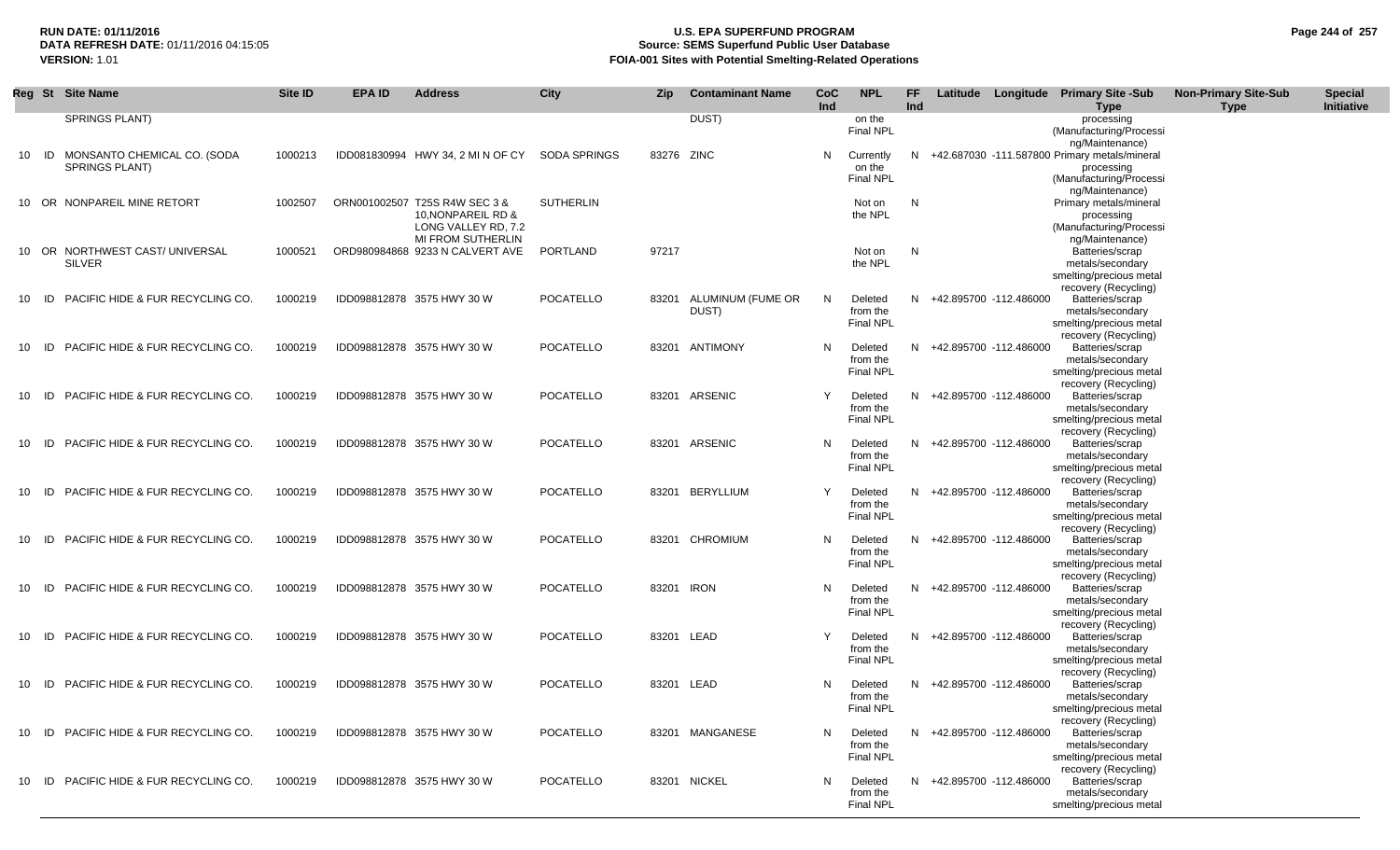### **RUN DATE: 01/11/2016 U.S. EPA SUPERFUND PROGRAM Page 245 of 257 Source: SEMS Superfund Public User Database VERSION:** 1.01 **FOIA-001 Sites with Potential Smelting-Related Operations**

|       | Reg St Site Name                            | <b>Site ID</b> | <b>EPA ID</b> | <b>Address</b>                              | City               | Zip        | <b>Contaminant Name</b>                 | CoC<br>Ind | <b>NPL</b>                              | <b>FF</b><br>Ind | Latitude Longitude     | <b>Primary Site -Sub</b><br><b>Type</b>                                                                        | <b>Non-Primary Site-Sub</b><br><b>Type</b>                                                                                                                                                            | <b>Special</b><br>Initiative |
|-------|---------------------------------------------|----------------|---------------|---------------------------------------------|--------------------|------------|-----------------------------------------|------------|-----------------------------------------|------------------|------------------------|----------------------------------------------------------------------------------------------------------------|-------------------------------------------------------------------------------------------------------------------------------------------------------------------------------------------------------|------------------------------|
| 10    | PACIFIC HIDE & FUR RECYCLING CO.<br>- ID -  | 1000219        |               | IDD098812878 3575 HWY 30 W                  | <b>POCATELLO</b>   |            | 83201 PCBs                              | N          | Deleted<br>from the<br><b>Final NPL</b> | N                | +42.895700 -112.486000 | recovery (Recycling)<br>Batteries/scrap<br>metals/secondary<br>smelting/precious metal<br>recovery (Recycling) |                                                                                                                                                                                                       |                              |
| 10 ID | <b>PACIFIC HIDE &amp; FUR RECYCLING CO.</b> | 1000219        |               | IDD098812878 3575 HWY 30 W                  | <b>POCATELLO</b>   |            | 83201 PCBs                              |            | Deleted<br>from the<br><b>Final NPL</b> | N.               | +42.895700 -112.486000 | Batteries/scrap<br>metals/secondary<br>smelting/precious metal<br>recovery (Recycling)                         |                                                                                                                                                                                                       |                              |
| 10    | PACIFIC HIDE & FUR RECYCLING CO.<br>- ID -  | 1000219        |               | IDD098812878 3575 HWY 30 W                  | <b>POCATELLO</b>   | 83201 ZINC |                                         | N          | Deleted<br>from the<br><b>Final NPL</b> | N.               | +42.895700 -112.486000 | Batteries/scrap<br>metals/secondary<br>smelting/precious metal<br>recovery (Recycling)                         |                                                                                                                                                                                                       |                              |
| 10    | PANHANDLE SMELTING & REFINING<br>ID<br>CO.  | 1002695        |               | IDN001002695 T57N R2W SE1/4<br>NW1/4        | PONDERAY           | 83852      |                                         |            | Not on<br>the NPL                       | N                |                        | Primary metals/mineral<br>processing<br>(Manufacturing/Processi<br>ng/Maintenance)                             |                                                                                                                                                                                                       |                              |
|       | 10 WA RAMCO                                 | 1002793        |               | WAN001002793 EAST END OF F<br><b>STREET</b> | DALLESPORT         | 98617      |                                         |            | Not on<br>the NPL                       | N                |                        | Chemicals and allied<br>products<br>(Manufacturing/Processi<br>ng/Maintenance)                                 | Batteries/scrap<br>metals/secondary<br>smelting/precious metal<br>recovery (Recycling); Metal<br>fabrication/finishing/coating<br>and allied industries<br>(Manufacturing/Processing/M<br>aintenance) |                              |
|       | 10 OR RENDATA INDUSTRIAL PARK               | 1000113        |               | ORN001000113 700 MERLIN ROAD                | <b>GRANTS PASS</b> | 97526      |                                         |            | Not on<br>the NPL                       | N                |                        | Batteries/scrap<br>metals/secondary<br>smelting/precious metal<br>recovery (Recycling)                         |                                                                                                                                                                                                       |                              |
|       | 10 OR REYNOLDS METALS COMPANY               | 1000383        |               | ORD009412677 SUNDIAL ROAD                   | TROUTDALE          |            | 97060 1,1-DCE                           | Y          | Currently<br>on the<br>Final NPL        | N.               |                        | +45.556900 -122.399160 Primary metals/mineral<br>processing<br>(Manufacturing/Processi<br>ng/Maintenance)      |                                                                                                                                                                                                       |                              |
| 10    | OR REYNOLDS METALS COMPANY                  | 1000383        |               | ORD009412677 SUNDIAL ROAD                   | TROUTDALE          |            | 97060 1,2,4-TRIMETHYL<br><b>BENZENE</b> | Y          | Currently<br>on the<br><b>Final NPL</b> |                  |                        | +45.556900 -122.399160 Primary metals/mineral<br>processing<br>(Manufacturing/Processi<br>ng/Maintenance)      |                                                                                                                                                                                                       |                              |
|       | 10 OR REYNOLDS METALS COMPANY               | 1000383        |               | ORD009412677 SUNDIAL ROAD                   | <b>TROUTDALE</b>   | 97060      | ACENAPHTHENE                            | Y          | Currently<br>on the<br><b>Final NPL</b> | N.               |                        | +45.556900 -122.399160 Primary metals/mineral<br>processing<br>(Manufacturing/Processi<br>ng/Maintenance)      |                                                                                                                                                                                                       |                              |
|       | 10 OR REYNOLDS METALS COMPANY               | 1000383        |               | ORD009412677 SUNDIAL ROAD                   | TROUTDALE          |            | 97060 ALUMINUM                          | Υ          | Currently<br>on the<br><b>Final NPL</b> |                  |                        | +45.556900 -122.399160 Primary metals/mineral<br>processing<br>(Manufacturing/Processi<br>ng/Maintenance)      |                                                                                                                                                                                                       |                              |
|       | 10 OR REYNOLDS METALS COMPANY               | 1000383        |               | ORD009412677 SUNDIAL ROAD                   | TROUTDALE          |            | 97060 ANTHRACENE                        | Y          | Currently<br>on the<br>Final NPL        | N.               |                        | +45.556900 -122.399160 Primary metals/mineral<br>processing<br>(Manufacturing/Processi<br>ng/Maintenance)      |                                                                                                                                                                                                       |                              |
|       | 10 OR REYNOLDS METALS COMPANY               | 1000383        |               | ORD009412677 SUNDIAL ROAD                   | TROUTDALE          |            | 97060 AROCLOR-1260                      |            | Currently<br>on the<br><b>Final NPL</b> |                  |                        | N +45.556900 -122.399160 Primary metals/mineral<br>processing<br>(Manufacturing/Processi                       |                                                                                                                                                                                                       |                              |
|       | 10 OR REYNOLDS METALS COMPANY               | 1000383        |               | ORD009412677 SUNDIAL ROAD                   | TROUTDALE          |            | 97060 ARSENIC                           | Y          | Currently<br>on the<br><b>Final NPL</b> | N.               |                        | ng/Maintenance)<br>+45.556900 -122.399160 Primary metals/mineral<br>processing<br>(Manufacturing/Processi      |                                                                                                                                                                                                       |                              |
|       | 10 OR REYNOLDS METALS COMPANY               | 1000383        |               | ORD009412677 SUNDIAL ROAD                   | <b>TROUTDALE</b>   |            | 97060 BARIUM                            | Y          | Currently                               |                  |                        | ng/Maintenance)<br>N +45.556900 -122.399160 Primary metals/mineral                                             |                                                                                                                                                                                                       |                              |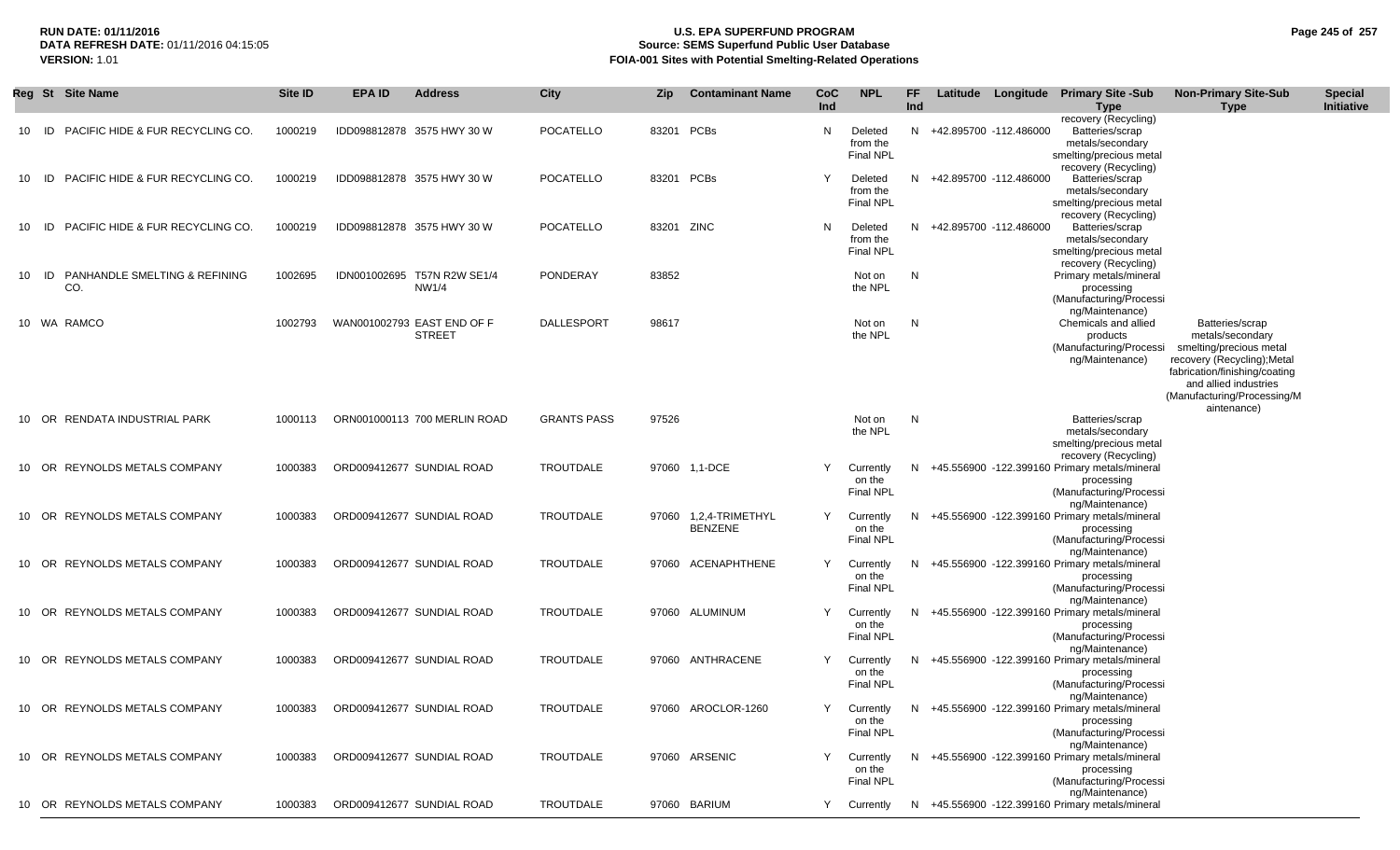## **RUN DATE: 01/11/2016 U.S. EPA SUPERFUND PROGRAM Page 246 of 257 Source: SEMS Superfund Public User Database VERSION:** 1.01 **FOIA-001 Sites with Potential Smelting-Related Operations**

| Reg St Site Name              | Site ID | <b>EPA ID</b> | <b>Address</b>            | <b>City</b>      | Zip | <b>Contaminant Name</b>   | CoC        | <b>NPL</b>                 | FF  |  | Latitude Longitude Primary Site -Sub                               | <b>Non-Primary Site-Sub</b> | <b>Special</b> |
|-------------------------------|---------|---------------|---------------------------|------------------|-----|---------------------------|------------|----------------------------|-----|--|--------------------------------------------------------------------|-----------------------------|----------------|
|                               |         |               |                           |                  |     |                           | <b>Ind</b> | on the                     | Ind |  | <b>Type</b><br>processing                                          | <b>Type</b>                 | Initiative     |
|                               |         |               |                           |                  |     |                           |            | Final NPL                  |     |  | (Manufacturing/Processi                                            |                             |                |
| 10 OR REYNOLDS METALS COMPANY | 1000383 |               | ORD009412677 SUNDIAL ROAD | <b>TROUTDALE</b> |     | 97060 BENZO(B)FLUORANTHE  | Y          | Currently                  | N.  |  | ng/Maintenance)<br>+45.556900 -122.399160 Primary metals/mineral   |                             |                |
|                               |         |               |                           |                  |     | <b>NE</b>                 |            | on the                     |     |  | processing                                                         |                             |                |
|                               |         |               |                           |                  |     |                           |            | Final NPL                  |     |  | (Manufacturing/Processi<br>ng/Maintenance)                         |                             |                |
| 10 OR REYNOLDS METALS COMPANY | 1000383 |               | ORD009412677 SUNDIAL ROAD | <b>TROUTDALE</b> |     | 97060 BENZO(K)FLUORANTHE  | Y          | Currently                  | N   |  | +45.556900 -122.399160 Primary metals/mineral                      |                             |                |
|                               |         |               |                           |                  |     | <b>NE</b>                 |            | on the                     |     |  | processing                                                         |                             |                |
|                               |         |               |                           |                  |     |                           |            | Final NPL                  |     |  | (Manufacturing/Processi<br>ng/Maintenance)                         |                             |                |
| 10 OR REYNOLDS METALS COMPANY | 1000383 |               | ORD009412677 SUNDIAL ROAD | <b>TROUTDALE</b> |     | 97060 BENZOIC ACID        |            | Currently                  | N.  |  | +45.556900 -122.399160 Primary metals/mineral                      |                             |                |
|                               |         |               |                           |                  |     |                           |            | on the<br>Final NPL        |     |  | processing<br>(Manufacturing/Processi                              |                             |                |
|                               |         |               |                           |                  |     |                           |            |                            |     |  | ng/Maintenance)                                                    |                             |                |
| 10 OR REYNOLDS METALS COMPANY | 1000383 |               | ORD009412677 SUNDIAL ROAD | <b>TROUTDALE</b> |     | 97060 BENZO[A]ANTHRACENE  |            | Currently                  | N.  |  | +45.556900 -122.399160 Primary metals/mineral                      |                             |                |
|                               |         |               |                           |                  |     |                           |            | on the<br>Final NPL        |     |  | processing<br>(Manufacturing/Processi                              |                             |                |
|                               |         |               |                           |                  |     |                           |            |                            |     |  | ng/Maintenance)                                                    |                             |                |
| 10 OR REYNOLDS METALS COMPANY | 1000383 |               | ORD009412677 SUNDIAL ROAD | <b>TROUTDALE</b> |     | 97060 BENZO[A]PYRENE      | Y          | Currently<br>on the        | N.  |  | +45.556900 -122.399160 Primary metals/mineral<br>processing        |                             |                |
|                               |         |               |                           |                  |     |                           |            | Final NPL                  |     |  | (Manufacturing/Processi                                            |                             |                |
| 10 OR REYNOLDS METALS COMPANY | 1000383 |               | ORD009412677 SUNDIAL ROAD | <b>TROUTDALE</b> |     | 97060 BERYLLIUM           | Y          |                            | N.  |  | ng/Maintenance)<br>+45.556900 -122.399160 Primary metals/mineral   |                             |                |
|                               |         |               |                           |                  |     |                           |            | Currently<br>on the        |     |  | processing                                                         |                             |                |
|                               |         |               |                           |                  |     |                           |            | Final NPL                  |     |  | (Manufacturing/Processi                                            |                             |                |
| 10 OR REYNOLDS METALS COMPANY | 1000383 |               | ORD009412677 SUNDIAL ROAD | <b>TROUTDALE</b> |     | 97060 BROMOMETHANE        | Y          | Currently                  | N.  |  | ng/Maintenance)<br>+45.556900 -122.399160 Primary metals/mineral   |                             |                |
|                               |         |               |                           |                  |     |                           |            | on the                     |     |  | processing                                                         |                             |                |
|                               |         |               |                           |                  |     |                           |            | Final NPL                  |     |  | (Manufacturing/Processi<br>ng/Maintenance)                         |                             |                |
| 10 OR REYNOLDS METALS COMPANY | 1000383 |               | ORD009412677 SUNDIAL ROAD | TROUTDALE        |     | 97060 CADMIUM             |            | Currently                  | N.  |  | +45.556900 -122.399160 Primary metals/mineral                      |                             |                |
|                               |         |               |                           |                  |     |                           |            | on the                     |     |  | processing                                                         |                             |                |
|                               |         |               |                           |                  |     |                           |            | <b>Final NPL</b>           |     |  | (Manufacturing/Processi<br>ng/Maintenance)                         |                             |                |
| 10 OR REYNOLDS METALS COMPANY | 1000383 |               | ORD009412677 SUNDIAL ROAD | <b>TROUTDALE</b> |     | 97060 CHROMIUM            | Y          | Currently                  | N.  |  | +45.556900 -122.399160 Primary metals/mineral                      |                             |                |
|                               |         |               |                           |                  |     |                           |            | on the<br><b>Final NPL</b> |     |  | processing<br>(Manufacturing/Processi                              |                             |                |
|                               |         |               |                           |                  |     |                           |            |                            |     |  | ng/Maintenance)                                                    |                             |                |
| 10 OR REYNOLDS METALS COMPANY | 1000383 |               | ORD009412677 SUNDIAL ROAD | <b>TROUTDALE</b> |     | 97060 CHRYSENE            |            | Currently                  | N.  |  | +45.556900 -122.399160 Primary metals/mineral                      |                             |                |
|                               |         |               |                           |                  |     |                           |            | on the<br><b>Final NPL</b> |     |  | processing<br>(Manufacturing/Processi                              |                             |                |
|                               |         |               |                           |                  |     |                           |            |                            |     |  | ng/Maintenance)                                                    |                             |                |
| 10 OR REYNOLDS METALS COMPANY | 1000383 |               | ORD009412677 SUNDIAL ROAD | <b>TROUTDALE</b> |     | 97060 COBALT              | Y          | Currently<br>on the        | N.  |  | +45.556900 -122.399160 Primary metals/mineral<br>processing        |                             |                |
|                               |         |               |                           |                  |     |                           |            | Final NPL                  |     |  | (Manufacturing/Processi                                            |                             |                |
| 10 OR REYNOLDS METALS COMPANY | 1000383 |               | ORD009412677 SUNDIAL ROAD | <b>TROUTDALE</b> |     | 97060 COPPER              |            |                            |     |  | ng/Maintenance)<br>+45.556900 -122.399160 Primary metals/mineral   |                             |                |
|                               |         |               |                           |                  |     |                           |            | Currently<br>on the        | N.  |  | processing                                                         |                             |                |
|                               |         |               |                           |                  |     |                           |            | Final NPL                  |     |  | (Manufacturing/Processi                                            |                             |                |
| 10 OR REYNOLDS METALS COMPANY | 1000383 |               | ORD009412677 SUNDIAL ROAD | <b>TROUTDALE</b> |     | 97060 CYANIDE             |            | Currently                  |     |  | ng/Maintenance)<br>N +45.556900 -122.399160 Primary metals/mineral |                             |                |
|                               |         |               |                           |                  |     |                           |            | on the                     |     |  | processing                                                         |                             |                |
|                               |         |               |                           |                  |     |                           |            | Final NPL                  |     |  | (Manufacturing/Processi<br>ng/Maintenance)                         |                             |                |
| 10 OR REYNOLDS METALS COMPANY | 1000383 |               | ORD009412677 SUNDIAL ROAD | TROUTDALE        |     | 97060 DIBENZO(A,H)ANTHRAC | Y          | Currently                  |     |  | N +45.556900 -122.399160 Primary metals/mineral                    |                             |                |
|                               |         |               |                           |                  |     | ENE                       |            | on the                     |     |  | processing                                                         |                             |                |
|                               |         |               |                           |                  |     |                           |            | Final NPL                  |     |  | (Manufacturing/Processi                                            |                             |                |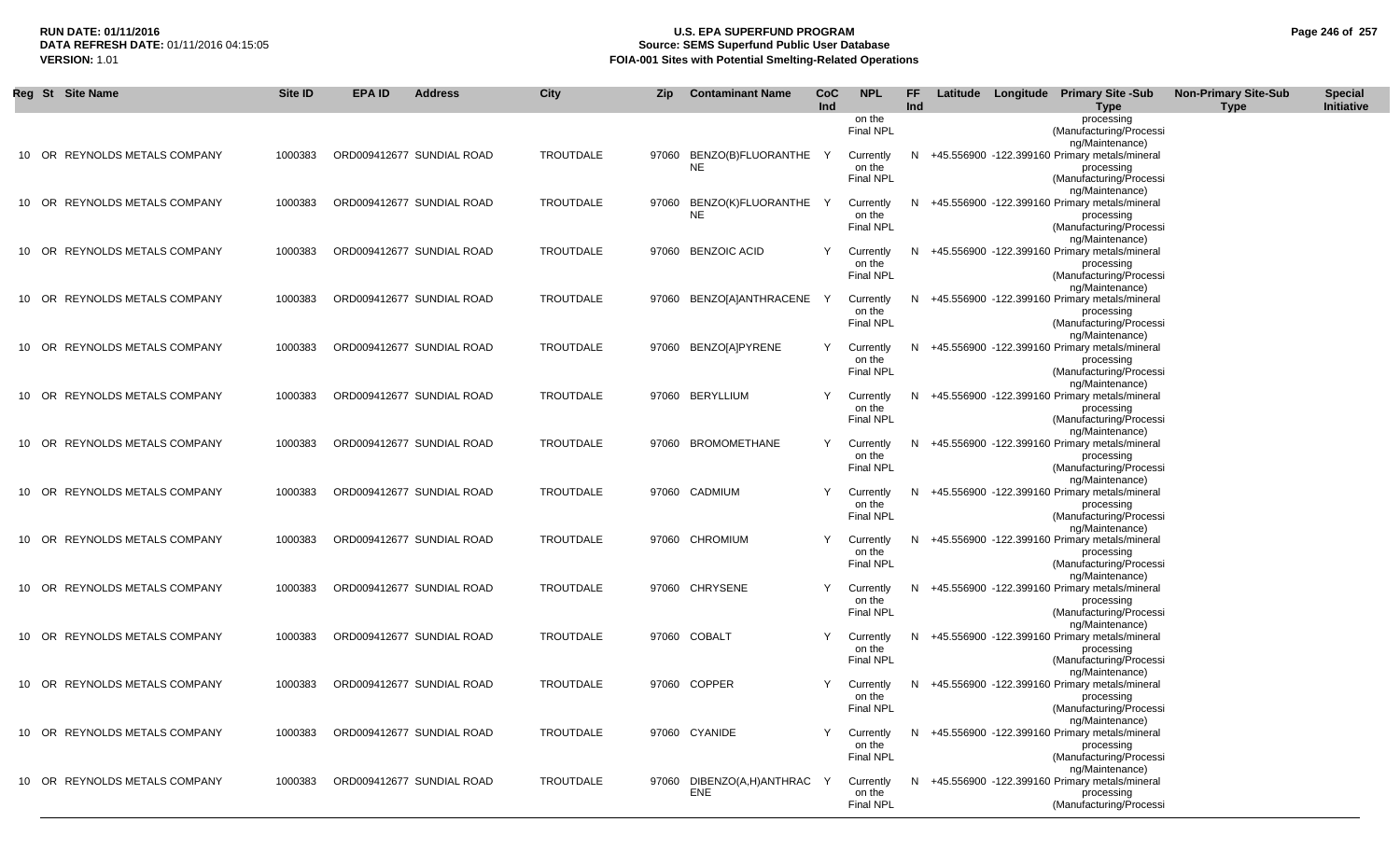## **RUN DATE: 01/11/2016 U.S. EPA SUPERFUND PROGRAM Page 247 of 257 Source: SEMS Superfund Public User Database VERSION:** 1.01 **FOIA-001 Sites with Potential Smelting-Related Operations**

| Initiative<br>Ind<br>Ind<br><b>Type</b><br>Type<br>ng/Maintenance)<br>TROUTDALE<br>10 OR REYNOLDS METALS COMPANY<br>ORD009412677 SUNDIAL ROAD<br>97060 FLUORANTHENE<br>Y<br>Currently<br>N<br>+45.556900 -122.399160 Primary metals/mineral<br>1000383<br>on the<br>processing<br>Final NPL<br>(Manufacturing/Processi<br>ng/Maintenance)<br>TROUTDALE<br>Y<br>+45.556900 -122.399160 Primary metals/mineral<br>10 OR REYNOLDS METALS COMPANY<br>1000383<br>ORD009412677 SUNDIAL ROAD<br>97060 FLUORENE<br>Currently<br>N.<br>on the<br>processing<br><b>Final NPL</b><br>(Manufacturing/Processi<br>ng/Maintenance)<br>10 OR REYNOLDS METALS COMPANY<br>ORD009412677 SUNDIAL ROAD<br>TROUTDALE<br>97060 FLUORIDE<br>+45.556900 -122.399160 Primary metals/mineral<br>1000383<br>Y<br>Currently<br>N.<br>on the<br>processing<br>Final NPL<br>(Manufacturing/Processi<br>ng/Maintenance)<br><b>REYNOLDS METALS COMPANY</b><br>ORD009412677 SUNDIAL ROAD<br>TROUTDALE<br>97060 FLUORIDE<br>+45.556900 -122.399160 Primary metals/mineral<br>10 OR<br>1000383<br>N<br>Currently<br>N<br>on the<br>processing<br><b>Final NPL</b><br>(Manufacturing/Processi<br>ng/Maintenance)<br>97060 INDENO(1,2,3-<br><b>REYNOLDS METALS COMPANY</b><br>1000383<br>ORD009412677 SUNDIAL ROAD<br>TROUTDALE<br>Υ<br>Currently<br>+45.556900 -122.399160 Primary metals/mineral<br>10 OR<br>N<br>CD)PYRENE<br>on the<br>processing<br><b>Final NPL</b><br>(Manufacturing/Processi<br>ng/Maintenance)<br><b>TROUTDALE</b><br>10 OR REYNOLDS METALS COMPANY<br>1000383<br>ORD009412677 SUNDIAL ROAD<br>97060 LEAD<br>Υ<br>Currently<br>+45.556900 -122.399160 Primary metals/mineral<br>N<br>on the<br>processing<br><b>Final NPL</b><br>(Manufacturing/Processi<br>ng/Maintenance)<br>10 OR REYNOLDS METALS COMPANY<br>ORD009412677 SUNDIAL ROAD<br>TROUTDALE<br>97060 MANGANESE<br>Υ<br>Currently<br>+45.556900 -122.399160 Primary metals/mineral<br>1000383<br>N<br>on the<br>processing<br><b>Final NPL</b><br>(Manufacturing/Processi<br>ng/Maintenance)<br><b>TROUTDALE</b><br>10 OR REYNOLDS METALS COMPANY<br>ORD009412677 SUNDIAL ROAD<br>97060 MERCURY<br>Υ<br>+45.556900 -122.399160 Primary metals/mineral<br>1000383<br>Currently<br>N<br>on the<br>processing<br><b>Final NPL</b><br>(Manufacturing/Processi<br>ng/Maintenance)<br><b>TROUTDALE</b><br>97060 NAPHTHALENE<br>10 OR REYNOLDS METALS COMPANY<br>1000383<br>ORD009412677 SUNDIAL ROAD<br>Υ<br>+45.556900 -122.399160 Primary metals/mineral<br>Currently<br>N<br>on the<br>processing<br><b>Final NPL</b><br>(Manufacturing/Processi<br>ng/Maintenance)<br>TROUTDALE<br>10 OR REYNOLDS METALS COMPANY<br>ORD009412677 SUNDIAL ROAD<br>97060 NICKEL<br>Υ<br>+45.556900 -122.399160 Primary metals/mineral<br>1000383<br>Currently<br>N<br>on the<br>processing<br><b>Final NPL</b><br>(Manufacturing/Processi<br>ng/Maintenance)<br>10 OR REYNOLDS METALS COMPANY<br>ORD009412677 SUNDIAL ROAD<br>TROUTDALE<br>97060 PAHs (POLYCYCLIC<br>N<br>+45.556900 -122.399160 Primary metals/mineral<br>1000383<br>Currently<br>N.<br><b>AROMATIC</b><br>on the<br>processing<br><b>Final NPL</b><br>(Manufacturing/Processi<br>HYDROCARBONS)<br>ng/Maintenance)<br>10 OR REYNOLDS METALS COMPANY<br>ORD009412677 SUNDIAL ROAD<br>TROUTDALE<br>97060 PCE<br>Υ<br>+45.556900 -122.399160 Primary metals/mineral<br>1000383<br>Currently<br>N.<br>on the<br>processing<br><b>Final NPL</b><br>(Manufacturing/Processi<br>ng/Maintenance)<br>10 OR REYNOLDS METALS COMPANY<br>TROUTDALE<br>97060 POLYCHLORINATED<br>1000383<br>ORD009412677 SUNDIAL ROAD<br>Y<br>Currently<br>N +45.556900 -122.399160 Primary metals/mineral<br><b>BIPHENYLS</b><br>processing<br>on the<br><b>Final NPL</b><br>(Manufacturing/Processi<br>ng/Maintenance)<br>TROUTDALE<br>97060 PYRENE<br>+45.556900 -122.399160 Primary metals/mineral<br>10 OR REYNOLDS METALS COMPANY<br>1000383<br>ORD009412677 SUNDIAL ROAD<br>Y<br>Currently<br>N.<br>on the<br>processing<br><b>Final NPL</b><br>(Manufacturing/Processi<br>ng/Maintenance)<br>10 OR REYNOLDS METALS COMPANY<br>TROUTDALE<br>97060 SELENIUM<br>Y<br>N +45.556900 -122.399160 Primary metals/mineral<br>1000383<br>ORD009412677 SUNDIAL ROAD<br>Currently | Reg St Site Name | Site ID | <b>EPA ID</b> | <b>Address</b> | City | <b>Zip</b> | <b>Contaminant Name</b> | CoC | <b>NPL</b> | FF |  | Latitude Longitude Primary Site -Sub | <b>Non-Primary Site-Sub</b> | <b>Special</b> |
|---------------------------------------------------------------------------------------------------------------------------------------------------------------------------------------------------------------------------------------------------------------------------------------------------------------------------------------------------------------------------------------------------------------------------------------------------------------------------------------------------------------------------------------------------------------------------------------------------------------------------------------------------------------------------------------------------------------------------------------------------------------------------------------------------------------------------------------------------------------------------------------------------------------------------------------------------------------------------------------------------------------------------------------------------------------------------------------------------------------------------------------------------------------------------------------------------------------------------------------------------------------------------------------------------------------------------------------------------------------------------------------------------------------------------------------------------------------------------------------------------------------------------------------------------------------------------------------------------------------------------------------------------------------------------------------------------------------------------------------------------------------------------------------------------------------------------------------------------------------------------------------------------------------------------------------------------------------------------------------------------------------------------------------------------------------------------------------------------------------------------------------------------------------------------------------------------------------------------------------------------------------------------------------------------------------------------------------------------------------------------------------------------------------------------------------------------------------------------------------------------------------------------------------------------------------------------------------------------------------------------------------------------------------------------------------------------------------------------------------------------------------------------------------------------------------------------------------------------------------------------------------------------------------------------------------------------------------------------------------------------------------------------------------------------------------------------------------------------------------------------------------------------------------------------------------------------------------------------------------------------------------------------------------------------------------------------------------------------------------------------------------------------------------------------------------------------------------------------------------------------------------------------------------------------------------------------------------------------------------------------------------------------------------------------------------------------------------------------------------------------------------------------------------------------------------------------------------------------------------------------------------------------------------------------------------------------------------------------------------------------------------------------------------------------------------------------------------------------------------------------------------------------------------------------------------------------------------------------------------------|------------------|---------|---------------|----------------|------|------------|-------------------------|-----|------------|----|--|--------------------------------------|-----------------------------|----------------|
|                                                                                                                                                                                                                                                                                                                                                                                                                                                                                                                                                                                                                                                                                                                                                                                                                                                                                                                                                                                                                                                                                                                                                                                                                                                                                                                                                                                                                                                                                                                                                                                                                                                                                                                                                                                                                                                                                                                                                                                                                                                                                                                                                                                                                                                                                                                                                                                                                                                                                                                                                                                                                                                                                                                                                                                                                                                                                                                                                                                                                                                                                                                                                                                                                                                                                                                                                                                                                                                                                                                                                                                                                                                                                                                                                                                                                                                                                                                                                                                                                                                                                                                                                                                                                                             |                  |         |               |                |      |            |                         |     |            |    |  |                                      |                             |                |
|                                                                                                                                                                                                                                                                                                                                                                                                                                                                                                                                                                                                                                                                                                                                                                                                                                                                                                                                                                                                                                                                                                                                                                                                                                                                                                                                                                                                                                                                                                                                                                                                                                                                                                                                                                                                                                                                                                                                                                                                                                                                                                                                                                                                                                                                                                                                                                                                                                                                                                                                                                                                                                                                                                                                                                                                                                                                                                                                                                                                                                                                                                                                                                                                                                                                                                                                                                                                                                                                                                                                                                                                                                                                                                                                                                                                                                                                                                                                                                                                                                                                                                                                                                                                                                             |                  |         |               |                |      |            |                         |     |            |    |  |                                      |                             |                |
|                                                                                                                                                                                                                                                                                                                                                                                                                                                                                                                                                                                                                                                                                                                                                                                                                                                                                                                                                                                                                                                                                                                                                                                                                                                                                                                                                                                                                                                                                                                                                                                                                                                                                                                                                                                                                                                                                                                                                                                                                                                                                                                                                                                                                                                                                                                                                                                                                                                                                                                                                                                                                                                                                                                                                                                                                                                                                                                                                                                                                                                                                                                                                                                                                                                                                                                                                                                                                                                                                                                                                                                                                                                                                                                                                                                                                                                                                                                                                                                                                                                                                                                                                                                                                                             |                  |         |               |                |      |            |                         |     |            |    |  |                                      |                             |                |
|                                                                                                                                                                                                                                                                                                                                                                                                                                                                                                                                                                                                                                                                                                                                                                                                                                                                                                                                                                                                                                                                                                                                                                                                                                                                                                                                                                                                                                                                                                                                                                                                                                                                                                                                                                                                                                                                                                                                                                                                                                                                                                                                                                                                                                                                                                                                                                                                                                                                                                                                                                                                                                                                                                                                                                                                                                                                                                                                                                                                                                                                                                                                                                                                                                                                                                                                                                                                                                                                                                                                                                                                                                                                                                                                                                                                                                                                                                                                                                                                                                                                                                                                                                                                                                             |                  |         |               |                |      |            |                         |     |            |    |  |                                      |                             |                |
|                                                                                                                                                                                                                                                                                                                                                                                                                                                                                                                                                                                                                                                                                                                                                                                                                                                                                                                                                                                                                                                                                                                                                                                                                                                                                                                                                                                                                                                                                                                                                                                                                                                                                                                                                                                                                                                                                                                                                                                                                                                                                                                                                                                                                                                                                                                                                                                                                                                                                                                                                                                                                                                                                                                                                                                                                                                                                                                                                                                                                                                                                                                                                                                                                                                                                                                                                                                                                                                                                                                                                                                                                                                                                                                                                                                                                                                                                                                                                                                                                                                                                                                                                                                                                                             |                  |         |               |                |      |            |                         |     |            |    |  |                                      |                             |                |
|                                                                                                                                                                                                                                                                                                                                                                                                                                                                                                                                                                                                                                                                                                                                                                                                                                                                                                                                                                                                                                                                                                                                                                                                                                                                                                                                                                                                                                                                                                                                                                                                                                                                                                                                                                                                                                                                                                                                                                                                                                                                                                                                                                                                                                                                                                                                                                                                                                                                                                                                                                                                                                                                                                                                                                                                                                                                                                                                                                                                                                                                                                                                                                                                                                                                                                                                                                                                                                                                                                                                                                                                                                                                                                                                                                                                                                                                                                                                                                                                                                                                                                                                                                                                                                             |                  |         |               |                |      |            |                         |     |            |    |  |                                      |                             |                |
|                                                                                                                                                                                                                                                                                                                                                                                                                                                                                                                                                                                                                                                                                                                                                                                                                                                                                                                                                                                                                                                                                                                                                                                                                                                                                                                                                                                                                                                                                                                                                                                                                                                                                                                                                                                                                                                                                                                                                                                                                                                                                                                                                                                                                                                                                                                                                                                                                                                                                                                                                                                                                                                                                                                                                                                                                                                                                                                                                                                                                                                                                                                                                                                                                                                                                                                                                                                                                                                                                                                                                                                                                                                                                                                                                                                                                                                                                                                                                                                                                                                                                                                                                                                                                                             |                  |         |               |                |      |            |                         |     |            |    |  |                                      |                             |                |
|                                                                                                                                                                                                                                                                                                                                                                                                                                                                                                                                                                                                                                                                                                                                                                                                                                                                                                                                                                                                                                                                                                                                                                                                                                                                                                                                                                                                                                                                                                                                                                                                                                                                                                                                                                                                                                                                                                                                                                                                                                                                                                                                                                                                                                                                                                                                                                                                                                                                                                                                                                                                                                                                                                                                                                                                                                                                                                                                                                                                                                                                                                                                                                                                                                                                                                                                                                                                                                                                                                                                                                                                                                                                                                                                                                                                                                                                                                                                                                                                                                                                                                                                                                                                                                             |                  |         |               |                |      |            |                         |     |            |    |  |                                      |                             |                |
|                                                                                                                                                                                                                                                                                                                                                                                                                                                                                                                                                                                                                                                                                                                                                                                                                                                                                                                                                                                                                                                                                                                                                                                                                                                                                                                                                                                                                                                                                                                                                                                                                                                                                                                                                                                                                                                                                                                                                                                                                                                                                                                                                                                                                                                                                                                                                                                                                                                                                                                                                                                                                                                                                                                                                                                                                                                                                                                                                                                                                                                                                                                                                                                                                                                                                                                                                                                                                                                                                                                                                                                                                                                                                                                                                                                                                                                                                                                                                                                                                                                                                                                                                                                                                                             |                  |         |               |                |      |            |                         |     |            |    |  |                                      |                             |                |
|                                                                                                                                                                                                                                                                                                                                                                                                                                                                                                                                                                                                                                                                                                                                                                                                                                                                                                                                                                                                                                                                                                                                                                                                                                                                                                                                                                                                                                                                                                                                                                                                                                                                                                                                                                                                                                                                                                                                                                                                                                                                                                                                                                                                                                                                                                                                                                                                                                                                                                                                                                                                                                                                                                                                                                                                                                                                                                                                                                                                                                                                                                                                                                                                                                                                                                                                                                                                                                                                                                                                                                                                                                                                                                                                                                                                                                                                                                                                                                                                                                                                                                                                                                                                                                             |                  |         |               |                |      |            |                         |     |            |    |  |                                      |                             |                |
|                                                                                                                                                                                                                                                                                                                                                                                                                                                                                                                                                                                                                                                                                                                                                                                                                                                                                                                                                                                                                                                                                                                                                                                                                                                                                                                                                                                                                                                                                                                                                                                                                                                                                                                                                                                                                                                                                                                                                                                                                                                                                                                                                                                                                                                                                                                                                                                                                                                                                                                                                                                                                                                                                                                                                                                                                                                                                                                                                                                                                                                                                                                                                                                                                                                                                                                                                                                                                                                                                                                                                                                                                                                                                                                                                                                                                                                                                                                                                                                                                                                                                                                                                                                                                                             |                  |         |               |                |      |            |                         |     |            |    |  |                                      |                             |                |
|                                                                                                                                                                                                                                                                                                                                                                                                                                                                                                                                                                                                                                                                                                                                                                                                                                                                                                                                                                                                                                                                                                                                                                                                                                                                                                                                                                                                                                                                                                                                                                                                                                                                                                                                                                                                                                                                                                                                                                                                                                                                                                                                                                                                                                                                                                                                                                                                                                                                                                                                                                                                                                                                                                                                                                                                                                                                                                                                                                                                                                                                                                                                                                                                                                                                                                                                                                                                                                                                                                                                                                                                                                                                                                                                                                                                                                                                                                                                                                                                                                                                                                                                                                                                                                             |                  |         |               |                |      |            |                         |     |            |    |  |                                      |                             |                |
|                                                                                                                                                                                                                                                                                                                                                                                                                                                                                                                                                                                                                                                                                                                                                                                                                                                                                                                                                                                                                                                                                                                                                                                                                                                                                                                                                                                                                                                                                                                                                                                                                                                                                                                                                                                                                                                                                                                                                                                                                                                                                                                                                                                                                                                                                                                                                                                                                                                                                                                                                                                                                                                                                                                                                                                                                                                                                                                                                                                                                                                                                                                                                                                                                                                                                                                                                                                                                                                                                                                                                                                                                                                                                                                                                                                                                                                                                                                                                                                                                                                                                                                                                                                                                                             |                  |         |               |                |      |            |                         |     |            |    |  |                                      |                             |                |
|                                                                                                                                                                                                                                                                                                                                                                                                                                                                                                                                                                                                                                                                                                                                                                                                                                                                                                                                                                                                                                                                                                                                                                                                                                                                                                                                                                                                                                                                                                                                                                                                                                                                                                                                                                                                                                                                                                                                                                                                                                                                                                                                                                                                                                                                                                                                                                                                                                                                                                                                                                                                                                                                                                                                                                                                                                                                                                                                                                                                                                                                                                                                                                                                                                                                                                                                                                                                                                                                                                                                                                                                                                                                                                                                                                                                                                                                                                                                                                                                                                                                                                                                                                                                                                             |                  |         |               |                |      |            |                         |     |            |    |  |                                      |                             |                |
|                                                                                                                                                                                                                                                                                                                                                                                                                                                                                                                                                                                                                                                                                                                                                                                                                                                                                                                                                                                                                                                                                                                                                                                                                                                                                                                                                                                                                                                                                                                                                                                                                                                                                                                                                                                                                                                                                                                                                                                                                                                                                                                                                                                                                                                                                                                                                                                                                                                                                                                                                                                                                                                                                                                                                                                                                                                                                                                                                                                                                                                                                                                                                                                                                                                                                                                                                                                                                                                                                                                                                                                                                                                                                                                                                                                                                                                                                                                                                                                                                                                                                                                                                                                                                                             |                  |         |               |                |      |            |                         |     |            |    |  |                                      |                             |                |
|                                                                                                                                                                                                                                                                                                                                                                                                                                                                                                                                                                                                                                                                                                                                                                                                                                                                                                                                                                                                                                                                                                                                                                                                                                                                                                                                                                                                                                                                                                                                                                                                                                                                                                                                                                                                                                                                                                                                                                                                                                                                                                                                                                                                                                                                                                                                                                                                                                                                                                                                                                                                                                                                                                                                                                                                                                                                                                                                                                                                                                                                                                                                                                                                                                                                                                                                                                                                                                                                                                                                                                                                                                                                                                                                                                                                                                                                                                                                                                                                                                                                                                                                                                                                                                             |                  |         |               |                |      |            |                         |     |            |    |  |                                      |                             |                |
|                                                                                                                                                                                                                                                                                                                                                                                                                                                                                                                                                                                                                                                                                                                                                                                                                                                                                                                                                                                                                                                                                                                                                                                                                                                                                                                                                                                                                                                                                                                                                                                                                                                                                                                                                                                                                                                                                                                                                                                                                                                                                                                                                                                                                                                                                                                                                                                                                                                                                                                                                                                                                                                                                                                                                                                                                                                                                                                                                                                                                                                                                                                                                                                                                                                                                                                                                                                                                                                                                                                                                                                                                                                                                                                                                                                                                                                                                                                                                                                                                                                                                                                                                                                                                                             |                  |         |               |                |      |            |                         |     |            |    |  |                                      |                             |                |
|                                                                                                                                                                                                                                                                                                                                                                                                                                                                                                                                                                                                                                                                                                                                                                                                                                                                                                                                                                                                                                                                                                                                                                                                                                                                                                                                                                                                                                                                                                                                                                                                                                                                                                                                                                                                                                                                                                                                                                                                                                                                                                                                                                                                                                                                                                                                                                                                                                                                                                                                                                                                                                                                                                                                                                                                                                                                                                                                                                                                                                                                                                                                                                                                                                                                                                                                                                                                                                                                                                                                                                                                                                                                                                                                                                                                                                                                                                                                                                                                                                                                                                                                                                                                                                             |                  |         |               |                |      |            |                         |     |            |    |  |                                      |                             |                |
|                                                                                                                                                                                                                                                                                                                                                                                                                                                                                                                                                                                                                                                                                                                                                                                                                                                                                                                                                                                                                                                                                                                                                                                                                                                                                                                                                                                                                                                                                                                                                                                                                                                                                                                                                                                                                                                                                                                                                                                                                                                                                                                                                                                                                                                                                                                                                                                                                                                                                                                                                                                                                                                                                                                                                                                                                                                                                                                                                                                                                                                                                                                                                                                                                                                                                                                                                                                                                                                                                                                                                                                                                                                                                                                                                                                                                                                                                                                                                                                                                                                                                                                                                                                                                                             |                  |         |               |                |      |            |                         |     |            |    |  |                                      |                             |                |
|                                                                                                                                                                                                                                                                                                                                                                                                                                                                                                                                                                                                                                                                                                                                                                                                                                                                                                                                                                                                                                                                                                                                                                                                                                                                                                                                                                                                                                                                                                                                                                                                                                                                                                                                                                                                                                                                                                                                                                                                                                                                                                                                                                                                                                                                                                                                                                                                                                                                                                                                                                                                                                                                                                                                                                                                                                                                                                                                                                                                                                                                                                                                                                                                                                                                                                                                                                                                                                                                                                                                                                                                                                                                                                                                                                                                                                                                                                                                                                                                                                                                                                                                                                                                                                             |                  |         |               |                |      |            |                         |     |            |    |  |                                      |                             |                |
|                                                                                                                                                                                                                                                                                                                                                                                                                                                                                                                                                                                                                                                                                                                                                                                                                                                                                                                                                                                                                                                                                                                                                                                                                                                                                                                                                                                                                                                                                                                                                                                                                                                                                                                                                                                                                                                                                                                                                                                                                                                                                                                                                                                                                                                                                                                                                                                                                                                                                                                                                                                                                                                                                                                                                                                                                                                                                                                                                                                                                                                                                                                                                                                                                                                                                                                                                                                                                                                                                                                                                                                                                                                                                                                                                                                                                                                                                                                                                                                                                                                                                                                                                                                                                                             |                  |         |               |                |      |            |                         |     |            |    |  |                                      |                             |                |
|                                                                                                                                                                                                                                                                                                                                                                                                                                                                                                                                                                                                                                                                                                                                                                                                                                                                                                                                                                                                                                                                                                                                                                                                                                                                                                                                                                                                                                                                                                                                                                                                                                                                                                                                                                                                                                                                                                                                                                                                                                                                                                                                                                                                                                                                                                                                                                                                                                                                                                                                                                                                                                                                                                                                                                                                                                                                                                                                                                                                                                                                                                                                                                                                                                                                                                                                                                                                                                                                                                                                                                                                                                                                                                                                                                                                                                                                                                                                                                                                                                                                                                                                                                                                                                             |                  |         |               |                |      |            |                         |     |            |    |  |                                      |                             |                |
|                                                                                                                                                                                                                                                                                                                                                                                                                                                                                                                                                                                                                                                                                                                                                                                                                                                                                                                                                                                                                                                                                                                                                                                                                                                                                                                                                                                                                                                                                                                                                                                                                                                                                                                                                                                                                                                                                                                                                                                                                                                                                                                                                                                                                                                                                                                                                                                                                                                                                                                                                                                                                                                                                                                                                                                                                                                                                                                                                                                                                                                                                                                                                                                                                                                                                                                                                                                                                                                                                                                                                                                                                                                                                                                                                                                                                                                                                                                                                                                                                                                                                                                                                                                                                                             |                  |         |               |                |      |            |                         |     |            |    |  |                                      |                             |                |
|                                                                                                                                                                                                                                                                                                                                                                                                                                                                                                                                                                                                                                                                                                                                                                                                                                                                                                                                                                                                                                                                                                                                                                                                                                                                                                                                                                                                                                                                                                                                                                                                                                                                                                                                                                                                                                                                                                                                                                                                                                                                                                                                                                                                                                                                                                                                                                                                                                                                                                                                                                                                                                                                                                                                                                                                                                                                                                                                                                                                                                                                                                                                                                                                                                                                                                                                                                                                                                                                                                                                                                                                                                                                                                                                                                                                                                                                                                                                                                                                                                                                                                                                                                                                                                             |                  |         |               |                |      |            |                         |     |            |    |  |                                      |                             |                |
|                                                                                                                                                                                                                                                                                                                                                                                                                                                                                                                                                                                                                                                                                                                                                                                                                                                                                                                                                                                                                                                                                                                                                                                                                                                                                                                                                                                                                                                                                                                                                                                                                                                                                                                                                                                                                                                                                                                                                                                                                                                                                                                                                                                                                                                                                                                                                                                                                                                                                                                                                                                                                                                                                                                                                                                                                                                                                                                                                                                                                                                                                                                                                                                                                                                                                                                                                                                                                                                                                                                                                                                                                                                                                                                                                                                                                                                                                                                                                                                                                                                                                                                                                                                                                                             |                  |         |               |                |      |            |                         |     |            |    |  |                                      |                             |                |
|                                                                                                                                                                                                                                                                                                                                                                                                                                                                                                                                                                                                                                                                                                                                                                                                                                                                                                                                                                                                                                                                                                                                                                                                                                                                                                                                                                                                                                                                                                                                                                                                                                                                                                                                                                                                                                                                                                                                                                                                                                                                                                                                                                                                                                                                                                                                                                                                                                                                                                                                                                                                                                                                                                                                                                                                                                                                                                                                                                                                                                                                                                                                                                                                                                                                                                                                                                                                                                                                                                                                                                                                                                                                                                                                                                                                                                                                                                                                                                                                                                                                                                                                                                                                                                             |                  |         |               |                |      |            |                         |     |            |    |  |                                      |                             |                |
|                                                                                                                                                                                                                                                                                                                                                                                                                                                                                                                                                                                                                                                                                                                                                                                                                                                                                                                                                                                                                                                                                                                                                                                                                                                                                                                                                                                                                                                                                                                                                                                                                                                                                                                                                                                                                                                                                                                                                                                                                                                                                                                                                                                                                                                                                                                                                                                                                                                                                                                                                                                                                                                                                                                                                                                                                                                                                                                                                                                                                                                                                                                                                                                                                                                                                                                                                                                                                                                                                                                                                                                                                                                                                                                                                                                                                                                                                                                                                                                                                                                                                                                                                                                                                                             |                  |         |               |                |      |            |                         |     |            |    |  |                                      |                             |                |
|                                                                                                                                                                                                                                                                                                                                                                                                                                                                                                                                                                                                                                                                                                                                                                                                                                                                                                                                                                                                                                                                                                                                                                                                                                                                                                                                                                                                                                                                                                                                                                                                                                                                                                                                                                                                                                                                                                                                                                                                                                                                                                                                                                                                                                                                                                                                                                                                                                                                                                                                                                                                                                                                                                                                                                                                                                                                                                                                                                                                                                                                                                                                                                                                                                                                                                                                                                                                                                                                                                                                                                                                                                                                                                                                                                                                                                                                                                                                                                                                                                                                                                                                                                                                                                             |                  |         |               |                |      |            |                         |     |            |    |  |                                      |                             |                |
|                                                                                                                                                                                                                                                                                                                                                                                                                                                                                                                                                                                                                                                                                                                                                                                                                                                                                                                                                                                                                                                                                                                                                                                                                                                                                                                                                                                                                                                                                                                                                                                                                                                                                                                                                                                                                                                                                                                                                                                                                                                                                                                                                                                                                                                                                                                                                                                                                                                                                                                                                                                                                                                                                                                                                                                                                                                                                                                                                                                                                                                                                                                                                                                                                                                                                                                                                                                                                                                                                                                                                                                                                                                                                                                                                                                                                                                                                                                                                                                                                                                                                                                                                                                                                                             |                  |         |               |                |      |            |                         |     |            |    |  |                                      |                             |                |
|                                                                                                                                                                                                                                                                                                                                                                                                                                                                                                                                                                                                                                                                                                                                                                                                                                                                                                                                                                                                                                                                                                                                                                                                                                                                                                                                                                                                                                                                                                                                                                                                                                                                                                                                                                                                                                                                                                                                                                                                                                                                                                                                                                                                                                                                                                                                                                                                                                                                                                                                                                                                                                                                                                                                                                                                                                                                                                                                                                                                                                                                                                                                                                                                                                                                                                                                                                                                                                                                                                                                                                                                                                                                                                                                                                                                                                                                                                                                                                                                                                                                                                                                                                                                                                             |                  |         |               |                |      |            |                         |     |            |    |  |                                      |                             |                |
|                                                                                                                                                                                                                                                                                                                                                                                                                                                                                                                                                                                                                                                                                                                                                                                                                                                                                                                                                                                                                                                                                                                                                                                                                                                                                                                                                                                                                                                                                                                                                                                                                                                                                                                                                                                                                                                                                                                                                                                                                                                                                                                                                                                                                                                                                                                                                                                                                                                                                                                                                                                                                                                                                                                                                                                                                                                                                                                                                                                                                                                                                                                                                                                                                                                                                                                                                                                                                                                                                                                                                                                                                                                                                                                                                                                                                                                                                                                                                                                                                                                                                                                                                                                                                                             |                  |         |               |                |      |            |                         |     |            |    |  |                                      |                             |                |
|                                                                                                                                                                                                                                                                                                                                                                                                                                                                                                                                                                                                                                                                                                                                                                                                                                                                                                                                                                                                                                                                                                                                                                                                                                                                                                                                                                                                                                                                                                                                                                                                                                                                                                                                                                                                                                                                                                                                                                                                                                                                                                                                                                                                                                                                                                                                                                                                                                                                                                                                                                                                                                                                                                                                                                                                                                                                                                                                                                                                                                                                                                                                                                                                                                                                                                                                                                                                                                                                                                                                                                                                                                                                                                                                                                                                                                                                                                                                                                                                                                                                                                                                                                                                                                             |                  |         |               |                |      |            |                         |     |            |    |  |                                      |                             |                |
|                                                                                                                                                                                                                                                                                                                                                                                                                                                                                                                                                                                                                                                                                                                                                                                                                                                                                                                                                                                                                                                                                                                                                                                                                                                                                                                                                                                                                                                                                                                                                                                                                                                                                                                                                                                                                                                                                                                                                                                                                                                                                                                                                                                                                                                                                                                                                                                                                                                                                                                                                                                                                                                                                                                                                                                                                                                                                                                                                                                                                                                                                                                                                                                                                                                                                                                                                                                                                                                                                                                                                                                                                                                                                                                                                                                                                                                                                                                                                                                                                                                                                                                                                                                                                                             |                  |         |               |                |      |            |                         |     |            |    |  |                                      |                             |                |
|                                                                                                                                                                                                                                                                                                                                                                                                                                                                                                                                                                                                                                                                                                                                                                                                                                                                                                                                                                                                                                                                                                                                                                                                                                                                                                                                                                                                                                                                                                                                                                                                                                                                                                                                                                                                                                                                                                                                                                                                                                                                                                                                                                                                                                                                                                                                                                                                                                                                                                                                                                                                                                                                                                                                                                                                                                                                                                                                                                                                                                                                                                                                                                                                                                                                                                                                                                                                                                                                                                                                                                                                                                                                                                                                                                                                                                                                                                                                                                                                                                                                                                                                                                                                                                             |                  |         |               |                |      |            |                         |     |            |    |  |                                      |                             |                |
|                                                                                                                                                                                                                                                                                                                                                                                                                                                                                                                                                                                                                                                                                                                                                                                                                                                                                                                                                                                                                                                                                                                                                                                                                                                                                                                                                                                                                                                                                                                                                                                                                                                                                                                                                                                                                                                                                                                                                                                                                                                                                                                                                                                                                                                                                                                                                                                                                                                                                                                                                                                                                                                                                                                                                                                                                                                                                                                                                                                                                                                                                                                                                                                                                                                                                                                                                                                                                                                                                                                                                                                                                                                                                                                                                                                                                                                                                                                                                                                                                                                                                                                                                                                                                                             |                  |         |               |                |      |            |                         |     |            |    |  |                                      |                             |                |
|                                                                                                                                                                                                                                                                                                                                                                                                                                                                                                                                                                                                                                                                                                                                                                                                                                                                                                                                                                                                                                                                                                                                                                                                                                                                                                                                                                                                                                                                                                                                                                                                                                                                                                                                                                                                                                                                                                                                                                                                                                                                                                                                                                                                                                                                                                                                                                                                                                                                                                                                                                                                                                                                                                                                                                                                                                                                                                                                                                                                                                                                                                                                                                                                                                                                                                                                                                                                                                                                                                                                                                                                                                                                                                                                                                                                                                                                                                                                                                                                                                                                                                                                                                                                                                             |                  |         |               |                |      |            |                         |     |            |    |  |                                      |                             |                |
|                                                                                                                                                                                                                                                                                                                                                                                                                                                                                                                                                                                                                                                                                                                                                                                                                                                                                                                                                                                                                                                                                                                                                                                                                                                                                                                                                                                                                                                                                                                                                                                                                                                                                                                                                                                                                                                                                                                                                                                                                                                                                                                                                                                                                                                                                                                                                                                                                                                                                                                                                                                                                                                                                                                                                                                                                                                                                                                                                                                                                                                                                                                                                                                                                                                                                                                                                                                                                                                                                                                                                                                                                                                                                                                                                                                                                                                                                                                                                                                                                                                                                                                                                                                                                                             |                  |         |               |                |      |            |                         |     |            |    |  |                                      |                             |                |
|                                                                                                                                                                                                                                                                                                                                                                                                                                                                                                                                                                                                                                                                                                                                                                                                                                                                                                                                                                                                                                                                                                                                                                                                                                                                                                                                                                                                                                                                                                                                                                                                                                                                                                                                                                                                                                                                                                                                                                                                                                                                                                                                                                                                                                                                                                                                                                                                                                                                                                                                                                                                                                                                                                                                                                                                                                                                                                                                                                                                                                                                                                                                                                                                                                                                                                                                                                                                                                                                                                                                                                                                                                                                                                                                                                                                                                                                                                                                                                                                                                                                                                                                                                                                                                             |                  |         |               |                |      |            |                         |     |            |    |  |                                      |                             |                |
|                                                                                                                                                                                                                                                                                                                                                                                                                                                                                                                                                                                                                                                                                                                                                                                                                                                                                                                                                                                                                                                                                                                                                                                                                                                                                                                                                                                                                                                                                                                                                                                                                                                                                                                                                                                                                                                                                                                                                                                                                                                                                                                                                                                                                                                                                                                                                                                                                                                                                                                                                                                                                                                                                                                                                                                                                                                                                                                                                                                                                                                                                                                                                                                                                                                                                                                                                                                                                                                                                                                                                                                                                                                                                                                                                                                                                                                                                                                                                                                                                                                                                                                                                                                                                                             |                  |         |               |                |      |            |                         |     |            |    |  |                                      |                             |                |
|                                                                                                                                                                                                                                                                                                                                                                                                                                                                                                                                                                                                                                                                                                                                                                                                                                                                                                                                                                                                                                                                                                                                                                                                                                                                                                                                                                                                                                                                                                                                                                                                                                                                                                                                                                                                                                                                                                                                                                                                                                                                                                                                                                                                                                                                                                                                                                                                                                                                                                                                                                                                                                                                                                                                                                                                                                                                                                                                                                                                                                                                                                                                                                                                                                                                                                                                                                                                                                                                                                                                                                                                                                                                                                                                                                                                                                                                                                                                                                                                                                                                                                                                                                                                                                             |                  |         |               |                |      |            |                         |     |            |    |  |                                      |                             |                |
|                                                                                                                                                                                                                                                                                                                                                                                                                                                                                                                                                                                                                                                                                                                                                                                                                                                                                                                                                                                                                                                                                                                                                                                                                                                                                                                                                                                                                                                                                                                                                                                                                                                                                                                                                                                                                                                                                                                                                                                                                                                                                                                                                                                                                                                                                                                                                                                                                                                                                                                                                                                                                                                                                                                                                                                                                                                                                                                                                                                                                                                                                                                                                                                                                                                                                                                                                                                                                                                                                                                                                                                                                                                                                                                                                                                                                                                                                                                                                                                                                                                                                                                                                                                                                                             |                  |         |               |                |      |            |                         |     |            |    |  |                                      |                             |                |
|                                                                                                                                                                                                                                                                                                                                                                                                                                                                                                                                                                                                                                                                                                                                                                                                                                                                                                                                                                                                                                                                                                                                                                                                                                                                                                                                                                                                                                                                                                                                                                                                                                                                                                                                                                                                                                                                                                                                                                                                                                                                                                                                                                                                                                                                                                                                                                                                                                                                                                                                                                                                                                                                                                                                                                                                                                                                                                                                                                                                                                                                                                                                                                                                                                                                                                                                                                                                                                                                                                                                                                                                                                                                                                                                                                                                                                                                                                                                                                                                                                                                                                                                                                                                                                             |                  |         |               |                |      |            |                         |     |            |    |  |                                      |                             |                |
|                                                                                                                                                                                                                                                                                                                                                                                                                                                                                                                                                                                                                                                                                                                                                                                                                                                                                                                                                                                                                                                                                                                                                                                                                                                                                                                                                                                                                                                                                                                                                                                                                                                                                                                                                                                                                                                                                                                                                                                                                                                                                                                                                                                                                                                                                                                                                                                                                                                                                                                                                                                                                                                                                                                                                                                                                                                                                                                                                                                                                                                                                                                                                                                                                                                                                                                                                                                                                                                                                                                                                                                                                                                                                                                                                                                                                                                                                                                                                                                                                                                                                                                                                                                                                                             |                  |         |               |                |      |            |                         |     |            |    |  |                                      |                             |                |
|                                                                                                                                                                                                                                                                                                                                                                                                                                                                                                                                                                                                                                                                                                                                                                                                                                                                                                                                                                                                                                                                                                                                                                                                                                                                                                                                                                                                                                                                                                                                                                                                                                                                                                                                                                                                                                                                                                                                                                                                                                                                                                                                                                                                                                                                                                                                                                                                                                                                                                                                                                                                                                                                                                                                                                                                                                                                                                                                                                                                                                                                                                                                                                                                                                                                                                                                                                                                                                                                                                                                                                                                                                                                                                                                                                                                                                                                                                                                                                                                                                                                                                                                                                                                                                             |                  |         |               |                |      |            |                         |     |            |    |  |                                      |                             |                |
|                                                                                                                                                                                                                                                                                                                                                                                                                                                                                                                                                                                                                                                                                                                                                                                                                                                                                                                                                                                                                                                                                                                                                                                                                                                                                                                                                                                                                                                                                                                                                                                                                                                                                                                                                                                                                                                                                                                                                                                                                                                                                                                                                                                                                                                                                                                                                                                                                                                                                                                                                                                                                                                                                                                                                                                                                                                                                                                                                                                                                                                                                                                                                                                                                                                                                                                                                                                                                                                                                                                                                                                                                                                                                                                                                                                                                                                                                                                                                                                                                                                                                                                                                                                                                                             |                  |         |               |                |      |            |                         |     |            |    |  |                                      |                             |                |
|                                                                                                                                                                                                                                                                                                                                                                                                                                                                                                                                                                                                                                                                                                                                                                                                                                                                                                                                                                                                                                                                                                                                                                                                                                                                                                                                                                                                                                                                                                                                                                                                                                                                                                                                                                                                                                                                                                                                                                                                                                                                                                                                                                                                                                                                                                                                                                                                                                                                                                                                                                                                                                                                                                                                                                                                                                                                                                                                                                                                                                                                                                                                                                                                                                                                                                                                                                                                                                                                                                                                                                                                                                                                                                                                                                                                                                                                                                                                                                                                                                                                                                                                                                                                                                             |                  |         |               |                |      |            |                         |     |            |    |  |                                      |                             |                |
|                                                                                                                                                                                                                                                                                                                                                                                                                                                                                                                                                                                                                                                                                                                                                                                                                                                                                                                                                                                                                                                                                                                                                                                                                                                                                                                                                                                                                                                                                                                                                                                                                                                                                                                                                                                                                                                                                                                                                                                                                                                                                                                                                                                                                                                                                                                                                                                                                                                                                                                                                                                                                                                                                                                                                                                                                                                                                                                                                                                                                                                                                                                                                                                                                                                                                                                                                                                                                                                                                                                                                                                                                                                                                                                                                                                                                                                                                                                                                                                                                                                                                                                                                                                                                                             |                  |         |               |                |      |            |                         |     |            |    |  |                                      |                             |                |
|                                                                                                                                                                                                                                                                                                                                                                                                                                                                                                                                                                                                                                                                                                                                                                                                                                                                                                                                                                                                                                                                                                                                                                                                                                                                                                                                                                                                                                                                                                                                                                                                                                                                                                                                                                                                                                                                                                                                                                                                                                                                                                                                                                                                                                                                                                                                                                                                                                                                                                                                                                                                                                                                                                                                                                                                                                                                                                                                                                                                                                                                                                                                                                                                                                                                                                                                                                                                                                                                                                                                                                                                                                                                                                                                                                                                                                                                                                                                                                                                                                                                                                                                                                                                                                             |                  |         |               |                |      |            |                         |     |            |    |  |                                      |                             |                |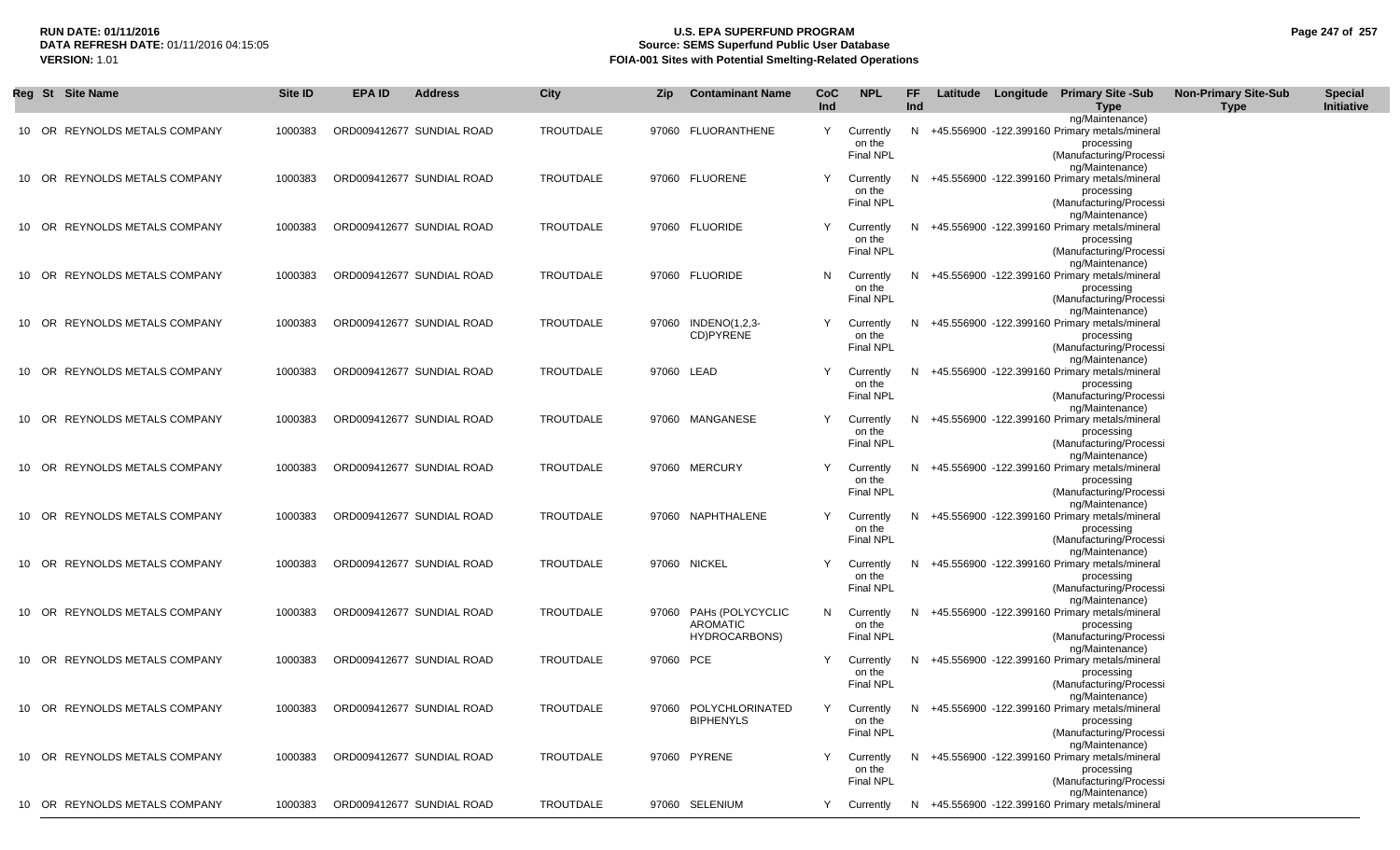## **RUN DATE: 01/11/2016 U.S. EPA SUPERFUND PROGRAM Page 248 of 257** DATA REFRESH DATE: 01/11/2016 04:15:05<br>**VERSION: 1.01** Source: SEMS Superfund Public User Database<br>FOIA-001 Sites with Potential Smelting-Related Operat **VERSION:** 1.01 **FOIA-001 Sites with Potential Smelting-Related Operations**

|     | Reg St Site Name                                     | Site ID | <b>EPA ID</b> | <b>Address</b>                                | City             | Zip        | <b>Contaminant Name</b>                                     | CoC<br>Ind | <b>NPL</b>                              | <b>FF</b><br>Ind |                          | Latitude Longitude Primary Site -Sub<br><b>Type</b>                                                         | <b>Non-Primary Site-Sub</b><br><b>Type</b>                                                                                                                                 | <b>Special</b><br>Initiative |
|-----|------------------------------------------------------|---------|---------------|-----------------------------------------------|------------------|------------|-------------------------------------------------------------|------------|-----------------------------------------|------------------|--------------------------|-------------------------------------------------------------------------------------------------------------|----------------------------------------------------------------------------------------------------------------------------------------------------------------------------|------------------------------|
|     |                                                      |         |               |                                               |                  |            |                                                             |            | on the<br><b>Final NPL</b>              |                  |                          | processing<br>(Manufacturing/Processi<br>ng/Maintenance)                                                    |                                                                                                                                                                            |                              |
| 10  | OR REYNOLDS METALS COMPANY                           | 1000383 |               | ORD009412677 SUNDIAL ROAD                     | <b>TROUTDALE</b> | 97060      | SILVER                                                      | Y          | Currently<br>on the<br><b>Final NPL</b> |                  |                          | N +45.556900 -122.399160 Primary metals/mineral<br>processing<br>(Manufacturing/Processi                    |                                                                                                                                                                            |                              |
|     | 10 OR REYNOLDS METALS COMPANY                        | 1000383 |               | ORD009412677 SUNDIAL ROAD                     | <b>TROUTDALE</b> | 97060      | THALLIUM                                                    | Y          | Currently<br>on the<br>Final NPL        |                  |                          | ng/Maintenance)<br>N +45.556900 -122.399160 Primary metals/mineral<br>processing<br>(Manufacturing/Processi |                                                                                                                                                                            |                              |
|     | 10 OR REYNOLDS METALS COMPANY                        | 1000383 |               | ORD009412677 SUNDIAL ROAD                     | <b>TROUTDALE</b> |            | 97060 VANADIUM                                              | Y          | Currently<br>on the<br><b>Final NPL</b> |                  |                          | ng/Maintenance)<br>N +45.556900 -122.399160 Primary metals/mineral<br>processing<br>(Manufacturing/Processi |                                                                                                                                                                            |                              |
| 10. | OR REYNOLDS METALS COMPANY                           | 1000383 |               | ORD009412677 SUNDIAL ROAD                     | TROUTDALE        | 97060 ZINC |                                                             | Y          | Currently<br>on the<br><b>Final NPL</b> | N.               |                          | ng/Maintenance)<br>+45.556900 -122.399160 Primary metals/mineral<br>processing<br>(Manufacturing/Processi   |                                                                                                                                                                            |                              |
|     | 10 WA SCHNITZER STEEL INDUSTRIES                     | 1001430 |               | WAN001001430 1902 MARINE VIEW<br><b>DRIVE</b> | <b>TACOMA</b>    |            | 98422 VINYL CHLORIDE                                        | Y          | Not on<br>the NPL                       | N                |                          | ng/Maintenance)<br>Batteries/scrap<br>metals/secondary<br>smelting/precious metal                           |                                                                                                                                                                            |                              |
|     | 10 AK STANDARD STEEL & METAL SALVAGE<br>YARD (USDOT) | 1000073 |               | AKD980978787 2400 RAILROAD<br><b>AVENUE</b>   | ANCHORAGE        | 99501      | $1,1,1-$<br><b>TRICHLOROETHANE</b>                          | N          | Deleted<br>from the<br><b>Final NPL</b> |                  | Y +61.227900 -149.832400 | recovery (Recycling)<br>Multiple (Recycling)                                                                | Batteries/scrap<br>metals/secondary<br>smelting/precious metal<br>recovery<br>(Recycling); Drums/tanks<br>(Recycling); Other<br>(Recycling); Waste/used oil                |                              |
|     | 10 AK STANDARD STEEL & METAL SALVAGE<br>YARD (USDOT) | 1000073 |               | AKD980978787 2400 RAILROAD<br><b>AVENUE</b>   | ANCHORAGE        | 99501      | 1,2,4<br><b>TRICHLOROBENZENE</b>                            | N          | Deleted<br>from the<br><b>Final NPL</b> |                  | Y +61.227900 -149.832400 | Multiple (Recycling)                                                                                        | (Recycling)<br>Batteries/scrap<br>metals/secondary<br>smelting/precious metal<br>recovery<br>(Recycling); Drums/tanks<br>(Recycling); Other                                |                              |
| 10  | AK STANDARD STEEL & METAL SALVAGE<br>YARD (USDOT)    | 1000073 |               | AKD980978787 2400 RAILROAD<br>AVENUE          | ANCHORAGE        | 99501      | 1,2-DICHLOROBENZENE N                                       |            | Deleted<br>from the<br><b>Final NPL</b> |                  |                          | Y +61.227900 -149.832400 Multiple (Recycling)                                                               | (Recycling); Waste/used oil<br>(Recycling)<br>Batteries/scrap<br>metals/secondary<br>smelting/precious metal<br>recovery<br>(Recycling); Drums/tanks<br>(Recycling); Other |                              |
|     | 10 AK STANDARD STEEL & METAL SALVAGE<br>YARD (USDOT) | 1000073 |               | AKD980978787 2400 RAILROAD<br>AVENUE          | ANCHORAGE        | 99501      | 1,4-DICHLOROBENZENE N                                       |            | Deleted<br>from the<br>Final NPL        |                  | Y +61.227900 -149.832400 | Multiple (Recycling)                                                                                        | (Recycling); Waste/used oil<br>(Recycling)<br>Batteries/scrap<br>metals/secondary<br>smelting/precious metal<br>recovery<br>(Recycling); Drums/tanks<br>(Recycling); Other |                              |
|     | 10 AK STANDARD STEEL & METAL SALVAGE<br>YARD (USDOT) | 1000073 |               | AKD980978787 2400 RAILROAD<br><b>AVENUE</b>   | ANCHORAGE        | 99501      | $2,3,7,8-$<br><b>TETRACHLORODIBENZ</b><br>O-p-DIOXIN (TCDD) | Y          | Deleted<br>from the<br>Final NPL        |                  |                          | Y +61.227900 -149.832400 Multiple (Recycling)                                                               | (Recycling); Waste/used oil<br>(Recycling)<br>Batteries/scrap<br>metals/secondary<br>smelting/precious metal                                                               |                              |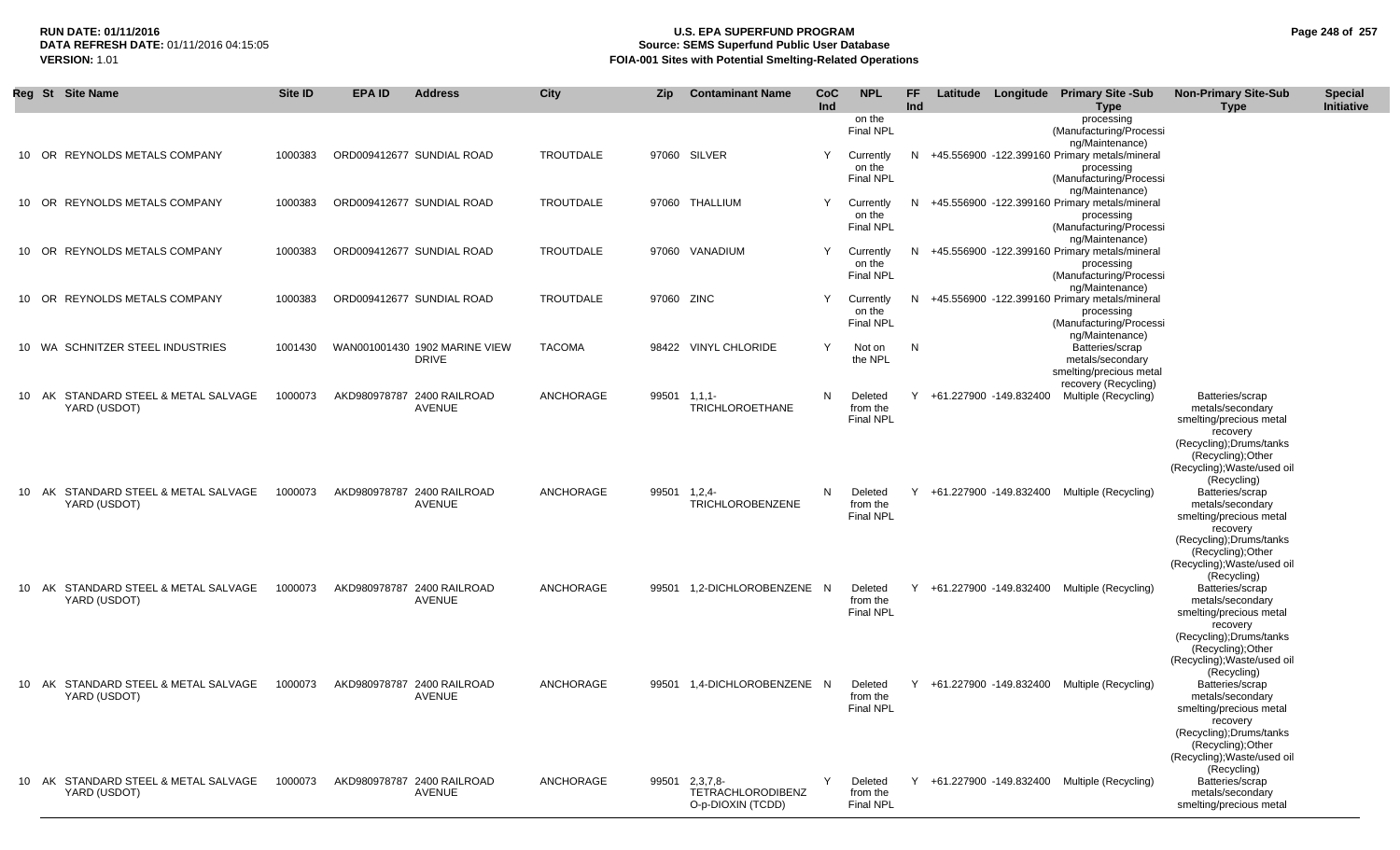(Recycling);Drums/tanks

## **RUN DATE: 01/11/2016 U.S. EPA SUPERFUND PROGRAM Page 249 of 257 Source: SEMS Superfund Public User Database VERSION:** 1.01 **FOIA-001 Sites with Potential Smelting-Related Operations**

|  | Reg St Site Name                                     | Site ID | <b>EPA ID</b> | <b>Address</b>                       | City             | <b>Zip</b> | <b>Contaminant Name</b>         | <b>CoC</b> | <b>NPL</b>                              | FF  |                          | Latitude Longitude Primary Site -Sub          | <b>Non-Primary Site-Sub</b>                                                                              | <b>Special</b> |
|--|------------------------------------------------------|---------|---------------|--------------------------------------|------------------|------------|---------------------------------|------------|-----------------------------------------|-----|--------------------------|-----------------------------------------------|----------------------------------------------------------------------------------------------------------|----------------|
|  |                                                      |         |               |                                      |                  |            |                                 | Ind        |                                         | Ind |                          | <b>Type</b>                                   | <b>Type</b>                                                                                              | Initiative     |
|  |                                                      |         |               |                                      |                  |            |                                 |            |                                         |     |                          |                                               | recovery<br>(Recycling); Drums/tanks<br>(Recycling); Other<br>(Recycling); Waste/used oil<br>(Recycling) |                |
|  | 10 AK STANDARD STEEL & METAL SALVAGE<br>YARD (USDOT) | 1000073 |               | AKD980978787 2400 RAILROAD<br>AVENUE | ANCHORAGE        | 99501 2-   | METHYLNAPHTHALENE               | N          | Deleted<br>from the<br><b>Final NPL</b> |     |                          | Y +61.227900 -149.832400 Multiple (Recycling) | Batteries/scrap<br>metals/secondary<br>smelting/precious metal<br>recovery                               |                |
|  |                                                      |         |               |                                      |                  |            |                                 |            |                                         |     |                          |                                               | (Recycling); Drums/tanks<br>(Recycling); Other<br>(Recycling); Waste/used oil<br>(Recycling)             |                |
|  | 10 AK STANDARD STEEL & METAL SALVAGE<br>YARD (USDOT) | 1000073 |               | AKD980978787 2400 RAILROAD<br>AVENUE | ANCHORAGE        | 99501      | ALUMINUM (FUME OR<br>DUST)      | N          | Deleted<br>from the<br><b>Final NPL</b> |     | Y +61.227900 -149.832400 | Multiple (Recycling)                          | Batteries/scrap<br>metals/secondary<br>smelting/precious metal<br>recovery<br>(Recycling); Drums/tanks   |                |
|  | 10 AK STANDARD STEEL & METAL SALVAGE                 | 1000073 |               | AKD980978787 2400 RAILROAD           | <b>ANCHORAGE</b> | 99501      | AROCLOR-1260                    | Y          | Deleted                                 |     | Y +61.227900 -149.832400 | Multiple (Recycling)                          | (Recycling); Other<br>(Recycling); Waste/used oil<br>(Recycling)<br>Batteries/scrap                      |                |
|  | YARD (USDOT)                                         |         |               | AVENUE                               |                  |            |                                 |            | from the<br><b>Final NPL</b>            |     |                          |                                               | metals/secondary<br>smelting/precious metal<br>recovery<br>(Recycling); Drums/tanks                      |                |
|  | 10 AK STANDARD STEEL & METAL SALVAGE                 | 1000073 |               | AKD980978787 2400 RAILROAD           | ANCHORAGE        | 99501      | ARSENIC                         | N          | Deleted                                 | Y   | +61.227900 -149.832400   | Multiple (Recycling)                          | (Recycling);Other<br>(Recycling); Waste/used oil<br>(Recycling)<br>Batteries/scrap                       |                |
|  | YARD (USDOT)                                         |         |               | AVENUE                               |                  |            |                                 |            | from the<br><b>Final NPL</b>            |     |                          |                                               | metals/secondary<br>smelting/precious metal<br>recovery<br>(Recycling); Drums/tanks                      |                |
|  | 10 AK STANDARD STEEL & METAL SALVAGE                 | 1000073 |               | AKD980978787 2400 RAILROAD           | ANCHORAGE        |            | 99501 ASBESTOS                  | N          | Deleted                                 |     | Y +61.227900 -149.832400 | Multiple (Recycling)                          | (Recycling); Other<br>(Recycling); Waste/used oil<br>(Recycling)<br>Batteries/scrap                      |                |
|  | YARD (USDOT)                                         |         |               | AVENUE                               |                  |            |                                 |            | from the<br><b>Final NPL</b>            |     |                          |                                               | metals/secondary<br>smelting/precious metal<br>recovery<br>(Recycling); Drums/tanks                      |                |
|  | 10 AK STANDARD STEEL & METAL SALVAGE                 | 1000073 |               | AKD980978787 2400 RAILROAD           | <b>ANCHORAGE</b> |            | 99501 BERYLLIUM                 | N          | Deleted                                 |     | Y +61.227900 -149.832400 | Multiple (Recycling)                          | (Recycling); Other<br>(Recycling); Waste/used oil<br>(Recycling)<br>Batteries/scrap                      |                |
|  | YARD (USDOT)                                         |         |               | AVENUE                               |                  |            |                                 |            | from the<br><b>Final NPL</b>            |     |                          |                                               | metals/secondary<br>smelting/precious metal<br>recovery<br>(Recycling); Drums/tanks                      |                |
|  | 10 AK STANDARD STEEL & METAL SALVAGE                 | 1000073 |               | AKD980978787 2400 RAILROAD           | ANCHORAGE        |            | 99501 BIS(2-                    | N          | Deleted                                 | Y   |                          | +61.227900 -149.832400 Multiple (Recycling)   | (Recycling); Other<br>(Recycling); Waste/used oil<br>(Recycling)<br>Batteries/scrap                      |                |
|  | YARD (USDOT)                                         |         |               | AVENUE                               |                  |            | ETHYLHEXYL)PHTHALA<br><b>TE</b> |            | from the<br>Final NPL                   |     |                          |                                               | metals/secondary<br>smelting/precious metal<br>recovery                                                  |                |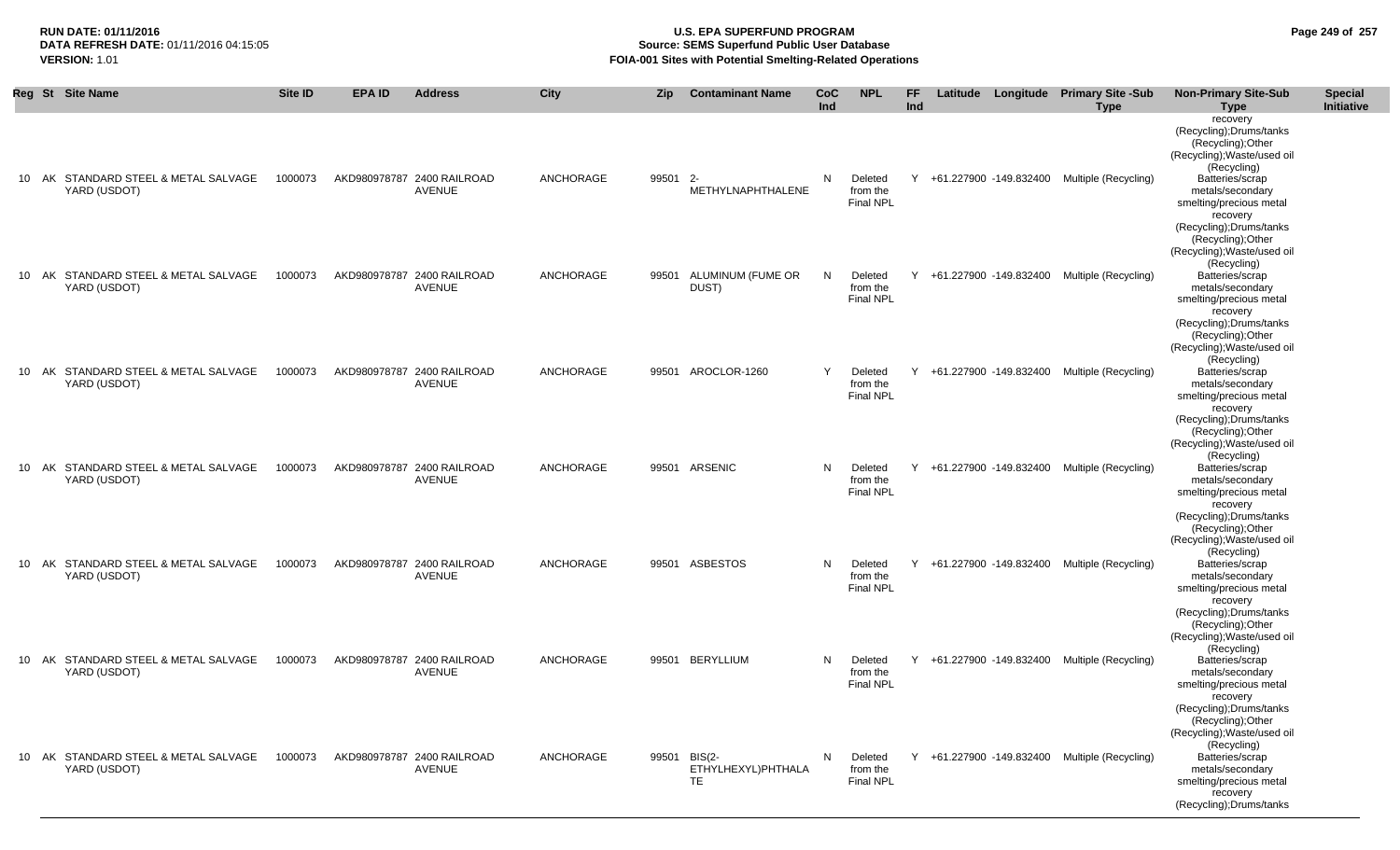## **RUN DATE: 01/11/2016 U.S. EPA SUPERFUND PROGRAM Page 250 of 257 DATA REFRESH DATE:** 01/11/2016 04:15:05 **Source: SEMS Superfund Public User Database**<br>**FOIA-001 Sites with Potential Smelting-Related Operat VERSION:** 1.01 **FOIA-001 Sites with Potential Smelting-Related Operations**

|     |    | Reg St Site Name                                     | Site ID | <b>EPA ID</b> | <b>Address</b>                              | City      | <b>Zip</b> | <b>Contaminant Name</b> | <b>CoC</b><br>Ind | <b>NPL</b>                              | FF.<br>Ind |                          | Latitude Longitude Primary Site -Sub<br><b>Type</b> | <b>Non-Primary Site-Sub</b><br><b>Type</b>                                                                                                                     | <b>Special</b><br>Initiative |
|-----|----|------------------------------------------------------|---------|---------------|---------------------------------------------|-----------|------------|-------------------------|-------------------|-----------------------------------------|------------|--------------------------|-----------------------------------------------------|----------------------------------------------------------------------------------------------------------------------------------------------------------------|------------------------------|
| 10  | AK | STANDARD STEEL & METAL SALVAGE<br>YARD (USDOT)       | 1000073 |               | AKD980978787 2400 RAILROAD<br>AVENUE        | ANCHORAGE | 99501      | CADMIUM                 | N                 | Deleted<br>from the                     | Y          | +61.227900 -149.832400   | Multiple (Recycling)                                | (Recycling); Other<br>(Recycling); Waste/used oil<br>(Recycling)<br>Batteries/scrap<br>metals/secondary                                                        |                              |
|     |    |                                                      |         |               |                                             |           |            |                         |                   | <b>Final NPL</b>                        |            |                          |                                                     | smelting/precious metal<br>recovery<br>(Recycling); Drums/tanks<br>(Recycling); Other<br>(Recycling); Waste/used oil                                           |                              |
|     |    | 10 AK STANDARD STEEL & METAL SALVAGE<br>YARD (USDOT) | 1000073 |               | AKD980978787 2400 RAILROAD<br>AVENUE        | ANCHORAGE | 99501      | CALCIUM                 | N.                | Deleted<br>from the<br>Final NPL        |            | Y +61.227900 -149.832400 | Multiple (Recycling)                                | (Recycling)<br>Batteries/scrap<br>metals/secondary<br>smelting/precious metal<br>recovery<br>(Recycling); Drums/tanks                                          |                              |
|     |    | 10 AK STANDARD STEEL & METAL SALVAGE<br>YARD (USDOT) | 1000073 |               | AKD980978787 2400 RAILROAD<br><b>AVENUE</b> | ANCHORAGE | 99501      | <b>CHROMIUM</b>         | N.                | Deleted<br>from the                     | Y          | +61.227900 -149.832400   | Multiple (Recycling)                                | (Recycling); Other<br>(Recycling); Waste/used oil<br>(Recycling)<br>Batteries/scrap<br>metals/secondary                                                        |                              |
|     |    |                                                      |         |               |                                             |           |            |                         |                   | <b>Final NPL</b>                        |            |                          |                                                     | smelting/precious metal<br>recovery<br>(Recycling); Drums/tanks<br>(Recycling); Other<br>(Recycling); Waste/used oil<br>(Recycling)                            |                              |
|     |    | 10 AK STANDARD STEEL & METAL SALVAGE<br>YARD (USDOT) | 1000073 |               | AKD980978787 2400 RAILROAD<br>AVENUE        | ANCHORAGE | 99501      | <b>COPPER</b>           | N                 | Deleted<br>from the<br><b>Final NPL</b> | Y          | +61.227900 -149.832400   | Multiple (Recycling)                                | Batteries/scrap<br>metals/secondary<br>smelting/precious metal<br>recovery<br>(Recycling); Drums/tanks<br>(Recycling); Other<br>(Recycling); Waste/used oil    |                              |
| 10. |    | AK STANDARD STEEL & METAL SALVAGE<br>YARD (USDOT)    | 1000073 |               | AKD980978787 2400 RAILROAD<br>AVENUE        | ANCHORAGE | 99501      | CYANIDE                 | N                 | Deleted<br>from the<br><b>Final NPL</b> | Y          | +61.227900 -149.832400   | Multiple (Recycling)                                | (Recycling)<br>Batteries/scrap<br>metals/secondary<br>smelting/precious metal<br>recovery<br>(Recycling);Drums/tanks<br>(Recycling); Other                     |                              |
|     |    | 10 AK STANDARD STEEL & METAL SALVAGE<br>YARD (USDOT) | 1000073 |               | AKD980978787 2400 RAILROAD<br>AVENUE        | ANCHORAGE | 99501      | ETHYLBENZENE            | N                 | Deleted<br>from the<br><b>Final NPL</b> | Y          | +61.227900 -149.832400   | Multiple (Recycling)                                | (Recycling); Waste/used oil<br>(Recycling)<br>Batteries/scrap<br>metals/secondary<br>smelting/precious metal<br>recovery                                       |                              |
| 10  |    | AK STANDARD STEEL & METAL SALVAGE<br>YARD (USDOT)    | 1000073 |               | AKD980978787 2400 RAILROAD<br>AVENUE        | ANCHORAGE |            | 99501 FURAN             | N                 | Deleted<br>from the<br><b>Final NPL</b> |            |                          | Y +61.227900 -149.832400 Multiple (Recycling)       | (Recycling); Drums/tanks<br>(Recycling); Other<br>(Recycling); Waste/used oil<br>(Recycling)<br>Batteries/scrap<br>metals/secondary<br>smelting/precious metal |                              |
|     |    |                                                      |         |               |                                             |           |            |                         |                   |                                         |            |                          |                                                     | recovery<br>(Recycling); Drums/tanks<br>(Recycling);Other<br>(Recycling); Waste/used oil                                                                       |                              |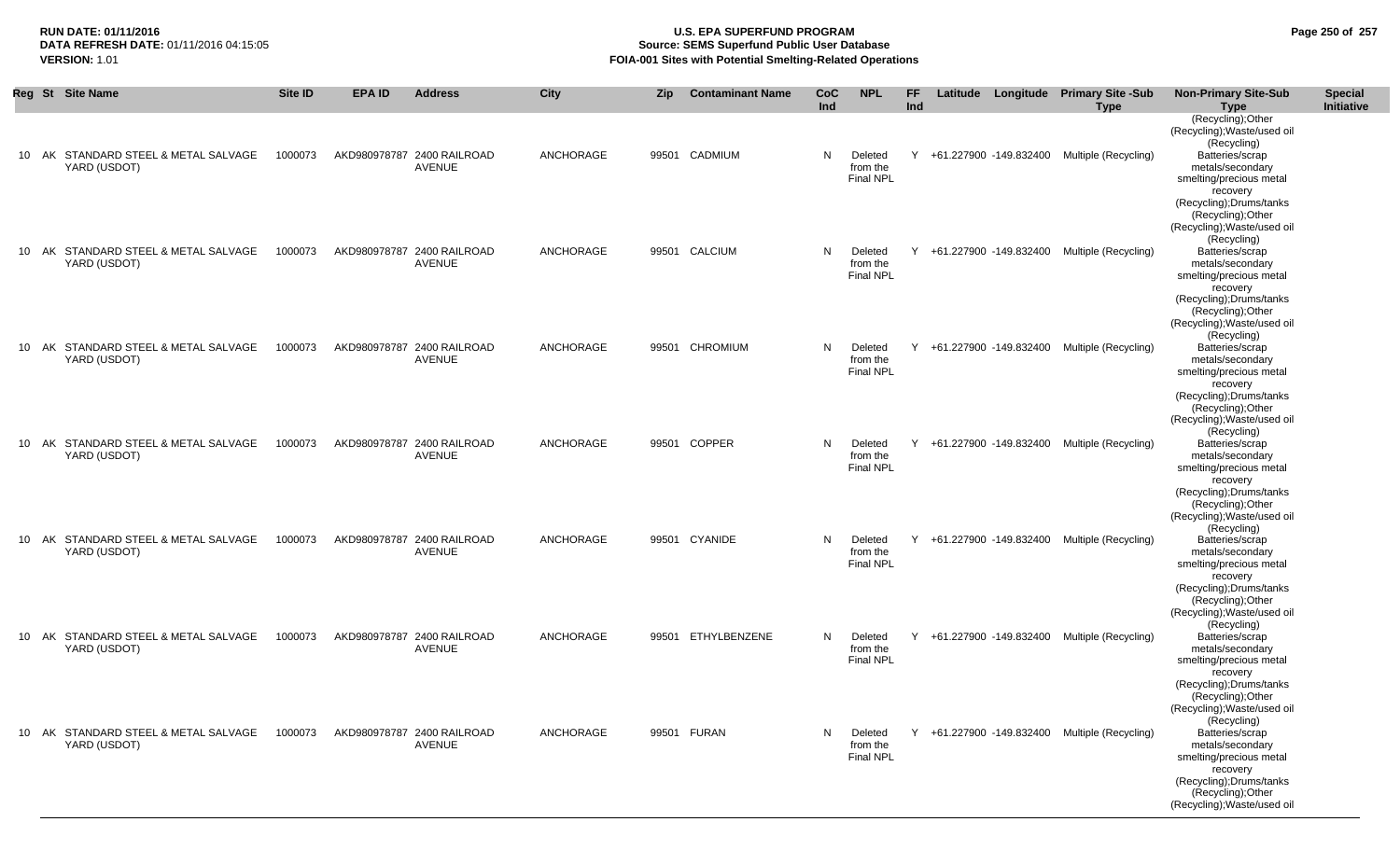## **RUN DATE: 01/11/2016 U.S. EPA SUPERFUND PROGRAM Page 251 of 257** DATA REFRESH DATE: 01/11/2016 04:15:05<br>**VERSION: 1.01** Source: SEMS Superfund Public User Database<br>FOIA-001 Sites with Potential Smelting-Related Operat **VERSION:** 1.01 **FOIA-001 Sites with Potential Smelting-Related Operations**

|       | Reg St Site Name                                     | Site ID | <b>EPA ID</b> | <b>Address</b>                               | City      | Zip   | <b>Contaminant Name</b> | CoC<br><b>Ind</b> | <b>NPL</b>                              | <b>FF</b><br><b>Ind</b> |                          | Latitude Longitude Primary Site -Sub<br><b>Type</b> | <b>Non-Primary Site-Sub</b><br><b>Type</b>                                                                                                                                                               | <b>Special</b><br>Initiative |
|-------|------------------------------------------------------|---------|---------------|----------------------------------------------|-----------|-------|-------------------------|-------------------|-----------------------------------------|-------------------------|--------------------------|-----------------------------------------------------|----------------------------------------------------------------------------------------------------------------------------------------------------------------------------------------------------------|------------------------------|
|       | 10 AK STANDARD STEEL & METAL SALVAGE<br>YARD (USDOT) | 1000073 |               | AKD980978787 2400 RAILROAD<br>AVENUE         | ANCHORAGE | 99501 | <b>IRON</b>             | N                 | Deleted<br>from the<br><b>Final NPL</b> | Y                       | +61.227900 -149.832400   | Multiple (Recycling)                                | (Recycling)<br>Batteries/scrap<br>metals/secondary<br>smelting/precious metal<br>recovery<br>(Recycling); Drums/tanks<br>(Recycling);Other<br>(Recycling); Waste/used oil                                |                              |
|       | 10 AK STANDARD STEEL & METAL SALVAGE<br>YARD (USDOT) | 1000073 |               | AKD980978787 2400 RAILROAD<br>AVENUE         | ANCHORAGE |       | 99501 LEAD              | Y                 | Deleted<br>from the<br><b>Final NPL</b> |                         |                          | Y +61.227900 -149.832400 Multiple (Recycling)       | (Recycling)<br>Batteries/scrap<br>metals/secondary<br>smelting/precious metal<br>recovery<br>(Recycling);Drums/tanks<br>(Recycling);Other<br>(Recycling); Waste/used oil                                 |                              |
| 10 AK | STANDARD STEEL & METAL SALVAGE<br>YARD (USDOT)       | 1000073 |               | AKD980978787 2400 RAILROAD<br>AVENUE         | ANCHORAGE | 99501 | LEAD                    | N                 | Deleted<br>from the<br>Final NPL        |                         |                          | +61.227900 -149.832400 Multiple (Recycling)         | (Recycling)<br>Batteries/scrap<br>metals/secondary<br>smelting/precious metal<br>recovery<br>(Recycling); Drums/tanks<br>(Recycling);Other                                                               |                              |
|       | 10 AK STANDARD STEEL & METAL SALVAGE<br>YARD (USDOT) | 1000073 |               | AKD980978787 2400 RAILROAD<br>AVENUE         | ANCHORAGE | 99501 | MAGNESIUM               | N                 | Deleted<br>from the<br>Final NPL        |                         | Y +61.227900 -149.832400 | Multiple (Recycling)                                | (Recycling); Waste/used oil<br>(Recycling)<br>Batteries/scrap<br>metals/secondary<br>smelting/precious metal<br>recovery<br>(Recycling); Drums/tanks<br>(Recycling); Other                               |                              |
|       | 10 AK STANDARD STEEL & METAL SALVAGE<br>YARD (USDOT) | 1000073 |               | AKD980978787 2400 RAILROAD<br>AVENUE         | ANCHORAGE | 99501 | MANGANESE               | N                 | Deleted<br>from the<br><b>Final NPL</b> |                         | Y +61.227900 -149.832400 | Multiple (Recycling)                                | (Recycling); Waste/used oil<br>(Recycling)<br>Batteries/scrap<br>metals/secondary<br>smelting/precious metal<br>recovery<br>(Recycling);Drums/tanks<br>(Recycling); Other<br>(Recycling); Waste/used oil |                              |
|       | 10 AK STANDARD STEEL & METAL SALVAGE<br>YARD (USDOT) | 1000073 |               | AKD980978787 2400 RAILROAD<br>AVENUE         | ANCHORAGE | 99501 | METHYLENE CHLORIDE N    |                   | Deleted<br>from the<br><b>Final NPL</b> |                         | Y +61.227900 -149.832400 | Multiple (Recycling)                                | (Recycling)<br>Batteries/scrap<br>metals/secondary<br>smelting/precious metal<br>recovery<br>(Recycling); Drums/tanks<br>(Recycling); Other<br>(Recycling); Waste/used oil                               |                              |
|       | 10 AK STANDARD STEEL & METAL SALVAGE<br>YARD (USDOT) |         |               | 1000073 AKD980978787 2400 RAILROAD<br>AVENUE | ANCHORAGE |       | 99501 NOT PROVIDED      |                   | Deleted<br>from the<br><b>Final NPL</b> |                         |                          | Y +61.227900 -149.832400 Multiple (Recycling)       | (Recycling)<br>Batteries/scrap<br>metals/secondary<br>smelting/precious metal<br>recovery<br>(Recycling); Drums/tanks<br>(Recycling); Other<br>(Recycling); Waste/used oil<br>(Recycling)                |                              |
|       | 10 AK STANDARD STEEL & METAL SALVAGE                 | 1000073 |               | AKD980978787 2400 RAILROAD                   | ANCHORAGE |       | 99501 PCBs              | Y                 | Deleted                                 |                         |                          | Y +61.227900 -149.832400 Multiple (Recycling)       | Batteries/scrap                                                                                                                                                                                          |                              |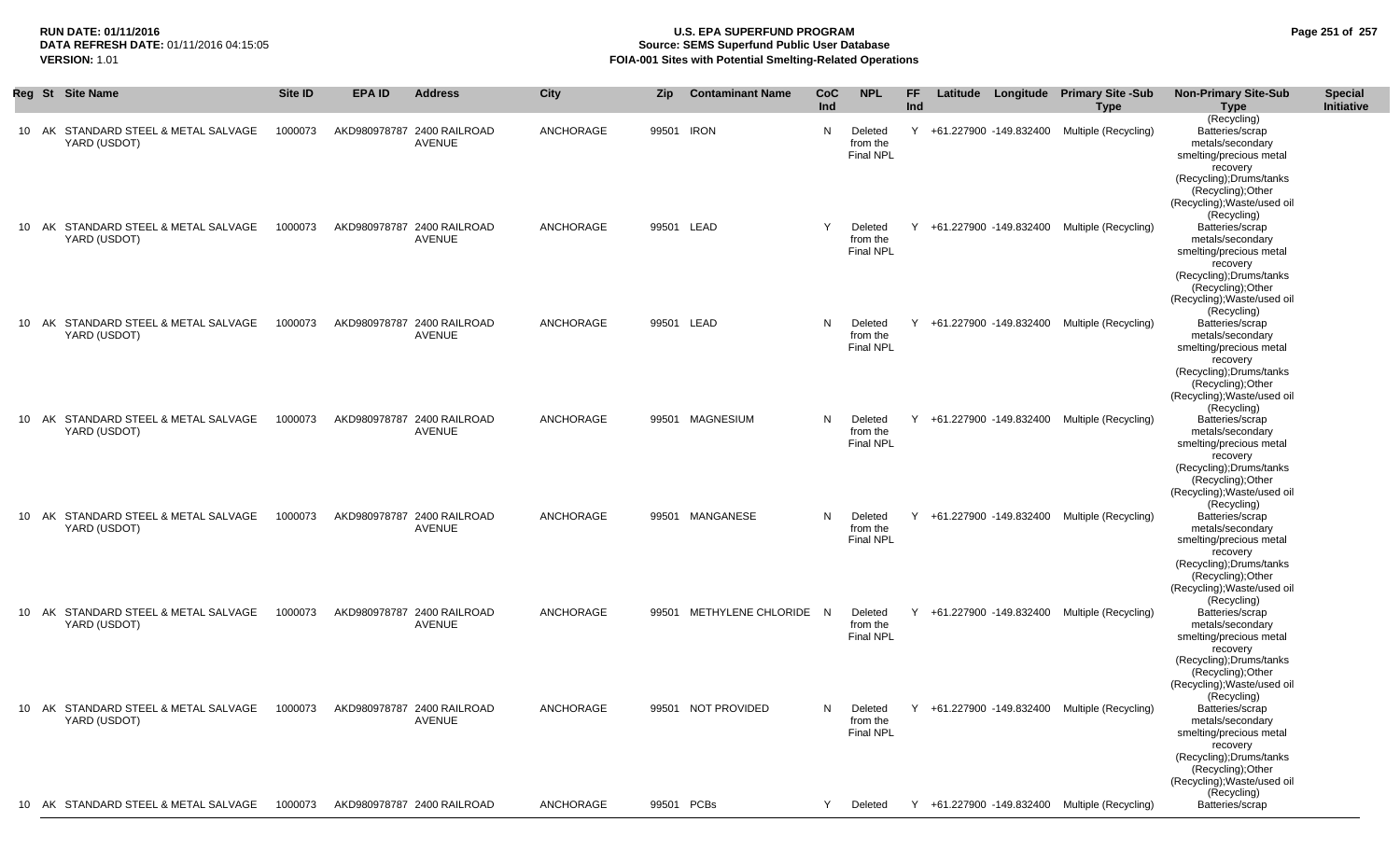# **RUN DATE: 01/11/2016 U.S. EPA SUPERFUND PROGRAM Page 252 of 257 Source: SEMS Superfund Public User Database VERSION:** 1.01 **FOIA-001 Sites with Potential Smelting-Related Operations**

| Reg St Site Name                                     | Site ID | <b>EPA ID</b> | <b>Address</b>                              | <b>City</b>      | Zip        | <b>Contaminant Name</b>             | CoC | <b>NPL</b>                              | FF  |                          | Latitude Longitude Primary Site -Sub          | <b>Non-Primary Site-Sub</b>                                                           | <b>Special</b> |
|------------------------------------------------------|---------|---------------|---------------------------------------------|------------------|------------|-------------------------------------|-----|-----------------------------------------|-----|--------------------------|-----------------------------------------------|---------------------------------------------------------------------------------------|----------------|
|                                                      |         |               |                                             |                  |            |                                     | Ind |                                         | Ind |                          | <b>Type</b>                                   | <b>Type</b>                                                                           | Initiative     |
| YARD (USDOT)                                         |         |               | <b>AVENUE</b>                               |                  |            |                                     |     | from the<br><b>Final NPL</b>            |     |                          |                                               | metals/secondary<br>smelting/precious metal<br>recovery                               |                |
|                                                      |         |               |                                             |                  |            |                                     |     |                                         |     |                          |                                               | (Recycling): Drums/tanks<br>(Recycling); Other<br>(Recycling); Waste/used oil         |                |
| 10 AK STANDARD STEEL & METAL SALVAGE<br>YARD (USDOT) | 1000073 |               | AKD980978787 2400 RAILROAD<br>AVENUE        | ANCHORAGE        | 99501 PCBs |                                     | N   | Deleted<br>from the                     |     |                          | Y +61.227900 -149.832400 Multiple (Recycling) | (Recycling)<br>Batteries/scrap<br>metals/secondary                                    |                |
|                                                      |         |               |                                             |                  |            |                                     |     | <b>Final NPL</b>                        |     |                          |                                               | smelting/precious metal<br>recovery<br>(Recycling): Drums/tanks<br>(Recycling); Other |                |
| 10 AK STANDARD STEEL & METAL SALVAGE                 | 1000073 |               | AKD980978787 2400 RAILROAD                  | ANCHORAGE        |            | 99501 POTASSIUM                     | N   | Deleted                                 | Y   |                          | +61.227900 -149.832400 Multiple (Recycling)   | (Recycling); Waste/used oil<br>(Recycling)<br>Batteries/scrap                         |                |
| YARD (USDOT)                                         |         |               | AVENUE                                      |                  |            |                                     |     | from the<br><b>Final NPL</b>            |     |                          |                                               | metals/secondary<br>smelting/precious metal<br>recovery                               |                |
|                                                      |         |               |                                             |                  |            |                                     |     |                                         |     |                          |                                               | (Recycling); Drums/tanks<br>(Recycling); Other<br>(Recycling); Waste/used oil         |                |
| 10 AK STANDARD STEEL & METAL SALVAGE<br>YARD (USDOT) | 1000073 |               | AKD980978787 2400 RAILROAD<br>AVENUE        | ANCHORAGE        | 99501      | TETRACHLOROETHANE N                 |     | Deleted<br>from the                     |     | Y +61.227900 -149.832400 | Multiple (Recycling)                          | (Recycling)<br>Batteries/scrap<br>metals/secondary                                    |                |
|                                                      |         |               |                                             |                  |            |                                     |     | <b>Final NPL</b>                        |     |                          |                                               | smelting/precious metal<br>recovery<br>(Recycling); Drums/tanks                       |                |
|                                                      |         |               |                                             |                  |            |                                     |     |                                         |     |                          |                                               | (Recycling); Other<br>(Recycling); Waste/used oil                                     |                |
| 10 AK STANDARD STEEL & METAL SALVAGE<br>YARD (USDOT) | 1000073 |               | AKD980978787 2400 RAILROAD<br><b>AVENUE</b> | <b>ANCHORAGE</b> |            | 99501 TOLUENE                       | N   | Deleted<br>from the                     |     | Y +61.227900 -149.832400 | Multiple (Recycling)                          | (Recycling)<br>Batteries/scrap<br>metals/secondary                                    |                |
|                                                      |         |               |                                             |                  |            |                                     |     | <b>Final NPL</b>                        |     |                          |                                               | smelting/precious metal<br>recovery<br>(Recycling); Drums/tanks                       |                |
|                                                      |         |               |                                             |                  |            |                                     |     |                                         |     |                          |                                               | (Recycling); Other<br>(Recycling); Waste/used oil<br>(Recycling)                      |                |
| 10 AK STANDARD STEEL & METAL SALVAGE<br>YARD (USDOT) | 1000073 |               | AKD980978787 2400 RAILROAD<br>AVENUE        | <b>ANCHORAGE</b> | 99501      | TRICHLOROFLUOROME N<br><b>THANE</b> |     | Deleted<br>from the<br><b>Final NPL</b> |     | Y +61.227900 -149.832400 | Multiple (Recycling)                          | Batteries/scrap<br>metals/secondary<br>smelting/precious metal                        |                |
|                                                      |         |               |                                             |                  |            |                                     |     |                                         |     |                          |                                               | recovery<br>(Recycling); Drums/tanks<br>(Recycling): Other                            |                |
| 10 AK STANDARD STEEL & METAL SALVAGE                 | 1000073 |               | AKD980978787 2400 RAILROAD                  | ANCHORAGE        | 99501      | VANADIUM (FUME OR                   | N   | Deleted                                 |     | Y +61.227900 -149.832400 | Multiple (Recycling)                          | (Recycling); Waste/used oil<br>(Recycling)<br>Batteries/scrap                         |                |
| YARD (USDOT)                                         |         |               | AVENUE                                      |                  |            | DUST)                               |     | from the<br><b>Final NPL</b>            |     |                          |                                               | metals/secondary<br>smelting/precious metal<br>recovery                               |                |
|                                                      |         |               |                                             |                  |            |                                     |     |                                         |     |                          |                                               | (Recycling); Drums/tanks<br>(Recycling); Other<br>(Recycling); Waste/used oil         |                |
| 10 AK STANDARD STEEL & METAL SALVAGE<br>YARD (USDOT) | 1000073 |               | AKD980978787 2400 RAILROAD<br>AVENUE        | ANCHORAGE        | 99501 VOC  |                                     | N   | Deleted<br>from the                     |     |                          | Y +61.227900 -149.832400 Multiple (Recycling) | (Recycling)<br>Batteries/scrap<br>metals/secondary                                    |                |
|                                                      |         |               |                                             |                  |            |                                     |     | <b>Final NPL</b>                        |     |                          |                                               | smelting/precious metal                                                               |                |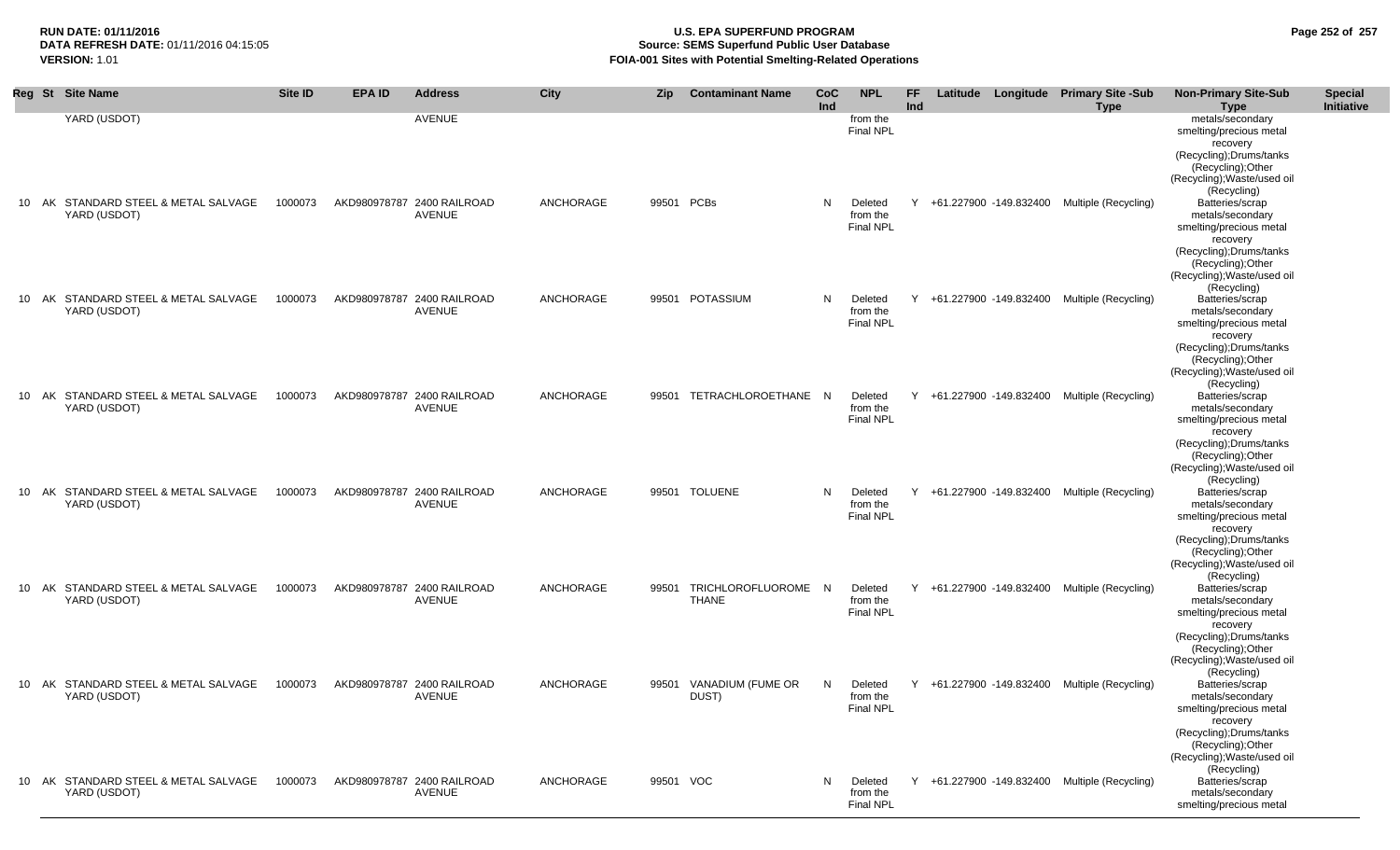## **RUN DATE: 01/11/2016 U.S. EPA SUPERFUND PROGRAM Page 253 of 257 Source: SEMS Superfund Public User Database VERSION:** 1.01 **FOIA-001 Sites with Potential Smelting-Related Operations**

|  | Reg St Site Name                                     | <b>Site ID</b> | EPA ID | <b>Address</b>                              | <b>City</b>        | <b>Zip</b>   | <b>Contaminant Name</b>                    | CoC<br>Ind | <b>NPL</b>                              | <b>FF</b><br>Ind |  | Latitude Longitude Primary Site -Sub<br><b>Type</b>                                                                                                             | <b>Non-Primary Site-Sub</b><br>Type                                                                                                      | <b>Special</b><br>Initiative |
|--|------------------------------------------------------|----------------|--------|---------------------------------------------|--------------------|--------------|--------------------------------------------|------------|-----------------------------------------|------------------|--|-----------------------------------------------------------------------------------------------------------------------------------------------------------------|------------------------------------------------------------------------------------------------------------------------------------------|------------------------------|
|  | 10 AK STANDARD STEEL & METAL SALVAGE                 | 1000073        |        | AKD980978787 2400 RAILROAD                  | ANCHORAGE          |              | 99501 XYLENES                              | N          | Deleted                                 |                  |  | Y +61.227900 -149.832400 Multiple (Recycling)                                                                                                                   | recovery<br>(Recycling); Drums/tanks<br>(Recycling); Other<br>(Recycling); Waste/used oil<br>(Recycling)<br>Batteries/scrap              |                              |
|  | YARD (USDOT)                                         |                |        | AVENUE                                      |                    |              |                                            |            | from the<br><b>Final NPL</b>            |                  |  |                                                                                                                                                                 | metals/secondary<br>smelting/precious metal<br>recovery<br>(Recycling); Drums/tanks<br>(Recycling); Other<br>(Recycling); Waste/used oil |                              |
|  | 10 AK STANDARD STEEL & METAL SALVAGE<br>YARD (USDOT) | 1000073        |        | AKD980978787 2400 RAILROAD<br><b>AVENUE</b> | ANCHORAGE          | 99501 ZINC   |                                            | N          | Deleted<br>from the<br><b>Final NPL</b> |                  |  | Y +61.227900 -149.832400 Multiple (Recycling)                                                                                                                   | (Recycling)<br>Batteries/scrap<br>metals/secondary<br>smelting/precious metal<br>recovery<br>(Recycling); Drums/tanks                    |                              |
|  |                                                      |                |        |                                             |                    |              |                                            | Y          |                                         |                  |  |                                                                                                                                                                 | (Recycling); Other<br>(Recycling); Waste/used oil<br>(Recycling)                                                                         |                              |
|  | 10 WA STUBBLEFIELD SALVAGE                           | 1002813        |        | WAN001002813 980 NE MYRA ROAD               | WALLA WALLA        |              | 98362 ASBESTOS                             |            | Not on<br>the NPL                       | $\mathsf{N}$     |  | Batteries/scrap<br>metals/secondary<br>smelting/precious metal<br>recovery<br>(Recycling); Waste/used                                                           |                                                                                                                                          |                              |
|  | 10 WA STUBBLEFIELD SALVAGE                           | 1002813        |        | WAN001002813 980 NE MYRA ROAD               | WALLA WALLA        | 98362 PCBs   |                                            | Y          | Not on<br>the NPL                       | N                |  | oil (Recycling)<br>Batteries/scrap<br>metals/secondary<br>smelting/precious metal<br>recovery                                                                   |                                                                                                                                          |                              |
|  | 10 WA STUBBLEFIELD SALVAGE                           | 1002813        |        | WAN001002813 980 NE MYRA ROAD               | <b>WALLA WALLA</b> |              | 98362 PESTICIDES                           | Y          | Not on<br>the NPL                       | N                |  | (Recycling); Waste/used<br>oil (Recycling)<br>Batteries/scrap<br>metals/secondary<br>smelting/precious metal<br>recovery                                        |                                                                                                                                          |                              |
|  | 10 WA STUBBLEFIELD SALVAGE                           | 1002813        |        | WAN001002813 980 NE MYRA ROAD               | <b>WALLA WALLA</b> |              | 98362 PETROLEUM<br><b>HYDROCARBONS</b>     | Y          | Not on<br>the NPL                       | $\mathsf{N}$     |  | (Recycling); Waste/used<br>oil (Recycling)<br>Batteries/scrap<br>metals/secondary<br>smelting/precious metal                                                    |                                                                                                                                          |                              |
|  | 10 WA STUBBLEFIELD SALVAGE                           | 1002813        |        | WAN001002813 980 NE MYRA ROAD               | <b>WALLA WALLA</b> | 98362 SVOC   |                                            | Y          | Not on<br>the NPL                       | N                |  | recovery<br>(Recycling); Waste/used<br>oil (Recycling)<br>Batteries/scrap<br>metals/secondary<br>smelting/precious metal<br>recovery<br>(Recycling); Waste/used |                                                                                                                                          |                              |
|  | 10 OR TELEDYNE WAH CHANG                             | 1000421        |        | ORD050955848 1600 OLD SALEM RD<br><b>NE</b> | ALBANY             | 97321 1,1,1- | <b>TRICHLOROETHANE</b>                     | Y          | Currently<br>on the<br><b>Final NPL</b> | N                |  | oil (Recycling)<br>+44.660000 -123.063300 Primary metals/mineral<br>processing<br>(Manufacturing/Processi                                                       |                                                                                                                                          |                              |
|  | 10 OR TELEDYNE WAH CHANG                             | 1000421        |        | ORD050955848 1600 OLD SALEM RD<br>NE        | ALBANY             |              | 97321 1,1,2,2-<br><b>TETRACHLOROETHANE</b> | Y          | Currently<br>on the<br><b>Final NPL</b> | N.               |  | ng/Maintenance)<br>+44.660000 -123.063300 Primary metals/mineral<br>processing<br>(Manufacturing/Processi                                                       |                                                                                                                                          |                              |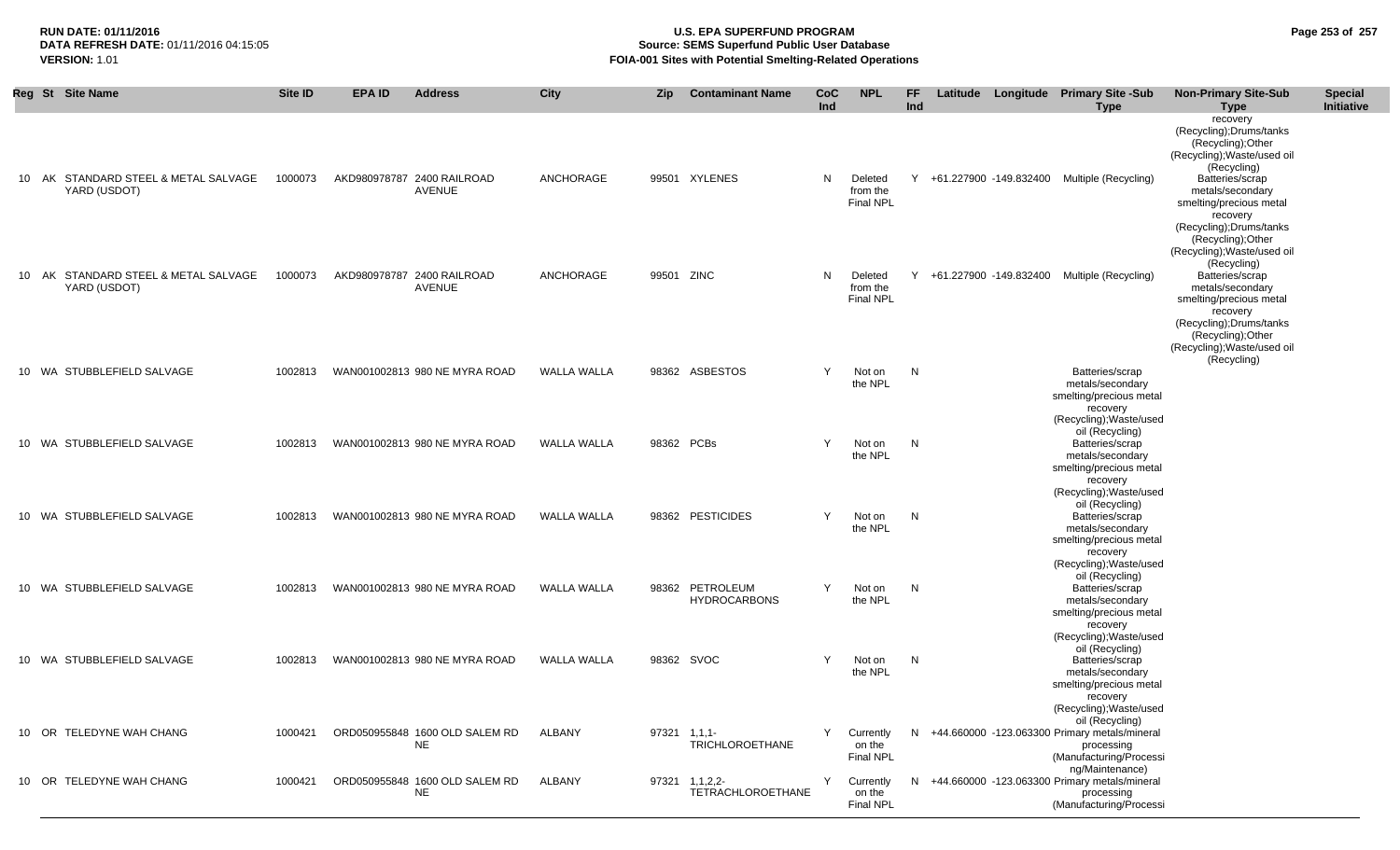# **RUN DATE: 01/11/2016 U.S. EPA SUPERFUND PROGRAM Page 254 of 257 Source: SEMS Superfund Public User Database VERSION:** 1.01 **FOIA-001 Sites with Potential Smelting-Related Operations**

|  | Reg St Site Name         | Site ID | <b>EPA ID</b> | <b>Address</b>                              | <b>City</b>   | Zip          | <b>Contaminant Name</b>                 | CoC<br>Ind | <b>NPL</b>                              | FF.<br>Ind |  | Latitude Longitude Primary Site -Sub<br>Type                                                                                 | <b>Non-Primary Site-Sub</b><br><b>Type</b> | <b>Special</b><br>Initiative |
|--|--------------------------|---------|---------------|---------------------------------------------|---------------|--------------|-----------------------------------------|------------|-----------------------------------------|------------|--|------------------------------------------------------------------------------------------------------------------------------|--------------------------------------------|------------------------------|
|  | 10 OR TELEDYNE WAH CHANG | 1000421 |               | ORD050955848 1600 OLD SALEM RD<br>NE        | <b>ALBANY</b> | 97321 1,1,2- | <b>TRICHLOROETHANE</b>                  | Y          | Currently<br>on the<br><b>Final NPL</b> | N          |  | ng/Maintenance)<br>+44.660000 -123.063300 Primary metals/mineral<br>processing<br>(Manufacturing/Processi                    |                                            |                              |
|  | 10 OR TELEDYNE WAH CHANG | 1000421 |               | ORD050955848 1600 OLD SALEM RD<br>NE        | ALBANY        |              | 97321 1,1-DICHLOROETHANE                | Y          | Currently<br>on the<br><b>Final NPL</b> | N          |  | ng/Maintenance)<br>+44.660000 -123.063300 Primary metals/mineral<br>processing<br>(Manufacturing/Processi<br>ng/Maintenance) |                                            |                              |
|  | 10 OR TELEDYNE WAH CHANG | 1000421 |               | ORD050955848 1600 OLD SALEM RD<br>NE        | ALBANY        | $97321$ 1.1- | <b>DICHLOROETHYLENE</b>                 | Y          | Currently<br>on the<br><b>Final NPL</b> | N          |  | +44.660000 -123.063300 Primary metals/mineral<br>processing<br>(Manufacturing/Processi<br>ng/Maintenance)                    |                                            |                              |
|  | 10 OR TELEDYNE WAH CHANG | 1000421 |               | ORD050955848 1600 OLD SALEM RD<br><b>NE</b> | ALBANY        |              | 97321 1,2-DICHLOROETHANE                | Y          | Currently<br>on the<br>Final NPL        | N          |  | +44.660000 -123.063300 Primary metals/mineral<br>processing<br>(Manufacturing/Processi<br>ng/Maintenance)                    |                                            |                              |
|  | 10 OR TELEDYNE WAH CHANG | 1000421 |               | ORD050955848 1600 OLD SALEM RD<br>NE        | <b>ALBANY</b> | 97321        | 4-METHYL-2-<br><b>PENTANONE</b>         | Y          | Currently<br>on the<br><b>Final NPL</b> | N          |  | +44.660000 -123.063300 Primary metals/mineral<br>processing<br>(Manufacturing/Processi<br>ng/Maintenance)                    |                                            |                              |
|  | 10 OR TELEDYNE WAH CHANG | 1000421 |               | ORD050955848 1600 OLD SALEM RD<br><b>NE</b> | <b>ALBANY</b> |              | 97321 AMMONIA                           | Y          | Currently<br>on the<br><b>Final NPL</b> | N          |  | +44.660000 -123.063300 Primary metals/mineral<br>processing<br>(Manufacturing/Processi<br>ng/Maintenance)                    |                                            |                              |
|  | 10 OR TELEDYNE WAH CHANG | 1000421 |               | ORD050955848 1600 OLD SALEM RD<br>NE        | <b>ALBANY</b> |              | 97321 ANTIMONY                          | Y          | Currently<br>on the<br><b>Final NPL</b> | N          |  | +44.660000 -123.063300 Primary metals/mineral<br>processing<br>(Manufacturing/Processi<br>ng/Maintenance)                    |                                            |                              |
|  | 10 OR TELEDYNE WAH CHANG | 1000421 |               | ORD050955848 1600 OLD SALEM RD<br>NE        | <b>ALBANY</b> |              | 97321 ARSENIC                           | Y          | Currently<br>on the<br><b>Final NPL</b> | N.         |  | +44.660000 -123.063300 Primary metals/mineral<br>processing<br>(Manufacturing/Processi<br>ng/Maintenance)                    |                                            |                              |
|  | 10 OR TELEDYNE WAH CHANG | 1000421 |               | ORD050955848 1600 OLD SALEM RD<br>NE        | <b>ALBANY</b> |              | 97321 BARIUM                            | Y          | Currently<br>on the<br><b>Final NPL</b> |            |  | N +44.660000 -123.063300 Primary metals/mineral<br>processing<br>(Manufacturing/Processi<br>ng/Maintenance)                  |                                            |                              |
|  | 10 OR TELEDYNE WAH CHANG | 1000421 |               | ORD050955848 1600 OLD SALEM RD<br><b>NE</b> | ALBANY        |              | 97321 BENZENE                           | Y          | Currently<br>on the<br><b>Final NPL</b> |            |  | N +44.660000 -123.063300 Primary metals/mineral<br>processing<br>(Manufacturing/Processi<br>ng/Maintenance)                  |                                            |                              |
|  | 10 OR TELEDYNE WAH CHANG | 1000421 |               | ORD050955848 1600 OLD SALEM RD<br><b>NE</b> | ALBANY        | 97321        | BENZO(B)FLUORANTHE<br><b>NE</b>         | Y          | Currently<br>on the<br>Final NPL        | N          |  | +44.660000 -123.063300 Primary metals/mineral<br>processing<br>(Manufacturing/Processi<br>ng/Maintenance)                    |                                            |                              |
|  | 10 OR TELEDYNE WAH CHANG | 1000421 |               | ORD050955848 1600 OLD SALEM RD<br><b>NE</b> | ALBANY        |              | 97321 BENZO(K)FLUORANTHE Y<br><b>NE</b> |            | Currently<br>on the<br><b>Final NPL</b> |            |  | N +44.660000 -123.063300 Primary metals/mineral<br>processing<br>(Manufacturing/Processi<br>ng/Maintenance)                  |                                            |                              |
|  | 10 OR TELEDYNE WAH CHANG | 1000421 |               | ORD050955848 1600 OLD SALEM RD<br><b>NE</b> | ALBANY        |              | 97321 BENZO[A]ANTHRACENE Y              |            | Currently<br>on the<br><b>Final NPL</b> | N.         |  | +44.660000 -123.063300 Primary metals/mineral<br>processing<br>(Manufacturing/Processi<br>ng/Maintenance)                    |                                            |                              |
|  | 10 OR TELEDYNE WAH CHANG | 1000421 |               | ORD050955848 1600 OLD SALEM RD<br>NE        | ALBANY        |              | 97321 BENZO[A]PYRENE                    | Y          | Currently<br>on the<br><b>Final NPL</b> |            |  | N +44.660000 -123.063300 Primary metals/mineral<br>processing<br>(Manufacturing/Processi<br>ng/Maintenance)                  |                                            |                              |
|  | 10 OR TELEDYNE WAH CHANG | 1000421 |               | ORD050955848 1600 OLD SALEM RD              | <b>ALBANY</b> |              | 97321 BERYLLIUM                         | Y          | Currently                               |            |  | N +44.660000 -123.063300 Primary metals/mineral                                                                              |                                            |                              |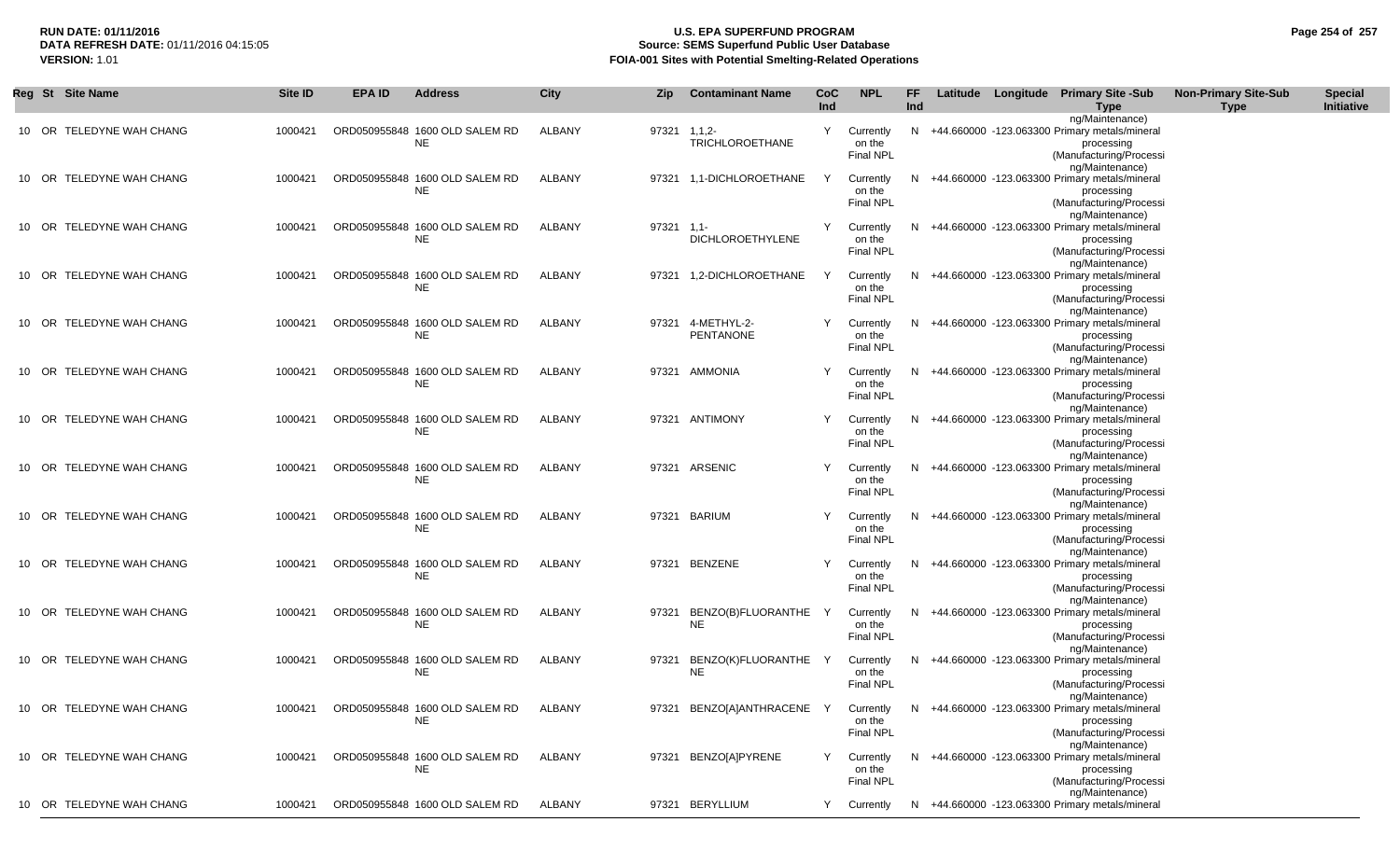# **RUN DATE: 01/11/2016 U.S. EPA SUPERFUND PROGRAM Page 255 of 257 Source: SEMS Superfund Public User Database VERSION:** 1.01 **FOIA-001 Sites with Potential Smelting-Related Operations**

| Reg St Site Name         | Site ID | <b>EPA ID</b> | <b>Address</b>                              | <b>City</b>   | <b>Zip</b> | <b>Contaminant Name</b>                         | CoC | <b>NPL</b>                              | <b>FF</b> |  | Latitude Longitude Primary Site -Sub                                                                                         | <b>Non-Primary Site-Sub</b> | <b>Special</b> |
|--------------------------|---------|---------------|---------------------------------------------|---------------|------------|-------------------------------------------------|-----|-----------------------------------------|-----------|--|------------------------------------------------------------------------------------------------------------------------------|-----------------------------|----------------|
|                          |         |               | <b>NE</b>                                   |               |            |                                                 | Ind | on the<br><b>Final NPL</b>              | Ind       |  | <b>Type</b><br>processing<br>(Manufacturing/Processi                                                                         | <b>Type</b>                 | Initiative     |
| 10 OR TELEDYNE WAH CHANG | 1000421 |               | ORD050955848 1600 OLD SALEM RD<br><b>NE</b> | <b>ALBANY</b> |            | 97321 BIS(2-<br>ETHYLHEXYL)PHTHALA<br><b>TE</b> | Y   | Currently<br>on the<br><b>Final NPL</b> | N         |  | ng/Maintenance)<br>+44.660000 -123.063300 Primary metals/mineral<br>processing<br>(Manufacturing/Processi                    |                             |                |
| 10 OR TELEDYNE WAH CHANG | 1000421 |               | ORD050955848 1600 OLD SALEM RD<br><b>NE</b> | ALBANY        |            | 97321 CADMIUM                                   | Y   | Currently<br>on the<br><b>Final NPL</b> | N         |  | ng/Maintenance)<br>+44.660000 -123.063300 Primary metals/mineral<br>processing<br>(Manufacturing/Processi                    |                             |                |
| 10 OR TELEDYNE WAH CHANG | 1000421 |               | ORD050955848 1600 OLD SALEM RD<br><b>NE</b> | <b>ALBANY</b> |            | 97321 CHROMIUM                                  | Y   | Currently<br>on the<br><b>Final NPL</b> | N         |  | ng/Maintenance)<br>+44.660000 -123.063300 Primary metals/mineral<br>processing<br>(Manufacturing/Processi<br>ng/Maintenance) |                             |                |
| 10 OR TELEDYNE WAH CHANG | 1000421 |               | ORD050955848 1600 OLD SALEM RD<br><b>NE</b> | ALBANY        |            | 97321 CHRYSENE                                  | Y   | Currently<br>on the<br><b>Final NPL</b> | N         |  | +44.660000 -123.063300 Primary metals/mineral<br>processing<br>(Manufacturing/Processi                                       |                             |                |
| 10 OR TELEDYNE WAH CHANG | 1000421 |               | ORD050955848 1600 OLD SALEM RD<br>NE        | ALBANY        |            | 97321 COPPER                                    | Y   | Currently<br>on the<br>Final NPL        | N.        |  | ng/Maintenance)<br>+44.660000 -123.063300 Primary metals/mineral<br>processing<br>(Manufacturing/Processi                    |                             |                |
| 10 OR TELEDYNE WAH CHANG | 1000421 |               | ORD050955848 1600 OLD SALEM RD<br><b>NE</b> | ALBANY        |            | 97321 CYANIDE                                   | Y   | Currently<br>on the<br><b>Final NPL</b> | N         |  | ng/Maintenance)<br>+44.660000 -123.063300 Primary metals/mineral<br>processing<br>(Manufacturing/Processi                    |                             |                |
| 10 OR TELEDYNE WAH CHANG | 1000421 |               | ORD050955848 1600 OLD SALEM RD<br>NE        | ALBANY        | 97321      | DIBENZO(A,H)ANTHRAC Y<br><b>ENE</b>             |     | Currently<br>on the<br><b>Final NPL</b> | N         |  | ng/Maintenance)<br>+44.660000 -123.063300 Primary metals/mineral<br>processing<br>(Manufacturing/Processi<br>ng/Maintenance) |                             |                |
| 10 OR TELEDYNE WAH CHANG | 1000421 |               | ORD050955848 1600 OLD SALEM RD<br><b>NE</b> | ALBANY        |            | 97321 FLUORIDE                                  | Y   | Currently<br>on the<br><b>Final NPL</b> | N         |  | +44.660000 -123.063300 Primary metals/mineral<br>processing<br>(Manufacturing/Processi<br>ng/Maintenance)                    |                             |                |
| 10 OR TELEDYNE WAH CHANG | 1000421 |               | ORD050955848 1600 OLD SALEM RD<br>NE        | ALBANY        |            | 97321 HEXACHLOROBENZENE Y                       |     | Currently<br>on the<br><b>Final NPL</b> | N         |  | +44.660000 -123.063300 Primary metals/mineral<br>processing<br>(Manufacturing/Processi<br>ng/Maintenance)                    |                             |                |
| 10 OR TELEDYNE WAH CHANG | 1000421 |               | ORD050955848 1600 OLD SALEM RD<br><b>NE</b> | ALBANY        |            | 97321 INDENO(1,2,3-<br>CD)PYRENE                | Y   | Currently<br>on the<br><b>Final NPL</b> | N         |  | +44.660000 -123.063300 Primary metals/mineral<br>processing<br>(Manufacturing/Processi                                       |                             |                |
| 10 OR TELEDYNE WAH CHANG | 1000421 |               | ORD050955848 1600 OLD SALEM RD<br><b>NE</b> | ALBANY        | 97321      | LEAD, INORGANIC                                 | Y.  | Currently<br>on the<br><b>Final NPL</b> | N         |  | ng/Maintenance)<br>+44.660000 -123.063300 Primary metals/mineral<br>processing<br>(Manufacturing/Processi<br>ng/Maintenance) |                             |                |
| 10 OR TELEDYNE WAH CHANG | 1000421 |               | ORD050955848 1600 OLD SALEM RD<br><b>NE</b> | ALBANY        |            | 97321 MANGANESE                                 | Y   | Currently<br>on the<br><b>Final NPL</b> |           |  | N +44.660000 -123.063300 Primary metals/mineral<br>processing<br>(Manufacturing/Processi<br>ng/Maintenance)                  |                             |                |
| 10 OR TELEDYNE WAH CHANG | 1000421 |               | ORD050955848 1600 OLD SALEM RD<br><b>NE</b> | ALBANY        |            | 97321 MERCURY                                   | Y   | Currently<br>on the<br><b>Final NPL</b> | N.        |  | +44.660000 -123.063300 Primary metals/mineral<br>processing<br>(Manufacturing/Processi<br>ng/Maintenance)                    |                             |                |
| 10 OR TELEDYNE WAH CHANG | 1000421 |               | ORD050955848 1600 OLD SALEM RD<br><b>NE</b> | ALBANY        |            | 97321 METHYL ISOBUTYL<br><b>KETONE</b>          | Y   | Currently<br>on the<br>Final NPL        | N         |  | +44.660000 -123.063300 Primary metals/mineral<br>processing<br>(Manufacturing/Processi                                       |                             |                |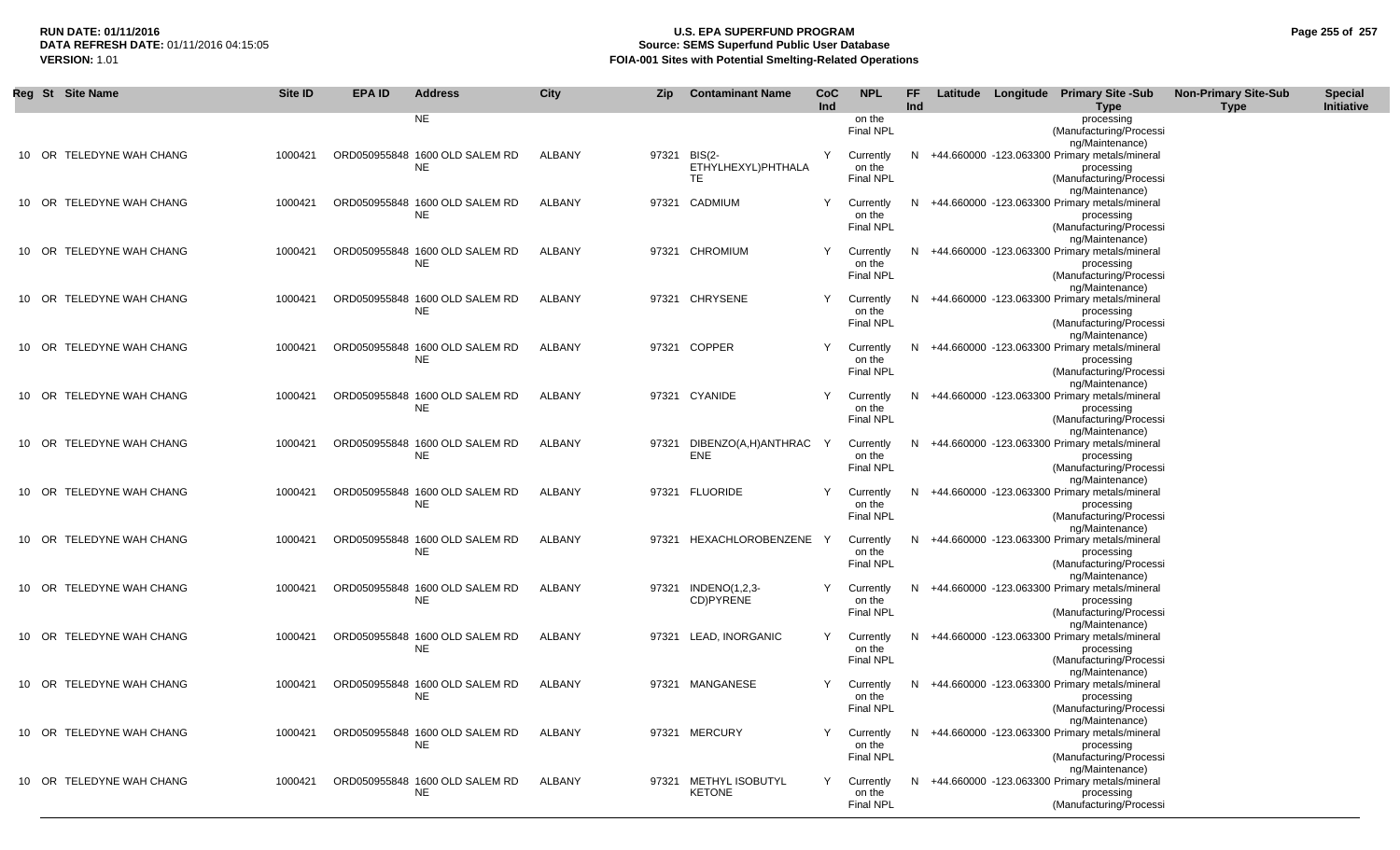# **RUN DATE: 01/11/2016 U.S. EPA SUPERFUND PROGRAM Page 256 of 257 Source: SEMS Superfund Public User Database VERSION:** 1.01 **FOIA-001 Sites with Potential Smelting-Related Operations**

| Reg St Site Name         | Site ID | <b>EPA ID</b> | <b>Address</b>                              | City   | <b>Zip</b> | <b>Contaminant Name</b>             | CoC<br><b>Ind</b> | <b>NPL</b>                              | FF<br>Ind |  | Latitude Longitude Primary Site -Sub<br><b>Type</b>                                                         | <b>Non-Primary Site-Sub</b><br><b>Type</b> | <b>Special</b><br>Initiative |
|--------------------------|---------|---------------|---------------------------------------------|--------|------------|-------------------------------------|-------------------|-----------------------------------------|-----------|--|-------------------------------------------------------------------------------------------------------------|--------------------------------------------|------------------------------|
| 10 OR TELEDYNE WAH CHANG | 1000421 |               | ORD050955848 1600 OLD SALEM RD<br>NE.       | ALBANY |            | 97321 METHYLENE CHLORIDE            | Y                 | Currently<br>on the<br>Final NPL        | N         |  | ng/Maintenance)<br>+44.660000 -123.063300 Primary metals/mineral<br>processing<br>(Manufacturing/Processi   |                                            |                              |
| 10 OR TELEDYNE WAH CHANG | 1000421 |               | ORD050955848 1600 OLD SALEM RD<br>NE        | ALBANY |            | 97321 N-NITROSODI-N-<br>PROPYLAMINE | Y                 | Currently<br>on the<br>Final NPL        | N         |  | ng/Maintenance)<br>+44.660000 -123.063300 Primary metals/mineral<br>processing<br>(Manufacturing/Processi   |                                            |                              |
| 10 OR TELEDYNE WAH CHANG | 1000421 |               | ORD050955848 1600 OLD SALEM RD<br><b>NE</b> | ALBANY |            | 97321 NICKEL                        | Y                 | Currently<br>on the<br>Final NPL        | N.        |  | ng/Maintenance)<br>+44.660000 -123.063300 Primary metals/mineral<br>processing<br>(Manufacturing/Processi   |                                            |                              |
| 10 OR TELEDYNE WAH CHANG | 1000421 |               | ORD050955848 1600 OLD SALEM RD<br>NE        | ALBANY |            | 97321 NITRATE/NITRITE               | Y                 | Currently<br>on the<br>Final NPL        | N.        |  | ng/Maintenance)<br>+44.660000 -123.063300 Primary metals/mineral<br>processing<br>(Manufacturing/Processi   |                                            |                              |
| 10 OR TELEDYNE WAH CHANG | 1000421 |               | ORD050955848 1600 OLD SALEM RD<br>NE        | ALBANY | 97321 PAH  |                                     | Y                 | Currently<br>on the<br><b>Final NPL</b> | N         |  | ng/Maintenance)<br>+44.660000 -123.063300 Primary metals/mineral<br>processing<br>(Manufacturing/Processi   |                                            |                              |
| 10 OR TELEDYNE WAH CHANG | 1000421 |               | ORD050955848 1600 OLD SALEM RD<br>NE        | ALBANY | 97321 PCBs |                                     |                   | Currently<br>on the<br>Final NPL        |           |  | ng/Maintenance)<br>+44.660000 -123.063300 Primary metals/mineral<br>processing<br>(Manufacturing/Processi   |                                            |                              |
| 10 OR TELEDYNE WAH CHANG | 1000421 |               | ORD050955848 1600 OLD SALEM RD<br><b>NE</b> | ALBANY | 97321      | POLYCHLORINATED<br><b>BIPHENYLS</b> | Y                 | Currently<br>on the<br>Final NPL        | N.        |  | ng/Maintenance)<br>+44.660000 -123.063300 Primary metals/mineral<br>processing<br>(Manufacturing/Processi   |                                            |                              |
| 10 OR TELEDYNE WAH CHANG | 1000421 |               | ORD050955848 1600 OLD SALEM RD<br><b>NE</b> | ALBANY |            | 97321 RADIOACTIVE                   | N                 | Currently<br>on the<br>Final NPL        | N         |  | ng/Maintenance)<br>+44.660000 -123.063300 Primary metals/mineral<br>processing<br>(Manufacturing/Processi   |                                            |                              |
| 10 OR TELEDYNE WAH CHANG | 1000421 |               | ORD050955848 1600 OLD SALEM RD<br>NE        | ALBANY |            | 97321 RADIOACTIVE                   | Y                 | Currently<br>on the<br><b>Final NPL</b> | N         |  | ng/Maintenance)<br>+44.660000 -123.063300 Primary metals/mineral<br>processing<br>(Manufacturing/Processi   |                                            |                              |
| 10 OR TELEDYNE WAH CHANG | 1000421 |               | ORD050955848 1600 OLD SALEM RD<br>NE        | ALBANY |            | 97321 RADIUM-226                    | Y                 | Currently<br>on the<br>Final NPL        | N         |  | ng/Maintenance)<br>+44.660000 -123.063300 Primary metals/mineral<br>processing<br>(Manufacturing/Processi   |                                            |                              |
| 10 OR TELEDYNE WAH CHANG | 1000421 |               | ORD050955848 1600 OLD SALEM RD<br>NE.       | ALBANY |            | 97321 RADON                         | Y                 | Currently<br>on the<br><b>Final NPL</b> | N.        |  | ng/Maintenance)<br>+44.660000 -123.063300 Primary metals/mineral<br>processing<br>(Manufacturing/Processi   |                                            |                              |
| 10 OR TELEDYNE WAH CHANG | 1000421 |               | ORD050955848 1600 OLD SALEM RD<br><b>NE</b> | ALBANY |            | 97321 SELENIUM                      | Y                 | Currently<br>on the<br><b>Final NPL</b> | N         |  | ng/Maintenance)<br>+44.660000 -123.063300 Primary metals/mineral<br>processing<br>(Manufacturing/Processi   |                                            |                              |
| 10 OR TELEDYNE WAH CHANG | 1000421 |               | ORD050955848 1600 OLD SALEM RD<br>NE.       | ALBANY |            | 97321 TETRACHLOROETHENE Y           |                   | Currently<br>on the<br><b>Final NPL</b> |           |  | ng/Maintenance)<br>N +44.660000 -123.063300 Primary metals/mineral<br>processing<br>(Manufacturing/Processi |                                            |                              |
| 10 OR TELEDYNE WAH CHANG | 1000421 |               | ORD050955848 1600 OLD SALEM RD<br>NE        | ALBANY |            | 97321 TETRACHLOROETHYLE<br>NE       |                   | Currently<br>on the<br>Final NPL        |           |  | ng/Maintenance)<br>N +44.660000 -123.063300 Primary metals/mineral<br>processing<br>(Manufacturing/Processi |                                            |                              |
| 10 OR TELEDYNE WAH CHANG | 1000421 |               | ORD050955848 1600 OLD SALEM RD              | ALBANY |            | 97321 THORIUM                       | Y                 | Currently                               |           |  | ng/Maintenance)<br>N +44.660000 -123.063300 Primary metals/mineral                                          |                                            |                              |